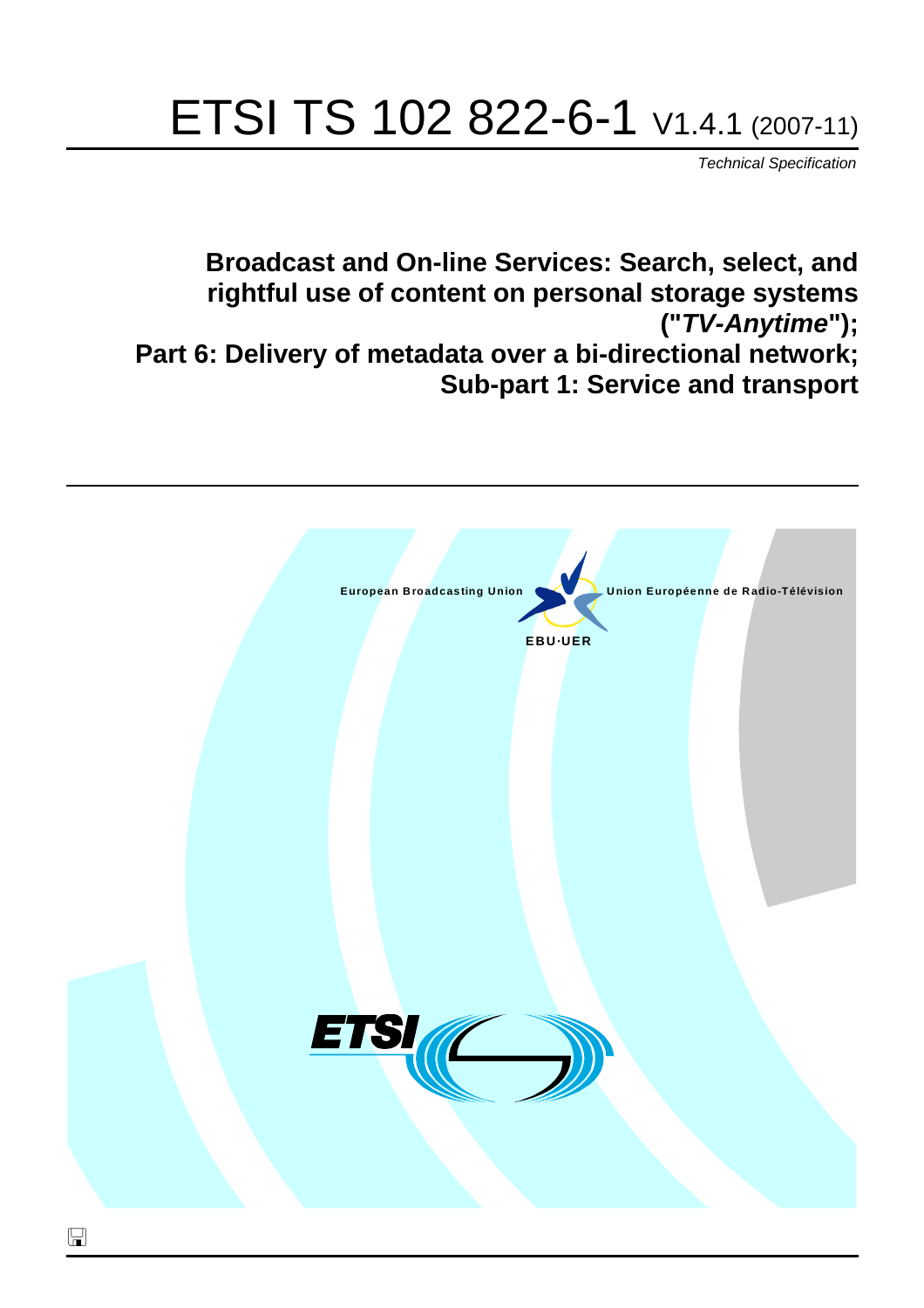Reference

RTS/JTC-TVA-PH1-31-06-01

Keywords

broadcasting, content, service, transport, TV, video

#### *ETSI*

#### 650 Route des Lucioles F-06921 Sophia Antipolis Cedex - FRANCE

Tel.: +33 4 92 94 42 00 Fax: +33 4 93 65 47 16

Siret N° 348 623 562 00017 - NAF 742 C Association à but non lucratif enregistrée à la Sous-Préfecture de Grasse (06) N° 7803/88

#### *Important notice*

Individual copies of the present document can be downloaded from: [http://www.etsi.org](http://www.etsi.org/)

The present document may be made available in more than one electronic version or in print. In any case of existing or perceived difference in contents between such versions, the reference version is the Portable Document Format (PDF). In case of dispute, the reference shall be the printing on ETSI printers of the PDF version kept on a specific network drive within ETSI Secretariat.

Users of the present document should be aware that the document may be subject to revision or change of status. Information on the current status of this and other ETSI documents is available at <http://portal.etsi.org/tb/status/status.asp>

If you find errors in the present document, please send your comment to one of the following services: [http://portal.etsi.org/chaircor/ETSI\\_support.asp](http://portal.etsi.org/chaircor/ETSI_support.asp)

#### *Copyright Notification*

No part may be reproduced except as authorized by written permission. The copyright and the foregoing restriction extend to reproduction in all media.

> © European Telecommunications Standards Institute 2007. © European Broadcasting Union 2007. All rights reserved.

**DECT**TM, **PLUGTESTS**TM and **UMTS**TM are Trade Marks of ETSI registered for the benefit of its Members. **TIPHON**TM and the **TIPHON logo** are Trade Marks currently being registered by ETSI for the benefit of its Members. **3GPP**TM is a Trade Mark of ETSI registered for the benefit of its Members and of the 3GPP Organizational Partners.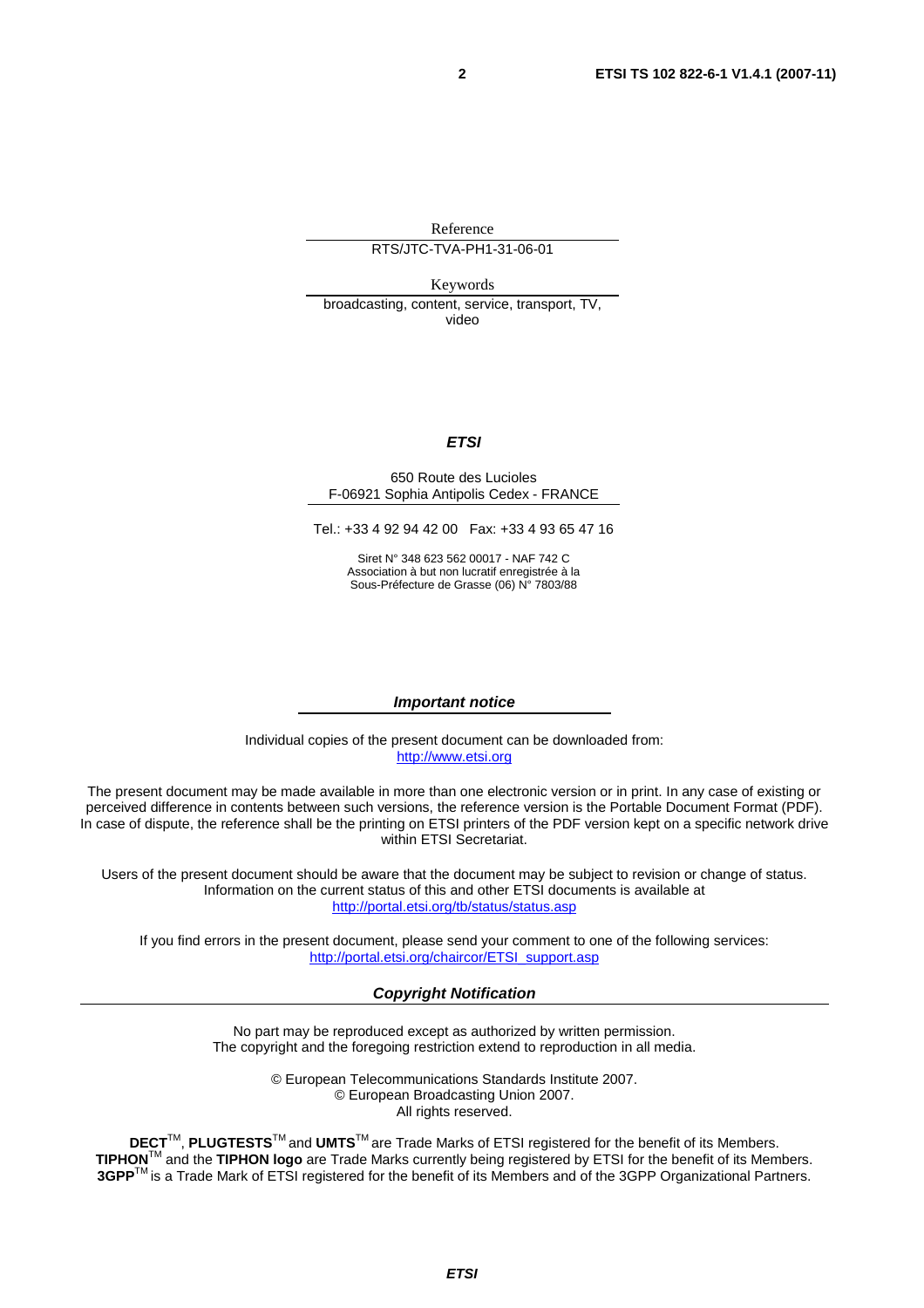## Contents

| 1                  |  |  |
|--------------------|--|--|
| $\overline{2}$     |  |  |
| 3                  |  |  |
| 3.1<br>3.2         |  |  |
| $\overline{4}$     |  |  |
| 4.1                |  |  |
| 4.1.1              |  |  |
| 4.1.2              |  |  |
| 4.1.3              |  |  |
| 4.2                |  |  |
| 4.3                |  |  |
| 4.3.1              |  |  |
| 4.3.2<br>4.3.3     |  |  |
|                    |  |  |
| 5                  |  |  |
| 5.1                |  |  |
| 5.1.1              |  |  |
| 5.1.1.1            |  |  |
| 5.1.1.1.1          |  |  |
| 5.1.1.1.2          |  |  |
| 5.1.1.1.3          |  |  |
| 5.1.1.1.4          |  |  |
| 5.1.1.1.5          |  |  |
| 5.1.1.2            |  |  |
| 5.1.1.2.1          |  |  |
| 5.1.1.2.2          |  |  |
| 5.1.1.3            |  |  |
| 5.1.1.4            |  |  |
| 5.1.1.5            |  |  |
| 5.1.2              |  |  |
| 5.1.2.1<br>5.1.2.2 |  |  |
| 5.1.2.3            |  |  |
| 5.1.2.4            |  |  |
| 5.1.2.5            |  |  |
| 5.1.2.6            |  |  |
| 5.2                |  |  |
| 5.2.1              |  |  |
| 5.2.2              |  |  |
| 5.2.3              |  |  |
| 5.3                |  |  |
| 5.3.1              |  |  |
| 5.3.2              |  |  |
| 5.4                |  |  |
| 5.4.1              |  |  |
| 5.4.2              |  |  |
| 6                  |  |  |
| 6.1                |  |  |
|                    |  |  |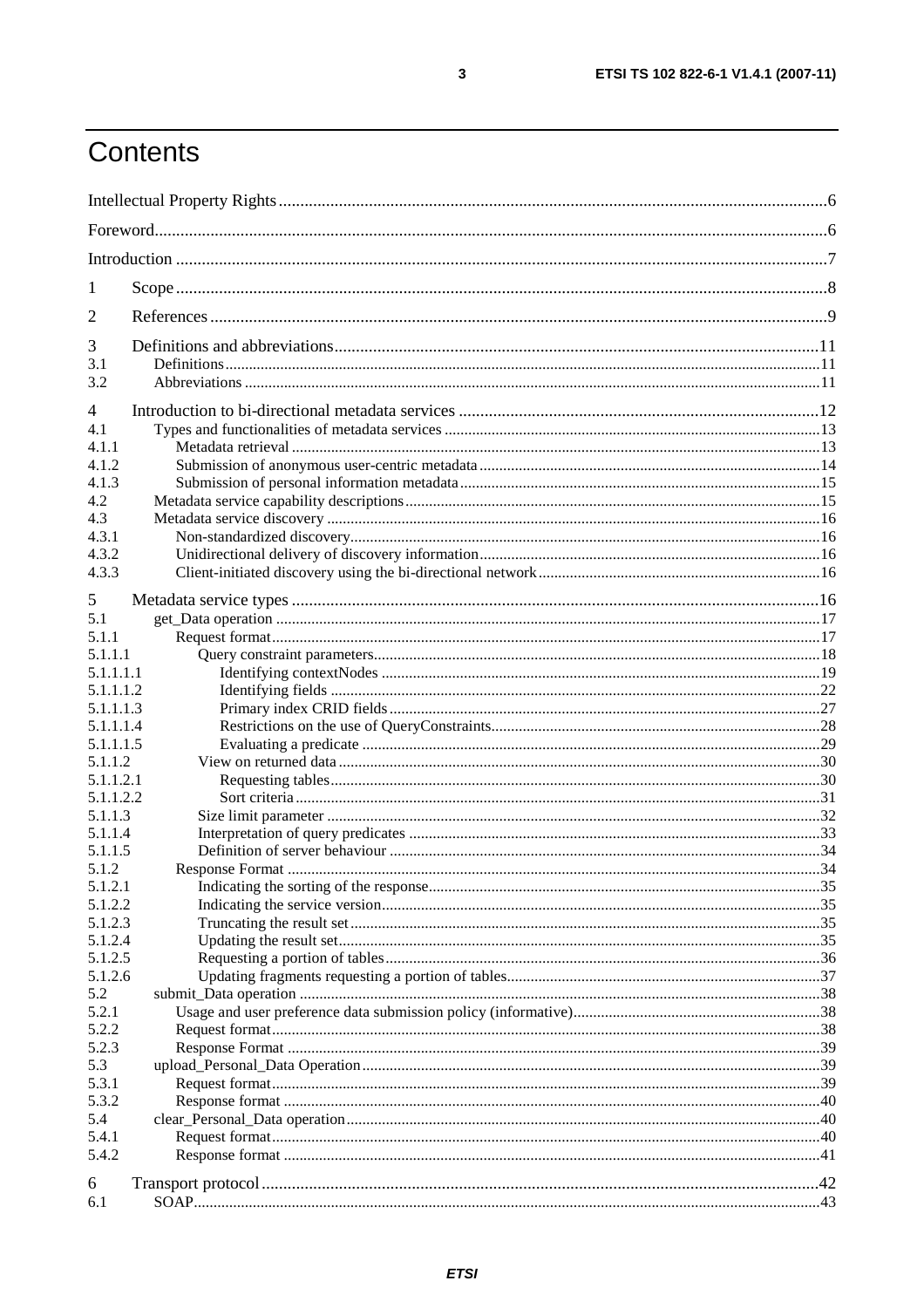| 6.2            |                                                                                                    |  |  |
|----------------|----------------------------------------------------------------------------------------------------|--|--|
| 6.2.1          |                                                                                                    |  |  |
| 6.2.2<br>6.3   |                                                                                                    |  |  |
| 6.4            |                                                                                                    |  |  |
| 6.4.1          |                                                                                                    |  |  |
| 6.4.2          |                                                                                                    |  |  |
| 6.5            |                                                                                                    |  |  |
| 6.6            |                                                                                                    |  |  |
| 7              |                                                                                                    |  |  |
| 7.1            |                                                                                                    |  |  |
| 7.1.1<br>7.1.2 |                                                                                                    |  |  |
| 7.1.2.1        |                                                                                                    |  |  |
| 7.1.2.2        |                                                                                                    |  |  |
| 7.1.3          |                                                                                                    |  |  |
| 7.1.4          |                                                                                                    |  |  |
| 7.2<br>7.3     |                                                                                                    |  |  |
| 7.4            |                                                                                                    |  |  |
|                | <b>Annex A (normative):</b>                                                                        |  |  |
|                | <b>Annex B</b> (normative):<br>TV Anytime defined metadata transport scheme, field identifiers and |  |  |
|                |                                                                                                    |  |  |
| B.1            |                                                                                                    |  |  |
| B.2            |                                                                                                    |  |  |
| B.3            |                                                                                                    |  |  |
|                | <b>Annex C</b> (informative):                                                                      |  |  |
| C.1            |                                                                                                    |  |  |
| C.2            |                                                                                                    |  |  |
| C.3            |                                                                                                    |  |  |
| C.4            |                                                                                                    |  |  |
| C.5            |                                                                                                    |  |  |
| C.6            |                                                                                                    |  |  |
| C.7            |                                                                                                    |  |  |
| C.8            |                                                                                                    |  |  |
| C.9            |                                                                                                    |  |  |
|                |                                                                                                    |  |  |
|                |                                                                                                    |  |  |
|                | <b>Annex D</b> (informative):<br><b>Examples of get_Data Operation's capability description231</b> |  |  |
| D.1            |                                                                                                    |  |  |
| D.2            |                                                                                                    |  |  |
| D.3            |                                                                                                    |  |  |
| D.4            | Broadcaster provided metadata service used for constructing traditional EPGs233                    |  |  |
| D.5            |                                                                                                    |  |  |
|                | Use of BiM encoded metadata in bi-directional transport235<br><b>Annex E</b> (informative):        |  |  |
|                |                                                                                                    |  |  |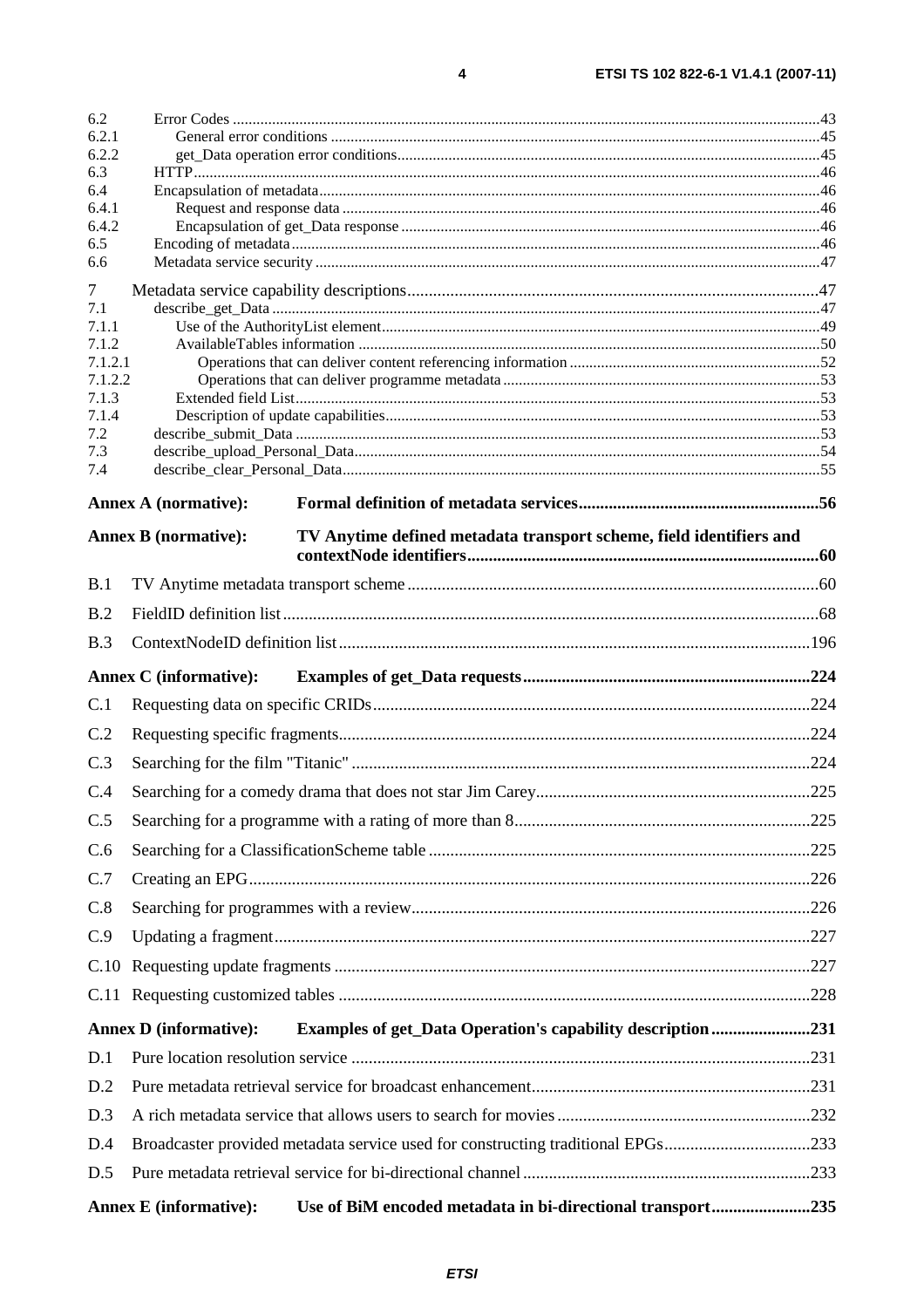|  | <b>Annex G (informative):</b> | Annex F (normative): TV-Anytime description schemes and classification schemes236 |
|--|-------------------------------|-----------------------------------------------------------------------------------|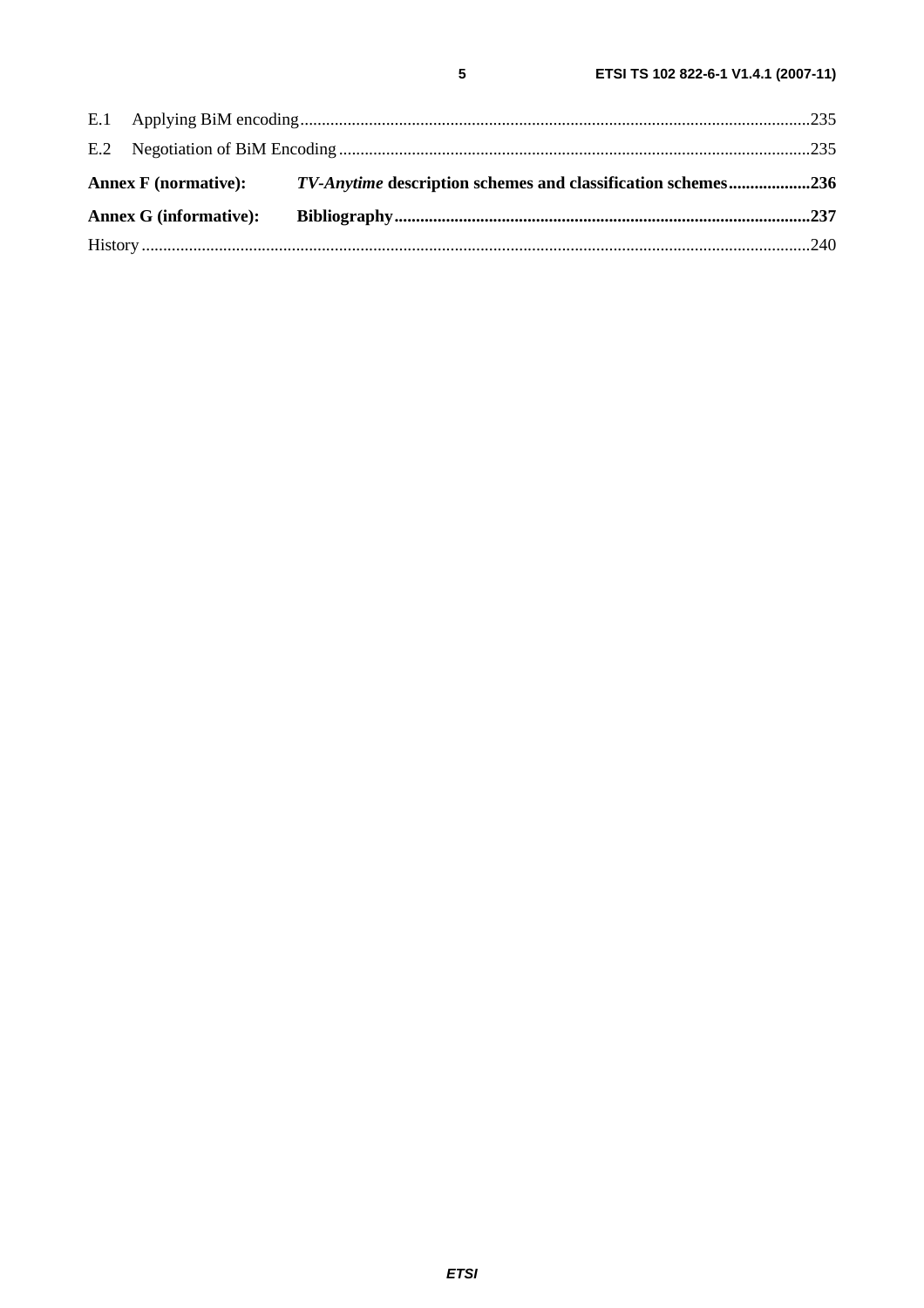IPRs essential or potentially essential to the present document may have been declared to ETSI. The information pertaining to these essential IPRs, if any, is publicly available for **ETSI members and non-members**, and can be found in ETSI SR 000 314: *"Intellectual Property Rights (IPRs); Essential, or potentially Essential, IPRs notified to ETSI in respect of ETSI standards"*, which is available from the ETSI Secretariat. Latest updates are available on the ETSI Web server ([http://webapp.etsi.org/IPR/home.asp\)](http://webapp.etsi.org/IPR/home.asp).

Pursuant to the ETSI IPR Policy, no investigation, including IPR searches, has been carried out by ETSI. No guarantee can be given as to the existence of other IPRs not referenced in ETSI SR 000 314 (or the updates on the ETSI Web server) which are, or may be, or may become, essential to the present document.

## Foreword

This Technical Specification (TS) has been produced by Joint Technical Committee (JTC) Broadcast of the European Broadcasting Union (EBU), Comité Européen de Normalisation ELECtrotechnique (CENELEC) and the European Telecommunications Standards Institute (ETSI).

NOTE: The EBU/ETSI JTC Broadcast was established in 1990 to co-ordinate the drafting of standards in the specific field of broadcasting and related fields. Since 1995 the JTC Broadcast became a tripartite body by including in the Memorandum of Understanding also CENELEC, which is responsible for the standardization of radio and television receivers. The EBU is a professional association of broadcasting organizations whose work includes the co-ordination of its members' activities in the technical, legal, programme-making and programme-exchange domains. The EBU has active members in about 60 countries in the European broadcasting area; its headquarters is in Geneva.

European Broadcasting Union CH-1218 GRAND SACONNEX (Geneva) Switzerland Tel: +41 22 717 21 11 Fax: +41 22 717 24 81

The present document is part 6, sub-part 1 of a multi-part deliverable covering Broadcast and On-line Services: Search, select, and rightful use of content on personal storage systems ("*TV-Anytime*"), as identified below:

- Part 1: "Phase 1 Benchmark Features";
- Part 2: "Phase 1 System description";
- Part 3: "Metadata";
- Part 4: "Phase 1 Content referencing":
- Part 5: "Phase 1 Rights Management and Protection (RMP)";
- **Part 6: "Delivery of metadata over a bi-directional network";** 
	- **Sub-part 1: "Service and transport";**

Sub-part 2: "Phase 1 - Service discovery";

- Sub-part 3: "Phase 2 Exchange of Personal Profile";
- Part 7: "Phase 1 Bi-directional metadata delivery protection";
- Part 8: "Phase 2 Interchange Data Format";
- Part 9: "Phase 2 Remote Programming".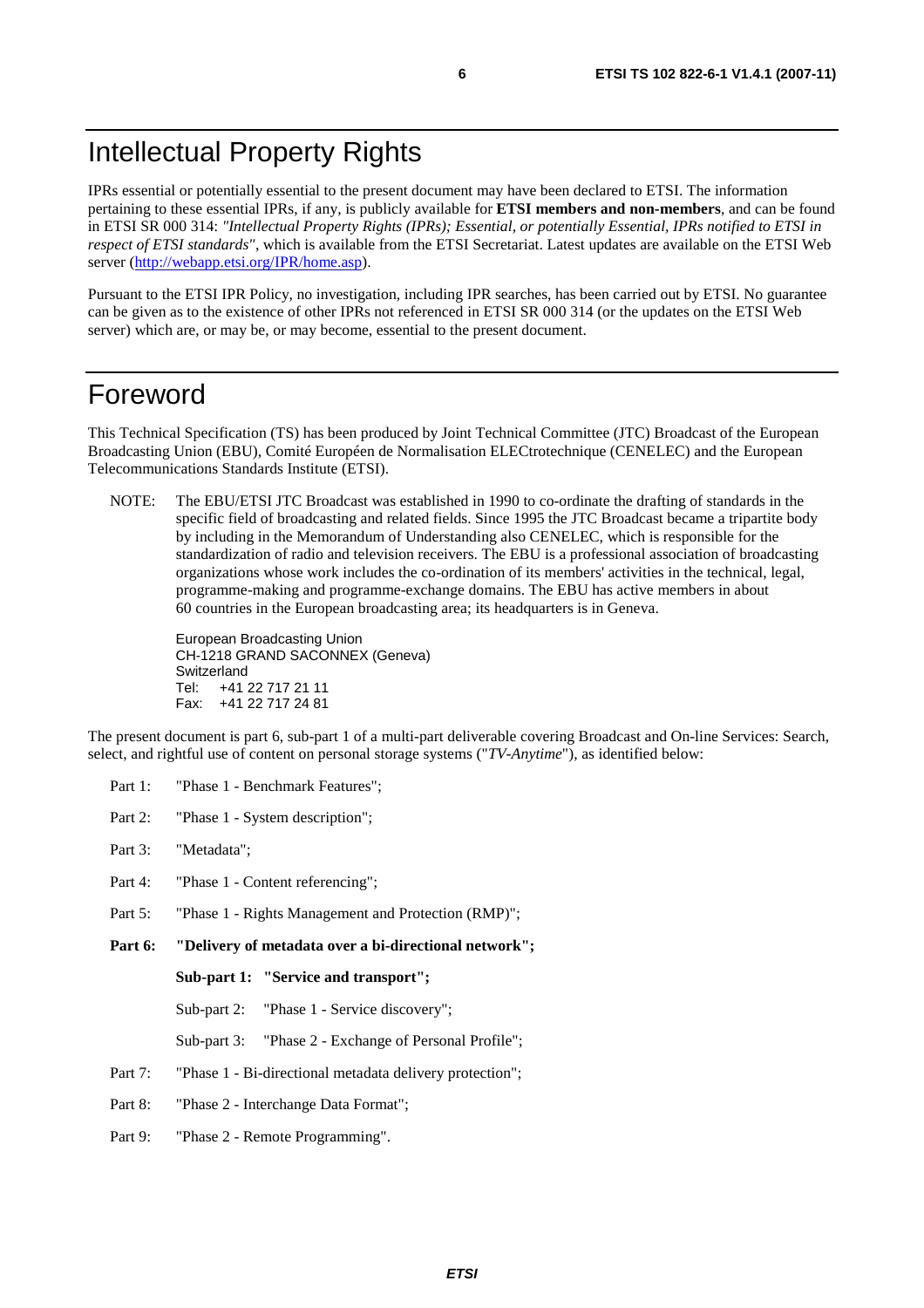## Introduction

"*TV-Anytime*" (TVA) is a synchronized set of specifications established by the *TV-Anytime* Forum. TVA features enable the search, selection, acquisition and rightful use of content on local and/or remote personal storage systems from both broadcast and online services.

TS 102 822-1 [6] and TS 102 822-2 [7] set the context and system architecture in which the standards for Metadata, Content referencing, Bi-directional metadata and Metadata protection are to be implemented in the *TV-Anytime* environment. TS 102 822-1 [6] provides benchmark business models against which the *TV-Anytime* system architecture is evaluated to ensure that the specification enable key business applications. TS 102 822-2 [7] presents the *TV-Anytime* System Architecture. These two documents are placed ahead of the others for their obvious introductory value. Note that these first two documents are largely informative, while the remainder of the series is normative.

The features are supported and enabled by the specifications for Metadata (TS 102 822-3 sub-parts 1 [8], 2 [9], 3 [10] and 4 [11]), Content Referencing (TS 102 822-4 [12]), Rights Management (TS 102 822-5 sub-parts 1 [13] and 2 [14]), Bi-directional Metadata Delivery (TS 102 822-6 sub-parts 1 (the present document), 2 [15] and 3 [16]) and Protection (TS 102 822-7 [17]), Interchange Data Format (TS 102 822-8 [18]) and Remote Programming (TS 102 822-9 [19]). This list of Features is to be used as guidance to manufacturers, service providers and content providers regarding the implementation of the Phase 1 and Phase 2 *TV-Anytime* specifications.

*ETSI*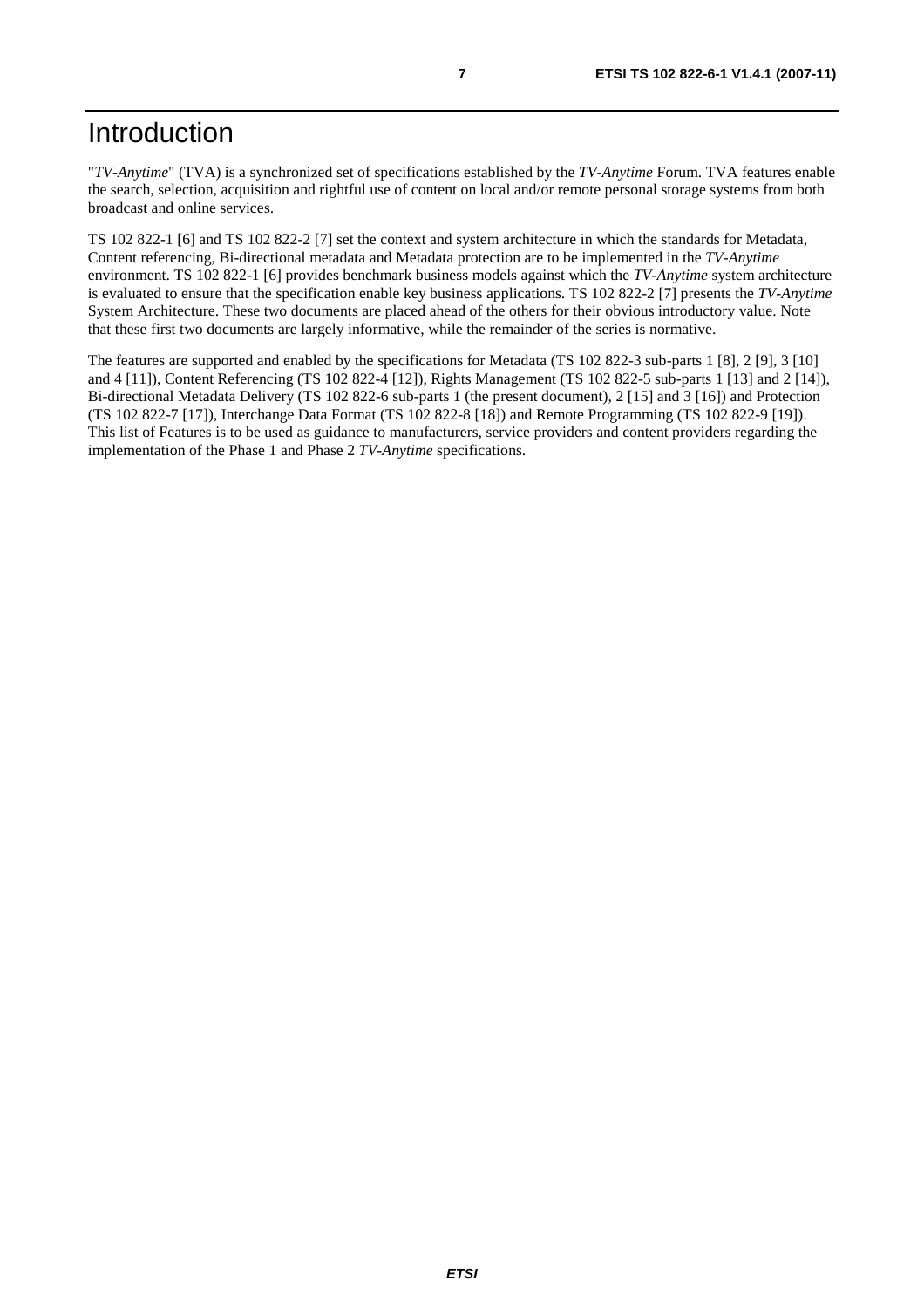## 1 Scope

The present document is the sixth in a series of specification documents produced by the *TV-Anytime* Forum. These documents establish the fundamental specifications for the services, systems and devices that will conform to the *TV-Anytime* standard, to a level of detail that is implementable for compliant products and services.

Congruent with the structure initially defined by *TV-Anytime*, these specifications are parsed into three major areas: Metadata, Content Referencing, and Rights Management and Protection. Within these general areas, the following specifications have been developed: TS 102 822-3-1 [8], TS 102 822-3-2 [9], TS 102 822-3-3 [10], TS 102 822-3-4 [11] TS 102 822-4 [12], TS 102 822-5-1 [13], TS 102 822-5-2 [14], TS 102 822-6-1 (the present document), TS 102 822-6-2 [15], TS 102 822-6-3 [16], TS 102 822-7 [17], TS 102 822-8 [18] and TS 102 822-9 [19].

TS 102 822-1 [6], TS 102 822-2 [7] define the context and system architecture in which these specification shall be implemented. TS 102 822-1 [6] provides benchmark business models against which the *TV-Anytime* system architecture is evaluated to ensure that the specification enable key business applications. TS 102 822-2 [7]) presents the *TV-Anytime* System Architecture. These two documents are largely informative documents, while the others in the series are normative.

The scope of the present document comprises the delivery of *TV-Anytime* metadata and content referencing information via a bi-directional network using a PDR's return path.

The requirements for this technology are outlined in TS 102 822-1 [6]. The following is an overview of the return path's use:

- "The consumer can get more information about the programme from either the content provider or from a programme information service offered by a third party. This could include programme specifications (such as source, duration, format, storage location, etc.), programme schedules, commentary, critiques, liner notes from the provider or third parties, etc."
- "A Return Path is a data connection from a consumer's home digital storage system (e.g. PDR) to one or more service providers. The return path gives the consumer access to interactive content, such as the Internet and interactive television. It also allows service providers to access consumer profile/preference information in order to make business decisions regarding content that is provided to the consumer."

The present document describes a client-initiated means for requesting metadata from, and submitting user-centric data to, IP based web services. In the present document, these web services are termed "metadata services". The present document also defines a means for describing and discovering such metadata services, but does not address the unidirectional delivery of metadata over IP networks, or the delivery of content over IP networks.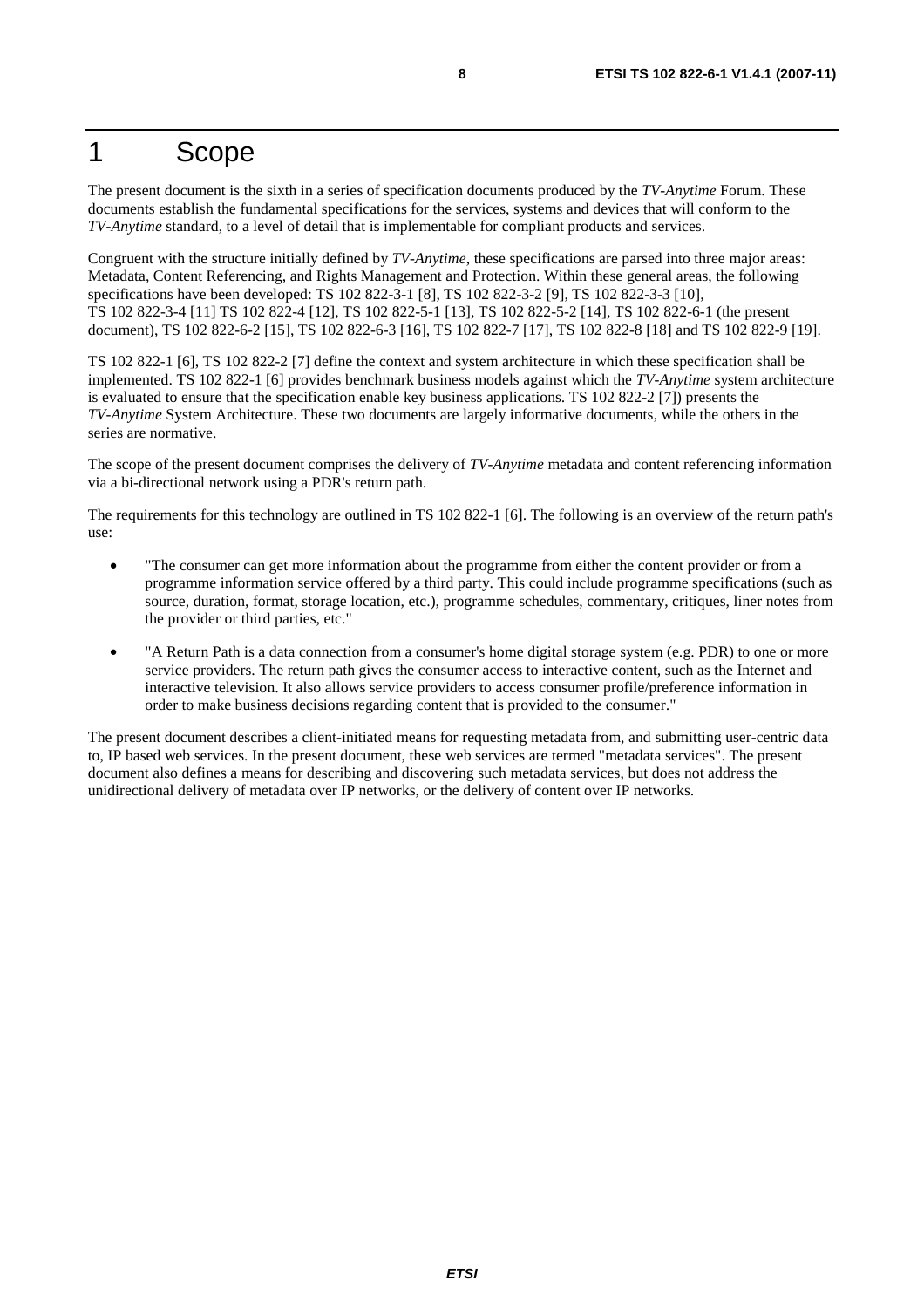## 2 References

The following documents contain provisions which, through reference in this text, constitute provisions of the present document.

- References are either specific (identified by date of publication and/or edition number or version number) or non-specific.
- For a specific reference, subsequent revisions do not apply.
- For a non-specific reference, the latest version applies.

Referenced documents which are not found to be publicly available in the expected location might be found at <http://docbox.etsi.org/Reference>.

- NOTE: While any hyperlinks included in this clause were valid at the time of publication ETSI cannot guarantee their long term validity.
- [1] XML Schema, W3C Recommendations (version 20010502).
- NOTE: Available at: [http://www.w3.org/TR/2001/REC-xmlschema-0-20010502,](http://www.w3.org/TR/2001/REC-xmlschema-0-20010502) [http://www.w3.org/TR/2001/REC-xmlschema-1-20010502,](http://www.w3.org/TR/2001/REC-xmlschema-1-20010502) [http://www.w3.org/TR/2001/REC-xmlschema-2-20010502.](http://www.w3.org/XML/Schema)
- [2] Namespaces in XML, W3C Recommendation, 14 January 1999.
- NOTE: Available at: [http://www.w3.org/TR/REC-xml-names/.](http://www.w3.org/TR/REC-xml-names/)
- [3] IETF RFC 1945: "Hypertext Transfer Protocol HTTP/1.0".
- NOTE: Available at: [http://www.ietf.org/rfc/rfc1945.txt](http://www.ietf.org/rfc/rfc2396.txt)
- [4] IETF RFC 2616: "Hypertext Transfer Protocol HTTP/1.1".
- NOTE: Available at: [http://www.ietf.org/rfc/rfc2616.txt](http://www.ietf.org/rfc/rfc2396.txt)
- [5] Simple Object Access Protocol (SOAP) 1.1, W3C Note, 8 May 2000. D. Box, et. al.
- NOTE: Available at:<http://www.w3.org/TR/2000/NOTE-SOAP-20000508/>.
- [6] ETSI TS 102 822-1: "Broadcast and On-line Services: Search, select, and rightful use of content on personal storage systems ("TV-Anytime"); Part 1: Benchmark Features".
- [7] ETSI TS 102 822-2: "Broadcast and On-line Services: Search, select, and rightful use of content on personal storage systems ("TV-Anytime Phase 1"); Part 2: Phase 1 - System description".
- [8] ETSI TS 102 822-3-1: "Broadcast and On-line Services: Search, select, and rightful use of content on personal storage systems ("TV-Anytime"); Part 3: Metadata; Sub-part 1: Phase 1 - Metadata schemas".
- [9] ETSI TS 102 822-3-2: "Broadcast and On-line Services: Search, select, and rightful use of content on personal storage systems ("TV-Anytime"); Part 3: Metadata; Sub-part 2: System aspects in a uni-directional environment".
- [10] ETSI TS 102 822-3-3: "Broadcast and On-line Services: Search, select, and rightful use of content on personal storage systems ("TV-Anytime"); Part 3: Metadata; Sub-part 3: Phase 2 - Extended Metadata Schema".
- [11] ETSI TS 102 822-3-4: "Broadcast and On-line Services: Search, select, and rightful use of content on personal storage systems ("TV-Anytime"); Part 3: Metadata; Sub-part 4: Phase 2 - Interstitial metadata".
- [12] ETSI TS 102 822-4: "Broadcast and On-line Services: Search, select, and rightful use of content on personal storage systems ("TV-Anytime Phase1"); Part 4: Phase 1 - Content referencing".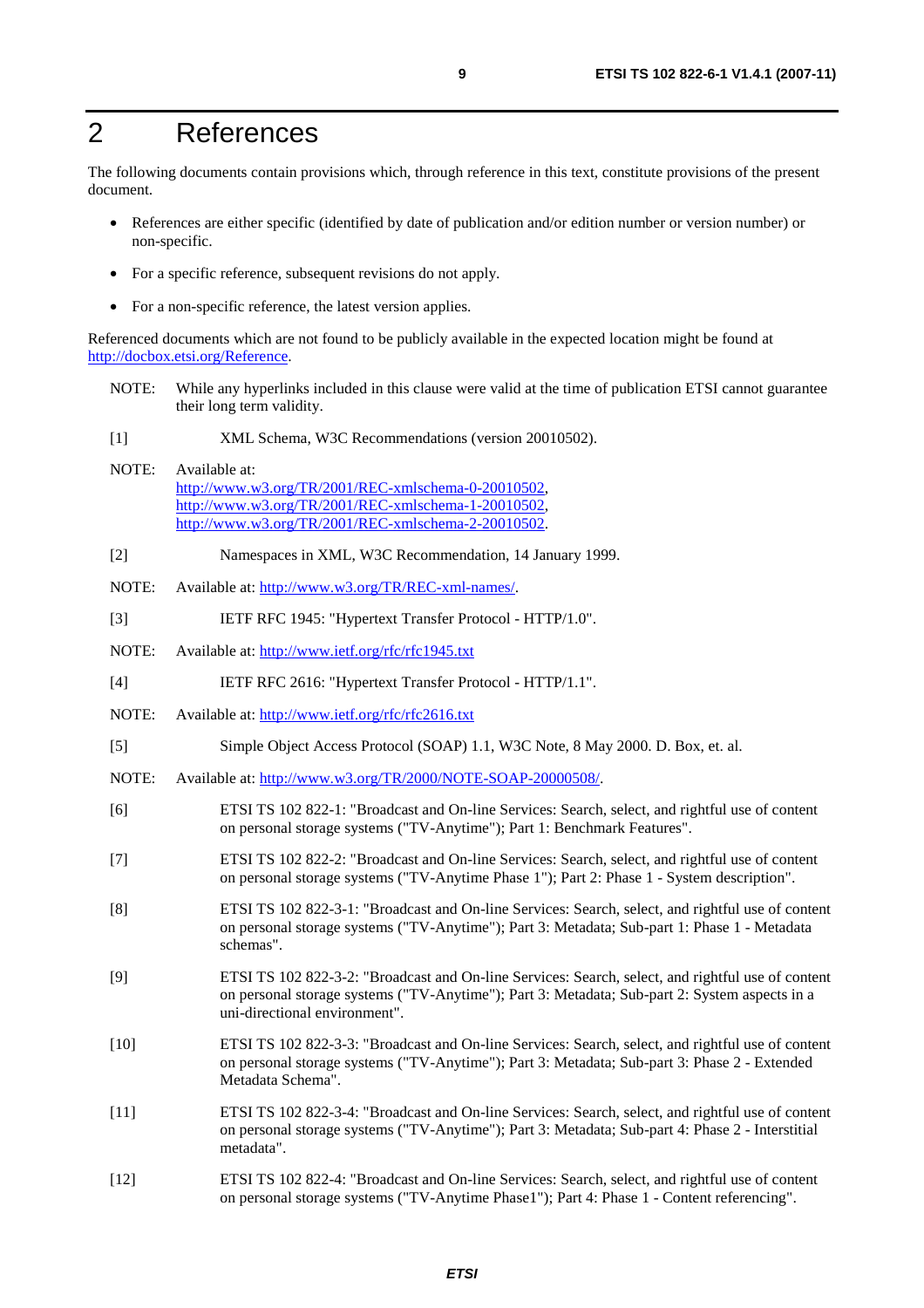- [13] ETSI TS 102 822-5-1: "Broadcast and On-line Services: Search, select, and rightful use of content on personal storage systems ("TV-Anytime"); Part 5: Rights Management and Protection (RMP) Sub-part 1: Information for Broadcast Applications".
- [14] ETSI TS 102 822-5-2: "Broadcast and On-line Services: Search, select, and rightful use of content on personal storage systems ("TV-Anytime"); Part 5: Rights Management and Protection (RMP) Sub-part 2: RMPI binding".
- [15] ETSI TS 102 822-6-2: "Broadcast and On-line Services: Search, select, and rightful use of content on personal storage systems ("TV-Anytime"); Part 6: Delivery of metadata over a bi-directional network; Sub-part 2: Phase 1 - Service discovery".
- [16] ETSI TS 102 822-6-3: "Broadcast and On-line Services: Search, select, and rightful use of content on personal storage systems ("TV-Anytime"); Part 6: Delivery of metadata over a bi-directional network; Sub-part 3: Phase 2 - Exchange of Personal Profile".
- [17] ETSI TS 102 822-7: "Broadcast and On-line Services: Search, select, and rightful use of content on personal storage systems ("TV-Anytime Phase 1"); Part 7: Bi-directional metadata delivery protection".
- [18] ETSI TS 102 822-8: "Broadcast and On-line Services: Search, select, and rightful use of content on personal storage systems ("TV-Anytime"); Part 8: Phase 2 - Interchange Data Format".
- [19] ETSI TS 102 822-9: "Broadcast and On-line Services: Search, select, and rightful use of content on personal storage systems ("TV-Anytime"); Part 9: Phase 2 - Remote Programming".
- [20] Unicode Collation Algorithm, Unicode Technical Report #10. M. Davis, K. Whistler.
- NOTE: Available at: [http://www.unicode.org/unicode/reports/tr10.](http://www.unicode.org/unicode/reports/tr10)
- [21] Unicode Normalization Forms, Unicode Standard Annex #15. M. Davis, M. Dürst.
- NOTE: Available at: [http://www.unicode.org/unicode/reports/tr15.](http://www.unicode.org/unicode/reports/tr15)
- [22] Universal Description Discovery & Integration, Version 3.0, T. Bellwood, et. al.
- NOTE: Available at:<http://uddi.org/pubs/uddi-v3.00-published-20020719.htm>.
- [23] Web Services Description Language (WSDL), Version 1.1, W3C Note 15 March 2001, E. Christensen, F. Curbera, G. Meredith, S. Weerawarana.
- NOTE: Available at: [http://www.w3.org/TR/2001/NOTE-wsdl-20010315.](http://www.w3.org/TR/2001/NOTE-wsdl-20010315)
- [24] Web Services Inspection Language, Version 1.0, K. Ballinger, P. Brittenham, A. Malhotra, W. A. Nagy, S. Pharies.
- NOTE: Available at: [http://www.ibm.com/developerworks/webservices/library/ws-wsilspec.html.](http://www.ibm.com/developerworks/webservices/library/ws-wsilspec.html)
- [25] The Platform for Privacy Preferences 1.0 (P3P1.0) Specification, M. Marchiori et. al.
- NOTE: Available at:<http://www.w3.org/TR/P3P/>.
- [26] ISO/IEC 15938-1: "Information technology Multimedia content description interface Part 1: Systems".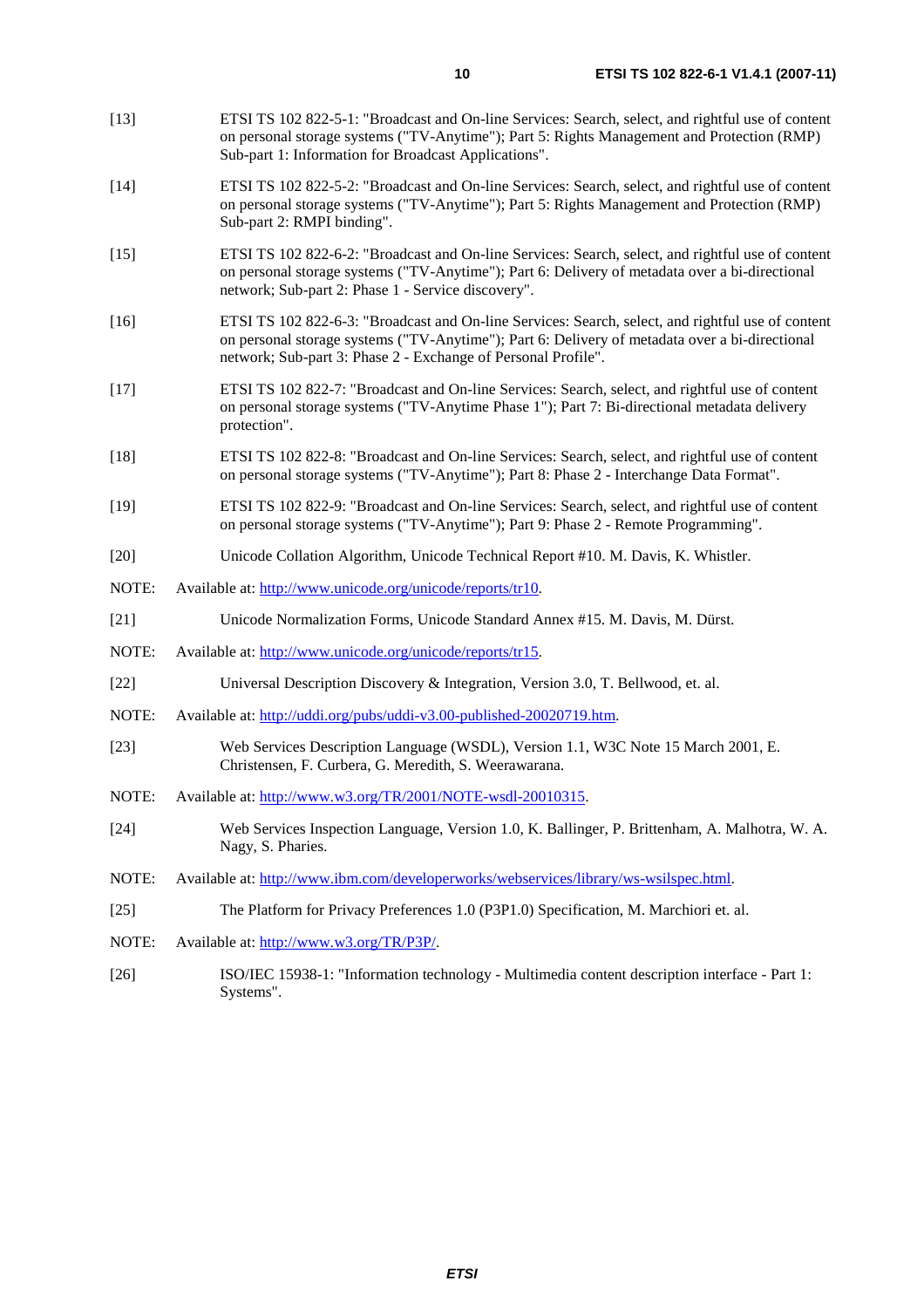## 3 Definitions and abbreviations

## 3.1 Definitions

For the purposes of the present document, the following terms and definitions apply:

#### **acquisition:** retrieval of content

**application:** specific set of functions running on the PDR. Some applications use metadata, either automatically or under consumer control

**authority:** organization that creates CRIDs

**bi-directional network:** network that supports two way, point-to-point, one-to-many, and many-to-many data delivery

NOTE: The Internet is an example of such a network. A PDR may access a bi-directional network using its return path.

**capture:** storing the acquired content (e.g. to local storage)

**content:** anything the viewer would like to access (movies, games, TV programmes, radio programmes, etc.)

**content creator:** producers of the content

**content provider:** entity that acts as the agent for and is the prime exploiter of the content

**content reference:** pointer to a specific content item

**location resolution:** process of establishing the address (location and time) of a specific content instance from its CRID **locator:** time and place where a content item can be acquired

**metadata:** generally, data about content, such as the title, genre, and summary of a television programme

NOTE: In the context of *TV-Anytime*, metadata also includes consumer profile and history data.

**metadata service:** service that provides *TV-Anytime* data using a server on a bi-directional network

NOTE: The formats of the data and the protocols used to deliver that data are defined by the present document.

**programme:** editorially coherent piece of content

NOTE: Typically, a programme is acquired by the PDR as a whole.

**resolving authority:** body which provides location resolution

**Resolving Authority Record (RAR):** information needed for retrieving the location resolution data for the given authority

**return path:** part of the bi-directional distribution system from the consumer to service provider

**segment:** continuous portion of a piece of content, for example a single news topic in a news programme

**service provider:** aggregator and supplier of content which may include gateway and management roles

## 3.2 Abbreviations

For the purposes of the present document, the following abbreviations apply:

- ARIB Association of Radio Industries and Businesses
- NOTE: A Japanese standards organization.
- ATSC Advanced Television Systems Committee
- NOTE: American based standards organization for establishing technical standards for advanced television systems, including digital high definition television.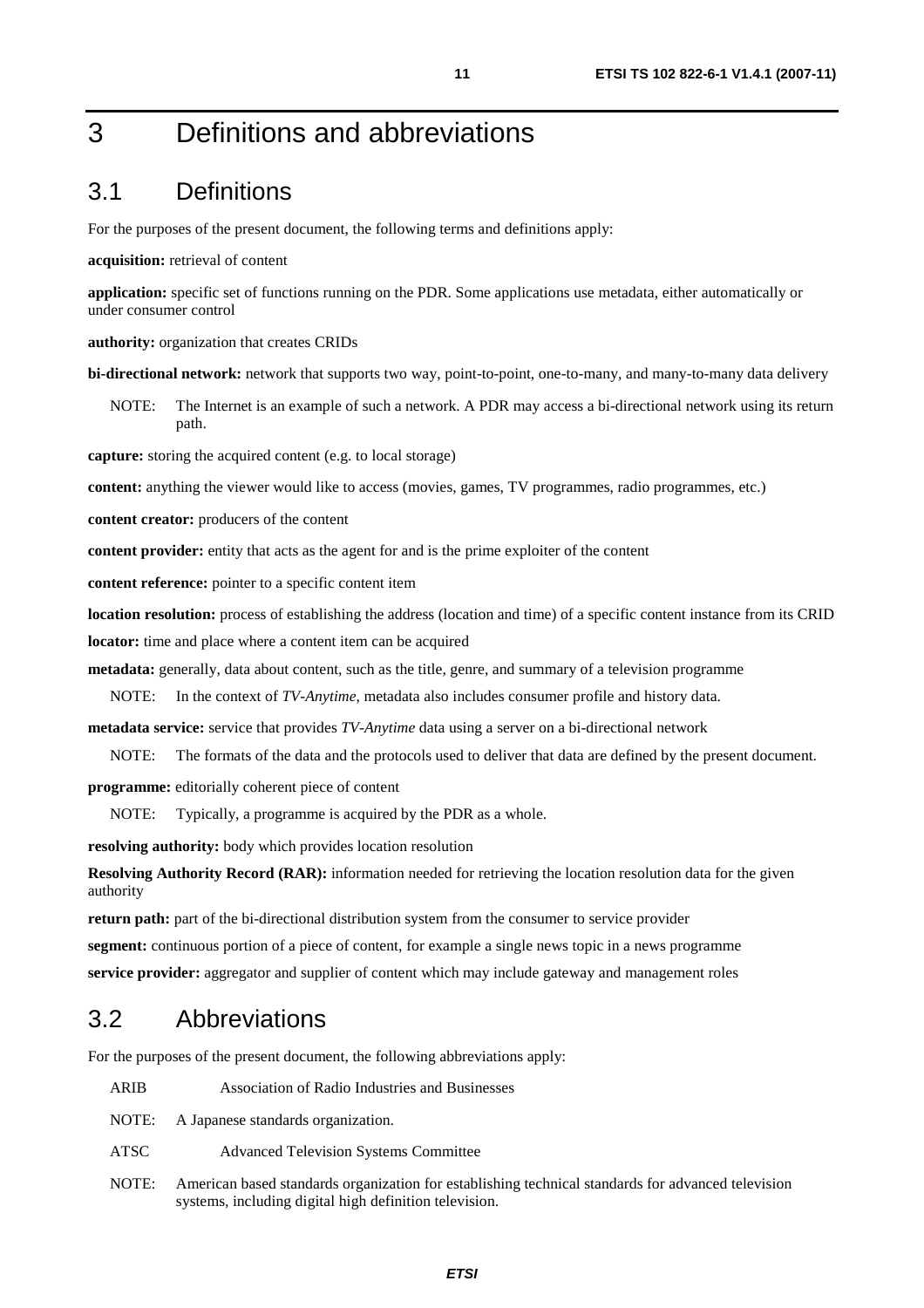| BiM                                            | Binary format for Multimedia description streams                                                                                       |  |  |
|------------------------------------------------|----------------------------------------------------------------------------------------------------------------------------------------|--|--|
| NOTE:                                          | Defined in ISO/IEC 15938-1 [26] (MPEG-7 Systems part).                                                                                 |  |  |
| <b>CRID</b>                                    | <b>Content Reference IDentifier</b>                                                                                                    |  |  |
| NOTE:                                          | Identifier for content that is independent of its location.                                                                            |  |  |
| <b>DNS</b>                                     | Domain Naming System                                                                                                                   |  |  |
| NOTE:                                          | System used on the Internet to register names that can then be mapped into IP addresses using a DNS<br>server.                         |  |  |
| <b>DVB</b>                                     | Digital Video Broadcasting                                                                                                             |  |  |
| NOTE:                                          | Set of standards used for European digital TV broadcasting.                                                                            |  |  |
| <b>EPG</b>                                     | Electronic Programme Guide                                                                                                             |  |  |
| NOTE:                                          | Means of presenting content to the consumer, allowing selection of desired content.                                                    |  |  |
| <b>HTTP</b><br>IP                              | HyperText Transfer Protocol<br><b>Internet Protocol</b>                                                                                |  |  |
| NOTE:                                          | Generic name for the network protocols used on the Internet.                                                                           |  |  |
| <b>IPR</b><br><b>PDR</b><br><b>RAR</b><br>SOAP | <b>Intellectual Property Rights</b><br>Personal Digital Recorder<br><b>Resolving Authority Record</b><br>Simple Object Access Protocol |  |  |
| <b>SQL</b><br><b>TCP</b>                       | <b>Structured Query Language</b><br><b>Transmission Control Protocol</b>                                                               |  |  |
| <b>UDDI</b><br><b>URI</b>                      | Universal Description Discovery and Integration<br>Uniform Resource Identifier                                                         |  |  |
| <b>URL</b><br>W3C                              | <b>Uniform Resource Locator</b><br>World Wide Web Consortium                                                                           |  |  |
| <b>WSDL</b>                                    | Web Services Description Language                                                                                                      |  |  |
| WS-Inspection                                  | Web Services-Inspection language                                                                                                       |  |  |
| <b>XML</b>                                     | eXtensible Markup Language                                                                                                             |  |  |

## 4 Introduction to bi-directional metadata services

The *TV-Anytime* Forum has defined a number of data types that can be exchanged between *TV-Anytime* devices. These include programme metadata, content referencing information, and user-centric metadata. The present document is concerned with data exchange between *TV-Anytime* clients and metadata servers over a bi-directional network using the return path. A *TV-Anytime* client is typically a PDR, although in the present document the client can be any Internet connected device. These devices do not necessarily need to have the ability to display or store content, since many types of devices can exploit *TV-Anytime* metadata services (e.g. a mobile phone displaying an EPG).

Programme metadata and content referencing information can be delivered unidirectionally (e.g. via traditional broadcast or IP multicast) or via a bi-directional network. The reasons a *TV-Anytime* provider might choose to deliver data via a bi-directional network are as follows:

- It allows a richer set of metadata to be delivered, since there are much lower bandwidth constraints.
- It allows *TV-Anytime* data providers without access to a broadcast system to deliver metadata to clients.
- It allows *TV-Anytime* data providers to personalize the metadata they offer according to the source of the request.
- It allows a range of client devices, which are not necessarily able to receive broadcast data, to access and exploit *TV-Anytime* data. For example, a mobile phone or personal organizer could use the metadata service to show the user an EPG.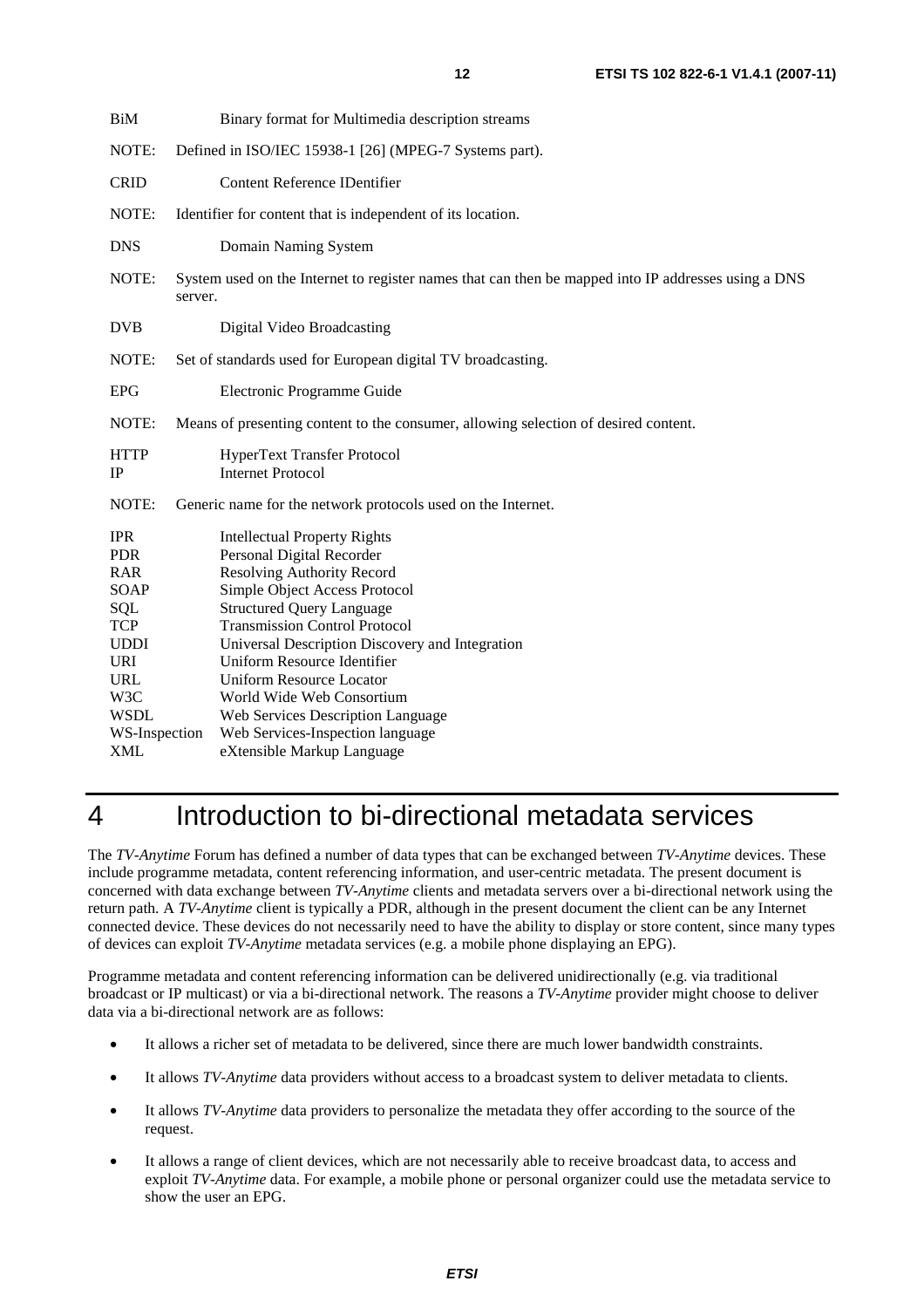User-centric metadata can only be delivered from a PDR to a *TV-Anytime* metadata service when a return path is available and the user authorizes it. The submission of such user data allows the metadata service to provide a variety of value adding services, which are more completely described in clause 6.5 of TS 102 822-3-1 [8].

The present document defines the protocols that allow these transactions to take place in an interoperable fashion. Note that, due to the widespread nature and mass penetration of the Internet, the *TV-Anytime* Forum has completely specified the transport and network layer protocols (TCP/IP) necessary for end-to-end interoperability. This is in contrast to unidirectional transport mechanisms, which are not completely specified by the *TV-Anytime* Forum, but instead defined individually by the bodies responsible for the various broadcast standards used around the world (e.g. ARIB, ATSC, DVB, etc.).

To use a *TV-Anytime* metadata service a client takes the steps illustrated in figure 1.



**Figure 1: The steps in using a** *TV-Anytime* **metadata service** 

These steps are described in more detail in the following three clauses (in reverse order). Note that a metadata service must provide a description capability (see clause 7), but the support for metadata service discovery (see TS 102 822-6-2 [15]) is optional. The middle step typically will only occur when a metadata service is first discovered or updated, and not each time the metadata service is used.

## 4.1 Types and functionalities of metadata services

*TV-Anytime* metadata services can be broken into two basic types, which are shown in figures 2 and 3. The metadata services specified are all request-response based. This can be seen in the two figures - the network transaction is always point-to-point (client to server), and the transaction is always initiated by the client.

## 4.1.1 Metadata retrieval

Metadata retrieval occurs when a client wishes to obtain certain metadata from a metadata service (figure 2) that it has previously discovered and obtained a capability description for. The following list gives some examples of metadata retrieval:

- A client wishes to obtain programme reviews for a CRID. The client sends a request specifying the CRID and type of metadata required, and the metadata service responds with the appropriate ProgramReviewTable.
- A client wishes to obtain the schedule information for a particular channel over the next week. The client sends a request specifying the channel, date range, and type of metadata required. The metadata service returns a ProgramLocationTable and ProgramInformationTable corresponding to the programmes on that channel.
- A client wishes to search a metadata service that specializes in movie information. The client sends a request specifying the type of movie (e.g. the genre is "Western", and the star is "John Wayne"), and the type of metadata required. The metadata service returns a number of matching movies, using a ProgramInformationTable and ProgramReviewTable.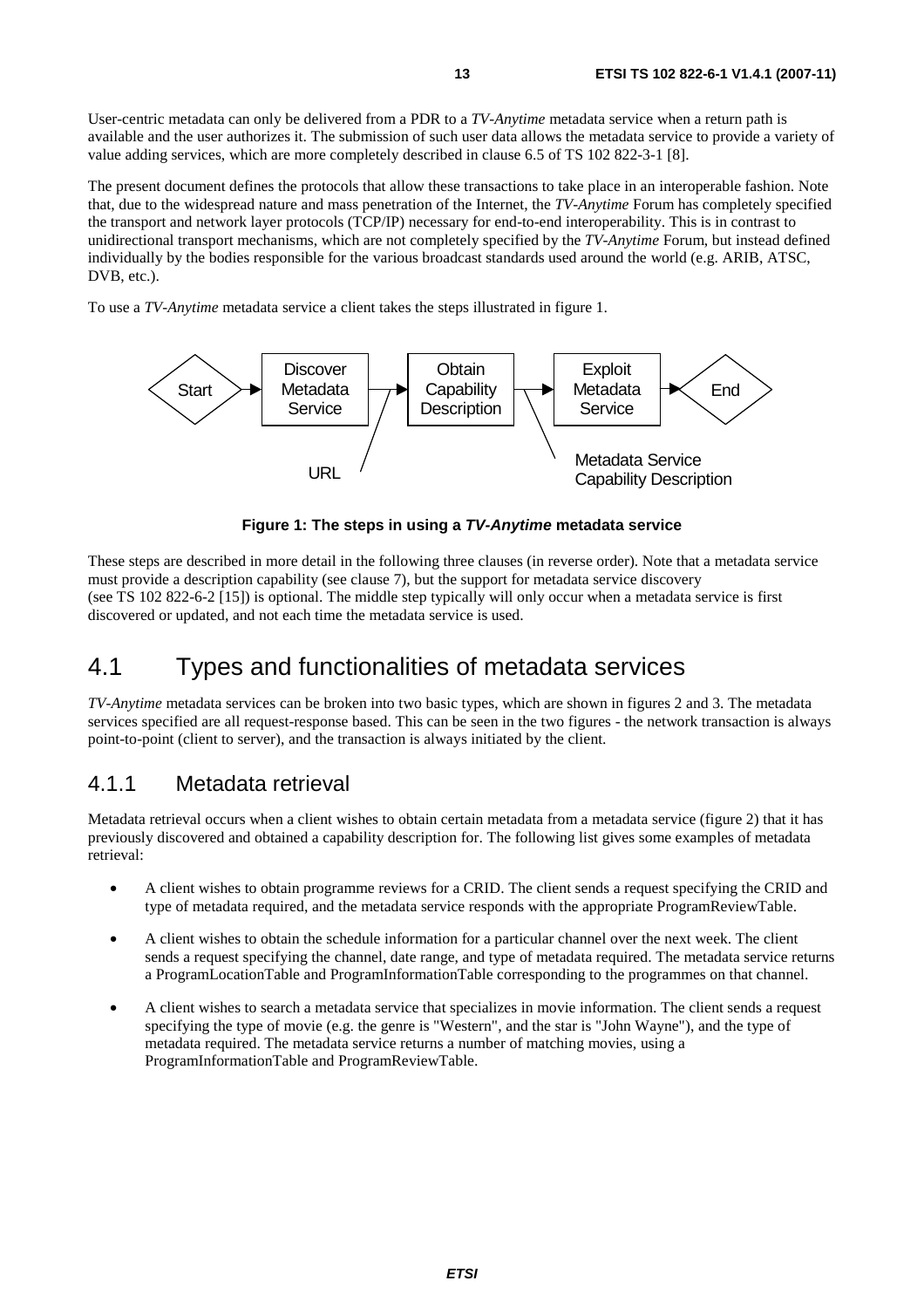

- NOTE 1: Any party capable of delivering compliant *TV-Anytime* data could provide a metadata service. Examples include: content creators, content providers, service providers, consumer electronics manufacturers and third parties aggregation services.
- NOTE 2: The request contains parameters that specify the type of metadata required by the client.
- NOTE 3: The types of metadata returned could be any of the non user-centric data specified in the TS 102 822-3-1 [8] (i.e. the fragments defined in clause 4.3.1.1 of TS 102 822-3-2 [9]), along with content referencing information.

#### **Figure 2: Client requesting metadata from a metadata service**

## 4.1.2 Submission of anonymous user-centric metadata

Submission of user-centric metadata (figure 3) offers a number of possible benefits to both consumers and metadata service providers. These are described in clause 6.5 of the TS 102 822-3-1 [8]. Ensuring the privacy of these transactions and that the metadata service provider is trustworthy is essential to the submission of user-centric metadata. The means by which this is ensured is not defined by the present document.



- NOTE 1: In this case, the metadata service is a user data aggregator. For example content creators, content providers, service providers, consumer electronics manufacturers and third parties aggregation services, or any other party capable of usefully exploiting *TV-Anytime* usage information in a trustworthy fashion, could provide the metadata service.
- NOTE 2: In principle, the user-centric data may be any of the types defined in the Metadata Specification (TS 102 822-3-1 [8] (e.g. UserPreferences and UsageHistory). This applies only to a submission of carefully constrained, anonymous UsageHistory instances.

#### **Figure 3: Client submitting user-centric data to a service provider**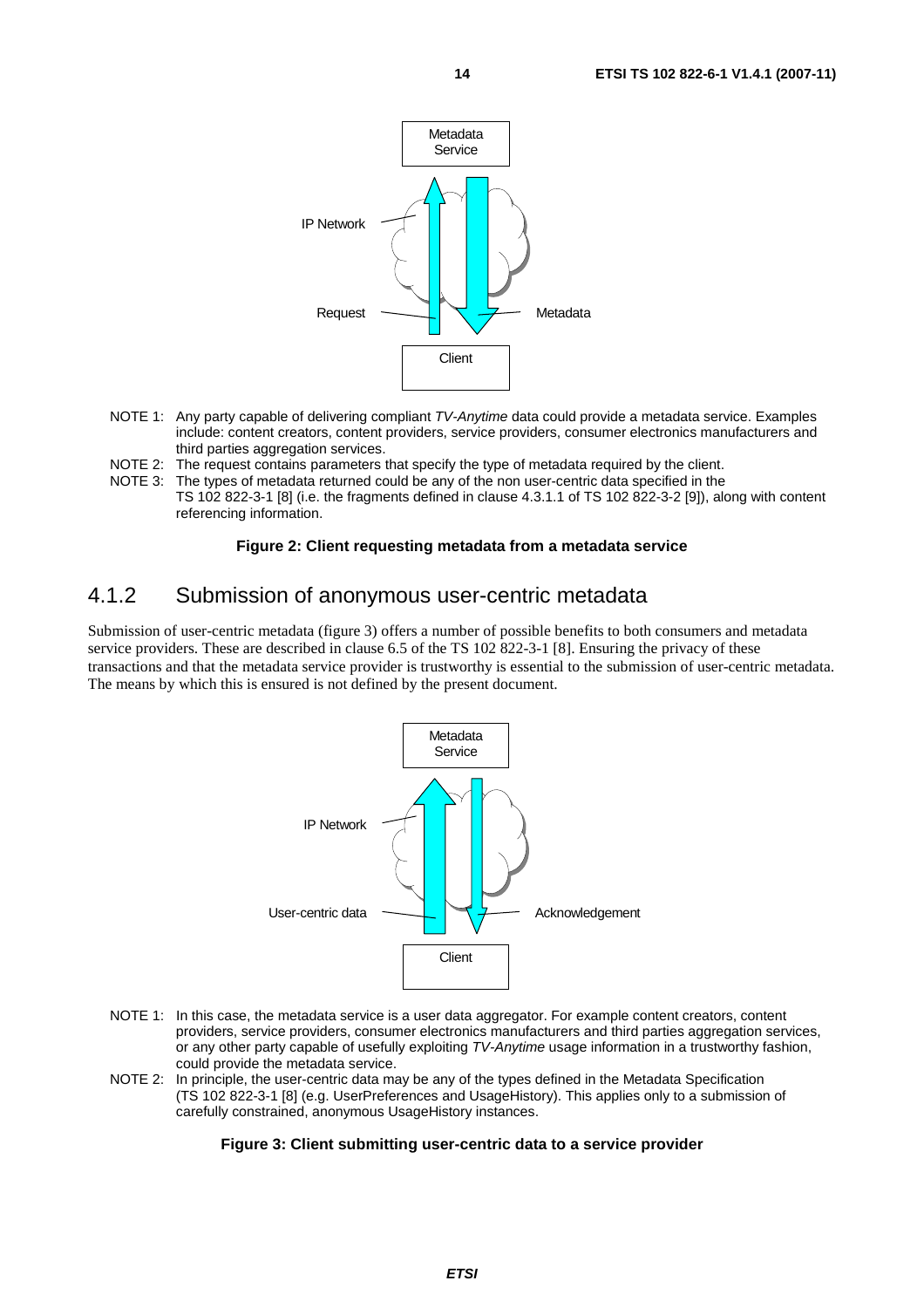## 4.1.3 Submission of personal information metadata

Submission of personal information metadata (figure 4) offers a number of possible benefits to both consumers and metadata service providers. These are described in clause 6.5 of the TS 102 822-3-1 [8]. Ensuring the privacy of these transactions and that the metadata service provider is trustworthy is essential to the submission of personal information metadata. The means by which this is ensured is not defined by the present document.



- NOTE 1: In this case, the metadata service is a metadata provider capable of usefully exploiting TV-Anytime extended user description tables (user preferences, usage history, user information and usage environment) in a trustworthy fashion to customize responses to client metadata queries.
- NOTE 2: The submitted personal information may contain private data in opposition to the submitted anonymous user-centric data in the previous clause.

#### **Figure 4: Client submitting personal information to a service provider**

## 4.2 Metadata service capability descriptions

In order to exploit usefully the metadata services described in the previous clause, the client needs information about the nature of the metadata service being offered. This is because different metadata services will provide different types of metadata and can be queried in different ways. For example, some metadata services may offer just content referencing information, whilst others may provide programme metadata but no segmentation information. Similarly, whereas one server may only be able to accept simple requests for metadata based on a CRID, another server may offer much more sophisticated querying and sorting capabilities. Moreover, different types of queries are only useful if a client is able to establish sensible values with which to query. An example of this is a query for scheduling data

(ProgramLocationTable). In order to query for scheduling information on a particular content delivery service, the client needs to know the content delivery services for which that metadata service has data.

To address this issue, each metadata service provides, on request from a client, a capability description. This capability description allows a client to flexibly query a metadata service, without making requests that will not be supported by that metadata service. Furthermore, it allows metadata service providers to flexibly implement the server in a way that is appropriate to the data that they have available.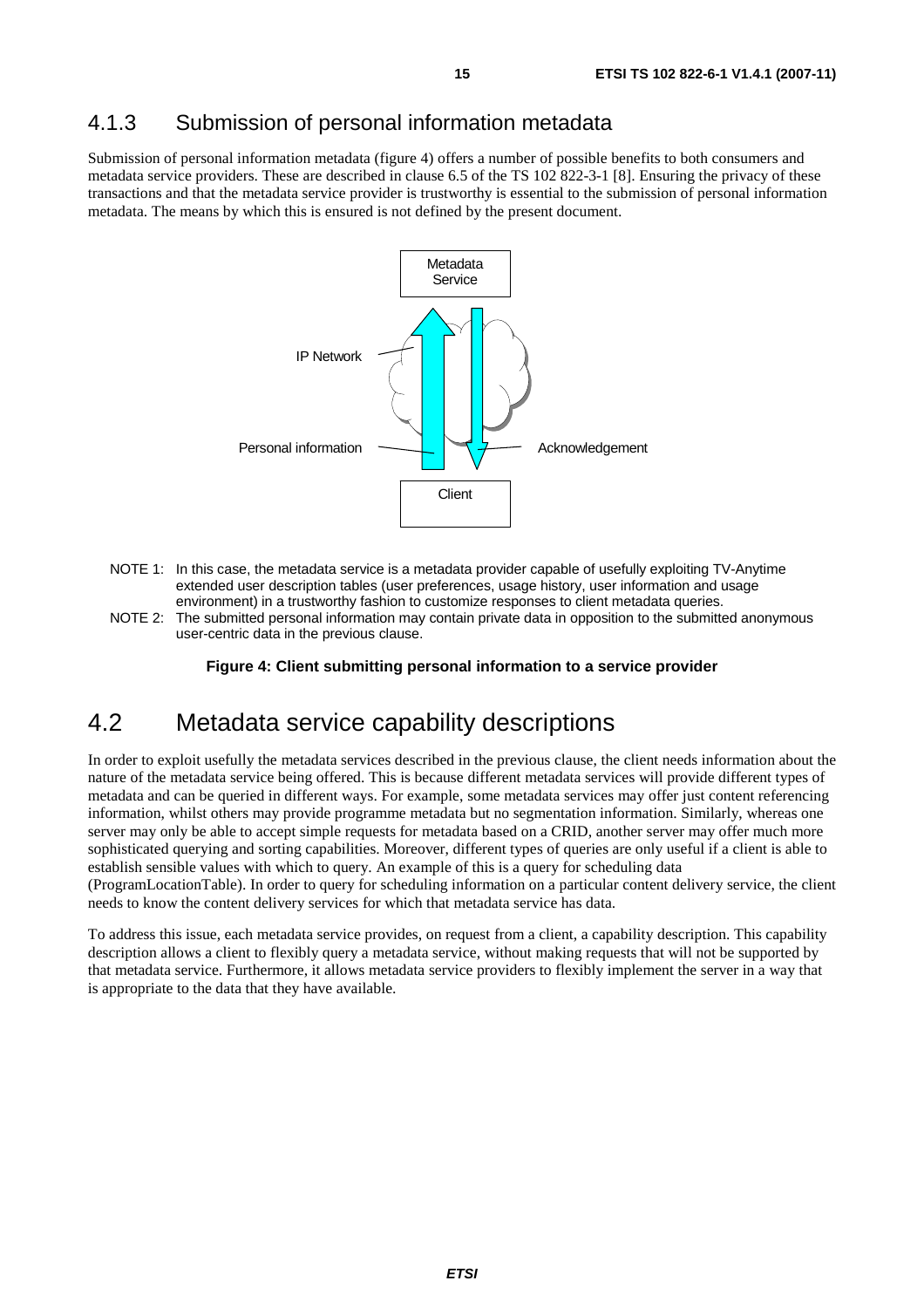## 4.3 Metadata service discovery

Metadata service discovery is the process by which a client establishes a URL where a *TV-Anytime* metadata service can be found. There are a number of ways this process can occur, but only the third method (see clause 4.3.3) is addressed by the present document.

## 4.3.1 Non-standardized discovery

A number of methods exist for discovering the URLs of metadata services that will not be standardized by the *TV-Anytime* Forum. The following list gives some examples:

- The client might be pre-programmed with a set of URLs that refer to one or more metadata services. This will typically be useful in a vertical market, or tightly controlled horizontal market.
- A user might manually enter a URL of a new metadata service he is interested in, using some means of text input.
- The software on a client may be updated using software updates delivered via a unidirectional broadcast, or over the return channel.

## 4.3.2 Unidirectional delivery of discovery information

TS 102 822-2 [7] and TS 102 822-4 [12] define ways, or requirements on the underlying transport, in which the URL of a bi-directional metadata and/or content referencing service can be discovered from *TV-Anytime* information inserted in a unidirectional stream. The present document defines how a client can usefully exploit the discovered service using the resulting URL.

## 4.3.3 Client-initiated discovery using the bi-directional network

This mode of metadata service discovery involves using the bi-directional network to access a "Yellow Pages" of *TV-Anytime* metadata services. The mechanism is based upon W3C standards for web service discovery (UDDI [22] and WS-Inspection [24], the use of which is standardized by the *TV-Anytime* Forum, according to the rules given in clause 5 in TS 102 822-6-2 [15]. Support for these discovery techniques by clients and servers is optional.

## 5 Metadata service types

The *TV-Anytime* Forum defines several types of metadata web service. Each type of web service can be thought of as a remote procedure with a well-defined set of inputs and outputs and a well-defined behaviour. In WSDL [23] terminology, this remote procedure is known as an operation (see annex A). The metadata retrieval operation (see clause 4.1.1 is called the get\_Data operation, and the user description submission operation (see clause 4.1.2) is called the submit\_Data operation.

The types used in the requests and responses to *TV-Anytime* metadata services are defined in the target namespace: "urn:tva:transport:2005". This allows Schema aware tools to validate the various messages. The types defined in TS 102 822-3-1 [8] and TS 102 822-4 [12] schemas are referenced in the transport namespace (using XML Schema's import mechanism [1]).

The Schema fragments in the following clauses are all defined within this namespace. The corresponding namespace qualifier used in these Schema fragments is "tns:" The complete XML Schema file ("tva\_transport\_6-1\_v141.xsd") may be found in annex B.

The following namespaces qualifiers are used in these Schema fragments:

| <b>Qualifier</b> | Namespace prefix            |
|------------------|-----------------------------|
| tva2             | :tva:metadata:extended:2007 |
| p3p              | ://www.w3.org/2002/01/p3pv1 |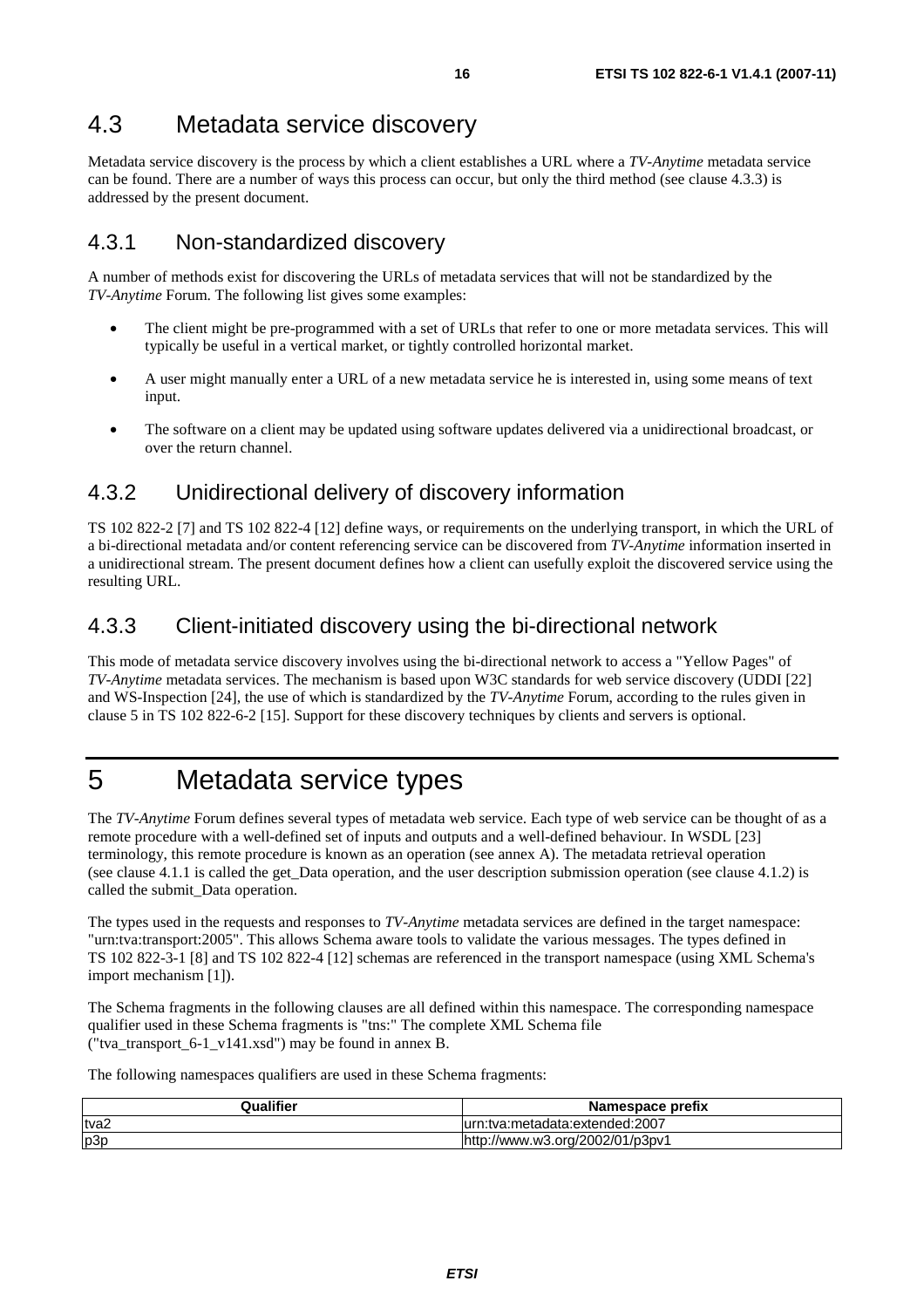The get\_Data operation allows a client to query a server in order to retrieve *TV-Anytime* data for a set of programmes or programme groups. The following list gives a few examples of the types of functionality that a *TV-Anytime* metadata provider can offer using a get\_Data operation:

- Operation that takes a list of CRIDs and returns content referencing data for those CRIDs.
- Operation that takes a list of CRIDs and returns *TV-Anytime* metadata for those CRIDs.
- Operation that accepts a query for programmes with particular metadata attributes (e.g. with a particular genre, or starring a certain actor, etc.) and returns matching programmes.
- Operation that accepts a query for programmes broadcast at a certain time or on a certain channel and returns matching programmes.

A get\_Data operation can, in principle, support all these types of queries, as well as more complex queries, involving a wide range of metadata constraints, and logical combinations of those constraints.

NOTE: This operation may require secure and trusted connection to the service provider such as HTTPS/SSL when it involves personal Information transfer.

## 5.1.1 Request format

The request format allows the client to specify three types of parameters. The semantics and structure of these three parameters are explained in more detail in the subsequent clauses.

```
<complexType name="ResourceIDType"> 
    <simpleContent> 
      <extension base="anyURI"> 
          <attribute name="id" type="ID"/> 
       </extension> 
    </simpleContent> 
</complexType> 
 <complexType name="get_DataType"> 
   <sequence> 
     <element name="ResourceID" type="tns:ResourceIDType" minOccurs="0"/> 
       <element name="QueryConstraints"> 
       <complexType> 
         <choice> 
           <element name="PredicateBag" type="tns:PredicateBagType"/> 
           <element name="BinaryPredicate" type="tns:BinaryPredicateType"/> 
           <element name="UnaryPredicate" type="tns:UnaryPredicateType"/> 
         </choice> 
       </complexType> 
     </element> 
     <element name="PersonalInformation" type="tva2:ExtendedUserDescriptionType" 
     minOccurs="0"/> 
     <element name="RequestedTables" type="tns:RequestedTablesType"/> 
   </sequence> 
   <attribute name="maxPrograms" type="unsignedInt"/> 
   <attribute name="personalInfoUse" type="boolean" default="true"/> 
</complexType> 
<element name="get_Data" type="tns:get_DataType"/>
```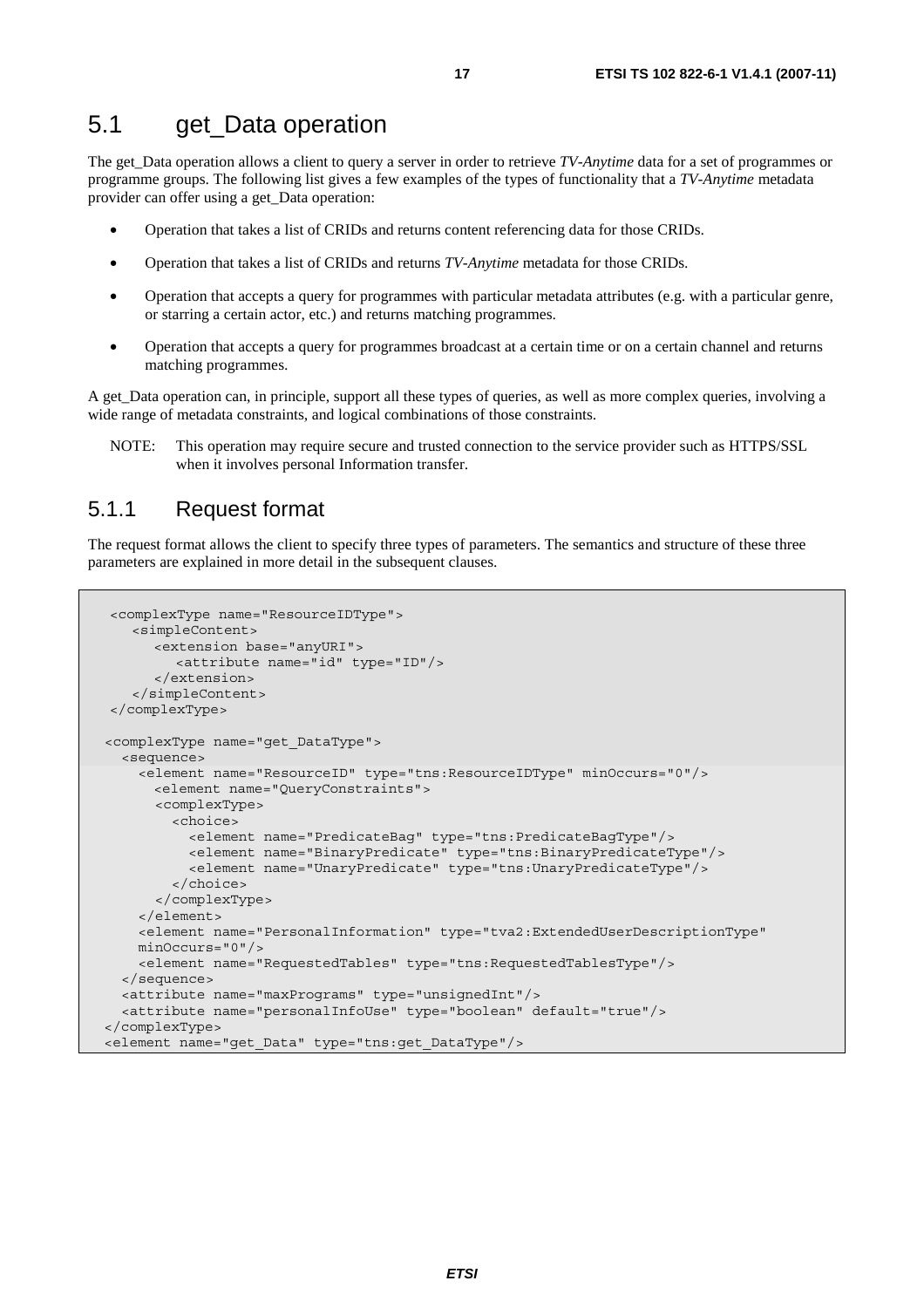| <b>Name</b>            | <b>Definition</b>                                                                                                                                                                                                                                                                                                                                                                                                                          |
|------------------------|--------------------------------------------------------------------------------------------------------------------------------------------------------------------------------------------------------------------------------------------------------------------------------------------------------------------------------------------------------------------------------------------------------------------------------------------|
| ResourceID             | This optional element identifies a resource containing personal<br>information to be used to customize the response to this query.                                                                                                                                                                                                                                                                                                         |
| QueryConstraints       | A required parameter that defines, by means of one or more logical<br>predicates the set of "result records" that the client is interested in.<br>See clause 5.1.1.4 for a definition of "result record". For example, this<br>set could be specified using a list of CRIDs, the programmes that<br>have the keyword "Thriller" in their metadata, or the programmes that<br>correspond to a BroadcastEvent on Channel 2 on Saturday, etc. |
| PersonalInformation    | This optional element allows the end-user to provide, in the request,<br>user information to be used by the metadata provider to personalize<br>its response, but not for further requests.                                                                                                                                                                                                                                                |
| <b>RequestedTables</b> | A required parameter that specifies the view of the metadata required<br>by the client. This parameter determines the types of metadata that<br>are returned for each result, and also allows the client to specify<br>simple sort criteria to be applied to the result.                                                                                                                                                                   |
| maxPrograms            | An optional upper limit on the number of programmes that will be<br>returned. This is to prevent the client being overloaded by very large<br>result sets. If this attribute is not there the server should return all the<br>matching results.                                                                                                                                                                                            |
| personalInfoUse        | This attribute gives the user the possibility to turn-on and turn-off the<br>use of submitted consumer profile data in processing the query. By<br>setting the personalInfoUse attribute to false, user can signal the<br>service provider not to use the consumer profile metadata in<br>processing his/her request, i.e. signal the service provider not to<br>personalize the response to the get_Data request.                         |

## 5.1.1.1 Query constraint parameters

This parameter consists of a set of logical predicates, which can be nested together (according to the rules of first order predicate logic) and together define the set of results that a client is interested in. (Using SQL terminology, this parameter plays a similar role to the WHERE clause in an SQL SELECT statement.) Unlike SQL, the interpretation of the logical constraints does not have to be strict - the results returned do not need to precisely match the criteria specified in the query. This provides opportunity for metadata service providers to offer value adding search algorithms.

```
 <complexType name="PredicateBagType"> 
   <sequence maxOccurs="unbounded"> 
     <choice> 
       <element name="PredicateBag" type="tns:PredicateBagType"/> 
       <element name="BinaryPredicate" type="tns:BinaryPredicateType"/> 
       <element name="UnaryPredicate" type="tns:UnaryPredicateType"/> 
     </choice> 
   </sequence> 
   <attribute name="contextNode" type="tns:contextNodeIDType"/> 
   <attribute name="negate" type="boolean" default="false"/> 
   <attribute name="type" type="tns:PredicateBagTypeType"/> 
 </complexType> 
 <simpleType name="PredicateBagTypeType"> 
   <restriction base="string"> 
     <enumeration value="AND"/> 
     <enumeration value="OR"/> 
   </restriction> 
 </simpleType> 
 <complexType name="BinaryPredicateType"> 
   <attribute name="fieldID" type="tns:fieldIDType" use="required"/> 
   <attribute name="fieldValue" type="string" use="required"/> 
   <attribute name="test" default="equals" 
      type="tns:BinaryPredicateTestType"/> 
 </complexType> 
 <complexType name="UnaryPredicateType"> 
   <attribute name="fieldID" type="tns:fieldIDType" use="required"/> 
   <attribute name="test" default="exists" 
      type="tns:UnaryPredicateTestType"/> 
 </complexType> 
 <simpleType name="BinaryPredicateTestType">
```

```
 <restriction base="string">
```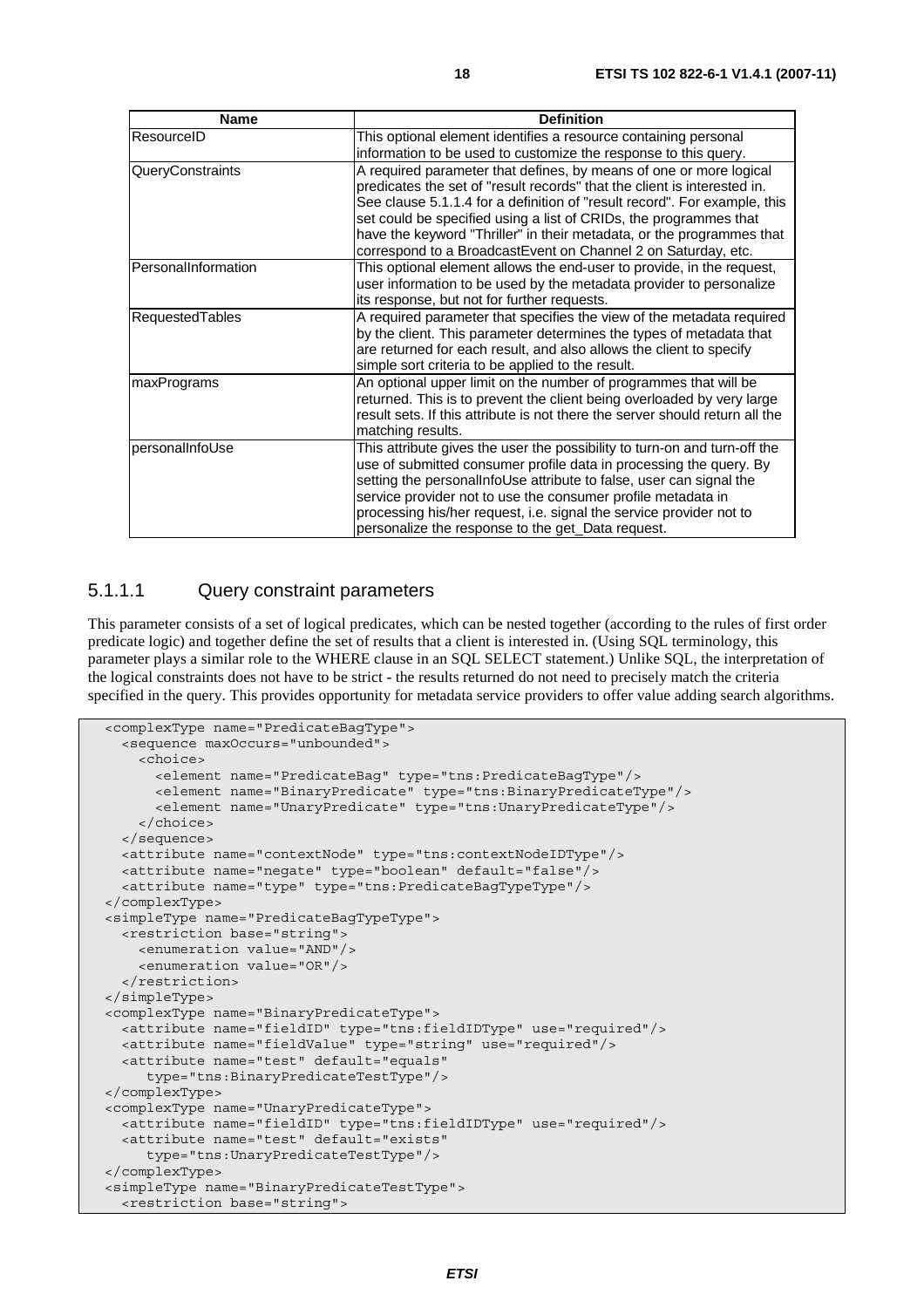```
 <enumeration value="equals"/> 
     <enumeration value="not_equals"/> 
     <enumeration value="contains"/> 
     <enumeration value="greater_than"/> 
     <enumeration value="greater_than_or_equals"/> 
     <enumeration value="less_than"/> 
     <enumeration value="less_than_or_equals"/> 
   </restriction> 
 </simpleType> 
 <simpleType name="UnaryPredicateTestType"> 
   <restriction base="string">
```

```
 <enumeration value="exists"/>
```

```
 </restriction> 
 </simpleType>
```

| <b>Name</b>                                | <b>Definition</b>                                                                                                                                                                                                                                                                                                                                                                                                                                                                                                                                                                                                                                                                                                                                                                                                 |
|--------------------------------------------|-------------------------------------------------------------------------------------------------------------------------------------------------------------------------------------------------------------------------------------------------------------------------------------------------------------------------------------------------------------------------------------------------------------------------------------------------------------------------------------------------------------------------------------------------------------------------------------------------------------------------------------------------------------------------------------------------------------------------------------------------------------------------------------------------------------------|
| PredicateBagType                           | A PredicateBagType contains one or more BinaryPredicate,<br>UnaryPredicate or PredicateBag children, and is used to express logical<br>relationships between these children.                                                                                                                                                                                                                                                                                                                                                                                                                                                                                                                                                                                                                                      |
| type                                       | This attribute expresses the logical relationship between the children of<br>this PredicateBag. It can take the values "AND" or "OR". The attribute is<br>required when there are two or more children. The attribute is<br>meaningless if the PredicateBag contains a single element.                                                                                                                                                                                                                                                                                                                                                                                                                                                                                                                            |
| negate                                     | This attribute reverses the Boolean evaluation (true/false) of the<br>PredicateBag. If there are two or more children predicates, it is evaluated<br>after the children predicates have been combined; i.e. the type attribute<br>has tighter precedence.                                                                                                                                                                                                                                                                                                                                                                                                                                                                                                                                                         |
| contextNode                                | If present, this attribute restricts the way in which fragments are matched<br>with this PredicateBag. Specifically, the predicates contained within this<br>PredicateBag must all be satisfied by the fields in a single XML element<br>within the fragment. The root node of this XML element is defined by the<br>contextNodeID value of the contextNode attribute. The contextNodeID<br>values used here may have a definition that uses a multiple XPath<br>expression (i.e. the contextNodeID may refer to multiple nodes, but the<br>actual node is given by the Requested Table element). When used, all<br>the contextNodeID values referenced in the predicates that are<br>descendants of this PredicateBag must refer to fields that are<br>descendants of the contextNode element in the XML Schema. |
| UnaryPredicateType/BinaryPr<br>edicateType | A Boolean test that can be evaluated on a field stored by a metadata<br>service. See clause 5.1.1.1.1 for a definition of field.                                                                                                                                                                                                                                                                                                                                                                                                                                                                                                                                                                                                                                                                                  |
| fieldID                                    | A required fieldID value (see clause 5.1.1.1.1) that defines the field being<br>tested (e.g. CRID, Title, etc.).                                                                                                                                                                                                                                                                                                                                                                                                                                                                                                                                                                                                                                                                                                  |
| test                                       | The relationship between the fieldID and the fieldValue. This attribute<br>can take the value "equals", "not_equals", "contains", "greater_than",<br>"greater_than_or_equal", "less_than", "less_than_or_equals", or "exists".                                                                                                                                                                                                                                                                                                                                                                                                                                                                                                                                                                                    |
| fieldValue                                 | The value being tested. This attribute is not present in predicates of the<br>type UnaryPredicateType.                                                                                                                                                                                                                                                                                                                                                                                                                                                                                                                                                                                                                                                                                                            |

Annex C provides some examples that illustrate the types of queries a client can issue.

#### 5.1.1.1.1 Identifying contextNodes

A contextNode is an XML node of the following type: element.

• Element contextNode can correspond to nodes with an XML Schema complexType model (an element containing other elements or attributes).

ContextNodes are defined using an XPath expression based on a subset of XPath (for a definition of this XPath subset, see TS 102 822-3-1 [8]). Instead of using this verbose XPath expression directly in every predicate, all fields used in a query must be assigned a contextNode. A contextNode is just a syntactic shortcut that provides a consistent alias for the full XPath expression that identifies a node. The *TV-Anytime* Forum defines a normative subset of nodes with predefined contextNode values.

In order to define a list of contextNode definitions the following piece of XML Schema is used.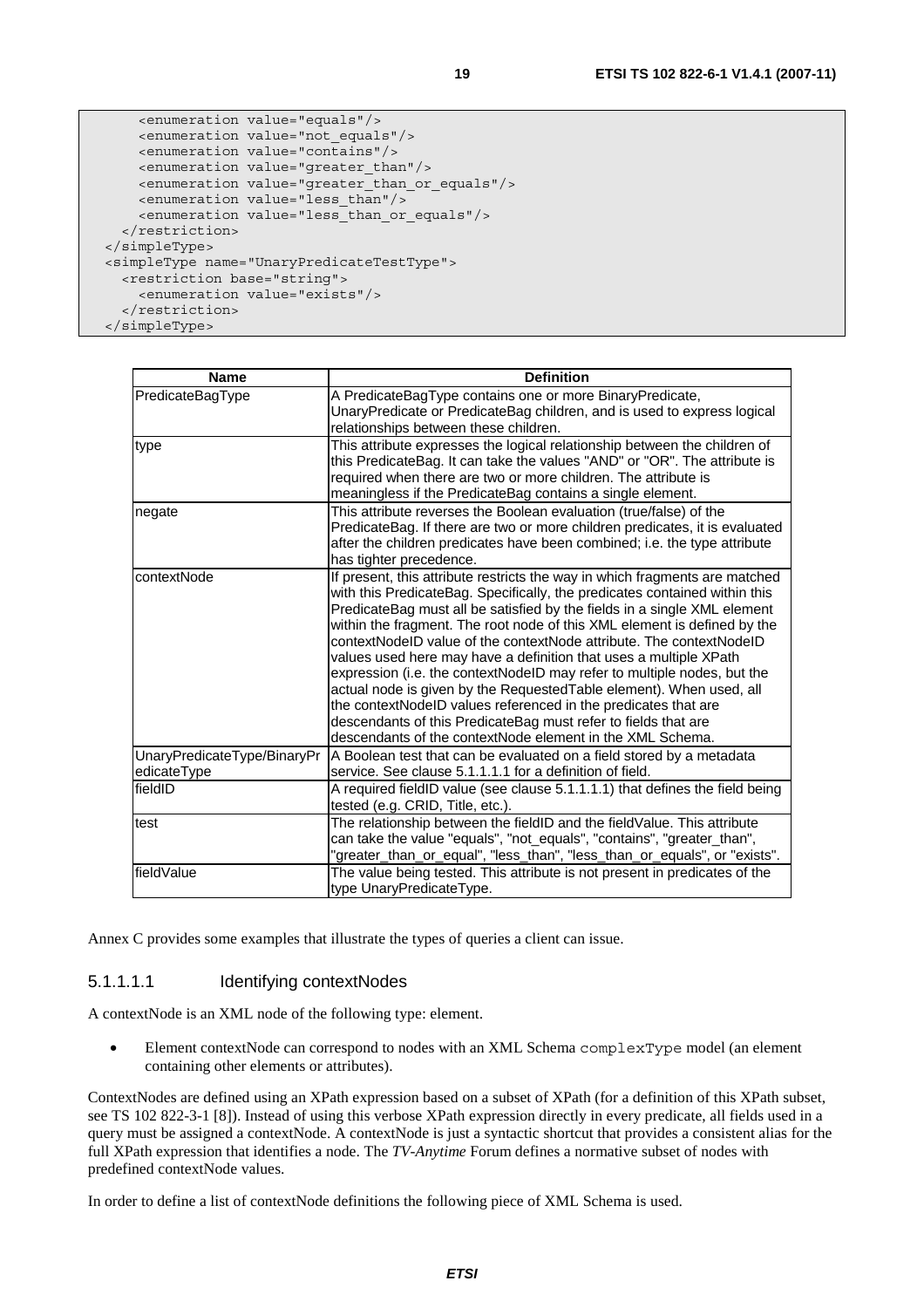```
 <element name="ContextNodeIDDefinitionList" 
             type="tns:ContextNodeIDDefinitionListType"> 
     <key name="UniqueContextNode"> 
       <selector xpath="tns:ContextNodeIDDefinition"/> 
       <field xpath="@contextNodeID"/> 
     </key> 
   </element> 
 <complexType name="ContextNodeIDDefinitionListType"> 
     <sequence> 
       <element name="ContextNodeIDDefinition" maxOccurs="unbounded"> 
          <complexType> 
            <attribute name="contextNode" type="NCName"/> 
            <attribute name="contextNodeDefinition" 
            type="tns:contextNodeDefinitionListType"/> 
          </complexType> 
       </element> 
     </sequence> 
     <attribute name="targetNamespace" type="anyURI" use="required"/> 
   </complexType> 
   <simpleType name="contextNodeDefinitionType"> 
     <restriction base="token"> 
      \langle <pattern value="(/(\langle \iota \rangle(\langle \iota \rangle)?'\langle \iota \rangle(\langle \iota \rangle)))*((/text\langle \iota \rangle)))(/\langle \iota \rangle(\langle \iota \rangle)))?"/>
     </restriction> 
   </simpleType> 
   <simpleType name="contextNodeDefinitionListType"> 
     <list itemType="tns:contextNodeDefinitionType"/> 
   </simpleType> 
   <simpleType name="contextNodeIDType"> 
     <restriction base="QName"/> 
</simpleType>
```

| <b>Name</b>                     | <b>Definition</b>                                                                                                                                                                                                                                                                                                                                                                                                            |
|---------------------------------|------------------------------------------------------------------------------------------------------------------------------------------------------------------------------------------------------------------------------------------------------------------------------------------------------------------------------------------------------------------------------------------------------------------------------|
| ContextNodeIDDefinitionListType | Provides a uniform structure for defining a map of<br>contextNode values to XPath expressions.                                                                                                                                                                                                                                                                                                                               |
| targetNamespace                 | The field definition namespace to which this contextNode<br>map belongs. The namespace can be used to<br>unambiguously reference contextNode values from<br>multiple namespaces. The use of namespaces here is<br>similar to, but distinct from, the use of namespaces to<br>identify XML Schema, and is in accordance with<br>Namespaces in XML [2].                                                                        |
| ContextNodeIDDefinition         | Contains a single contextNode map.                                                                                                                                                                                                                                                                                                                                                                                           |
| ContextNodeld                   | A name used to identify this field. All the contextNode<br>values defined in a particular namespace must be unique.                                                                                                                                                                                                                                                                                                          |
| ContextNodeDescription          | A list of XPath expressions that defines the fields that may<br>be searched when this contextNode is used. Each item in<br>the list is a regular expression that corresponds to the<br>XPath subset defined in TS 102 822-3-1 [8],<br>clause 4.8.5.1.2. The XPath namespace context consists<br>of the namespace declarations that are in scope in the<br>XML instance document at the point that this attribute<br>appears. |
| contextNodeIDType               | The simple type that all contextNode values are based on.<br>Note that the use of QName ensures that contextNode<br>values are always namespace qualified.                                                                                                                                                                                                                                                                   |

Element instances based upon the ContextNodeIDDefinitionListType are used to specify the *TV-Anytime* Forum's predefined subset of contextNode values.

The predefined subset of contextNode allocations, which belong in the urn:tva:transport:contextNodeIDs:2002 field definition namespace, can be found in annex B. Within the present document the prefix "tvac" is used to denote this namespace.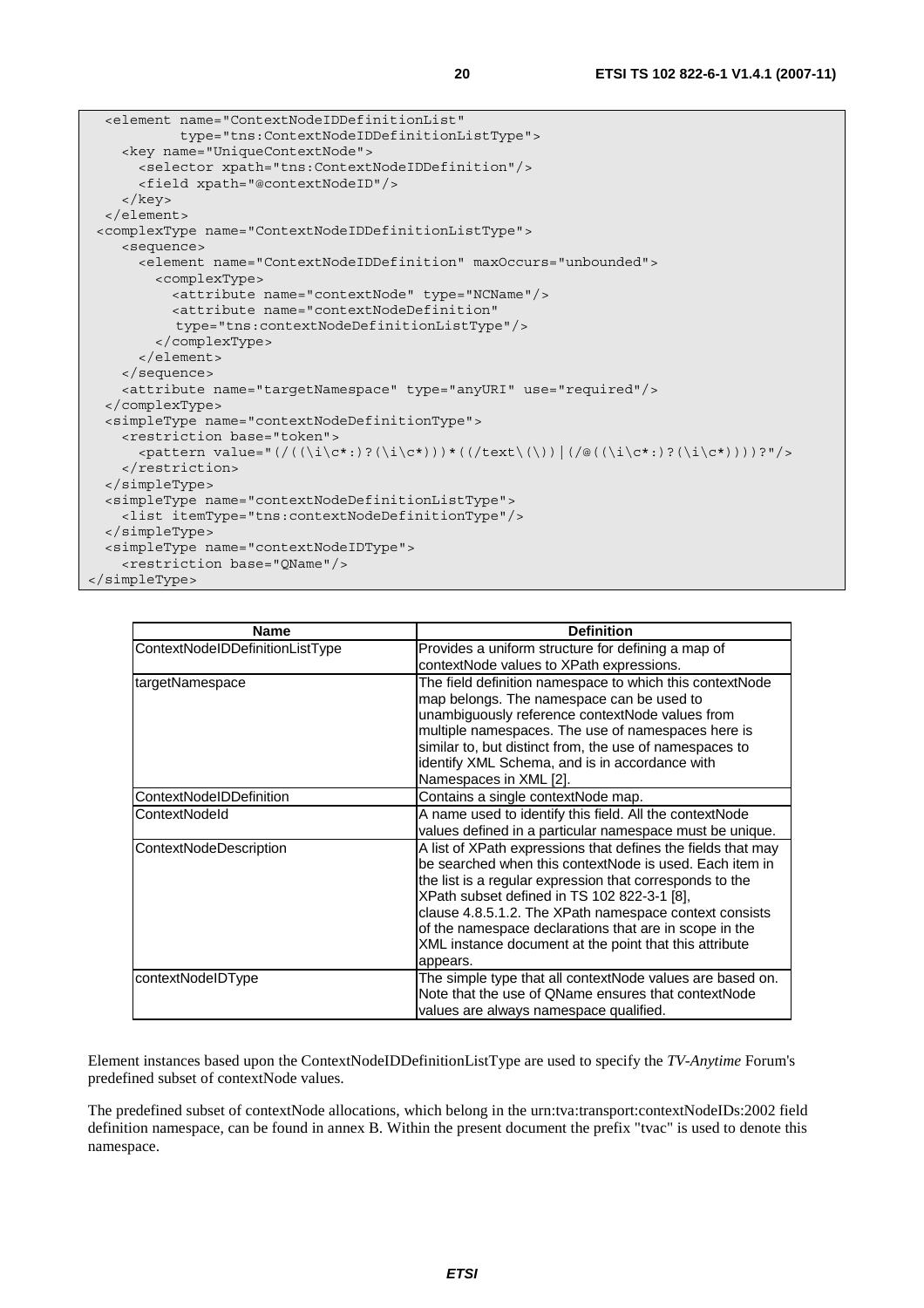Within this same namespace, some contextNode identifiers contain multiple XPath statements. A server HAS to use the specific Xpath statement relevant to the considered RequestedTable when performing a query based on these contextNodes as it does for the CRID field. Table 1 defines some additional special case contextNode identifiers, along with a semantic description of their meaning. These special case contextNodes are those that cannot be identified using single XPath expressions.

| <b>ContextNodelD</b>    | Comment                                                                                                           |
|-------------------------|-------------------------------------------------------------------------------------------------------------------|
| <b>CreditsItem</b>      | The CreditsItem element of the CreditsList element within the                                                     |
|                         | ProgramInformation or GroupInformation table.                                                                     |
| IAudioAttributes        | The AudioAttributes element of the AVAtrributes element within                                                    |
|                         | the ProgramInformation or ProgramLocation tables.                                                                 |
| <b>VideoAttributes</b>  | The VideoAttributes element of the AVAtrributes element within                                                    |
|                         | the ProgramInformation or ProgramLocation tables.                                                                 |
| AwardsListItem          | The AwardsListItem element of the AwardsList element within the                                                   |
|                         | ProgramInformation or GroupInformation tables.                                                                    |
| ProgramInformation      | The ProgramInformation element of the ProgramInformation table.                                                   |
| GroupInformation        | The GroupInformation element of the GroupInformation table.                                                       |
| BroadcastEvent          | The BroadcastEvent element of the ProgramLocation table.                                                          |
| Schedule                | The Schedule element of the ProgramLocation table.                                                                |
| OnDemandProgram         | The OnDemandProgram element of the ProgramLocation table.                                                         |
| ServiceInformation      | The ServiceInformation element of the ServiceInformation table.                                                   |
| PersonName              | The PersonName element of the CreditsInformation table.                                                           |
| OrganizationName        | The OrganizationName element of the CreditsInformation table.                                                     |
| SegmentInformation      | The SegmentInformation element of the SegmentInformation                                                          |
|                         | table.                                                                                                            |
| SegmentGroupInformation | The SegmentGroupInformation element of the                                                                        |
|                         | SegmentInformation table.                                                                                         |
| Review                  | The Review element of the ProgramReview table.                                                                    |
| ExtendRights            | The ExtendRights element within the RMPIDescription in the                                                        |
|                         | RMPI table or in the ExtendedPurchaseItem.                                                                        |
| AnyDomainRights         | The AnyDomainRights element within the RMPIDescription in the                                                     |
|                         | RMPI table or in the ExtendedPurchaseItem.                                                                        |
| ReceivingDomainRights   | The ReceivingDomainRights element within the RMPIDescription<br>in the RMPI table or in the ExtendedPurchaseItem. |
| Package                 | The Package element of the PackageTable.                                                                          |
| Item                    | The Item element of the Package.                                                                                  |
| CouponDescription       | The CouponDescription element of the CouponTable.                                                                 |
|                         | ContentProperties In ExtendedContentDescription or                                                                |
| ContentProperties       | ContentDescription.                                                                                               |
| <b>AudioContent</b>     | AudioAttributes of ContentPropertiesType.                                                                         |
| VideoContent            | VideoAttributes of ContentPropertiesType.                                                                         |
| StillImageContent       | StillImageAttributes of ContentPropertiesType.                                                                    |
| <b>TextContent</b>      | TextContentAttributes of ContentPropertiesType.                                                                   |
| DataBroadcastingContent | DataBroadcastingContextAttributes of ContentPropertiesType.                                                       |
| InterstitialContent     | InterstitialContextAttributes of ContentPropertiesType.                                                           |
| EducationalContent      | EducationalContextAttributes of ContentPropertiesType.                                                            |
| ApplicationContent      | ApplicationContextAttributes of ContentPropertiesType.                                                            |
| GameContent             | GameContextAttributes of ContentPropertiesType.                                                                   |
|                         | UserInformation in TargetingInformation or                                                                        |
| <b>UserInformation</b>  | ExtendedUserDescription.                                                                                          |
|                         | The TerminalInformation in TargetingInformation or                                                                |
| TerminalInformation     | ExtendedUserDescription.                                                                                          |
| NetworkInformation      | NetworkInformation in TargetingInformation or                                                                     |
|                         | ExtendedUserDescription.                                                                                          |
| NaturalEnvironment      | NaturalEnvironment in TargetingInformation(2) or                                                                  |
|                         | ExtendedUserDescription (1).                                                                                      |

**Table 1: Description of special case contextNodeID values (informative)**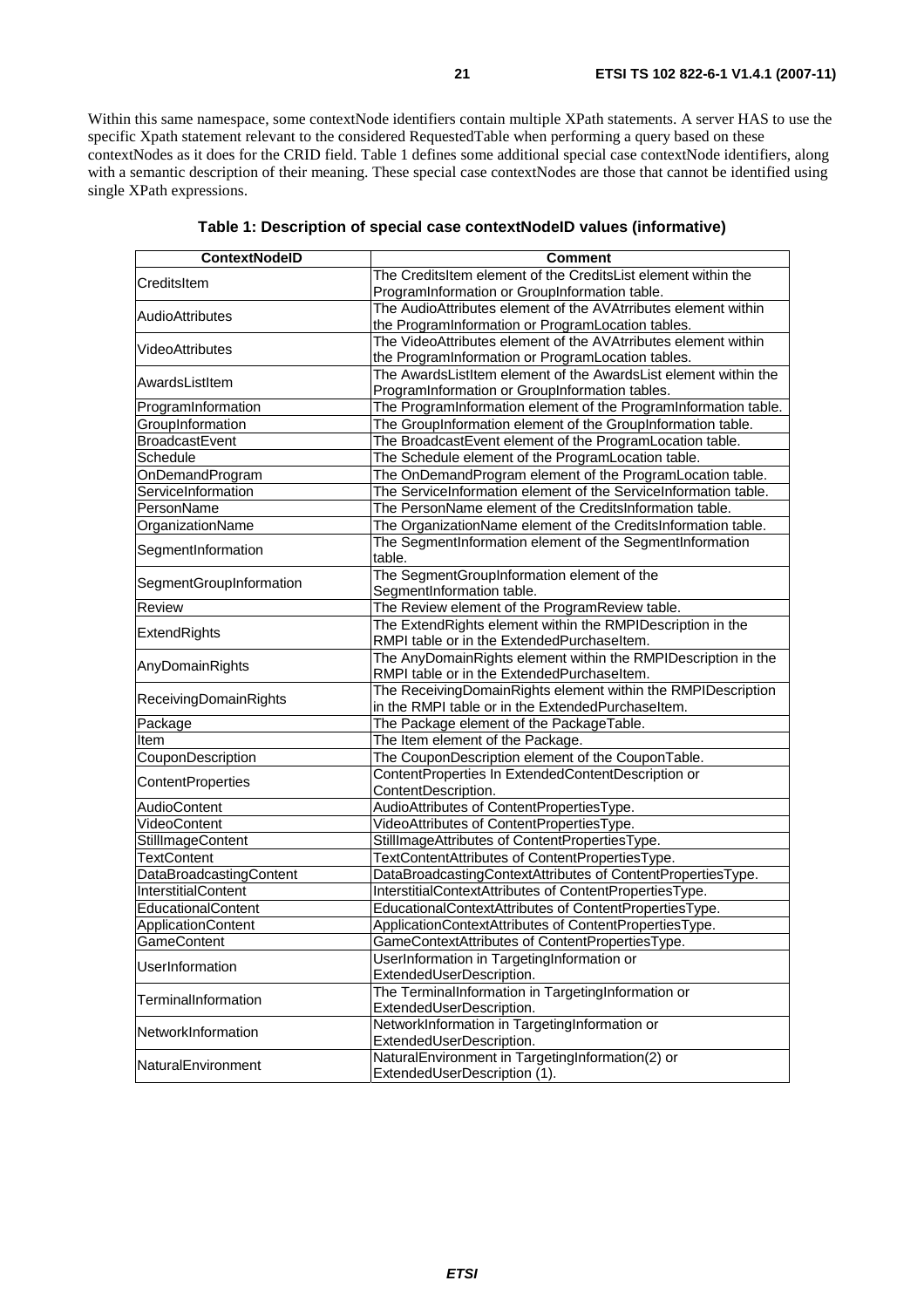#### 5.1.1.1.2 Identifying fields

A field is an XML node of the following type: attribute, text or element:

- Attribute fields and text fields (the contents of an element's text node) have no structure, so can be represented as a string whose value can be tested against the fieldValue given in a predicate.
- Element fields can correspond to nodes with an XML Schema complexType model (an element containing other elements or attributes). Fields of this type can only be used in a predicate if the test is "exists". An example of why this might be useful is given in annex C, example 8. Sorts cannot be based upon an element field.

Fields are defined using an XPath expression based on a subset of XPath (for a definition of this XPath subset, see TS 102 822-3-1 [8]). Instead of using this verbose XPath expression directly in every predicate, all fields used in a query must be assigned a fieldID. A fieldID is just a syntactic shortcut that provides a consistent alias for the full XPath expression that identifies a field. The *TV-Anytime* Forum defines a normative subset of fields with predefined fieldID values.

In order to define a list of fieldID definitions the following piece of XML Schema is used.

```
 <element name="FieldIDDefinitionList" 
          type="tns:FieldIDDefinitionListType"> 
   <key name="UniqueField"> 
     <selector xpath="tns:FieldIDDefinition"/> 
     <field xpath="@fieldID"/> 
   </key> 
 </element> 
 <complexType name="FieldIDDefinitionListType"> 
   <sequence> 
     <element name="FieldIDDefinition" maxOccurs="unbounded"> 
       <complexType> 
         <attribute name="fieldID" type="NCName"/> 
         <attribute name="fieldDefinition" 
                     type="tns:fieldDefinitionListType"/> 
       </complexType> 
     </element> 
   </sequence> 
   <attribute name="targetNamespace" type="anyURI" use="required"/> 
 </complexType> 
 <simpleType name="fieldDefinitionType"> 
   <restriction base="token"> 
     <pattern value="(/((\i\c*:)?(\i\c*)))*((/text\(\))|(/@((\i\c*:)?(\i\c*))))?"/> 
  </restriction>
 </simpleType> 
 <simpleType name="fieldDefinitionListType"> 
   <list itemType="tns:fieldDefinitionType"/> 
 </simpleType> 
 <simpleType name="fieldIDType"> 
   <restriction base="QName"/> 
 </simpleType> 
 <simpleType name="fieldIDListType"> 
   <list itemType="tns:fieldIDType"/> 
 </simpleType>
```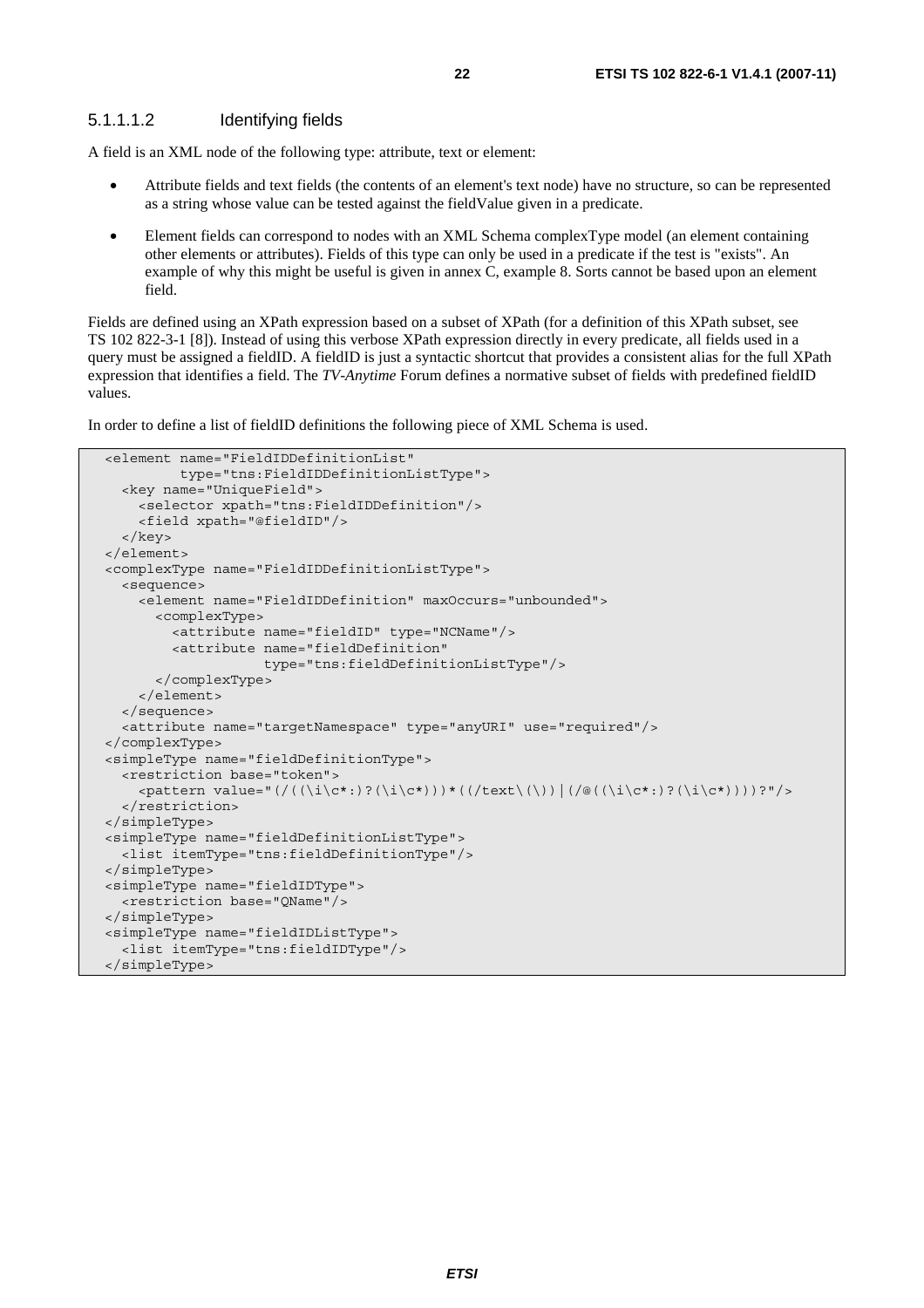| <b>Name</b>               | <b>Definition</b>                                                                                                                                                                                                                                                                                                                                                                                                     |
|---------------------------|-----------------------------------------------------------------------------------------------------------------------------------------------------------------------------------------------------------------------------------------------------------------------------------------------------------------------------------------------------------------------------------------------------------------------|
| FieldIDDefinitionListType | Provides a uniform structure for defining a map of fieldID<br>values to XPath expressions.                                                                                                                                                                                                                                                                                                                            |
| targetNamespace           | The field definition namespace to which this fieldID map<br>belongs. The namespace can be used to unambiguously<br>reference fieldID values from multiple namespaces. The use<br>of namespaces here is similar to, but distinct from, the use of<br>namespaces to identify XML Schema, and is in accordance<br>with "Namespaces in XML" [2].                                                                          |
| FieldIDDefinition         | Contains a single fieldID map.                                                                                                                                                                                                                                                                                                                                                                                        |
| fieldID                   | A name used to identify this field. All the fieldID values defined<br>in a particular namespace must be unique.                                                                                                                                                                                                                                                                                                       |
| fieldDefinition           | A list of XPath expressions that defines the fields that may be<br>searched when this fieldID is used. Each item in the list is a<br>regular expression that corresponds to the XPath subset<br>defined in TS 102 822-3-1 [8], clause 4.8.5.1.2. The XPath<br>namespace context consists of the namespace declarations<br>that are in scope in the XML instance document at the point<br>that this attribute appears. |
| fieldIDType               | The simple type that all fieldID values are based on. Note that<br>the use of QName ensures that fieldID values are always<br>namespace qualified.                                                                                                                                                                                                                                                                    |
| fieldIDListType           | A whitespace-separated list of fieldID values.                                                                                                                                                                                                                                                                                                                                                                        |

Element instances based upon the FieldIDDefinitionListType are used in two places in the present document. Firstly, it is used to specify the *TV-Anytime* Forum's predefined subset of fieldID values. Secondly, it may appear in a get\_Data operation's capability description, where it is used to allocate fieldID values to fields not in the normative subset. See clause 7.1.3 for an explanation of how this is done. In this, way servers can extend their metadata services to flexibly support querying or sorting on any field in the *TV-Anytime* metadata and content referencing Schema.

The predefined subset of fieldID allocations, which are defined in the urn:tva:transport:fieldIDs:2005 field definition namespace, can be found in annex B. Within the present document the prefix "tvaf" is used to denote this namespace.

Within this same namespace, some field identifiers contain multiple XPath statements. A server may use any of these XPath statements when performing a query based on these fields. Table 2 defines some additional special case field identifiers, along with a semantic description of their meaning. These special case fields are those that cannot be identified using single XPath expressions.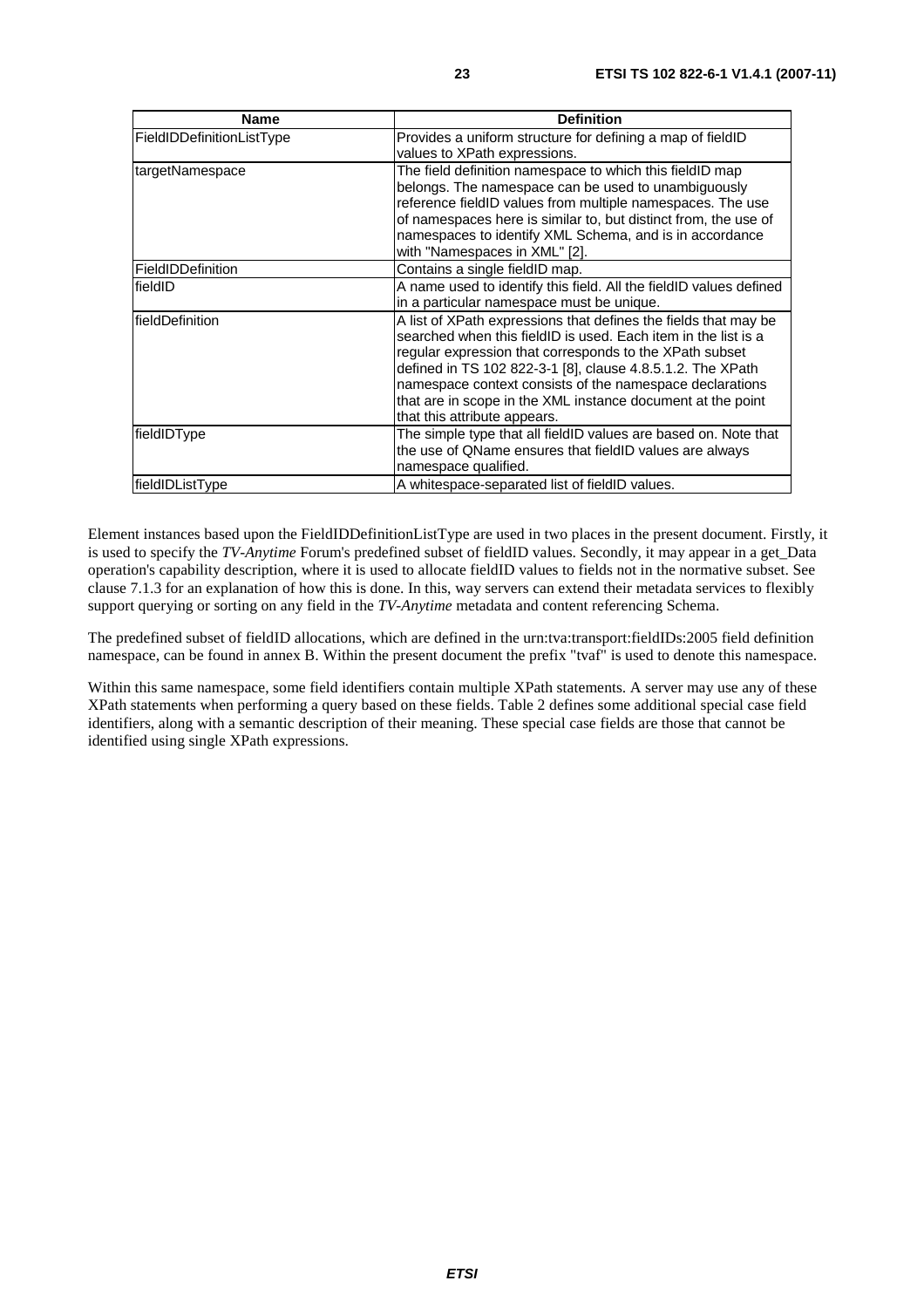| <b>FieldID</b>    | <b>Comment</b>                                                                                                                         |
|-------------------|----------------------------------------------------------------------------------------------------------------------------------------|
|                   | The CRID when it is used in the context of identifying the CRID                                                                        |
| <b>CRID</b>       | with which a fragment is associated.                                                                                                   |
|                   | Details of this fieldID can be found in table 3.                                                                                       |
| <b>Start</b>      | The Start attribute of the DecomposedLocator element from the                                                                          |
|                   | LocationResult element within the content referencing table.                                                                           |
|                   | Any title element (Title or ShortTitle) from the ProgramInformation,                                                                   |
| Title             | GroupInformation, ProgramLocation or SegmentInformation                                                                                |
|                   | tables.<br>The language attribute of the Title element from the relevant                                                               |
| TitleLanguage     | ProgramInformation, GroupInformation, ProgramLocation or                                                                               |
|                   | SegmentInformation table.                                                                                                              |
|                   | Any Synopsis element from the ProgramInformation,                                                                                      |
| Synopsis          | GroupInformation, ProgramLocation or SegmentInformation                                                                                |
|                   | tables.                                                                                                                                |
|                   | The language attribute of the Synopsis element from the                                                                                |
| SynopsisLanguage  | ProgramInformation, GroupInformation, ProgramLocation or                                                                               |
|                   | SegmentInformation tables.                                                                                                             |
|                   | The Published Time element of any items of type                                                                                        |
| PublishedStart    | ScheduleEventType, and the StartOfAvailability element of a                                                                            |
|                   | OnDemandProgram item. If the StartOfAvailability element is not<br>present, it is assumed to be the current time (i.e. available now). |
|                   | The PublishedDuration element of any items of type                                                                                     |
| PublishedDuration | ScheduleEventType.                                                                                                                     |
|                   | Any fragmentId attribute. See annex C for an example of how this                                                                       |
| FragmentID        | fieldID may be used to retrieve a specific fragment.                                                                                   |
| fragmentVersion   | Any fragmentVersion attribute. See annex C for an example of                                                                           |
|                   | how this fieldID may be used to update a specific fragment.                                                                            |
| AudioCoding       | The coding element from the AudioAttributes element from the                                                                           |
|                   | ProgramInformation or ProgramLocation tables.<br>The NumOfChannels element from the AudioAttributes element                            |
| AudioChannels     | within the ProgramInformation or ProgramLocation tables.                                                                               |
|                   | The AspectRatio element from the VideoAttributes element within                                                                        |
| VideoAspectRatio  | the ProgramInformation or ProgramLocation tables.                                                                                      |
| Keyword           | The Keyword element within the ProgramInformation or                                                                                   |
|                   | GroupInformation tables.                                                                                                               |
| KeywordLanguage   | The language attribute from the Keyword element within the                                                                             |
|                   | ProgramInformation or GroupInformation tables.<br>The Genre element within the ProgramInformation or                                   |
| Genre             | GroupInformation tables.                                                                                                               |
|                   | The Language element from the ProgramInformation or                                                                                    |
| Language          | GroupInformation tables.                                                                                                               |
| ParentalGuidance  | The ParentalGuidance element from the ProgramInformation or                                                                            |
|                   | GroupInformation tables.                                                                                                               |
|                   | The Role element from the cast list item that relates to cast                                                                          |
| Role              | member associated with the ProgramInformation or                                                                                       |
|                   | GroupInformation tables.<br>The FamilyName element from the cast list item that relates to                                             |
| FamilyName        | cast member associated with the ProgramInformation or                                                                                  |
|                   | GroupInformation tables.                                                                                                               |
|                   | The GivenName element from the cast list item that relates to cast                                                                     |
| GivenName         | member associated with the ProgramInformation or                                                                                       |
|                   | GroupInformation tables.                                                                                                               |
| AwardTitle        | The Title element from an awards list item within the                                                                                  |
|                   | ProgramInformation or GroupInformation tables.<br>The Year element from an awards list item within the                                 |
| AwardYear         | ProgramInformation or GroupInformation tables.                                                                                         |
|                   | The Nominee element from an awards list item within the                                                                                |
| AwardNominee      | ProgramInformation or GroupInformation tables.                                                                                         |
| AwardRecipient    | The Recipient element from an awards list item within the                                                                              |
|                   | ProgramInformation or GroupInformation tables.                                                                                         |
| RatingValue       | The RatingValue element from Review element within the                                                                                 |
|                   | ProgramInformation or GroupInformation tables.                                                                                         |
| RatingScheme      | The RatingScheme element from Review element within the<br>ProgramInformation or GroupInformation tables.                              |
|                   |                                                                                                                                        |

## **Table 2: Description of special case fieldID values (informative)**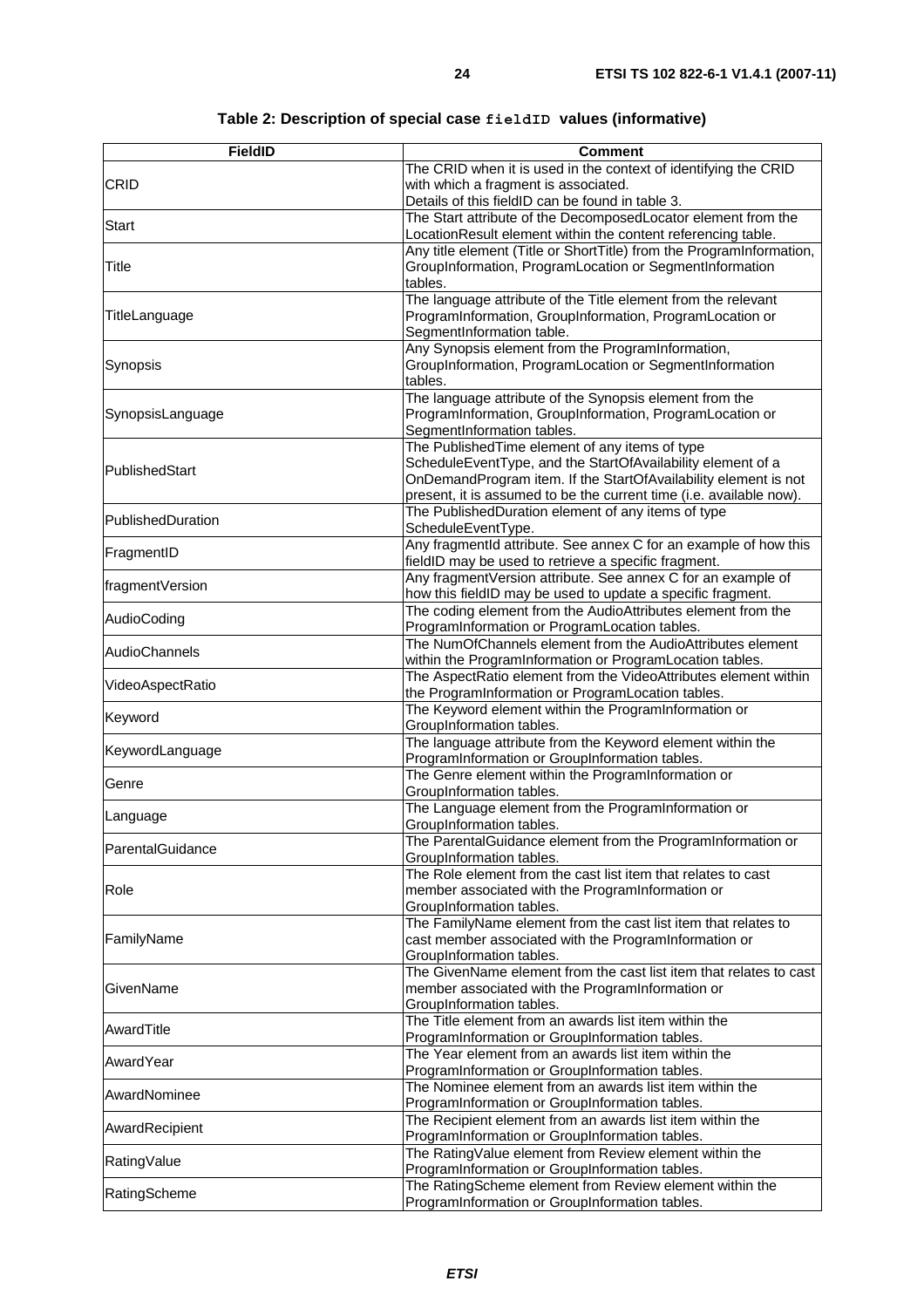| <b>FieldID</b>                          | <b>Comment</b>                                                                                                                                                                      |
|-----------------------------------------|-------------------------------------------------------------------------------------------------------------------------------------------------------------------------------------|
| ProductionDate                          | The ProductionDate element from BasicDescription element within<br>the ProgramInformation or GroupInformation tables.                                                               |
| CreditName                              | Any name element (FamilyName or GivenName) form the<br>ProgramInformation, GroupInformation or ProgramReviews<br>tables.                                                            |
| ProgramURL                              | The ProgramURL element from the BroadcastEvent Schedule, or<br>OnDemandProgram element within the ProgramLocation table.                                                            |
| FreeToView                              | The Free element from the BroadcastEvent or Schedule element<br>within the ProgramLocation table.                                                                                   |
| EpisodeOf                               | The EpisodeOf element from the ProgramInformation element<br>within the ProgramInformation table.                                                                                   |
| GroupType                               | The value attribute of the GroupType element within the<br>GroupInformation table.                                                                                                  |
| ServiceURL                              | The ServiceURL element of the ServiceInformation element within<br>the ServiceInformation table.                                                                                    |
| ServiceName                             | The ServiceName element of the ServiceInformation element<br>within the ServiceInformation table.                                                                                   |
| CreditsItem                             | The CreditsItem element of the CreditsList element within the<br>ProgramInformation or GroupInformation table.                                                                      |
| <b>AudioAttributes</b>                  | The AudioAttributes element of the AVAtrributes element within<br>the ProgramInformation or ProgramLocation tables.                                                                 |
| VideoAttributes                         | The VideoAttributes element of the AVAtrributes element within<br>the ProgramInformation or ProgramLocation tables.                                                                 |
| AwardsListItem                          | The AwardsListItem element of the AwardsList element within the<br>ProgramInformation or GroupInformation tables.                                                                   |
| ProgramInformation                      | The ProgramInformation element of the ProgramInformation table.                                                                                                                     |
| GroupInformation                        | The GroupInformation element of the GroupInformation table.                                                                                                                         |
| <b>BroadcastEvent</b>                   | The BroadcastEvent element of the ProgramLocation table.                                                                                                                            |
| Schedule                                | The Schedule element of the ProgramLocation table.                                                                                                                                  |
| OnDemandProgram                         | The OnDemandProgram element of the ProgramLocation table.                                                                                                                           |
| ServiceInformation                      | The ServiceInformation element of the ServiceInformation table.                                                                                                                     |
| PersonName                              | The PersonName element of the CreditsInformation table.                                                                                                                             |
| OrganizationName                        | The OrganizationName element of the CreditsInformation table.                                                                                                                       |
|                                         | The SegmentInformation element of the SegmentInformation                                                                                                                            |
| SegmentInformation                      | table.                                                                                                                                                                              |
| SegmentGroupInformation                 | The SegmentGroupInformation element of the<br>SegmentInformation table.                                                                                                             |
| Review                                  | The Review element of the ProgramReview table.                                                                                                                                      |
| <b>CSUri</b>                            | The uri attribute of the ClassificationScheme element within the<br>ClassificationSchemeTable.                                                                                      |
| <b>CSAlias</b>                          | The mpeg7:alias attribute of the CSAlias element within the<br>ClassificationSchemeTable.                                                                                           |
| GenreCS                                 | The href attribute of the Genre element within the<br>ProgramInformationTable and GroupInformationTable.                                                                            |
| Price                                   | The Price element of the Purchaseltem of the PurchaseList of the<br>BasicDescription element within the ProgramInformation or<br>GroupInformation tables.                           |
| Currency                                | The currency attribute of the Price element of the Purchaseltem of<br>the PurchaseList of the BasicDescription element within the<br>ProgramInformation or GroupInformation tables. |
| Cipher                                  | The Cipher element of the AncillaryRMPI element of the<br>RMPIDescription in the RMPITable or in a Purchaseltem.                                                                    |
| ExtendRightsSecurityLevel               | The SecurityLevel element of the ExtendRights element of the<br>RMPIDescription in the RMPITable or in a Purchaseltem.                                                              |
| ExtendRightsSourceOfAdditionalRights    | The SourceOfAdditionalRights element of the ExtendRights<br>element of the RMPIDescription in the RMPITable or in a<br>Purchaseltem.                                                |
| AnyDomainRightsPlayRightFlag            | The PlayRightFlag element of the AnyDomainRights element of<br>the RMPIDescription in the RMPITable or in a Purchaseltem.                                                           |
| AnyDomainRightsAnalogueExportSignalling | The AnalogueExportSignalling element of the AnyDomainRights<br>element of the RMPIDescription in the RMPITable or in a<br>Purchaseltem.                                             |
| AnyDomainRightsAnalogueExportSDControl  | The AnalogueExportSDControl element of the AnyDomainRights<br>element of the RMPIDescription in the RMPITable or in a<br>Purchaseltem.                                              |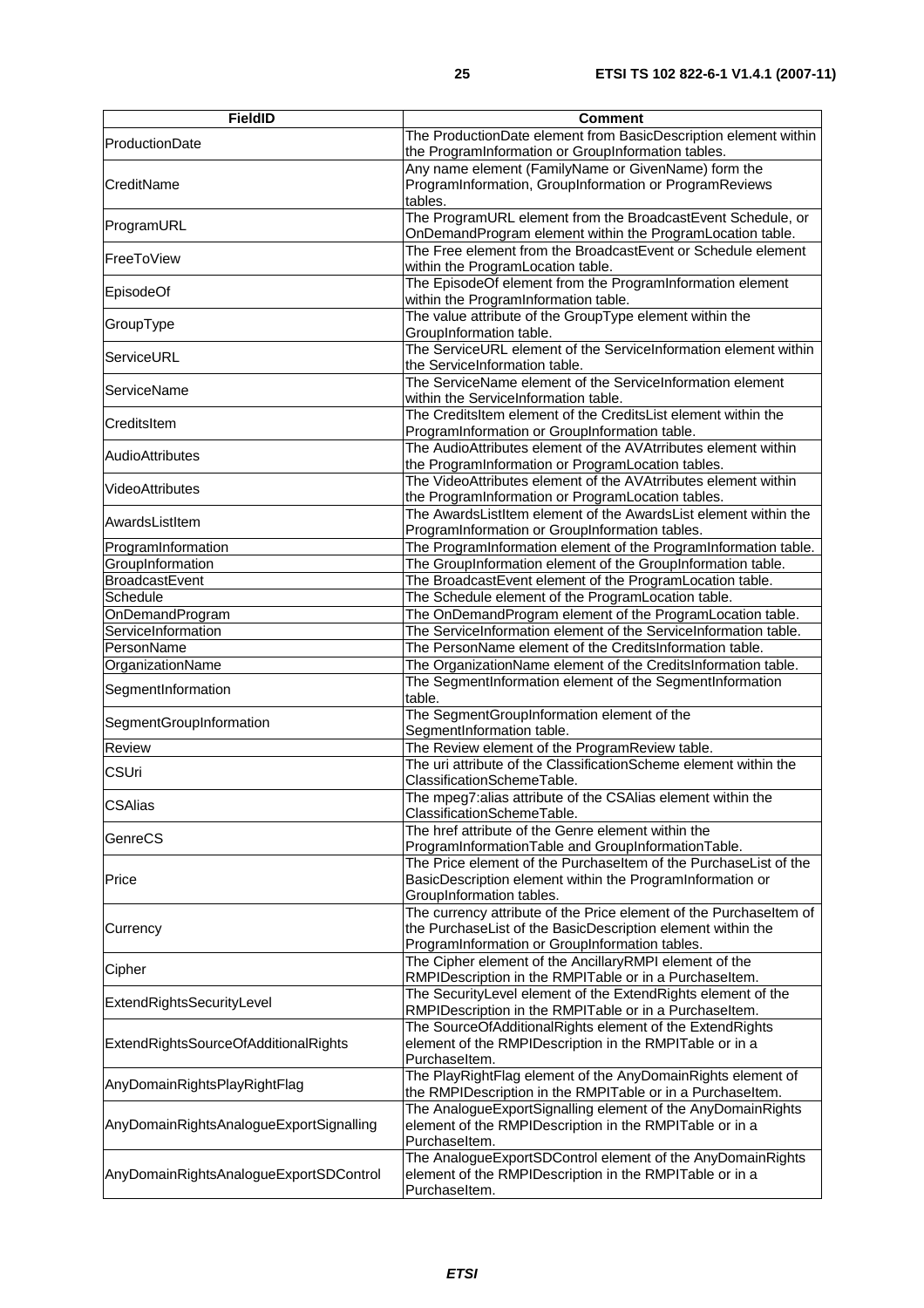| <b>FieldID</b>                                      | Comment                                                                                                                                                                           |
|-----------------------------------------------------|-----------------------------------------------------------------------------------------------------------------------------------------------------------------------------------|
| AnyDomainRightsDigitalExportSDControl               | The DigitalExportSDControl element of the AnyDomainRights<br>element of the RMPIDescription in the RMPITable or in a<br>Purchaseltem.                                             |
| AnyDomainRightsDigitalExportHDControl               | The DigitalExportHDControl element of the AnyDomainRights<br>element of the RMPIDescription in the RMPITable or in a<br>Purchaseltem.                                             |
| AnyDomainRightsSecurityLevel                        | The SecurityLevel element of the AnyDomainRights element of<br>the RMPIDescription in the RMPITable or in a PurchaseItem.                                                         |
| AnyDomainRightsBufferDuration                       | The BufferDuration element in the AnyDomainRights or in the<br>ReceivingDomainRights.                                                                                             |
| AnyDomainRightsTimeWindowStartDate                  | The StartDate element of the TimeWindow element in the<br>AnyDomainRights element of the RMPIDescription in the<br>RMPITable or in a Purchaseltem.                                |
| AnyDomainRightsTimeWindowEndDate                    | The EndDate element of the TimeWindow element in the<br>AnyDomainRights element of the RMPIDescription in the<br>RMPITable or in a Purchaseltem.                                  |
| AnyDomainRightsGeographicalControl                  | The GeographicalControl element of the TimeWindow element in<br>the AnyDomainRights element of the RMPIDescription in the<br>RMPITable or in a Purchaseltem.                      |
| ReceivingDomainRightsPlayRightFlag                  | The PlayRightFlag element of the ReceivingDomainRights<br>element of the RMPIDescription in the RMPITable or in a<br>Purchaseltem.                                                |
| ReceivingDomainRightsAnalogueExportSignalli<br>ng   | The AnalogueExportSignalling element of the<br>ReceivingDomainRights element of the RMPIDescription in the<br>RMPITable or in a Purchaseltem.                                     |
| ReceivingDomainRightsAnalogueExportSDCon<br>trol    | The AnalogueExportSDControl element of the<br>ReceivingDomainRights element of the RMPIDescription in the<br>RMPITable or in a Purchaseltem.                                      |
| ReceivingDomainRightsDigitalExportSDControl         | The DigitalExportSDControl element of the<br>ReceivingDomainRights element of the RMPIDescription in the<br>RMPITable or in a Purchaseltem.                                       |
| ReceivingDomainRightsDigitalExportHDControl         | The DigitalExportHDControl element of the<br>ReceivingDomainRights element of the RMPIDescription in the<br>RMPITable or in a Purchaseltem.                                       |
| ReceivingDomainRightsSecurityLevel                  | The SecurityLevel element of the ReceivingDomainRights element<br>of the RMPIDescription in the RMPITable or in a Purchaseltem.                                                   |
| ReceivingDomainRightsBufferDuration                 | The BufferDuration element in the AnyDomainRights or in the<br>ReceivingDomainRights.                                                                                             |
| ReceivingDomainRightsTimeWindowStartDate            | The StartDate element of the TimeWindow element in the<br>ReceivingDomainRights element of the RMPIDescription in the<br>RMPITable or in a Purchaseltem.                          |
| ReceivingDomainRightsTimeWindowEndDate              | The EndDate element of the TimeWindow element in the<br>ReceivingDomainRights element of the RMPIDescription in the<br>RMPITable or in a Purchaseltem.                            |
| ReceivingDomainRightsGeographicalControl            | The GeographicalControl element of the TimeWindow element in<br>the ReceivingDomainRights element of the RMPIDescription in<br>the RMPITable or in a Purchaseltem.                |
| ReceivingDomainRightsPhysicalProximityFlag          | The PhysicalProximityFlag element of the SinglePointOfControl<br>element in the ReceivingDomainRights element.                                                                    |
| ReceivingDomainRightsSimultaneousRenderin<br>gCount | The SimultaneousRenderingCount element in the<br>SimultaneousRendering element of the ReceivingDomainRights<br>element.                                                           |
| RewardCouponId                                      | The CouponIdRef element in the CouponRef element of the<br>RewardCoupon element in ExtendePurchaseItem element.                                                                   |
| RewardCouponAuthority                               | The AuthorityName element in the CouponRef element of the<br>RewardCoupon element in ExtendePurchaseltem element.                                                                 |
| <b>TVAMainPublisher</b>                             | The Publisher attribute in the TVAMain element.                                                                                                                                   |
| MetadataOriginPublisher                             | The Publisher element in any MetadataOriginationInformation<br>element in the MetadataOriginationInformationTable element of<br>the TVAMain element.                              |
| MetadataOriginPublisherLanguage                     | The language attribute of the Publisher element in any<br>MetadataOriginationInformation element in the<br>MetadataOriginationInformationTable element of the TVAMain<br>element. |
| ContentType                                         | ContentType element of ContentPropertiesType.                                                                                                                                     |
| FileFormat                                          | FileFormat element of FilePropertiesType.                                                                                                                                         |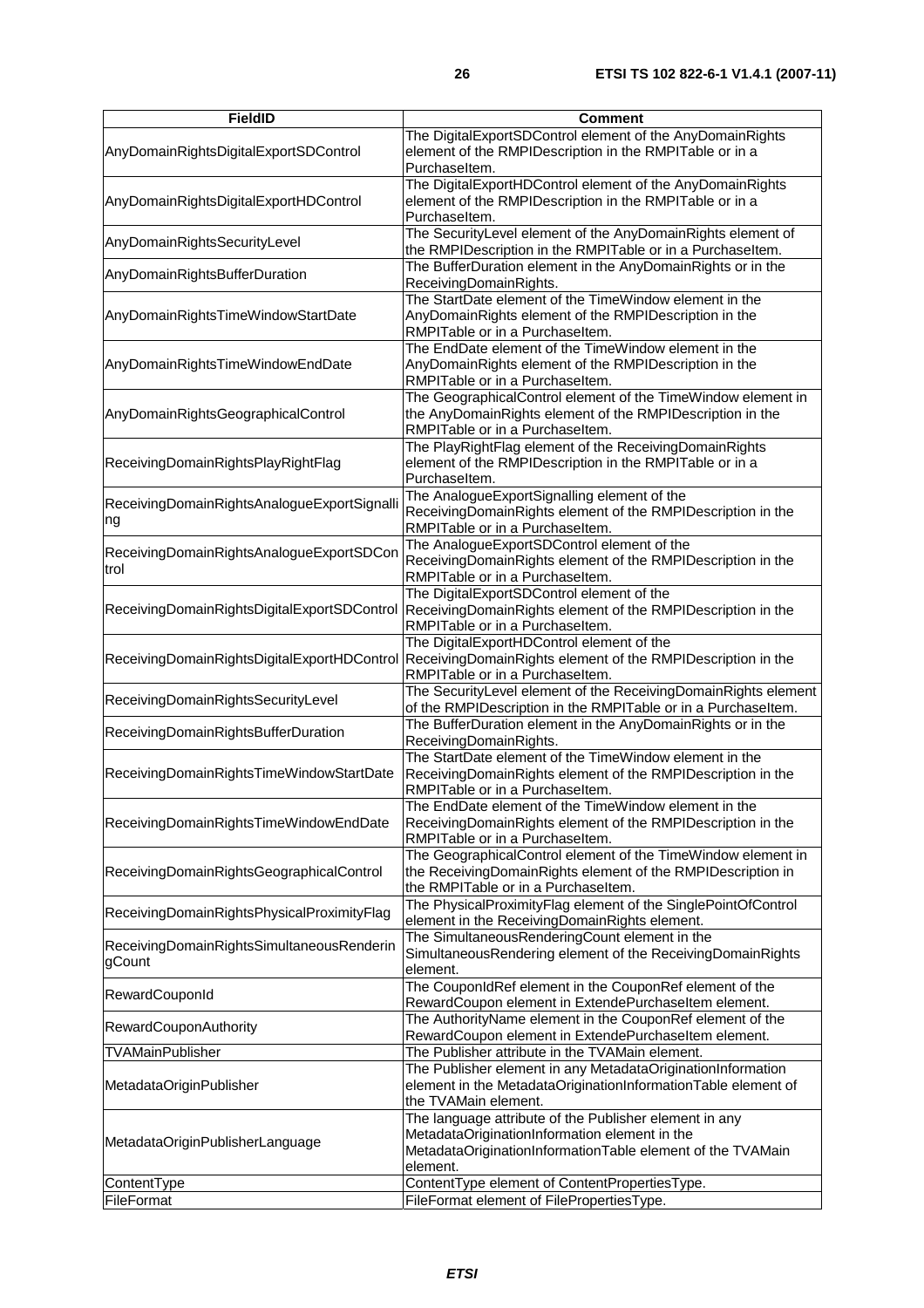| <b>FieldID</b>                 | <b>Comment</b>                                               |
|--------------------------------|--------------------------------------------------------------|
| FileSize                       | FileSize element of FilePropertiesType.                      |
| <b>AudioContent</b>            | AudioAttributes of ContentPropertiesType.                    |
| VideoContent                   | VideoAttributes of ContentPropertiesType.                    |
| StillImageContent              | StillImageAttributes of ContentPropertiesType.               |
| StillImageWidth                | Width element of StillImageAttributes.                       |
| StillImageHeight               | Height element of StillImageAttributes.                      |
| <b>TextContent</b>             | TextContentAttributes of ContentPropertiesType.              |
| TextLanguage                   | TextLanguage of TextContentAttributes.                       |
| <b>DataBroadcastingContent</b> | DataBroadcastingContextAttributes of ContentPropertiesType.  |
| FullScreenRendering            | fullScreen attribute of DataBroadcastingContextAttributes.   |
| TransparencyRendering          | transparency attribute of DataBroadcastingContextAttributes. |
| <b>UpdateCycle</b>             | UpdateCycle element of DataBroadcastingContextAttributes.    |
| <b>InterstitialContent</b>     | InterstitialContextAttributes of ContentPropertiesType.      |
| <b>BrandName</b>               | BrandName element of InterstitialContextAttributes.          |
| EducationalContent             | EducationalContextAttributes of ContentPropertiesType.       |
| IntendedUser                   | IntendedUser element of EducationalContextAttributesType.    |
| EducationalType                | EducationalType element of EducationalContextAttributesType. |
| ApplicationContent             | ApplicationContextAttributes of ContentPropertiesType.       |
| Freeware                       | Freeware element of ApplicationContextAttributesType.        |
| Uninstall                      | Uninstall element of ApplicationContextAttributesType.       |
| <b>GameContent</b>             | GameContextAttributes of ContentPropertiesType.              |
| Perspectives                   | Perspectives element of GameContextAttributes.               |
| <b>MaxNumPlayers</b>           | MaxNumPlayers element of GameContextAttributes.              |
| UserLanguage                   | Language element of BiographicInformation.                   |
| <b>UserAge</b>                 | Age element of BiographicInformation.                        |
| <b>UserGender</b>              | Gender element of BiographicInformation.                     |
| AuditoryImpairment             | AuditoryImpairment of AccessibilityInformation.              |
| VisualImpairment               | eyeSide attribute of VisualImpairment element.               |
| AudioDecoder                   | Format of AudioCapabilities of TerminalInformation.          |
| VideoDecoder                   | Format of VideoCapabilities of TerminalInformation.          |
| SupportingOS                   | SupportingOS of TerminalInformationTable.                    |
| MiddleWare                     | Middleware of TerminalInformationTable.                      |
| VirtualMachine                 | VirtualMachine of TerminalInformationTable.                  |
| OtherSystemSW                  | OtherSystemSW of TerminalInformationTable.                   |
| <b>CPUName</b>                 | CPU Type of TerminalInformationTable.                        |
| <b>CPUClock</b>                | Clock speed of TerminalInformationTable.                     |
| <b>CPUUnit</b>                 | Unit used to define clock speed of TerminalInformationTable. |
| <b>RAMSize</b>                 | Size of the RAM of TerminalInformationTable.                 |
| <b>RAMUnit</b>                 | Unit used to define ram size of TerminalInformationTable.    |
| NetworkInformationID           | NetworkInformationID element of NetworkInformation.          |
| NaturalLocation                | Location of NaturalEnvironmentInformation.                   |

If a metadata service wishes to support querying or sorting on a field within the normative subset it must use the predefined fieldID. (I.e. servers must not define their own fieldID for a field already in the normative subset.)

## 5.1.1.1.3 Primary index CRID fields

Fragments containing CRIDs exist in many different locations in the *TV-Anytime* schema. Since CRIDs can occur in multiple places within a fragment (e.g. in a GroupInformation fragment they can be used to refer to parent groups), table 3 formally defines the CRID field that is used to identify the fragments in each case.

The XPath expressions are namespace qualified. The present document assumes the expression content of the XPath evaluator has the following namespace prefixes:

| cr               | urn:tva:ContentReferencing:2007 |
|------------------|---------------------------------|
| tva              | urn:tva:metadata:2007           |
| mpeg7            | $urn:$ tva:mpeg $7:2005$        |
| tva <sub>2</sub> | urn:tva:metadata:extended:2007  |
| rmp <sub>1</sub> | urn:tva:rmpi:2007               |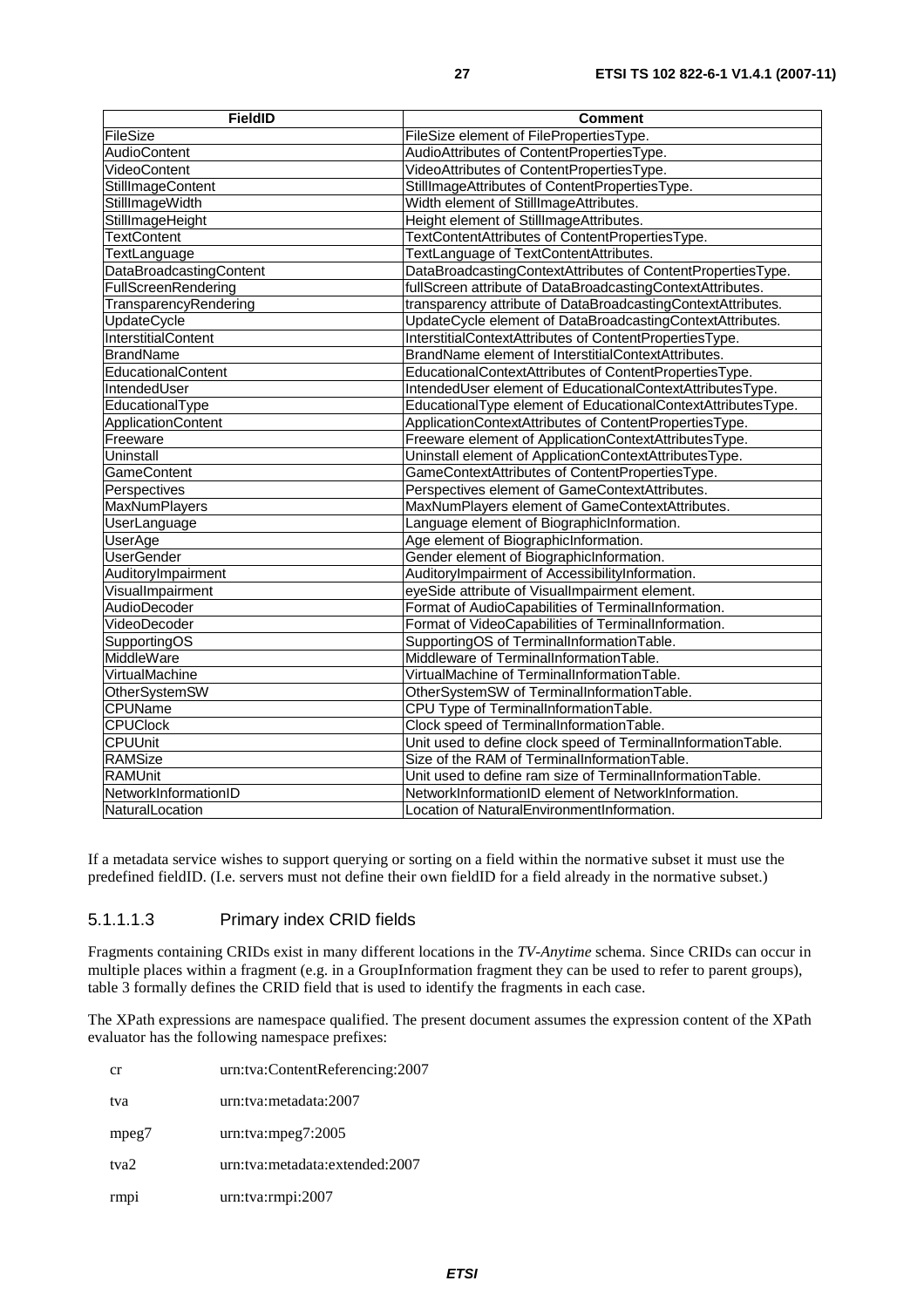| Table type         | XPath specification for CRID node set<br>(ignore whitespace)                                                                                                                                                                                                                                                                                                                                                                   | <b>Number</b><br>matches |
|--------------------|--------------------------------------------------------------------------------------------------------------------------------------------------------------------------------------------------------------------------------------------------------------------------------------------------------------------------------------------------------------------------------------------------------------------------------|--------------------------|
| ContentReferencing | /cr:ContentReferencingTable/cr:Result/@CRID                                                                                                                                                                                                                                                                                                                                                                                    | $0$ or 1                 |
| ProgramInformation | /tva:TVAMain/tva:ProgramDescription/tva:ProgramInforma<br>tionTable/tva:ProgramInformation/@programId                                                                                                                                                                                                                                                                                                                          | $0$ or 1                 |
| GroupInformation   | /tva:TVAMain/tva:ProgramDescription/tva:<br>GroupInformationTable/tva:GroupInformation/@groupId                                                                                                                                                                                                                                                                                                                                | $0$ or 1                 |
| ProgramReview      | /tva:TVAMain/tva:ProgramDescription/tva:ProgramReview<br>Table/tva:ProgramReviews/tva:<br>Program/@crid                                                                                                                                                                                                                                                                                                                        | 0 to many                |
| ProgramLocation    | /tva:TVAMain/tva:ProgramDescription/tva:ProgramLocatio<br>nTable/tva:Schedule/tva:ScheduleEvent/tva:Program/@cri<br>d                                                                                                                                                                                                                                                                                                          | 0 to many                |
|                    | /tva:TVAMain/tva:ProgramDescription/tva:ProgramLocatio<br>nTable/tva:BroadcastEvent/tva:<br>Program/@crid                                                                                                                                                                                                                                                                                                                      | 0 to many                |
|                    | /tva:TVAMain/tva:ProgramDescription/tva:ProgramLocatio<br>nTable/tva:OnDemandProgram/tva:<br>Program/@crid                                                                                                                                                                                                                                                                                                                     | 0 to many                |
|                    | /tva:TVAMain/tva:ProgramDescription/tva:ProgramLocatio<br>nTable/tva:OnDemandService/tva:<br>OnDemandProgram/tva:Program/@crid                                                                                                                                                                                                                                                                                                 | 0 to many                |
| SegmentInformation | /tva:TVAMain/tva:ProgramDescription/tva:SegmentInform<br>ationTable/tva:SegmentList/tva:<br>SegmentInformation/tva:ProgramRef/@crid<br>The schema does not require this attribute. If it is omitted<br>the implied CRID (from the parent segment group) must<br>be used for the server to determine matching<br>SegmentInformation fragments based on the CRID field.<br>/tva:TVAMain/tva:ProgramDescription/tva:SegmentInform | 0 to many                |
|                    | ationTable/tva:SegmentGroupList/<br>tva:SegmentGroupInformation/tva:ProgramRef/@crid                                                                                                                                                                                                                                                                                                                                           | 0 to many                |
| Package            | /tva:TVAMain/tva2:PackageTable/Package/@crid                                                                                                                                                                                                                                                                                                                                                                                   | 0 to many                |

**Table 3: The meaning of the CRID field in the different** *TV-Anytime* **tables** 

#### 5.1.1.1.4 Restrictions on the use of QueryConstraints

The QueryConstraints element must not contain predicates with fields from the following tables:

- ContentReferencingTable. Content referencing information does not contain metadata attractors, so none of the fields are suitable as query constraints.
- CreditsInformationTable. Even if Credits information can be included directly in the BasicDescription element, or in the CreditsInformation Table and sometimes referred from the content BasicDescription element, Credits information is considered to always be part of the BasicDescription element from the point of view of specifying a search. In other words, fields based upon the credit information fields inside a BasicDescription element are used to constrain a search and there is no need to use the fields inside the CreditsInformation table for this.

There are two exceptions to these rules:

- Searches using the fragmentId field and fragmentVersion field can be used to retrieve or update a metadata fragment from any metadata table.
- Searches based on the CRID field are a special case, which is considered in clause 5.1.1.1.3.

Please note that a request with QueryConstraints containing disjunctive condition may lead sometimes to an ambiguous result (see example in clause C.9).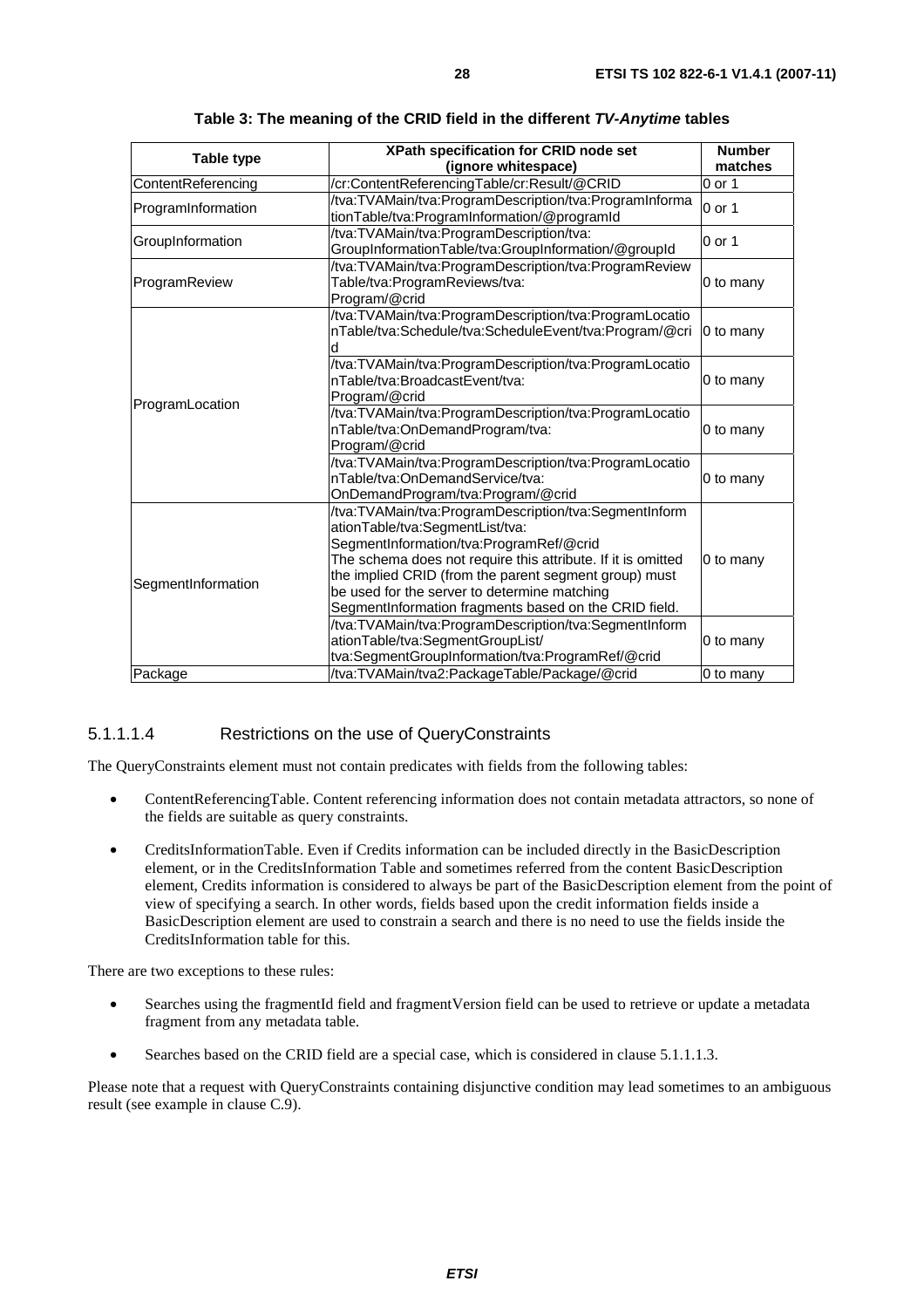### 5.1.1.1.5 Evaluating a predicate

Although the fieldID values specify precisely the field being matched, a metadata service is free to interpret which metadata fields are used to match the query fieldValue. For example, if a query specifies a programme with a certain title, a server is free to match this string with any of the values given by the Title or ShortTitle elements. Similarly, if a query specifies a keyword search, a server could match the keyword on any of the stored keywords as well as words in the title and synopsis. In general, where the metadata schema offers alternative ways of representing the same information a metadata service should be lenient in matching either representation (e.g. a UK parental guidance of "18" might be considered to match an American rating of "X"). In particular, it is RECOMMENDED that a metadata service adopt the following behaviour:

- If a controlled term is being matched, the server matches fieldValue values specified using both the full URN for the controlled term, or a shortened alias form.
- Any query field inside a BasicDescription element can give rise to a match for the corresponding field inside a ProgramInformation or GroupInformation fragment. E.g. a search for the field Title with value "Friends" could give rise to a programme CRID (episode of "Friends"), or a group CRID (series of "Friends"). If the client is only requested in one type of CRID, they can achieve this by requesting the appropriate table type in the RequestedTables parameter.
- The fields within a BroadcastEvent can be considered to the match corresponding fields within a ScheduleEvent. This does not impact how the metadata service chooses to fragment the returned data (i.e. whether to use BroadcastEvent or Schedule fragments).

The tests evaluated to determine the Boolean value of a predicate are self-explanatory, but the following should be noted:

- *equals*. For numeric types, a server must consider values that are numerically equal to the query value to represent a match. For fields that have the anyURI type or some derived type (e.g. CRID, ServiceURL, etc.) equality must be based upon the rules defined for that particular URI. For fields that have the TVAIDType type (e.g. fragmentID, serviceID, etc.), equality must be based on the rules for matching ID and IDRef types, as defined in the XML specification [1].
- For other types derived from string, the server determines the notion of equality. It is recommended that the server ignores leading and trailing white space and character case when comparing strings. The server may also employ fuzzy or other type of matching algorithms so that matches may still be returned if a name is misspelt in a query, say.
- For fields that can contain multiple values (e.g. Title, Genre, Keywords, etc.), it is recommended that the query fieldValue is matched to any of the field values in a fragment. If the server has no data for a particular field, it is RECOMMENDED that the server considers the associated fragment not to match the predicate, as this can lead to very large result sets. However, if the query is sufficiently restrictive (no truncation of the response is necessary) it may be appropriate to relax this rule.
- less than, greater than. The use of XPath and XML Schema mean that the metadata service is always aware of the Schema type of every field. If the type is duration, then the shortest time is considered to be the lesser. If the type is a date and/or time, then the earlier value is considered to be the lesser. If the type is numeric, then *less*\_*than* has its obvious interpretation.
- If the type is derived from a string, then the earliest string (according to a lexicographic sort) is considered to be the lesser. The comparison is based on the Unicode Technical Standard 10 Collation Order [20] on elements normalized according to Unicode Normalization Form C [21]. By default, the collation takes place according to the Default Unicode Collation Element Table in conjunction with Unicode Collation Algorithm. A metadata provider may choose to use another collation table, in which case this is indicated by naming the collation table in the capability description (see clause 6.1).
- For fields that can contain multiple values (e.g. Title, Genre, Keywords, etc.), the metadata service should base the comparison on the field it considers to be primary. For some elements, this is indicated using the "type" attribute with value "main".
- If a fragment has no metadata for a particular field, the fragment should be tested as if the value for that field is the empty string.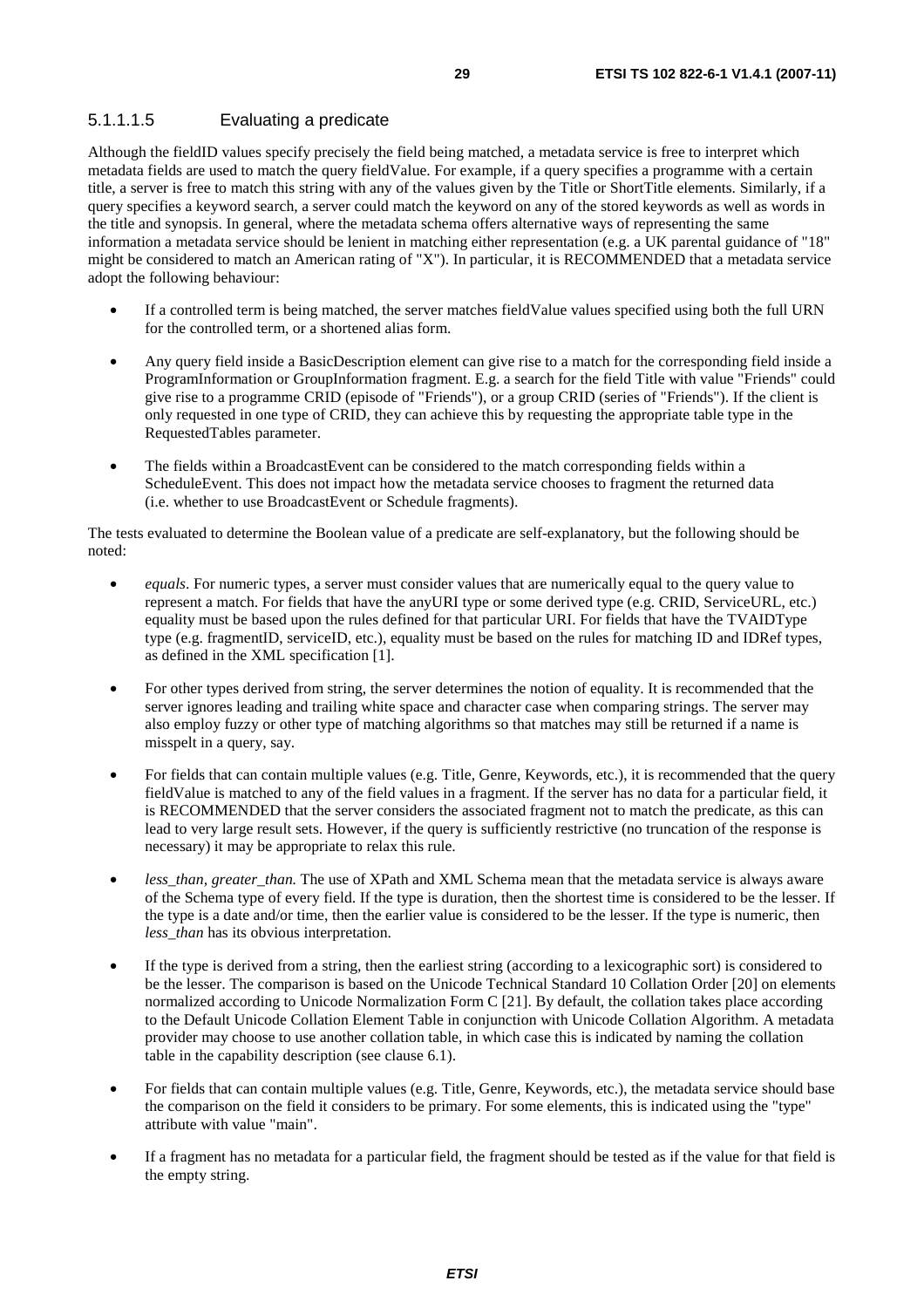- *exists.* In order for this test to evaluate as "true", the metadata service must be able to populate the element or attribute with useful data. I.e. it is not sufficient to instantiate the element or attribute but leave it empty.
- *contains*. This test is only used to test fields that have a type derived from a string. For all other field types the test should not be used.

### 5.1.1.2 View on returned data

#### 5.1.1.2.1 Requesting tables

This required RequestedTables parameter defines the types of data that a metadata service will try to provide on each result it returns. To achieve this, the client includes a list of table types that it requires. For a given result set, a server should supply, if the appropriate metadata is available, the corresponding fragments for this result record from the requested tables. It is not an error if the appropriate metadata is not available (e.g. no segmentation information is available for that CRID), and the client must not assume that requested fragments will always be returned.

```
<complexType name="FieldListType"> 
    <sequence> 
       <element name="IdentificationByFieldId" minOccurs="0" maxOccurs="unbounded"> 
          <complexType> 
            <attribute name="fieldID" type="tns:fieldIDType" use="required"/> 
          </complexType> 
       </element> 
       <element name="IdentificationByXPath" minOccurs="0" maxOccurs="unbounded"> 
          <complexType> 
            <attribute name="XPath" type="string" use="required"/> 
          </complexType> 
       </element> 
    </sequence> 
</complexType> 
 <complexType name="RequestedTablesType"> 
   <sequence> 
     <element name="Table" maxOccurs="unbounded"> 
       <complexType> 
         <sequence> 
            <element name="RequestedFields" type="tns:FieldListType" 
            minOccurs="0"/> 
           <element name="SortCriteria" type="tns:SortCriteriaType" 
           minOccurs="0" maxOccurs="unbounded"/> 
         </sequence> 
         <attribute name="type" use="required"> 
           <simpleType> 
             <restriction base="string"> 
                <enumeration value="ContentReferencingTable"/> 
                <enumeration value="ClassificationSchemeTable"/> 
                <enumeration value="ProgramInformationTable"/> 
                <enumeration value="GroupInformationTable"/> 
                <enumeration value="CreditsInformationTable"/> 
                <enumeration value="ProgramLocationTable"/> 
                <enumeration value="ServiceInformationTable"/> 
                <enumeration value="ProgramReviewTable"/> 
                <enumeration value="SegmentInformationTable"/> 
                <enumeration value="PackageTable"/> 
                <enumeration value="InterstitialCampaignTable"/> 
                <enumeration value="RMPITable"/> 
                <enumeration value="CouponTable"/> 
                <enumeration value="TargetingInformationTable"/> 
                <enumeration value="InterstitialTargetingTable"/> 
             </restriction> 
           </simpleType> 
         </attribute> 
       </complexType> 
     </element> 
   </sequence> 
 </complexType>
```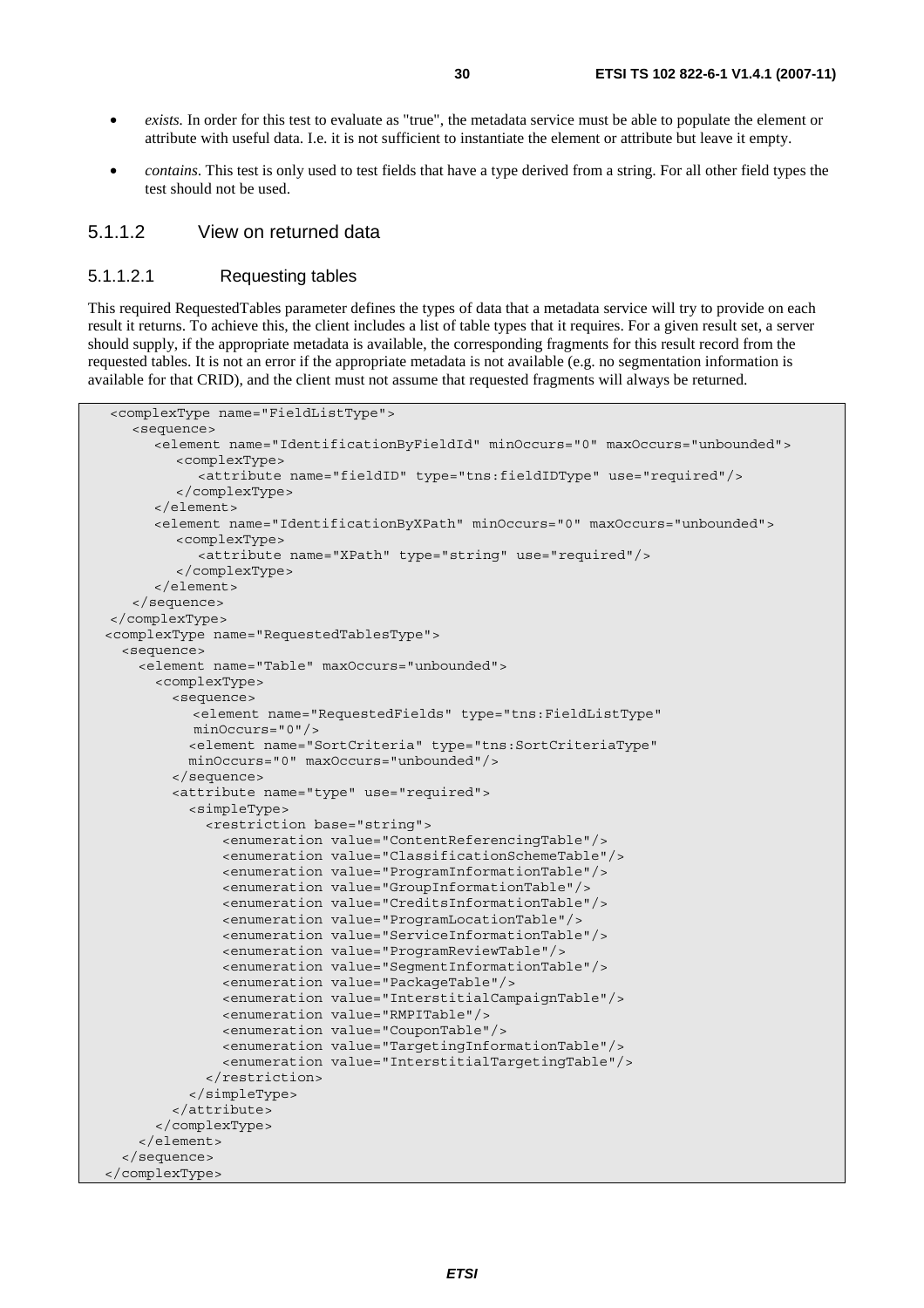| <b>Name</b>             | <b>Definition</b>                                                                                                                                              |
|-------------------------|----------------------------------------------------------------------------------------------------------------------------------------------------------------|
| FieldListType           | A complex type to define the list of fields to be part of the requested                                                                                        |
|                         | table in the response to the metadata query.                                                                                                                   |
| IdentificationByFieldId | This element indicates the field (element or attribute) by its fieldID                                                                                         |
|                         | that should be part of the requested table if available.                                                                                                       |
| fieldID                 | A required fieldID value (see clause 5.1.1.1.1) that defines the field to<br>be returned in the requested table (e.g. Title, Synopsis, etc.).                  |
| IdentificationByXPath   | This element indicates the field (element or attribute) by its XPath                                                                                           |
|                         | expression that should be part of the requested table if available.                                                                                            |
| <b>XPath</b>            | A required valid XPath expression that points to a field to be returned<br>in the requested table.                                                             |
| RequestedTablesType     | A complex type that specifies a list of table elements containing at                                                                                           |
|                         | least one entry.                                                                                                                                               |
| Table                   | Specifies the type of table required by the client and the sort criteria                                                                                       |
|                         | to be applied to that table.                                                                                                                                   |
| type                    | Mandatory parameter giving the type of TV-Anytime table required by<br>the client. Can take the values: ContentReferencingTable,<br>ClassificationSchemeTable, |
|                         | ProgramInformationTable,GroupInformationTable,                                                                                                                 |
|                         | ProgramLocationTable, ServiceInformationTable,                                                                                                                 |
|                         | ProgramReviewTable, SegmentInformationTable, and                                                                                                               |
|                         | CreditsInformationTable, PackageTable, InterstitialCampaignTable,                                                                                              |
|                         | RMPITable, CouponTable, TargetingInformationTable,                                                                                                             |
|                         | InterstitialTargetingTable.                                                                                                                                    |
| <b>RequestedFields</b>  | This optional element specifies the optional elements and attributes                                                                                           |
|                         | that the user would like to have in the response to the get_Data                                                                                               |
|                         | request.                                                                                                                                                       |
|                         | When this element is not present, this means that all fields available                                                                                         |
|                         | in the metadata provider database are to be included in the                                                                                                    |
|                         | response.                                                                                                                                                      |
| SortCriteria            | The sort criteria to be applied to that table. If not present the returned                                                                                     |
|                         | table will not necessarily be sorted. The order of the SortCriteria                                                                                            |
|                         | element is significant See clause 5.1.1.2.1 for a more complete                                                                                                |
|                         | explanation of sorting.                                                                                                                                        |

A metadata service can choose whether or not to inline credits information directly, or to reference a fragment in the CreditsInformationTable. The request for a CreditsInformationTable determines if the server returns credits information at all, but does not impact the above choice on how to include the credits information. A server must not return credits information if the CreditsInformationTable is not listed in the RequestedTable parameter. The SortCriteria parameter shall be ignored if it is used in conjunction with the CreditsInformationTable.

A ServiceInformationTable will always be included in a response if a ServiceInformation entry is being referenced (using a serviceIDRef) from a ProgramLocationTable. Thus, an explicit request for a ServiceInformationTable will have no effect if a ProgramLocationTable is being returned. Nevertheless, if the client wishes to specify sort criteria for the ServiceInformationTable, it is useful to include it in the requested tables.

When a PurchaseInformation entry is being referenced (using a purchaseIDRef) from a BasicDescription, it is likely that the server will include in the response a PurchaseInformationTable but it can also insert the PurchaseInformation directly in the BasicDescription. Thus, an explicit request for a PurchaseInformationTable will have no effect.

A MetadataOriginationInformationTable will always be included in a response if a MetadataOriginationInformation is being referenced (using a metadataOriginIDRef) from any Table. Thus, an explicit request for a MetadataOriginationInformationTable will have no effect.

## 5.1.1.2.2 Sort criteria

```
 <complexType name="SortCriteriaType"> 
   <attribute name="fieldID" type="tns:fieldIDType" use="required"/> 
   <attribute name="order" type="tns:SortingOrderType" 
  default="ascending"/> 
 </complexType> 
 <simpleType name="SortingOrderType"> 
   <restriction base="string"> 
     <enumeration value="ascending"/> 
     <enumeration value="descending"/>
```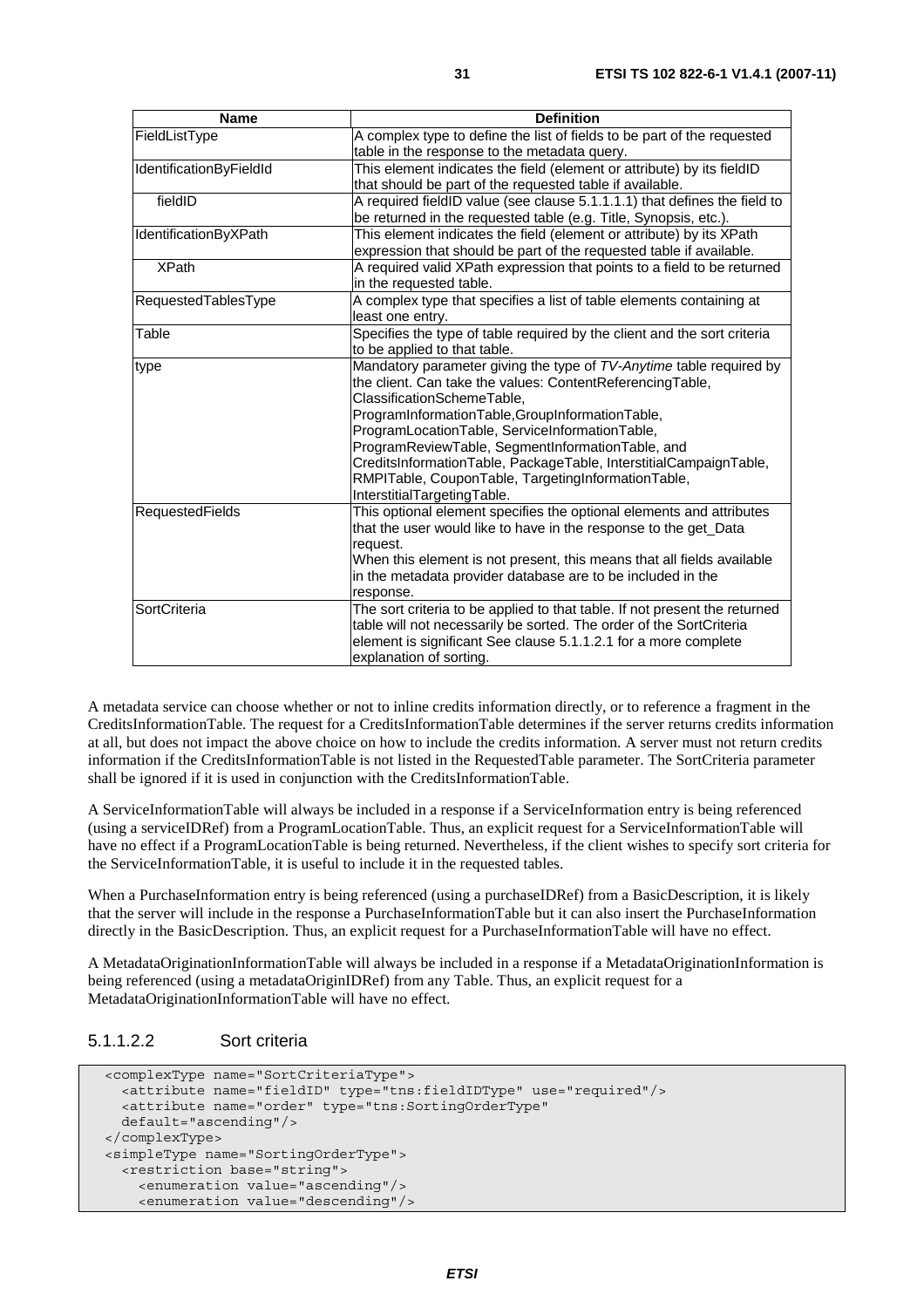```
 </restriction> 
 </simpleType>
```

| <b>Name</b>      | <b>Definition</b>                                                      |
|------------------|------------------------------------------------------------------------|
| SortCriteriaType | The definition of one sorting criteria to apply.                       |
| fieldID          | Specifies the field to use.                                            |
| lorder           | Defines the type of sorting to apply (either ascending or descending). |

Sorts are applied across the fragments contained in a given table. Sorts can be applied in either ascending order (with the least first) or descending order (with the largest first). The criteria by which fields are compared is identical to that used to make less than (ascending search) and greater than (descending search) comparisons, as specified in clause 5.1.1.1.5. One implication of this is that fragments included in the response containing no data for the field being sorted must be sorted as if that field had the value of the empty string. Another implication is that if the sort field can have multiple values in a single fragment (e.g. "Title"), the metadata service should be sorted on the primary value for that field.

There can be a number of SortCriteria elements within the RequestedTables parameter. The metadata service uses this to apply a multi-tier sort, with the first sort applied using the first SortCriteria element in the list, the next sort using the second SortCriteria element (if any), and so on. If a server indicates that it supports one or more sort fields (see clause 7.1) for a table, then it must support a single-tier sort for that table. If a server indicates that it supports more than one sort field, then it may support a multi-tier sort for that table. The exact sort applied by the server is indicated in the response (see clause 5.1.2.1). If multi-tier sorting is supported, groups of fragments that are equivalent according to the criteria of one sort field are then sorted according to the criteria of the next sort field. For example, this allows a set of BroadcastEvent fragments to first be grouped into channels and then sorted according to time and date, and thus make the construction of an EPG on the client much more efficient. Such a sort could be specified as follows.

```
 <RequestedTables> 
   <Table type="ProgramLocationTable"> 
     <SortCriteria fieldID="tvaf:ServiceURL" order="descending"/> 
     <SortCriteria fieldID="tvaf:PublishedTime"/> 
  \epsilon/Tables
 </RequestedTables>
```
If the SortCriteria parameter contains a fieldID value that refers to a field identifier containing multiple XPath expressions, the metadata service may choose any one of the XPath expressions for identifying which field to use for sorting that fragment.

For example, if a result is a ProgramLocationTable containing both OnDemandProgram fragments and BroadcastEvent fragments, and the sort criteria is PublishedStart, all the BroadcastEvent fragments will be sorted according to their published time (see table 2) followed by all the OnDemandProgram fragments sorted according to their first available time.

The way in which a client establishes the fields for which sorting is supported (if any) is described in clause 7.1.

#### 5.1.1.3 Size limit parameter

An optional parameter (maxPrograms) can be inserted in the request. It is a positive integer and is used by the client to specify the number of records returned by a query. If a query results in a greater number of records, the server must return maxPrograms records, along with their corresponding metadata.

Limiting the number of records being returned does not guarantee the client device's memory not being exceeded since there is no limit on the size of each of data associated with each record. Similarly, knowing the exact byte size of the response is not sufficient, since there is not a linear relationship between this figure and the size of the post-parsing in-memory objects. The client should ensure that memory overloading is gracefully handled by terminating the parsing step before memory limits are reached. The purpose of the maxPrograms parameter is to allow the client to avoid this occurrence for the large majority of cases. (See also the explanation of the truncated parameter in clause 5.1.2.3, which may be included in the response).

It is recommended that when the server truncates a response, it provide the results that it considers to be the closest match to the specified query.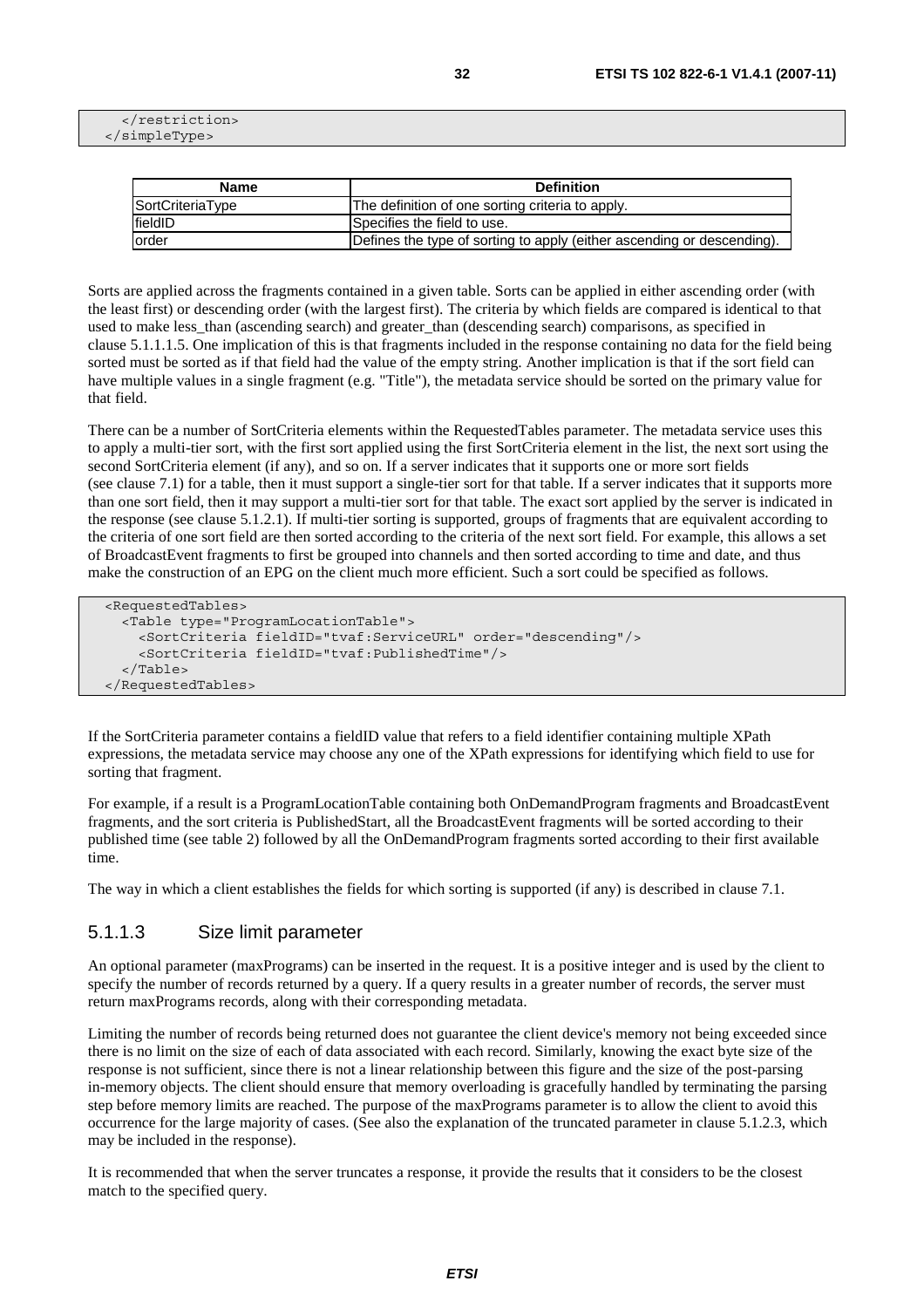## 5.1.1.4 Interpretation of query predicates

This clause defines the data model that is used to describe how the server processes the query to build its response. This model is necessary to explain the way in which queries operate across tables. It does not imply an underlying implementation, nor does it imply that a response must strictly satisfy the relational calculus definition given here.

The data model described in this clause is purely a tool to describe how queries across tables work. This model uses a set of relational tables in order to explain how query predicates should be interpreted. The data model itself is informative.

When all the query predicates contain fieldID values belong to the same table (e.g. a query based on "Title" and "Keyword" fields) the result records that satisfy the query constraints will be matched. If the query predicates contain fieldID values belonging to multiple tables, then the matching result records should satisfy those predicates in all the relevant tables. The data model is a tool to explain this behaviour, as it can become complex in the general case.

Firstly, this data model defines a set of relational tables containing the following records for each fragment that matches the query.

- Content referencing record. Each record corresponds to a Result element and the table is uniquely keyed with a CRID.
- Program information record. Each record corresponds to a ProgramInformation element and the table is uniquely keyed with a CRID.
- Group information record. Each record corresponds to a GroupInformation element and the table is uniquely keyed with a CRID.
- Broadcast event record. Each record corresponds to a BroadcastEvent or a ScheduleEvent element, and can be assigned a CRID.
- On demand programme record. Each record corresponds to an OnDemandProgram element and can be assigned a CRID.
- Service information record. Each record corresponds to a ServiceInformation element and is uniquely keyed with a serviceId.
- Review record. Each record corresponds to a Review element and is associated with a CRID.
- Segment information record. Each record corresponds to a SegmentInformation element and is associated with a CRID.
- Segment group record. Each record corresponds to a SegmentGroupInformation element and is associated with a CRID.

Note that, with one exception: the Content referencing record, these records correspond exactly to the fragments defined in part B of the Metadata Specification. Within each record the data is not flat (i.e., there are nested and repeated data structures) so in practice this would be a poor relational model for *TV-Anytime*.

We now define a combined table formed by performing a sequence of full outer joins as follows:

- 1) The service information and broadcast event tables are joined based upon the serviceId field.
- 2) The service information and on demand programme tables are joined based upon the serviceId field.
- 3) The two resulting tables, and all the other tables, are joined based upon the CRID field to leave a single combined table. Since the join operation (Cartesian product) is commutative and associative, the order in which this join is performed is not significant.

Each row of the combined table is termed a result record. A result record has the following properties:

- There can be many result records containing the same value in the CRID field.
- A result record may have no entries for a particular field or set of fields. This is equivalent to saying that not all types of metadata and metadata tables will be available for every programme.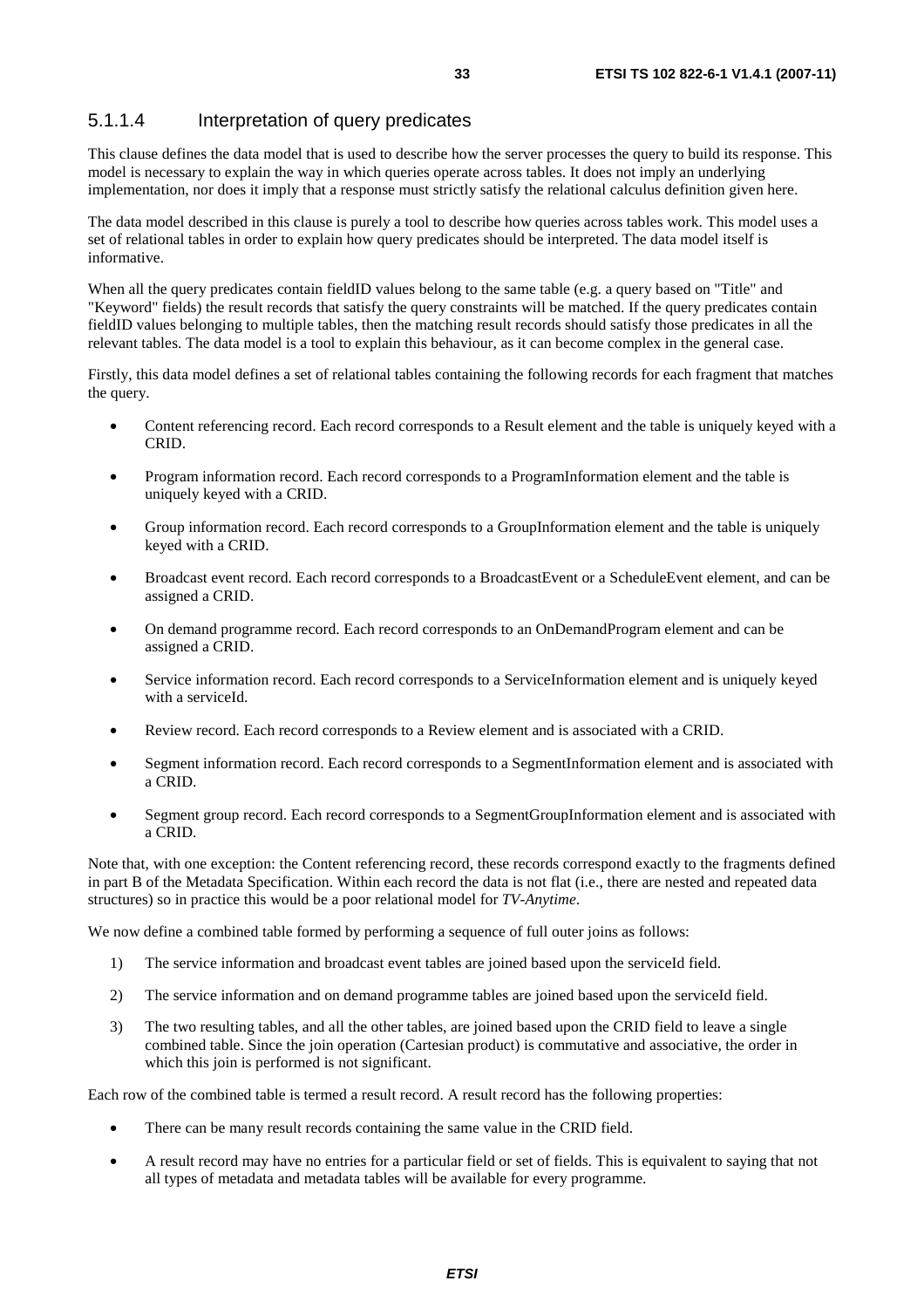- The same fragment can appear in multiple result records.
- Each field within a result record can be uniquely identified using a fieldID value.

### 5.1.1.5 Definition of server behaviour

This clause defines the server's behaviour to a query that is assumed by the data model. The server should return a response containing content referencing and/or metadata fragments based upon the predicates in the QueryConstraints that satisfy the query.

The server shall return a response that contains only the tables specified by the RequestedTables parameter, based on the rules defined in clause 5.1.1.2.

Each fragment shall be encapsulated in either a TVAMain or ContentReferencingTable element. The complete response shall contain either one TVAMain element, one ContentReferencingTable element or one instance of both TVAMain and ContentReferencingTable. The response shall have duplicated fragments removed.

## 5.1.2 Response Format

A get\_Data response contains an XML instance document containing zero or one instance of the following elements:

- TVAMain.
- ContentReferencingTable.
- InvalidFragments.

```
 <element name="get_Data_Result" type="tns:get_Data_ResultType"/> 
 <complexType name="get_Data_ResultType"> 
   <sequence> 
     <element name="TableSortingInformation" 
     type="tns:RequestedTablesType" minOccurs="0"/> 
     <element ref="tva:TVAMain" minOccurs="0"/> 
     <element ref="cr:ContentReferencingTable" minOccurs="0"/> 
     <element name="InvalidFragments" 
     type="tns:InvalidFragmentsType" minOccurs="0"/> 
  </sequence> 
  <attribute name="serviceVersion" type="unsignedInt" use="required"/> 
   <attribute name="truncated" type="boolean"/> 
 </complexType>
```

| <b>Name</b>             | <b>Definition</b>                                                                                                                                                                                                                                                      |
|-------------------------|------------------------------------------------------------------------------------------------------------------------------------------------------------------------------------------------------------------------------------------------------------------------|
| TableSortingInformation | An element that declares a set of tables and corresponding sort<br>order to be returned.                                                                                                                                                                               |
| <b>TVAMain</b>          | An element inside which all metadata items defined in<br>TS 102 822-3-1 [8] are instantiated.                                                                                                                                                                          |
| ContentReferencingTable | An element inside which all metadata items defined in<br>TS 102 822-4 [12] are instantiated.                                                                                                                                                                           |
| InvalidFragments        | Represents list of invalid fragments using the<br>InvalidFragmentsType type. See clause 5.1.2.4 for a definition of<br>this type and how it is used.                                                                                                                   |
| serviceVersion          | This parameter indicates the version of the get_Data operation's<br>capability description. See clause 5.1.2.2.                                                                                                                                                        |
| truncated               | When this attribute is true, it indicates that the result of the query<br>has been truncated because the number of results exceeded the<br>maxPrograms attribute specified in the request or the server was<br>not able to return all the results. See clause 5.1.2.3. |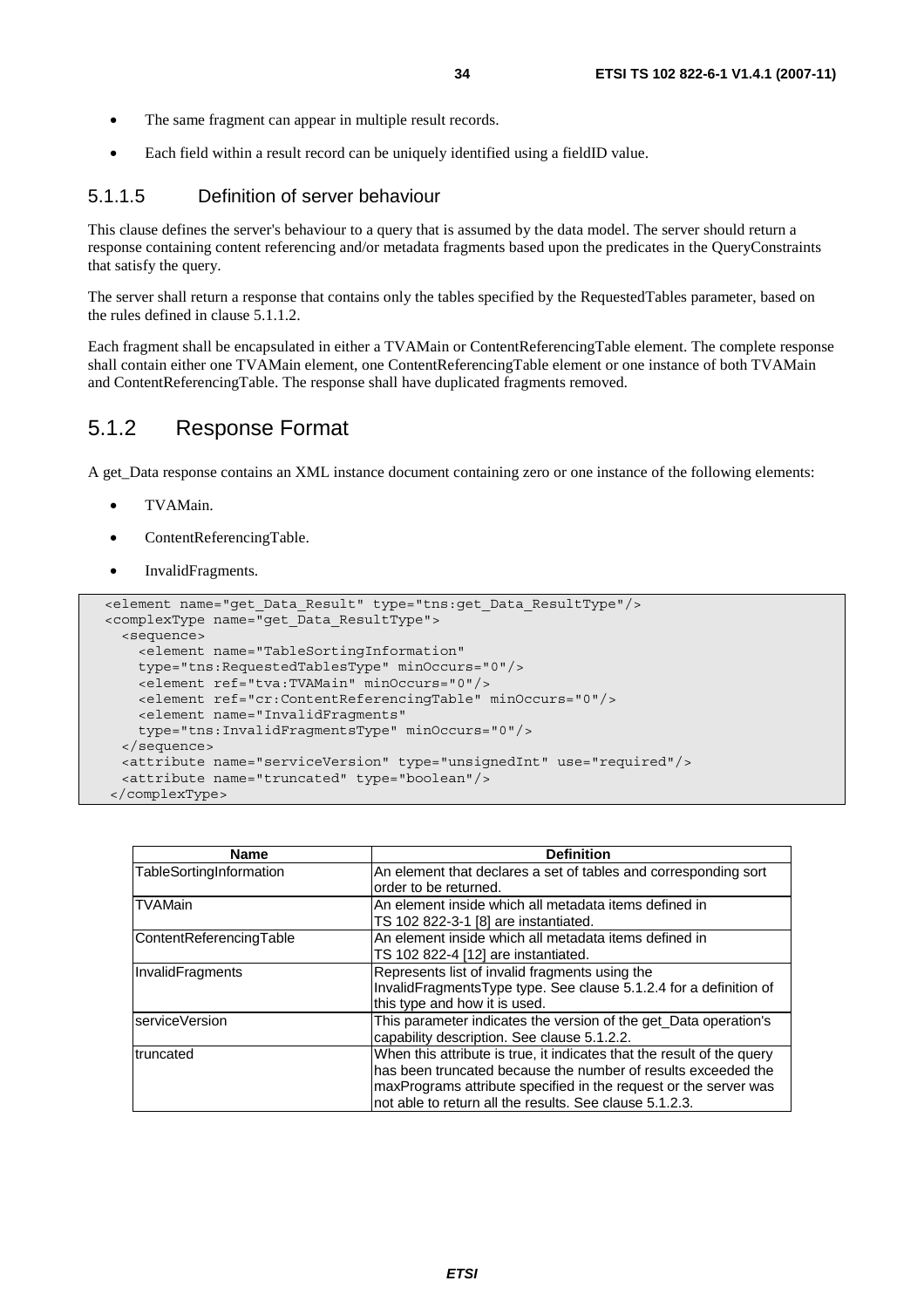The instance document returned must be XML Schema valid with respect to the appropriate metadata and content referencing schemas. Furthermore, each instance document must contain the appropriate TVAIDType type to allow complete dereferencing of all TVAIDRefType nodes within the instance document (e.g. if a Schedule is included, the ServiceInformation entry, referenced via the serviceIDRef, must also be present).

#### 5.1.2.1 Indicating the sorting of the response

The TableSortingInformation element shall be included in any response where a sort has been performed on the response.

The first SortCriteria element defines the first field by which the response has been sorted. Each subsequent SortCriteria element (if any) defines the next levels of sorting that has been applied.

For example, the following XML snippet shows a response that has been sorted by service URL and then by published time (note that the syntax is the same as that used to specify the sorting in the query).

```
 <TableSortingInformation> 
   <Table type="ProgramLocationTable"> 
     <SortCriteria fieldID="tvaf:ServiceURL"/> 
     <SortCriteria fieldID="tvaf:PublishedTime"/> 
   </Table> 
 </TableSortingInformation>
```
## 5.1.2.2 Indicating the service version

The serviceVersion attribute must be included in the response. This parameter indicates the version of the get\_Data operation's capability description. When the version is updated a client can retrieve a new capability description for the metadata service (see clause 7.1 for more explanation on how this parameter is used). Note that the serviceVersion attribute indicates nothing about the syntax version in the response (which can be inferred from the XML namespace), or the version of the metadata data in the result (metadata version information is indicated using the fragmentVersion attribute).

### 5.1.2.3 Truncating the result set

If the optional "truncated" attribute has the value "true", the records returned do not represent the entire query result set. This is either a result of the inclusion of the maxPrograms attribute in the request, or as a result of the server being overloaded. The actual limit used in the latter case is server specific, but in general should be a sufficiently large number so as to not normally be an issue. No behaviours such as paging mechanisms are defined for retrieving more data after a truncated limit, as this requires more complex client and server implementations (since state must be maintained between queries), and would be complex when the server's database is being asynchronously updated. The intent is to support the average query, while at the same time allowing servers the leeway required to be able to manage adequate performance.

A very large number of responses is usually an indication that the query was insufficiently specific. In most cases, it is possible to refine the query by the alteration of the original parameter set. If truncation occurs as a result of flexible interpretation of the query, it is RECOMMENDED that the server falls back to strict interpretation of the query in order to reduce the number of responses.

### 5.1.2.4 Updating the result set

The fragmentVersion and fragmentId identifiers may be placed at the fragment level in the get\_Data response (as defined by the TS 102 822-3-1 [8]). If included, this allows the client to request and update individual fragments. A client may cache fragment version information and be able to ignore future instances of the same metadata if the fragment version number has not been incremented. *TV-Anytime* metadata in the bi-directional environment may be updated by the unit of fragments based on the fragementID and/or fragmentVersion defined in TS 102 822-3-1 [8]. To support the metadata updating in the bi-directional environment, the fragmentVersion has the following additional validity constraints.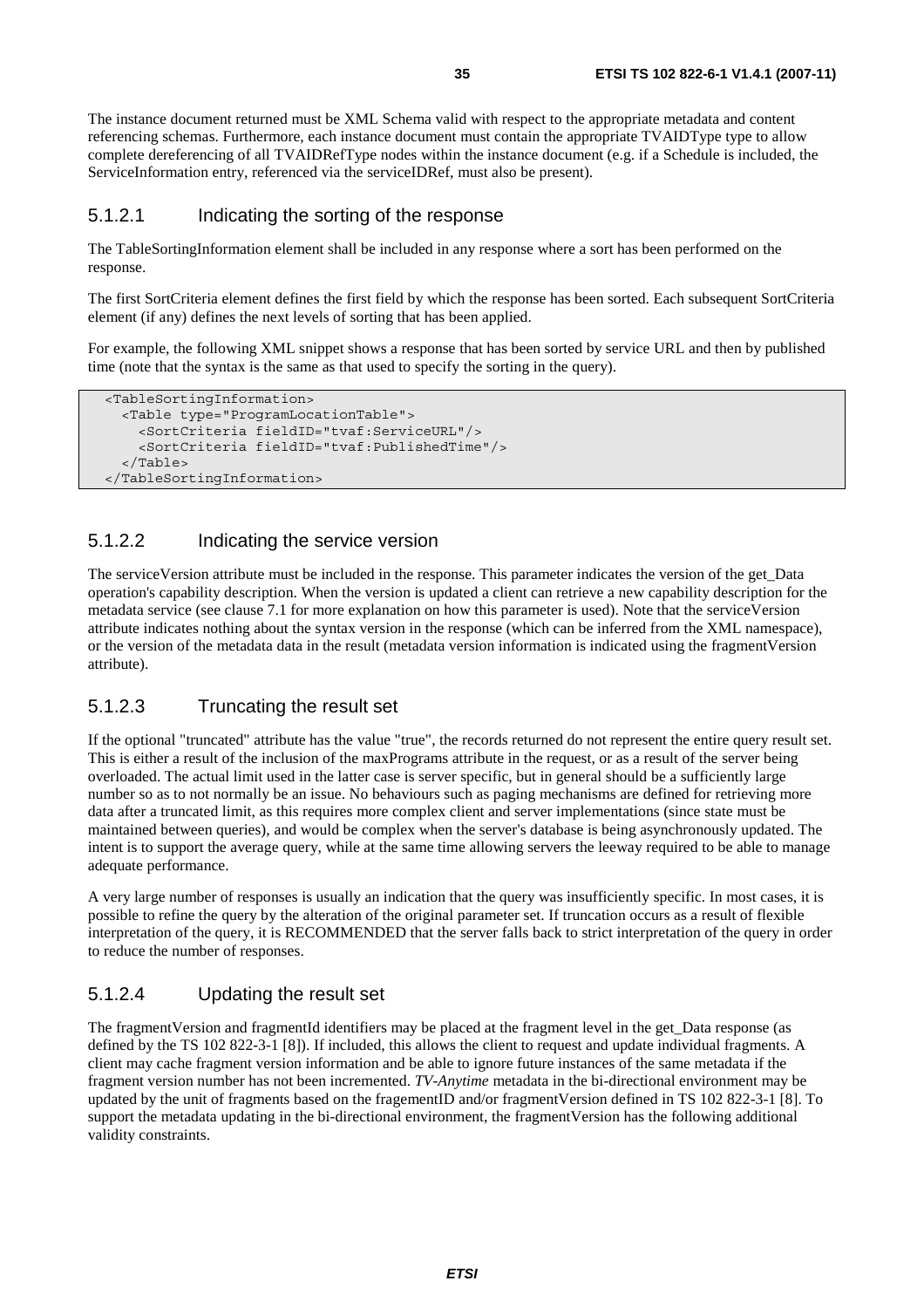The fragmentVersion attribute should be either one of an 8-digit or 14-digit unsigned integer. When it is an 8-digit integer, it should follow the format of YYYYMMDD and represents the last updated date of the fragment. When it is an 14-digit integer, it should follow the format of YYYYMMDDhhmmss and represents the last updated date and time. YYYY represents year in four digits, MM represents month in two digits, DD represents day of the month in two digits, hh represents hour in two digits (using a 24 hour clock), mm represents minute in two digits, and ss represents second in two digits.

If a receiver wants to update a fragment received by the uni-directional link using the bi-directional link it should make a request for the same fragment with a fragmentVersion with a later date than it receives the fragment by the uni-directional link.

The server indicates its support for this updating mechanism using the capability description, as described in clause 7.1.

If the request for a fragmentID does not include the fragmentVersion, the server shall return its latest version of the fragment.

```
 <complexType name="InvalidFragmentsType"> 
   <sequence> 
     <element name="Fragment" minOccurs="0" maxOccurs="unbounded"> 
       <complexType> 
         <attributeGroup ref="tva:fragmentIdentification"/> 
       </complexType> 
     </element> 
   </sequence> 
 </complexType>
```

| Name                 | <b>Definition</b>                                                                                                                                                                                                      |
|----------------------|------------------------------------------------------------------------------------------------------------------------------------------------------------------------------------------------------------------------|
| InvalidFragmentsType | An InvalidFragmentsType is used to express invalid fragment                                                                                                                                                            |
|                      | lists. It contains one or more Fragment elements.                                                                                                                                                                      |
| Fragment             | Identifies an invalid fragment using the fragment dentification<br>attributeGroup (as defined in TS 102 822-3-1 [8]). The meaning of<br>fragmentID and fragmentVersion in this context is described in<br>this clause. |

When the InvalidFragments element is included in the get\_Data\_Result element, the client should delete the fragments saved in the local storage identifiable by the fragmentID and/or fragmentVersion listed in the InvalidFragments element.

A fragmentID can be reassigned to other fragments by the publisher, when the original fragment became invalid and is deleted. When a fragmentID is reused, to ensure the uniqueness of the fragmentID, the server is expected to include the reassigned fragmentID and the fragmentVersion representing the deleted date or the last modified date of the InvalidFragments element, whenever the requested fragmentVersion is smaller than the fragmentVersion of the deleted fragment.

## 5.1.2.5 Requesting a portion of tables

A thin client, which has a limited bandwidth to get metadata and/or a limited processing power issues a request for a portion of program information and location metatada tables available for two TV channels with no specified period.

Only the following elements are requested in addition to the mandatory elements and attributes:

- title, genre, synopsis of the programInformationTable;
- title, genre, programURL, publishedTime and publishDuration of the programLocationTable;
- free text review of the programReviewTable.

```
<tns:get_Data> 
 <tns:QueryConstraints> 
  <tns:PredicateBag type="OR"> 
   <tns:BinaryPredicate fieldID="tvaf:ServiceURL" fieldValue="tv://7"/> 
   <tns:BinaryPredicate fieldID="tvaf:ServiceURL" fieldValue="tv://9"/> 
  </tns:PredicateBag> 
 </tns:QueryConstraints>
```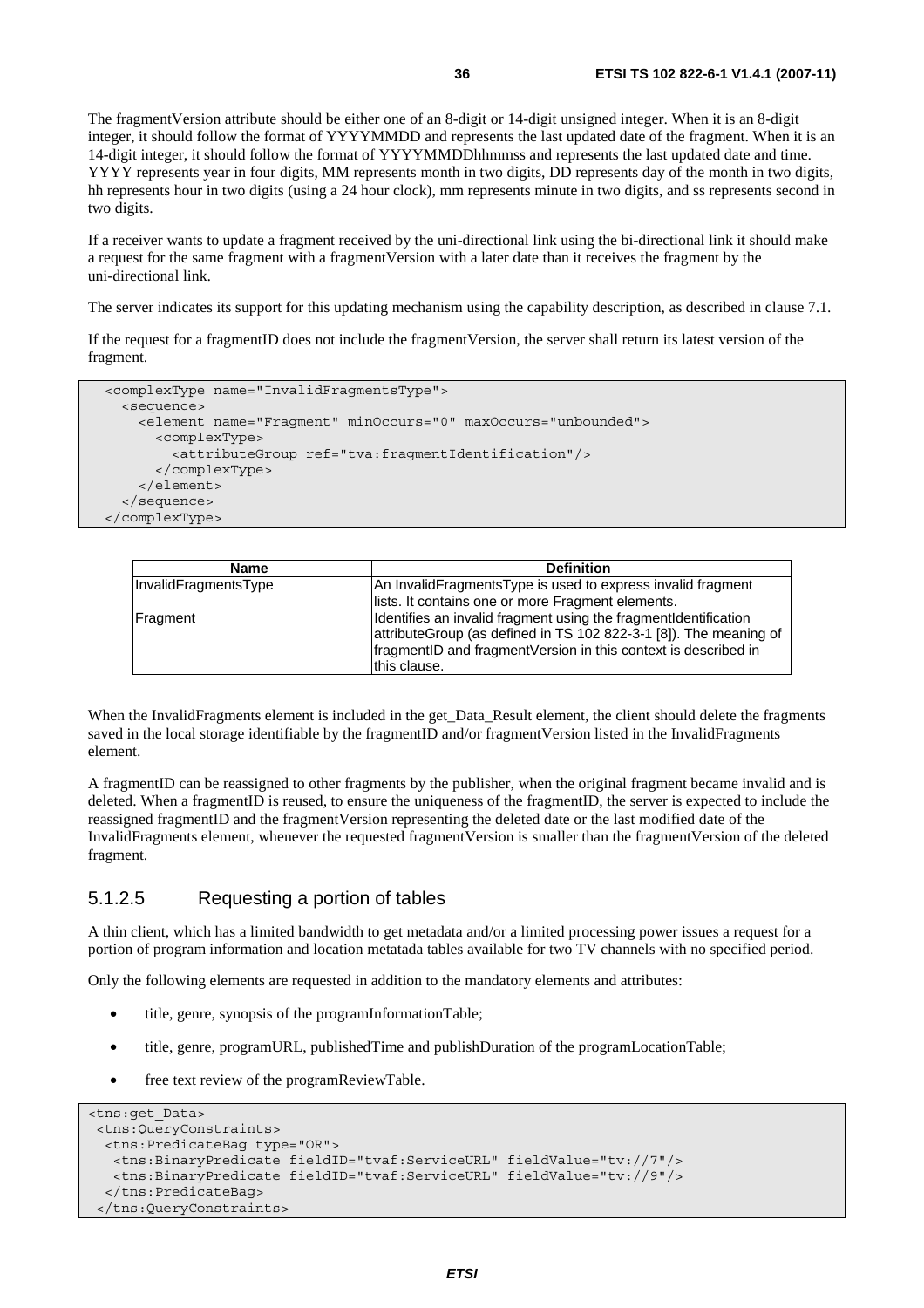```
 <tns:RequestedTables> 
  <tns:Table type="GroupInformationTable"/> 
  <tns:Table type="ProgramInformationTable"> 
   <tns:RequestedFields> 
    <tns:IdentificationByFieldId fieldID="tvaf:Title"/> 
     <tns:IdentificationByFieldId fieldID="tvaf:Genre"/> 
    <tns:IdentificationByFieldId fieldID="tvaf:Synopsis"/> 
   </tns:RequestedFields> 
  </tns:Table> 
  <tns:Table type="ProgramLocationTable"> 
   <tns:RequestedFields> 
     <tns:IdentificationByFieldId fieldID="tvaf:Genre"/> 
    <tns:IdentificationByFieldId fieldID="tvaf:Title"/> 
    <tns:IdentificationByFieldId fieldID="tvaf:ProgramURL"/> 
    <tns:IdentificationByFieldId fieldID="tvaf:PublishedStart"/> 
    <tns:IdentificationByFieldId fieldID="tvaf:PublishedDuration"/> 
   </tns:RequestedFields> 
   <SortCriteria fieldID="tvaf:ServiceURL" order="descending"/> 
   <SortCriteria fieldID="tvaf:PublishedStart"/> 
  </tns:Table> 
  <tns:Table type="ProgramReviewTable"> 
  <tns:IdentificationByXPath 
  XPath="/TVAMain/ProgramDescription/ProgramReviewTable/Review/FreeTextReview/text()"/> 
  </tns:Table> 
 </tns:RequestedTables> 
</tns:get_Data>
```
#### 5.1.2.6 Updating fragments requesting a portion of tables

After having received a list of fragments with a limited set of fields for each requested table, the client may wish to retrieve fragments which have been updated after a given date, i.e. September 25, 2002. If he wants to get the updated fragments as available from the server, he can issue the following request:

```
<tns:get_Data> 
 <tns:QueryConstraints> 
  <tns:BinaryPredicate fieldID="tvaf:fragmentVersion" test="greater_than" 
  fieldValue="20020925"/> 
 </tns:QueryConstraints> 
  <tns:RequestedTables> 
   <tns:Table type="ProgramInformationTable"/> 
   <tns:Table type="ProgramLocationTable"> 
     <SortCriteria fieldID="tvaf:ServiceURL" order="descending"/> 
     <SortCriteria fieldID="tvaf:PublishedStart"/> 
    </tns:Table> 
   </tns:RequestedTables> 
</tns:get_Data>
```
In this case, all the fields available in the requested tables will be included in the response even if the original request contained a request for portions of tables.

If the client wants to receive only a limited set of fields within the updated fragments, he should issue the following request limiting the requested fields in the table to be included in the response, as follows:

```
<?xml version="1.0" encoding="UTF-8"?> 
<tns:get_Data> 
  <tns:QueryConstraints> 
   <tns:BinaryPredicate fieldID="tvaf:fragmentVersion" test="greater_than" 
  fieldValue="20020925"/> 
  </tns:QueryConstraints> 
  <tns:RequestedTables> 
   <tns:Table type="ProgramInformationTable"> 
    <tns:RequestedFields> 
     <tns:IdentificationByFieldId fieldID="tvaf:Title"/> 
     <tns:IdentificationByFieldId fieldID="tvaf:Genre"/> 
     <tns:IdentificationByFieldId fieldID="tvaf:Synopsis"/> 
    </tns:RequestedFields>
```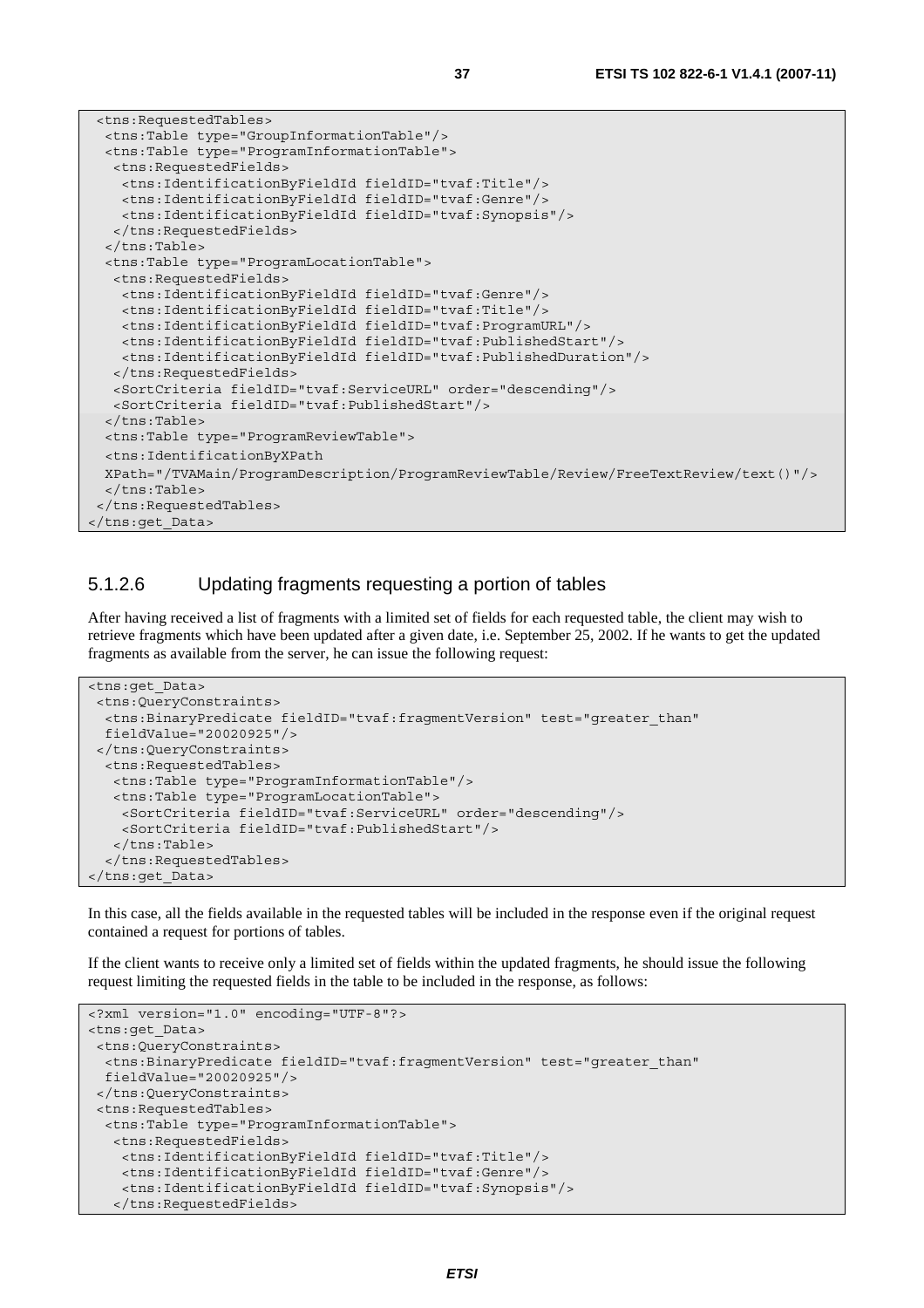```
 </tns:Table> 
 <tns:Table type="ProgramLocationTable"> 
 <tns:RequestedFields> 
   <tns:IdentificationByFieldId fieldID="tvaf:Genre"/> 
   <tns:IdentificationByFieldId fieldID="tvaf:Title"/> 
   <tns:IdentificationByFieldId fieldID="tvaf:ProgramURL"/> 
  <tns:IdentificationByFieldId fieldID="tvaf:PublishedStart"/> 
  <tns:IdentificationByFieldId fieldID="tvaf:PublishedDuration"/> 
  </tns:RequestedFields> 
  <SortCriteria fieldID="tvaf:ServiceURL" order="descending"/> 
  <SortCriteria fieldID="tvaf:PublishedStart"/> 
 </tns:Table>
```
#### </tns:RequestedTables>

```
</tns:get_Data>
```
### 5.2 submit\_Data operation

The "submit\_Data" operation is much simpler than the "get\_Data" operation. In this version of the specification, its usage is limited according to the constraints outlined in clause 3.1.2.

### 5.2.1 Usage and user preference data submission policy (informative)

*TV-Anytime* phase one technical specifications limit the data that can be submitted to a defined (in clause 3.1.2) set of anonymous profile data that has been created via manual input or intelligent agents based on usage of services and content. It is out of scope for the device to send "all" usage data to "all" potential service providers known to the PDR for Phase One because no authenticated return channel rights management process has been specified yet.

The *TV-Anytime* Forum respects and embraces the basic rights of all viewers and providers. These include preserving the basic right of a content consumer to privacy and acknowledging the legitimate rights of all participants such as content creators and providers, service providers, advertisers and network operators.

It is the content consumer's decision as to the amount of privacy invasion and profiling capabilities done by these participants, and will be allocated by the content consumer to a vendor or service provider at his/her discretion.

Providers that accept the content consumer's choice to allocate to them the responsibility (partial or in full) to profile him/her, through a contract with a service/technology/content provider, will adhere to strict privacy regulations. A computer readable representation of this policy (which could be rendered for the content consumer) may be provided as part of the describe\_submit\_data operation, see clause 7.2. The policy regulation will effectively eliminate breaches of security of the collected private information in order to avoid any use of it that was not explicitly permitted by the endconsumer.

Providers of content wish to know how their content is performing as far as the consumer is concerned. Business decisions may be made as a result (cancel the scheduling of a programme because the viewers do not like it; advertisers will want to know viewers numbers, etc).

An anonymized subset of the UsageHistory table may be submitted if this functionality has been enabled by the consumer. Anonymity must be guaranteed so that no detail about the individual will be sent.

This will enable service providers and broadcasters the ability to analyze aggregated viewer preferences and allow them to make business decisions based on their performance in these areas.

### 5.2.2 Request format

```
 <element name="submit_Data" type="tns:submit_DataType"/> 
 <complexType name="submit_DataType"> 
   <sequence> 
     <element name="UsageHistory" type="mpeg7:UsageHistoryType"/> 
   </sequence> 
 </complexType>
```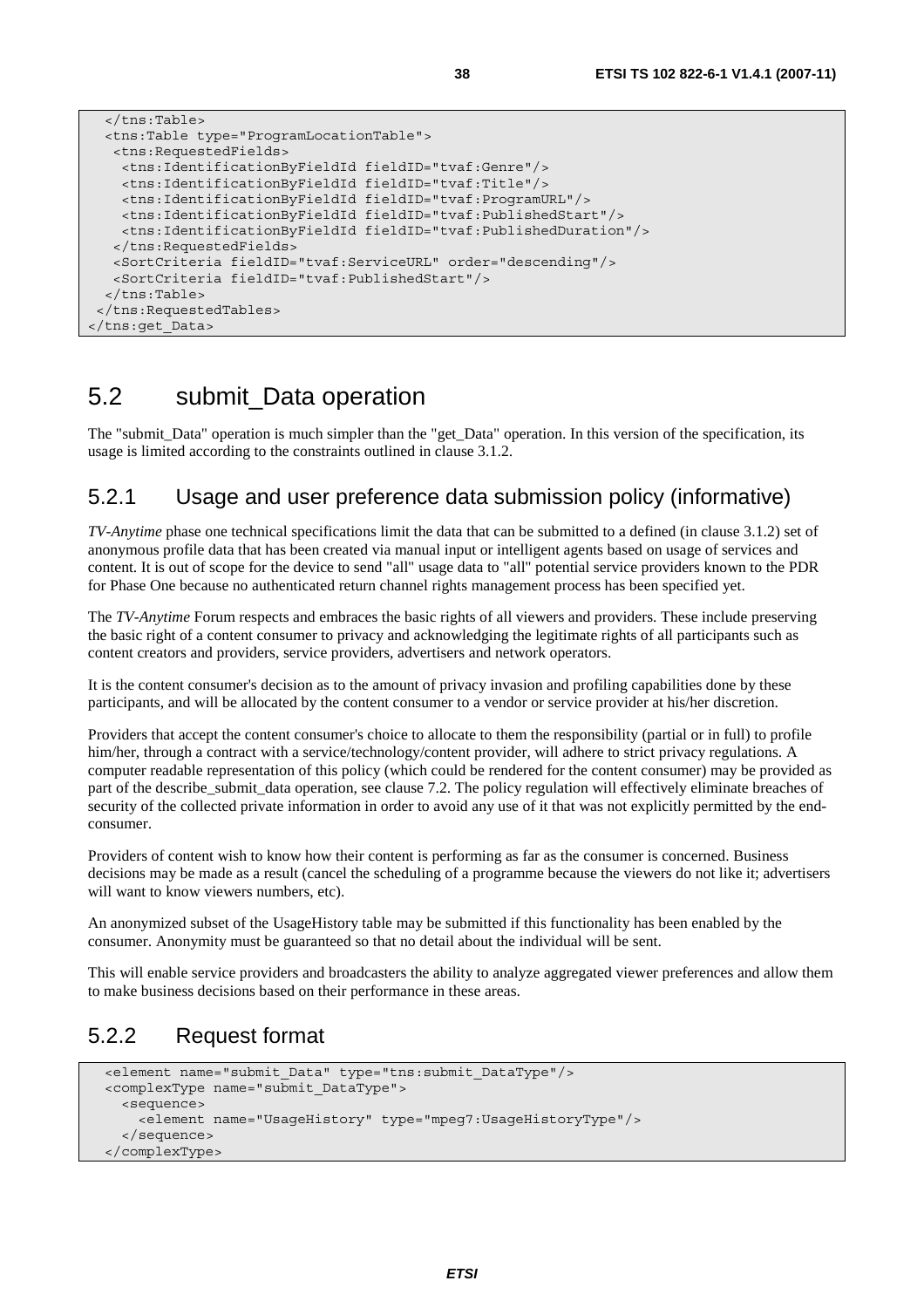The input to the submit\_Data operation simply uses the mpeg7:UsageHistoryType which is part of the UserDescription defined in TS 102 822-3-1 [8], and therefore has the same semantics.

### 5.2.3 Response Format

```
 <element name="submit_Data_Result" type="tns:submit_Data_ResultType"/> 
 <complexType name="submit_Data_ResultType"> 
   <attribute name="serviceVersion" type="unsignedInt" use="required"/> 
 </complexType>
```
The submit Data response must contain some indication of the current version of the capability description. This allows receivers to update the capability description without having to download the capability description each time the submit Data operation is used.

| <b>Name</b>    | <b>Definition</b>                                                                                                                                                                                                                                           |
|----------------|-------------------------------------------------------------------------------------------------------------------------------------------------------------------------------------------------------------------------------------------------------------|
| serviceVersion | A required attribute to indicate the current version of the capability description.<br>This allows receivers to update the capability description without having to<br>download the capability description each time the submit Data operation is<br>lused. |

## 5.3 upload\_Personal\_Data Operation

The upload\_Personal\_Data operation is similar to submit\_Data operation but it should be used in a secure and trusted environment.

The upload\_Personal\_Data is defined to submit any personal information as defined in the ExtendedUserDescriptionType of TS 102 822 3-3 [10].

However, the service provider and the user using this operation should be responsible of handling the private information as governed by proper legal authorities.

Please note that this operation requires secure and trusted connection to the service provider such as HTTPS/SSL.

#### 5.3.1 Request format

```
 <element name="upload_Personal_Data" type="tns:upload_Personal_DataType"/>
 <complexType name="upload_Personal_DataType"> 
   <sequence> 
     <element name="UserInformation" type="tva2:ExtendedUserDescriptionType" 
     maxOccurs="unbounded"/> 
   </sequence> 
 </complexType>
```
The input to the upload\_Personal\_Data operation simply uses the tva2:ExtendedUserDescriptionType which is defined in the Metadata Specification for Phase 2 scenarios defined in TS 102 822-1 [6], and therefore has the same semantics.

| <b>Name</b>          | <b>Definition</b>                                                        |
|----------------------|--------------------------------------------------------------------------|
| upload Personal Data | It submits non-anonymous consumer profile data or user information       |
|                      | to service provider.                                                     |
| UserInformation      | Any personal information defined by ExtendedUserDescriptionType          |
|                      | (any instances of ExtendedUserDescriptionType) can be included in        |
|                      | this element. The user can select part or all of the user information to |
|                      | be uploaded to the service provider.                                     |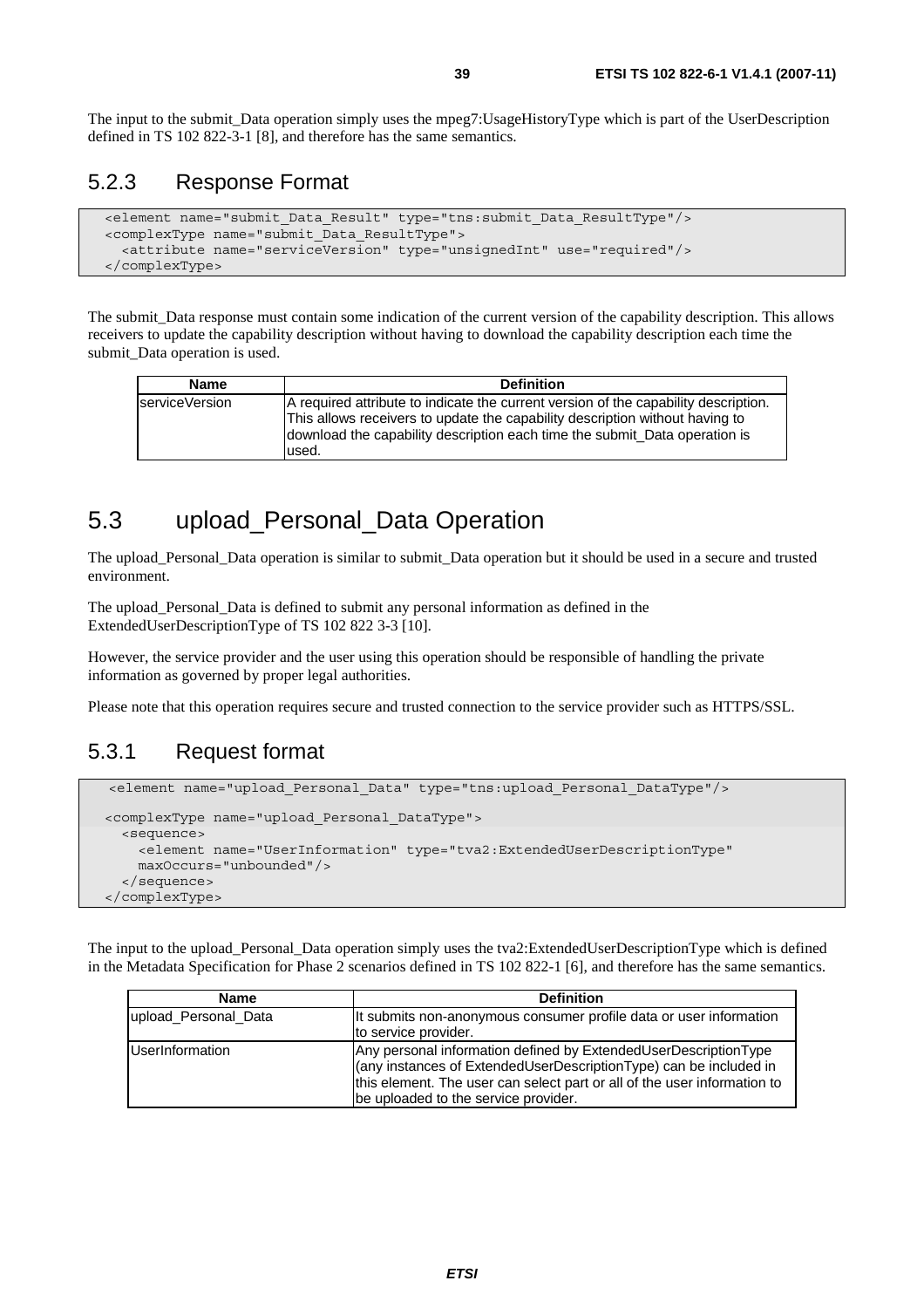#### 5.3.2 Response format

```
<element name="upload_Personal_Data_Result" type="tns:upload_Personal_Data_ResultType"/> 
  <complexType name="upload_Personal_Data_ResultType"> 
    <attribute name="serviceVersion" type="unsignedInt" use="required"/> 
      <attribute name="status" use="required"> 
        <simpleType> 
            <restriction base="string"> 
                <enumeration value="success"/> 
                <enumeration value="failed"/> 
            </restriction> 
         </simpleType> 
      </attribute> 
    </complexType>
```

| <b>Name</b>     | <b>Definition</b>                                                                                                                                                                                                                                          |
|-----------------|------------------------------------------------------------------------------------------------------------------------------------------------------------------------------------------------------------------------------------------------------------|
| IserviceVersion | A required attribute to indicate the current version of the capability description.<br>This allows receivers to update the capability description without having to<br>download the capability description each time the submit_Data operation is<br>used. |
| status          | A required attribute to indicate the status of processing the user request, either<br>success or failed.                                                                                                                                                   |

The upload\_Personal\_Data response must contain some indication of the current version of the capability description. This allows receivers to update the capability description without having to download the capability description each time the upload\_Personal\_Data operation is used.

The upload\_Personal\_Data response must also contain status of receiving personal data,

### 5.4 clear\_Personal\_Data operation

The clear Personal Data is an operation to remove user information submitted by upload Personal Data in the bidirection networked environment. The clear\_Personal\_Data can be used to perform following functionalities which are:

- 1) Clearing submitted user information of a specified user submitted in a certain period of time.
- 2) Clearing selected tables from the submitted user information of a specified user submitted in a certain period of time.
- 3) Clearing all the information of selected tables from the submitted user information of a specified user.
- 4) Clearing all the submitted user information of a specified user.

Please note that this operation requires secure and trusted connection to the service provider such as HTTPS/SSL.

#### 5.4.1 Request format

```
 <element name="clear_Personal_Data" type="tns:clear_Personal_DataType"/> 
 <complexType name="clear_Personal_DataType"> 
   <sequence> 
     <element name="TimeFrom" type="tva:TVATimeType" minOccurs="0"/> 
     <element name="TimeTo" type="tva:TVATimeType" minOccurs="0"/> 
     <element name="TargetTable" type="tns:PersonalInformationTableType" 
     maxOccurs="unbounded"/> 
   </sequence> 
 </complexType> 
 <simpleType name="PersonalInformationTableType"> 
   <restriction base="string"> 
     <enumeration value="All"/> 
     <enumeration value="UserInformationTable"/> 
     <enumeration value="UsageEnvironment"/> 
     <enumeration value="UsageHistory"/> 
     <enumeration value="UserPreference"/>
```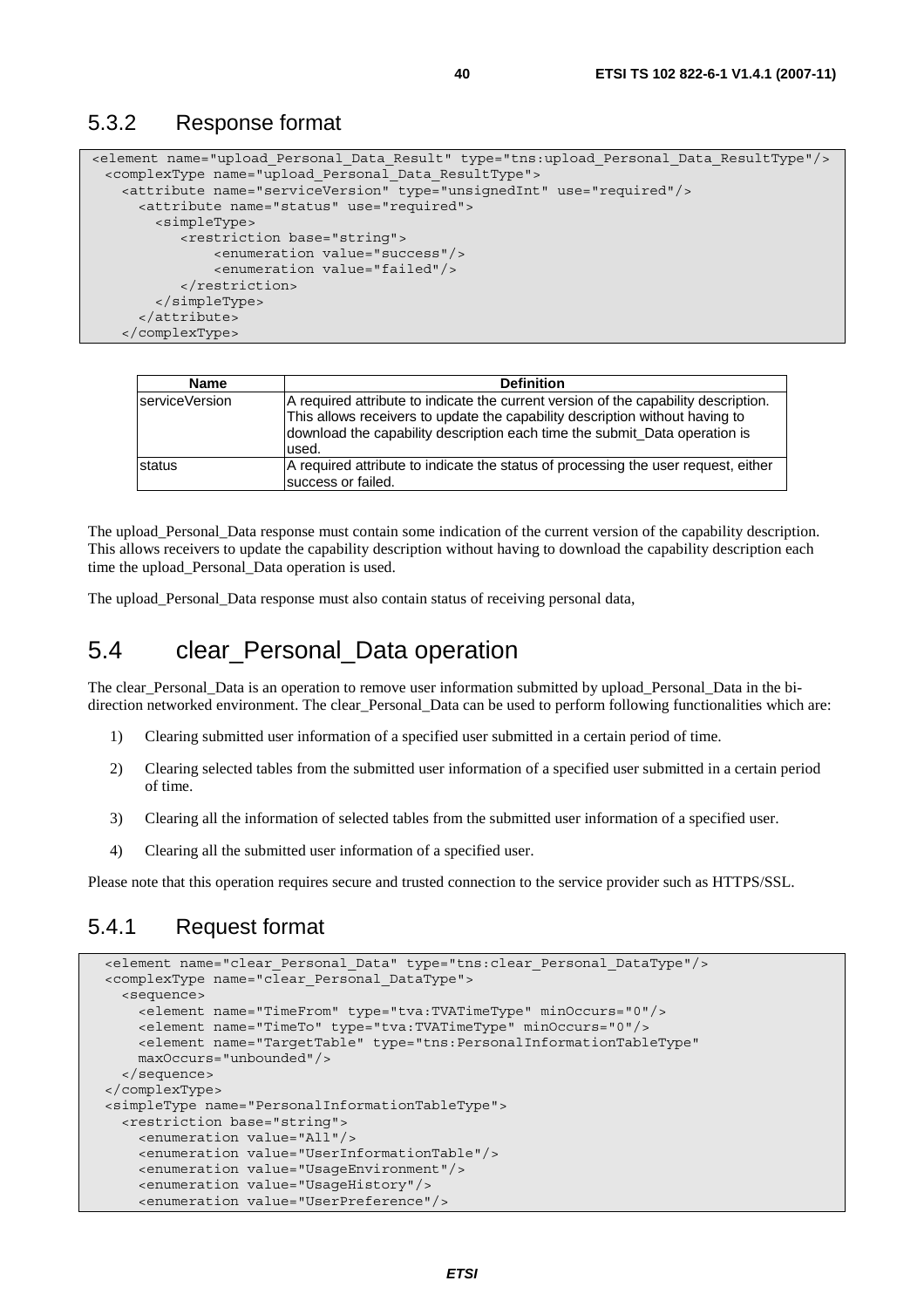```
 <enumeration value="BioGraphicInformation"/> 
     <enumeration value="AccessibilityInformation"/> 
     <enumeration value="TerminalInformationTable"/> 
     <enumeration value="NetworkInformationTable"/> 
     <enumeration value="NaturalEnvironmentInformationTable"/> 
  </restriction> 
 </simpleType>
```

| <b>Name</b>         | <b>Definition</b>                                                                                                                                                                                                                                                                                                                                                                                                                     |
|---------------------|---------------------------------------------------------------------------------------------------------------------------------------------------------------------------------------------------------------------------------------------------------------------------------------------------------------------------------------------------------------------------------------------------------------------------------------|
|                     |                                                                                                                                                                                                                                                                                                                                                                                                                                       |
| clear_Personal_Data | Operation of requesting the server to remove the identified tables of<br>personal information. Requires secure or trusted connection to the<br>server.                                                                                                                                                                                                                                                                                |
| <b>TimeFrom</b>     | An optional parameter that specifies the time of submission of<br>personal information requested to be removed from the server. If<br>this parameter is specified, any information submitted before the<br>time specified is not to be removed. If this parameter is not specified<br>and the Time To parameter is specified, any information submitted<br>up to the time specified by Time To should be removed from the<br>server.  |
| TimeTo              | An optional parameter that specifies the time of submission of<br>personal information requested to be removed from the server. If<br>this parameter is specified, any information submitted after the time<br>specified is not to be removed. If this parameter is not specified and<br>the TimeFrom parameter is specified, any information submitted<br>after the time specified by TimeFrom should be removed from the<br>server. |
| TargetTable         | Identifies the table to be removed from the server. Any information<br>table defined within the ExtendedUserDescriptionType can be<br>selected.                                                                                                                                                                                                                                                                                       |

The input to the clear Personal Data operation uses elements to specify duration of time during which the personal information submitted is intended to be cleared, and the name of tables to be cleared. The tables which can be selected to be cleared are limited to the tables at the top level and second level of ExtendedUserDescriptionType for the simplicity of operation.

### 5.4.2 Response format

```
 <element name="clear_Personal_Data_Result" type="tns:clear_Personal_Data_ResultType"/> 
 <complexType name="clear_Personal_Data_ResultType"> 
    <attribute name="serviceVersion" type="unsignedInt" use="required"/> 
    <attribute name="status" use="required"> 
      <simpleType> 
          <restriction base="string"> 
            <enumeration value="success"/> 
            <enumeration value="failed"/> 
             <enumeration value="no data"/> 
         </restriction> 
      </simpleType> 
    </attribute> 
 </complexType>
```

| <b>Name</b>    | <b>Definition</b>                                                                                                                                                                                                                                          |
|----------------|------------------------------------------------------------------------------------------------------------------------------------------------------------------------------------------------------------------------------------------------------------|
| serviceVersion | A required attribute to indicate the current version of the capability<br>description. This allows receivers to update the capability description<br>without having to download the capability description each time the<br>submit_Data operation is used. |
| <b>Istatus</b> | A required attribute to indicate the status of processing the user<br>request, either success, failed, or no data. No data means that there<br>is no information kept by the server which corresponds to the<br>clear_Personal_Data request.               |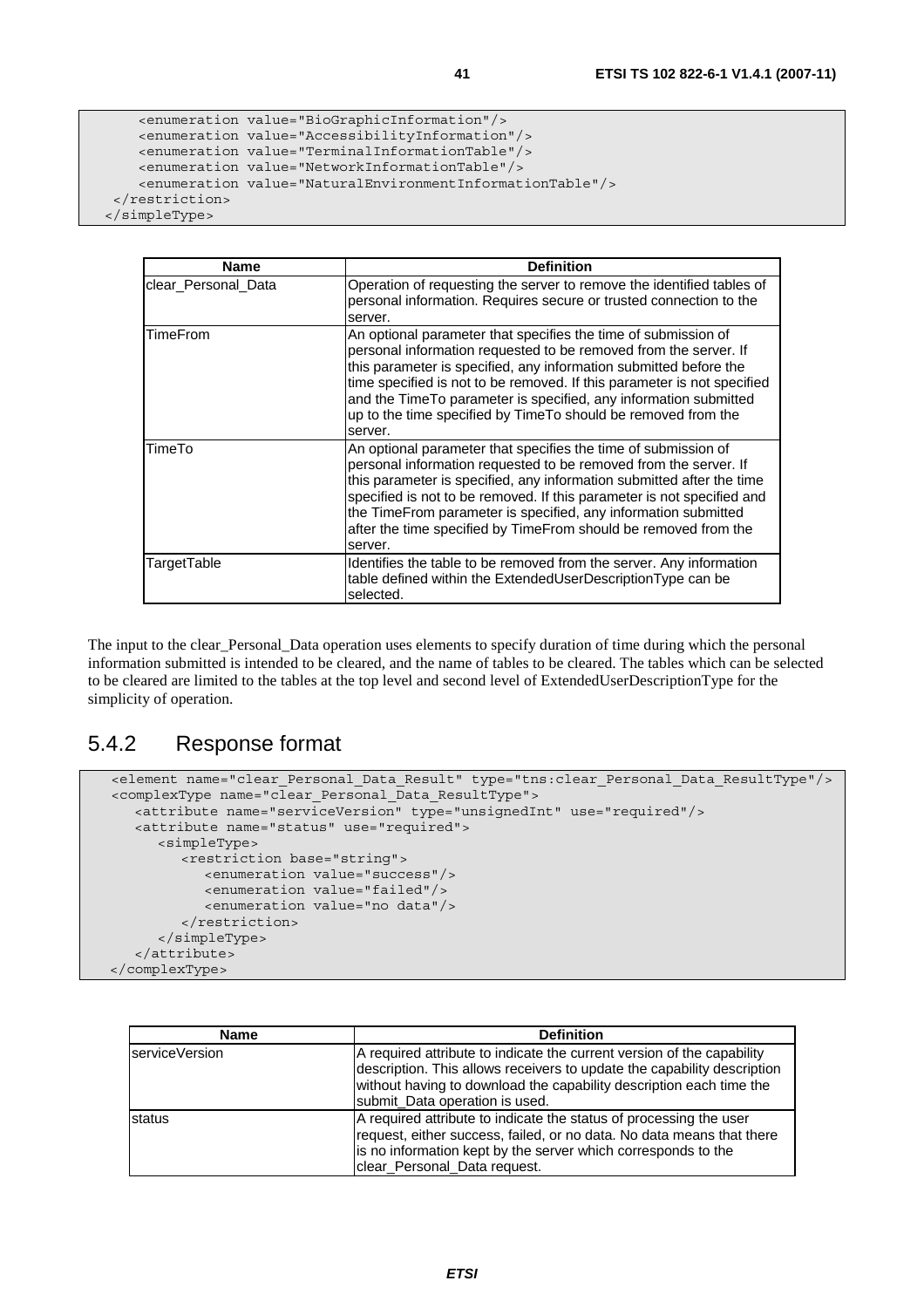The clear Personal Data response must contain some indication of the current version of the capability description. This allows receivers to update the capability description without having to download the capability description each time the clear\_Personal\_Data operation is used.

The clear\_Personal\_Data response must also contain status of receiving personal data.

# 6 Transport protocol

SOAP [5] and HTTP [3] are used for delivering *TV-Anytime* XML data over the IP networks, since this combination is very well suited to the point-to-point, request-response nature of the *TV-Anytime* operations. The exact usage of SOAP and HTTP is given in the next two clauses. Figure 5 provides a semantic representation of the network stack.





This architecture results in HTTP messages of the following form:

```
POST /tva/md-service HTTP/1.0 
Host: www.example.com 
Content-Type: text/xml; charset="utf-8" 
Content-Length: nnnn 
Accept-Encoding: deflate 
SOAPAction: "get_Data" 
<?xml version="1.0" encoding="UTF-8"?> 
<Envelope xmlns=" http://schemas.xmlsoap.org/soap/envelope/"> 
   <Body> 
     <get_Data xmlns="urn:tva:transport:2005" 
          xmlns:tvaf=" urn:tva:transport: fieldIDs:2005"> 
       <QueryConstraints type="OR"> 
            <Predicate fieldID="tvaf:CRID" 
                        fieldValue="crid://example.com/foo"/> 
            <Predicate fieldID="tvaf:CRID" 
                       fieldValue="crid://example.com/bar"/> 
       </QueryConstraints> 
       <RequestedTables> 
         <Table type="ContentReferencingTable"/> 
       </RequestedTables> 
     </get_Data> 
   </Body> 
</Envelope>
```
#### **Example of HTTP request**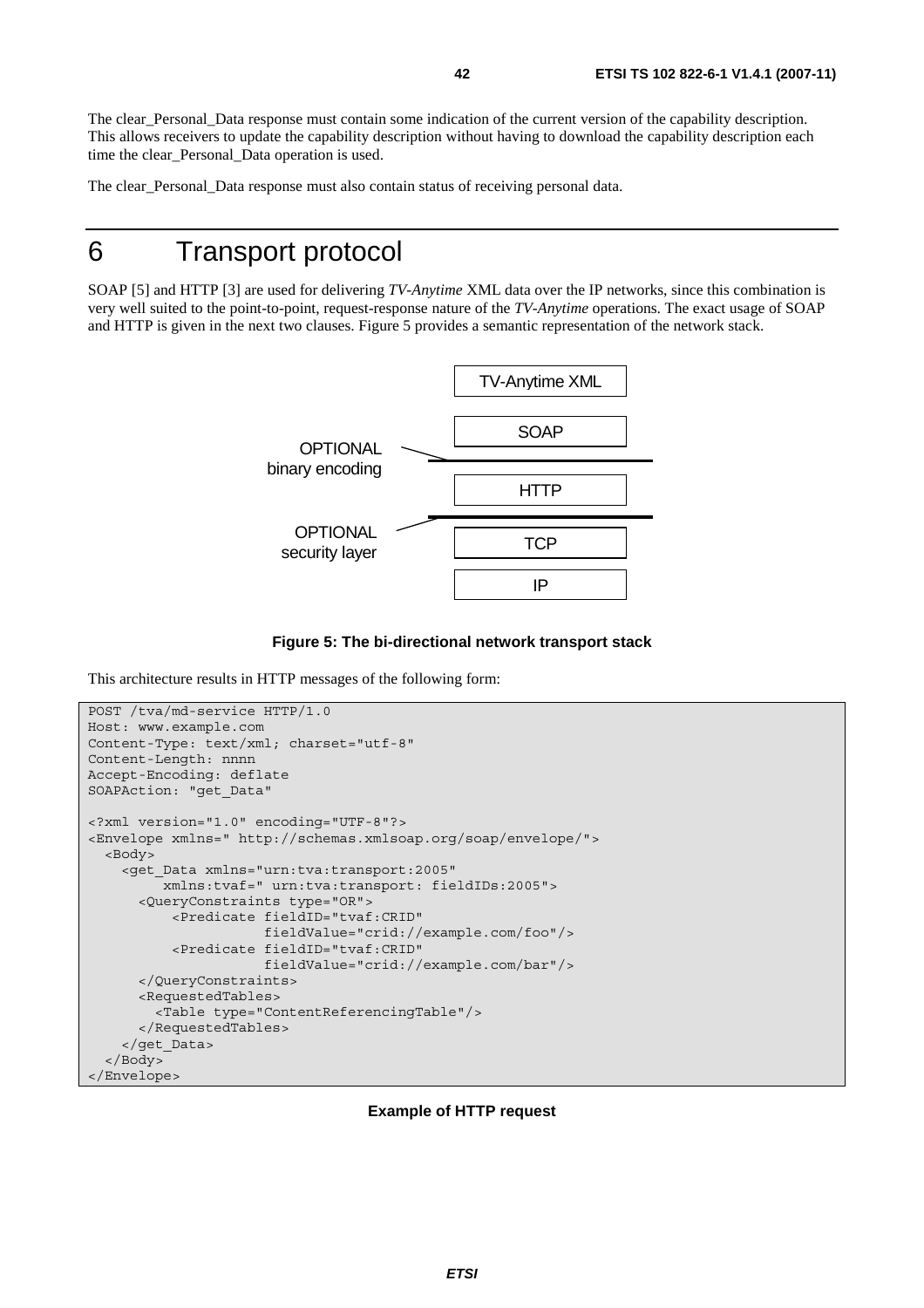```
HTTP/1.1 200 OK 
Content-Type: text/xml; charset="utf-8" 
Content-Length: nnnn 
Content-Encoding: deflate 
<?xml version="1.0" encoding="UTF-8"?> 
<Envelope xmlns="http://www.w3.org/2002/06/soap-envelope"> 
   <Body> 
     <get_Data_Result xmlns=" http://schemas.xmlsoap.org/soap/envelope/"> 
       <ContentReferencingTable version="1" 
            xmlns="urn:tva:ContentReferencing:2007"> 
         <!-- ... etc. --> 
       </ContentReferencingTable> 
     </get_Data_Result> 
   </Body> 
</Envelope>
```
#### **Example HTTP of response**

### 6.1 SOAP

The following usage of SOAP is mandated:

- *TV-Anytime* metadata services will provide an HTTP binding, and may support other transport bindings where appropriate.
- SOAP supports different messaging styles, but is most commonly used for Remote Procedure Calls. *TV-Anytime* does not use remote procedure call messaging style, since this implies that every parameter must be included in a procedure call, which is not appropriate for *TV-Anytime* operations that have several optional parameter types. However, the remote procedure call convention of naming the root element in the SOAP body according to the name of the operation is followed.
- SOAP encoding is not used in the request or the response (i.e. the element in the root of the SOAP body will belong to the *TV-Anytime* transport types namespace, urn:tva:transport:2005-03). Servers will reject any request that arrives with a SOAP encoding attribute with the appropriate SOAP Fault.
- The SOAP Actor feature is not supported and servers will reject any request that arrives with a SOAP Actor attribute in the SOAP Header with the appropriate SOAP Fault.
- The following clause defines application specific fault conditions to be used in the SOAP Fault element.

This usage of SOAP is more formally defined using the WSDL interface definition that can be found in annex A.

### 6.2 Error Codes

The first line of error reporting is governed by the SOAP specification [5]. SOAP fault reporting and fault codes will be returned for most invalid requests or any request where the intent of the caller cannot be determined.

In a manner consistent with the SOAP processing rules, HTTP status codes will be used for communicating status information in HTTP. As is the case for SOAP, success reporting will use a 200-status code to indicate that the client's request including the SOAP component was successfully processed.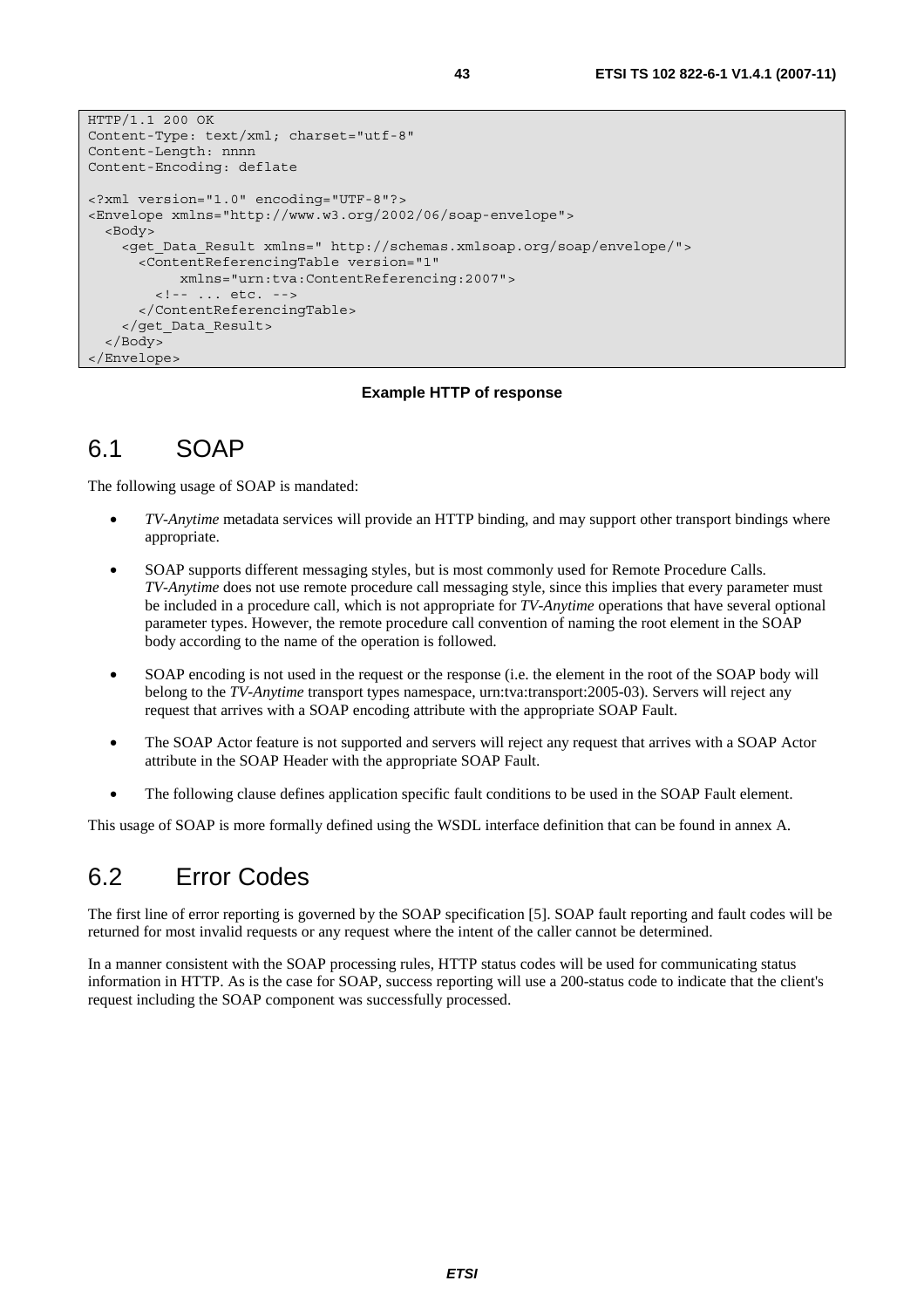The ErrorReport element is defined to allow servers to report application-level errors that are specific to *TV-Anytime* metadata services. In accordance with the SOAP specification, if the content of the SOAP message's Body cannot be processed successfully, the SOAP fault must contain a detail element (which in turn contains an ErrorReport). Note that the inability to process a well-formed Body element is also termed an application-level error, since the error cannot be detected by the SOAP processor and instead relies on application-level knowledge. The error report contains error information that includes descriptions and a code that can be used to determine the cause of the error. Errors that arise due to problems with in the HTTP layer or SOAP layer (e.g. the SOAP message does not conform to the SOAP specification) should be reported using the error mechanisms provided by those layers and must not be reported inside a SOAP fault's Detail element.

*TV-Anytime* application-level errors should be conveyed using standard HTTP status codes, where a 500-level code indicates a server-induced error. In such cases, the metadata service must issue an HTTP 500 Internal Server Error response and return an ErrorReport inside a SOAP fault report.

Any errors detected in the request will invalidate the entire request, and cause an ErrorReport to be generated within a SOAP fault as described below. A server may report multiple errors, although there is no requirement for the metadata service to continue processing the request after detecting the first error. In accordance with the SOAP specification, additional application response elements should not be included in the Body of the SOAP request. In other words, it is not possible for the server to indicate an error condition and also make a best-effort at providing a response.

The ErrorReport element takes the following form:

```
 <simpleType name="errorCodeType"> 
   <restriction base="string"> 
     <enumeration value="FatalError"/> 
     <enumeration value="InvalidRequest"/> 
     <enumeration value="Unsupported"/> 
     <enumeration value="UnrecognizedVersion"/> 
     <enumeration value="UnspecifiedError"/> 
     <enumeration value="UnsupportedQueryField"/> 
     <enumeration value="UnsupportedSortField"/> 
     <enumeration value="InvalidFieldID"/> 
     <enumeration value="InvalidFieldValue"/> 
   </restriction> 
 </simpleType> 
 <complexType name="ErrorType"> 
   <sequence> 
     <element name="Reason" type="mpeg7:TextualType" minOccurs="0" 
     maxOccurs="unbounded"/> 
   </sequence> 
   <attribute name="errorCode" use="required" type="tns:errorCodeType"/> 
   <attribute name="fields" type="tns:fieldIDListType"/> 
</complexType> 
 <complexType name="ErrorReportType"> 
   <sequence> 
     <element name="Error" type="tns:ErrorType" maxOccurs="unbounded"/> 
   </sequence> 
 </complexType> 
 <element name="ErrorReport" type="tns:ErrorReportType"/>
```

| <b>Name</b>      | <b>Definition</b>                                                           |
|------------------|-----------------------------------------------------------------------------|
| errorCodeType    | A set or error codes indicating reason for failure. The                     |
|                  | legitimate values for this string are listed in clauses 6.2.1 and<br>6.2.2. |
| ErrorType        | A complex type used to express reason for failure.                          |
| Reason           | An optional human meaningful description of the error.                      |
| <b>errorCode</b> | A required string that precisely defines the nature of the error.           |
| fields           | An optional attribute that lists the fieldID values related to this         |
|                  | error.                                                                      |
| ErrorReportType  | A complex type to denote the application level errors that have             |
|                  | occurred as a result of invoking a metadata service.                        |
| Error            | Describes a single application-level error.                                 |
| ErrorReport      | Lists the application level errors that have occurred as a result           |
|                  | of invoking a metadata service.                                             |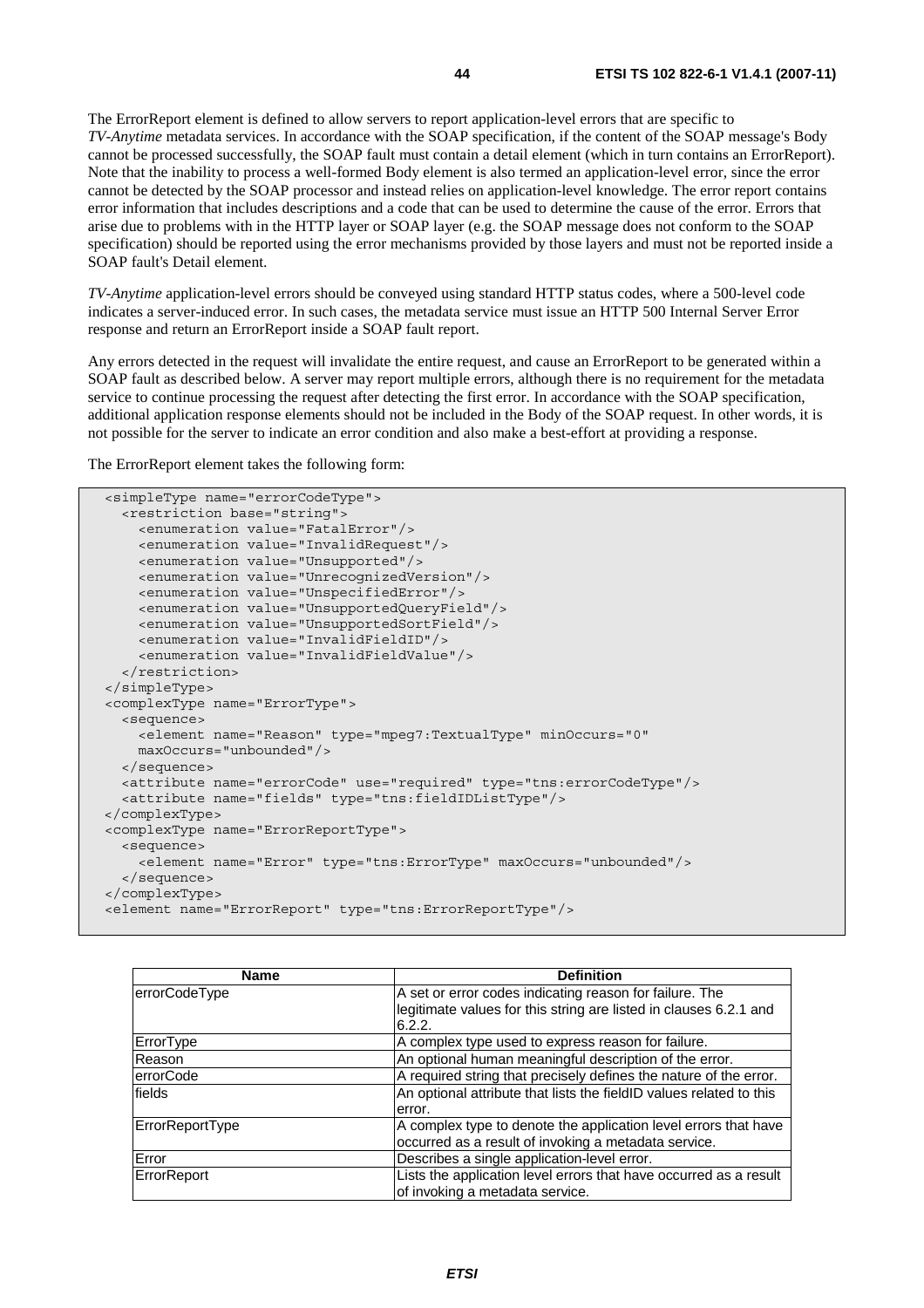### 6.2.1 General error conditions

The following error codes may be returned by invoking any of the operations defined in the present document. The field attribute is not relevant to these errors, and so shall not be present for the following error conditions:

- **FatalError:** Signifies that a serious technical error has occurred whilst processing the request.
- **InvalidRequest:** The query is well-formed but not valid according to the Schema defined by the present document.
- **Unsupported:** Signifies that the metadata service does not support an optional feature that is required in order to correctly process the request. A possible reason for this error is that the client has assumed a functionality that is at odds with the functionality described in the capability description.
- **UnrecognizedVersion:** Signifies that the namespace of the child element inside Body element of the request (e.g. the urn:tva:transport:2005-03 namespace) is unsupported by this metadata service.
- **UnspecifiedError:** Signifies any other error.

Error conditions are not mutually exclusive and some are special cases of others (e.g. some of the get\_Data error conditions below are special cases of the Unsupported error). A metadata service should provide the most specific error code that is appropriate to the error.

The next clause defines error codes that are specific to the get\_Data operation. No specialized error conditions are defined for the submit\_Data, describe\_get\_Data, and describe\_submit\_Data operations.

### 6.2.2 get\_Data operation error conditions

When any of the following errors are returned, the operation shall return a field attribute listing the field identifiers that caused the error to occur.

- **UnsupportedQueryField:** A query contains a fieldID value that is no supported by the metadata service. When this error is returned, the operation shall return a field attribute listing the unsupported fields.
- **UnsupportedSortField:** A sort is requested using a field for which sorting is not supported by the metadata service.
- **InvalidFieldID:** A fieldID in any type of predicate or sortCriteria element contained a field identifier that is neither in the *TV-Anytime* defined field identifier list, nor in the field identifier list given by the service capability description of this operation.
- **InvalidFieldValue:** The fieldValue in a BinaryPredicateBagType element contains a string that is not appropriate to the fieldID in that predicate. This might be because the field being queried is an enumerated type or because the field has syntactic restrictions (e.g. the tvaf:CRID field).

If a query requests a ContentReferencingTable and contains one or more CRID fields in the query, the metadata service should be careful to behave correctly when it is unable to provide location resolution data for the CRID(s). In particular, if the CRID is syntactically correct but no content referencing information is available a Result element should be returned for the CRID with the status flag set appropriately. No error condition should be raised. In general, it is not an error condition if a metadata service is simply unable to provide appropriate metadata in response to a query.

```
HTTP/1.1 200 OK 
Content-Type: text/xml; charset="utf-8" 
Content-Length: nnnn 
Content-Encoding: deflate 
<?xml version="1.0" encoding="UTF-8"?> 
<Envelope xmlns="http://www.w3.org/2002/06/soap-envelope"> 
   <Body> 
     <Fault> 
       <faultcode>Client</faultcode> 
       <detail> 
         <ErrorReport xmlns="urn:tva:transport:2005" 
           xmlns:tvaf="urn:tva:transport:fieldIDs:2005"> 
           <Error errorCode="UnsupportedQueryField" fields="tvaf:Title">
```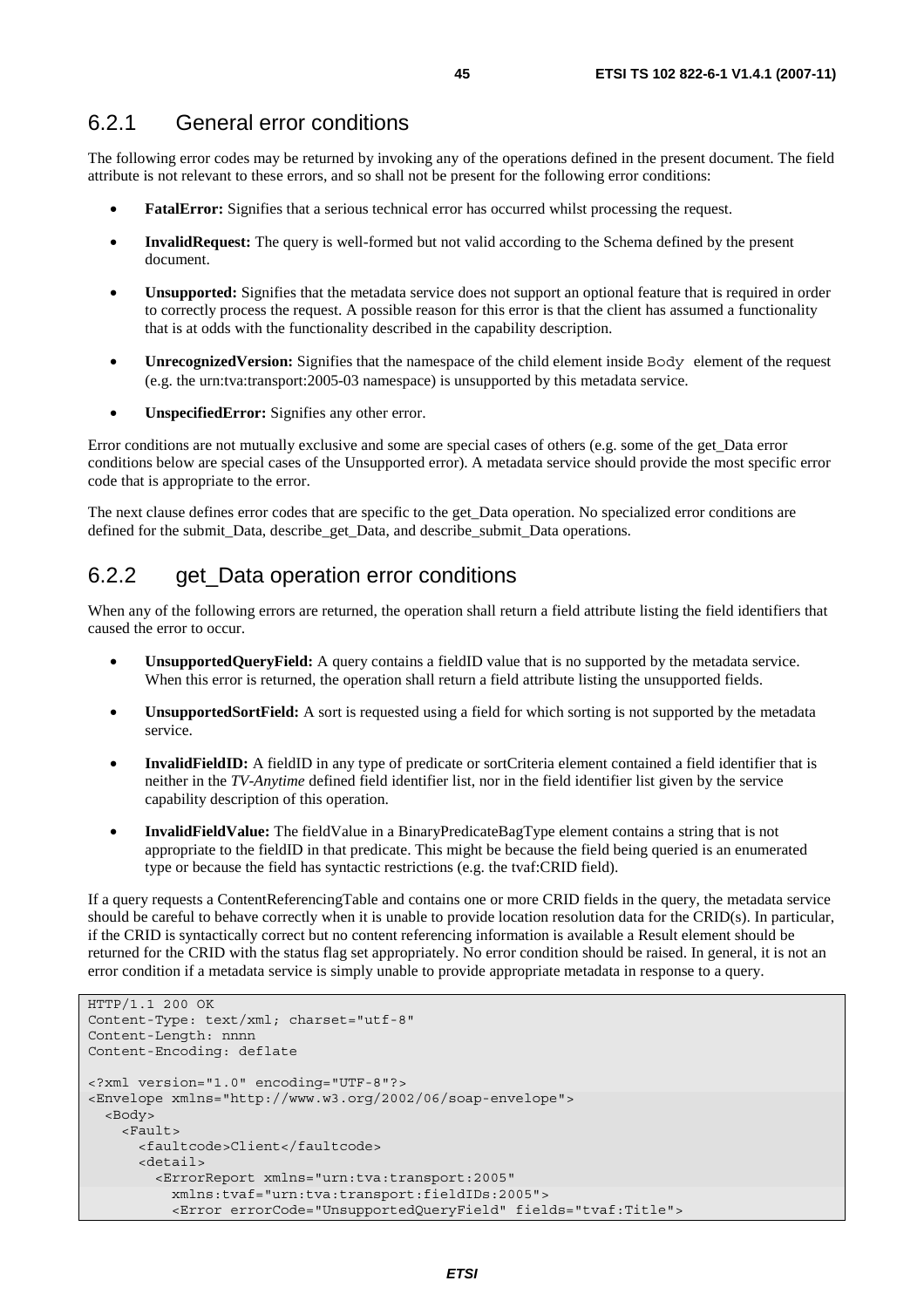```
 <Reason xml:lang="en"> 
                     Searching on Title field is unsupported</Reason>
            </Error> 
          </ErrorReport> 
       </detail> 
     </Fault> 
   </Body> 
</Envelope>
```
#### **Example of response indicating an error**

## 6.3 HTTP

- The HTTP server and client must fully support HTTP/1.0 [3].
- The client must always send the HTTP/1.1 defined Host header (which is defined in clause 14.23 of HTTP/1.1 [4]).
- The HTTP client and server negotiate a suitable compression using the Accept-Encoding header. Therefore, both the client and server must support the Accept-Encoding header (which is defined in clause D.2.3 of HTTP/1.0 [3], but is not required by that specification).
- Clients must be prepared to follow HTTP redirects (according to clause 9.3 of HTTP/1.0 [3]) to allow server fall-over and load-balancing. Note that contrary to HTTP/1.0, redirections should be followed automatically, without user intervention, even though the POST method is being used.
- The SOAPAction HTTP header field should be set to the name of the operation being called.

## 6.4 Encapsulation of metadata

#### 6.4.1 Request and response data

In all cases, the request and response data form a single, valid XML instance document. In general, these instance documents are self-describing and need no further encapsulation. However, the metadata encapsulation for the get\_Data operation is defined in more detail.

### 6.4.2 Encapsulation of get\_Data response

The content of the SOAP envelope is a TVAMain element and/or ContentReferencingTable, as specified in clause 5.1.2. These XML instance documents effectively provide an encapsulation format for the fragments they contain. The context path of each fragment is implicit from the fragment's location in the instance document. The fragmentVersion and fragmentId identifiers may appear at the fragment level (as defined in TS 102 822-3-1 [8]).

Each get Data operation can be considered to provide a single metadata description (the term "metadata description" is defined in TS 102 822-3-2 [9]), from which each query selects a metadata subset. Thus, the content of the TVAMain fragment (see clause 4.3.1.1 of TS 102 822-3-2 [9]) is fixed at a given moment in time. The version attribute of the TVAMain fragment applies only to the fragment itself and not to its child fragments. Consequently, although this fragment is sent with every response, a client only needs to update its cache of the fragment (if any) when the TVAMain element's version attribute increases.

# 6.5 Encoding of metadata

Servers must support UTF-8 textual encoding for all requests and responses, and may support other encodings, in which case the encoding must be indicated in the XML header according to clause 4.3.3 of the XML specification [1]. If an encoding is so indicated it must be consistent with the encoding indicated in the HTTP/1.0 [3] Content-Type header (e.g. see figure 5).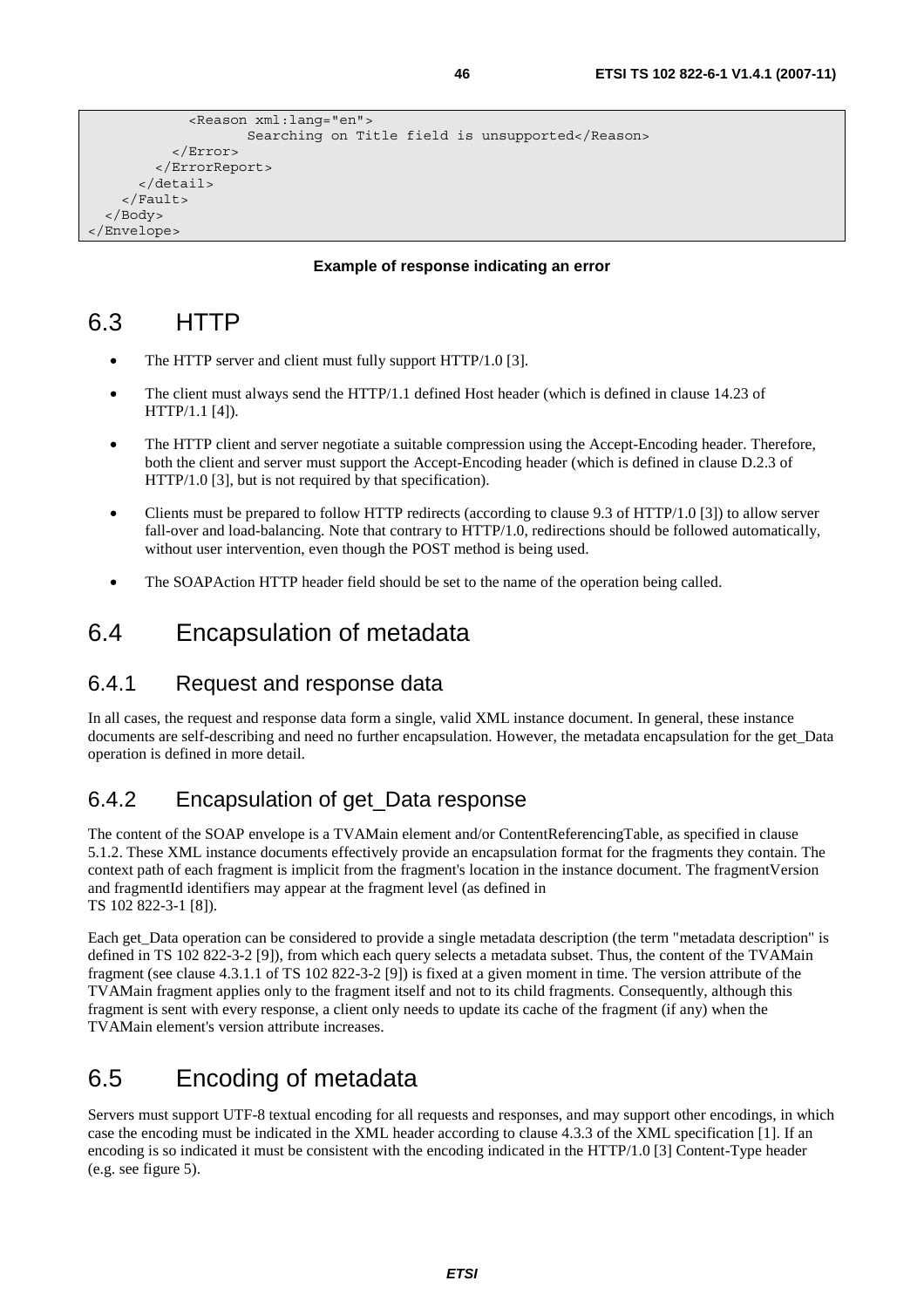For efficiency reasons, HTTP clients and servers should support at least one well-known compression format. Clients should indicate the compression formats they understand using the Accept-Encoding HTTP header. The HTTP server should use the most efficient encoding that is understood by both the client and server, and indicate this in the HTTP response using the Content-Encoding header. It is recommended that both *TV-Anytime* HTTP clients and servers support the use of the deflate Content-Encoding type (as defined in clause 3.5 of HTTP/1.1 [4]).

Other compression formats may be supported, including the use of BiM specified in annex E. In all cases, the use of transport layer compression must be transparent to the SOAP processor and higher layers.

# 6.6 Metadata service security

The *TV-Anytime* phase 1 set of specifications offers clients guaranteed integrity of the metadata delivery from an authenticated server. This technology is described in TS 102 822-7 [17]. A metadata server that supports the TS 102 822-7 [17] specification for integrity checking shall be capable of communicating with clients that implement TS 102 822-7 [17] and with clients that do not. If TS 102 822-7 [17] is used and the server wishes to identify the source of the request, it should do so using HTTP Basic Authentication (negotiated according to HTTP/1.0 [3]). Any additional security services are not mandated or prevented by the present document and fall outside its scope.

# 7 Metadata service capability descriptions

For each *TV-Anytime* get Data or submit Data operation that is provided, there is a corresponding operation, describe\_get\_Data or describe\_submit\_Data. These two operations (an operation, *X*, and its corresponding *describe*\_*X* operation) together form a port (see annex A). Since a port always has a single binding and endpoint, the URL of the operation, *X*, and its corresponding *describe\_X* operation must be the same. A describe operation is responsible for returning a capability description for the corresponding operation of the same port. A describe operation has no input parameters.

# 7.1 describe\_get\_Data

The get\_Data capability description provides the following type of information about the operation:

- Human-readable descriptive information about the operation.
- The types of metadata tables available.
- If metadata field selection is available, the field IDs available for each table.
- If content referencing information is available, the Resolving Authority Records for that get\_Data operation.
- If programme metadata is available, the CRID authorities known by the server for that type of metadata.
- If scheduling information is available, the content delivery services know by that server.
- If metadata queries are possible, the query fields that are allowed for each table.
- If sorting is possible, the sort fields that are supported for each table and the type of collation on which the sort is based.
- The ability of the operation to deliver update and invalidation information.
- The ability of personalized service (ability to provide personalized query results).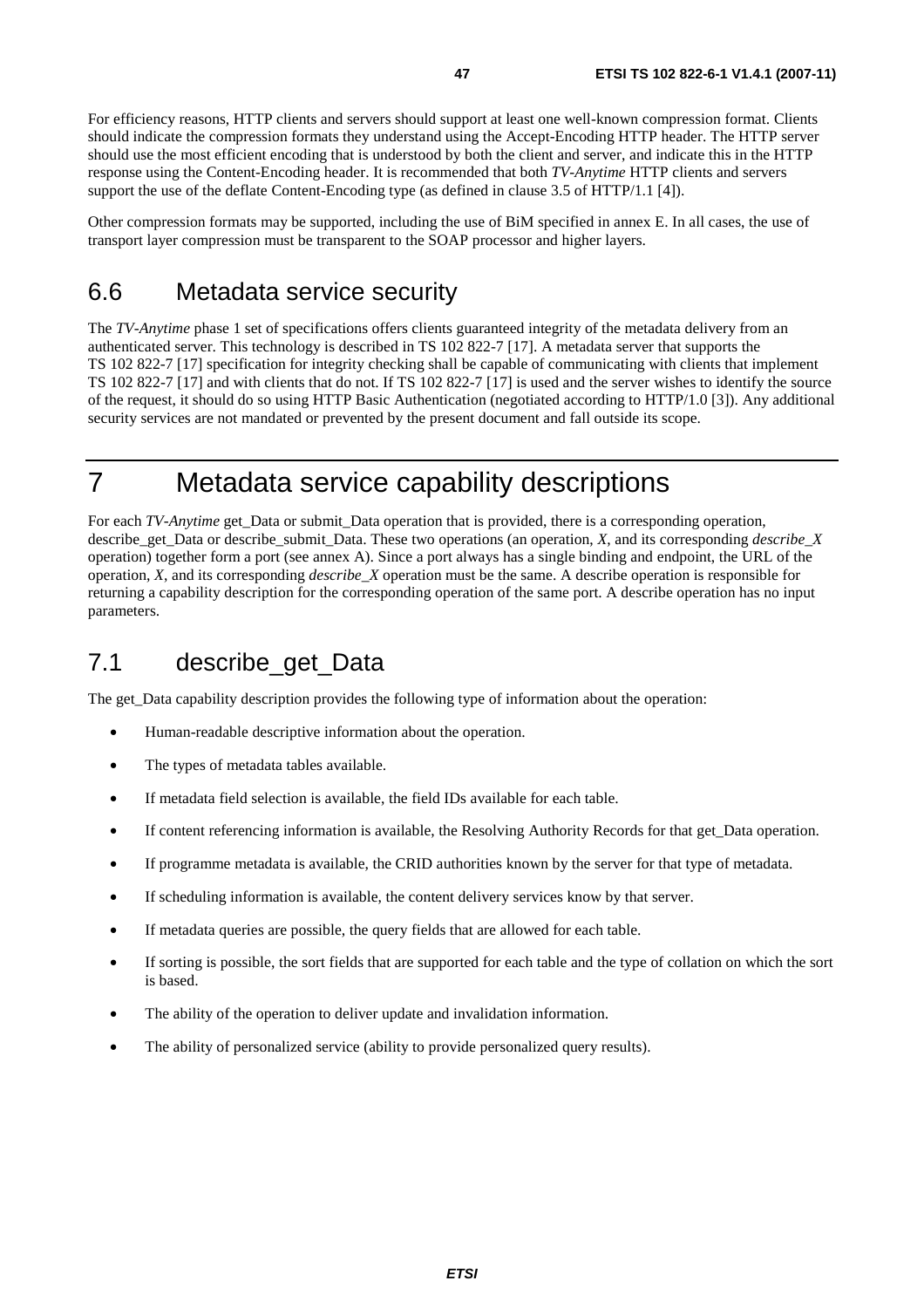The format of the capability description is as follows.

```
 <complexType name="describe_get_Data_ResultType"> 
   <sequence> 
    <element name="Name" type="string" minOccurs="0"/> 
     <element name="Description" type="mpeg7:TextualType" minOccurs="0" 
    maxOccurs="unbounded"/> 
    <element name="CollationURI" type="anyURI" minOccurs="0"/> 
     <element name="ExtendedFieldList" type="tns:FieldIDDefinitionListType" 
    minOccurs="0"> 
       <key name="UniqueExtendedFields"> 
         <selector xpath="tns:FieldIDDefinition"/> 
         <field xpath="@fieldID"/> 
       </key> 
     </element> 
     <element name="AuthorityList" type="tns:AuthorityListType" 
    minOccurs="0"/> 
    <element name="AvailableTables" type="tns:AvailableTableListType"/> 
    <element name="RequestedFieldsCapability" type="boolean" minOccurs="0"/> 
    <element name="PersonalInformationHandling" 
     type="tns:PersonalInformationHandlingType" 
      minOccurs="0"/> 
     <element name="UpdateCapability" type="tns:updateCapabilityType" 
     minOccurs="0"/> 
   </sequence> 
   <attribute name="serviceVersion" type="unsignedInt" use="required"/> 
</complexType> 
 <element name="describe_get_Data_Result" 
 type="tns:describe_get_Data_ResultType"/>
```

| <b>Name</b>       | <b>Definition</b>                                                                                                                                                                                                                                                                                                                                                                                                                                                                                                                            |
|-------------------|----------------------------------------------------------------------------------------------------------------------------------------------------------------------------------------------------------------------------------------------------------------------------------------------------------------------------------------------------------------------------------------------------------------------------------------------------------------------------------------------------------------------------------------------|
| serviceVersion    | A required parameter that must equal the version number<br>returned as part of the corresponding operation's result.<br>The intention of this number is to make the client aware<br>when an operation has been upgraded (e.g. can be<br>searched on new channels or for new resolution<br>authorities) and to refresh the cached capability<br>description information (if any).                                                                                                                                                             |
| Name              | Optional name of the metadata service, suitable for<br>display to a user.                                                                                                                                                                                                                                                                                                                                                                                                                                                                    |
| Description       | Optional textual description of the metadata service,<br>suitable for display to a user. This allows an application<br>exploiting the metadata service to indicate to the user<br>information about the metadata service that she is using<br>(e.g. "Specialists in movie information and reviews").                                                                                                                                                                                                                                         |
| CollationURI      | Optional URI that indicates the name of the collation that<br>sorts are based on. If no sorting is supported this field is<br>meaningless and should be omitted. If sorting is<br>supported and this field is not present then sorting must<br>be based on the Default Unicode Collation Element Table.<br>The present document does not define the form of the<br>URI, or any means of specifying or obtaining a collation.<br>Regional bodies may define suitable URIs and their<br>associated collations, as appropriate to their locale. |
| ExtendedFieldList | Provides a list of fieldID values and their associated field<br>using the FieldIDDefinitionListType. Used for fields that<br>the server wishes to support but are not allocated a<br>fieldID by the TV-Anytime Forum (see clause 5.1.1.1.1).                                                                                                                                                                                                                                                                                                 |
| AuthorityList     | An optional list of authorities for which this operation can<br>provide metadata for all the table types it is capable of<br>delivering. See also clause 7.1.1.                                                                                                                                                                                                                                                                                                                                                                              |
| AvailableTables   | A required description of the types of data tables that can<br>be returned by this get_Data response. At least one Table<br>entry must be present. For each table, the fields that can<br>be queried on and sorted on are specified. Depending on<br>the type of table, other descriptive information is<br>sometimes included.                                                                                                                                                                                                              |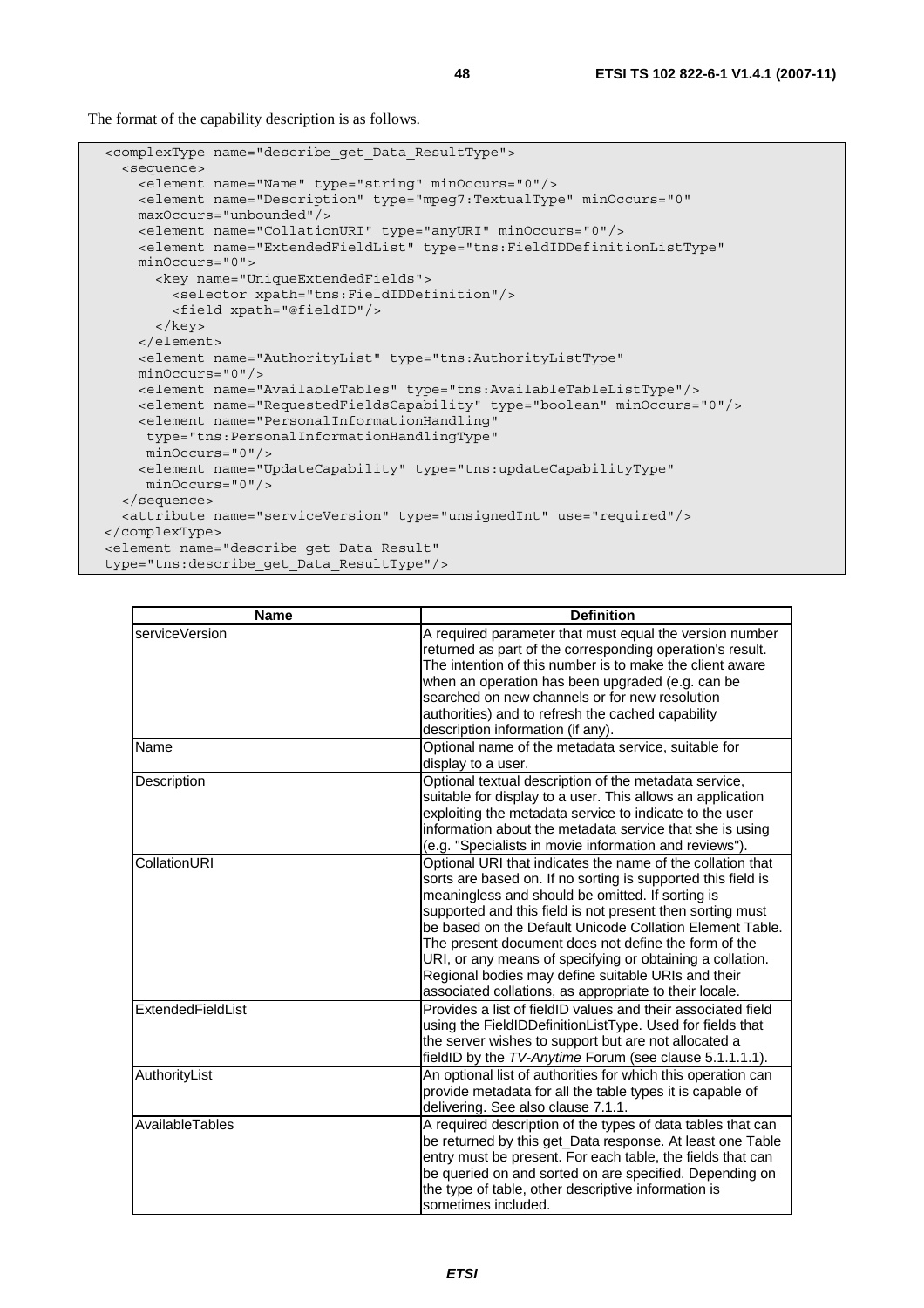| <b>Name</b>                      | <b>Definition</b>                                                                                                                                                                                                                                                                                                   |
|----------------------------------|---------------------------------------------------------------------------------------------------------------------------------------------------------------------------------------------------------------------------------------------------------------------------------------------------------------------|
| <b>RequestedFieldsCapability</b> | An optional parameter to indicate the server's capability to<br>customize the content of the requested tables to include<br>only the fields specified in the client request in addition to<br>the mandatory elements and attributes of these tables. If<br>this element is not present it is assumed to be "false". |
| PersonalInformationHandling      | An optional parameter to indicate the server's capability to<br>make use of personal information tables if they are made<br>available to it.                                                                                                                                                                        |
| <b>UpdateCapability</b>          | An optional update capability description to indicate the<br>server's capability of update capability as defined in<br>clause 5.1.2.4. When this element does not exist, the<br>server does not support either versioned update or the<br>invalid fragment notification. See clause 7.1.4 for more<br>details.      |

```
 <complexType name="PersonalInformationHandlingType"> 
    <sequence> 
       <element name="PersonalInformationSource" 
       type="tns:PersonalInformationSourceType" maxOccurs="unbounded"/> 
      <element name="PersonalInformationTable" type="tns:PersonalInformationTableType"
       maxOccurs="unbounded"/> 
    </sequence> 
  </complexType> 
  <simpleType name="PersonalInformationSourceType"> 
    <restriction base="string"> 
 <enumeration value="embedded"/> 
 <enumeration value="byUpload"/> 
        <enumeration value="byResource"/> 
    </restriction> 
  </simpleType>
```

| Name                          | <b>Definition</b>                                                                                                                                                                                                                                                                          |
|-------------------------------|--------------------------------------------------------------------------------------------------------------------------------------------------------------------------------------------------------------------------------------------------------------------------------------------|
| PersonalInformationSource     | This mandatory element is used by the server to indicate<br>how personal information can be provided: in the request<br>itself (value "embedded"), by upload_Personal_Data<br>operation (value "byUpload") or by user profile access<br>(value "byResource"). Several values are possible. |
| PersonalInformationTable      | This MANDATORY element indicates a personal<br>information table which can be handled by the server.                                                                                                                                                                                       |
| PersonalInformationSourceType | A simple type to define the different possibilities for<br>personal information provision by the client.                                                                                                                                                                                   |

For examples of get\_Data capability descriptions see annex D.

### 7.1.1 Use of the AuthorityList element

```
 <complexType name="AuthorityListType"> 
   <sequence> 
     <element name="Authority" type="string" maxOccurs="unbounded"/> 
   </sequence> 
 </complexType>
```

| Name              | <b>Definition</b>                                                                                 |
|-------------------|---------------------------------------------------------------------------------------------------|
| AuthorityListType | IA definition of a list of one or more Authority elements.                                        |
| Authority         | Specifies a single authority for whose CRIDs the<br>operation is able to provide TV-Anytime data. |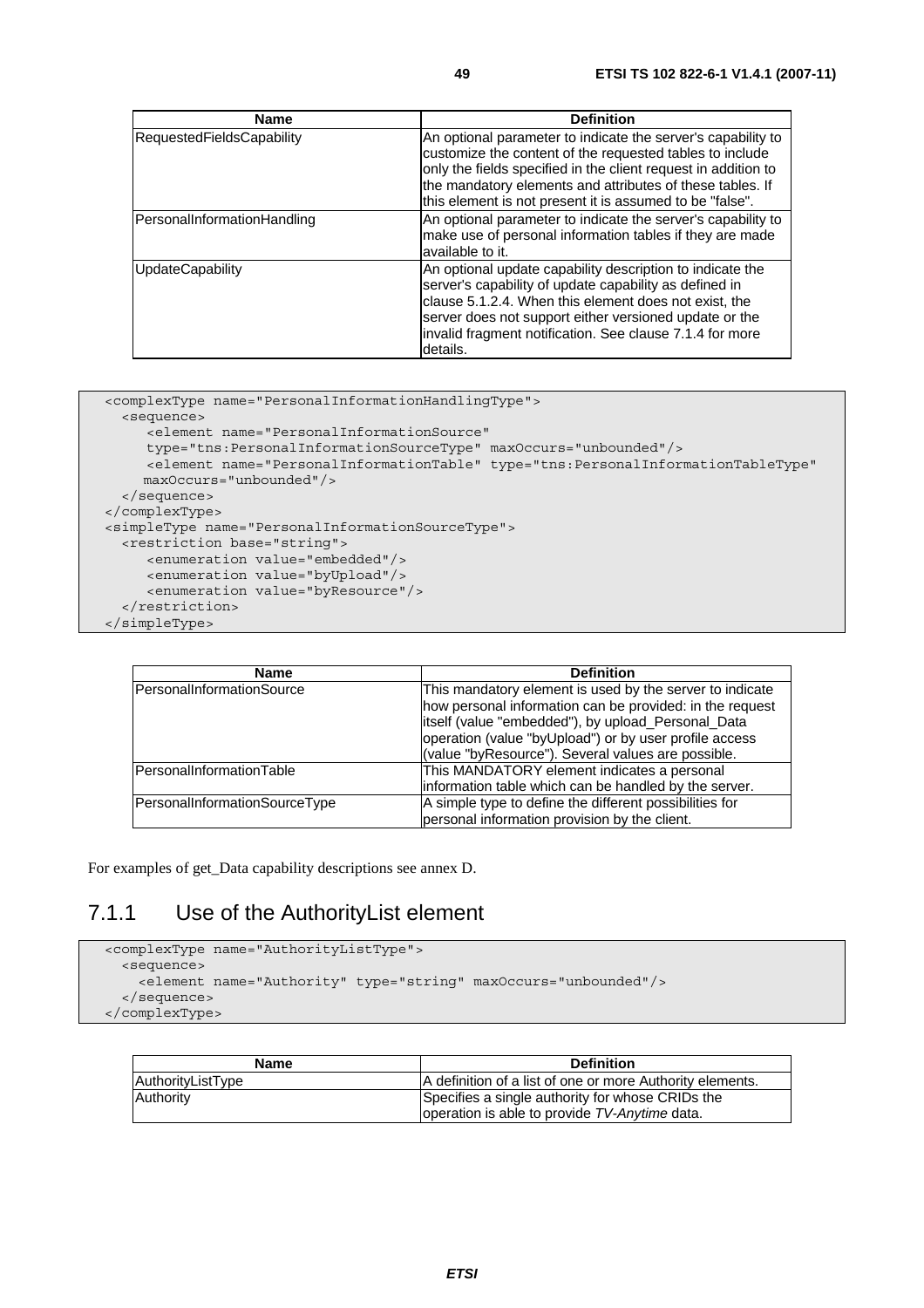The AuthorityList element can be instantiated in two locations:

- As one of the elements at the top level of the capability description. In this case, the server is able to provide data on the listed authorities for all of the data table types that are listed in the AvailableTables element. If the capability description indicates that a ContentReferencingTable can be returned, then there should be a ResolvingAuthorityRecord for each of the authorities listed in the top level AuthorityList. This element allows a server to specify its list of supported authorities, without the need to repeat this information for every table that it supports.
- As one of the children elements of a table listed in the AvailableTables element. In this case, the server is able to provide data of the type indicated by the Table elements xml schema declared type attribute for this authority.
- NOTE: The capability description indicating that a certain type of metadata is available for a certain authority does not necessarily mean that the server will be able to provide that metadata for any particular CRID.

#### 7.1.2 AvailableTables information

This element describes which table types the get Data operation is capable of returning. Depending upon the table type, each entry in the list (a table element) can contain a different child element. These child elements contain descriptive information that is relevant to that table type.

```
 <complexType name="AvailableTableListType"> 
     <sequence> 
       <element name="Table" type="tns:AvailableTableBase" 
                 maxOccurs="unbounded"/> 
     </sequence> 
   </complexType> 
   <complexType name="AvailableTableBase" abstract="true"> 
     <sequence> 
       <element name="AuthorityList" type="tns:AuthorityListType" 
       minOccurs="0"/> 
       <element name="AvailableFields" type="tns:FieldListType" 
       minOccurs="0"/> 
     </sequence> 
     <attribute name="canSort" type="tns:fieldIDListType"/> 
     <attribute name="canQuery" type="tns:fieldIDListType"/> 
   </complexType> 
   <complexType name="ContentReferencingTable"> 
     <complexContent> 
       <extension base="tns:AvailableTableBase"> 
         <sequence> 
           <element ref="rar:ResolvingAuthorityRecordTable"/> 
         </sequence> 
       </extension> 
     </complexContent> 
   </complexType> 
<complexType name="ClassificationSchemeTable"> 
     <complexContent> 
       <extension base="tns:AvailableTableBase"/> 
     </complexContent> 
</complexType> 
   <complexType name="ProgramInformationTable"> 
     <complexContent> 
       <extension base="tns:AvailableTableBase"/> 
     </complexContent> 
   </complexType> 
   <complexType name="GroupInformationTable"> 
     <complexContent> 
       <extension base="tns:AvailableTableBase"/> 
     </complexContent> 
   </complexType> 
   <complexType name="ProgramLocationTable"> 
     <complexContent> 
       <extension base="tns:AvailableTableBase"> 
         <sequence> 
           <element name="AvailableLocations">
```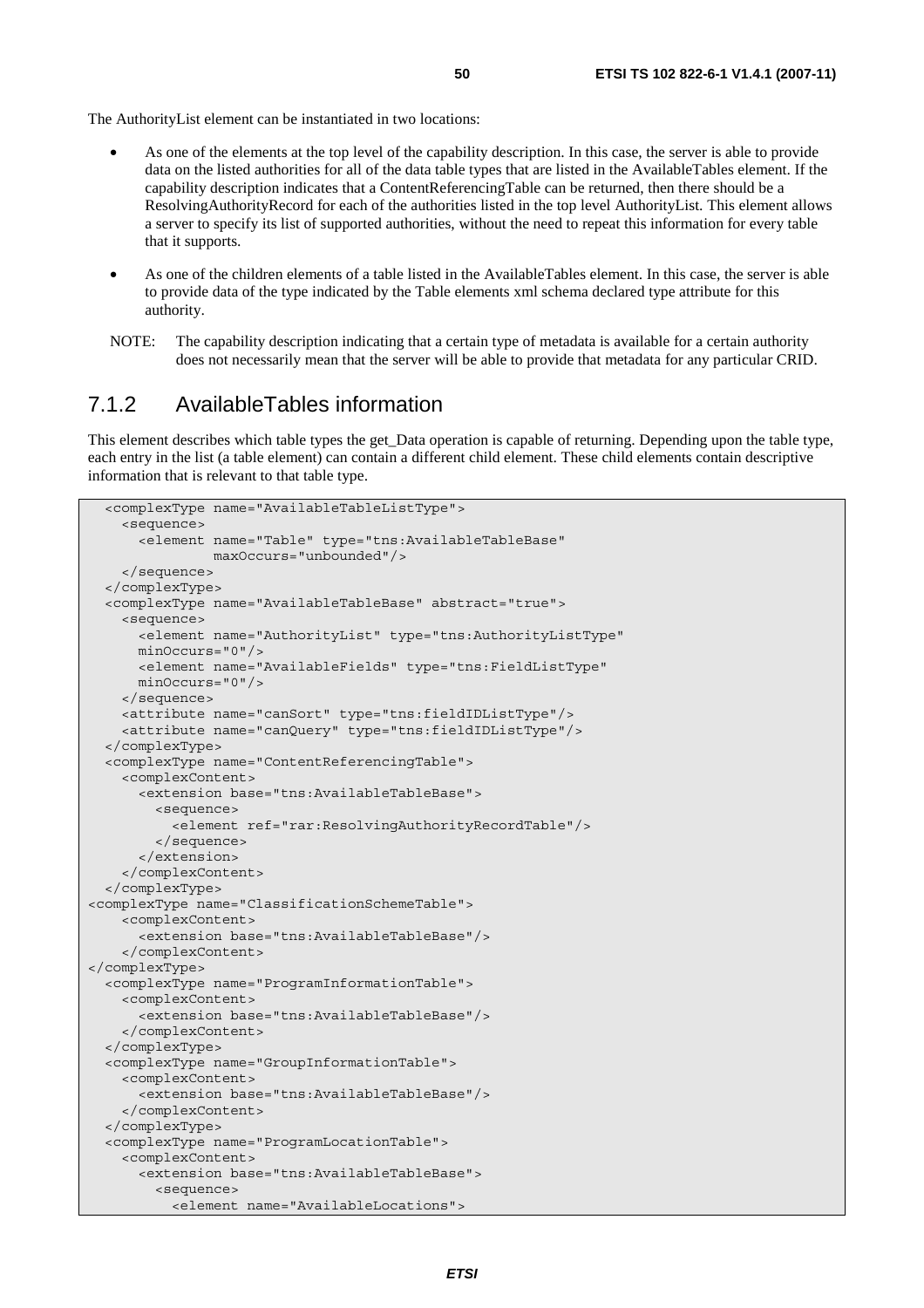| <complextype></complextype>                                             |  |
|-------------------------------------------------------------------------|--|
| <sequence></sequence>                                                   |  |
| <element minoccurs="0" name="Availability" type="duration"></element>   |  |
| <element <="" name="ServiceURL" td="" type="anyURI"><td></td></element> |  |
| $maxOccurs="unbounded"$                                                 |  |
|                                                                         |  |
|                                                                         |  |
| $\langle$ element>                                                      |  |
|                                                                         |  |
|                                                                         |  |
|                                                                         |  |
|                                                                         |  |
| <complextype name="ProgramReviewTable"></complextype>                   |  |
| <complexcontent></complexcontent>                                       |  |
| <extension base="tns:AvailableTableBase"></extension>                   |  |
|                                                                         |  |
|                                                                         |  |
| <complextype name="SegmentInformationTable"></complextype>              |  |
| <complexcontent></complexcontent>                                       |  |
| <extension base="tns:AvailableTableBase"></extension>                   |  |
|                                                                         |  |
|                                                                         |  |
| <complextype name="ServiceInformationTable"></complextype>              |  |
| <complexcontent></complexcontent>                                       |  |
| <extension base="tns:AvailableTableBase"></extension>                   |  |
|                                                                         |  |
|                                                                         |  |
| <complextype name="CreditInformationTable"></complextype>               |  |
| <complexcontent></complexcontent>                                       |  |
| <extension base="tns:AvailableTableBase"></extension>                   |  |
|                                                                         |  |
|                                                                         |  |
| <complextype name="PackageTable"></complextype>                         |  |
| <complexcontent></complexcontent>                                       |  |
| <extension base="tns:AvailableTableBase"></extension>                   |  |
|                                                                         |  |
|                                                                         |  |
| <complextype name="InterstitialCampaignTable"></complextype>            |  |
| <complexcontent></complexcontent>                                       |  |
| <extension base="tns:AvailableTableBase"></extension>                   |  |
|                                                                         |  |
|                                                                         |  |
| <complextype name="RMPITable"></complextype>                            |  |
| <complexcontent></complexcontent>                                       |  |
| <extension base="tns:AvailableTableBase"></extension>                   |  |
|                                                                         |  |
|                                                                         |  |
| <complextype name="CouponTable"></complextype>                          |  |
| <complexcontent></complexcontent>                                       |  |
| <extension base="tns:AvailableTableBase"></extension>                   |  |
|                                                                         |  |
|                                                                         |  |
| <complextype name="TargetingInformationTable"></complextype>            |  |
| <complexcontent></complexcontent>                                       |  |
| <extension base="tns:AvailableTableBase"></extension>                   |  |
|                                                                         |  |
|                                                                         |  |
| <complextype name="InterstitialTargetingTable"></complextype>           |  |
| <complexcontent></complexcontent>                                       |  |
| <extension base="tns:AvailableTableBase"></extension>                   |  |
|                                                                         |  |
|                                                                         |  |
|                                                                         |  |
|                                                                         |  |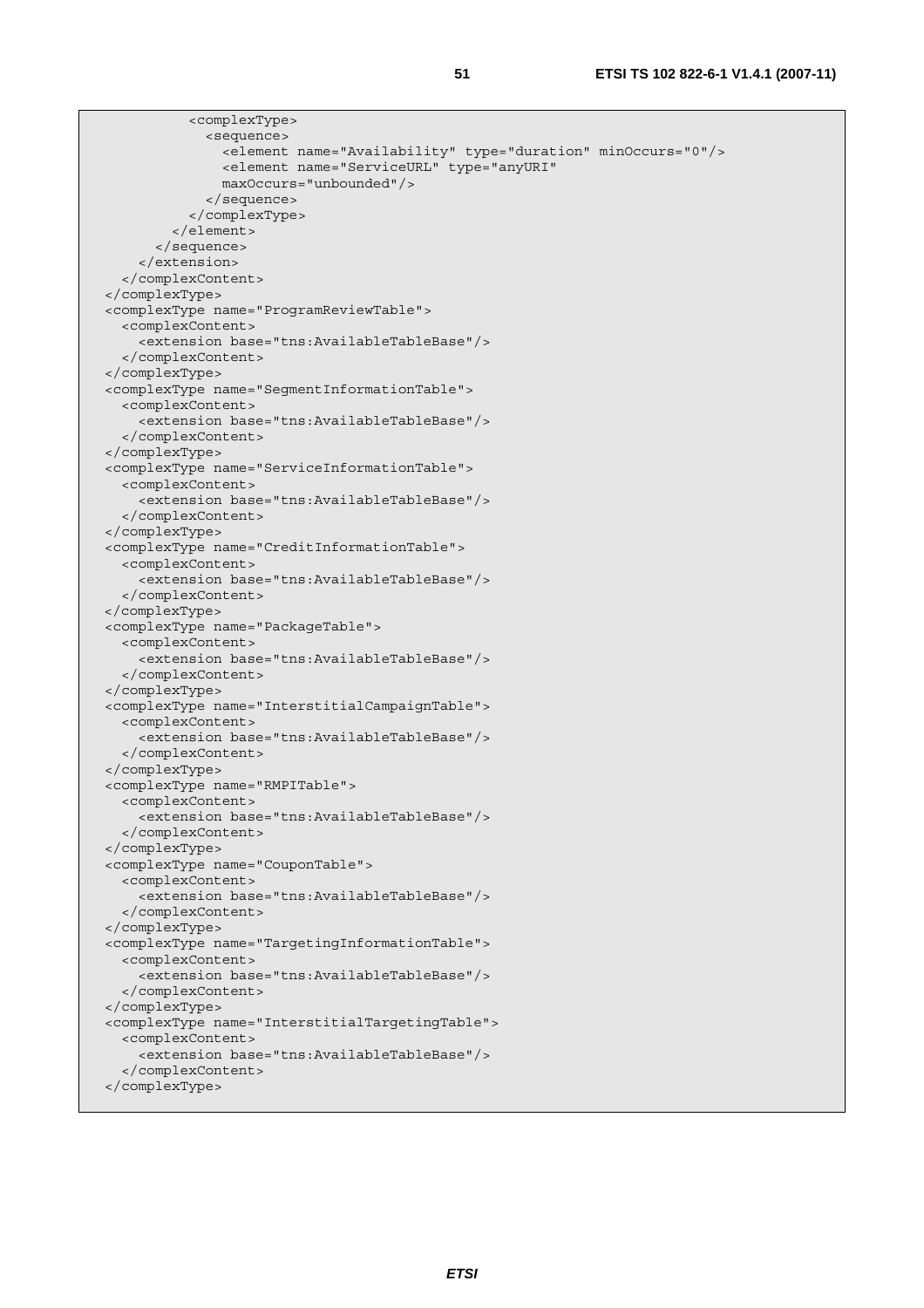| <b>Name</b>                   | <b>Definition</b>                                                                                                        |
|-------------------------------|--------------------------------------------------------------------------------------------------------------------------|
| AvailableTableListType        | A complex type to indicate the list of tables which should                                                               |
|                               | be included in the response to the client request.                                                                       |
| Table                         | Indicates that a particular table is available from this                                                                 |
|                               | get_Data operation and encapsulates information relevant                                                                 |
|                               | to querying that table. All instantiations of this element will                                                          |
|                               | be derived from the base type, AvailableTableBase, which                                                                 |
|                               | can have the following three attributes.                                                                                 |
| xsi:type                      | This is the xml schema declared type attribute which is<br>used to indicate the type of table where xsi is used as the   |
|                               | namespace qualifier for xml schema. Can take the                                                                         |
|                               | following values: ContentReferencingTable,                                                                               |
|                               | ProgramInformationTable, GroupInformationTable,                                                                          |
|                               | ProgramLocationTable, ProgramReviewTable,                                                                                |
|                               | SegmentInformationTable, ServiceInformationTable, and                                                                    |
|                               | CreditsInformationTable.                                                                                                 |
| AvailableTableBase            | A complex type to indicate all elements and attributes                                                                   |
|                               | which are attached to any table which can be requested in                                                                |
|                               | the server response.                                                                                                     |
| AuthorityList                 | An optional list of authorities for which this operation can                                                             |
|                               | provide metadata of the type included in this table. See                                                                 |
|                               | also clause 7.1.1.                                                                                                       |
| AvailableFields               | This optional element specifies the optional elements and                                                                |
|                               | attributes of the specified table that can be requested for<br>insertion in the response to the get_Data request, either |
|                               | using "fieldId" or "XPath".                                                                                              |
| canQuery                      | List of fieldID values indicating the query fields that can be                                                           |
|                               | accepted by this operation. The order of the fields is not                                                               |
|                               | significant. All tables that can be queried on (see clause                                                               |
|                               | 5.1.1.1.4), except the ServiceInformationTable, must                                                                     |
|                               | support querying using the CRID field. Hence, this                                                                       |
|                               | attribute is meaningless when combined with a table of                                                                   |
|                               | type "ContentReferencingTable" and                                                                                       |
|                               | "CreditsInformationTable". If this attribute is not present                                                              |
|                               | no other type of querying is supported for this table.                                                                   |
| canSort                       | List of fieldID values indicating the query fields that can be                                                           |
|                               | used for sorting (as indicated using the SortCriteria<br>parameter in a query). For every field that a server            |
|                               | declares that it supports sorting, it shall support both                                                                 |
|                               | ascending and descending sorting of that field. If this                                                                  |
|                               | attribute is not present, sorting is not supported for this                                                              |
|                               | table. The order of the fields is not significant.                                                                       |
| ResolvingAuthorityRecordTable | As defined in TS 102 822-4 [12]. This element is required                                                                |
|                               | if table has the type "ContentReferencingTable". Tables of                                                               |
|                               | this type should NOT include an AuthorityList (since the                                                                 |
|                               | ResolvingAuthorityRecordTable indicates which                                                                            |
|                               | authorities content referencing information is provided                                                                  |
| AvailableLocations            | for).<br>This element is required if the table has the type                                                              |
|                               | "ProgramLocationTable". The element specifies the types                                                                  |
|                               | of programme location related queries that can be                                                                        |
|                               | answered by the server.                                                                                                  |
| Availability                  | An optional duration that indicates to the client the time                                                               |
|                               | window over which the schedule information is available                                                                  |
|                               | (e.g. "it is possible to query these channels for the next 10                                                            |
|                               | days only").                                                                                                             |
| ServiceURL                    | The content services for which scheduling information is                                                                 |
|                               | available (corresponds to the ServiceURL element that                                                                    |
|                               | can be included in a ServiceInformationTable).                                                                           |

#### 7.1.2.1 Operations that can deliver content referencing information

If the server is capable of delivering content referencing information then the description will include a list of Resolving Authority Records describing the resolution services offered by this server. This allows a client to establish whether a particular CRID may be resolved using the metadata service.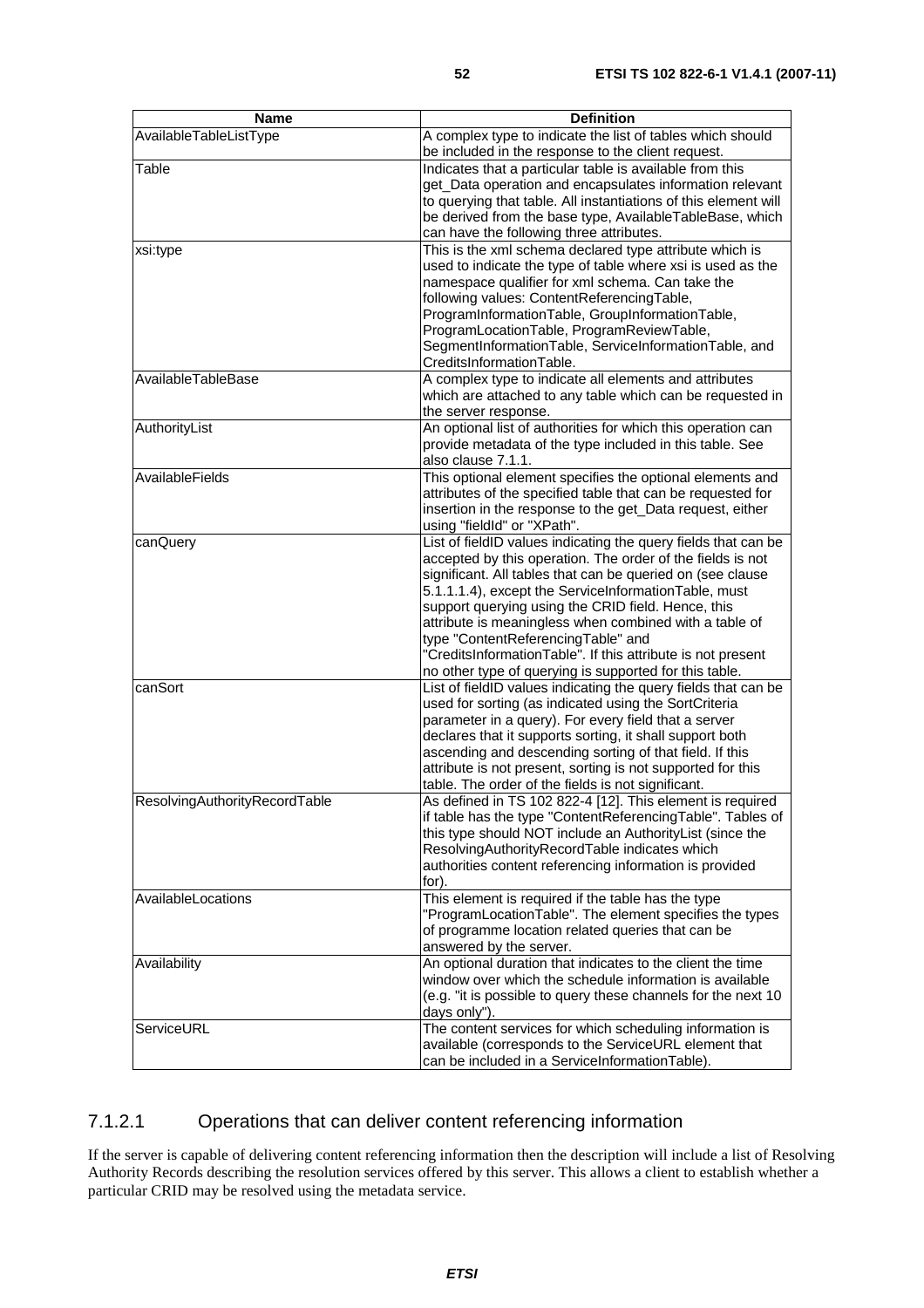#### 7.1.2.2 Operations that can deliver programme metadata

If the server is capable of delivering programme metadata then the description will include a list of CRID authorities for which metadata is available.

If the server is capable of delivering scheduling information (ProgramLocationTable), a list of the content service URLs (e.g. broadcast channels, IP multicast services, or on-demand contents servers) known by this metadata service is also provided. Using this data a receiver can determine whether any of the programmes being described by this server are being offered using content delivery services that are actually available to the receiver. Based upon this information a receiver can construct queries for scheduling information, such as the one shown in example 7 in annex C.

### 7.1.3 Extended field List

If a metadata service wishes to support querying or sorting on fields that are not allocated fieldIDs by the *TV-Anytime* Forum, it has to define these field using its own ExtendedFieldList. This allows a get\_Data operation to provide searching and sorting functionality that is specialized to the metadata available to that metadata service. For example, if a metadata service specializes in providing segmentation information for the highlights of sports programmes, the metadata service can define extended fields for the Title and Synopsis of segments so as to allow receivers to make refined queries for segmentation information.

### 7.1.4 Description of update capabilities

There are two optional features whose support shall be independently indicated using this part of the capability description.

```
 <complexType name="updateCapabilityType"> 
   <attribute name="versionRequest" type="boolean" default="true"/> 
   <attribute name="invalidResponse" type="boolean" default="true"/> 
 </complexType>
```

| <b>Name</b>          | <b>Definition</b>                                                                                                                                                                   |
|----------------------|-------------------------------------------------------------------------------------------------------------------------------------------------------------------------------------|
| updateCapabilityType | Defines a container of version Request and<br>invalidResponse attributes, which can specify whether the<br>server can provide versioned metadata and lists of invalid<br>fragments. |
| versionRequest       | An attribute of Boolean value to indicate the server's<br>capability of handling version requests.                                                                                  |
| linvalidResponse     | An attribute of Boolean value to indicate whether the<br>server is able to provide invalidated fragments when they<br>are no longer valid or removed.                               |

# 7.2 describe submit Data

The describe submit. Data capability description provides a metadata service with the ability to describe the usage and preference information that it wishes to receive. It can optionally specify the privacy policy that will be used when user centric data is submitted to this metadata service.

```
 <complexType name="describe_submit_Data_ResultType"> 
   <sequence> 
     <element name="Name" type="string" minOccurs="0"/> 
     <element name="Description" type="mpeg7:TextualType" minOccurs="0" 
              maxOccurs="unbounded"/> 
     <element name="RequestedTables" type="tns:RequestedSubmitTablesType"/> 
     <element ref="p3p:POLICY" minOccurs="0"/> 
   </sequence> 
 </complexType> 
 <complexType name="RequestedSubmitTablesType"> 
   <sequence> 
     <element name="Table" maxOccurs="unbounded"> 
       <complexType> 
         <attribute name="type" use="required">
```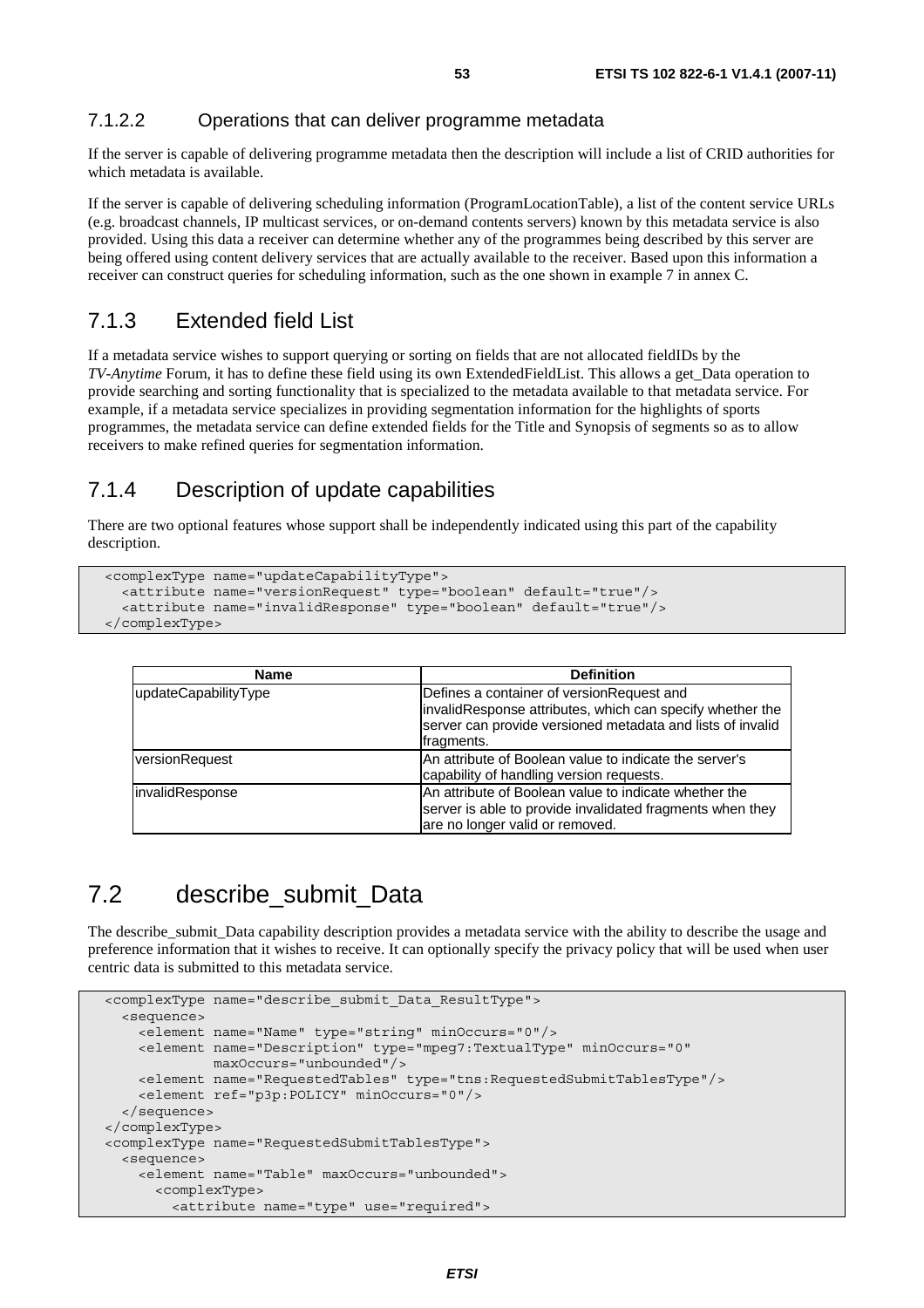```
 <simpleType> 
              <restriction base="string"> 
                <enumeration value="UserPreferences"/> 
                <enumeration value="UsageHistory"/> 
              </restriction> 
            </simpleType> 
         </attribute> 
       </complexType> 
     </element> 
   </sequence> 
</complexType> 
 <element name="describe_submit_Data_Result" 
 type="tns:describe_submit_Data_ResultType"/>
```

| Name                      | <b>Definition</b>                                          |
|---------------------------|------------------------------------------------------------|
| Name                      | Optional name of the metadata service, suitable for        |
|                           | display to a user.                                         |
| Description               | optional textual description of the metadata service,      |
|                           | suitable for display to a user. This allows an application |
|                           | exploiting the metadata service to indicate to the user    |
|                           | information about the metadata service that she is using.  |
| RequestedTables           | The list of tables that this operation wishes to receive.  |
| P3p:POLICY                | Optional element that describes the privacy policy of this |
|                           | operation, using the Platform for Privacy                  |
|                           | Preferences [25] specification.                            |
| RequestedSubmitTablesType | A list of table elements containing at least one entry.    |
| Table                     | Specifies the type of table requested by the server.       |
| type                      | Required parameter giving the type of TV-Anytime table     |
|                           | requested by the server. Can take the values:              |
|                           | "UsageHistory" or "UserPreferences".                       |

# 7.3 describe\_upload\_Personal\_Data

The describe upload Personal Data capability description provides a metadata service with the ability to describe the user and usage related information that it wishes to receive. It can optionally specify the privacy policy that will be used when user centric data is submitted to this metadata service.

```
 <complexType name="describe_upload_Personal_Data_ResultType"> 
   <sequence> 
     <element name="Name" type="string" minOccurs="0"/> 
     <element name="Description" type="mpeg7:TextualType" minOccurs="0" 
    maxOccurs="unbounded"/> 
     <element name="UploadableTable" type="tns:PersonalInformationTableType" 
    maxOccurs="unbounded"/> 
     <element ref="p3p:POLICY" minOccurs="0"/> 
   </sequence> 
</complexType> 
 <element name="describe_upload_Personal_Data_Result" 
  type="tns:describe_upload_Personal_Data_ResultType"/>
```

| <b>Name</b>     | <b>Definition</b>                                                                                                                                                                                                                           |
|-----------------|---------------------------------------------------------------------------------------------------------------------------------------------------------------------------------------------------------------------------------------------|
| Name            | optional name of the metadata service, suitable for display                                                                                                                                                                                 |
|                 | to a user.                                                                                                                                                                                                                                  |
| Description     | optional textual description of the metadata service,<br>suitable for display to a user. This allows an application<br>exploiting the metadata service to indicate to the user<br>information about the metadata service that she is using. |
| UploadableTable | One of the tables that this operation wishes to receive.                                                                                                                                                                                    |
| p3p:POLICY      | optional element that describes the privacy policy of this<br>operation, using the Platform for Privacy Preferences [25]<br>specification.                                                                                                  |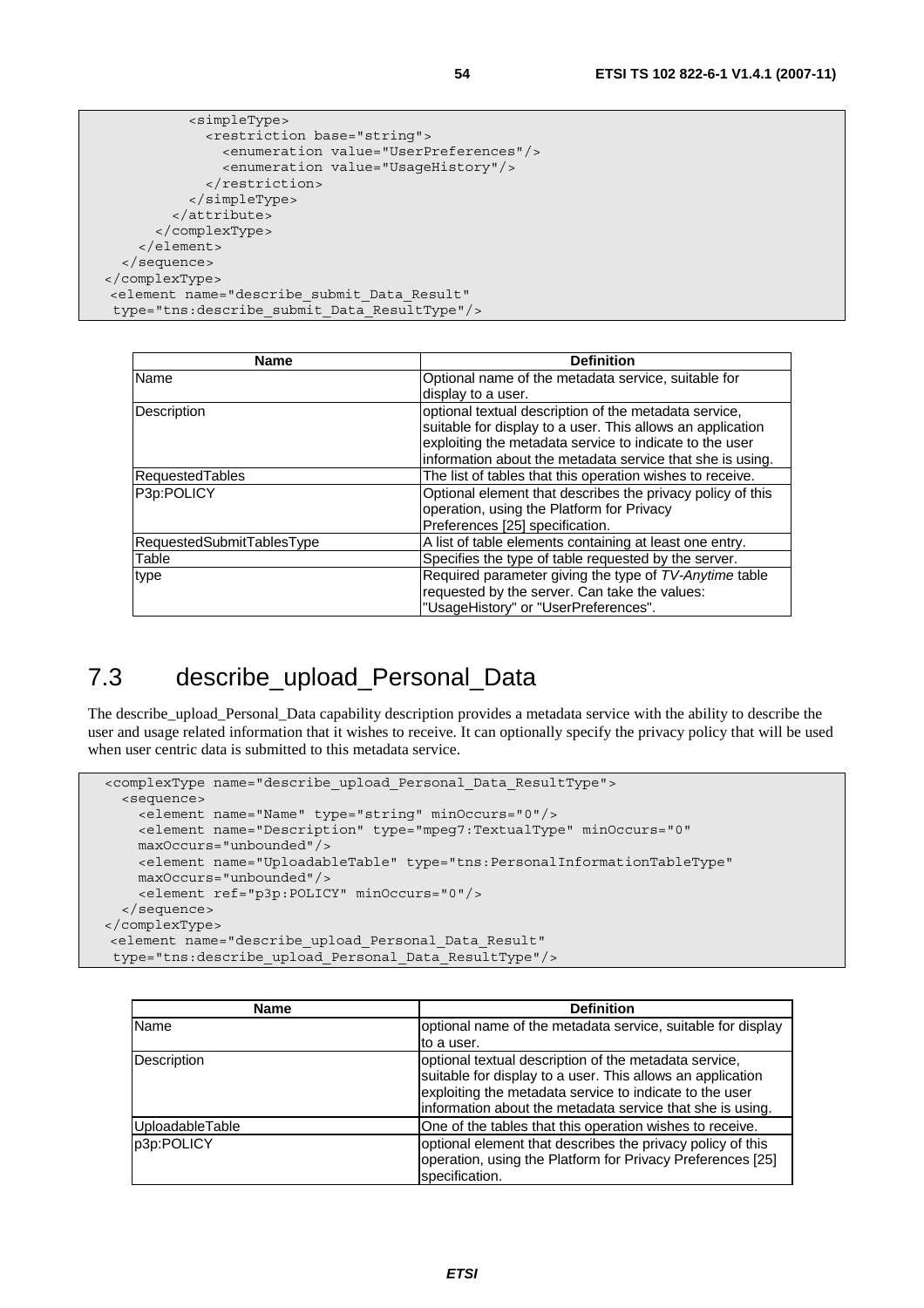# 7.4 describe\_clear\_Personal\_Data

Capability description of clear\_Personal\_Data is not provided in the present document. describe\_clear\_Personal\_Data is not defined in the present document not because it is not supported, but because any metadata service with capability of receiving personal data must also support full functionality of clear\_Personal\_Data. In other words, any service having description of upload\_Personal\_Data must implement clear\_Personal\_Data support.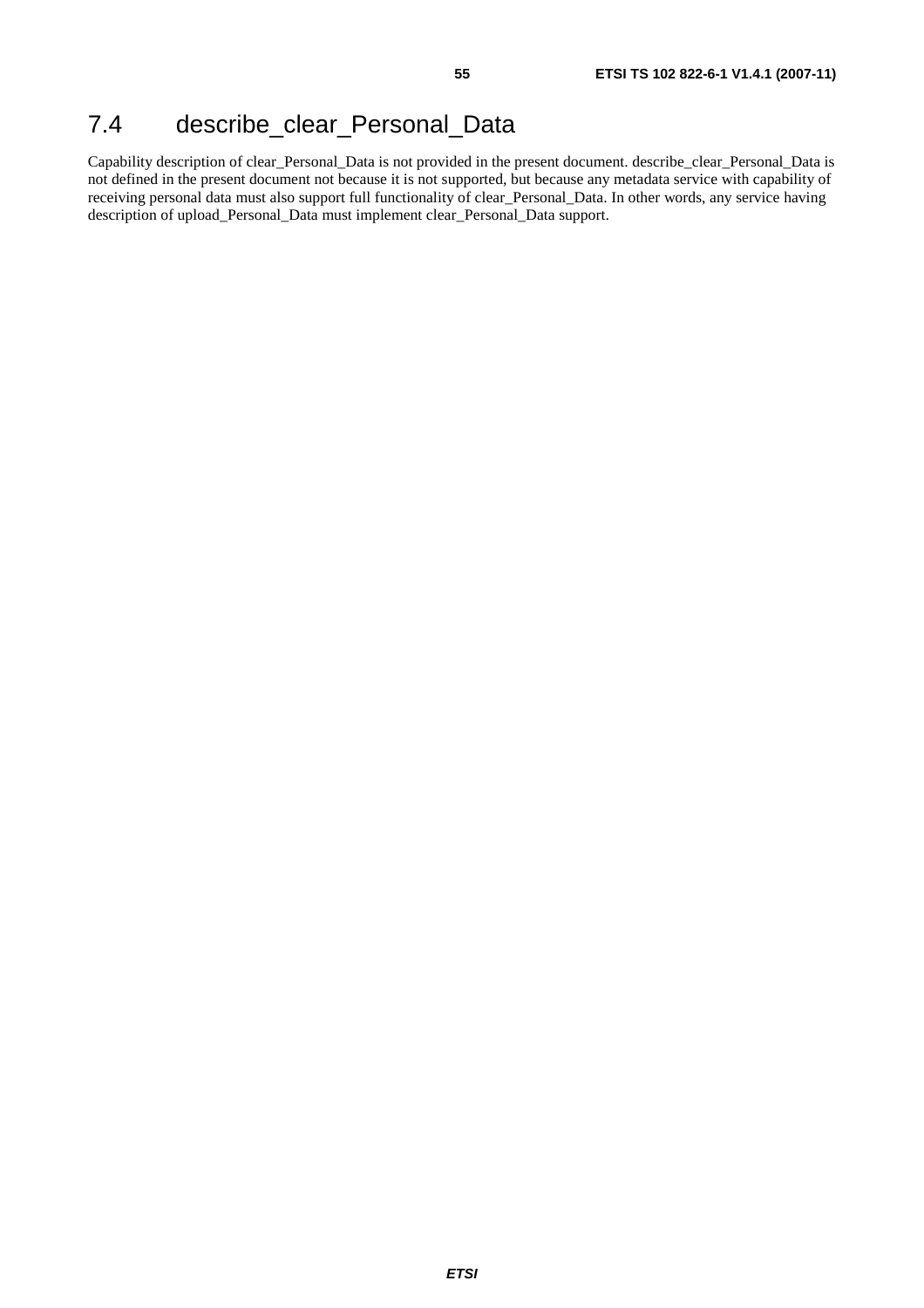# Annex A (normative): Formal definition of metadata services

This annex provides a WSDL [23] interface definition for all *TV-Anytime* metadata services. WSDL defines a number of terms used to describe web services. The way in which these relate to *TV-Anytime* metadata services is given below:

- **Operation:** All *TV-Anytime operations* are request-response based, so can be thought of as a type of remote procedure call. An example of a *TV-Anytime operation* is submit*\_*Data or describe*\_*get*\_*Data.
- **PortType:** A collection of *operations*. When given a *binding* and a concrete endpoint the *portType* is known as a *port*. All *operations* in a given *port* must be present (i.e. it is not possible to offer only some of the *operations* in a *port*) and must have the same *binding*. The *TV-Anytime* Forum defines two *portTypes* (get*\_*Data and submit*\_*Data), each of which has two *operations*, the basic functionality (get*\_*Data or submit*\_*Data) and the corresponding describe *operation* (describe\_get*\_*Data or describe\_submit*\_*Data).
- **Binding:** A particular protocol binding (e.g. SOAP or HTTP GET) for a *portType*. There may be more than one *binding* for each *portType*. Each one is a different *port* and offers an alternative means for accessing the same *portType*. A *TV-Anytime* server could choose to provide other *bindings*, such as an HTTP POST implementation. By mandating a SOAP *binding*, a minimum level of interoperability is guaranteed.
- **Service:** A family of WSDL *ports* that are related in some way. A *TV-Anytime* metadata service can contain a get\_Data port and/or a submit\_Data port. In practice, most *TV-Anytime* servers will have just one WSDL *service*. However, the server provider could choose to group certain *ports* together for some reason. (e.g. a movie service containing a get\_Data port and a submit\_Data port, and a children service containing just a get\_Data port).

The following document is a WSDL interface definition that defines the behaviour of all *TV-Anytime* defined web services. It plays two roles:

- The WSDL interface formally specifies the inputs, outputs, encodings and transport bindings used by all *TV-Anytime* web services. The definitions given correspond to the specification of *TV-Anytime* metadata services earlier in the present document.
- Metadata service providers wishing to provide WSDL implementation definitions for their metadata services can import this WSDL interface definition.

```
<?xml version="1.0" encoding="UTF-8?> 
<definitions xmlns:soap="http://schemas.xmlsoap.org/wsdl/soap/" 
xmlns="http://schemas.xmlsoap.org/wsdl/"> 
   <documentation> WSDL Service Interface for a TV Anytime web service API. This WSDL 
document defines the API calls for the two types of TV Anytime ports</documentation> 
   <!-- Basic input and output messages. --> 
   <message name="get_Data"> 
     <part name="body" element="tva:get_Data"/> 
   </message> 
   <message name="get_Data_Result"> 
     <part name="body" element="tva:get_Data_Result"/> 
   </message> 
   <message name="describe_get_Data"> 
    <part name="body" element="tva:describe_get_Data"/> 
   </message> 
   <message name="describe_get_Data_Result"> 
    <part name="body" element="tva:describe_get_Data_Result"/> 
   </message> 
   <message name="submit_Data"> 
     <part name="body" element="tva:submit_Data"/> 
   </message> 
   <message name="submit_Data_Result"> 
     <part name="body" element="tva:submit_Data_Result"/> 
   </message> 
   <message name="describe_submit_Data"> 
     <part name="body" element="tva:describe_submit_Data"/> 
   </message>
```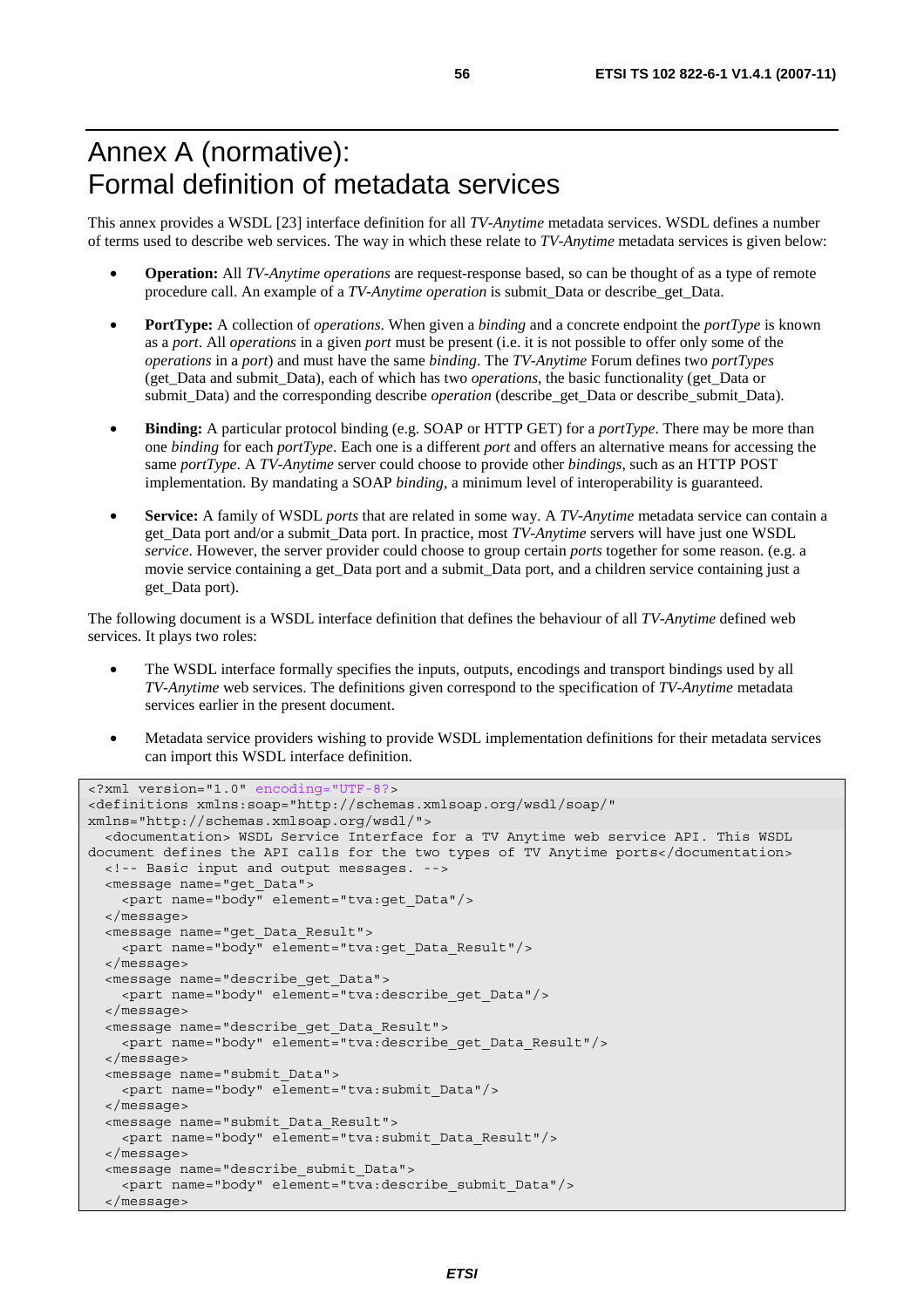```
 <message name="describe_submit_Data_Result"> 
   <part name="body" element="tva:describe_submit_Data_Result"/> 
 </message> 
 <message name="upload_Personal_Data"> 
   <part name="body" element="tva:upload_Personal_Data"/> 
 </message> 
 <message name="upload_Personal_Data_Result"> 
   <part name="body" element="tva:upload_Personal_Data_Result"/> 
 </message> 
 <message name="describe_upload_Personal_Data"> 
   <part name="body" element="tva:describe_upload_Personal_Data"/> 
 </message> 
 <message name="describe_upload_Personal_Data_Result"> 
   <part name="body" element="tva:describe_upload_Personal_Data_Result"/> 
 </message> 
 <message name="clear_Personal_Data"> 
   <part name="body" element="tva:clear_Personal_Data"/> 
 </message> 
 <message name="clear_Personal_Data_Result"> 
  <part name="body" element="tva:clear_Personal_Data_Result"/> 
</message> 
 <message name="ErrorReportMessage"> 
   <part name="body" element="tva:ErrorReport"/> 
 </message> 
 <!-- The different types of services (ports) with their inputs and outputs. --> 
 <portType name="get_Data_Port"> 
   <operation name="get_Data"> 
     <input message="tns:get_Data"/> 
     <output message="tns:get_Data_Result"/> 
     <fault name="error" message="tns:ErroReportMessage"/> 
   </operation> 
   <operation name="describe_get_Data"> 
     <input message="tns:describe_get_Data"/> 
     <output message="tns:describe_get_Data_Result"/> 
     <fault name="error" message="tns:ErroReportMessage"/> 
   </operation> 
 </portType> 
 <portType name="submit_Data_Port"> 
   <operation name="submit_Data"> 
     <input message="tns:submit_Data"/> 
     <output message="tns:submit_Data_Result"/> 
     <fault name="error" message="tns:ErroReportMessage"/> 
   </operation> 
   <operation name="describe_submit_Data"> 
     <input message="tns:describe_submit_Data"/> 
     <output message="tns:describe_submit_Data_Result"/> 
     <fault name="error" message="tns:ErroReportMessage"/> 
   </operation> 
 </portType> 
 <portType name="upload_Personal_Data_Port"> 
   <operation name="upload_Personal_Data"> 
     <input message="tns:upload_Personal_Data"/> 
     <output message="tns:upload_Personal_Data_Result"/> 
     <fault name="error" message="tns:ErroReportMessage"/> 
   </operation> 
   <operation name="describe_upload_Personal_Data"> 
     <input message="tns:describe_upload_Personal_Data"/> 
     <output message="tns:describe_upload_Personal_Data_Result"/> 
     <fault name="error" message="tns:ErroReportMessage"/> 
   </operation> 
 </portType> 
 <portType name="clear_Personal_Data_Port"> 
   <operation name="clear_Personal_Data"> 
     <input message="tns:clear_Personal_Data"/> 
     <output message="tns:clear_Personal_Data_Result"/> 
     <fault name="error" message="tns:ErroReportMessage"/> 
   </operation> 
 </portType> 
 <!-- The bindings: defines how SOAP/HTTP is used to carry the service. -->
```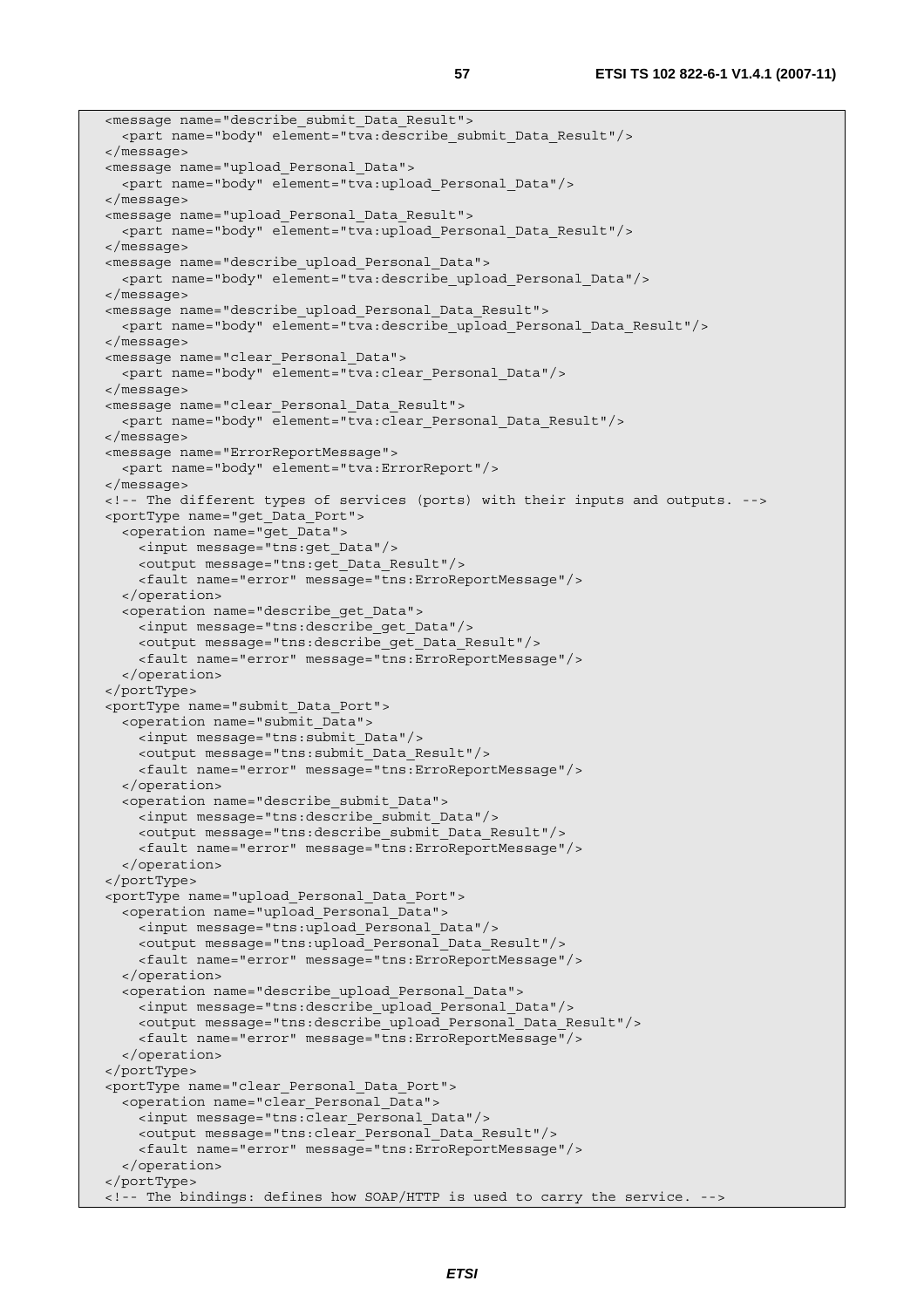```
 <binding name="get_Data_SOAP" type="tns:get_Data_Port"> 
   <documentation>TV Anytime get_Data binding</documentation> 
   <soap:binding style="document" 
         transport="http://schemas.xmlsoap.org/soap/http"/> 
   <operation name="get_Data"> 
     <soap:operation soapAction="get_Data"/> 
     <input> 
       <soap:body use="literal" parts="body"/> 
     </input> 
     <output> 
       <soap:body use="literal" parts="body"/> 
     </output> 
     <fault name="error"> 
       <soap:fault use="literal"/> 
     </fault> 
  </operation> 
   <operation name="describe_get_Data"> 
     <soap:operation soapAction="describe_get_Data"/> 
     <input> 
       <soap:body use="literal" parts="body"/> 
     </input> 
     <output> 
       <soap:body use="literal" parts="body"/> 
     </output> 
     <fault name="error"> 
       <soap:fault use="literal"/> 
     </fault> 
   </operation> 
 </binding> 
 <binding name="submit_Data_SOAP" type="tns:submit_Data_Port"> 
   <documentation>TV Anytime submit_Data binding</documentation> 
   <soap:binding style="document" 
                  transport="http://schemas.xmlsoap.org/soap/http"/> 
  <operation name="submit_Data"> 
    <soap:operation soapAction="submit_Data"/> 
     <input> 
       <soap:body use="literal" parts="body"/> 
     </input> 
     <output> 
       <soap:body use="literal" parts="body"/> 
     </output> 
     <fault name="error"> 
       <soap:fault use="literal"/> 
     </fault> 
  </operation> 
   <operation name="describe_submit_Data"> 
     <soap:operation soapAction="describe_submit_Data"/> 
     <input> 
       <soap:body use="literal" parts="body"/> 
     </input> 
     <output> 
       <soap:body use="literal" parts="body"/> 
     </output> 
     <fault name="error"> 
       <soap:fault use="literal"/> 
     </fault> 
   </operation> 
</binding> 
 <binding name="upload_Personal_Data_SOAP" type="tns:upload_Personal_Data_Port"> 
   <documentation>TV Anytime upload_Personal_Data binding</documentation> 
   <soap:binding style="document" 
  transport="https://schemas.xmlsoap.org/soap/https"/> 
  <operation name="upload_Personal_Data"> 
     <soap:operation soapAction="upload_Personal_Data"/> 
     <input> 
       <soap:body use="literal" parts="body"/> 
     </input> 
     <output> 
       <soap:body use="literal" parts="body"/>
```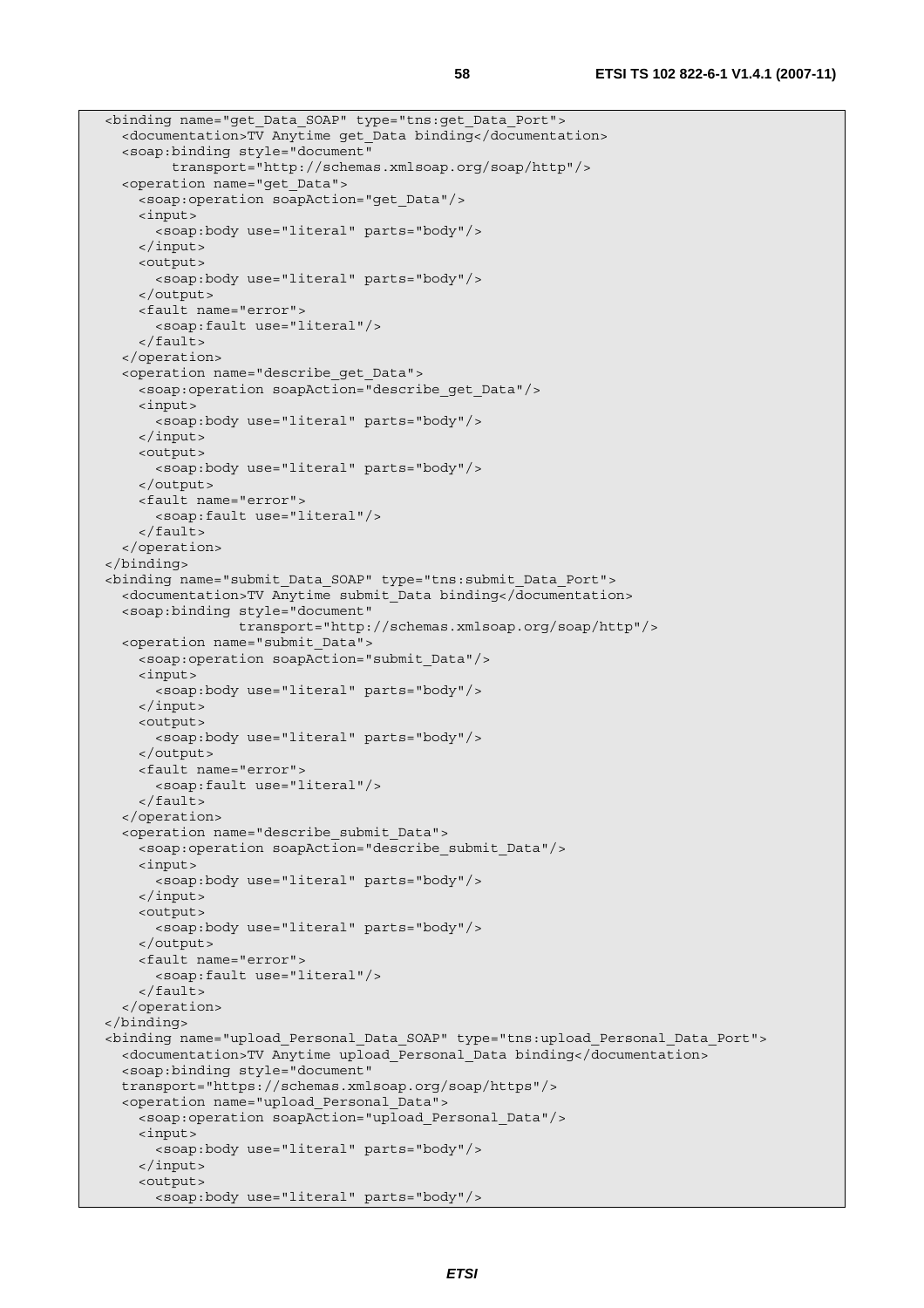```
 </output> 
       <fault name="error"> 
         <soap:fault use="literal"/> 
       </fault> 
     </operation> 
     <operation name="describe_upload_Personal_Data"> 
       <soap:operation soapAction="describe_upload_Personal_Data"/> 
       <input> 
         <soap:body use="literal" parts="body"/> 
       </input> 
       <output> 
         <soap:body use="literal" parts="body"/> 
       </output> 
       <fault name="error"> 
         <soap:fault use="literal"/> 
       </fault> 
     </operation> 
  </binding> 
  <binding name="clear_Personal_Data_SOAP" type="tns:clear_Personal_Data_Port"> 
     <documentation>TV Anytime clear_Personal_Data binding</documentation> 
     <soap:binding style="document" 
     transport="https://schemas.xmlsoap.org/soap/https"/> 
     <operation name="clear_Personal_Data"> 
      -<br><soap:operation soapAction="clear Personal Data"/>
       <input> 
         <soap:body use="literal" parts="body"/> 
       </input> 
       <output> 
         <soap:body use="literal" parts="body"/> 
       </output> 
       <fault name="error"> 
         <soap:fault use="literal"/> 
       </fault> 
     </operation> 
  </binding> 
</definitions>
```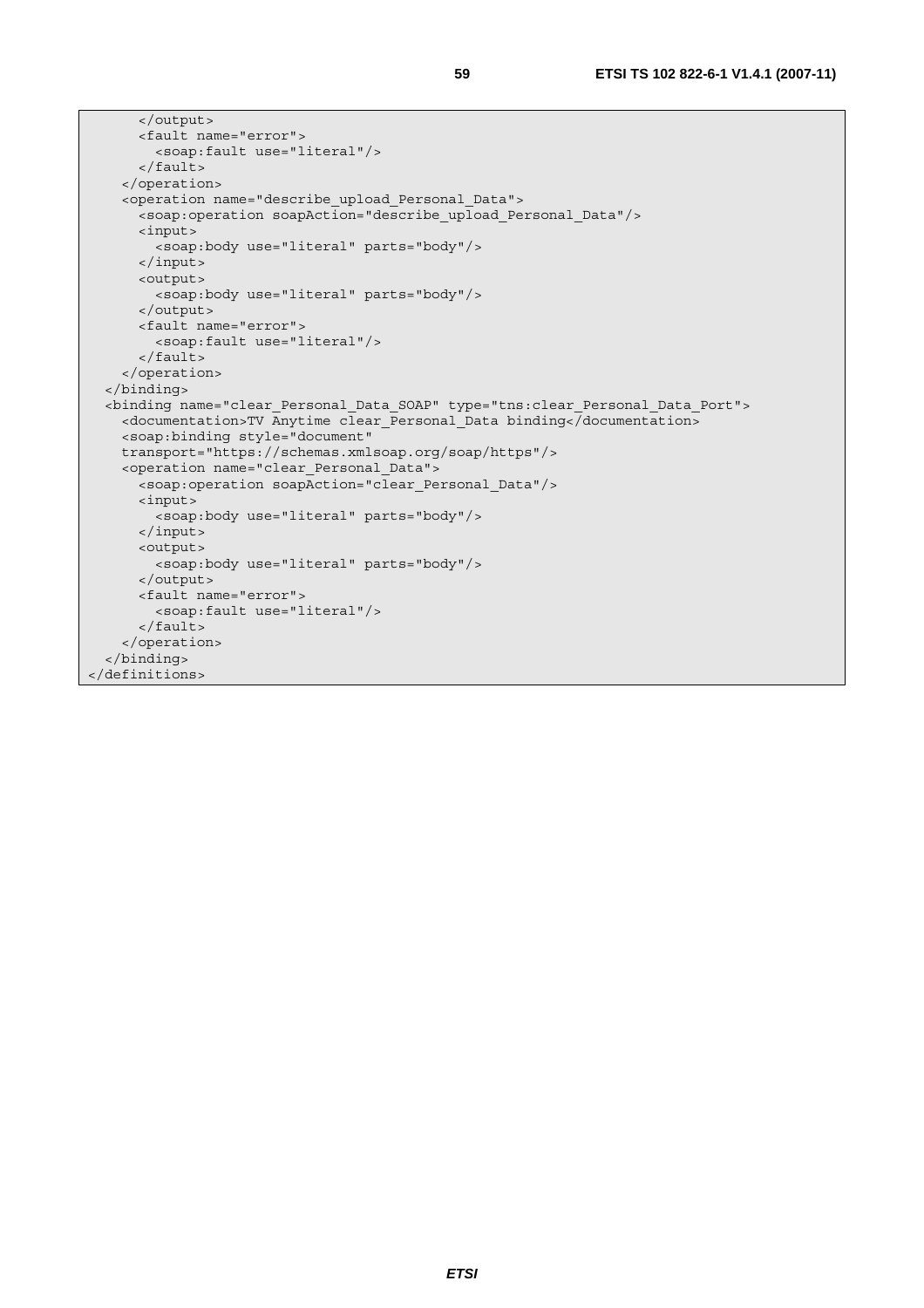# Annex B (normative): TV Anytime defined metadata transport scheme, field identifiers and contextNode identifiers

# B.1 TV Anytime metadata transport scheme

This clause contains tva\_transport\_6-1\_v141.xsd.

```
<?xml version="1.0" encoding="UTF-8"?> 
<schema targetNamespace="urn:tva:transport:2007" xmlns:tns="urn:tva:transport:2007" 
xmlns="http://www.w3.org/2001/XMLSchema" xmlns:tva="urn:tva:metadata:2007" 
xmlns:tva2="urn:tva:metadata:extended:2007" xmlns:p3p="http://www.w3.org/2002/01/P3Pv1" 
xmlns:cr="urn:tva:ContentReferencing:2007" xmlns:rar="urn:tva:ResolvingAuthority:2007" 
xmlns:mpeg7="urn:tva:mpeg7:2005" elementFormDefault="qualified" 
attributeFormDefault="unqualified"> 
    <import namespace="urn:tva:metadata:2007" schemaLocation="tva_metadata_3-1_v141.xsd"/> 
    <import namespace="urn:tva:metadata:extended:2007" schemaLocation="tva2_metadata_3-
3_v121.xsd"/> 
   <import namespace="urn:tva:ContentReferencing:2007" 
   schemaLocation="tva_content_referencing_4_v131.xsd"/> 
    <import namespace="urn:tva:ResolvingAuthority:2007" 
    schemaLocation="tva_resolving_authority_4_v131.xsd"/> 
   <import namespace="urn:tva:mpeg7:2005" schemaLocation="tva_mpeg7.xsd"/> 
   <import namespace="http://www.w3.org/2002/01/P3Pv1" schemaLocation="p3pv1.xsd"/> 
   <!-- ##################################################### --> 
   <!-- Section 5.1: get_Data Metadata Retrieval Service --> 
   <!-- ##################################################### --> 
   <!-- ########### Section 5.1.1: get_Data input ########### --> 
  <complexType name="ResourceIDType"> 
      <simpleContent> 
         <extension base="anyURI"> 
            <attribute name="id" type="ID"/> 
         </extension> 
      </simpleContent> 
    </complexType> 
    <complexType name="get_DataType"> 
       <sequence> 
         <element name="ResourceID" type="tns:ResourceIDType" minOccurs="0"/> 
         <element name="QueryConstraints"> 
            <complexType> 
               <choice> 
                  <element name="PredicateBag" type="tns:PredicateBagType"/> 
                  <element name="BinaryPredicate" type="tns:BinaryPredicateType"/> 
                  <element name="UnaryPredicate" type="tns:UnaryPredicateType"/> 
               </choice> 
            </complexType> 
         </element> 
         <element name="PersonalInformation" type="tva2:ExtendedUserDescriptionType" 
         minOccurs="0"/> 
         <element name="RequestedTables" type="tns:RequestedTablesType"/> 
      </sequence> 
      <attribute name="maxPrograms" type="unsignedInt"/> 
      <attribute name="personalInfoUse" type="boolean" default="true"/> 
    </complexType> 
    <element name="get_Data" type="tns:get_DataType"/> 
    <!-- ####### Section 5.1.1.1: Query Constraints parameter ######## --> 
    <complexType name="PredicateBagType"> 
      <sequence maxOccurs="unbounded"> 
         <choice> 
            <element name="PredicateBag" type="tns:PredicateBagType"/> 
            <element name="BinaryPredicate" type="tns:BinaryPredicateType"/> 
            <element name="UnaryPredicate" type="tns:UnaryPredicateType"/>
```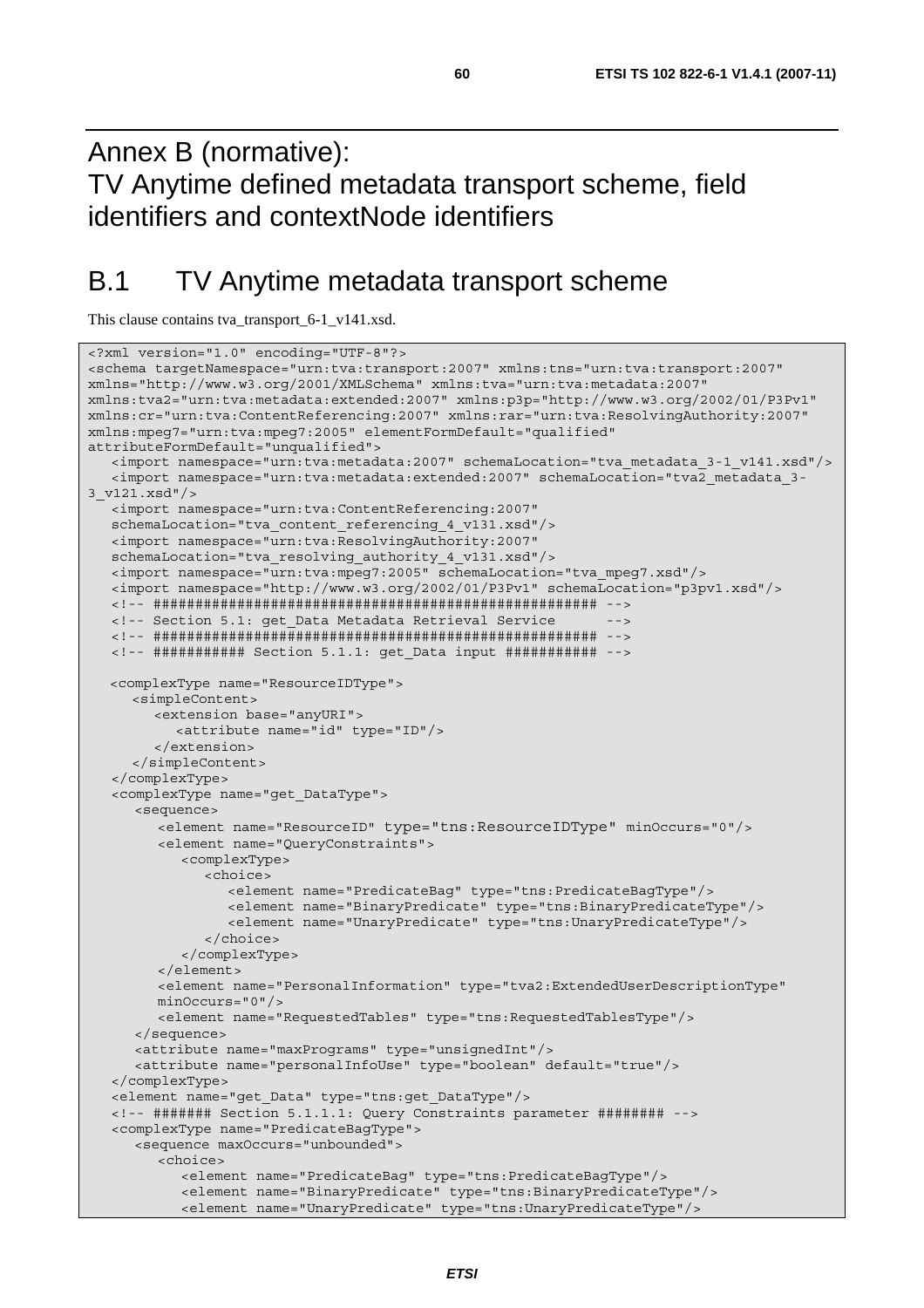```
 </choice> 
   </sequence> 
   <attribute name="contextNode" type="tns:contextNodeIDType"/> 
   <attribute name="negate" type="boolean" default="false"/> 
    <attribute name="type" type="tns:PredicateBagTypeType"/> 
 </complexType> 
 <simpleType name="PredicateBagTypeType"> 
   <restriction base="string"> 
      <enumeration value="AND"/> 
       <enumeration value="OR"/> 
    </restriction> 
 </simpleType> 
 <complexType name="BinaryPredicateType"> 
   <attribute name="fieldID" type="tns:fieldIDType" use="required"/> 
   <attribute name="fieldValue" type="string" use="required"/> 
    <attribute name="test" type="tns:BinaryPredicateTestType" default="equals"/> 
 </complexType> 
 <complexType name="UnaryPredicateType"> 
    <attribute name="fieldID" type="tns:fieldIDType" use="required"/> 
   <attribute name="test" type="tns:UnaryPredicateTestType" default="exists"/> 
 </complexType> 
 <simpleType name="BinaryPredicateTestType"> 
   <restriction base="string"> 
      <enumeration value="equals"/> 
      <enumeration value="not_equals"/> 
      <enumeration value="contains"/> 
      <enumeration value="greater_than"/> 
       <enumeration value="greater_than_or_equals"/> 
      <enumeration value="less_than"/> 
      <enumeration value="less_than_or_equals"/> 
    </restriction> 
 </simpleType> 
 <simpleType name="UnaryPredicateTestType"> 
   <restriction base="string"> 
      <enumeration value="exists"/> 
    </restriction> 
 </simpleType> 
 <!-- ######## Section 5.1.1.1.1 contextNodeID definition list ######### --> 
 <element name="ContextNodeIDDefinitionList" 
 type="tns:ContextNodeIDDefinitionListType"> 
    <key name="UniqueContextNode"> 
      <selector xpath="tns:ContextNodeIDDefinition"/> 
       <field xpath="@contextNodeID"/> 
    </key> 
 </element> 
 <complexType name="ContextNodeIDDefinitionListType"> 
    <sequence> 
       <element name="ContextNodeIDDefinition" maxOccurs="unbounded"> 
          <complexType> 
             <attribute name="contextNodeID" type="NCName"/> 
            <attribute name="contextNodeDefinition" 
            type="tns:contextNodeDefinitionListType"/> 
          </complexType> 
       </element> 
   </sequence> 
    <attribute name="targetNamespace" type="anyURI" use="required"/> 
 </complexType> 
 <simpleType name="contextNodeDefinitionType"> 
    <restriction base="token"> 
      \langle <pattern value="(/((\i\c*:)?(\i\c*)))*((/text\(\))|(/@((\i\c*:)?(\i\c*))))?"/>
    </restriction> 
 </simpleType> 
 <simpleType name="contextNodeDefinitionListType"> 
   <list itemType="tns:contextNodeDefinitionType"/> 
 </simpleType> 
 <simpleType name="contextNodeIDType"> 
    <restriction base="QName"/> 
 </simpleType> 
 <!-- ######## Section 4.1.1.1.2 fieldID definition list ######### -->
```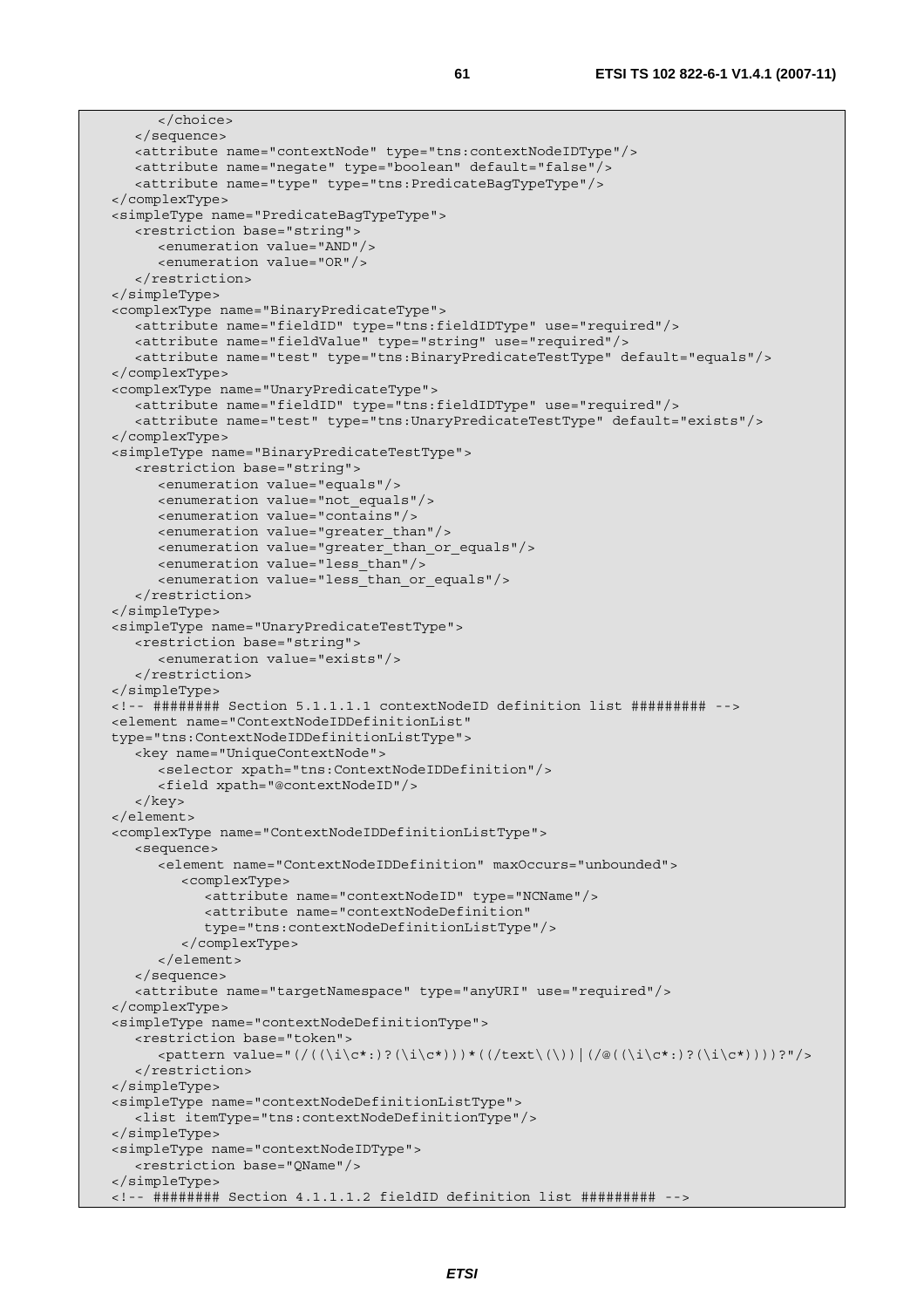```
 <element name="FieldIDDefinitionList" type="tns:FieldIDDefinitionListType"> 
      <key name="UniqueField"> 
         <selector xpath="tns:FieldIDDefinition"/> 
         <field xpath="@fieldID"/> 
       </key> 
   </element> 
   <complexType name="FieldIDDefinitionListType"> 
      <sequence> 
         <element name="FieldIDDefinition" maxOccurs="unbounded"> 
            <complexType> 
               <attribute name="fieldID" type="NCName"/> 
               <attribute name="fieldDefinition" type="tns:fieldDefinitionListType"/> 
            </complexType> 
         </element> 
      </sequence> 
      <attribute name="targetNamespace" type="anyURI" use="required"/> 
   </complexType> 
   <simpleType name="fieldDefinitionType"> 
      <restriction base="token"> 
         <pattern value="(/((\i\c*:)?(\i\c*)))*((/text\(\))|(/@((\i\c*:)?(\i\c*))))?"/> 
      </restriction> 
   </simpleType> 
   <simpleType name="fieldDefinitionListType"> 
      <list itemType="tns:fieldDefinitionType"/> 
   </simpleType> 
   <simpleType name="fieldIDType"> 
      <restriction base="QName"/> 
   </simpleType> 
   <simpleType name="fieldIDListType"> 
      <list itemType="tns:fieldIDType"/> 
   </simpleType> 
   <!-- ########### Section 5.1.1.2: View on returned data ########### --> 
   <complexType name="RequestedTablesType"> 
      <sequence> 
         <element name="Table" maxOccurs="unbounded"> 
            <complexType> 
               <sequence> 
                  <element name="RequestedFields" type="tns:FieldListType" minOccurs="0"/> 
                  <element name="SortCriteria" type="tns:SortCriteriaType" minOccurs="0" 
                  maxOccurs="unbounded"/> 
               </sequence> 
               <attribute name="type" use="required"> 
                  <simpleType> 
                     <restriction base="string"> 
                        <enumeration value="ContentReferencingTable"/> 
                        <enumeration value="ClassificationSchemeTable"/> 
                        <enumeration value="ProgramInformationTable"/> 
                        <enumeration value="GroupInformationTable"/> 
                        <enumeration value="CreditsInformationTable"/> 
                        <enumeration value="ProgramLocationTable"/> 
                        <enumeration value="ServiceInformationTable"/> 
                        <enumeration value="ProgramReviewTable"/> 
                        <enumeration value="SegmentInformationTable"/> 
<enumeration value="PackageTable"/> 
                  <enumeration value="InterstitialCampaignTable"/> 
                  <enumeration value="RMPITable"/> 
                  <enumeration value="CouponTable"/> 
                  <enumeration value="TargetingInformationTable"/> 
                  <enumeration value="InterstitialTargetingTable"/> 
                     </restriction> 
                  </simpleType> 
               </attribute> 
            </complexType> 
         </element> 
      </sequence> 
   </complexType> 
   <!-- ###### Section 5.1.1.2: field list for requested and available fields ##### --> 
   <complexType name="FieldListType"> 
      <sequence>
```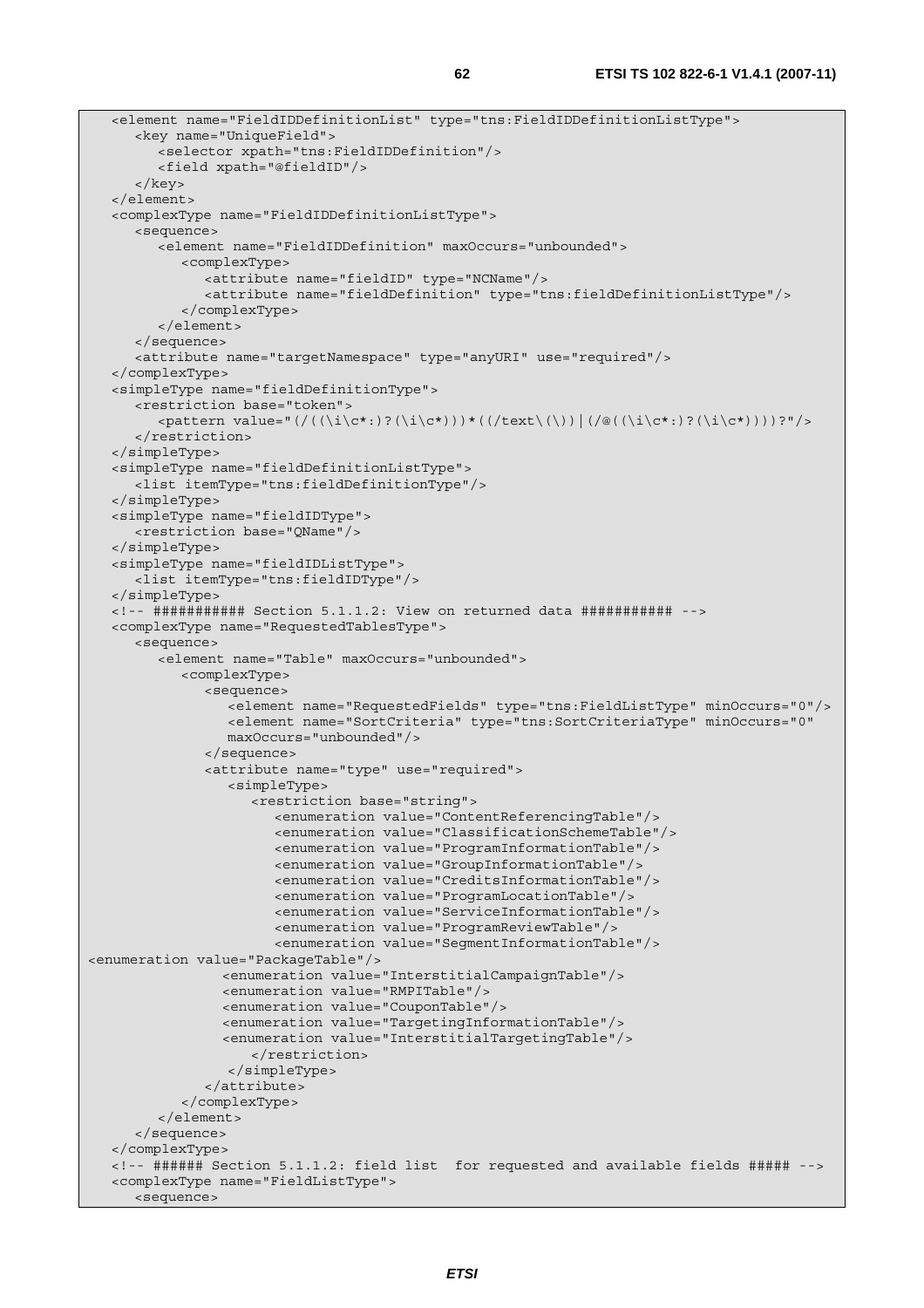<element name="IdentificationByFieldId" minOccurs="0" maxOccurs="unbounded"> <complexType> <attribute name="fieldID" type="tns:fieldIDType" use="required"/> </complexType> </element> <element name="IdentificationByXPath" minOccurs="0" maxOccurs="unbounded"> <complexType> <attribute name="XPath" type="string" use="required"/> </complexType> </element> </sequence> </complexType> <!-- ########### Section 5.1.1.2.1: sort criteria ########### --> <complexType name="SortCriteriaType"> <attribute name="fieldID" type="tns:fieldIDType" use="required"/> <attribute name="order" type="tns:SortingOrderType" default="ascending"/> </complexType> <simpleType name="SortingOrderType"> <restriction base="string"> <enumeration value="ascending"/> <enumeration value="descending"/> </restriction> </simpleType> <!-- ######## Section 5.1.2: get\_Data output ######### --> <element name="get\_Data\_Result" type="tns:get\_Data\_ResultType"/> <complexType name="get\_Data\_ResultType"> <sequence> <element name="TableSortingInformation" type="tns:RequestedTablesType" minOccurs="0"/> <element ref="tva:TVAMain" minOccurs="0"/> <element ref="cr:ContentReferencingTable" minOccurs="0"/> <element name="InvalidFragments" type="tns:InvalidFragmentsType" minOccurs="0"/> </sequence> <attribute name="serviceVersion" type="unsignedInt" use="required"/> <attribute name="truncated" type="boolean"/> </complexType> <!-- ######## Section 5.1.2.4: Indicating invalid fragments ######### --> <complexType name="InvalidFragmentsType"> <sequence> <element name="Fragment" minOccurs="0" maxOccurs="unbounded"> <complexType> <attributeGroup ref="tva:fragmentIdentification"/> </complexType> </element> </sequence> </complexType> <!-- ########################################################### --> <!-- Section 5.2 submit\_Data User Description Submission Service --> <!-- ########################################################### --> <!-- ########### Section 5.2.1 submit\_Data input ############### --> <element name="submit\_Data" type="tns:submit\_DataType"/> <complexType name="submit\_DataType"> <sequence> <element name="UsageHistory" type="mpeg7:UsageHistoryType"/> </sequence> </complexType> <!-- ############# Section 5.2.2 submit\_Data result ############ --> <element name="submit\_Data\_Result" type="tns:submit\_Data\_ResultType"/> <complexType name="submit\_Data\_ResultType"> <attribute name="serviceVersion" type="unsignedInt" use="required"/> </complexType> <!-- ########################################################### --> <!-- Section 5.3 upload\_Personal\_Data User Description Submission Service --> <!-- ########################################################### --> <!-- ########### Section 5.3.1 upload\_Personal\_Data input ############### --> <element name="upload\_Personal\_Data" type="tns:upload\_Personal\_DataType"/> <complexType name="upload\_Personal\_DataType"> <sequence> <element name="UserInformation" type="tva2:ExtendedUserDescriptionType"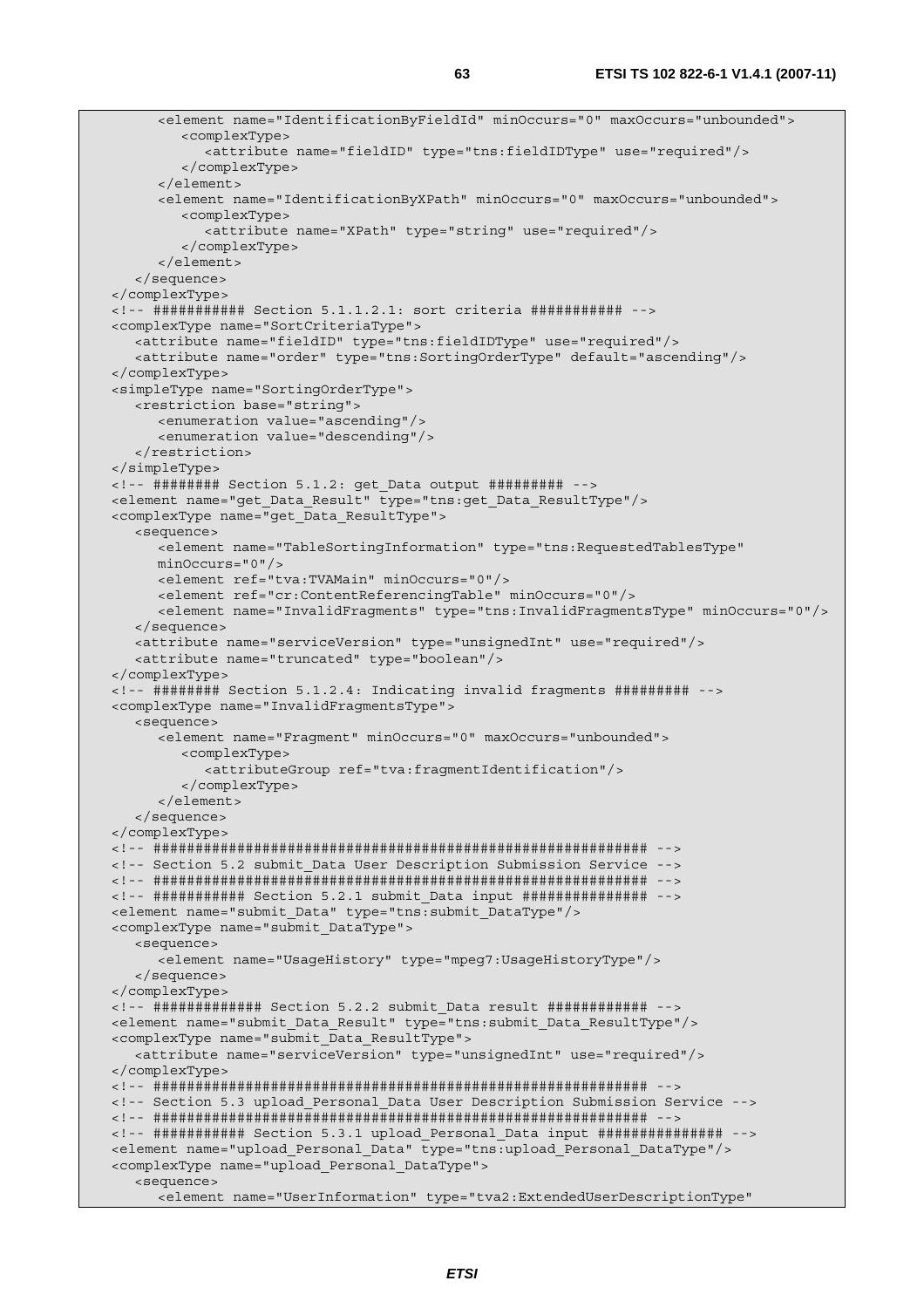```
 maxOccurs="unbounded"/> 
    </sequence> 
 </complexType> 
 <!-- ############# Section 5.3.2 upload_Personal_Data result ############ --> 
 <element name="upload_Personal_Data_Result" 
 type="tns:upload_Personal_Data_ResultType"/> 
 <complexType name="upload_Personal_Data_ResultType"> 
   <attribute name="serviceVersion" type="unsignedInt" use="required"/> 
   <attribute name="status" use="required"> 
      <simpleType> 
          <restriction base="string"> 
            <enumeration value="success"/> 
             <enumeration value="failed"/> 
          </restriction> 
       </simpleType> 
    </attribute> 
 </complexType> 
 <!-- ########################################################### --> 
 <!-- Section 5.4 clear_Personal_Data User Description Submission Service --> 
 <!-- ########################################################### --> 
 <!-- ########### Section 5.4.1 clear_Personal_Data input ############### --> 
 <element name="clear_Personal_Data" type="tns:clear_Personal_DataType"/> 
 <complexType name="clear_Personal_DataType"> 
   <sequence> 
       <element name="TimeFrom" type="tva:TVATimeType" minOccurs="0"/> 
       <element name="TimeTo" type="tva:TVATimeType" minOccurs="0"/> 
       <element name="TargetTable" type="tns:PersonalInformationTableType" 
       maxOccurs="unbounded"/> 
   </sequence> 
 </complexType> 
 <simpleType name="PersonalInformationTableType"> 
   <restriction base="string"> 
      <enumeration value="All"/> 
       <enumeration value="UserInformationTable"/> 
      <enumeration value="UsageEnvironment"/> 
      <enumeration value="UsageHistory"/> 
      <enumeration value="UserPreference"/> 
      <enumeration value="BioGraphicInformation"/> 
       <enumeration value="AccessibilityInformation"/> 
      <enumeration value="TerminalInformationTable"/> 
       <enumeration value="NetworkInformationTable"/> 
       <enumeration value="NaturalEnvironmentInformationTable"/> 
    </restriction> 
 </simpleType> 
 <!-- ############# Section 5.4.2 clear_Personal_Data result ############ --> 
 <element name="clear_Personal_Data_Result" type="tns:clear_Personal_Data_ResultType"/> 
 <complexType name="clear_Personal_Data_ResultType"> 
   <attribute name="serviceVersion" type="unsignedInt" use="required"/> 
   <attribute name="status" use="required"> 
       <simpleType> 
          <restriction base="string"> 
             <enumeration value="success"/> 
            <enumeration value="failed"/> 
             <enumeration value="no data"/> 
          </restriction> 
      </simpleType> 
   </attribute> 
 </complexType> 
 <!-- ########################################################### --> 
 <!-- ############ Section 6.2 Error code reporting ############# --> 
 <!-- ########################################################### --> 
 <element name="ErrorReport" type="tns:ErrorReportType"/> 
 <complexType name="ErrorReportType"> 
   <sequence> 
       <element name="Error" type="tns:ErrorType" maxOccurs="unbounded"/> 
    </sequence> 
 </complexType> 
 <complexType name="ErrorType"> 
   <sequence>
```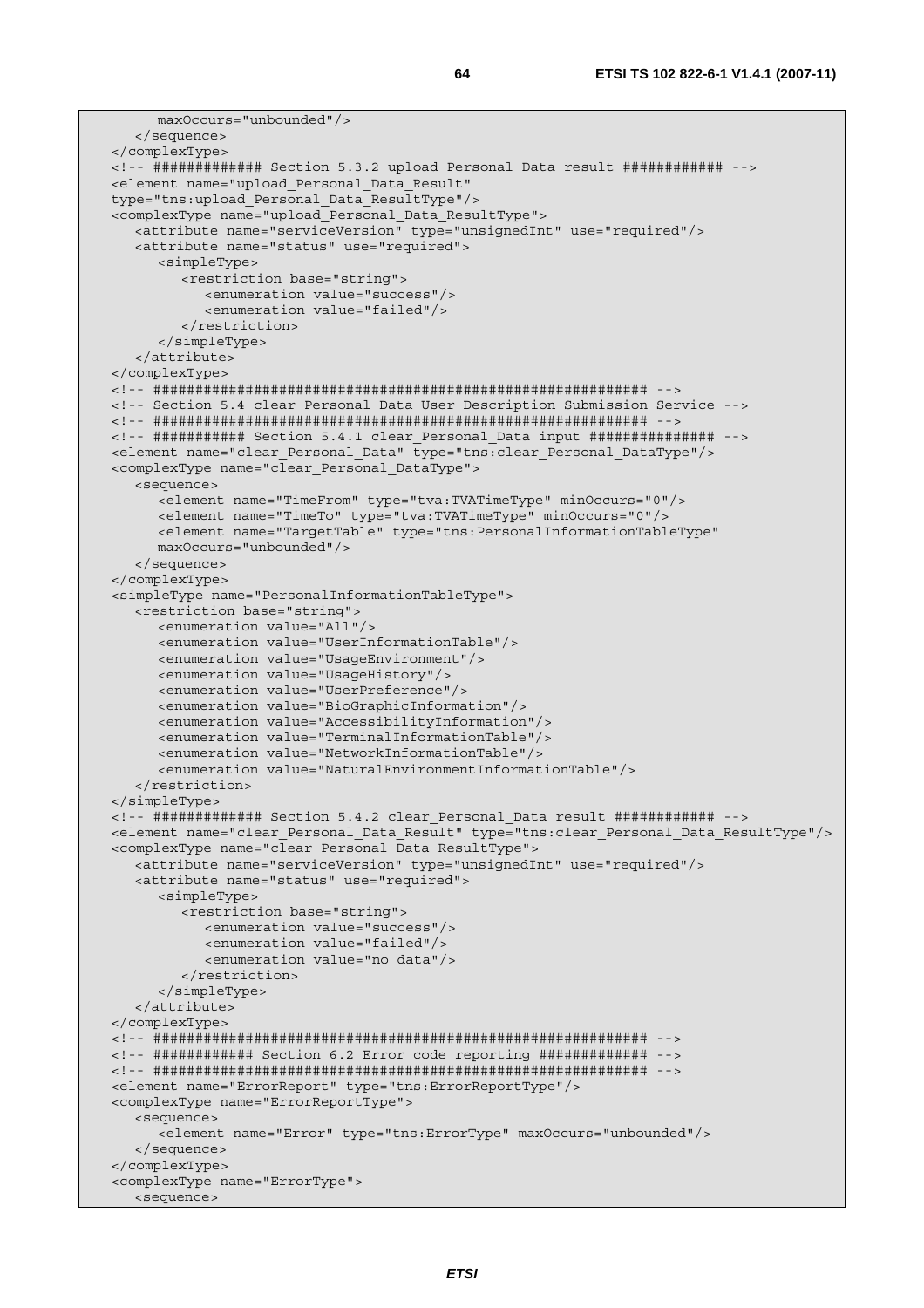```
 <element name="Reason" type="mpeg7:TextualType" minOccurs="0" 
      maxOccurs="unbounded"/> 
   </sequence> 
   <attribute name="errorCode" type="tns:errorCodeType" use="required"/> 
    <attribute name="fields" type="tns:fieldIDListType"/> 
 </complexType> 
 <simpleType name="errorCodeType"> 
    <restriction base="string"> 
      <enumeration value="FatalError"/> 
      <enumeration value="InvalidRequest"/> 
      <enumeration value="Unsupported"/> 
       <enumeration value="UnrecognizedVersion"/> 
      <enumeration value="UnspecifiedError"/> 
      <enumeration value="UnsupportedQueryField"/> 
      <enumeration value="UnsupportedSortField"/> 
      <enumeration value="InvalidFieldID"/> 
       <enumeration value="InvalidFieldValue"/> 
    </restriction> 
 </simpleType> 
 <!-- ############################################################ --> 
 <!-- Section 7.1 describe_get_Data Capability Description Service --> 
 <!-- ############################################################ --> 
 <!-- ######### describe_get_Data input (no parameters) ########## --> 
 <element name="describe_get_Data" type="tns:describe_get_DataType"/> 
 <complexType name="describe_get_DataType"/> 
 <!-- ########### Section 7.1 describe_get_Data output ########### --> 
 <element name="describe_get_Data_Result" type="tns:describe_get_Data_ResultType"/> 
 <complexType name="describe_get_Data_ResultType"> 
    <sequence> 
       <element name="Name" type="string" minOccurs="0"/> 
       <element name="Description" type="mpeg7:TextualType" minOccurs="0" 
      maxOccurs="unbounded"/> 
      <element name="CollationURI" type="anyURI" minOccurs="0"/> 
       <element name="ExtendedFieldList" type="tns:FieldIDDefinitionListType" 
      minOccurs="0"> 
          <key name="UniqueExtendedFields"> 
            <selector xpath="tns:FieldIDDefinition"/> 
            <field xpath="@fieldID"/> 
          </key> 
       </element> 
       <element name="AuthorityList" type="tns:AuthorityListType" minOccurs="0"/> 
      <element name="AvailableTables" type="tns:AvailableTableListType"/> 
      <element name="RequestedFieldsCapability" type="boolean" 
      minOccurs="0"/> 
       <element name="PersonalInformationHandling" 
      type="tns:PersonalInformationHandlingType" minOccurs="0"/> 
       <element name="UpdateCapability" type="tns:updateCapabilityType" minOccurs="0"/> 
    </sequence> 
    <attribute name="serviceVersion" type="unsignedInt" use="required"/> 
 </complexType> 
 <complexType name="PersonalInformationHandlingType"> 
    <sequence> 
      <element name="PersonalInformationSource" 
      type="tns:PersonalInformationSourceType" maxOccurs="unbounded"/> 
       <element name="PersonalInformationTable" 
       type="tns:PersonalInformationTableType"/> 
   </sequence> 
 </complexType> 
 <simpleType name="PersonalInformationSourceType"> 
    <restriction base="string"> 
       <enumeration value="embedded"/> 
      <enumeration value="byUpload"/> 
      <enumeration value="byResource"/> 
    </restriction> 
 </simpleType> 
 <!-- ########### Section 7.1.1: The Authority List ########### --> 
 <complexType name="AuthorityListType"> 
    <sequence> 
     <element name="Authority" type="string" maxOccurs="unbounded"/>
```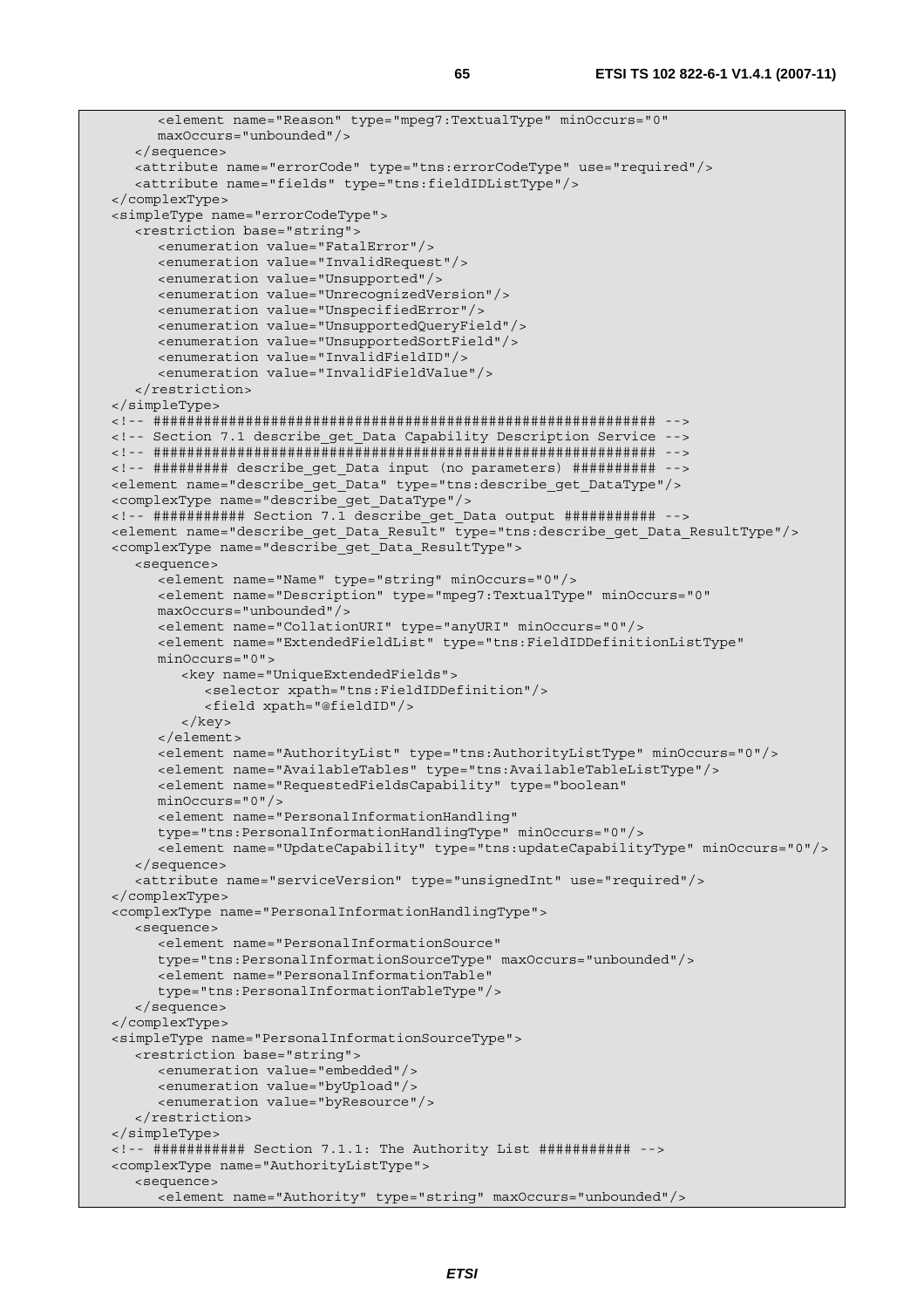</sequence> </complexType> <!-- ########### Section 7.1.2 Available tables information ########### --> <complexType name="AvailableTableListType"> <sequence> <element name="Table" type="tns:AvailableTableBase" maxOccurs="unbounded"/> </sequence> </complexType> <complexType name="AvailableTableBase" abstract="true"> <sequence> <element name="AuthorityList" type="tns:AuthorityListType" minOccurs="0"/> <element name="AvailableFields" type="tns:FieldListType" minOccurs="0"/> </sequence> <attribute name="canSort" type="tns:fieldIDListType"/> <attribute name="canQuery" type="tns:fieldIDListType"/> </complexType> <complexType name="ContentReferencingTable"> <complexContent> <extension base="tns:AvailableTableBase"> <sequence> <element ref="rar:ResolvingAuthorityRecordTable"/> </sequence> </extension> </complexContent> </complexType> <complexType name="ClassificationSchemeTable"> <complexContent> <extension base="tns:AvailableTableBase"/> </complexContent> </complexType> <complexType name="ProgramInformationTable"> <complexContent> <extension base="tns:AvailableTableBase"/> </complexContent> </complexType> <complexType name="GroupInformationTable"> <complexContent> <extension base="tns:AvailableTableBase"/> </complexContent> </complexType> <complexType name="ProgramLocationTable"> <complexContent> <extension base="tns:AvailableTableBase"> <sequence> <element name="AvailableLocations"> <complexType> <sequence> <element name="Availability" type="duration" minOccurs="0"/> <element name="ServiceURL" type="anyURI" maxOccurs="unbounded"/> </sequence> </complexType> </element> </sequence> </extension> </complexContent> </complexType> <complexType name="ProgramReviewTable"> <complexContent> <extension base="tns:AvailableTableBase"/> </complexContent> </complexType> <complexType name="SegmentInformationTable"> <complexContent> <extension base="tns:AvailableTableBase"/> </complexContent> </complexType> <complexType name="ServiceInformationTable"> <complexContent> <extension base="tns:AvailableTableBase"/>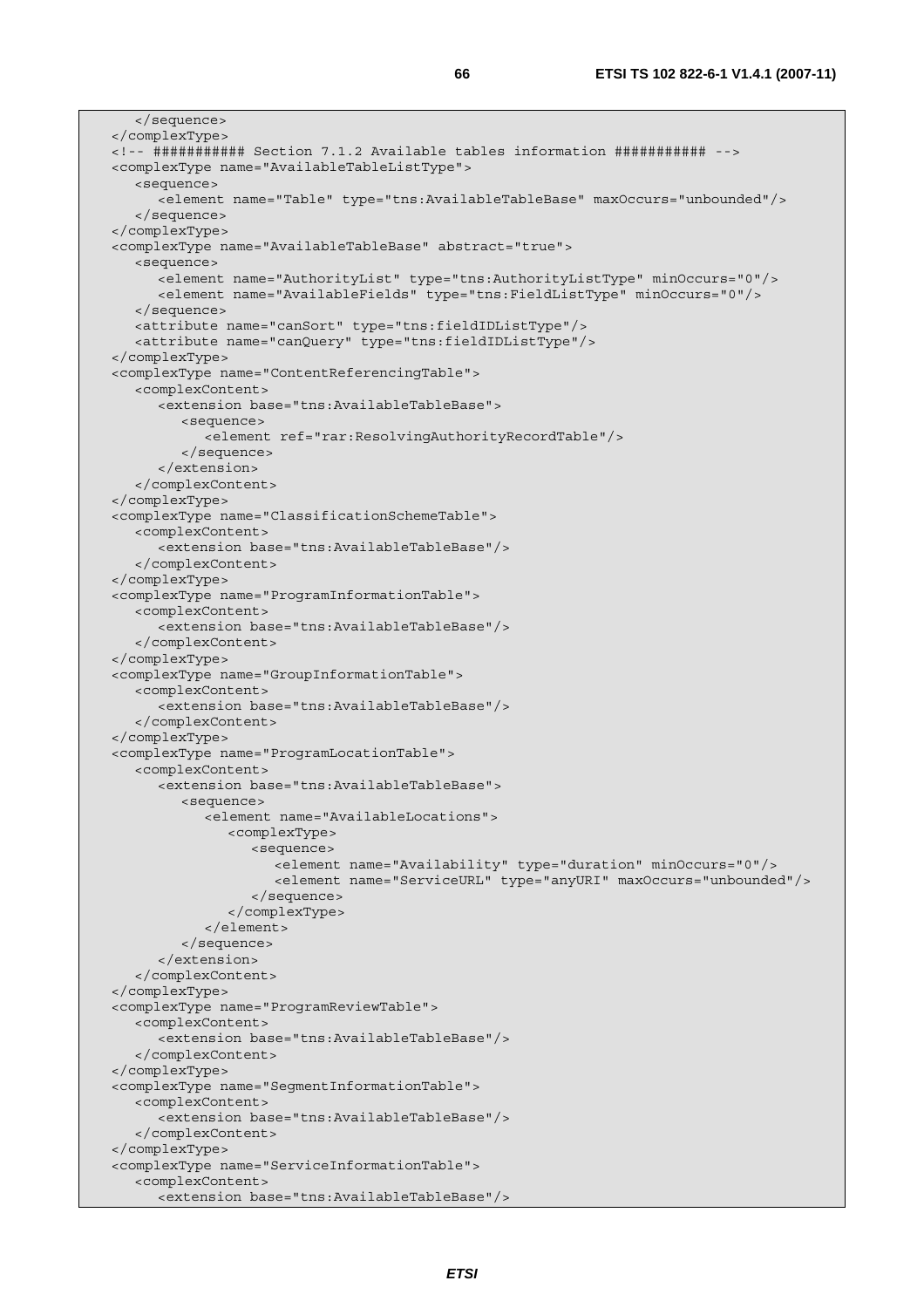```
 </complexContent> 
 </complexType> 
 <complexType name="CreditInformationTable"> 
    <complexContent> 
       <extension base="tns:AvailableTableBase"/> 
     </complexContent> 
 </complexType> 
 <complexType name="PackageTable"> 
   <complexContent> 
     <extension base="tns:AvailableTableBase"/> 
   </complexContent> 
 </complexType> 
 <complexType name="InterstitialCampaignTable"> 
   <complexContent> 
     <extension base="tns:AvailableTableBase"/> 
   </complexContent> 
 </complexType> 
 <complexType name="RMPITable"> 
   <complexContent> 
     <extension base="tns:AvailableTableBase"/> 
   </complexContent> 
 </complexType> 
 <complexType name="CouponTable"> 
   <complexContent> 
     <extension base="tns:AvailableTableBase"/> 
   </complexContent> 
 </complexType> 
 <complexType name="TargetingInformationTable"> 
   <complexContent> 
     <extension base="tns:AvailableTableBase"/> 
   </complexContent> 
 </complexType> 
 <complexType name="InterstitialTargetingTable"> 
   <complexContent> 
     <extension base="tns:AvailableTableBase"/> 
   </complexContent> 
 </complexType> 
 <!-- ########## Section 7.1.4 Description of update capabilities ########## --> 
 <complexType name="updateCapabilityType"> 
    <attribute name="versionRequest" type="boolean" default="true"/> 
    <attribute name="invalidResponse" type="boolean" default="true"/> 
 </complexType> 
 <!-- ############################################################### --> 
 <!-- Section 7.2 describe_submit_Data Capability Description Service --> 
 <!-- ############################################################### --> 
 <!-- ######### describe_submit_Data input (no parameters) ########## --> 
 <element name="describe_submit_Data" type="tns:describe_submit_DataType"/> 
 <complexType name="describe_submit_DataType"/> 
 <!-- ########### Section 7.2 describe_submit_Data output ########### --> 
 <complexType name="describe_submit_Data_Result"> 
    <sequence> 
       <element name="Name" type="string" minOccurs="0"/> 
       <element name="Description" type="mpeg7:TextualType" minOccurs="0" 
       maxOccurs="unbounded"/> 
       <element name="RequestedTables" type="tns:RequestedSubmitTablesType"/> 
       <element ref="p3p:POLICY" minOccurs="0"/> 
     </sequence> 
 </complexType> 
 <complexType name="RequestedSubmitTablesType"> 
     <sequence> 
       <element name="Table" maxOccurs="unbounded"> 
          <complexType> 
             <attribute name="type" use="required"> 
                <simpleType> 
                   <restriction base="string"> 
                      <enumeration value="UserPreferences"/> 
                      <enumeration value="UsageHistory"/> 
                   </restriction>
```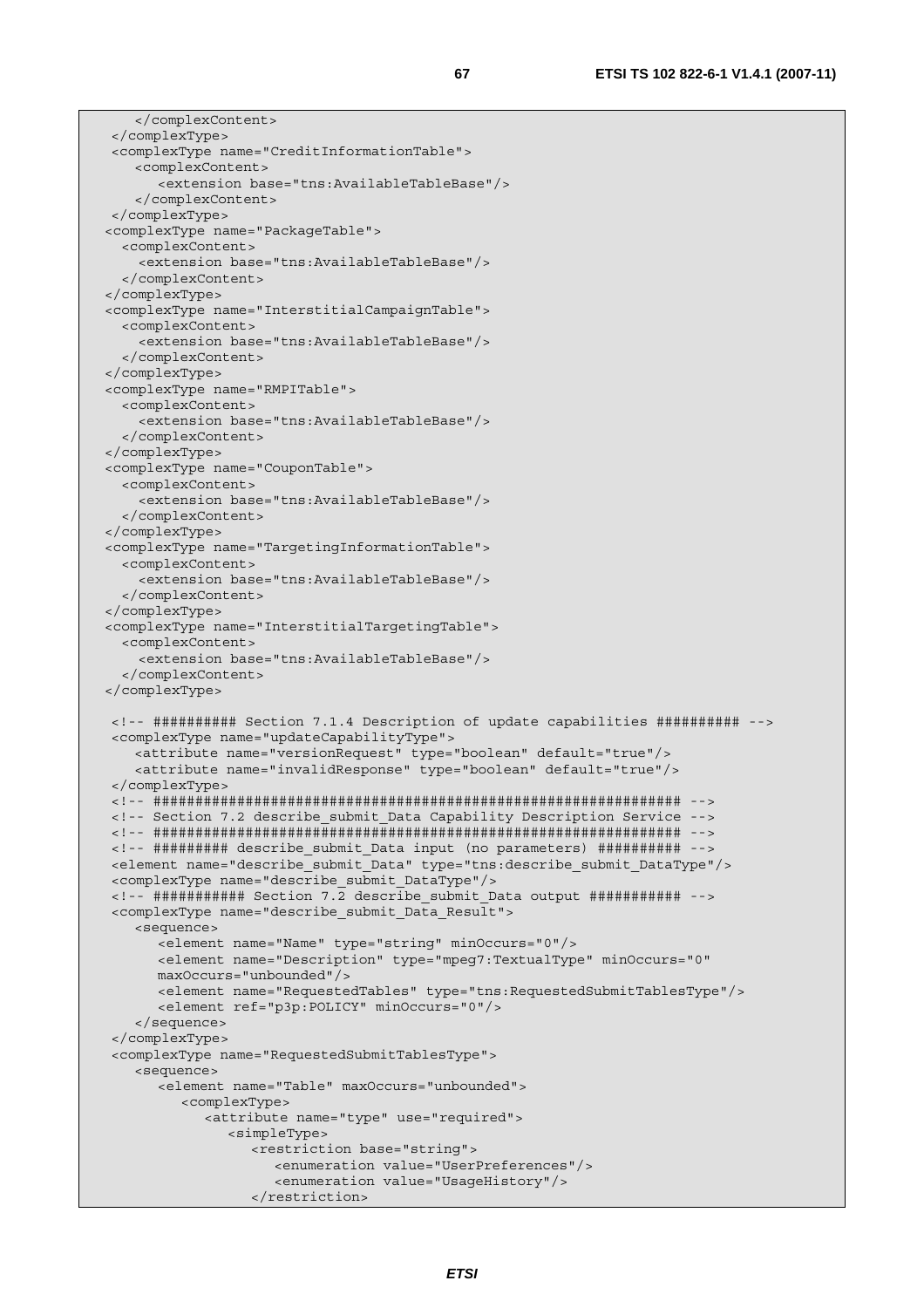```
 </simpleType> 
               </attribute> 
            </complexType> 
        \geq/element>
      </sequence> 
   </complexType> 
   <!-- ############################################################### --> 
   <!-- Section 7.3 describe_upload_Personal_Data Capability Description Service --> 
   <!-- ############################################################### --> 
   <!-- ######### describe_upload_Personal_Data input ########## --> 
   <element name="describe_upload_Personal_Data" 
   type="tns:describe_upload_Personal_DataType"/> 
   <complexType name="describe_upload_Personal_DataType"/> 
   <!-- ########### Section 7.3 describe_upload_Personal_Data output ########### --> 
   <element name="describe_upload_Personal_Data_Result" 
type="tns:describe_upload_Personal_Data_ResultType"/> 
   <complexType name="describe_upload_Personal_Data_ResultType"> 
      <sequence> 
         <element name="Name" type="string" minOccurs="0"/> 
         <element name="Description" type="mpeg7:TextualType" minOccurs="0" 
         maxOccurs="unbounded"/> 
         <element name="UploadableTable" type="tns:PersonalInformationTableType" 
         maxOccurs="unbounded"/> 
         <element ref="p3p:POLICY" minOccurs="0"/> 
      </sequence> 
   </complexType> 
</schema>
```
# B.2 FieldID definition list

The *TV-Anytime* fieldID definition list which is defined by the schema in clause 5.1.1.1.2 is as follows:

```
<?xml version="1.0" encoding="UTF-8"?> 
<tns:FieldIDDefinitionList targetNamespace=urn:tva:transport:fieldIDs:2007 
xmlns:tns="urn:tva:transport:2007" xmlns:tns="urn:tva:transport:2007" 
xmlns:tva="urn:tva:metadata:2007" xmlns:tva2="urn:tva:metadata:extended:2007" 
xmlns:mpeg7="urn:tva:mpeg7:2005" xmlns:cr="urn:tva:ContentReferencing:2007" 
xmlns:xsi="http://www.w3.org/2001/XMLSchema-instance" 
xsi:schemaLocation="urn:tva:transport:2007 tva_transport_6-1_v141.xsd"> 
  \leq ! -######################################################################################## 
 --> 
   <!-- fieldID for ContentReferencing --> 
  <! --
######################################################################################## 
--> 
   <Tns:FieldIDDefinition fieldID="Start" 
fieldDefinition="/cr:ContentReferencingTable/cr:Result/cr:LocationsResult/cr:DecomposedLo
cator/@start"/> 
  \geq 1 -######################################################################################## 
--> 
  <!-- fieldID for Program, Group, Instance, Segment and Package
  \leq ! -
######################################################################################## 
--> 
   <Tns:FieldIDDefinition fieldID="Title" fieldDefinition=" 
/tva:TVAMain/tva:ProgramDescription/tva:ProgramInformationTable/tva:ProgramInformation/tv
a:BasicDescription/tva:Title/text() 
/tva:TVAMain/tva:ProgramDescription/tva:ProgramInformationTable/tva:ProgramInformation/tv
a:BasicDescription/tva:ShortTitle/text() 
/tva:TVAMain/tva:ProgramDescription/tva:GroupInformationTable/tva:GroupInformation/tva:Ba
sicDescription/tva:Title/text() 
/tva:TVAMain/tva:ProgramDescription/tva:GroupInformationTable/tva:GroupInformation/tva:Ba
sicDescription/tva:ShortTitle/text() 
/tva:TVAMain/tva:ProgramDescription/tva:ProgramLocationTable/tva:BroadcastEvent/tva:Insta
```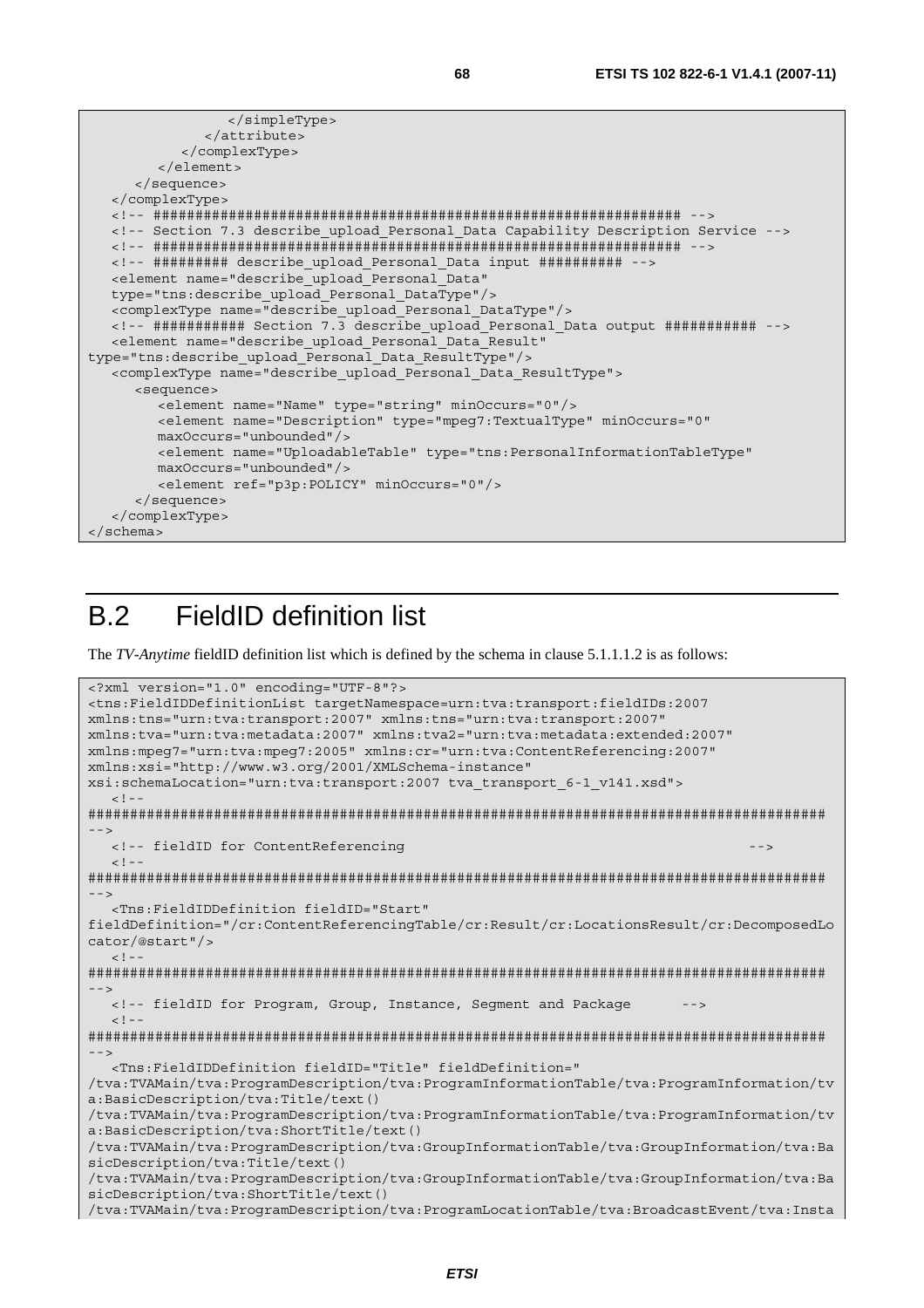nceDescription/tva:Title/text() /tva:TVAMain/tva:ProgramDescription/tva:ProgramLocationTable/tva:Schedule/tva:ScheduleEve nt/tva:InstanceDescription/tva:Title/text() /tva:TVAMain/tva:ProgramDescription/tva:ProgramLocationTable/tva:OnDemandProgram/tva:Inst anceDescription/tva:Title/text() /tva:TVAMain/tva:ProgramDescription/tva:ProgramLocationTable/tva:OnDemandService/tva:OnDe mandProgram/tva:InstanceDescription/tva:Title/text() /tva:TVAMain/tva:ProgramDescription/tva:SegmentInformationTable/tva:SegmentInformation/tv a:Description/tva:Title/text() /tva:TVAMain/tva:ProgramDescription/tva:SegmentInformationTable/tva:SegmentGroupInformati on/tva:Description/tva:Title/text() /tva2:ExtendedTVAMain/tva2:PackageTable/tva2:Package/tva2:Descriptor/tva2:ObjectDescripti on/tva2:ContentDescription/tva:Title/text() /tva2:ExtendedTVAMain/tva2:PackageTable/tva2:Package/tva2:Descriptor/tva2:ObjectDescripti on/tva2:ContentDescription/tva:ShortTitle/text() /tva2:ExtendedTVAMain/tva2:PackageTable/tva2:Package/tva2:Declarations/tva2:Descriptor/tv a2:ObjectDescription/tva2:ContentDescription/tva:Title/text() /tva2:ExtendedTVAMain/tva2:PackageTable/tva2:Package/tva2:Declarations/tva2:Descriptor/tv a2:ObjectDescription/tva2:ContentDescription/tva:ShortTitle/text() /tva2:ExtendedTVAMain/tva2:PackageTable/tva2:Package/tva2:Declarations/tva2:Item/tva2:Des criptor/tva2:ObjectDescription/tva2:ContentDescription/tva:Title/text() /tva2:ExtendedTVAMain/tva2:PackageTable/tva2:Package/tva2:Declarations/tva2:Item/tva2:Des criptor/tva2:ObjectDescription/tva2:ContentDescription/tva:ShortTitle/text() /tva2:ExtendedTVAMain/tva2:PackageTable/tva2:Package/tva2:Declarations/tva2:Item/tva2:Cho ice/tva2:Descriptor/tva2:ObjectDescription/tva2:ContentDescription/tva:Title/text() /tva2:ExtendedTVAMain/tva2:PackageTable/tva2:Package/tva2:Declarations/tva2:Item/tva2:Cho ice/tva2:Descriptor/tva2:ObjectDescription/tva2:ContentDescription/tva:ShortTitle/text() /tva2:ExtendedTVAMain/tva2:PackageTable/tva2:Package/tva2:Declarations/tva2:Item/tva2:Cho ice/tva2:Selection/tva2:Descriptor/tva2:ObjectDescription/tva2:ContentDescription/tva:Tit le/text() /tva2:ExtendedTVAMain/tva2:PackageTable/tva2:Package/tva2:Declarations/tva2:Item/tva2:Cho ice/tva2:Selection/tva2:Descriptor/tva2:ObjectDescription/tva2:ContentDescription/tva:Sho rtTitle/text() /tva2:ExtendedTVAMain/tva2:PackageTable/tva2:Package/tva2:Declarations/tva2:Item/tva2:Com ponent/tva2:Descriptor/tva2:ObjectDescription/tva2:ContentDescription/tva:Title/text() /tva2:ExtendedTVAMain/tva2:PackageTable/tva2:Package/tva2:Declarations/tva2:Item/tva2:Com ponent/tva2:Descriptor/tva2:ObjectDescription/tva2:ContentDescription/tva:ShortTitle/text /tva2:ExtendedTVAMain/tva2:PackageTable/tva2:Package/tva2:Declarations/tva2:Item/tva2:Com ponent/tva2:Anchor/tva2:Descriptor/tva2:ObjectDescription/tva2:ContentDescription/tva:Tit le/text() /tva2:ExtendedTVAMain/tva2:PackageTable/tva2:Package/tva2:Declarations/tva2:Item/tva2:Com ponent/tva2:Anchor/tva2:Descriptor/tva2:ObjectDescription/tva2:ContentDescription/tva:Sho rtTitle/text() /tva2:ExtendedTVAMain/tva2:PackageTable/tva2:Package/tva2:Declarations/tva2:Item/tva2:Ite m/tva2:Descriptor/tva2:ObjectDescription/tva2:ContentDescription/tva:Title/text() /tva2:ExtendedTVAMain/tva2:PackageTable/tva2:Package/tva2:Declarations/tva2:Item/tva2:Ite m/tva2:Descriptor/tva2:ObjectDescription/tva2:ContentDescription/tva:ShortTitle/text() /tva2:ExtendedTVAMain/tva2:PackageTable/tva2:Package/tva2:Declarations/tva2:Item/tva2:Ite m/tva2:Choice/tva2:Descriptor/tva2:ObjectDescription/tva2:ContentDescription/tva:Title/te  $xt()$ /tva2:ExtendedTVAMain/tva2:PackageTable/tva2:Package/tva2:Declarations/tva2:Item/tva2:Ite m/tva2:Choice/tva2:Descriptor/tva2:ObjectDescription/tva2:ContentDescription/tva:ShortTit le/text() /tva2:ExtendedTVAMain/tva2:PackageTable/tva2:Package/tva2:Declarations/tva2:Item/tva2:Ite m/tva2:Choice/tva2:Selection/tva2:Descriptor/tva2:ObjectDescription/tva2:ContentDescripti  $on/tva \cdot Title/text()$ /tva2:ExtendedTVAMain/tva2:PackageTable/tva2:Package/tva2:Declarations/tva2:Item/tva2:Ite m/tva2:Choice/tva2:Selection/tva2:Descriptor/tva2:ObjectDescription/tva2:ContentDescripti on/tva:ShortTitle/text() /tva2:ExtendedTVAMain/tva2:PackageTable/tva2:Package/tva2:Declarations/tva2:Item/tva2:Ite m/tva2:Component/tva2:Descriptor/tva2:ObjectDescription/tva2:ContentDescription/tva:Title /text()

()

/tva2:ExtendedTVAMain/tva2:PackageTable/tva2:Package/tva2:Declarations/tva2:Item/tva2:Ite m/tva2:Component/tva2:Descriptor/tva2:ObjectDescription/tva2:ContentDescription/tva:Short Title/text()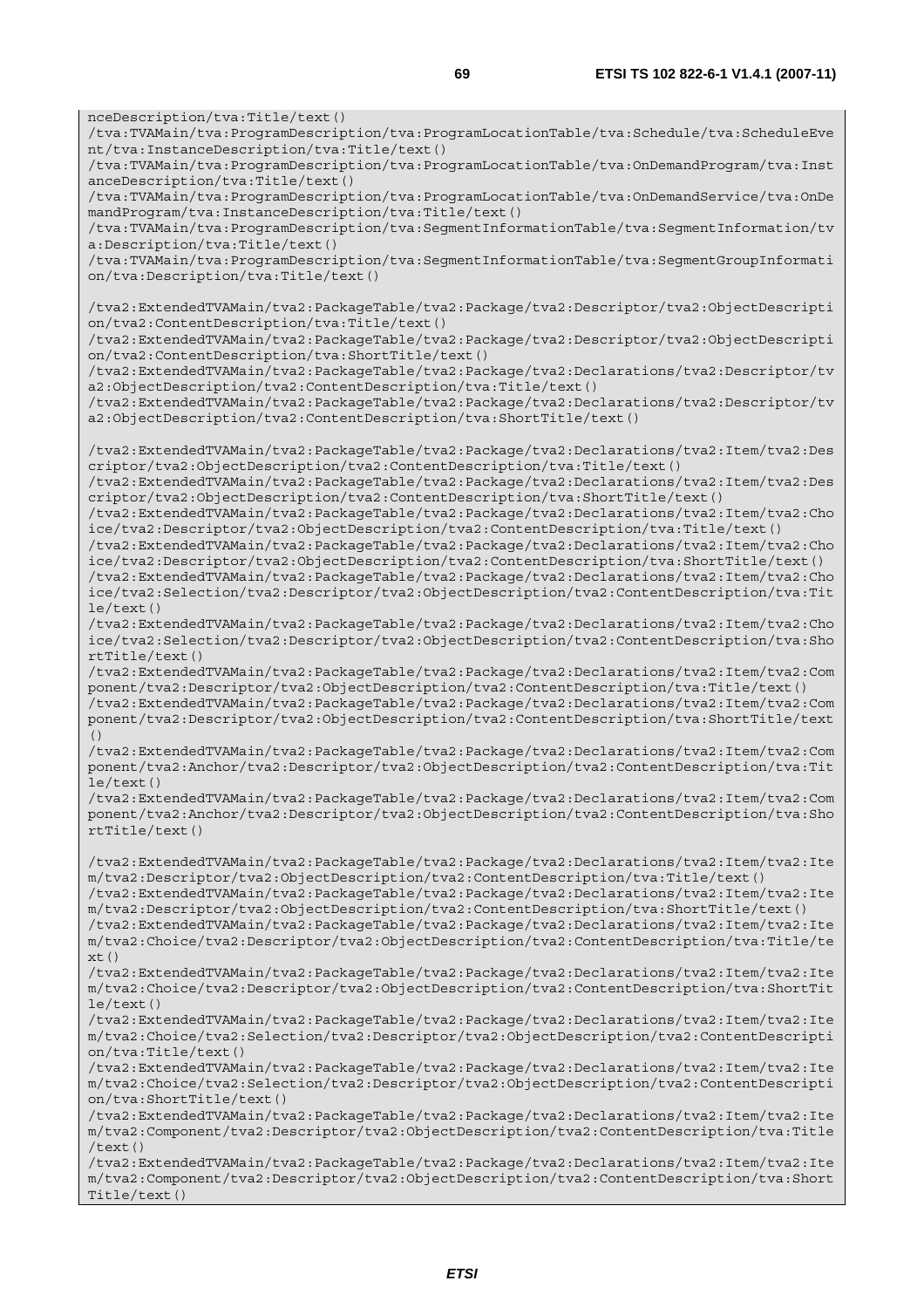/tva2:ExtendedTVAMain/tva2:PackageTable/tva2:Package/tva2:Declarations/tva2:Item/tva2:Ite m/tva2:Component/tva2:Anchor/tva2:Descriptor/tva2:ObjectDescription/tva2:ContentDescripti on/tva:ShortTitle/text()

/tva2:ExtendedTVAMain/tva2:PackageTable/tva2:Package/tva2:Declarations/tva2:Component/tva 2:Descriptor/tva2:ObjectDescription/tva2:ContentDescription/tva:Title/text() /tva2:ExtendedTVAMain/tva2:PackageTable/tva2:Package/tva2:Declarations/tva2:Component/tva

2:Descriptor/tva2:ObjectDescription/tva2:ContentDescription/tva:ShortTitle/text()

/tva2:ExtendedTVAMain/tva2:PackageTable/tva2:Package/tva2:Declarations/tva2:Component/tva 2:Anchor/tva2:Descriptor/tva2:ObjectDescription/tva2:ContentDescription/tva:Title/text()

/tva2:ExtendedTVAMain/tva2:PackageTable/tva2:Package/tva2:Declarations/tva2:Component/tva 2:Anchor/tva2:Descriptor/tva2:ObjectDescription/tva2:ContentDescription/tva:ShortTitle/te xt()

/tva2:ExtendedTVAMain/tva2:PackageTable/tva2:Package/tva2:Declarations/tva2:Anchor/tva2:D escriptor/tva2:ObjectDescription/tva2:ContentDescription/tva:Title/text()

/tva2:ExtendedTVAMain/tva2:PackageTable/tva2:Package/tva2:Declarations/tva2:Anchor/tva2:D escriptor/tva2:ObjectDescription/tva2:ContentDescription/tva:ShortTitle/text()

/tva2:ExtendedTVAMain/tva2:PackageTable/tva2:Package/tva2:Item/tva2:Descriptor/tva2:Objec tDescription/tva2:ContentDescription/tva:Title/text()

/tva2:ExtendedTVAMain/tva2:PackageTable/tva2:Package/tva2:Item/tva2:Descriptor/tva2:Objec tDescription/tva2:ContentDescription/tva:ShortTitle/text()

/tva2:ExtendedTVAMain/tva2:PackageTable/tva2:Package/tva2:Item/tva2:Choice/tva2:Descripto r/tva2:ObjectDescription/tva2:ContentDescription/tva:Title/text()

/tva2:ExtendedTVAMain/tva2:PackageTable/tva2:Package/tva2:Item/tva2:Choice/tva2:Descripto r/tva2:ObjectDescription/tva2:ContentDescription/tva:ShortTitle/text()

/tva2:ExtendedTVAMain/tva2:PackageTable/tva2:Package/tva2:Item/tva2:Choice/tva2:Selection /tva2:Descriptor/tva2:ObjectDescription/tva2:ContentDescription/tva:Title/text()

/tva2:ExtendedTVAMain/tva2:PackageTable/tva2:Package/tva2:Item/tva2:Choice/tva2:Selection /tva2:Descriptor/tva2:ObjectDescription/tva2:ContentDescription/tva:ShortTitle/text() /tva2:ExtendedTVAMain/tva2:PackageTable/tva2:Package/tva2:Item/tva2:Component/tva2:Descri ptor/tva2:ObjectDescription/tva2:ContentDescription/tva:Title/text()

/tva2:ExtendedTVAMain/tva2:PackageTable/tva2:Package/tva2:Item/tva2:Component/tva2:Descri ptor/tva2:ObjectDescription/tva2:ContentDescription/tva:ShortTitle/text()

/tva2:ExtendedTVAMain/tva2:PackageTable/tva2:Package/tva2:Item/tva2:Component/tva2:Anchor /tva2:Descriptor/tva2:ObjectDescription/tva2:ContentDescription/tva:Title/text()

/tva2:ExtendedTVAMain/tva2:PackageTable/tva2:Package/tva2:Item/tva2:Component/tva2:Anchor /tva2:Descriptor/tva2:ObjectDescription/tva2:ContentDescription/tva:ShortTitle/text()

/tva2:ExtendedTVAMain/tva2:PackageTable/tva2:Package/tva2:Item/tva2:Item/tva2:Descriptor/ tva2:ObjectDescription/tva2:ContentDescription/tva:Title/text()

/tva2:ExtendedTVAMain/tva2:PackageTable/tva2:Package/tva2:Item/tva2:Item/tva2:Descriptor/ tva2:ObjectDescription/tva2:ContentDescription/tva:ShortTitle/text()

/tva2:ExtendedTVAMain/tva2:PackageTable/tva2:Package/tva2:Item/tva2:Item/tva2:Choice/tva2 :Descriptor/tva2:ObjectDescription/tva2:ContentDescription/tva:Title/text()

/tva2:ExtendedTVAMain/tva2:PackageTable/tva2:Package/tva2:Item/tva2:Item/tva2:Choice/tva2 :Descriptor/tva2:ObjectDescription/tva2:ContentDescription/tva:ShortTitle/text()

/tva2:ExtendedTVAMain/tva2:PackageTable/tva2:Package/tva2:Item/tva2:Item/tva2:Choice/tva2 :Selection/tva2:Descriptor/tva2:ObjectDescription/tva2:ContentDescription/tva:Title/text( )

/tva2:ExtendedTVAMain/tva2:PackageTable/tva2:Package/tva2:Item/tva2:Item/tva2:Choice/tva2 :Selection/tva2:Descriptor/tva2:ObjectDescription/tva2:ContentDescription/tva:ShortTitle/ text()

/tva2:ExtendedTVAMain/tva2:PackageTable/tva2:Package/tva2:Item/tva2:Item/tva2:Component/t va2:Descriptor/tva2:ObjectDescription/tva2:ContentDescription/tva:Title/text()

/tva2:ExtendedTVAMain/tva2:PackageTable/tva2:Package/tva2:Item/tva2:Item/tva2:Component/t va2:Descriptor/tva2:ObjectDescription/tva2:ContentDescription/tva:ShortTitle/text()

/tva2:ExtendedTVAMain/tva2:PackageTable/tva2:Package/tva2:Item/tva2:Item/tva2:Component/t va2:Anchor/tva2:Descriptor/tva2:ObjectDescription/tva2:ContentDescription/tva:Title/text( )

/tva2:ExtendedTVAMain/tva2:PackageTable/tva2:Package/tva2:Item/tva2:Item/tva2:Component/t va2:Anchor/tva2:Descriptor/tva2:ObjectDescription/tva2:ContentDescription/tva:ShortTitle/ text()  $''$ />

<Tns:FieldIDDefinition fieldID="TitleLanguage" fieldDefinition="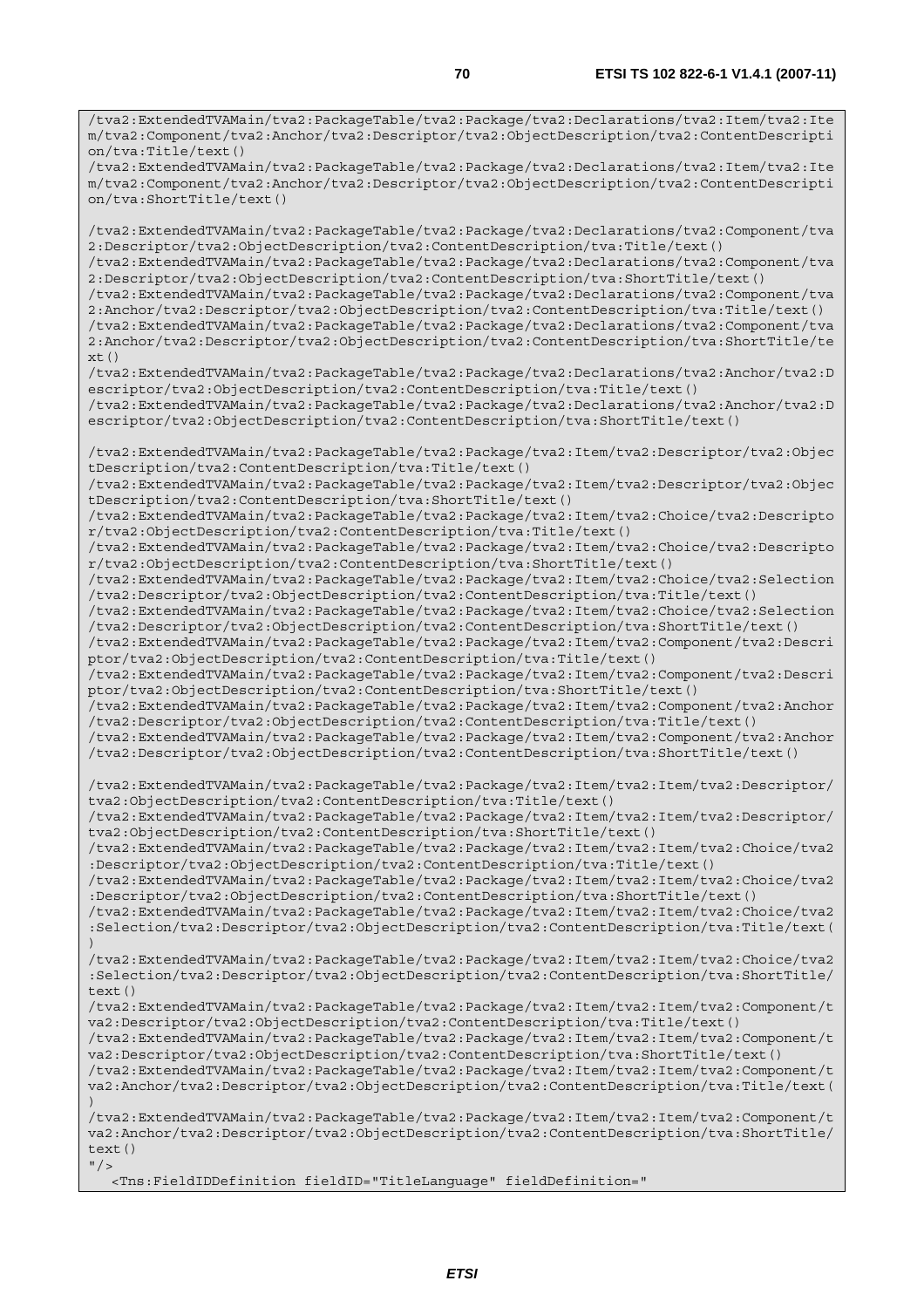/tva:TVAMain/tva:ProgramDescription/tva:ProgramInformationTable/tva:ProgramInformation/tv a:BasicDescription/tva:Title/@xml:lang /tva:TVAMain/tva:ProgramDescription/tva:ProgramInformationTable/tva:ProgramInformation/tv a:BasicDescription/tva:ShortTitle/@xml:lang /tva:TVAMain/tva:ProgramDescription/tva:GroupInformationTable/tva:GroupInformation/tva:Ba sicDescription/tva:Title/@xml:lang /tva:TVAMain/tva:ProgramDescription/tva:GroupInformationTable/tva:GroupInformation/tva:Ba sicDescription/tva:ShortTitle/@xml:lang /tva:TVAMain/tva:ProgramDescription/tva:ProgramLocationTable/tva:BroadcastEvent/tva:Insta nceDescription/tva:Title/@xml:lang /tva:TVAMain/tva:ProgramDescription/tva:ProgramLocationTable/tva:Schedule/tva:ScheduleEve nt/tva:InstanceDescription/tva:Title/@xml:lang /tva:TVAMain/tva:ProgramDescription/tva:ProgramLocationTable/tva:OnDemandProgram/tva:Inst anceDescription/tva:Title/@xml:lang /tva:TVAMain/tva:ProgramDescription/tva:ProgramLocationTable/tva:OnDemandService/tva:OnDe mandProgram/tva:InstanceDescription/tva:Title/@xml:lang /tva:TVAMain/tva:ProgramDescription/tva:SegmentInformationTable/tva:SegmentInformation/tv a:Description/tva:Title/@xml:lang /tva:TVAMain/tva:ProgramDescription/tva:SegmentInformationTable/tva:SegmentGroupInformati on/tva:Description/tva:Title/@xml:lang /tva2:ExtendedTVAMain/tva2:PackageTable/tva2:Package/tva2:Descriptor/tva2:ObjectDescripti on/tva2:ContentDescription/tva:Title/@xml:lang /tva2:ExtendedTVAMain/tva2:PackageTable/tva2:Package/tva2:Descriptor/tva2:ObjectDescripti on/tva2:ContentDescription/tva:ShortTitle/@xml:lang /tva2:ExtendedTVAMain/tva2:PackageTable/tva2:Package/tva2:Declarations/tva2:Descriptor/tv a2:ObjectDescription/tva2:ContentDescription/tva:Title/@xml:lang /tva2:ExtendedTVAMain/tva2:PackageTable/tva2:Package/tva2:Declarations/tva2:Descriptor/tv a2:ObjectDescription/tva2:ContentDescription/tva:ShortTitle/@xml:lang /tva2:ExtendedTVAMain/tva2:PackageTable/tva2:Package/tva2:Declarations/tva2:Item/tva2:Des criptor/tva2:ObjectDescription/tva2:ContentDescription/tva:Title/@xml:lang /tva2:ExtendedTVAMain/tva2:PackageTable/tva2:Package/tva2:Declarations/tva2:Item/tva2:Des criptor/tva2:ObjectDescription/tva2:ContentDescription/tva:ShortTitle/@xml:lang /tva2:ExtendedTVAMain/tva2:PackageTable/tva2:Package/tva2:Declarations/tva2:Item/tva2:Cho ice/tva2:Descriptor/tva2:ObjectDescription/tva2:ContentDescription/tva:Title/@xml:lang /tva2:ExtendedTVAMain/tva2:PackageTable/tva2:Package/tva2:Declarations/tva2:Item/tva2:Cho ice/tva2:Descriptor/tva2:ObjectDescription/tva2:ContentDescription/tva:ShortTitle/@xml:la ng /tva2:ExtendedTVAMain/tva2:PackageTable/tva2:Package/tva2:Declarations/tva2:Item/tva2:Cho ice/tva2:Selection/tva2:Descriptor/tva2:ObjectDescription/tva2:ContentDescription/tva:Tit le/@xml:lang /tva2:ExtendedTVAMain/tva2:PackageTable/tva2:Package/tva2:Declarations/tva2:Item/tva2:Cho ice/tva2:Selection/tva2:Descriptor/tva2:ObjectDescription/tva2:ContentDescription/tva:Sho rtTitle/@xml:lang /tva2:ExtendedTVAMain/tva2:PackageTable/tva2:Package/tva2:Declarations/tva2:Item/tva2:Com ponent/tva2:Descriptor/tva2:ObjectDescription/tva2:ContentDescription/tva:Title/@xml:lang /tva2:ExtendedTVAMain/tva2:PackageTable/tva2:Package/tva2:Declarations/tva2:Item/tva2:Com ponent/tva2:Descriptor/tva2:ObjectDescription/tva2:ContentDescription/tva:ShortTitle/@xml :lang /tva2:ExtendedTVAMain/tva2:PackageTable/tva2:Package/tva2:Declarations/tva2:Item/tva2:Com ponent/tva2:Anchor/tva2:Descriptor/tva2:ObjectDescription/tva2:ContentDescription/tva:Tit le/@xml:lang /tva2:ExtendedTVAMain/tva2:PackageTable/tva2:Package/tva2:Declarations/tva2:Item/tva2:Com ponent/tva2:Anchor/tva2:Descriptor/tva2:ObjectDescription/tva2:ContentDescription/tva:Sho rtTitle/@xml:lang /tva2:ExtendedTVAMain/tva2:PackageTable/tva2:Package/tva2:Declarations/tva2:Item/tva2:Ite m/tva2:Descriptor/tva2:ObjectDescription/tva2:ContentDescription/tva:Title/@xml:lang /tva2:ExtendedTVAMain/tva2:PackageTable/tva2:Package/tva2:Declarations/tva2:Item/tva2:Ite m/tva2:Descriptor/tva2:ObjectDescription/tva2:ContentDescription/tva:ShortTitle/@xml:lang /tva2:ExtendedTVAMain/tva2:PackageTable/tva2:Package/tva2:Declarations/tva2:Item/tva2:Ite m/tva2:Choice/tva2:Descriptor/tva2:ObjectDescription/tva2:ContentDescription/tva:Title/@x ml:lang /tva2:ExtendedTVAMain/tva2:PackageTable/tva2:Package/tva2:Declarations/tva2:Item/tva2:Ite m/tva2:Choice/tva2:Descriptor/tva2:ObjectDescription/tva2:ContentDescription/tva:ShortTit

le/@xml:lang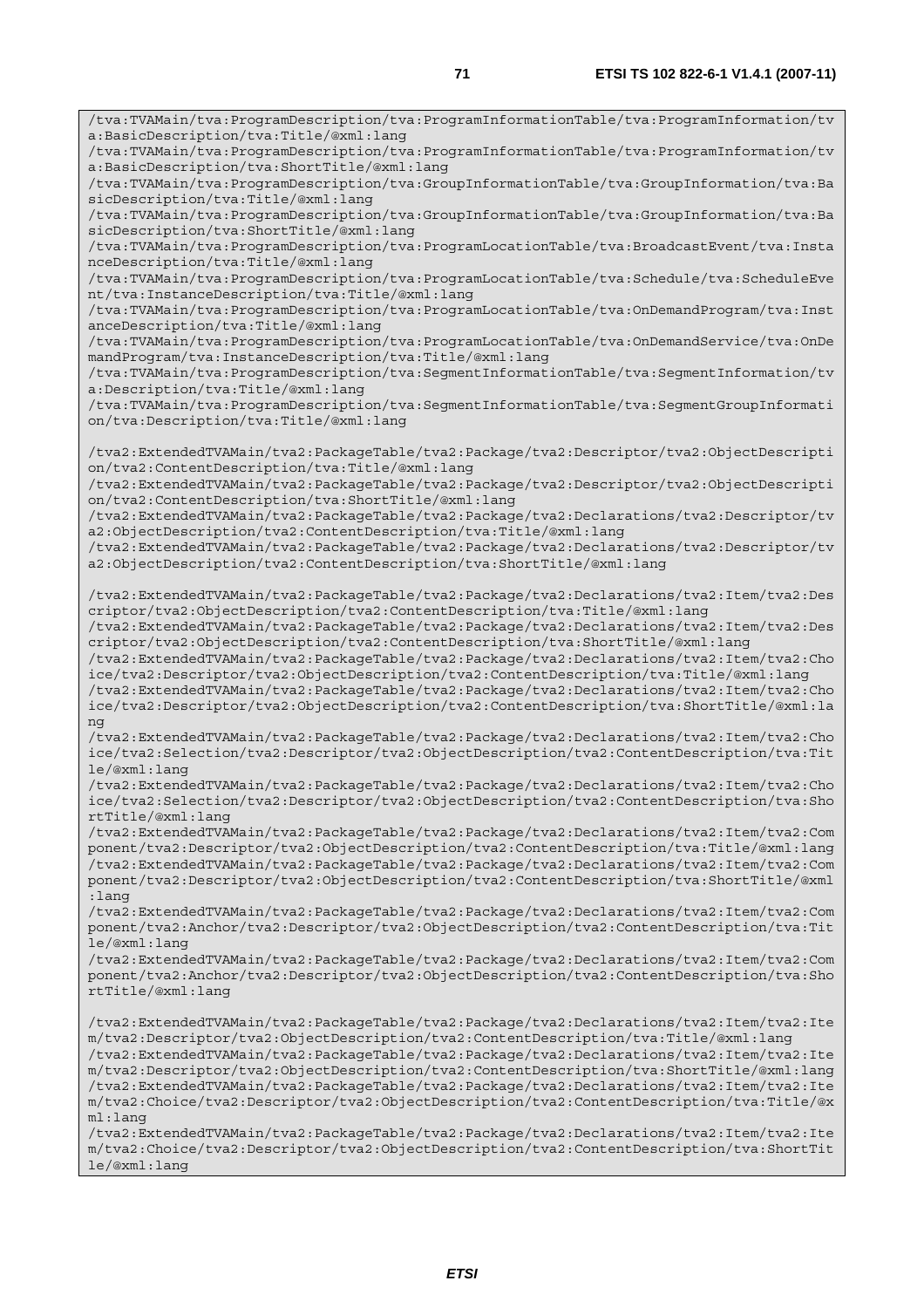/tva2:ExtendedTVAMain/tva2:PackageTable/tva2:Package/tva2:Declarations/tva2:Item/tva2:Ite m/tva2:Choice/tva2:Selection/tva2:Descriptor/tva2:ObjectDescription/tva2:ContentDescripti

on/tva:Title/@xml:lang

/tva2:ExtendedTVAMain/tva2:PackageTable/tva2:Package/tva2:Declarations/tva2:Item/tva2:Ite m/tva2:Choice/tva2:Selection/tva2:Descriptor/tva2:ObjectDescription/tva2:ContentDescripti on/tva:ShortTitle/@xml:lang /tva2:ExtendedTVAMain/tva2:PackageTable/tva2:Package/tva2:Declarations/tva2:Item/tva2:Ite m/tva2:Component/tva2:Descriptor/tva2:ObjectDescription/tva2:ContentDescription/tva:Title /@xml:lang /tva2:ExtendedTVAMain/tva2:PackageTable/tva2:Package/tva2:Declarations/tva2:Item/tva2:Ite m/tva2:Component/tva2:Descriptor/tva2:ObjectDescription/tva2:ContentDescription/tva:Short Title/@xml:lang /tva2:ExtendedTVAMain/tva2:PackageTable/tva2:Package/tva2:Declarations/tva2:Item/tva2:Ite m/tva2:Component/tva2:Anchor/tva2:Descriptor/tva2:ObjectDescription/tva2:ContentDescripti on/tva:Title/@xml:lang /tva2:ExtendedTVAMain/tva2:PackageTable/tva2:Package/tva2:Declarations/tva2:Item/tva2:Ite m/tva2:Component/tva2:Anchor/tva2:Descriptor/tva2:ObjectDescription/tva2:ContentDescripti on/tva:ShortTitle/@xml:lang /tva2:ExtendedTVAMain/tva2:PackageTable/tva2:Package/tva2:Declarations/tva2:Component/tva 2:Descriptor/tva2:ObjectDescription/tva2:ContentDescription/tva:Title/@xml:lang /tva2:ExtendedTVAMain/tva2:PackageTable/tva2:Package/tva2:Declarations/tva2:Component/tva 2:Descriptor/tva2:ObjectDescription/tva2:ContentDescription/tva:ShortTitle/@xml:lang /tva2:ExtendedTVAMain/tva2:PackageTable/tva2:Package/tva2:Declarations/tva2:Component/tva 2:Anchor/tva2:Descriptor/tva2:ObjectDescription/tva2:ContentDescription/tva:Title/@xml:la ng /tva2:ExtendedTVAMain/tva2:PackageTable/tva2:Package/tva2:Declarations/tva2:Component/tva 2:Anchor/tva2:Descriptor/tva2:ObjectDescription/tva2:ContentDescription/tva:ShortTitle/@x ml:lang /tva2:ExtendedTVAMain/tva2:PackageTable/tva2:Package/tva2:Declarations/tva2:Anchor/tva2:D escriptor/tva2:ObjectDescription/tva2:ContentDescription/tva:Title/@xml:lang /tva2:ExtendedTVAMain/tva2:PackageTable/tva2:Package/tva2:Declarations/tva2:Anchor/tva2:D escriptor/tva2:ObjectDescription/tva2:ContentDescription/tva:ShortTitle/@xml:lang /tva2:ExtendedTVAMain/tva2:PackageTable/tva2:Package/tva2:Item/tva2:Descriptor/tva2:Objec tDescription/tva2:ContentDescription/tva:Title/@xml:lang /tva2:ExtendedTVAMain/tva2:PackageTable/tva2:Package/tva2:Item/tva2:Descriptor/tva2:Objec tDescription/tva2:ContentDescription/tva:ShortTitle/@xml:lang /tva2:ExtendedTVAMain/tva2:PackageTable/tva2:Package/tva2:Item/tva2:Choice/tva2:Descripto r/tva2:ObjectDescription/tva2:ContentDescription/tva:Title/@xml:lang /tva2:ExtendedTVAMain/tva2:PackageTable/tva2:Package/tva2:Item/tva2:Choice/tva2:Descripto r/tva2:ObjectDescription/tva2:ContentDescription/tva:ShortTitle/@xml:lang /tva2:ExtendedTVAMain/tva2:PackageTable/tva2:Package/tva2:Item/tva2:Choice/tva2:Selection /tva2:Descriptor/tva2:ObjectDescription/tva2:ContentDescription/tva:Title/@xml:lang /tva2:ExtendedTVAMain/tva2:PackageTable/tva2:Package/tva2:Item/tva2:Choice/tva2:Selection /tva2:Descriptor/tva2:ObjectDescription/tva2:ContentDescription/tva:ShortTitle/@xml:lang /tva2:ExtendedTVAMain/tva2:PackageTable/tva2:Package/tva2:Item/tva2:Component/tva2:Descri ptor/tva2:ObjectDescription/tva2:ContentDescription/tva:Title/@xml:lang /tva2:ExtendedTVAMain/tva2:PackageTable/tva2:Package/tva2:Item/tva2:Component/tva2:Descri ptor/tva2:ObjectDescription/tva2:ContentDescription/tva:ShortTitle/@xml:lang /tva2:ExtendedTVAMain/tva2:PackageTable/tva2:Package/tva2:Item/tva2:Component/tva2:Anchor /tva2:Descriptor/tva2:ObjectDescription/tva2:ContentDescription/tva:Title/@xml:lang /tva2:ExtendedTVAMain/tva2:PackageTable/tva2:Package/tva2:Item/tva2:Component/tva2:Anchor /tva2:Descriptor/tva2:ObjectDescription/tva2:ContentDescription/tva:ShortTitle/@xml:lang /tva2:ExtendedTVAMain/tva2:PackageTable/tva2:Package/tva2:Item/tva2:Item/tva2:Descriptor/ tva2:ObjectDescription/tva2:ContentDescription/tva:Title/@xml:lang /tva2:ExtendedTVAMain/tva2:PackageTable/tva2:Package/tva2:Item/tva2:Item/tva2:Descriptor/ tva2:ObjectDescription/tva2:ContentDescription/tva:ShortTitle/@xml:lang /tva2:ExtendedTVAMain/tva2:PackageTable/tva2:Package/tva2:Item/tva2:Item/tva2:Choice/tva2 :Descriptor/tva2:ObjectDescription/tva2:ContentDescription/tva:Title/@xml:lang /tva2:ExtendedTVAMain/tva2:PackageTable/tva2:Package/tva2:Item/tva2:Item/tva2:Choice/tva2 :Descriptor/tva2:ObjectDescription/tva2:ContentDescription/tva:ShortTitle/@xml:lang /tva2:ExtendedTVAMain/tva2:PackageTable/tva2:Package/tva2:Item/tva2:Item/tva2:Choice/tva2 :Selection/tva2:Descriptor/tva2:ObjectDescription/tva2:ContentDescription/tva:Title/@xml: lang /tva2:ExtendedTVAMain/tva2:PackageTable/tva2:Package/tva2:Item/tva2:Item/tva2:Choice/tva2 :Selection/tva2:Descriptor/tva2:ObjectDescription/tva2:ContentDescription/tva:ShortTitle/ @xml:lang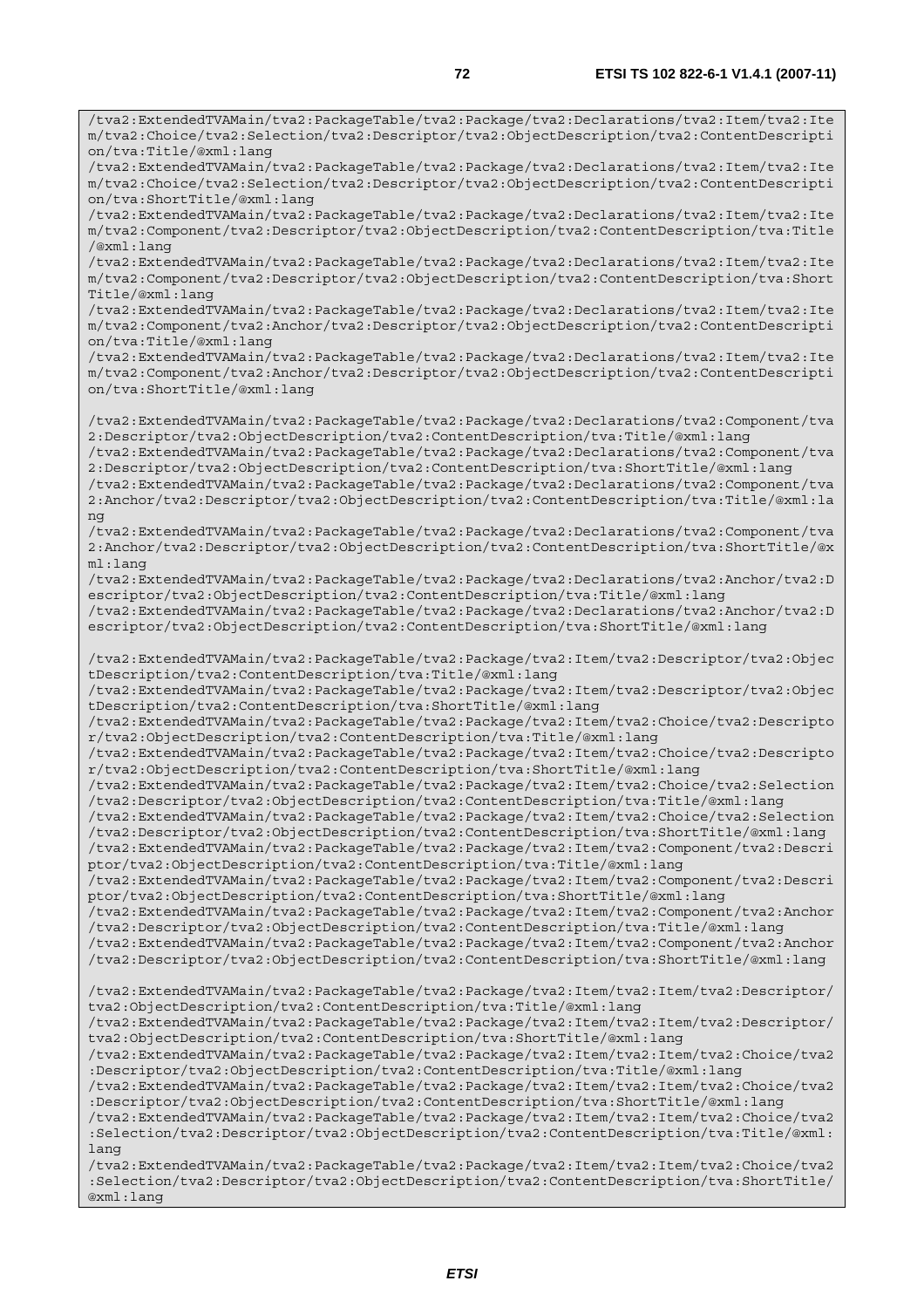/tva2:ExtendedTVAMain/tva2:PackageTable/tva2:Package/tva2:Item/tva2:Item/tva2:Component/t va2:Descriptor/tva2:ObjectDescription/tva2:ContentDescription/tva:Title/@xml:lang /tva2:ExtendedTVAMain/tva2:PackageTable/tva2:Package/tva2:Item/tva2:Item/tva2:Component/t va2:Descriptor/tva2:ObjectDescription/tva2:ContentDescription/tva:ShortTitle/@xml:lang /tva2:ExtendedTVAMain/tva2:PackageTable/tva2:Package/tva2:Item/tva2:Item/tva2:Component/t va2:Anchor/tva2:Descriptor/tva2:ObjectDescription/tva2:ContentDescription/tva:Title/@xml: lang /tva2:ExtendedTVAMain/tva2:PackageTable/tva2:Package/tva2:Item/tva2:Item/tva2:Component/t va2:Anchor/tva2:Descriptor/tva2:ObjectDescription/tva2:ContentDescription/tva:ShortTitle/ @xml:lang  $"$ /> <Tns:FieldIDDefinition fieldID="Synopsis" fieldDefinition=" /tva:TVAMain/tva:ProgramDescription/tva:ProgramInformationTable/tva:ProgramInformation/tv a:BasicDescription/tva:Synopsis/text() /tva:TVAMain/tva:ProgramDescription/tva:GroupInformationTable/tva:GroupInformation/tva:Ba sicDescription/tva:Synopsis/text() /tva:TVAMain/tva:ProgramDescription/tva:ProgramLocationTable/tva:BroadcastEvent/tva:Insta nceDescription/tva:Synopsis/text() /tva:TVAMain/tva:ProgramDescription/tva:ProgramLocationTable/tva:Schedule/tva:ScheduleEve nt/tva:InstanceDescription/tva:Synopsis/text() /tva:TVAMain/tva:ProgramDescription/tva:ProgramLocationTable/tva:OnDemandProgram/tva:Inst anceDescription/tva:Synopsis/text() /tva:TVAMain/tva:ProgramDescription/tva:ProgramLocationTable/tva:OnDemandService/tva:OnDe mandProgram/tva:InstanceDescription/tva:Synopsis/text() /tva:TVAMain/tva:ProgramDescription/tva:SegmentInformationTable/tva:SegmentInformation/tv a:Description/tva:Synopsis/text() /tva:TVAMain/tva:ProgramDescription/tva:SegmentInformationTable/tva:SegmentGroupInformati on/tva:Description/tva:Synopsis/text() /tva2:ExtendedTVAMain/tva2:PackageTable/tva2:Package/tva2:Descriptor/tva2:ObjectDescripti on/tva2:ContentDescription/tva:Synopsis/text() /tva2:ExtendedTVAMain/tva2:PackageTable/tva2:Package/tva2:Declarations/tva2:Descriptor/tv a2:ObjectDescription/tva2:ContentDescription/tva:Synopsis/text() /tva2:ExtendedTVAMain/tva2:PackageTable/tva2:Package/tva2:Declarations/tva2:Item/tva2:Des criptor/tva2:ObjectDescription/tva2:ContentDescription/tva:Synopsis/text() /tva2:ExtendedTVAMain/tva2:PackageTable/tva2:Package/tva2:Declarations/tva2:Item/tva2:Cho ice/tva2:Descriptor/tva2:ObjectDescription/tva2:ContentDescription/tva:Synopsis/text() /tva2:ExtendedTVAMain/tva2:PackageTable/tva2:Package/tva2:Declarations/tva2:Item/tva2:Cho ice/tva2:Selection/tva2:Descriptor/tva2:ObjectDescription/tva2:ContentDescription/tva:Syn opsis/text() /tva2:ExtendedTVAMain/tva2:PackageTable/tva2:Package/tva2:Declarations/tva2:Item/tva2:Com ponent/tva2:Descriptor/tva2:ObjectDescription/tva2:ContentDescription/tva:Synopsis/text() /tva2:ExtendedTVAMain/tva2:PackageTable/tva2:Package/tva2:Declarations/tva2:Item/tva2:Com ponent/tva2:Anchor/tva2:Descriptor/tva2:ObjectDescription/tva2:ContentDescription/tva:Syn opsis/text() /tva2:ExtendedTVAMain/tva2:PackageTable/tva2:Package/tva2:Declarations/tva2:Item/tva2:Ite m/tva2:Descriptor/tva2:ObjectDescription/tva2:ContentDescription/tva:Synopsis/text() /tva2:ExtendedTVAMain/tva2:PackageTable/tva2:Package/tva2:Declarations/tva2:Item/tva2:Ite m/tva2:Choice/tva2:Descriptor/tva2:ObjectDescription/tva2:ContentDescription/tva:Synopsis /text() /tva2:ExtendedTVAMain/tva2:PackageTable/tva2:Package/tva2:Declarations/tva2:Item/tva2:Ite m/tva2:Choice/tva2:Selection/tva2:Descriptor/tva2:ObjectDescription/tva2:ContentDescripti on/tva:Synopsis/text() /tva2:ExtendedTVAMain/tva2:PackageTable/tva2:Package/tva2:Declarations/tva2:Item/tva2:Ite m/tva2:Component/tva2:Descriptor/tva2:ObjectDescription/tva2:ContentDescription/tva:Synop sis/text() /tva2:ExtendedTVAMain/tva2:PackageTable/tva2:Package/tva2:Declarations/tva2:Item/tva2:Ite m/tva2:Component/tva2:Anchor/tva2:Descriptor/tva2:ObjectDescription/tva2:ContentDescripti on/tva:Synopsis/text() /tva2:ExtendedTVAMain/tva2:PackageTable/tva2:Package/tva2:Declarations/tva2:Component/tva 2:Descriptor/tva2:ObjectDescription/tva2:ContentDescription/tva:Synopsis/text() /tva2:ExtendedTVAMain/tva2:PackageTable/tva2:Package/tva2:Declarations/tva2:Component/tva 2:Anchor/tva2:Descriptor/tva2:ObjectDescription/tva2:ContentDescription/tva:Synopsis/text

 $($ )

/tva2:ExtendedTVAMain/tva2:PackageTable/tva2:Package/tva2:Declarations/tva2:Anchor/tva2:D escriptor/tva2:ObjectDescription/tva2:ContentDescription/tva:Synopsis/text()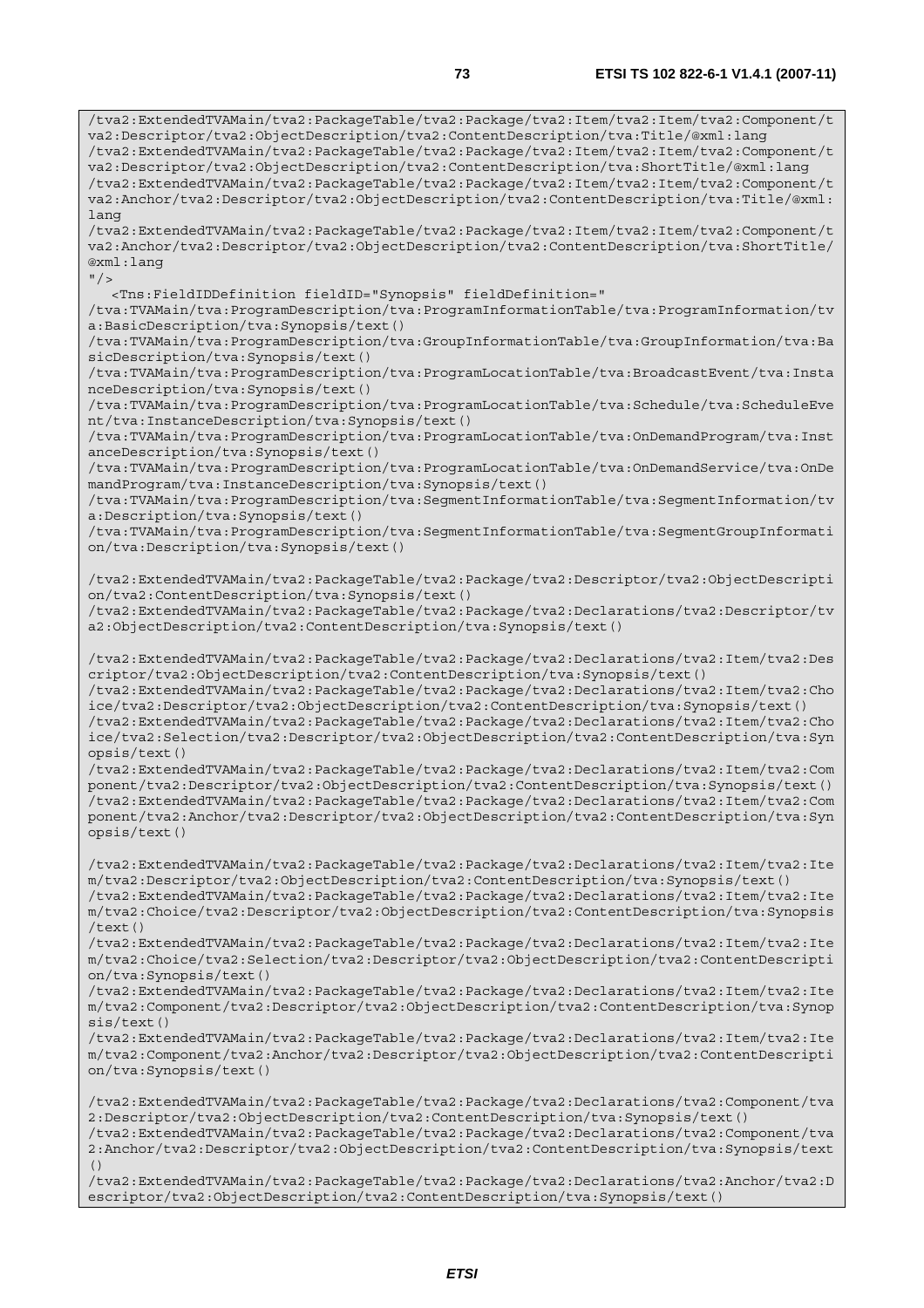/tva2:ExtendedTVAMain/tva2:PackageTable/tva2:Package/tva2:Item/tva2:Descriptor/tva2:Objec tDescription/tva2:ContentDescription/tva:Synopsis/text() /tva2:ExtendedTVAMain/tva2:PackageTable/tva2:Package/tva2:Item/tva2:Choice/tva2:Descripto r/tva2:ObjectDescription/tva2:ContentDescription/tva:Synopsis/text() /tva2:ExtendedTVAMain/tva2:PackageTable/tva2:Package/tva2:Item/tva2:Choice/tva2:Selection /tva2:Descriptor/tva2:ObjectDescription/tva2:ContentDescription/tva:Synopsis/text() /tva2:ExtendedTVAMain/tva2:PackageTable/tva2:Package/tva2:Item/tva2:Component/tva2:Descri ptor/tva2:ObjectDescription/tva2:ContentDescription/tva:Synopsis/text() /tva2:ExtendedTVAMain/tva2:PackageTable/tva2:Package/tva2:Item/tva2:Component/tva2:Anchor /tva2:Descriptor/tva2:ObjectDescription/tva2:ContentDescription/tva:Synopsis/text() /tva2:ExtendedTVAMain/tva2:PackageTable/tva2:Package/tva2:Item/tva2:Item/tva2:Descriptor/ tva2:ObjectDescription/tva2:ContentDescription/tva:Synopsis/text() /tva2:ExtendedTVAMain/tva2:PackageTable/tva2:Package/tva2:Item/tva2:Item/tva2:Choice/tva2 :Descriptor/tva2:ObjectDescription/tva2:ContentDescription/tva:Synopsis/text() /tva2:ExtendedTVAMain/tva2:PackageTable/tva2:Package/tva2:Item/tva2:Item/tva2:Choice/tva2 :Selection/tva2:Descriptor/tva2:ObjectDescription/tva2:ContentDescription/tva:Synopsis/te  $xt()$ /tva2:ExtendedTVAMain/tva2:PackageTable/tva2:Package/tva2:Item/tva2:Item/tva2:Component/t va2:Descriptor/tva2:ObjectDescription/tva2:ContentDescription/tva:Synopsis/text() /tva2:ExtendedTVAMain/tva2:PackageTable/tva2:Package/tva2:Item/tva2:Item/tva2:Component/t va2:Anchor/tva2:Descriptor/tva2:ObjectDescription/tva2:ContentDescription/tva:Synopsis/te  $xt()$  $"$  /> <Tns:FieldIDDefinition fieldID="SynopsisLanguage" fieldDefinition=" /tva:TVAMain/tva:ProgramDescription/tva:ProgramInformationTable/tva:ProgramInformation/tv a:BasicDescription/tva:Synopsis/@xml:lang /tva:TVAMain/tva:ProgramDescription/tva:GroupInformationTable/tva:GroupInformation/tva:Ba sicDescription/tva:Synopsis/@xml:lang /tva:TVAMain/tva:ProgramDescription/tva:ProgramLocationTable/tva:BroadcastEvent/tva:Insta nceDescription/tva:Synopsis/@xml:lang /tva:TVAMain/tva:ProgramDescription/tva:ProgramLocationTable/tva:Schedule/tva:ScheduleEve nt/tva:InstanceDescription/tva:Synopsis/@xml:lang /tva:TVAMain/tva:ProgramDescription/tva:ProgramLocationTable/tva:OnDemandProgram/tva:Inst anceDescription/tva:Synopsis/@xml:lang /tva:TVAMain/tva:ProgramDescription/tva:ProgramLocationTable/tva:OnDemandService/tva:OnDe mandProgram/tva:InstanceDescription/tva:Synopsis/@xml:lang /tva:TVAMain/tva:ProgramDescription/tva:SegmentInformationTable/tva:SegmentInformation/tv a:Description/tva:Synopsis/@xml:lang /tva:TVAMain/tva:ProgramDescription/tva:SegmentInformationTable/tva:SegmentGroupInformati on/tva:Description/tva:Synopsis/@xml:lang /tva2:ExtendedTVAMain/tva2:PackageTable/tva2:Package/tva2:Descriptor/tva2:ObjectDescripti on/tva2:ContentDescription/tva:Synopsis/@xml:lang /tva2:ExtendedTVAMain/tva2:PackageTable/tva2:Package/tva2:Declarations/tva2:Descriptor/tv a2:ObjectDescription/tva2:ContentDescription/tva:Synopsis/@xml:lang /tva2:ExtendedTVAMain/tva2:PackageTable/tva2:Package/tva2:Declarations/tva2:Item/tva2:Des criptor/tva2:ObjectDescription/tva2:ContentDescription/tva:Synopsis/@xml:lang /tva2:ExtendedTVAMain/tva2:PackageTable/tva2:Package/tva2:Declarations/tva2:Item/tva2:Cho ice/tva2:Descriptor/tva2:ObjectDescription/tva2:ContentDescription/tva:Synopsis/@xml:lang /tva2:ExtendedTVAMain/tva2:PackageTable/tva2:Package/tva2:Declarations/tva2:Item/tva2:Cho ice/tva2:Selection/tva2:Descriptor/tva2:ObjectDescription/tva2:ContentDescription/tva:Syn opsis/@xml:lang /tva2:ExtendedTVAMain/tva2:PackageTable/tva2:Package/tva2:Declarations/tva2:Item/tva2:Com ponent/tva2:Descriptor/tva2:ObjectDescription/tva2:ContentDescription/tva:Synopsis/@xml:l ang /tva2:ExtendedTVAMain/tva2:PackageTable/tva2:Package/tva2:Declarations/tva2:Item/tva2:Com ponent/tva2:Anchor/tva2:Descriptor/tva2:ObjectDescription/tva2:ContentDescription/tva:Syn opsis/@xml:lang /tva2:ExtendedTVAMain/tva2:PackageTable/tva2:Package/tva2:Declarations/tva2:Item/tva2:Ite m/tva2:Descriptor/tva2:ObjectDescription/tva2:ContentDescription/tva:Synopsis/@xml:lang /tva2:ExtendedTVAMain/tva2:PackageTable/tva2:Package/tva2:Declarations/tva2:Item/tva2:Ite m/tva2:Choice/tva2:Descriptor/tva2:ObjectDescription/tva2:ContentDescription/tva:Synopsis /@xml:lang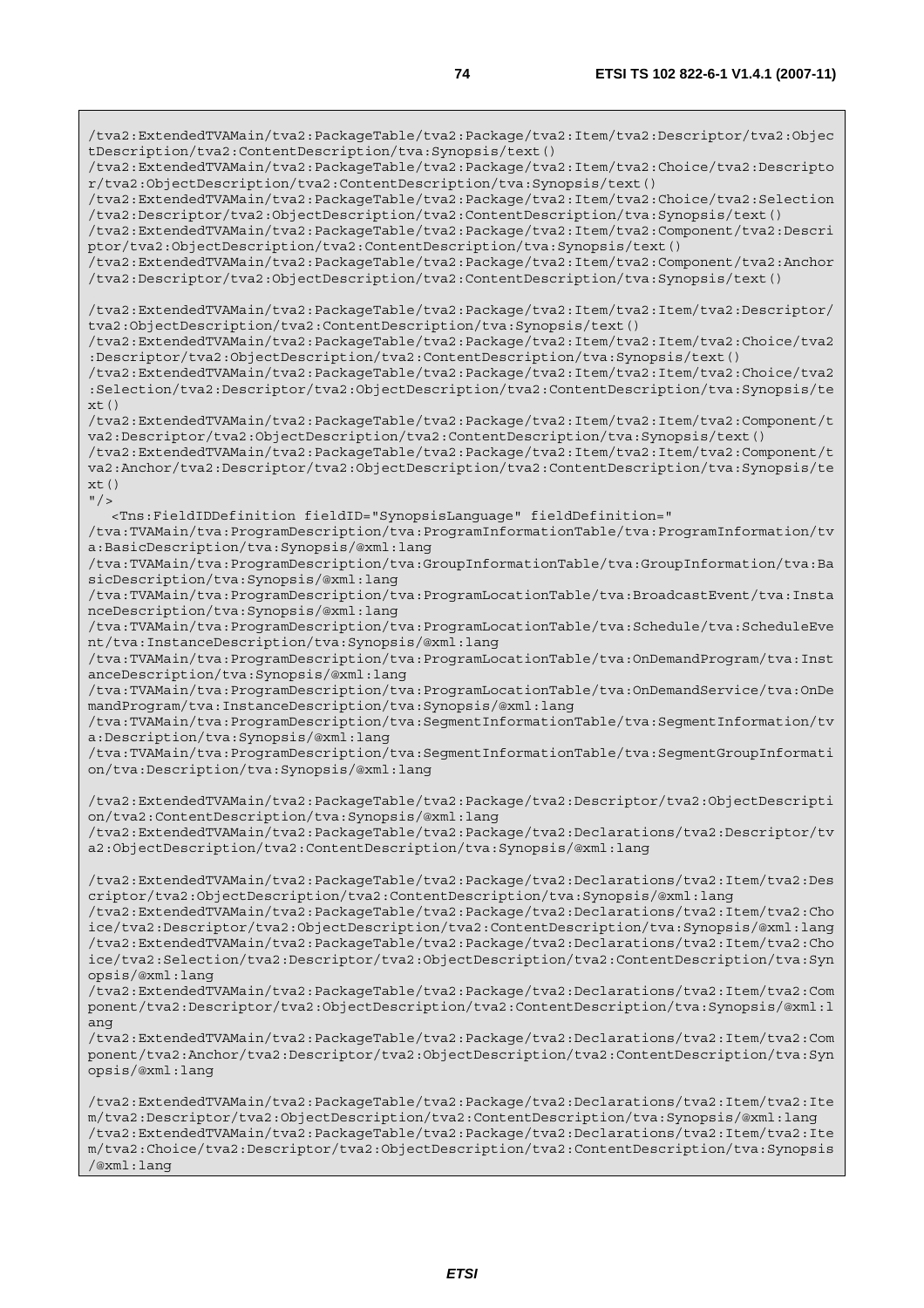/tva2:ExtendedTVAMain/tva2:PackageTable/tva2:Package/tva2:Declarations/tva2:Item/tva2:Ite m/tva2:Choice/tva2:Selection/tva2:Descriptor/tva2:ObjectDescription/tva2:ContentDescripti on/tva:Synopsis/@xml:lang /tva2:ExtendedTVAMain/tva2:PackageTable/tva2:Package/tva2:Declarations/tva2:Item/tva2:Ite m/tva2:Component/tva2:Descriptor/tva2:ObjectDescription/tva2:ContentDescription/tva:Synop sis/@xml:lang /tva2:ExtendedTVAMain/tva2:PackageTable/tva2:Package/tva2:Declarations/tva2:Item/tva2:Ite m/tva2:Component/tva2:Anchor/tva2:Descriptor/tva2:ObjectDescription/tva2:ContentDescripti on/tva:Synopsis/@xml:lang /tva2:ExtendedTVAMain/tva2:PackageTable/tva2:Package/tva2:Declarations/tva2:Component/tva 2:Descriptor/tva2:ObjectDescription/tva2:ContentDescription/tva:Synopsis/@xml:lang /tva2:ExtendedTVAMain/tva2:PackageTable/tva2:Package/tva2:Declarations/tva2:Component/tva 2:Anchor/tva2:Descriptor/tva2:ObjectDescription/tva2:ContentDescription/tva:Synopsis/@xml :lang /tva2:ExtendedTVAMain/tva2:PackageTable/tva2:Package/tva2:Declarations/tva2:Anchor/tva2:D escriptor/tva2:ObjectDescription/tva2:ContentDescription/tva:Synopsis/@xml:lang /tva2:ExtendedTVAMain/tva2:PackageTable/tva2:Package/tva2:Item/tva2:Descriptor/tva2:Objec tDescription/tva2:ContentDescription/tva:Synopsis/@xml:lang /tva2:ExtendedTVAMain/tva2:PackageTable/tva2:Package/tva2:Item/tva2:Choice/tva2:Descripto r/tva2:ObjectDescription/tva2:ContentDescription/tva:Synopsis/@xml:lang /tva2:ExtendedTVAMain/tva2:PackageTable/tva2:Package/tva2:Item/tva2:Choice/tva2:Selection /tva2:Descriptor/tva2:ObjectDescription/tva2:ContentDescription/tva:Synopsis/@xml:lang /tva2:ExtendedTVAMain/tva2:PackageTable/tva2:Package/tva2:Item/tva2:Component/tva2:Descri ptor/tva2:ObjectDescription/tva2:ContentDescription/tva:Synopsis/@xml:lang /tva2:ExtendedTVAMain/tva2:PackageTable/tva2:Package/tva2:Item/tva2:Component/tva2:Anchor /tva2:Descriptor/tva2:ObjectDescription/tva2:ContentDescription/tva:Synopsis/@xml:lang /tva2:ExtendedTVAMain/tva2:PackageTable/tva2:Package/tva2:Item/tva2:Item/tva2:Descriptor/ tva2:ObjectDescription/tva2:ContentDescription/tva:Synopsis/@xml:lang /tva2:ExtendedTVAMain/tva2:PackageTable/tva2:Package/tva2:Item/tva2:Item/tva2:Choice/tva2 :Descriptor/tva2:ObjectDescription/tva2:ContentDescription/tva:Synopsis/@xml:lang /tva2:ExtendedTVAMain/tva2:PackageTable/tva2:Package/tva2:Item/tva2:Item/tva2:Choice/tva2 :Selection/tva2:Descriptor/tva2:ObjectDescription/tva2:ContentDescription/tva:Synopsis/@x ml:lang /tva2:ExtendedTVAMain/tva2:PackageTable/tva2:Package/tva2:Item/tva2:Item/tva2:Component/t va2:Descriptor/tva2:ObjectDescription/tva2:ContentDescription/tva:Synopsis/@xml:lang /tva2:ExtendedTVAMain/tva2:PackageTable/tva2:Package/tva2:Item/tva2:Item/tva2:Component/t va2:Anchor/tva2:Descriptor/tva2:ObjectDescription/tva2:ContentDescription/tva:Synopsis/@x ml:lang  $"$  />  $\lt$  ! ######################################################################################## --> <!-- fieldID for Program and Instance -->  $\lt$  !  $-$ ######################################################################################## --> <Tns:FieldIDDefinition fieldID="AudioCoding" fieldDefinition=" /tva:TVAMain/tva:ProgramDescription/tva:ProgramInformationTable/tva:ProgramInformation/tv a:AVAttributes/tva:AudioAttributes/tva:Coding/text() /tva:TVAMain/tva:ProgramDescription/tva:ProgramLocationTable/tva:BroadcastEvent/tva:Insta nceDescription/tva:AVAttributes/tva:AudioAttributes/tva:Coding/text() /tva:TVAMain/tva:ProgramDescription/tva:ProgramLocationTable/tva:Schedule/tva:ScheduleEve nt/tva:InstanceDescription/tva:AVAttributes/tva:AudioAttributes/tva:Coding/text() /tva:TVAMain/tva:ProgramDescription/tva:ProgramLocationTable/tva:OnDemandProgram/tva:Inst anceDescription/tva:AVAttributes/tva:AudioAttributes/tva:Coding/text() /tva:TVAMain/tva:ProgramDescription/tva:ProgramLocationTable/tva:OnDemandService/tva:OnDe mandProgram/tva:InstanceDescription/tva:AVAttributes/tva:AudioAttributes/tva:Coding/text( ) /tva:TVAMain/tva:ProgramDescription/tva:ProgramInformationTable/tva:ProgramInformation/tv a2:ExtendedContentDescription/tva2:ContentProperties/tva2:AudioAttributes/tva2:Coding/tex t $($ ) /tva:TVAMain/tva:ProgramDescription/tva:GroupInformationTable/tva:GroupInformation/tva2:E

xtendedContentDescription/tva2:ContentProperties/tva2:AudioAttributes/tva2:Coding/text()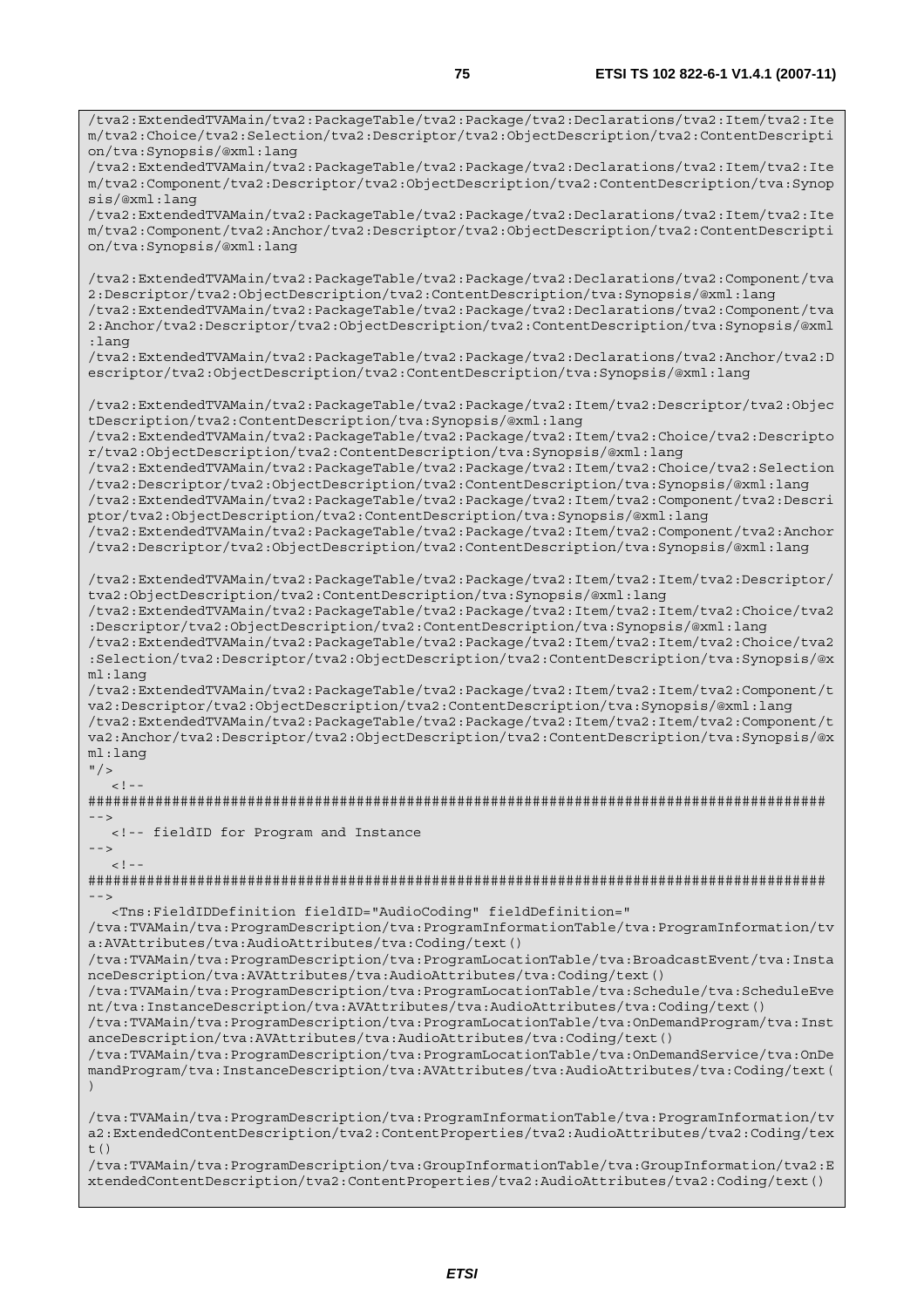/tva2:ExtendedTVAMain/tva2:PackageTable/tva2:Package/tva2:Descriptor/tva2:ObjectDescripti on/tva2:ContentDescription/tva2:ContentProperties/tva2:AudioAttributes/tva2:Coding/text() /tva2:ExtendedTVAMain/tva2:PackageTable/tva2:Package/tva2:Declarations/tva2:Descriptor/tv a2:ObjectDescription/tva2:ContentDescription/tva2:ContentProperties/tva2:AudioAttributes/ tva2:Coding/text()

/tva2:ExtendedTVAMain/tva2:PackageTable/tva2:Package/tva2:Declarations/tva2:Item/tva2:Des criptor/tva2:ObjectDescription/tva2:ContentDescription/tva2:ContentProperties/tva2:AudioA ttributes/tva2:Coding/text()

/tva2:ExtendedTVAMain/tva2:PackageTable/tva2:Package/tva2:Declarations/tva2:Item/tva2:Cho ice/tva2:Descriptor/tva2:ObjectDescription/tva2:ContentDescription/tva2:ContentProperties /tva2:AudioAttributes/tva2:Coding/text()

/tva2:ExtendedTVAMain/tva2:PackageTable/tva2:Package/tva2:Declarations/tva2:Item/tva2:Cho ice/tva2:Selection/tva2:Descriptor/tva2:ObjectDescription/tva2:ContentDescription/tva2:Co ntentProperties/tva2:AudioAttributes/tva2:Coding/text()

/tva2:ExtendedTVAMain/tva2:PackageTable/tva2:Package/tva2:Declarations/tva2:Item/tva2:Com ponent/tva2:Descriptor/tva2:ObjectDescription/tva2:ContentDescription/tva2:ContentPropert ies/tva2:AudioAttributes/tva2:Coding/text()

/tva2:ExtendedTVAMain/tva2:PackageTable/tva2:Package/tva2:Declarations/tva2:Item/tva2:Com ponent/tva2:Anchor/tva2:Descriptor/tva2:ObjectDescription/tva2:ContentDescription/tva2:Co ntentProperties/tva2:AudioAttributes/tva2:Coding/text()

/tva2:ExtendedTVAMain/tva2:PackageTable/tva2:Package/tva2:Declarations/tva2:Item/tva2:Ite m/tva2:Descriptor/tva2:ObjectDescription/tva2:ContentDescription/tva2:ContentProperties/t va2:AudioAttributes/tva2:Coding/text()

/tva2:ExtendedTVAMain/tva2:PackageTable/tva2:Package/tva2:Declarations/tva2:Item/tva2:Ite m/tva2:Choice/tva2:Descriptor/tva2:ObjectDescription/tva2:ContentDescription/tva2:Content Properties/tva2:AudioAttributes/tva2:Coding/text()

/tva2:ExtendedTVAMain/tva2:PackageTable/tva2:Package/tva2:Declarations/tva2:Item/tva2:Ite m/tva2:Choice/tva2:Selection/tva2:Descriptor/tva2:ObjectDescription/tva2:ContentDescripti on/tva2:ContentProperties/tva2:AudioAttributes/tva2:Coding/text()

/tva2:ExtendedTVAMain/tva2:PackageTable/tva2:Package/tva2:Declarations/tva2:Item/tva2:Ite m/tva2:Component/tva2:Descriptor/tva2:ObjectDescription/tva2:ContentDescription/tva2:Cont entProperties/tva2:AudioAttributes/tva2:Coding/text()

/tva2:ExtendedTVAMain/tva2:PackageTable/tva2:Package/tva2:Declarations/tva2:Item/tva2:Ite m/tva2:Component/tva2:Anchor/tva2:Descriptor/tva2:ObjectDescription/tva2:ContentDescripti on/tva2:ContentProperties/tva2:AudioAttributes/tva2:Coding/text()

/tva2:ExtendedTVAMain/tva2:PackageTable/tva2:Package/tva2:Declarations/tva2:Component/tva 2:Descriptor/tva2:ObjectDescription/tva2:ContentDescription/tva2:ContentProperties/tva2:A udioAttributes/tva2:Coding/text()

/tva2:ExtendedTVAMain/tva2:PackageTable/tva2:Package/tva2:Declarations/tva2:Component/tva 2:Anchor/tva2:Descriptor/tva2:ObjectDescription/tva2:ContentDescription/tva2:ContentPrope rties/tva2:AudioAttributes/tva2:Coding/text()

/tva2:ExtendedTVAMain/tva2:PackageTable/tva2:Package/tva2:Declarations/tva2:Anchor/tva2:D escriptor/tva2:ObjectDescription/tva2:ContentDescription/tva2:ContentProperties/tva2:Audi oAttributes/tva2:Coding/text()

/tva2:ExtendedTVAMain/tva2:PackageTable/tva2:Package/tva2:Item/tva2:Descriptor/tva2:Objec tDescription/tva2:ContentDescription/tva2:ContentProperties/tva2:AudioAttributes/tva2:Cod ing/text()

/tva2:ExtendedTVAMain/tva2:PackageTable/tva2:Package/tva2:Item/tva2:Choice/tva2:Descripto r/tva2:ObjectDescription/tva2:ContentDescription/tva2:ContentProperties/tva2:AudioAttribu tes/tva2:Coding/text()

/tva2:ExtendedTVAMain/tva2:PackageTable/tva2:Package/tva2:Item/tva2:Choice/tva2:Selection /tva2:Descriptor/tva2:ObjectDescription/tva2:ContentDescription/tva2:ContentProperties/tv a2:AudioAttributes/tva2:Coding/text()

/tva2:ExtendedTVAMain/tva2:PackageTable/tva2:Package/tva2:Item/tva2:Component/tva2:Descri ptor/tva2:ObjectDescription/tva2:ContentDescription/tva2:ContentProperties/tva2:AudioAttr ibutes/tva2:Coding/text()

/tva2:ExtendedTVAMain/tva2:PackageTable/tva2:Package/tva2:Item/tva2:Component/tva2:Anchor /tva2:Descriptor/tva2:ObjectDescription/tva2:ContentDescription/tva2:ContentProperties/tv a2:AudioAttributes/tva2:Coding/text()

/tva2:ExtendedTVAMain/tva2:PackageTable/tva2:Package/tva2:Item/tva2:Item/tva2:Descriptor/ tva2:ObjectDescription/tva2:ContentDescription/tva2:ContentProperties/tva2:AudioAttribute s/tva2:Coding/text()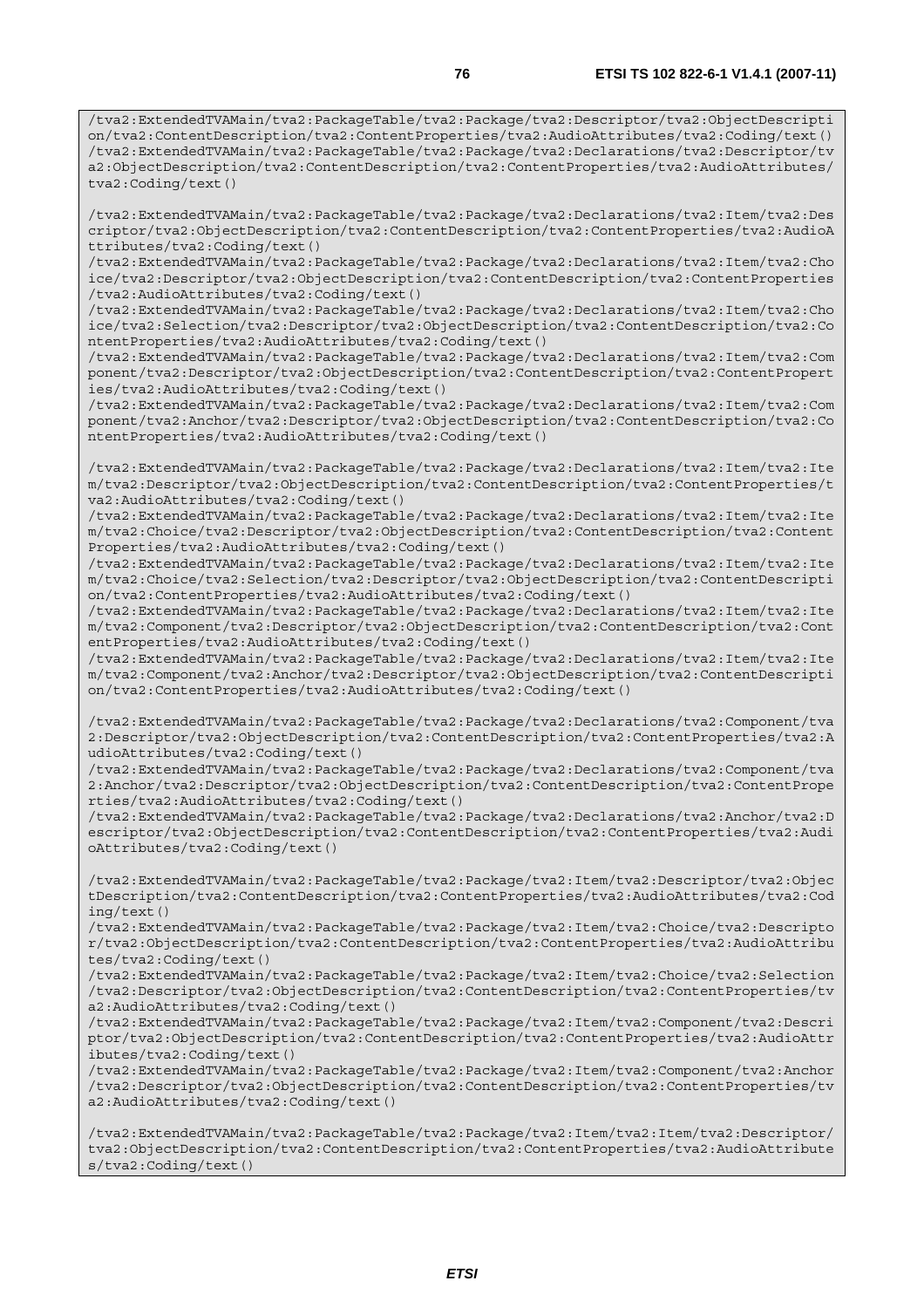/tva2:ExtendedTVAMain/tva2:PackageTable/tva2:Package/tva2:Item/tva2:Item/tva2:Choice/tva2

:Descriptor/tva2:ObjectDescription/tva2:ContentDescription/tva2:ContentProperties/tva2:Au dioAttributes/tva2:Coding/text() /tva2:ExtendedTVAMain/tva2:PackageTable/tva2:Package/tva2:Item/tva2:Item/tva2:Choice/tva2 :Selection/tva2:Descriptor/tva2:ObjectDescription/tva2:ContentDescription/tva2:ContentPro perties/tva2:AudioAttributes/tva2:Coding/text() /tva2:ExtendedTVAMain/tva2:PackageTable/tva2:Package/tva2:Item/tva2:Item/tva2:Component/t va2:Descriptor/tva2:ObjectDescription/tva2:ContentDescription/tva2:ContentProperties/tva2 :AudioAttributes/tva2:Coding/text() /tva2:ExtendedTVAMain/tva2:PackageTable/tva2:Package/tva2:Item/tva2:Item/tva2:Component/t

va2:Anchor/tva2:Descriptor/tva2:ObjectDescription/tva2:ContentDescription/tva2:ContentPro perties/tva2:AudioAttributes/tva2:Coding/text()  $"$  / >

<Tns:FieldIDDefinition fieldID="AudioChannels" fieldDefinition="

/tva:TVAMain/tva:ProgramDescription/tva:ProgramInformationTable/tva:ProgramInformation/tv a:AVAttributes/tva:AudioAttributes/tva:MixType/text()

/tva:TVAMain/tva:ProgramDescription/tva:ProgramLocationTable/tva:BroadcastEvent/tva:Insta nceDescription/tva:AVAttributes/tva:AudioAttributes/tva:MixType/text()

/tva:TVAMain/tva:ProgramDescription/tva:ProgramLocationTable/tva:Schedule/tva:ScheduleEve nt/tva:InstanceDescription/tva:AVAttributes/tva:AudioAttributes/tva:MixType/text()

/tva:TVAMain/tva:ProgramDescription/tva:ProgramLocationTable/tva:OnDemandProgram/tva:Inst anceDescription/tva:AVAttributes/tva:AudioAttributes/tva:MixType/text()

/tva:TVAMain/tva:ProgramDescription/tva:ProgramLocationTable/tva:OnDemandService/tva:OnDe mandProgram/tva:InstanceDescription/tva:AVAttributes/tva:AudioAttributes/tva:MixType/text ()

/tva:TVAMain/tva:ProgramDescription/tva:ProgramInformationTable/tva:ProgramInformation/tv a2:ExtendedContentDescription/tva2:ContentProperties/tva2:AudioAttributes/tva2:MixType/te  $xt()$ 

/tva:TVAMain/tva:ProgramDescription/tva:GroupInformationTable/tva:GroupInformation/tva2:E xtendedContentDescription/tva2:ContentProperties/tva2:AudioAttributes/tva2:MixType/text()

/tva2:ExtendedTVAMain/tva2:PackageTable/tva2:Package/tva2:Descriptor/tva2:ObjectDescripti on/tva2:ContentDescription/tva2:ContentProperties/tva2:AudioAttributes/tva2:MixType/text( )

/tva2:ExtendedTVAMain/tva2:PackageTable/tva2:Package/tva2:Declarations/tva2:Descriptor/tv a2:ObjectDescription/tva2:ContentDescription/tva2:ContentProperties/tva2:AudioAttributes/ tva2:MixType/text()

/tva2:ExtendedTVAMain/tva2:PackageTable/tva2:Package/tva2:Declarations/tva2:Item/tva2:Des criptor/tva2:ObjectDescription/tva2:ContentDescription/tva2:ContentProperties/tva2:AudioA ttributes/tva2:MixType/text()

/tva2:ExtendedTVAMain/tva2:PackageTable/tva2:Package/tva2:Declarations/tva2:Item/tva2:Cho ice/tva2:Descriptor/tva2:ObjectDescription/tva2:ContentDescription/tva2:ContentProperties /tva2:AudioAttributes/tva2:MixType/text()

/tva2:ExtendedTVAMain/tva2:PackageTable/tva2:Package/tva2:Declarations/tva2:Item/tva2:Cho ice/tva2:Selection/tva2:Descriptor/tva2:ObjectDescription/tva2:ContentDescription/tva2:Co ntentProperties/tva2:AudioAttributes/tva2:MixType/text()

/tva2:ExtendedTVAMain/tva2:PackageTable/tva2:Package/tva2:Declarations/tva2:Item/tva2:Com ponent/tva2:Descriptor/tva2:ObjectDescription/tva2:ContentDescription/tva2:ContentPropert ies/tva2:AudioAttributes/tva2:MixType/text()

/tva2:ExtendedTVAMain/tva2:PackageTable/tva2:Package/tva2:Declarations/tva2:Item/tva2:Com ponent/tva2:Anchor/tva2:Descriptor/tva2:ObjectDescription/tva2:ContentDescription/tva2:Co ntentProperties/tva2:AudioAttributes/tva2:MixType/text()

/tva2:ExtendedTVAMain/tva2:PackageTable/tva2:Package/tva2:Declarations/tva2:Item/tva2:Ite m/tva2:Descriptor/tva2:ObjectDescription/tva2:ContentDescription/tva2:ContentProperties/t va2:AudioAttributes/tva2:MixType/text()

/tva2:ExtendedTVAMain/tva2:PackageTable/tva2:Package/tva2:Declarations/tva2:Item/tva2:Ite m/tva2:Choice/tva2:Descriptor/tva2:ObjectDescription/tva2:ContentDescription/tva2:Content Properties/tva2:AudioAttributes/tva2:MixType/text()

/tva2:ExtendedTVAMain/tva2:PackageTable/tva2:Package/tva2:Declarations/tva2:Item/tva2:Ite m/tva2:Choice/tva2:Selection/tva2:Descriptor/tva2:ObjectDescription/tva2:ContentDescripti on/tva2:ContentProperties/tva2:AudioAttributes/tva2:MixType/text()

/tva2:ExtendedTVAMain/tva2:PackageTable/tva2:Package/tva2:Declarations/tva2:Item/tva2:Ite m/tva2:Component/tva2:Descriptor/tva2:ObjectDescription/tva2:ContentDescription/tva2:Cont entProperties/tva2:AudioAttributes/tva2:MixType/text()

/tva2:ExtendedTVAMain/tva2:PackageTable/tva2:Package/tva2:Declarations/tva2:Item/tva2:Ite m/tva2:Component/tva2:Anchor/tva2:Descriptor/tva2:ObjectDescription/tva2:ContentDescripti on/tva2:ContentProperties/tva2:AudioAttributes/tva2:MixType/text()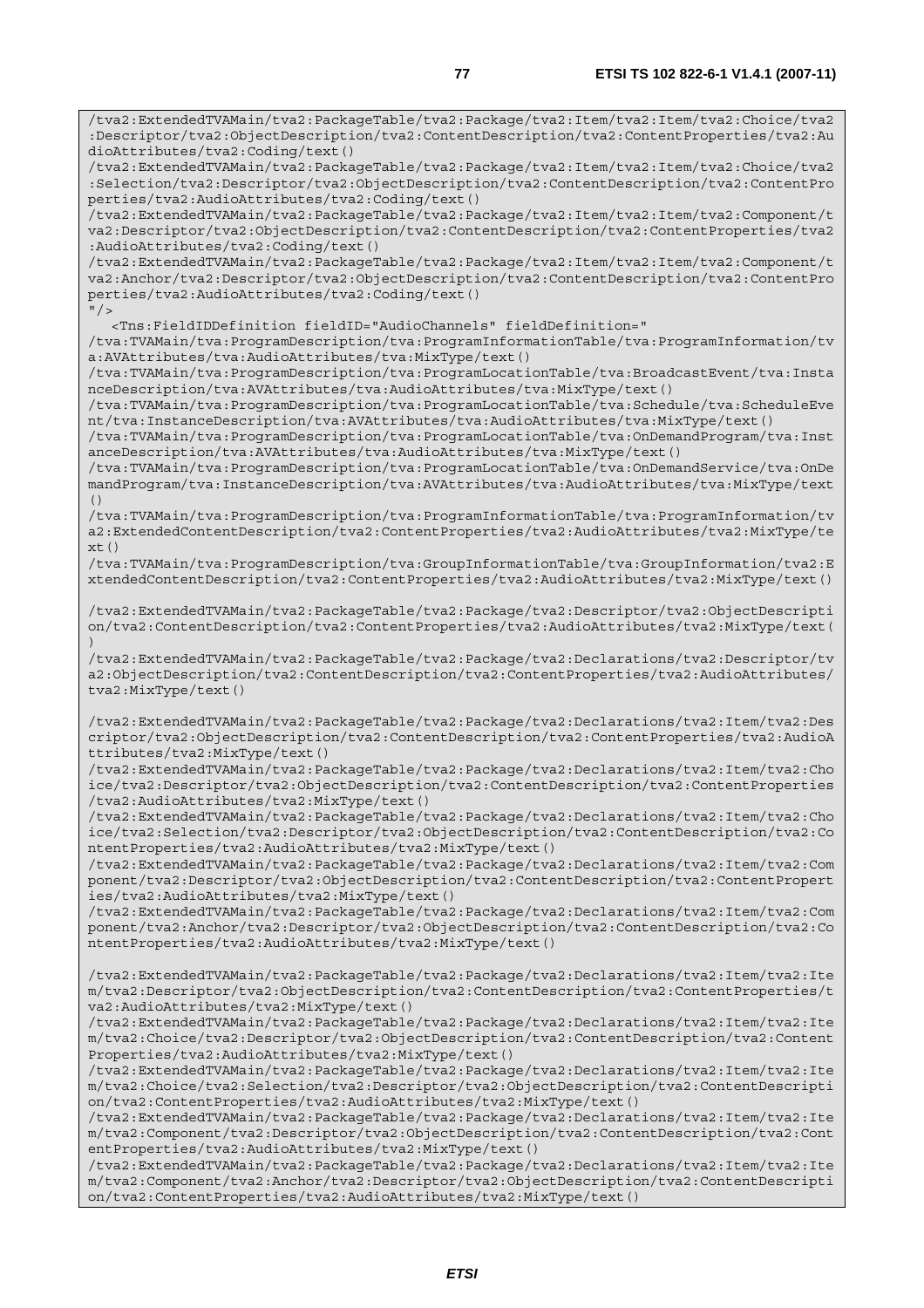/tva2:ExtendedTVAMain/tva2:PackageTable/tva2:Package/tva2:Declarations/tva2:Component/tva 2:Anchor/tva2:Descriptor/tva2:ObjectDescription/tva2:ContentDescription/tva2:ContentPrope rties/tva2:AudioAttributes/tva2:MixType/text()

/tva2:ExtendedTVAMain/tva2:PackageTable/tva2:Package/tva2:Declarations/tva2:Anchor/tva2:D escriptor/tva2:ObjectDescription/tva2:ContentDescription/tva2:ContentProperties/tva2:Audi oAttributes/tva2:MixType/text()

/tva2:ExtendedTVAMain/tva2:PackageTable/tva2:Package/tva2:Item/tva2:Descriptor/tva2:Objec tDescription/tva2:ContentDescription/tva2:ContentProperties/tva2:AudioAttributes/tva2:Mix Type/text()

/tva2:ExtendedTVAMain/tva2:PackageTable/tva2:Package/tva2:Item/tva2:Choice/tva2:Descripto r/tva2:ObjectDescription/tva2:ContentDescription/tva2:ContentProperties/tva2:AudioAttribu tes/tva2:MixType/text()

/tva2:ExtendedTVAMain/tva2:PackageTable/tva2:Package/tva2:Item/tva2:Choice/tva2:Selection /tva2:Descriptor/tva2:ObjectDescription/tva2:ContentDescription/tva2:ContentProperties/tv a2:AudioAttributes/tva2:MixType/text()

/tva2:ExtendedTVAMain/tva2:PackageTable/tva2:Package/tva2:Item/tva2:Component/tva2:Descri ptor/tva2:ObjectDescription/tva2:ContentDescription/tva2:ContentProperties/tva2:AudioAttr ibutes/tva2:MixType/text()

/tva2:ExtendedTVAMain/tva2:PackageTable/tva2:Package/tva2:Item/tva2:Component/tva2:Anchor /tva2:Descriptor/tva2:ObjectDescription/tva2:ContentDescription/tva2:ContentProperties/tv a2:AudioAttributes/tva2:MixType/text()

/tva2:ExtendedTVAMain/tva2:PackageTable/tva2:Package/tva2:Item/tva2:Item/tva2:Descriptor/ tva2:ObjectDescription/tva2:ContentDescription/tva2:ContentProperties/tva2:AudioAttribute s/tva2:MixType/text()

/tva2:ExtendedTVAMain/tva2:PackageTable/tva2:Package/tva2:Item/tva2:Item/tva2:Choice/tva2 :Descriptor/tva2:ObjectDescription/tva2:ContentDescription/tva2:ContentProperties/tva2:Au dioAttributes/tva2:MixType/text()

/tva2:ExtendedTVAMain/tva2:PackageTable/tva2:Package/tva2:Item/tva2:Item/tva2:Choice/tva2 :Selection/tva2:Descriptor/tva2:ObjectDescription/tva2:ContentDescription/tva2:ContentPro perties/tva2:AudioAttributes/tva2:MixType/text()

/tva2:ExtendedTVAMain/tva2:PackageTable/tva2:Package/tva2:Item/tva2:Item/tva2:Component/t va2:Descriptor/tva2:ObjectDescription/tva2:ContentDescription/tva2:ContentProperties/tva2 :AudioAttributes/tva2:MixType/text()

/tva2:ExtendedTVAMain/tva2:PackageTable/tva2:Package/tva2:Item/tva2:Item/tva2:Component/t va2:Anchor/tva2:Descriptor/tva2:ObjectDescription/tva2:ContentDescription/tva2:ContentPro perties/tva2:AudioAttributes/tva2:MixType/text()  $"$  / >

<Tns:FieldIDDefinition fieldID="VideoAspectRatio" fieldDefinition="

/tva:TVAMain/tva:ProgramDescription/tva:ProgramInformationTable/tva:ProgramInformation/tv a:AVAttributes/tva:VideoAttributes/tva:AspectRatio/text()

/tva:TVAMain/tva:ProgramDescription/tva:ProgramLocationTable/tva:BroadcastEvent/tva:Insta nceDescription/tva:AVAttributes/tva:VideoAttributes/tva:AspectRatio/text()

/tva:TVAMain/tva:ProgramDescription/tva:ProgramLocationTable/tva:Schedule/tva:ScheduleEve nt/tva:InstanceDescription/tva:AVAttributes/tva:VideoAttributes/tva:AspectRatio/text()

/tva:TVAMain/tva:ProgramDescription/tva:ProgramLocationTable/tva:OnDemandProgram/tva:Inst anceDescription/tva:AVAttributes/tva:VideoAttributes/tva:AspectRatio/text()

/tva:TVAMain/tva:ProgramDescription/tva:ProgramLocationTable/tva:OnDemandService/tva:OnDe mandProgram/tva:InstanceDescription/tva:AVAttributes/tva:VideoAttributes/tva:AspectRatio/ text()

/tva:TVAMain/tva:ProgramDescription/tva:ProgramInformationTable/tva:ProgramInformation/tv a2:ExtendedContentDescription/tva2:ContentProperties/tva2:VideoAttributes/tva2:AspectRati  $o$ /text $()$ 

/tva:TVAMain/tva:ProgramDescription/tva:GroupInformationTable/tva:GroupInformation/tva2:E xtendedContentDescription/tva2:ContentProperties/tva2:VideoAttributes/tva2:AspectRatio/te  $xt()$ 

/tva2:ExtendedTVAMain/tva2:PackageTable/tva2:Package/tva2:Descriptor/tva2:ObjectDescripti on/tva2:ContentDescription/tva2:ContentProperties/tva2:VideoAttributes/tva2:AspectRatio/t ext()

/tva2:ExtendedTVAMain/tva2:PackageTable/tva2:Package/tva2:Declarations/tva2:Descriptor/tv a2:ObjectDescription/tva2:ContentDescription/tva2:ContentProperties/tva2:VideoAttributes/ tva2:AspectRatio/text()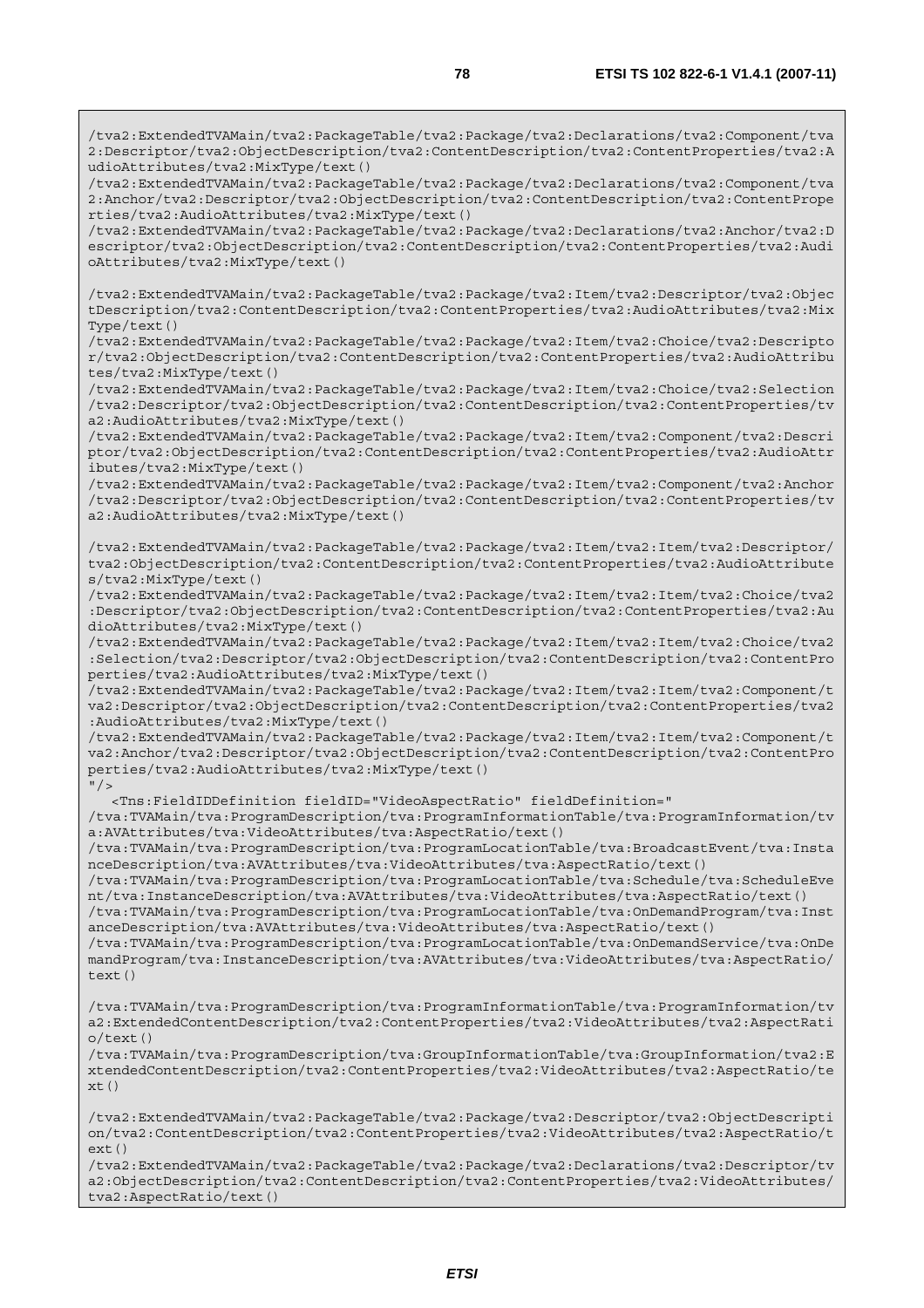/tva2:ExtendedTVAMain/tva2:PackageTable/tva2:Package/tva2:Declarations/tva2:Item/tva2:Cho ice/tva2:Descriptor/tva2:ObjectDescription/tva2:ContentDescription/tva2:ContentProperties /tva2:VideoAttributes/tva2:AspectRatio/text()

/tva2:ExtendedTVAMain/tva2:PackageTable/tva2:Package/tva2:Declarations/tva2:Item/tva2:Cho ice/tva2:Selection/tva2:Descriptor/tva2:ObjectDescription/tva2:ContentDescription/tva2:Co ntentProperties/tva2:VideoAttributes/tva2:AspectRatio/text()

/tva2:ExtendedTVAMain/tva2:PackageTable/tva2:Package/tva2:Declarations/tva2:Item/tva2:Com ponent/tva2:Descriptor/tva2:ObjectDescription/tva2:ContentDescription/tva2:ContentPropert ies/tva2:VideoAttributes/tva2:AspectRatio/text()

/tva2:ExtendedTVAMain/tva2:PackageTable/tva2:Package/tva2:Declarations/tva2:Item/tva2:Com ponent/tva2:Anchor/tva2:Descriptor/tva2:ObjectDescription/tva2:ContentDescription/tva2:Co ntentProperties/tva2:VideoAttributes/tva2:AspectRatio/text()

/tva2:ExtendedTVAMain/tva2:PackageTable/tva2:Package/tva2:Declarations/tva2:Item/tva2:Ite m/tva2:Descriptor/tva2:ObjectDescription/tva2:ContentDescription/tva2:ContentProperties/t va2:VideoAttributes/tva2:AspectRatio/text()

/tva2:ExtendedTVAMain/tva2:PackageTable/tva2:Package/tva2:Declarations/tva2:Item/tva2:Ite m/tva2:Choice/tva2:Descriptor/tva2:ObjectDescription/tva2:ContentDescription/tva2:Content Properties/tva2:VideoAttributes/tva2:AspectRatio/text()

/tva2:ExtendedTVAMain/tva2:PackageTable/tva2:Package/tva2:Declarations/tva2:Item/tva2:Ite m/tva2:Choice/tva2:Selection/tva2:Descriptor/tva2:ObjectDescription/tva2:ContentDescripti on/tva2:ContentProperties/tva2:VideoAttributes/tva2:AspectRatio/text()

/tva2:ExtendedTVAMain/tva2:PackageTable/tva2:Package/tva2:Declarations/tva2:Item/tva2:Ite m/tva2:Component/tva2:Descriptor/tva2:ObjectDescription/tva2:ContentDescription/tva2:Cont entProperties/tva2:VideoAttributes/tva2:AspectRatio/text()

/tva2:ExtendedTVAMain/tva2:PackageTable/tva2:Package/tva2:Declarations/tva2:Item/tva2:Ite m/tva2:Component/tva2:Anchor/tva2:Descriptor/tva2:ObjectDescription/tva2:ContentDescripti on/tva2:ContentProperties/tva2:VideoAttributes/tva2:AspectRatio/text()

/tva2:ExtendedTVAMain/tva2:PackageTable/tva2:Package/tva2:Declarations/tva2:Component/tva 2:Descriptor/tva2:ObjectDescription/tva2:ContentDescription/tva2:ContentProperties/tva2:V ideoAttributes/tva2:AspectRatio/text()

/tva2:ExtendedTVAMain/tva2:PackageTable/tva2:Package/tva2:Declarations/tva2:Component/tva 2:Anchor/tva2:Descriptor/tva2:ObjectDescription/tva2:ContentDescription/tva2:ContentPrope rties/tva2:VideoAttributes/tva2:AspectRatio/text()

/tva2:ExtendedTVAMain/tva2:PackageTable/tva2:Package/tva2:Declarations/tva2:Anchor/tva2:D escriptor/tva2:ObjectDescription/tva2:ContentDescription/tva2:ContentProperties/tva2:Vide oAttributes/tva2:AspectRatio/text()

/tva2:ExtendedTVAMain/tva2:PackageTable/tva2:Package/tva2:Item/tva2:Descriptor/tva2:Objec tDescription/tva2:ContentDescription/tva2:ContentProperties/tva2:VideoAttributes/tva2:Asp ectRatio/text()

/tva2:ExtendedTVAMain/tva2:PackageTable/tva2:Package/tva2:Item/tva2:Choice/tva2:Descripto r/tva2:ObjectDescription/tva2:ContentDescription/tva2:ContentProperties/tva2:VideoAttribu tes/tva2:AspectRatio/text()

/tva2:ExtendedTVAMain/tva2:PackageTable/tva2:Package/tva2:Item/tva2:Choice/tva2:Selection /tva2:Descriptor/tva2:ObjectDescription/tva2:ContentDescription/tva2:ContentProperties/tv a2:VideoAttributes/tva2:AspectRatio/text()

/tva2:ExtendedTVAMain/tva2:PackageTable/tva2:Package/tva2:Item/tva2:Component/tva2:Descri ptor/tva2:ObjectDescription/tva2:ContentDescription/tva2:ContentProperties/tva2:VideoAttr ibutes/tva2:AspectRatio/text()

/tva2:ExtendedTVAMain/tva2:PackageTable/tva2:Package/tva2:Item/tva2:Component/tva2:Anchor /tva2:Descriptor/tva2:ObjectDescription/tva2:ContentDescription/tva2:ContentProperties/tv a2:VideoAttributes/tva2:AspectRatio/text()

/tva2:ExtendedTVAMain/tva2:PackageTable/tva2:Package/tva2:Item/tva2:Item/tva2:Descriptor/ tva2:ObjectDescription/tva2:ContentDescription/tva2:ContentProperties/tva2:VideoAttribute s/tva2:AspectRatio/text()

/tva2:ExtendedTVAMain/tva2:PackageTable/tva2:Package/tva2:Item/tva2:Item/tva2:Choice/tva2 :Descriptor/tva2:ObjectDescription/tva2:ContentDescription/tva2:ContentProperties/tva2:Vi deoAttributes/tva2:AspectRatio/text()

/tva2:ExtendedTVAMain/tva2:PackageTable/tva2:Package/tva2:Item/tva2:Item/tva2:Choice/tva2 :Selection/tva2:Descriptor/tva2:ObjectDescription/tva2:ContentDescription/tva2:ContentPro perties/tva2:VideoAttributes/tva2:AspectRatio/text()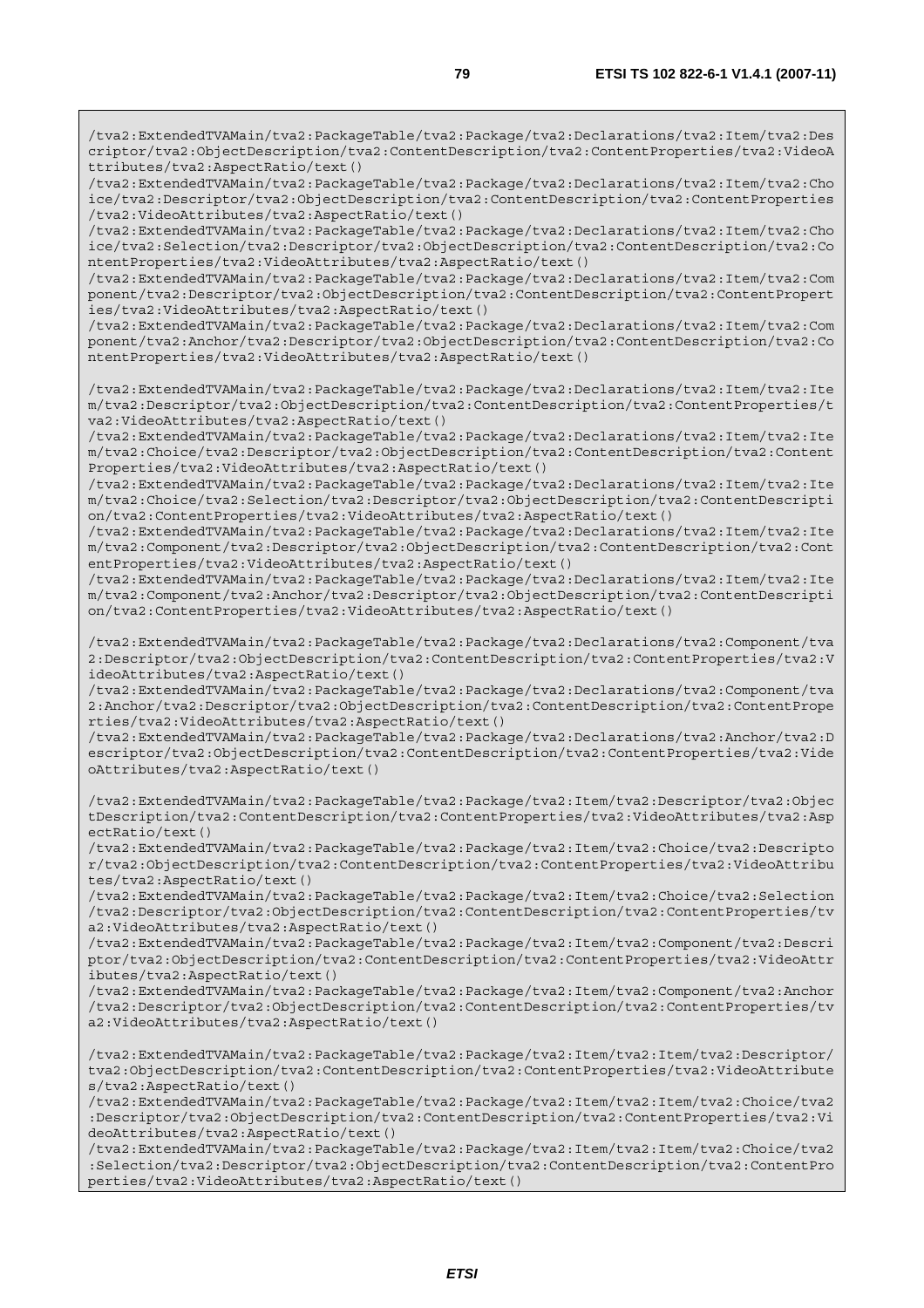/tva2:ExtendedTVAMain/tva2:PackageTable/tva2:Package/tva2:Item/tva2:Item/tva2:Component/t va2:Descriptor/tva2:ObjectDescription/tva2:ContentDescription/tva2:ContentProperties/tva2 :VideoAttributes/tva2:AspectRatio/text() /tva2:ExtendedTVAMain/tva2:PackageTable/tva2:Package/tva2:Item/tva2:Item/tva2:Component/t va2:Anchor/tva2:Descriptor/tva2:ObjectDescription/tva2:ContentDescription/tva2:ContentPro perties/tva2:VideoAttributes/tva2:AspectRatio/text()  $''$  /  $>$  $\lt$  ! -######################################################################################## --> <!-- fieldID for Program, Group, Segment and Package  $< ! - -$ ######################################################################################## --> <Tns:FieldIDDefinition fieldID="Keyword" fieldDefinition=" /tva:TVAMain/tva:ProgramDescription/tva:ProgramInformationTable/tva:ProgramInformation/tv a:BasicDescription/tva:Keyword/text() /tva:TVAMain/tva:ProgramDescription/tva:GroupInformationTable/tva:GroupInformation/tva:Ba sicDescription/tva:Keyword/text() /tva:TVAMain/tva:ProgramDescription/tva:SegmentInformationTable/tva:SegmentInformation/tv a:Description/tva:Keyword/text() /tva:TVAMain/tva:ProgramDescription/tva:SegmentInformationTable/tva:SegmentGroupInformati on/tva:Description/tva:Keyword/text() /tva2:ExtendedTVAMain/tva2:PackageTable/tva2:Package/tva2:Descriptor/tva2:ObjectDescripti on/tva2:ContentDescription/tva:Keyword/text() /tva2:ExtendedTVAMain/tva2:PackageTable/tva2:Package/tva2:Declarations/tva2:Descriptor/tv a2:ObjectDescription/tva2:ContentDescription/tva:Keyword/text() /tva2:ExtendedTVAMain/tva2:PackageTable/tva2:Package/tva2:Declarations/tva2:Item/tva2:Des criptor/tva2:ObjectDescription/tva2:ContentDescription/tva:Keyword/text() /tva2:ExtendedTVAMain/tva2:PackageTable/tva2:Package/tva2:Declarations/tva2:Item/tva2:Cho ice/tva2:Descriptor/tva2:ObjectDescription/tva2:ContentDescription/tva:Keyword/text() /tva2:ExtendedTVAMain/tva2:PackageTable/tva2:Package/tva2:Declarations/tva2:Item/tva2:Cho ice/tva2:Selection/tva2:Descriptor/tva2:ObjectDescription/tva2:ContentDescription/tva:Key word/text() /tva2:ExtendedTVAMain/tva2:PackageTable/tva2:Package/tva2:Declarations/tva2:Item/tva2:Com ponent/tva2:Descriptor/tva2:ObjectDescription/tva2:ContentDescription/tva:Keyword/text() /tva2:ExtendedTVAMain/tva2:PackageTable/tva2:Package/tva2:Declarations/tva2:Item/tva2:Com ponent/tva2:Anchor/tva2:Descriptor/tva2:ObjectDescription/tva2:ContentDescription/tva:Key word/text() /tva2:ExtendedTVAMain/tva2:PackageTable/tva2:Package/tva2:Declarations/tva2:Item/tva2:Ite m/tva2:Descriptor/tva2:ObjectDescription/tva2:ContentDescription/tva:Keyword/text() /tva2:ExtendedTVAMain/tva2:PackageTable/tva2:Package/tva2:Declarations/tva2:Item/tva2:Ite m/tva2:Choice/tva2:Descriptor/tva2:ObjectDescription/tva2:ContentDescription/tva:Keyword/ text() /tva2:ExtendedTVAMain/tva2:PackageTable/tva2:Package/tva2:Declarations/tva2:Item/tva2:Ite m/tva2:Choice/tva2:Selection/tva2:Descriptor/tva2:ObjectDescription/tva2:ContentDescripti on/tva:Keyword/text() /tva2:ExtendedTVAMain/tva2:PackageTable/tva2:Package/tva2:Declarations/tva2:Item/tva2:Ite m/tva2:Component/tva2:Descriptor/tva2:ObjectDescription/tva2:ContentDescription/tva:Keywo rd/text() /tva2:ExtendedTVAMain/tva2:PackageTable/tva2:Package/tva2:Declarations/tva2:Item/tva2:Ite m/tva2:Component/tva2:Anchor/tva2:Descriptor/tva2:ObjectDescription/tva2:ContentDescripti on/tva:Keyword/text() /tva2:ExtendedTVAMain/tva2:PackageTable/tva2:Package/tva2:Declarations/tva2:Component/tva 2:Descriptor/tva2:ObjectDescription/tva2:ContentDescription/tva:Keyword/text() /tva2:ExtendedTVAMain/tva2:PackageTable/tva2:Package/tva2:Declarations/tva2:Component/tva 2:Anchor/tva2:Descriptor/tva2:ObjectDescription/tva2:ContentDescription/tva:Keyword/text( ) /tva2:ExtendedTVAMain/tva2:PackageTable/tva2:Package/tva2:Declarations/tva2:Anchor/tva2:D escriptor/tva2:ObjectDescription/tva2:ContentDescription/tva:Keyword/text() /tva2:ExtendedTVAMain/tva2:PackageTable/tva2:Package/tva2:Item/tva2:Descriptor/tva2:Objec tDescription/tva2:ContentDescription/tva:Keyword/text()

/tva2:ExtendedTVAMain/tva2:PackageTable/tva2:Package/tva2:Item/tva2:Choice/tva2:Descripto r/tva2:ObjectDescription/tva2:ContentDescription/tva:Keyword/text()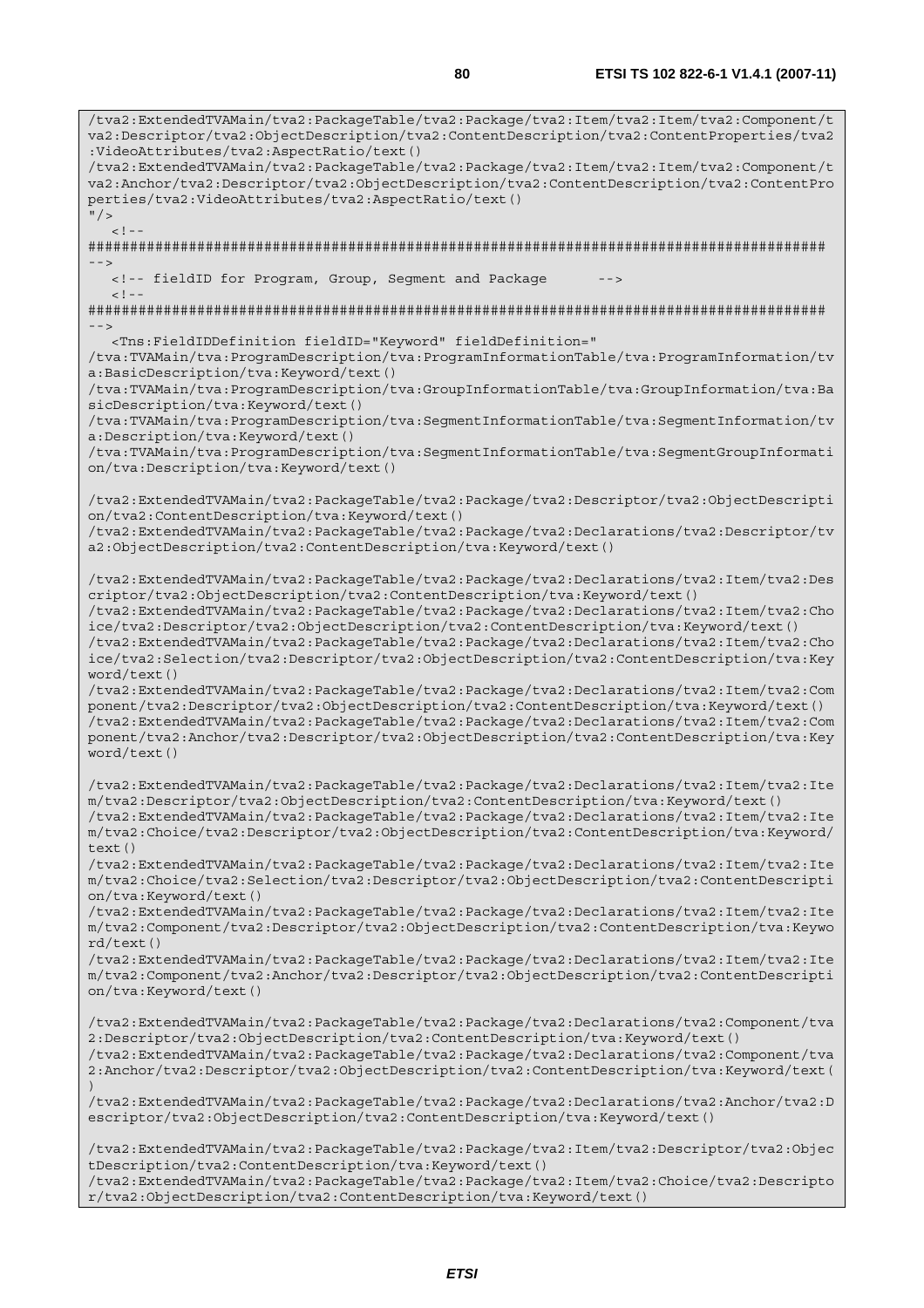/tva2:ExtendedTVAMain/tva2:PackageTable/tva2:Package/tva2:Item/tva2:Choice/tva2:Selection /tva2:Descriptor/tva2:ObjectDescription/tva2:ContentDescription/tva:Keyword/text() /tva2:ExtendedTVAMain/tva2:PackageTable/tva2:Package/tva2:Item/tva2:Component/tva2:Descri ptor/tva2:ObjectDescription/tva2:ContentDescription/tva:Keyword/text() /tva2:ExtendedTVAMain/tva2:PackageTable/tva2:Package/tva2:Item/tva2:Component/tva2:Anchor /tva2:Descriptor/tva2:ObjectDescription/tva2:ContentDescription/tva:Keyword/text() /tva2:ExtendedTVAMain/tva2:PackageTable/tva2:Package/tva2:Item/tva2:Item/tva2:Descriptor/ tva2:ObjectDescription/tva2:ContentDescription/tva:Keyword/text() /tva2:ExtendedTVAMain/tva2:PackageTable/tva2:Package/tva2:Item/tva2:Item/tva2:Choice/tva2 :Descriptor/tva2:ObjectDescription/tva2:ContentDescription/tva:Keyword/text() /tva2:ExtendedTVAMain/tva2:PackageTable/tva2:Package/tva2:Item/tva2:Item/tva2:Choice/tva2 :Selection/tva2:Descriptor/tva2:ObjectDescription/tva2:ContentDescription/tva:Keyword/tex  $t($ ) /tva2:ExtendedTVAMain/tva2:PackageTable/tva2:Package/tva2:Item/tva2:Item/tva2:Component/t va2:Descriptor/tva2:ObjectDescription/tva2:ContentDescription/tva:Keyword/text() /tva2:ExtendedTVAMain/tva2:PackageTable/tva2:Package/tva2:Item/tva2:Item/tva2:Component/t va2:Anchor/tva2:Descriptor/tva2:ObjectDescription/tva2:ContentDescription/tva:Keyword/tex  $t($ )  $''$  / > <Tns:FieldIDDefinition fieldID="KeywordLanguage" fieldDefinition=" /tva:TVAMain/tva:ProgramDescription/tva:ProgramInformationTable/tva:ProgramInformation/tv a:BasicDescription/tva:Keyword/@xml:lang /tva:TVAMain/tva:ProgramDescription/tva:GroupInformationTable/tva:GroupInformation/tva:Ba sicDescription/tva:Keyword/@xml:lang /tva:TVAMain/tva:ProgramDescription/tva:SegmentInformationTable/tva:SegmentInformation/tv a:Description/tva:Keyword/@xml:lang /tva:TVAMain/tva:ProgramDescription/tva:SegmentInformationTable/tva:SegmentGroupInformati on/tva:Description/tva:Keyword/@xml:lang /tva2:ExtendedTVAMain/tva2:PackageTable/tva2:Package/tva2:Descriptor/tva2:ObjectDescripti on/tva2:ContentDescription/tva:Keyword/@xml:lang /tva2:ExtendedTVAMain/tva2:PackageTable/tva2:Package/tva2:Declarations/tva2:Descriptor/tv a2:ObjectDescription/tva2:ContentDescription/tva:Keyword/@xml:lang /tva2:ExtendedTVAMain/tva2:PackageTable/tva2:Package/tva2:Declarations/tva2:Item/tva2:Des criptor/tva2:ObjectDescription/tva2:ContentDescription/tva:Keyword/@xml:lang /tva2:ExtendedTVAMain/tva2:PackageTable/tva2:Package/tva2:Declarations/tva2:Item/tva2:Cho ice/tva2:Descriptor/tva2:ObjectDescription/tva2:ContentDescription/tva:Keyword/@xml:lang /tva2:ExtendedTVAMain/tva2:PackageTable/tva2:Package/tva2:Declarations/tva2:Item/tva2:Cho ice/tva2:Selection/tva2:Descriptor/tva2:ObjectDescription/tva2:ContentDescription/tva:Key word/@xml:lang /tva2:ExtendedTVAMain/tva2:PackageTable/tva2:Package/tva2:Declarations/tva2:Item/tva2:Com ponent/tva2:Descriptor/tva2:ObjectDescription/tva2:ContentDescription/tva:Keyword/@xml:la ng /tva2:ExtendedTVAMain/tva2:PackageTable/tva2:Package/tva2:Declarations/tva2:Item/tva2:Com ponent/tva2:Anchor/tva2:Descriptor/tva2:ObjectDescription/tva2:ContentDescription/tva:Key word/@xml:lang /tva2:ExtendedTVAMain/tva2:PackageTable/tva2:Package/tva2:Declarations/tva2:Item/tva2:Ite m/tva2:Descriptor/tva2:ObjectDescription/tva2:ContentDescription/tva:Keyword/@xml:lang /tva2:ExtendedTVAMain/tva2:PackageTable/tva2:Package/tva2:Declarations/tva2:Item/tva2:Ite m/tva2:Choice/tva2:Descriptor/tva2:ObjectDescription/tva2:ContentDescription/tva:Keyword/ @xml:lang /tva2:ExtendedTVAMain/tva2:PackageTable/tva2:Package/tva2:Declarations/tva2:Item/tva2:Ite m/tva2:Choice/tva2:Selection/tva2:Descriptor/tva2:ObjectDescription/tva2:ContentDescripti on/tva:Keyword/@xml:lang /tva2:ExtendedTVAMain/tva2:PackageTable/tva2:Package/tva2:Declarations/tva2:Item/tva2:Ite m/tva2:Component/tva2:Descriptor/tva2:ObjectDescription/tva2:ContentDescription/tva:Keywo rd/@xml:lang /tva2:ExtendedTVAMain/tva2:PackageTable/tva2:Package/tva2:Declarations/tva2:Item/tva2:Ite m/tva2:Component/tva2:Anchor/tva2:Descriptor/tva2:ObjectDescription/tva2:ContentDescripti on/tva:Keyword/@xml:lang /tva2:ExtendedTVAMain/tva2:PackageTable/tva2:Package/tva2:Declarations/tva2:Component/tva

2:Descriptor/tva2:ObjectDescription/tva2:ContentDescription/tva:Keyword/@xml:lang /tva2:ExtendedTVAMain/tva2:PackageTable/tva2:Package/tva2:Declarations/tva2:Component/tva 2:Anchor/tva2:Descriptor/tva2:ObjectDescription/tva2:ContentDescription/tva:Keyword/@xml: lang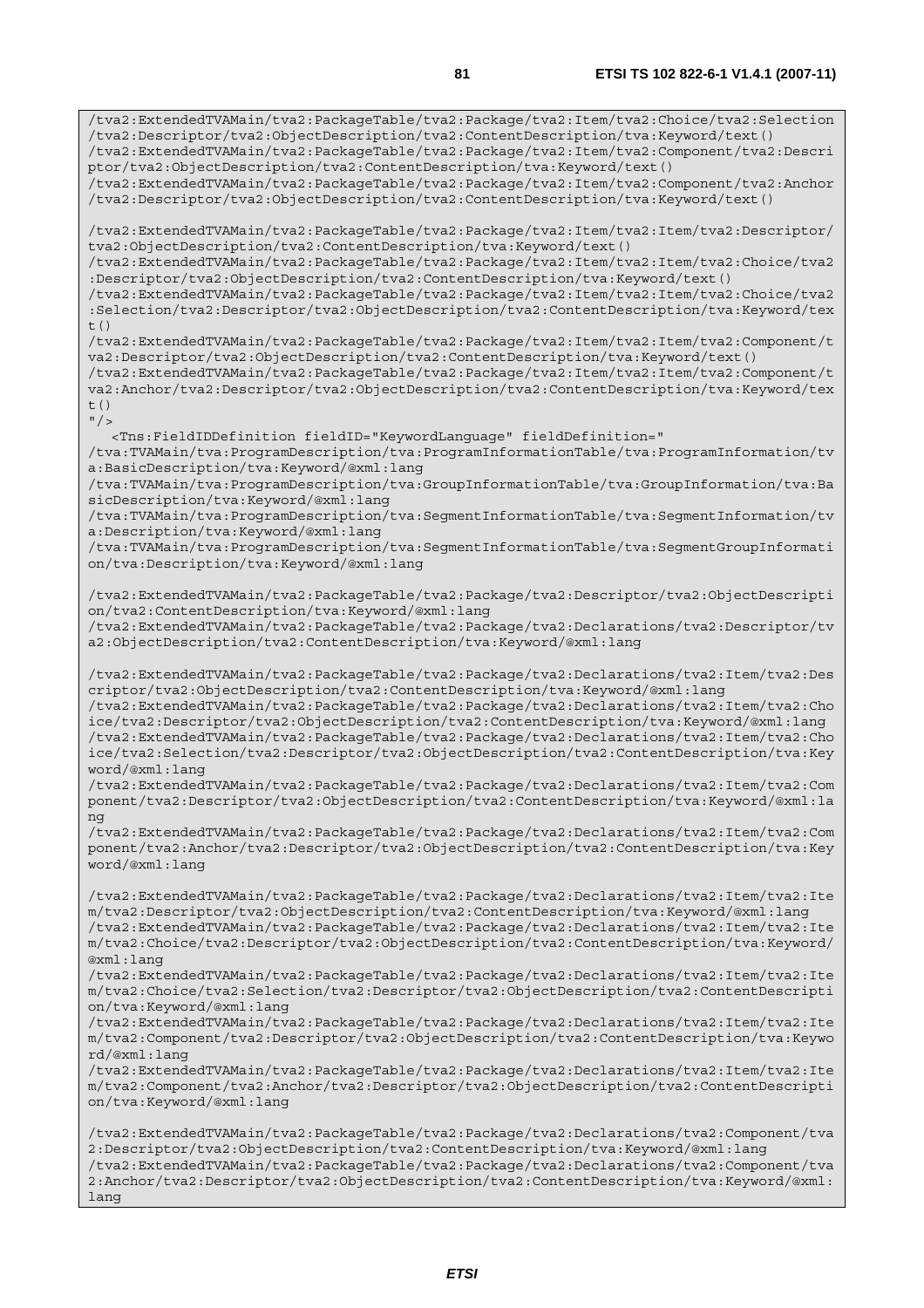/tva2:ExtendedTVAMain/tva2:PackageTable/tva2:Package/tva2:Declarations/tva2:Anchor/tva2:D escriptor/tva2:ObjectDescription/tva2:ContentDescription/tva:Keyword/@xml:lang /tva2:ExtendedTVAMain/tva2:PackageTable/tva2:Package/tva2:Item/tva2:Descriptor/tva2:Objec tDescription/tva2:ContentDescription/tva:Keyword/@xml:lang /tva2:ExtendedTVAMain/tva2:PackageTable/tva2:Package/tva2:Item/tva2:Choice/tva2:Descripto r/tva2:ObjectDescription/tva2:ContentDescription/tva:Keyword/@xml:lang /tva2:ExtendedTVAMain/tva2:PackageTable/tva2:Package/tva2:Item/tva2:Choice/tva2:Selection /tva2:Descriptor/tva2:ObjectDescription/tva2:ContentDescription/tva:Keyword/@xml:lang /tva2:ExtendedTVAMain/tva2:PackageTable/tva2:Package/tva2:Item/tva2:Component/tva2:Descri ptor/tva2:ObjectDescription/tva2:ContentDescription/tva:Keyword/@xml:lang /tva2:ExtendedTVAMain/tva2:PackageTable/tva2:Package/tva2:Item/tva2:Component/tva2:Anchor /tva2:Descriptor/tva2:ObjectDescription/tva2:ContentDescription/tva:Keyword/@xml:lang /tva2:ExtendedTVAMain/tva2:PackageTable/tva2:Package/tva2:Item/tva2:Item/tva2:Descriptor/ tva2:ObjectDescription/tva2:ContentDescription/tva:Keyword/@xml:lang /tva2:ExtendedTVAMain/tva2:PackageTable/tva2:Package/tva2:Item/tva2:Item/tva2:Choice/tva2 :Descriptor/tva2:ObjectDescription/tva2:ContentDescription/tva:Keyword/@xml:lang /tva2:ExtendedTVAMain/tva2:PackageTable/tva2:Package/tva2:Item/tva2:Item/tva2:Choice/tva2 :Selection/tva2:Descriptor/tva2:ObjectDescription/tva2:ContentDescription/tva:Keyword/@xm l:lang /tva2:ExtendedTVAMain/tva2:PackageTable/tva2:Package/tva2:Item/tva2:Item/tva2:Component/t va2:Descriptor/tva2:ObjectDescription/tva2:ContentDescription/tva:Keyword/@xml:lang /tva2:ExtendedTVAMain/tva2:PackageTable/tva2:Package/tva2:Item/tva2:Item/tva2:Component/t va2:Anchor/tva2:Descriptor/tva2:ObjectDescription/tva2:ContentDescription/tva:Keyword/@xm l:lang  $"$  />  $\geq$   $\vert$   $\vert$ ######################################################################################## --> <!-- fieldID for Program, Group, and Package -->  $\geq$   $\frac{1}{2}$ . ######################################################################################## --> <Tns:FieldIDDefinition fieldID="Genre" fieldDefinition=" /tva:TVAMain/tva:ProgramDescription/tva:ProgramInformationTable/tva:ProgramInformation/tv a:BasicDescription/tva:Genre/@href /tva:TVAMain/tva:ProgramDescription/tva:ProgramInformationTable/tva:ProgramInformation/tv a:BasicDescription/tva:Genre/tva:Name/text() /tva:TVAMain/tva:ProgramDescription/tva:GroupInformationTable/tva:GroupInformation/tva:Ba sicDescription/tva:Genre/@href /tva:TVAMain/tva:ProgramDescription/tva:GroupInformationTable/tva:GroupInformation/tva:Ba sicDescription/tva:Genre/tva:Name/text() /tva2:ExtendedTVAMain/tva2:PackageTable/tva2:Package/tva2:Descriptor/tva2:ObjectDescripti on/tva2:ContentDescription/tva:Genre/@href /tva2:ExtendedTVAMain/tva2:PackageTable/tva2:Package/tva2:Descriptor/tva2:ObjectDescripti on/tva2:ContentDescription/tva:Genre/tva:Name/text() /tva2:ExtendedTVAMain/tva2:PackageTable/tva2:Package/tva2:Declarations/tva2:Descriptor/tv a2:ObjectDescription/tva2:ContentDescription/tva:Genre/@href /tva2:ExtendedTVAMain/tva2:PackageTable/tva2:Package/tva2:Declarations/tva2:Descriptor/tv a2:ObjectDescription/tva2:ContentDescription/tva:Genre/tva:Name/text() /tva2:ExtendedTVAMain/tva2:PackageTable/tva2:Package/tva2:Declarations/tva2:Item/tva2:Des criptor/tva2:ObjectDescription/tva2:ContentDescription/tva:Genre/@href /tva2:ExtendedTVAMain/tva2:PackageTable/tva2:Package/tva2:Declarations/tva2:Item/tva2:Des criptor/tva2:ObjectDescription/tva2:ContentDescription/tva:Genre/tva:Name/text() /tva2:ExtendedTVAMain/tva2:PackageTable/tva2:Package/tva2:Declarations/tva2:Item/tva2:Cho ice/tva2:Descriptor/tva2:ObjectDescription/tva2:ContentDescription/tva:Genre/@href /tva2:ExtendedTVAMain/tva2:PackageTable/tva2:Package/tva2:Declarations/tva2:Item/tva2:Cho ice/tva2:Descriptor/tva2:ObjectDescription/tva2:ContentDescription/tva:Genre/tva:Name/tex t() /tva2:ExtendedTVAMain/tva2:PackageTable/tva2:Package/tva2:Declarations/tva2:Item/tva2:Cho ice/tva2:Selection/tva2:Descriptor/tva2:ObjectDescription/tva2:ContentDescription/tva:Gen re/@href /tva2:ExtendedTVAMain/tva2:PackageTable/tva2:Package/tva2:Declarations/tva2:Item/tva2:Cho ice/tva2:Selection/tva2:Descriptor/tva2:ObjectDescription/tva2:ContentDescription/tva:Gen re/tva:Name/text()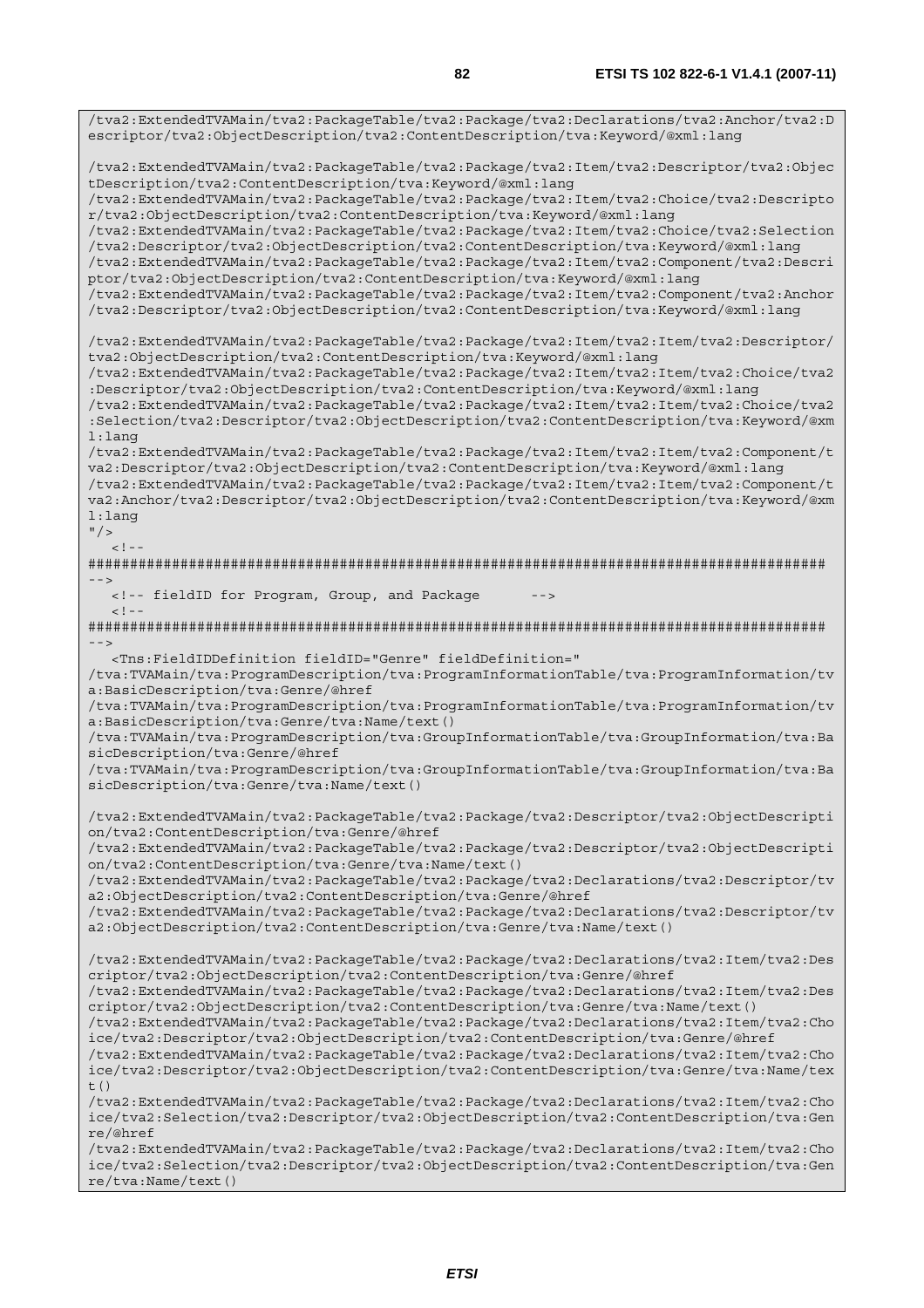/tva2:ExtendedTVAMain/tva2:PackageTable/tva2:Package/tva2:Declarations/tva2:Item/tva2:Com ponent/tva2:Descriptor/tva2:ObjectDescription/tva2:ContentDescription/tva:Genre/@href /tva2:ExtendedTVAMain/tva2:PackageTable/tva2:Package/tva2:Declarations/tva2:Item/tva2:Com ponent/tva2:Descriptor/tva2:ObjectDescription/tva2:ContentDescription/tva:Genre/tva:Name/  $text()$ 

/tva2:ExtendedTVAMain/tva2:PackageTable/tva2:Package/tva2:Declarations/tva2:Item/tva2:Com ponent/tva2:Anchor/tva2:Descriptor/tva2:ObjectDescription/tva2:ContentDescription/tva:Gen re/@href

/tva2:ExtendedTVAMain/tva2:PackageTable/tva2:Package/tva2:Declarations/tva2:Item/tva2:Com ponent/tva2:Anchor/tva2:Descriptor/tva2:ObjectDescription/tva2:ContentDescription/tva:Gen re/tva:Name/text()

/tva2:ExtendedTVAMain/tva2:PackageTable/tva2:Package/tva2:Declarations/tva2:Item/tva2:Ite m/tva2:Descriptor/tva2:ObjectDescription/tva2:ContentDescription/tva:Genre/@href

/tva2:ExtendedTVAMain/tva2:PackageTable/tva2:Package/tva2:Declarations/tva2:Item/tva2:Ite m/tva2:Descriptor/tva2:ObjectDescription/tva2:ContentDescription/tva:Genre/tva:Name/text( )

/tva2:ExtendedTVAMain/tva2:PackageTable/tva2:Package/tva2:Declarations/tva2:Item/tva2:Ite m/tva2:Choice/tva2:Descriptor/tva2:ObjectDescription/tva2:ContentDescription/tva:Genre/@h ref

/tva2:ExtendedTVAMain/tva2:PackageTable/tva2:Package/tva2:Declarations/tva2:Item/tva2:Ite m/tva2:Choice/tva2:Descriptor/tva2:ObjectDescription/tva2:ContentDescription/tva:Genre/tv a:Name/text()

/tva2:ExtendedTVAMain/tva2:PackageTable/tva2:Package/tva2:Declarations/tva2:Item/tva2:Ite m/tva2:Choice/tva2:Selection/tva2:Descriptor/tva2:ObjectDescription/tva2:ContentDescripti on/tva:Genre/@href

/tva2:ExtendedTVAMain/tva2:PackageTable/tva2:Package/tva2:Declarations/tva2:Item/tva2:Ite m/tva2:Choice/tva2:Selection/tva2:Descriptor/tva2:ObjectDescription/tva2:ContentDescripti on/tva:Genre/tva:Name/text()

/tva2:ExtendedTVAMain/tva2:PackageTable/tva2:Package/tva2:Declarations/tva2:Item/tva2:Ite m/tva2:Component/tva2:Descriptor/tva2:ObjectDescription/tva2:ContentDescription/tva:Genre /@href

/tva2:ExtendedTVAMain/tva2:PackageTable/tva2:Package/tva2:Declarations/tva2:Item/tva2:Ite m/tva2:Component/tva2:Descriptor/tva2:ObjectDescription/tva2:ContentDescription/tva:Genre /tva:Name/text()

/tva2:ExtendedTVAMain/tva2:PackageTable/tva2:Package/tva2:Declarations/tva2:Item/tva2:Ite m/tva2:Component/tva2:Anchor/tva2:Descriptor/tva2:ObjectDescription/tva2:ContentDescripti on/tva:Genre/@href

/tva2:ExtendedTVAMain/tva2:PackageTable/tva2:Package/tva2:Declarations/tva2:Item/tva2:Ite m/tva2:Component/tva2:Anchor/tva2:Descriptor/tva2:ObjectDescription/tva2:ContentDescripti on/tva:Genre/tva:Name/text()

/tva2:ExtendedTVAMain/tva2:PackageTable/tva2:Package/tva2:Declarations/tva2:Component/tva 2:Descriptor/tva2:ObjectDescription/tva2:ContentDescription/tva:Genre/@href

/tva2:ExtendedTVAMain/tva2:PackageTable/tva2:Package/tva2:Declarations/tva2:Component/tva 2:Descriptor/tva2:ObjectDescription/tva2:ContentDescription/tva:Genre/tva:Name/text()

/tva2:ExtendedTVAMain/tva2:PackageTable/tva2:Package/tva2:Declarations/tva2:Component/tva 2:Anchor/tva2:Descriptor/tva2:ObjectDescription/tva2:ContentDescription/tva:Genre/@href /tva2:ExtendedTVAMain/tva2:PackageTable/tva2:Package/tva2:Declarations/tva2:Component/tva 2:Anchor/tva2:Descriptor/tva2:ObjectDescription/tva2:ContentDescription/tva:Genre/tva:Nam e/text()

/tva2:ExtendedTVAMain/tva2:PackageTable/tva2:Package/tva2:Declarations/tva2:Anchor/tva2:D escriptor/tva2:ObjectDescription/tva2:ContentDescription/tva:Genre/@href /tva2:ExtendedTVAMain/tva2:PackageTable/tva2:Package/tva2:Declarations/tva2:Anchor/tva2:D escriptor/tva2:ObjectDescription/tva2:ContentDescription/tva:Genre/tva:Name/text()

/tva2:ExtendedTVAMain/tva2:PackageTable/tva2:Package/tva2:Item/tva2:Descriptor/tva2:Objec tDescription/tva2:ContentDescription/tva:Genre/@href

/tva2:ExtendedTVAMain/tva2:PackageTable/tva2:Package/tva2:Item/tva2:Descriptor/tva2:Objec tDescription/tva2:ContentDescription/tva:Genre/tva:Name/text()

/tva2:ExtendedTVAMain/tva2:PackageTable/tva2:Package/tva2:Item/tva2:Choice/tva2:Descripto r/tva2:ObjectDescription/tva2:ContentDescription/tva:Genre/@href

/tva2:ExtendedTVAMain/tva2:PackageTable/tva2:Package/tva2:Item/tva2:Choice/tva2:Descripto r/tva2:ObjectDescription/tva2:ContentDescription/tva:Genre/tva:Name/text()

/tva2:ExtendedTVAMain/tva2:PackageTable/tva2:Package/tva2:Item/tva2:Choice/tva2:Selection /tva2:Descriptor/tva2:ObjectDescription/tva2:ContentDescription/tva:Genre/@href

/tva2:ExtendedTVAMain/tva2:PackageTable/tva2:Package/tva2:Item/tva2:Choice/tva2:Selection /tva2:Descriptor/tva2:ObjectDescription/tva2:ContentDescription/tva:Genre/tva:Name/text()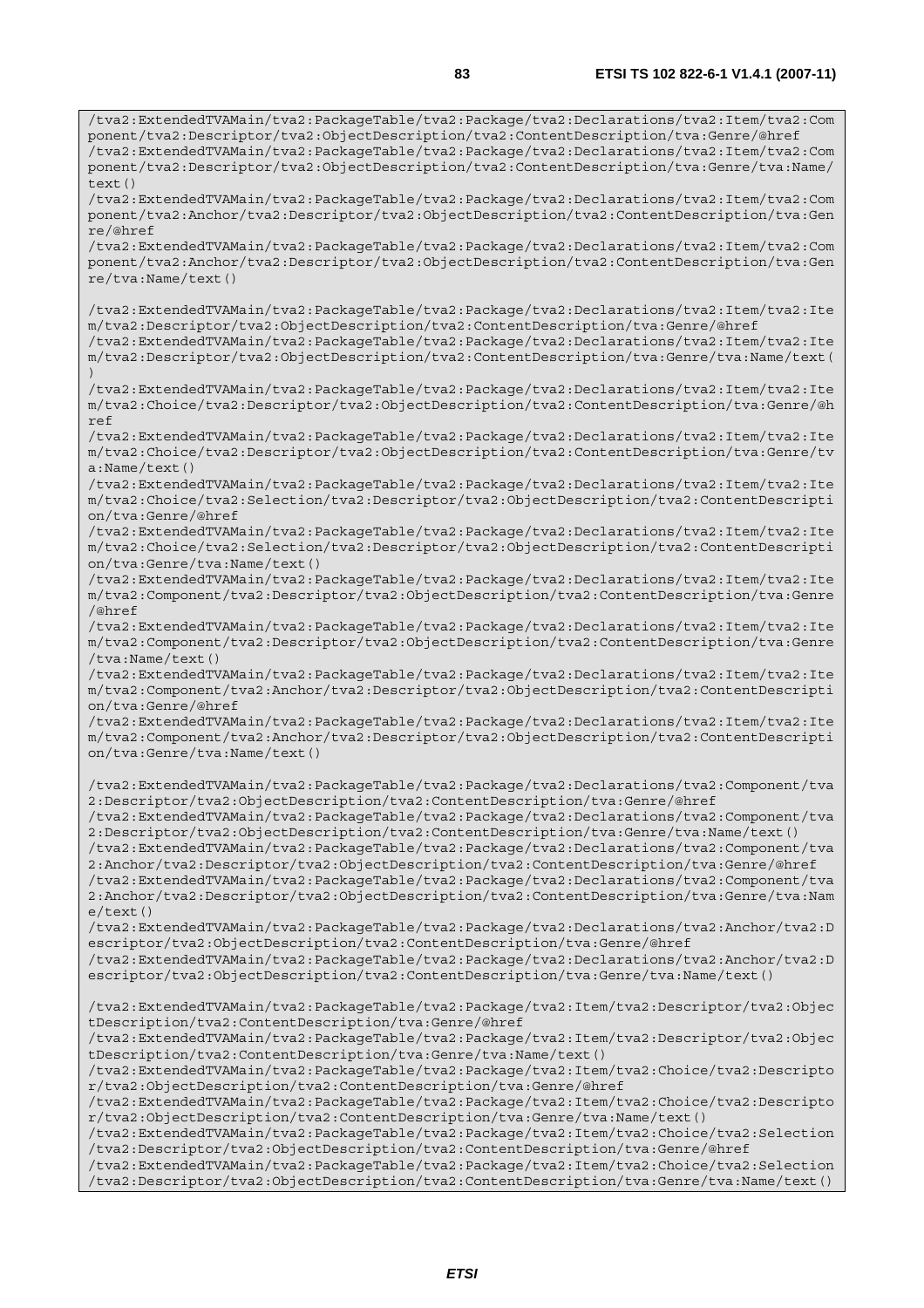/tva2:ExtendedTVAMain/tva2:PackageTable/tva2:Package/tva2:Item/tva2:Component/tva2:Descri ptor/tva2:ObjectDescription/tva2:ContentDescription/tva:Genre/@href /tva2:ExtendedTVAMain/tva2:PackageTable/tva2:Package/tva2:Item/tva2:Component/tva2:Descri ptor/tva2:ObjectDescription/tva2:ContentDescription/tva:Genre/tva:Name/text() /tva2:ExtendedTVAMain/tva2:PackageTable/tva2:Package/tva2:Item/tva2:Component/tva2:Anchor /tva2:Descriptor/tva2:ObjectDescription/tva2:ContentDescription/tva:Genre/@href /tva2:ExtendedTVAMain/tva2:PackageTable/tva2:Package/tva2:Item/tva2:Component/tva2:Anchor /tva2:Descriptor/tva2:ObjectDescription/tva2:ContentDescription/tva:Genre/tva:Name/text() /tva2:ExtendedTVAMain/tva2:PackageTable/tva2:Package/tva2:Item/tva2:Item/tva2:Descriptor/ tva2:ObjectDescription/tva2:ContentDescription/tva:Genre/@href /tva2:ExtendedTVAMain/tva2:PackageTable/tva2:Package/tva2:Item/tva2:Item/tva2:Descriptor/ tva2:ObjectDescription/tva2:ContentDescription/tva:Genre/tva:Name/text() /tva2:ExtendedTVAMain/tva2:PackageTable/tva2:Package/tva2:Item/tva2:Item/tva2:Choice/tva2 :Descriptor/tva2:ObjectDescription/tva2:ContentDescription/tva:Genre/@href /tva2:ExtendedTVAMain/tva2:PackageTable/tva2:Package/tva2:Item/tva2:Item/tva2:Choice/tva2 :Descriptor/tva2:ObjectDescription/tva2:ContentDescription/tva:Genre/tva:Name/text() /tva2:ExtendedTVAMain/tva2:PackageTable/tva2:Package/tva2:Item/tva2:Item/tva2:Choice/tva2 :Selection/tva2:Descriptor/tva2:ObjectDescription/tva2:ContentDescription/tva:Genre/@href /tva2:ExtendedTVAMain/tva2:PackageTable/tva2:Package/tva2:Item/tva2:Item/tva2:Choice/tva2 :Selection/tva2:Descriptor/tva2:ObjectDescription/tva2:ContentDescription/tva:Genre/tva:N ame/text() /tva2:ExtendedTVAMain/tva2:PackageTable/tva2:Package/tva2:Item/tva2:Item/tva2:Component/t va2:Descriptor/tva2:ObjectDescription/tva2:ContentDescription/tva:Genre/@href /tva2:ExtendedTVAMain/tva2:PackageTable/tva2:Package/tva2:Item/tva2:Item/tva2:Component/t va2:Descriptor/tva2:ObjectDescription/tva2:ContentDescription/tva:Genre/tva:Name/text() /tva2:ExtendedTVAMain/tva2:PackageTable/tva2:Package/tva2:Item/tva2:Item/tva2:Component/t va2:Anchor/tva2:Descriptor/tva2:ObjectDescription/tva2:ContentDescription/tva:Genre/@href /tva2:ExtendedTVAMain/tva2:PackageTable/tva2:Package/tva2:Item/tva2:Item/tva2:Component/t va2:Anchor/tva2:Descriptor/tva2:ObjectDescription/tva2:ContentDescription/tva:Genre/tva:N ame/text()  $"$  /> <Tns:FieldIDDefinition fieldID="Language" fieldDefinition=" /tva:TVAMain/tva:ProgramDescription/tva:ProgramInformationTable/tva:ProgramInformation/tv a:BasicDescription/tva:Language/text() /tva:TVAMain/tva:ProgramDescription/tva:GroupInformationTable/tva:GroupInformation/tva:Ba sicDescription/tva:Language/text() /tva2:ExtendedTVAMain/tva2:PackageTable/tva2:Package/tva2:Descriptor/tva2:ObjectDescripti on/tva2:ContentDescription/tva:Language/text() /tva2:ExtendedTVAMain/tva2:PackageTable/tva2:Package/tva2:Declarations/tva2:Descriptor/tv a2:ObjectDescription/tva2:ContentDescription/tva:Language/text() /tva2:ExtendedTVAMain/tva2:PackageTable/tva2:Package/tva2:Declarations/tva2:Item/tva2:Des criptor/tva2:ObjectDescription/tva2:ContentDescription/tva:Language/text() /tva2:ExtendedTVAMain/tva2:PackageTable/tva2:Package/tva2:Declarations/tva2:Item/tva2:Cho ice/tva2:Descriptor/tva2:ObjectDescription/tva2:ContentDescription/tva:Language/text() /tva2:ExtendedTVAMain/tva2:PackageTable/tva2:Package/tva2:Declarations/tva2:Item/tva2:Cho ice/tva2:Selection/tva2:Descriptor/tva2:ObjectDescription/tva2:ContentDescription/tva:Lan guage/text() /tva2:ExtendedTVAMain/tva2:PackageTable/tva2:Package/tva2:Declarations/tva2:Item/tva2:Com ponent/tva2:Descriptor/tva2:ObjectDescription/tva2:ContentDescription/tva:Language/text() /tva2:ExtendedTVAMain/tva2:PackageTable/tva2:Package/tva2:Declarations/tva2:Item/tva2:Com ponent/tva2:Anchor/tva2:Descriptor/tva2:ObjectDescription/tva2:ContentDescription/tva:Lan guage/text() /tva2:ExtendedTVAMain/tva2:PackageTable/tva2:Package/tva2:Declarations/tva2:Item/tva2:Ite m/tva2:Descriptor/tva2:ObjectDescription/tva2:ContentDescription/tva:Language/text() /tva2:ExtendedTVAMain/tva2:PackageTable/tva2:Package/tva2:Declarations/tva2:Item/tva2:Ite m/tva2:Choice/tva2:Descriptor/tva2:ObjectDescription/tva2:ContentDescription/tva:Language /text() /tva2:ExtendedTVAMain/tva2:PackageTable/tva2:Package/tva2:Declarations/tva2:Item/tva2:Ite m/tva2:Choice/tva2:Selection/tva2:Descriptor/tva2:ObjectDescription/tva2:ContentDescripti on/tva:Language/text() /tva2:ExtendedTVAMain/tva2:PackageTable/tva2:Package/tva2:Declarations/tva2:Item/tva2:Ite m/tva2:Component/tva2:Descriptor/tva2:ObjectDescription/tva2:ContentDescription/tva:Langu age/text()

/tva2:ExtendedTVAMain/tva2:PackageTable/tva2:Package/tva2:Declarations/tva2:Item/tva2:Ite m/tva2:Component/tva2:Anchor/tva2:Descriptor/tva2:ObjectDescription/tva2:ContentDescripti on/tva:Language/text()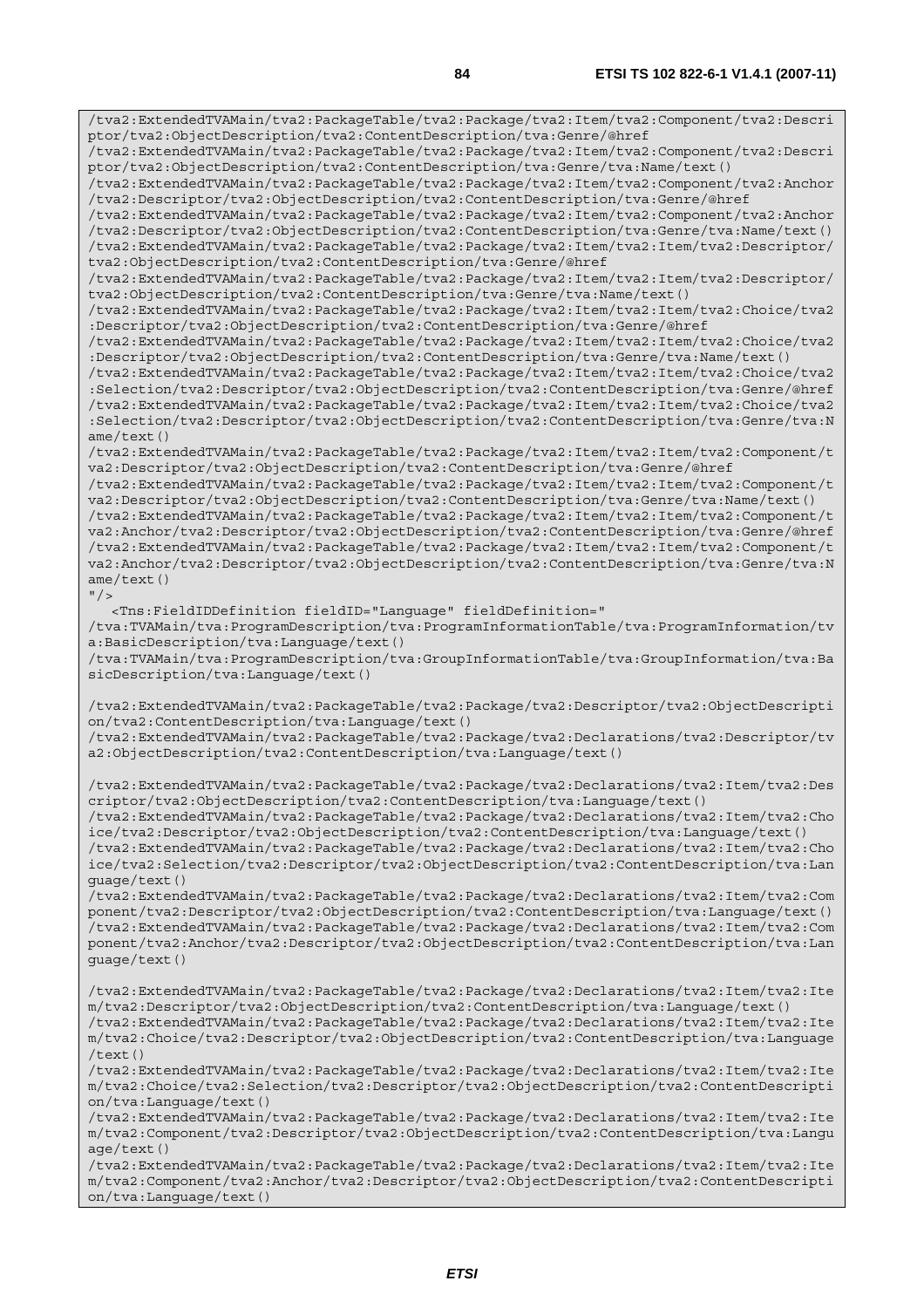/tva2:ExtendedTVAMain/tva2:PackageTable/tva2:Package/tva2:Declarations/tva2:Component/tva 2:Descriptor/tva2:ObjectDescription/tva2:ContentDescription/tva:Language/text() /tva2:ExtendedTVAMain/tva2:PackageTable/tva2:Package/tva2:Declarations/tva2:Component/tva 2:Anchor/tva2:Descriptor/tva2:ObjectDescription/tva2:ContentDescription/tva:Language/text  $( )$ /tva2:ExtendedTVAMain/tva2:PackageTable/tva2:Package/tva2:Declarations/tva2:Anchor/tva2:D escriptor/tva2:ObjectDescription/tva2:ContentDescription/tva:Language/text() /tva2:ExtendedTVAMain/tva2:PackageTable/tva2:Package/tva2:Item/tva2:Descriptor/tva2:Objec tDescription/tva2:ContentDescription/tva:Language/text() /tva2:ExtendedTVAMain/tva2:PackageTable/tva2:Package/tva2:Item/tva2:Choice/tva2:Descripto r/tva2:ObjectDescription/tva2:ContentDescription/tva:Language/text() /tva2:ExtendedTVAMain/tva2:PackageTable/tva2:Package/tva2:Item/tva2:Choice/tva2:Selection /tva2:Descriptor/tva2:ObjectDescription/tva2:ContentDescription/tva:Language/text() /tva2:ExtendedTVAMain/tva2:PackageTable/tva2:Package/tva2:Item/tva2:Component/tva2:Descri ptor/tva2:ObjectDescription/tva2:ContentDescription/tva:Language/text() /tva2:ExtendedTVAMain/tva2:PackageTable/tva2:Package/tva2:Item/tva2:Component/tva2:Anchor /tva2:Descriptor/tva2:ObjectDescription/tva2:ContentDescription/tva:Language/text() /tva2:ExtendedTVAMain/tva2:PackageTable/tva2:Package/tva2:Item/tva2:Item/tva2:Descriptor/ tva2:ObjectDescription/tva2:ContentDescription/tva:Language/text() /tva2:ExtendedTVAMain/tva2:PackageTable/tva2:Package/tva2:Item/tva2:Item/tva2:Choice/tva2 :Descriptor/tva2:ObjectDescription/tva2:ContentDescription/tva:Language/text() /tva2:ExtendedTVAMain/tva2:PackageTable/tva2:Package/tva2:Item/tva2:Item/tva2:Choice/tva2 :Selection/tva2:Descriptor/tva2:ObjectDescription/tva2:ContentDescription/tva:Language/te  $xt()$ /tva2:ExtendedTVAMain/tva2:PackageTable/tva2:Package/tva2:Item/tva2:Item/tva2:Component/t va2:Descriptor/tva2:ObjectDescription/tva2:ContentDescription/tva:Language/text() /tva2:ExtendedTVAMain/tva2:PackageTable/tva2:Package/tva2:Item/tva2:Item/tva2:Component/t va2:Anchor/tva2:Descriptor/tva2:ObjectDescription/tva2:ContentDescription/tva:Language/te  $xt()$  $''$  / > <Tns:FieldIDDefinition fieldID="ParentalGuidance" fieldDefinition=" /tva:TVAMain/tva:ProgramDescription/tva:ProgramInformationTable/tva:ProgramInformation/tv a:BasicDescription/tva:ParentalGuidance/mpeg7:MinimumAge/text() /tva:TVAMain/tva:ProgramDescription/tva:GroupInformationTable/tva:GroupInformation/tva:Ba sicDescription/tva:ParentalGuidance/mpeg7:MinimumAge/text() /tva2:ExtendedTVAMain/tva2:PackageTable/tva2:Package/tva2:Descriptor/tva2:ObjectDescripti on/tva2:ContentDescription/tva:ParentalGuidance/mpeg7:MinimumAge/text() /tva2:ExtendedTVAMain/tva2:PackageTable/tva2:Package/tva2:Declarations/tva2:Descriptor/tv a2:ObjectDescription/tva2:ContentDescription/tva:ParentalGuidance/mpeg7:MinimumAge/text() /tva2:ExtendedTVAMain/tva2:PackageTable/tva2:Package/tva2:Declarations/tva2:Item/tva2:Des criptor/tva2:ObjectDescription/tva2:ContentDescription/tva:ParentalGuidance/mpeg7:Minimum Age/text() /tva2:ExtendedTVAMain/tva2:PackageTable/tva2:Package/tva2:Declarations/tva2:Item/tva2:Cho ice/tva2:Descriptor/tva2:ObjectDescription/tva2:ContentDescription/tva:ParentalGuidance/m peg7:MinimumAge/text() /tva2:ExtendedTVAMain/tva2:PackageTable/tva2:Package/tva2:Declarations/tva2:Item/tva2:Cho ice/tva2:Selection/tva2:Descriptor/tva2:ObjectDescription/tva2:ContentDescription/tva:Par entalGuidance/mpeg7:MinimumAge/text() /tva2:ExtendedTVAMain/tva2:PackageTable/tva2:Package/tva2:Declarations/tva2:Item/tva2:Com ponent/tva2:Descriptor/tva2:ObjectDescription/tva2:ContentDescription/tva:ParentalGuidanc e/mpeg7:MinimumAge/text() /tva2:ExtendedTVAMain/tva2:PackageTable/tva2:Package/tva2:Declarations/tva2:Item/tva2:Com ponent/tva2:Anchor/tva2:Descriptor/tva2:ObjectDescription/tva2:ContentDescription/tva:Par entalGuidance/mpeg7:MinimumAge/text() /tva2:ExtendedTVAMain/tva2:PackageTable/tva2:Package/tva2:Declarations/tva2:Item/tva2:Ite m/tva2:Descriptor/tva2:ObjectDescription/tva2:ContentDescription/tva:ParentalGuidance/mpe g7:MinimumAge/text()

/tva2:ExtendedTVAMain/tva2:PackageTable/tva2:Package/tva2:Declarations/tva2:Item/tva2:Ite m/tva2:Choice/tva2:Descriptor/tva2:ObjectDescription/tva2:ContentDescription/tva:Parental Guidance/mpeg7:MinimumAge/text()

/tva2:ExtendedTVAMain/tva2:PackageTable/tva2:Package/tva2:Declarations/tva2:Item/tva2:Ite m/tva2:Choice/tva2:Selection/tva2:Descriptor/tva2:ObjectDescription/tva2:ContentDescripti on/tva:ParentalGuidance/mpeg7:MinimumAge/text()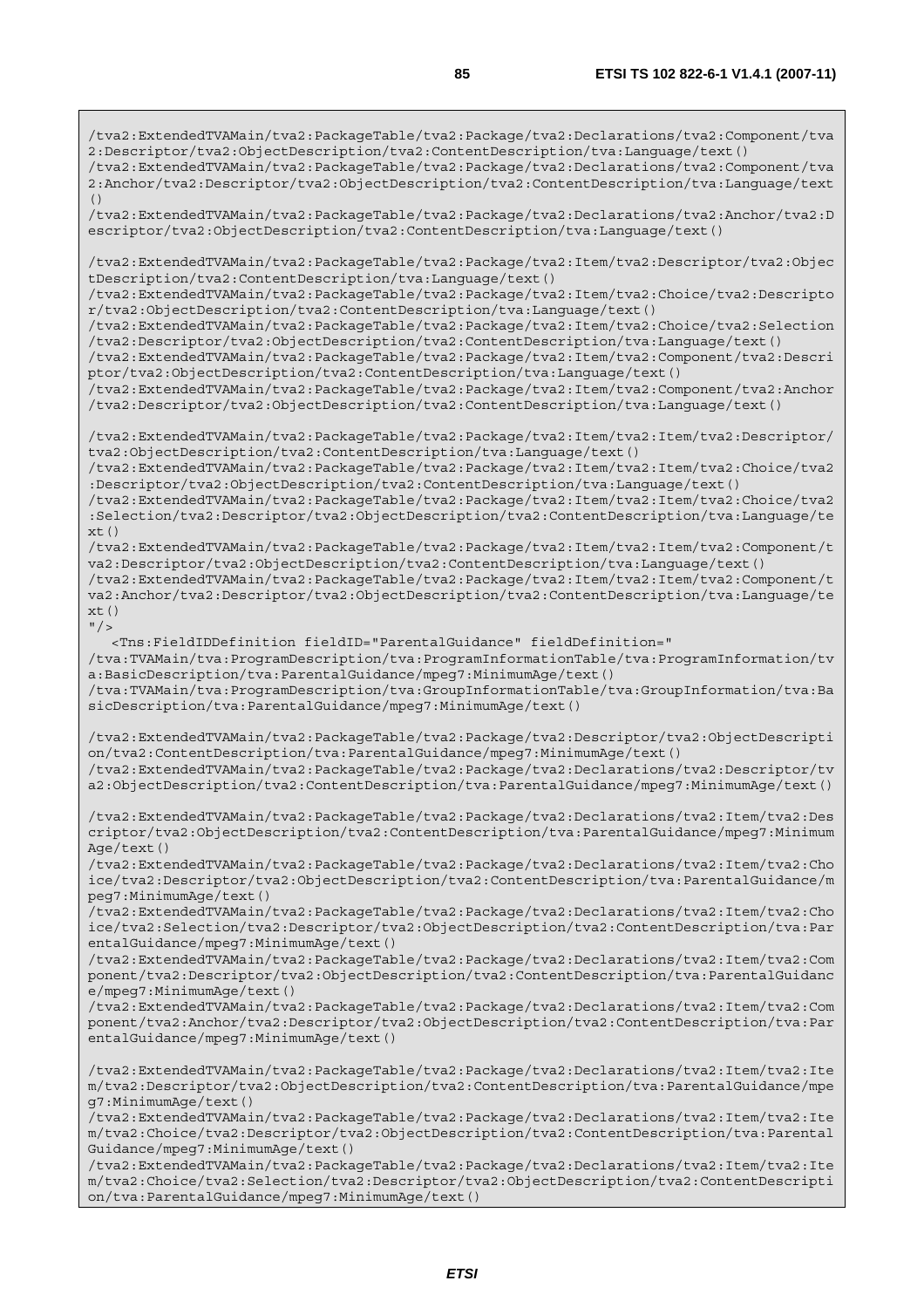/tva2:ExtendedTVAMain/tva2:PackageTable/tva2:Package/tva2:Declarations/tva2:Item/tva2:Ite m/tva2:Component/tva2:Descriptor/tva2:ObjectDescription/tva2:ContentDescription/tva:Paren talGuidance/mpeg7:MinimumAge/text() /tva2:ExtendedTVAMain/tva2:PackageTable/tva2:Package/tva2:Declarations/tva2:Item/tva2:Ite m/tva2:Component/tva2:Anchor/tva2:Descriptor/tva2:ObjectDescription/tva2:ContentDescripti on/tva:ParentalGuidance/mpeg7:MinimumAge/text() /tva2:ExtendedTVAMain/tva2:PackageTable/tva2:Package/tva2:Declarations/tva2:Component/tva 2:Descriptor/tva2:ObjectDescription/tva2:ContentDescription/tva:ParentalGuidance/mpeg7:Mi nimumAge/text() /tva2:ExtendedTVAMain/tva2:PackageTable/tva2:Package/tva2:Declarations/tva2:Component/tva 2:Anchor/tva2:Descriptor/tva2:ObjectDescription/tva2:ContentDescription/tva:ParentalGuida nce/mpeg7:MinimumAge/text() /tva2:ExtendedTVAMain/tva2:PackageTable/tva2:Package/tva2:Declarations/tva2:Anchor/tva2:D escriptor/tva2:ObjectDescription/tva2:ContentDescription/tva:ParentalGuidance/mpeg7:Minim umAge/text() /tva2:ExtendedTVAMain/tva2:PackageTable/tva2:Package/tva2:Item/tva2:Descriptor/tva2:Objec tDescription/tva2:ContentDescription/tva:ParentalGuidance/mpeg7:MinimumAge/text() /tva2:ExtendedTVAMain/tva2:PackageTable/tva2:Package/tva2:Item/tva2:Choice/tva2:Descripto r/tva2:ObjectDescription/tva2:ContentDescription/tva:ParentalGuidance/mpeg7:MinimumAge/te xt() /tva2:ExtendedTVAMain/tva2:PackageTable/tva2:Package/tva2:Item/tva2:Choice/tva2:Selection /tva2:Descriptor/tva2:ObjectDescription/tva2:ContentDescription/tva:ParentalGuidance/mpeg 7:MinimumAge/text() /tva2:ExtendedTVAMain/tva2:PackageTable/tva2:Package/tva2:Item/tva2:Component/tva2:Descri ptor/tva2:ObjectDescription/tva2:ContentDescription/tva:ParentalGuidance/mpeg7:MinimumAge /text() /tva2:ExtendedTVAMain/tva2:PackageTable/tva2:Package/tva2:Item/tva2:Component/tva2:Anchor /tva2:Descriptor/tva2:ObjectDescription/tva2:ContentDescription/tva:ParentalGuidance/mpeg 7:MinimumAge/text() /tva2:ExtendedTVAMain/tva2:PackageTable/tva2:Package/tva2:Item/tva2:Item/tva2:Descriptor/ tva2:ObjectDescription/tva2:ContentDescription/tva:ParentalGuidance/mpeg7:MinimumAge/text () /tva2:ExtendedTVAMain/tva2:PackageTable/tva2:Package/tva2:Item/tva2:Item/tva2:Choice/tva2 :Descriptor/tva2:ObjectDescription/tva2:ContentDescription/tva:ParentalGuidance/mpeg7:Min imumAge/text() /tva2:ExtendedTVAMain/tva2:PackageTable/tva2:Package/tva2:Item/tva2:Item/tva2:Choice/tva2 :Selection/tva2:Descriptor/tva2:ObjectDescription/tva2:ContentDescription/tva:ParentalGui dance/mpeg7:MinimumAge/text() /tva2:ExtendedTVAMain/tva2:PackageTable/tva2:Package/tva2:Item/tva2:Item/tva2:Component/t va2:Descriptor/tva2:ObjectDescription/tva2:ContentDescription/tva:ParentalGuidance/mpeg7: MinimumAge/text() /tva2:ExtendedTVAMain/tva2:PackageTable/tva2:Package/tva2:Item/tva2:Item/tva2:Component/t va2:Anchor/tva2:Descriptor/tva2:ObjectDescription/tva2:ContentDescription/tva:ParentalGui dance/mpeg7:MinimumAge/text()  $''$  / > <Tns:FieldIDDefinition fieldID="Role" fieldDefinition=" /tva:TVAMain/tva:ProgramDescription/tva:ProgramInformationTable/tva:ProgramInformation/tv a:BasicDescription/tva:CreditsList/tva:CreditsItem/@role /tva:TVAMain/tva:ProgramDescription/tva:GroupInformationTable/tva:GroupInformation/tva:Ba sicDescription/tva:CreditsList/tva:CreditsItem/@role /tva2:ExtendedTVAMain/tva2:PackageTable/tva2:Package/tva2:Descriptor/tva2:ObjectDescripti on/tva2:ContentDescription/tva:CreditsList/tva:CreditsItem/@role /tva2:ExtendedTVAMain/tva2:PackageTable/tva2:Package/tva2:Declarations/tva2:Descriptor/tv a2:ObjectDescription/tva2:ContentDescription/tva:CreditsList/tva:CreditsItem/@role /tva2:ExtendedTVAMain/tva2:PackageTable/tva2:Package/tva2:Declarations/tva2:Item/tva2:Des criptor/tva2:ObjectDescription/tva2:ContentDescription/tva:CreditsList/tva:CreditsItem/@r ole /tva2:ExtendedTVAMain/tva2:PackageTable/tva2:Package/tva2:Declarations/tva2:Item/tva2:Cho ice/tva2:Descriptor/tva2:ObjectDescription/tva2:ContentDescription/tva:CreditsList/tva:Cr editsItem/@role

/tva2:ExtendedTVAMain/tva2:PackageTable/tva2:Package/tva2:Declarations/tva2:Item/tva2:Cho ice/tva2:Selection/tva2:Descriptor/tva2:ObjectDescription/tva2:ContentDescription/tva:Cre ditsList/tva:CreditsItem/@role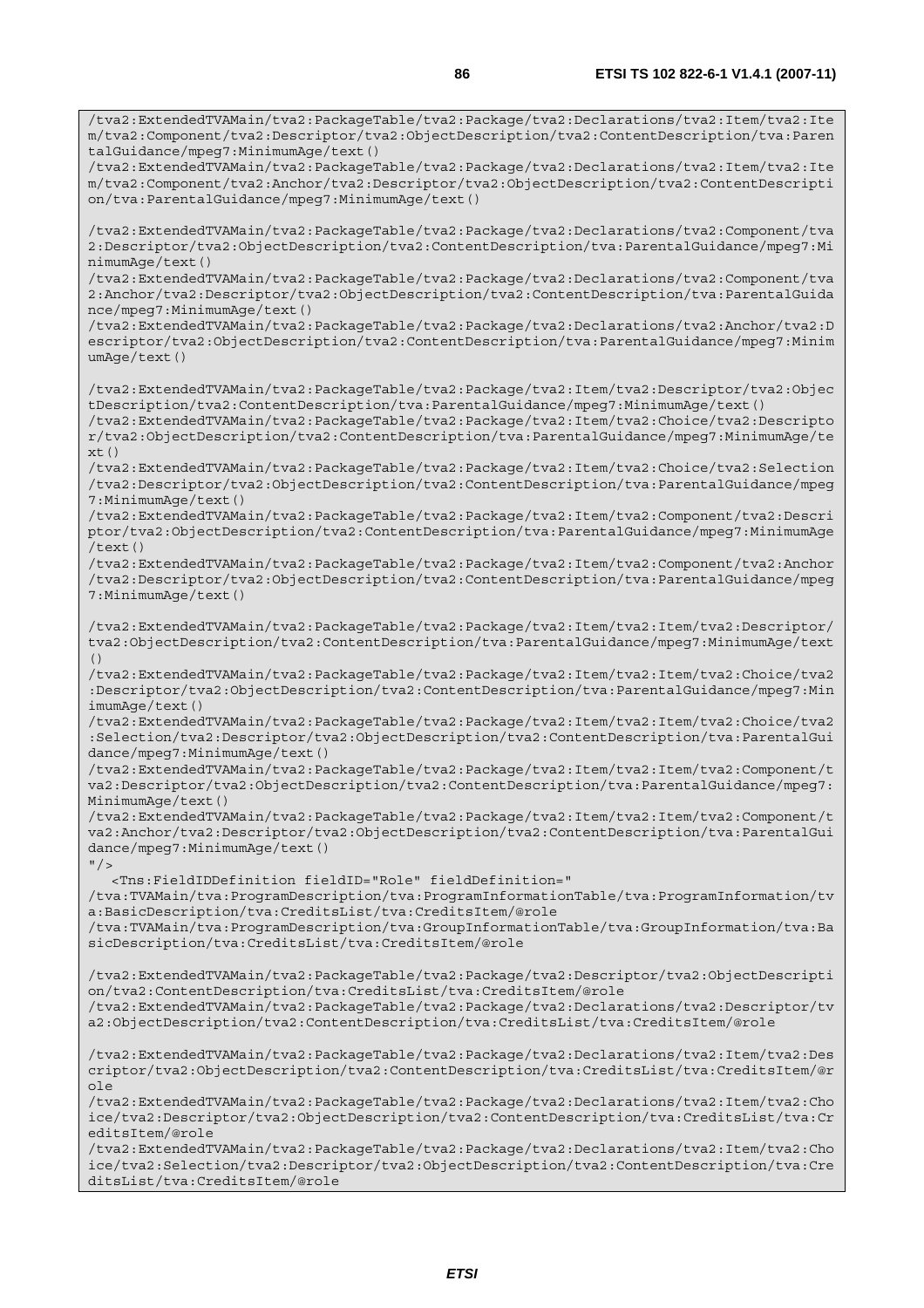/tva2:ExtendedTVAMain/tva2:PackageTable/tva2:Package/tva2:Declarations/tva2:Item/tva2:Com ponent/tva2:Descriptor/tva2:ObjectDescription/tva2:ContentDescription/tva:CreditsList/tva :CreditsItem/@role

/tva2:ExtendedTVAMain/tva2:PackageTable/tva2:Package/tva2:Declarations/tva2:Item/tva2:Com ponent/tva2:Anchor/tva2:Descriptor/tva2:ObjectDescription/tva2:ContentDescription/tva:Cre ditsList/tva:CreditsItem/@role

/tva2:ExtendedTVAMain/tva2:PackageTable/tva2:Package/tva2:Declarations/tva2:Item/tva2:Ite m/tva2:Descriptor/tva2:ObjectDescription/tva2:ContentDescription/tva:CreditsList/tva:Cred itsItem/@role

/tva2:ExtendedTVAMain/tva2:PackageTable/tva2:Package/tva2:Declarations/tva2:Item/tva2:Ite m/tva2:Choice/tva2:Descriptor/tva2:ObjectDescription/tva2:ContentDescription/tva:CreditsL ist/tva:CreditsItem/@role

/tva2:ExtendedTVAMain/tva2:PackageTable/tva2:Package/tva2:Declarations/tva2:Item/tva2:Ite m/tva2:Choice/tva2:Selection/tva2:Descriptor/tva2:ObjectDescription/tva2:ContentDescripti on/tva:CreditsList/tva:CreditsItem/@role

/tva2:ExtendedTVAMain/tva2:PackageTable/tva2:Package/tva2:Declarations/tva2:Item/tva2:Ite m/tva2:Component/tva2:Descriptor/tva2:ObjectDescription/tva2:ContentDescription/tva:Credi tsList/tva:CreditsItem/@role

/tva2:ExtendedTVAMain/tva2:PackageTable/tva2:Package/tva2:Declarations/tva2:Item/tva2:Ite m/tva2:Component/tva2:Anchor/tva2:Descriptor/tva2:ObjectDescription/tva2:ContentDescripti on/tva:CreditsList/tva:CreditsItem/@role

/tva2:ExtendedTVAMain/tva2:PackageTable/tva2:Package/tva2:Declarations/tva2:Component/tva 2:Descriptor/tva2:ObjectDescription/tva2:ContentDescription/tva:CreditsList/tva:CreditsIt em/@role

/tva2:ExtendedTVAMain/tva2:PackageTable/tva2:Package/tva2:Declarations/tva2:Component/tva 2:Anchor/tva2:Descriptor/tva2:ObjectDescription/tva2:ContentDescription/tva:CreditsList/t va:CreditsItem/@role

/tva2:ExtendedTVAMain/tva2:PackageTable/tva2:Package/tva2:Declarations/tva2:Anchor/tva2:D escriptor/tva2:ObjectDescription/tva2:ContentDescription/tva:CreditsList/tva:CreditsItem/ @role

/tva2:ExtendedTVAMain/tva2:PackageTable/tva2:Package/tva2:Item/tva2:Descriptor/tva2:Objec tDescription/tva2:ContentDescription/tva:CreditsList/tva:CreditsItem/@role

/tva2:ExtendedTVAMain/tva2:PackageTable/tva2:Package/tva2:Item/tva2:Choice/tva2:Descripto r/tva2:ObjectDescription/tva2:ContentDescription/tva:CreditsList/tva:CreditsItem/@role /tva2:ExtendedTVAMain/tva2:PackageTable/tva2:Package/tva2:Item/tva2:Choice/tva2:Selection /tva2:Descriptor/tva2:ObjectDescription/tva2:ContentDescription/tva:CreditsList/tva:Credi

tsItem/@role /tva2:ExtendedTVAMain/tva2:PackageTable/tva2:Package/tva2:Item/tva2:Component/tva2:Descri ptor/tva2:ObjectDescription/tva2:ContentDescription/tva:CreditsList/tva:CreditsItem/@role /tva2:ExtendedTVAMain/tva2:PackageTable/tva2:Package/tva2:Item/tva2:Component/tva2:Anchor /tva2:Descriptor/tva2:ObjectDescription/tva2:ContentDescription/tva:CreditsList/tva:Credi tsItem/@role

/tva2:ExtendedTVAMain/tva2:PackageTable/tva2:Package/tva2:Item/tva2:Item/tva2:Descriptor/ tva2:ObjectDescription/tva2:ContentDescription/tva:CreditsList/tva:CreditsItem/@role /tva2:ExtendedTVAMain/tva2:PackageTable/tva2:Package/tva2:Item/tva2:Item/tva2:Choice/tva2 :Descriptor/tva2:ObjectDescription/tva2:ContentDescription/tva:CreditsList/tva:CreditsIte m/@role

/tva2:ExtendedTVAMain/tva2:PackageTable/tva2:Package/tva2:Item/tva2:Item/tva2:Choice/tva2 :Selection/tva2:Descriptor/tva2:ObjectDescription/tva2:ContentDescription/tva:CreditsList /tva:CreditsItem/@role

/tva2:ExtendedTVAMain/tva2:PackageTable/tva2:Package/tva2:Item/tva2:Item/tva2:Component/t va2:Descriptor/tva2:ObjectDescription/tva2:ContentDescription/tva:CreditsList/tva:Credits Item/@role

/tva2:ExtendedTVAMain/tva2:PackageTable/tva2:Package/tva2:Item/tva2:Item/tva2:Component/t va2:Anchor/tva2:Descriptor/tva2:ObjectDescription/tva2:ContentDescription/tva:CreditsList /tva:CreditsItem/@role

 $"$  />

 <Tns:FieldIDDefinition fieldID="AwardTitle" fieldDefinition=" /tva:TVAMain/tva:ProgramDescription/tva:ProgramInformationTable/tva:ProgramInformation/tv a:BasicDescription/tva:AwardsList/tva:AwardsListItem/tva:Title/text() /tva:TVAMain/tva:ProgramDescription/tva:GroupInformationTable/tva:GroupInformation/tva:Ba sicDescription/tva:AwardsList/tva:AwardsListItem/tva:Title/text()

/tva2:ExtendedTVAMain/tva2:PackageTable/tva2:Package/tva2:Descriptor/tva2:ObjectDescripti on/tva2:ContentDescription/tva:AwardsList/tva:AwardsListItem/tva:Title/text()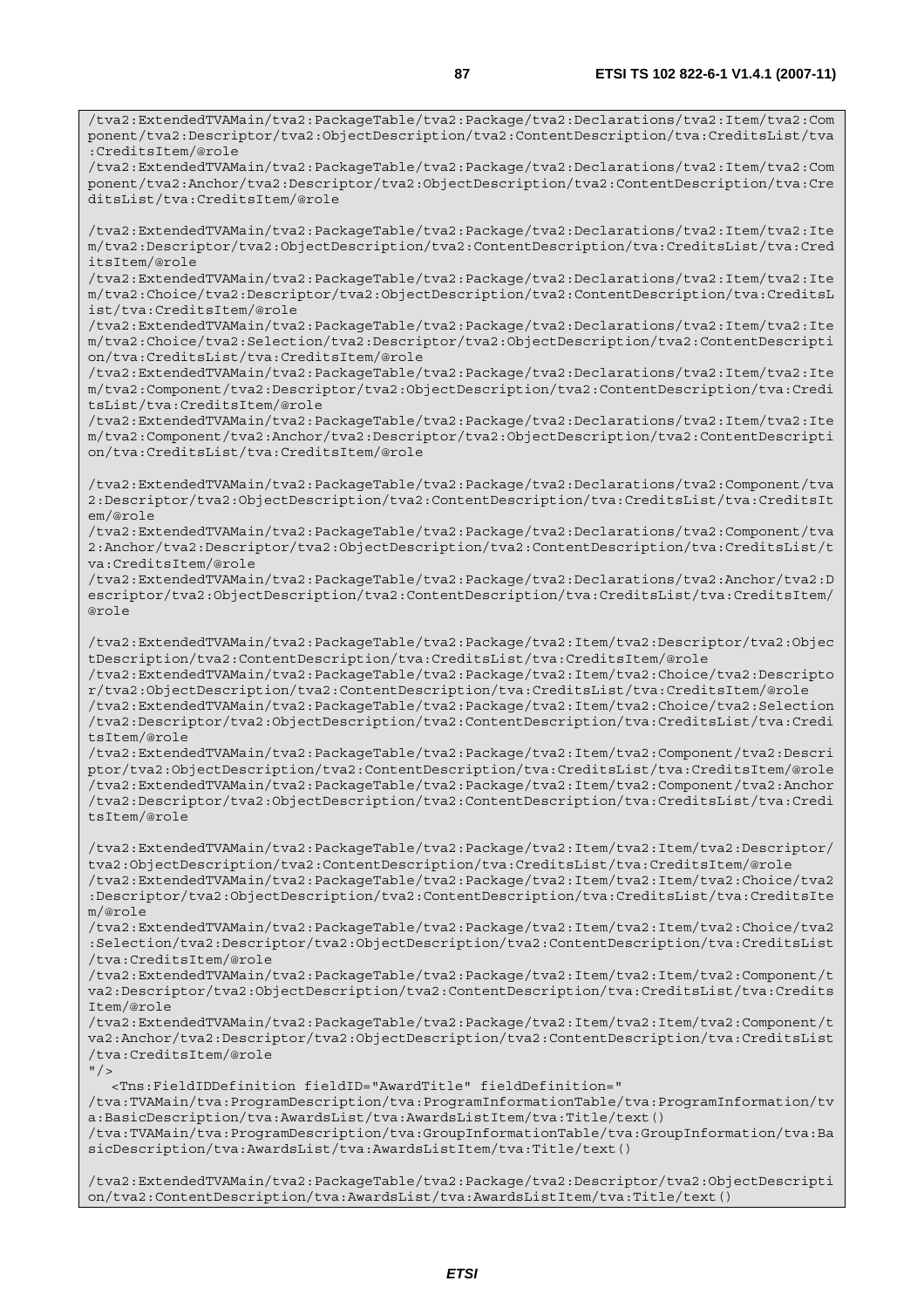/tva2:ExtendedTVAMain/tva2:PackageTable/tva2:Package/tva2:Declarations/tva2:Item/tva2:Des criptor/tva2:ObjectDescription/tva2:ContentDescription/tva:AwardsList/tva:AwardsListItem/ tva:Title/text()

/tva2:ExtendedTVAMain/tva2:PackageTable/tva2:Package/tva2:Declarations/tva2:Item/tva2:Cho ice/tva2:Descriptor/tva2:ObjectDescription/tva2:ContentDescription/tva:AwardsList/tva:Awa rdsListItem/tva:Title/text()

/tva2:ExtendedTVAMain/tva2:PackageTable/tva2:Package/tva2:Declarations/tva2:Item/tva2:Cho ice/tva2:Selection/tva2:Descriptor/tva2:ObjectDescription/tva2:ContentDescription/tva:Awa rdsList/tva:AwardsListItem/tva:Title/text()

/tva2:ExtendedTVAMain/tva2:PackageTable/tva2:Package/tva2:Declarations/tva2:Item/tva2:Com ponent/tva2:Descriptor/tva2:ObjectDescription/tva2:ContentDescription/tva:AwardsList/tva: AwardsListItem/tva:Title/text()

/tva2:ExtendedTVAMain/tva2:PackageTable/tva2:Package/tva2:Declarations/tva2:Item/tva2:Com ponent/tva2:Anchor/tva2:Descriptor/tva2:ObjectDescription/tva2:ContentDescription/tva:Awa rdsList/tva:AwardsListItem/tva:Title/text()

/tva2:ExtendedTVAMain/tva2:PackageTable/tva2:Package/tva2:Declarations/tva2:Item/tva2:Ite m/tva2:Descriptor/tva2:ObjectDescription/tva2:ContentDescription/tva:AwardsList/tva:Award sListItem/tva:Title/text()

/tva2:ExtendedTVAMain/tva2:PackageTable/tva2:Package/tva2:Declarations/tva2:Item/tva2:Ite m/tva2:Choice/tva2:Descriptor/tva2:ObjectDescription/tva2:ContentDescription/tva:AwardsLi st/tva:AwardsListItem/tva:Title/text()

/tva2:ExtendedTVAMain/tva2:PackageTable/tva2:Package/tva2:Declarations/tva2:Item/tva2:Ite m/tva2:Choice/tva2:Selection/tva2:Descriptor/tva2:ObjectDescription/tva2:ContentDescripti on/tva:AwardsList/tva:AwardsListItem/tva:Title/text()

/tva2:ExtendedTVAMain/tva2:PackageTable/tva2:Package/tva2:Declarations/tva2:Item/tva2:Ite m/tva2:Component/tva2:Descriptor/tva2:ObjectDescription/tva2:ContentDescription/tva:Award sList/tva:AwardsListItem/tva:Title/text()

/tva2:ExtendedTVAMain/tva2:PackageTable/tva2:Package/tva2:Declarations/tva2:Item/tva2:Ite m/tva2:Component/tva2:Anchor/tva2:Descriptor/tva2:ObjectDescription/tva2:ContentDescripti on/tva:AwardsList/tva:AwardsListItem/tva:Title/text()

/tva2:ExtendedTVAMain/tva2:PackageTable/tva2:Package/tva2:Declarations/tva2:Component/tva 2:Descriptor/tva2:ObjectDescription/tva2:ContentDescription/tva:AwardsList/tva:AwardsList Item/tva:Title/text()

/tva2:ExtendedTVAMain/tva2:PackageTable/tva2:Package/tva2:Declarations/tva2:Component/tva 2:Anchor/tva2:Descriptor/tva2:ObjectDescription/tva2:ContentDescription/tva:AwardsList/tv a:AwardsListItem/tva:Title/text()

/tva2:ExtendedTVAMain/tva2:PackageTable/tva2:Package/tva2:Declarations/tva2:Anchor/tva2:D escriptor/tva2:ObjectDescription/tva2:ContentDescription/tva:AwardsList/tva:AwardsListIte m/tva:Title/text()

/tva2:ExtendedTVAMain/tva2:PackageTable/tva2:Package/tva2:Item/tva2:Descriptor/tva2:Objec tDescription/tva2:ContentDescription/tva:AwardsList/tva:AwardsListItem/tva:Title/text() /tva2:ExtendedTVAMain/tva2:PackageTable/tva2:Package/tva2:Item/tva2:Choice/tva2:Descripto r/tva2:ObjectDescription/tva2:ContentDescription/tva:AwardsList/tva:AwardsListItem/tva:Ti tle/text()

/tva2:ExtendedTVAMain/tva2:PackageTable/tva2:Package/tva2:Item/tva2:Choice/tva2:Selection /tva2:Descriptor/tva2:ObjectDescription/tva2:ContentDescription/tva:AwardsList/tva:Awards ListItem/tva:Title/text()

/tva2:ExtendedTVAMain/tva2:PackageTable/tva2:Package/tva2:Item/tva2:Component/tva2:Descri ptor/tva2:ObjectDescription/tva2:ContentDescription/tva:AwardsList/tva:AwardsListItem/tva :Title/text()

/tva2:ExtendedTVAMain/tva2:PackageTable/tva2:Package/tva2:Item/tva2:Component/tva2:Anchor /tva2:Descriptor/tva2:ObjectDescription/tva2:ContentDescription/tva:AwardsList/tva:Awards ListItem/tva:Title/text()

/tva2:ExtendedTVAMain/tva2:PackageTable/tva2:Package/tva2:Item/tva2:Item/tva2:Descriptor/ tva2:ObjectDescription/tva2:ContentDescription/tva:AwardsList/tva:AwardsListItem/tva:Titl  $e$ /text()

/tva2:ExtendedTVAMain/tva2:PackageTable/tva2:Package/tva2:Item/tva2:Item/tva2:Choice/tva2 :Descriptor/tva2:ObjectDescription/tva2:ContentDescription/tva:AwardsList/tva:AwardsListI tem/tva:Title/text()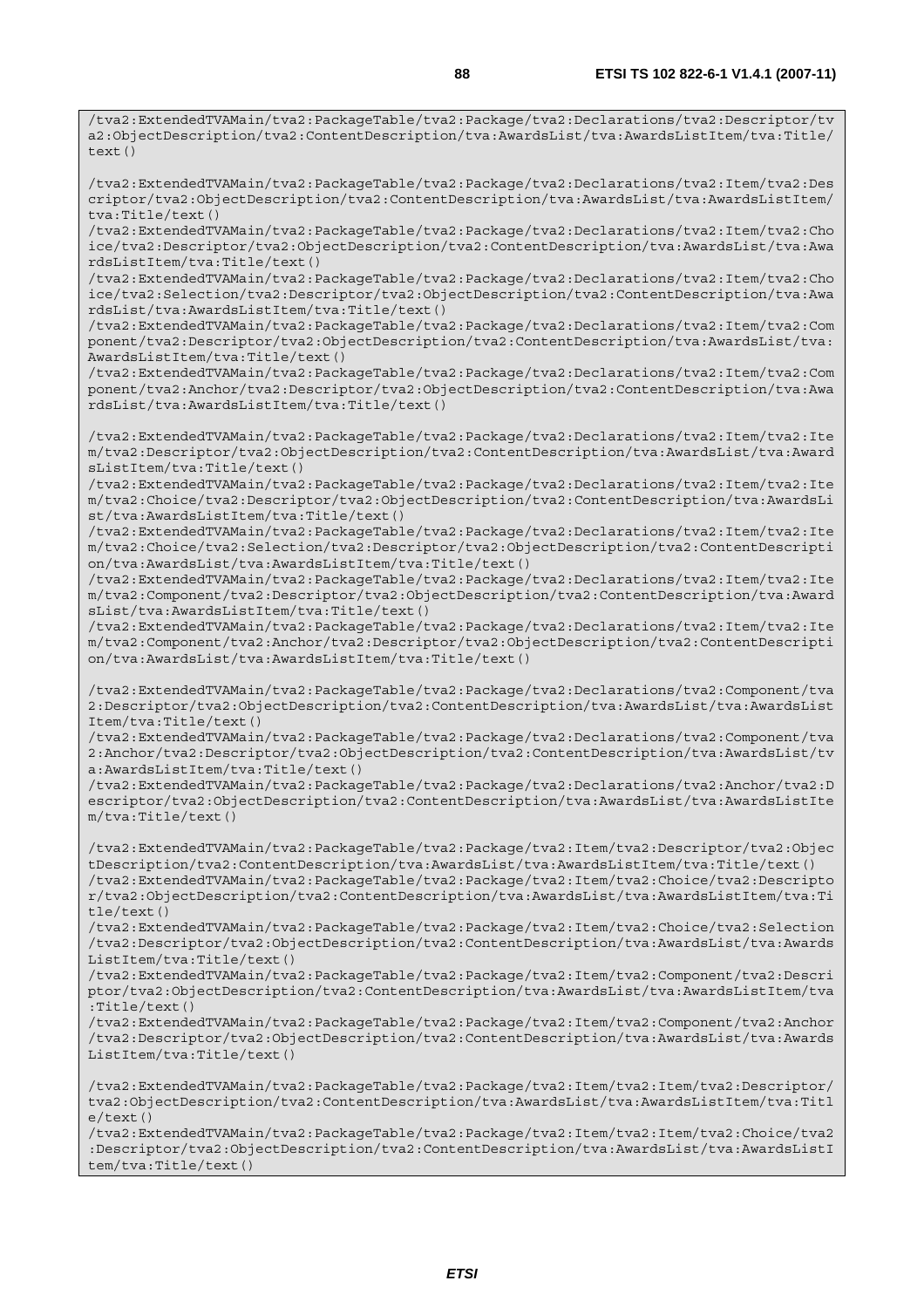/tva2:ExtendedTVAMain/tva2:PackageTable/tva2:Package/tva2:Item/tva2:Item/tva2:Choice/tva2 :Selection/tva2:Descriptor/tva2:ObjectDescription/tva2:ContentDescription/tva:AwardsList/ tva:AwardsListItem/tva:Title/text() /tva2:ExtendedTVAMain/tva2:PackageTable/tva2:Package/tva2:Item/tva2:Item/tva2:Component/t va2:Descriptor/tva2:ObjectDescription/tva2:ContentDescription/tva:AwardsList/tva:AwardsLi stItem/tva:Title/text() /tva2:ExtendedTVAMain/tva2:PackageTable/tva2:Package/tva2:Item/tva2:Item/tva2:Component/t va2:Anchor/tva2:Descriptor/tva2:ObjectDescription/tva2:ContentDescription/tva:AwardsList/ tva:AwardsListItem/tva:Title/text()  $''$  / > <Tns:FieldIDDefinition fieldID="AwardYear" fieldDefinition=" /tva:TVAMain/tva:ProgramDescription/tva:ProgramInformationTable/tva:ProgramInformation/tv a:BasicDescription/tva:AwardsList/tva:AwardsListItem/tva:Year/text() /tva:TVAMain/tva:ProgramDescription/tva:GroupInformationTable/tva:GroupInformation/tva:Ba sicDescription/tva:AwardsList/tva:AwardsListItem/tva:Year/text() /tva2:ExtendedTVAMain/tva2:PackageTable/tva2:Package/tva2:Descriptor/tva2:ObjectDescripti on/tva2:ContentDescription/tva:AwardsList/tva:AwardsListItem/tva:Year/text() /tva2:ExtendedTVAMain/tva2:PackageTable/tva2:Package/tva2:Declarations/tva2:Descriptor/tv a2:ObjectDescription/tva2:ContentDescription/tva:AwardsList/tva:AwardsListItem/tva:Year/t ext() /tva2:ExtendedTVAMain/tva2:PackageTable/tva2:Package/tva2:Declarations/tva2:Item/tva2:Des criptor/tva2:ObjectDescription/tva2:ContentDescription/tva:AwardsList/tva:AwardsListItem/ tva:Year/text() /tva2:ExtendedTVAMain/tva2:PackageTable/tva2:Package/tva2:Declarations/tva2:Item/tva2:Cho ice/tva2:Descriptor/tva2:ObjectDescription/tva2:ContentDescription/tva:AwardsList/tva:Awa rdsListItem/tva:Year/text() /tva2:ExtendedTVAMain/tva2:PackageTable/tva2:Package/tva2:Declarations/tva2:Item/tva2:Cho ice/tva2:Selection/tva2:Descriptor/tva2:ObjectDescription/tva2:ContentDescription/tva:Awa rdsList/tva:AwardsListItem/tva:Year/text() /tva2:ExtendedTVAMain/tva2:PackageTable/tva2:Package/tva2:Declarations/tva2:Item/tva2:Com ponent/tva2:Descriptor/tva2:ObjectDescription/tva2:ContentDescription/tva:AwardsList/tva: AwardsListItem/tva:Year/text() /tva2:ExtendedTVAMain/tva2:PackageTable/tva2:Package/tva2:Declarations/tva2:Item/tva2:Com ponent/tva2:Anchor/tva2:Descriptor/tva2:ObjectDescription/tva2:ContentDescription/tva:Awa rdsList/tva:AwardsListItem/tva:Year/text() /tva2:ExtendedTVAMain/tva2:PackageTable/tva2:Package/tva2:Declarations/tva2:Item/tva2:Ite m/tva2:Descriptor/tva2:ObjectDescription/tva2:ContentDescription/tva:AwardsList/tva:Award sListItem/tva:Year/text() /tva2:ExtendedTVAMain/tva2:PackageTable/tva2:Package/tva2:Declarations/tva2:Item/tva2:Ite m/tva2:Choice/tva2:Descriptor/tva2:ObjectDescription/tva2:ContentDescription/tva:AwardsLi st/tva:AwardsListItem/tva:Year/text() /tva2:ExtendedTVAMain/tva2:PackageTable/tva2:Package/tva2:Declarations/tva2:Item/tva2:Ite m/tva2:Choice/tva2:Selection/tva2:Descriptor/tva2:ObjectDescription/tva2:ContentDescripti on/tva:AwardsList/tva:AwardsListItem/tva:Year/text() /tva2:ExtendedTVAMain/tva2:PackageTable/tva2:Package/tva2:Declarations/tva2:Item/tva2:Ite m/tva2:Component/tva2:Descriptor/tva2:ObjectDescription/tva2:ContentDescription/tva:Award sList/tva:AwardsListItem/tva:Year/text() /tva2:ExtendedTVAMain/tva2:PackageTable/tva2:Package/tva2:Declarations/tva2:Item/tva2:Ite m/tva2:Component/tva2:Anchor/tva2:Descriptor/tva2:ObjectDescription/tva2:ContentDescripti on/tva:AwardsList/tva:AwardsListItem/tva:Year/text() /tva2:ExtendedTVAMain/tva2:PackageTable/tva2:Package/tva2:Declarations/tva2:Component/tva 2:Descriptor/tva2:ObjectDescription/tva2:ContentDescription/tva:AwardsList/tva:AwardsList Item/tva:Year/text() /tva2:ExtendedTVAMain/tva2:PackageTable/tva2:Package/tva2:Declarations/tva2:Component/tva 2:Anchor/tva2:Descriptor/tva2:ObjectDescription/tva2:ContentDescription/tva:AwardsList/tv a:AwardsListItem/tva:Year/text() /tva2:ExtendedTVAMain/tva2:PackageTable/tva2:Package/tva2:Declarations/tva2:Anchor/tva2:D escriptor/tva2:ObjectDescription/tva2:ContentDescription/tva:AwardsList/tva:AwardsListIte m/tva:Year/text() /tva2:ExtendedTVAMain/tva2:PackageTable/tva2:Package/tva2:Item/tva2:Descriptor/tva2:Objec tDescription/tva2:ContentDescription/tva:AwardsList/tva:AwardsListItem/tva:Year/text() /tva2:ExtendedTVAMain/tva2:PackageTable/tva2:Package/tva2:Item/tva2:Choice/tva2:Descripto

r/tva2:ObjectDescription/tva2:ContentDescription/tva:AwardsList/tva:AwardsListItem/tva:Ye ar/text()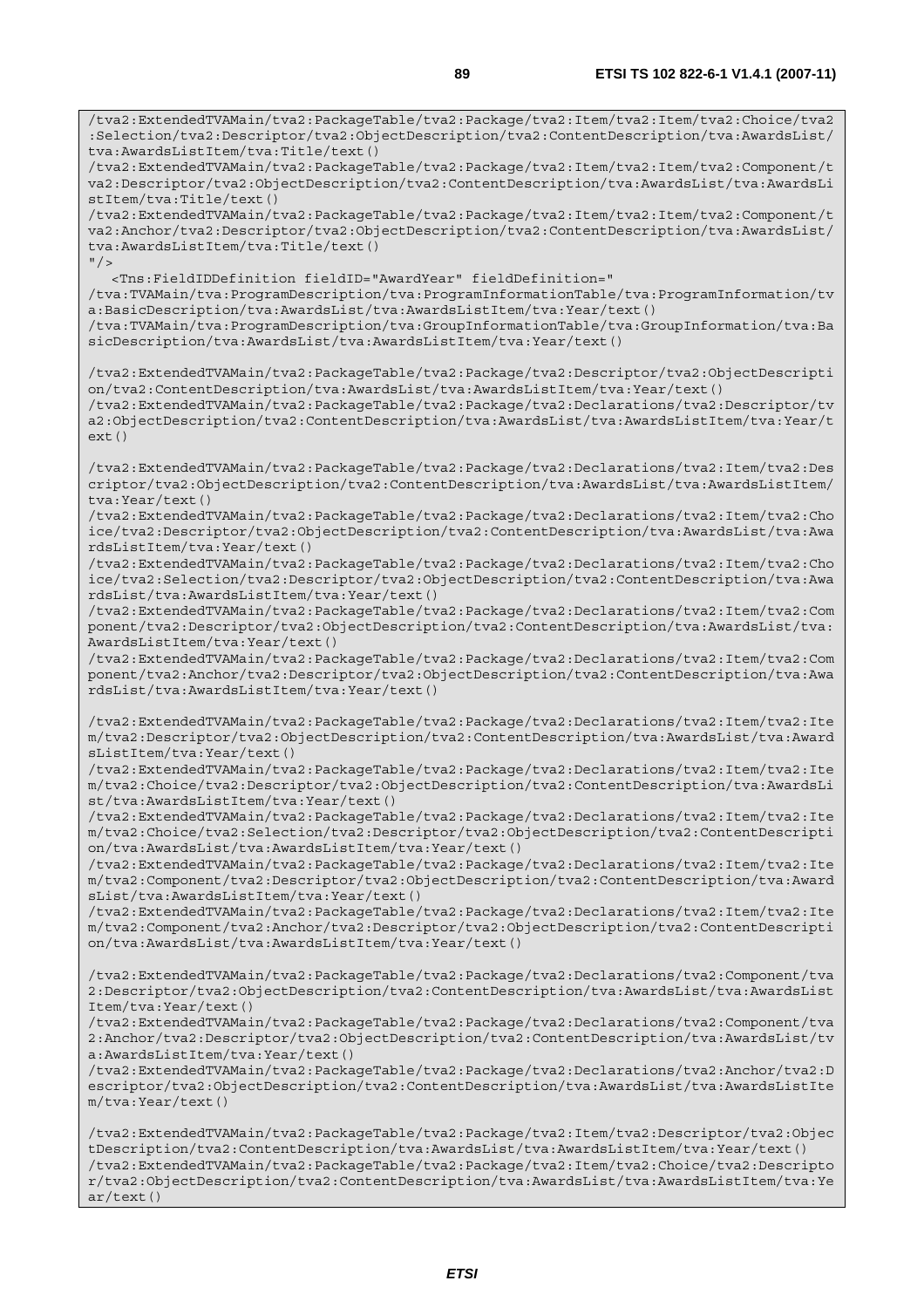/tva2:ExtendedTVAMain/tva2:PackageTable/tva2:Package/tva2:Item/tva2:Choice/tva2:Selection /tva2:Descriptor/tva2:ObjectDescription/tva2:ContentDescription/tva:AwardsList/tva:Awards ListItem/tva:Year/text()

/tva2:ExtendedTVAMain/tva2:PackageTable/tva2:Package/tva2:Item/tva2:Component/tva2:Descri ptor/tva2:ObjectDescription/tva2:ContentDescription/tva:AwardsList/tva:AwardsListItem/tva :Year/text()

/tva2:ExtendedTVAMain/tva2:PackageTable/tva2:Package/tva2:Item/tva2:Component/tva2:Anchor /tva2:Descriptor/tva2:ObjectDescription/tva2:ContentDescription/tva:AwardsList/tva:Awards ListItem/tva:Year/text()

/tva2:ExtendedTVAMain/tva2:PackageTable/tva2:Package/tva2:Item/tva2:Item/tva2:Descriptor/ tva2:ObjectDescription/tva2:ContentDescription/tva:AwardsList/tva:AwardsListItem/tva:Year /text()

/tva2:ExtendedTVAMain/tva2:PackageTable/tva2:Package/tva2:Item/tva2:Item/tva2:Choice/tva2 :Descriptor/tva2:ObjectDescription/tva2:ContentDescription/tva:AwardsList/tva:AwardsListI tem/tva:Year/text()

/tva2:ExtendedTVAMain/tva2:PackageTable/tva2:Package/tva2:Item/tva2:Item/tva2:Choice/tva2 :Selection/tva2:Descriptor/tva2:ObjectDescription/tva2:ContentDescription/tva:AwardsList/ tva:AwardsListItem/tva:Year/text()

/tva2:ExtendedTVAMain/tva2:PackageTable/tva2:Package/tva2:Item/tva2:Item/tva2:Component/t va2:Descriptor/tva2:ObjectDescription/tva2:ContentDescription/tva:AwardsList/tva:AwardsLi stItem/tva:Year/text()

/tva2:ExtendedTVAMain/tva2:PackageTable/tva2:Package/tva2:Item/tva2:Item/tva2:Component/t va2:Anchor/tva2:Descriptor/tva2:ObjectDescription/tva2:ContentDescription/tva:AwardsList/ tva:AwardsListItem/tva:Year/text()  $"$  / >

 <Tns:FieldIDDefinition fieldID="AwardNominee" fieldDefinition=" /tva:TVAMain/tva:ProgramDescription/tva:ProgramInformationTable/tva:ProgramInformation/tv a:BasicDescription/tva:AwardsList/tva:AwardsListItem/tva:Award/tva:Nominee/text() /tva:TVAMain/tva:ProgramDescription/tva:GroupInformationTable/tva:GroupInformation/tva:Ba sicDescription/tva:AwardsList/tva:AwardsListItem/tva:Award/tva:Nominee/text()

/tva2:ExtendedTVAMain/tva2:PackageTable/tva2:Package/tva2:Descriptor/tva2:ObjectDescripti on/tva2:ContentDescription/tva:AwardsList/tva:AwardsListItem/tva:Award/tva:Nominee/text() /tva2:ExtendedTVAMain/tva2:PackageTable/tva2:Package/tva2:Declarations/tva2:Descriptor/tv a2:ObjectDescription/tva2:ContentDescription/tva:AwardsList/tva:AwardsListItem/tva:Award/ tva:Nominee/text()

/tva2:ExtendedTVAMain/tva2:PackageTable/tva2:Package/tva2:Declarations/tva2:Item/tva2:Des criptor/tva2:ObjectDescription/tva2:ContentDescription/tva:AwardsList/tva:AwardsListItem/ tva:Award/tva:Nominee/text()

/tva2:ExtendedTVAMain/tva2:PackageTable/tva2:Package/tva2:Declarations/tva2:Item/tva2:Cho ice/tva2:Descriptor/tva2:ObjectDescription/tva2:ContentDescription/tva:AwardsList/tva:Awa rdsListItem/tva:Award/tva:Nominee/text()

/tva2:ExtendedTVAMain/tva2:PackageTable/tva2:Package/tva2:Declarations/tva2:Item/tva2:Cho ice/tva2:Selection/tva2:Descriptor/tva2:ObjectDescription/tva2:ContentDescription/tva:Awa rdsList/tva:AwardsListItem/tva:Award/tva:Nominee/text()

/tva2:ExtendedTVAMain/tva2:PackageTable/tva2:Package/tva2:Declarations/tva2:Item/tva2:Com ponent/tva2:Descriptor/tva2:ObjectDescription/tva2:ContentDescription/tva:AwardsList/tva: AwardsListItem/tva:Award/tva:Nominee/text()

/tva2:ExtendedTVAMain/tva2:PackageTable/tva2:Package/tva2:Declarations/tva2:Item/tva2:Com ponent/tva2:Anchor/tva2:Descriptor/tva2:ObjectDescription/tva2:ContentDescription/tva:Awa rdsList/tva:AwardsListItem/tva:Award/tva:Nominee/text()

/tva2:ExtendedTVAMain/tva2:PackageTable/tva2:Package/tva2:Declarations/tva2:Item/tva2:Ite m/tva2:Descriptor/tva2:ObjectDescription/tva2:ContentDescription/tva:AwardsList/tva:Award sListItem/tva:Award/tva:Nominee/text()

/tva2:ExtendedTVAMain/tva2:PackageTable/tva2:Package/tva2:Declarations/tva2:Item/tva2:Ite m/tva2:Choice/tva2:Descriptor/tva2:ObjectDescription/tva2:ContentDescription/tva:AwardsLi st/tva:AwardsListItem/tva:Award/tva:Nominee/text()

/tva2:ExtendedTVAMain/tva2:PackageTable/tva2:Package/tva2:Declarations/tva2:Item/tva2:Ite m/tva2:Choice/tva2:Selection/tva2:Descriptor/tva2:ObjectDescription/tva2:ContentDescripti on/tva:AwardsList/tva:AwardsListItem/tva:Award/tva:Nominee/text()

/tva2:ExtendedTVAMain/tva2:PackageTable/tva2:Package/tva2:Declarations/tva2:Item/tva2:Ite m/tva2:Component/tva2:Descriptor/tva2:ObjectDescription/tva2:ContentDescription/tva:Award sList/tva:AwardsListItem/tva:Award/tva:Nominee/text()

/tva2:ExtendedTVAMain/tva2:PackageTable/tva2:Package/tva2:Declarations/tva2:Item/tva2:Ite m/tva2:Component/tva2:Anchor/tva2:Descriptor/tva2:ObjectDescription/tva2:ContentDescripti on/tva:AwardsList/tva:AwardsListItem/tva:Award/tva:Nominee/text()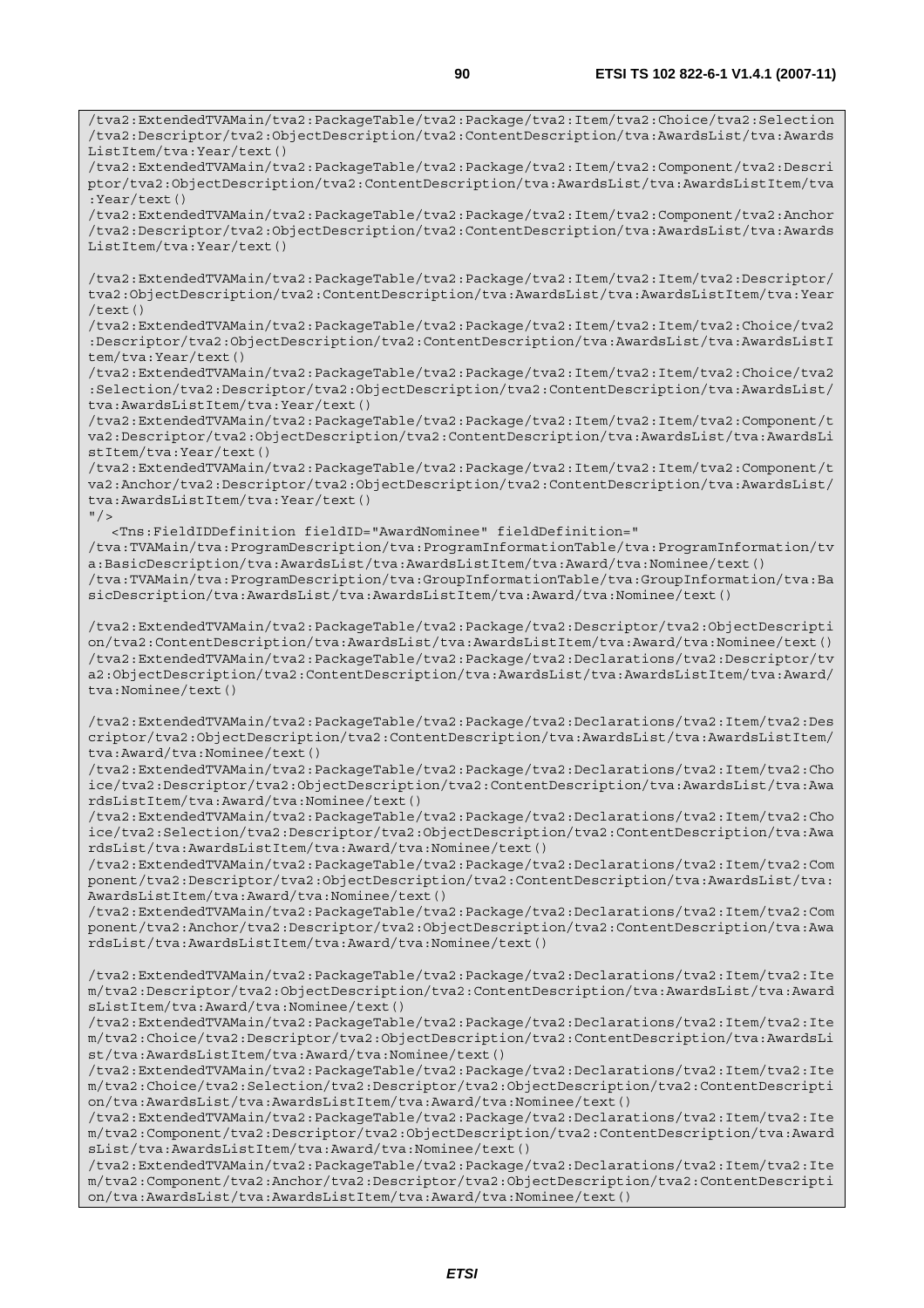/tva2:ExtendedTVAMain/tva2:PackageTable/tva2:Package/tva2:Declarations/tva2:Component/tva 2:Descriptor/tva2:ObjectDescription/tva2:ContentDescription/tva:AwardsList/tva:AwardsList Item/tva:Award/tva:Nominee/text()

/tva2:ExtendedTVAMain/tva2:PackageTable/tva2:Package/tva2:Declarations/tva2:Component/tva 2:Anchor/tva2:Descriptor/tva2:ObjectDescription/tva2:ContentDescription/tva:AwardsList/tv a:AwardsListItem/tva:Award/tva:Nominee/text()

/tva2:ExtendedTVAMain/tva2:PackageTable/tva2:Package/tva2:Declarations/tva2:Anchor/tva2:D escriptor/tva2:ObjectDescription/tva2:ContentDescription/tva:AwardsList/tva:AwardsListIte m/tva:Award/tva:Nominee/text()

/tva2:ExtendedTVAMain/tva2:PackageTable/tva2:Package/tva2:Item/tva2:Descriptor/tva2:Objec tDescription/tva2:ContentDescription/tva:AwardsList/tva:AwardsListItem/tva:Award/tva:Nomi nee/text()

/tva2:ExtendedTVAMain/tva2:PackageTable/tva2:Package/tva2:Item/tva2:Choice/tva2:Descripto r/tva2:ObjectDescription/tva2:ContentDescription/tva:AwardsList/tva:AwardsListItem/tva:Aw ard/tva:Nominee/text()

/tva2:ExtendedTVAMain/tva2:PackageTable/tva2:Package/tva2:Item/tva2:Choice/tva2:Selection /tva2:Descriptor/tva2:ObjectDescription/tva2:ContentDescription/tva:AwardsList/tva:Awards ListItem/tva:Award/tva:Nominee/text()

/tva2:ExtendedTVAMain/tva2:PackageTable/tva2:Package/tva2:Item/tva2:Component/tva2:Descri ptor/tva2:ObjectDescription/tva2:ContentDescription/tva:AwardsList/tva:AwardsListItem/tva :Award/tva:Nominee/text()

/tva2:ExtendedTVAMain/tva2:PackageTable/tva2:Package/tva2:Item/tva2:Component/tva2:Anchor /tva2:Descriptor/tva2:ObjectDescription/tva2:ContentDescription/tva:AwardsList/tva:Awards ListItem/tva:Award/tva:Nominee/text()

/tva2:ExtendedTVAMain/tva2:PackageTable/tva2:Package/tva2:Item/tva2:Item/tva2:Descriptor/ tva2:ObjectDescription/tva2:ContentDescription/tva:AwardsList/tva:AwardsListItem/tva:Awar d/tva:Nominee/text()

/tva2:ExtendedTVAMain/tva2:PackageTable/tva2:Package/tva2:Item/tva2:Item/tva2:Choice/tva2 :Descriptor/tva2:ObjectDescription/tva2:ContentDescription/tva:AwardsList/tva:AwardsListI tem/tva:Award/tva:Nominee/text()

/tva2:ExtendedTVAMain/tva2:PackageTable/tva2:Package/tva2:Item/tva2:Item/tva2:Choice/tva2 :Selection/tva2:Descriptor/tva2:ObjectDescription/tva2:ContentDescription/tva:AwardsList/ tva:AwardsListItem/tva:Award/tva:Nominee/text()

/tva2:ExtendedTVAMain/tva2:PackageTable/tva2:Package/tva2:Item/tva2:Item/tva2:Component/t va2:Descriptor/tva2:ObjectDescription/tva2:ContentDescription/tva:AwardsList/tva:AwardsLi stItem/tva:Award/tva:Nominee/text()

/tva2:ExtendedTVAMain/tva2:PackageTable/tva2:Package/tva2:Item/tva2:Item/tva2:Component/t va2:Anchor/tva2:Descriptor/tva2:ObjectDescription/tva2:ContentDescription/tva:AwardsList/ tva:AwardsListItem/tva:Award/tva:Nominee/text()  $"$ />

<Tns:FieldIDDefinition fieldID="AwardRecipient" fieldDefinition="

/tva:TVAMain/tva:ProgramDescription/tva:ProgramInformationTable/tva:ProgramInformation/tv a:BasicDescription/tva:AwardsList/tva:AwardsListItem/tva:Award/tva:Recipient/text() /tva:TVAMain/tva:ProgramDescription/tva:GroupInformationTable/tva:GroupInformation/tva:Ba sicDescription/tva:AwardsList/tva:AwardsListItem/tva:Award/tva:Recipient/text()

/tva2:ExtendedTVAMain/tva2:PackageTable/tva2:Package/tva2:Descriptor/tva2:ObjectDescripti on/tva2:ContentDescription/tva:AwardsList/tva:AwardsListItem/tva:Award/tva:Recipient/text ()

/tva2:ExtendedTVAMain/tva2:PackageTable/tva2:Package/tva2:Declarations/tva2:Descriptor/tv a2:ObjectDescription/tva2:ContentDescription/tva:AwardsList/tva:AwardsListItem/tva:Award/ tva:Recipient/text()

/tva2:ExtendedTVAMain/tva2:PackageTable/tva2:Package/tva2:Declarations/tva2:Item/tva2:Des criptor/tva2:ObjectDescription/tva2:ContentDescription/tva:AwardsList/tva:AwardsListItem/ tva:Award/tva:Recipient/text()

/tva2:ExtendedTVAMain/tva2:PackageTable/tva2:Package/tva2:Declarations/tva2:Item/tva2:Cho ice/tva2:Descriptor/tva2:ObjectDescription/tva2:ContentDescription/tva:AwardsList/tva:Awa rdsListItem/tva:Award/tva:Recipient/text()

/tva2:ExtendedTVAMain/tva2:PackageTable/tva2:Package/tva2:Declarations/tva2:Item/tva2:Cho ice/tva2:Selection/tva2:Descriptor/tva2:ObjectDescription/tva2:ContentDescription/tva:Awa rdsList/tva:AwardsListItem/tva:Award/tva:Recipient/text()

/tva2:ExtendedTVAMain/tva2:PackageTable/tva2:Package/tva2:Declarations/tva2:Item/tva2:Com ponent/tva2:Descriptor/tva2:ObjectDescription/tva2:ContentDescription/tva:AwardsList/tva: AwardsListItem/tva:Award/tva:Recipient/text()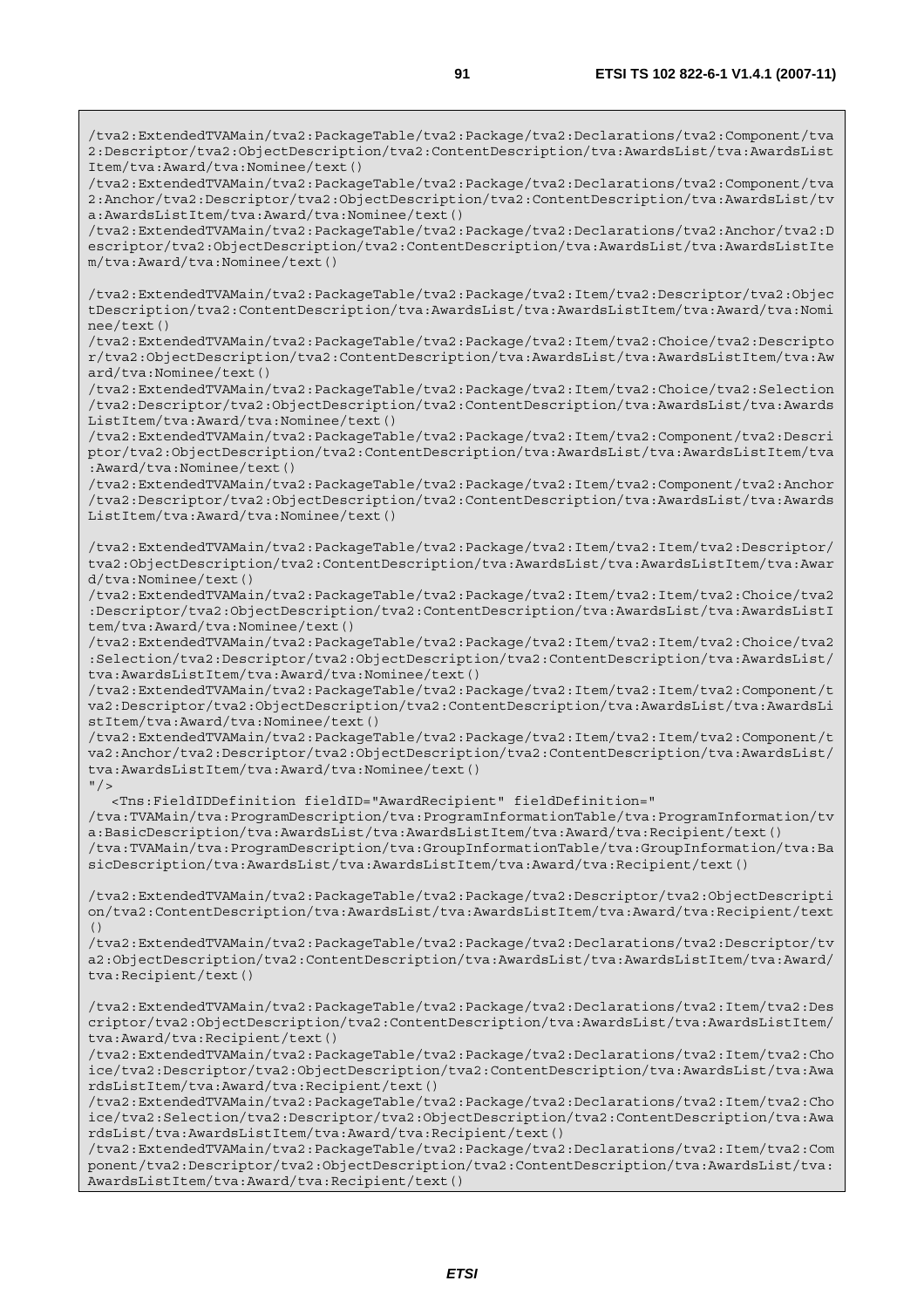/tva2:ExtendedTVAMain/tva2:PackageTable/tva2:Package/tva2:Declarations/tva2:Item/tva2:Com ponent/tva2:Anchor/tva2:Descriptor/tva2:ObjectDescription/tva2:ContentDescription/tva:Awa rdsList/tva:AwardsListItem/tva:Award/tva:Recipient/text()

/tva2:ExtendedTVAMain/tva2:PackageTable/tva2:Package/tva2:Declarations/tva2:Item/tva2:Ite m/tva2:Descriptor/tva2:ObjectDescription/tva2:ContentDescription/tva:AwardsList/tva:Award sListItem/tva:Award/tva:Recipient/text()

/tva2:ExtendedTVAMain/tva2:PackageTable/tva2:Package/tva2:Declarations/tva2:Item/tva2:Ite m/tva2:Choice/tva2:Descriptor/tva2:ObjectDescription/tva2:ContentDescription/tva:AwardsLi st/tva:AwardsListItem/tva:Award/tva:Recipient/text()

/tva2:ExtendedTVAMain/tva2:PackageTable/tva2:Package/tva2:Declarations/tva2:Item/tva2:Ite m/tva2:Choice/tva2:Selection/tva2:Descriptor/tva2:ObjectDescription/tva2:ContentDescripti on/tva:AwardsList/tva:AwardsListItem/tva:Award/tva:Recipient/text()

/tva2:ExtendedTVAMain/tva2:PackageTable/tva2:Package/tva2:Declarations/tva2:Item/tva2:Ite m/tva2:Component/tva2:Descriptor/tva2:ObjectDescription/tva2:ContentDescription/tva:Award sList/tva:AwardsListItem/tva:Award/tva:Recipient/text()

/tva2:ExtendedTVAMain/tva2:PackageTable/tva2:Package/tva2:Declarations/tva2:Item/tva2:Ite m/tva2:Component/tva2:Anchor/tva2:Descriptor/tva2:ObjectDescription/tva2:ContentDescripti on/tva:AwardsList/tva:AwardsListItem/tva:Award/tva:Recipient/text()

/tva2:ExtendedTVAMain/tva2:PackageTable/tva2:Package/tva2:Declarations/tva2:Component/tva 2:Descriptor/tva2:ObjectDescription/tva2:ContentDescription/tva:AwardsList/tva:AwardsList Item/tva:Award/tva:Recipient/text()

/tva2:ExtendedTVAMain/tva2:PackageTable/tva2:Package/tva2:Declarations/tva2:Component/tva 2:Anchor/tva2:Descriptor/tva2:ObjectDescription/tva2:ContentDescription/tva:AwardsList/tv a:AwardsListItem/tva:Award/tva:Recipient/text()

/tva2:ExtendedTVAMain/tva2:PackageTable/tva2:Package/tva2:Declarations/tva2:Anchor/tva2:D escriptor/tva2:ObjectDescription/tva2:ContentDescription/tva:AwardsList/tva:AwardsListIte m/tva:Award/tva:Recipient/text()

/tva2:ExtendedTVAMain/tva2:PackageTable/tva2:Package/tva2:Item/tva2:Descriptor/tva2:Objec tDescription/tva2:ContentDescription/tva:AwardsList/tva:AwardsListItem/tva:Award/tva:Reci pient/text()

/tva2:ExtendedTVAMain/tva2:PackageTable/tva2:Package/tva2:Item/tva2:Choice/tva2:Descripto r/tva2:ObjectDescription/tva2:ContentDescription/tva:AwardsList/tva:AwardsListItem/tva:Aw ard/tva:Recipient/text()

/tva2:ExtendedTVAMain/tva2:PackageTable/tva2:Package/tva2:Item/tva2:Choice/tva2:Selection /tva2:Descriptor/tva2:ObjectDescription/tva2:ContentDescription/tva:AwardsList/tva:Awards ListItem/tva:Award/tva:Recipient/text()

/tva2:ExtendedTVAMain/tva2:PackageTable/tva2:Package/tva2:Item/tva2:Component/tva2:Descri ptor/tva2:ObjectDescription/tva2:ContentDescription/tva:AwardsList/tva:AwardsListItem/tva :Award/tva:Recipient/text()

/tva2:ExtendedTVAMain/tva2:PackageTable/tva2:Package/tva2:Item/tva2:Component/tva2:Anchor /tva2:Descriptor/tva2:ObjectDescription/tva2:ContentDescription/tva:AwardsList/tva:Awards ListItem/tva:Award/tva:Recipient/text()

/tva2:ExtendedTVAMain/tva2:PackageTable/tva2:Package/tva2:Item/tva2:Item/tva2:Descriptor/ tva2:ObjectDescription/tva2:ContentDescription/tva:AwardsList/tva:AwardsListItem/tva:Awar d/tva:Recipient/text()

/tva2:ExtendedTVAMain/tva2:PackageTable/tva2:Package/tva2:Item/tva2:Item/tva2:Choice/tva2 :Descriptor/tva2:ObjectDescription/tva2:ContentDescription/tva:AwardsList/tva:AwardsListI tem/tva:Award/tva:Recipient/text()

/tva2:ExtendedTVAMain/tva2:PackageTable/tva2:Package/tva2:Item/tva2:Item/tva2:Choice/tva2 :Selection/tva2:Descriptor/tva2:ObjectDescription/tva2:ContentDescription/tva:AwardsList/ tva:AwardsListItem/tva:Award/tva:Recipient/text()

/tva2:ExtendedTVAMain/tva2:PackageTable/tva2:Package/tva2:Item/tva2:Item/tva2:Component/t va2:Descriptor/tva2:ObjectDescription/tva2:ContentDescription/tva:AwardsList/tva:AwardsLi stItem/tva:Award/tva:Recipient/text()

/tva2:ExtendedTVAMain/tva2:PackageTable/tva2:Package/tva2:Item/tva2:Item/tva2:Component/t va2:Anchor/tva2:Descriptor/tva2:ObjectDescription/tva2:ContentDescription/tva:AwardsList/ tva:AwardsListItem/tva:Award/tva:Recipient/text()  $"$  />

<Tns:FieldIDDefinition fieldID="ProductionDate" fieldDefinition="

/tva:TVAMain/tva:ProgramDescription/tva:ProgramInformationTable/tva:ProgramInformation/tv a:BasicDescription/tva:ProductionDate/text()

/tva:TVAMain/tva:ProgramDescription/tva:GroupInformationTable/tva:GroupInformation/tva:Ba sicDescription/tva:ProductionDate/text()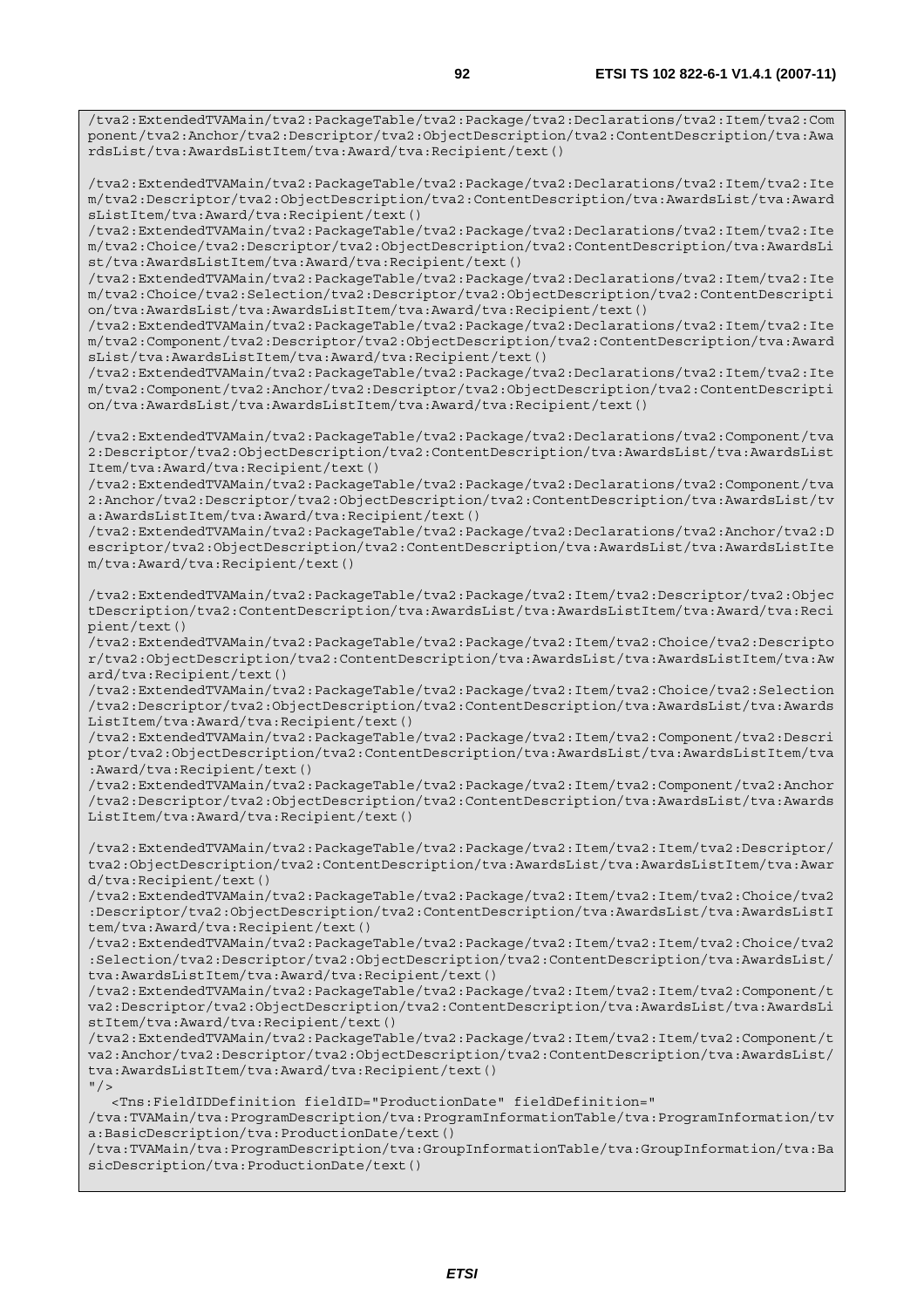/tva2:ExtendedTVAMain/tva2:PackageTable/tva2:Package/tva2:Descriptor/tva2:ObjectDescripti

on/tva2:ContentDescription/tva:ProductionDate/text()

/tva2:ExtendedTVAMain/tva2:PackageTable/tva2:Package/tva2:Declarations/tva2:Descriptor/tv a2:ObjectDescription/tva2:ContentDescription/tva:ProductionDate/text() /tva2:ExtendedTVAMain/tva2:PackageTable/tva2:Package/tva2:Declarations/tva2:Item/tva2:Des criptor/tva2:ObjectDescription/tva2:ContentDescription/tva:ProductionDate/text() /tva2:ExtendedTVAMain/tva2:PackageTable/tva2:Package/tva2:Declarations/tva2:Item/tva2:Cho ice/tva2:Descriptor/tva2:ObjectDescription/tva2:ContentDescription/tva:ProductionDate/tex  $t($ ) /tva2:ExtendedTVAMain/tva2:PackageTable/tva2:Package/tva2:Declarations/tva2:Item/tva2:Cho ice/tva2:Selection/tva2:Descriptor/tva2:ObjectDescription/tva2:ContentDescription/tva:Pro ductionDate/text() /tva2:ExtendedTVAMain/tva2:PackageTable/tva2:Package/tva2:Declarations/tva2:Item/tva2:Com ponent/tva2:Descriptor/tva2:ObjectDescription/tva2:ContentDescription/tva:ProductionDate/ text() /tva2:ExtendedTVAMain/tva2:PackageTable/tva2:Package/tva2:Declarations/tva2:Item/tva2:Com ponent/tva2:Anchor/tva2:Descriptor/tva2:ObjectDescription/tva2:ContentDescription/tva:Pro ductionDate/text() /tva2:ExtendedTVAMain/tva2:PackageTable/tva2:Package/tva2:Declarations/tva2:Item/tva2:Ite m/tva2:Descriptor/tva2:ObjectDescription/tva2:ContentDescription/tva:ProductionDate/text( ) /tva2:ExtendedTVAMain/tva2:PackageTable/tva2:Package/tva2:Declarations/tva2:Item/tva2:Ite m/tva2:Choice/tva2:Descriptor/tva2:ObjectDescription/tva2:ContentDescription/tva:Producti onDate/text() /tva2:ExtendedTVAMain/tva2:PackageTable/tva2:Package/tva2:Declarations/tva2:Item/tva2:Ite m/tva2:Choice/tva2:Selection/tva2:Descriptor/tva2:ObjectDescription/tva2:ContentDescripti on/tva:ProductionDate/text() /tva2:ExtendedTVAMain/tva2:PackageTable/tva2:Package/tva2:Declarations/tva2:Item/tva2:Ite m/tva2:Component/tva2:Descriptor/tva2:ObjectDescription/tva2:ContentDescription/tva:Produ ctionDate/text() /tva2:ExtendedTVAMain/tva2:PackageTable/tva2:Package/tva2:Declarations/tva2:Item/tva2:Ite m/tva2:Component/tva2:Anchor/tva2:Descriptor/tva2:ObjectDescription/tva2:ContentDescripti on/tva:ProductionDate/text() /tva2:ExtendedTVAMain/tva2:PackageTable/tva2:Package/tva2:Declarations/tva2:Component/tva 2:Descriptor/tva2:ObjectDescription/tva2:ContentDescription/tva:ProductionDate/text() /tva2:ExtendedTVAMain/tva2:PackageTable/tva2:Package/tva2:Declarations/tva2:Component/tva 2:Anchor/tva2:Descriptor/tva2:ObjectDescription/tva2:ContentDescription/tva:ProductionDat e/text() /tva2:ExtendedTVAMain/tva2:PackageTable/tva2:Package/tva2:Declarations/tva2:Anchor/tva2:D escriptor/tva2:ObjectDescription/tva2:ContentDescription/tva:ProductionDate/text() /tva2:ExtendedTVAMain/tva2:PackageTable/tva2:Package/tva2:Item/tva2:Descriptor/tva2:Objec tDescription/tva2:ContentDescription/tva:ProductionDate/text() /tva2:ExtendedTVAMain/tva2:PackageTable/tva2:Package/tva2:Item/tva2:Choice/tva2:Descripto r/tva2:ObjectDescription/tva2:ContentDescription/tva:ProductionDate/text() /tva2:ExtendedTVAMain/tva2:PackageTable/tva2:Package/tva2:Item/tva2:Choice/tva2:Selection /tva2:Descriptor/tva2:ObjectDescription/tva2:ContentDescription/tva:ProductionDate/text() /tva2:ExtendedTVAMain/tva2:PackageTable/tva2:Package/tva2:Item/tva2:Component/tva2:Descri ptor/tva2:ObjectDescription/tva2:ContentDescription/tva:ProductionDate/text() /tva2:ExtendedTVAMain/tva2:PackageTable/tva2:Package/tva2:Item/tva2:Component/tva2:Anchor /tva2:Descriptor/tva2:ObjectDescription/tva2:ContentDescription/tva:ProductionDate/text() /tva2:ExtendedTVAMain/tva2:PackageTable/tva2:Package/tva2:Item/tva2:Item/tva2:Descriptor/ tva2:ObjectDescription/tva2:ContentDescription/tva:ProductionDate/text() /tva2:ExtendedTVAMain/tva2:PackageTable/tva2:Package/tva2:Item/tva2:Item/tva2:Choice/tva2 :Descriptor/tva2:ObjectDescription/tva2:ContentDescription/tva:ProductionDate/text() /tva2:ExtendedTVAMain/tva2:PackageTable/tva2:Package/tva2:Item/tva2:Item/tva2:Choice/tva2 :Selection/tva2:Descriptor/tva2:ObjectDescription/tva2:ContentDescription/tva:ProductionD ate/text() /tva2:ExtendedTVAMain/tva2:PackageTable/tva2:Package/tva2:Item/tva2:Item/tva2:Component/t va2:Descriptor/tva2:ObjectDescription/tva2:ContentDescription/tva:ProductionDate/text() /tva2:ExtendedTVAMain/tva2:PackageTable/tva2:Package/tva2:Item/tva2:Item/tva2:Component/t va2:Anchor/tva2:Descriptor/tva2:ObjectDescription/tva2:ContentDescription/tva:ProductionD ate/text()  $''$  / >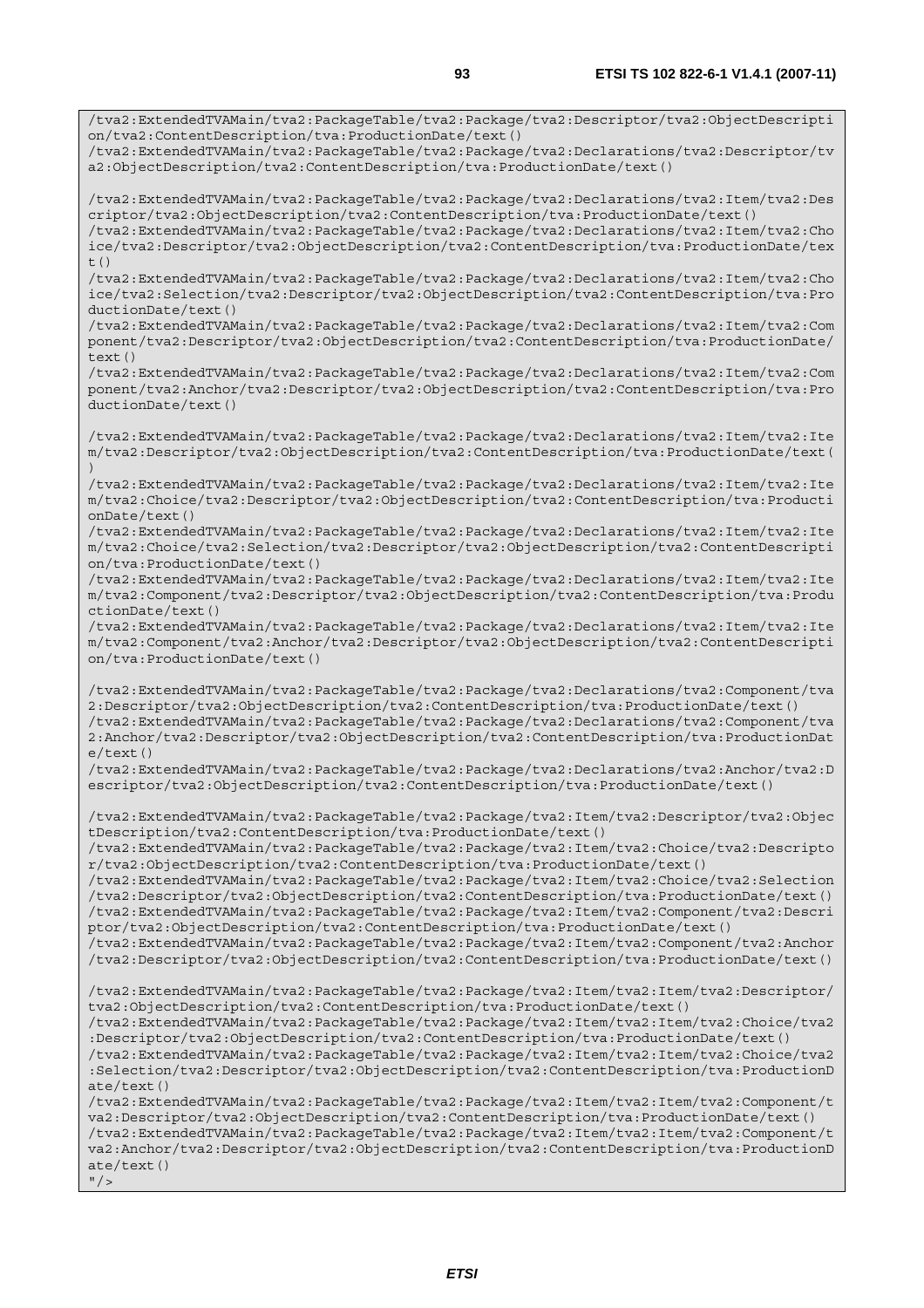| $< 1 - -$                                                                                                                                                                                                                                                                                                                                                                                                                                                                                                                                                                                                                                                                                                                                                                                                                                                                                                                                                                                                                                                                                                                                                                                                                               |
|-----------------------------------------------------------------------------------------------------------------------------------------------------------------------------------------------------------------------------------------------------------------------------------------------------------------------------------------------------------------------------------------------------------------------------------------------------------------------------------------------------------------------------------------------------------------------------------------------------------------------------------------------------------------------------------------------------------------------------------------------------------------------------------------------------------------------------------------------------------------------------------------------------------------------------------------------------------------------------------------------------------------------------------------------------------------------------------------------------------------------------------------------------------------------------------------------------------------------------------------|
| <!-- feldID for Program, Group, Purchase, Instance, and Package<br> $--$                                                                                                                                                                                                                                                                                                                                                                                                                                                                                                                                                                                                                                                                                                                                                                                                                                                                                                                                                                                                                                                                                                                                                                |
| $<$ ! - -                                                                                                                                                                                                                                                                                                                                                                                                                                                                                                                                                                                                                                                                                                                                                                                                                                                                                                                                                                                                                                                                                                                                                                                                                               |
| $- - >$<br><Tns:FieldIDDefinition fieldID="Price" fieldDefinition="<br>/tva:TVAMain/tva:ProgramDescription/tva:ProgramInformationTable/tva:ProgramInformation/tv<br>a:BasicDescription/tva:PurchaseList/tva:PurchaseItem/tva:Price/text()<br>/tva:TVAMain/tva:ProgramDescription/tva:GroupInformationTable/tva:GroupInformation/tva:Ba<br>sicDescription/tva:PurchaseList/tva:PurchaseItem/tva:Price/text()<br>/tva:TVAMain/tva:ProgramDescription/tva:ProgramLocationTable/tva:Schedule/tva:ScheduleEve<br>nt/tva:InstanceDescription/tva:PurchaseList/tva:PurchaseItem/tva:Price/text()<br>/tva:TVAMain/tva:ProgramDescription/tva:ProgramLocationTable/tva:BroadcastEvent/tva:Insta<br>nceDescription/tva:PurchaseList/tva:PurchaseItem/tva:Price/text()<br>/tva:TVAMain/tva:ProgramDescription/tva:ProgramLocationTable/tva:OnDemandProgram/tva:Inst<br>anceDescription/tva:PurchaseList/tva:PurchaseItem/tva:Price/text()<br>/tva:TVAMain/tva:ProgramDescription/tva:ProgramLocationTable/tva:OnDemandService/tva:OnDe<br>mandProgram/tva:InstanceDescription/tva:PurchaseList/tva:PurchaseItem/tva:Price/text()<br>/tva:TVAMain/tva:ProgramDescription/tva:PurchaseInformationTable/tva:PurchaseInformation/<br>tva: Price/text() |
| tva2:ExtendedTVAMain/tva2:PackageTable/tva2:Package/tva2:Descriptor/tva2:ObjectDescripti/<br>on/tva2:ContentDescription/tva:PurchaseList/tva:PurchaseItem/tva:Price/text()<br>/tva2:ExtendedTVAMain/tva2:PackageTable/tva2:Package/tva2:Declarations/tva2:Descriptor/tv<br>a2:ObjectDescription/tva2:ContentDescription/tva:PurchaseList/tva:PurchaseItem/tva:Price/<br>text()                                                                                                                                                                                                                                                                                                                                                                                                                                                                                                                                                                                                                                                                                                                                                                                                                                                          |
| tva2:ExtendedTVAMain/tva2:PackageTable/tva2:Package/tva2:Declarations/tva2:Item/tva2:Des/<br>criptor/tva2:ObjectDescription/tva2:ContentDescription/tva:PurchaseList/tva:PurchaseItem/<br>tva: Price/text()<br>tva2:ExtendedTVAMain/tva2:PackageTable/tva2:Package/tva2:Declarations/tva2:Item/tva2:Cho/<br>ice/tva2:Descriptor/tva2:ObjectDescription/tva2:ContentDescription/tva:PurchaseList/tva:P<br>urchaseItem/tva:Price/text()<br>tva2:ExtendedTVAMain/tva2:PackageTable/tva2:Package/tva2:Declarations/tva2:Item/tva2:Cho/<br>ice/tva2:Selection/tva2:Descriptor/tva2:ObjectDescription/tva2:ContentDescription/tva:Pur<br>chaseList/tva:PurchaseItem/tva:Price/text()<br>/tva2:ExtendedTVAMain/tva2:PackageTable/tva2:Package/tva2:Declarations/tva2:Item/tva2:Com<br>ponent/tva2:Descriptor/tva2:ObjectDescription/tva2:ContentDescription/tva:PurchaseList/tv<br>a:PurchaseItem/tva:Price/text()<br>/tva2:ExtendedTVAMain/tva2:PackageTable/tva2:Package/tva2:Declarations/tva2:Item/tva2:Com<br>ponent/tva2:Anchor/tva2:Descriptor/tva2:ObjectDescription/tva2:ContentDescription/tva:Pur<br>chaseList/tva:PurchaseItem/tva:Price/text()                                                                                    |
| /tva2:ExtendedTVAMain/tva2:PackageTable/tva2:Package/tva2:Declarations/tva2:Item/tva2:Ite<br>m/tva2:Descriptor/tva2:ObjectDescription/tva2:ContentDescription/tva:PurchaseList/tva:Pur<br>chaseItem/tva:Price/text()<br>tva2:ExtendedTVAMain/tva2:PackageTable/tva2:Package/tva2:Declarations/tva2:Item/tva2:Ite/<br>m/tva2:Choice/tva2:Descriptor/tva2:ObjectDescription/tva2:ContentDescription/tva:Purchase<br>List/tva:PurchaseItem/tva:Price/text()<br>tva2:ExtendedTVAMain/tva2:PackageTable/tva2:Package/tva2:Declarations/tva2:Item/tva2:Ite/<br>m/tva2:Choice/tva2:Selection/tva2:Descriptor/tva2:ObjectDescription/tva2:ContentDescripti<br>on/tva:PurchaseList/tva:PurchaseItem/tva:Price/text()<br>tva2:ExtendedTVAMain/tva2:PackageTable/tva2:Package/tva2:Declarations/tva2:Item/tva2:Ite/<br>m/tva2:Component/tva2:Descriptor/tva2:ObjectDescription/tva2:ContentDescription/tva:Purch<br>aseList/tva:PurchaseItem/tva:Price/text()<br>tva2:ExtendedTVAMain/tva2:PackageTable/tva2:Package/tva2:Declarations/tva2:Item/tva2:Ite/<br>m/tva2:Component/tva2:Anchor/tva2:Descriptor/tva2:ObjectDescription/tva2:ContentDescripti<br>on/tva:PurchaseList/tva:PurchaseItem/tva:Price/text()                                   |
| tva2:ExtendedTVAMain/tva2:PackageTable/tva2:Package/tva2:Declarations/tva2:Component/tva/<br>2:Descriptor/tva2:ObjectDescription/tva2:ContentDescription/tva:PurchaseList/tva:Purchase<br>Item/tva:Price/text()<br>/tva2:ExtendedTVAMain/tva2:PackageTable/tva2:Package/tva2:Declarations/tva2:Component/tva                                                                                                                                                                                                                                                                                                                                                                                                                                                                                                                                                                                                                                                                                                                                                                                                                                                                                                                            |

2:Anchor/tva2:Descriptor/tva2:ObjectDescription/tva2:ContentDescription/tva:PurchaseList/ tva:PurchaseItem/tva:Price/text()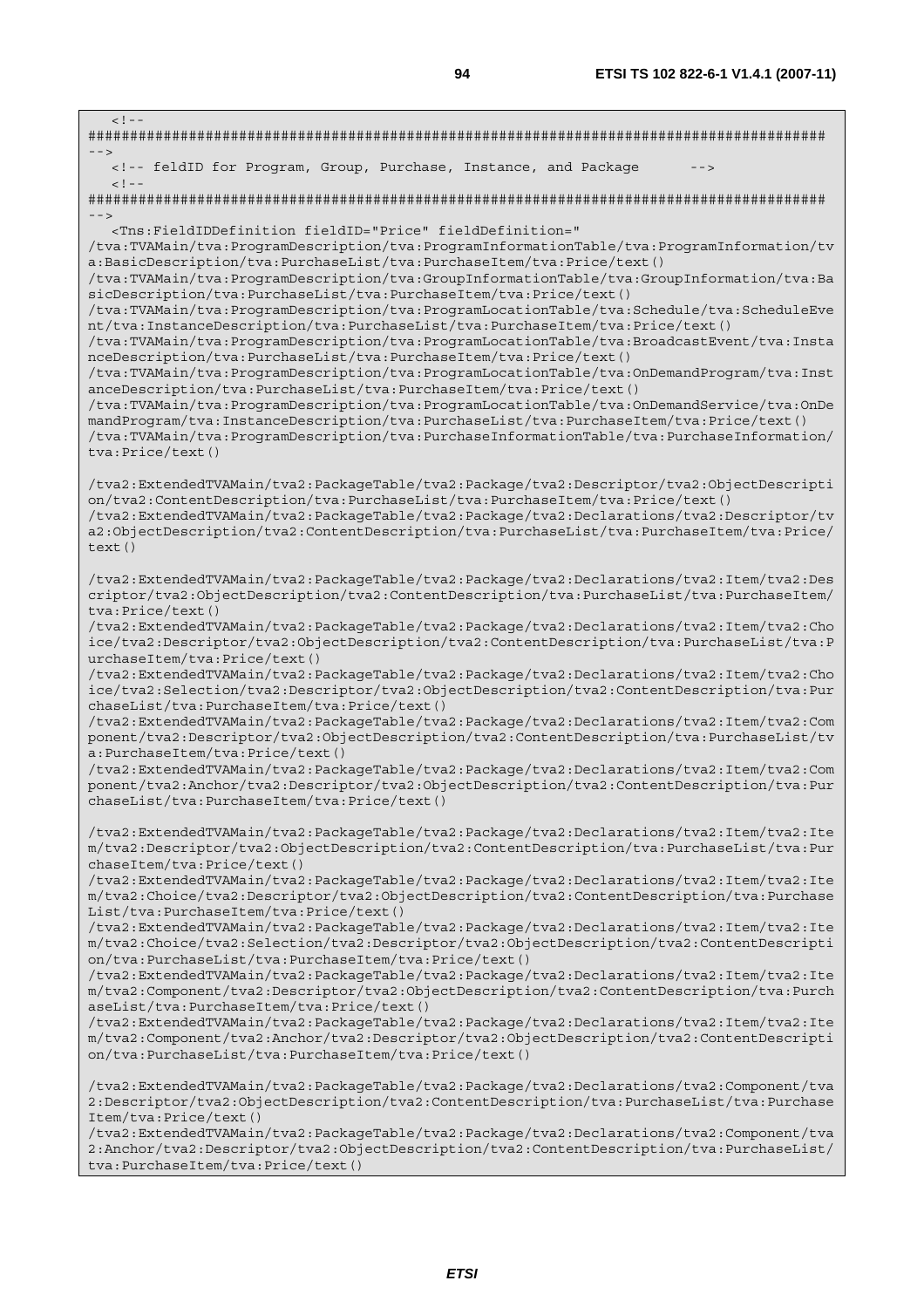/tva2:ExtendedTVAMain/tva2:PackageTable/tva2:Package/tva2:Declarations/tva2:Anchor/tva2:D escriptor/tva2:ObjectDescription/tva2:ContentDescription/tva:PurchaseList/tva:PurchaseIte m/tva:Price/text()

/tva2:ExtendedTVAMain/tva2:PackageTable/tva2:Package/tva2:Item/tva2:Descriptor/tva2:Objec tDescription/tva2:ContentDescription/tva:PurchaseList/tva:PurchaseItem/tva:Price/text() /tva2:ExtendedTVAMain/tva2:PackageTable/tva2:Package/tva2:Item/tva2:Choice/tva2:Descripto r/tva2:ObjectDescription/tva2:ContentDescription/tva:PurchaseList/tva:PurchaseItem/tva:Pr ice/text()

/tva2:ExtendedTVAMain/tva2:PackageTable/tva2:Package/tva2:Item/tva2:Choice/tva2:Selection /tva2:Descriptor/tva2:ObjectDescription/tva2:ContentDescription/tva:PurchaseList/tva:Purc haseItem/tva:Price/text()

/tva2:ExtendedTVAMain/tva2:PackageTable/tva2:Package/tva2:Item/tva2:Component/tva2:Descri ptor/tva2:ObjectDescription/tva2:ContentDescription/tva:PurchaseList/tva:PurchaseItem/tva :Price/text()

/tva2:ExtendedTVAMain/tva2:PackageTable/tva2:Package/tva2:Item/tva2:Component/tva2:Anchor /tva2:Descriptor/tva2:ObjectDescription/tva2:ContentDescription/tva:PurchaseList/tva:Purc haseItem/tva:Price/text()

/tva2:ExtendedTVAMain/tva2:PackageTable/tva2:Package/tva2:Item/tva2:Item/tva2:Descriptor/ tva2:ObjectDescription/tva2:ContentDescription/tva:PurchaseList/tva:PurchaseItem/tva:Pric e/text()

/tva2:ExtendedTVAMain/tva2:PackageTable/tva2:Package/tva2:Item/tva2:Item/tva2:Choice/tva2 :Descriptor/tva2:ObjectDescription/tva2:ContentDescription/tva:PurchaseList/tva:PurchaseI tem/tva:Price/text()

/tva2:ExtendedTVAMain/tva2:PackageTable/tva2:Package/tva2:Item/tva2:Item/tva2:Choice/tva2 :Selection/tva2:Descriptor/tva2:ObjectDescription/tva2:ContentDescription/tva:PurchaseLis t/tva:PurchaseItem/tva:Price/text()

/tva2:ExtendedTVAMain/tva2:PackageTable/tva2:Package/tva2:Item/tva2:Item/tva2:Component/t va2:Descriptor/tva2:ObjectDescription/tva2:ContentDescription/tva:PurchaseList/tva:Purcha seItem/tva:Price/text()

/tva2:ExtendedTVAMain/tva2:PackageTable/tva2:Package/tva2:Item/tva2:Item/tva2:Component/t va2:Anchor/tva2:Descriptor/tva2:ObjectDescription/tva2:ContentDescription/tva:PurchaseLis t/tva:PurchaseItem/tva:Price/text()

 $"$  />

<Tns:FieldIDDefinition fieldID="currencyCode" fieldDefinition="

/tva:TVAMain/tva:ProgramDescription/tva:ProgramInformationTable/tva:ProgramInformation/tv a:BasicDescription/tva:PurchaseList/tva:PurchaseItem/tva:Price/@currencyCode

/tva:TVAMain/tva:ProgramDescription/tva:GroupInformationTable/tva:GroupInformation/tva:Ba sicDescription/tva:PurchaseList/tva:PurchaseItem/tva:Price/@currencyCode

/tva:TVAMain/tva:ProgramDescription/tva:ProgramLocationTable/tva:Schedule/tva:ScheduleEve nt/tva:InstanceDescription/tva:PurchaseList/tva:PurchaseItem/tva:Price/@currencyCode

/tva:TVAMain/tva:ProgramDescription/tva:ProgramLocationTable/tva:BroadcastEvent/tva:Insta nceDescription/tva:PurchaseList/tva:PurchaseItem/tva:Price/@currencyCode

/tva:TVAMain/tva:ProgramDescription/tva:ProgramLocationTable/tva:OnDemandProgram/tva:Inst anceDescription/tva:PurchaseList/tva:PurchaseItem/tva:Price/@currencyCode

/tva:TVAMain/tva:ProgramDescription/tva:ProgramLocationTable/tva:OnDemandService/tva:OnDe mandProgram/tva:InstanceDescription/tva:PurchaseList/tva:PurchaseItem/tva:Price/@currency Code

/tva:TVAMain/tva:ProgramDescription/tva:PurchaseInformationTable/tva:PurchaseInformation/ tva:Price/@currencyCode

/tva2:ExtendedTVAMain/tva2:PackageTable/tva2:Package/tva2:Descriptor/tva2:ObjectDescripti on/tva2:ContentDescription/tva:PurchaseList/tva:PurchaseItem/tva:Price/@currencyCode /tva2:ExtendedTVAMain/tva2:PackageTable/tva2:Package/tva2:Declarations/tva2:Descriptor/tv a2:ObjectDescription/tva2:ContentDescription/tva:PurchaseList/tva:PurchaseItem/tva:Price/ @currencyCode

/tva2:ExtendedTVAMain/tva2:PackageTable/tva2:Package/tva2:Declarations/tva2:Item/tva2:Des criptor/tva2:ObjectDescription/tva2:ContentDescription/tva:PurchaseList/tva:PurchaseItem/ tva:Price/@currencyCode

/tva2:ExtendedTVAMain/tva2:PackageTable/tva2:Package/tva2:Declarations/tva2:Item/tva2:Cho ice/tva2:Descriptor/tva2:ObjectDescription/tva2:ContentDescription/tva:PurchaseList/tva:P urchaseItem/tva:Price/@currencyCode

/tva2:ExtendedTVAMain/tva2:PackageTable/tva2:Package/tva2:Declarations/tva2:Item/tva2:Cho ice/tva2:Selection/tva2:Descriptor/tva2:ObjectDescription/tva2:ContentDescription/tva:Pur chaseList/tva:PurchaseItem/tva:Price/@currencyCode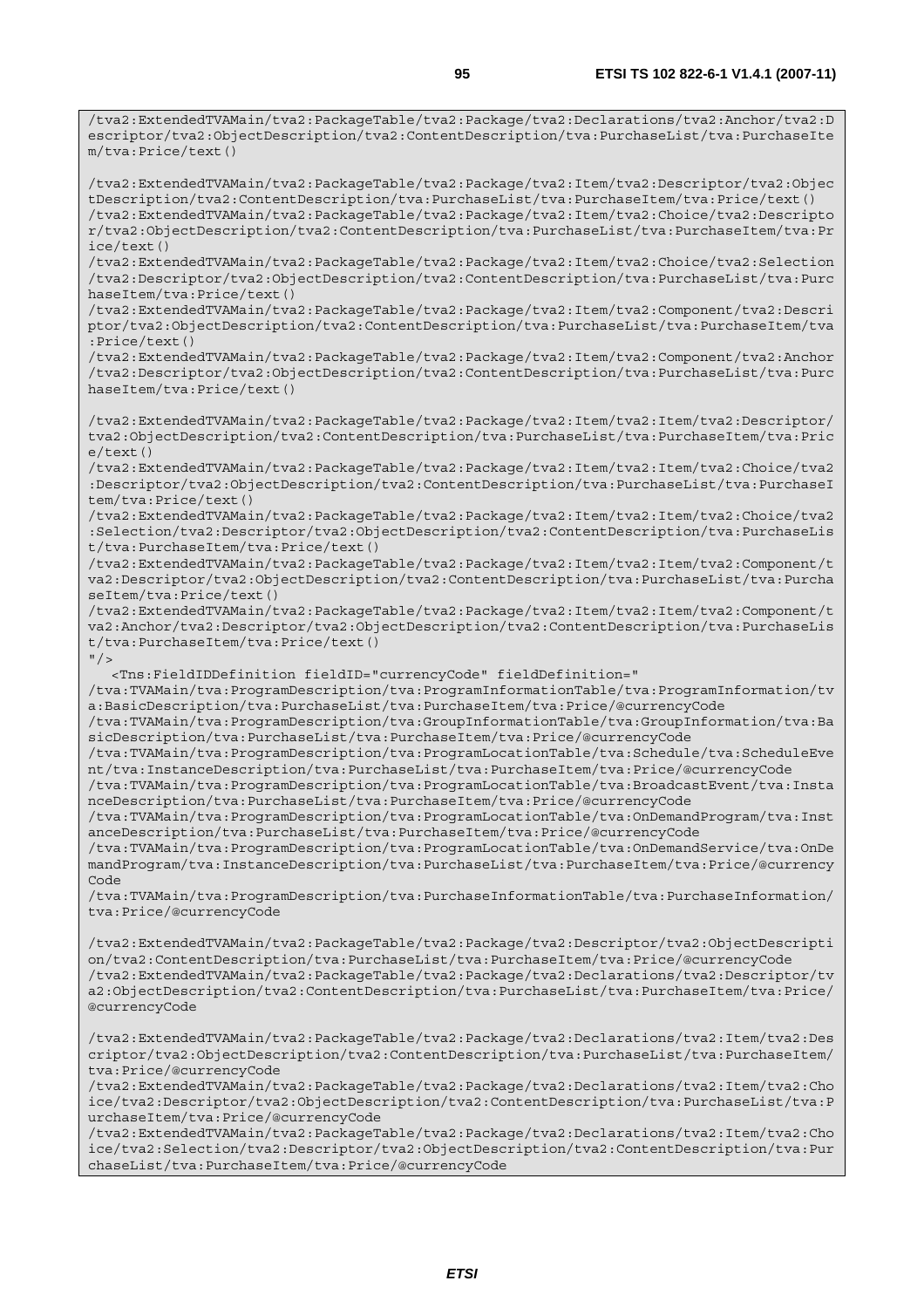/tva2:ExtendedTVAMain/tva2:PackageTable/tva2:Package/tva2:Declarations/tva2:Item/tva2:Com ponent/tva2:Descriptor/tva2:ObjectDescription/tva2:ContentDescription/tva:PurchaseList/tv a:PurchaseItem/tva:Price/@currencyCode

/tva2:ExtendedTVAMain/tva2:PackageTable/tva2:Package/tva2:Declarations/tva2:Item/tva2:Com ponent/tva2:Anchor/tva2:Descriptor/tva2:ObjectDescription/tva2:ContentDescription/tva:Pur chaseList/tva:PurchaseItem/tva:Price/@currencyCode

/tva2:ExtendedTVAMain/tva2:PackageTable/tva2:Package/tva2:Declarations/tva2:Item/tva2:Ite m/tva2:Descriptor/tva2:ObjectDescription/tva2:ContentDescription/tva:PurchaseList/tva:Pur chaseItem/tva:Price/@currencyCode

/tva2:ExtendedTVAMain/tva2:PackageTable/tva2:Package/tva2:Declarations/tva2:Item/tva2:Ite m/tva2:Choice/tva2:Descriptor/tva2:ObjectDescription/tva2:ContentDescription/tva:Purchase List/tva:PurchaseItem/tva:Price/@currencyCode

/tva2:ExtendedTVAMain/tva2:PackageTable/tva2:Package/tva2:Declarations/tva2:Item/tva2:Ite m/tva2:Choice/tva2:Selection/tva2:Descriptor/tva2:ObjectDescription/tva2:ContentDescripti on/tva:PurchaseList/tva:PurchaseItem/tva:Price/@currencyCode

/tva2:ExtendedTVAMain/tva2:PackageTable/tva2:Package/tva2:Declarations/tva2:Item/tva2:Ite m/tva2:Component/tva2:Descriptor/tva2:ObjectDescription/tva2:ContentDescription/tva:Purch aseList/tva:PurchaseItem/tva:Price/@currencyCode

/tva2:ExtendedTVAMain/tva2:PackageTable/tva2:Package/tva2:Declarations/tva2:Item/tva2:Ite m/tva2:Component/tva2:Anchor/tva2:Descriptor/tva2:ObjectDescription/tva2:ContentDescripti on/tva:PurchaseList/tva:PurchaseItem/tva:Price/@currencyCode

/tva2:ExtendedTVAMain/tva2:PackageTable/tva2:Package/tva2:Declarations/tva2:Component/tva 2:Descriptor/tva2:ObjectDescription/tva2:ContentDescription/tva:PurchaseList/tva:Purchase Item/tva:Price/@currencyCode

/tva2:ExtendedTVAMain/tva2:PackageTable/tva2:Package/tva2:Declarations/tva2:Component/tva 2:Anchor/tva2:Descriptor/tva2:ObjectDescription/tva2:ContentDescription/tva:PurchaseList/ tva:PurchaseItem/tva:Price/@currencyCode

/tva2:ExtendedTVAMain/tva2:PackageTable/tva2:Package/tva2:Declarations/tva2:Anchor/tva2:D escriptor/tva2:ObjectDescription/tva2:ContentDescription/tva:PurchaseList/tva:PurchaseIte m/tva:Price/@currencyCode

/tva2:ExtendedTVAMain/tva2:PackageTable/tva2:Package/tva2:Item/tva2:Descriptor/tva2:Objec tDescription/tva2:ContentDescription/tva:PurchaseList/tva:PurchaseItem/tva:Price/@currenc yCode

/tva2:ExtendedTVAMain/tva2:PackageTable/tva2:Package/tva2:Item/tva2:Choice/tva2:Descripto r/tva2:ObjectDescription/tva2:ContentDescription/tva:PurchaseList/tva:PurchaseItem/tva:Pr ice/@currencyCode

/tva2:ExtendedTVAMain/tva2:PackageTable/tva2:Package/tva2:Item/tva2:Choice/tva2:Selection /tva2:Descriptor/tva2:ObjectDescription/tva2:ContentDescription/tva:PurchaseList/tva:Purc haseItem/tva:Price/@currencyCode

/tva2:ExtendedTVAMain/tva2:PackageTable/tva2:Package/tva2:Item/tva2:Component/tva2:Descri ptor/tva2:ObjectDescription/tva2:ContentDescription/tva:PurchaseList/tva:PurchaseItem/tva :Price/@currencyCode

/tva2:ExtendedTVAMain/tva2:PackageTable/tva2:Package/tva2:Item/tva2:Component/tva2:Anchor /tva2:Descriptor/tva2:ObjectDescription/tva2:ContentDescription/tva:PurchaseList/tva:Purc haseItem/tva:Price/@currencyCode

/tva2:ExtendedTVAMain/tva2:PackageTable/tva2:Package/tva2:Item/tva2:Item/tva2:Descriptor/ tva2:ObjectDescription/tva2:ContentDescription/tva:PurchaseList/tva:PurchaseItem/tva:Pric e/@currencyCode

/tva2:ExtendedTVAMain/tva2:PackageTable/tva2:Package/tva2:Item/tva2:Item/tva2:Choice/tva2 :Descriptor/tva2:ObjectDescription/tva2:ContentDescription/tva:PurchaseList/tva:PurchaseI tem/tva:Price/@currencyCode

/tva2:ExtendedTVAMain/tva2:PackageTable/tva2:Package/tva2:Item/tva2:Item/tva2:Choice/tva2 :Selection/tva2:Descriptor/tva2:ObjectDescription/tva2:ContentDescription/tva:PurchaseLis t/tva:PurchaseItem/tva:Price/@currencyCode

/tva2:ExtendedTVAMain/tva2:PackageTable/tva2:Package/tva2:Item/tva2:Item/tva2:Component/t va2:Descriptor/tva2:ObjectDescription/tva2:ContentDescription/tva:PurchaseList/tva:Purcha seItem/tva:Price/@currencyCode

/tva2:ExtendedTVAMain/tva2:PackageTable/tva2:Package/tva2:Item/tva2:Item/tva2:Component/t va2:Anchor/tva2:Descriptor/tva2:ObjectDescription/tva2:ContentDescription/tva:PurchaseLis t/tva:PurchaseItem/tva:Price/@currencyCode

 $"$  / >  $\geq$  1

######################################################################################## -->

<!-- feldID for Program, Group, Purchase, Instance, and Package for coupon -->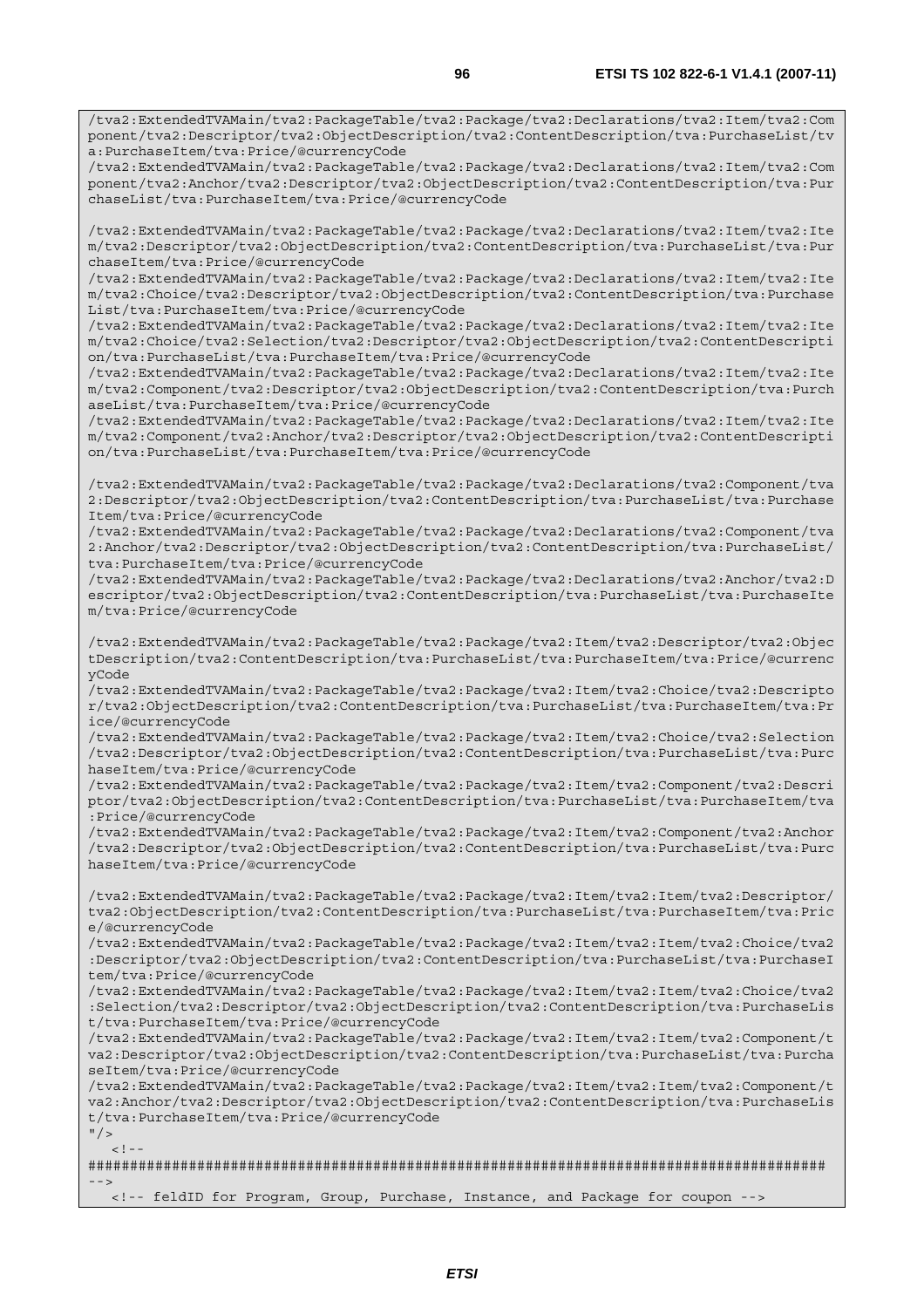######################################################################################## --> <Tns:FieldIDDefinition fieldID="RewardCouponId" fieldDefinition=" /tva:TVAMain/tva:ProgramDescription/tva:ProgramInformationTable/tva:ProgramInformation/tv a:BasicDescription/tva:PurchaseList/tva2:ExtendedPurchaseItem/tva2:RewardCoupon/tva2:Coup onRef/tva2:CouponIdRef/text() /tva:TVAMain/tva:ProgramDescription/tva:GroupInformationTable/tva:GroupInformation/tva:Ba sicDescription/tva:PurchaseList/tva2:ExtendedPurchaseItem/tva2:RewardCoupon/tva2:CouponRe f/tva2:CouponIdRef/text() /tva:TVAMain/tva:ProgramDescription/tva:ProgramLocationTable/tva:Schedule/tva:ScheduleEve nt/tva:InstanceDescription/tva:PurchaseList/tva2:ExtendedPurchaseItem/tva2:RewardCoupon/t va2:CouponRef/tva2:CouponIdRef/text() /tva:TVAMain/tva:ProgramDescription/tva:ProgramLocationTable/tva:BroadcastEvent/tva:Insta nceDescription/tva:PurchaseList/tva2:ExtendedPurchaseItem/tva2:RewardCoupon/tva2:CouponRe f/tva2:CouponIdRef/text() /tva:TVAMain/tva:ProgramDescription/tva:ProgramLocationTable/tva:OnDemandProgram/tva:Inst anceDescription/tva:PurchaseList/tva2:ExtendedPurchaseItem/tva2:RewardCoupon/tva2:CouponR ef/tva2:CouponIdRef/text() /tva:TVAMain/tva:ProgramDescription/tva:ProgramLocationTable/tva:OnDemandService/tva:OnDe mandProgram/tva:InstanceDescription/tva:PurchaseList/tva2:ExtendedPurchaseItem/tva2:Rewar dCoupon/tva2:CouponRef/tva2:CouponIdRef/text() /tva:TVAMain/tva:ProgramDescription/tva:PurchaseInformationTable/tva:PurchaseInformation/ tva2:ExtendedPurchaseItem/tva2:RewardCoupon/tva2:CouponRef/tva2:CouponIdRef/text()

/tva2:ExtendedTVAMain/tva2:PackageTable/tva2:Package/tva2:Descriptor/tva2:ObjectDescripti on/tva2:ContentDescription/tva:PurchaseList/tva2:ExtendedPurchaseItem/tva2:RewardCoupon/t va2:CouponRef/tva2:CouponIdRef/text()

/tva2:ExtendedTVAMain/tva2:PackageTable/tva2:Package/tva2:Declarations/tva2:Descriptor/tv a2:ObjectDescription/tva2:ContentDescription/tva:PurchaseList/tva2:ExtendedPurchaseItem/t va2:RewardCoupon/tva2:CouponRef/tva2:CouponIdRef/text()

/tva2:ExtendedTVAMain/tva2:PackageTable/tva2:Package/tva2:Declarations/tva2:Item/tva2:Des criptor/tva2:ObjectDescription/tva2:ContentDescription/tva:PurchaseList/tva2:ExtendedPurc haseItem/tva2:RewardCoupon/tva2:CouponRef/tva2:CouponIdRef/text()

/tva2:ExtendedTVAMain/tva2:PackageTable/tva2:Package/tva2:Declarations/tva2:Item/tva2:Cho ice/tva2:Descriptor/tva2:ObjectDescription/tva2:ContentDescription/tva:PurchaseList/tva2: ExtendedPurchaseItem/tva2:RewardCoupon/tva2:CouponRef/tva2:CouponIdRef/text()

/tva2:ExtendedTVAMain/tva2:PackageTable/tva2:Package/tva2:Declarations/tva2:Item/tva2:Cho ice/tva2:Selection/tva2:Descriptor/tva2:ObjectDescription/tva2:ContentDescription/tva:Pur chaseList/tva2:ExtendedPurchaseItem/tva2:RewardCoupon/tva2:CouponRef/tva2:CouponIdRef/tex  $+$ ()

/tva2:ExtendedTVAMain/tva2:PackageTable/tva2:Package/tva2:Declarations/tva2:Item/tva2:Com ponent/tva2:Descriptor/tva2:ObjectDescription/tva2:ContentDescription/tva:PurchaseList/tv a2:ExtendedPurchaseItem/tva2:RewardCoupon/tva2:CouponRef/tva2:CouponIdRef/text()

/tva2:ExtendedTVAMain/tva2:PackageTable/tva2:Package/tva2:Declarations/tva2:Item/tva2:Com ponent/tva2:Anchor/tva2:Descriptor/tva2:ObjectDescription/tva2:ContentDescription/tva:Pur chaseList/tva2:ExtendedPurchaseItem/tva2:RewardCoupon/tva2:CouponRef/tva2:CouponIdRef/tex t()

/tva2:ExtendedTVAMain/tva2:PackageTable/tva2:Package/tva2:Declarations/tva2:Item/tva2:Ite m/tva2:Descriptor/tva2:ObjectDescription/tva2:ContentDescription/tva:PurchaseList/tva2:Ex tendedPurchaseItem/tva2:RewardCoupon/tva2:CouponRef/tva2:CouponIdRef/text()

/tva2:ExtendedTVAMain/tva2:PackageTable/tva2:Package/tva2:Declarations/tva2:Item/tva2:Ite m/tva2:Choice/tva2:Descriptor/tva2:ObjectDescription/tva2:ContentDescription/tva:Purchase List/tva2:ExtendedPurchaseItem/tva2:RewardCoupon/tva2:CouponRef/tva2:CouponIdRef/text()

/tva2:ExtendedTVAMain/tva2:PackageTable/tva2:Package/tva2:Declarations/tva2:Item/tva2:Ite m/tva2:Choice/tva2:Selection/tva2:Descriptor/tva2:ObjectDescription/tva2:ContentDescripti on/tva:PurchaseList/tva2:ExtendedPurchaseItem/tva2:RewardCoupon/tva2:CouponRef/tva2:Coupo nIdRef/text()

/tva2:ExtendedTVAMain/tva2:PackageTable/tva2:Package/tva2:Declarations/tva2:Item/tva2:Ite m/tva2:Component/tva2:Descriptor/tva2:ObjectDescription/tva2:ContentDescription/tva:Purch aseList/tva2:ExtendedPurchaseItem/tva2:RewardCoupon/tva2:CouponRef/tva2:CouponIdRef/text( )

/tva2:ExtendedTVAMain/tva2:PackageTable/tva2:Package/tva2:Declarations/tva2:Item/tva2:Ite m/tva2:Component/tva2:Anchor/tva2:Descriptor/tva2:ObjectDescription/tva2:ContentDescripti on/tva:PurchaseList/tva2:ExtendedPurchaseItem/tva2:RewardCoupon/tva2:CouponRef/tva2:Coupo nIdRef/text()

 $\lt$  ! –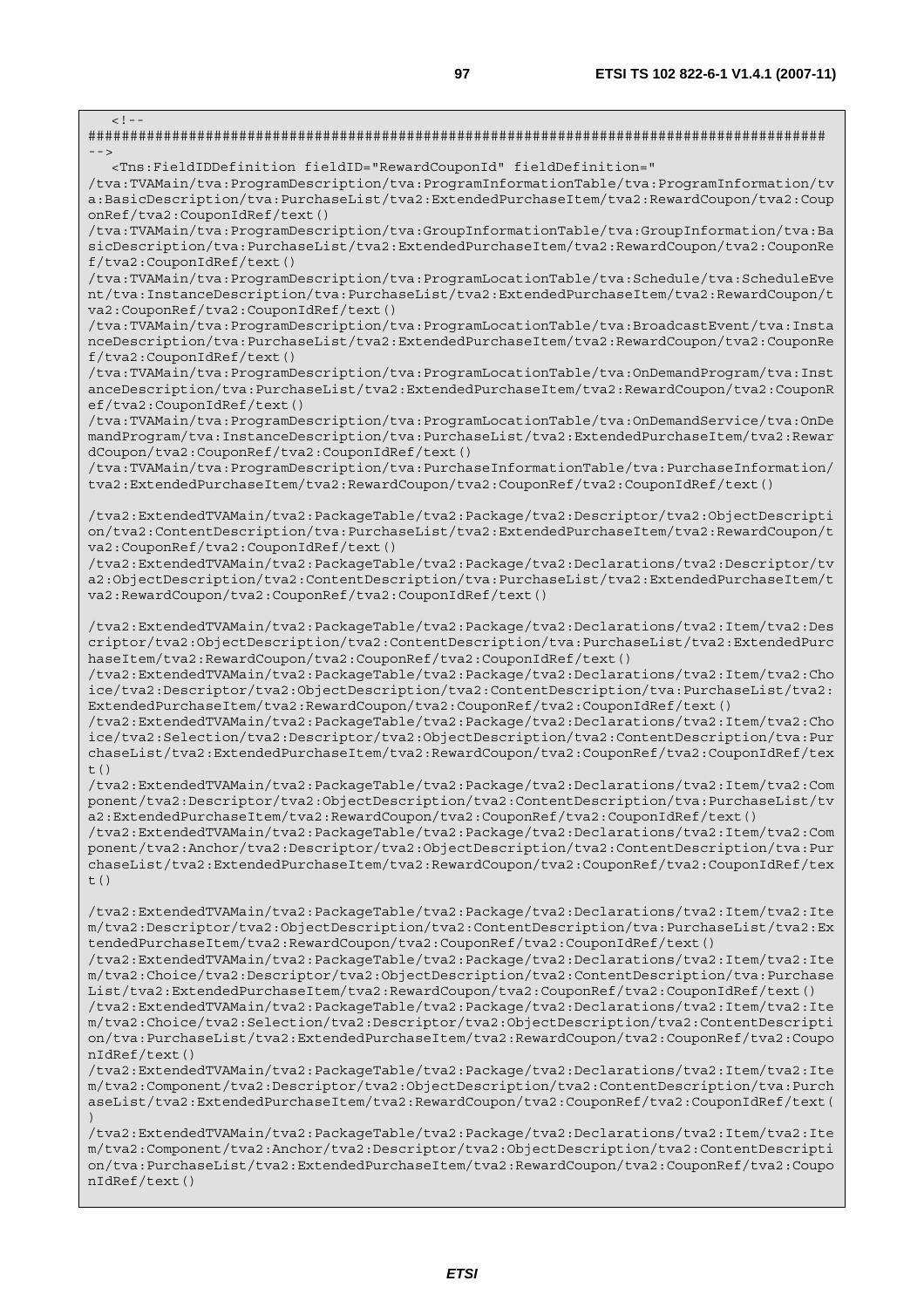/tva2:ExtendedTVAMain/tva2:PackageTable/tva2:Package/tva2:Declarations/tva2:Component/tva 2:Descriptor/tva2:ObjectDescription/tva2:ContentDescription/tva:PurchaseList/tva2:Extende dPurchaseItem/tva2:RewardCoupon/tva2:CouponRef/tva2:CouponIdRef/text()

/tva2:ExtendedTVAMain/tva2:PackageTable/tva2:Package/tva2:Declarations/tva2:Component/tva 2:Anchor/tva2:Descriptor/tva2:ObjectDescription/tva2:ContentDescription/tva:PurchaseList/ tva2:ExtendedPurchaseItem/tva2:RewardCoupon/tva2:CouponRef/tva2:CouponIdRef/text()

/tva2:ExtendedTVAMain/tva2:PackageTable/tva2:Package/tva2:Declarations/tva2:Anchor/tva2:D escriptor/tva2:ObjectDescription/tva2:ContentDescription/tva:PurchaseList/tva2:ExtendedPu rchaseItem/tva2:RewardCoupon/tva2:CouponRef/tva2:CouponIdRef/text()

/tva2:ExtendedTVAMain/tva2:PackageTable/tva2:Package/tva2:Item/tva2:Descriptor/tva2:Objec tDescription/tva2:ContentDescription/tva:PurchaseList/tva2:ExtendedPurchaseItem/tva2:Rewa rdCoupon/tva2:CouponRef/tva2:CouponIdRef/text()

/tva2:ExtendedTVAMain/tva2:PackageTable/tva2:Package/tva2:Item/tva2:Choice/tva2:Descripto r/tva2:ObjectDescription/tva2:ContentDescription/tva:PurchaseList/tva2:ExtendedPurchaseIt em/tva2:RewardCoupon/tva2:CouponRef/tva2:CouponIdRef/text()

/tva2:ExtendedTVAMain/tva2:PackageTable/tva2:Package/tva2:Item/tva2:Choice/tva2:Selection /tva2:Descriptor/tva2:ObjectDescription/tva2:ContentDescription/tva:PurchaseList/tva2:Ext endedPurchaseItem/tva2:RewardCoupon/tva2:CouponRef/tva2:CouponIdRef/text()

/tva2:ExtendedTVAMain/tva2:PackageTable/tva2:Package/tva2:Item/tva2:Component/tva2:Descri ptor/tva2:ObjectDescription/tva2:ContentDescription/tva:PurchaseList/tva2:ExtendedPurchas eItem/tva2:RewardCoupon/tva2:CouponRef/tva2:CouponIdRef/text()

/tva2:ExtendedTVAMain/tva2:PackageTable/tva2:Package/tva2:Item/tva2:Component/tva2:Anchor /tva2:Descriptor/tva2:ObjectDescription/tva2:ContentDescription/tva:PurchaseList/tva2:Ext endedPurchaseItem/tva2:RewardCoupon/tva2:CouponRef/tva2:CouponIdRef/text()

/tva2:ExtendedTVAMain/tva2:PackageTable/tva2:Package/tva2:Item/tva2:Item/tva2:Descriptor/ tva2:ObjectDescription/tva2:ContentDescription/tva:PurchaseList/tva2:ExtendedPurchaseItem /tva2:RewardCoupon/tva2:CouponRef/tva2:CouponIdRef/text()

/tva2:ExtendedTVAMain/tva2:PackageTable/tva2:Package/tva2:Item/tva2:Item/tva2:Choice/tva2 :Descriptor/tva2:ObjectDescription/tva2:ContentDescription/tva:PurchaseList/tva2:Extended PurchaseItem/tva2:RewardCoupon/tva2:CouponRef/tva2:CouponIdRef/text()

/tva2:ExtendedTVAMain/tva2:PackageTable/tva2:Package/tva2:Item/tva2:Item/tva2:Choice/tva2 :Selection/tva2:Descriptor/tva2:ObjectDescription/tva2:ContentDescription/tva:PurchaseLis t/tva2:ExtendedPurchaseItem/tva2:RewardCoupon/tva2:CouponRef/tva2:CouponIdRef/text()

/tva2:ExtendedTVAMain/tva2:PackageTable/tva2:Package/tva2:Item/tva2:Item/tva2:Component/t va2:Descriptor/tva2:ObjectDescription/tva2:ContentDescription/tva:PurchaseList/tva2:Exten dedPurchaseItem/tva2:RewardCoupon/tva2:CouponRef/tva2:CouponIdRef/text()

/tva2:ExtendedTVAMain/tva2:PackageTable/tva2:Package/tva2:Item/tva2:Item/tva2:Component/t va2:Anchor/tva2:Descriptor/tva2:ObjectDescription/tva2:ContentDescription/tva:PurchaseLis t/tva2:ExtendedPurchaseItem/tva2:RewardCoupon/tva2:CouponRef/tva2:CouponIdRef/text()  $"$  />

 <Tns:FieldIDDefinition fieldID="RewardCouponAuthority" fieldDefinition=" /tva:TVAMain/tva:ProgramDescription/tva:ProgramInformationTable/tva:ProgramInformation/tv a:BasicDescription/tva:PurchaseList/tva2:ExtendedPurchaseItem/tva2:RewardCoupon/tva2:Coup onRef/tva2:AuthorityName/text()

/tva:TVAMain/tva:ProgramDescription/tva:GroupInformationTable/tva:GroupInformation/tva:Ba sicDescription/tva:PurchaseList/tva2:ExtendedPurchaseItem/tva2:RewardCoupon/tva2:CouponRe f/tva2:AuthorityName/text()

/tva:TVAMain/tva:ProgramDescription/tva:ProgramLocationTable/tva:Schedule/tva:ScheduleEve nt/tva:InstanceDescription/tva:PurchaseList/tva2:ExtendedPurchaseItem/tva2:RewardCoupon/t va2:CouponRef/tva2:AuthorityName/text()

/tva:TVAMain/tva:ProgramDescription/tva:ProgramLocationTable/tva:BroadcastEvent/tva:Insta nceDescription/tva:PurchaseList/tva2:ExtendedPurchaseItem/tva2:RewardCoupon/tva2:CouponRe f/tva2:AuthorityName/text()

/tva:TVAMain/tva:ProgramDescription/tva:ProgramLocationTable/tva:OnDemandProgram/tva:Inst anceDescription/tva:PurchaseList/tva2:ExtendedPurchaseItem/tva2:RewardCoupon/tva2:CouponR ef/tva2:AuthorityName/text()

/tva:TVAMain/tva:ProgramDescription/tva:ProgramLocationTable/tva:OnDemandService/tva:OnDe mandProgram/tva:InstanceDescription/tva:PurchaseList/tva2:ExtendedPurchaseItem/tva2:Rewar dCoupon/tva2:CouponRef/tva2:AuthorityName/text()

/tva:TVAMain/tva:ProgramDescription/tva:PurchaseInformationTable/tva:PurchaseInformation/ tva2:ExtendedPurchaseItem/tva2:RewardCoupon/tva2:CouponRef/tva2:AuthorityName/text()

/tva2:ExtendedTVAMain/tva2:PackageTable/tva2:Package/tva2:Descriptor/tva2:ObjectDescripti on/tva2:ContentDescription/tva:PurchaseList/tva2:ExtendedPurchaseItem/tva2:RewardCoupon/t va2:CouponRef/tva2:AuthorityName/text()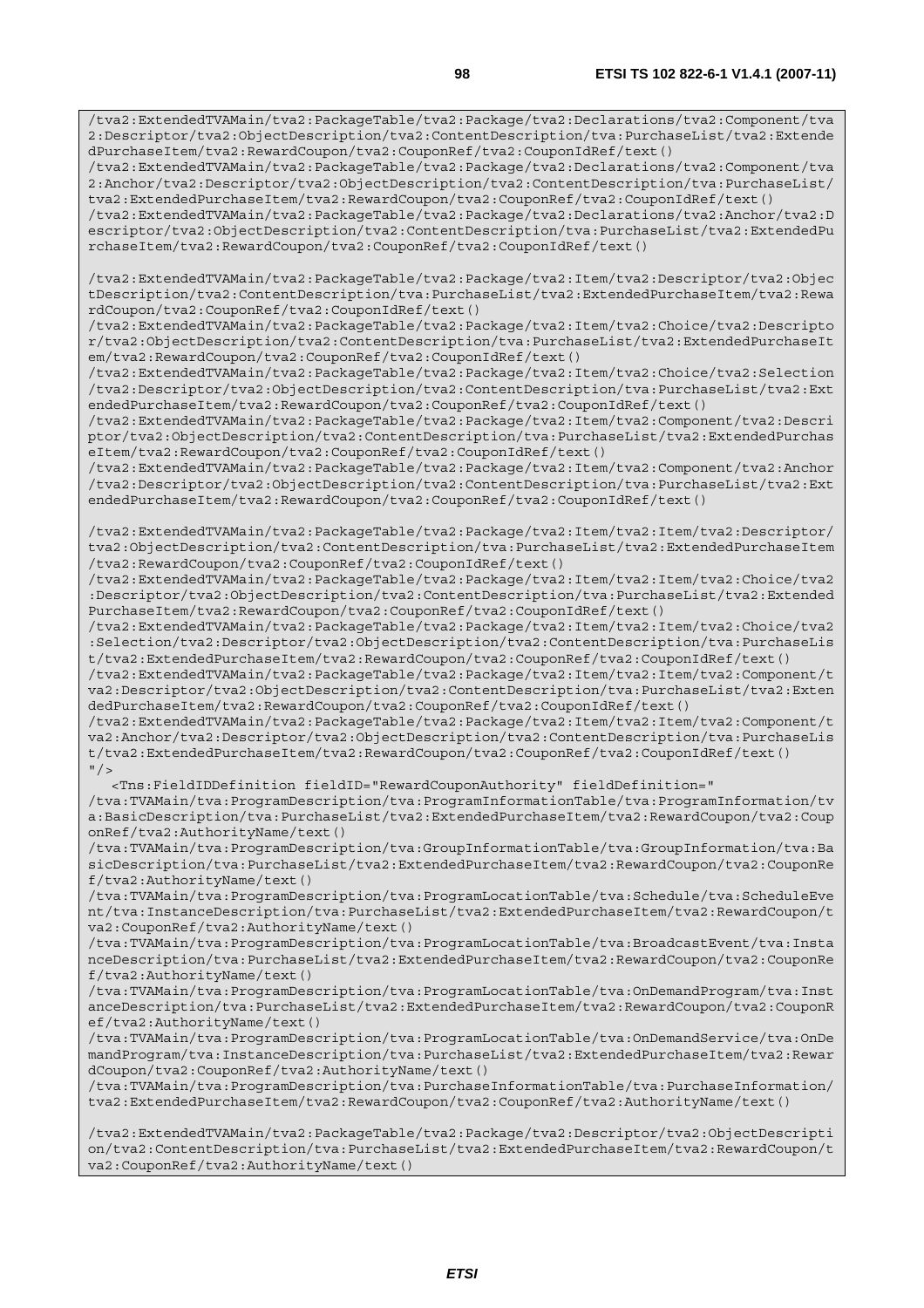/tva2:ExtendedTVAMain/tva2:PackageTable/tva2:Package/tva2:Declarations/tva2:Descriptor/tv a2:ObjectDescription/tva2:ContentDescription/tva:PurchaseList/tva2:ExtendedPurchaseItem/t va2:RewardCoupon/tva2:CouponRef/tva2:AuthorityName/text()

/tva2:ExtendedTVAMain/tva2:PackageTable/tva2:Package/tva2:Declarations/tva2:Item/tva2:Des criptor/tva2:ObjectDescription/tva2:ContentDescription/tva:PurchaseList/tva2:ExtendedPurc haseItem/tva2:RewardCoupon/tva2:CouponRef/tva2:AuthorityName/text()

/tva2:ExtendedTVAMain/tva2:PackageTable/tva2:Package/tva2:Declarations/tva2:Item/tva2:Cho ice/tva2:Descriptor/tva2:ObjectDescription/tva2:ContentDescription/tva:PurchaseList/tva2: ExtendedPurchaseItem/tva2:RewardCoupon/tva2:CouponRef/tva2:AuthorityName/text()

/tva2:ExtendedTVAMain/tva2:PackageTable/tva2:Package/tva2:Declarations/tva2:Item/tva2:Cho ice/tva2:Selection/tva2:Descriptor/tva2:ObjectDescription/tva2:ContentDescription/tva:Pur chaseList/tva2:ExtendedPurchaseItem/tva2:RewardCoupon/tva2:CouponRef/tva2:AuthorityName/t  $ext()$ 

/tva2:ExtendedTVAMain/tva2:PackageTable/tva2:Package/tva2:Declarations/tva2:Item/tva2:Com ponent/tva2:Descriptor/tva2:ObjectDescription/tva2:ContentDescription/tva:PurchaseList/tv a2:ExtendedPurchaseItem/tva2:RewardCoupon/tva2:CouponRef/tva2:AuthorityName/text()

/tva2:ExtendedTVAMain/tva2:PackageTable/tva2:Package/tva2:Declarations/tva2:Item/tva2:Com ponent/tva2:Anchor/tva2:Descriptor/tva2:ObjectDescription/tva2:ContentDescription/tva:Pur chaseList/tva2:ExtendedPurchaseItem/tva2:RewardCoupon/tva2:CouponRef/tva2:AuthorityName/t ext()

/tva2:ExtendedTVAMain/tva2:PackageTable/tva2:Package/tva2:Declarations/tva2:Item/tva2:Ite m/tva2:Descriptor/tva2:ObjectDescription/tva2:ContentDescription/tva:PurchaseList/tva2:Ex tendedPurchaseItem/tva2:RewardCoupon/tva2:CouponRef/tva2:AuthorityName/text()

/tva2:ExtendedTVAMain/tva2:PackageTable/tva2:Package/tva2:Declarations/tva2:Item/tva2:Ite m/tva2:Choice/tva2:Descriptor/tva2:ObjectDescription/tva2:ContentDescription/tva:Purchase List/tva2:ExtendedPurchaseItem/tva2:RewardCoupon/tva2:CouponRef/tva2:AuthorityName/text() /tva2:ExtendedTVAMain/tva2:PackageTable/tva2:Package/tva2:Declarations/tva2:Item/tva2:Ite m/tva2:Choice/tva2:Selection/tva2:Descriptor/tva2:ObjectDescription/tva2:ContentDescripti on/tva:PurchaseList/tva2:ExtendedPurchaseItem/tva2:RewardCoupon/tva2:CouponRef/tva2:Autho rityName/text()

/tva2:ExtendedTVAMain/tva2:PackageTable/tva2:Package/tva2:Declarations/tva2:Item/tva2:Ite m/tva2:Component/tva2:Descriptor/tva2:ObjectDescription/tva2:ContentDescription/tva:Purch aseList/tva2:ExtendedPurchaseItem/tva2:RewardCoupon/tva2:CouponRef/tva2:AuthorityName/tex t()

/tva2:ExtendedTVAMain/tva2:PackageTable/tva2:Package/tva2:Declarations/tva2:Item/tva2:Ite m/tva2:Component/tva2:Anchor/tva2:Descriptor/tva2:ObjectDescription/tva2:ContentDescripti on/tva:PurchaseList/tva2:ExtendedPurchaseItem/tva2:RewardCoupon/tva2:CouponRef/tva2:Autho rityName/text()

/tva2:ExtendedTVAMain/tva2:PackageTable/tva2:Package/tva2:Declarations/tva2:Component/tva 2:Descriptor/tva2:ObjectDescription/tva2:ContentDescription/tva:PurchaseList/tva2:Extende dPurchaseItem/tva2:RewardCoupon/tva2:CouponRef/tva2:AuthorityName/text()

/tva2:ExtendedTVAMain/tva2:PackageTable/tva2:Package/tva2:Declarations/tva2:Component/tva 2:Anchor/tva2:Descriptor/tva2:ObjectDescription/tva2:ContentDescription/tva:PurchaseList/ tva2:ExtendedPurchaseItem/tva2:RewardCoupon/tva2:CouponRef/tva2:AuthorityName/text()

/tva2:ExtendedTVAMain/tva2:PackageTable/tva2:Package/tva2:Declarations/tva2:Anchor/tva2:D escriptor/tva2:ObjectDescription/tva2:ContentDescription/tva:PurchaseList/tva2:ExtendedPu rchaseItem/tva2:RewardCoupon/tva2:CouponRef/tva2:AuthorityName/text()

/tva2:ExtendedTVAMain/tva2:PackageTable/tva2:Package/tva2:Item/tva2:Descriptor/tva2:Objec tDescription/tva2:ContentDescription/tva:PurchaseList/tva2:ExtendedPurchaseItem/tva2:Rewa rdCoupon/tva2:CouponRef/tva2:AuthorityName/text()

/tva2:ExtendedTVAMain/tva2:PackageTable/tva2:Package/tva2:Item/tva2:Choice/tva2:Descripto r/tva2:ObjectDescription/tva2:ContentDescription/tva:PurchaseList/tva2:ExtendedPurchaseIt em/tva2:RewardCoupon/tva2:CouponRef/tva2:AuthorityName/text()

/tva2:ExtendedTVAMain/tva2:PackageTable/tva2:Package/tva2:Item/tva2:Choice/tva2:Selection /tva2:Descriptor/tva2:ObjectDescription/tva2:ContentDescription/tva:PurchaseList/tva2:Ext endedPurchaseItem/tva2:RewardCoupon/tva2:CouponRef/tva2:AuthorityName/text()

/tva2:ExtendedTVAMain/tva2:PackageTable/tva2:Package/tva2:Item/tva2:Component/tva2:Descri ptor/tva2:ObjectDescription/tva2:ContentDescription/tva:PurchaseList/tva2:ExtendedPurchas eItem/tva2:RewardCoupon/tva2:CouponRef/tva2:AuthorityName/text()

/tva2:ExtendedTVAMain/tva2:PackageTable/tva2:Package/tva2:Item/tva2:Component/tva2:Anchor /tva2:Descriptor/tva2:ObjectDescription/tva2:ContentDescription/tva:PurchaseList/tva2:Ext endedPurchaseItem/tva2:RewardCoupon/tva2:CouponRef/tva2:AuthorityName/text()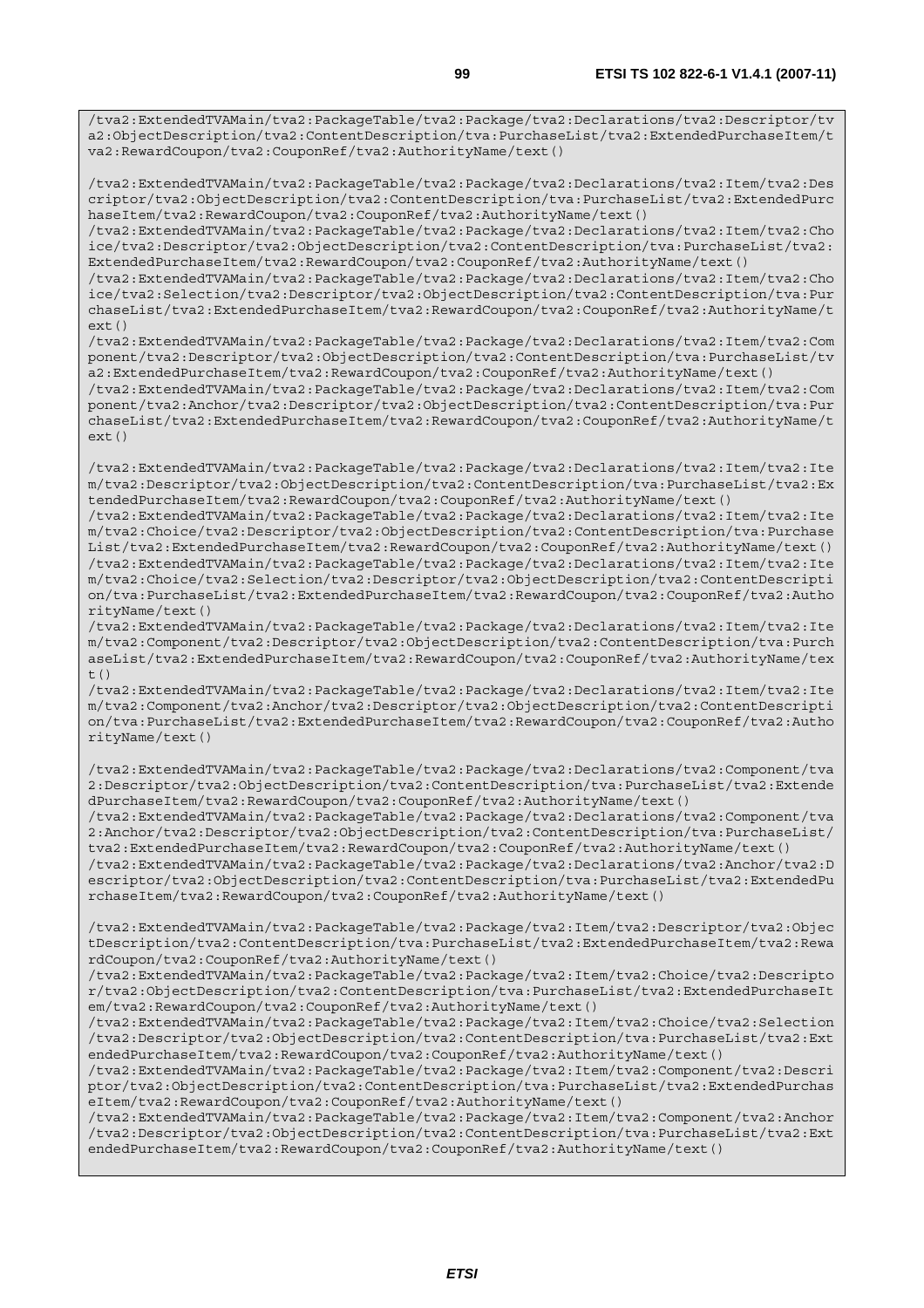/tva2:ExtendedTVAMain/tva2:PackageTable/tva2:Package/tva2:Item/tva2:Item/tva2:Descriptor/ tva2:ObjectDescription/tva2:ContentDescription/tva:PurchaseList/tva2:ExtendedPurchaseItem /tva2:RewardCoupon/tva2:CouponRef/tva2:AuthorityName/text()

/tva2:ExtendedTVAMain/tva2:PackageTable/tva2:Package/tva2:Item/tva2:Item/tva2:Choice/tva2 :Descriptor/tva2:ObjectDescription/tva2:ContentDescription/tva:PurchaseList/tva2:Extended PurchaseItem/tva2:RewardCoupon/tva2:CouponRef/tva2:AuthorityName/text()

/tva2:ExtendedTVAMain/tva2:PackageTable/tva2:Package/tva2:Item/tva2:Item/tva2:Choice/tva2 :Selection/tva2:Descriptor/tva2:ObjectDescription/tva2:ContentDescription/tva:PurchaseLis t/tva2:ExtendedPurchaseItem/tva2:RewardCoupon/tva2:CouponRef/tva2:AuthorityName/text()

/tva2:ExtendedTVAMain/tva2:PackageTable/tva2:Package/tva2:Item/tva2:Item/tva2:Component/t va2:Descriptor/tva2:ObjectDescription/tva2:ContentDescription/tva:PurchaseList/tva2:Exten dedPurchaseItem/tva2:RewardCoupon/tva2:CouponRef/tva2:AuthorityName/text()

/tva2:ExtendedTVAMain/tva2:PackageTable/tva2:Package/tva2:Item/tva2:Item/tva2:Component/t va2:Anchor/tva2:Descriptor/tva2:ObjectDescription/tva2:ContentDescription/tva:PurchaseLis t/tva2:ExtendedPurchaseItem/tva2:RewardCoupon/tva2:CouponRef/tva2:AuthorityName/text()  $"$  / >

 $\geq$   $\frac{1}{2}$ .

 $<$ ! --

######################################################################################## -->

<!-- feldID for Program, Group, Purchase, Instance, and Package for RMPI -->

######################################################################################## -->

<Tns:FieldIDDefinition fieldID="Cipher" fieldDefinition="

/tva:TVAMain/tva:ProgramDescription/tva:ProgramInformationTable/tva:ProgramInformation/tv a:BasicDescription/tva:PurchaseList/tva2:ExtendedPurchaseItem/tva2:RMPIDescription/tva2:A ncillaryRMPI/tva2:Cipher/text()

/tva:TVAMain/tva:ProgramDescription/tva:GroupInformationTable/tva:GroupInformation/tva:Ba sicDescription/tva:PurchaseList/tva2:ExtendedPurchaseItem/tva2:RMPIDescription/tva2:Ancil laryRMPI/tva2:Cipher/text()

/tva:TVAMain/tva:ProgramDescription/tva:ProgramLocationTable/tva:Schedule/tva:ScheduleEve nt/tva:InstanceDescription/tva:PurchaseList/tva2:ExtendedPurchaseItem/tva2:RMPIDescriptio n/tva2:AncillaryRMPI/tva2:Cipher/text()

/tva:TVAMain/tva:ProgramDescription/tva:ProgramLocationTable/tva:BroadcastEvent/tva:Insta nceDescription/tva:PurchaseList/tva2:ExtendedPurchaseItem/tva2:RMPIDescription/tva2:Ancil laryRMPI/tva2:Cipher/text()

/tva:TVAMain/tva:ProgramDescription/tva:ProgramLocationTable/tva:OnDemandProgram/tva:Inst anceDescription/tva:PurchaseList/tva2:ExtendedPurchaseItem/tva2:RMPIDescription/tva2:Anci llaryRMPI/tva2:Cipher/text()

/tva:TVAMain/tva:ProgramDescription/tva:ProgramLocationTable/tva:OnDemandService/tva:OnDe mandProgram/tva:InstanceDescription/tva:PurchaseList/tva2:ExtendedPurchaseItem/tva2:RMPID escription/tva2:AncillaryRMPI/tva2:Cipher/text()

/tva:TVAMain/tva:ProgramDescription/tva:PurchaseInformationTable/tva:PurchaseInformation/ tva2:ExtendedPurchaseItem/tva2:RMPIDescription/tva2:AncillaryRMPI/tva2:Cipher/text()

/tva2:ExtendedTVAMain/tva2:PackageTable/tva2:Package/tva2:Descriptor/tva2:ObjectDescripti on/tva2:ContentDescription/tva:PurchaseList/tva2:ExtendedPurchaseItem/tva2:RMPIDescriptio n/tva2:AncillaryRMPI/tva2:Cipher/text()

 $"$  / >

<!-- fieldIDs for ExtendRights -->

<Tns:FieldIDDefinition fieldID="ExtendRightsSecurityLevel" fieldDefinition="

/tva:TVAMain/tva:ProgramDescription/tva:ProgramInformationTable/tva:ProgramInformation/tv a:BasicDescription/tva:PurchaseList/tva2:ExtendedPurchaseItem/tva2:RMPIDescription/tva2:E xtendRights/tva2:SecurityLevel/text()

/tva:TVAMain/tva:ProgramDescription/tva:GroupInformationTable/tva:GroupInformation/tva:Ba sicDescription/tva:PurchaseList/tva2:ExtendedPurchaseItem/tva2:RMPIDescription/tva2:Exten dRights/tva2:SecurityLevel/text()

/tva:TVAMain/tva:ProgramDescription/tva:ProgramLocationTable/tva:Schedule/tva:ScheduleEve nt/tva:InstanceDescription/tva:PurchaseList/tva2:ExtendedPurchaseItem/tva2:RMPIDescriptio n/tva2:ExtendRights/tva2:SecurityLevel/text()

/tva:TVAMain/tva:ProgramDescription/tva:ProgramLocationTable/tva:BroadcastEvent/tva:Insta nceDescription/tva:PurchaseList/tva2:ExtendedPurchaseItem/tva2:RMPIDescription/tva2:Exten dRights/tva2:SecurityLevel/text()

/tva:TVAMain/tva:ProgramDescription/tva:ProgramLocationTable/tva:OnDemandProgram/tva:Inst anceDescription/tva:PurchaseList/tva2:ExtendedPurchaseItem/tva2:RMPIDescription/tva2:Exte ndRights/tva2:SecurityLevel/text()

/tva:TVAMain/tva:ProgramDescription/tva:ProgramLocationTable/tva:OnDemandService/tva:OnDe mandProgram/tva:InstanceDescription/tva:PurchaseList/tva2:ExtendedPurchaseItem/tva2:RMPID escription/tva2:ExtendRights/tva2:SecurityLevel/text()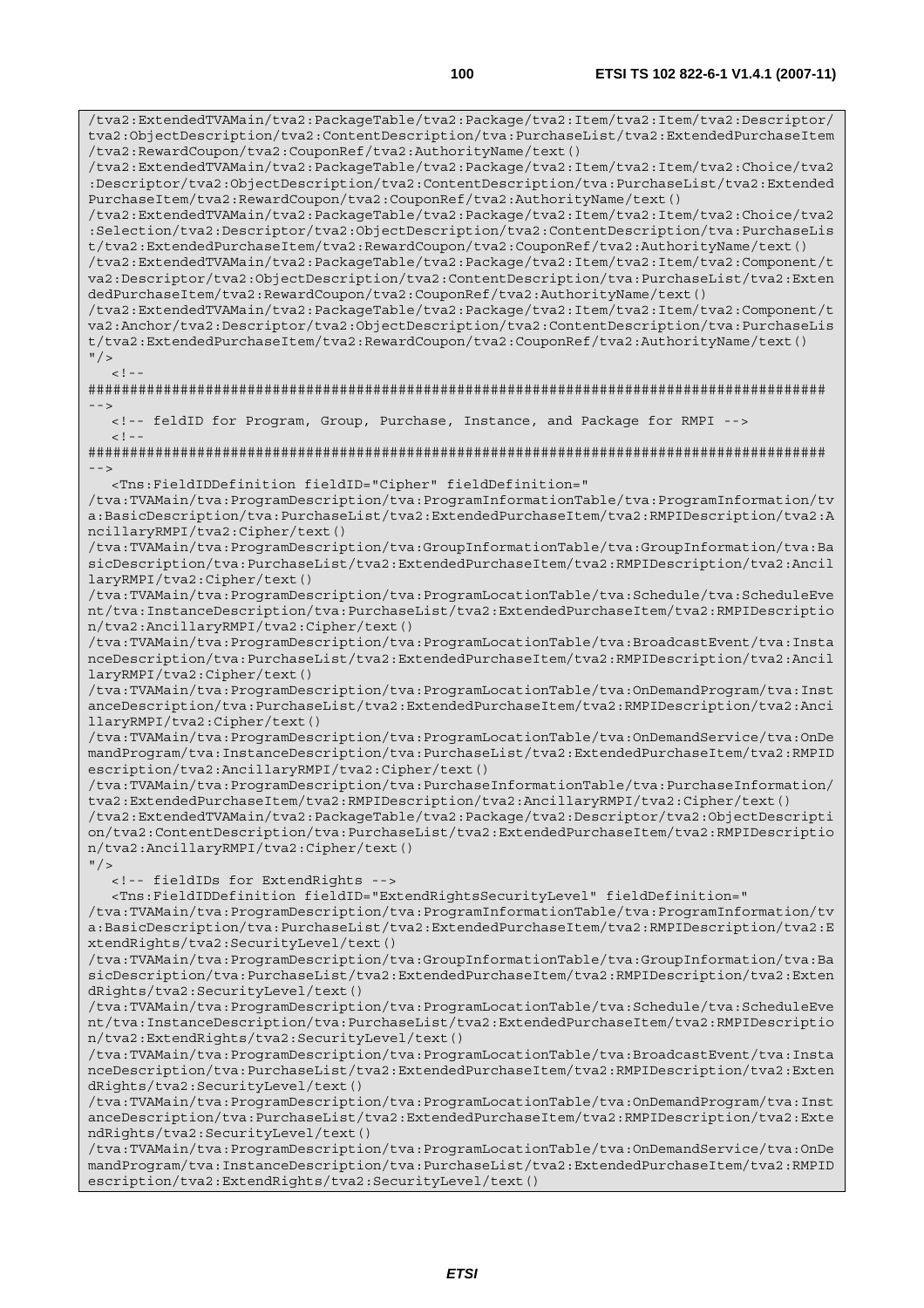tva2:ExtendedPurchaseItem/tva2:RMPIDescription/tva2:ExtendRights/tva2:SecurityLevel/text( ) /tva2:ExtendedTVAMain/tva2:PackageTable/tva2:Package/tva2:Descriptor/tva2:ObjectDescripti on/tva2:ContentDescription/tva:PurchaseList/tva2:ExtendedPurchaseItem/tva2:RMPIDescriptio n/tva2:ExtendRights/tva2:SecurityLevel/text()"/> <Tns:FieldIDDefinition fieldID="ExtendRightsSourceOfAdditionalRights" fieldDefinition=" /tva:TVAMain/tva:ProgramDescription/tva:ProgramInformationTable/tva:ProgramInformation/tv a:BasicDescription/tva:PurchaseList/tva2:ExtendedPurchaseItem/tva2:RMPIDescription/tva2:E xtendRights/tva2:SourceOfAdditionalRights/text() /tva:TVAMain/tva:ProgramDescription/tva:GroupInformationTable/tva:GroupInformation/tva:Ba sicDescription/tva:PurchaseList/tva2:ExtendedPurchaseItem/tva2:RMPIDescription/tva2:Exten dRights/tva2:SourceOfAdditionalRights/text() /tva:TVAMain/tva:ProgramDescription/tva:ProgramLocationTable/tva:Schedule/tva:ScheduleEve nt/tva:InstanceDescription/tva:PurchaseList/tva2:ExtendedPurchaseItem/tva2:RMPIDescriptio n/tva2:ExtendRights/tva2:SourceOfAdditionalRights/text() /tva:TVAMain/tva:ProgramDescription/tva:ProgramLocationTable/tva:BroadcastEvent/tva:Insta nceDescription/tva:PurchaseList/tva2:ExtendedPurchaseItem/tva2:RMPIDescription/tva2:Exten dRights/tva2:SourceOfAdditionalRights/text() /tva:TVAMain/tva:ProgramDescription/tva:ProgramLocationTable/tva:OnDemandProgram/tva:Inst anceDescription/tva:PurchaseList/tva2:ExtendedPurchaseItem/tva2:RMPIDescription/tva2:Exte ndRights/tva2:SourceOfAdditionalRights/text() /tva:TVAMain/tva:ProgramDescription/tva:ProgramLocationTable/tva:OnDemandService/tva:OnDe mandProgram/tva:InstanceDescription/tva:PurchaseList/tva2:ExtendedPurchaseItem/tva2:RMPID escription/tva2:ExtendRights/tva2:SourceOfAdditionalRights/text() /tva:TVAMain/tva:ProgramDescription/tva:PurchaseInformationTable/tva:PurchaseInformation/ tva2:ExtendedPurchaseItem/tva2:RMPIDescription/tva2:ExtendRights/tva2:SourceOfAdditionalR ights/text() /tva2:ExtendedTVAMain/tva2:PackageTable/tva2:Package/tva2:Descriptor/tva2:ObjectDescripti on/tva2:ContentDescription/tva:PurchaseList/tva2:ExtendedPurchaseItem/tva2:RMPIDescriptio n/tva2:ExtendRights/tva2:SourceOfAdditionalRights/text()"/> <!-- fieldIDs for Any Domain Rights --> <Tns:FieldIDDefinition fieldID="AnyDomainRightsPlayRightFlag" fieldDefinition=" /tva:TVAMain/tva:ProgramDescription/tva:ProgramInformationTable/tva:ProgramInformation/tv a:BasicDescription/tva:PurchaseList/tva2:ExtendedPurchaseItem/tva2:RMPIDescription/tva2:A nyDomainRights/tva2:PlayRightFlag/text() /tva:TVAMain/tva:ProgramDescription/tva:GroupInformationTable/tva:GroupInformation/tva:Ba sicDescription/tva:PurchaseList/tva2:ExtendedPurchaseItem/tva2:RMPIDescription/tva2:AnyDo mainRights/tva2:PlayRightFlag/text() /tva:TVAMain/tva:ProgramDescription/tva:ProgramLocationTable/tva:Schedule/tva:ScheduleEve nt/tva:InstanceDescription/tva:PurchaseList/tva2:ExtendedPurchaseItem/tva2:RMPIDescriptio n/tva2:AnyDomainRights/tva2:PlayRightFlag/text() /tva:TVAMain/tva:ProgramDescription/tva:ProgramLocationTable/tva:BroadcastEvent/tva:Insta nceDescription/tva:PurchaseList/tva2:ExtendedPurchaseItem/tva2:RMPIDescription/tva2:AnyDo mainRights/tva2:PlayRightFlag/text() /tva:TVAMain/tva:ProgramDescription/tva:ProgramLocationTable/tva:OnDemandProgram/tva:Inst anceDescription/tva:PurchaseList/tva2:ExtendedPurchaseItem/tva2:RMPIDescription/tva2:AnyD omainRights/tva2:PlayRightFlag/text() /tva:TVAMain/tva:ProgramDescription/tva:ProgramLocationTable/tva:OnDemandService/tva:OnDe mandProgram/tva:InstanceDescription/tva:PurchaseList/tva2:ExtendedPurchaseItem/tva2:RMPID escription/tva2:AnyDomainRights/tva2:PlayRightFlag/text() /tva:TVAMain/tva:ProgramDescription/tva:PurchaseInformationTable/tva:PurchaseInformation/ tva2:ExtendedPurchaseItem/tva2:RMPIDescription/tva2:AnyDomainRights/tva2:PlayRightFlag/te xt() /tva2:ExtendedTVAMain/tva2:PackageTable/tva2:Package/tva2:Descriptor/tva2:ObjectDescripti on/tva2:ContentDescription/tva:PurchaseList/tva2:ExtendedPurchaseItem/tva2:RMPIDescriptio n/tva2:AnyDomainRights/tva2:PlayRightFlag/text()"/> <Tns:FieldIDDefinition fieldID="AnyDomainRightsAnalogueExportSignalling" fieldDefinition=" /tva:TVAMain/tva:ProgramDescription/tva:ProgramInformationTable/tva:ProgramInformation/tv a:BasicDescription/tva:PurchaseList/tva2:ExtendedPurchaseItem/tva2:RMPIDescription/tva2:A nyDomainRights/tva2:AnalogueExportRight/tva2:AnalogueExportSignalling/text() /tva:TVAMain/tva:ProgramDescription/tva:GroupInformationTable/tva:GroupInformation/tva:Ba sicDescription/tva:PurchaseList/tva2:ExtendedPurchaseItem/tva2:RMPIDescription/tva2:AnyDo mainRights/tva2:AnalogueExportRight/tva2:AnalogueExportSignalling/text() /tva:TVAMain/tva:ProgramDescription/tva:ProgramLocationTable/tva:Schedule/tva:ScheduleEve

nt/tva:InstanceDescription/tva:PurchaseList/tva2:ExtendedPurchaseItem/tva2:RMPIDescriptio n/tva2:AnyDomainRights/tva2:AnalogueExportRight/tva2:AnalogueExportSignalling/text()

/tva:TVAMain/tva:ProgramDescription/tva:PurchaseInformationTable/tva:PurchaseInformation/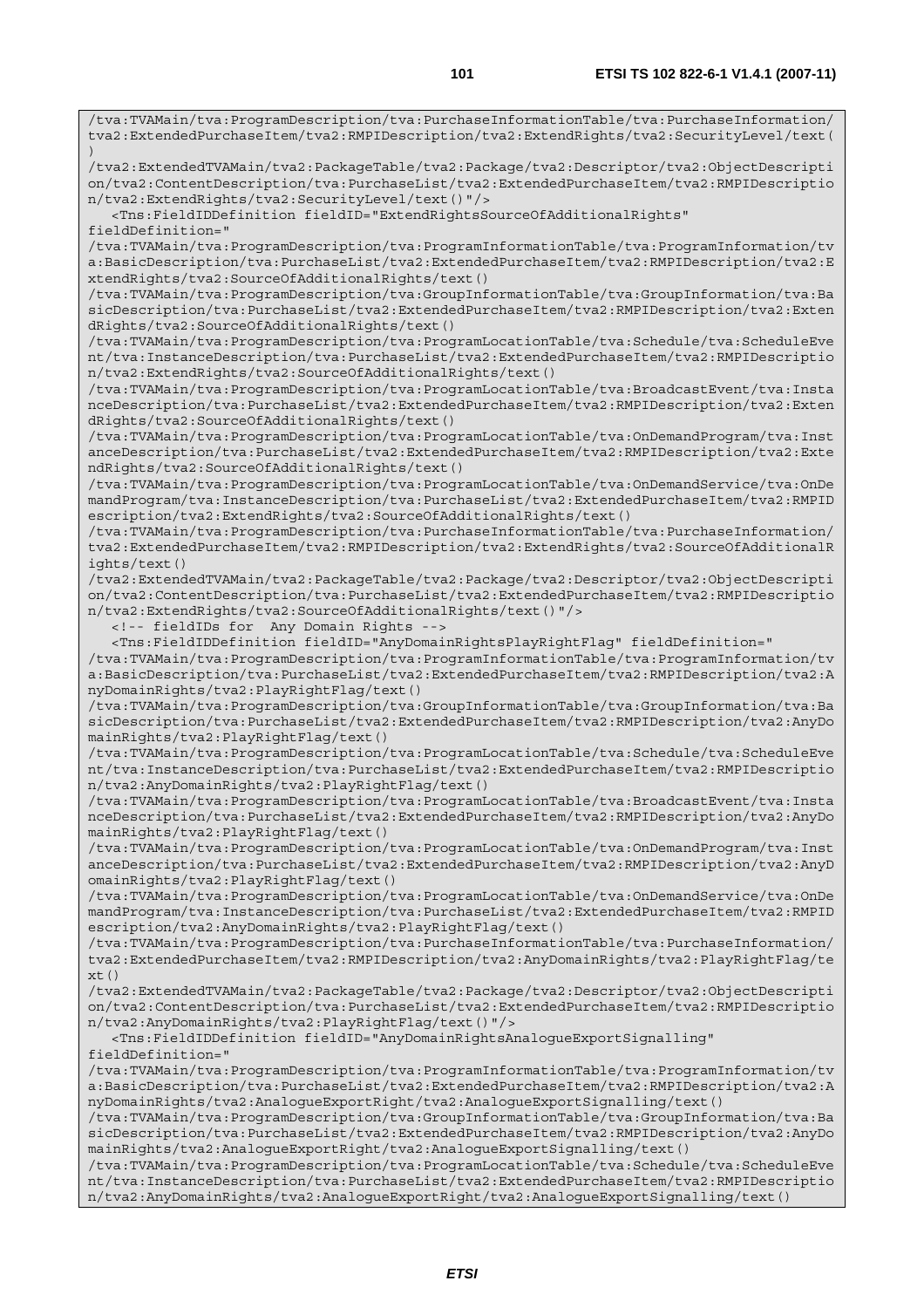/tva:TVAMain/tva:ProgramDescription/tva:ProgramLocationTable/tva:BroadcastEvent/tva:Insta nceDescription/tva:PurchaseList/tva2:ExtendedPurchaseItem/tva2:RMPIDescription/tva2:AnyDo mainRights/tva2:AnalogueExportRight/tva2:AnalogueExportSignalling/text() /tva:TVAMain/tva:ProgramDescription/tva:ProgramLocationTable/tva:OnDemandProgram/tva:Inst

anceDescription/tva:PurchaseList/tva2:ExtendedPurchaseItem/tva2:RMPIDescription/tva2:AnyD omainRights/tva2:AnalogueExportRight/tva2:AnalogueExportSignalling/text()

/tva:TVAMain/tva:ProgramDescription/tva:ProgramLocationTable/tva:OnDemandService/tva:OnDe

mandProgram/tva:InstanceDescription/tva:PurchaseList/tva2:ExtendedPurchaseItem/tva2:RMPID escription/tva2:AnyDomainRights/tva2:AnalogueExportRight/tva2:AnalogueExportSignalling/te

 $xt()$ /tva:TVAMain/tva:ProgramDescription/tva:PurchaseInformationTable/tva:PurchaseInformation/

tva2:ExtendedPurchaseItem/tva2:RMPIDescription/tva2:AnyDomainRights/tva2:AnalogueExportRi ght/tva2:AnalogueExportSignalling/text()

/tva2:ExtendedTVAMain/tva2:PackageTable/tva2:Package/tva2:Descriptor/tva2:ObjectDescripti on/tva2:ContentDescription/tva:PurchaseList/tva2:ExtendedPurchaseItem/tva2:RMPIDescriptio n/tva2:AnyDomainRights/tva2:AnalogueExportRight/tva2:AnalogueExportSignalling/text()"/>

 <Tns:FieldIDDefinition fieldID="AnyDomainRightsAnalogueExportSDControl" fieldDefinition="

/tva:TVAMain/tva:ProgramDescription/tva:ProgramInformationTable/tva:ProgramInformation/tv a:BasicDescription/tva:PurchaseList/tva2:ExtendedPurchaseItem/tva2:RMPIDescription/tva2:A nyDomainRights/tva2:AnalogueExportRight/tva2:AnalogueExportSDControl/text()

/tva:TVAMain/tva:ProgramDescription/tva:GroupInformationTable/tva:GroupInformation/tva:Ba sicDescription/tva:PurchaseList/tva2:ExtendedPurchaseItem/tva2:RMPIDescription/tva2:AnyDo mainRights/tva2:AnalogueExportRight/tva2:AnalogueExportSDControl/text()

/tva:TVAMain/tva:ProgramDescription/tva:ProgramLocationTable/tva:Schedule/tva:ScheduleEve nt/tva:InstanceDescription/tva:PurchaseList/tva2:ExtendedPurchaseItem/tva2:RMPIDescriptio n/tva2:AnyDomainRights/tva2:AnalogueExportRight/tva2:AnalogueExportSDControl/text()

/tva:TVAMain/tva:ProgramDescription/tva:ProgramLocationTable/tva:BroadcastEvent/tva:Insta nceDescription/tva:PurchaseList/tva2:ExtendedPurchaseItem/tva2:RMPIDescription/tva2:AnyDo mainRights/tva2:AnalogueExportRight/tva2:AnalogueExportSDControl/text()

/tva:TVAMain/tva:ProgramDescription/tva:ProgramLocationTable/tva:OnDemandProgram/tva:Inst anceDescription/tva:PurchaseList/tva2:ExtendedPurchaseItem/tva2:RMPIDescription/tva2:AnyD omainRights/tva2:AnalogueExportRight/tva2:AnalogueExportSDControl/text()

/tva:TVAMain/tva:ProgramDescription/tva:ProgramLocationTable/tva:OnDemandService/tva:OnDe mandProgram/tva:InstanceDescription/tva:PurchaseList/tva2:ExtendedPurchaseItem/tva2:RMPID escription/tva2:AnyDomainRights/tva2:AnalogueExportRight/tva2:AnalogueExportSDControl/tex  $t()$ 

/tva:TVAMain/tva:ProgramDescription/tva:PurchaseInformationTable/tva:PurchaseInformation/ tva2:ExtendedPurchaseItem/tva2:RMPIDescription/tva2:AnyDomainRights/tva2:AnalogueExportRi ght/tva2:AnalogueExportSDControl/text()

/tva2:ExtendedTVAMain/tva2:PackageTable/tva2:Package/tva2:Descriptor/tva2:ObjectDescripti on/tva2:ContentDescription/tva:PurchaseList/tva2:ExtendedPurchaseItem/tva2:RMPIDescriptio n/tva2:AnyDomainRights/tva2:AnalogueExportRight/tva2:AnalogueExportSDControl/text()"/> <Tns:FieldIDDefinition fieldID="AnyDomainRightsDigitalExportSDControl"

fieldDefinition="

/tva:TVAMain/tva:ProgramDescription/tva:ProgramInformationTable/tva:ProgramInformation/tv a:BasicDescription/tva:PurchaseList/tva2:ExtendedPurchaseItem/tva2:RMPIDescription/tva2:A nyDomainRights/tva2:DigitalExportSDRight/tva2:DigitalExportControl/text()

/tva:TVAMain/tva:ProgramDescription/tva:GroupInformationTable/tva:GroupInformation/tva:Ba sicDescription/tva:PurchaseList/tva2:ExtendedPurchaseItem/tva2:RMPIDescription/tva2:AnyDo mainRights/tva2:DigitalExportSDRight/tva2:DigitalExportControl/text()

/tva:TVAMain/tva:ProgramDescription/tva:ProgramLocationTable/tva:Schedule/tva:ScheduleEve nt/tva:InstanceDescription/tva:PurchaseList/tva2:ExtendedPurchaseItem/tva2:RMPIDescriptio n/tva2:AnyDomainRights/tva2:DigitalExportSDRight/tva2:DigitalExportControl/text()

/tva:TVAMain/tva:ProgramDescription/tva:ProgramLocationTable/tva:BroadcastEvent/tva:Insta nceDescription/tva:PurchaseList/tva2:ExtendedPurchaseItem/tva2:RMPIDescription/tva2:AnyDo mainRights/tva2:DigitalExportSDRight/tva2:DigitalExportControl/text()

/tva:TVAMain/tva:ProgramDescription/tva:ProgramLocationTable/tva:OnDemandProgram/tva:Inst anceDescription/tva:PurchaseList/tva2:ExtendedPurchaseItem/tva2:RMPIDescription/tva2:AnyD omainRights/tva2:DigitalExportSDRight/tva2:DigitalExportControl/text()

/tva:TVAMain/tva:ProgramDescription/tva:ProgramLocationTable/tva:OnDemandService/tva:OnDe mandProgram/tva:InstanceDescription/tva:PurchaseList/tva2:ExtendedPurchaseItem/tva2:RMPID escription/tva2:AnyDomainRights/tva2:DigitalExportSDRight/tva2:DigitalExportControl/text( )

/tva:TVAMain/tva:ProgramDescription/tva:PurchaseInformationTable/tva:PurchaseInformation/ tva2:ExtendedPurchaseItem/tva2:RMPIDescription/tva2:AnyDomainRights/tva2:DigitalExportSDR ight/tva2:DigitalExportControl/text()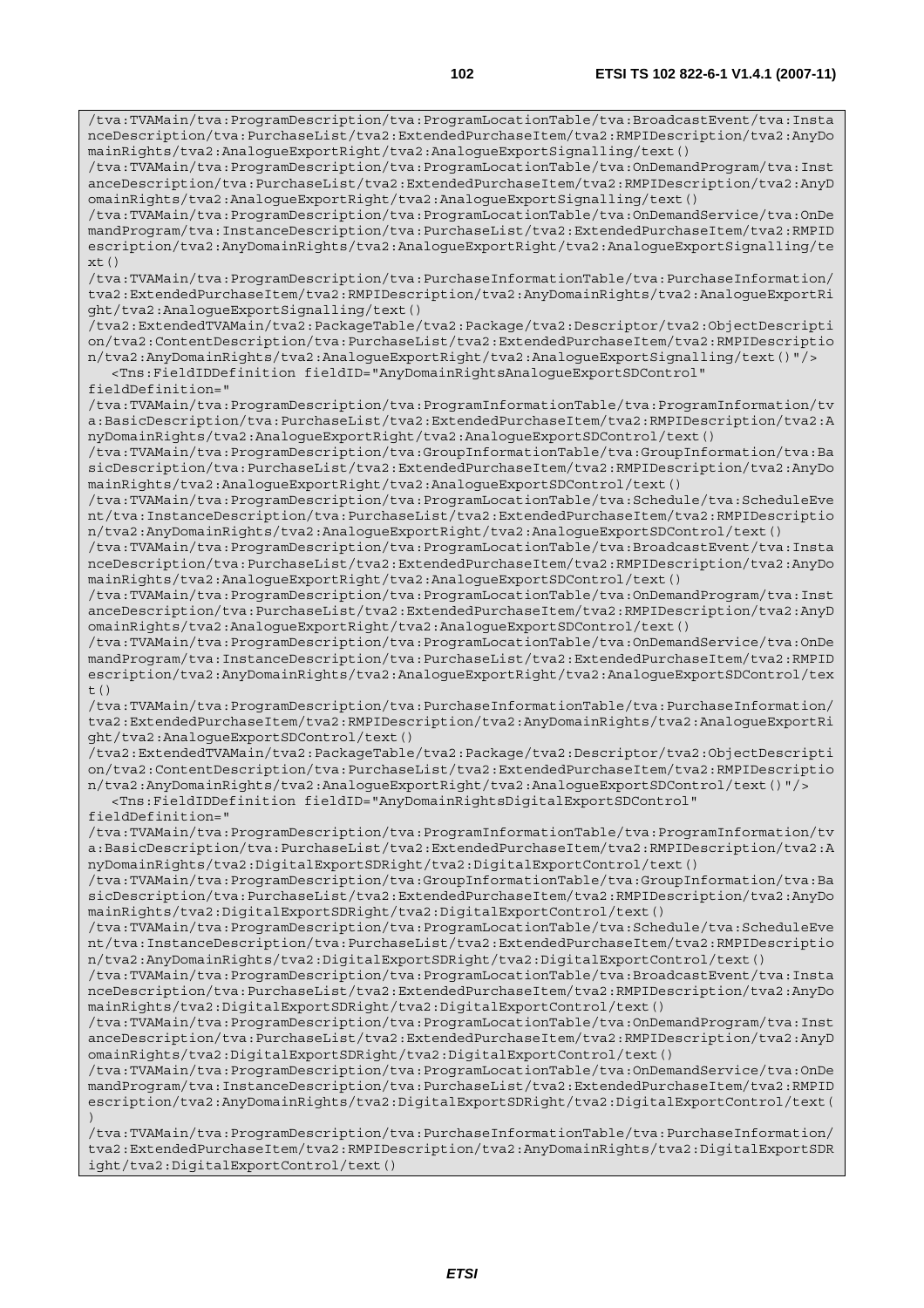/tva2:ExtendedTVAMain/tva2:PackageTable/tva2:Package/tva2:Descriptor/tva2:ObjectDescripti on/tva2:ContentDescription/tva:PurchaseList/tva2:ExtendedPurchaseItem/tva2:RMPIDescriptio n/tva2:AnyDomainRights/tva2:DigitalExportSDRight/tva2:DigitalExportControl/text()"/>

 <Tns:FieldIDDefinition fieldID="AnyDomainRightsDigitalExportHDControl" fieldDefinition="

/tva:TVAMain/tva:ProgramDescription/tva:ProgramInformationTable/tva:ProgramInformation/tv a:BasicDescription/tva:PurchaseList/tva2:ExtendedPurchaseItem/tva2:RMPIDescription/tva2:A nyDomainRights/tva2:DigitalExportHDRight/tva2:DigitalExportControl/text()

/tva:TVAMain/tva:ProgramDescription/tva:GroupInformationTable/tva:GroupInformation/tva:Ba sicDescription/tva:PurchaseList/tva2:ExtendedPurchaseItem/tva2:RMPIDescription/tva2:AnyDo mainRights/tva2:DigitalExportHDRight/tva2:DigitalExportControl/text()

/tva:TVAMain/tva:ProgramDescription/tva:ProgramLocationTable/tva:Schedule/tva:ScheduleEve nt/tva:InstanceDescription/tva:PurchaseList/tva2:ExtendedPurchaseItem/tva2:RMPIDescriptio n/tva2:AnyDomainRights/tva2:DigitalExportHDRight/tva2:DigitalExportControl/text()

/tva:TVAMain/tva:ProgramDescription/tva:ProgramLocationTable/tva:BroadcastEvent/tva:Insta nceDescription/tva:PurchaseList/tva2:ExtendedPurchaseItem/tva2:RMPIDescription/tva2:AnyDo mainRights/tva2:DigitalExportHDRight/tva2:DigitalExportControl/text()

/tva:TVAMain/tva:ProgramDescription/tva:ProgramLocationTable/tva:OnDemandProgram/tva:Inst anceDescription/tva:PurchaseList/tva2:ExtendedPurchaseItem/tva2:RMPIDescription/tva2:AnyD omainRights/tva2:DigitalExportHDRight/tva2:DigitalExportControl/text()

/tva:TVAMain/tva:ProgramDescription/tva:ProgramLocationTable/tva:OnDemandService/tva:OnDe mandProgram/tva:InstanceDescription/tva:PurchaseList/tva2:ExtendedPurchaseItem/tva2:RMPID escription/tva2:AnyDomainRights/tva2:DigitalExportHDRight/tva2:DigitalExportControl/text( )

/tva:TVAMain/tva:ProgramDescription/tva:PurchaseInformationTable/tva:PurchaseInformation/ tva2:ExtendedPurchaseItem/tva2:RMPIDescription/tva2:AnyDomainRights/tva2:DigitalExportHDR ight/tva2:DigitalExportControl/text()

/tva2:ExtendedTVAMain/tva2:PackageTable/tva2:Package/tva2:Descriptor/tva2:ObjectDescripti on/tva2:ContentDescription/tva:PurchaseList/tva2:ExtendedPurchaseItem/tva2:RMPIDescriptio n/tva2:AnyDomainRights/tva2:DigitalExportHDRight/tva2:DigitalExportControl/text()"/> <Tns:FieldIDDefinition fieldID="AnyDomainRightsSecurityLevel" fieldDefinition="

/tva:TVAMain/tva:ProgramDescription/tva:ProgramInformationTable/tva:ProgramInformation/tv a:BasicDescription/tva:PurchaseList/tva2:ExtendedPurchaseItem/tva2:RMPIDescription/tva2:A nyDomainRights/tva2:SecurityLevel/text()

/tva:TVAMain/tva:ProgramDescription/tva:GroupInformationTable/tva:GroupInformation/tva:Ba sicDescription/tva:PurchaseList/tva2:ExtendedPurchaseItem/tva2:RMPIDescription/tva2:AnyDo mainRights/tva2:SecurityLevel/text()

/tva:TVAMain/tva:ProgramDescription/tva:ProgramLocationTable/tva:Schedule/tva:ScheduleEve nt/tva:InstanceDescription/tva:PurchaseList/tva2:ExtendedPurchaseItem/tva2:RMPIDescriptio n/tva2:AnyDomainRights/tva2:SecurityLevel/text()

/tva:TVAMain/tva:ProgramDescription/tva:ProgramLocationTable/tva:BroadcastEvent/tva:Insta nceDescription/tva:PurchaseList/tva2:ExtendedPurchaseItem/tva2:RMPIDescription/tva2:AnyDo mainRights/tva2:SecurityLevel/text()

/tva:TVAMain/tva:ProgramDescription/tva:ProgramLocationTable/tva:OnDemandProgram/tva:Inst anceDescription/tva:PurchaseList/tva2:ExtendedPurchaseItem/tva2:RMPIDescription/tva2:AnyD omainRights/tva2:SecurityLevel/text()

/tva:TVAMain/tva:ProgramDescription/tva:ProgramLocationTable/tva:OnDemandService/tva:OnDe mandProgram/tva:InstanceDescription/tva:PurchaseList/tva2:ExtendedPurchaseItem/tva2:RMPID escription/tva2:AnyDomainRights/tva2:SecurityLevel/text()

/tva:TVAMain/tva:ProgramDescription/tva:PurchaseInformationTable/tva:PurchaseInformation/ tva2:ExtendedPurchaseItem/tva2:RMPIDescription/tva2:AnyDomainRights/tva2:SecurityLevel/te  $xt()$ 

/tva2:ExtendedTVAMain/tva2:PackageTable/tva2:Package/tva2:Descriptor/tva2:ObjectDescripti on/tva2:ContentDescription/tva:PurchaseList/tva2:ExtendedPurchaseItem/tva2:RMPIDescriptio n/tva2:AnyDomainRights/tva2:SecurityLevel/text()"/>

 <Tns:FieldIDDefinition fieldID="AnyDomainRightsBufferDuration" fieldDefinition=" /tva:TVAMain/tva:ProgramDescription/tva:ProgramInformationTable/tva:ProgramInformation/tv a:BasicDescription/tva:PurchaseList/tva2:ExtendedPurchaseItem/tva2:RMPIDescription/tva2:A nyDomainRights/tva2:BufferDuration/text()

/tva:TVAMain/tva:ProgramDescription/tva:GroupInformationTable/tva:GroupInformation/tva:Ba sicDescription/tva:PurchaseList/tva2:ExtendedPurchaseItem/tva2:RMPIDescription/tva2:AnyDo mainRights/tva2:BufferDuration/text()

/tva:TVAMain/tva:ProgramDescription/tva:ProgramLocationTable/tva:Schedule/tva:ScheduleEve nt/tva:InstanceDescription/tva:PurchaseList/tva2:ExtendedPurchaseItem/tva2:RMPIDescriptio n/tva2:AnyDomainRights/tva2:BufferDuration/text()

/tva:TVAMain/tva:ProgramDescription/tva:ProgramLocationTable/tva:BroadcastEvent/tva:Insta nceDescription/tva:PurchaseList/tva2:ExtendedPurchaseItem/tva2:RMPIDescription/tva2:AnyDo mainRights/tva2:BufferDuration/text()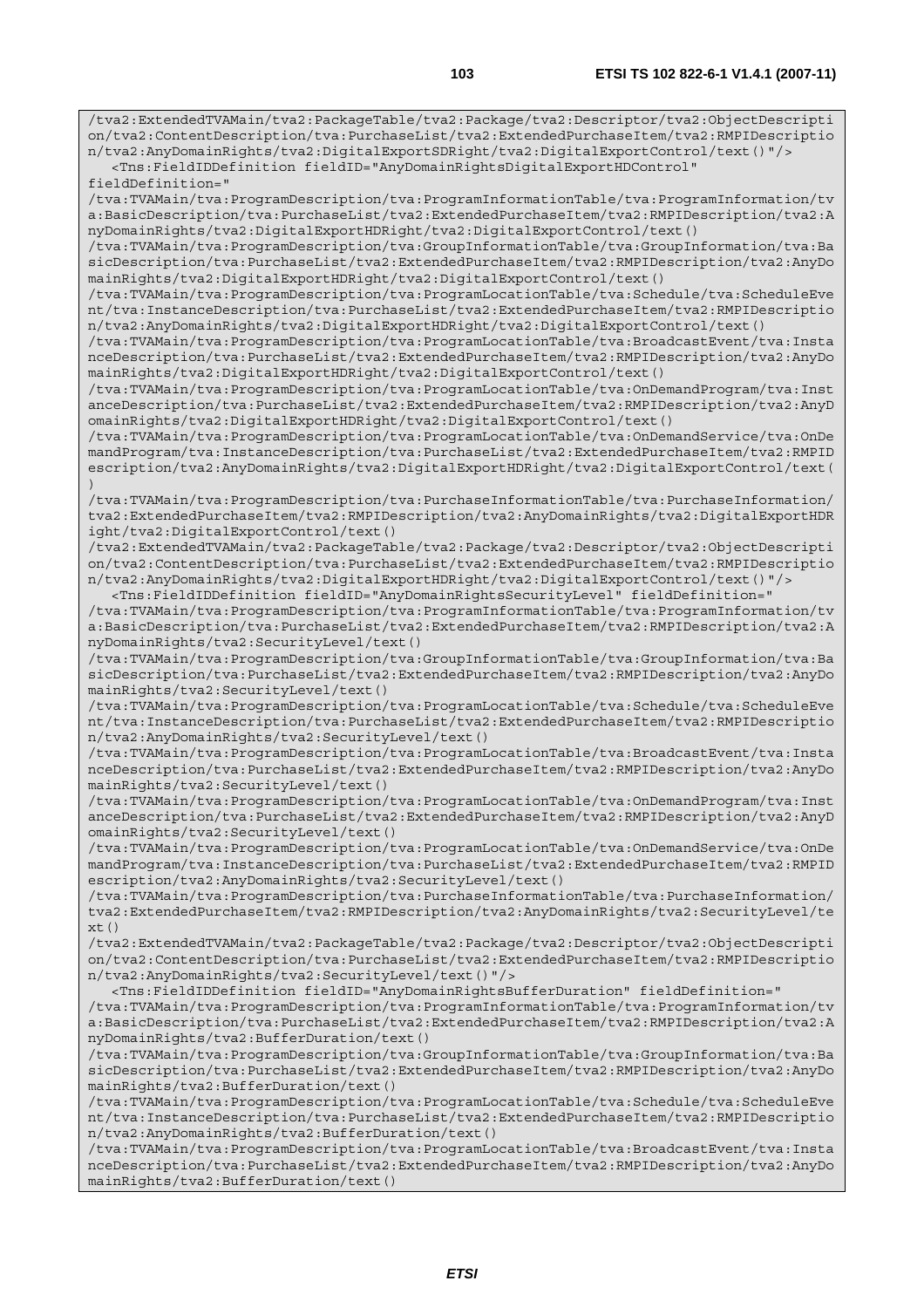/tva:TVAMain/tva:ProgramDescription/tva:ProgramLocationTable/tva:OnDemandProgram/tva:Inst anceDescription/tva:PurchaseList/tva2:ExtendedPurchaseItem/tva2:RMPIDescription/tva2:AnyD omainRights/tva2:BufferDuration/text()

/tva:TVAMain/tva:ProgramDescription/tva:ProgramLocationTable/tva:OnDemandService/tva:OnDe mandProgram/tva:InstanceDescription/tva:PurchaseList/tva2:ExtendedPurchaseItem/tva2:RMPID escription/tva2:AnyDomainRights/tva2:BufferDuration/text()

/tva:TVAMain/tva:ProgramDescription/tva:PurchaseInformationTable/tva:PurchaseInformation/ tva2:ExtendedPurchaseItem/tva2:RMPIDescription/tva2:AnyDomainRights/tva2:BufferDuration/t ext()

/tva2:ExtendedTVAMain/tva2:PackageTable/tva2:Package/tva2:Descriptor/tva2:ObjectDescripti on/tva2:ContentDescription/tva:PurchaseList/tva2:ExtendedPurchaseItem/tva2:RMPIDescriptio n/tva2:AnyDomainRights/tva2:BufferDuration/text() "/>

 <Tns:FieldIDDefinition fieldID="AnyDomainRightsTimeWindowStartDate" fieldDefinition=" /tva:TVAMain/tva:ProgramDescription/tva:ProgramInformationTable/tva:ProgramInformation/tv a:BasicDescription/tva:PurchaseList/tva2:ExtendedPurchaseItem/tva2:RMPIDescription/tva2:A nyDomainRights/tva2:TimeWindow/tva2:StartDate/text()

/tva:TVAMain/tva:ProgramDescription/tva:GroupInformationTable/tva:GroupInformation/tva:Ba sicDescription/tva:PurchaseList/tva2:ExtendedPurchaseItem/tva2:RMPIDescription/tva2:AnyDo mainRights/tva2:TimeWindow/tva2:StartDate/text()

/tva:TVAMain/tva:ProgramDescription/tva:ProgramLocationTable/tva:Schedule/tva:ScheduleEve nt/tva:InstanceDescription/tva:PurchaseList/tva2:ExtendedPurchaseItem/tva2:RMPIDescriptio n/tva2:AnyDomainRights/tva2:TimeWindow/tva2:StartDate/text()

/tva:TVAMain/tva:ProgramDescription/tva:ProgramLocationTable/tva:BroadcastEvent/tva:Insta nceDescription/tva:PurchaseList/tva2:ExtendedPurchaseItem/tva2:RMPIDescription/tva2:AnyDo mainRights/tva2:TimeWindow/tva2:StartDate/text()

/tva:TVAMain/tva:ProgramDescription/tva:ProgramLocationTable/tva:OnDemandProgram/tva:Inst anceDescription/tva:PurchaseList/tva2:ExtendedPurchaseItem/tva2:RMPIDescription/tva2:AnyD omainRights/tva2:TimeWindow/tva2:StartDate/text()

/tva:TVAMain/tva:ProgramDescription/tva:ProgramLocationTable/tva:OnDemandService/tva:OnDe mandProgram/tva:InstanceDescription/tva:PurchaseList/tva2:ExtendedPurchaseItem/tva2:RMPID escription/tva2:AnyDomainRights/tva2:TimeWindow/tva2:StartDate/text()

/tva:TVAMain/tva:ProgramDescription/tva:PurchaseInformationTable/tva:PurchaseInformation/ tva2:ExtendedPurchaseItem/tva2:RMPIDescription/tva2:AnyDomainRights/tva2:TimeWindow/tva2:  $StartData(tayt()$ 

/tva2:ExtendedTVAMain/tva2:PackageTable/tva2:Package/tva2:Descriptor/tva2:ObjectDescripti on/tva2:ContentDescription/tva:PurchaseList/tva2:ExtendedPurchaseItem/tva2:RMPIDescriptio n/tva2:AnyDomainRights/tva2:TimeWindow/tva2:StartDate/text()"/>

 <Tns:FieldIDDefinition fieldID="AnyDomainRightsTimeWindowEndDate" fieldDefinition=" /tva:TVAMain/tva:ProgramDescription/tva:ProgramInformationTable/tva:ProgramInformation/tv a:BasicDescription/tva:PurchaseList/tva2:ExtendedPurchaseItem/tva2:RMPIDescription/tva2:A nyDomainRights/tva2:TimeWindow/tva2:EndDate/text()

/tva:TVAMain/tva:ProgramDescription/tva:GroupInformationTable/tva:GroupInformation/tva:Ba sicDescription/tva:PurchaseList/tva2:ExtendedPurchaseItem/tva2:RMPIDescription/tva2:AnyDo mainRights/tva2:TimeWindow/tva2:EndDate/text()

/tva:TVAMain/tva:ProgramDescription/tva:ProgramLocationTable/tva:Schedule/tva:ScheduleEve nt/tva:InstanceDescription/tva:PurchaseList/tva2:ExtendedPurchaseItem/tva2:RMPIDescriptio n/tva2:AnyDomainRights/tva2:TimeWindow/tva2:EndDate/text()

/tva:TVAMain/tva:ProgramDescription/tva:ProgramLocationTable/tva:BroadcastEvent/tva:Insta nceDescription/tva:PurchaseList/tva2:ExtendedPurchaseItem/tva2:RMPIDescription/tva2:AnyDo mainRights/tva2:TimeWindow/tva2:EndDate/text()

/tva:TVAMain/tva:ProgramDescription/tva:ProgramLocationTable/tva:OnDemandProgram/tva:Inst anceDescription/tva:PurchaseList/tva2:ExtendedPurchaseItem/tva2:RMPIDescription/tva2:AnyD omainRights/tva2:TimeWindow/tva2:EndDate/text()

/tva:TVAMain/tva:ProgramDescription/tva:ProgramLocationTable/tva:OnDemandService/tva:OnDe mandProgram/tva:InstanceDescription/tva:PurchaseList/tva2:ExtendedPurchaseItem/tva2:RMPID escription/tva2:AnyDomainRights/tva2:TimeWindow/tva2:EndDate/text()

/tva:TVAMain/tva:ProgramDescription/tva:PurchaseInformationTable/tva:PurchaseInformation/ tva2:ExtendedPurchaseItem/tva2:RMPIDescription/tva2:AnyDomainRights/tva2:TimeWindow/tva2: EndDate/text()

/tva2:ExtendedTVAMain/tva2:PackageTable/tva2:Package/tva2:Descriptor/tva2:ObjectDescripti on/tva2:ContentDescription/tva:PurchaseList/tva2:ExtendedPurchaseItem/tva2:RMPIDescriptio n/tva2:AnyDomainRights/tva2:TimeWindow/tva2:EndDate/text()"/>

 <Tns:FieldIDDefinition fieldID="AnyDomainRightsGeographicalControl" fieldDefinition=" /tva:TVAMain/tva:ProgramDescription/tva:ProgramInformationTable/tva:ProgramInformation/tv a:BasicDescription/tva:PurchaseList/tva2:ExtendedPurchaseItem/tva2:RMPIDescription/tva2:A nyDomainRights/tva2:GeographicalControl/text()

/tva:TVAMain/tva:ProgramDescription/tva:GroupInformationTable/tva:GroupInformation/tva:Ba sicDescription/tva:PurchaseList/tva2:ExtendedPurchaseItem/tva2:RMPIDescription/tva2:AnyDo mainRights/tva2:GeographicalControl/text()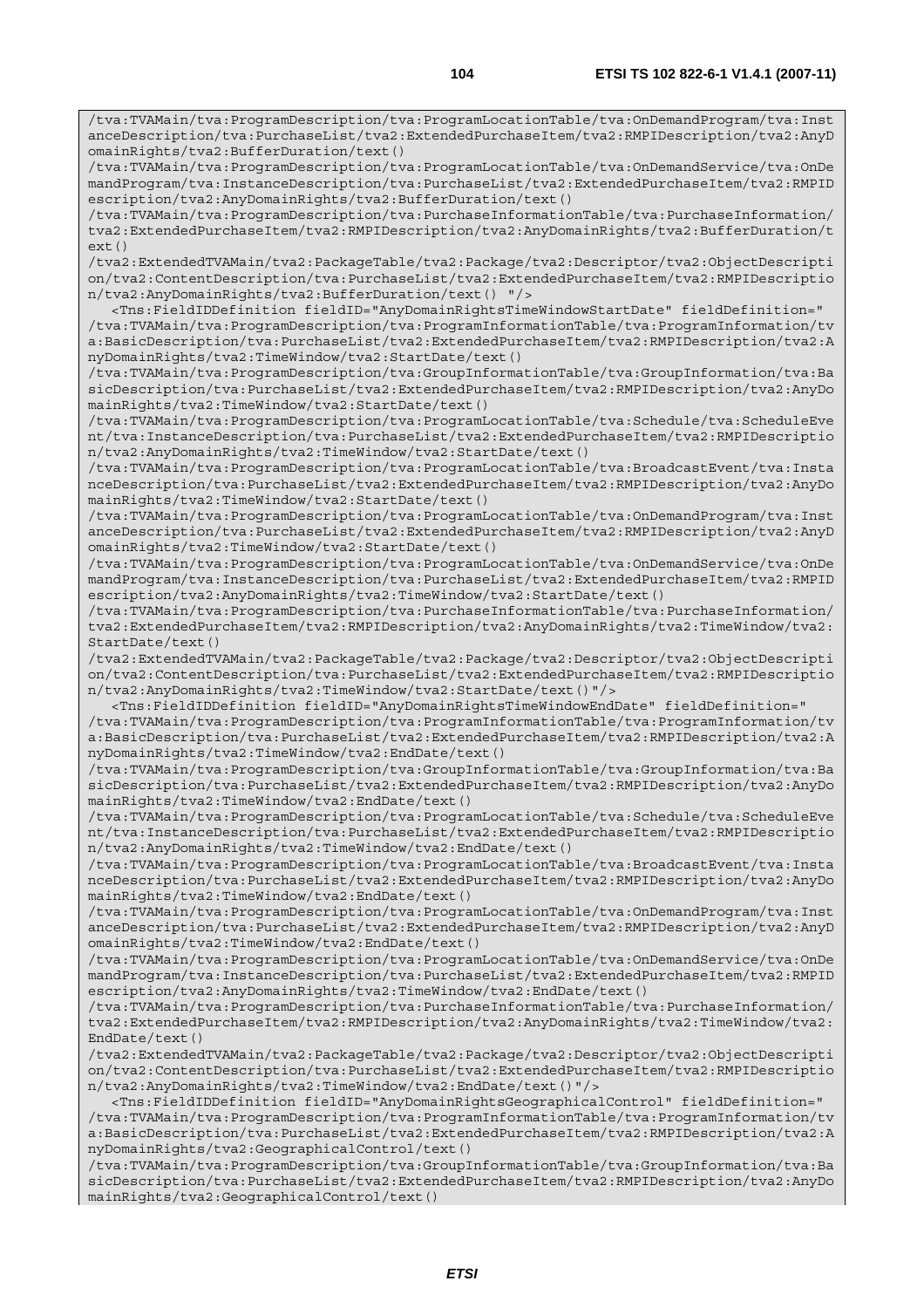/tva:TVAMain/tva:ProgramDescription/tva:ProgramLocationTable/tva:Schedule/tva:ScheduleEve nt/tva:InstanceDescription/tva:PurchaseList/tva2:ExtendedPurchaseItem/tva2:RMPIDescriptio n/tva2:AnyDomainRights/tva2:GeographicalControl/text()

/tva:TVAMain/tva:ProgramDescription/tva:ProgramLocationTable/tva:BroadcastEvent/tva:Insta nceDescription/tva:PurchaseList/tva2:ExtendedPurchaseItem/tva2:RMPIDescription/tva2:AnyDo mainRights/tva2:GeographicalControl/text()

/tva:TVAMain/tva:ProgramDescription/tva:ProgramLocationTable/tva:OnDemandProgram/tva:Inst anceDescription/tva:PurchaseList/tva2:ExtendedPurchaseItem/tva2:RMPIDescription/tva2:AnyD omainRights/tva2:GeographicalControl/text()

/tva:TVAMain/tva:ProgramDescription/tva:ProgramLocationTable/tva:OnDemandService/tva:OnDe mandProgram/tva:InstanceDescription/tva:PurchaseList/tva2:ExtendedPurchaseItem/tva2:RMPID escription/tva2:AnyDomainRights/tva2:GeographicalControl/text()

/tva:TVAMain/tva:ProgramDescription/tva:PurchaseInformationTable/tva:PurchaseInformation/ tva2:ExtendedPurchaseItem/tva2:RMPIDescription/tva2:AnyDomainRights/tva2:GeographicalCont rol/text()

/tva2:ExtendedTVAMain/tva2:PackageTable/tva2:Package/tva2:Descriptor/tva2:ObjectDescripti on/tva2:ContentDescription/tva:PurchaseList/tva2:ExtendedPurchaseItem/tva2:RMPIDescriptio n/tva2:AnyDomainRights/tva2:GeographicalControl/text()"/>

<!-- fieldIDs for Receving Domain Rights -->

 <Tns:FieldIDDefinition fieldID="ReceivingDomainRightsPlayRightFlag" fieldDefinition=" /tva:TVAMain/tva:ProgramDescription/tva:ProgramInformationTable/tva:ProgramInformation/tv a:BasicDescription/tva:PurchaseList/tva2:ExtendedPurchaseItem/tva2:RMPIDescription/tva2:R eceivingDomainRights/tva2:PlayRightFlag/text()

/tva:TVAMain/tva:ProgramDescription/tva:GroupInformationTable/tva:GroupInformation/tva:Ba sicDescription/tva:PurchaseList/tva2:ExtendedPurchaseItem/tva2:RMPIDescription/tva2:Recei vingDomainRights/tva2:PlayRightFlag/text()

/tva:TVAMain/tva:ProgramDescription/tva:ProgramLocationTable/tva:Schedule/tva:ScheduleEve nt/tva:InstanceDescription/tva:PurchaseList/tva2:ExtendedPurchaseItem/tva2:RMPIDescriptio n/tva2:ReceivingDomainRights/tva2:PlayRightFlag/text()

/tva:TVAMain/tva:ProgramDescription/tva:ProgramLocationTable/tva:BroadcastEvent/tva:Insta nceDescription/tva:PurchaseList/tva2:ExtendedPurchaseItem/tva2:RMPIDescription/tva2:Recei vingDomainRights/tva2:PlayRightFlag/text()

/tva:TVAMain/tva:ProgramDescription/tva:ProgramLocationTable/tva:OnDemandProgram/tva:Inst anceDescription/tva:PurchaseList/tva2:ExtendedPurchaseItem/tva2:RMPIDescription/tva2:Rece ivingDomainRights/tva2:PlayRightFlag/text()

/tva:TVAMain/tva:ProgramDescription/tva:ProgramLocationTable/tva:OnDemandService/tva:OnDe mandProgram/tva:InstanceDescription/tva:PurchaseList/tva2:ExtendedPurchaseItem/tva2:RMPID escription/tva2:ReceivingDomainRights/tva2:PlayRightFlag/text()

/tva:TVAMain/tva:ProgramDescription/tva:PurchaseInformationTable/tva:PurchaseInformation/ tva2:ExtendedPurchaseItem/tva2:RMPIDescription/tva2:ReceivingDomainRights/tva2:PlayRightF lag/text()

/tva2:ExtendedTVAMain/tva2:PackageTable/tva2:Package/tva2:Descriptor/tva2:ObjectDescripti on/tva2:ContentDescription/tva:PurchaseList/tva2:ExtendedPurchaseItem/tva2:RMPIDescriptio n/tva2:ReceivingDomainRights/tva2:PlayRightFlag/text()"/>

 <Tns:FieldIDDefinition fieldID="ReceivingDomainRightsAnalogueExportSignalling" fieldDefinition="

/tva:TVAMain/tva:ProgramDescription/tva:ProgramInformationTable/tva:ProgramInformation/tv a:BasicDescription/tva:PurchaseList/tva2:ExtendedPurchaseItem/tva2:RMPIDescription/tva2:R eceivingDomainRights/tva2:AnalogueExportRight/tva2:AnalogueExportSignalling/text()

/tva:TVAMain/tva:ProgramDescription/tva:GroupInformationTable/tva:GroupInformation/tva:Ba sicDescription/tva:PurchaseList/tva2:ExtendedPurchaseItem/tva2:RMPIDescription/tva2:Recei vingDomainRights/tva2:AnalogueExportRight/tva2:AnalogueExportSignalling/text()

/tva:TVAMain/tva:ProgramDescription/tva:ProgramLocationTable/tva:Schedule/tva:ScheduleEve nt/tva:InstanceDescription/tva:PurchaseList/tva2:ExtendedPurchaseItem/tva2:RMPIDescriptio n/tva2:ReceivingDomainRights/tva2:AnalogueExportRight/tva2:AnalogueExportSignalling/text( )

/tva:TVAMain/tva:ProgramDescription/tva:ProgramLocationTable/tva:BroadcastEvent/tva:Insta nceDescription/tva:PurchaseList/tva2:ExtendedPurchaseItem/tva2:RMPIDescription/tva2:Recei vingDomainRights/tva2:AnalogueExportRight/tva2:AnalogueExportSignalling/text()

/tva:TVAMain/tva:ProgramDescription/tva:ProgramLocationTable/tva:OnDemandProgram/tva:Inst anceDescription/tva:PurchaseList/tva2:ExtendedPurchaseItem/tva2:RMPIDescription/tva2:Rece ivingDomainRights/tva2:AnalogueExportRight/tva2:AnalogueExportSignalling/text()

/tva:TVAMain/tva:ProgramDescription/tva:ProgramLocationTable/tva:OnDemandService/tva:OnDe mandProgram/tva:InstanceDescription/tva:PurchaseList/tva2:ExtendedPurchaseItem/tva2:RMPID escription/tva2:ReceivingDomainRights/tva2:AnalogueExportRight/tva2:AnalogueExportSignall ing/text()

/tva:TVAMain/tva:ProgramDescription/tva:PurchaseInformationTable/tva:PurchaseInformation/ tva2:ExtendedPurchaseItem/tva2:RMPIDescription/tva2:ReceivingDomainRights/tva2:AnalogueEx portRight/tva2:AnalogueExportSignalling/text()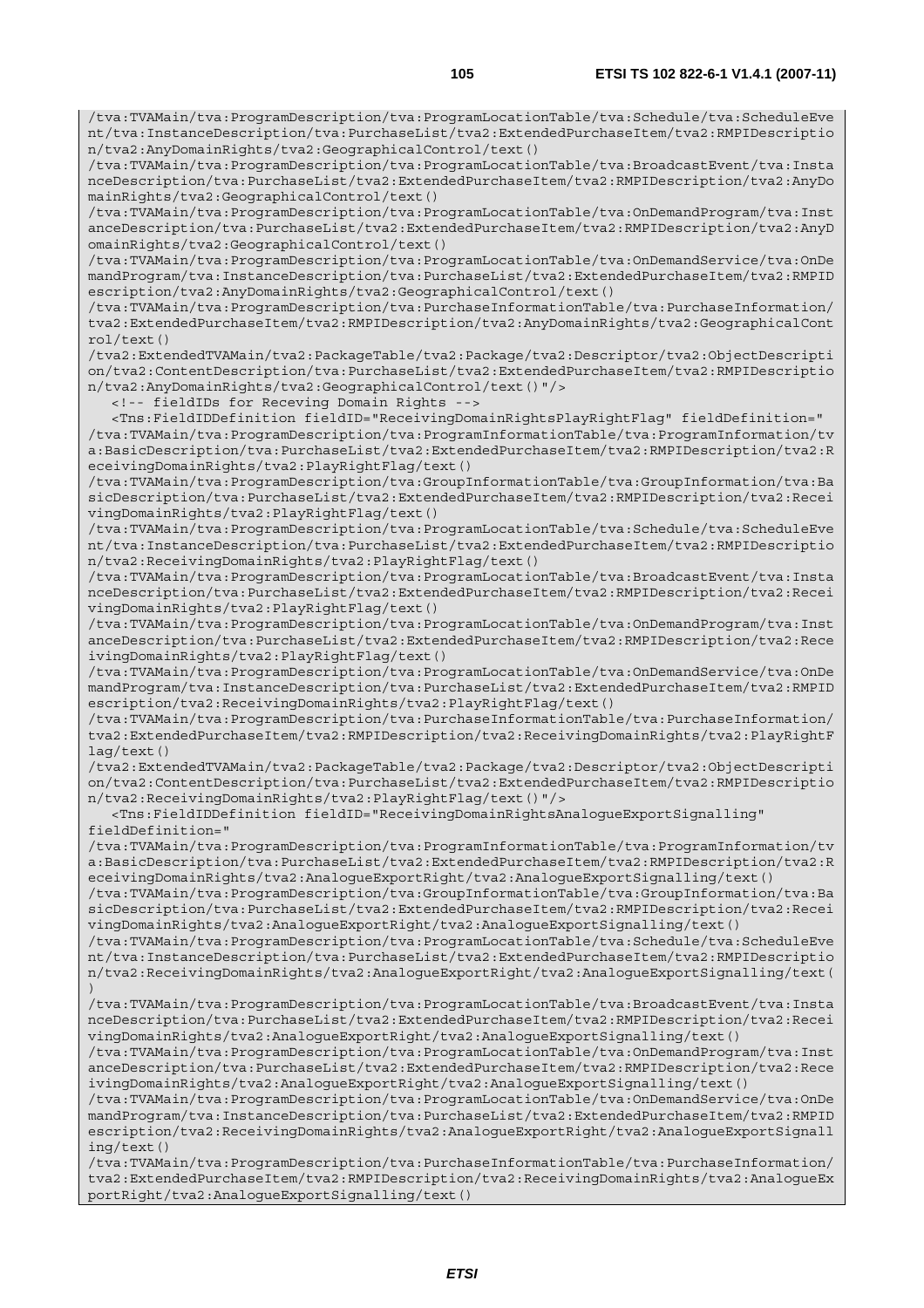/tva2:ExtendedTVAMain/tva2:PackageTable/tva2:Package/tva2:Descriptor/tva2:ObjectDescripti on/tva2:ContentDescription/tva:PurchaseList/tva2:ExtendedPurchaseItem/tva2:RMPIDescriptio n/tva2:ReceivingDomainRights/tva2:AnalogueExportRight/tva2:AnalogueExportSignalling/text( )  $"$  />

 <Tns:FieldIDDefinition fieldID="ReceivingDomainRightsAnalogueExportSDControl" fieldDefinition="

/tva:TVAMain/tva:ProgramDescription/tva:ProgramInformationTable/tva:ProgramInformation/tv a:BasicDescription/tva:PurchaseList/tva2:ExtendedPurchaseItem/tva2:RMPIDescription/tva2:R eceivingDomainRights/tva2:AnalogueExportRight/tva2:AnalogueExportSDControl/text()

/tva:TVAMain/tva:ProgramDescription/tva:GroupInformationTable/tva:GroupInformation/tva:Ba sicDescription/tva:PurchaseList/tva2:ExtendedPurchaseItem/tva2:RMPIDescription/tva2:Recei vingDomainRights/tva2:AnalogueExportRight/tva2:AnalogueExportSDControl/text()

/tva:TVAMain/tva:ProgramDescription/tva:ProgramLocationTable/tva:Schedule/tva:ScheduleEve nt/tva:InstanceDescription/tva:PurchaseList/tva2:ExtendedPurchaseItem/tva2:RMPIDescriptio n/tva2:ReceivingDomainRights/tva2:AnalogueExportRight/tva2:AnalogueExportSDControl/text() /tva:TVAMain/tva:ProgramDescription/tva:ProgramLocationTable/tva:BroadcastEvent/tva:Insta nceDescription/tva:PurchaseList/tva2:ExtendedPurchaseItem/tva2:RMPIDescription/tva2:Recei vingDomainRights/tva2:AnalogueExportRight/tva2:AnalogueExportSDControl/text()

/tva:TVAMain/tva:ProgramDescription/tva:ProgramLocationTable/tva:OnDemandProgram/tva:Inst anceDescription/tva:PurchaseList/tva2:ExtendedPurchaseItem/tva2:RMPIDescription/tva2:Rece ivingDomainRights/tva2:AnalogueExportRight/tva2:AnalogueExportSDControl/text()

/tva:TVAMain/tva:ProgramDescription/tva:ProgramLocationTable/tva:OnDemandService/tva:OnDe mandProgram/tva:InstanceDescription/tva:PurchaseList/tva2:ExtendedPurchaseItem/tva2:RMPID escription/tva2:ReceivingDomainRights/tva2:AnalogueExportRight/tva2:AnalogueExportSDContr ol/text()

/tva:TVAMain/tva:ProgramDescription/tva:PurchaseInformationTable/tva:PurchaseInformation/ tva2:ExtendedPurchaseItem/tva2:RMPIDescription/tva2:ReceivingDomainRights/tva2:AnalogueEx portRight/tva2:AnalogueExportSDControl/text()

/tva2:ExtendedTVAMain/tva2:PackageTable/tva2:Package/tva2:Descriptor/tva2:ObjectDescripti on/tva2:ContentDescription/tva:PurchaseList/tva2:ExtendedPurchaseItem/tva2:RMPIDescriptio n/tva2:ReceivingDomainRights/tva2:AnalogueExportRight/tva2:AnalogueExportSDControl/text()  $"$  />

 <Tns:FieldIDDefinition fieldID="ReceivingDomainRightsDigitalExportSDControl" fieldDefinition="

/tva:TVAMain/tva:ProgramDescription/tva:ProgramInformationTable/tva:ProgramInformation/tv a:BasicDescription/tva:PurchaseList/tva2:ExtendedPurchaseItem/tva2:RMPIDescription/tva2:R eceivingDomainRights/tva2:DigitalExportSDRight/tva2:DigitalExportControl/text()

/tva:TVAMain/tva:ProgramDescription/tva:GroupInformationTable/tva:GroupInformation/tva:Ba sicDescription/tva:PurchaseList/tva2:ExtendedPurchaseItem/tva2:RMPIDescription/tva2:Recei vingDomainRights/tva2:DigitalExportSDRight/tva2:DigitalExportControl/text()

/tva:TVAMain/tva:ProgramDescription/tva:ProgramLocationTable/tva:Schedule/tva:ScheduleEve nt/tva:InstanceDescription/tva:PurchaseList/tva2:ExtendedPurchaseItem/tva2:RMPIDescriptio n/tva2:ReceivingDomainRights/tva2:DigitalExportSDRight/tva2:DigitalExportControl/text()

/tva:TVAMain/tva:ProgramDescription/tva:ProgramLocationTable/tva:BroadcastEvent/tva:Insta nceDescription/tva:PurchaseList/tva2:ExtendedPurchaseItem/tva2:RMPIDescription/tva2:Recei vingDomainRights/tva2:DigitalExportSDRight/tva2:DigitalExportControl/text()

/tva:TVAMain/tva:ProgramDescription/tva:ProgramLocationTable/tva:OnDemandProgram/tva:Inst anceDescription/tva:PurchaseList/tva2:ExtendedPurchaseItem/tva2:RMPIDescription/tva2:Rece ivingDomainRights/tva2:DigitalExportSDRight/tva2:DigitalExportControl/text()

/tva:TVAMain/tva:ProgramDescription/tva:ProgramLocationTable/tva:OnDemandService/tva:OnDe mandProgram/tva:InstanceDescription/tva:PurchaseList/tva2:ExtendedPurchaseItem/tva2:RMPID escription/tva2:ReceivingDomainRights/tva2:DigitalExportSDRight/tva2:DigitalExportControl /text()

/tva:TVAMain/tva:ProgramDescription/tva:PurchaseInformationTable/tva:PurchaseInformation/ tva2:ExtendedPurchaseItem/tva2:RMPIDescription/tva2:ReceivingDomainRights/tva2:DigitalExp ortSDRight/tva2:DigitalExportControl/text()

/tva2:ExtendedTVAMain/tva2:PackageTable/tva2:Package/tva2:Descriptor/tva2:ObjectDescripti on/tva2:ContentDescription/tva:PurchaseList/tva2:ExtendedPurchaseItem/tva2:RMPIDescriptio n/tva2:ReceivingDomainRights/tva2:DigitalExportSDRight/tva2:DigitalExportControl/text()"/  $>$ 

 <Tns:FieldIDDefinition fieldID="ReceivingDomainRightsDigitalExportHDControl" fieldDefinition="

/tva:TVAMain/tva:ProgramDescription/tva:ProgramInformationTable/tva:ProgramInformation/tv a:BasicDescription/tva:PurchaseList/tva2:ExtendedPurchaseItem/tva2:RMPIDescription/tva2:R eceivingDomainRights/tva2:DigitalExportHDRight/tva2:DigitalExportControl/text()

/tva:TVAMain/tva:ProgramDescription/tva:GroupInformationTable/tva:GroupInformation/tva:Ba sicDescription/tva:PurchaseList/tva2:ExtendedPurchaseItem/tva2:RMPIDescription/tva2:Recei vingDomainRights/tva2:DigitalExportHDRight/tva2:DigitalExportControl/text()

/tva:TVAMain/tva:ProgramDescription/tva:ProgramLocationTable/tva:Schedule/tva:ScheduleEve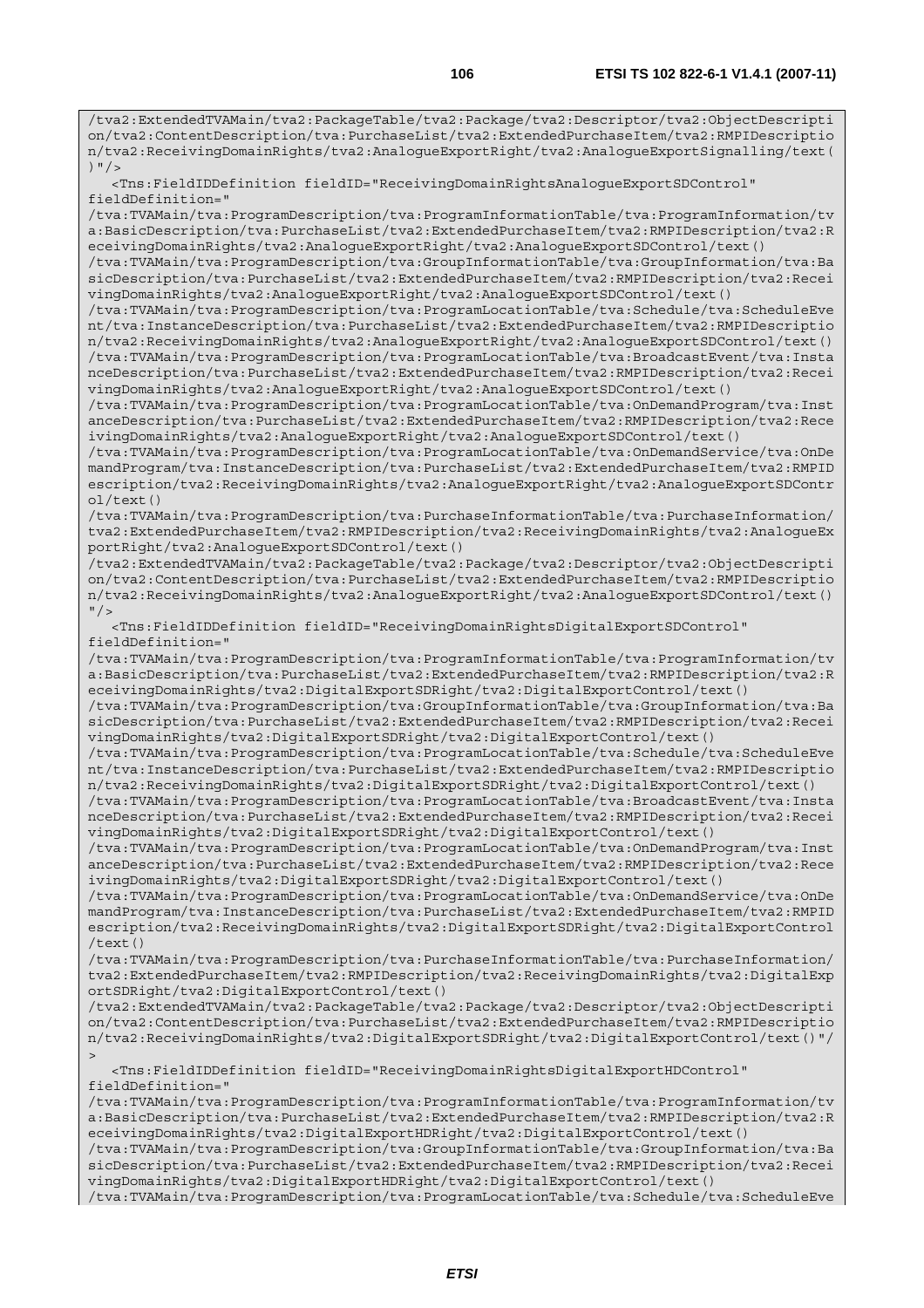nt/tva:InstanceDescription/tva:PurchaseList/tva2:ExtendedPurchaseItem/tva2:RMPIDescriptio n/tva2:ReceivingDomainRights/tva2:DigitalExportHDRight/tva2:DigitalExportControl/text()

/tva:TVAMain/tva:ProgramDescription/tva:ProgramLocationTable/tva:BroadcastEvent/tva:Insta nceDescription/tva:PurchaseList/tva2:ExtendedPurchaseItem/tva2:RMPIDescription/tva2:Recei vingDomainRights/tva2:DigitalExportHDRight/tva2:DigitalExportControl/text()

/tva:TVAMain/tva:ProgramDescription/tva:ProgramLocationTable/tva:OnDemandProgram/tva:Inst anceDescription/tva:PurchaseList/tva2:ExtendedPurchaseItem/tva2:RMPIDescription/tva2:Rece ivingDomainRights/tva2:DigitalExportHDRight/tva2:DigitalExportControl/text()

/tva:TVAMain/tva:ProgramDescription/tva:ProgramLocationTable/tva:OnDemandService/tva:OnDe mandProgram/tva:InstanceDescription/tva:PurchaseList/tva2:ExtendedPurchaseItem/tva2:RMPID escription/tva2:ReceivingDomainRights/tva2:DigitalExportHDRight/tva2:DigitalExportControl /text()

/tva:TVAMain/tva:ProgramDescription/tva:PurchaseInformationTable/tva:PurchaseInformation/ tva2:ExtendedPurchaseItem/tva2:RMPIDescription/tva2:ReceivingDomainRights/tva2:DigitalExp ortHDRight/tva2:DigitalExportControl/text()

/tva2:ExtendedTVAMain/tva2:PackageTable/tva2:Package/tva2:Descriptor/tva2:ObjectDescripti on/tva2:ContentDescription/tva:PurchaseList/tva2:ExtendedPurchaseItem/tva2:RMPIDescriptio n/tva2:ReceivingDomainRights/tva2:DigitalExportHDRight/tva2:DigitalExportControl/text()"/  $\overline{\phantom{a}}$ 

 <Tns:FieldIDDefinition fieldID="ReceivingDomainRightsSecurityLevel" fieldDefinition=" /tva:TVAMain/tva:ProgramDescription/tva:ProgramInformationTable/tva:ProgramInformation/tv a:BasicDescription/tva:PurchaseList/tva2:ExtendedPurchaseItem/tva2:RMPIDescription/tva2:R eceivingDomainRights/tva2:SecurityLevel/text()

/tva:TVAMain/tva:ProgramDescription/tva:GroupInformationTable/tva:GroupInformation/tva:Ba sicDescription/tva:PurchaseList/tva2:ExtendedPurchaseItem/tva2:RMPIDescription/tva2:Recei vingDomainRights/tva2:SecurityLevel/text()

/tva:TVAMain/tva:ProgramDescription/tva:ProgramLocationTable/tva:Schedule/tva:ScheduleEve nt/tva:InstanceDescription/tva:PurchaseList/tva2:ExtendedPurchaseItem/tva2:RMPIDescriptio n/tva2:ReceivingDomainRights/tva2:SecurityLevel/text()

/tva:TVAMain/tva:ProgramDescription/tva:ProgramLocationTable/tva:BroadcastEvent/tva:Insta nceDescription/tva:PurchaseList/tva2:ExtendedPurchaseItem/tva2:RMPIDescription/tva2:Recei vingDomainRights/tva2:SecurityLevel/text()

/tva:TVAMain/tva:ProgramDescription/tva:ProgramLocationTable/tva:OnDemandProgram/tva:Inst anceDescription/tva:PurchaseList/tva2:ExtendedPurchaseItem/tva2:RMPIDescription/tva2:Rece ivingDomainRights/tva2:SecurityLevel/text()

/tva:TVAMain/tva:ProgramDescription/tva:ProgramLocationTable/tva:OnDemandService/tva:OnDe mandProgram/tva:InstanceDescription/tva:PurchaseList/tva2:ExtendedPurchaseItem/tva2:RMPID escription/tva2:ReceivingDomainRights/tva2:SecurityLevel/text()

/tva:TVAMain/tva:ProgramDescription/tva:PurchaseInformationTable/tva:PurchaseInformation/ tva2:ExtendedPurchaseItem/tva2:RMPIDescription/tva2:ReceivingDomainRights/tva2:SecurityLe vel/text()

/tva2:ExtendedTVAMain/tva2:PackageTable/tva2:Package/tva2:Descriptor/tva2:ObjectDescripti on/tva2:ContentDescription/tva:PurchaseList/tva2:ExtendedPurchaseItem/tva2:RMPIDescriptio n/tva2:ReceivingDomainRights/tva2:SecurityLevel/text() "/>

 <Tns:FieldIDDefinition fieldID="ReceivingDomainRightsBufferDuration" fieldDefinition=" /tva:TVAMain/tva:ProgramDescription/tva:ProgramInformationTable/tva:ProgramInformation/tv a:BasicDescription/tva:PurchaseList/tva2:ExtendedPurchaseItem/tva2:RMPIDescription/tva2:R eceivingDomainRights/tva2:BufferDuration/text()

/tva:TVAMain/tva:ProgramDescription/tva:GroupInformationTable/tva:GroupInformation/tva:Ba sicDescription/tva:PurchaseList/tva2:ExtendedPurchaseItem/tva2:RMPIDescription/tva2:Recei vingDomainRights/tva2:BufferDuration/text()

/tva:TVAMain/tva:ProgramDescription/tva:ProgramLocationTable/tva:Schedule/tva:ScheduleEve nt/tva:InstanceDescription/tva:PurchaseList/tva2:ExtendedPurchaseItem/tva2:RMPIDescriptio n/tva2:ReceivingDomainRights/tva2:BufferDuration/text()

/tva:TVAMain/tva:ProgramDescription/tva:ProgramLocationTable/tva:BroadcastEvent/tva:Insta nceDescription/tva:PurchaseList/tva2:ExtendedPurchaseItem/tva2:RMPIDescription/tva2:Recei vingDomainRights/tva2:BufferDuration/text()

/tva:TVAMain/tva:ProgramDescription/tva:ProgramLocationTable/tva:OnDemandProgram/tva:Inst anceDescription/tva:PurchaseList/tva2:ExtendedPurchaseItem/tva2:RMPIDescription/tva2:Rece ivingDomainRights/tva2:BufferDuration/text()

/tva:TVAMain/tva:ProgramDescription/tva:ProgramLocationTable/tva:OnDemandService/tva:OnDe mandProgram/tva:InstanceDescription/tva:PurchaseList/tva2:ExtendedPurchaseItem/tva2:RMPID escription/tva2:ReceivingDomainRights/tva2:BufferDuration/text()

/tva:TVAMain/tva:ProgramDescription/tva:PurchaseInformationTable/tva:PurchaseInformation/ tva2:ExtendedPurchaseItem/tva2:RMPIDescription/tva2:ReceivingDomainRights/tva2:BufferDura tion/text()

/tva2:ExtendedTVAMain/tva2:PackageTable/tva2:Package/tva2:Descriptor/tva2:ObjectDescripti on/tva2:ContentDescription/tva:PurchaseList/tva2:ExtendedPurchaseItem/tva2:RMPIDescriptio n/tva2:ReceivingDomainRights/tva2:BufferDuration/text()"/>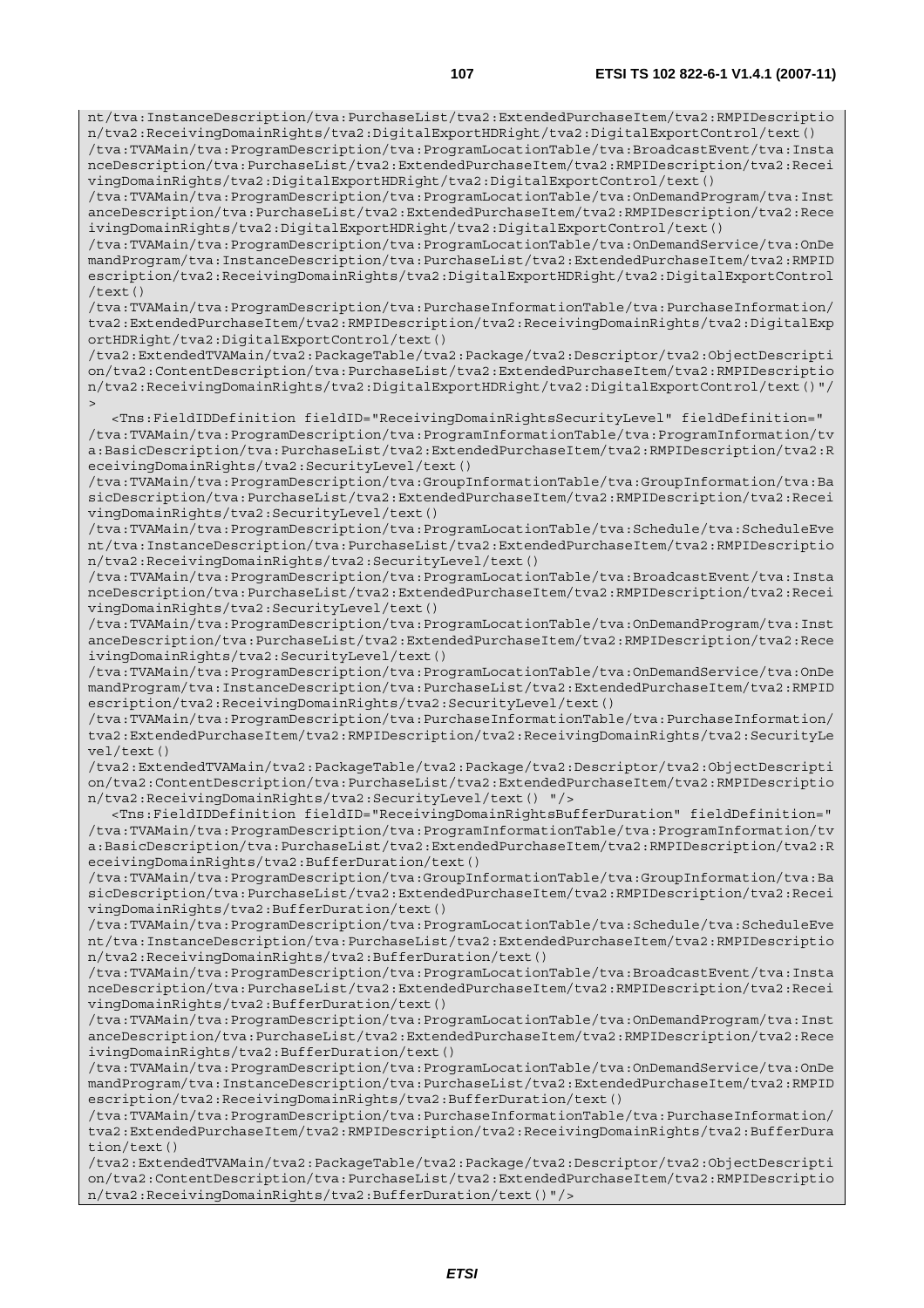<Tns:FieldIDDefinition fieldID="ReceivingDomainRightsTimeWindowStartDate" fieldDefinition=" /tva:TVAMain/tva:ProgramDescription/tva:ProgramInformationTable/tva:ProgramInformation/tv a:BasicDescription/tva:PurchaseList/tva2:ExtendedPurchaseItem/tva2:RMPIDescription/tva2:R eceivingDomainRights/tva2:TimeWindow/tva2:StartDate/text() /tva:TVAMain/tva:ProgramDescription/tva:GroupInformationTable/tva:GroupInformation/tva:Ba sicDescription/tva:PurchaseList/tva2:ExtendedPurchaseItem/tva2:RMPIDescription/tva2:Recei vingDomainRights/tva2:TimeWindow/tva2:StartDate/text() /tva:TVAMain/tva:ProgramDescription/tva:ProgramLocationTable/tva:Schedule/tva:ScheduleEve nt/tva:InstanceDescription/tva:PurchaseList/tva2:ExtendedPurchaseItem/tva2:RMPIDescriptio n/tva2:ReceivingDomainRights/tva2:TimeWindow/tva2:StartDate/text() /tva:TVAMain/tva:ProgramDescription/tva:ProgramLocationTable/tva:BroadcastEvent/tva:Insta nceDescription/tva:PurchaseList/tva2:ExtendedPurchaseItem/tva2:RMPIDescription/tva2:Recei vingDomainRights/tva2:TimeWindow/tva2:StartDate/text() /tva:TVAMain/tva:ProgramDescription/tva:ProgramLocationTable/tva:OnDemandProgram/tva:Inst anceDescription/tva:PurchaseList/tva2:ExtendedPurchaseItem/tva2:RMPIDescription/tva2:Rece ivingDomainRights/tva2:TimeWindow/tva2:StartDate/text() /tva:TVAMain/tva:ProgramDescription/tva:ProgramLocationTable/tva:OnDemandService/tva:OnDe mandProgram/tva:InstanceDescription/tva:PurchaseList/tva2:ExtendedPurchaseItem/tva2:RMPID escription/tva2:ReceivingDomainRights/tva2:TimeWindow/tva2:StartDate/text() /tva:TVAMain/tva:ProgramDescription/tva:PurchaseInformationTable/tva:PurchaseInformation/ tva2:ExtendedPurchaseItem/tva2:RMPIDescription/tva2:ReceivingDomainRights/tva2:TimeWindow /tva2:StartDate/text() /tva2:ExtendedTVAMain/tva2:PackageTable/tva2:Package/tva2:Descriptor/tva2:ObjectDescripti on/tva2:ContentDescription/tva:PurchaseList/tva2:ExtendedPurchaseItem/tva2:RMPIDescriptio n/tva2:ReceivingDomainRights/tva2:TimeWindow/tva2:StartDate/text()"/> <Tns:FieldIDDefinition fieldID="ReceivingDomainRightsTimeWindowEndDate" fieldDefinition=" /tva:TVAMain/tva:ProgramDescription/tva:ProgramInformationTable/tva:ProgramInformation/tv a:BasicDescription/tva:PurchaseList/tva2:ExtendedPurchaseItem/tva2:RMPIDescription/tva2:R eceivingDomainRights/tva2:TimeWindow/tva2:EndDate/text() /tva:TVAMain/tva:ProgramDescription/tva:GroupInformationTable/tva:GroupInformation/tva:Ba sicDescription/tva:PurchaseList/tva2:ExtendedPurchaseItem/tva2:RMPIDescription/tva2:Recei vingDomainRights/tva2:TimeWindow/tva2:EndDate/text() /tva:TVAMain/tva:ProgramDescription/tva:ProgramLocationTable/tva:Schedule/tva:ScheduleEve nt/tva:InstanceDescription/tva:PurchaseList/tva2:ExtendedPurchaseItem/tva2:RMPIDescriptio n/tva2:ReceivingDomainRights/tva2:TimeWindow/tva2:EndDate/text() /tva:TVAMain/tva:ProgramDescription/tva:ProgramLocationTable/tva:BroadcastEvent/tva:Insta nceDescription/tva:PurchaseList/tva2:ExtendedPurchaseItem/tva2:RMPIDescription/tva2:Recei vingDomainRights/tva2:TimeWindow/tva2:EndDate/text() /tva:TVAMain/tva:ProgramDescription/tva:ProgramLocationTable/tva:OnDemandProgram/tva:Inst anceDescription/tva:PurchaseList/tva2:ExtendedPurchaseItem/tva2:RMPIDescription/tva2:Rece ivingDomainRights/tva2:TimeWindow/tva2:EndDate/text() /tva:TVAMain/tva:ProgramDescription/tva:ProgramLocationTable/tva:OnDemandService/tva:OnDe mandProgram/tva:InstanceDescription/tva:PurchaseList/tva2:ExtendedPurchaseItem/tva2:RMPID escription/tva2:ReceivingDomainRights/tva2:TimeWindow/tva2:EndDate/text() /tva:TVAMain/tva:ProgramDescription/tva:PurchaseInformationTable/tva:PurchaseInformation/ tva2:ExtendedPurchaseItem/tva2:RMPIDescription/tva2:ReceivingDomainRights/tva2:TimeWindow /tva2:EndDate/text() /tva2:ExtendedTVAMain/tva2:PackageTable/tva2:Package/tva2:Descriptor/tva2:ObjectDescripti on/tva2:ContentDescription/tva:PurchaseList/tva2:ExtendedPurchaseItem/tva2:RMPIDescriptio n/tva2:ReceivingDomainRights/tva2:TimeWindow/tva2:EndDate/text()"/> <Tns:FieldIDDefinition fieldID="ReceivingDomainRightsGeographicalControl" fieldDefinition=" /tva:TVAMain/tva:ProgramDescription/tva:ProgramInformationTable/tva:ProgramInformation/tv a:BasicDescription/tva:PurchaseList/tva2:ExtendedPurchaseItem/tva2:RMPIDescription/tva2:R eceivingDomainRights/tva2:GeographicalControl/text() /tva:TVAMain/tva:ProgramDescription/tva:GroupInformationTable/tva:GroupInformation/tva:Ba sicDescription/tva:PurchaseList/tva2:ExtendedPurchaseItem/tva2:RMPIDescription/tva2:Recei vingDomainRights/tva2:GeographicalControl/text() /tva:TVAMain/tva:ProgramDescription/tva:ProgramLocationTable/tva:Schedule/tva:ScheduleEve nt/tva:InstanceDescription/tva:PurchaseList/tva2:ExtendedPurchaseItem/tva2:RMPIDescriptio n/tva2:ReceivingDomainRights/tva2:GeographicalControl/text() /tva:TVAMain/tva:ProgramDescription/tva:ProgramLocationTable/tva:BroadcastEvent/tva:Insta nceDescription/tva:PurchaseList/tva2:ExtendedPurchaseItem/tva2:RMPIDescription/tva2:Recei vingDomainRights/tva2:GeographicalControl/text() /tva:TVAMain/tva:ProgramDescription/tva:ProgramLocationTable/tva:OnDemandProgram/tva:Inst anceDescription/tva:PurchaseList/tva2:ExtendedPurchaseItem/tva2:RMPIDescription/tva2:Rece ivingDomainRights/tva2:GeographicalControl/text()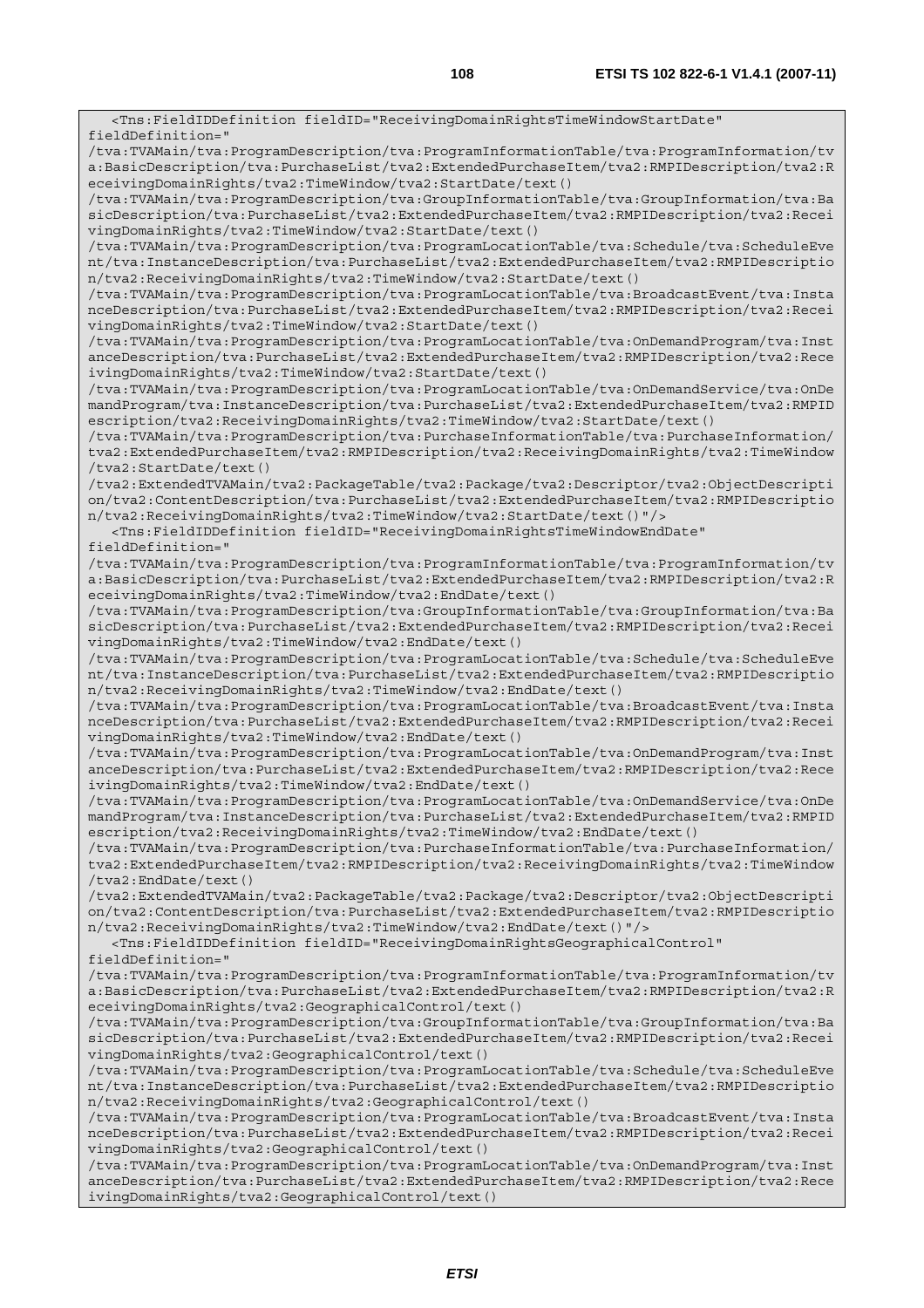/tva:TVAMain/tva:ProgramDescription/tva:ProgramLocationTable/tva:OnDemandService/tva:OnDe mandProgram/tva:InstanceDescription/tva:PurchaseList/tva2:ExtendedPurchaseItem/tva2:RMPID escription/tva2:ReceivingDomainRights/tva2:GeographicalControl/text()

/tva:TVAMain/tva:ProgramDescription/tva:PurchaseInformationTable/tva:PurchaseInformation/ tva2:ExtendedPurchaseItem/tva2:RMPIDescription/tva2:ReceivingDomainRights/tva2:Geographic alControl/text()

/tva2:ExtendedTVAMain/tva2:PackageTable/tva2:Package/tva2:Descriptor/tva2:ObjectDescripti on/tva2:ContentDescription/tva:PurchaseList/tva2:ExtendedPurchaseItem/tva2:RMPIDescriptio n/tva2:ReceivingDomainRights/tva2:GeographicalControl/text()"/>

 <Tns:FieldIDDefinition fieldID="ReceivingDomainRightsPhysicalProximityFlag" fieldDefinition="

/tva:TVAMain/tva:ProgramDescription/tva:ProgramInformationTable/tva:ProgramInformation/tv a:BasicDescription/tva:PurchaseList/tva2:ExtendedPurchaseItem/tva2:RMPIDescription/tva2:R eceivingDomainRights/tva2:PhysicalProximityFlag/text()

/tva:TVAMain/tva:ProgramDescription/tva:GroupInformationTable/tva:GroupInformation/tva:Ba sicDescription/tva:PurchaseList/tva2:ExtendedPurchaseItem/tva2:RMPIDescription/tva2:Recei vingDomainRights/tva2:PhysicalProximityFlag/text()

/tva:TVAMain/tva:ProgramDescription/tva:ProgramLocationTable/tva:Schedule/tva:ScheduleEve nt/tva:InstanceDescription/tva:PurchaseList/tva2:ExtendedPurchaseItem/tva2:RMPIDescriptio n/tva2:ReceivingDomainRights/tva2:PhysicalProximityFlag/text()

/tva:TVAMain/tva:ProgramDescription/tva:ProgramLocationTable/tva:BroadcastEvent/tva:Insta nceDescription/tva:PurchaseList/tva2:ExtendedPurchaseItem/tva2:RMPIDescription/tva2:Recei vingDomainRights/tva2:PhysicalProximityFlag/text()

/tva:TVAMain/tva:ProgramDescription/tva:ProgramLocationTable/tva:OnDemandProgram/tva:Inst anceDescription/tva:PurchaseList/tva2:ExtendedPurchaseItem/tva2:RMPIDescription/tva2:Rece ivingDomainRights/tva2:PhysicalProximityFlag/text()

/tva:TVAMain/tva:ProgramDescription/tva:ProgramLocationTable/tva:OnDemandService/tva:OnDe mandProgram/tva:InstanceDescription/tva:PurchaseList/tva2:ExtendedPurchaseItem/tva2:RMPID escription/tva2:ReceivingDomainRights/tva2:PhysicalProximityFlag/text()

/tva:TVAMain/tva:ProgramDescription/tva:PurchaseInformationTable/tva:PurchaseInformation/ tva2:ExtendedPurchaseItem/tva2:RMPIDescription/tva2:ReceivingDomainRights/tva2:PhysicalPr oximityFlag/text()

/tva2:ExtendedTVAMain/tva2:PackageTable/tva2:Package/tva2:Descriptor/tva2:ObjectDescripti on/tva2:ContentDescription/tva:PurchaseList/tva2:ExtendedPurchaseItem/tva2:RMPIDescriptio n/tva2:ReceivingDomainRights/tva2:PhysicalProximityFlag/text()"/>

 <tns:FieldIDDefinition fieldID="ReceivingDomainRightsSimultaneousRenderingCount" fieldDefinition="

/tva:TVAMain/tva:ProgramDescription/tva:ProgramInformationTable/tva:ProgramInformation/tv a:BasicDescription/tva:PurchaseList/tva2:ExtendedPurchaseItem/tva2:RMPIDescription/tva2:R eceivingDomainRights/tva2:SimultaneousRendering/tva2:SimultaneousRenderingCount/text()

/tva:TVAMain/tva:ProgramDescription/tva:GroupInformationTable/tva:GroupInformation/tva:Ba sicDescription/tva:PurchaseList/tva2:ExtendedPurchaseItem/tva2:RMPIDescription/tva2:Recei vingDomainRights/tva2:SimultaneousRendering/tva2:SimultaneousRenderingCount/text()

/tva:TVAMain/tva:ProgramDescription/tva:ProgramLocationTable/tva:Schedule/tva:ScheduleEve nt/tva:InstanceDescription/tva:PurchaseList/tva2:ExtendedPurchaseItem/tva2:RMPIDescriptio n/tva2:ReceivingDomainRights/tva2:SimultaneousRendering/tva2:SimultaneousRenderingCount/t ext()

/tva:TVAMain/tva:ProgramDescription/tva:ProgramLocationTable/tva:BroadcastEvent/tva:Insta nceDescription/tva:PurchaseList/tva2:ExtendedPurchaseItem/tva2:RMPIDescription/tva2:Recei vingDomainRights/tva2:SimultaneousRendering/tva2:SimultaneousRenderingCount/text()

/tva:TVAMain/tva:ProgramDescription/tva:ProgramLocationTable/tva:OnDemandProgram/tva:Inst anceDescription/tva:PurchaseList/tva2:ExtendedPurchaseItem/tva2:RMPIDescription/tva2:Rece ivingDomainRights/tva2:SimultaneousRendering/tva2:SimultaneousRenderingCount/text()

/tva:TVAMain/tva:ProgramDescription/tva:ProgramLocationTable/tva:OnDemandService/tva:OnDe mandProgram/tva:InstanceDescription/tva:PurchaseList/tva2:ExtendedPurchaseItem/tva2:RMPID escription/tva2:ReceivingDomainRights/tva2:SimultaneousRendering/tva2:SimultaneousRenderi ngCount/text()

/tva:TVAMain/tva:ProgramDescription/tva:PurchaseInformationTable/tva:PurchaseInformation/ tva2:ExtendedPurchaseItem/tva2:RMPIDescription/tva2:ReceivingDomainRights/tva2:Simultaneo usRendering/tva2:SimultaneousRenderingCount/text()

/tva2:ExtendedTVAMain/tva2:PackageTable/tva2:Package/tva2:Descriptor/tva2:ObjectDescripti on/tva2:ContentDescription/tva:PurchaseList/tva2:ExtendedPurchaseItem/tva2:RMPIDescriptio n/tva2:ReceivingDomainRights/tva2:SimultaneousRendering/tva2:SimultaneousRenderingCount/t ext()"/>  $\lt$  ! -

######################################################################################## -->

<!-- feldID for Program, Group and Review

 $-->$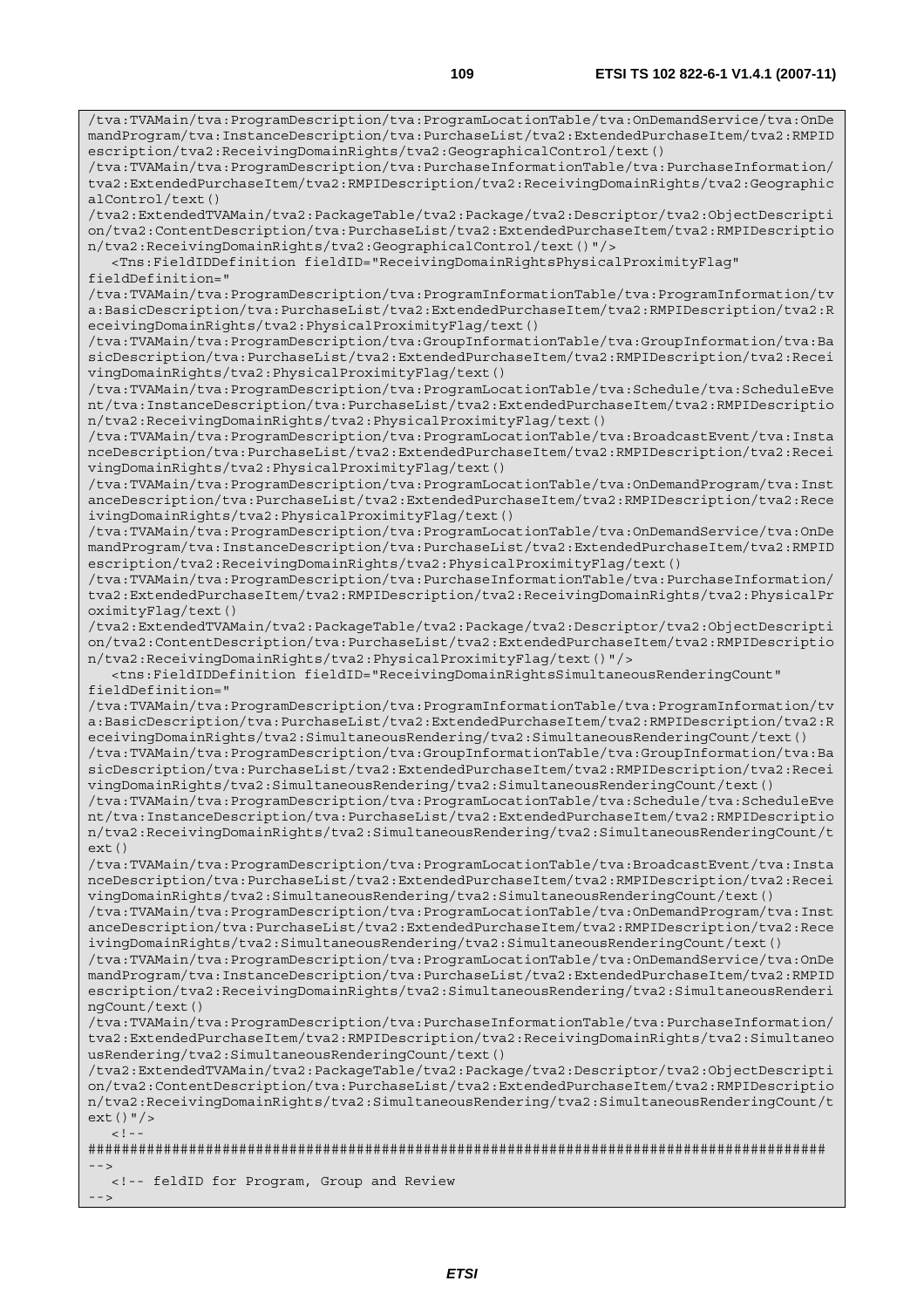$\lt$  ! -######################################################################################## --> <tns:FieldIDDefinition fieldID="CreditName" fieldDefinition=" /tva:TVAMain/tva:ProgramDescription/tva:ProgramInformationTable/tva:ProgramInformation/tv a:BasicDescription/tva:CreditsList/tva:CreditsItem/tva:PersonName/mpeg7:FamilyName/text() /tva:TVAMain/tva:ProgramDescription/tva:GroupInformationTable/tva:GroupInformation/tva:Ba sicDescription/tva:CreditsList/tva:CreditsItem/tva:PersonName/mpeg7:FamilyName/text() /tva:TVAMain/tva:ProgramDescription/tva:ProgramReviewTable/tva:Review/tva:Reviewer/tva:Pe rsonName/mpeg7:FamilyName/text() /tva:TVAMain/tva:ProgramDescription/tva:ProgramInformationTable/tva:ProgramInformation/tv a:BasicDescription/tva:CreditsList/tva:CreditsItem/tva:PersonName/mpeg7:GivenName/text() /tva:TVAMain/tva:ProgramDescription/tva:GroupInformationTable/tva:GroupInformation/tva:Ba sicDescription/tva:CreditsList/tva:CreditsItem/tva:PersonName/mpeg7:GivenName/text() /tva:TVAMain/tva:ProgramDescription/tva:ProgramReviewTable/tva:Review/tva:Reviewer/tva:Pe rsonName/mpeg7:GivenName/text() /tva2:ExtendedTVAMain/tva2:PackageTable/tva2:Package/tva2:Descriptor/tva2:ObjectDescripti on/tva2:ContentDescription/tva:CreditsList/tva:CreditsItem/tva:PersonName/mpeg7:FamilyNam  $\rho$ /text() /tva2:ExtendedTVAMain/tva2:PackageTable/tva2:Package/tva2:Descriptor/tva2:ObjectDescripti on/tva2:ContentDescription/tva:CreditsList/tva:CreditsItem/tva:PersonName/mpeg7:GivenName /text() /tva2:ExtendedTVAMain/tva2:PackageTable/tva2:Package/tva2:Declarations/tva2:Descriptor/tv a2:ObjectDescription/tva2:ContentDescription/tva:CreditsList/tva:CreditsItem/tva:PersonNa me/mpeg7:FamilyName/text() /tva2:ExtendedTVAMain/tva2:PackageTable/tva2:Package/tva2:Declarations/tva2:Descriptor/tv a2:ObjectDescription/tva2:ContentDescription/tva:CreditsList/tva:CreditsItem/tva:PersonNa me/mpeg7:GivenName/text() /tva2:ExtendedTVAMain/tva2:PackageTable/tva2:Package/tva2:Declarations/tva2:Item/tva2:Des criptor/tva2:ObjectDescription/tva2:ContentDescription/tva:CreditsList/tva:CreditsItem/tv a:PersonName/mpeg7:FamilyName/text() /tva2:ExtendedTVAMain/tva2:PackageTable/tva2:Package/tva2:Declarations/tva2:Item/tva2:Des criptor/tva2:ObjectDescription/tva2:ContentDescription/tva:CreditsList/tva:CreditsItem/tv a:PersonName/mpeg7:GivenName/text() /tva2:ExtendedTVAMain/tva2:PackageTable/tva2:Package/tva2:Declarations/tva2:Item/tva2:Cho ice/tva2:Descriptor/tva2:ObjectDescription/tva2:ContentDescription/tva:CreditsList/tva:Cr editsItem/tva:PersonName/mpeg7:FamilyName/text() /tva2:ExtendedTVAMain/tva2:PackageTable/tva2:Package/tva2:Declarations/tva2:Item/tva2:Cho ice/tva2:Descriptor/tva2:ObjectDescription/tva2:ContentDescription/tva:CreditsList/tva:Cr editsItem/tva:PersonName/mpeg7:GivenName/text() /tva2:ExtendedTVAMain/tva2:PackageTable/tva2:Package/tva2:Declarations/tva2:Item/tva2:Cho ice/tva2:Selection/tva2:Descriptor/tva2:ObjectDescription/tva2:ContentDescription/tva:Cre ditsList/tva:CreditsItem/tva:PersonName/mpeg7:FamilyName/text() /tva2:ExtendedTVAMain/tva2:PackageTable/tva2:Package/tva2:Declarations/tva2:Item/tva2:Cho ice/tva2:Selection/tva2:Descriptor/tva2:ObjectDescription/tva2:ContentDescription/tva:Cre ditsList/tva:CreditsItem/tva:PersonName/mpeg7:GivenName/text() /tva2:ExtendedTVAMain/tva2:PackageTable/tva2:Package/tva2:Declarations/tva2:Item/tva2:Com ponent/tva2:Descriptor/tva2:ObjectDescription/tva2:ContentDescription/tva:CreditsList/tva :CreditsItem/tva:PersonName/mpeg7:FamilyName/text() /tva2:ExtendedTVAMain/tva2:PackageTable/tva2:Package/tva2:Declarations/tva2:Item/tva2:Com ponent/tva2:Descriptor/tva2:ObjectDescription/tva2:ContentDescription/tva:CreditsList/tva :CreditsItem/tva:PersonName/mpeg7:GivenName/text() /tva2:ExtendedTVAMain/tva2:PackageTable/tva2:Package/tva2:Declarations/tva2:Item/tva2:Com ponent/tva2:Anchor/tva2:Descriptor/tva2:ObjectDescription/tva2:ContentDescription/tva:Cre ditsList/tva:CreditsItem/tva:PersonName/mpeg7:FamilyName/text() /tva2:ExtendedTVAMain/tva2:PackageTable/tva2:Package/tva2:Declarations/tva2:Item/tva2:Com ponent/tva2:Anchor/tva2:Descriptor/tva2:ObjectDescription/tva2:ContentDescription/tva:Cre ditsList/tva:CreditsItem/tva:PersonName/mpeg7:GivenName/text() /tva2:ExtendedTVAMain/tva2:PackageTable/tva2:Package/tva2:Declarations/tva2:Item/tva2:Ite m/tva2:Descriptor/tva2:ObjectDescription/tva2:ContentDescription/tva:CreditsList/tva:Cred itsItem/tva:PersonName/mpeg7:FamilyName/text() /tva2:ExtendedTVAMain/tva2:PackageTable/tva2:Package/tva2:Declarations/tva2:Item/tva2:Ite

m/tva2:Descriptor/tva2:ObjectDescription/tva2:ContentDescription/tva:CreditsList/tva:Cred itsItem/tva:PersonName/mpeg7:GivenName/text()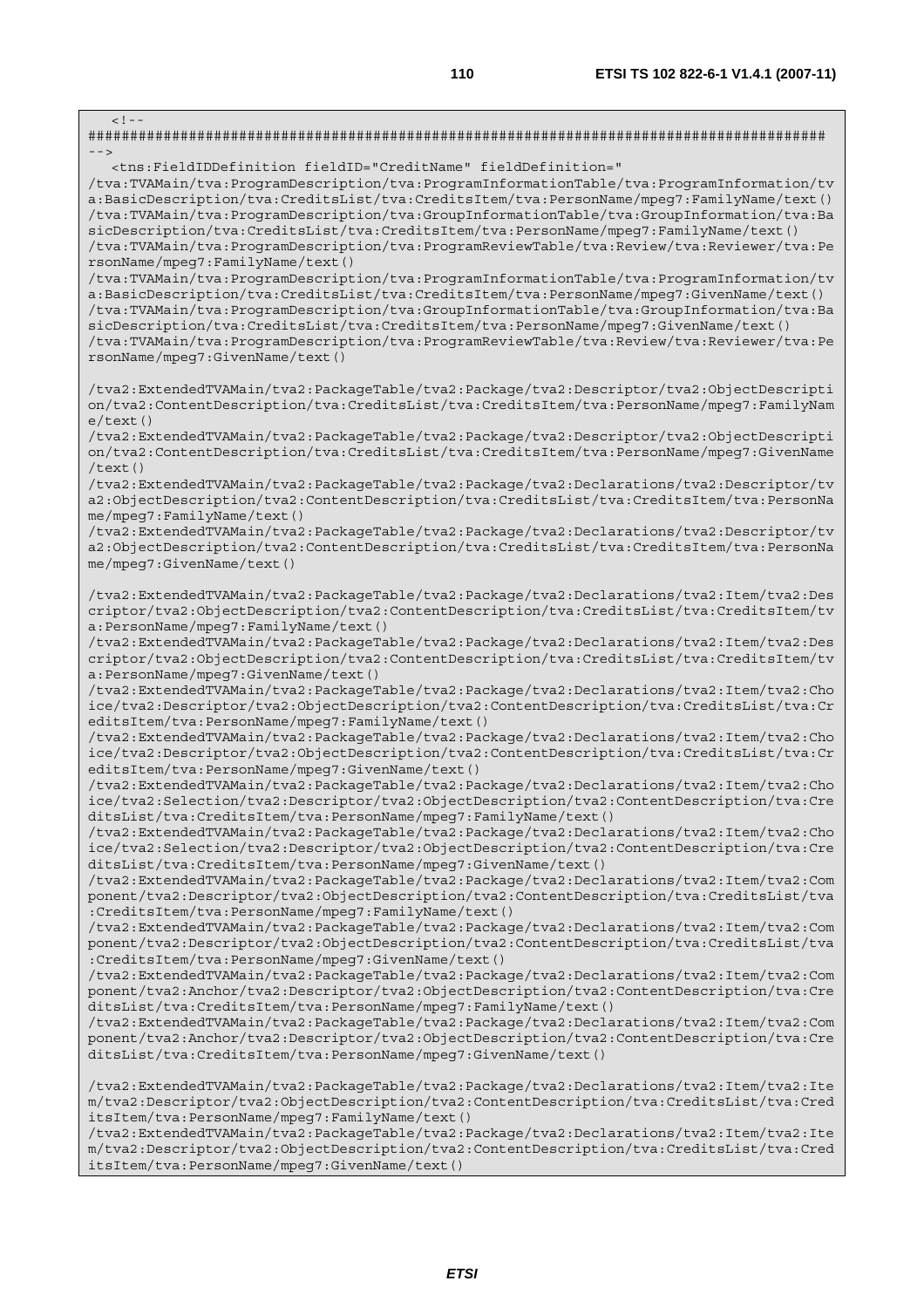/tva2:ExtendedTVAMain/tva2:PackageTable/tva2:Package/tva2:Declarations/tva2:Item/tva2:Ite m/tva2:Choice/tva2:Descriptor/tva2:ObjectDescription/tva2:ContentDescription/tva:CreditsL ist/tva:CreditsItem/tva:PersonName/mpeg7:FamilyName/text()

/tva2:ExtendedTVAMain/tva2:PackageTable/tva2:Package/tva2:Declarations/tva2:Item/tva2:Ite m/tva2:Choice/tva2:Descriptor/tva2:ObjectDescription/tva2:ContentDescription/tva:CreditsL ist/tva:CreditsItem/tva:PersonName/mpeg7:GivenName/text()

/tva2:ExtendedTVAMain/tva2:PackageTable/tva2:Package/tva2:Declarations/tva2:Item/tva2:Ite m/tva2:Choice/tva2:Selection/tva2:Descriptor/tva2:ObjectDescription/tva2:ContentDescripti on/tva:CreditsList/tva:CreditsItem/tva:PersonName/mpeg7:FamilyName/text()

/tva2:ExtendedTVAMain/tva2:PackageTable/tva2:Package/tva2:Declarations/tva2:Item/tva2:Ite m/tva2:Choice/tva2:Selection/tva2:Descriptor/tva2:ObjectDescription/tva2:ContentDescripti on/tva:CreditsList/tva:CreditsItem/tva:PersonName/mpeg7:GivenName/text()

/tva2:ExtendedTVAMain/tva2:PackageTable/tva2:Package/tva2:Declarations/tva2:Item/tva2:Ite m/tva2:Component/tva2:Descriptor/tva2:ObjectDescription/tva2:ContentDescription/tva:Credi tsList/tva:CreditsItem/tva:PersonName/mpeg7:FamilyName/text()

/tva2:ExtendedTVAMain/tva2:PackageTable/tva2:Package/tva2:Declarations/tva2:Item/tva2:Ite m/tva2:Component/tva2:Descriptor/tva2:ObjectDescription/tva2:ContentDescription/tva:Credi tsList/tva:CreditsItem/tva:PersonName/mpeg7:GivenName/text()

/tva2:ExtendedTVAMain/tva2:PackageTable/tva2:Package/tva2:Declarations/tva2:Item/tva2:Ite m/tva2:Component/tva2:Anchor/tva2:Descriptor/tva2:ObjectDescription/tva2:ContentDescripti on/tva:CreditsList/tva:CreditsItem/tva:PersonName/mpeg7:FamilyName/text()

/tva2:ExtendedTVAMain/tva2:PackageTable/tva2:Package/tva2:Declarations/tva2:Item/tva2:Ite m/tva2:Component/tva2:Anchor/tva2:Descriptor/tva2:ObjectDescription/tva2:ContentDescripti on/tva:CreditsList/tva:CreditsItem/tva:PersonName/mpeg7:GivenName/text()

/tva2:ExtendedTVAMain/tva2:PackageTable/tva2:Package/tva2:Declarations/tva2:Component/tva 2:Descriptor/tva2:ObjectDescription/tva2:ContentDescription/tva:CreditsList/tva:CreditsIt em/tva:PersonName/mpeg7:FamilyName/text()

/tva2:ExtendedTVAMain/tva2:PackageTable/tva2:Package/tva2:Declarations/tva2:Component/tva 2:Descriptor/tva2:ObjectDescription/tva2:ContentDescription/tva:CreditsList/tva:CreditsIt em/tva:PersonName/mpeg7:GivenName/text()

/tva2:ExtendedTVAMain/tva2:PackageTable/tva2:Package/tva2:Declarations/tva2:Component/tva 2:Anchor/tva2:Descriptor/tva2:ObjectDescription/tva2:ContentDescription/tva:CreditsList/t va:CreditsItem/tva:PersonName/mpeg7:FamilyName/text()

/tva2:ExtendedTVAMain/tva2:PackageTable/tva2:Package/tva2:Declarations/tva2:Component/tva 2:Anchor/tva2:Descriptor/tva2:ObjectDescription/tva2:ContentDescription/tva:CreditsList/t va:CreditsItem/tva:PersonName/mpeg7:GivenName/text()

/tva2:ExtendedTVAMain/tva2:PackageTable/tva2:Package/tva2:Declarations/tva2:Anchor/tva2:D escriptor/tva2:ObjectDescription/tva2:ContentDescription/tva:CreditsList/tva:CreditsItem/ tva:PersonName/mpeg7:FamilyName/text()

/tva2:ExtendedTVAMain/tva2:PackageTable/tva2:Package/tva2:Declarations/tva2:Anchor/tva2:D escriptor/tva2:ObjectDescription/tva2:ContentDescription/tva:CreditsList/tva:CreditsItem/ tva:PersonName/mpeg7:GivenName/text()

/tva2:ExtendedTVAMain/tva2:PackageTable/tva2:Package/tva2:Item/tva2:Descriptor/tva2:Objec tDescription/tva2:ContentDescription/tva:CreditsList/tva:CreditsItem/tva:PersonName/mpeg7 :FamilyName/text()

/tva2:ExtendedTVAMain/tva2:PackageTable/tva2:Package/tva2:Item/tva2:Descriptor/tva2:Objec tDescription/tva2:ContentDescription/tva:CreditsList/tva:CreditsItem/tva:PersonName/mpeg7 :GivenName/text()

/tva2:ExtendedTVAMain/tva2:PackageTable/tva2:Package/tva2:Item/tva2:Choice/tva2:Descripto r/tva2:ObjectDescription/tva2:ContentDescription/tva:CreditsList/tva:CreditsItem/tva:Pers onName/mpeg7:FamilyName/text()

/tva2:ExtendedTVAMain/tva2:PackageTable/tva2:Package/tva2:Item/tva2:Choice/tva2:Descripto r/tva2:ObjectDescription/tva2:ContentDescription/tva:CreditsList/tva:CreditsItem/tva:Pers onName/mpeg7:GivenName/text()

/tva2:ExtendedTVAMain/tva2:PackageTable/tva2:Package/tva2:Item/tva2:Choice/tva2:Selection /tva2:Descriptor/tva2:ObjectDescription/tva2:ContentDescription/tva:CreditsList/tva:Credi tsItem/tva:PersonName/mpeg7:FamilyName/text()

/tva2:ExtendedTVAMain/tva2:PackageTable/tva2:Package/tva2:Item/tva2:Choice/tva2:Selection /tva2:Descriptor/tva2:ObjectDescription/tva2:ContentDescription/tva:CreditsList/tva:Credi tsItem/tva:PersonName/mpeg7:GivenName/text()

/tva2:ExtendedTVAMain/tva2:PackageTable/tva2:Package/tva2:Item/tva2:Component/tva2:Descri ptor/tva2:ObjectDescription/tva2:ContentDescription/tva:CreditsList/tva:CreditsItem/tva:P ersonName/mpeg7:FamilyName/text()

/tva2:ExtendedTVAMain/tva2:PackageTable/tva2:Package/tva2:Item/tva2:Component/tva2:Descri ptor/tva2:ObjectDescription/tva2:ContentDescription/tva:CreditsList/tva:CreditsItem/tva:P ersonName/mpeg7:GivenName/text()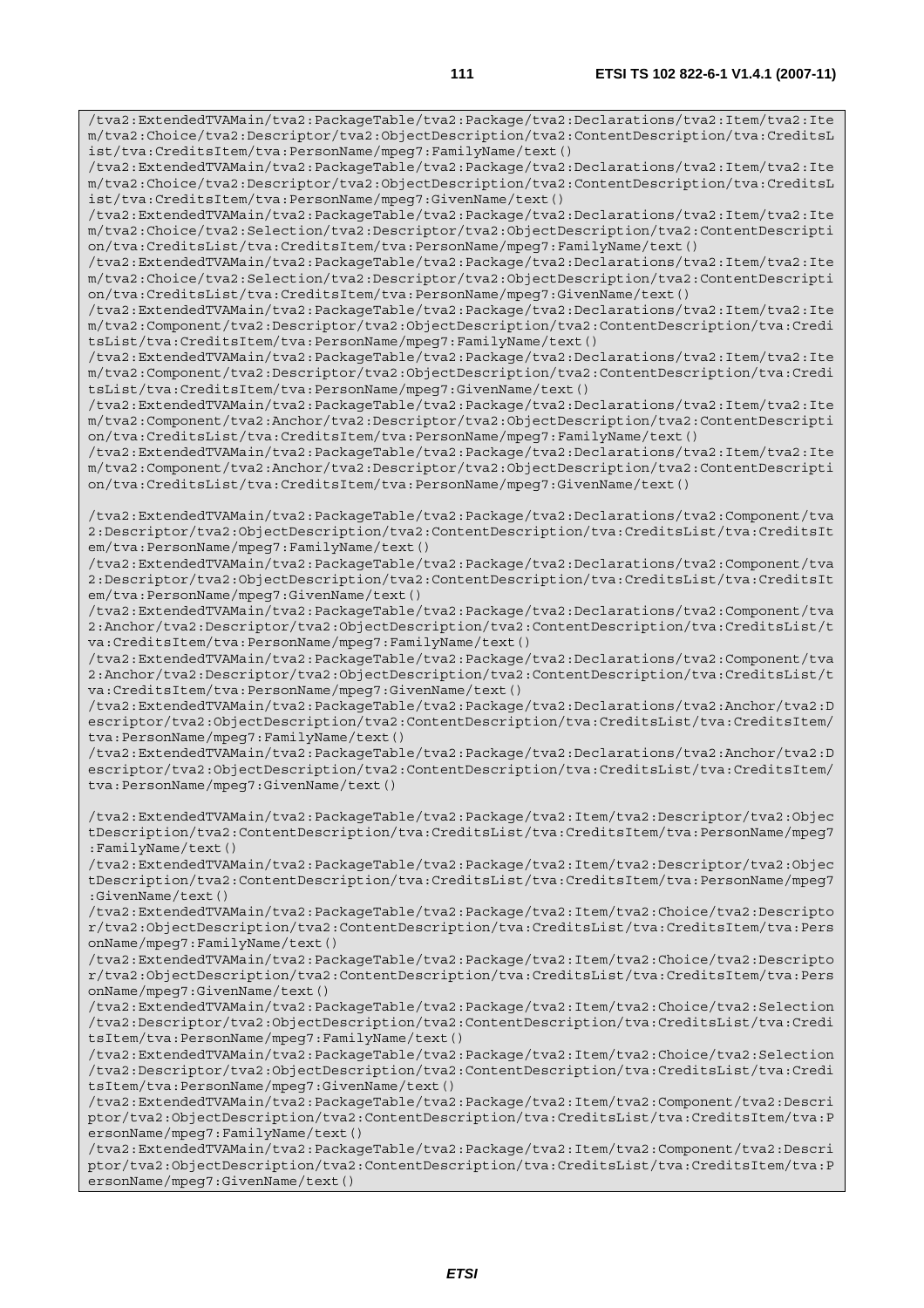/tva2:ExtendedTVAMain/tva2:PackageTable/tva2:Package/tva2:Item/tva2:Component/tva2:Anchor

/tva2:Descriptor/tva2:ObjectDescription/tva2:ContentDescription/tva:CreditsList/tva:Credi tsItem/tva:PersonName/mpeg7:FamilyName/text() /tva2:ExtendedTVAMain/tva2:PackageTable/tva2:Package/tva2:Item/tva2:Component/tva2:Anchor /tva2:Descriptor/tva2:ObjectDescription/tva2:ContentDescription/tva:ShortTitle/text() /tva2:ExtendedTVAMain/tva2:PackageTable/tva2:Package/tva2:Item/tva2:Item/tva2:Descriptor/ tva2:ObjectDescription/tva2:ContentDescription/tva:CreditsList/tva:CreditsItem/tva:Person Name/mpeg7:FamilyName/text() /tva2:ExtendedTVAMain/tva2:PackageTable/tva2:Package/tva2:Item/tva2:Item/tva2:Descriptor/ tva2:ObjectDescription/tva2:ContentDescription/tva:CreditsList/tva:CreditsItem/tva:Person Name/mpeg7:GivenName/text() /tva2:ExtendedTVAMain/tva2:PackageTable/tva2:Package/tva2:Item/tva2:Item/tva2:Choice/tva2 :Descriptor/tva2:ObjectDescription/tva2:ContentDescription/tva:CreditsList/tva:CreditsIte m/tva:PersonName/mpeg7:FamilyName/text() /tva2:ExtendedTVAMain/tva2:PackageTable/tva2:Package/tva2:Item/tva2:Item/tva2:Choice/tva2 :Descriptor/tva2:ObjectDescription/tva2:ContentDescription/tva:CreditsList/tva:CreditsIte m/tva:PersonName/mpeg7:GivenName/text() /tva2:ExtendedTVAMain/tva2:PackageTable/tva2:Package/tva2:Item/tva2:Item/tva2:Choice/tva2 :Selection/tva2:Descriptor/tva2:ObjectDescription/tva2:ContentDescription/tva:CreditsList

/tva:CreditsItem/tva:PersonName/mpeg7:FamilyName/text() /tva2:ExtendedTVAMain/tva2:PackageTable/tva2:Package/tva2:Item/tva2:Item/tva2:Choice/tva2 :Selection/tva2:Descriptor/tva2:ObjectDescription/tva2:ContentDescription/tva:CreditsList /tva:CreditsItem/tva:PersonName/mpeg7:GivenName/text()

/tva2:ExtendedTVAMain/tva2:PackageTable/tva2:Package/tva2:Item/tva2:Item/tva2:Component/t va2:Descriptor/tva2:ObjectDescription/tva2:ContentDescription/tva:CreditsList/tva:Credits Item/tva:PersonName/mpeg7:FamilyName/text()

/tva2:ExtendedTVAMain/tva2:PackageTable/tva2:Package/tva2:Item/tva2:Item/tva2:Component/t va2:Descriptor/tva2:ObjectDescription/tva2:ContentDescription/tva:CreditsList/tva:Credits Item/tva:PersonName/mpeg7:GivenName/text()

/tva2:ExtendedTVAMain/tva2:PackageTable/tva2:Package/tva2:Item/tva2:Item/tva2:Component/t va2:Anchor/tva2:Descriptor/tva2:ObjectDescription/tva2:ContentDescription/tva:CreditsList /tva:CreditsItem/tva:PersonName/mpeg7:FamilyName/text()

/tva2:ExtendedTVAMain/tva2:PackageTable/tva2:Package/tva2:Item/tva2:Item/tva2:Component/t va2:Anchor/tva2:Descriptor/tva2:ObjectDescription/tva2:ContentDescription/tva:CreditsList /tva:CreditsItem/tva:PersonName/mpeg7:GivenName/text()

## $"$  />

 <tns:FieldIDDefinition fieldID="FamilyName" fieldDefinition=" /tva:TVAMain/tva:ProgramDescription/tva:ProgramInformationTable/tva:ProgramInformation/tv a:BasicDescription/tva:CreditsList/tva:CreditsItem/tva:PersonName/mpeg7:FamilyName/text() /tva:TVAMain/tva:ProgramDescription/tva:GroupInformationTable/tva:GroupInformation/tva:Ba sicDescription/tva:CreditsList/tva:CreditsItem/tva:PersonName/mpeg7:FamilyName/text() /tva:TVAMain/tva:ProgramDescription/tva:ProgramReviewTable/tva:Review/tva:Reviewer/tva:Pe rsonName/mpeg7:FamilyName/text()

/tva2:ExtendedTVAMain/tva2:PackageTable/tva2:Package/tva2:Descriptor/tva2:ObjectDescripti on/tva2:ContentDescription/tva:CreditsList/tva:CreditsItem/tva:PersonName/mpeg7:FamilyNam  $e$ /text $()$ 

/tva2:ExtendedTVAMain/tva2:PackageTable/tva2:Package/tva2:Declarations/tva2:Descriptor/tv a2:ObjectDescription/tva2:ContentDescription/tva:CreditsList/tva:CreditsItem/tva:PersonNa me/mpeg7:FamilyName/text()

/tva2:ExtendedTVAMain/tva2:PackageTable/tva2:Package/tva2:Declarations/tva2:Item/tva2:Des criptor/tva2:ObjectDescription/tva2:ContentDescription/tva:CreditsList/tva:CreditsItem/tv a:PersonName/mpeg7:FamilyName/text()

/tva2:ExtendedTVAMain/tva2:PackageTable/tva2:Package/tva2:Declarations/tva2:Item/tva2:Cho ice/tva2:Descriptor/tva2:ObjectDescription/tva2:ContentDescription/tva:CreditsList/tva:Cr editsItem/tva:PersonName/mpeg7:FamilyName/text()

/tva2:ExtendedTVAMain/tva2:PackageTable/tva2:Package/tva2:Declarations/tva2:Item/tva2:Cho ice/tva2:Selection/tva2:Descriptor/tva2:ObjectDescription/tva2:ContentDescription/tva:Cre ditsList/tva:CreditsItem/tva:PersonName/mpeg7:FamilyName/text()

/tva2:ExtendedTVAMain/tva2:PackageTable/tva2:Package/tva2:Declarations/tva2:Item/tva2:Com ponent/tva2:Descriptor/tva2:ObjectDescription/tva2:ContentDescription/tva:CreditsList/tva :CreditsItem/tva:PersonName/mpeg7:FamilyName/text()

/tva2:ExtendedTVAMain/tva2:PackageTable/tva2:Package/tva2:Declarations/tva2:Item/tva2:Com ponent/tva2:Anchor/tva2:Descriptor/tva2:ObjectDescription/tva2:ContentDescription/tva:Cre ditsList/tva:CreditsItem/tva:PersonName/mpeg7:FamilyName/text()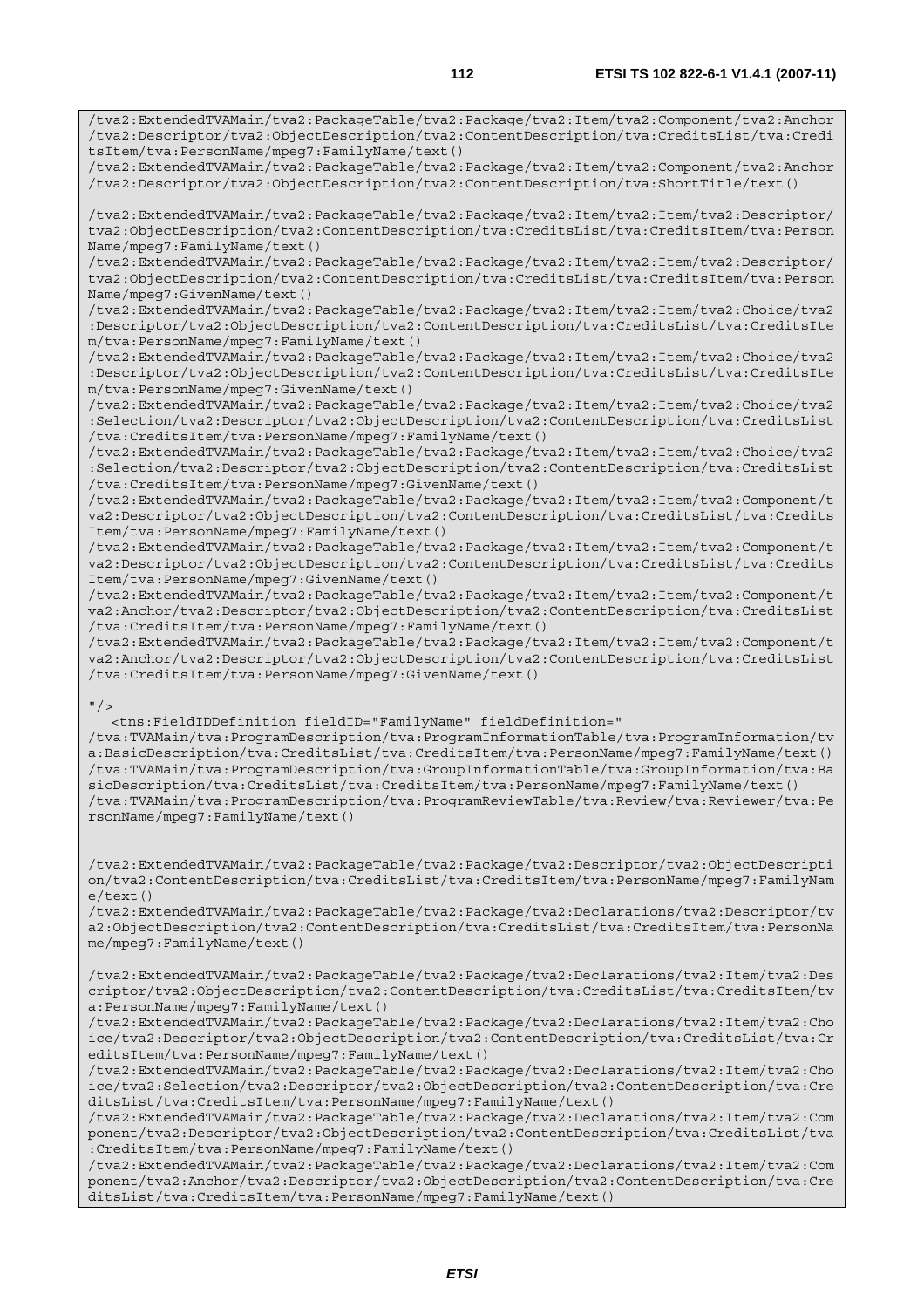/tva2:ExtendedTVAMain/tva2:PackageTable/tva2:Package/tva2:Declarations/tva2:Item/tva2:Ite m/tva2:Descriptor/tva2:ObjectDescription/tva2:ContentDescription/tva:CreditsList/tva:Cred itsItem/tva:PersonName/mpeg7:FamilyName/text()

/tva2:ExtendedTVAMain/tva2:PackageTable/tva2:Package/tva2:Declarations/tva2:Item/tva2:Ite m/tva2:Choice/tva2:Descriptor/tva2:ObjectDescription/tva2:ContentDescription/tva:CreditsL ist/tva:CreditsItem/tva:PersonName/mpeg7:FamilyName/text()

/tva2:ExtendedTVAMain/tva2:PackageTable/tva2:Package/tva2:Declarations/tva2:Item/tva2:Ite m/tva2:Choice/tva2:Selection/tva2:Descriptor/tva2:ObjectDescription/tva2:ContentDescripti on/tva:CreditsList/tva:CreditsItem/tva:PersonName/mpeg7:FamilyName/text()

/tva2:ExtendedTVAMain/tva2:PackageTable/tva2:Package/tva2:Declarations/tva2:Item/tva2:Ite m/tva2:Component/tva2:Descriptor/tva2:ObjectDescription/tva2:ContentDescription/tva:Credi tsList/tva:CreditsItem/tva:PersonName/mpeg7:FamilyName/text()

/tva2:ExtendedTVAMain/tva2:PackageTable/tva2:Package/tva2:Declarations/tva2:Item/tva2:Ite m/tva2:Component/tva2:Anchor/tva2:Descriptor/tva2:ObjectDescription/tva2:ContentDescripti on/tva:CreditsList/tva:CreditsItem/tva:PersonName/mpeg7:FamilyName/text()

/tva2:ExtendedTVAMain/tva2:PackageTable/tva2:Package/tva2:Declarations/tva2:Component/tva 2:Descriptor/tva2:ObjectDescription/tva2:ContentDescription/tva:CreditsList/tva:CreditsIt em/tva:PersonName/mpeg7:FamilyName/text()

/tva2:ExtendedTVAMain/tva2:PackageTable/tva2:Package/tva2:Declarations/tva2:Component/tva 2:Anchor/tva2:Descriptor/tva2:ObjectDescription/tva2:ContentDescription/tva:CreditsList/t va:CreditsItem/tva:PersonName/mpeg7:FamilyName/text()

/tva2:ExtendedTVAMain/tva2:PackageTable/tva2:Package/tva2:Declarations/tva2:Anchor/tva2:D escriptor/tva2:ObjectDescription/tva2:ContentDescription/tva:CreditsList/tva:CreditsItem/ tva:PersonName/mpeg7:FamilyName/text()

/tva2:ExtendedTVAMain/tva2:PackageTable/tva2:Package/tva2:Item/tva2:Descriptor/tva2:Objec tDescription/tva2:ContentDescription/tva:CreditsList/tva:CreditsItem/tva:PersonName/mpeg7 :FamilyName/text()

/tva2:ExtendedTVAMain/tva2:PackageTable/tva2:Package/tva2:Item/tva2:Choice/tva2:Descripto r/tva2:ObjectDescription/tva2:ContentDescription/tva:CreditsList/tva:CreditsItem/tva:Pers onName/mpeg7:FamilyName/text()

/tva2:ExtendedTVAMain/tva2:PackageTable/tva2:Package/tva2:Item/tva2:Choice/tva2:Selection /tva2:Descriptor/tva2:ObjectDescription/tva2:ContentDescription/tva:CreditsList/tva:Credi tsItem/tva:PersonName/mpeg7:FamilyName/text()

/tva2:ExtendedTVAMain/tva2:PackageTable/tva2:Package/tva2:Item/tva2:Component/tva2:Descri ptor/tva2:ObjectDescription/tva2:ContentDescription/tva:CreditsList/tva:CreditsItem/tva:P ersonName/mpeg7:FamilyName/text()

/tva2:ExtendedTVAMain/tva2:PackageTable/tva2:Package/tva2:Item/tva2:Component/tva2:Anchor /tva2:Descriptor/tva2:ObjectDescription/tva2:ContentDescription/tva:CreditsList/tva:Credi tsItem/tva:PersonName/mpeg7:FamilyName/text()

/tva2:ExtendedTVAMain/tva2:PackageTable/tva2:Package/tva2:Item/tva2:Item/tva2:Descriptor/ tva2:ObjectDescription/tva2:ContentDescription/tva:CreditsList/tva:CreditsItem/tva:Person Name/mpeg7:FamilyName/text()

/tva2:ExtendedTVAMain/tva2:PackageTable/tva2:Package/tva2:Item/tva2:Item/tva2:Choice/tva2 :Descriptor/tva2:ObjectDescription/tva2:ContentDescription/tva:CreditsList/tva:CreditsIte m/tva:PersonName/mpeg7:FamilyName/text()

/tva2:ExtendedTVAMain/tva2:PackageTable/tva2:Package/tva2:Item/tva2:Item/tva2:Choice/tva2 :Selection/tva2:Descriptor/tva2:ObjectDescription/tva2:ContentDescription/tva:CreditsList /tva:CreditsItem/tva:PersonName/mpeg7:FamilyName/text()

/tva2:ExtendedTVAMain/tva2:PackageTable/tva2:Package/tva2:Item/tva2:Item/tva2:Component/t va2:Descriptor/tva2:ObjectDescription/tva2:ContentDescription/tva:CreditsList/tva:Credits Item/tva:PersonName/mpeg7:FamilyName/text()

/tva2:ExtendedTVAMain/tva2:PackageTable/tva2:Package/tva2:Item/tva2:Item/tva2:Component/t va2:Anchor/tva2:Descriptor/tva2:ObjectDescription/tva2:ContentDescription/tva:CreditsList /tva:CreditsItem/tva:PersonName/mpeg7:FamilyName/text()  $"$  />

<tns:FieldIDDefinition fieldID="GivenName" fieldDefinition="

/tva:TVAMain/tva:ProgramDescription/tva:ProgramInformationTable/tva:ProgramInformation/tv a:BasicDescription/tva:CreditsList/tva:CreditsItem/tva:PersonName/mpeg7:GivenName/text() /tva:TVAMain/tva:ProgramDescription/tva:GroupInformationTable/tva:GroupInformation/tva:Ba sicDescription/tva:CreditsList/tva:CreditsItem/tva:PersonName/mpeg7:GivenName/text() /tva:TVAMain/tva:ProgramDescription/tva:ProgramReviewTable/tva:Review/tva:Reviewer/tva:Pe rsonName/mpeg7:GivenName/text()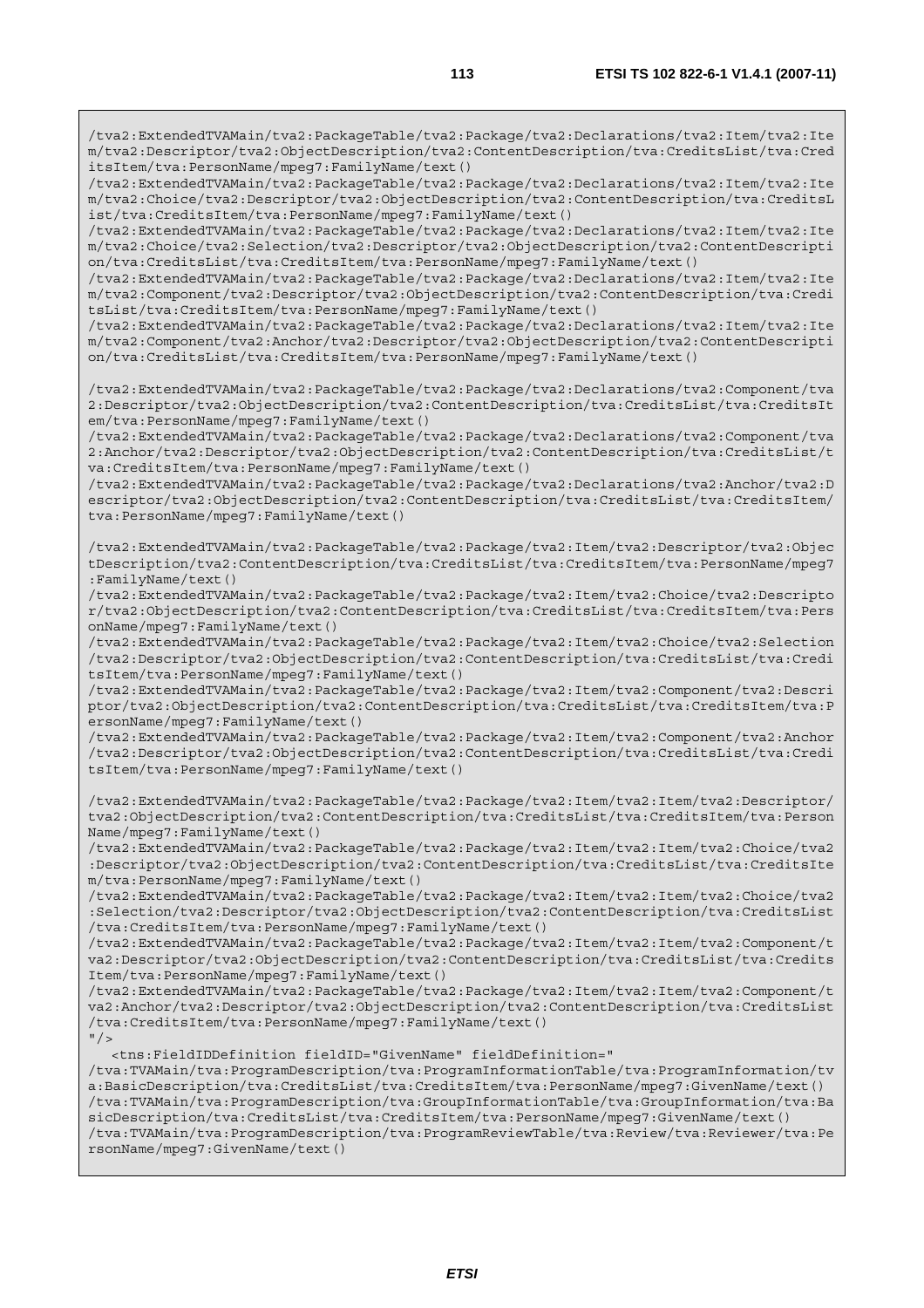/tva2:ExtendedTVAMain/tva2:PackageTable/tva2:Package/tva2:Descriptor/tva2:ObjectDescripti on/tva2:ContentDescription/tva:CreditsList/tva:CreditsItem/tva:PersonName/mpeg7:GivenName /text()

/tva2:ExtendedTVAMain/tva2:PackageTable/tva2:Package/tva2:Declarations/tva2:Descriptor/tv a2:ObjectDescription/tva2:ContentDescription/tva:CreditsList/tva:CreditsItem/tva:PersonNa me/mpeg7:GivenName/text()

/tva2:ExtendedTVAMain/tva2:PackageTable/tva2:Package/tva2:Declarations/tva2:Item/tva2:Des criptor/tva2:ObjectDescription/tva2:ContentDescription/tva:CreditsList/tva:CreditsItem/tv a:PersonName/mpeg7:GivenName/text()

/tva2:ExtendedTVAMain/tva2:PackageTable/tva2:Package/tva2:Declarations/tva2:Item/tva2:Cho ice/tva2:Descriptor/tva2:ObjectDescription/tva2:ContentDescription/tva:CreditsList/tva:Cr editsItem/tva:PersonName/mpeg7:GivenName/text()

/tva2:ExtendedTVAMain/tva2:PackageTable/tva2:Package/tva2:Declarations/tva2:Item/tva2:Cho ice/tva2:Selection/tva2:Descriptor/tva2:ObjectDescription/tva2:ContentDescription/tva:Cre ditsList/tva:CreditsItem/tva:PersonName/mpeg7:GivenName/text()

/tva2:ExtendedTVAMain/tva2:PackageTable/tva2:Package/tva2:Declarations/tva2:Item/tva2:Com ponent/tva2:Descriptor/tva2:ObjectDescription/tva2:ContentDescription/tva:CreditsList/tva :CreditsItem/tva:PersonName/mpeg7:GivenName/text()

/tva2:ExtendedTVAMain/tva2:PackageTable/tva2:Package/tva2:Declarations/tva2:Item/tva2:Com ponent/tva2:Anchor/tva2:Descriptor/tva2:ObjectDescription/tva2:ContentDescription/tva:Cre ditsList/tva:CreditsItem/tva:PersonName/mpeg7:GivenName/text()

/tva2:ExtendedTVAMain/tva2:PackageTable/tva2:Package/tva2:Declarations/tva2:Item/tva2:Ite m/tva2:Descriptor/tva2:ObjectDescription/tva2:ContentDescription/tva:CreditsList/tva:Cred itsItem/tva:PersonName/mpeg7:GivenName/text()

/tva2:ExtendedTVAMain/tva2:PackageTable/tva2:Package/tva2:Declarations/tva2:Item/tva2:Ite m/tva2:Choice/tva2:Descriptor/tva2:ObjectDescription/tva2:ContentDescription/tva:CreditsL ist/tva:CreditsItem/tva:PersonName/mpeg7:GivenName/text()

/tva2:ExtendedTVAMain/tva2:PackageTable/tva2:Package/tva2:Declarations/tva2:Item/tva2:Ite m/tva2:Choice/tva2:Selection/tva2:Descriptor/tva2:ObjectDescription/tva2:ContentDescripti on/tva:CreditsList/tva:CreditsItem/tva:PersonName/mpeg7:GivenName/text()

/tva2:ExtendedTVAMain/tva2:PackageTable/tva2:Package/tva2:Declarations/tva2:Item/tva2:Ite m/tva2:Component/tva2:Descriptor/tva2:ObjectDescription/tva2:ContentDescription/tva:Credi tsList/tva:CreditsItem/tva:PersonName/mpeg7:GivenName/text()

/tva2:ExtendedTVAMain/tva2:PackageTable/tva2:Package/tva2:Declarations/tva2:Item/tva2:Ite m/tva2:Component/tva2:Anchor/tva2:Descriptor/tva2:ObjectDescription/tva2:ContentDescripti on/tva:CreditsList/tva:CreditsItem/tva:PersonName/mpeg7:GivenName/text()

/tva2:ExtendedTVAMain/tva2:PackageTable/tva2:Package/tva2:Declarations/tva2:Component/tva 2:Descriptor/tva2:ObjectDescription/tva2:ContentDescription/tva:CreditsList/tva:CreditsIt em/tva:PersonName/mpeg7:GivenName/text()

/tva2:ExtendedTVAMain/tva2:PackageTable/tva2:Package/tva2:Declarations/tva2:Component/tva 2:Anchor/tva2:Descriptor/tva2:ObjectDescription/tva2:ContentDescription/tva:CreditsList/t va:CreditsItem/tva:PersonName/mpeg7:GivenName/text()

/tva2:ExtendedTVAMain/tva2:PackageTable/tva2:Package/tva2:Declarations/tva2:Anchor/tva2:D escriptor/tva2:ObjectDescription/tva2:ContentDescription/tva:CreditsList/tva:CreditsItem/ tva:PersonName/mpeg7:GivenName/text()

/tva2:ExtendedTVAMain/tva2:PackageTable/tva2:Package/tva2:Item/tva2:Descriptor/tva2:Objec tDescription/tva2:ContentDescription/tva:CreditsList/tva:CreditsItem/tva:PersonName/mpeg7 :GivenName/text()

/tva2:ExtendedTVAMain/tva2:PackageTable/tva2:Package/tva2:Item/tva2:Choice/tva2:Descripto r/tva2:ObjectDescription/tva2:ContentDescription/tva:CreditsList/tva:CreditsItem/tva:Pers onName/mpeg7:GivenName/text()

/tva2:ExtendedTVAMain/tva2:PackageTable/tva2:Package/tva2:Item/tva2:Choice/tva2:Selection /tva2:Descriptor/tva2:ObjectDescription/tva2:ContentDescription/tva:CreditsList/tva:Credi tsItem/tva:PersonName/mpeg7:GivenName/text()

/tva2:ExtendedTVAMain/tva2:PackageTable/tva2:Package/tva2:Item/tva2:Component/tva2:Descri ptor/tva2:ObjectDescription/tva2:ContentDescription/tva:CreditsList/tva:CreditsItem/tva:P ersonName/mpeg7:GivenName/text()

/tva2:ExtendedTVAMain/tva2:PackageTable/tva2:Package/tva2:Item/tva2:Component/tva2:Anchor /tva2:Descriptor/tva2:ObjectDescription/tva2:ContentDescription/tva:CreditsList/tva:Credi tsItem/tva:PersonName/mpeg7:GivenName/text()

/tva2:ExtendedTVAMain/tva2:PackageTable/tva2:Package/tva2:Item/tva2:Item/tva2:Descriptor/ tva2:ObjectDescription/tva2:ContentDescription/tva:CreditsList/tva:CreditsItem/tva:Person Name/mpeg7:GivenName/text()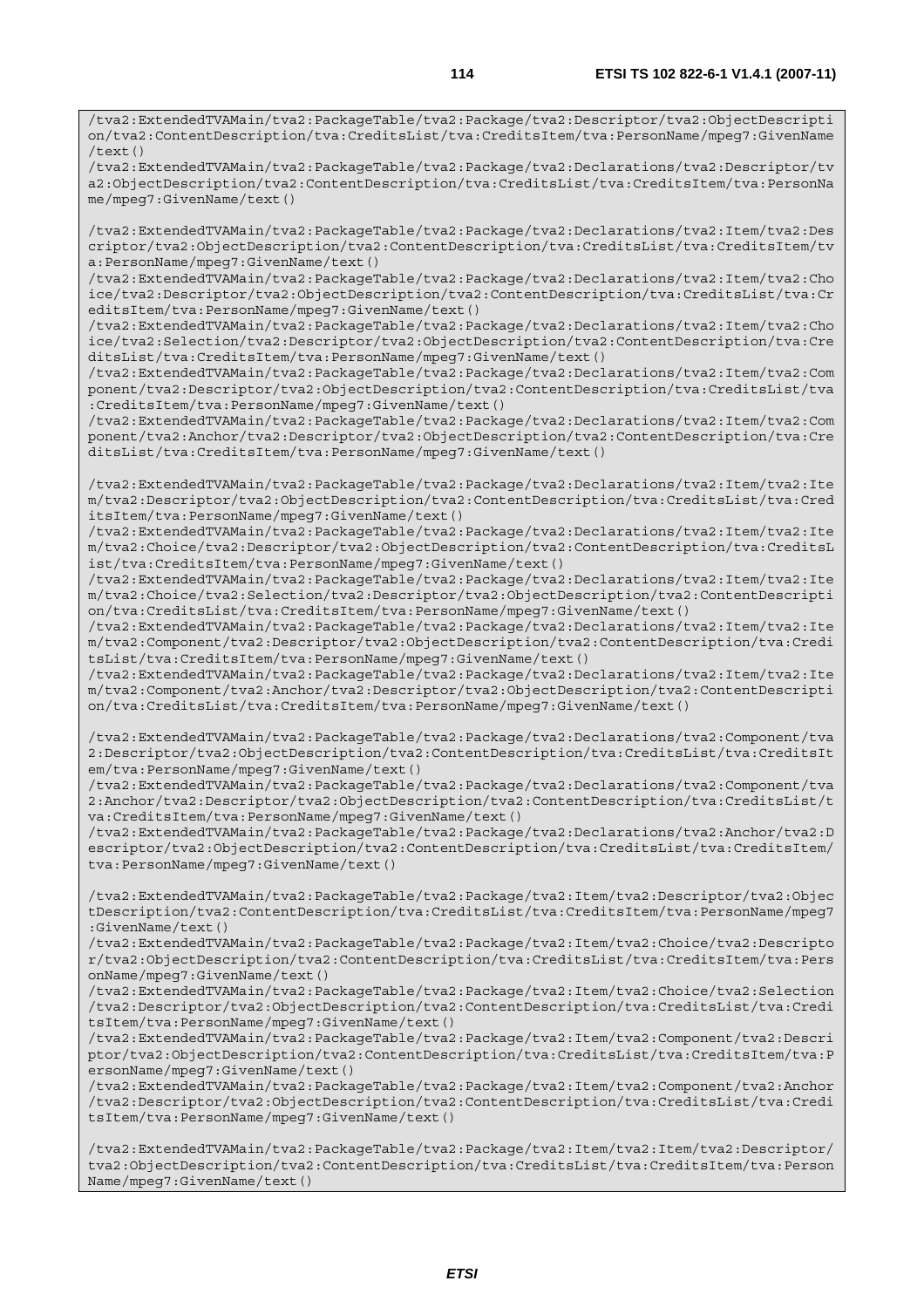/tva2:ExtendedTVAMain/tva2:PackageTable/tva2:Package/tva2:Item/tva2:Item/tva2:Choice/tva2 :Descriptor/tva2:ObjectDescription/tva2:ContentDescription/tva:CreditsList/tva:CreditsIte m/tva:PersonName/mpeg7:GivenName/text() /tva2:ExtendedTVAMain/tva2:PackageTable/tva2:Package/tva2:Item/tva2:Item/tva2:Choice/tva2 :Selection/tva2:Descriptor/tva2:ObjectDescription/tva2:ContentDescription/tva:CreditsList /tva:CreditsItem/tva:PersonName/mpeg7:GivenName/text() /tva2:ExtendedTVAMain/tva2:PackageTable/tva2:Package/tva2:Item/tva2:Item/tva2:Component/t va2:Descriptor/tva2:ObjectDescription/tva2:ContentDescription/tva:CreditsList/tva:Credits Item/tva:PersonName/mpeg7:GivenName/text() /tva2:ExtendedTVAMain/tva2:PackageTable/tva2:Package/tva2:Item/tva2:Item/tva2:Component/t va2:Anchor/tva2:Descriptor/tva2:ObjectDescription/tva2:ContentDescription/tva:CreditsList /tva:CreditsItem/tva:PersonName/mpeg7:GivenName/text()  $^{\prime\prime}$  / >  $\geq$  1. ######################################################################################## --> <!-- fieldID for Instance -->  $\lt$  ! - -######################################################################################## --> <tns:FieldIDDefinition fieldID="ProgramURL" fieldDefinition="/tva:TVAMain/tva:ProgramDescription/tva:ProgramLocationTable/tva:Broadca stEvent/tva:ProgramURL/text() /tva:TVAMain/tva:ProgramDescription/tva:ProgramLocationTable/tva:Schedule/tva:ScheduleEve nt/tva:ProgramURL/text() /tva:TVAMain/tva:ProgramDescription/tva:ProgramLocationTable/tva:OnDemandProgram/tva:Prog ramURL/text() /tva:TVAMain/tva:ProgramDescription/tva:ProgramLocationTable/tva:OnDemandService/tva:OnDe mandProgram/tva:ProgramURL/text()"/> <tns:FieldIDDefinition fieldID="PublishedStart" fieldDefinition="/tva:TVAMain/tva:ProgramDescription/tva:ProgramLocationTable/tva:Broadca stEvent/tva:PublishedTime/text() /tva:TVAMain/tva:ProgramDescription/tva:ProgramLocationTable/tva:Schedule/tva:ScheduleEve nt/tva:PublishedTime/text() /tva:TVAMain/tva:ProgramDescription/tva:ProgramLocationTable/tva:OnDemandProgram/tva:Star tOfAvailability/text() /tva:TVAMain/tva:ProgramDescription/tva:ProgramLocationTable/tva:OnDemandService/tva:OnDe mandProgram/tva:StartOfAvailability/text()"/> <tns:FieldIDDefinition fieldID="PublishedDuration" fieldDefinition="/tva:TVAMain/tva:ProgramDescription/tva:ProgramLocationTable/tva:Broadca stEvent/tva:PublishedDuration/text() /tva:TVAMain/tva:ProgramDescription/tva:ProgramLocationTable/tva:Schedule/tva:ScheduleEve nt/tva:PublishedDuration/text()"/> <tns:FieldIDDefinition fieldID="FreeToView" fieldDefinition="/tva:TVAMain/tva:ProgramDescription/tva:ProgramLocationTable/tva:Broadca stEvent/tva:Free/text() /tva:TVAMain/tva:ProgramDescription/tva:ProgramLocationTable/tva:Schedule/tva:ScheduleEve nt/tva:Free/text()"/>  $<$ ! --######################################################################################## --> <!-- Other misc fieldID identifiers: -->  $<$ ! --######################################################################################## --> <tns:FieldIDDefinition fieldID="RatingValue" fieldDefinition="/tva:TVAMain/tva:ProgramDescription/tva:ProgramReviewTable/tva:Review/tv a:Rating/mpeg7:RatingValue/text()"/> <tns:FieldIDDefinition fieldID="RatingScheme" fieldDefinition="/tva:TVAMain/tva:ProgramDescription/tva:ProgramReviewTable/tva:Review/tv a:Rating/mpeg7:RatingScheme/@href"/> <tns:FieldIDDefinition fieldID="EpisodeOf"fieldDefinition= "/tva:TVAMain/tva:ProgramDescription/tva:ProgramInformationTable/tva:ProgramInformation/t va:EpisodeOf/@crid"/> <tns:FieldIDDefinition fieldID="GroupType" fieldDefinition="/tva:TVAMain/tva:ProgramDescription/tva:GroupInformationTable/tva:GroupI nformation/tva:GroupType/@value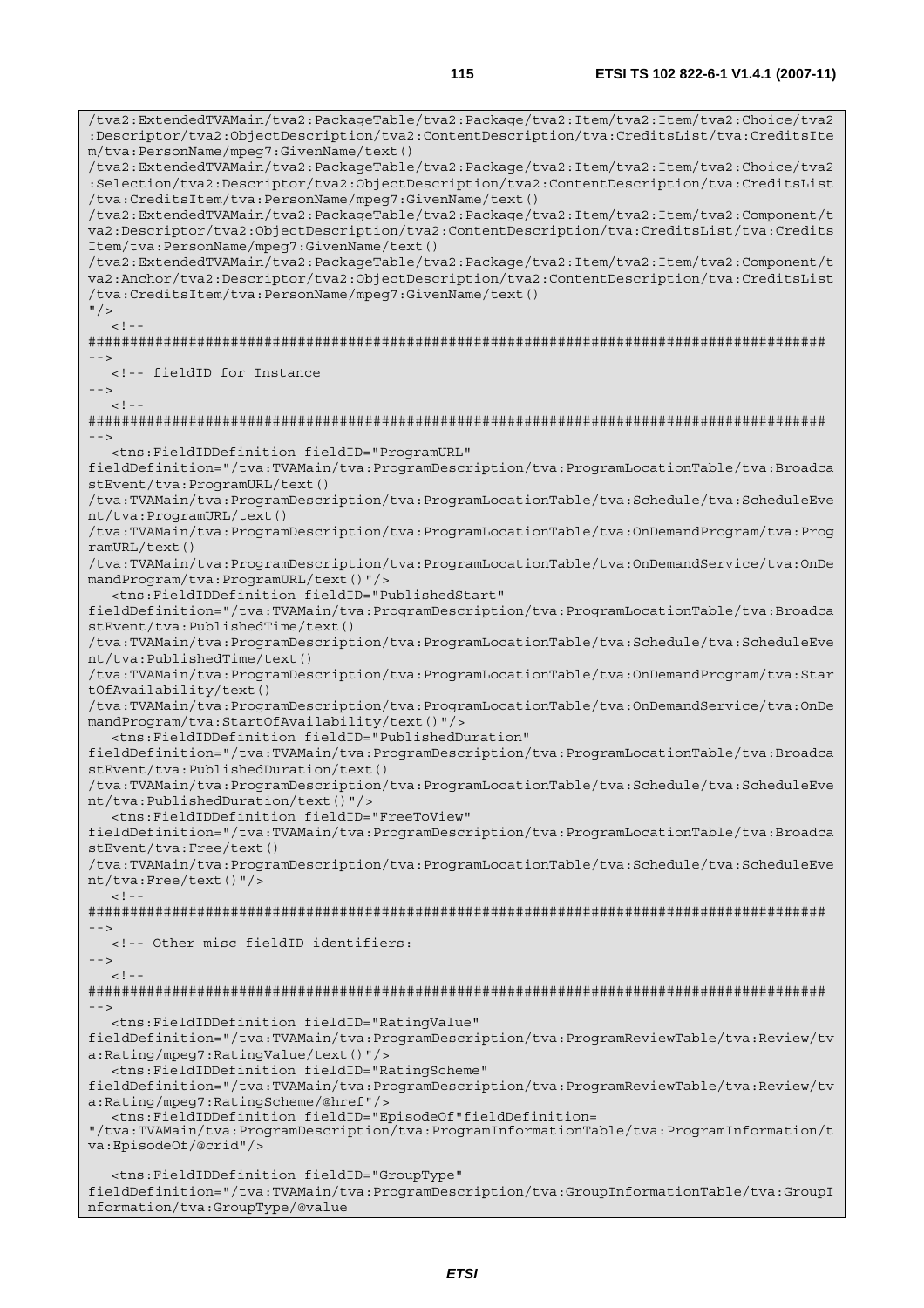/tva:TVAMain/tva:ProgramDescription/tva:SegmentInformationTable/tva:SegmentGroupList/tva:

SegmentGroupInformation/tva:GroupType/@value"/>

 <tns:FieldIDDefinition fieldID="ServiceURL" fieldDefinition="/tva:TVAMain/tva:ProgramDescription/tva:ServiceInformationTable/tva:Serv iceInformation/tva:ServiceURL/text()"/> <tns:FieldIDDefinition fieldID="ServiceName" fieldDefinition="/tva:TVAMain/tva:ProgramDescription/tva:ServiceInformationTable/tva:Serv iceInformation/tva:Name/text()"/> <tns:FieldIDDefinition fieldID="GenreCS" fieldDefinition=" /tva:TVAMain/tva:ProgramDescription/tva:ProgramInformationTable/tva:ProgramInformation/tv a:BasicDescription/tva:Genre/@href /tva2:ExtendedTVAMain/tva2:PackageTable/tva2:Package/tva2:Descriptor/tva2:ObjectDescripti on/tva2:ContentDescription/tva:Genre/@href /tva2:ExtendedTVAMain/tva2:PackageTable/tva2:Package/tva2:Declarations/tva2:Descriptor/tv a2:ObjectDescription/tva2:ContentDescription/tva:Genre/@href /tva2:ExtendedTVAMain/tva2:PackageTable/tva2:Package/tva2:Declarations/tva2:Item/tva2:Des criptor/tva2:ObjectDescription/tva2:ContentDescription/tva:Genre/@href /tva2:ExtendedTVAMain/tva2:PackageTable/tva2:Package/tva2:Declarations/tva2:Item/tva2:Cho ice/tva2:Descriptor/tva2:ObjectDescription/tva2:ContentDescription/tva:Genre/@href /tva2:ExtendedTVAMain/tva2:PackageTable/tva2:Package/tva2:Declarations/tva2:Item/tva2:Cho ice/tva2:Selection/tva2:Descriptor/tva2:ObjectDescription/tva2:ContentDescription/tva:Gen re/@href /tva2:ExtendedTVAMain/tva2:PackageTable/tva2:Package/tva2:Declarations/tva2:Item/tva2:Com ponent/tva2:Descriptor/tva2:ObjectDescription/tva2:ContentDescription/tva:Genre/@href /tva2:ExtendedTVAMain/tva2:PackageTable/tva2:Package/tva2:Declarations/tva2:Item/tva2:Com ponent/tva2:Anchor/tva2:Descriptor/tva2:ObjectDescription/tva2:ContentDescription/tva:Gen re/@href /tva2:ExtendedTVAMain/tva2:PackageTable/tva2:Package/tva2:Declarations/tva2:Item/tva2:Ite m/tva2:Descriptor/tva2:ObjectDescription/tva2:ContentDescription/tva:Genre/@href /tva2:ExtendedTVAMain/tva2:PackageTable/tva2:Package/tva2:Declarations/tva2:Item/tva2:Ite m/tva2:Choice/tva2:Descriptor/tva2:ObjectDescription/tva2:ContentDescription/tva:Genre/@h ref /tva2:ExtendedTVAMain/tva2:PackageTable/tva2:Package/tva2:Declarations/tva2:Item/tva2:Ite m/tva2:Choice/tva2:Selection/tva2:Descriptor/tva2:ObjectDescription/tva2:ContentDescripti on/tva:Genre/@href /tva2:ExtendedTVAMain/tva2:PackageTable/tva2:Package/tva2:Declarations/tva2:Item/tva2:Ite m/tva2:Component/tva2:Descriptor/tva2:ObjectDescription/tva2:ContentDescription/tva:Genre /@href /tva2:ExtendedTVAMain/tva2:PackageTable/tva2:Package/tva2:Declarations/tva2:Item/tva2:Ite m/tva2:Component/tva2:Anchor/tva2:Descriptor/tva2:ObjectDescription/tva2:ContentDescripti on/tva:Genre/@href /tva2:ExtendedTVAMain/tva2:PackageTable/tva2:Package/tva2:Declarations/tva2:Component/tva 2:Descriptor/tva2:ObjectDescription/tva2:ContentDescription/tva:Genre/@href /tva2:ExtendedTVAMain/tva2:PackageTable/tva2:Package/tva2:Declarations/tva2:Component/tva 2:Anchor/tva2:Descriptor/tva2:ObjectDescription/tva2:ContentDescription/tva:Genre/@href /tva2:ExtendedTVAMain/tva2:PackageTable/tva2:Package/tva2:Declarations/tva2:Anchor/tva2:D escriptor/tva2:ObjectDescription/tva2:ContentDescription/tva:Genre/@href /tva2:ExtendedTVAMain/tva2:PackageTable/tva2:Package/tva2:Item/tva2:Descriptor/tva2:Objec tDescription/tva2:ContentDescription/tva:Genre/@href /tva2:ExtendedTVAMain/tva2:PackageTable/tva2:Package/tva2:Item/tva2:Choice/tva2:Descripto r/tva2:ObjectDescription/tva2:ContentDescription/tva:Genre/@href /tva2:ExtendedTVAMain/tva2:PackageTable/tva2:Package/tva2:Item/tva2:Choice/tva2:Selection /tva2:Descriptor/tva2:ObjectDescription/tva2:ContentDescription/tva:Genre/@href /tva2:ExtendedTVAMain/tva2:PackageTable/tva2:Package/tva2:Item/tva2:Component/tva2:Descri ptor/tva2:ObjectDescription/tva2:ContentDescription/tva:Genre/@href /tva2:ExtendedTVAMain/tva2:PackageTable/tva2:Package/tva2:Item/tva2:Component/tva2:Anchor /tva2:Descriptor/tva2:ObjectDescription/tva2:ContentDescription/tva:Genre/@href /tva2:ExtendedTVAMain/tva2:PackageTable/tva2:Package/tva2:Item/tva2:Item/tva2:Descriptor/ tva2:ObjectDescription/tva2:ContentDescription/tva:Genre/@href /tva2:ExtendedTVAMain/tva2:PackageTable/tva2:Package/tva2:Item/tva2:Item/tva2:Choice/tva2 :Descriptor/tva2:ObjectDescription/tva2:ContentDescription/tva:Genre/@href /tva2:ExtendedTVAMain/tva2:PackageTable/tva2:Package/tva2:Item/tva2:Item/tva2:Choice/tva2 :Selection/tva2:Descriptor/tva2:ObjectDescription/tva2:ContentDescription/tva:Genre/@href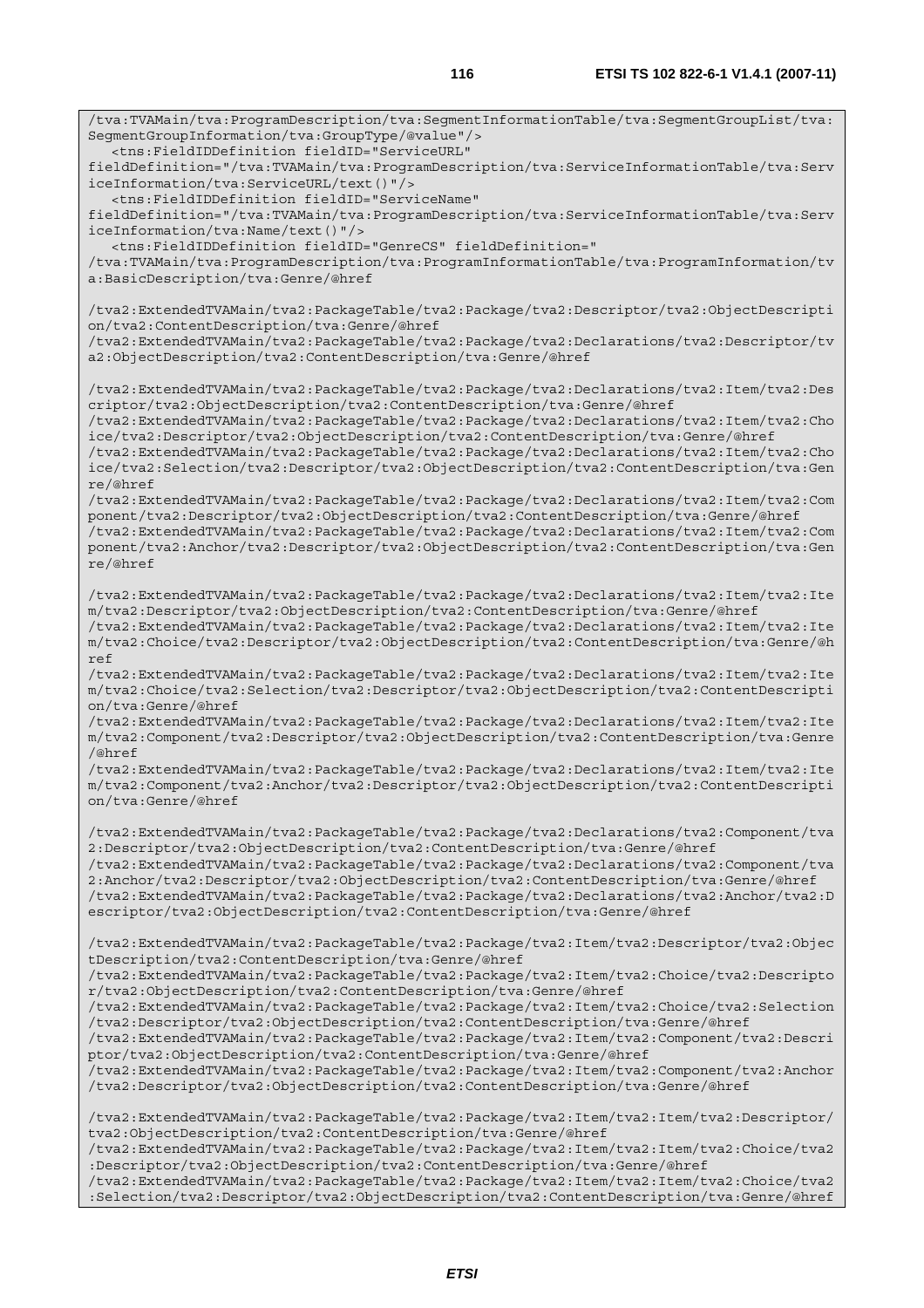/tva2:ExtendedTVAMain/tva2:PackageTable/tva2:Package/tva2:Item/tva2:Item/tva2:Component/t va2:Descriptor/tva2:ObjectDescription/tva2:ContentDescription/tva:Genre/@href /tva2:ExtendedTVAMain/tva2:PackageTable/tva2:Package/tva2:Item/tva2:Item/tva2:Component/t va2:Anchor/tva2:Descriptor/tva2:ObjectDescription/tva2:ContentDescription/tva:Genre/@href  $"$  />  $<$ ! --######################################################################################## --> <!-- fieldID for CRID, fragmentID and fragmentVersion -->  $\lt$  ! ######################################################################################## --> <tns:FieldIDDefinition fieldID="CRID" fieldDefinition="/cr:ContentReferencingTable/cr:Result/@CRID /tva:TVAMain/tva:ProgramDescription/tva:ProgramInformationTable/tva:ProgramInformation/@p rogramId /tva:TVAMain/tva:ProgramDescription/tva:GroupInformationTable/tva:GroupInformation/@group Id /tva:TVAMain/tva:ProgramDescription/tva:ProgramReviewTable/tva:ProgramReviews/tva:Program /@crid /tva:TVAMain/tva:ProgramDescription/tva:ProgramLocationTable/tva:Schedule/tva:ScheduleEve nt/tva:Program/@crid /tva:TVAMain/tva:ProgramDescription/tva:ProgramLocationTable/tva:BroadcastEvent/tva:Progr am/@crid /tva:TVAMain/tva:ProgramDescription/tva:ProgramLocationTable/tva:OnDemandProgram/tva:Prog ram/@crid /tva:TVAMain/tva:ProgramDescription/tva:ProgramLocationTable/tva:OnDemandService/tva:OnDe mandProgram/tva:Program/@crid /tva:TVAMain/tva:ProgramDescription/tva:SegmentInformationTable/tva:SegmentList/tva:Segme ntInformation/tva:ProgramRef/@crid /tva:TVAMain/tva:ProgramDescription/tva:SegmentInformationTable/tva:SegmentGroupList/tva: SegmentGroupInformation/tva:ProgramRef/@crid /tva2:ExtendedTVAMain/tva2:PackageTable/tva2:Package/@crid /tva2:ExtendedTVAMain/tva2:PackageTable/tva2:Package/tva2:Declarations/tva2:Item/tva2:Com ponent/tva2:Resource/@crid /tva2:ExtendedTVAMain/tva2:PackageTable/tva2:Package/tva2:Declarations/tva2:Item/tva2:Ite m/tva2:Component/tva2:Resource/@crid /tva2:ExtendedTVAMain/tva2:PackageTable/tva2:Package/tva2:Declarations/tva2:Component/tva 2:Resource/@crid /tva2:ExtendedTVAMain/tva2:PackageTable/tva2:Package/tva2:Item/tva2:Component/tva2:Resour ce/@crid /tva2:ExtendedTVAMain/tva2:PackageTable/tva2:Package/tva2:Item/tva2:Item/tva2:Component/t va2:Resource/@crid  $"$  /> <tns:FieldIDDefinition fieldID="FragmentID" fieldDefinition=" /tva:TVAMain/tva:ProgramDescription/tva:ProgramInformationTable/tva:ProgramInformation/@f ragmentID /tva:TVAMain/tva:ProgramDescription/tva:GroupInformationTable/tva:GroupInformation/@fragm entID /tva:TVAMain/tva:ProgramDescription/tva:ProgramLocationTable/tva:BroadcastEvent/@fragment ID /tva:TVAMain/tva:ProgramDescription/tva:ProgramLocationTable/tva:Schedule/@fragmentID /tva:TVAMain/tva:ProgramDescription/tva:ProgramLocationTable/tva:OnDemandProgram/@fragmen tID /tva:TVAMain/tva:ProgramDescription/tva:ProgramLocationTable/tva:OnDemandService/tva:OnDe mandProgram/@fragmentID /tva:TVAMain/tva:ProgramDescription/tva:ServiceInformationTable/tva:ServiceInformation/@f ragmentID /tva:TVAMain/tva:ProgramDescription/tva:CreditsInformationTable/tva:PersonName/@fragmentI D /tva:TVAMain/tva:ProgramDescription/tva:CreditsInformationTable/tva:OrganizationName/@fra gmentID /tva:TVAMain/tva:ProgramDescription/tva:SegmentInformationTable/tva:SegmentInformation/@f ragmentID /tva:TVAMain/tva:ProgramDescription/tva:SegmentInformationTable/tva:SegmentGroupInformati on/@fragmentID /tva:TVAMain/tva:ProgramDescription/tva:ProgramReviewTable/tva:Review/@fragmentID /tva:TVAMain/tva:ClassificationSchemeTable/tva:CSAlias/@fragmentID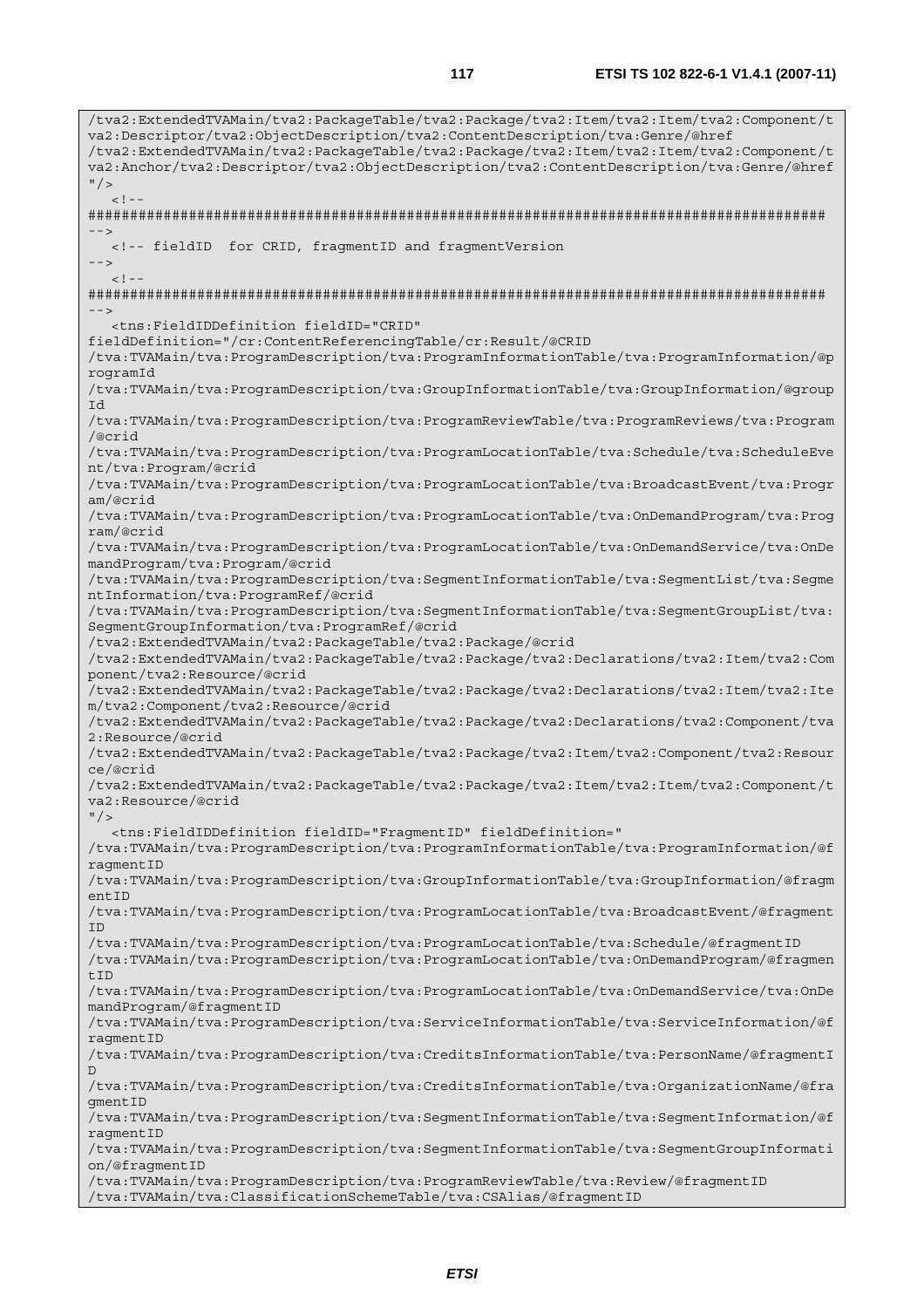/tva:TVAMain/tva:ClassificationSchemeTable/tva:ClassificationScheme/@fragmentID /tva2:ExtendedTVAMain/tva2:PackageTable/tva2:Package/@fragmentID"/> <tns:FieldIDDefinition fieldID="FragmentVersion" fieldDefinition=" /tva:TVAMain/tva:ProgramDescription/tva:ProgramInformationTable/tva:ProgramInformation/@f ragmentVersion /tva:TVAMain/tva:ProgramDescription/tva:GroupInformationTable/tva:GroupInformation/@fragm entVersion /tva:TVAMain/tva:ProgramDescription/tva:ProgramLocationTable/tva:BroadcastEvent/@fragment Version /tva:TVAMain/tva:ProgramDescription/tva:ProgramLocationTable/tva:Schedule/@fragmentVersio n /tva:TVAMain/tva:ProgramDescription/tva:ProgramLocationTable/tva:OnDemandProgram/@fragmen tVersion /tva:TVAMain/tva:ProgramDescription/tva:ProgramLocationTable/tva:OnDemandService/tva:OnDe mandProgram/@fragmentVersion /tva:TVAMain/tva:ProgramDescription/tva:ServiceInformationTable/tva:ServiceInformation/@f ragmentVersion /tva:TVAMain/tva:ProgramDescription/tva:CreditsInformationTable/tva:PersonName/@fragmentV ersion /tva:TVAMain/tva:ProgramDescription/tva:CreditsInformationTable/tva:OrganizationName/@fra gmentVersion /tva:TVAMain/tva:ProgramDescription/tva:SegmentInformationTable/tva:SegmentInformation/@f ragmentVersion /tva:TVAMain/tva:ProgramDescription/tva:SegmentInformationTable/tva:SegmentGroupInformati on/@fragmentVersion /tva:TVAMain/tva:ProgramDescription/tva:ProgramReviewTable/tva:Review/@fragmentVersion /tva:TVAMain/tva:ClassificationSchemeTable/tva:CSAlias/@fragmentVersion /tva:TVAMain/tva:ClassificationSchemeTable/tva:ClassificationScheme/@fragmentVersion /tva2:ExtendedTVAMain/tva2:PackageTable/tva2:Package/@fragmentVersion"/>  $<$ ! --######################################################################################## --> <!-- fieldID for ClassificationSchemeTable -->  $\leq$ ! ######################################################################################## --> <tns:FieldIDDefinition fieldID="CSUri" fieldDefinition="/tva:TVAMain/tva:ClassificationSchemeTable/tva:ClassificationScheme/@uri  $''$  / > <tns:FieldIDDefinition fieldID="CSAlias" fieldDefinition="/tva:TVAMain/tva:ClassificationSchemeTable/tva:CSAlias/@mpeg7:alias"/>  $\langle$ ! -######################################################################################## --> <!-- fieldID for ContentType and FileProperties in Package -->  $2 - 1 - 1$ ######################################################################################## --> <tns:FieldIDDefinition fieldID="ContentType" fieldDefinition=" /tva:TVAMain/tva:ProgramDescription/tva:ProgramInformationTable/tva:ProgramInformation/tv a2:ExtendedContentDescription/tva2:ContentProperties/tva2:ContentType/@href /tva:TVAMain/tva:ProgramDescription/tva:ProgramInformationTable/tva:ProgramInformation/tv a2:ExtendedContentDescription/tva2:ContentProperties/tva2:ContentType/tva:Name/text() /tva:TVAMain/tva:ProgramDescription/tva:GroupInformationTable/tva:GroupInformation/tva2:E xtendedContentDescription/tva2:ContentProperties/tva2:ContentType/@href /tva:TVAMain/tva:ProgramDescription/tva:GroupInformationTable/tva:GroupInformation/tva2:E xtendedContentDescription/tva2:ContentProperties/tva2:ContentType/tva:Name/text() /tva2:ExtendedTVAMain/tva2:PackageTable/tva2:Package/tva2:Descriptor/tva2:ObjectDescripti on/tva2:ContentDescription/tva2:ContentProperties/tva2:ContentType/@href /tva2:ExtendedTVAMain/tva2:PackageTable/tva2:Package/tva2:Descriptor/tva2:ObjectDescripti on/tva2:ContentDescription/tva2:ContentProperties/tva2:ContentType/tva:Name/text() /tva2:ExtendedTVAMain/tva2:PackageTable/tva2:Package/tva2:Declarations/tva2:Descriptor/tv a2:ObjectDescription/tva2:ContentDescription/tva2:ContentProperties/tva2:ContentType/@hre

```
f
```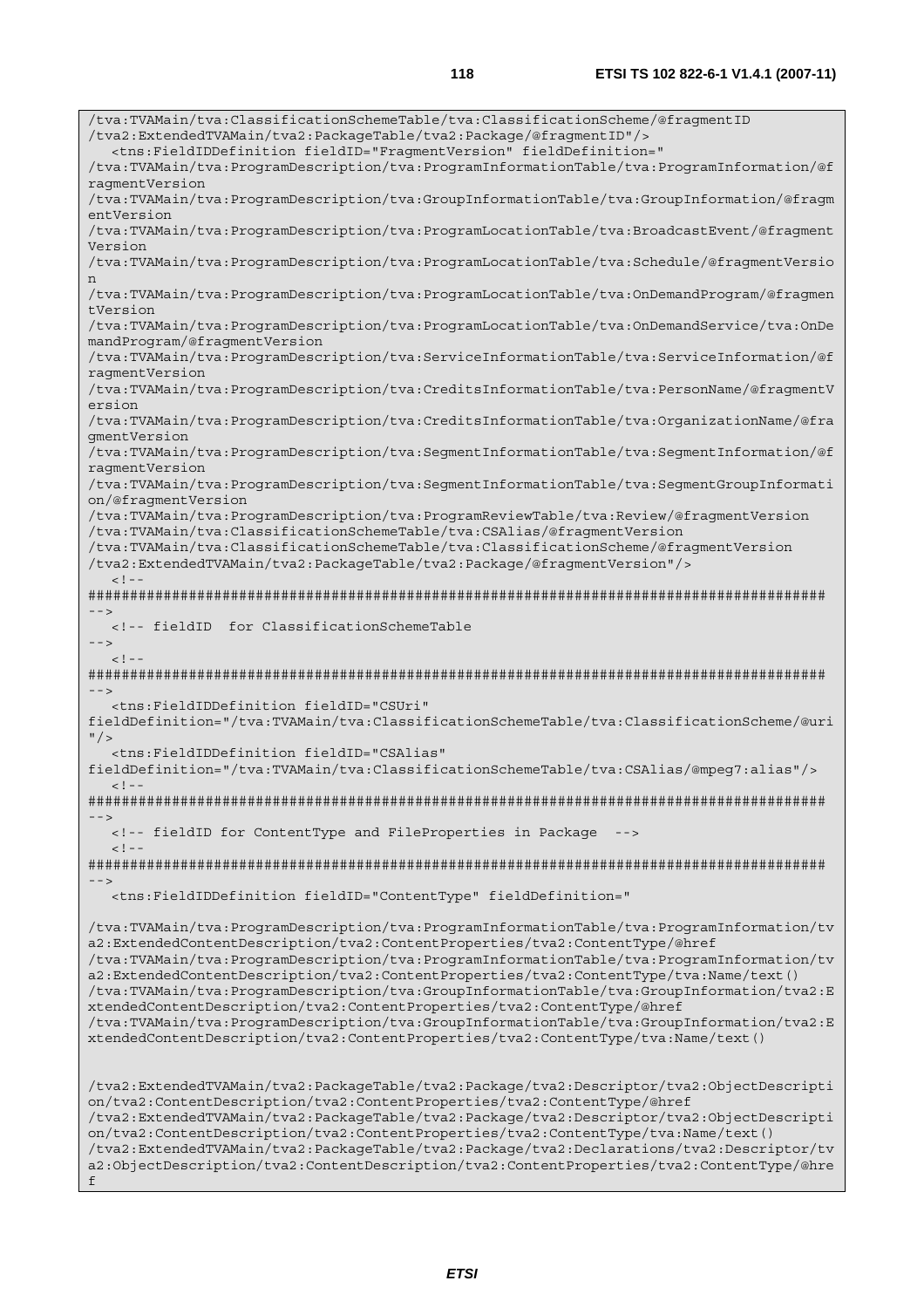/tva2:ExtendedTVAMain/tva2:PackageTable/tva2:Package/tva2:Declarations/tva2:Descriptor/tv a2:ObjectDescription/tva2:ContentDescription/tva2:ContentProperties/tva2:ContentType/tva: Name/text()

/tva2:ExtendedTVAMain/tva2:PackageTable/tva2:Package/tva2:Declarations/tva2:Item/tva2:Des criptor/tva2:ObjectDescription/tva2:ContentDescription/tva2:ContentProperties/tva2:Conten tType/@href

/tva2:ExtendedTVAMain/tva2:PackageTable/tva2:Package/tva2:Declarations/tva2:Item/tva2:Des criptor/tva2:ObjectDescription/tva2:ContentDescription/tva2:ContentProperties/tva2:Conten tType/tva:Name/text()

/tva2:ExtendedTVAMain/tva2:PackageTable/tva2:Package/tva2:Declarations/tva2:Item/tva2:Cho ice/tva2:Descriptor/tva2:ObjectDescription/tva2:ContentDescription/tva2:ContentProperties /tva2:ContentType/@href

/tva2:ExtendedTVAMain/tva2:PackageTable/tva2:Package/tva2:Declarations/tva2:Item/tva2:Cho ice/tva2:Descriptor/tva2:ObjectDescription/tva2:ContentDescription/tva2:ContentProperties /tva2:ContentType/tva:Name/text()

/tva2:ExtendedTVAMain/tva2:PackageTable/tva2:Package/tva2:Declarations/tva2:Item/tva2:Cho ice/tva2:Selection/tva2:Descriptor/tva2:ObjectDescription/tva2:ContentDescription/tva2:Co ntentProperties/tva2:ContentType/@href

/tva2:ExtendedTVAMain/tva2:PackageTable/tva2:Package/tva2:Declarations/tva2:Item/tva2:Cho ice/tva2:Selection/tva2:Descriptor/tva2:ObjectDescription/tva2:ContentDescription/tva2:Co ntentProperties/tva2:ContentType/tva:Name/text()

/tva2:ExtendedTVAMain/tva2:PackageTable/tva2:Package/tva2:Declarations/tva2:Item/tva2:Com ponent/tva2:Descriptor/tva2:ObjectDescription/tva2:ContentDescription/tva2:ContentPropert ies/tva2:ContentType/@href

/tva2:ExtendedTVAMain/tva2:PackageTable/tva2:Package/tva2:Declarations/tva2:Item/tva2:Com ponent/tva2:Descriptor/tva2:ObjectDescription/tva2:ContentDescription/tva2:ContentPropert ies/tva2:ContentType/tva:Name/text()

/tva2:ExtendedTVAMain/tva2:PackageTable/tva2:Package/tva2:Declarations/tva2:Item/tva2:Com ponent/tva2:Anchor/tva2:Descriptor/tva2:ObjectDescription/tva2:ContentDescription/tva2:Co ntentProperties/tva2:ContentType/@href

/tva2:ExtendedTVAMain/tva2:PackageTable/tva2:Package/tva2:Declarations/tva2:Item/tva2:Com ponent/tva2:Anchor/tva2:Descriptor/tva2:ObjectDescription/tva2:ContentDescription/tva2:Co ntentProperties/tva2:ContentType/tva:Name/text()

/tva2:ExtendedTVAMain/tva2:PackageTable/tva2:Package/tva2:Declarations/tva2:Item/tva2:Ite m/tva2:Descriptor/tva2:ObjectDescription/tva2:ContentDescription/tva2:ContentProperties/t va2:ContentType/@href

/tva2:ExtendedTVAMain/tva2:PackageTable/tva2:Package/tva2:Declarations/tva2:Item/tva2:Ite m/tva2:Descriptor/tva2:ObjectDescription/tva2:ContentDescription/tva2:ContentProperties/t va2:ContentType/tva:Name/text()

/tva2:ExtendedTVAMain/tva2:PackageTable/tva2:Package/tva2:Declarations/tva2:Item/tva2:Ite m/tva2:Choice/tva2:Descriptor/tva2:ObjectDescription/tva2:ContentDescription/tva2:Content Properties/tva2:ContentType/@href

/tva2:ExtendedTVAMain/tva2:PackageTable/tva2:Package/tva2:Declarations/tva2:Item/tva2:Ite m/tva2:Choice/tva2:Descriptor/tva2:ObjectDescription/tva2:ContentDescription/tva2:Content Properties/tva2:ContentType/tva:Name/text()

/tva2:ExtendedTVAMain/tva2:PackageTable/tva2:Package/tva2:Declarations/tva2:Item/tva2:Ite m/tva2:Choice/tva2:Selection/tva2:Descriptor/tva2:ObjectDescription/tva2:ContentDescripti on/tva2:ContentProperties/tva2:ContentType/@href

/tva2:ExtendedTVAMain/tva2:PackageTable/tva2:Package/tva2:Declarations/tva2:Item/tva2:Ite m/tva2:Choice/tva2:Selection/tva2:Descriptor/tva2:ObjectDescription/tva2:ContentDescripti on/tva2:ContentProperties/tva2:ContentType/tva:Name/text()

/tva2:ExtendedTVAMain/tva2:PackageTable/tva2:Package/tva2:Declarations/tva2:Item/tva2:Ite m/tva2:Component/tva2:Descriptor/tva2:ObjectDescription/tva2:ContentDescription/tva2:Cont entProperties/tva2:ContentType/@href

/tva2:ExtendedTVAMain/tva2:PackageTable/tva2:Package/tva2:Declarations/tva2:Item/tva2:Ite m/tva2:Component/tva2:Descriptor/tva2:ObjectDescription/tva2:ContentDescription/tva2:Cont entProperties/tva2:ContentType/tva:Name/text()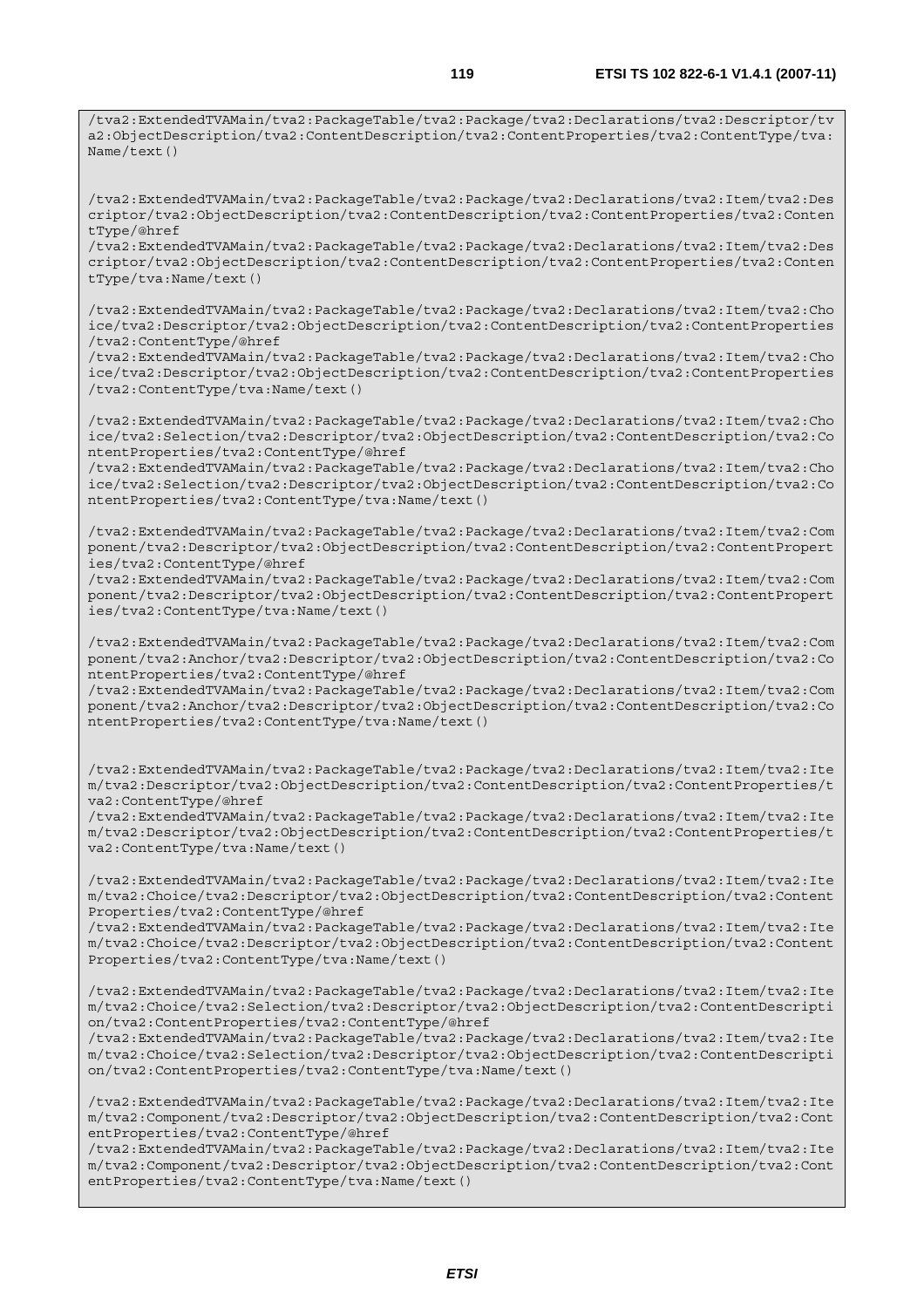/tva2:ExtendedTVAMain/tva2:PackageTable/tva2:Package/tva2:Declarations/tva2:Item/tva2:Ite m/tva2:Component/tva2:Anchor/tva2:Descriptor/tva2:ObjectDescription/tva2:ContentDescripti on/tva2:ContentProperties/tva2:ContentType/@href /tva2:ExtendedTVAMain/tva2:PackageTable/tva2:Package/tva2:Declarations/tva2:Item/tva2:Ite m/tva2:Component/tva2:Anchor/tva2:Descriptor/tva2:ObjectDescription/tva2:ContentDescripti on/tva2:ContentProperties/tva2:ContentType/tva:Name/text() /tva2:ExtendedTVAMain/tva2:PackageTable/tva2:Package/tva2:Declarations/tva2:Component/tva 2:Descriptor/tva2:ObjectDescription/tva2:ContentDescription/tva2:ContentProperties/tva2:C ontentType/@href /tva2:ExtendedTVAMain/tva2:PackageTable/tva2:Package/tva2:Declarations/tva2:Component/tva 2:Descriptor/tva2:ObjectDescription/tva2:ContentDescription/tva2:ContentProperties/tva2:C ontentType/tva:Name/text() /tva2:ExtendedTVAMain/tva2:PackageTable/tva2:Package/tva2:Declarations/tva2:Component/tva 2:Anchor/tva2:Descriptor/tva2:ObjectDescription/tva2:ContentDescription/tva2:ContentPrope rties/tva2:ContentType/@href /tva2:ExtendedTVAMain/tva2:PackageTable/tva2:Package/tva2:Declarations/tva2:Component/tva 2:Anchor/tva2:Descriptor/tva2:ObjectDescription/tva2:ContentDescription/tva2:ContentPrope rties/tva2:ContentType/tva:Name/text() /tva2:ExtendedTVAMain/tva2:PackageTable/tva2:Package/tva2:Declarations/tva2:Anchor/tva2:D escriptor/tva2:ObjectDescription/tva2:ContentDescription/tva2:ContentProperties/tva2:Cont entType/@href /tva2:ExtendedTVAMain/tva2:PackageTable/tva2:Package/tva2:Declarations/tva2:Anchor/tva2:D escriptor/tva2:ObjectDescription/tva2:ContentDescription/tva2:ContentProperties/tva2:Cont entType/tva:Name/text() /tva2:ExtendedTVAMain/tva2:PackageTable/tva2:Package/tva2:Item/tva2:Descriptor/tva2:Objec tDescription/tva2:ContentDescription/tva2:ContentProperties/tva2:ContentType/@href /tva2:ExtendedTVAMain/tva2:PackageTable/tva2:Package/tva2:Item/tva2:Descriptor/tva2:Objec tDescription/tva2:ContentDescription/tva2:ContentProperties/tva2:ContentType/tva:Name/tex t() /tva2:ExtendedTVAMain/tva2:PackageTable/tva2:Package/tva2:Item/tva2:Choice/tva2:Descripto r/tva2:ObjectDescription/tva2:ContentDescription/tva2:ContentProperties/tva2:ContentType/ @href /tva2:ExtendedTVAMain/tva2:PackageTable/tva2:Package/tva2:Item/tva2:Choice/tva2:Descripto r/tva2:ObjectDescription/tva2:ContentDescription/tva2:ContentProperties/tva2:ContentType/ tva:Name/text() /tva2:ExtendedTVAMain/tva2:PackageTable/tva2:Package/tva2:Item/tva2:Choice/tva2:Selection /tva2:Descriptor/tva2:ObjectDescription/tva2:ContentDescription/tva2:ContentProperties/tv a2:ContentType/@href /tva2:ExtendedTVAMain/tva2:PackageTable/tva2:Package/tva2:Item/tva2:Choice/tva2:Selection /tva2:Descriptor/tva2:ObjectDescription/tva2:ContentDescription/tva2:ContentProperties/tv a2:ContentType/tva:Name/text() /tva2:ExtendedTVAMain/tva2:PackageTable/tva2:Package/tva2:Item/tva2:Component/tva2:Descri ptor/tva2:ObjectDescription/tva2:ContentDescription/tva2:ContentProperties/tva2:ContentTy pe/@href /tva2:ExtendedTVAMain/tva2:PackageTable/tva2:Package/tva2:Item/tva2:Component/tva2:Descri ptor/tva2:ObjectDescription/tva2:ContentDescription/tva2:ContentProperties/tva2:ContentTy pe/tva:Name/text() /tva2:ExtendedTVAMain/tva2:PackageTable/tva2:Package/tva2:Item/tva2:Component/tva2:Anchor /tva2:Descriptor/tva2:ObjectDescription/tva2:ContentDescription/tva2:ContentProperties/tv a2:ContentType/@href /tva2:ExtendedTVAMain/tva2:PackageTable/tva2:Package/tva2:Item/tva2:Component/tva2:Anchor /tva2:Descriptor/tva2:ObjectDescription/tva2:ContentDescription/tva2:ContentProperties/tv a2:ContentType/tva:Name/text() /tva2:ExtendedTVAMain/tva2:PackageTable/tva2:Package/tva2:Item/tva2:Item/tva2:Descriptor/ tva2:ObjectDescription/tva2:ContentDescription/tva2:ContentProperties/tva2:ContentType/@h ref /tva2:ExtendedTVAMain/tva2:PackageTable/tva2:Package/tva2:Item/tva2:Item/tva2:Descriptor/ tva2:ObjectDescription/tva2:ContentDescription/tva2:ContentProperties/tva2:ContentType/tv a:Name/text()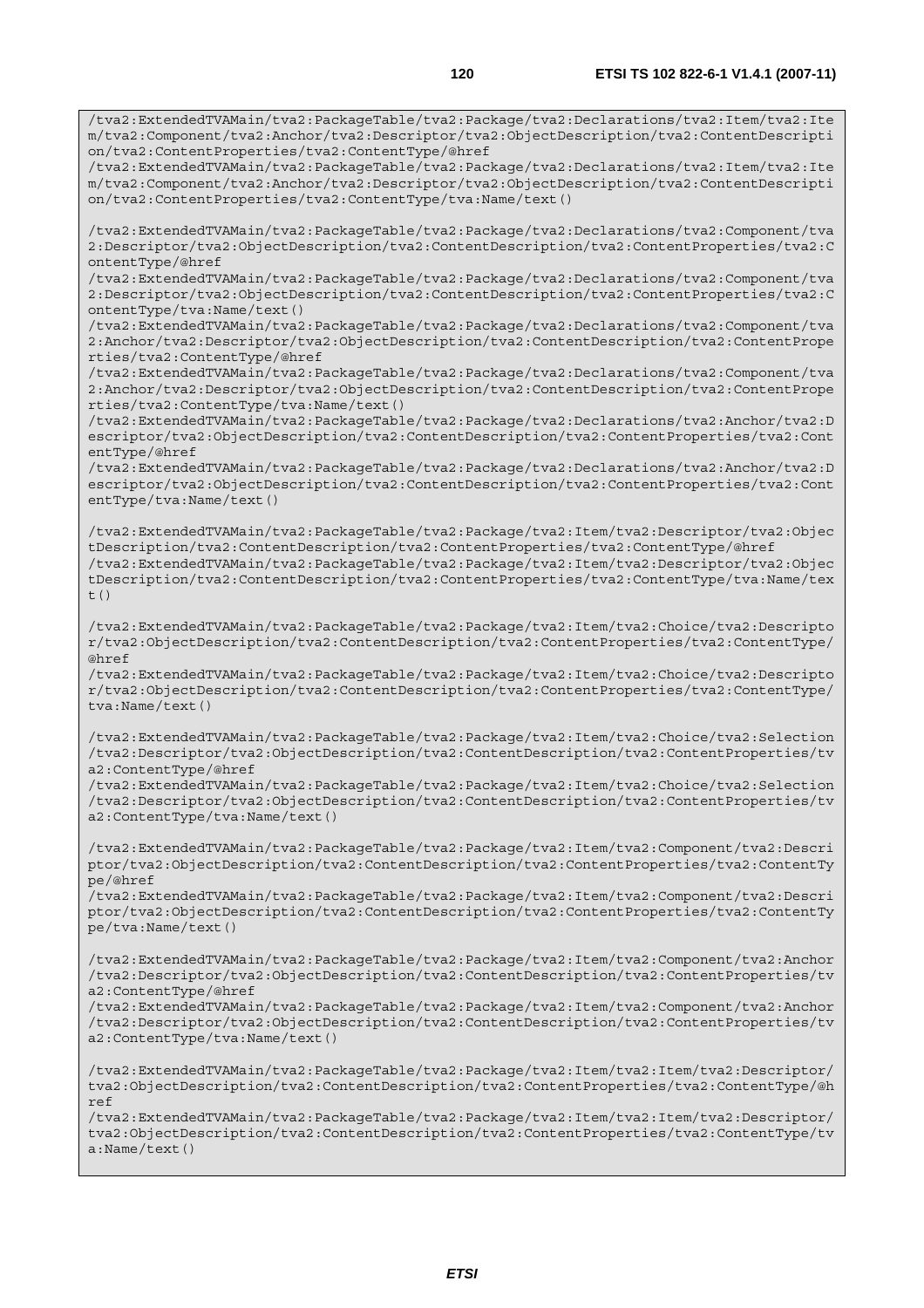/tva2:ExtendedTVAMain/tva2:PackageTable/tva2:Package/tva2:Item/tva2:Item/tva2:Choice/tva2 :Descriptor/tva2:ObjectDescription/tva2:ContentDescription/tva2:ContentProperties/tva2:Co ntentType/@href /tva2:ExtendedTVAMain/tva2:PackageTable/tva2:Package/tva2:Item/tva2:Item/tva2:Choice/tva2 :Descriptor/tva2:ObjectDescription/tva2:ContentDescription/tva2:ContentProperties/tva2:Co ntentType/tva:Name/text() /tva2:ExtendedTVAMain/tva2:PackageTable/tva2:Package/tva2:Item/tva2:Item/tva2:Choice/tva2 :Selection/tva2:Descriptor/tva2:ObjectDescription/tva2:ContentDescription/tva2:ContentPro perties/tva2:ContentType/@href /tva2:ExtendedTVAMain/tva2:PackageTable/tva2:Package/tva2:Item/tva2:Item/tva2:Choice/tva2 :Selection/tva2:Descriptor/tva2:ObjectDescription/tva2:ContentDescription/tva2:ContentPro perties/tva2:ContentType/tva:Name/text() /tva2:ExtendedTVAMain/tva2:PackageTable/tva2:Package/tva2:Item/tva2:Item/tva2:Component/t va2:Descriptor/tva2:ObjectDescription/tva2:ContentDescription/tva2:ContentProperties/tva2 :ContentType/@href /tva2:ExtendedTVAMain/tva2:PackageTable/tva2:Package/tva2:Item/tva2:Item/tva2:Component/t va2:Descriptor/tva2:ObjectDescription/tva2:ContentDescription/tva2:ContentProperties/tva2 :ContentType/tva:Name/text() /tva2:ExtendedTVAMain/tva2:PackageTable/tva2:Package/tva2:Item/tva2:Item/tva2:Component/t va2:Anchor/tva2:Descriptor/tva2:ObjectDescription/tva2:ContentDescription/tva2:ContentPro perties/tva2:ContentType/@href /tva2:ExtendedTVAMain/tva2:PackageTable/tva2:Package/tva2:Item/tva2:Item/tva2:Component/t va2:Anchor/tva2:Descriptor/tva2:ObjectDescription/tva2:ContentDescription/tva2:ContentPro perties/tva2:ContentType/tva:Name/text()  $"$  /> <tns:FieldIDDefinition fieldID="FileFormat" fieldDefinition=" /tva:TVAMain/tva:ProgramDescription/tva:ProgramInformationTable/tva:ProgramInformation/tv a2:ExtendedContentDescription/tva2:ContentProperties/tva2:FileProperties/tva2:FileFormat/ @href /tva:TVAMain/tva:ProgramDescription/tva:ProgramInformationTable/tva:ProgramInformation/tv a2:ExtendedContentDescription/tva2:ContentProperties/tva2:FileProperties/tva2:FileFormat/ tva:Name/text() /tva:TVAMain/tva:ProgramDescription/tva:GroupInformationTable/tva:GroupInformation/tva2:E xtendedContentDescription/tva2:ContentProperties/tva2:FileProperties/tva2:FileFormat/@hre f /tva:TVAMain/tva:ProgramDescription/tva:GroupInformationTable/tva:GroupInformation/tva2:E xtendedContentDescription/tva2:ContentProperties/tva2:FileProperties/tva2:FileFormat/tva: Name/text() /tva2:ExtendedTVAMain/tva2:PackageTable/tva2:Package/tva2:Descriptor/tva2:ObjectDescripti on/tva2:ContentDescription/tva2:ContentProperties/tva2:FileProperties/tva2:FileFormat/@hr  $\epsilon$ /tva2:ExtendedTVAMain/tva2:PackageTable/tva2:Package/tva2:Descriptor/tva2:ObjectDescripti on/tva2:ContentDescription/tva2:ContentProperties/tva2:FileProperties/tva2:FileFormat/tva :Name/text() /tva2:ExtendedTVAMain/tva2:PackageTable/tva2:Package/tva2:Declarations/tva2:Descriptor/tv a2:ObjectDescription/tva2:ContentDescription/tva2:ContentProperties/tva2:FileProperties/t va2:FileFormat/@href /tva2:ExtendedTVAMain/tva2:PackageTable/tva2:Package/tva2:Declarations/tva2:Descriptor/tv a2:ObjectDescription/tva2:ContentDescription/tva2:ContentProperties/tva2:FileProperties/t va2:FileFormat/tva:Name/text() /tva2:ExtendedTVAMain/tva2:PackageTable/tva2:Package/tva2:Declarations/tva2:Item/tva2:Des criptor/tva2:ObjectDescription/tva2:ContentDescription/tva2:ContentProperties/tva2:FilePr operties/tva2:FileFormat/@href /tva2:ExtendedTVAMain/tva2:PackageTable/tva2:Package/tva2:Declarations/tva2:Item/tva2:Des criptor/tva2:ObjectDescription/tva2:ContentDescription/tva2:ContentProperties/tva2:FilePr operties/tva2:FileFormat/tva:Name/text()

/tva2:ExtendedTVAMain/tva2:PackageTable/tva2:Package/tva2:Declarations/tva2:Item/tva2:Cho ice/tva2:Descriptor/tva2:ObjectDescription/tva2:ContentDescription/tva2:ContentProperties /tva2:FileProperties/tva2:FileFormat/@href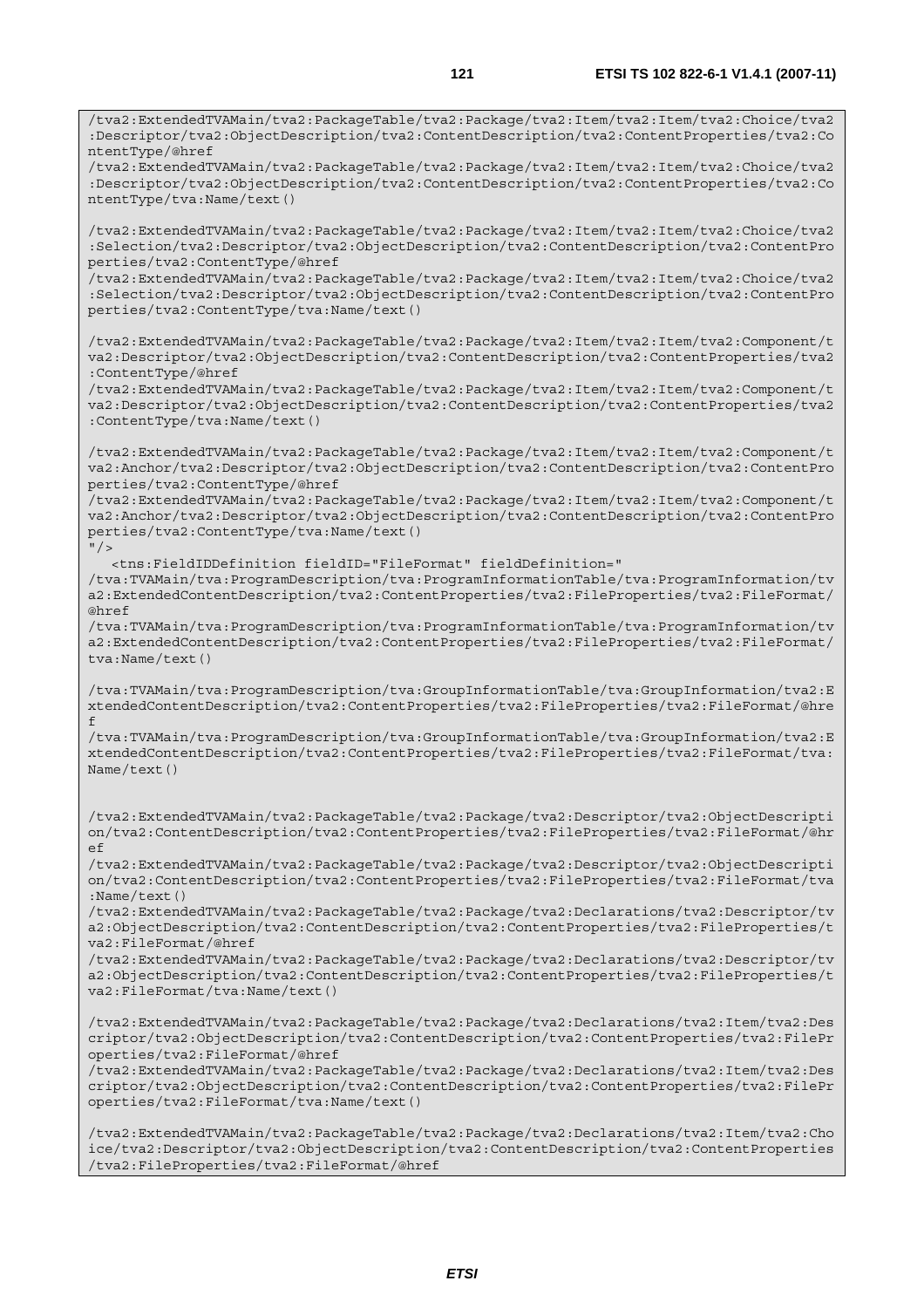/tva2:ExtendedTVAMain/tva2:PackageTable/tva2:Package/tva2:Declarations/tva2:Item/tva2:Cho ice/tva2:Descriptor/tva2:ObjectDescription/tva2:ContentDescription/tva2:ContentProperties /tva2:FileProperties/tva2:FileFormat/tva:Name/text()

/tva2:ExtendedTVAMain/tva2:PackageTable/tva2:Package/tva2:Declarations/tva2:Item/tva2:Cho ice/tva2:Selection/tva2:Descriptor/tva2:ObjectDescription/tva2:ContentDescription/tva2:Co ntentProperties/tva2:FileProperties/tva2:FileFormat/@href

/tva2:ExtendedTVAMain/tva2:PackageTable/tva2:Package/tva2:Declarations/tva2:Item/tva2:Cho ice/tva2:Selection/tva2:Descriptor/tva2:ObjectDescription/tva2:ContentDescription/tva2:Co ntentProperties/tva2:FileProperties/tva2:FileFormat/tva:Name/text()

/tva2:ExtendedTVAMain/tva2:PackageTable/tva2:Package/tva2:Declarations/tva2:Item/tva2:Com ponent/tva2:Descriptor/tva2:ObjectDescription/tva2:ContentDescription/tva2:ContentPropert ies/tva2:FileProperties/tva2:FileFormat/@href

/tva2:ExtendedTVAMain/tva2:PackageTable/tva2:Package/tva2:Declarations/tva2:Item/tva2:Com ponent/tva2:Descriptor/tva2:ObjectDescription/tva2:ContentDescription/tva2:ContentPropert ies/tva2:FileProperties/tva2:FileFormat/tva:Name/text()

/tva2:ExtendedTVAMain/tva2:PackageTable/tva2:Package/tva2:Declarations/tva2:Item/tva2:Com ponent/tva2:Anchor/tva2:Descriptor/tva2:ObjectDescription/tva2:ContentDescription/tva2:Co ntentProperties/tva2:FileProperties/tva2:FileFormat/@href

/tva2:ExtendedTVAMain/tva2:PackageTable/tva2:Package/tva2:Declarations/tva2:Item/tva2:Com ponent/tva2:Anchor/tva2:Descriptor/tva2:ObjectDescription/tva2:ContentDescription/tva2:Co ntentProperties/tva2:FileProperties/tva2:FileFormat/tva:Name/text()

/tva2:ExtendedTVAMain/tva2:PackageTable/tva2:Package/tva2:Declarations/tva2:Item/tva2:Ite m/tva2:Descriptor/tva2:ObjectDescription/tva2:ContentDescription/tva2:ContentProperties/t va2:FileProperties/tva2:FileFormat/@href

/tva2:ExtendedTVAMain/tva2:PackageTable/tva2:Package/tva2:Declarations/tva2:Item/tva2:Ite m/tva2:Descriptor/tva2:ObjectDescription/tva2:ContentDescription/tva2:ContentProperties/t va2:FileProperties/tva2:FileFormat/tva:Name/text()

/tva2:ExtendedTVAMain/tva2:PackageTable/tva2:Package/tva2:Declarations/tva2:Item/tva2:Ite m/tva2:Choice/tva2:Descriptor/tva2:ObjectDescription/tva2:ContentDescription/tva2:Content Properties/tva2:FileProperties/tva2:FileFormat/@href

/tva2:ExtendedTVAMain/tva2:PackageTable/tva2:Package/tva2:Declarations/tva2:Item/tva2:Ite m/tva2:Choice/tva2:Descriptor/tva2:ObjectDescription/tva2:ContentDescription/tva2:Content Properties/tva2:FileProperties/tva2:FileFormat/tva:Name/text()

/tva2:ExtendedTVAMain/tva2:PackageTable/tva2:Package/tva2:Declarations/tva2:Item/tva2:Ite m/tva2:Choice/tva2:Selection/tva2:Descriptor/tva2:ObjectDescription/tva2:ContentDescripti on/tva2:ContentProperties/tva2:FileProperties/tva2:FileFormat/@href

/tva2:ExtendedTVAMain/tva2:PackageTable/tva2:Package/tva2:Declarations/tva2:Item/tva2:Ite m/tva2:Choice/tva2:Selection/tva2:Descriptor/tva2:ObjectDescription/tva2:ContentDescripti on/tva2:ContentProperties/tva2:FileProperties/tva2:FileFormat/tva:Name/text()

/tva2:ExtendedTVAMain/tva2:PackageTable/tva2:Package/tva2:Declarations/tva2:Item/tva2:Ite m/tva2:Component/tva2:Descriptor/tva2:ObjectDescription/tva2:ContentDescription/tva2:Cont entProperties/tva2:FileProperties/tva2:FileFormat/@href

/tva2:ExtendedTVAMain/tva2:PackageTable/tva2:Package/tva2:Declarations/tva2:Item/tva2:Ite m/tva2:Component/tva2:Descriptor/tva2:ObjectDescription/tva2:ContentDescription/tva2:Cont entProperties/tva2:FileProperties/tva2:FileFormat/tva:Name/text()

/tva2:ExtendedTVAMain/tva2:PackageTable/tva2:Package/tva2:Declarations/tva2:Item/tva2:Ite m/tva2:Component/tva2:Anchor/tva2:Descriptor/tva2:ObjectDescription/tva2:ContentDescripti on/tva2:ContentProperties/tva2:FileProperties/tva2:FileFormat/@href

/tva2:ExtendedTVAMain/tva2:PackageTable/tva2:Package/tva2:Declarations/tva2:Item/tva2:Ite m/tva2:Component/tva2:Anchor/tva2:Descriptor/tva2:ObjectDescription/tva2:ContentDescripti on/tva2:ContentProperties/tva2:FileProperties/tva2:FileFormat/tva:Name/text()

/tva2:ExtendedTVAMain/tva2:PackageTable/tva2:Package/tva2:Declarations/tva2:Component/tva 2:Descriptor/tva2:ObjectDescription/tva2:ContentDescription/tva2:ContentProperties/tva2:F ileProperties/tva2:FileFormat/@href

/tva2:ExtendedTVAMain/tva2:PackageTable/tva2:Package/tva2:Declarations/tva2:Component/tva 2:Descriptor/tva2:ObjectDescription/tva2:ContentDescription/tva2:ContentProperties/tva2:F ileProperties/tva2:FileFormat/tva:Name/text()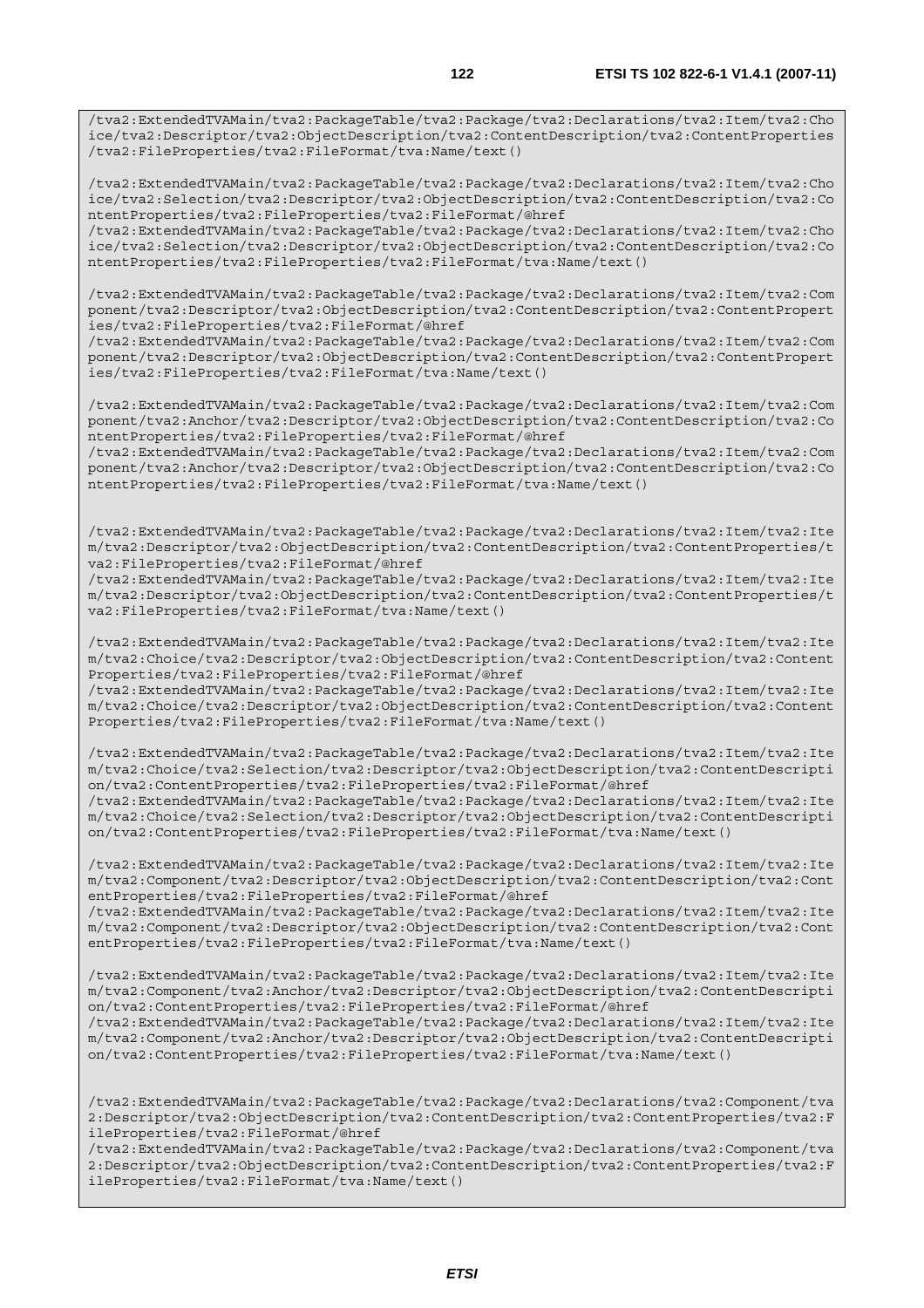/tva2:ExtendedTVAMain/tva2:PackageTable/tva2:Package/tva2:Declarations/tva2:Component/tva 2:Anchor/tva2:Descriptor/tva2:ObjectDescription/tva2:ContentDescription/tva2:ContentPrope rties/tva2:FileProperties/tva2:FileFormat/@href /tva2:ExtendedTVAMain/tva2:PackageTable/tva2:Package/tva2:Declarations/tva2:Component/tva 2:Anchor/tva2:Descriptor/tva2:ObjectDescription/tva2:ContentDescription/tva2:ContentPrope rties/tva2:FileProperties/tva2:FileFormat/tva:Name/text() /tva2:ExtendedTVAMain/tva2:PackageTable/tva2:Package/tva2:Declarations/tva2:Anchor/tva2:D escriptor/tva2:ObjectDescription/tva2:ContentDescription/tva2:ContentProperties/tva2:File Properties/tva2:FileFormat/@href /tva2:ExtendedTVAMain/tva2:PackageTable/tva2:Package/tva2:Declarations/tva2:Anchor/tva2:D escriptor/tva2:ObjectDescription/tva2:ContentDescription/tva2:ContentProperties/tva2:File Properties/tva2:FileFormat/tva:Name/text() /tva2:ExtendedTVAMain/tva2:PackageTable/tva2:Package/tva2:Item/tva2:Descriptor/tva2:Objec tDescription/tva2:ContentDescription/tva2:ContentProperties/tva2:FileProperties/tva2:File Format/@href /tva2:ExtendedTVAMain/tva2:PackageTable/tva2:Package/tva2:Item/tva2:Descriptor/tva2:Objec tDescription/tva2:ContentDescription/tva2:ContentProperties/tva2:FileProperties/tva2:File Format/tva:Name/text() /tva2:ExtendedTVAMain/tva2:PackageTable/tva2:Package/tva2:Item/tva2:Choice/tva2:Descripto r/tva2:ObjectDescription/tva2:ContentDescription/tva2:ContentProperties/tva2:FileProperti es/tva2:FileFormat/@href /tva2:ExtendedTVAMain/tva2:PackageTable/tva2:Package/tva2:Item/tva2:Choice/tva2:Descripto r/tva2:ObjectDescription/tva2:ContentDescription/tva2:ContentProperties/tva2:FileProperti es/tva2:FileFormat/tva:Name/text() /tva2:ExtendedTVAMain/tva2:PackageTable/tva2:Package/tva2:Item/tva2:Choice/tva2:Selection /tva2:Descriptor/tva2:ObjectDescription/tva2:ContentDescription/tva2:ContentProperties/tv a2:FileProperties/tva2:FileFormat/@href /tva2:ExtendedTVAMain/tva2:PackageTable/tva2:Package/tva2:Item/tva2:Choice/tva2:Selection /tva2:Descriptor/tva2:ObjectDescription/tva2:ContentDescription/tva2:ContentProperties/tv a2:FileProperties/tva2:FileFormat/tva:Name/text() /tva2:ExtendedTVAMain/tva2:PackageTable/tva2:Package/tva2:Item/tva2:Component/tva2:Descri ptor/tva2:ObjectDescription/tva2:ContentDescription/tva2:ContentProperties/tva2:FilePrope rties/tva2:FileFormat/@href /tva2:ExtendedTVAMain/tva2:PackageTable/tva2:Package/tva2:Item/tva2:Component/tva2:Descri ptor/tva2:ObjectDescription/tva2:ContentDescription/tva2:ContentProperties/tva2:FilePrope rties/tva2:FileFormat/tva:Name/text() /tva2:ExtendedTVAMain/tva2:PackageTable/tva2:Package/tva2:Item/tva2:Component/tva2:Anchor /tva2:Descriptor/tva2:ObjectDescription/tva2:ContentDescription/tva2:ContentProperties/tv a2:FileProperties/tva2:FileFormat/@href /tva2:ExtendedTVAMain/tva2:PackageTable/tva2:Package/tva2:Item/tva2:Component/tva2:Anchor /tva2:Descriptor/tva2:ObjectDescription/tva2:ContentDescription/tva2:ContentProperties/tv a2:FileProperties/tva2:FileFormat/tva:Name/text() /tva2:ExtendedTVAMain/tva2:PackageTable/tva2:Package/tva2:Item/tva2:Item/tva2:Descriptor/ tva2:ObjectDescription/tva2:ContentDescription/tva2:ContentProperties/tva2:FileProperties /tva2:FileFormat/@href /tva2:ExtendedTVAMain/tva2:PackageTable/tva2:Package/tva2:Item/tva2:Item/tva2:Descriptor/ tva2:ObjectDescription/tva2:ContentDescription/tva2:ContentProperties/tva2:FileProperties /tva2:FileFormat/tva:Name/text() /tva2:ExtendedTVAMain/tva2:PackageTable/tva2:Package/tva2:Item/tva2:Item/tva2:Choice/tva2 :Descriptor/tva2:ObjectDescription/tva2:ContentDescription/tva2:ContentProperties/tva2:Fi leProperties/tva2:FileFormat/@href /tva2:ExtendedTVAMain/tva2:PackageTable/tva2:Package/tva2:Item/tva2:Item/tva2:Choice/tva2 :Descriptor/tva2:ObjectDescription/tva2:ContentDescription/tva2:ContentProperties/tva2:Fi leProperties/tva2:FileFormat/tva:Name/text() /tva2:ExtendedTVAMain/tva2:PackageTable/tva2:Package/tva2:Item/tva2:Item/tva2:Choice/tva2 :Selection/tva2:Descriptor/tva2:ObjectDescription/tva2:ContentDescription/tva2:ContentPro

perties/tva2:FileProperties/tva2:FileFormat/@href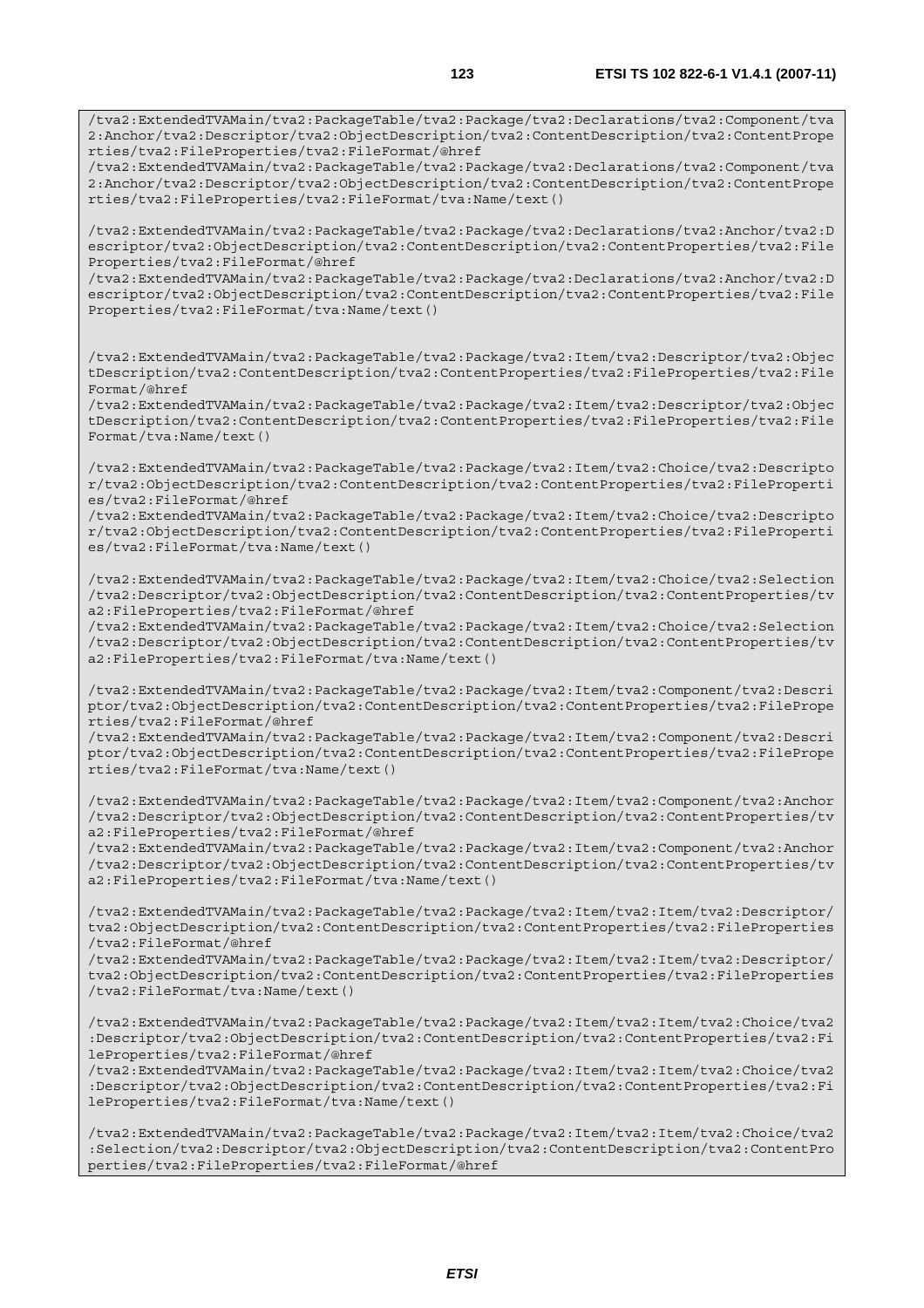/tva2:ExtendedTVAMain/tva2:PackageTable/tva2:Package/tva2:Item/tva2:Item/tva2:Choice/tva2 :Selection/tva2:Descriptor/tva2:ObjectDescription/tva2:ContentDescription/tva2:ContentPro perties/tva2:FileProperties/tva2:FileFormat/tva:Name/text()

/tva2:ExtendedTVAMain/tva2:PackageTable/tva2:Package/tva2:Item/tva2:Item/tva2:Component/t va2:Descriptor/tva2:ObjectDescription/tva2:ContentDescription/tva2:ContentProperties/tva2 :FileProperties/tva2:FileFormat/@href

/tva2:ExtendedTVAMain/tva2:PackageTable/tva2:Package/tva2:Item/tva2:Item/tva2:Component/t va2:Descriptor/tva2:ObjectDescription/tva2:ContentDescription/tva2:ContentProperties/tva2 :FileProperties/tva2:FileFormat/tva:Name/text()

/tva2:ExtendedTVAMain/tva2:PackageTable/tva2:Package/tva2:Item/tva2:Item/tva2:Component/t va2:Anchor/tva2:Descriptor/tva2:ObjectDescription/tva2:ContentDescription/tva2:ContentPro perties/tva2:FileProperties/tva2:FileFormat/@href

/tva2:ExtendedTVAMain/tva2:PackageTable/tva2:Package/tva2:Item/tva2:Item/tva2:Component/t va2:Anchor/tva2:Descriptor/tva2:ObjectDescription/tva2:ContentDescription/tva2:ContentPro perties/tva2:FileProperties/tva2:FileFormat/tva:Name/text()  $"$ />

<tns:FieldIDDefinition fieldID="FileSize" fieldDefinition="

/tva:TVAMain/tva:ProgramDescription/tva:ProgramInformationTable/tva:ProgramInformation/tv a2:ExtendedContentDescription/tva2:ContentProperties/tva2:FileProperties/tva2:FileSize/te xt()

/tva:TVAMain/tva:ProgramDescription/tva:GroupInformationTable/tva:GroupInformation/tva2:E xtendedContentDescription/tva2:ContentProperties/tva2:FileProperties/tva2:FileSize/text() /tva2:ExtendedTVAMain/tva2:PackageTable/tva2:Package/tva2:Descriptor/tva2:ObjectDescripti on/tva2:ContentDescription/tva2:ContentProperties/tva2:FileProperties/tva2:FileSize/text( )

/tva2:ExtendedTVAMain/tva2:PackageTable/tva2:Package/tva2:Declarations/tva2:Descriptor/tv a2:ObjectDescription/tva2:ContentDescription/tva2:ContentProperties/tva2:FileProperties/t va2:FileSize/text()

/tva2:ExtendedTVAMain/tva2:PackageTable/tva2:Package/tva2:Declarations/tva2:Item/tva2:Des criptor/tva2:ObjectDescription/tva2:ContentDescription/tva2:ContentProperties/tva2:FilePr operties/tva2:FileSize/text()

/tva2:ExtendedTVAMain/tva2:PackageTable/tva2:Package/tva2:Declarations/tva2:Item/tva2:Cho ice/tva2:Descriptor/tva2:ObjectDescription/tva2:ContentDescription/tva2:ContentProperties /tva2:FileProperties/tva2:FileSize/text()

/tva2:ExtendedTVAMain/tva2:PackageTable/tva2:Package/tva2:Declarations/tva2:Item/tva2:Cho ice/tva2:Selection/tva2:Descriptor/tva2:ObjectDescription/tva2:ContentDescription/tva2:Co ntentProperties/tva2:FileProperties/tva2:FileSize/text()

/tva2:ExtendedTVAMain/tva2:PackageTable/tva2:Package/tva2:Declarations/tva2:Item/tva2:Com ponent/tva2:Descriptor/tva2:ObjectDescription/tva2:ContentDescription/tva2:ContentPropert ies/tva2:FileProperties/tva2:FileSize/text()

/tva2:ExtendedTVAMain/tva2:PackageTable/tva2:Package/tva2:Declarations/tva2:Item/tva2:Com ponent/tva2:Anchor/tva2:Descriptor/tva2:ObjectDescription/tva2:ContentDescription/tva2:Co ntentProperties/tva2:FileProperties/tva2:FileSize/text()

/tva2:ExtendedTVAMain/tva2:PackageTable/tva2:Package/tva2:Declarations/tva2:Item/tva2:Ite m/tva2:Descriptor/tva2:ObjectDescription/tva2:ContentDescription/tva2:ContentProperties/t va2:FileProperties/tva2:FileSize/text()

/tva2:ExtendedTVAMain/tva2:PackageTable/tva2:Package/tva2:Declarations/tva2:Item/tva2:Ite m/tva2:Choice/tva2:Descriptor/tva2:ObjectDescription/tva2:ContentDescription/tva2:Content Properties/tva2:FileProperties/tva2:FileSize/text()

/tva2:ExtendedTVAMain/tva2:PackageTable/tva2:Package/tva2:Declarations/tva2:Item/tva2:Ite m/tva2:Choice/tva2:Selection/tva2:Descriptor/tva2:ObjectDescription/tva2:ContentDescripti on/tva2:ContentProperties/tva2:FileProperties/tva2:FileSize/text()

/tva2:ExtendedTVAMain/tva2:PackageTable/tva2:Package/tva2:Declarations/tva2:Item/tva2:Ite m/tva2:Component/tva2:Descriptor/tva2:ObjectDescription/tva2:ContentDescription/tva2:Cont entProperties/tva2:FileProperties/tva2:FileSize/text()

/tva2:ExtendedTVAMain/tva2:PackageTable/tva2:Package/tva2:Declarations/tva2:Item/tva2:Ite m/tva2:Component/tva2:Anchor/tva2:Descriptor/tva2:ObjectDescription/tva2:ContentDescripti on/tva2:ContentProperties/tva2:FileProperties/tva2:FileSize/text()

/tva2:ExtendedTVAMain/tva2:PackageTable/tva2:Package/tva2:Declarations/tva2:Component/tva 2:Descriptor/tva2:ObjectDescription/tva2:ContentDescription/tva2:ContentProperties/tva2:F ileProperties/tva2:FileSize/text()

/tva2:ExtendedTVAMain/tva2:PackageTable/tva2:Package/tva2:Declarations/tva2:Component/tva 2:Anchor/tva2:Descriptor/tva2:ObjectDescription/tva2:ContentDescription/tva2:ContentPrope rties/tva2:FileProperties/tva2:FileSize/text()

/tva2:ExtendedTVAMain/tva2:PackageTable/tva2:Package/tva2:Declarations/tva2:Anchor/tva2:D escriptor/tva2:ObjectDescription/tva2:ContentDescription/tva2:ContentProperties/tva2:File Properties/tva2:FileSize/text()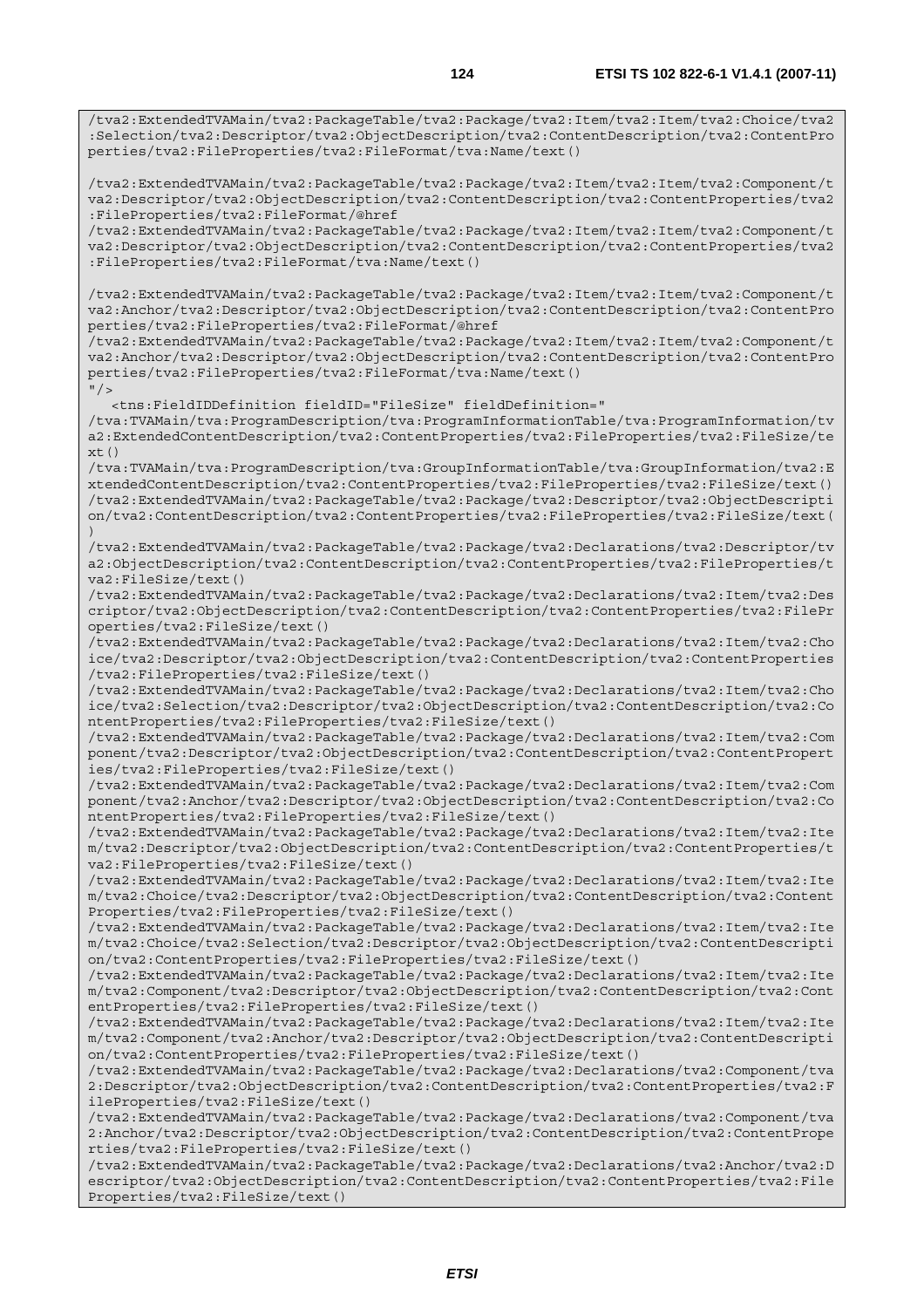/tva2:ExtendedTVAMain/tva2:PackageTable/tva2:Package/tva2:Item/tva2:Descriptor/tva2:Objec tDescription/tva2:ContentDescription/tva2:ContentProperties/tva2:FileProperties/tva2:File Size/text() /tva2:ExtendedTVAMain/tva2:PackageTable/tva2:Package/tva2:Item/tva2:Choice/tva2:Descripto r/tva2:ObjectDescription/tva2:ContentDescription/tva2:ContentProperties/tva2:FileProperti es/tva2:FileSize/text() /tva2:ExtendedTVAMain/tva2:PackageTable/tva2:Package/tva2:Item/tva2:Choice/tva2:Selection /tva2:Descriptor/tva2:ObjectDescription/tva2:ContentDescription/tva2:ContentProperties/tv a2:FileProperties/tva2:FileSize/text() /tva2:ExtendedTVAMain/tva2:PackageTable/tva2:Package/tva2:Item/tva2:Component/tva2:Descri ptor/tva2:ObjectDescription/tva2:ContentDescription/tva2:ContentProperties/tva2:FilePrope rties/tva2:FileSize/text() /tva2:ExtendedTVAMain/tva2:PackageTable/tva2:Package/tva2:Item/tva2:Component/tva2:Anchor /tva2:Descriptor/tva2:ObjectDescription/tva2:ContentDescription/tva2:ContentProperties/tv a2:FileProperties/tva2:FileSize/text() /tva2:ExtendedTVAMain/tva2:PackageTable/tva2:Package/tva2:Item/tva2:Item/tva2:Descriptor/ tva2:ObjectDescription/tva2:ContentDescription/tva2:ContentProperties/tva2:FileProperties /tva2:FileSize/text() /tva2:ExtendedTVAMain/tva2:PackageTable/tva2:Package/tva2:Item/tva2:Item/tva2:Choice/tva2 :Descriptor/tva2:ObjectDescription/tva2:ContentDescription/tva2:ContentProperties/tva2:Fi leProperties/tva2:FileSize/text() /tva2:ExtendedTVAMain/tva2:PackageTable/tva2:Package/tva2:Item/tva2:Item/tva2:Choice/tva2 :Selection/tva2:Descriptor/tva2:ObjectDescription/tva2:ContentDescription/tva2:ContentPro perties/tva2:FileProperties/tva2:FileSize/text() /tva2:ExtendedTVAMain/tva2:PackageTable/tva2:Package/tva2:Item/tva2:Item/tva2:Component/t va2:Descriptor/tva2:ObjectDescription/tva2:ContentDescription/tva2:ContentProperties/tva2 :FileProperties/tva2:FileSize/text() /tva2:ExtendedTVAMain/tva2:PackageTable/tva2:Package/tva2:Item/tva2:Item/tva2:Component/t va2:Anchor/tva2:Descriptor/tva2:ObjectDescription/tva2:ContentDescription/tva2:ContentPro perties/tva2:FileProperties/tva2:FileSize/text()  $"$  / >  $\leq$   $\perp$ ######################################################################################## --> <!-- fieldID for ContentAttributes/ContextAttributes in Package -->  $<$ ! --######################################################################################## -->  $\geq$   $\geq$   $-$ ######################################################################################## --> <!-- fieldID for AudioContent in Package --> <!-- AudioContent is new one. AudioCoding and AudioChannels are refined -->  $\leq$  ! --######################################################################################## --> <tns:FieldIDDefinition fieldID="AudioContent" fieldDefinition=" /tva:TVAMain/tva:ProgramDescription/tva:ProgramInformationTable/tva:ProgramInformation/tv a2:ExtendedContentDescription/tva2:ContentProperties/tva2:AudioAttributes /tva:TVAMain/tva:ProgramDescription/tva:GroupInformationTable/tva:GroupInformation/tva2:E xtendedContentDescription/tva2:ContentProperties/tva2:AudioAttributes /tva2:ExtendedTVAMain/tva2:PackageTable/tva2:Package/tva2:Descriptor/tva2:ObjectDescripti on/tva2:ContentDescription/tva2:ContentProperties/tva2:AudioAttributes /tva2:ExtendedTVAMain/tva2:PackageTable/tva2:Package/tva2:Declarations/tva2:Descriptor/tv a2:ObjectDescription/tva2:ContentDescription/tva2:ContentProperties/tva2:AudioAttributes /tva2:ExtendedTVAMain/tva2:PackageTable/tva2:Package/tva2:Declarations/tva2:Item/tva2:Des criptor/tva2:ObjectDescription/tva2:ContentDescription/tva2:ContentProperties/tva2:AudioA ttributes /tva2:ExtendedTVAMain/tva2:PackageTable/tva2:Package/tva2:Declarations/tva2:Item/tva2:Cho ice/tva2:Descriptor/tva2:ObjectDescription/tva2:ContentDescription/tva2:ContentProperties /tva2:AudioAttributes /tva2:ExtendedTVAMain/tva2:PackageTable/tva2:Package/tva2:Declarations/tva2:Item/tva2:Cho ice/tva2:Selection/tva2:Descriptor/tva2:ObjectDescription/tva2:ContentDescription/tva2:Co ntentProperties/tva2:AudioAttributes /tva2:ExtendedTVAMain/tva2:PackageTable/tva2:Package/tva2:Declarations/tva2:Item/tva2:Com ponent/tva2:Descriptor/tva2:ObjectDescription/tva2:ContentDescription/tva2:ContentPropert

ies/tva2:AudioAttributes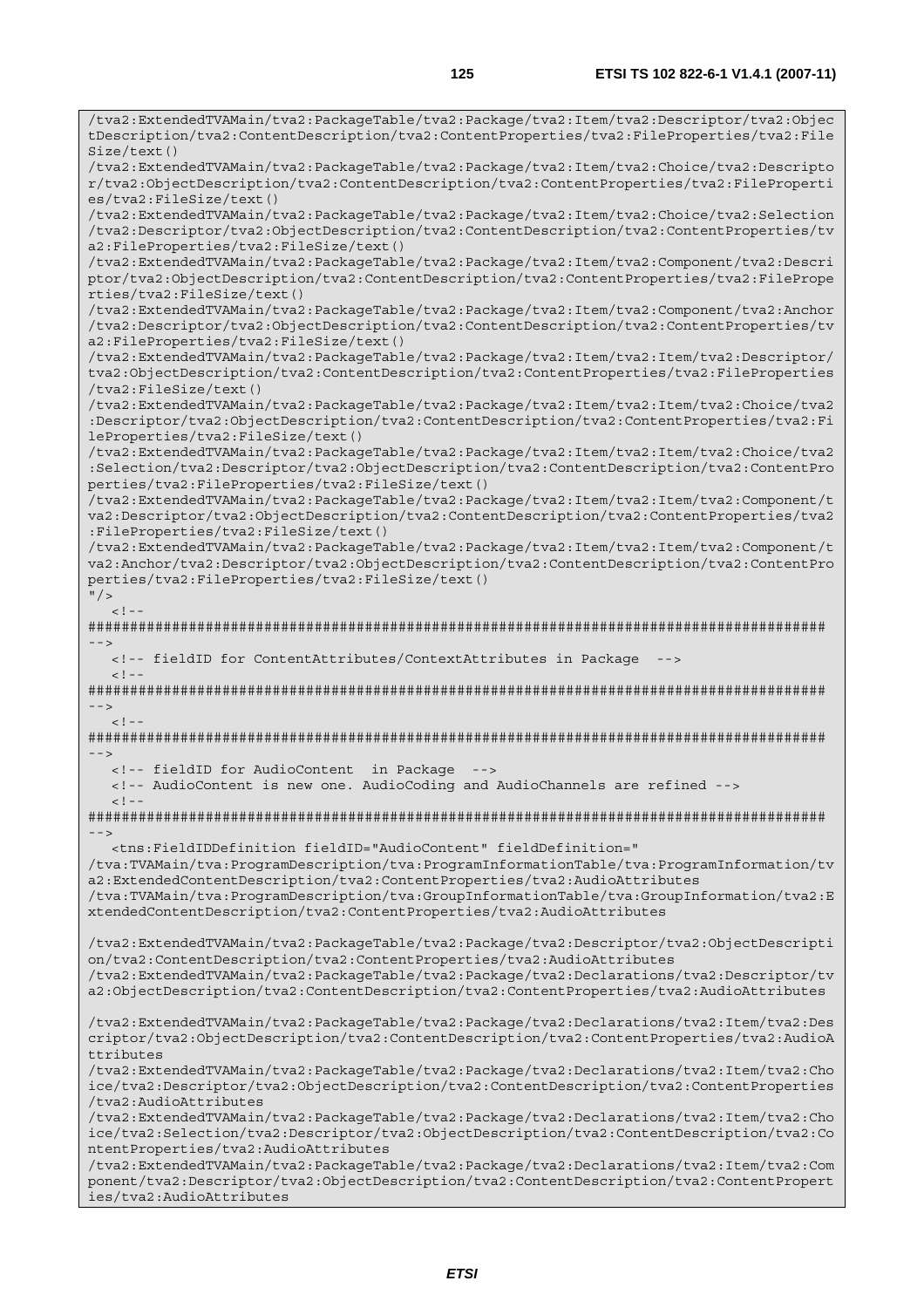/tva2:ExtendedTVAMain/tva2:PackageTable/tva2:Package/tva2:Declarations/tva2:Item/tva2:Com ponent/tva2:Anchor/tva2:Descriptor/tva2:ObjectDescription/tva2:ContentDescription/tva2:Co

ntentProperties/tva2:AudioAttributes

/tva2:ExtendedTVAMain/tva2:PackageTable/tva2:Package/tva2:Declarations/tva2:Item/tva2:Ite m/tva2:Descriptor/tva2:ObjectDescription/tva2:ContentDescription/tva2:ContentProperties/t va2:AudioAttributes /tva2:ExtendedTVAMain/tva2:PackageTable/tva2:Package/tva2:Declarations/tva2:Item/tva2:Ite m/tva2:Choice/tva2:Descriptor/tva2:ObjectDescription/tva2:ContentDescription/tva2:Content Properties/tva2:AudioAttributes /tva2:ExtendedTVAMain/tva2:PackageTable/tva2:Package/tva2:Declarations/tva2:Item/tva2:Ite m/tva2:Choice/tva2:Selection/tva2:Descriptor/tva2:ObjectDescription/tva2:ContentDescripti on/tva2:ContentProperties/tva2:AudioAttributes /tva2:ExtendedTVAMain/tva2:PackageTable/tva2:Package/tva2:Declarations/tva2:Item/tva2:Ite m/tva2:Component/tva2:Descriptor/tva2:ObjectDescription/tva2:ContentDescription/tva2:Cont entProperties/tva2:AudioAttributes /tva2:ExtendedTVAMain/tva2:PackageTable/tva2:Package/tva2:Declarations/tva2:Item/tva2:Ite m/tva2:Component/tva2:Anchor/tva2:Descriptor/tva2:ObjectDescription/tva2:ContentDescripti on/tva2:ContentProperties/tva2:AudioAttributes /tva2:ExtendedTVAMain/tva2:PackageTable/tva2:Package/tva2:Declarations/tva2:Component/tva 2:Descriptor/tva2:ObjectDescription/tva2:ContentDescription/tva2:ContentProperties/tva2:A udioAttributes /tva2:ExtendedTVAMain/tva2:PackageTable/tva2:Package/tva2:Declarations/tva2:Component/tva 2:Anchor/tva2:Descriptor/tva2:ObjectDescription/tva2:ContentDescription/tva2:ContentPrope rties/tva2:AudioAttributes /tva2:ExtendedTVAMain/tva2:PackageTable/tva2:Package/tva2:Declarations/tva2:Anchor/tva2:D escriptor/tva2:ObjectDescription/tva2:ContentDescription/tva2:ContentProperties/tva2:Audi oAttributes /tva2:ExtendedTVAMain/tva2:PackageTable/tva2:Package/tva2:Item/tva2:Descriptor/tva2:Objec tDescription/tva2:ContentDescription/tva2:ContentProperties/tva2:AudioAttributes /tva2:ExtendedTVAMain/tva2:PackageTable/tva2:Package/tva2:Item/tva2:Choice/tva2:Descripto r/tva2:ObjectDescription/tva2:ContentDescription/tva2:ContentProperties/tva2:AudioAttribu tes /tva2:ExtendedTVAMain/tva2:PackageTable/tva2:Package/tva2:Item/tva2:Choice/tva2:Selection /tva2:Descriptor/tva2:ObjectDescription/tva2:ContentDescription/tva2:ContentProperties/tv a2:AudioAttributes /tva2:ExtendedTVAMain/tva2:PackageTable/tva2:Package/tva2:Item/tva2:Component/tva2:Descri ptor/tva2:ObjectDescription/tva2:ContentDescription/tva2:ContentProperties/tva2:AudioAttr ibutes /tva2:ExtendedTVAMain/tva2:PackageTable/tva2:Package/tva2:Item/tva2:Component/tva2:Anchor /tva2:Descriptor/tva2:ObjectDescription/tva2:ContentDescription/tva2:ContentProperties/tv a2:AudioAttributes /tva2:ExtendedTVAMain/tva2:PackageTable/tva2:Package/tva2:Item/tva2:Item/tva2:Descriptor/ tva2:ObjectDescription/tva2:ContentDescription/tva2:ContentProperties/tva2:AudioAttribute s /tva2:ExtendedTVAMain/tva2:PackageTable/tva2:Package/tva2:Item/tva2:Item/tva2:Choice/tva2 :Descriptor/tva2:ObjectDescription/tva2:ContentDescription/tva2:ContentProperties/tva2:Au dioAttributes /tva2:ExtendedTVAMain/tva2:PackageTable/tva2:Package/tva2:Item/tva2:Item/tva2:Choice/tva2 :Selection/tva2:Descriptor/tva2:ObjectDescription/tva2:ContentDescription/tva2:ContentPro perties/tva2:AudioAttributes /tva2:ExtendedTVAMain/tva2:PackageTable/tva2:Package/tva2:Item/tva2:Item/tva2:Component/t va2:Descriptor/tva2:ObjectDescription/tva2:ContentDescription/tva2:ContentProperties/tva2 :AudioAttributes /tva2:ExtendedTVAMain/tva2:PackageTable/tva2:Package/tva2:Item/tva2:Item/tva2:Component/t va2:Anchor/tva2:Descriptor/tva2:ObjectDescription/tva2:ContentDescription/tva2:ContentPro perties/tva2:AudioAttributes  $\frac{11}{2}$  $\leq$   $\perp$ ######################################################################################## --> <!-- fieldID for VideoContent in Package --> <!-- VideoContent is new one. VideoAspectRatio field is refined -->

 $\geq 1$ 

######################################################################################## -->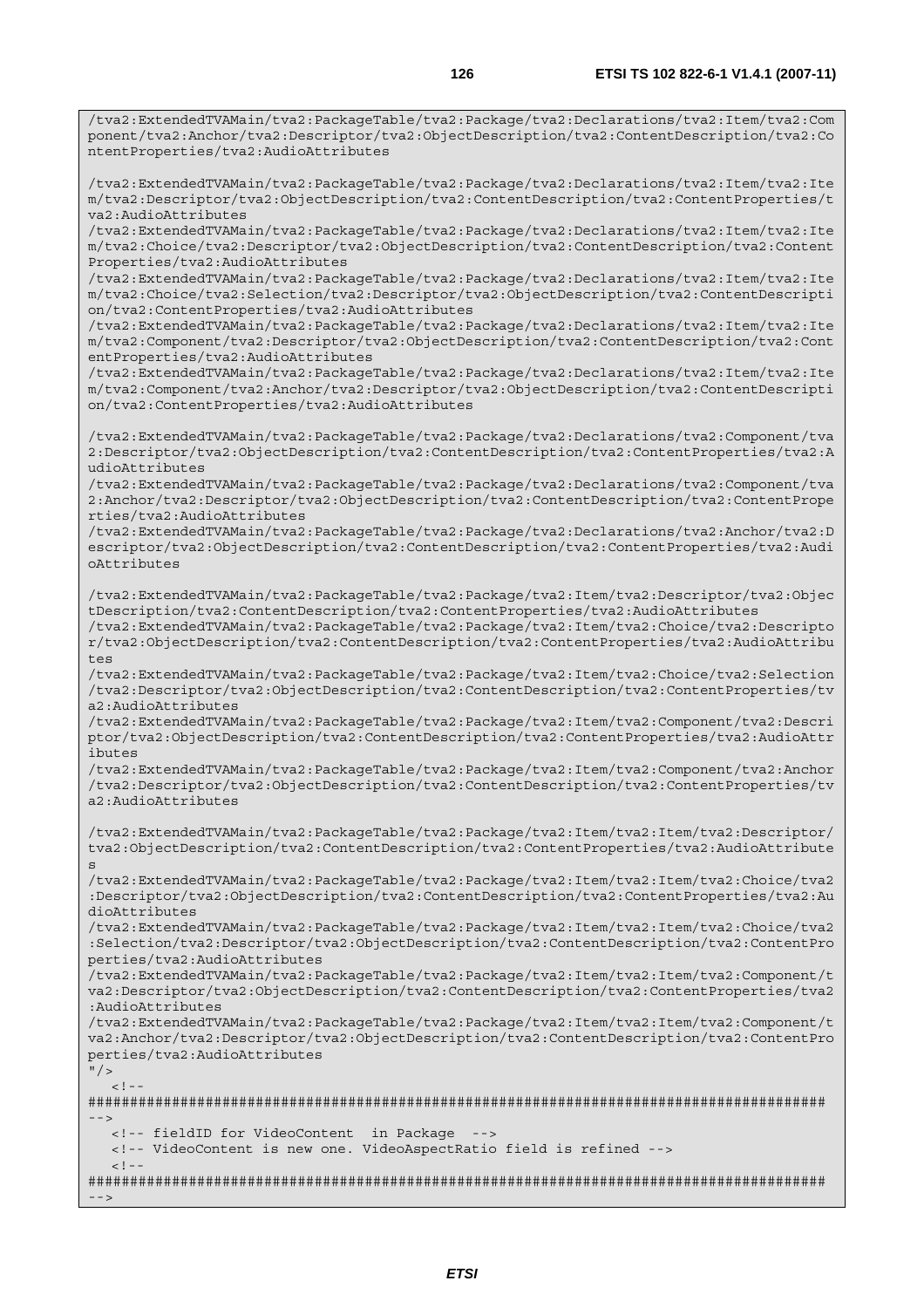/tva:TVAMain/tva:ProgramDescription/tva:ProgramInformationTable/tva:ProgramInformation/tv

/tva:TVAMain/tva:ProgramDescription/tva:GroupInformationTable/tva:GroupInformation/tva2:E

<tns:FieldIDDefinition fieldID="VideoContent" fieldDefinition="

a2:ExtendedContentDescription/tva2:ContentProperties/tva2:VideoAttributes

*ETSI*  xtendedContentDescription/tva2:ContentProperties/tva2:VideoAttributes /tva2:ExtendedTVAMain/tva2:PackageTable/tva2:Package/tva2:Descriptor/tva2:ObjectDescripti on/tva2:ContentDescription/tva2:ContentProperties/tva2:VideoAttributes /tva2:ExtendedTVAMain/tva2:PackageTable/tva2:Package/tva2:Declarations/tva2:Descriptor/tv a2:ObjectDescription/tva2:ContentDescription/tva2:ContentProperties/tva2:VideoAttributes /tva2:ExtendedTVAMain/tva2:PackageTable/tva2:Package/tva2:Declarations/tva2:Item/tva2:Des criptor/tva2:ObjectDescription/tva2:ContentDescription/tva2:ContentProperties/tva2:VideoA ttributes /tva2:ExtendedTVAMain/tva2:PackageTable/tva2:Package/tva2:Declarations/tva2:Item/tva2:Cho ice/tva2:Descriptor/tva2:ObjectDescription/tva2:ContentDescription/tva2:ContentProperties /tva2:VideoAttributes /tva2:ExtendedTVAMain/tva2:PackageTable/tva2:Package/tva2:Declarations/tva2:Item/tva2:Cho ice/tva2:Selection/tva2:Descriptor/tva2:ObjectDescription/tva2:ContentDescription/tva2:Co ntentProperties/tva2:VideoAttributes /tva2:ExtendedTVAMain/tva2:PackageTable/tva2:Package/tva2:Declarations/tva2:Item/tva2:Com ponent/tva2:Descriptor/tva2:ObjectDescription/tva2:ContentDescription/tva2:ContentPropert ies/tva2:VideoAttributes /tva2:ExtendedTVAMain/tva2:PackageTable/tva2:Package/tva2:Declarations/tva2:Item/tva2:Com ponent/tva2:Anchor/tva2:Descriptor/tva2:ObjectDescription/tva2:ContentDescription/tva2:Co ntentProperties/tva2:VideoAttributes /tva2:ExtendedTVAMain/tva2:PackageTable/tva2:Package/tva2:Declarations/tva2:Item/tva2:Ite m/tva2:Descriptor/tva2:ObjectDescription/tva2:ContentDescription/tva2:ContentProperties/t va2:VideoAttributes /tva2:ExtendedTVAMain/tva2:PackageTable/tva2:Package/tva2:Declarations/tva2:Item/tva2:Ite m/tva2:Choice/tva2:Descriptor/tva2:ObjectDescription/tva2:ContentDescription/tva2:Content Properties/tva2:VideoAttributes /tva2:ExtendedTVAMain/tva2:PackageTable/tva2:Package/tva2:Declarations/tva2:Item/tva2:Ite m/tva2:Choice/tva2:Selection/tva2:Descriptor/tva2:ObjectDescription/tva2:ContentDescripti on/tva2:ContentProperties/tva2:VideoAttributes /tva2:ExtendedTVAMain/tva2:PackageTable/tva2:Package/tva2:Declarations/tva2:Item/tva2:Ite m/tva2:Component/tva2:Descriptor/tva2:ObjectDescription/tva2:ContentDescription/tva2:Cont entProperties/tva2:VideoAttributes /tva2:ExtendedTVAMain/tva2:PackageTable/tva2:Package/tva2:Declarations/tva2:Item/tva2:Ite m/tva2:Component/tva2:Anchor/tva2:Descriptor/tva2:ObjectDescription/tva2:ContentDescripti on/tva2:ContentProperties/tva2:VideoAttributes /tva2:ExtendedTVAMain/tva2:PackageTable/tva2:Package/tva2:Declarations/tva2:Component/tva 2:Descriptor/tva2:ObjectDescription/tva2:ContentDescription/tva2:ContentProperties/tva2:V ideoAttributes /tva2:ExtendedTVAMain/tva2:PackageTable/tva2:Package/tva2:Declarations/tva2:Component/tva 2:Anchor/tva2:Descriptor/tva2:ObjectDescription/tva2:ContentDescription/tva2:ContentPrope rties/tva2:VideoAttributes /tva2:ExtendedTVAMain/tva2:PackageTable/tva2:Package/tva2:Declarations/tva2:Anchor/tva2:D escriptor/tva2:ObjectDescription/tva2:ContentDescription/tva2:ContentProperties/tva2:Vide oAttributes /tva2:ExtendedTVAMain/tva2:PackageTable/tva2:Package/tva2:Item/tva2:Descriptor/tva2:Objec tDescription/tva2:ContentDescription/tva2:ContentProperties/tva2:VideoAttributes /tva2:ExtendedTVAMain/tva2:PackageTable/tva2:Package/tva2:Item/tva2:Choice/tva2:Descripto r/tva2:ObjectDescription/tva2:ContentDescription/tva2:ContentProperties/tva2:VideoAttribu tes /tva2:ExtendedTVAMain/tva2:PackageTable/tva2:Package/tva2:Item/tva2:Choice/tva2:Selection /tva2:Descriptor/tva2:ObjectDescription/tva2:ContentDescription/tva2:ContentProperties/tv a2:VideoAttributes /tva2:ExtendedTVAMain/tva2:PackageTable/tva2:Package/tva2:Item/tva2:Component/tva2:Descri ptor/tva2:ObjectDescription/tva2:ContentDescription/tva2:ContentProperties/tva2:VideoAttr ibutes /tva2:ExtendedTVAMain/tva2:PackageTable/tva2:Package/tva2:Item/tva2:Component/tva2:Anchor /tva2:Descriptor/tva2:ObjectDescription/tva2:ContentDescription/tva2:ContentProperties/tv a2:VideoAttributes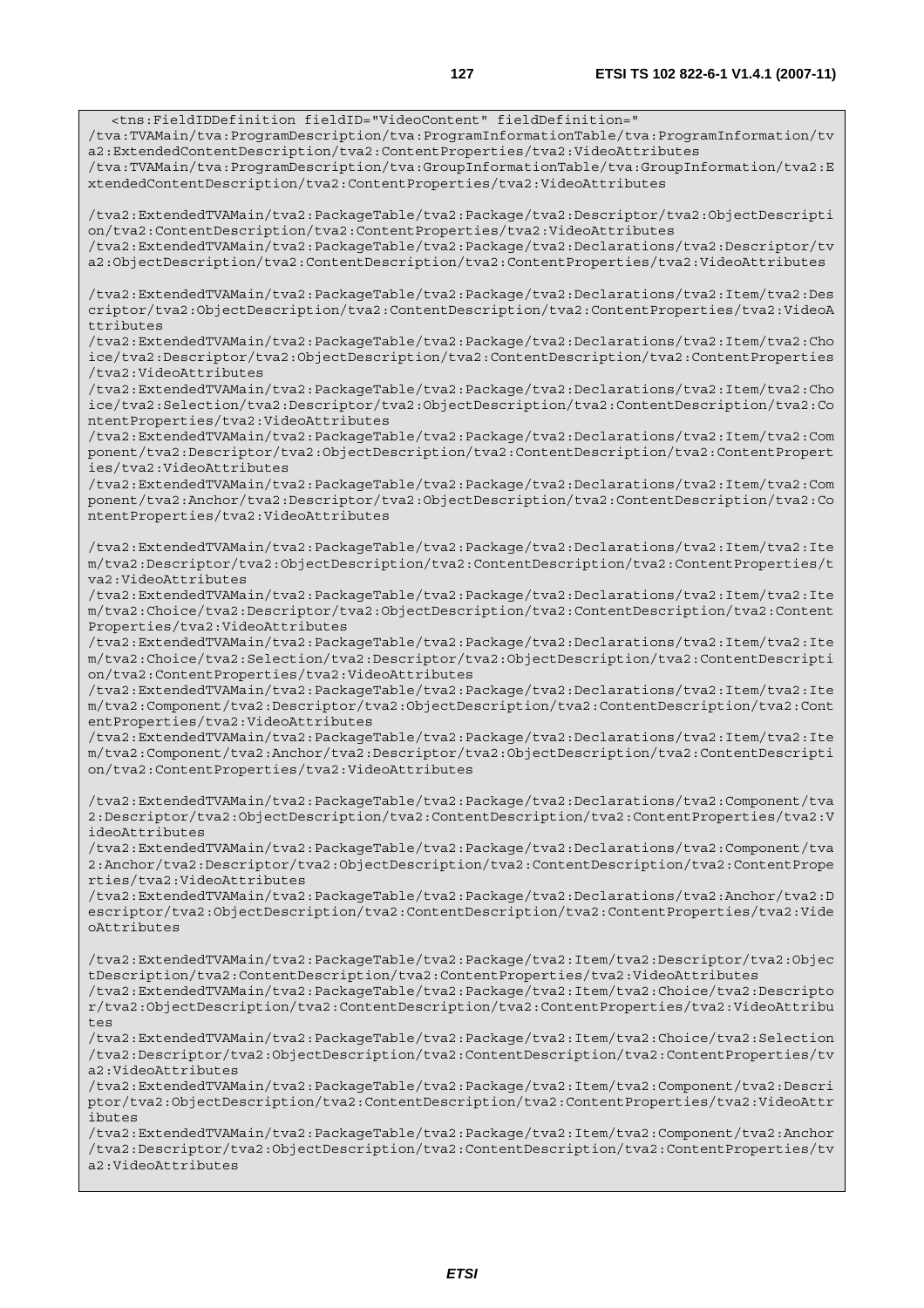/tva2:ExtendedTVAMain/tva2:PackageTable/tva2:Package/tva2:Item/tva2:Item/tva2:Descriptor/ tva2:ObjectDescription/tva2:ContentDescription/tva2:ContentProperties/tva2:VideoAttribute s /tva2:ExtendedTVAMain/tva2:PackageTable/tva2:Package/tva2:Item/tva2:Item/tva2:Choice/tva2 :Descriptor/tva2:ObjectDescription/tva2:ContentDescription/tva2:ContentProperties/tva2:Vi deoAttributes /tva2:ExtendedTVAMain/tva2:PackageTable/tva2:Package/tva2:Item/tva2:Item/tva2:Choice/tva2 :Selection/tva2:Descriptor/tva2:ObjectDescription/tva2:ContentDescription/tva2:ContentPro perties/tva2:VideoAttributes /tva2:ExtendedTVAMain/tva2:PackageTable/tva2:Package/tva2:Item/tva2:Item/tva2:Component/t va2:Descriptor/tva2:ObjectDescription/tva2:ContentDescription/tva2:ContentProperties/tva2 :VideoAttributes /tva2:ExtendedTVAMain/tva2:PackageTable/tva2:Package/tva2:Item/tva2:Item/tva2:Component/t va2:Anchor/tva2:Descriptor/tva2:ObjectDescription/tva2:ContentDescription/tva2:ContentPro perties/tva2:VideoAttributes  $"$  / >  $\geq$   $\frac{1}{2}$   $\geq$   $\frac{1}{2}$ ######################################################################################## --> <!-- fieldID for StillImageContent in Package --> <!-- StillImageContent, StillImageWidth and StillImageHeight -->  $<$ ! - -######################################################################################## --> <tns:FieldIDDefinition fieldID="StillImageContent" fieldDefinition=" /tva:TVAMain/tva:ProgramDescription/tva:ProgramInformationTable/tva:ProgramInformation/tv a2:ExtendedContentDescription/tva2:ContentProperties/tva2:StillImageContentAttributes /tva:TVAMain/tva:ProgramDescription/tva:GroupInformationTable/tva:GroupInformation/tva2:E xtendedContentDescription/tva2:ContentProperties/tva2:StillImageContentAttributes /tva2:ExtendedTVAMain/tva2:PackageTable/tva2:Package/tva2:Descriptor/tva2:ObjectDescripti on/tva2:ContentDescription/tva2:ContentProperties/tva2:StillImageContentAttributes /tva2:ExtendedTVAMain/tva2:PackageTable/tva2:Package/tva2:Declarations/tva2:Descriptor/tv a2:ObjectDescription/tva2:ContentDescription/tva2:ContentProperties/tva2:StillImageConten tAttributes /tva2:ExtendedTVAMain/tva2:PackageTable/tva2:Package/tva2:Declarations/tva2:Item/tva2:Des criptor/tva2:ObjectDescription/tva2:ContentDescription/tva2:ContentProperties/tva2:StillI mageContentAttributes /tva2:ExtendedTVAMain/tva2:PackageTable/tva2:Package/tva2:Declarations/tva2:Item/tva2:Cho ice/tva2:Descriptor/tva2:ObjectDescription/tva2:ContentDescription/tva2:ContentProperties /tva2:StillImageContentAttributes /tva2:ExtendedTVAMain/tva2:PackageTable/tva2:Package/tva2:Declarations/tva2:Item/tva2:Cho ice/tva2:Selection/tva2:Descriptor/tva2:ObjectDescription/tva2:ContentDescription/tva2:Co ntentProperties/tva2:StillImageContentAttributes /tva2:ExtendedTVAMain/tva2:PackageTable/tva2:Package/tva2:Declarations/tva2:Item/tva2:Com ponent/tva2:Descriptor/tva2:ObjectDescription/tva2:ContentDescription/tva2:ContentPropert ies/tva2:StillImageContentAttributes /tva2:ExtendedTVAMain/tva2:PackageTable/tva2:Package/tva2:Declarations/tva2:Item/tva2:Com ponent/tva2:Anchor/tva2:Descriptor/tva2:ObjectDescription/tva2:ContentDescription/tva2:Co ntentProperties/tva2:StillImageContentAttributes /tva2:ExtendedTVAMain/tva2:PackageTable/tva2:Package/tva2:Declarations/tva2:Item/tva2:Ite m/tva2:Descriptor/tva2:ObjectDescription/tva2:ContentDescription/tva2:ContentProperties/t va2:StillImageContentAttributes /tva2:ExtendedTVAMain/tva2:PackageTable/tva2:Package/tva2:Declarations/tva2:Item/tva2:Ite m/tva2:Choice/tva2:Descriptor/tva2:ObjectDescription/tva2:ContentDescription/tva2:Content Properties/tva2:StillImageContentAttributes /tva2:ExtendedTVAMain/tva2:PackageTable/tva2:Package/tva2:Declarations/tva2:Item/tva2:Ite m/tva2:Choice/tva2:Selection/tva2:Descriptor/tva2:ObjectDescription/tva2:ContentDescripti on/tva2:ContentProperties/tva2:StillImageContentAttributes /tva2:ExtendedTVAMain/tva2:PackageTable/tva2:Package/tva2:Declarations/tva2:Item/tva2:Ite m/tva2:Component/tva2:Descriptor/tva2:ObjectDescription/tva2:ContentDescription/tva2:Cont entProperties/tva2:StillImageContentAttributes /tva2:ExtendedTVAMain/tva2:PackageTable/tva2:Package/tva2:Declarations/tva2:Item/tva2:Ite m/tva2:Component/tva2:Anchor/tva2:Descriptor/tva2:ObjectDescription/tva2:ContentDescripti on/tva2:ContentProperties/tva2:StillImageContentAttributes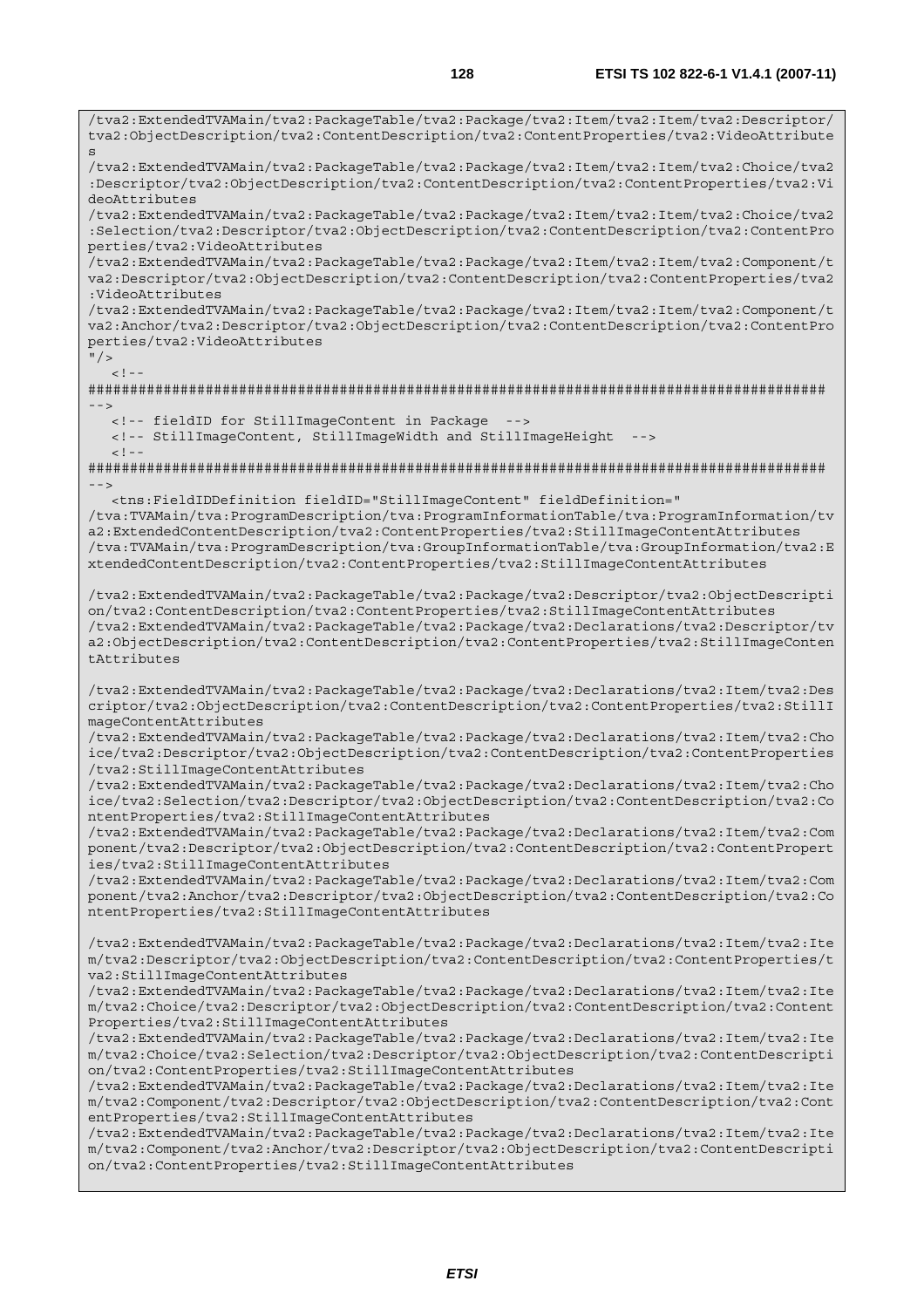/tva2:ExtendedTVAMain/tva2:PackageTable/tva2:Package/tva2:Declarations/tva2:Component/tva 2:Descriptor/tva2:ObjectDescription/tva2:ContentDescription/tva2:ContentProperties/tva2:S

/tva2:ExtendedTVAMain/tva2:PackageTable/tva2:Package/tva2:Declarations/tva2:Component/tva

tillImageContentAttributes

2:Anchor/tva2:Descriptor/tva2:ObjectDescription/tva2:ContentDescription/tva2:ContentPrope rties/tva2:StillImageContentAttributes /tva2:ExtendedTVAMain/tva2:PackageTable/tva2:Package/tva2:Declarations/tva2:Anchor/tva2:D escriptor/tva2:ObjectDescription/tva2:ContentDescription/tva2:ContentProperties/tva2:Stil lImageContentAttributes /tva2:ExtendedTVAMain/tva2:PackageTable/tva2:Package/tva2:Item/tva2:Descriptor/tva2:Objec tDescription/tva2:ContentDescription/tva2:ContentProperties/tva2:StillImageContentAttribu tes /tva2:ExtendedTVAMain/tva2:PackageTable/tva2:Package/tva2:Item/tva2:Choice/tva2:Descripto r/tva2:ObjectDescription/tva2:ContentDescription/tva2:ContentProperties/tva2:StillImageCo ntentAttributes /tva2:ExtendedTVAMain/tva2:PackageTable/tva2:Package/tva2:Item/tva2:Choice/tva2:Selection /tva2:Descriptor/tva2:ObjectDescription/tva2:ContentDescription/tva2:ContentProperties/tv a2:StillImageContentAttributes /tva2:ExtendedTVAMain/tva2:PackageTable/tva2:Package/tva2:Item/tva2:Component/tva2:Descri ptor/tva2:ObjectDescription/tva2:ContentDescription/tva2:ContentProperties/tva2:StillImag eContentAttributes /tva2:ExtendedTVAMain/tva2:PackageTable/tva2:Package/tva2:Item/tva2:Component/tva2:Anchor /tva2:Descriptor/tva2:ObjectDescription/tva2:ContentDescription/tva2:ContentProperties/tv a2:StillImageContentAttributes /tva2:ExtendedTVAMain/tva2:PackageTable/tva2:Package/tva2:Item/tva2:Item/tva2:Descriptor/ tva2:ObjectDescription/tva2:ContentDescription/tva2:ContentProperties/tva2:StillImageCont entAttributes /tva2:ExtendedTVAMain/tva2:PackageTable/tva2:Package/tva2:Item/tva2:Item/tva2:Choice/tva2 :Descriptor/tva2:ObjectDescription/tva2:ContentDescription/tva2:ContentProperties/tva2:St illImageContentAttributes /tva2:ExtendedTVAMain/tva2:PackageTable/tva2:Package/tva2:Item/tva2:Item/tva2:Choice/tva2 :Selection/tva2:Descriptor/tva2:ObjectDescription/tva2:ContentDescription/tva2:ContentPro perties/tva2:StillImageContentAttributes /tva2:ExtendedTVAMain/tva2:PackageTable/tva2:Package/tva2:Item/tva2:Item/tva2:Component/t va2:Descriptor/tva2:ObjectDescription/tva2:ContentDescription/tva2:ContentProperties/tva2 :StillImageContentAttributes /tva2:ExtendedTVAMain/tva2:PackageTable/tva2:Package/tva2:Item/tva2:Item/tva2:Component/t va2:Anchor/tva2:Descriptor/tva2:ObjectDescription/tva2:ContentDescription/tva2:ContentPro perties/tva2:StillImageContentAttributes  $''$  / > <tns:FieldIDDefinition fieldID="StillImageWidth" fieldDefinition=" /tva:TVAMain/tva:ProgramDescription/tva:ProgramInformationTable/tva:ProgramInformation/tv a2:ExtendedContentDescription/tva2:ContentProperties/tva2:StillImageContentAttributes/tva 2:Width/text() /tva:TVAMain/tva:ProgramDescription/tva:GroupInformationTable/tva:GroupInformation/tva2:E xtendedContentDescription/tva2:ContentProperties/tva2:StillImageContentAttributes/tva2:Wi dth/text() /tva2:ExtendedTVAMain/tva2:PackageTable/tva2:Package/tva2:Descriptor/tva2:ObjectDescripti on/tva2:ContentDescription/tva2:ContentProperties/tva2:StillImageContentAttributes/tva2:W idth/text() /tva2:ExtendedTVAMain/tva2:PackageTable/tva2:Package/tva2:Declarations/tva2:Descriptor/tv a2:ObjectDescription/tva2:ContentDescription/tva2:ContentProperties/tva2:StillImageConten tAttributes/tva2:Width/text() /tva2:ExtendedTVAMain/tva2:PackageTable/tva2:Package/tva2:Declarations/tva2:Item/tva2:Des criptor/tva2:ObjectDescription/tva2:ContentDescription/tva2:ContentProperties/tva2:StillI mageContentAttributes/tva2:Width/text() /tva2:ExtendedTVAMain/tva2:PackageTable/tva2:Package/tva2:Declarations/tva2:Item/tva2:Cho ice/tva2:Descriptor/tva2:ObjectDescription/tva2:ContentDescription/tva2:ContentProperties /tva2:StillImageContentAttributes/tva2:Width/text() /tva2:ExtendedTVAMain/tva2:PackageTable/tva2:Package/tva2:Declarations/tva2:Item/tva2:Cho ice/tva2:Selection/tva2:Descriptor/tva2:ObjectDescription/tva2:ContentDescription/tva2:Co ntentProperties/tva2:StillImageContentAttributes/tva2:Width/text() /tva2:ExtendedTVAMain/tva2:PackageTable/tva2:Package/tva2:Declarations/tva2:Item/tva2:Com ponent/tva2:Descriptor/tva2:ObjectDescription/tva2:ContentDescription/tva2:ContentPropert ies/tva2:StillImageContentAttributes/tva2:Width/text()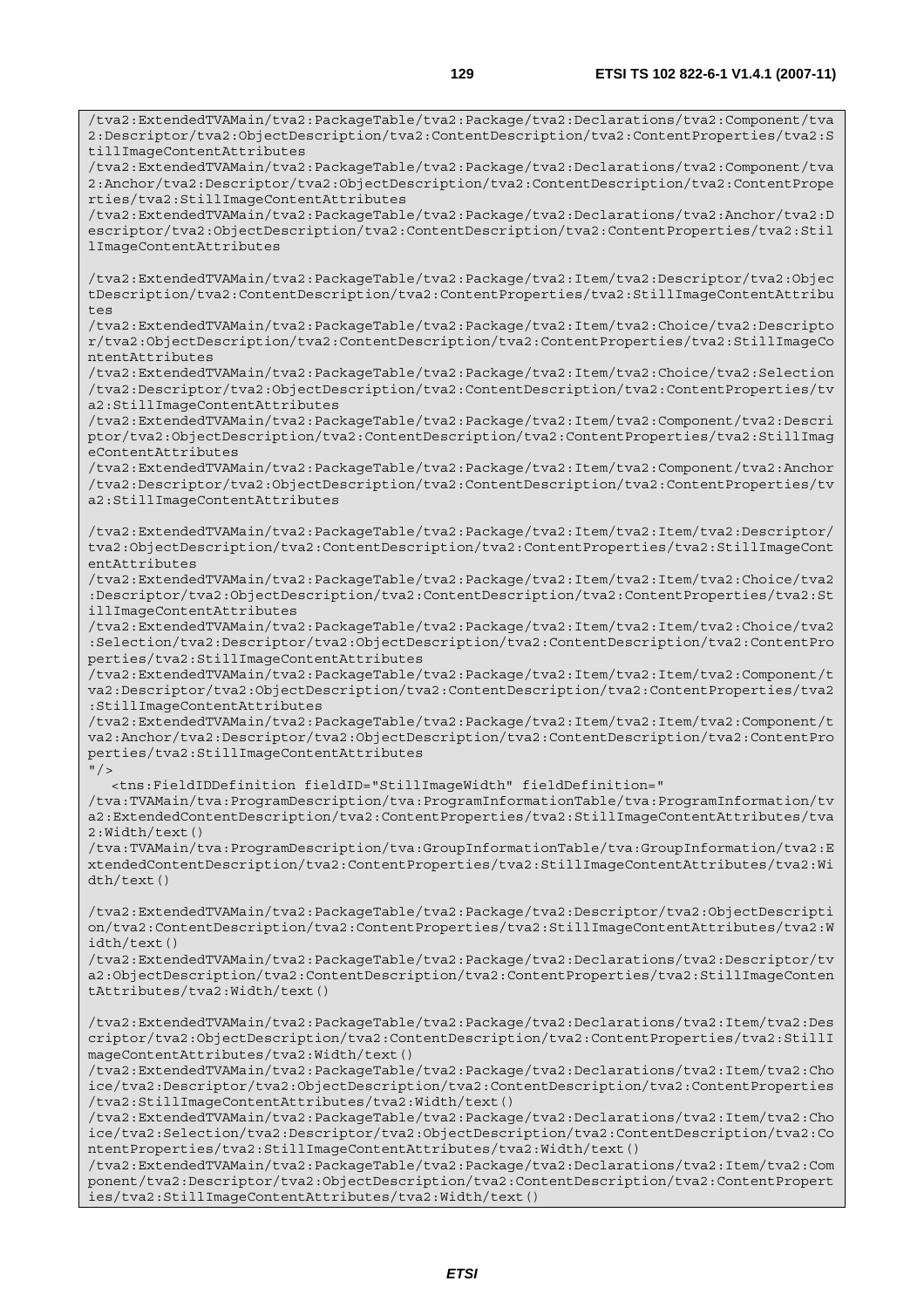/tva2:ExtendedTVAMain/tva2:PackageTable/tva2:Package/tva2:Declarations/tva2:Item/tva2:Com ponent/tva2:Anchor/tva2:Descriptor/tva2:ObjectDescription/tva2:ContentDescription/tva2:Co ntentProperties/tva2:StillImageContentAttributes/tva2:Width/text()

/tva2:ExtendedTVAMain/tva2:PackageTable/tva2:Package/tva2:Declarations/tva2:Item/tva2:Ite m/tva2:Descriptor/tva2:ObjectDescription/tva2:ContentDescription/tva2:ContentProperties/t va2:StillImageContentAttributes/tva2:Width/text()

/tva2:ExtendedTVAMain/tva2:PackageTable/tva2:Package/tva2:Declarations/tva2:Item/tva2:Ite m/tva2:Choice/tva2:Descriptor/tva2:ObjectDescription/tva2:ContentDescription/tva2:Content Properties/tva2:StillImageContentAttributes/tva2:Width/text()

/tva2:ExtendedTVAMain/tva2:PackageTable/tva2:Package/tva2:Declarations/tva2:Item/tva2:Ite m/tva2:Choice/tva2:Selection/tva2:Descriptor/tva2:ObjectDescription/tva2:ContentDescripti on/tva2:ContentProperties/tva2:StillImageContentAttributes/tva2:Width/text()

/tva2:ExtendedTVAMain/tva2:PackageTable/tva2:Package/tva2:Declarations/tva2:Item/tva2:Ite m/tva2:Component/tva2:Descriptor/tva2:ObjectDescription/tva2:ContentDescription/tva2:Cont entProperties/tva2:StillImageContentAttributes/tva2:Width/text()

/tva2:ExtendedTVAMain/tva2:PackageTable/tva2:Package/tva2:Declarations/tva2:Item/tva2:Ite m/tva2:Component/tva2:Anchor/tva2:Descriptor/tva2:ObjectDescription/tva2:ContentDescripti on/tva2:ContentProperties/tva2:StillImageContentAttributes/tva2:Width/text()

/tva2:ExtendedTVAMain/tva2:PackageTable/tva2:Package/tva2:Declarations/tva2:Component/tva 2:Descriptor/tva2:ObjectDescription/tva2:ContentDescription/tva2:ContentProperties/tva2:S tillImageContentAttributes/tva2:Width/text()

/tva2:ExtendedTVAMain/tva2:PackageTable/tva2:Package/tva2:Declarations/tva2:Component/tva 2:Anchor/tva2:Descriptor/tva2:ObjectDescription/tva2:ContentDescription/tva2:ContentPrope rties/tva2:StillImageContentAttributes/tva2:Width/text()

/tva2:ExtendedTVAMain/tva2:PackageTable/tva2:Package/tva2:Declarations/tva2:Anchor/tva2:D escriptor/tva2:ObjectDescription/tva2:ContentDescription/tva2:ContentProperties/tva2:Stil lImageContentAttributes/tva2:Width/text()

/tva2:ExtendedTVAMain/tva2:PackageTable/tva2:Package/tva2:Item/tva2:Descriptor/tva2:Objec tDescription/tva2:ContentDescription/tva2:ContentProperties/tva2:StillImageContentAttribu tes/tva2:Width/text()

/tva2:ExtendedTVAMain/tva2:PackageTable/tva2:Package/tva2:Item/tva2:Choice/tva2:Descripto r/tva2:ObjectDescription/tva2:ContentDescription/tva2:ContentProperties/tva2:StillImageCo ntentAttributes/tva2:Width/text()

/tva2:ExtendedTVAMain/tva2:PackageTable/tva2:Package/tva2:Item/tva2:Choice/tva2:Selection /tva2:Descriptor/tva2:ObjectDescription/tva2:ContentDescription/tva2:ContentProperties/tv a2:StillImageContentAttributes/tva2:Width/text()

/tva2:ExtendedTVAMain/tva2:PackageTable/tva2:Package/tva2:Item/tva2:Component/tva2:Descri ptor/tva2:ObjectDescription/tva2:ContentDescription/tva2:ContentProperties/tva2:StillImag eContentAttributes/tva2:Width/text()

/tva2:ExtendedTVAMain/tva2:PackageTable/tva2:Package/tva2:Item/tva2:Component/tva2:Anchor /tva2:Descriptor/tva2:ObjectDescription/tva2:ContentDescription/tva2:ContentProperties/tv a2:StillImageContentAttributes/tva2:Width/text()

/tva2:ExtendedTVAMain/tva2:PackageTable/tva2:Package/tva2:Item/tva2:Item/tva2:Descriptor/ tva2:ObjectDescription/tva2:ContentDescription/tva2:ContentProperties/tva2:StillImageCont entAttributes/tva2:Width/text()

/tva2:ExtendedTVAMain/tva2:PackageTable/tva2:Package/tva2:Item/tva2:Item/tva2:Choice/tva2 :Descriptor/tva2:ObjectDescription/tva2:ContentDescription/tva2:ContentProperties/tva2:St illImageContentAttributes/tva2:Width/text()

/tva2:ExtendedTVAMain/tva2:PackageTable/tva2:Package/tva2:Item/tva2:Item/tva2:Choice/tva2 :Selection/tva2:Descriptor/tva2:ObjectDescription/tva2:ContentDescription/tva2:ContentPro perties/tva2:StillImageContentAttributes/tva2:Width/text()

/tva2:ExtendedTVAMain/tva2:PackageTable/tva2:Package/tva2:Item/tva2:Item/tva2:Component/t va2:Descriptor/tva2:ObjectDescription/tva2:ContentDescription/tva2:ContentProperties/tva2 :StillImageContentAttributes/tva2:Width/text()

/tva2:ExtendedTVAMain/tva2:PackageTable/tva2:Package/tva2:Item/tva2:Item/tva2:Component/t va2:Anchor/tva2:Descriptor/tva2:ObjectDescription/tva2:ContentDescription/tva2:ContentPro perties/tva2:StillImageContentAttributes/tva2:Width/text()  $''$  / >

<tns:FieldIDDefinition fieldID="StillImageHeight" fieldDefinition="

/tva:TVAMain/tva:ProgramDescription/tva:ProgramInformationTable/tva:ProgramInformation/tv a2:ExtendedContentDescription/tva2:ContentProperties/tva2:StillImageContentAttributes/tva 2:Height/text()

/tva:TVAMain/tva:ProgramDescription/tva:GroupInformationTable/tva:GroupInformation/tva2:E xtendedContentDescription/tva2:ContentProperties/tva2:StillImageContentAttributes/tva2:He ight/text()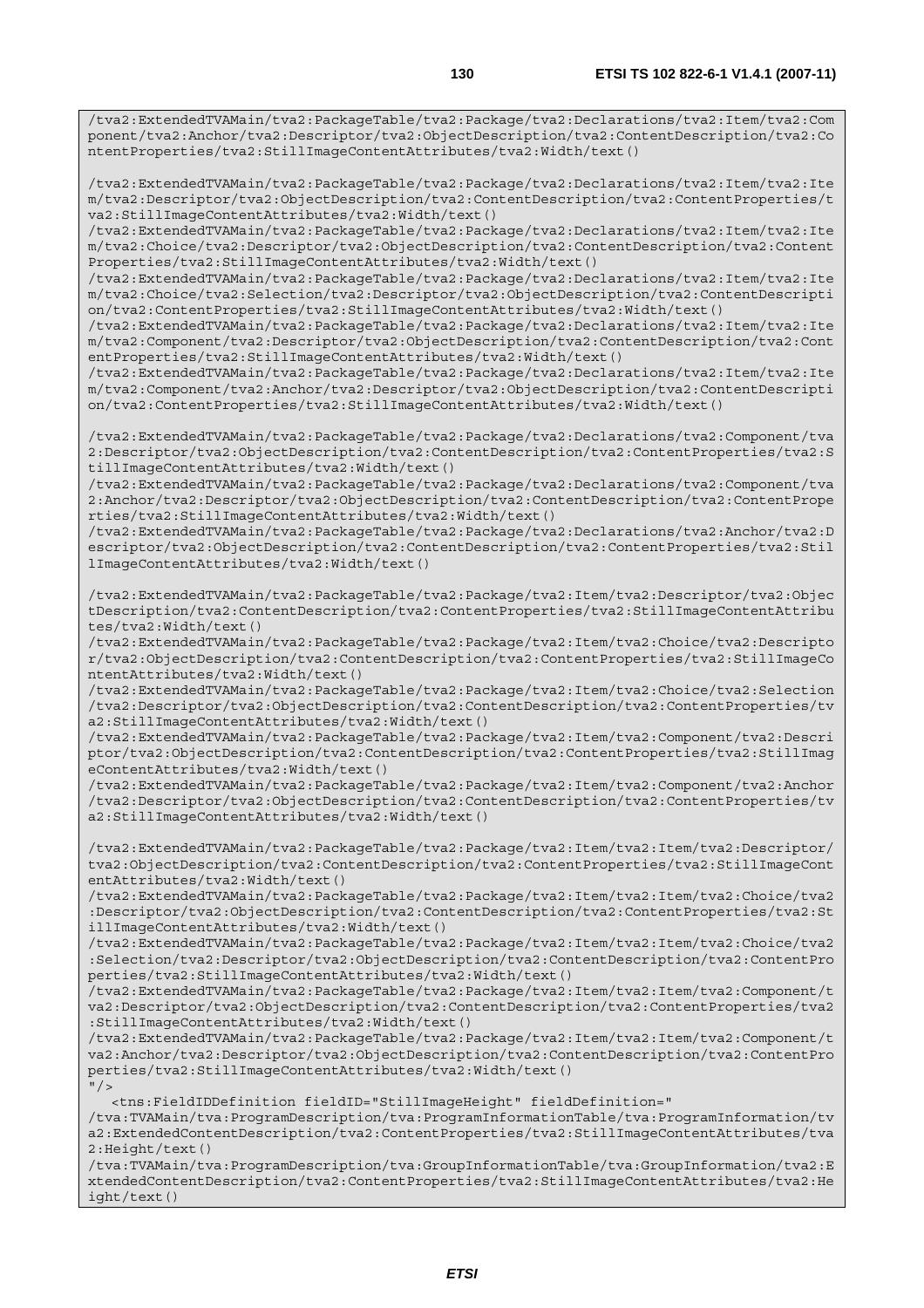/tva2:ExtendedTVAMain/tva2:PackageTable/tva2:Package/tva2:Descriptor/tva2:ObjectDescripti on/tva2:ContentDescription/tva2:ContentProperties/tva2:StillImageContentAttributes/tva2:H eight/text()

/tva2:ExtendedTVAMain/tva2:PackageTable/tva2:Package/tva2:Declarations/tva2:Descriptor/tv a2:ObjectDescription/tva2:ContentDescription/tva2:ContentProperties/tva2:StillImageConten tAttributes/tva2:Height/text()

/tva2:ExtendedTVAMain/tva2:PackageTable/tva2:Package/tva2:Declarations/tva2:Item/tva2:Des criptor/tva2:ObjectDescription/tva2:ContentDescription/tva2:ContentProperties/tva2:StillI mageContentAttributes/tva2:Height/text()

/tva2:ExtendedTVAMain/tva2:PackageTable/tva2:Package/tva2:Declarations/tva2:Item/tva2:Cho ice/tva2:Descriptor/tva2:ObjectDescription/tva2:ContentDescription/tva2:ContentProperties /tva2:StillImageContentAttributes/tva2:Height/text()

/tva2:ExtendedTVAMain/tva2:PackageTable/tva2:Package/tva2:Declarations/tva2:Item/tva2:Cho ice/tva2:Selection/tva2:Descriptor/tva2:ObjectDescription/tva2:ContentDescription/tva2:Co ntentProperties/tva2:StillImageContentAttributes/tva2:Height/text()

/tva2:ExtendedTVAMain/tva2:PackageTable/tva2:Package/tva2:Declarations/tva2:Item/tva2:Com ponent/tva2:Descriptor/tva2:ObjectDescription/tva2:ContentDescription/tva2:ContentPropert ies/tva2:StillImageContentAttributes/tva2:Height/text()

/tva2:ExtendedTVAMain/tva2:PackageTable/tva2:Package/tva2:Declarations/tva2:Item/tva2:Com ponent/tva2:Anchor/tva2:Descriptor/tva2:ObjectDescription/tva2:ContentDescription/tva2:Co ntentProperties/tva2:StillImageContentAttributes/tva2:Height/text()

/tva2:ExtendedTVAMain/tva2:PackageTable/tva2:Package/tva2:Declarations/tva2:Item/tva2:Ite m/tva2:Descriptor/tva2:ObjectDescription/tva2:ContentDescription/tva2:ContentProperties/t va2:StillImageContentAttributes/tva2:Height/text()

/tva2:ExtendedTVAMain/tva2:PackageTable/tva2:Package/tva2:Declarations/tva2:Item/tva2:Ite m/tva2:Choice/tva2:Descriptor/tva2:ObjectDescription/tva2:ContentDescription/tva2:Content Properties/tva2:StillImageContentAttributes/tva2:Height/text()

/tva2:ExtendedTVAMain/tva2:PackageTable/tva2:Package/tva2:Declarations/tva2:Item/tva2:Ite m/tva2:Choice/tva2:Selection/tva2:Descriptor/tva2:ObjectDescription/tva2:ContentDescripti on/tva2:ContentProperties/tva2:StillImageContentAttributes/tva2:Height/text()

/tva2:ExtendedTVAMain/tva2:PackageTable/tva2:Package/tva2:Declarations/tva2:Item/tva2:Ite m/tva2:Component/tva2:Descriptor/tva2:ObjectDescription/tva2:ContentDescription/tva2:Cont entProperties/tva2:StillImageContentAttributes/tva2:Height/text()

/tva2:ExtendedTVAMain/tva2:PackageTable/tva2:Package/tva2:Declarations/tva2:Item/tva2:Ite m/tva2:Component/tva2:Anchor/tva2:Descriptor/tva2:ObjectDescription/tva2:ContentDescripti on/tva2:ContentProperties/tva2:StillImageContentAttributes/tva2:Height/text()

/tva2:ExtendedTVAMain/tva2:PackageTable/tva2:Package/tva2:Declarations/tva2:Component/tva 2:Descriptor/tva2:ObjectDescription/tva2:ContentDescription/tva2:ContentProperties/tva2:S tillImageContentAttributes/tva2:Height/text()

/tva2:ExtendedTVAMain/tva2:PackageTable/tva2:Package/tva2:Declarations/tva2:Component/tva 2:Anchor/tva2:Descriptor/tva2:ObjectDescription/tva2:ContentDescription/tva2:ContentPrope rties/tva2:StillImageContentAttributes/tva2:Height/text()

/tva2:ExtendedTVAMain/tva2:PackageTable/tva2:Package/tva2:Declarations/tva2:Anchor/tva2:D escriptor/tva2:ObjectDescription/tva2:ContentDescription/tva2:ContentProperties/tva2:Stil lImageContentAttributes/tva2:Height/text()

/tva2:ExtendedTVAMain/tva2:PackageTable/tva2:Package/tva2:Item/tva2:Descriptor/tva2:Objec tDescription/tva2:ContentDescription/tva2:ContentProperties/tva2:StillImageContentAttribu tes/tva2:Height/text()

/tva2:ExtendedTVAMain/tva2:PackageTable/tva2:Package/tva2:Item/tva2:Choice/tva2:Descripto r/tva2:ObjectDescription/tva2:ContentDescription/tva2:ContentProperties/tva2:StillImageCo ntentAttributes/tva2:Height/text()

/tva2:ExtendedTVAMain/tva2:PackageTable/tva2:Package/tva2:Item/tva2:Choice/tva2:Selection /tva2:Descriptor/tva2:ObjectDescription/tva2:ContentDescription/tva2:ContentProperties/tv a2:StillImageContentAttributes/tva2:Height/text()

/tva2:ExtendedTVAMain/tva2:PackageTable/tva2:Package/tva2:Item/tva2:Component/tva2:Descri ptor/tva2:ObjectDescription/tva2:ContentDescription/tva2:ContentProperties/tva2:StillImag eContentAttributes/tva2:Height/text()

/tva2:ExtendedTVAMain/tva2:PackageTable/tva2:Package/tva2:Item/tva2:Component/tva2:Anchor /tva2:Descriptor/tva2:ObjectDescription/tva2:ContentDescription/tva2:ContentProperties/tv a2:StillImageContentAttributes/tva2:Height/text()

/tva2:ExtendedTVAMain/tva2:PackageTable/tva2:Package/tva2:Item/tva2:Item/tva2:Descriptor/ tva2:ObjectDescription/tva2:ContentDescription/tva2:ContentProperties/tva2:StillImageCont entAttributes/tva2:Height/text()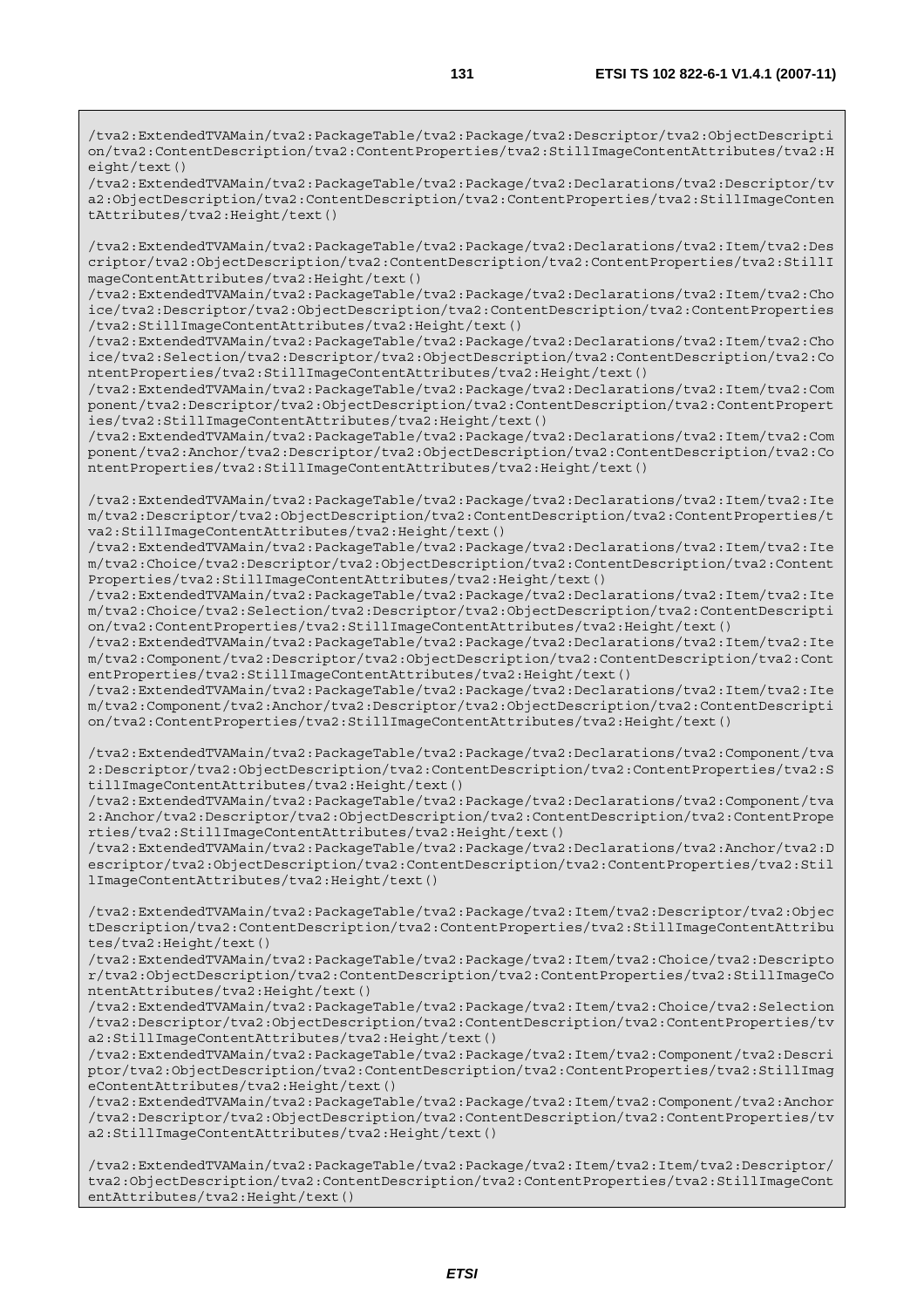/tva2:ExtendedTVAMain/tva2:PackageTable/tva2:Package/tva2:Item/tva2:Item/tva2:Choice/tva2 :Descriptor/tva2:ObjectDescription/tva2:ContentDescription/tva2:ContentProperties/tva2:St illImageContentAttributes/tva2:Height/text() /tva2:ExtendedTVAMain/tva2:PackageTable/tva2:Package/tva2:Item/tva2:Item/tva2:Choice/tva2 :Selection/tva2:Descriptor/tva2:ObjectDescription/tva2:ContentDescription/tva2:ContentPro perties/tva2:StillImageContentAttributes/tva2:Height/text() /tva2:ExtendedTVAMain/tva2:PackageTable/tva2:Package/tva2:Item/tva2:Item/tva2:Component/t va2:Descriptor/tva2:ObjectDescription/tva2:ContentDescription/tva2:ContentProperties/tva2 :StillImageContentAttributes/tva2:Height/text() /tva2:ExtendedTVAMain/tva2:PackageTable/tva2:Package/tva2:Item/tva2:Item/tva2:Component/t va2:Anchor/tva2:Descriptor/tva2:ObjectDescription/tva2:ContentDescription/tva2:ContentPro perties/tva2:StillImageContentAttributes/tva2:Height/text()  $\frac{1}{2}$  $\geq$   $\geq$ ######################################################################################## --> <!-- fieldID for TextContent in Package --> <!--TextContent, TextLanguage-->  $<$ ! --######################################################################################## --> <tns:FieldIDDefinition fieldID="TextContent" fieldDefinition=" /tva:TVAMain/tva:ProgramDescription/tva:ProgramInformationTable/tva:ProgramInformation/tv a2:ExtendedContentDescription/tva2:ContentProperties/tva2:TextContentAttributes /tva:TVAMain/tva:ProgramDescription/tva:GroupInformationTable/tva:GroupInformation/tva2:E xtendedContentDescription/tva2:ContentProperties/tva2:TextContentAttributes /tva2:ExtendedTVAMain/tva2:PackageTable/tva2:Package/tva2:Descriptor/tva2:ObjectDescripti on/tva2:ContentDescription/tva2:ContentProperties/tva2:TextContentAttributes /tva2:ExtendedTVAMain/tva2:PackageTable/tva2:Package/tva2:Declarations/tva2:Descriptor/tv a2:ObjectDescription/tva2:ContentDescription/tva2:ContentProperties/tva2:TextContentAttri butes /tva2:ExtendedTVAMain/tva2:PackageTable/tva2:Package/tva2:Declarations/tva2:Item/tva2:Des criptor/tva2:ObjectDescription/tva2:ContentDescription/tva2:ContentProperties/tva2:TextCo ntentAttributes /tva2:ExtendedTVAMain/tva2:PackageTable/tva2:Package/tva2:Declarations/tva2:Item/tva2:Cho ice/tva2:Descriptor/tva2:ObjectDescription/tva2:ContentDescription/tva2:ContentProperties /tva2:TextContentAttributes /tva2:ExtendedTVAMain/tva2:PackageTable/tva2:Package/tva2:Declarations/tva2:Item/tva2:Cho ice/tva2:Selection/tva2:Descriptor/tva2:ObjectDescription/tva2:ContentDescription/tva2:Co ntentProperties/tva2:TextContentAttributes /tva2:ExtendedTVAMain/tva2:PackageTable/tva2:Package/tva2:Declarations/tva2:Item/tva2:Com ponent/tva2:Descriptor/tva2:ObjectDescription/tva2:ContentDescription/tva2:ContentPropert ies/tva2:TextContentAttributes /tva2:ExtendedTVAMain/tva2:PackageTable/tva2:Package/tva2:Declarations/tva2:Item/tva2:Com ponent/tva2:Anchor/tva2:Descriptor/tva2:ObjectDescription/tva2:ContentDescription/tva2:Co ntentProperties/tva2:TextContentAttributes /tva2:ExtendedTVAMain/tva2:PackageTable/tva2:Package/tva2:Declarations/tva2:Item/tva2:Ite m/tva2:Descriptor/tva2:ObjectDescription/tva2:ContentDescription/tva2:ContentProperties/t va2:TextContentAttributes /tva2:ExtendedTVAMain/tva2:PackageTable/tva2:Package/tva2:Declarations/tva2:Item/tva2:Ite m/tva2:Choice/tva2:Descriptor/tva2:ObjectDescription/tva2:ContentDescription/tva2:Content Properties/tva2:TextContentAttributes /tva2:ExtendedTVAMain/tva2:PackageTable/tva2:Package/tva2:Declarations/tva2:Item/tva2:Ite m/tva2:Choice/tva2:Selection/tva2:Descriptor/tva2:ObjectDescription/tva2:ContentDescripti on/tva2:ContentProperties/tva2:TextContentAttributes /tva2:ExtendedTVAMain/tva2:PackageTable/tva2:Package/tva2:Declarations/tva2:Item/tva2:Ite m/tva2:Component/tva2:Descriptor/tva2:ObjectDescription/tva2:ContentDescription/tva2:Cont entProperties/tva2:TextContentAttributes /tva2:ExtendedTVAMain/tva2:PackageTable/tva2:Package/tva2:Declarations/tva2:Item/tva2:Ite m/tva2:Component/tva2:Anchor/tva2:Descriptor/tva2:ObjectDescription/tva2:ContentDescripti on/tva2:ContentProperties/tva2:TextContentAttributes

/tva2:ExtendedTVAMain/tva2:PackageTable/tva2:Package/tva2:Declarations/tva2:Component/tva 2:Descriptor/tva2:ObjectDescription/tva2:ContentDescription/tva2:ContentProperties/tva2:T extContentAttributes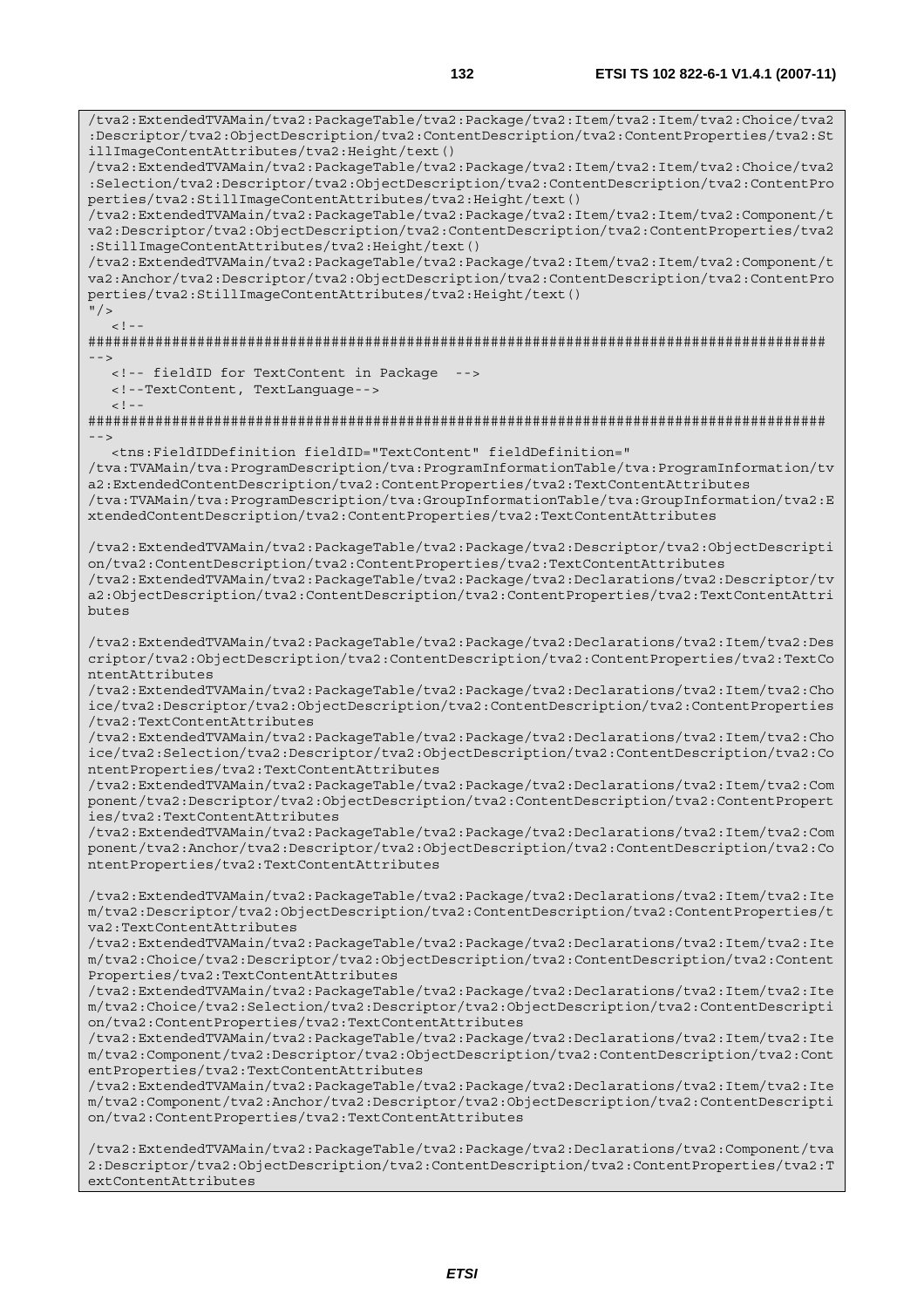/tva2:ExtendedTVAMain/tva2:PackageTable/tva2:Package/tva2:Declarations/tva2:Component/tva 2:Anchor/tva2:Descriptor/tva2:ObjectDescription/tva2:ContentDescription/tva2:ContentPrope rties/tva2:TextContentAttributes /tva2:ExtendedTVAMain/tva2:PackageTable/tva2:Package/tva2:Declarations/tva2:Anchor/tva2:D escriptor/tva2:ObjectDescription/tva2:ContentDescription/tva2:ContentProperties/tva2:Text ContentAttributes /tva2:ExtendedTVAMain/tva2:PackageTable/tva2:Package/tva2:Item/tva2:Descriptor/tva2:Objec tDescription/tva2:ContentDescription/tva2:ContentProperties/tva2:TextContentAttributes /tva2:ExtendedTVAMain/tva2:PackageTable/tva2:Package/tva2:Item/tva2:Choice/tva2:Descripto r/tva2:ObjectDescription/tva2:ContentDescription/tva2:ContentProperties/tva2:TextContentA ttributes /tva2:ExtendedTVAMain/tva2:PackageTable/tva2:Package/tva2:Item/tva2:Choice/tva2:Selection /tva2:Descriptor/tva2:ObjectDescription/tva2:ContentDescription/tva2:ContentProperties/tv a2:TextContentAttributes /tva2:ExtendedTVAMain/tva2:PackageTable/tva2:Package/tva2:Item/tva2:Component/tva2:Descri ptor/tva2:ObjectDescription/tva2:ContentDescription/tva2:ContentProperties/tva2:TextConte ntAttributes /tva2:ExtendedTVAMain/tva2:PackageTable/tva2:Package/tva2:Item/tva2:Component/tva2:Anchor /tva2:Descriptor/tva2:ObjectDescription/tva2:ContentDescription/tva2:ContentProperties/tv a2:TextContentAttributes /tva2:ExtendedTVAMain/tva2:PackageTable/tva2:Package/tva2:Item/tva2:Item/tva2:Descriptor/ tva2:ObjectDescription/tva2:ContentDescription/tva2:ContentProperties/tva2:TextContentAtt ributes /tva2:ExtendedTVAMain/tva2:PackageTable/tva2:Package/tva2:Item/tva2:Item/tva2:Choice/tva2 :Descriptor/tva2:ObjectDescription/tva2:ContentDescription/tva2:ContentProperties/tva2:Te xtContentAttributes /tva2:ExtendedTVAMain/tva2:PackageTable/tva2:Package/tva2:Item/tva2:Item/tva2:Choice/tva2 :Selection/tva2:Descriptor/tva2:ObjectDescription/tva2:ContentDescription/tva2:ContentPro perties/tva2:TextContentAttributes /tva2:ExtendedTVAMain/tva2:PackageTable/tva2:Package/tva2:Item/tva2:Item/tva2:Component/t va2:Descriptor/tva2:ObjectDescription/tva2:ContentDescription/tva2:ContentProperties/tva2 :TextContentAttributes /tva2:ExtendedTVAMain/tva2:PackageTable/tva2:Package/tva2:Item/tva2:Item/tva2:Component/t va2:Anchor/tva2:Descriptor/tva2:ObjectDescription/tva2:ContentDescription/tva2:ContentPro perties/tva2:TextContentAttributes  $"$  / > <tns:FieldIDDefinition fieldID="TextLanguage" fieldDefinition=" /tva:TVAMain/tva:ProgramDescription/tva:ProgramInformationTable/tva:ProgramInformation/tv a2:ExtendedContentDescription/tva2:ContentProperties/tva2:TextContentAttributes/tva2:Text Language/text() /tva:TVAMain/tva:ProgramDescription/tva:GroupInformationTable/tva:GroupInformation/tva2:E xtendedContentDescription/tva2:ContentProperties/tva2:TextContentAttributes/tva2:TextLang uage/text() /tva2:ExtendedTVAMain/tva2:PackageTable/tva2:Package/tva2:Descriptor/tva2:ObjectDescripti on/tva2:ContentDescription/tva2:ContentProperties/tva2:TextContentAttributes/tva2:TextLan guage/text() /tva2:ExtendedTVAMain/tva2:PackageTable/tva2:Package/tva2:Declarations/tva2:Descriptor/tv a2:ObjectDescription/tva2:ContentDescription/tva2:ContentProperties/tva2:TextContentAttri butes/tva2:TextLanguage/text() /tva2:ExtendedTVAMain/tva2:PackageTable/tva2:Package/tva2:Declarations/tva2:Item/tva2:Des criptor/tva2:ObjectDescription/tva2:ContentDescription/tva2:ContentProperties/tva2:TextCo ntentAttributes/tva2:TextLanguage/text() /tva2:ExtendedTVAMain/tva2:PackageTable/tva2:Package/tva2:Declarations/tva2:Item/tva2:Cho ice/tva2:Descriptor/tva2:ObjectDescription/tva2:ContentDescription/tva2:ContentProperties /tva2:TextContentAttributes/tva2:TextLanguage/text() /tva2:ExtendedTVAMain/tva2:PackageTable/tva2:Package/tva2:Declarations/tva2:Item/tva2:Cho ice/tva2:Selection/tva2:Descriptor/tva2:ObjectDescription/tva2:ContentDescription/tva2:Co ntentProperties/tva2:TextContentAttributes/tva2:TextLanguage/text() /tva2:ExtendedTVAMain/tva2:PackageTable/tva2:Package/tva2:Declarations/tva2:Item/tva2:Com ponent/tva2:Descriptor/tva2:ObjectDescription/tva2:ContentDescription/tva2:ContentPropert ies/tva2:TextContentAttributes/tva2:TextLanguage/text() /tva2:ExtendedTVAMain/tva2:PackageTable/tva2:Package/tva2:Declarations/tva2:Item/tva2:Com ponent/tva2:Anchor/tva2:Descriptor/tva2:ObjectDescription/tva2:ContentDescription/tva2:Co ntentProperties/tva2:TextContentAttributes/tva2:TextLanguage/text()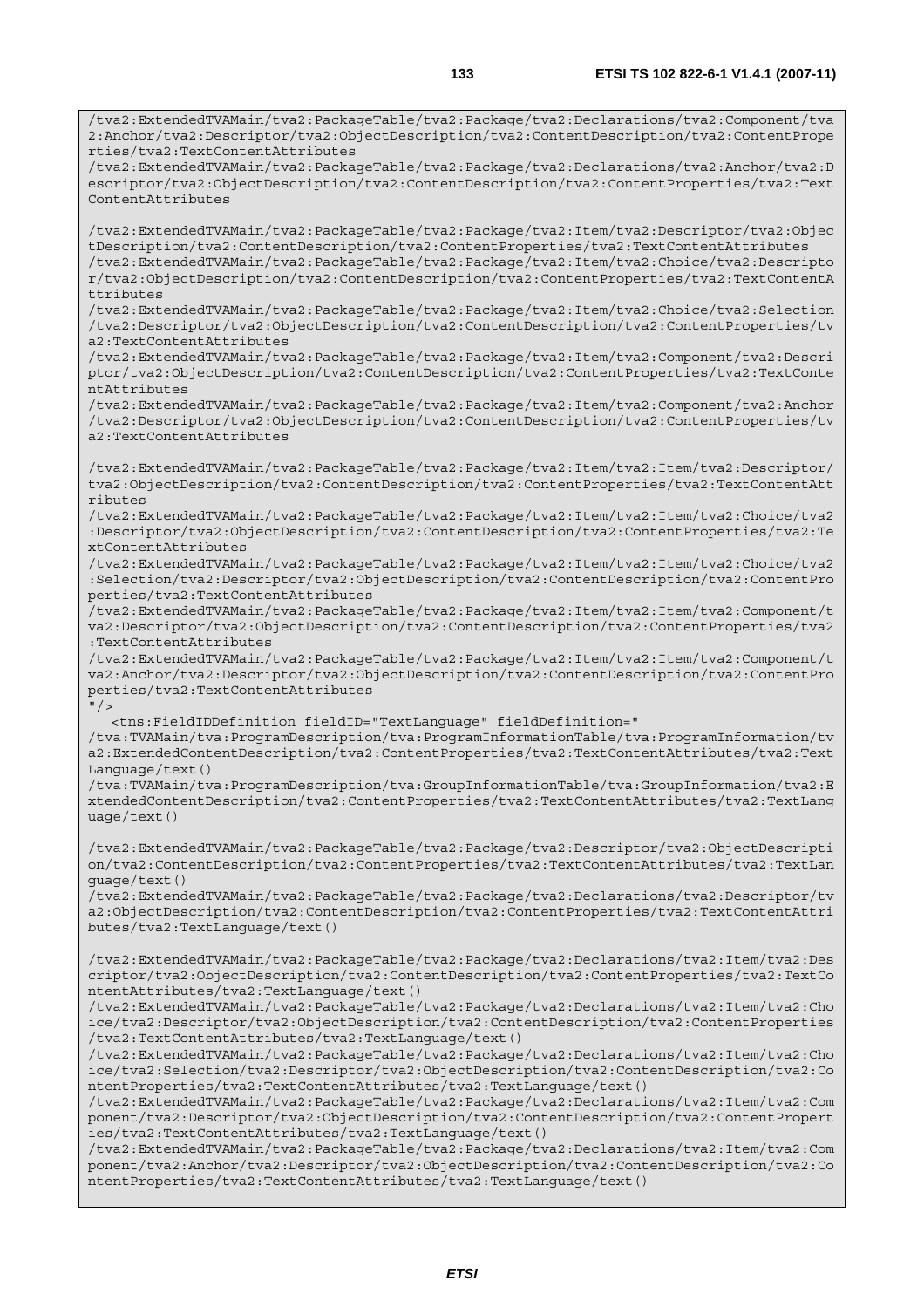/tva2:ExtendedTVAMain/tva2:PackageTable/tva2:Package/tva2:Declarations/tva2:Item/tva2:Ite m/tva2:Descriptor/tva2:ObjectDescription/tva2:ContentDescription/tva2:ContentProperties/t va2:TextContentAttributes/tva2:TextLanguage/text()

/tva2:ExtendedTVAMain/tva2:PackageTable/tva2:Package/tva2:Declarations/tva2:Item/tva2:Ite m/tva2:Choice/tva2:Descriptor/tva2:ObjectDescription/tva2:ContentDescription/tva2:Content Properties/tva2:TextContentAttributes/tva2:TextLanguage/text()

/tva2:ExtendedTVAMain/tva2:PackageTable/tva2:Package/tva2:Declarations/tva2:Item/tva2:Ite m/tva2:Choice/tva2:Selection/tva2:Descriptor/tva2:ObjectDescription/tva2:ContentDescripti on/tva2:ContentProperties/tva2:TextContentAttributes/tva2:TextLanguage/text()

/tva2:ExtendedTVAMain/tva2:PackageTable/tva2:Package/tva2:Declarations/tva2:Item/tva2:Ite m/tva2:Component/tva2:Descriptor/tva2:ObjectDescription/tva2:ContentDescription/tva2:Cont entProperties/tva2:TextContentAttributes/tva2:TextLanguage/text()

/tva2:ExtendedTVAMain/tva2:PackageTable/tva2:Package/tva2:Declarations/tva2:Item/tva2:Ite m/tva2:Component/tva2:Anchor/tva2:Descriptor/tva2:ObjectDescription/tva2:ContentDescripti on/tva2:ContentProperties/tva2:TextContentAttributes/tva2:TextLanguage/text()

/tva2:ExtendedTVAMain/tva2:PackageTable/tva2:Package/tva2:Declarations/tva2:Component/tva 2:Descriptor/tva2:ObjectDescription/tva2:ContentDescription/tva2:ContentProperties/tva2:T extContentAttributes/tva2:TextLanguage/text()

/tva2:ExtendedTVAMain/tva2:PackageTable/tva2:Package/tva2:Declarations/tva2:Component/tva 2:Anchor/tva2:Descriptor/tva2:ObjectDescription/tva2:ContentDescription/tva2:ContentPrope rties/tva2:TextContentAttributes/tva2:TextLanguage/text()

/tva2:ExtendedTVAMain/tva2:PackageTable/tva2:Package/tva2:Declarations/tva2:Anchor/tva2:D escriptor/tva2:ObjectDescription/tva2:ContentDescription/tva2:ContentProperties/tva2:Text ContentAttributes/tva2:TextLanguage/text()

/tva2:ExtendedTVAMain/tva2:PackageTable/tva2:Package/tva2:Item/tva2:Descriptor/tva2:Objec tDescription/tva2:ContentDescription/tva2:ContentProperties/tva2:TextContentAttributes/tv a2:TextLanguage/text()

/tva2:ExtendedTVAMain/tva2:PackageTable/tva2:Package/tva2:Item/tva2:Choice/tva2:Descripto r/tva2:ObjectDescription/tva2:ContentDescription/tva2:ContentProperties/tva2:TextContentA ttributes/tva2:TextLanguage/text()

/tva2:ExtendedTVAMain/tva2:PackageTable/tva2:Package/tva2:Item/tva2:Choice/tva2:Selection /tva2:Descriptor/tva2:ObjectDescription/tva2:ContentDescription/tva2:ContentProperties/tv a2:TextContentAttributes/tva2:TextLanguage/text()

/tva2:ExtendedTVAMain/tva2:PackageTable/tva2:Package/tva2:Item/tva2:Component/tva2:Descri ptor/tva2:ObjectDescription/tva2:ContentDescription/tva2:ContentProperties/tva2:TextConte ntAttributes/tva2:TextLanguage/text()

/tva2:ExtendedTVAMain/tva2:PackageTable/tva2:Package/tva2:Item/tva2:Component/tva2:Anchor /tva2:Descriptor/tva2:ObjectDescription/tva2:ContentDescription/tva2:ContentProperties/tv a2:TextContentAttributes/tva2:TextLanguage/text()

/tva2:ExtendedTVAMain/tva2:PackageTable/tva2:Package/tva2:Item/tva2:Item/tva2:Descriptor/ tva2:ObjectDescription/tva2:ContentDescription/tva2:ContentProperties/tva2:TextContentAtt ributes/tva2:TextLanguage/text()

/tva2:ExtendedTVAMain/tva2:PackageTable/tva2:Package/tva2:Item/tva2:Item/tva2:Choice/tva2 :Descriptor/tva2:ObjectDescription/tva2:ContentDescription/tva2:ContentProperties/tva2:Te xtContentAttributes/tva2:TextLanguage/text()

/tva2:ExtendedTVAMain/tva2:PackageTable/tva2:Package/tva2:Item/tva2:Item/tva2:Choice/tva2 :Selection/tva2:Descriptor/tva2:ObjectDescription/tva2:ContentDescription/tva2:ContentPro perties/tva2:TextContentAttributes/tva2:TextLanguage/text()

/tva2:ExtendedTVAMain/tva2:PackageTable/tva2:Package/tva2:Item/tva2:Item/tva2:Component/t va2:Descriptor/tva2:ObjectDescription/tva2:ContentDescription/tva2:ContentProperties/tva2 :TextContentAttributes/tva2:TextLanguage/text()

/tva2:ExtendedTVAMain/tva2:PackageTable/tva2:Package/tva2:Item/tva2:Item/tva2:Component/t va2:Anchor/tva2:Descriptor/tva2:ObjectDescription/tva2:ContentDescription/tva2:ContentPro perties/tva2:TextContentAttributes/tva2:TextLanguage/text()

```
" / >
     \geq \geq
```
######################################################################################## -->

<!-- fieldID for DataBroadcastingContent in Package -->

 <!-- DataBroadcastingContent, FullScreenRendering, TransparencyRendering, UpdateCycle- ->  $\lt$  !

```
######################################################################################## 
-->
```
<tns:FieldIDDefinition fieldID="DataBroadcastingContent" fieldDefinition="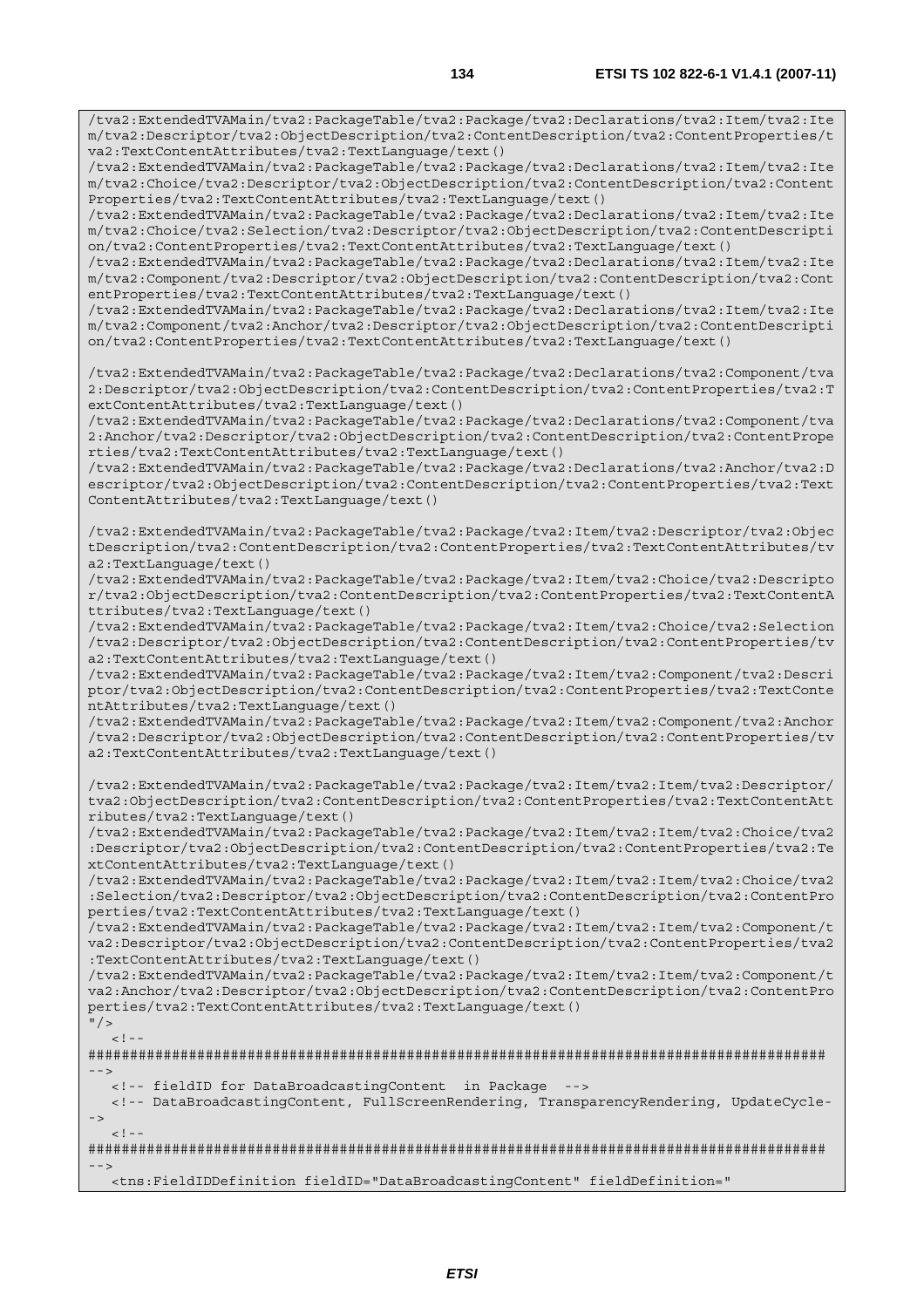/tva:TVAMain/tva:ProgramDescription/tva:ProgramInformationTable/tva:ProgramInformation/tv a2:ExtendedContentDescription/tva2:ContentProperties/tva2:DataBroadcastingContextAttribut es

/tva:TVAMain/tva:ProgramDescription/tva:GroupInformationTable/tva:GroupInformation/tva2:E xtendedContentDescription/tva2:ContentProperties/tva2:DataBroadcastingContextAttributes

/tva2:ExtendedTVAMain/tva2:PackageTable/tva2:Package/tva2:Descriptor/tva2:ObjectDescripti on/tva2:ContentDescription/tva2:ContentProperties/tva2:DataBroadcastingContextAttributes /tva2:ExtendedTVAMain/tva2:PackageTable/tva2:Package/tva2:Declarations/tva2:Descriptor/tv a2:ObjectDescription/tva2:ContentDescription/tva2:ContentProperties/tva2:DataBroadcasting ContextAttributes

/tva2:ExtendedTVAMain/tva2:PackageTable/tva2:Package/tva2:Declarations/tva2:Item/tva2:Des criptor/tva2:ObjectDescription/tva2:ContentDescription/tva2:ContentProperties/tva2:DataBr oadcastingContextAttributes

/tva2:ExtendedTVAMain/tva2:PackageTable/tva2:Package/tva2:Declarations/tva2:Item/tva2:Cho ice/tva2:Descriptor/tva2:ObjectDescription/tva2:ContentDescription/tva2:ContentProperties /tva2:DataBroadcastingContextAttributes

/tva2:ExtendedTVAMain/tva2:PackageTable/tva2:Package/tva2:Declarations/tva2:Item/tva2:Cho ice/tva2:Selection/tva2:Descriptor/tva2:ObjectDescription/tva2:ContentDescription/tva2:Co ntentProperties/tva2:DataBroadcastingContextAttributes

/tva2:ExtendedTVAMain/tva2:PackageTable/tva2:Package/tva2:Declarations/tva2:Item/tva2:Com ponent/tva2:Descriptor/tva2:ObjectDescription/tva2:ContentDescription/tva2:ContentPropert ies/tva2:DataBroadcastingContextAttributes

/tva2:ExtendedTVAMain/tva2:PackageTable/tva2:Package/tva2:Declarations/tva2:Item/tva2:Com ponent/tva2:Anchor/tva2:Descriptor/tva2:ObjectDescription/tva2:ContentDescription/tva2:Co ntentProperties/tva2:DataBroadcastingContextAttributes

/tva2:ExtendedTVAMain/tva2:PackageTable/tva2:Package/tva2:Declarations/tva2:Item/tva2:Ite m/tva2:Descriptor/tva2:ObjectDescription/tva2:ContentDescription/tva2:ContentProperties/t va2:DataBroadcastingContextAttributes

/tva2:ExtendedTVAMain/tva2:PackageTable/tva2:Package/tva2:Declarations/tva2:Item/tva2:Ite m/tva2:Choice/tva2:Descriptor/tva2:ObjectDescription/tva2:ContentDescription/tva2:Content Properties/tva2:DataBroadcastingContextAttributes

/tva2:ExtendedTVAMain/tva2:PackageTable/tva2:Package/tva2:Declarations/tva2:Item/tva2:Ite m/tva2:Choice/tva2:Selection/tva2:Descriptor/tva2:ObjectDescription/tva2:ContentDescripti on/tva2:ContentProperties/tva2:DataBroadcastingContextAttributes

/tva2:ExtendedTVAMain/tva2:PackageTable/tva2:Package/tva2:Declarations/tva2:Item/tva2:Ite m/tva2:Component/tva2:Descriptor/tva2:ObjectDescription/tva2:ContentDescription/tva2:Cont entProperties/tva2:DataBroadcastingContextAttributes

/tva2:ExtendedTVAMain/tva2:PackageTable/tva2:Package/tva2:Declarations/tva2:Item/tva2:Ite m/tva2:Component/tva2:Anchor/tva2:Descriptor/tva2:ObjectDescription/tva2:ContentDescripti on/tva2:ContentProperties/tva2:DataBroadcastingContextAttributes

/tva2:ExtendedTVAMain/tva2:PackageTable/tva2:Package/tva2:Declarations/tva2:Component/tva 2:Descriptor/tva2:ObjectDescription/tva2:ContentDescription/tva2:ContentProperties/tva2:D ataBroadcastingContextAttributes

/tva2:ExtendedTVAMain/tva2:PackageTable/tva2:Package/tva2:Declarations/tva2:Component/tva 2:Anchor/tva2:Descriptor/tva2:ObjectDescription/tva2:ContentDescription/tva2:ContentPrope rties/tva2:DataBroadcastingContextAttributes

/tva2:ExtendedTVAMain/tva2:PackageTable/tva2:Package/tva2:Declarations/tva2:Anchor/tva2:D escriptor/tva2:ObjectDescription/tva2:ContentDescription/tva2:ContentProperties/tva2:Data BroadcastingContextAttributes

/tva2:ExtendedTVAMain/tva2:PackageTable/tva2:Package/tva2:Item/tva2:Descriptor/tva2:Objec tDescription/tva2:ContentDescription/tva2:ContentProperties/tva2:DataBroadcastingContextA ttributes

/tva2:ExtendedTVAMain/tva2:PackageTable/tva2:Package/tva2:Item/tva2:Choice/tva2:Descripto r/tva2:ObjectDescription/tva2:ContentDescription/tva2:ContentProperties/tva2:DataBroadcas tingContextAttributes

/tva2:ExtendedTVAMain/tva2:PackageTable/tva2:Package/tva2:Item/tva2:Choice/tva2:Selection /tva2:Descriptor/tva2:ObjectDescription/tva2:ContentDescription/tva2:ContentProperties/tv a2:DataBroadcastingContextAttributes

/tva2:ExtendedTVAMain/tva2:PackageTable/tva2:Package/tva2:Item/tva2:Component/tva2:Descri ptor/tva2:ObjectDescription/tva2:ContentDescription/tva2:ContentProperties/tva2:DataBroad castingContextAttributes

/tva2:ExtendedTVAMain/tva2:PackageTable/tva2:Package/tva2:Item/tva2:Component/tva2:Anchor /tva2:Descriptor/tva2:ObjectDescription/tva2:ContentDescription/tva2:ContentProperties/tv a2:DataBroadcastingContextAttributes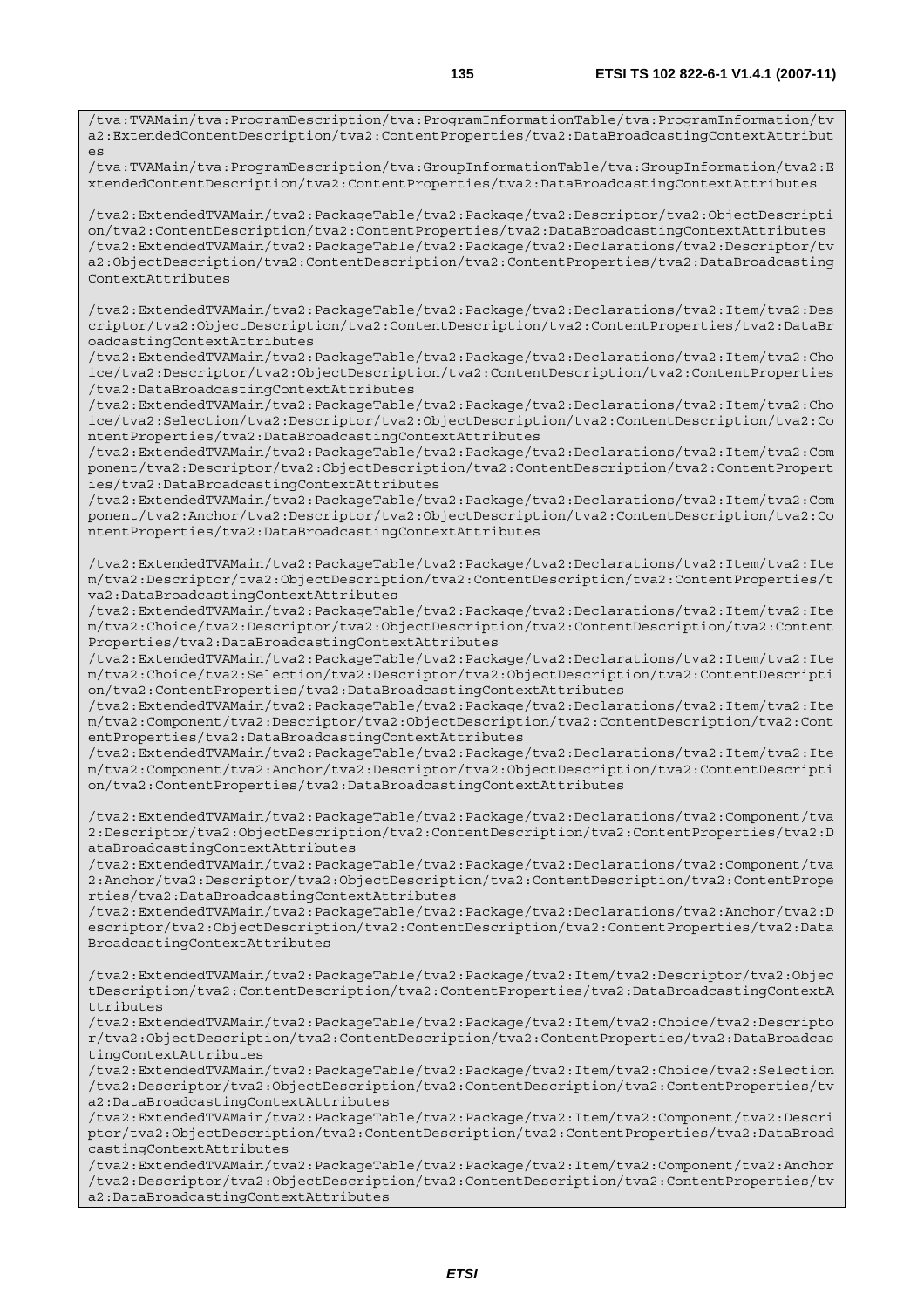/tva2:ExtendedTVAMain/tva2:PackageTable/tva2:Package/tva2:Item/tva2:Item/tva2:Descriptor/ tva2:ObjectDescription/tva2:ContentDescription/tva2:ContentProperties/tva2:DataBroadcasti ngContextAttributes

/tva2:ExtendedTVAMain/tva2:PackageTable/tva2:Package/tva2:Item/tva2:Item/tva2:Choice/tva2 :Descriptor/tva2:ObjectDescription/tva2:ContentDescription/tva2:ContentProperties/tva2:Da taBroadcastingContextAttributes

/tva2:ExtendedTVAMain/tva2:PackageTable/tva2:Package/tva2:Item/tva2:Item/tva2:Choice/tva2 :Selection/tva2:Descriptor/tva2:ObjectDescription/tva2:ContentDescription/tva2:ContentPro perties/tva2:DataBroadcastingContextAttributes

/tva2:ExtendedTVAMain/tva2:PackageTable/tva2:Package/tva2:Item/tva2:Item/tva2:Component/t va2:Descriptor/tva2:ObjectDescription/tva2:ContentDescription/tva2:ContentProperties/tva2 :DataBroadcastingContextAttributes

/tva2:ExtendedTVAMain/tva2:PackageTable/tva2:Package/tva2:Item/tva2:Item/tva2:Component/t va2:Anchor/tva2:Descriptor/tva2:ObjectDescription/tva2:ContentDescription/tva2:ContentPro perties/tva2:DataBroadcastingContextAttributes

 $"$  / >

<tns:FieldIDDefinition fieldID="FullScreenRendering" fieldDefinition="

/tva:TVAMain/tva:ProgramDescription/tva:ProgramInformationTable/tva:ProgramInformation/tv a2:ExtendedContentDescription/tva2:ContentProperties/tva2:DataBroadcastingContextAttribut es/tva2:RenderingStyle/@FullScreen

/tva:TVAMain/tva:ProgramDescription/tva:GroupInformationTable/tva:GroupInformation/tva2:E xtendedContentDescription/tva2:ContentProperties/tva2:DataBroadcastingContextAttributes/t va2:RenderingStyle/@FullScreen

/tva2:ExtendedTVAMain/tva2:PackageTable/tva2:Package/tva2:Descriptor/tva2:ObjectDescripti on/tva2:ContentDescription/tva2:ContentProperties/tva2:DataBroadcastingContextAttributes/ tva2:RenderingStyle/@FullScreen

/tva2:ExtendedTVAMain/tva2:PackageTable/tva2:Package/tva2:Declarations/tva2:Descriptor/tv a2:ObjectDescription/tva2:ContentDescription/tva2:ContentProperties/tva2:DataBroadcasting ContextAttributes/tva2:RenderingStyle/@FullScreen

/tva2:ExtendedTVAMain/tva2:PackageTable/tva2:Package/tva2:Declarations/tva2:Item/tva2:Des criptor/tva2:ObjectDescription/tva2:ContentDescription/tva2:ContentProperties/tva2:DataBr oadcastingContextAttributes/tva2:RenderingStyle/@FullScreen

/tva2:ExtendedTVAMain/tva2:PackageTable/tva2:Package/tva2:Declarations/tva2:Item/tva2:Cho ice/tva2:Descriptor/tva2:ObjectDescription/tva2:ContentDescription/tva2:ContentProperties /tva2:DataBroadcastingContextAttributes/tva2:RenderingStyle/@FullScreen

/tva2:ExtendedTVAMain/tva2:PackageTable/tva2:Package/tva2:Declarations/tva2:Item/tva2:Cho ice/tva2:Selection/tva2:Descriptor/tva2:ObjectDescription/tva2:ContentDescription/tva2:Co ntentProperties/tva2:DataBroadcastingContextAttributes/tva2:RenderingStyle/@FullScreen

/tva2:ExtendedTVAMain/tva2:PackageTable/tva2:Package/tva2:Declarations/tva2:Item/tva2:Com ponent/tva2:Descriptor/tva2:ObjectDescription/tva2:ContentDescription/tva2:ContentPropert ies/tva2:DataBroadcastingContextAttributes/tva2:RenderingStyle/@FullScreen

/tva2:ExtendedTVAMain/tva2:PackageTable/tva2:Package/tva2:Declarations/tva2:Item/tva2:Com ponent/tva2:Anchor/tva2:Descriptor/tva2:ObjectDescription/tva2:ContentDescription/tva2:Co ntentProperties/tva2:DataBroadcastingContextAttributes/tva2:RenderingStyle/@FullScreen

/tva2:ExtendedTVAMain/tva2:PackageTable/tva2:Package/tva2:Declarations/tva2:Item/tva2:Ite m/tva2:Descriptor/tva2:ObjectDescription/tva2:ContentDescription/tva2:ContentProperties/t va2:DataBroadcastingContextAttributes/tva2:RenderingStyle/@FullScreen

/tva2:ExtendedTVAMain/tva2:PackageTable/tva2:Package/tva2:Declarations/tva2:Item/tva2:Ite m/tva2:Choice/tva2:Descriptor/tva2:ObjectDescription/tva2:ContentDescription/tva2:Content Properties/tva2:DataBroadcastingContextAttributes/tva2:RenderingStyle/@FullScreen

/tva2:ExtendedTVAMain/tva2:PackageTable/tva2:Package/tva2:Declarations/tva2:Item/tva2:Ite m/tva2:Choice/tva2:Selection/tva2:Descriptor/tva2:ObjectDescription/tva2:ContentDescripti on/tva2:ContentProperties/tva2:DataBroadcastingContextAttributes/tva2:RenderingStyle/@Ful lScreen

/tva2:ExtendedTVAMain/tva2:PackageTable/tva2:Package/tva2:Declarations/tva2:Item/tva2:Ite m/tva2:Component/tva2:Descriptor/tva2:ObjectDescription/tva2:ContentDescription/tva2:Cont entProperties/tva2:DataBroadcastingContextAttributes/tva2:RenderingStyle/@FullScreen /tva2:ExtendedTVAMain/tva2:PackageTable/tva2:Package/tva2:Declarations/tva2:Item/tva2:Ite

m/tva2:Component/tva2:Anchor/tva2:Descriptor/tva2:ObjectDescription/tva2:ContentDescripti on/tva2:ContentProperties/tva2:DataBroadcastingContextAttributes/tva2:RenderingStyle/@Ful lScreen

/tva2:ExtendedTVAMain/tva2:PackageTable/tva2:Package/tva2:Declarations/tva2:Component/tva 2:Descriptor/tva2:ObjectDescription/tva2:ContentDescription/tva2:ContentProperties/tva2:D ataBroadcastingContextAttributes/tva2:RenderingStyle/@FullScreen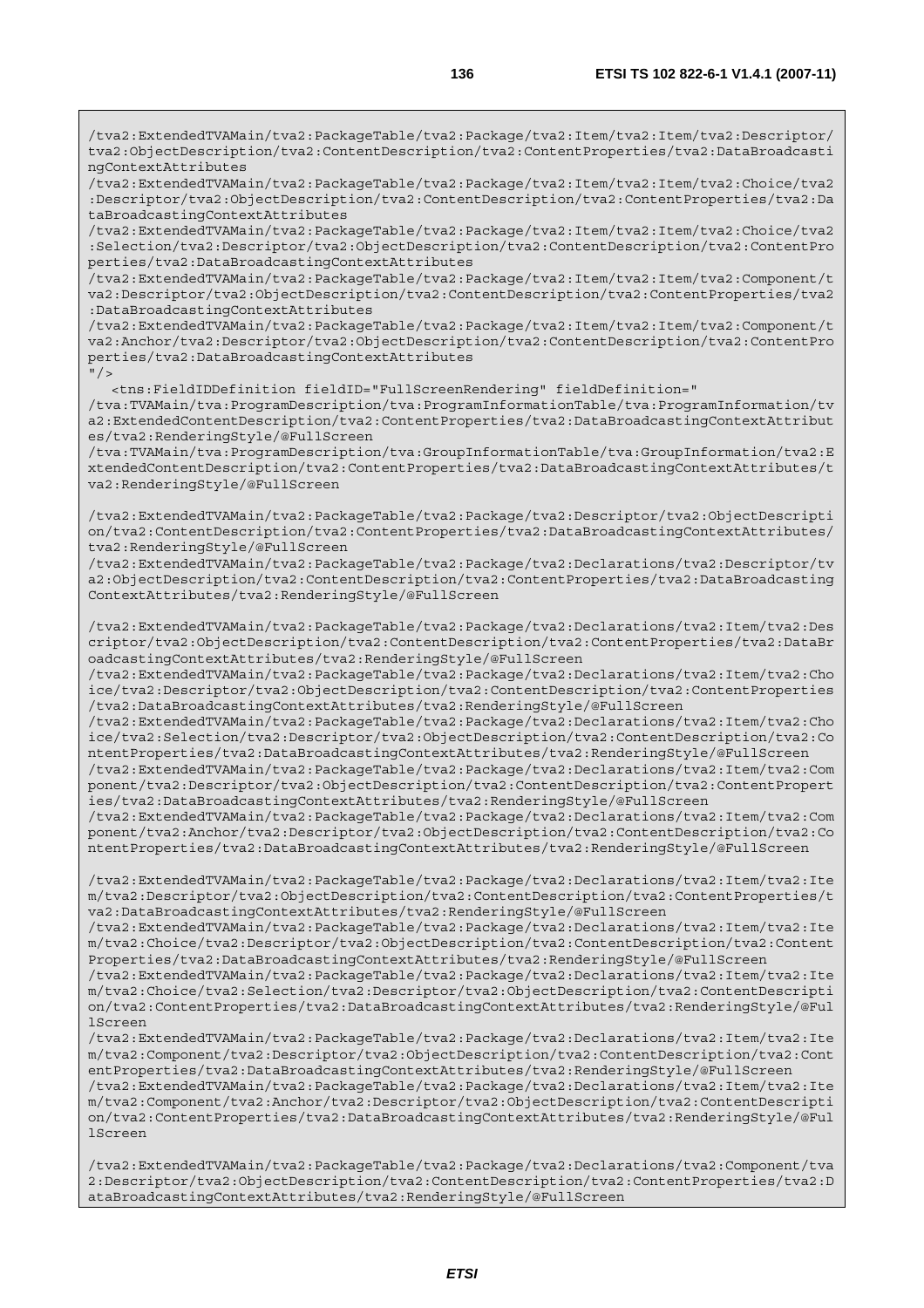/tva2:ExtendedTVAMain/tva2:PackageTable/tva2:Package/tva2:Declarations/tva2:Anchor/tva2:D escriptor/tva2:ObjectDescription/tva2:ContentDescription/tva2:ContentProperties/tva2:Data BroadcastingContextAttributes/tva2:RenderingStyle/@FullScreen

/tva2:ExtendedTVAMain/tva2:PackageTable/tva2:Package/tva2:Item/tva2:Descriptor/tva2:Objec tDescription/tva2:ContentDescription/tva2:ContentProperties/tva2:DataBroadcastingContextA ttributes/tva2:RenderingStyle/@FullScreen

/tva2:ExtendedTVAMain/tva2:PackageTable/tva2:Package/tva2:Item/tva2:Choice/tva2:Descripto r/tva2:ObjectDescription/tva2:ContentDescription/tva2:ContentProperties/tva2:DataBroadcas tingContextAttributes/tva2:RenderingStyle/@FullScreen

/tva2:ExtendedTVAMain/tva2:PackageTable/tva2:Package/tva2:Item/tva2:Choice/tva2:Selection /tva2:Descriptor/tva2:ObjectDescription/tva2:ContentDescription/tva2:ContentProperties/tv a2:DataBroadcastingContextAttributes/tva2:RenderingStyle/@FullScreen

/tva2:ExtendedTVAMain/tva2:PackageTable/tva2:Package/tva2:Item/tva2:Component/tva2:Descri ptor/tva2:ObjectDescription/tva2:ContentDescription/tva2:ContentProperties/tva2:DataBroad castingContextAttributes/tva2:RenderingStyle/@FullScreen

/tva2:ExtendedTVAMain/tva2:PackageTable/tva2:Package/tva2:Item/tva2:Component/tva2:Anchor /tva2:Descriptor/tva2:ObjectDescription/tva2:ContentDescription/tva2:ContentProperties/tv a2:DataBroadcastingContextAttributes/tva2:RenderingStyle/@FullScreen

/tva2:ExtendedTVAMain/tva2:PackageTable/tva2:Package/tva2:Item/tva2:Item/tva2:Descriptor/ tva2:ObjectDescription/tva2:ContentDescription/tva2:ContentProperties/tva2:DataBroadcasti ngContextAttributes/tva2:RenderingStyle/@FullScreen

/tva2:ExtendedTVAMain/tva2:PackageTable/tva2:Package/tva2:Item/tva2:Item/tva2:Choice/tva2 :Descriptor/tva2:ObjectDescription/tva2:ContentDescription/tva2:ContentProperties/tva2:Da taBroadcastingContextAttributes/tva2:RenderingStyle/@FullScreen

/tva2:ExtendedTVAMain/tva2:PackageTable/tva2:Package/tva2:Item/tva2:Item/tva2:Choice/tva2 :Selection/tva2:Descriptor/tva2:ObjectDescription/tva2:ContentDescription/tva2:ContentPro perties/tva2:DataBroadcastingContextAttributes/tva2:RenderingStyle/@FullScreen

/tva2:ExtendedTVAMain/tva2:PackageTable/tva2:Package/tva2:Item/tva2:Item/tva2:Component/t va2:Descriptor/tva2:ObjectDescription/tva2:ContentDescription/tva2:ContentProperties/tva2 :DataBroadcastingContextAttributes/tva2:RenderingStyle/@FullScreen

/tva2:ExtendedTVAMain/tva2:PackageTable/tva2:Package/tva2:Item/tva2:Item/tva2:Component/t va2:Anchor/tva2:Descriptor/tva2:ObjectDescription/tva2:ContentDescription/tva2:ContentPro perties/tva2:DataBroadcastingContextAttributes/tva2:RenderingStyle/@FullScreen  $''$  /  $>$ 

 <tns:FieldIDDefinition fieldID="TransparencyRendering" fieldDefinition=" /tva:TVAMain/tva:ProgramDescription/tva:ProgramInformationTable/tva:ProgramInformation/tv a2:ExtendedContentDescription/tva2:ContentProperties/tva2:DataBroadcastingContextAttribut

es/tva2:RenderingStyle/@Transparency /tva:TVAMain/tva:ProgramDescription/tva:GroupInformationTable/tva:GroupInformation/tva2:E xtendedContentDescription/tva2:ContentProperties/tva2:DataBroadcastingContextAttributes/t va2:RenderingStyle/@Transparency

/tva2:ExtendedTVAMain/tva2:PackageTable/tva2:Package/tva2:Descriptor/tva2:ObjectDescripti on/tva2:ContentDescription/tva2:ContentProperties/tva2:DataBroadcastingContextAttributes/ tva2:RenderingStyle/@Transparency

/tva2:ExtendedTVAMain/tva2:PackageTable/tva2:Package/tva2:Declarations/tva2:Descriptor/tv a2:ObjectDescription/tva2:ContentDescription/tva2:ContentProperties/tva2:DataBroadcasting ContextAttributes/tva2:RenderingStyle/@Transparency

/tva2:ExtendedTVAMain/tva2:PackageTable/tva2:Package/tva2:Declarations/tva2:Item/tva2:Des criptor/tva2:ObjectDescription/tva2:ContentDescription/tva2:ContentProperties/tva2:DataBr oadcastingContextAttributes/tva2:RenderingStyle/@Transparency

/tva2:ExtendedTVAMain/tva2:PackageTable/tva2:Package/tva2:Declarations/tva2:Item/tva2:Cho ice/tva2:Descriptor/tva2:ObjectDescription/tva2:ContentDescription/tva2:ContentProperties /tva2:DataBroadcastingContextAttributes/tva2:RenderingStyle/@Transparency

/tva2:ExtendedTVAMain/tva2:PackageTable/tva2:Package/tva2:Declarations/tva2:Item/tva2:Cho ice/tva2:Selection/tva2:Descriptor/tva2:ObjectDescription/tva2:ContentDescription/tva2:Co ntentProperties/tva2:DataBroadcastingContextAttributes/tva2:RenderingStyle/@Transparency /tva2:ExtendedTVAMain/tva2:PackageTable/tva2:Package/tva2:Declarations/tva2:Item/tva2:Com ponent/tva2:Descriptor/tva2:ObjectDescription/tva2:ContentDescription/tva2:ContentPropert

ies/tva2:DataBroadcastingContextAttributes/tva2:RenderingStyle/@Transparency /tva2:ExtendedTVAMain/tva2:PackageTable/tva2:Package/tva2:Declarations/tva2:Item/tva2:Com ponent/tva2:Anchor/tva2:Descriptor/tva2:ObjectDescription/tva2:ContentDescription/tva2:Co

ntentProperties/tva2:DataBroadcastingContextAttributes/tva2:RenderingStyle/@Transparency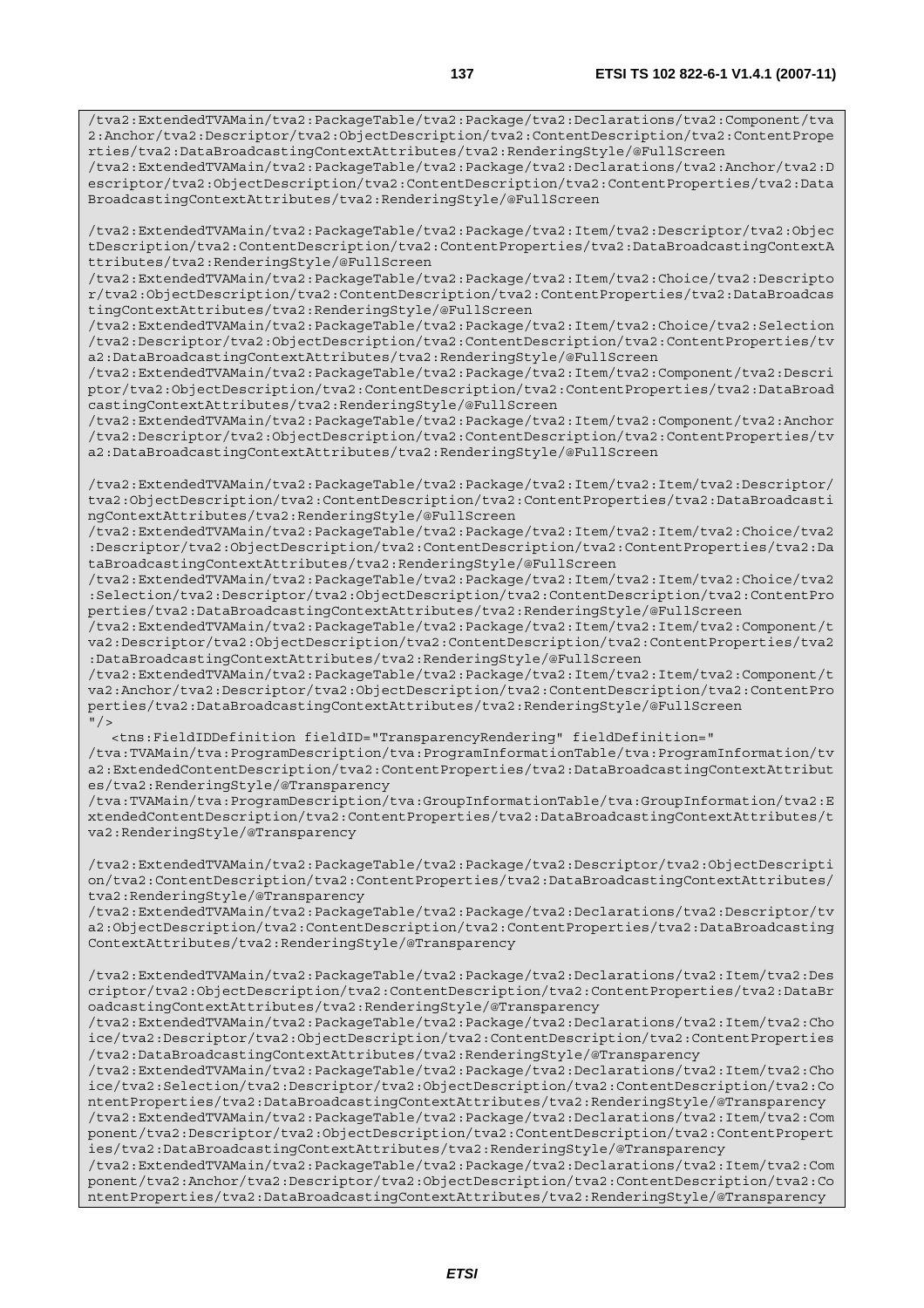/tva2:ExtendedTVAMain/tva2:PackageTable/tva2:Package/tva2:Declarations/tva2:Item/tva2:Ite m/tva2:Descriptor/tva2:ObjectDescription/tva2:ContentDescription/tva2:ContentProperties/t va2:DataBroadcastingContextAttributes/tva2:RenderingStyle/@Transparency

/tva2:ExtendedTVAMain/tva2:PackageTable/tva2:Package/tva2:Declarations/tva2:Item/tva2:Ite m/tva2:Choice/tva2:Descriptor/tva2:ObjectDescription/tva2:ContentDescription/tva2:Content Properties/tva2:DataBroadcastingContextAttributes/tva2:RenderingStyle/@Transparency

/tva2:ExtendedTVAMain/tva2:PackageTable/tva2:Package/tva2:Declarations/tva2:Item/tva2:Ite m/tva2:Choice/tva2:Selection/tva2:Descriptor/tva2:ObjectDescription/tva2:ContentDescripti on/tva2:ContentProperties/tva2:DataBroadcastingContextAttributes/tva2:RenderingStyle/@Tra nsparency

/tva2:ExtendedTVAMain/tva2:PackageTable/tva2:Package/tva2:Declarations/tva2:Item/tva2:Ite m/tva2:Component/tva2:Descriptor/tva2:ObjectDescription/tva2:ContentDescription/tva2:Cont entProperties/tva2:DataBroadcastingContextAttributes/tva2:RenderingStyle/@Transparency

/tva2:ExtendedTVAMain/tva2:PackageTable/tva2:Package/tva2:Declarations/tva2:Item/tva2:Ite m/tva2:Component/tva2:Anchor/tva2:Descriptor/tva2:ObjectDescription/tva2:ContentDescripti on/tva2:ContentProperties/tva2:DataBroadcastingContextAttributes/tva2:RenderingStyle/@Tra nsparency

/tva2:ExtendedTVAMain/tva2:PackageTable/tva2:Package/tva2:Declarations/tva2:Component/tva 2:Descriptor/tva2:ObjectDescription/tva2:ContentDescription/tva2:ContentProperties/tva2:D ataBroadcastingContextAttributes/tva2:RenderingStyle/@Transparency

/tva2:ExtendedTVAMain/tva2:PackageTable/tva2:Package/tva2:Declarations/tva2:Component/tva 2:Anchor/tva2:Descriptor/tva2:ObjectDescription/tva2:ContentDescription/tva2:ContentPrope rties/tva2:DataBroadcastingContextAttributes/tva2:RenderingStyle/@Transparency

/tva2:ExtendedTVAMain/tva2:PackageTable/tva2:Package/tva2:Declarations/tva2:Anchor/tva2:D escriptor/tva2:ObjectDescription/tva2:ContentDescription/tva2:ContentProperties/tva2:Data BroadcastingContextAttributes/tva2:RenderingStyle/@Transparency

/tva2:ExtendedTVAMain/tva2:PackageTable/tva2:Package/tva2:Item/tva2:Descriptor/tva2:Objec tDescription/tva2:ContentDescription/tva2:ContentProperties/tva2:DataBroadcastingContextA ttributes/tva2:RenderingStyle/@Transparency

/tva2:ExtendedTVAMain/tva2:PackageTable/tva2:Package/tva2:Item/tva2:Choice/tva2:Descripto r/tva2:ObjectDescription/tva2:ContentDescription/tva2:ContentProperties/tva2:DataBroadcas tingContextAttributes/tva2:RenderingStyle/@Transparency

/tva2:ExtendedTVAMain/tva2:PackageTable/tva2:Package/tva2:Item/tva2:Choice/tva2:Selection /tva2:Descriptor/tva2:ObjectDescription/tva2:ContentDescription/tva2:ContentProperties/tv a2:DataBroadcastingContextAttributes/tva2:RenderingStyle/@Transparency

/tva2:ExtendedTVAMain/tva2:PackageTable/tva2:Package/tva2:Item/tva2:Component/tva2:Descri ptor/tva2:ObjectDescription/tva2:ContentDescription/tva2:ContentProperties/tva2:DataBroad castingContextAttributes/tva2:RenderingStyle/@Transparency

/tva2:ExtendedTVAMain/tva2:PackageTable/tva2:Package/tva2:Item/tva2:Component/tva2:Anchor /tva2:Descriptor/tva2:ObjectDescription/tva2:ContentDescription/tva2:ContentProperties/tv a2:DataBroadcastingContextAttributes/tva2:RenderingStyle/@Transparency

/tva2:ExtendedTVAMain/tva2:PackageTable/tva2:Package/tva2:Item/tva2:Item/tva2:Descriptor/ tva2:ObjectDescription/tva2:ContentDescription/tva2:ContentProperties/tva2:DataBroadcasti ngContextAttributes/tva2:RenderingStyle/@Transparency

/tva2:ExtendedTVAMain/tva2:PackageTable/tva2:Package/tva2:Item/tva2:Item/tva2:Choice/tva2 :Descriptor/tva2:ObjectDescription/tva2:ContentDescription/tva2:ContentProperties/tva2:Da taBroadcastingContextAttributes/tva2:RenderingStyle/@Transparency

/tva2:ExtendedTVAMain/tva2:PackageTable/tva2:Package/tva2:Item/tva2:Item/tva2:Choice/tva2 :Selection/tva2:Descriptor/tva2:ObjectDescription/tva2:ContentDescription/tva2:ContentPro perties/tva2:DataBroadcastingContextAttributes/tva2:RenderingStyle/@Transparency

/tva2:ExtendedTVAMain/tva2:PackageTable/tva2:Package/tva2:Item/tva2:Item/tva2:Component/t va2:Descriptor/tva2:ObjectDescription/tva2:ContentDescription/tva2:ContentProperties/tva2 :DataBroadcastingContextAttributes/tva2:RenderingStyle/@Transparency

/tva2:ExtendedTVAMain/tva2:PackageTable/tva2:Package/tva2:Item/tva2:Item/tva2:Component/t va2:Anchor/tva2:Descriptor/tva2:ObjectDescription/tva2:ContentDescription/tva2:ContentPro perties/tva2:DataBroadcastingContextAttributes/tva2:RenderingStyle/@Transparency  $"$  />

<tns:FieldIDDefinition fieldID="UpdateCycle" fieldDefinition="

/tva:TVAMain/tva:ProgramDescription/tva:ProgramInformationTable/tva:ProgramInformation/tv a2:ExtendedContentDescription/tva2:ContentProperties/tva2:DataBroadcastingContextAttribut es/tva2:UpdateCycle/text()

/tva:TVAMain/tva:ProgramDescription/tva:GroupInformationTable/tva:GroupInformation/tva2:E xtendedContentDescription/tva2:ContentProperties/tva2:DataBroadcastingContextAttributes/t va2:UpdateCycle/text()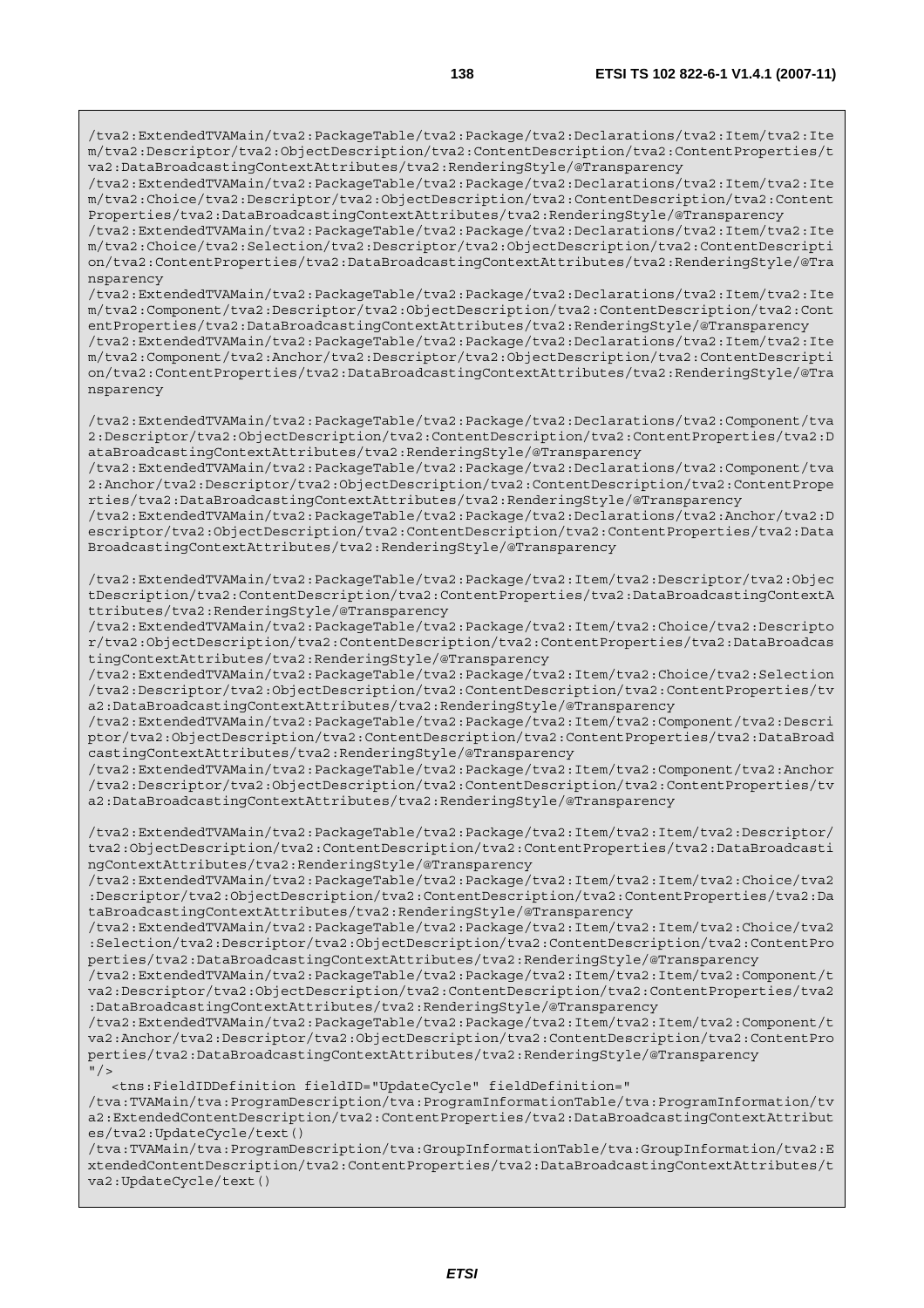/tva2:ExtendedTVAMain/tva2:PackageTable/tva2:Package/tva2:Declarations/tva2:Descriptor/tv a2:ObjectDescription/tva2:ContentDescription/tva2:ContentProperties/tva2:DataBroadcasting ContextAttributes/tva2:UpdateCycle/text()

/tva2:ExtendedTVAMain/tva2:PackageTable/tva2:Package/tva2:Declarations/tva2:Item/tva2:Des criptor/tva2:ObjectDescription/tva2:ContentDescription/tva2:ContentProperties/tva2:DataBr oadcastingContextAttributes/tva2:UpdateCycle/text()

/tva2:ExtendedTVAMain/tva2:PackageTable/tva2:Package/tva2:Declarations/tva2:Item/tva2:Cho ice/tva2:Descriptor/tva2:ObjectDescription/tva2:ContentDescription/tva2:ContentProperties /tva2:DataBroadcastingContextAttributes/tva2:UpdateCycle/text()

/tva2:ExtendedTVAMain/tva2:PackageTable/tva2:Package/tva2:Declarations/tva2:Item/tva2:Cho ice/tva2:Selection/tva2:Descriptor/tva2:ObjectDescription/tva2:ContentDescription/tva2:Co ntentProperties/tva2:DataBroadcastingContextAttributes/tva2:UpdateCycle/text()

/tva2:ExtendedTVAMain/tva2:PackageTable/tva2:Package/tva2:Declarations/tva2:Item/tva2:Com ponent/tva2:Descriptor/tva2:ObjectDescription/tva2:ContentDescription/tva2:ContentPropert ies/tva2:DataBroadcastingContextAttributes/tva2:UpdateCycle/text()

/tva2:ExtendedTVAMain/tva2:PackageTable/tva2:Package/tva2:Declarations/tva2:Item/tva2:Com ponent/tva2:Anchor/tva2:Descriptor/tva2:ObjectDescription/tva2:ContentDescription/tva2:Co ntentProperties/tva2:DataBroadcastingContextAttributes/tva2:UpdateCycle/text()

/tva2:ExtendedTVAMain/tva2:PackageTable/tva2:Package/tva2:Declarations/tva2:Item/tva2:Ite m/tva2:Descriptor/tva2:ObjectDescription/tva2:ContentDescription/tva2:ContentProperties/t va2:DataBroadcastingContextAttributes/tva2:UpdateCycle/text()

/tva2:ExtendedTVAMain/tva2:PackageTable/tva2:Package/tva2:Declarations/tva2:Item/tva2:Ite m/tva2:Choice/tva2:Descriptor/tva2:ObjectDescription/tva2:ContentDescription/tva2:Content Properties/tva2:DataBroadcastingContextAttributes/tva2:UpdateCycle/text()

/tva2:ExtendedTVAMain/tva2:PackageTable/tva2:Package/tva2:Declarations/tva2:Item/tva2:Ite m/tva2:Choice/tva2:Selection/tva2:Descriptor/tva2:ObjectDescription/tva2:ContentDescripti on/tva2:ContentProperties/tva2:DataBroadcastingContextAttributes/tva2:UpdateCycle/text()

/tva2:ExtendedTVAMain/tva2:PackageTable/tva2:Package/tva2:Declarations/tva2:Item/tva2:Ite m/tva2:Component/tva2:Descriptor/tva2:ObjectDescription/tva2:ContentDescription/tva2:Cont entProperties/tva2:DataBroadcastingContextAttributes/tva2:UpdateCycle/text()

/tva2:ExtendedTVAMain/tva2:PackageTable/tva2:Package/tva2:Declarations/tva2:Item/tva2:Ite m/tva2:Component/tva2:Anchor/tva2:Descriptor/tva2:ObjectDescription/tva2:ContentDescripti on/tva2:ContentProperties/tva2:DataBroadcastingContextAttributes/tva2:UpdateCycle/text()

/tva2:ExtendedTVAMain/tva2:PackageTable/tva2:Package/tva2:Declarations/tva2:Component/tva 2:Descriptor/tva2:ObjectDescription/tva2:ContentDescription/tva2:ContentProperties/tva2:D ataBroadcastingContextAttributes/tva2:UpdateCycle/text()

/tva2:ExtendedTVAMain/tva2:PackageTable/tva2:Package/tva2:Declarations/tva2:Component/tva 2:Anchor/tva2:Descriptor/tva2:ObjectDescription/tva2:ContentDescription/tva2:ContentPrope rties/tva2:DataBroadcastingContextAttributes/tva2:UpdateCycle/text()

/tva2:ExtendedTVAMain/tva2:PackageTable/tva2:Package/tva2:Declarations/tva2:Anchor/tva2:D escriptor/tva2:ObjectDescription/tva2:ContentDescription/tva2:ContentProperties/tva2:Data BroadcastingContextAttributes/tva2:UpdateCycle/text()

/tva2:ExtendedTVAMain/tva2:PackageTable/tva2:Package/tva2:Item/tva2:Descriptor/tva2:Objec tDescription/tva2:ContentDescription/tva2:ContentProperties/tva2:DataBroadcastingContextA ttributes/tva2:UpdateCycle/text()

/tva2:ExtendedTVAMain/tva2:PackageTable/tva2:Package/tva2:Item/tva2:Choice/tva2:Descripto r/tva2:ObjectDescription/tva2:ContentDescription/tva2:ContentProperties/tva2:DataBroadcas tingContextAttributes/tva2:UpdateCycle/text()

/tva2:ExtendedTVAMain/tva2:PackageTable/tva2:Package/tva2:Item/tva2:Choice/tva2:Selection /tva2:Descriptor/tva2:ObjectDescription/tva2:ContentDescription/tva2:ContentProperties/tv a2:DataBroadcastingContextAttributes/tva2:UpdateCycle/text()

/tva2:ExtendedTVAMain/tva2:PackageTable/tva2:Package/tva2:Item/tva2:Component/tva2:Descri ptor/tva2:ObjectDescription/tva2:ContentDescription/tva2:ContentProperties/tva2:DataBroad castingContextAttributes/tva2:UpdateCycle/text()

/tva2:ExtendedTVAMain/tva2:PackageTable/tva2:Package/tva2:Item/tva2:Component/tva2:Anchor /tva2:Descriptor/tva2:ObjectDescription/tva2:ContentDescription/tva2:ContentProperties/tv a2:DataBroadcastingContextAttributes/tva2:UpdateCycle/text()

/tva2:ExtendedTVAMain/tva2:PackageTable/tva2:Package/tva2:Item/tva2:Item/tva2:Descriptor/ tva2:ObjectDescription/tva2:ContentDescription/tva2:ContentProperties/tva2:DataBroadcasti ngContextAttributes/tva2:UpdateCycle/text()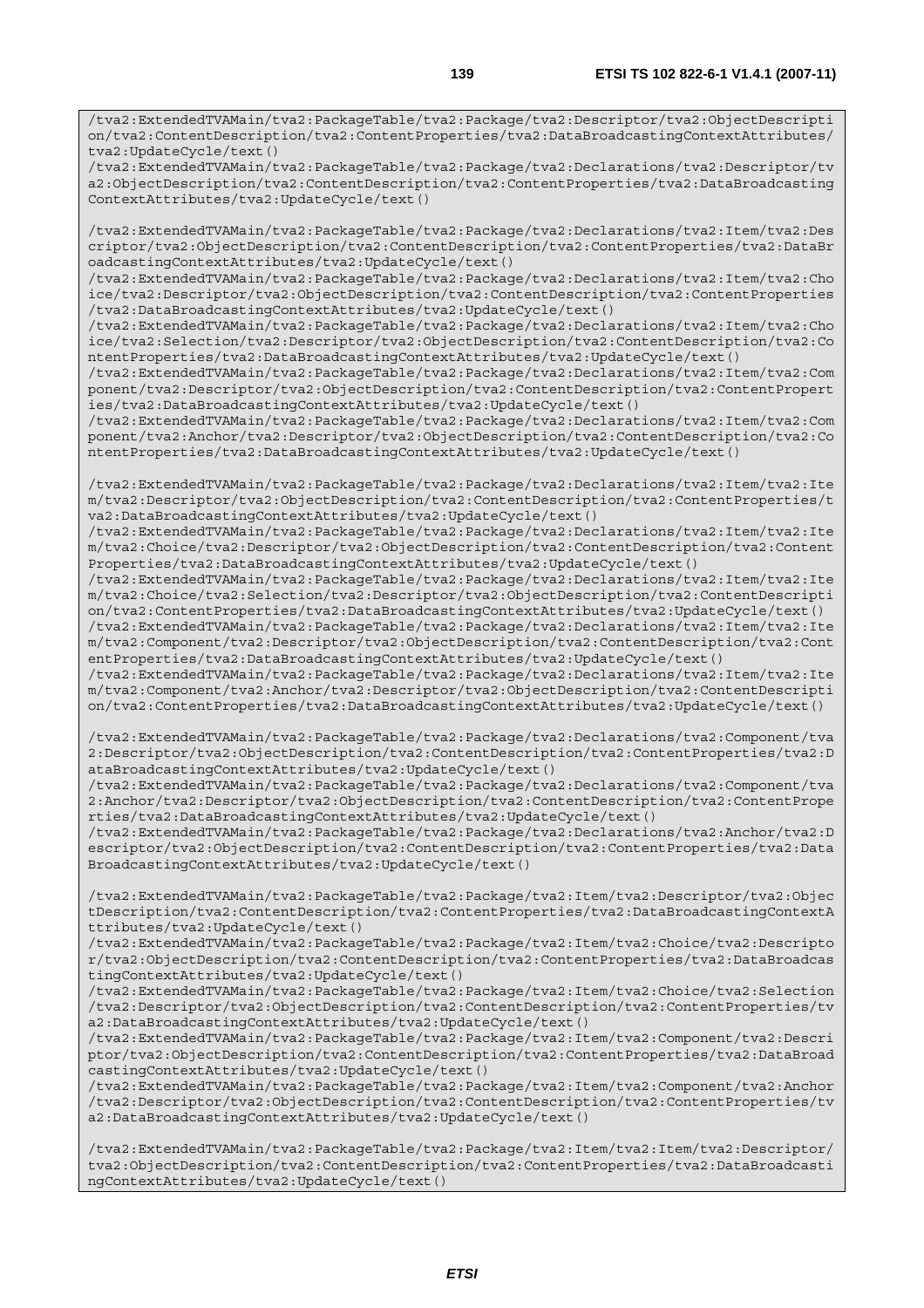/tva2:ExtendedTVAMain/tva2:PackageTable/tva2:Package/tva2:Item/tva2:Item/tva2:Choice/tva2 :Descriptor/tva2:ObjectDescription/tva2:ContentDescription/tva2:ContentProperties/tva2:Da taBroadcastingContextAttributes/tva2:UpdateCycle/text() /tva2:ExtendedTVAMain/tva2:PackageTable/tva2:Package/tva2:Item/tva2:Item/tva2:Choice/tva2 :Selection/tva2:Descriptor/tva2:ObjectDescription/tva2:ContentDescription/tva2:ContentPro perties/tva2:DataBroadcastingContextAttributes/tva2:UpdateCycle/text() /tva2:ExtendedTVAMain/tva2:PackageTable/tva2:Package/tva2:Item/tva2:Item/tva2:Component/t va2:Descriptor/tva2:ObjectDescription/tva2:ContentDescription/tva2:ContentProperties/tva2 :DataBroadcastingContextAttributes/tva2:UpdateCycle/text() /tva2:ExtendedTVAMain/tva2:PackageTable/tva2:Package/tva2:Item/tva2:Item/tva2:Component/t va2:Anchor/tva2:Descriptor/tva2:ObjectDescription/tva2:ContentDescription/tva2:ContentPro perties/tva2:DataBroadcastingContextAttributes/tva2:UpdateCycle/text()  $\frac{1}{2}$  $\geq$   $\frac{1}{2}$ ######################################################################################## --> <!-- fieldID for InterstitialContent in Package --> <!-- InterstitialContent, BrandName-->  $<$ ! --######################################################################################## --> <tns:FieldIDDefinition fieldID="InterstitialContent" fieldDefinition=" /tva:TVAMain/tva:ProgramDescription/tva:ProgramInformationTable/tva:ProgramInformation/tv a2:ExtendedContentDescription/tva2:ContentProperties/tva2:InterstitialContextAttributes /tva:TVAMain/tva:ProgramDescription/tva:GroupInformationTable/tva:GroupInformation/tva2:E xtendedContentDescription/tva2:ContentProperties/tva2:InterstitialContextAttributes /tva2:ExtendedTVAMain/tva2:PackageTable/tva2:Package/tva2:Descriptor/tva2:ObjectDescripti on/tva2:ContentDescription/tva2:ContentProperties/tva2:InterstitialContextAttributes /tva2:ExtendedTVAMain/tva2:PackageTable/tva2:Package/tva2:Declarations/tva2:Descriptor/tv a2:ObjectDescription/tva2:ContentDescription/tva2:ContentProperties/tva2:InterstitialCont extAttributes /tva2:ExtendedTVAMain/tva2:PackageTable/tva2:Package/tva2:Declarations/tva2:Item/tva2:Des criptor/tva2:ObjectDescription/tva2:ContentDescription/tva2:ContentProperties/tva2:Inters titialContextAttributes /tva2:ExtendedTVAMain/tva2:PackageTable/tva2:Package/tva2:Declarations/tva2:Item/tva2:Cho ice/tva2:Descriptor/tva2:ObjectDescription/tva2:ContentDescription/tva2:ContentProperties /tva2:InterstitialContextAttributes /tva2:ExtendedTVAMain/tva2:PackageTable/tva2:Package/tva2:Declarations/tva2:Item/tva2:Cho ice/tva2:Selection/tva2:Descriptor/tva2:ObjectDescription/tva2:ContentDescription/tva2:Co ntentProperties/tva2:InterstitialContextAttributes /tva2:ExtendedTVAMain/tva2:PackageTable/tva2:Package/tva2:Declarations/tva2:Item/tva2:Com ponent/tva2:Descriptor/tva2:ObjectDescription/tva2:ContentDescription/tva2:ContentPropert ies/tva2:InterstitialContextAttributes /tva2:ExtendedTVAMain/tva2:PackageTable/tva2:Package/tva2:Declarations/tva2:Item/tva2:Com ponent/tva2:Anchor/tva2:Descriptor/tva2:ObjectDescription/tva2:ContentDescription/tva2:Co ntentProperties/tva2:InterstitialContextAttributes /tva2:ExtendedTVAMain/tva2:PackageTable/tva2:Package/tva2:Declarations/tva2:Item/tva2:Ite m/tva2:Descriptor/tva2:ObjectDescription/tva2:ContentDescription/tva2:ContentProperties/t va2:InterstitialContextAttributes /tva2:ExtendedTVAMain/tva2:PackageTable/tva2:Package/tva2:Declarations/tva2:Item/tva2:Ite m/tva2:Choice/tva2:Descriptor/tva2:ObjectDescription/tva2:ContentDescription/tva2:Content Properties/tva2:InterstitialContextAttributes /tva2:ExtendedTVAMain/tva2:PackageTable/tva2:Package/tva2:Declarations/tva2:Item/tva2:Ite m/tva2:Choice/tva2:Selection/tva2:Descriptor/tva2:ObjectDescription/tva2:ContentDescripti on/tva2:ContentProperties/tva2:InterstitialContextAttributes /tva2:ExtendedTVAMain/tva2:PackageTable/tva2:Package/tva2:Declarations/tva2:Item/tva2:Ite m/tva2:Component/tva2:Descriptor/tva2:ObjectDescription/tva2:ContentDescription/tva2:Cont entProperties/tva2:InterstitialContextAttributes /tva2:ExtendedTVAMain/tva2:PackageTable/tva2:Package/tva2:Declarations/tva2:Item/tva2:Ite m/tva2:Component/tva2:Anchor/tva2:Descriptor/tva2:ObjectDescription/tva2:ContentDescripti on/tva2:ContentProperties/tva2:InterstitialContextAttributes

/tva2:ExtendedTVAMain/tva2:PackageTable/tva2:Package/tva2:Declarations/tva2:Component/tva 2:Descriptor/tva2:ObjectDescription/tva2:ContentDescription/tva2:ContentProperties/tva2:I nterstitialContextAttributes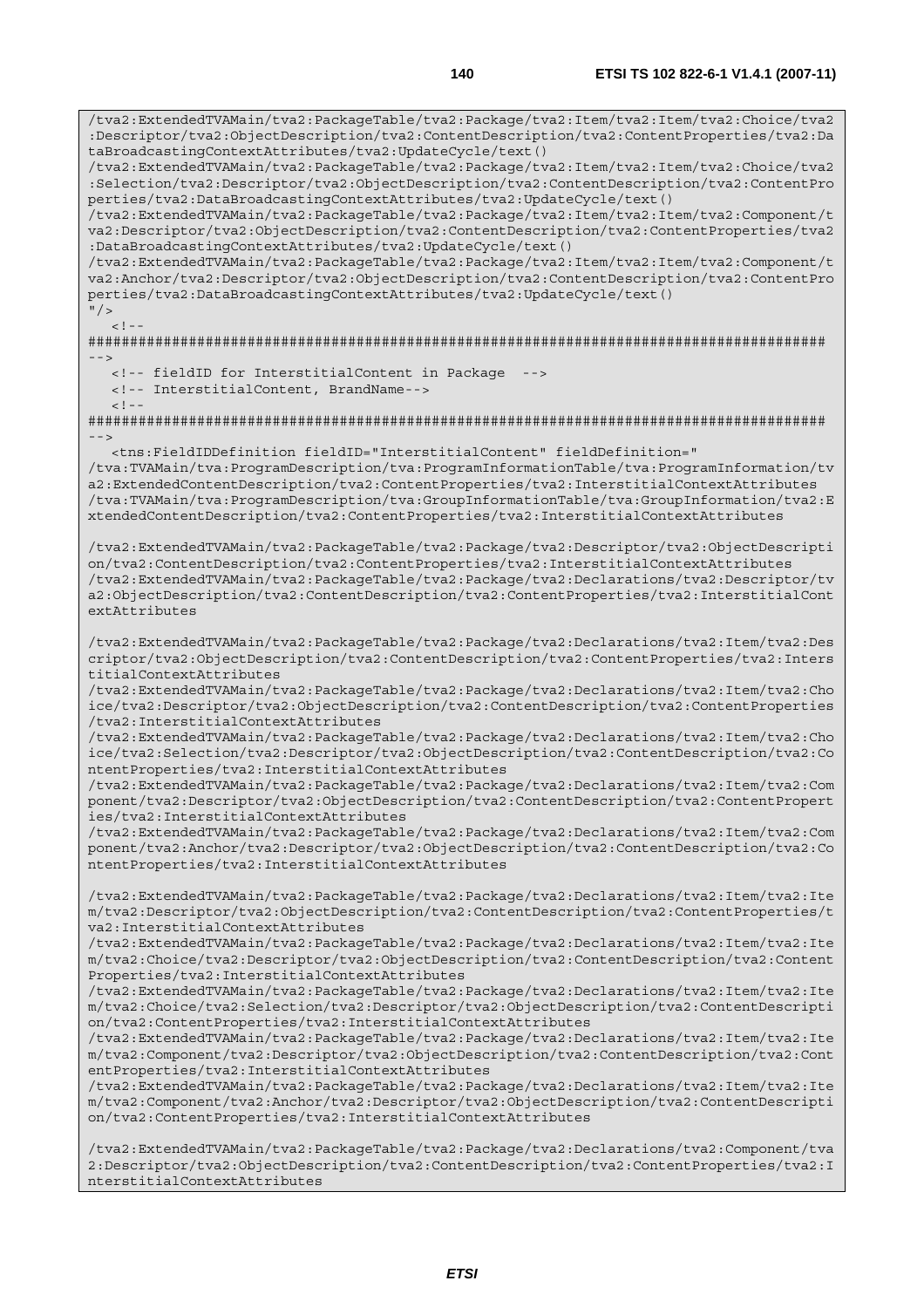/tva2:ExtendedTVAMain/tva2:PackageTable/tva2:Package/tva2:Declarations/tva2:Component/tva 2:Anchor/tva2:Descriptor/tva2:ObjectDescription/tva2:ContentDescription/tva2:ContentPrope rties/tva2:InterstitialContextAttributes

/tva2:ExtendedTVAMain/tva2:PackageTable/tva2:Package/tva2:Declarations/tva2:Anchor/tva2:D escriptor/tva2:ObjectDescription/tva2:ContentDescription/tva2:ContentProperties/tva2:Inte rstitialContextAttributes

/tva2:ExtendedTVAMain/tva2:PackageTable/tva2:Package/tva2:Item/tva2:Descriptor/tva2:Objec tDescription/tva2:ContentDescription/tva2:ContentProperties/tva2:InterstitialContextAttri butes

/tva2:ExtendedTVAMain/tva2:PackageTable/tva2:Package/tva2:Item/tva2:Choice/tva2:Descripto r/tva2:ObjectDescription/tva2:ContentDescription/tva2:ContentProperties/tva2:Interstitial ContextAttributes

/tva2:ExtendedTVAMain/tva2:PackageTable/tva2:Package/tva2:Item/tva2:Choice/tva2:Selection /tva2:Descriptor/tva2:ObjectDescription/tva2:ContentDescription/tva2:ContentProperties/tv a2:InterstitialContextAttributes

/tva2:ExtendedTVAMain/tva2:PackageTable/tva2:Package/tva2:Item/tva2:Component/tva2:Descri ptor/tva2:ObjectDescription/tva2:ContentDescription/tva2:ContentProperties/tva2:Interstit ialContextAttributes

/tva2:ExtendedTVAMain/tva2:PackageTable/tva2:Package/tva2:Item/tva2:Component/tva2:Anchor /tva2:Descriptor/tva2:ObjectDescription/tva2:ContentDescription/tva2:ContentProperties/tv a2:InterstitialContextAttributes

/tva2:ExtendedTVAMain/tva2:PackageTable/tva2:Package/tva2:Item/tva2:Item/tva2:Descriptor/ tva2:ObjectDescription/tva2:ContentDescription/tva2:ContentProperties/tva2:InterstitialCo ntextAttributes

/tva2:ExtendedTVAMain/tva2:PackageTable/tva2:Package/tva2:Item/tva2:Item/tva2:Choice/tva2 :Descriptor/tva2:ObjectDescription/tva2:ContentDescription/tva2:ContentProperties/tva2:In terstitialContextAttributes

/tva2:ExtendedTVAMain/tva2:PackageTable/tva2:Package/tva2:Item/tva2:Item/tva2:Choice/tva2 :Selection/tva2:Descriptor/tva2:ObjectDescription/tva2:ContentDescription/tva2:ContentPro perties/tva2:InterstitialContextAttributes

/tva2:ExtendedTVAMain/tva2:PackageTable/tva2:Package/tva2:Item/tva2:Item/tva2:Component/t va2:Descriptor/tva2:ObjectDescription/tva2:ContentDescription/tva2:ContentProperties/tva2 :InterstitialContextAttributes

/tva2:ExtendedTVAMain/tva2:PackageTable/tva2:Package/tva2:Item/tva2:Item/tva2:Component/t va2:Anchor/tva2:Descriptor/tva2:ObjectDescription/tva2:ContentDescription/tva2:ContentPro perties/tva2:InterstitialContextAttributes  $"$ />

<tns:FieldIDDefinition fieldID="BrandName" fieldDefinition="

/tva:TVAMain/tva:ProgramDescription/tva:ProgramInformationTable/tva:ProgramInformation/tv a2:ExtendedContentDescription/tva2:ContentProperties/tva2:InterstitialContextAttributes/t va2:BrandName/text()

/tva:TVAMain/tva:ProgramDescription/tva:GroupInformationTable/tva:GroupInformation/tva2:E xtendedContentDescription/tva2:ContentProperties/tva2:InterstitialContextAttributes/tva2: BrandName/text()

/tva2:ExtendedTVAMain/tva2:PackageTable/tva2:Package/tva2:Descriptor/tva2:ObjectDescripti on/tva2:ContentDescription/tva2:ContentProperties/tva2:InterstitialContextAttributes/tva2 :BrandName/text()

/tva2:ExtendedTVAMain/tva2:PackageTable/tva2:Package/tva2:Declarations/tva2:Descriptor/tv a2:ObjectDescription/tva2:ContentDescription/tva2:ContentProperties/tva2:InterstitialCont extAttributes/tva2:BrandName/text()

/tva2:ExtendedTVAMain/tva2:PackageTable/tva2:Package/tva2:Declarations/tva2:Item/tva2:Des criptor/tva2:ObjectDescription/tva2:ContentDescription/tva2:ContentProperties/tva2:Inters titialContextAttributes/tva2:BrandName/text()

/tva2:ExtendedTVAMain/tva2:PackageTable/tva2:Package/tva2:Declarations/tva2:Item/tva2:Cho ice/tva2:Descriptor/tva2:ObjectDescription/tva2:ContentDescription/tva2:ContentProperties /tva2:InterstitialContextAttributes/tva2:BrandName/text()

/tva2:ExtendedTVAMain/tva2:PackageTable/tva2:Package/tva2:Declarations/tva2:Item/tva2:Cho ice/tva2:Selection/tva2:Descriptor/tva2:ObjectDescription/tva2:ContentDescription/tva2:Co ntentProperties/tva2:InterstitialContextAttributes/tva2:BrandName/text()

/tva2:ExtendedTVAMain/tva2:PackageTable/tva2:Package/tva2:Declarations/tva2:Item/tva2:Com ponent/tva2:Descriptor/tva2:ObjectDescription/tva2:ContentDescription/tva2:ContentPropert ies/tva2:InterstitialContextAttributes/tva2:BrandName/text()

/tva2:ExtendedTVAMain/tva2:PackageTable/tva2:Package/tva2:Declarations/tva2:Item/tva2:Com ponent/tva2:Anchor/tva2:Descriptor/tva2:ObjectDescription/tva2:ContentDescription/tva2:Co ntentProperties/tva2:InterstitialContextAttributes/tva2:BrandName/text()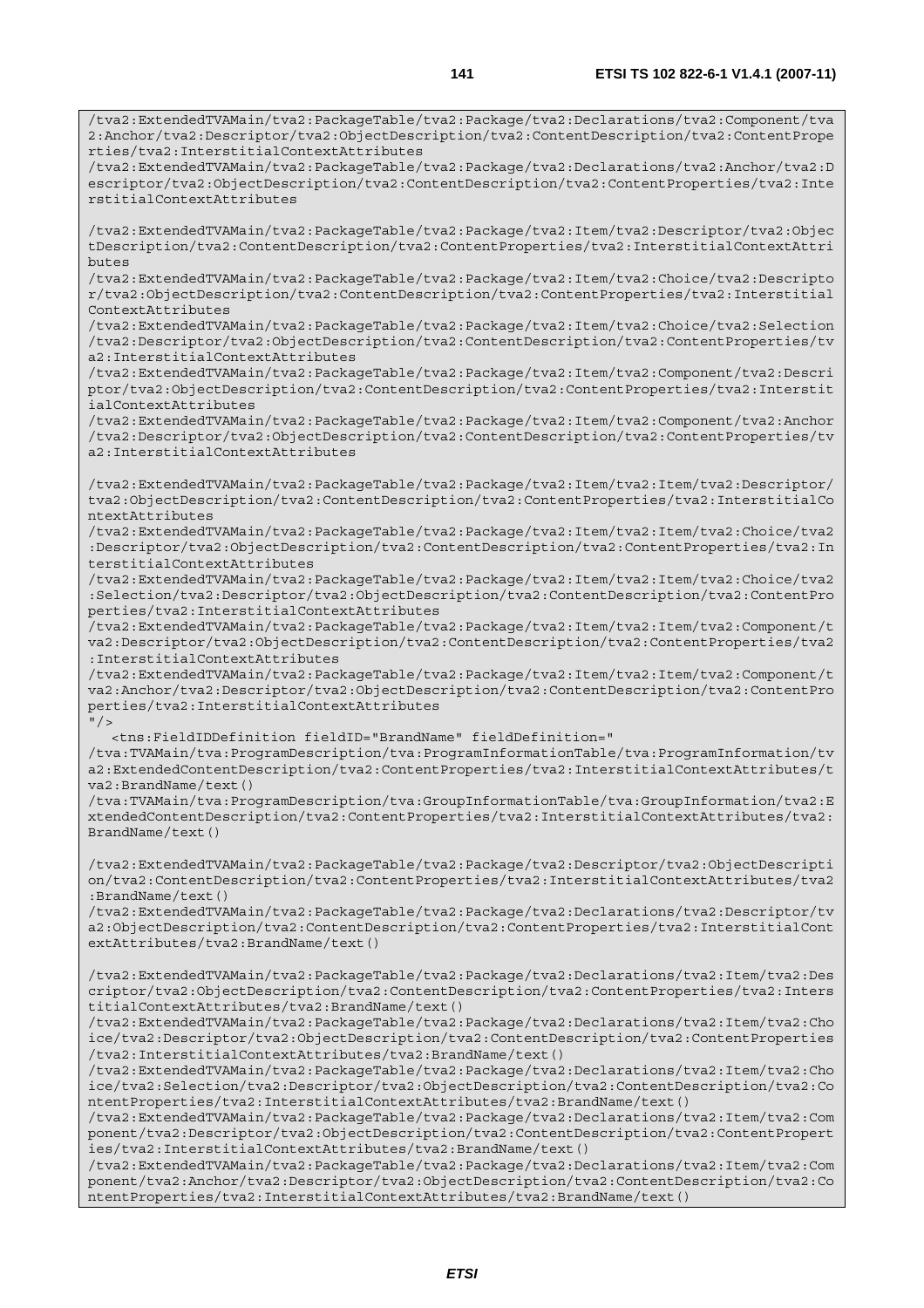/tva2:ExtendedTVAMain/tva2:PackageTable/tva2:Package/tva2:Declarations/tva2:Item/tva2:Ite m/tva2:Descriptor/tva2:ObjectDescription/tva2:ContentDescription/tva2:ContentProperties/t va2:InterstitialContextAttributes/tva2:BrandName/text()

/tva2:ExtendedTVAMain/tva2:PackageTable/tva2:Package/tva2:Declarations/tva2:Item/tva2:Ite m/tva2:Choice/tva2:Descriptor/tva2:ObjectDescription/tva2:ContentDescription/tva2:Content Properties/tva2:InterstitialContextAttributes/tva2:BrandName/text()

/tva2:ExtendedTVAMain/tva2:PackageTable/tva2:Package/tva2:Declarations/tva2:Item/tva2:Ite m/tva2:Choice/tva2:Selection/tva2:Descriptor/tva2:ObjectDescription/tva2:ContentDescripti on/tva2:ContentProperties/tva2:InterstitialContextAttributes/tva2:BrandName/text()

/tva2:ExtendedTVAMain/tva2:PackageTable/tva2:Package/tva2:Declarations/tva2:Item/tva2:Ite m/tva2:Component/tva2:Descriptor/tva2:ObjectDescription/tva2:ContentDescription/tva2:Cont entProperties/tva2:InterstitialContextAttributes/tva2:BrandName/text()

/tva2:ExtendedTVAMain/tva2:PackageTable/tva2:Package/tva2:Declarations/tva2:Item/tva2:Ite m/tva2:Component/tva2:Anchor/tva2:Descriptor/tva2:ObjectDescription/tva2:ContentDescripti on/tva2:ContentProperties/tva2:InterstitialContextAttributes/tva2:BrandName/text()

/tva2:ExtendedTVAMain/tva2:PackageTable/tva2:Package/tva2:Declarations/tva2:Component/tva 2:Descriptor/tva2:ObjectDescription/tva2:ContentDescription/tva2:ContentProperties/tva2:I nterstitialContextAttributes/tva2:BrandName/text()

/tva2:ExtendedTVAMain/tva2:PackageTable/tva2:Package/tva2:Declarations/tva2:Component/tva 2:Anchor/tva2:Descriptor/tva2:ObjectDescription/tva2:ContentDescription/tva2:ContentPrope rties/tva2:InterstitialContextAttributes/tva2:BrandName/text()

/tva2:ExtendedTVAMain/tva2:PackageTable/tva2:Package/tva2:Declarations/tva2:Anchor/tva2:D escriptor/tva2:ObjectDescription/tva2:ContentDescription/tva2:ContentProperties/tva2:Inte rstitialContextAttributes/tva2:BrandName/text()

/tva2:ExtendedTVAMain/tva2:PackageTable/tva2:Package/tva2:Item/tva2:Descriptor/tva2:Objec tDescription/tva2:ContentDescription/tva2:ContentProperties/tva2:InterstitialContextAttri butes/tva2:BrandName/text()

/tva2:ExtendedTVAMain/tva2:PackageTable/tva2:Package/tva2:Item/tva2:Choice/tva2:Descripto r/tva2:ObjectDescription/tva2:ContentDescription/tva2:ContentProperties/tva2:Interstitial ContextAttributes/tva2:BrandName/text()

/tva2:ExtendedTVAMain/tva2:PackageTable/tva2:Package/tva2:Item/tva2:Choice/tva2:Selection /tva2:Descriptor/tva2:ObjectDescription/tva2:ContentDescription/tva2:ContentProperties/tv a2:InterstitialContextAttributes/tva2:BrandName/text()

/tva2:ExtendedTVAMain/tva2:PackageTable/tva2:Package/tva2:Item/tva2:Component/tva2:Descri ptor/tva2:ObjectDescription/tva2:ContentDescription/tva2:ContentProperties/tva2:Interstit ialContextAttributes/tva2:BrandName/text()

/tva2:ExtendedTVAMain/tva2:PackageTable/tva2:Package/tva2:Item/tva2:Component/tva2:Anchor /tva2:Descriptor/tva2:ObjectDescription/tva2:ContentDescription/tva2:ContentProperties/tv a2:InterstitialContextAttributes/tva2:BrandName/text()

/tva2:ExtendedTVAMain/tva2:PackageTable/tva2:Package/tva2:Item/tva2:Item/tva2:Descriptor/ tva2:ObjectDescription/tva2:ContentDescription/tva2:ContentProperties/tva2:InterstitialCo ntextAttributes/tva2:BrandName/text()

/tva2:ExtendedTVAMain/tva2:PackageTable/tva2:Package/tva2:Item/tva2:Item/tva2:Choice/tva2 :Descriptor/tva2:ObjectDescription/tva2:ContentDescription/tva2:ContentProperties/tva2:In terstitialContextAttributes/tva2:BrandName/text()

/tva2:ExtendedTVAMain/tva2:PackageTable/tva2:Package/tva2:Item/tva2:Item/tva2:Choice/tva2 :Selection/tva2:Descriptor/tva2:ObjectDescription/tva2:ContentDescription/tva2:ContentPro perties/tva2:InterstitialContextAttributes/tva2:BrandName/text()

/tva2:ExtendedTVAMain/tva2:PackageTable/tva2:Package/tva2:Item/tva2:Item/tva2:Component/t va2:Descriptor/tva2:ObjectDescription/tva2:ContentDescription/tva2:ContentProperties/tva2 :InterstitialContextAttributes/tva2:BrandName/text()

/tva2:ExtendedTVAMain/tva2:PackageTable/tva2:Package/tva2:Item/tva2:Item/tva2:Component/t va2:Anchor/tva2:Descriptor/tva2:ObjectDescription/tva2:ContentDescription/tva2:ContentPro perties/tva2:InterstitialContextAttributes/tva2:BrandName/text()

```
^{\prime\prime} / >
        <! --
```
######################################################################################## -->

<!-- fieldID for EducationContent in Package -->

<!-- EducationContent, IntendedUser, EducationalType -->

 $\lt$  !  $-$ 

######################################################################################## -->

<tns:FieldIDDefinition fieldID="EducationalContent" fieldDefinition="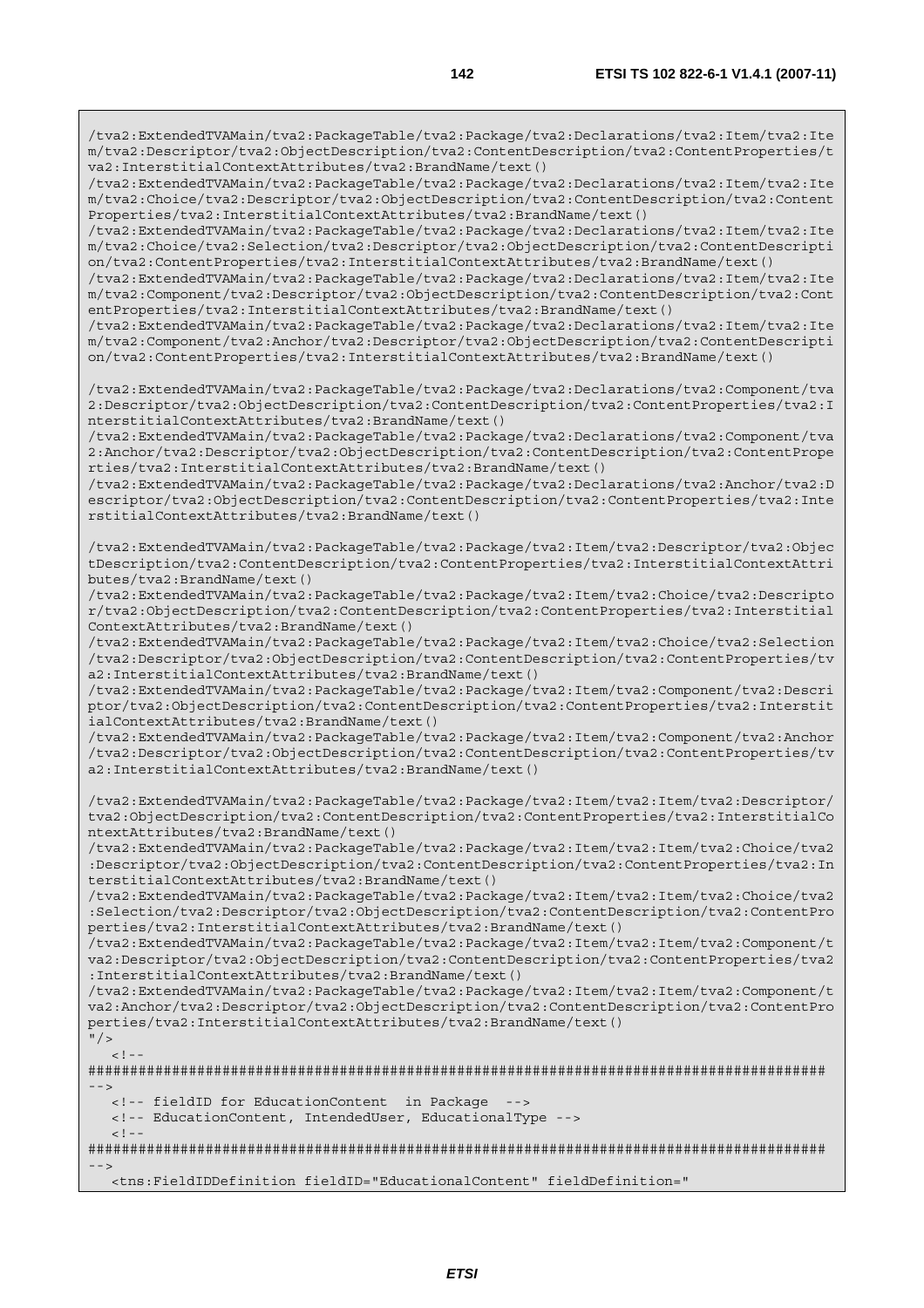/tva2:ExtendedTVAMain/tva2:PackageTable/tva2:Package/tva2:Descriptor/tva2:ObjectDescripti on/tva2:ContentDescription/tva2:ContentProperties/tva2:EducationalContextAttributes /tva2:ExtendedTVAMain/tva2:PackageTable/tva2:Package/tva2:Declarations/tva2:Descriptor/tv a2:ObjectDescription/tva2:ContentDescription/tva2:ContentProperties/tva2:EducationalConte xtAttributes

/tva2:ExtendedTVAMain/tva2:PackageTable/tva2:Package/tva2:Declarations/tva2:Item/tva2:Des criptor/tva2:ObjectDescription/tva2:ContentDescription/tva2:ContentProperties/tva2:Educat ionalContextAttributes

/tva2:ExtendedTVAMain/tva2:PackageTable/tva2:Package/tva2:Declarations/tva2:Item/tva2:Cho ice/tva2:Descriptor/tva2:ObjectDescription/tva2:ContentDescription/tva2:ContentProperties /tva2:EducationalContextAttributes

/tva2:ExtendedTVAMain/tva2:PackageTable/tva2:Package/tva2:Declarations/tva2:Item/tva2:Cho ice/tva2:Selection/tva2:Descriptor/tva2:ObjectDescription/tva2:ContentDescription/tva2:Co ntentProperties/tva2:EducationalContextAttributes

/tva2:ExtendedTVAMain/tva2:PackageTable/tva2:Package/tva2:Declarations/tva2:Item/tva2:Com ponent/tva2:Descriptor/tva2:ObjectDescription/tva2:ContentDescription/tva2:ContentPropert ies/tva2:EducationalContextAttributes

/tva2:ExtendedTVAMain/tva2:PackageTable/tva2:Package/tva2:Declarations/tva2:Item/tva2:Com ponent/tva2:Anchor/tva2:Descriptor/tva2:ObjectDescription/tva2:ContentDescription/tva2:Co ntentProperties/tva2:EducationalContextAttributes

/tva2:ExtendedTVAMain/tva2:PackageTable/tva2:Package/tva2:Declarations/tva2:Item/tva2:Ite m/tva2:Descriptor/tva2:ObjectDescription/tva2:ContentDescription/tva2:ContentProperties/t va2:EducationalContextAttributes

/tva2:ExtendedTVAMain/tva2:PackageTable/tva2:Package/tva2:Declarations/tva2:Item/tva2:Ite m/tva2:Choice/tva2:Descriptor/tva2:ObjectDescription/tva2:ContentDescription/tva2:Content Properties/tva2:EducationalContextAttributes

/tva2:ExtendedTVAMain/tva2:PackageTable/tva2:Package/tva2:Declarations/tva2:Item/tva2:Ite m/tva2:Choice/tva2:Selection/tva2:Descriptor/tva2:ObjectDescription/tva2:ContentDescripti on/tva2:ContentProperties/tva2:EducationalContextAttributes

/tva2:ExtendedTVAMain/tva2:PackageTable/tva2:Package/tva2:Declarations/tva2:Item/tva2:Ite m/tva2:Component/tva2:Descriptor/tva2:ObjectDescription/tva2:ContentDescription/tva2:Cont entProperties/tva2:EducationalContextAttributes

/tva2:ExtendedTVAMain/tva2:PackageTable/tva2:Package/tva2:Declarations/tva2:Item/tva2:Ite m/tva2:Component/tva2:Anchor/tva2:Descriptor/tva2:ObjectDescription/tva2:ContentDescripti on/tva2:ContentProperties/tva2:EducationalContextAttributes

/tva2:ExtendedTVAMain/tva2:PackageTable/tva2:Package/tva2:Declarations/tva2:Component/tva 2:Descriptor/tva2:ObjectDescription/tva2:ContentDescription/tva2:ContentProperties/tva2:E ducationalContextAttributes

/tva2:ExtendedTVAMain/tva2:PackageTable/tva2:Package/tva2:Declarations/tva2:Component/tva 2:Anchor/tva2:Descriptor/tva2:ObjectDescription/tva2:ContentDescription/tva2:ContentPrope rties/tva2:EducationalContextAttributes

/tva2:ExtendedTVAMain/tva2:PackageTable/tva2:Package/tva2:Declarations/tva2:Anchor/tva2:D escriptor/tva2:ObjectDescription/tva2:ContentDescription/tva2:ContentProperties/tva2:Educ ationalContextAttributes

/tva2:ExtendedTVAMain/tva2:PackageTable/tva2:Package/tva2:Item/tva2:Descriptor/tva2:Objec tDescription/tva2:ContentDescription/tva2:ContentProperties/tva2:EducationalContextAttrib utes

/tva2:ExtendedTVAMain/tva2:PackageTable/tva2:Package/tva2:Item/tva2:Choice/tva2:Descripto r/tva2:ObjectDescription/tva2:ContentDescription/tva2:ContentProperties/tva2:EducationalC ontextAttributes

/tva2:ExtendedTVAMain/tva2:PackageTable/tva2:Package/tva2:Item/tva2:Choice/tva2:Selection /tva2:Descriptor/tva2:ObjectDescription/tva2:ContentDescription/tva2:ContentProperties/tv a2:EducationalContextAttributes

/tva2:ExtendedTVAMain/tva2:PackageTable/tva2:Package/tva2:Item/tva2:Component/tva2:Descri ptor/tva2:ObjectDescription/tva2:ContentDescription/tva2:ContentProperties/tva2:Education alContextAttributes

/tva2:ExtendedTVAMain/tva2:PackageTable/tva2:Package/tva2:Item/tva2:Component/tva2:Anchor /tva2:Descriptor/tva2:ObjectDescription/tva2:ContentDescription/tva2:ContentProperties/tv a2:EducationalContextAttributes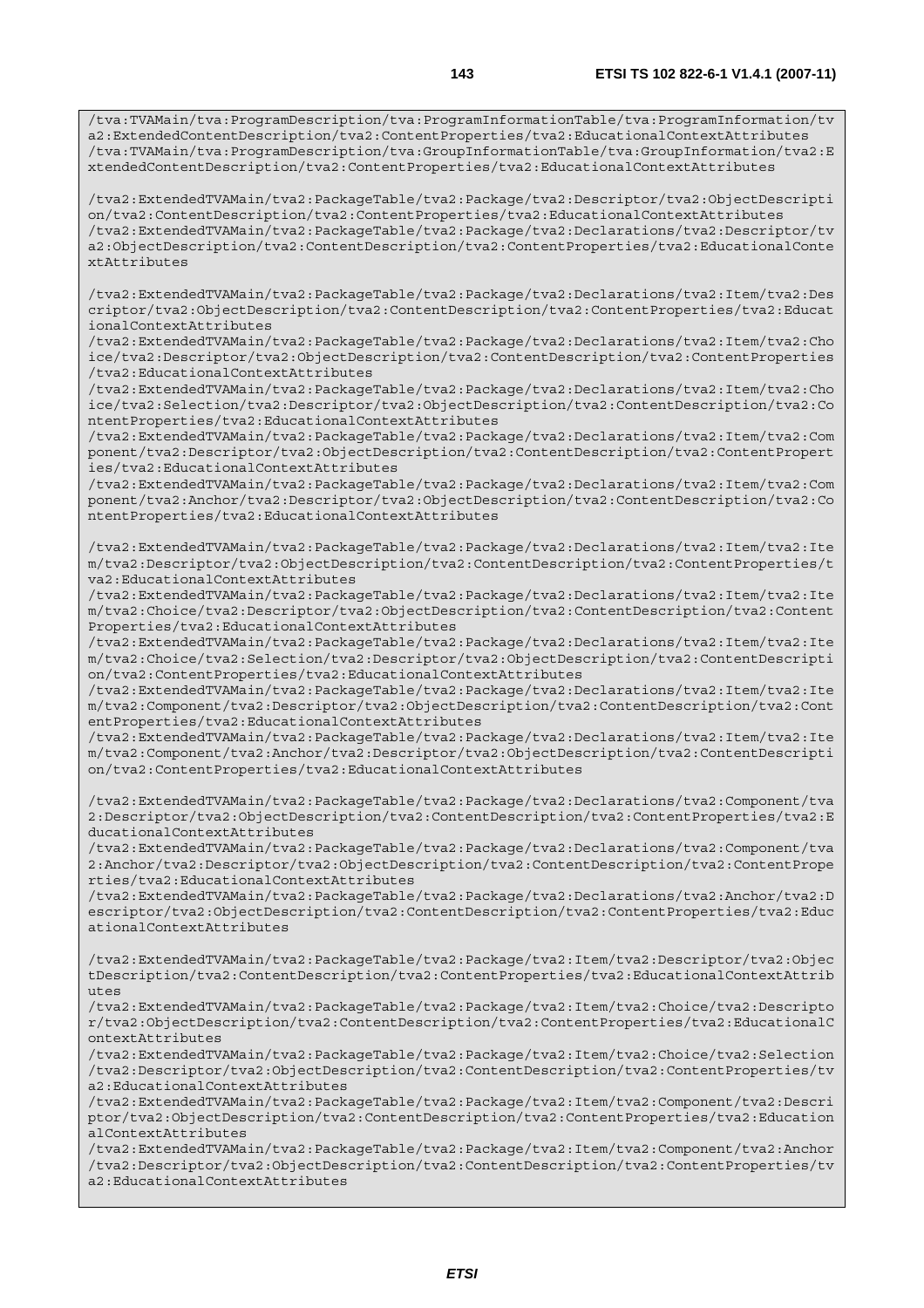/tva2:ExtendedTVAMain/tva2:PackageTable/tva2:Package/tva2:Item/tva2:Item/tva2:Descriptor/ tva2:ObjectDescription/tva2:ContentDescription/tva2:ContentProperties/tva2:EducationalCon textAttributes

/tva2:ExtendedTVAMain/tva2:PackageTable/tva2:Package/tva2:Item/tva2:Item/tva2:Choice/tva2 :Descriptor/tva2:ObjectDescription/tva2:ContentDescription/tva2:ContentProperties/tva2:Ed ucationalContextAttributes

/tva2:ExtendedTVAMain/tva2:PackageTable/tva2:Package/tva2:Item/tva2:Item/tva2:Choice/tva2 :Selection/tva2:Descriptor/tva2:ObjectDescription/tva2:ContentDescription/tva2:ContentPro perties/tva2:EducationalContextAttributes

/tva2:ExtendedTVAMain/tva2:PackageTable/tva2:Package/tva2:Item/tva2:Item/tva2:Component/t va2:Descriptor/tva2:ObjectDescription/tva2:ContentDescription/tva2:ContentProperties/tva2 :EducationalContextAttributes

/tva2:ExtendedTVAMain/tva2:PackageTable/tva2:Package/tva2:Item/tva2:Item/tva2:Component/t va2:Anchor/tva2:Descriptor/tva2:ObjectDescription/tva2:ContentDescription/tva2:ContentPro perties/tva2:EducationalContextAttributes  $"$  />

<tns:FieldIDDefinition fieldID="IntendedUser" fieldDefinition="

/tva:TVAMain/tva:ProgramDescription/tva:ProgramInformationTable/tva:ProgramInformation/tv a2:ExtendedContentDescription/tva2:ContentProperties/tva2:EducationalContextAttributes/tv a2:IntendedUser/@href

/tva:TVAMain/tva:ProgramDescription/tva:ProgramInformationTable/tva:ProgramInformation/tv a2:ExtendedContentDescription/tva2:ContentProperties/tva2:EducationalContextAttributes/tv a2:IntendedUser/tva:Name/text()

/tva:TVAMain/tva:ProgramDescription/tva:GroupInformationTable/tva:GroupInformation/tva2:E xtendedContentDescription/tva2:ContentProperties/tva2:EducationalContextAttributes/tva2:I ntendedUser/@href

/tva:TVAMain/tva:ProgramDescription/tva:GroupInformationTable/tva:GroupInformation/tva2:E xtendedContentDescription/tva2:ContentProperties/tva2:EducationalContextAttributes/tva2:I ntendedUser/tva:Name/text()

/tva2:ExtendedTVAMain/tva2:PackageTable/tva2:Package/tva2:Descriptor/tva2:ObjectDescripti on/tva2:ContentDescription/tva2:ContentProperties/tva2:EducationalContextAttributes/tva2: IntendedUser/@href

/tva2:ExtendedTVAMain/tva2:PackageTable/tva2:Package/tva2:Descriptor/tva2:ObjectDescripti on/tva2:ContentDescription/tva2:ContentProperties/tva2:EducationalContextAttributes/tva2: IntendedUser/tva:Name/text()

/tva2:ExtendedTVAMain/tva2:PackageTable/tva2:Package/tva2:Declarations/tva2:Descriptor/tv a2:ObjectDescription/tva2:ContentDescription/tva2:ContentProperties/tva2:EducationalConte xtAttributes/tva2:IntendedUser/@href

/tva2:ExtendedTVAMain/tva2:PackageTable/tva2:Package/tva2:Declarations/tva2:Descriptor/tv a2:ObjectDescription/tva2:ContentDescription/tva2:ContentProperties/tva2:EducationalConte xtAttributes/tva2:IntendedUser/tva:Name/text()

/tva2:ExtendedTVAMain/tva2:PackageTable/tva2:Package/tva2:Declarations/tva2:Item/tva2:Des criptor/tva2:ObjectDescription/tva2:ContentDescription/tva2:ContentProperties/tva2:Educat ionalContextAttributes/tva2:IntendedUser/@href

/tva2:ExtendedTVAMain/tva2:PackageTable/tva2:Package/tva2:Declarations/tva2:Item/tva2:Des criptor/tva2:ObjectDescription/tva2:ContentDescription/tva2:ContentProperties/tva2:Educat ionalContextAttributes/tva2:IntendedUser/tva:Name/text()

/tva2:ExtendedTVAMain/tva2:PackageTable/tva2:Package/tva2:Declarations/tva2:Item/tva2:Cho ice/tva2:Descriptor/tva2:ObjectDescription/tva2:ContentDescription/tva2:ContentProperties /tva2:EducationalContextAttributes/tva2:IntendedUser/@href

/tva2:ExtendedTVAMain/tva2:PackageTable/tva2:Package/tva2:Declarations/tva2:Item/tva2:Cho ice/tva2:Descriptor/tva2:ObjectDescription/tva2:ContentDescription/tva2:ContentProperties /tva2:EducationalContextAttributes/tva2:IntendedUser/tva:Name/text()

/tva2:ExtendedTVAMain/tva2:PackageTable/tva2:Package/tva2:Declarations/tva2:Item/tva2:Cho ice/tva2:Selection/tva2:Descriptor/tva2:ObjectDescription/tva2:ContentDescription/tva2:Co ntentProperties/tva2:EducationalContextAttributes/tva2:IntendedUser/@href /tva2:ExtendedTVAMain/tva2:PackageTable/tva2:Package/tva2:Declarations/tva2:Item/tva2:Cho

ice/tva2:Selection/tva2:Descriptor/tva2:ObjectDescription/tva2:ContentDescription/tva2:Co ntentProperties/tva2:EducationalContextAttributes/tva2:IntendedUser/tva:Name/text()

/tva2:ExtendedTVAMain/tva2:PackageTable/tva2:Package/tva2:Declarations/tva2:Item/tva2:Com ponent/tva2:Descriptor/tva2:ObjectDescription/tva2:ContentDescription/tva2:ContentPropert ies/tva2:EducationalContextAttributes/tva2:IntendedUser/@href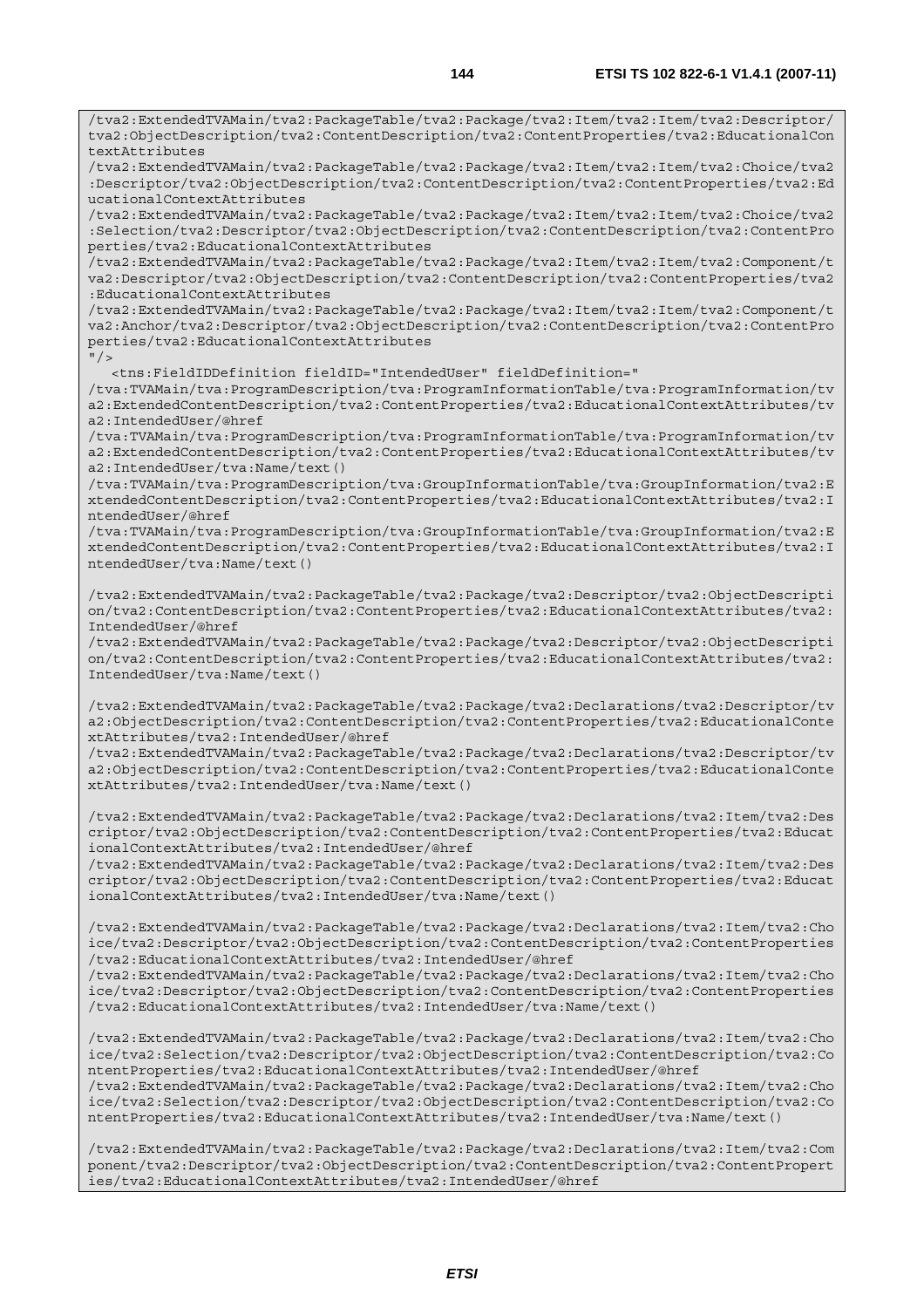/tva2:ExtendedTVAMain/tva2:PackageTable/tva2:Package/tva2:Declarations/tva2:Item/tva2:Com ponent/tva2:Descriptor/tva2:ObjectDescription/tva2:ContentDescription/tva2:ContentPropert ies/tva2:EducationalContextAttributes/tva2:IntendedUser/tva:Name/text()

/tva2:ExtendedTVAMain/tva2:PackageTable/tva2:Package/tva2:Declarations/tva2:Item/tva2:Com ponent/tva2:Anchor/tva2:Descriptor/tva2:ObjectDescription/tva2:ContentDescription/tva2:Co ntentProperties/tva2:EducationalContextAttributes/tva2:IntendedUser/@href

/tva2:ExtendedTVAMain/tva2:PackageTable/tva2:Package/tva2:Declarations/tva2:Item/tva2:Com ponent/tva2:Anchor/tva2:Descriptor/tva2:ObjectDescription/tva2:ContentDescription/tva2:Co ntentProperties/tva2:EducationalContextAttributes/tva2:IntendedUser/tva:Name/text()

/tva2:ExtendedTVAMain/tva2:PackageTable/tva2:Package/tva2:Declarations/tva2:Item/tva2:Ite m/tva2:Descriptor/tva2:ObjectDescription/tva2:ContentDescription/tva2:ContentProperties/t va2:EducationalContextAttributes/tva2:IntendedUser/@href

/tva2:ExtendedTVAMain/tva2:PackageTable/tva2:Package/tva2:Declarations/tva2:Item/tva2:Ite m/tva2:Descriptor/tva2:ObjectDescription/tva2:ContentDescription/tva2:ContentProperties/t va2:EducationalContextAttributes/tva2:IntendedUser/tva:Name/text()

/tva2:ExtendedTVAMain/tva2:PackageTable/tva2:Package/tva2:Declarations/tva2:Item/tva2:Ite m/tva2:Choice/tva2:Descriptor/tva2:ObjectDescription/tva2:ContentDescription/tva2:Content Properties/tva2:EducationalContextAttributes/tva2:IntendedUser/@href

/tva2:ExtendedTVAMain/tva2:PackageTable/tva2:Package/tva2:Declarations/tva2:Item/tva2:Ite m/tva2:Choice/tva2:Descriptor/tva2:ObjectDescription/tva2:ContentDescription/tva2:Content Properties/tva2:EducationalContextAttributes/tva2:IntendedUser/tva:Name/text()

/tva2:ExtendedTVAMain/tva2:PackageTable/tva2:Package/tva2:Declarations/tva2:Item/tva2:Ite m/tva2:Choice/tva2:Selection/tva2:Descriptor/tva2:ObjectDescription/tva2:ContentDescripti on/tva2:ContentProperties/tva2:EducationalContextAttributes/tva2:IntendedUser/@href

/tva2:ExtendedTVAMain/tva2:PackageTable/tva2:Package/tva2:Declarations/tva2:Item/tva2:Ite m/tva2:Choice/tva2:Selection/tva2:Descriptor/tva2:ObjectDescription/tva2:ContentDescripti on/tva2:ContentProperties/tva2:EducationalContextAttributes/tva2:IntendedUser/tva:Name/te  $xt()$ 

/tva2:ExtendedTVAMain/tva2:PackageTable/tva2:Package/tva2:Declarations/tva2:Item/tva2:Ite m/tva2:Component/tva2:Descriptor/tva2:ObjectDescription/tva2:ContentDescription/tva2:Cont entProperties/tva2:EducationalContextAttributes/tva2:IntendedUser/@href

/tva2:ExtendedTVAMain/tva2:PackageTable/tva2:Package/tva2:Declarations/tva2:Item/tva2:Ite m/tva2:Component/tva2:Descriptor/tva2:ObjectDescription/tva2:ContentDescription/tva2:Cont entProperties/tva2:EducationalContextAttributes/tva2:IntendedUser/tva:Name/text()

/tva2:ExtendedTVAMain/tva2:PackageTable/tva2:Package/tva2:Declarations/tva2:Item/tva2:Ite m/tva2:Component/tva2:Anchor/tva2:Descriptor/tva2:ObjectDescription/tva2:ContentDescripti on/tva2:ContentProperties/tva2:EducationalContextAttributes/tva2:IntendedUser/@href

/tva2:ExtendedTVAMain/tva2:PackageTable/tva2:Package/tva2:Declarations/tva2:Item/tva2:Ite m/tva2:Component/tva2:Anchor/tva2:Descriptor/tva2:ObjectDescription/tva2:ContentDescripti on/tva2:ContentProperties/tva2:EducationalContextAttributes/tva2:IntendedUser/tva:Name/te xt()

/tva2:ExtendedTVAMain/tva2:PackageTable/tva2:Package/tva2:Declarations/tva2:Component/tva 2:Descriptor/tva2:ObjectDescription/tva2:ContentDescription/tva2:ContentProperties/tva2:E ducationalContextAttributes/tva2:IntendedUser/@href

/tva2:ExtendedTVAMain/tva2:PackageTable/tva2:Package/tva2:Declarations/tva2:Component/tva 2:Descriptor/tva2:ObjectDescription/tva2:ContentDescription/tva2:ContentProperties/tva2:E ducationalContextAttributes/tva2:IntendedUser/tva:Name/text()

/tva2:ExtendedTVAMain/tva2:PackageTable/tva2:Package/tva2:Declarations/tva2:Component/tva 2:Anchor/tva2:Descriptor/tva2:ObjectDescription/tva2:ContentDescription/tva2:ContentPrope rties/tva2:EducationalContextAttributes/tva2:IntendedUser/@href

/tva2:ExtendedTVAMain/tva2:PackageTable/tva2:Package/tva2:Declarations/tva2:Component/tva 2:Anchor/tva2:Descriptor/tva2:ObjectDescription/tva2:ContentDescription/tva2:ContentPrope rties/tva2:EducationalContextAttributes/tva2:IntendedUser/tva:Name/text()

/tva2:ExtendedTVAMain/tva2:PackageTable/tva2:Package/tva2:Declarations/tva2:Anchor/tva2:D escriptor/tva2:ObjectDescription/tva2:ContentDescription/tva2:ContentProperties/tva2:Educ ationalContextAttributes/tva2:IntendedUser/@href

/tva2:ExtendedTVAMain/tva2:PackageTable/tva2:Package/tva2:Declarations/tva2:Anchor/tva2:D escriptor/tva2:ObjectDescription/tva2:ContentDescription/tva2:ContentProperties/tva2:Educ ationalContextAttributes/tva2:IntendedUser/tva:Name/text()

/tva2:ExtendedTVAMain/tva2:PackageTable/tva2:Package/tva2:Item/tva2:Descriptor/tva2:Objec tDescription/tva2:ContentDescription/tva2:ContentProperties/tva2:EducationalContextAttrib utes/tva2:IntendedUser/@href

/tva2:ExtendedTVAMain/tva2:PackageTable/tva2:Package/tva2:Item/tva2:Descriptor/tva2:Objec tDescription/tva2:ContentDescription/tva2:ContentProperties/tva2:EducationalContextAttrib utes/tva2:IntendedUser/tva:Name/text()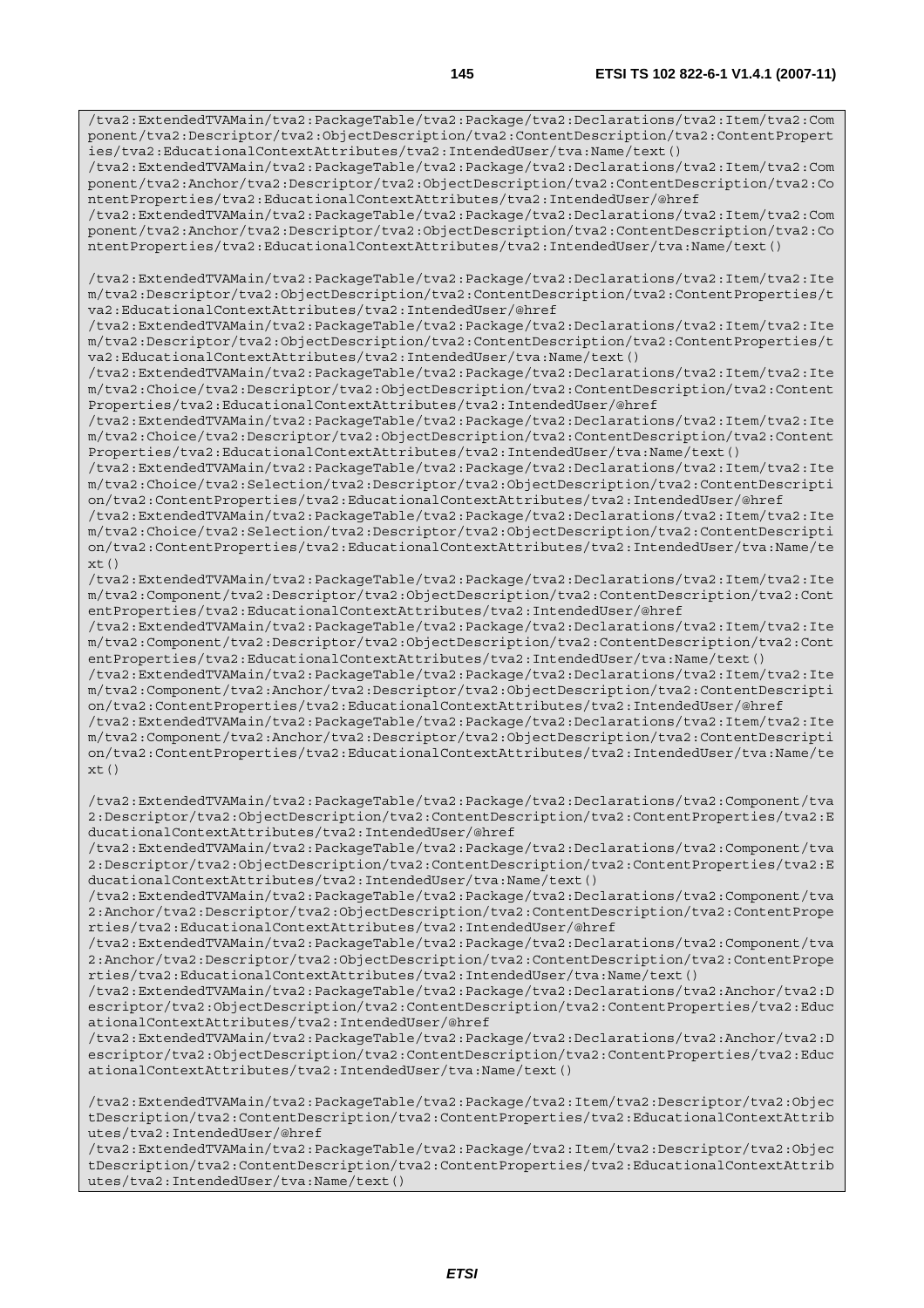/tva2:ExtendedTVAMain/tva2:PackageTable/tva2:Package/tva2:Item/tva2:Choice/tva2:Descripto r/tva2:ObjectDescription/tva2:ContentDescription/tva2:ContentProperties/tva2:EducationalC

ontextAttributes/tva2:IntendedUser/@href

/tva2:ExtendedTVAMain/tva2:PackageTable/tva2:Package/tva2:Item/tva2:Choice/tva2:Descripto r/tva2:ObjectDescription/tva2:ContentDescription/tva2:ContentProperties/tva2:EducationalC ontextAttributes/tva2:IntendedUser/tva:Name/text() /tva2:ExtendedTVAMain/tva2:PackageTable/tva2:Package/tva2:Item/tva2:Choice/tva2:Selection /tva2:Descriptor/tva2:ObjectDescription/tva2:ContentDescription/tva2:ContentProperties/tv a2:EducationalContextAttributes/tva2:IntendedUser/@href /tva2:ExtendedTVAMain/tva2:PackageTable/tva2:Package/tva2:Item/tva2:Choice/tva2:Selection /tva2:Descriptor/tva2:ObjectDescription/tva2:ContentDescription/tva2:ContentProperties/tv a2:EducationalContextAttributes/tva2:IntendedUser/tva:Name/text() /tva2:ExtendedTVAMain/tva2:PackageTable/tva2:Package/tva2:Item/tva2:Component/tva2:Descri ptor/tva2:ObjectDescription/tva2:ContentDescription/tva2:ContentProperties/tva2:Education alContextAttributes/tva2:IntendedUser/@href /tva2:ExtendedTVAMain/tva2:PackageTable/tva2:Package/tva2:Item/tva2:Component/tva2:Descri ptor/tva2:ObjectDescription/tva2:ContentDescription/tva2:ContentProperties/tva2:Education alContextAttributes/tva2:IntendedUser/tva:Name/text() /tva2:ExtendedTVAMain/tva2:PackageTable/tva2:Package/tva2:Item/tva2:Component/tva2:Anchor /tva2:Descriptor/tva2:ObjectDescription/tva2:ContentDescription/tva2:ContentProperties/tv a2:EducationalContextAttributes/tva2:IntendedUser/@href /tva2:ExtendedTVAMain/tva2:PackageTable/tva2:Package/tva2:Item/tva2:Component/tva2:Anchor /tva2:Descriptor/tva2:ObjectDescription/tva2:ContentDescription/tva2:ContentProperties/tv a2:EducationalContextAttributes/tva2:IntendedUser/tva:Name/text() /tva2:ExtendedTVAMain/tva2:PackageTable/tva2:Package/tva2:Item/tva2:Item/tva2:Descriptor/ tva2:ObjectDescription/tva2:ContentDescription/tva2:ContentProperties/tva2:EducationalCon textAttributes/tva2:IntendedUser/@href /tva2:ExtendedTVAMain/tva2:PackageTable/tva2:Package/tva2:Item/tva2:Item/tva2:Descriptor/ tva2:ObjectDescription/tva2:ContentDescription/tva2:ContentProperties/tva2:EducationalCon textAttributes/tva2:IntendedUser/tva:Name/text() /tva2:ExtendedTVAMain/tva2:PackageTable/tva2:Package/tva2:Item/tva2:Item/tva2:Choice/tva2 :Descriptor/tva2:ObjectDescription/tva2:ContentDescription/tva2:ContentProperties/tva2:Ed ucationalContextAttributes/tva2:IntendedUser/@href /tva2:ExtendedTVAMain/tva2:PackageTable/tva2:Package/tva2:Item/tva2:Item/tva2:Choice/tva2 :Descriptor/tva2:ObjectDescription/tva2:ContentDescription/tva2:ContentProperties/tva2:Ed ucationalContextAttributes/tva2:IntendedUser/tva:Name/text() /tva2:ExtendedTVAMain/tva2:PackageTable/tva2:Package/tva2:Item/tva2:Item/tva2:Choice/tva2 :Selection/tva2:Descriptor/tva2:ObjectDescription/tva2:ContentDescription/tva2:ContentPro perties/tva2:EducationalContextAttributes/tva2:IntendedUser/@href /tva2:ExtendedTVAMain/tva2:PackageTable/tva2:Package/tva2:Item/tva2:Item/tva2:Choice/tva2 :Selection/tva2:Descriptor/tva2:ObjectDescription/tva2:ContentDescription/tva2:ContentPro perties/tva2:EducationalContextAttributes/tva2:IntendedUser/tva:Name/text() /tva2:ExtendedTVAMain/tva2:PackageTable/tva2:Package/tva2:Item/tva2:Item/tva2:Component/t va2:Descriptor/tva2:ObjectDescription/tva2:ContentDescription/tva2:ContentProperties/tva2 :EducationalContextAttributes/tva2:IntendedUser/@href /tva2:ExtendedTVAMain/tva2:PackageTable/tva2:Package/tva2:Item/tva2:Item/tva2:Component/t va2:Descriptor/tva2:ObjectDescription/tva2:ContentDescription/tva2:ContentProperties/tva2 :EducationalContextAttributes/tva2:IntendedUser/tva:Name/text() /tva2:ExtendedTVAMain/tva2:PackageTable/tva2:Package/tva2:Item/tva2:Item/tva2:Component/t va2:Anchor/tva2:Descriptor/tva2:ObjectDescription/tva2:ContentDescription/tva2:ContentPro perties/tva2:EducationalContextAttributes/tva2:IntendedUser/@href /tva2:ExtendedTVAMain/tva2:PackageTable/tva2:Package/tva2:Item/tva2:Item/tva2:Component/t va2:Anchor/tva2:Descriptor/tva2:ObjectDescription/tva2:ContentDescription/tva2:ContentPro perties/tva2:EducationalContextAttributes/tva2:IntendedUser/tva:Name/text()  $"$  / > <tns:FieldIDDefinition fieldID="EducationalType" fieldDefinition=" /tva:TVAMain/tva:ProgramDescription/tva:ProgramInformationTable/tva:ProgramInformation/tv a2:ExtendedContentDescription/tva2:ContentProperties/tva2:EducationalContextAttributes/tv a2:EducationalType/@href /tva:TVAMain/tva:ProgramDescription/tva:ProgramInformationTable/tva:ProgramInformation/tv a2:ExtendedContentDescription/tva2:ContentProperties/tva2:EducationalContextAttributes/tv

a2:EducationalType/tva:Name/text() /tva:TVAMain/tva:ProgramDescription/tva:GroupInformationTable/tva:GroupInformation/tva2:E xtendedContentDescription/tva2:ContentProperties/tva2:EducationalContextAttributes/tva2:E ducationalType/@href

/tva:TVAMain/tva:ProgramDescription/tva:GroupInformationTable/tva:GroupInformation/tva2:E xtendedContentDescription/tva2:ContentProperties/tva2:EducationalContextAttributes/tva2:E ducationalType/tva:Name/text()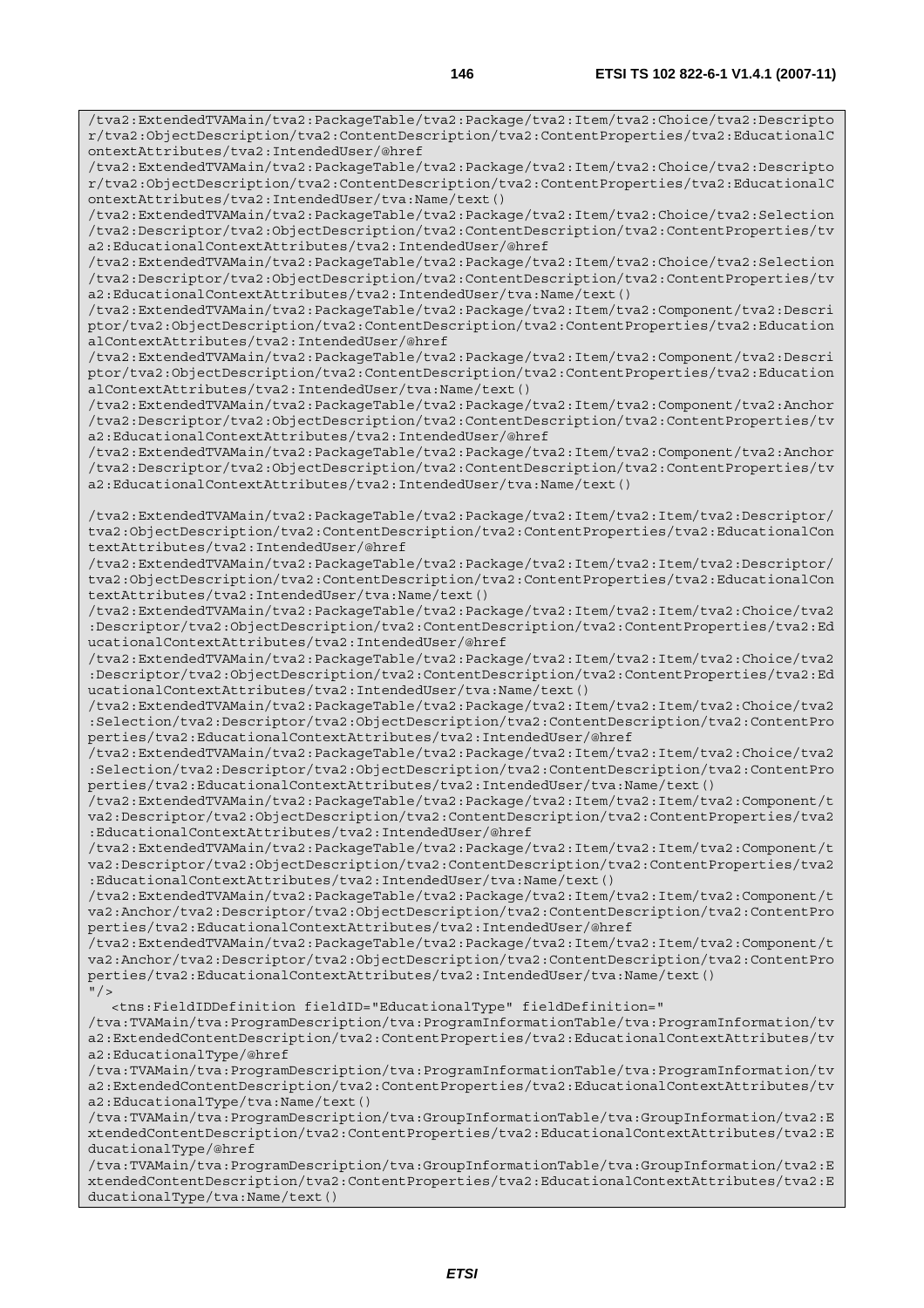/tva2:ExtendedTVAMain/tva2:PackageTable/tva2:Package/tva2:Descriptor/tva2:ObjectDescripti on/tva2:ContentDescription/tva2:ContentProperties/tva2:EducationalContextAttributes/tva2: EducationalType/@href

/tva2:ExtendedTVAMain/tva2:PackageTable/tva2:Package/tva2:Descriptor/tva2:ObjectDescripti on/tva2:ContentDescription/tva2:ContentProperties/tva2:EducationalContextAttributes/tva2: EducationalType/tva:Name/text()

/tva2:ExtendedTVAMain/tva2:PackageTable/tva2:Package/tva2:Declarations/tva2:Descriptor/tv a2:ObjectDescription/tva2:ContentDescription/tva2:ContentProperties/tva2:EducationalConte xtAttributes/tva2:EducationalType/@href

/tva2:ExtendedTVAMain/tva2:PackageTable/tva2:Package/tva2:Declarations/tva2:Descriptor/tv a2:ObjectDescription/tva2:ContentDescription/tva2:ContentProperties/tva2:EducationalConte xtAttributes/tva2:EducationalType/tva:Name/text()

/tva2:ExtendedTVAMain/tva2:PackageTable/tva2:Package/tva2:Declarations/tva2:Item/tva2:Des criptor/tva2:ObjectDescription/tva2:ContentDescription/tva2:ContentProperties/tva2:Educat ionalContextAttributes/tva2:EducationalType/@href

/tva2:ExtendedTVAMain/tva2:PackageTable/tva2:Package/tva2:Declarations/tva2:Item/tva2:Des criptor/tva2:ObjectDescription/tva2:ContentDescription/tva2:ContentProperties/tva2:Educat ionalContextAttributes/tva2:EducationalType/tva:Name/text()

/tva2:ExtendedTVAMain/tva2:PackageTable/tva2:Package/tva2:Declarations/tva2:Item/tva2:Cho ice/tva2:Descriptor/tva2:ObjectDescription/tva2:ContentDescription/tva2:ContentProperties /tva2:EducationalContextAttributes/tva2:EducationalType/@href /tva2:ExtendedTVAMain/tva2:PackageTable/tva2:Package/tva2:Declarations/tva2:Item/tva2:Cho

ice/tva2:Descriptor/tva2:ObjectDescription/tva2:ContentDescription/tva2:ContentProperties /tva2:EducationalContextAttributes/tva2:EducationalType/tva:Name/text()

/tva2:ExtendedTVAMain/tva2:PackageTable/tva2:Package/tva2:Declarations/tva2:Item/tva2:Cho ice/tva2:Selection/tva2:Descriptor/tva2:ObjectDescription/tva2:ContentDescription/tva2:Co ntentProperties/tva2:EducationalContextAttributes/tva2:EducationalType/@href /tva2:ExtendedTVAMain/tva2:PackageTable/tva2:Package/tva2:Declarations/tva2:Item/tva2:Cho ice/tva2:Selection/tva2:Descriptor/tva2:ObjectDescription/tva2:ContentDescription/tva2:Co ntentProperties/tva2:EducationalContextAttributes/tva2:EducationalType/tva:Name/text()

/tva2:ExtendedTVAMain/tva2:PackageTable/tva2:Package/tva2:Declarations/tva2:Item/tva2:Com ponent/tva2:Descriptor/tva2:ObjectDescription/tva2:ContentDescription/tva2:ContentPropert ies/tva2:EducationalContextAttributes/tva2:EducationalType/@href

/tva2:ExtendedTVAMain/tva2:PackageTable/tva2:Package/tva2:Declarations/tva2:Item/tva2:Com ponent/tva2:Descriptor/tva2:ObjectDescription/tva2:ContentDescription/tva2:ContentPropert ies/tva2:EducationalContextAttributes/tva2:EducationalType/tva:Name/text()

/tva2:ExtendedTVAMain/tva2:PackageTable/tva2:Package/tva2:Declarations/tva2:Item/tva2:Com ponent/tva2:Anchor/tva2:Descriptor/tva2:ObjectDescription/tva2:ContentDescription/tva2:Co ntentProperties/tva2:EducationalContextAttributes/tva2:EducationalType/@href

/tva2:ExtendedTVAMain/tva2:PackageTable/tva2:Package/tva2:Declarations/tva2:Item/tva2:Com ponent/tva2:Anchor/tva2:Descriptor/tva2:ObjectDescription/tva2:ContentDescription/tva2:Co ntentProperties/tva2:EducationalContextAttributes/tva2:EducationalType/tva:Name/text()

/tva2:ExtendedTVAMain/tva2:PackageTable/tva2:Package/tva2:Declarations/tva2:Item/tva2:Ite m/tva2:Descriptor/tva2:ObjectDescription/tva2:ContentDescription/tva2:ContentProperties/t va2:EducationalContextAttributes/tva2:EducationalType/@href

/tva2:ExtendedTVAMain/tva2:PackageTable/tva2:Package/tva2:Declarations/tva2:Item/tva2:Ite m/tva2:Descriptor/tva2:ObjectDescription/tva2:ContentDescription/tva2:ContentProperties/t va2:EducationalContextAttributes/tva2:EducationalType/tva:Name/text()

/tva2:ExtendedTVAMain/tva2:PackageTable/tva2:Package/tva2:Declarations/tva2:Item/tva2:Ite m/tva2:Choice/tva2:Descriptor/tva2:ObjectDescription/tva2:ContentDescription/tva2:Content Properties/tva2:EducationalContextAttributes/tva2:EducationalType/@href

/tva2:ExtendedTVAMain/tva2:PackageTable/tva2:Package/tva2:Declarations/tva2:Item/tva2:Ite m/tva2:Choice/tva2:Descriptor/tva2:ObjectDescription/tva2:ContentDescription/tva2:Content Properties/tva2:EducationalContextAttributes/tva2:EducationalType/tva:Name/text()

/tva2:ExtendedTVAMain/tva2:PackageTable/tva2:Package/tva2:Declarations/tva2:Item/tva2:Ite m/tva2:Choice/tva2:Selection/tva2:Descriptor/tva2:ObjectDescription/tva2:ContentDescripti on/tva2:ContentProperties/tva2:EducationalContextAttributes/tva2:EducationalType/@href

/tva2:ExtendedTVAMain/tva2:PackageTable/tva2:Package/tva2:Declarations/tva2:Item/tva2:Ite m/tva2:Choice/tva2:Selection/tva2:Descriptor/tva2:ObjectDescription/tva2:ContentDescripti on/tva2:ContentProperties/tva2:EducationalContextAttributes/tva2:EducationalType/tva:Name /text()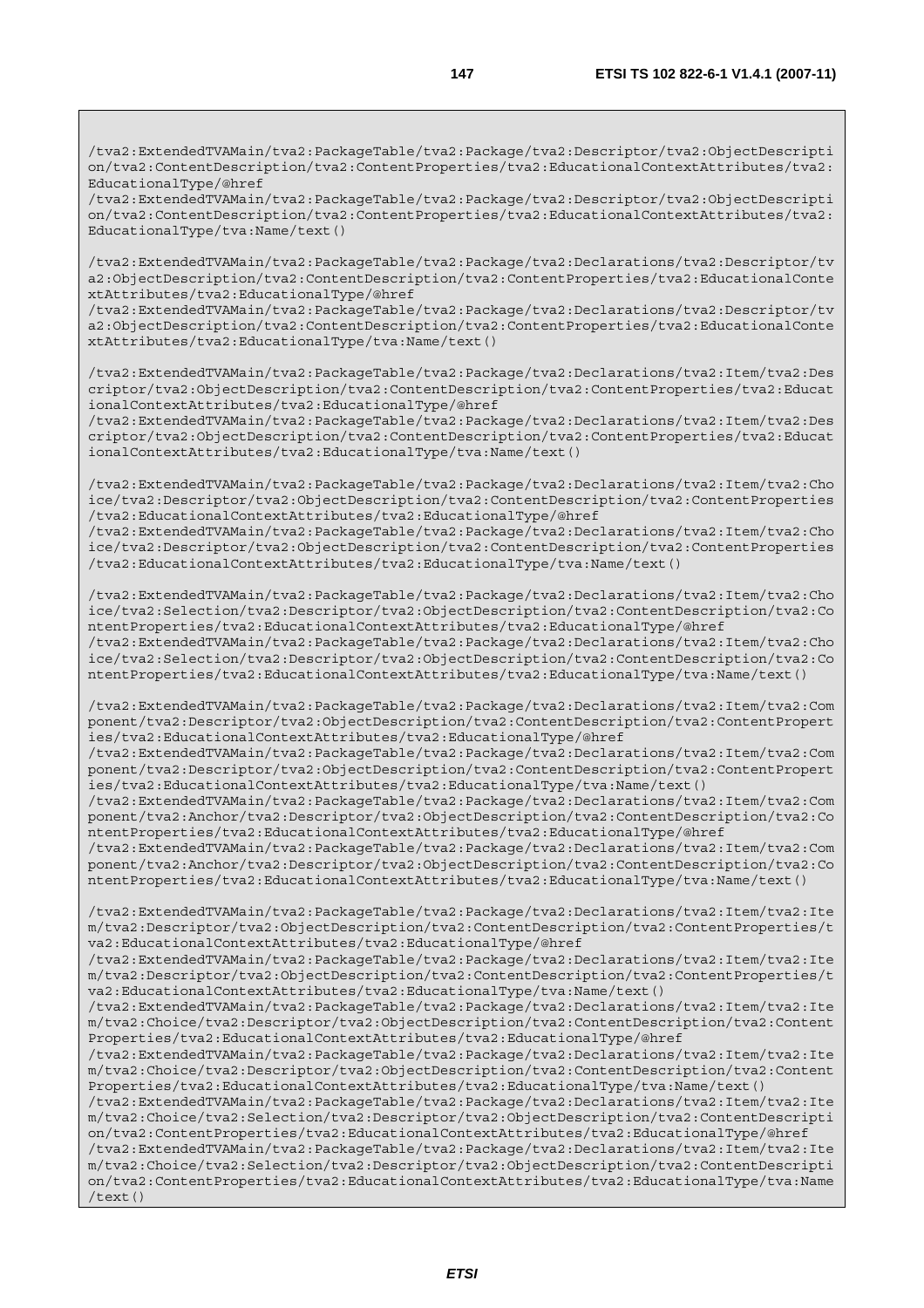/tva2:ExtendedTVAMain/tva2:PackageTable/tva2:Package/tva2:Declarations/tva2:Item/tva2:Ite m/tva2:Component/tva2:Descriptor/tva2:ObjectDescription/tva2:ContentDescription/tva2:Cont entProperties/tva2:EducationalContextAttributes/tva2:EducationalType/@href /tva2:ExtendedTVAMain/tva2:PackageTable/tva2:Package/tva2:Declarations/tva2:Item/tva2:Ite m/tva2:Component/tva2:Descriptor/tva2:ObjectDescription/tva2:ContentDescription/tva2:Cont entProperties/tva2:EducationalContextAttributes/tva2:EducationalType/tva:Name/text() /tva2:ExtendedTVAMain/tva2:PackageTable/tva2:Package/tva2:Declarations/tva2:Item/tva2:Ite m/tva2:Component/tva2:Anchor/tva2:Descriptor/tva2:ObjectDescription/tva2:ContentDescripti on/tva2:ContentProperties/tva2:EducationalContextAttributes/tva2:EducationalType/@href /tva2:ExtendedTVAMain/tva2:PackageTable/tva2:Package/tva2:Declarations/tva2:Item/tva2:Ite m/tva2:Component/tva2:Anchor/tva2:Descriptor/tva2:ObjectDescription/tva2:ContentDescripti on/tva2:ContentProperties/tva2:EducationalContextAttributes/tva2:EducationalType/tva:Name /text() /tva2:ExtendedTVAMain/tva2:PackageTable/tva2:Package/tva2:Declarations/tva2:Component/tva 2:Descriptor/tva2:ObjectDescription/tva2:ContentDescription/tva2:ContentProperties/tva2:E ducationalContextAttributes/tva2:EducationalType/@href /tva2:ExtendedTVAMain/tva2:PackageTable/tva2:Package/tva2:Declarations/tva2:Component/tva 2:Descriptor/tva2:ObjectDescription/tva2:ContentDescription/tva2:ContentProperties/tva2:E ducationalContextAttributes/tva2:EducationalType/tva:Name/text() /tva2:ExtendedTVAMain/tva2:PackageTable/tva2:Package/tva2:Declarations/tva2:Component/tva 2:Anchor/tva2:Descriptor/tva2:ObjectDescription/tva2:ContentDescription/tva2:ContentPrope rties/tva2:EducationalContextAttributes/tva2:EducationalType/@href /tva2:ExtendedTVAMain/tva2:PackageTable/tva2:Package/tva2:Declarations/tva2:Component/tva 2:Anchor/tva2:Descriptor/tva2:ObjectDescription/tva2:ContentDescription/tva2:ContentPrope rties/tva2:EducationalContextAttributes/tva2:EducationalType/tva:Name/text() /tva2:ExtendedTVAMain/tva2:PackageTable/tva2:Package/tva2:Declarations/tva2:Anchor/tva2:D escriptor/tva2:ObjectDescription/tva2:ContentDescription/tva2:ContentProperties/tva2:Educ ationalContextAttributes/tva2:EducationalType/@href /tva2:ExtendedTVAMain/tva2:PackageTable/tva2:Package/tva2:Declarations/tva2:Anchor/tva2:D escriptor/tva2:ObjectDescription/tva2:ContentDescription/tva2:ContentProperties/tva2:Educ ationalContextAttributes/tva2:EducationalType/tva:Name/text() /tva2:ExtendedTVAMain/tva2:PackageTable/tva2:Package/tva2:Item/tva2:Descriptor/tva2:Objec tDescription/tva2:ContentDescription/tva2:ContentProperties/tva2:EducationalContextAttrib utes/tva2:EducationalType/@href /tva2:ExtendedTVAMain/tva2:PackageTable/tva2:Package/tva2:Item/tva2:Descriptor/tva2:Objec tDescription/tva2:ContentDescription/tva2:ContentProperties/tva2:EducationalContextAttrib utes/tva2:EducationalType/tva:Name/text() /tva2:ExtendedTVAMain/tva2:PackageTable/tva2:Package/tva2:Item/tva2:Choice/tva2:Descripto r/tva2:ObjectDescription/tva2:ContentDescription/tva2:ContentProperties/tva2:EducationalC ontextAttributes/tva2:EducationalType/@href /tva2:ExtendedTVAMain/tva2:PackageTable/tva2:Package/tva2:Item/tva2:Choice/tva2:Descripto r/tva2:ObjectDescription/tva2:ContentDescription/tva2:ContentProperties/tva2:EducationalC ontextAttributes/tva2:EducationalType/tva:Name/text() /tva2:ExtendedTVAMain/tva2:PackageTable/tva2:Package/tva2:Item/tva2:Choice/tva2:Selection /tva2:Descriptor/tva2:ObjectDescription/tva2:ContentDescription/tva2:ContentProperties/tv a2:EducationalContextAttributes/tva2:EducationalType/@href /tva2:ExtendedTVAMain/tva2:PackageTable/tva2:Package/tva2:Item/tva2:Choice/tva2:Selection /tva2:Descriptor/tva2:ObjectDescription/tva2:ContentDescription/tva2:ContentProperties/tv a2:EducationalContextAttributes/tva2:EducationalType/tva:Name/text() /tva2:ExtendedTVAMain/tva2:PackageTable/tva2:Package/tva2:Item/tva2:Component/tva2:Descri ptor/tva2:ObjectDescription/tva2:ContentDescription/tva2:ContentProperties/tva2:Education alContextAttributes/tva2:EducationalType/@href /tva2:ExtendedTVAMain/tva2:PackageTable/tva2:Package/tva2:Item/tva2:Component/tva2:Descri ptor/tva2:ObjectDescription/tva2:ContentDescription/tva2:ContentProperties/tva2:Education alContextAttributes/tva2:EducationalType/tva:Name/text() /tva2:ExtendedTVAMain/tva2:PackageTable/tva2:Package/tva2:Item/tva2:Component/tva2:Anchor /tva2:Descriptor/tva2:ObjectDescription/tva2:ContentDescription/tva2:ContentProperties/tv a2:EducationalContextAttributes/tva2:EducationalType/@href /tva2:ExtendedTVAMain/tva2:PackageTable/tva2:Package/tva2:Item/tva2:Component/tva2:Anchor /tva2:Descriptor/tva2:ObjectDescription/tva2:ContentDescription/tva2:ContentProperties/tv a2:EducationalContextAttributes/tva2:EducationalType/tva:Name/text()

/tva2:ExtendedTVAMain/tva2:PackageTable/tva2:Package/tva2:Item/tva2:Item/tva2:Descriptor/ tva2:ObjectDescription/tva2:ContentDescription/tva2:ContentProperties/tva2:EducationalCon textAttributes/tva2:EducationalType/@href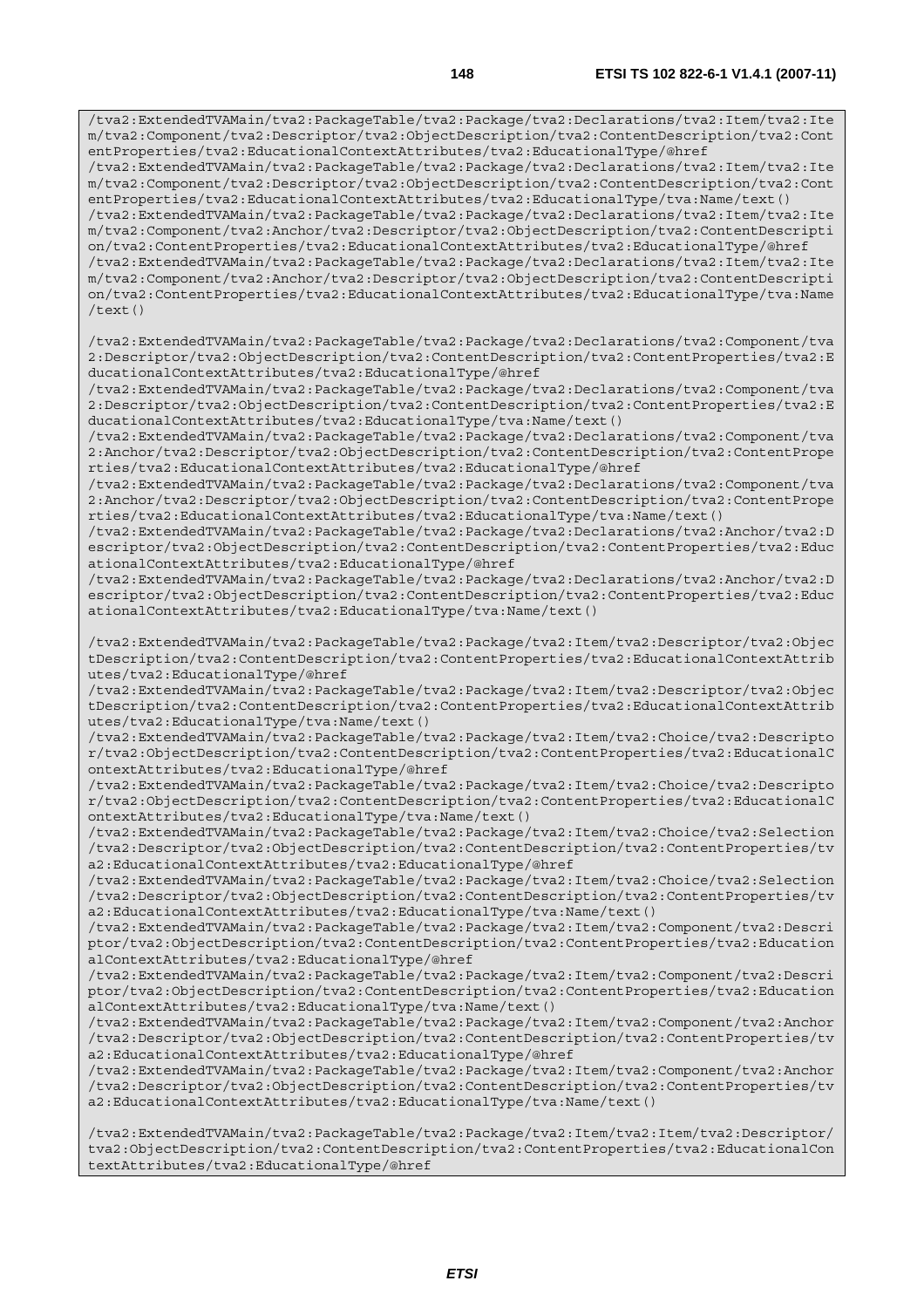/tva2:ExtendedTVAMain/tva2:PackageTable/tva2:Package/tva2:Item/tva2:Item/tva2:Descriptor/ tva2:ObjectDescription/tva2:ContentDescription/tva2:ContentProperties/tva2:EducationalCon textAttributes/tva2:EducationalType/tva:Name/text()

/tva2:ExtendedTVAMain/tva2:PackageTable/tva2:Package/tva2:Item/tva2:Item/tva2:Choice/tva2 :Descriptor/tva2:ObjectDescription/tva2:ContentDescription/tva2:ContentProperties/tva2:Ed ucationalContextAttributes/tva2:EducationalType/@href

/tva2:ExtendedTVAMain/tva2:PackageTable/tva2:Package/tva2:Item/tva2:Item/tva2:Choice/tva2 :Descriptor/tva2:ObjectDescription/tva2:ContentDescription/tva2:ContentProperties/tva2:Ed ucationalContextAttributes/tva2:EducationalType/tva:Name/text()

/tva2:ExtendedTVAMain/tva2:PackageTable/tva2:Package/tva2:Item/tva2:Item/tva2:Choice/tva2 :Selection/tva2:Descriptor/tva2:ObjectDescription/tva2:ContentDescription/tva2:ContentPro perties/tva2:EducationalContextAttributes/tva2:EducationalType/@href

/tva2:ExtendedTVAMain/tva2:PackageTable/tva2:Package/tva2:Item/tva2:Item/tva2:Choice/tva2 :Selection/tva2:Descriptor/tva2:ObjectDescription/tva2:ContentDescription/tva2:ContentPro perties/tva2:EducationalContextAttributes/tva2:EducationalType/tva:Name/text()

/tva2:ExtendedTVAMain/tva2:PackageTable/tva2:Package/tva2:Item/tva2:Item/tva2:Component/t va2:Descriptor/tva2:ObjectDescription/tva2:ContentDescription/tva2:ContentProperties/tva2 :EducationalContextAttributes/tva2:EducationalType/@href

/tva2:ExtendedTVAMain/tva2:PackageTable/tva2:Package/tva2:Item/tva2:Item/tva2:Component/t va2:Descriptor/tva2:ObjectDescription/tva2:ContentDescription/tva2:ContentProperties/tva2 :EducationalContextAttributes/tva2:EducationalType/tva:Name/text()

/tva2:ExtendedTVAMain/tva2:PackageTable/tva2:Package/tva2:Item/tva2:Item/tva2:Component/t va2:Anchor/tva2:Descriptor/tva2:ObjectDescription/tva2:ContentDescription/tva2:ContentPro perties/tva2:EducationalContextAttributes/tva2:EducationalType/@href

/tva2:ExtendedTVAMain/tva2:PackageTable/tva2:Package/tva2:Item/tva2:Item/tva2:Component/t va2:Anchor/tva2:Descriptor/tva2:ObjectDescription/tva2:ContentDescription/tva2:ContentPro perties/tva2:EducationalContextAttributes/tva2:EducationalType/tva:Name/text()  $"$  />

 $\geq$   $\perp$ 

######################################################################################## -->

<!-- fieldID for ApplicationContent in Package -->

<!-- ApplicationContent, Freeware, Uninstall-->

 $<$ ! - -

######################################################################################## -->

<tns:FieldIDDefinition fieldID="ApplicationContent" fieldDefinition="

/tva:TVAMain/tva:ProgramDescription/tva:ProgramInformationTable/tva:ProgramInformation/tv a2:ExtendedContentDescription/tva2:ContentProperties/tva2:ApplicationContextAttributes /tva:TVAMain/tva:ProgramDescription/tva:GroupInformationTable/tva:GroupInformation/tva2:E xtendedContentDescription/tva2:ContentProperties/tva2:ApplicationContextAttributes

/tva2:ExtendedTVAMain/tva2:PackageTable/tva2:Package/tva2:Descriptor/tva2:ObjectDescripti on/tva2:ContentDescription/tva2:ContentProperties/tva2:ApplicationContextAttributes /tva2:ExtendedTVAMain/tva2:PackageTable/tva2:Package/tva2:Declarations/tva2:Descriptor/tv a2:ObjectDescription/tva2:ContentDescription/tva2:ContentProperties/tva2:ApplicationConte xtAttributes

/tva2:ExtendedTVAMain/tva2:PackageTable/tva2:Package/tva2:Declarations/tva2:Item/tva2:Des criptor/tva2:ObjectDescription/tva2:ContentDescription/tva2:ContentProperties/tva2:Applic ationContextAttributes

/tva2:ExtendedTVAMain/tva2:PackageTable/tva2:Package/tva2:Declarations/tva2:Item/tva2:Cho ice/tva2:Descriptor/tva2:ObjectDescription/tva2:ContentDescription/tva2:ContentProperties /tva2:ApplicationContextAttributes

/tva2:ExtendedTVAMain/tva2:PackageTable/tva2:Package/tva2:Declarations/tva2:Item/tva2:Cho ice/tva2:Selection/tva2:Descriptor/tva2:ObjectDescription/tva2:ContentDescription/tva2:Co ntentProperties/tva2:ApplicationContextAttributes

/tva2:ExtendedTVAMain/tva2:PackageTable/tva2:Package/tva2:Declarations/tva2:Item/tva2:Com ponent/tva2:Descriptor/tva2:ObjectDescription/tva2:ContentDescription/tva2:ContentPropert ies/tva2:ApplicationContextAttributes

/tva2:ExtendedTVAMain/tva2:PackageTable/tva2:Package/tva2:Declarations/tva2:Item/tva2:Com ponent/tva2:Anchor/tva2:Descriptor/tva2:ObjectDescription/tva2:ContentDescription/tva2:Co ntentProperties/tva2:ApplicationContextAttributes

/tva2:ExtendedTVAMain/tva2:PackageTable/tva2:Package/tva2:Declarations/tva2:Item/tva2:Ite m/tva2:Descriptor/tva2:ObjectDescription/tva2:ContentDescription/tva2:ContentProperties/t va2:ApplicationContextAttributes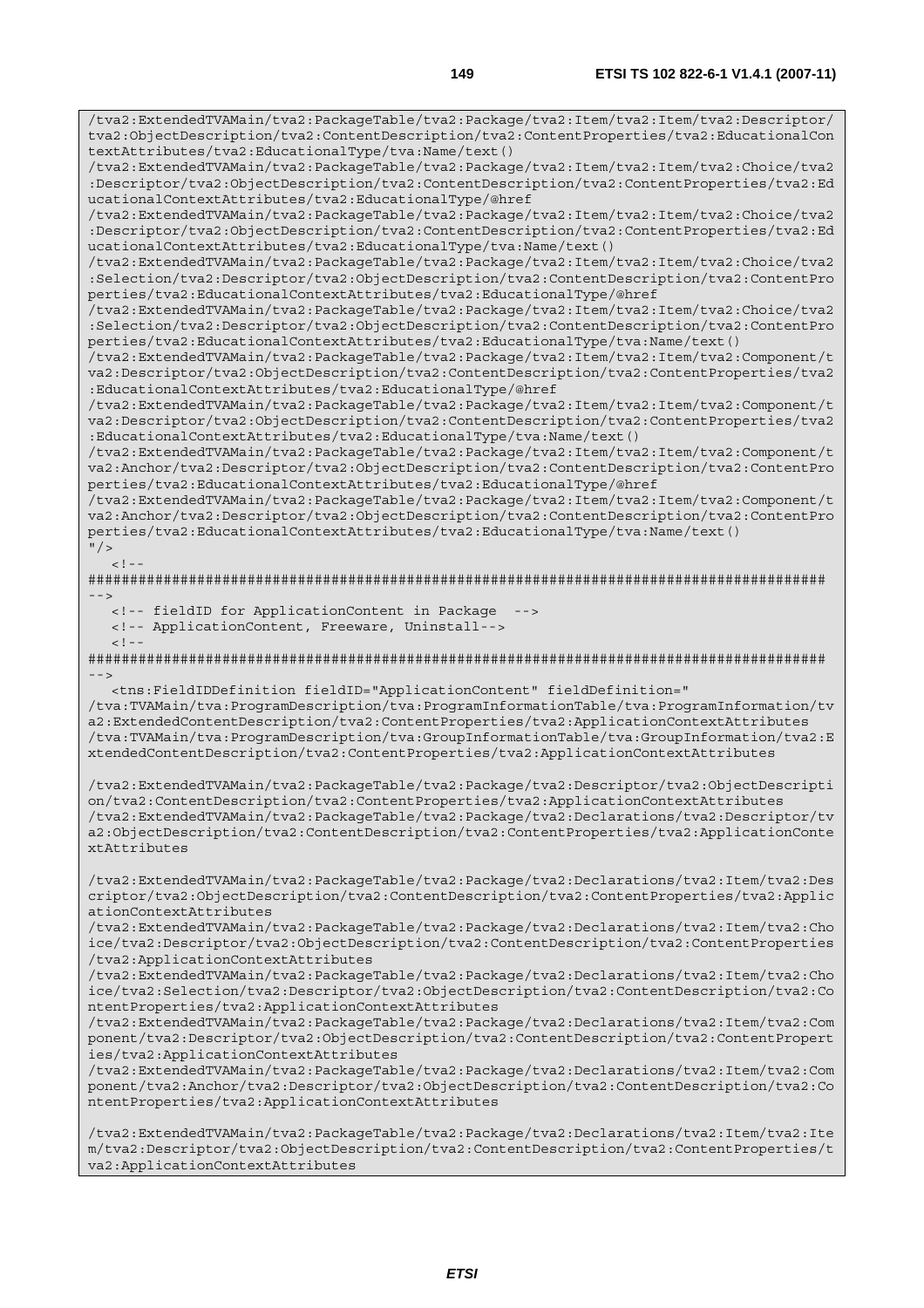/tva2:ExtendedTVAMain/tva2:PackageTable/tva2:Package/tva2:Declarations/tva2:Item/tva2:Ite m/tva2:Choice/tva2:Descriptor/tva2:ObjectDescription/tva2:ContentDescription/tva2:Content Properties/tva2:ApplicationContextAttributes

/tva2:ExtendedTVAMain/tva2:PackageTable/tva2:Package/tva2:Declarations/tva2:Item/tva2:Ite m/tva2:Choice/tva2:Selection/tva2:Descriptor/tva2:ObjectDescription/tva2:ContentDescripti on/tva2:ContentProperties/tva2:ApplicationContextAttributes

/tva2:ExtendedTVAMain/tva2:PackageTable/tva2:Package/tva2:Declarations/tva2:Item/tva2:Ite m/tva2:Component/tva2:Descriptor/tva2:ObjectDescription/tva2:ContentDescription/tva2:Cont entProperties/tva2:ApplicationContextAttributes

/tva2:ExtendedTVAMain/tva2:PackageTable/tva2:Package/tva2:Declarations/tva2:Item/tva2:Ite m/tva2:Component/tva2:Anchor/tva2:Descriptor/tva2:ObjectDescription/tva2:ContentDescripti on/tva2:ContentProperties/tva2:ApplicationContextAttributes

/tva2:ExtendedTVAMain/tva2:PackageTable/tva2:Package/tva2:Declarations/tva2:Component/tva 2:Descriptor/tva2:ObjectDescription/tva2:ContentDescription/tva2:ContentProperties/tva2:A pplicationContextAttributes

/tva2:ExtendedTVAMain/tva2:PackageTable/tva2:Package/tva2:Declarations/tva2:Component/tva 2:Anchor/tva2:Descriptor/tva2:ObjectDescription/tva2:ContentDescription/tva2:ContentPrope rties/tva2:ApplicationContextAttributes

/tva2:ExtendedTVAMain/tva2:PackageTable/tva2:Package/tva2:Declarations/tva2:Anchor/tva2:D escriptor/tva2:ObjectDescription/tva2:ContentDescription/tva2:ContentProperties/tva2:Appl icationContextAttributes

/tva2:ExtendedTVAMain/tva2:PackageTable/tva2:Package/tva2:Item/tva2:Descriptor/tva2:Objec tDescription/tva2:ContentDescription/tva2:ContentProperties/tva2:ApplicationContextAttrib utes

/tva2:ExtendedTVAMain/tva2:PackageTable/tva2:Package/tva2:Item/tva2:Choice/tva2:Descripto r/tva2:ObjectDescription/tva2:ContentDescription/tva2:ContentProperties/tva2:ApplicationC ontextAttributes

/tva2:ExtendedTVAMain/tva2:PackageTable/tva2:Package/tva2:Item/tva2:Choice/tva2:Selection /tva2:Descriptor/tva2:ObjectDescription/tva2:ContentDescription/tva2:ContentProperties/tv a2:ApplicationContextAttributes

/tva2:ExtendedTVAMain/tva2:PackageTable/tva2:Package/tva2:Item/tva2:Component/tva2:Descri ptor/tva2:ObjectDescription/tva2:ContentDescription/tva2:ContentProperties/tva2:Applicati onContextAttributes

/tva2:ExtendedTVAMain/tva2:PackageTable/tva2:Package/tva2:Item/tva2:Component/tva2:Anchor /tva2:Descriptor/tva2:ObjectDescription/tva2:ContentDescription/tva2:ContentProperties/tv a2:ApplicationContextAttributes

/tva2:ExtendedTVAMain/tva2:PackageTable/tva2:Package/tva2:Item/tva2:Item/tva2:Descriptor/ tva2:ObjectDescription/tva2:ContentDescription/tva2:ContentProperties/tva2:ApplicationCon textAttributes

/tva2:ExtendedTVAMain/tva2:PackageTable/tva2:Package/tva2:Item/tva2:Item/tva2:Choice/tva2 :Descriptor/tva2:ObjectDescription/tva2:ContentDescription/tva2:ContentProperties/tva2:Ap plicationContextAttributes

/tva2:ExtendedTVAMain/tva2:PackageTable/tva2:Package/tva2:Item/tva2:Item/tva2:Choice/tva2 :Selection/tva2:Descriptor/tva2:ObjectDescription/tva2:ContentDescription/tva2:ContentPro perties/tva2:ApplicationContextAttributes

/tva2:ExtendedTVAMain/tva2:PackageTable/tva2:Package/tva2:Item/tva2:Item/tva2:Component/t va2:Descriptor/tva2:ObjectDescription/tva2:ContentDescription/tva2:ContentProperties/tva2 :ApplicationContextAttributes

/tva2:ExtendedTVAMain/tva2:PackageTable/tva2:Package/tva2:Item/tva2:Item/tva2:Component/t va2:Anchor/tva2:Descriptor/tva2:ObjectDescription/tva2:ContentDescription/tva2:ContentPro perties/tva2:ApplicationContextAttributes

 $"$ />

<tns:FieldIDDefinition fieldID="Freeware" fieldDefinition="

/tva:TVAMain/tva:ProgramDescription/tva:ProgramInformationTable/tva:ProgramInformation/tv a2:ExtendedContentDescription/tva2:ContentProperties/tva2:ApplicationContextAttributes/tv a2:Freeware/text()

/tva:TVAMain/tva:ProgramDescription/tva:GroupInformationTable/tva:GroupInformation/tva2:E xtendedContentDescription/tva2:ContentProperties/tva2:ApplicationContextAttributes/tva2:F reeware/text()

/tva2:ExtendedTVAMain/tva2:PackageTable/tva2:Package/tva2:Descriptor/tva2:ObjectDescripti on/tva2:ContentDescription/tva2:ContentProperties/tva2:ApplicationContextAttributes/tva2: Freeware/text()

/tva2:ExtendedTVAMain/tva2:PackageTable/tva2:Package/tva2:Declarations/tva2:Descriptor/tv a2:ObjectDescription/tva2:ContentDescription/tva2:ContentProperties/tva2:ApplicationConte xtAttributes/tva2:Freeware/text()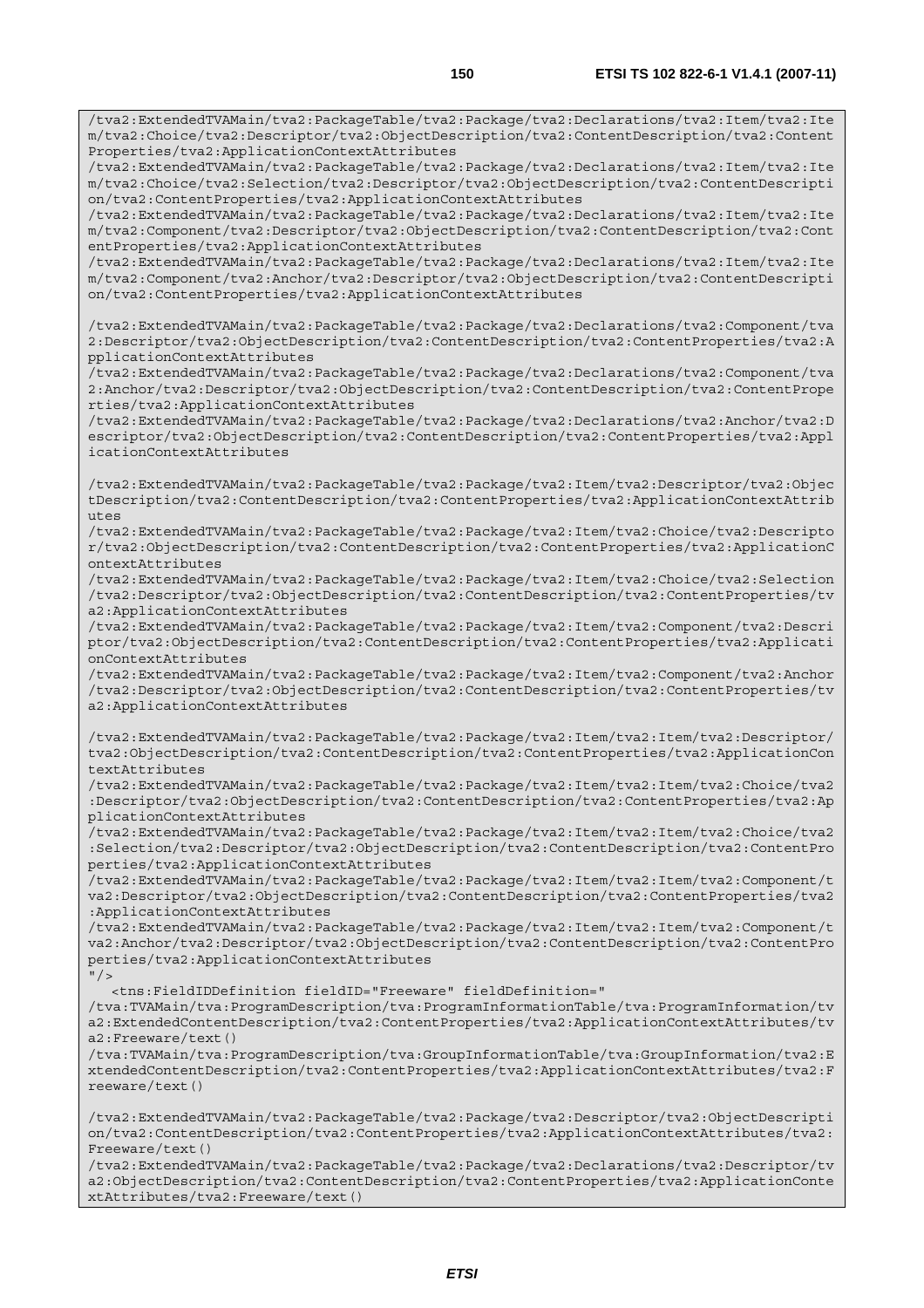/tva2:ExtendedTVAMain/tva2:PackageTable/tva2:Package/tva2:Declarations/tva2:Item/tva2:Des criptor/tva2:ObjectDescription/tva2:ContentDescription/tva2:ContentProperties/tva2:Applic ationContextAttributes/tva2:Freeware/text()

/tva2:ExtendedTVAMain/tva2:PackageTable/tva2:Package/tva2:Declarations/tva2:Item/tva2:Cho ice/tva2:Descriptor/tva2:ObjectDescription/tva2:ContentDescription/tva2:ContentProperties /tva2:ApplicationContextAttributes/tva2:Freeware/text()

/tva2:ExtendedTVAMain/tva2:PackageTable/tva2:Package/tva2:Declarations/tva2:Item/tva2:Cho ice/tva2:Selection/tva2:Descriptor/tva2:ObjectDescription/tva2:ContentDescription/tva2:Co ntentProperties/tva2:ApplicationContextAttributes/tva2:Freeware/text()

/tva2:ExtendedTVAMain/tva2:PackageTable/tva2:Package/tva2:Declarations/tva2:Item/tva2:Com ponent/tva2:Descriptor/tva2:ObjectDescription/tva2:ContentDescription/tva2:ContentPropert ies/tva2:ApplicationContextAttributes/tva2:Freeware/text()

/tva2:ExtendedTVAMain/tva2:PackageTable/tva2:Package/tva2:Declarations/tva2:Item/tva2:Com ponent/tva2:Anchor/tva2:Descriptor/tva2:ObjectDescription/tva2:ContentDescription/tva2:Co ntentProperties/tva2:ApplicationContextAttributes/tva2:Freeware/text()

/tva2:ExtendedTVAMain/tva2:PackageTable/tva2:Package/tva2:Declarations/tva2:Item/tva2:Ite m/tva2:Descriptor/tva2:ObjectDescription/tva2:ContentDescription/tva2:ContentProperties/t va2:ApplicationContextAttributes/tva2:Freeware/text()

/tva2:ExtendedTVAMain/tva2:PackageTable/tva2:Package/tva2:Declarations/tva2:Item/tva2:Ite m/tva2:Choice/tva2:Descriptor/tva2:ObjectDescription/tva2:ContentDescription/tva2:Content Properties/tva2:ApplicationContextAttributes/tva2:Freeware/text()

/tva2:ExtendedTVAMain/tva2:PackageTable/tva2:Package/tva2:Declarations/tva2:Item/tva2:Ite m/tva2:Choice/tva2:Selection/tva2:Descriptor/tva2:ObjectDescription/tva2:ContentDescripti on/tva2:ContentProperties/tva2:ApplicationContextAttributes/tva2:Freeware/text()

/tva2:ExtendedTVAMain/tva2:PackageTable/tva2:Package/tva2:Declarations/tva2:Item/tva2:Ite m/tva2:Component/tva2:Descriptor/tva2:ObjectDescription/tva2:ContentDescription/tva2:Cont entProperties/tva2:ApplicationContextAttributes/tva2:Freeware/text()

/tva2:ExtendedTVAMain/tva2:PackageTable/tva2:Package/tva2:Declarations/tva2:Item/tva2:Ite m/tva2:Component/tva2:Anchor/tva2:Descriptor/tva2:ObjectDescription/tva2:ContentDescripti on/tva2:ContentProperties/tva2:ApplicationContextAttributes/tva2:Freeware/text()

/tva2:ExtendedTVAMain/tva2:PackageTable/tva2:Package/tva2:Declarations/tva2:Component/tva 2:Descriptor/tva2:ObjectDescription/tva2:ContentDescription/tva2:ContentProperties/tva2:A pplicationContextAttributes/tva2:Freeware/text()

/tva2:ExtendedTVAMain/tva2:PackageTable/tva2:Package/tva2:Declarations/tva2:Component/tva 2:Anchor/tva2:Descriptor/tva2:ObjectDescription/tva2:ContentDescription/tva2:ContentPrope rties/tva2:ApplicationContextAttributes/tva2:Freeware/text()

/tva2:ExtendedTVAMain/tva2:PackageTable/tva2:Package/tva2:Declarations/tva2:Anchor/tva2:D escriptor/tva2:ObjectDescription/tva2:ContentDescription/tva2:ContentProperties/tva2:Appl icationContextAttributes/tva2:Freeware/text()

/tva2:ExtendedTVAMain/tva2:PackageTable/tva2:Package/tva2:Item/tva2:Descriptor/tva2:Objec tDescription/tva2:ContentDescription/tva2:ContentProperties/tva2:ApplicationContextAttrib utes/tva2:Freeware/text()

/tva2:ExtendedTVAMain/tva2:PackageTable/tva2:Package/tva2:Item/tva2:Choice/tva2:Descripto r/tva2:ObjectDescription/tva2:ContentDescription/tva2:ContentProperties/tva2:ApplicationC ontextAttributes/tva2:Freeware/text()

/tva2:ExtendedTVAMain/tva2:PackageTable/tva2:Package/tva2:Item/tva2:Choice/tva2:Selection /tva2:Descriptor/tva2:ObjectDescription/tva2:ContentDescription/tva2:ContentProperties/tv a2:ApplicationContextAttributes/tva2:Freeware/text()

/tva2:ExtendedTVAMain/tva2:PackageTable/tva2:Package/tva2:Item/tva2:Component/tva2:Descri ptor/tva2:ObjectDescription/tva2:ContentDescription/tva2:ContentProperties/tva2:Applicati onContextAttributes/tva2:Freeware/text()

/tva2:ExtendedTVAMain/tva2:PackageTable/tva2:Package/tva2:Item/tva2:Component/tva2:Anchor /tva2:Descriptor/tva2:ObjectDescription/tva2:ContentDescription/tva2:ContentProperties/tv a2:ApplicationContextAttributes/tva2:Freeware/text()

/tva2:ExtendedTVAMain/tva2:PackageTable/tva2:Package/tva2:Item/tva2:Item/tva2:Descriptor/ tva2:ObjectDescription/tva2:ContentDescription/tva2:ContentProperties/tva2:ApplicationCon textAttributes/tva2:Freeware/text()

/tva2:ExtendedTVAMain/tva2:PackageTable/tva2:Package/tva2:Item/tva2:Item/tva2:Choice/tva2 :Descriptor/tva2:ObjectDescription/tva2:ContentDescription/tva2:ContentProperties/tva2:Ap plicationContextAttributes/tva2:Freeware/text()

/tva2:ExtendedTVAMain/tva2:PackageTable/tva2:Package/tva2:Item/tva2:Item/tva2:Choice/tva2 :Selection/tva2:Descriptor/tva2:ObjectDescription/tva2:ContentDescription/tva2:ContentPro perties/tva2:ApplicationContextAttributes/tva2:Freeware/text()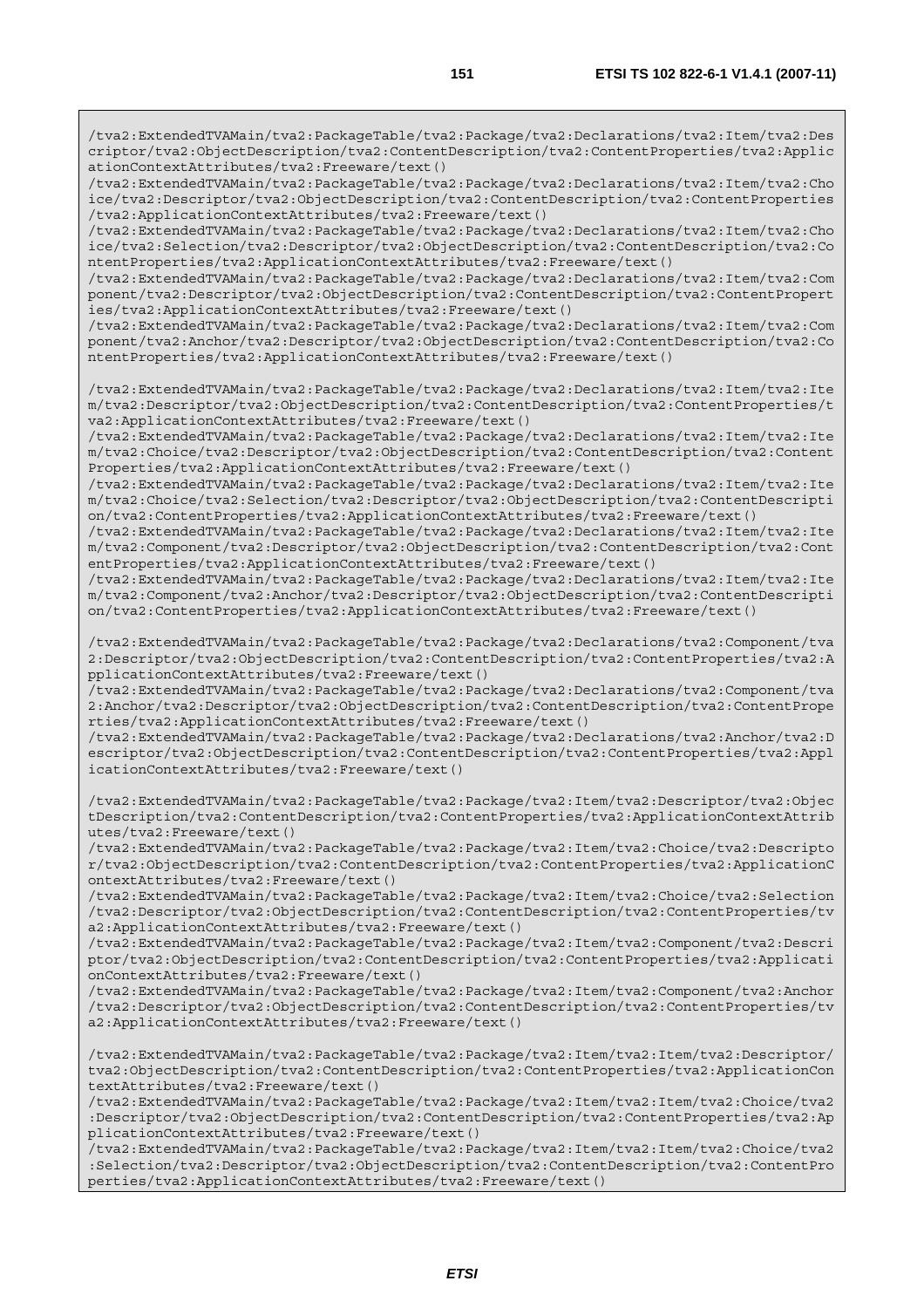/tva2:ExtendedTVAMain/tva2:PackageTable/tva2:Package/tva2:Item/tva2:Item/tva2:Component/t va2:Descriptor/tva2:ObjectDescription/tva2:ContentDescription/tva2:ContentProperties/tva2 :ApplicationContextAttributes/tva2:Freeware/text()

/tva2:ExtendedTVAMain/tva2:PackageTable/tva2:Package/tva2:Item/tva2:Item/tva2:Component/t va2:Anchor/tva2:Descriptor/tva2:ObjectDescription/tva2:ContentDescription/tva2:ContentPro perties/tva2:ApplicationContextAttributes/tva2:Freeware/text()  $^{\prime\prime}$  /  $\rightarrow$ 

<tns:FieldIDDefinition fieldID="Uninstall" fieldDefinition="

/tva:TVAMain/tva:ProgramDescription/tva:ProgramInformationTable/tva:ProgramInformation/tv a2:ExtendedContentDescription/tva2:ContentProperties/tva2:ApplicationContextAttributes/tv a2:Uninstall/text()

/tva:TVAMain/tva:ProgramDescription/tva:GroupInformationTable/tva:GroupInformation/tva2:E xtendedContentDescription/tva2:ContentProperties/tva2:ApplicationContextAttributes/tva2:U ninstall/text()

/tva2:ExtendedTVAMain/tva2:PackageTable/tva2:Package/tva2:Descriptor/tva2:ObjectDescripti on/tva2:ContentDescription/tva2:ContentProperties/tva2:ApplicationContextAttributes/tva2: Uninstall/text()

/tva2:ExtendedTVAMain/tva2:PackageTable/tva2:Package/tva2:Declarations/tva2:Descriptor/tv a2:ObjectDescription/tva2:ContentDescription/tva2:ContentProperties/tva2:ApplicationConte xtAttributes/tva2:Uninstall/text()

/tva2:ExtendedTVAMain/tva2:PackageTable/tva2:Package/tva2:Declarations/tva2:Item/tva2:Des criptor/tva2:ObjectDescription/tva2:ContentDescription/tva2:ContentProperties/tva2:Applic ationContextAttributes/tva2:Uninstall/text()

/tva2:ExtendedTVAMain/tva2:PackageTable/tva2:Package/tva2:Declarations/tva2:Item/tva2:Cho ice/tva2:Descriptor/tva2:ObjectDescription/tva2:ContentDescription/tva2:ContentProperties /tva2:ApplicationContextAttributes/tva2:Uninstall/text()

/tva2:ExtendedTVAMain/tva2:PackageTable/tva2:Package/tva2:Declarations/tva2:Item/tva2:Cho ice/tva2:Selection/tva2:Descriptor/tva2:ObjectDescription/tva2:ContentDescription/tva2:Co ntentProperties/tva2:ApplicationContextAttributes/tva2:Uninstall/text()

/tva2:ExtendedTVAMain/tva2:PackageTable/tva2:Package/tva2:Declarations/tva2:Item/tva2:Com ponent/tva2:Descriptor/tva2:ObjectDescription/tva2:ContentDescription/tva2:ContentPropert ies/tva2:ApplicationContextAttributes/tva2:Uninstall/text()

/tva2:ExtendedTVAMain/tva2:PackageTable/tva2:Package/tva2:Declarations/tva2:Item/tva2:Com ponent/tva2:Anchor/tva2:Descriptor/tva2:ObjectDescription/tva2:ContentDescription/tva2:Co ntentProperties/tva2:ApplicationContextAttributes/tva2:Uninstall/text()

/tva2:ExtendedTVAMain/tva2:PackageTable/tva2:Package/tva2:Declarations/tva2:Item/tva2:Ite m/tva2:Descriptor/tva2:ObjectDescription/tva2:ContentDescription/tva2:ContentProperties/t va2:ApplicationContextAttributes/tva2:Uninstall/text()

/tva2:ExtendedTVAMain/tva2:PackageTable/tva2:Package/tva2:Declarations/tva2:Item/tva2:Ite m/tva2:Choice/tva2:Descriptor/tva2:ObjectDescription/tva2:ContentDescription/tva2:Content Properties/tva2:ApplicationContextAttributes/tva2:Uninstall/text()

/tva2:ExtendedTVAMain/tva2:PackageTable/tva2:Package/tva2:Declarations/tva2:Item/tva2:Ite m/tva2:Choice/tva2:Selection/tva2:Descriptor/tva2:ObjectDescription/tva2:ContentDescripti on/tva2:ContentProperties/tva2:ApplicationContextAttributes/tva2:Uninstall/text()

/tva2:ExtendedTVAMain/tva2:PackageTable/tva2:Package/tva2:Declarations/tva2:Item/tva2:Ite m/tva2:Component/tva2:Descriptor/tva2:ObjectDescription/tva2:ContentDescription/tva2:Cont entProperties/tva2:ApplicationContextAttributes/tva2:Uninstall/text()

/tva2:ExtendedTVAMain/tva2:PackageTable/tva2:Package/tva2:Declarations/tva2:Item/tva2:Ite m/tva2:Component/tva2:Anchor/tva2:Descriptor/tva2:ObjectDescription/tva2:ContentDescripti on/tva2:ContentProperties/tva2:ApplicationContextAttributes/tva2:Uninstall/text()

/tva2:ExtendedTVAMain/tva2:PackageTable/tva2:Package/tva2:Declarations/tva2:Component/tva 2:Descriptor/tva2:ObjectDescription/tva2:ContentDescription/tva2:ContentProperties/tva2:A pplicationContextAttributes/tva2:Uninstall/text()

/tva2:ExtendedTVAMain/tva2:PackageTable/tva2:Package/tva2:Declarations/tva2:Component/tva 2:Anchor/tva2:Descriptor/tva2:ObjectDescription/tva2:ContentDescription/tva2:ContentPrope rties/tva2:ApplicationContextAttributes/tva2:Uninstall/text()

/tva2:ExtendedTVAMain/tva2:PackageTable/tva2:Package/tva2:Declarations/tva2:Anchor/tva2:D escriptor/tva2:ObjectDescription/tva2:ContentDescription/tva2:ContentProperties/tva2:Appl icationContextAttributes/tva2:Uninstall/text()

/tva2:ExtendedTVAMain/tva2:PackageTable/tva2:Package/tva2:Item/tva2:Descriptor/tva2:Objec tDescription/tva2:ContentDescription/tva2:ContentProperties/tva2:ApplicationContextAttrib utes/tva2:Uninstall/text()

/tva2:ExtendedTVAMain/tva2:PackageTable/tva2:Package/tva2:Item/tva2:Choice/tva2:Descripto r/tva2:ObjectDescription/tva2:ContentDescription/tva2:ContentProperties/tva2:ApplicationC ontextAttributes/tva2:Uninstall/text()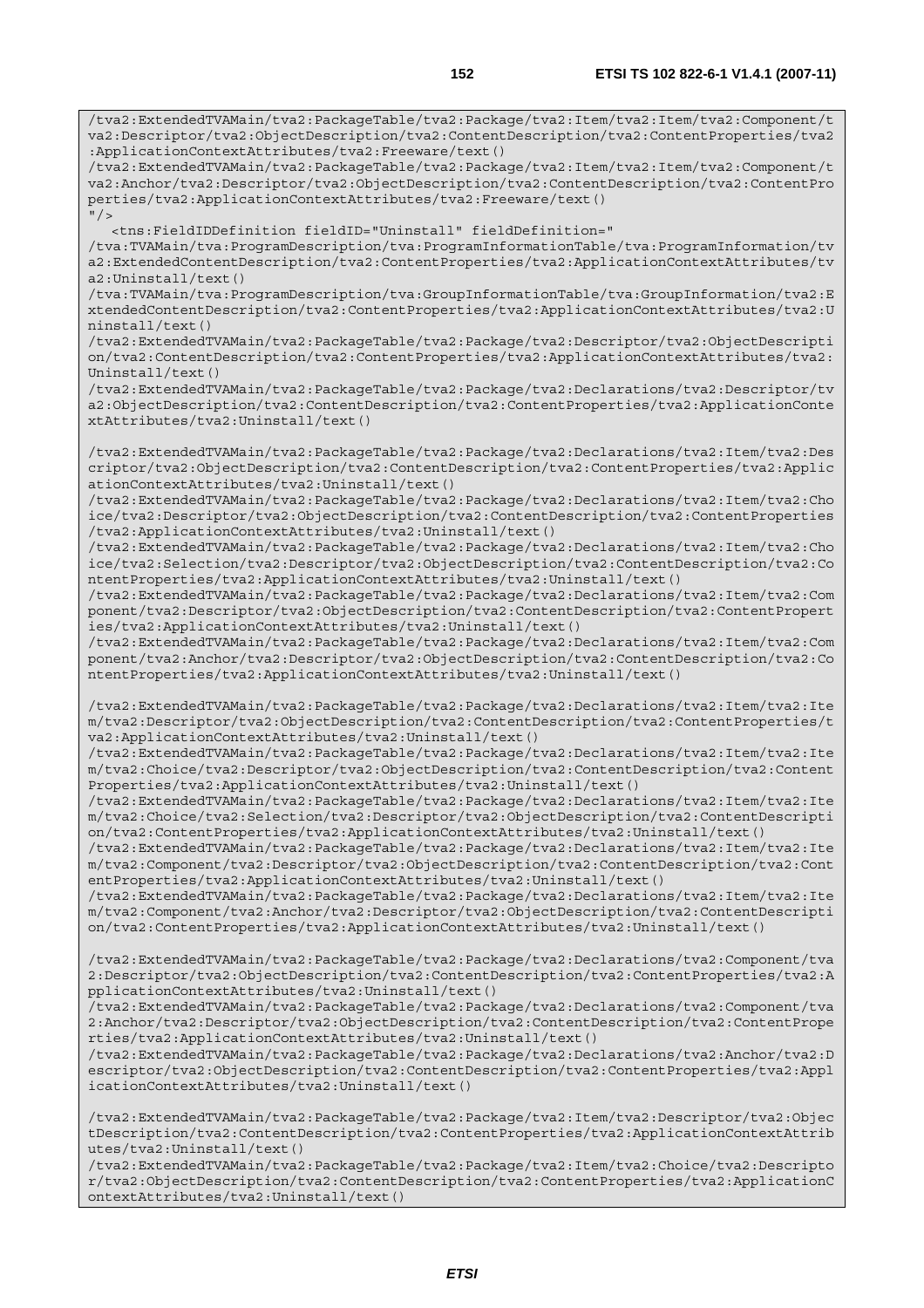/tva2:ExtendedTVAMain/tva2:PackageTable/tva2:Package/tva2:Item/tva2:Choice/tva2:Selection /tva2:Descriptor/tva2:ObjectDescription/tva2:ContentDescription/tva2:ContentProperties/tv

/tva2:ExtendedTVAMain/tva2:PackageTable/tva2:Package/tva2:Item/tva2:Component/tva2:Descri ptor/tva2:ObjectDescription/tva2:ContentDescription/tva2:ContentProperties/tva2:Applicati

a2:ApplicationContextAttributes/tva2:Uninstall/text()

onContextAttributes/tva2:Uninstall/text() /tva2:ExtendedTVAMain/tva2:PackageTable/tva2:Package/tva2:Item/tva2:Component/tva2:Anchor /tva2:Descriptor/tva2:ObjectDescription/tva2:ContentDescription/tva2:ContentProperties/tv a2:ApplicationContextAttributes/tva2:Uninstall/text() /tva2:ExtendedTVAMain/tva2:PackageTable/tva2:Package/tva2:Item/tva2:Item/tva2:Descriptor/ tva2:ObjectDescription/tva2:ContentDescription/tva2:ContentProperties/tva2:ApplicationCon textAttributes/tva2:Uninstall/text() /tva2:ExtendedTVAMain/tva2:PackageTable/tva2:Package/tva2:Item/tva2:Item/tva2:Choice/tva2 :Descriptor/tva2:ObjectDescription/tva2:ContentDescription/tva2:ContentProperties/tva2:Ap plicationContextAttributes/tva2:Uninstall/text() /tva2:ExtendedTVAMain/tva2:PackageTable/tva2:Package/tva2:Item/tva2:Item/tva2:Choice/tva2 :Selection/tva2:Descriptor/tva2:ObjectDescription/tva2:ContentDescription/tva2:ContentPro perties/tva2:ApplicationContextAttributes/tva2:Uninstall/text() /tva2:ExtendedTVAMain/tva2:PackageTable/tva2:Package/tva2:Item/tva2:Item/tva2:Component/t va2:Descriptor/tva2:ObjectDescription/tva2:ContentDescription/tva2:ContentProperties/tva2 :ApplicationContextAttributes/tva2:Uninstall/text() /tva2:ExtendedTVAMain/tva2:PackageTable/tva2:Package/tva2:Item/tva2:Item/tva2:Component/t va2:Anchor/tva2:Descriptor/tva2:ObjectDescription/tva2:ContentDescription/tva2:ContentPro perties/tva2:ApplicationContextAttributes/tva2:Uninstall/text()  $^{\prime\prime}$  / >  $<$ ! --######################################################################################## --> <!-- fieldID for GameContent in Package --> <!-- GameContent, Perspectives, MaxNumPlayers -->  $\geq$   $\frac{1}{2}$ . ########################################################################################  $-$  <tns:FieldIDDefinition fieldID="GameContent" fieldDefinition=" /tva:TVAMain/tva:ProgramDescription/tva:ProgramInformationTable/tva:ProgramInformation/tv a2:ExtendedContentDescription/tva2:ContentProperties/tva2:GameContextAttributes /tva:TVAMain/tva:ProgramDescription/tva:GroupInformationTable/tva:GroupInformation/tva2:E xtendedContentDescription/tva2:ContentProperties/tva2:GameContextAttributes /tva2:ExtendedTVAMain/tva2:PackageTable/tva2:Package/tva2:Descriptor/tva2:ObjectDescripti on/tva2:ContentDescription/tva2:ContentProperties/tva2:GameContextAttributes /tva2:ExtendedTVAMain/tva2:PackageTable/tva2:Package/tva2:Declarations/tva2:Descriptor/tv a2:ObjectDescription/tva2:ContentDescription/tva2:ContentProperties/tva2:GameContextAttri butes /tva2:ExtendedTVAMain/tva2:PackageTable/tva2:Package/tva2:Declarations/tva2:Item/tva2:Des criptor/tva2:ObjectDescription/tva2:ContentDescription/tva2:ContentProperties/tva2:GameCo ntextAttributes /tva2:ExtendedTVAMain/tva2:PackageTable/tva2:Package/tva2:Declarations/tva2:Item/tva2:Cho ice/tva2:Descriptor/tva2:ObjectDescription/tva2:ContentDescription/tva2:ContentProperties /tva2:GameContextAttributes /tva2:ExtendedTVAMain/tva2:PackageTable/tva2:Package/tva2:Declarations/tva2:Item/tva2:Cho ice/tva2:Selection/tva2:Descriptor/tva2:ObjectDescription/tva2:ContentDescription/tva2:Co ntentProperties/tva2:GameContextAttributes /tva2:ExtendedTVAMain/tva2:PackageTable/tva2:Package/tva2:Declarations/tva2:Item/tva2:Com ponent/tva2:Descriptor/tva2:ObjectDescription/tva2:ContentDescription/tva2:ContentPropert ies/tva2:GameContextAttributes /tva2:ExtendedTVAMain/tva2:PackageTable/tva2:Package/tva2:Declarations/tva2:Item/tva2:Com ponent/tva2:Anchor/tva2:Descriptor/tva2:ObjectDescription/tva2:ContentDescription/tva2:Co ntentProperties/tva2:GameContextAttributes /tva2:ExtendedTVAMain/tva2:PackageTable/tva2:Package/tva2:Declarations/tva2:Item/tva2:Ite m/tva2:Descriptor/tva2:ObjectDescription/tva2:ContentDescription/tva2:ContentProperties/t va2:GameContextAttributes /tva2:ExtendedTVAMain/tva2:PackageTable/tva2:Package/tva2:Declarations/tva2:Item/tva2:Ite m/tva2:Choice/tva2:Descriptor/tva2:ObjectDescription/tva2:ContentDescription/tva2:Content Properties/tva2:GameContextAttributes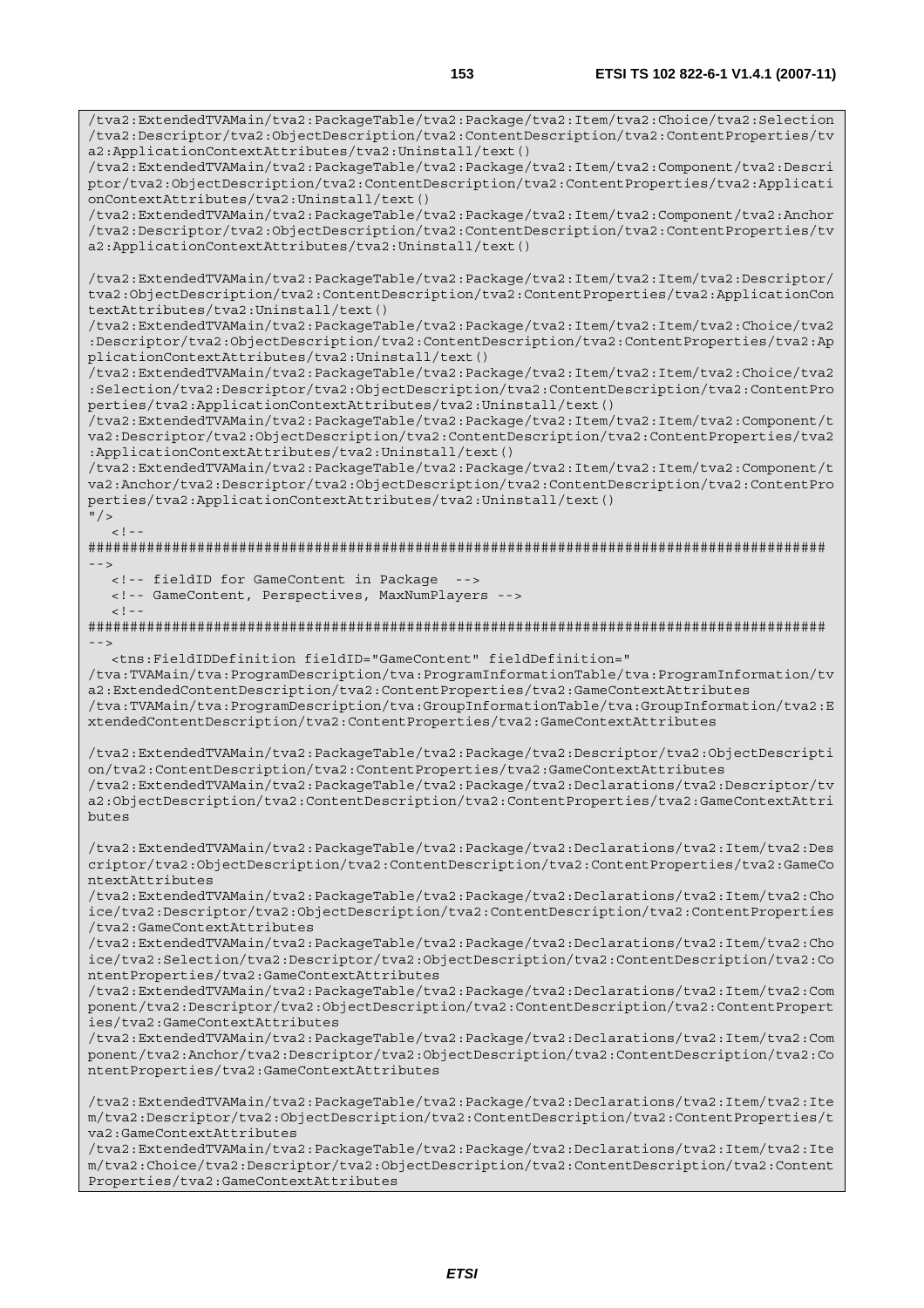/tva2:ExtendedTVAMain/tva2:PackageTable/tva2:Package/tva2:Declarations/tva2:Item/tva2:Ite m/tva2:Choice/tva2:Selection/tva2:Descriptor/tva2:ObjectDescription/tva2:ContentDescripti

/tva2:ExtendedTVAMain/tva2:PackageTable/tva2:Package/tva2:Declarations/tva2:Item/tva2:Ite

on/tva2:ContentProperties/tva2:GameContextAttributes

m/tva2:Component/tva2:Descriptor/tva2:ObjectDescription/tva2:ContentDescription/tva2:Cont entProperties/tva2:GameContextAttributes /tva2:ExtendedTVAMain/tva2:PackageTable/tva2:Package/tva2:Declarations/tva2:Item/tva2:Ite m/tva2:Component/tva2:Anchor/tva2:Descriptor/tva2:ObjectDescription/tva2:ContentDescripti on/tva2:ContentProperties/tva2:GameContextAttributes /tva2:ExtendedTVAMain/tva2:PackageTable/tva2:Package/tva2:Declarations/tva2:Component/tva 2:Descriptor/tva2:ObjectDescription/tva2:ContentDescription/tva2:ContentProperties/tva2:G ameContextAttributes /tva2:ExtendedTVAMain/tva2:PackageTable/tva2:Package/tva2:Declarations/tva2:Component/tva 2:Anchor/tva2:Descriptor/tva2:ObjectDescription/tva2:ContentDescription/tva2:ContentPrope rties/tva2:GameContextAttributes /tva2:ExtendedTVAMain/tva2:PackageTable/tva2:Package/tva2:Declarations/tva2:Anchor/tva2:D escriptor/tva2:ObjectDescription/tva2:ContentDescription/tva2:ContentProperties/tva2:Game ContextAttributes /tva2:ExtendedTVAMain/tva2:PackageTable/tva2:Package/tva2:Item/tva2:Descriptor/tva2:Objec tDescription/tva2:ContentDescription/tva2:ContentProperties/tva2:GameContextAttributes /tva2:ExtendedTVAMain/tva2:PackageTable/tva2:Package/tva2:Item/tva2:Choice/tva2:Descripto r/tva2:ObjectDescription/tva2:ContentDescription/tva2:ContentProperties/tva2:GameContextA ttributes /tva2:ExtendedTVAMain/tva2:PackageTable/tva2:Package/tva2:Item/tva2:Choice/tva2:Selection /tva2:Descriptor/tva2:ObjectDescription/tva2:ContentDescription/tva2:ContentProperties/tv a2:GameContextAttributes /tva2:ExtendedTVAMain/tva2:PackageTable/tva2:Package/tva2:Item/tva2:Component/tva2:Descri ptor/tva2:ObjectDescription/tva2:ContentDescription/tva2:ContentProperties/tva2:GameConte xtAttributes /tva2:ExtendedTVAMain/tva2:PackageTable/tva2:Package/tva2:Item/tva2:Component/tva2:Anchor /tva2:Descriptor/tva2:ObjectDescription/tva2:ContentDescription/tva2:ContentProperties/tv a2:GameContextAttributes /tva2:ExtendedTVAMain/tva2:PackageTable/tva2:Package/tva2:Item/tva2:Item/tva2:Descriptor/ tva2:ObjectDescription/tva2:ContentDescription/tva2:ContentProperties/tva2:GameContextAtt ributes /tva2:ExtendedTVAMain/tva2:PackageTable/tva2:Package/tva2:Item/tva2:Item/tva2:Choice/tva2 :Descriptor/tva2:ObjectDescription/tva2:ContentDescription/tva2:ContentProperties/tva2:Ga meContextAttributes /tva2:ExtendedTVAMain/tva2:PackageTable/tva2:Package/tva2:Item/tva2:Item/tva2:Choice/tva2 :Selection/tva2:Descriptor/tva2:ObjectDescription/tva2:ContentDescription/tva2:ContentPro perties/tva2:GameContextAttributes .<br>/tva2:ExtendedTVAMain/tva2:PackageTable/tva2:Package/tva2:Item/tva2:Item/tva2:Component/t va2:Descriptor/tva2:ObjectDescription/tva2:ContentDescription/tva2:ContentProperties/tva2 :GameContextAttributes /tva2:ExtendedTVAMain/tva2:PackageTable/tva2:Package/tva2:Item/tva2:Item/tva2:Component/t va2:Anchor/tva2:Descriptor/tva2:ObjectDescription/tva2:ContentDescription/tva2:ContentPro perties/tva2:GameContextAttributes  $''$  / > <tns:FieldIDDefinition fieldID="Perspectives" fieldDefinition=" /tva:TVAMain/tva:ProgramDescription/tva:ProgramInformationTable/tva:ProgramInformation/tv a2:ExtendedContentDescription/tva2:ContentProperties/tva2:GameContextAttributes/tva2:Pers pectives/@href /tva:TVAMain/tva:ProgramDescription/tva:ProgramInformationTable/tva:ProgramInformation/tv a2:ExtendedContentDescription/tva2:ContentProperties/tva2:GameContextAttributes/tva2:Pers pectives/tva:Name/text() /tva:TVAMain/tva:ProgramDescription/tva:GroupInformationTable/tva:GroupInformation/tva2:E xtendedContentDescription/tva2:ContentProperties/tva2:GameContextAttributes/tva2:Perspect ives/@href /tva:TVAMain/tva:ProgramDescription/tva:GroupInformationTable/tva:GroupInformation/tva2:E xtendedContentDescription/tva2:ContentProperties/tva2:GameContextAttributes/tva2:Perspect ives/tva:Name/text() /tva2:ExtendedTVAMain/tva2:PackageTable/tva2:Package/tva2:Descriptor/tva2:ObjectDescripti on/tva2:ContentDescription/tva2:ContentProperties/tva2:GameContextAttributes/tva2:Perspec tives/@href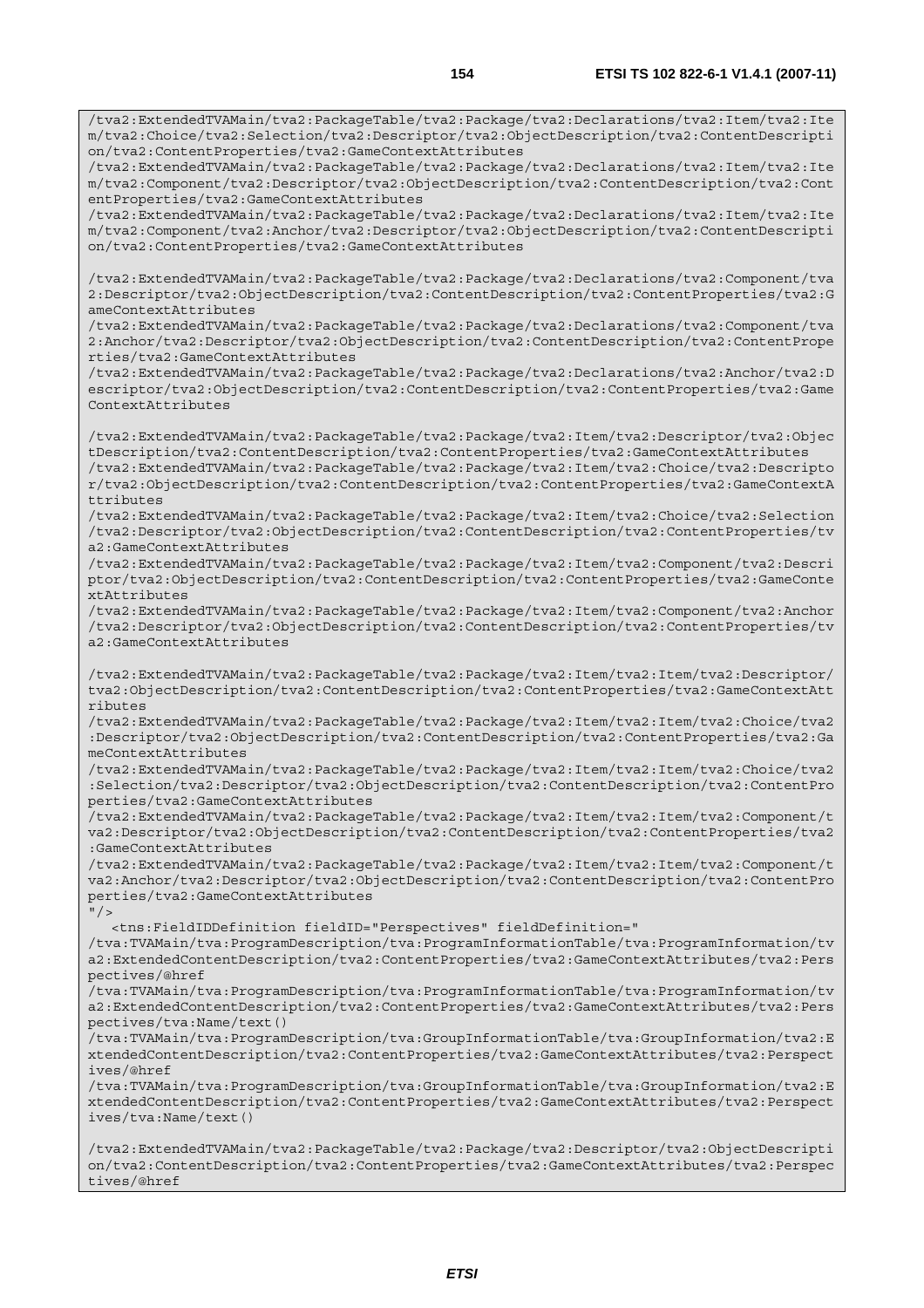/tva2:ExtendedTVAMain/tva2:PackageTable/tva2:Package/tva2:Descriptor/tva2:ObjectDescripti on/tva2:ContentDescription/tva2:ContentProperties/tva2:GameContextAttributes/tva2:Perspec tives/tva:Name/text()

/tva2:ExtendedTVAMain/tva2:PackageTable/tva2:Package/tva2:Declarations/tva2:Descriptor/tv a2:ObjectDescription/tva2:ContentDescription/tva2:ContentProperties/tva2:GameContextAttri butes/tva2:Perspectives/@href

/tva2:ExtendedTVAMain/tva2:PackageTable/tva2:Package/tva2:Declarations/tva2:Descriptor/tv a2:ObjectDescription/tva2:ContentDescription/tva2:ContentProperties/tva2:GameContextAttri butes/tva2:Perspectives/tva:Name/text()

/tva2:ExtendedTVAMain/tva2:PackageTable/tva2:Package/tva2:Declarations/tva2:Item/tva2:Des criptor/tva2:ObjectDescription/tva2:ContentDescription/tva2:ContentProperties/tva2:GameCo ntextAttributes/tva2:Perspectives/@href

/tva2:ExtendedTVAMain/tva2:PackageTable/tva2:Package/tva2:Declarations/tva2:Item/tva2:Des criptor/tva2:ObjectDescription/tva2:ContentDescription/tva2:ContentProperties/tva2:GameCo ntextAttributes/tva2:Perspectives/tva:Name/text()

/tva2:ExtendedTVAMain/tva2:PackageTable/tva2:Package/tva2:Declarations/tva2:Item/tva2:Cho ice/tva2:Descriptor/tva2:ObjectDescription/tva2:ContentDescription/tva2:ContentProperties /tva2:GameContextAttributes/tva2:Perspectives/@href

/tva2:ExtendedTVAMain/tva2:PackageTable/tva2:Package/tva2:Declarations/tva2:Item/tva2:Cho ice/tva2:Descriptor/tva2:ObjectDescription/tva2:ContentDescription/tva2:ContentProperties /tva2:GameContextAttributes/tva2:Perspectives/tva:Name/text()

/tva2:ExtendedTVAMain/tva2:PackageTable/tva2:Package/tva2:Declarations/tva2:Item/tva2:Cho ice/tva2:Selection/tva2:Descriptor/tva2:ObjectDescription/tva2:ContentDescription/tva2:Co ntentProperties/tva2:GameContextAttributes/tva2:Perspectives/@href

/tva2:ExtendedTVAMain/tva2:PackageTable/tva2:Package/tva2:Declarations/tva2:Item/tva2:Cho ice/tva2:Selection/tva2:Descriptor/tva2:ObjectDescription/tva2:ContentDescription/tva2:Co ntentProperties/tva2:GameContextAttributes/tva2:Perspectives/tva:Name/text()

/tva2:ExtendedTVAMain/tva2:PackageTable/tva2:Package/tva2:Declarations/tva2:Item/tva2:Com ponent/tva2:Descriptor/tva2:ObjectDescription/tva2:ContentDescription/tva2:ContentPropert ies/tva2:GameContextAttributes/tva2:Perspectives/@href

/tva2:ExtendedTVAMain/tva2:PackageTable/tva2:Package/tva2:Declarations/tva2:Item/tva2:Com ponent/tva2:Descriptor/tva2:ObjectDescription/tva2:ContentDescription/tva2:ContentPropert ies/tva2:GameContextAttributes/tva2:Perspectives/tva:Name/text()

/tva2:ExtendedTVAMain/tva2:PackageTable/tva2:Package/tva2:Declarations/tva2:Item/tva2:Com ponent/tva2:Anchor/tva2:Descriptor/tva2:ObjectDescription/tva2:ContentDescription/tva2:Co ntentProperties/tva2:GameContextAttributes/tva2:Perspectives/@href

/tva2:ExtendedTVAMain/tva2:PackageTable/tva2:Package/tva2:Declarations/tva2:Item/tva2:Com ponent/tva2:Anchor/tva2:Descriptor/tva2:ObjectDescription/tva2:ContentDescription/tva2:Co ntentProperties/tva2:GameContextAttributes/tva2:Perspectives/tva:Name/text()

/tva2:ExtendedTVAMain/tva2:PackageTable/tva2:Package/tva2:Declarations/tva2:Item/tva2:Ite m/tva2:Descriptor/tva2:ObjectDescription/tva2:ContentDescription/tva2:ContentProperties/t va2:GameContextAttributes/tva2:Perspectives/@href

/tva2:ExtendedTVAMain/tva2:PackageTable/tva2:Package/tva2:Declarations/tva2:Item/tva2:Ite m/tva2:Descriptor/tva2:ObjectDescription/tva2:ContentDescription/tva2:ContentProperties/t va2:GameContextAttributes/tva2:Perspectives/tva:Name/text()

/tva2:ExtendedTVAMain/tva2:PackageTable/tva2:Package/tva2:Declarations/tva2:Item/tva2:Ite m/tva2:Choice/tva2:Descriptor/tva2:ObjectDescription/tva2:ContentDescription/tva2:Content Properties/tva2:GameContextAttributes/tva2:Perspectives/@href

/tva2:ExtendedTVAMain/tva2:PackageTable/tva2:Package/tva2:Declarations/tva2:Item/tva2:Ite m/tva2:Choice/tva2:Descriptor/tva2:ObjectDescription/tva2:ContentDescription/tva2:Content Properties/tva2:GameContextAttributes/tva2:Perspectives/tva:Name/text()

/tva2:ExtendedTVAMain/tva2:PackageTable/tva2:Package/tva2:Declarations/tva2:Item/tva2:Ite m/tva2:Choice/tva2:Selection/tva2:Descriptor/tva2:ObjectDescription/tva2:ContentDescripti on/tva2:ContentProperties/tva2:GameContextAttributes/tva2:Perspectives/@href

/tva2:ExtendedTVAMain/tva2:PackageTable/tva2:Package/tva2:Declarations/tva2:Item/tva2:Ite m/tva2:Choice/tva2:Selection/tva2:Descriptor/tva2:ObjectDescription/tva2:ContentDescripti on/tva2:ContentProperties/tva2:GameContextAttributes/tva2:Perspectives/tva:Name/text()

/tva2:ExtendedTVAMain/tva2:PackageTable/tva2:Package/tva2:Declarations/tva2:Item/tva2:Ite m/tva2:Component/tva2:Descriptor/tva2:ObjectDescription/tva2:ContentDescription/tva2:Cont entProperties/tva2:GameContextAttributes/tva2:Perspectives/@href

/tva2:ExtendedTVAMain/tva2:PackageTable/tva2:Package/tva2:Declarations/tva2:Item/tva2:Ite m/tva2:Component/tva2:Descriptor/tva2:ObjectDescription/tva2:ContentDescription/tva2:Cont entProperties/tva2:GameContextAttributes/tva2:Perspectives/tva:Name/text()

/tva2:ExtendedTVAMain/tva2:PackageTable/tva2:Package/tva2:Declarations/tva2:Item/tva2:Ite m/tva2:Component/tva2:Anchor/tva2:Descriptor/tva2:ObjectDescription/tva2:ContentDescripti on/tva2:ContentProperties/tva2:GameContextAttributes/tva2:Perspectives/@href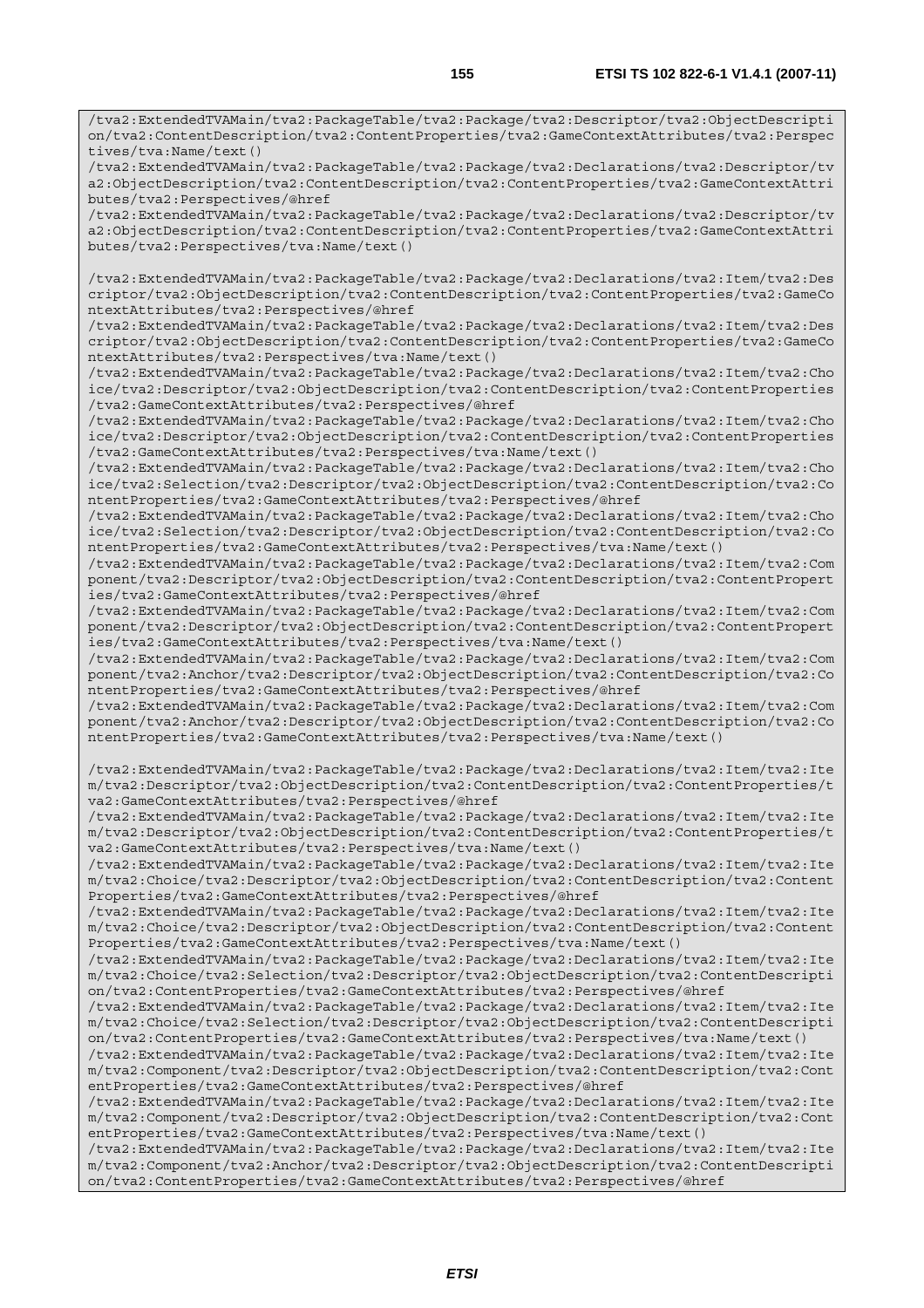/tva2:ExtendedTVAMain/tva2:PackageTable/tva2:Package/tva2:Declarations/tva2:Item/tva2:Ite m/tva2:Component/tva2:Anchor/tva2:Descriptor/tva2:ObjectDescription/tva2:ContentDescripti on/tva2:ContentProperties/tva2:GameContextAttributes/tva2:Perspectives/tva:Name/text()

/tva2:ExtendedTVAMain/tva2:PackageTable/tva2:Package/tva2:Declarations/tva2:Component/tva 2:Descriptor/tva2:ObjectDescription/tva2:ContentDescription/tva2:ContentProperties/tva2:G ameContextAttributes/tva2:Perspectives/@href

/tva2:ExtendedTVAMain/tva2:PackageTable/tva2:Package/tva2:Declarations/tva2:Component/tva 2:Descriptor/tva2:ObjectDescription/tva2:ContentDescription/tva2:ContentProperties/tva2:G ameContextAttributes/tva2:Perspectives/tva:Name/text()

/tva2:ExtendedTVAMain/tva2:PackageTable/tva2:Package/tva2:Declarations/tva2:Component/tva 2:Anchor/tva2:Descriptor/tva2:ObjectDescription/tva2:ContentDescription/tva2:ContentPrope rties/tva2:GameContextAttributes/tva2:Perspectives/@href

/tva2:ExtendedTVAMain/tva2:PackageTable/tva2:Package/tva2:Declarations/tva2:Component/tva 2:Anchor/tva2:Descriptor/tva2:ObjectDescription/tva2:ContentDescription/tva2:ContentPrope rties/tva2:GameContextAttributes/tva2:Perspectives/tva:Name/text()

/tva2:ExtendedTVAMain/tva2:PackageTable/tva2:Package/tva2:Declarations/tva2:Anchor/tva2:D escriptor/tva2:ObjectDescription/tva2:ContentDescription/tva2:ContentProperties/tva2:Game ContextAttributes/tva2:Perspectives/@href

/tva2:ExtendedTVAMain/tva2:PackageTable/tva2:Package/tva2:Declarations/tva2:Anchor/tva2:D escriptor/tva2:ObjectDescription/tva2:ContentDescription/tva2:ContentProperties/tva2:Game ContextAttributes/tva2:Perspectives/tva:Name/text()

/tva2:ExtendedTVAMain/tva2:PackageTable/tva2:Package/tva2:Item/tva2:Descriptor/tva2:Objec tDescription/tva2:ContentDescription/tva2:ContentProperties/tva2:GameContextAttributes/tv a2:Perspectives/@href

/tva2:ExtendedTVAMain/tva2:PackageTable/tva2:Package/tva2:Item/tva2:Descriptor/tva2:Objec tDescription/tva2:ContentDescription/tva2:ContentProperties/tva2:GameContextAttributes/tv a2:Perspectives/tva:Name/text()

/tva2:ExtendedTVAMain/tva2:PackageTable/tva2:Package/tva2:Item/tva2:Choice/tva2:Descripto r/tva2:ObjectDescription/tva2:ContentDescription/tva2:ContentProperties/tva2:GameContextA ttributes/tva2:Perspectives/@href

/tva2:ExtendedTVAMain/tva2:PackageTable/tva2:Package/tva2:Item/tva2:Choice/tva2:Descripto r/tva2:ObjectDescription/tva2:ContentDescription/tva2:ContentProperties/tva2:GameContextA ttributes/tva2:Perspectives/tva:Name/text()

/tva2:ExtendedTVAMain/tva2:PackageTable/tva2:Package/tva2:Item/tva2:Choice/tva2:Selection /tva2:Descriptor/tva2:ObjectDescription/tva2:ContentDescription/tva2:ContentProperties/tv a2:GameContextAttributes/tva2:Perspectives/@href

/tva2:ExtendedTVAMain/tva2:PackageTable/tva2:Package/tva2:Item/tva2:Choice/tva2:Selection /tva2:Descriptor/tva2:ObjectDescription/tva2:ContentDescription/tva2:ContentProperties/tv a2:GameContextAttributes/tva2:Perspectives/tva:Name/text()

/tva2:ExtendedTVAMain/tva2:PackageTable/tva2:Package/tva2:Item/tva2:Component/tva2:Descri ptor/tva2:ObjectDescription/tva2:ContentDescription/tva2:ContentProperties/tva2:GameConte xtAttributes/tva2:Perspectives/@href

/tva2:ExtendedTVAMain/tva2:PackageTable/tva2:Package/tva2:Item/tva2:Component/tva2:Descri ptor/tva2:ObjectDescription/tva2:ContentDescription/tva2:ContentProperties/tva2:GameConte xtAttributes/tva2:Perspectives/tva:Name/text()

/tva2:ExtendedTVAMain/tva2:PackageTable/tva2:Package/tva2:Item/tva2:Component/tva2:Anchor /tva2:Descriptor/tva2:ObjectDescription/tva2:ContentDescription/tva2:ContentProperties/tv a2:GameContextAttributes/tva2:Perspectives/@href

/tva2:ExtendedTVAMain/tva2:PackageTable/tva2:Package/tva2:Item/tva2:Component/tva2:Anchor /tva2:Descriptor/tva2:ObjectDescription/tva2:ContentDescription/tva2:ContentProperties/tv a2:GameContextAttributes/tva2:Perspectives/tva:Name/text()

/tva2:ExtendedTVAMain/tva2:PackageTable/tva2:Package/tva2:Item/tva2:Item/tva2:Descriptor/ tva2:ObjectDescription/tva2:ContentDescription/tva2:ContentProperties/tva2:GameContextAtt ributes/tva2:Perspectives/@href

/tva2:ExtendedTVAMain/tva2:PackageTable/tva2:Package/tva2:Item/tva2:Item/tva2:Descriptor/ tva2:ObjectDescription/tva2:ContentDescription/tva2:ContentProperties/tva2:GameContextAtt ributes/tva2:Perspectives/tva:Name/text()

/tva2:ExtendedTVAMain/tva2:PackageTable/tva2:Package/tva2:Item/tva2:Item/tva2:Choice/tva2 :Descriptor/tva2:ObjectDescription/tva2:ContentDescription/tva2:ContentProperties/tva2:Ga meContextAttributes/tva2:Perspectives/@href

/tva2:ExtendedTVAMain/tva2:PackageTable/tva2:Package/tva2:Item/tva2:Item/tva2:Choice/tva2 :Descriptor/tva2:ObjectDescription/tva2:ContentDescription/tva2:ContentProperties/tva2:Ga meContextAttributes/tva2:Perspectives/tva:Name/text()

/tva2:ExtendedTVAMain/tva2:PackageTable/tva2:Package/tva2:Item/tva2:Item/tva2:Choice/tva2 :Selection/tva2:Descriptor/tva2:ObjectDescription/tva2:ContentDescription/tva2:ContentPro perties/tva2:GameContextAttributes/tva2:Perspectives/@href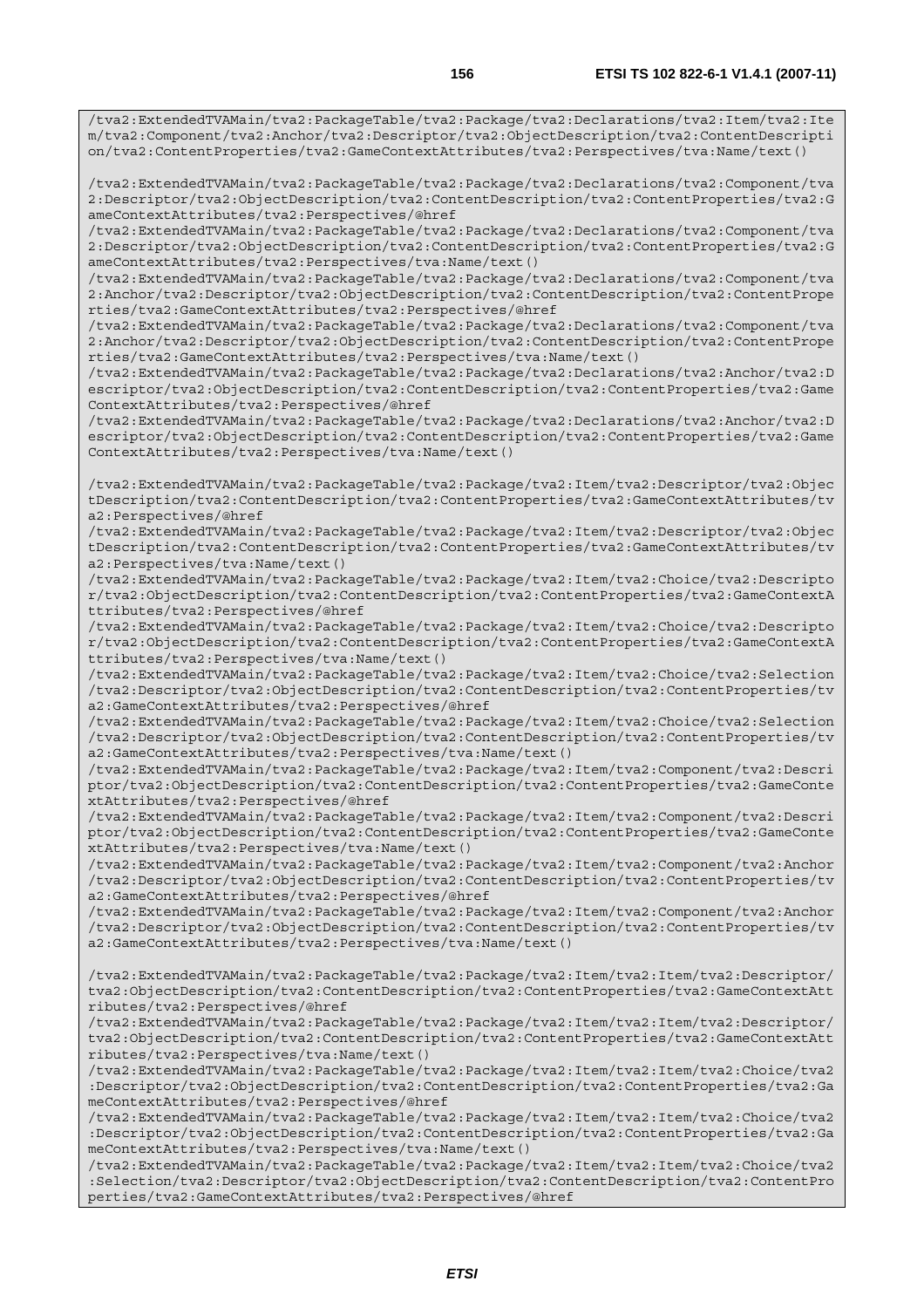/tva2:ExtendedTVAMain/tva2:PackageTable/tva2:Package/tva2:Item/tva2:Item/tva2:Choice/tva2 :Selection/tva2:Descriptor/tva2:ObjectDescription/tva2:ContentDescription/tva2:ContentPro perties/tva2:GameContextAttributes/tva2:Perspectives/tva:Name/text()

/tva2:ExtendedTVAMain/tva2:PackageTable/tva2:Package/tva2:Item/tva2:Item/tva2:Component/t va2:Descriptor/tva2:ObjectDescription/tva2:ContentDescription/tva2:ContentProperties/tva2 :GameContextAttributes/tva2:Perspectives/@href

/tva2:ExtendedTVAMain/tva2:PackageTable/tva2:Package/tva2:Item/tva2:Item/tva2:Component/t va2:Descriptor/tva2:ObjectDescription/tva2:ContentDescription/tva2:ContentProperties/tva2 :GameContextAttributes/tva2:Perspectives/tva:Name/text()

/tva2:ExtendedTVAMain/tva2:PackageTable/tva2:Package/tva2:Item/tva2:Item/tva2:Component/t va2:Anchor/tva2:Descriptor/tva2:ObjectDescription/tva2:ContentDescription/tva2:ContentPro perties/tva2:GameContextAttributes/tva2:Perspectives/@href

/tva2:ExtendedTVAMain/tva2:PackageTable/tva2:Package/tva2:Item/tva2:Item/tva2:Component/t va2:Anchor/tva2:Descriptor/tva2:ObjectDescription/tva2:ContentDescription/tva2:ContentPro perties/tva2:GameContextAttributes/tva2:Perspectives/tva:Name/text()  $"$  />

<tns:FieldIDDefinition fieldID="MaxNumPlayers" fieldDefinition="

/tva:TVAMain/tva:ProgramDescription/tva:ProgramInformationTable/tva:ProgramInformation/tv a2:ExtendedContentDescription/tva2:ContentProperties/tva2:GameContextAttributes/tva2:MaxN umPlayers/text()

/tva:TVAMain/tva:ProgramDescription/tva:GroupInformationTable/tva:GroupInformation/tva2:E xtendedContentDescription/tva2:ContentProperties/tva2:GameContextAttributes/tva2:MaxNumPl ayers/text()

/tva2:ExtendedTVAMain/tva2:PackageTable/tva2:Package/tva2:Descriptor/tva2:ObjectDescripti on/tva2:ContentDescription/tva2:ContentProperties/tva2:GameContextAttributes/tva2:MaxNumP layers/text()

/tva2:ExtendedTVAMain/tva2:PackageTable/tva2:Package/tva2:Declarations/tva2:Descriptor/tv a2:ObjectDescription/tva2:ContentDescription/tva2:ContentProperties/tva2:GameContextAttri butes/tva2:MaxNumPlayers/text()

/tva2:ExtendedTVAMain/tva2:PackageTable/tva2:Package/tva2:Declarations/tva2:Item/tva2:Des criptor/tva2:ObjectDescription/tva2:ContentDescription/tva2:ContentProperties/tva2:GameCo ntextAttributes/tva2:MaxNumPlayers/text()

/tva2:ExtendedTVAMain/tva2:PackageTable/tva2:Package/tva2:Declarations/tva2:Item/tva2:Cho ice/tva2:Descriptor/tva2:ObjectDescription/tva2:ContentDescription/tva2:ContentProperties /tva2:GameContextAttributes/tva2:MaxNumPlayers/text()

/tva2:ExtendedTVAMain/tva2:PackageTable/tva2:Package/tva2:Declarations/tva2:Item/tva2:Cho ice/tva2:Selection/tva2:Descriptor/tva2:ObjectDescription/tva2:ContentDescription/tva2:Co ntentProperties/tva2:GameContextAttributes/tva2:MaxNumPlayers/text()

/tva2:ExtendedTVAMain/tva2:PackageTable/tva2:Package/tva2:Declarations/tva2:Item/tva2:Com ponent/tva2:Descriptor/tva2:ObjectDescription/tva2:ContentDescription/tva2:ContentPropert ies/tva2:GameContextAttributes/tva2:MaxNumPlayers/text()

/tva2:ExtendedTVAMain/tva2:PackageTable/tva2:Package/tva2:Declarations/tva2:Item/tva2:Com ponent/tva2:Anchor/tva2:Descriptor/tva2:ObjectDescription/tva2:ContentDescription/tva2:Co ntentProperties/tva2:GameContextAttributes/tva2:MaxNumPlayers/text()

/tva2:ExtendedTVAMain/tva2:PackageTable/tva2:Package/tva2:Declarations/tva2:Item/tva2:Ite m/tva2:Descriptor/tva2:ObjectDescription/tva2:ContentDescription/tva2:ContentProperties/t va2:GameContextAttributes/tva2:MaxNumPlayers/text()

/tva2:ExtendedTVAMain/tva2:PackageTable/tva2:Package/tva2:Declarations/tva2:Item/tva2:Ite m/tva2:Choice/tva2:Descriptor/tva2:ObjectDescription/tva2:ContentDescription/tva2:Content Properties/tva2:GameContextAttributes/tva2:MaxNumPlayers/text()

/tva2:ExtendedTVAMain/tva2:PackageTable/tva2:Package/tva2:Declarations/tva2:Item/tva2:Ite m/tva2:Choice/tva2:Selection/tva2:Descriptor/tva2:ObjectDescription/tva2:ContentDescripti on/tva2:ContentProperties/tva2:GameContextAttributes/tva2:MaxNumPlayers/text()

/tva2:ExtendedTVAMain/tva2:PackageTable/tva2:Package/tva2:Declarations/tva2:Item/tva2:Ite m/tva2:Component/tva2:Descriptor/tva2:ObjectDescription/tva2:ContentDescription/tva2:Cont entProperties/tva2:GameContextAttributes/tva2:MaxNumPlayers/text()

/tva2:ExtendedTVAMain/tva2:PackageTable/tva2:Package/tva2:Declarations/tva2:Item/tva2:Ite m/tva2:Component/tva2:Anchor/tva2:Descriptor/tva2:ObjectDescription/tva2:ContentDescripti on/tva2:ContentProperties/tva2:GameContextAttributes/tva2:MaxNumPlayers/text()

/tva2:ExtendedTVAMain/tva2:PackageTable/tva2:Package/tva2:Declarations/tva2:Component/tva 2:Descriptor/tva2:ObjectDescription/tva2:ContentDescription/tva2:ContentProperties/tva2:G ameContextAttributes/tva2:MaxNumPlayers/text()

/tva2:ExtendedTVAMain/tva2:PackageTable/tva2:Package/tva2:Declarations/tva2:Component/tva 2:Anchor/tva2:Descriptor/tva2:ObjectDescription/tva2:ContentDescription/tva2:ContentPrope rties/tva2:GameContextAttributes/tva2:MaxNumPlayers/text()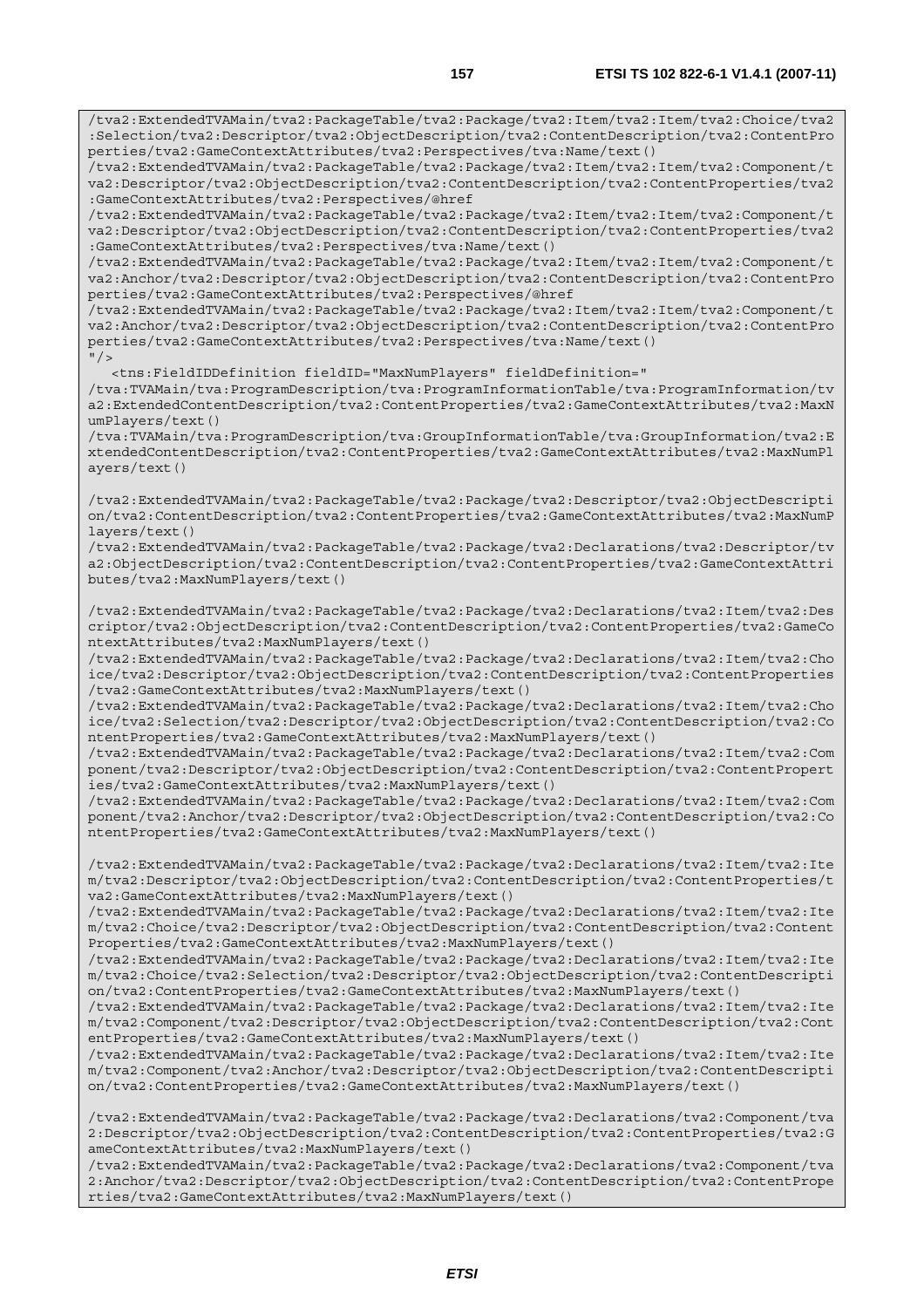/tva2:ExtendedTVAMain/tva2:PackageTable/tva2:Package/tva2:Declarations/tva2:Anchor/tva2:D escriptor/tva2:ObjectDescription/tva2:ContentDescription/tva2:ContentProperties/tva2:Game

/tva2:ExtendedTVAMain/tva2:PackageTable/tva2:Package/tva2:Item/tva2:Descriptor/tva2:Objec

ContextAttributes/tva2:MaxNumPlayers/text()

Information/tva2:Language/text()

tDescription/tva2:ContentDescription/tva2:ContentProperties/tva2:GameContextAttributes/tv a2:MaxNumPlayers/text() /tva2:ExtendedTVAMain/tva2:PackageTable/tva2:Package/tva2:Item/tva2:Choice/tva2:Descripto r/tva2:ObjectDescription/tva2:ContentDescription/tva2:ContentProperties/tva2:GameContextA ttributes/tva2:MaxNumPlayers/text() /tva2:ExtendedTVAMain/tva2:PackageTable/tva2:Package/tva2:Item/tva2:Choice/tva2:Selection /tva2:Descriptor/tva2:ObjectDescription/tva2:ContentDescription/tva2:ContentProperties/tv a2:GameContextAttributes/tva2:MaxNumPlayers/text() /tva2:ExtendedTVAMain/tva2:PackageTable/tva2:Package/tva2:Item/tva2:Component/tva2:Descri ptor/tva2:ObjectDescription/tva2:ContentDescription/tva2:ContentProperties/tva2:GameConte xtAttributes/tva2:MaxNumPlayers/text() /tva2:ExtendedTVAMain/tva2:PackageTable/tva2:Package/tva2:Item/tva2:Component/tva2:Anchor /tva2:Descriptor/tva2:ObjectDescription/tva2:ContentDescription/tva2:ContentProperties/tv a2:GameContextAttributes/tva2:MaxNumPlayers/text() /tva2:ExtendedTVAMain/tva2:PackageTable/tva2:Package/tva2:Item/tva2:Item/tva2:Descriptor/ tva2:ObjectDescription/tva2:ContentDescription/tva2:ContentProperties/tva2:GameContextAtt ributes/tva2:MaxNumPlayers/text() /tva2:ExtendedTVAMain/tva2:PackageTable/tva2:Package/tva2:Item/tva2:Item/tva2:Choice/tva2 :Descriptor/tva2:ObjectDescription/tva2:ContentDescription/tva2:ContentProperties/tva2:Ga meContextAttributes/tva2:MaxNumPlayers/text() /tva2:ExtendedTVAMain/tva2:PackageTable/tva2:Package/tva2:Item/tva2:Item/tva2:Choice/tva2 :Selection/tva2:Descriptor/tva2:ObjectDescription/tva2:ContentDescription/tva2:ContentPro perties/tva2:GameContextAttributes/tva2:MaxNumPlayers/text() /tva2:ExtendedTVAMain/tva2:PackageTable/tva2:Package/tva2:Item/tva2:Item/tva2:Component/t va2:Descriptor/tva2:ObjectDescription/tva2:ContentDescription/tva2:ContentProperties/tva2 :GameContextAttributes/tva2:MaxNumPlayers/text() /tva2:ExtendedTVAMain/tva2:PackageTable/tva2:Package/tva2:Item/tva2:Item/tva2:Component/t va2:Anchor/tva2:Descriptor/tva2:ObjectDescription/tva2:ContentDescription/tva2:ContentPro perties/tva2:GameContextAttributes/tva2:MaxNumPlayers/text()  $"$  / >  $\lt$  ! -######################################################################################## --> <!-- fieldID for TargetingInformation in Package -->  $<$ ! - -######################################################################################## -->  $\geq 1$  =  $-$ ######################################################################################## --> <!-- fieldID for UserInformation(BiographicInformation, Accessibility) in Package --> <!-- Language, Age, Gender,AuditoryImpairment, VisualImpairment -->  $<$ ! --######################################################################################## --> <tns:FieldIDDefinition fieldID="UserLanguage" fieldDefinition=" /tva:TVAMain/tva2:ExtendedUserDescription/tva2:UserInformationTable/tva2:UserInformation/ tva2:BioGraphicInformation/tva2:Language/text() /tva:TVAMain/tva:ProgramDescription/tva:ProgramInformationTable/tva:ProgramInformation/tv a2:ExtendedContentDescription/tva2:TargetingInformation/tva2:UserInformation/tva2:BioGrap hicInformation/tva2:Language/text() /tva:TVAMain/tva:ProgramDescription/tva:GroupInformationTable/tva:GroupInformation/tva2:E xtendedContentDescription/tva2:TargetingInformation/tva2:UserInformation/tva2:BioGraphicI nformation/tva2:Language/text() /tva2:ExtendedTVAMain/tva2:TargetingInformationTable/tva2:TargetingInformation/tva2:UserI nformation/tva2:BioGraphicInformation/tva2:Language/text() /tva2:ExtendedTVAMain/tva2:PackageTable/tva2:Package/tva2:Descriptor/tva2:ObjectDescripti on/tva2:ContentDescription/tva2:TargetingInformation/tva2:UserInformation/tva2:BioGraphic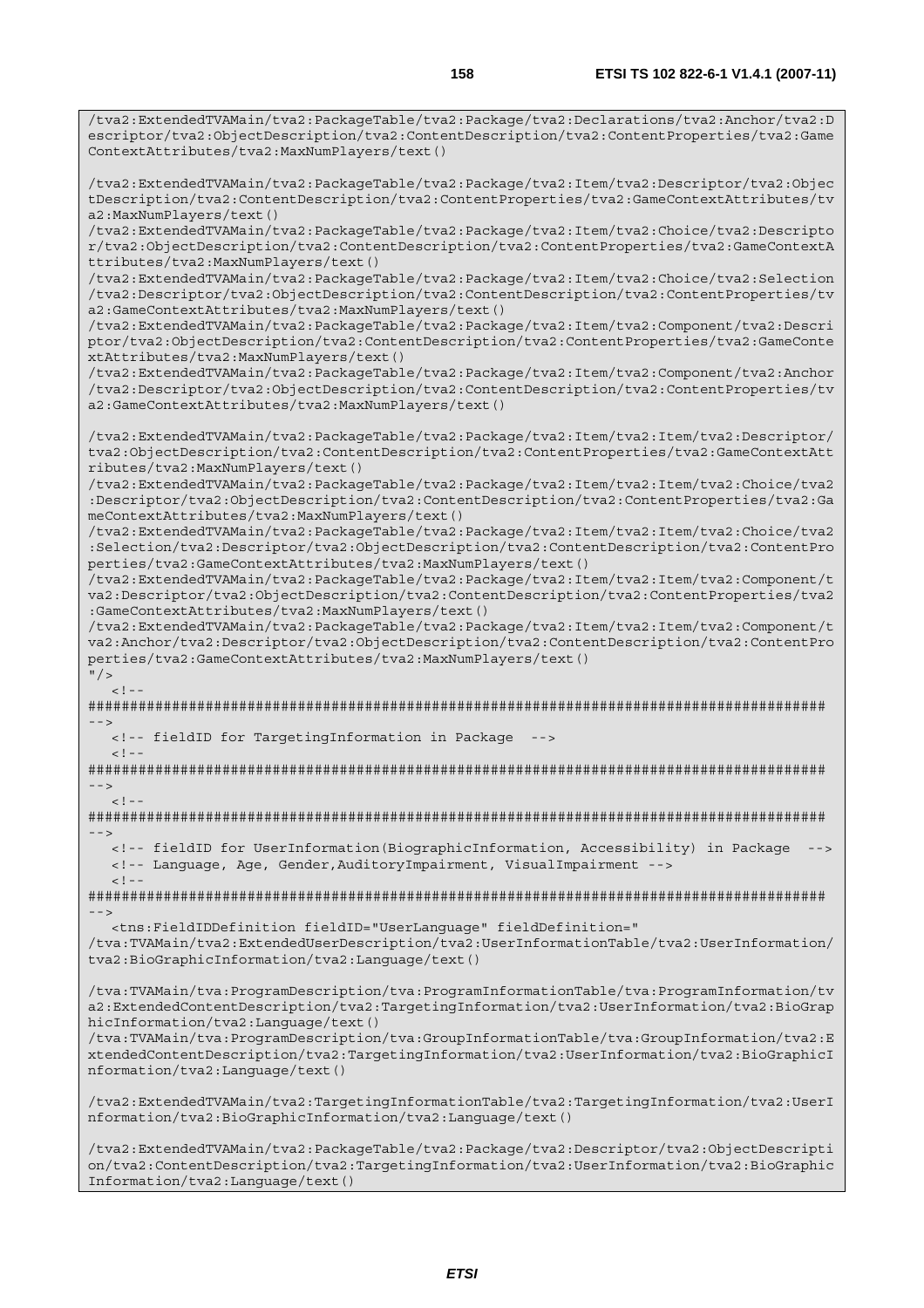/tva2:ExtendedTVAMain/tva2:PackageTable/tva2:Package/tva2:Declarations/tva2:Descriptor/tv a2:ObjectDescription/tva2:ContentDescription/tva2:TargetingInformation/tva2:UserInformati on/tva2:BioGraphicInformation/tva2:Language/text()

/tva2:ExtendedTVAMain/tva2:PackageTable/tva2:Package/tva2:Declarations/tva2:Item/tva2:Des criptor/tva2:ObjectDescription/tva2:ContentDescription/tva2:TargetingInformation/tva2:Use rInformation/tva2:BioGraphicInformation/tva2:Language/text()

/tva2:ExtendedTVAMain/tva2:PackageTable/tva2:Package/tva2:Declarations/tva2:Item/tva2:Cho ice/tva2:Descriptor/tva2:ObjectDescription/tva2:ContentDescription/tva2:TargetingInformat ion/tva2:UserInformation/tva2:BioGraphicInformation/tva2:Language/text()

/tva2:ExtendedTVAMain/tva2:PackageTable/tva2:Package/tva2:Declarations/tva2:Item/tva2:Cho ice/tva2:Selection/tva2:Descriptor/tva2:ObjectDescription/tva2:ContentDescription/tva2:Ta rgetingInformation/tva2:UserInformation/tva2:BioGraphicInformation/tva2:Language/text()

/tva2:ExtendedTVAMain/tva2:PackageTable/tva2:Package/tva2:Declarations/tva2:Item/tva2:Com ponent/tva2:Descriptor/tva2:ObjectDescription/tva2:ContentDescription/tva2:TargetingInfor mation/tva2:UserInformation/tva2:BioGraphicInformation/tva2:Language/text()

/tva2:ExtendedTVAMain/tva2:PackageTable/tva2:Package/tva2:Declarations/tva2:Item/tva2:Com ponent/tva2:Anchor/tva2:Descriptor/tva2:ObjectDescription/tva2:ContentDescription/tva2:Ta rgetingInformation/tva2:UserInformation/tva2:BioGraphicInformation/tva2:Language/text()

/tva2:ExtendedTVAMain/tva2:PackageTable/tva2:Package/tva2:Declarations/tva2:Item/tva2:Ite m/tva2:Descriptor/tva2:ObjectDescription/tva2:ContentDescription/tva2:TargetingInformatio n/tva2:UserInformation/tva2:BioGraphicInformation/tva2:Language/text()

/tva2:ExtendedTVAMain/tva2:PackageTable/tva2:Package/tva2:Declarations/tva2:Item/tva2:Ite m/tva2:Choice/tva2:Descriptor/tva2:ObjectDescription/tva2:ContentDescription/tva2:Targeti ngInformation/tva2:UserInformation/tva2:BioGraphicInformation/tva2:Language/text()

/tva2:ExtendedTVAMain/tva2:PackageTable/tva2:Package/tva2:Declarations/tva2:Item/tva2:Ite m/tva2:Choice/tva2:Selection/tva2:Descriptor/tva2:ObjectDescription/tva2:ContentDescripti on/tva2:TargetingInformation/tva2:UserInformation/tva2:BioGraphicInformation/tva2:Languag  $e$ /text $()$ 

/tva2:ExtendedTVAMain/tva2:PackageTable/tva2:Package/tva2:Declarations/tva2:Item/tva2:Ite m/tva2:Component/tva2:Descriptor/tva2:ObjectDescription/tva2:ContentDescription/tva2:Targ etingInformation/tva2:UserInformation/tva2:BioGraphicInformation/tva2:Language/text() /tva2:ExtendedTVAMain/tva2:PackageTable/tva2:Package/tva2:Declarations/tva2:Item/tva2:Ite m/tva2:Component/tva2:Anchor/tva2:Descriptor/tva2:ObjectDescription/tva2:ContentDescripti

on/tva2:TargetingInformation/tva2:UserInformation/tva2:BioGraphicInformation/tva2:Languag e/text()

/tva2:ExtendedTVAMain/tva2:PackageTable/tva2:Package/tva2:Declarations/tva2:Component/tva 2:Descriptor/tva2:ObjectDescription/tva2:ContentDescription/tva2:TargetingInformation/tva 2:UserInformation/tva2:BioGraphicInformation/tva2:Language/text()

/tva2:ExtendedTVAMain/tva2:PackageTable/tva2:Package/tva2:Declarations/tva2:Component/tva 2:Anchor/tva2:Descriptor/tva2:ObjectDescription/tva2:ContentDescription/tva2:TargetingInf ormation/tva2:UserInformation/tva2:BioGraphicInformation/tva2:Language/text()

/tva2:ExtendedTVAMain/tva2:PackageTable/tva2:Package/tva2:Declarations/tva2:Anchor/tva2:D escriptor/tva2:ObjectDescription/tva2:ContentDescription/tva2:TargetingInformation/tva2:U serInformation/tva2:BioGraphicInformation/tva2:Language/text()

/tva2:ExtendedTVAMain/tva2:PackageTable/tva2:Package/tva2:Item/tva2:Descriptor/tva2:Objec tDescription/tva2:ContentDescription/tva2:TargetingInformation/tva2:UserInformation/tva2: BioGraphicInformation/tva2:Language/text()

/tva2:ExtendedTVAMain/tva2:PackageTable/tva2:Package/tva2:Item/tva2:Choice/tva2:Descripto r/tva2:ObjectDescription/tva2:ContentDescription/tva2:TargetingInformation/tva2:UserInfor mation/tva2:BioGraphicInformation/tva2:Language/text()

/tva2:ExtendedTVAMain/tva2:PackageTable/tva2:Package/tva2:Item/tva2:Choice/tva2:Selection /tva2:Descriptor/tva2:ObjectDescription/tva2:ContentDescription/tva2:TargetingInformation /tva2:UserInformation/tva2:BioGraphicInformation/tva2:Language/text()

/tva2:ExtendedTVAMain/tva2:PackageTable/tva2:Package/tva2:Item/tva2:Component/tva2:Descri ptor/tva2:ObjectDescription/tva2:ContentDescription/tva2:TargetingInformation/tva2:UserIn formation/tva2:BioGraphicInformation/tva2:Language/text()

/tva2:ExtendedTVAMain/tva2:PackageTable/tva2:Package/tva2:Item/tva2:Component/tva2:Anchor /tva2:Descriptor/tva2:ObjectDescription/tva2:ContentDescription/tva2:TargetingInformation /tva2:UserInformation/tva2:BioGraphicInformation/tva2:Language/text()

/tva2:ExtendedTVAMain/tva2:PackageTable/tva2:Package/tva2:Item/tva2:Item/tva2:Descriptor/ tva2:ObjectDescription/tva2:ContentDescription/tva2:TargetingInformation/tva2:UserInforma tion/tva2:BioGraphicInformation/tva2:Language/text()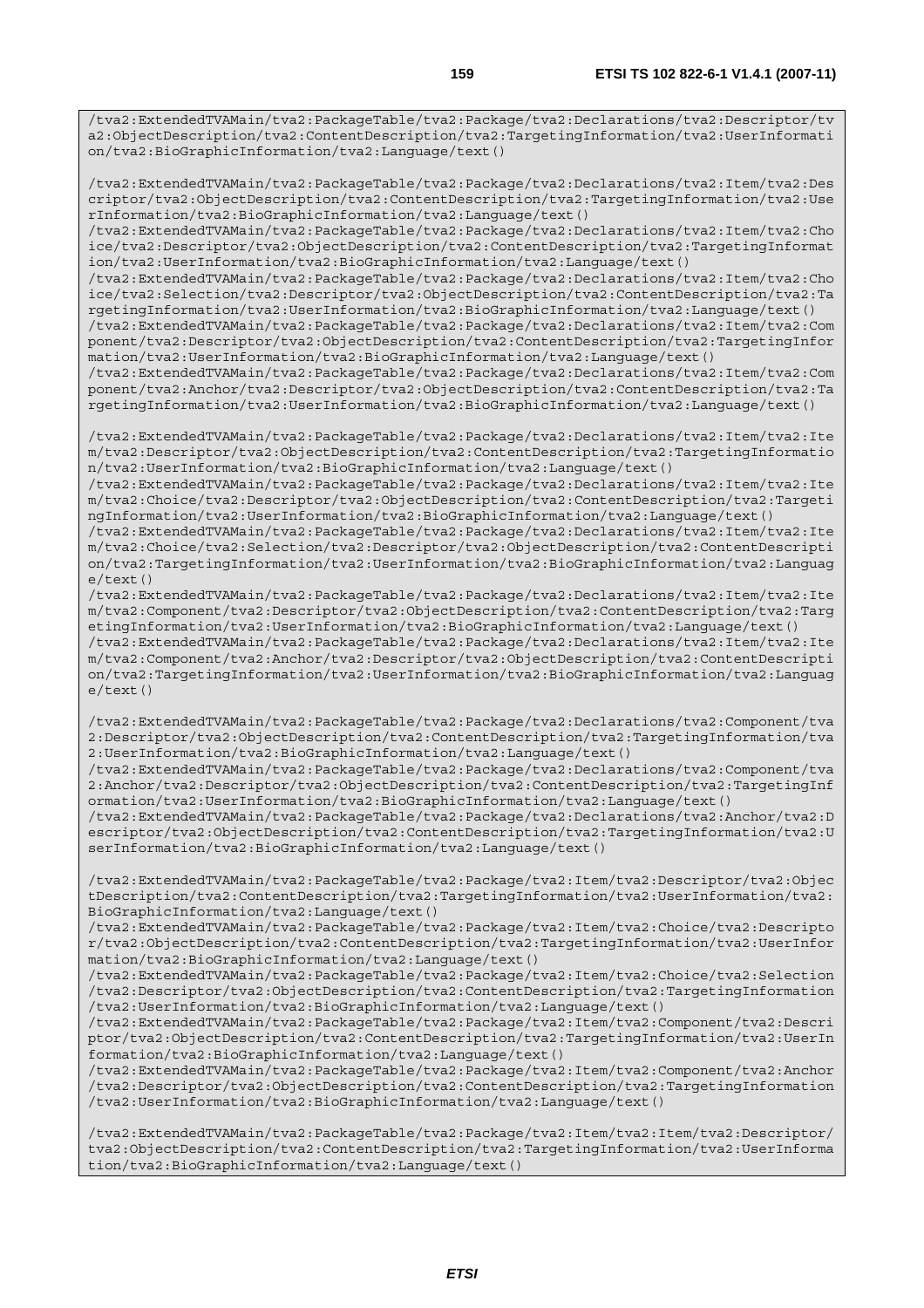/tva2:ExtendedTVAMain/tva2:PackageTable/tva2:Package/tva2:Item/tva2:Item/tva2:Choice/tva2 :Descriptor/tva2:ObjectDescription/tva2:ContentDescription/tva2:TargetingInformation/tva2 :UserInformation/tva2:BioGraphicInformation/tva2:Language/text()

/tva2:ExtendedTVAMain/tva2:PackageTable/tva2:Package/tva2:Item/tva2:Item/tva2:Choice/tva2 :Selection/tva2:Descriptor/tva2:ObjectDescription/tva2:ContentDescription/tva2:TargetingI nformation/tva2:UserInformation/tva2:BioGraphicInformation/tva2:Language/text()

/tva2:ExtendedTVAMain/tva2:PackageTable/tva2:Package/tva2:Item/tva2:Item/tva2:Component/t va2:Descriptor/tva2:ObjectDescription/tva2:ContentDescription/tva2:TargetingInformation/t va2:UserInformation/tva2:BioGraphicInformation/tva2:Language/text()

/tva2:ExtendedTVAMain/tva2:PackageTable/tva2:Package/tva2:Item/tva2:Item/tva2:Component/t va2:Anchor/tva2:Descriptor/tva2:ObjectDescription/tva2:ContentDescription/tva2:TargetingI nformation/tva2:UserInformation/tva2:BioGraphicInformation/tva2:Language/text()  $"$  / >

<tns:FieldIDDefinition fieldID="UserAge" fieldDefinition="

/tva:TVAMain/tva2:ExtendedUserDescription/tva2:UserInformationTable/tva2:UserInformation/ tva2:BioGraphicInformation/tva2:Age/text()

/tva:TVAMain/tva:ProgramDescription/tva:ProgramInformationTable/tva:ProgramInformation/tv a2:ExtendedContentDescription/tva2:TargetingInformation/tva2:UserInformation/tva2:BioGrap hicInformation/tva2:Age/text()

/tva:TVAMain/tva:ProgramDescription/tva:GroupInformationTable/tva:GroupInformation/tva2:E xtendedContentDescription/tva2:TargetingInformation/tva2:UserInformation/tva2:BioGraphicI nformation/tva2:Age/text()

/tva2:ExtendedTVAMain/tva2:TargetingInformationTable/tva2:TargetingInformation/tva2:UserI nformation/tva2:BioGraphicInformation/tva2:Age/text()

/tva2:ExtendedTVAMain/tva2:PackageTable/tva2:Package/tva2:Descriptor/tva2:ObjectDescripti on/tva2:ContentDescription/tva2:TargetingInformation/tva2:UserInformation/tva2:BioGraphic Information/tva2:Age/text()

/tva2:ExtendedTVAMain/tva2:PackageTable/tva2:Package/tva2:Declarations/tva2:Descriptor/tv a2:ObjectDescription/tva2:ContentDescription/tva2:TargetingInformation/tva2:UserInformati on/tva2:BioGraphicInformation/tva2:Age/text()

/tva2:ExtendedTVAMain/tva2:PackageTable/tva2:Package/tva2:Declarations/tva2:Item/tva2:Des criptor/tva2:ObjectDescription/tva2:ContentDescription/tva2:TargetingInformation/tva2:Use rInformation/tva2:BioGraphicInformation/tva2:Age/text()

/tva2:ExtendedTVAMain/tva2:PackageTable/tva2:Package/tva2:Declarations/tva2:Item/tva2:Cho ice/tva2:Descriptor/tva2:ObjectDescription/tva2:ContentDescription/tva2:TargetingInformat ion/tva2:UserInformation/tva2:BioGraphicInformation/tva2:Age/text()

/tva2:ExtendedTVAMain/tva2:PackageTable/tva2:Package/tva2:Declarations/tva2:Item/tva2:Cho ice/tva2:Selection/tva2:Descriptor/tva2:ObjectDescription/tva2:ContentDescription/tva2:Ta rgetingInformation/tva2:UserInformation/tva2:BioGraphicInformation/tva2:Age/text()

/tva2:ExtendedTVAMain/tva2:PackageTable/tva2:Package/tva2:Declarations/tva2:Item/tva2:Com ponent/tva2:Descriptor/tva2:ObjectDescription/tva2:ContentDescription/tva2:TargetingInfor mation/tva2:UserInformation/tva2:BioGraphicInformation/tva2:Age/text()

/tva2:ExtendedTVAMain/tva2:PackageTable/tva2:Package/tva2:Declarations/tva2:Item/tva2:Com ponent/tva2:Anchor/tva2:Descriptor/tva2:ObjectDescription/tva2:ContentDescription/tva2:Ta rgetingInformation/tva2:UserInformation/tva2:BioGraphicInformation/tva2:Age/text()

/tva2:ExtendedTVAMain/tva2:PackageTable/tva2:Package/tva2:Declarations/tva2:Item/tva2:Ite m/tva2:Descriptor/tva2:ObjectDescription/tva2:ContentDescription/tva2:TargetingInformatio n/tva2:UserInformation/tva2:BioGraphicInformation/tva2:Age/text()

/tva2:ExtendedTVAMain/tva2:PackageTable/tva2:Package/tva2:Declarations/tva2:Item/tva2:Ite m/tva2:Choice/tva2:Descriptor/tva2:ObjectDescription/tva2:ContentDescription/tva2:Targeti ngInformation/tva2:UserInformation/tva2:BioGraphicInformation/tva2:Age/text()

/tva2:ExtendedTVAMain/tva2:PackageTable/tva2:Package/tva2:Declarations/tva2:Item/tva2:Ite m/tva2:Choice/tva2:Selection/tva2:Descriptor/tva2:ObjectDescription/tva2:ContentDescripti on/tva2:TargetingInformation/tva2:UserInformation/tva2:BioGraphicInformation/tva2:Age/tex  $t($ )

/tva2:ExtendedTVAMain/tva2:PackageTable/tva2:Package/tva2:Declarations/tva2:Item/tva2:Ite m/tva2:Component/tva2:Descriptor/tva2:ObjectDescription/tva2:ContentDescription/tva2:Targ etingInformation/tva2:UserInformation/tva2:BioGraphicInformation/tva2:Age/text()

/tva2:ExtendedTVAMain/tva2:PackageTable/tva2:Package/tva2:Declarations/tva2:Item/tva2:Ite m/tva2:Component/tva2:Anchor/tva2:Descriptor/tva2:ObjectDescription/tva2:ContentDescripti on/tva2:TargetingInformation/tva2:UserInformation/tva2:BioGraphicInformation/tva2:Age/tex  $t($ )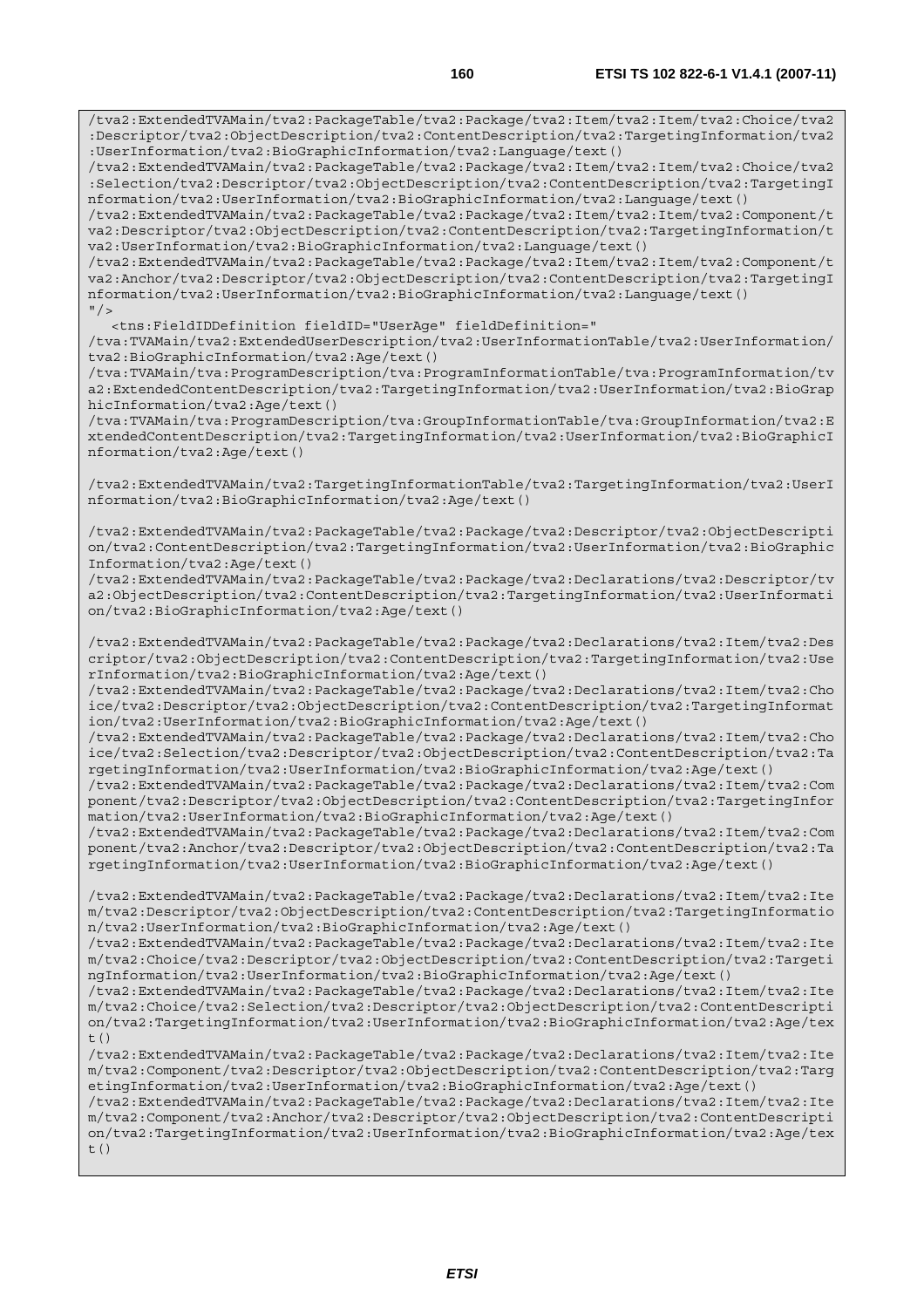/tva2:ExtendedTVAMain/tva2:PackageTable/tva2:Package/tva2:Declarations/tva2:Component/tva 2:Descriptor/tva2:ObjectDescription/tva2:ContentDescription/tva2:TargetingInformation/tva 2:UserInformation/tva2:BioGraphicInformation/tva2:Age/text()

/tva2:ExtendedTVAMain/tva2:PackageTable/tva2:Package/tva2:Declarations/tva2:Component/tva 2:Anchor/tva2:Descriptor/tva2:ObjectDescription/tva2:ContentDescription/tva2:TargetingInf ormation/tva2:UserInformation/tva2:BioGraphicInformation/tva2:Age/text()

/tva2:ExtendedTVAMain/tva2:PackageTable/tva2:Package/tva2:Declarations/tva2:Anchor/tva2:D escriptor/tva2:ObjectDescription/tva2:ContentDescription/tva2:TargetingInformation/tva2:U serInformation/tva2:BioGraphicInformation/tva2:Age/text()

/tva2:ExtendedTVAMain/tva2:PackageTable/tva2:Package/tva2:Item/tva2:Descriptor/tva2:Objec tDescription/tva2:ContentDescription/tva2:TargetingInformation/tva2:UserInformation/tva2: BioGraphicInformation/tva2:Age/text()

/tva2:ExtendedTVAMain/tva2:PackageTable/tva2:Package/tva2:Item/tva2:Choice/tva2:Descripto r/tva2:ObjectDescription/tva2:ContentDescription/tva2:TargetingInformation/tva2:UserInfor mation/tva2:BioGraphicInformation/tva2:Age/text()

/tva2:ExtendedTVAMain/tva2:PackageTable/tva2:Package/tva2:Item/tva2:Choice/tva2:Selection /tva2:Descriptor/tva2:ObjectDescription/tva2:ContentDescription/tva2:TargetingInformation /tva2:UserInformation/tva2:BioGraphicInformation/tva2:Age/text()

/tva2:ExtendedTVAMain/tva2:PackageTable/tva2:Package/tva2:Item/tva2:Component/tva2:Descri ptor/tva2:ObjectDescription/tva2:ContentDescription/tva2:TargetingInformation/tva2:UserIn formation/tva2:BioGraphicInformation/tva2:Age/text()

/tva2:ExtendedTVAMain/tva2:PackageTable/tva2:Package/tva2:Item/tva2:Component/tva2:Anchor /tva2:Descriptor/tva2:ObjectDescription/tva2:ContentDescription/tva2:TargetingInformation /tva2:UserInformation/tva2:BioGraphicInformation/tva2:Age/text()

/tva2:ExtendedTVAMain/tva2:PackageTable/tva2:Package/tva2:Item/tva2:Item/tva2:Descriptor/ tva2:ObjectDescription/tva2:ContentDescription/tva2:TargetingInformation/tva2:UserInforma tion/tva2:BioGraphicInformation/tva2:Age/text()

/tva2:ExtendedTVAMain/tva2:PackageTable/tva2:Package/tva2:Item/tva2:Item/tva2:Choice/tva2 :Descriptor/tva2:ObjectDescription/tva2:ContentDescription/tva2:TargetingInformation/tva2 :UserInformation/tva2:BioGraphicInformation/tva2:Age/text()

/tva2:ExtendedTVAMain/tva2:PackageTable/tva2:Package/tva2:Item/tva2:Item/tva2:Choice/tva2 :Selection/tva2:Descriptor/tva2:ObjectDescription/tva2:ContentDescription/tva2:TargetingI nformation/tva2:UserInformation/tva2:BioGraphicInformation/tva2:Age/text()

/tva2:ExtendedTVAMain/tva2:PackageTable/tva2:Package/tva2:Item/tva2:Item/tva2:Component/t va2:Descriptor/tva2:ObjectDescription/tva2:ContentDescription/tva2:TargetingInformation/t va2:UserInformation/tva2:BioGraphicInformation/tva2:Age/text()

/tva2:ExtendedTVAMain/tva2:PackageTable/tva2:Package/tva2:Item/tva2:Item/tva2:Component/t va2:Anchor/tva2:Descriptor/tva2:ObjectDescription/tva2:ContentDescription/tva2:TargetingI nformation/tva2:UserInformation/tva2:BioGraphicInformation/tva2:Age/text()  $''$  / >

<tns:FieldIDDefinition fieldID="UserGender" fieldDefinition="

/tva:TVAMain/tva2:ExtendedUserDescription/tva2:UserInformationTable/tva2:UserInformation/ tva2:BioGraphicInformation/tva2:Gender/text()

/tva:TVAMain/tva:ProgramDescription/tva:ProgramInformationTable/tva:ProgramInformation/tv a2:ExtendedContentDescription/tva2:TargetingInformation/tva2:UserInformation/tva2:BioGrap hicInformation/tva2:Gender/text()

/tva:TVAMain/tva:ProgramDescription/tva:GroupInformationTable/tva:GroupInformation/tva2:E xtendedContentDescription/tva2:TargetingInformation/tva2:UserInformation/tva2:BioGraphicI nformation/tva2:Gender/text()

/tva2:ExtendedTVAMain/tva2:TargetingInformationTable/tva2:TargetingInformation/tva2:UserI nformation/tva2:BioGraphicInformation/tva2:Gender/text()

/tva2:ExtendedTVAMain/tva2:PackageTable/tva2:Package/tva2:Descriptor/tva2:ObjectDescripti on/tva2:ContentDescription/tva2:TargetingInformation/tva2:UserInformation/tva2:BioGraphic Information/tva2:Gender/text()

/tva2:ExtendedTVAMain/tva2:PackageTable/tva2:Package/tva2:Declarations/tva2:Descriptor/tv a2:ObjectDescription/tva2:ContentDescription/tva2:TargetingInformation/tva2:UserInformati on/tva2:BioGraphicInformation/tva2:Gender/text()

/tva2:ExtendedTVAMain/tva2:PackageTable/tva2:Package/tva2:Declarations/tva2:Item/tva2:Des criptor/tva2:ObjectDescription/tva2:ContentDescription/tva2:TargetingInformation/tva2:Use rInformation/tva2:BioGraphicInformation/tva2:Gender/text()

/tva2:ExtendedTVAMain/tva2:PackageTable/tva2:Package/tva2:Declarations/tva2:Item/tva2:Cho ice/tva2:Descriptor/tva2:ObjectDescription/tva2:ContentDescription/tva2:TargetingInformat ion/tva2:UserInformation/tva2:BioGraphicInformation/tva2:Gender/text()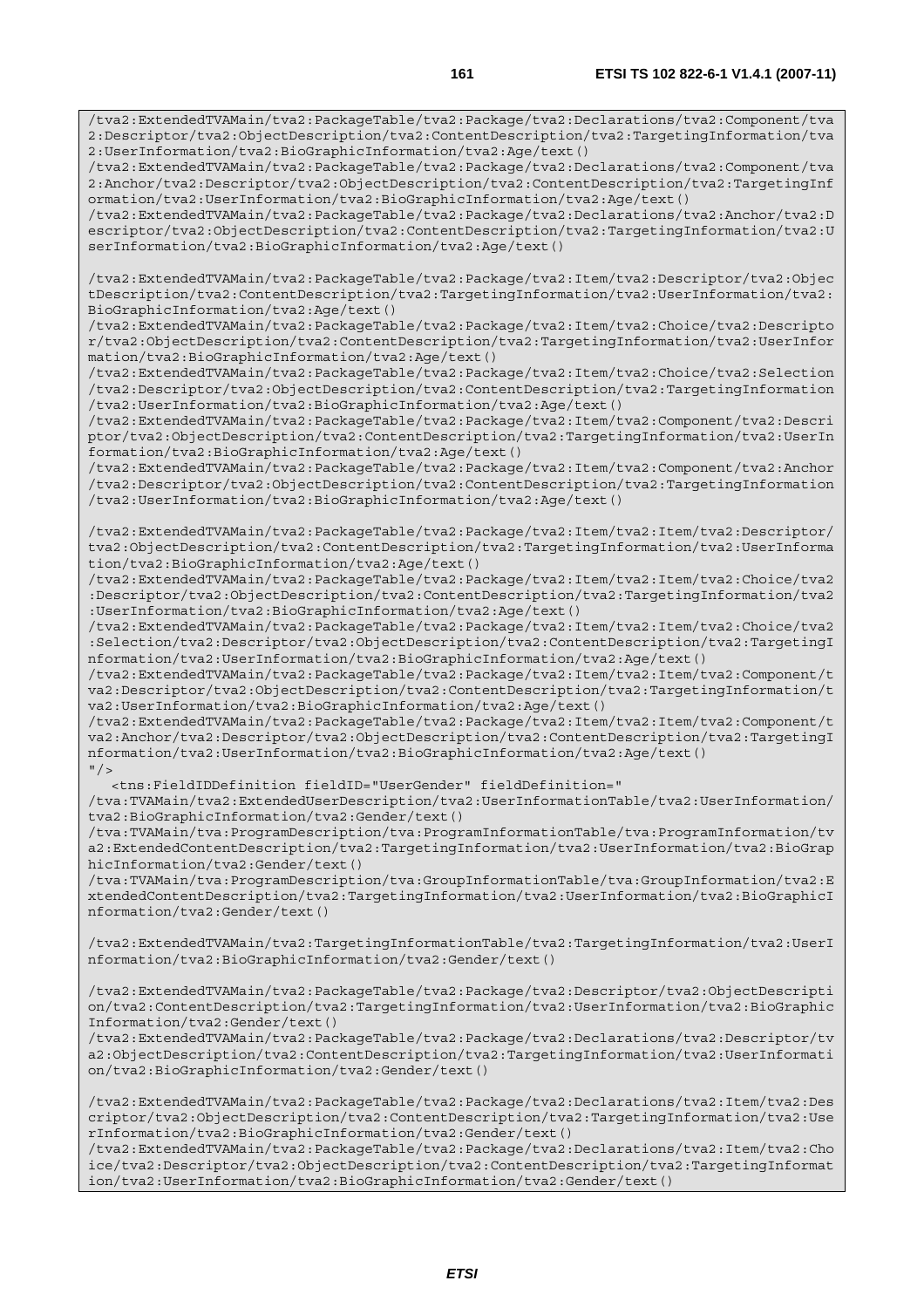/tva2:ExtendedTVAMain/tva2:PackageTable/tva2:Package/tva2:Declarations/tva2:Item/tva2:Cho ice/tva2:Selection/tva2:Descriptor/tva2:ObjectDescription/tva2:ContentDescription/tva2:Ta rgetingInformation/tva2:UserInformation/tva2:BioGraphicInformation/tva2:Gender/text() /tva2:ExtendedTVAMain/tva2:PackageTable/tva2:Package/tva2:Declarations/tva2:Item/tva2:Com ponent/tva2:Descriptor/tva2:ObjectDescription/tva2:ContentDescription/tva2:TargetingInfor mation/tva2:UserInformation/tva2:BioGraphicInformation/tva2:Gender/text() /tva2:ExtendedTVAMain/tva2:PackageTable/tva2:Package/tva2:Declarations/tva2:Item/tva2:Com ponent/tva2:Anchor/tva2:Descriptor/tva2:ObjectDescription/tva2:ContentDescription/tva2:Ta

rgetingInformation/tva2:UserInformation/tva2:BioGraphicInformation/tva2:Gender/text()

/tva2:ExtendedTVAMain/tva2:PackageTable/tva2:Package/tva2:Declarations/tva2:Item/tva2:Ite m/tva2:Descriptor/tva2:ObjectDescription/tva2:ContentDescription/tva2:TargetingInformatio n/tva2:UserInformation/tva2:BioGraphicInformation/tva2:Gender/text()

/tva2:ExtendedTVAMain/tva2:PackageTable/tva2:Package/tva2:Declarations/tva2:Item/tva2:Ite m/tva2:Choice/tva2:Descriptor/tva2:ObjectDescription/tva2:ContentDescription/tva2:Targeti ngInformation/tva2:UserInformation/tva2:BioGraphicInformation/tva2:Gender/text()

/tva2:ExtendedTVAMain/tva2:PackageTable/tva2:Package/tva2:Declarations/tva2:Item/tva2:Ite m/tva2:Choice/tva2:Selection/tva2:Descriptor/tva2:ObjectDescription/tva2:ContentDescripti on/tva2:TargetingInformation/tva2:UserInformation/tva2:BioGraphicInformation/tva2:Gender/  $text()$ 

/tva2:ExtendedTVAMain/tva2:PackageTable/tva2:Package/tva2:Declarations/tva2:Item/tva2:Ite m/tva2:Component/tva2:Descriptor/tva2:ObjectDescription/tva2:ContentDescription/tva2:Targ etingInformation/tva2:UserInformation/tva2:BioGraphicInformation/tva2:Gender/text()

/tva2:ExtendedTVAMain/tva2:PackageTable/tva2:Package/tva2:Declarations/tva2:Item/tva2:Ite m/tva2:Component/tva2:Anchor/tva2:Descriptor/tva2:ObjectDescription/tva2:ContentDescripti on/tva2:TargetingInformation/tva2:UserInformation/tva2:BioGraphicInformation/tva2:Gender/ text()

/tva2:ExtendedTVAMain/tva2:PackageTable/tva2:Package/tva2:Declarations/tva2:Component/tva 2:Descriptor/tva2:ObjectDescription/tva2:ContentDescription/tva2:TargetingInformation/tva 2:UserInformation/tva2:BioGraphicInformation/tva2:Gender/text()

/tva2:ExtendedTVAMain/tva2:PackageTable/tva2:Package/tva2:Declarations/tva2:Component/tva 2:Anchor/tva2:Descriptor/tva2:ObjectDescription/tva2:ContentDescription/tva2:TargetingInf ormation/tva2:UserInformation/tva2:BioGraphicInformation/tva2:Gender/text()

/tva2:ExtendedTVAMain/tva2:PackageTable/tva2:Package/tva2:Declarations/tva2:Anchor/tva2:D escriptor/tva2:ObjectDescription/tva2:ContentDescription/tva2:TargetingInformation/tva2:U serInformation/tva2:BioGraphicInformation/tva2:Gender/text()

/tva2:ExtendedTVAMain/tva2:PackageTable/tva2:Package/tva2:Item/tva2:Descriptor/tva2:Objec tDescription/tva2:ContentDescription/tva2:TargetingInformation/tva2:UserInformation/tva2: BioGraphicInformation/tva2:Gender/text()

/tva2:ExtendedTVAMain/tva2:PackageTable/tva2:Package/tva2:Item/tva2:Choice/tva2:Descripto r/tva2:ObjectDescription/tva2:ContentDescription/tva2:TargetingInformation/tva2:UserInfor mation/tva2:BioGraphicInformation/tva2:Gender/text()

/tva2:ExtendedTVAMain/tva2:PackageTable/tva2:Package/tva2:Item/tva2:Choice/tva2:Selection /tva2:Descriptor/tva2:ObjectDescription/tva2:ContentDescription/tva2:TargetingInformation /tva2:UserInformation/tva2:BioGraphicInformation/tva2:Gender/text()

/tva2:ExtendedTVAMain/tva2:PackageTable/tva2:Package/tva2:Item/tva2:Component/tva2:Descri ptor/tva2:ObjectDescription/tva2:ContentDescription/tva2:TargetingInformation/tva2:UserIn formation/tva2:BioGraphicInformation/tva2:Gender/text()

/tva2:ExtendedTVAMain/tva2:PackageTable/tva2:Package/tva2:Item/tva2:Component/tva2:Anchor /tva2:Descriptor/tva2:ObjectDescription/tva2:ContentDescription/tva2:TargetingInformation /tva2:UserInformation/tva2:BioGraphicInformation/tva2:Gender/text()

/tva2:ExtendedTVAMain/tva2:PackageTable/tva2:Package/tva2:Item/tva2:Item/tva2:Descriptor/ tva2:ObjectDescription/tva2:ContentDescription/tva2:TargetingInformation/tva2:UserInforma tion/tva2:BioGraphicInformation/tva2:Gender/text()

/tva2:ExtendedTVAMain/tva2:PackageTable/tva2:Package/tva2:Item/tva2:Item/tva2:Choice/tva2 :Descriptor/tva2:ObjectDescription/tva2:ContentDescription/tva2:TargetingInformation/tva2 :UserInformation/tva2:BioGraphicInformation/tva2:Gender/text()

/tva2:ExtendedTVAMain/tva2:PackageTable/tva2:Package/tva2:Item/tva2:Item/tva2:Choice/tva2 :Selection/tva2:Descriptor/tva2:ObjectDescription/tva2:ContentDescription/tva2:TargetingI nformation/tva2:UserInformation/tva2:BioGraphicInformation/tva2:Gender/text()

/tva2:ExtendedTVAMain/tva2:PackageTable/tva2:Package/tva2:Item/tva2:Item/tva2:Component/t va2:Descriptor/tva2:ObjectDescription/tva2:ContentDescription/tva2:TargetingInformation/t va2:UserInformation/tva2:BioGraphicInformation/tva2:Gender/text()

/tva2:ExtendedTVAMain/tva2:PackageTable/tva2:Package/tva2:Item/tva2:Item/tva2:Component/t va2:Anchor/tva2:Descriptor/tva2:ObjectDescription/tva2:ContentDescription/tva2:TargetingI nformation/tva2:UserInformation/tva2:BioGraphicInformation/tva2:Gender/text()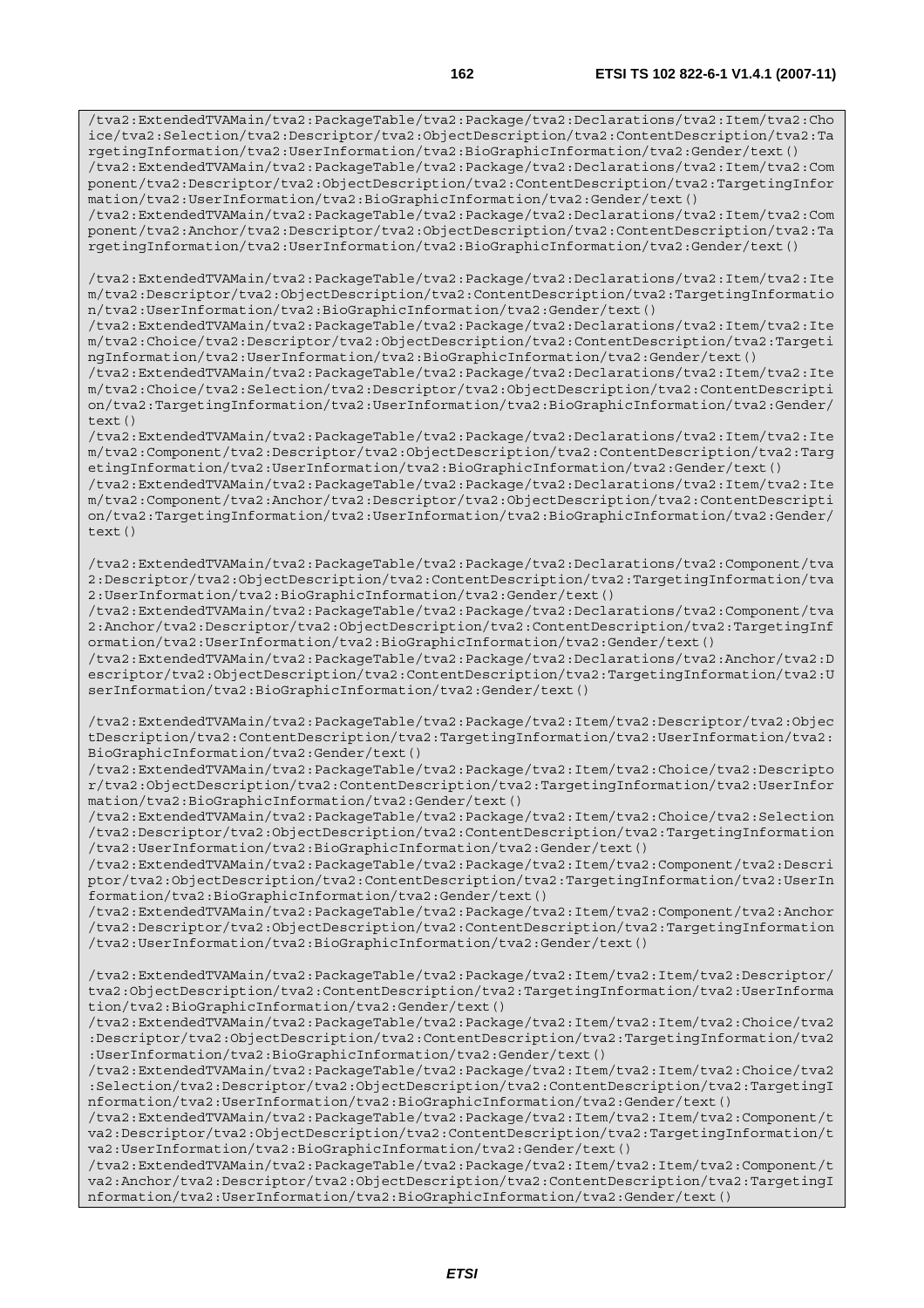$\frac{1}{\sqrt{}}$ 

<tns:FieldIDDefinition fieldID="AuditoryImpairment" fieldDefinition="

/tva:TVAMain/tva2:ExtendedUserDescription/tva2:UserInformationTable/tva2:UserInformation/ tva2:AccessibilityInformation/tva2:AuditoryImpairment

/tva:TVAMain/tva:ProgramDescription/tva:ProgramInformationTable/tva:ProgramInformation/tv a2:ExtendedContentDescription/tva2:TargetingInformation/tva2:UserInformation/tva2:Accessi bilityInformation/tva2:AuditoryImpairment

/tva:TVAMain/tva:ProgramDescription/tva:GroupInformationTable/tva:GroupInformation/tva2:E xtendedContentDescription/tva2:TargetingInformation/tva2:UserInformation/tva2:Accessibili tyInformation/tva2:AuditoryImpairment

/tva2:ExtendedTVAMain/tva2:TargetingInformationTable/tva2:TargetingInformation/tva2:UserI nformation/tva2:AccessibilityInformation/tva2:AuditoryImpairment

/tva2:ExtendedTVAMain/tva2:PackageTable/tva2:Package/tva2:Descriptor/tva2:ObjectDescripti on/tva2:ContentDescription/tva2:TargetingInformation/tva2:UserInformation/tva2:Accessibil ityInformation/tva2:AuditoryImpairment

/tva2:ExtendedTVAMain/tva2:PackageTable/tva2:Package/tva2:Declarations/tva2:Descriptor/tv a2:ObjectDescription/tva2:ContentDescription/tva2:TargetingInformation/tva2:UserInformati on/tva2:AccessibilityInformation/tva2:AuditoryImpairment

/tva2:ExtendedTVAMain/tva2:PackageTable/tva2:Package/tva2:Declarations/tva2:Item/tva2:Des criptor/tva2:ObjectDescription/tva2:ContentDescription/tva2:TargetingInformation/tva2:Use rInformation/tva2:AccessibilityInformation/tva2:AuditoryImpairment

/tva2:ExtendedTVAMain/tva2:PackageTable/tva2:Package/tva2:Declarations/tva2:Item/tva2:Cho ice/tva2:Descriptor/tva2:ObjectDescription/tva2:ContentDescription/tva2:TargetingInformat ion/tva2:UserInformation/tva2:AccessibilityInformation/tva2:AuditoryImpairment

/tva2:ExtendedTVAMain/tva2:PackageTable/tva2:Package/tva2:Declarations/tva2:Item/tva2:Cho ice/tva2:Selection/tva2:Descriptor/tva2:ObjectDescription/tva2:ContentDescription/tva2:Ta rgetingInformation/tva2:UserInformation/tva2:AccessibilityInformation/tva2:AuditoryImpair ment

/tva2:ExtendedTVAMain/tva2:PackageTable/tva2:Package/tva2:Declarations/tva2:Item/tva2:Com ponent/tva2:Descriptor/tva2:ObjectDescription/tva2:ContentDescription/tva2:TargetingInfor mation/tva2:UserInformation/tva2:AccessibilityInformation/tva2:AuditoryImpairment

/tva2:ExtendedTVAMain/tva2:PackageTable/tva2:Package/tva2:Declarations/tva2:Item/tva2:Com ponent/tva2:Anchor/tva2:Descriptor/tva2:ObjectDescription/tva2:ContentDescription/tva2:Ta rgetingInformation/tva2:UserInformation/tva2:AccessibilityInformation/tva2:AuditoryImpair ment

/tva2:ExtendedTVAMain/tva2:PackageTable/tva2:Package/tva2:Declarations/tva2:Item/tva2:Ite m/tva2:Descriptor/tva2:ObjectDescription/tva2:ContentDescription/tva2:TargetingInformatio n/tva2:UserInformation/tva2:AccessibilityInformation/tva2:AuditoryImpairment

/tva2:ExtendedTVAMain/tva2:PackageTable/tva2:Package/tva2:Declarations/tva2:Item/tva2:Ite m/tva2:Choice/tva2:Descriptor/tva2:ObjectDescription/tva2:ContentDescription/tva2:Targeti ngInformation/tva2:UserInformation/tva2:AccessibilityInformation/tva2:AuditoryImpairment /tva2:ExtendedTVAMain/tva2:PackageTable/tva2:Package/tva2:Declarations/tva2:Item/tva2:Ite m/tva2:Choice/tva2:Selection/tva2:Descriptor/tva2:ObjectDescription/tva2:ContentDescripti on/tva2:TargetingInformation/tva2:UserInformation/tva2:AccessibilityInformation/tva2:Audi toryImpairment

/tva2:ExtendedTVAMain/tva2:PackageTable/tva2:Package/tva2:Declarations/tva2:Item/tva2:Ite m/tva2:Component/tva2:Descriptor/tva2:ObjectDescription/tva2:ContentDescription/tva2:Targ etingInformation/tva2:UserInformation/tva2:AccessibilityInformation/tva2:AuditoryImpairme nt

/tva2:ExtendedTVAMain/tva2:PackageTable/tva2:Package/tva2:Declarations/tva2:Item/tva2:Ite m/tva2:Component/tva2:Anchor/tva2:Descriptor/tva2:ObjectDescription/tva2:ContentDescripti on/tva2:TargetingInformation/tva2:UserInformation/tva2:AccessibilityInformation/tva2:Audi toryImpairment

/tva2:ExtendedTVAMain/tva2:PackageTable/tva2:Package/tva2:Declarations/tva2:Component/tva 2:Descriptor/tva2:ObjectDescription/tva2:ContentDescription/tva2:TargetingInformation/tva 2:UserInformation/tva2:AccessibilityInformation/tva2:AuditoryImpairment

/tva2:ExtendedTVAMain/tva2:PackageTable/tva2:Package/tva2:Declarations/tva2:Component/tva 2:Anchor/tva2:Descriptor/tva2:ObjectDescription/tva2:ContentDescription/tva2:TargetingInf ormation/tva2:UserInformation/tva2:AccessibilityInformation/tva2:AuditoryImpairment

/tva2:ExtendedTVAMain/tva2:PackageTable/tva2:Package/tva2:Declarations/tva2:Anchor/tva2:D escriptor/tva2:ObjectDescription/tva2:ContentDescription/tva2:TargetingInformation/tva2:U serInformation/tva2:AccessibilityInformation/tva2:AuditoryImpairment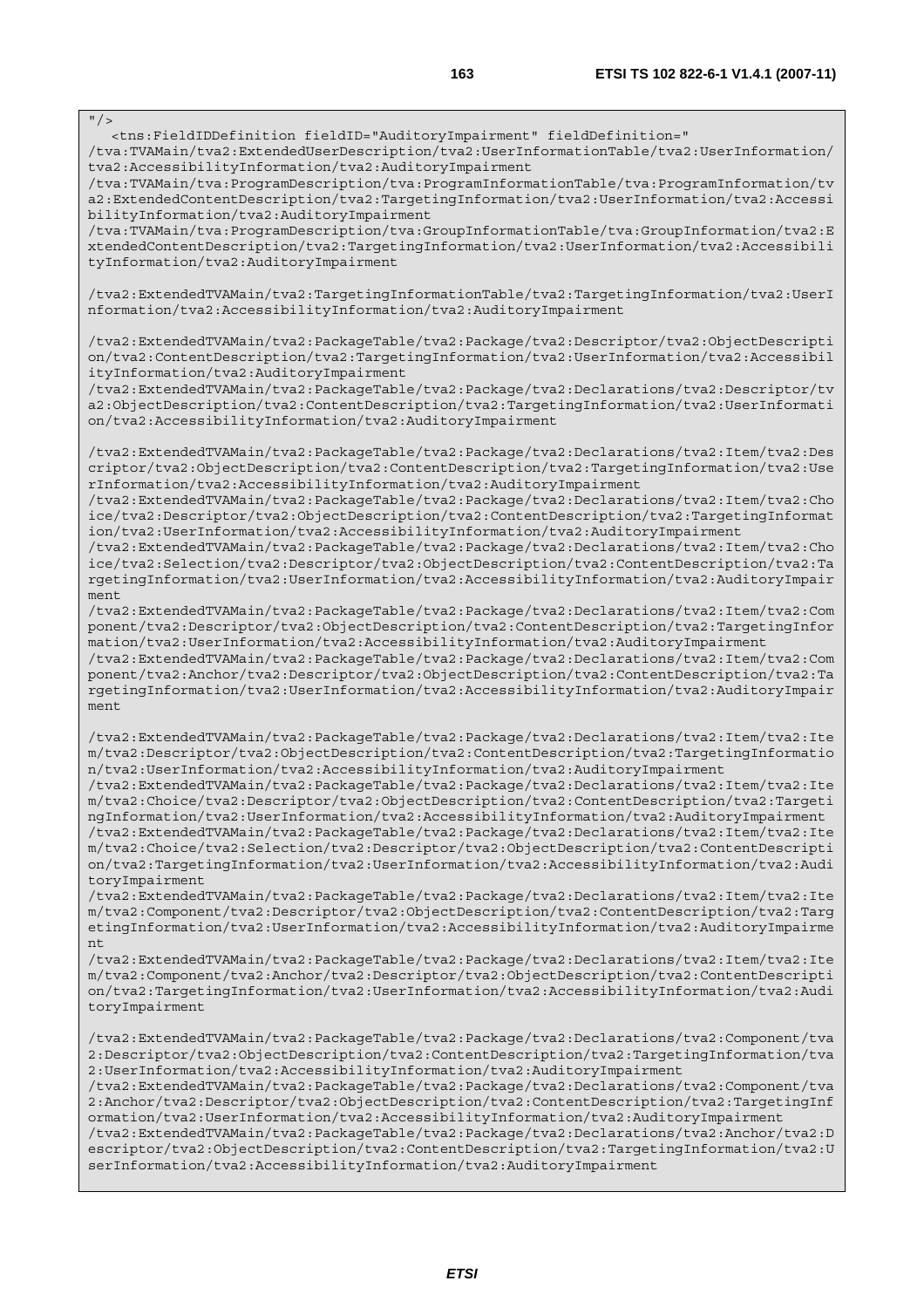/tva2:ExtendedTVAMain/tva2:PackageTable/tva2:Package/tva2:Item/tva2:Descriptor/tva2:Objec tDescription/tva2:ContentDescription/tva2:TargetingInformation/tva2:UserInformation/tva2: AccessibilityInformation/tva2:AuditoryImpairment

/tva2:ExtendedTVAMain/tva2:PackageTable/tva2:Package/tva2:Item/tva2:Choice/tva2:Descripto r/tva2:ObjectDescription/tva2:ContentDescription/tva2:TargetingInformation/tva2:UserInfor mation/tva2:AccessibilityInformation/tva2:AuditoryImpairment

/tva2:ExtendedTVAMain/tva2:PackageTable/tva2:Package/tva2:Item/tva2:Choice/tva2:Selection /tva2:Descriptor/tva2:ObjectDescription/tva2:ContentDescription/tva2:TargetingInformation /tva2:UserInformation/tva2:AccessibilityInformation/tva2:AuditoryImpairment

/tva2:ExtendedTVAMain/tva2:PackageTable/tva2:Package/tva2:Item/tva2:Component/tva2:Descri ptor/tva2:ObjectDescription/tva2:ContentDescription/tva2:TargetingInformation/tva2:UserIn formation/tva2:AccessibilityInformation/tva2:AuditoryImpairment

/tva2:ExtendedTVAMain/tva2:PackageTable/tva2:Package/tva2:Item/tva2:Component/tva2:Anchor /tva2:Descriptor/tva2:ObjectDescription/tva2:ContentDescription/tva2:TargetingInformation /tva2:UserInformation/tva2:AccessibilityInformation/tva2:AuditoryImpairment

/tva2:ExtendedTVAMain/tva2:PackageTable/tva2:Package/tva2:Item/tva2:Item/tva2:Descriptor/ tva2:ObjectDescription/tva2:ContentDescription/tva2:TargetingInformation/tva2:UserInforma tion/tva2:AccessibilityInformation/tva2:AuditoryImpairment

/tva2:ExtendedTVAMain/tva2:PackageTable/tva2:Package/tva2:Item/tva2:Item/tva2:Choice/tva2 :Descriptor/tva2:ObjectDescription/tva2:ContentDescription/tva2:TargetingInformation/tva2 :UserInformation/tva2:AccessibilityInformation/tva2:AuditoryImpairment

/tva2:ExtendedTVAMain/tva2:PackageTable/tva2:Package/tva2:Item/tva2:Item/tva2:Choice/tva2 :Selection/tva2:Descriptor/tva2:ObjectDescription/tva2:ContentDescription/tva2:TargetingI nformation/tva2:UserInformation/tva2:AccessibilityInformation/tva2:AuditoryImpairment

/tva2:ExtendedTVAMain/tva2:PackageTable/tva2:Package/tva2:Item/tva2:Item/tva2:Component/t va2:Descriptor/tva2:ObjectDescription/tva2:ContentDescription/tva2:TargetingInformation/t va2:UserInformation/tva2:AccessibilityInformation/tva2:AuditoryImpairment

/tva2:ExtendedTVAMain/tva2:PackageTable/tva2:Package/tva2:Item/tva2:Item/tva2:Component/t va2:Anchor/tva2:Descriptor/tva2:ObjectDescription/tva2:ContentDescription/tva2:TargetingI nformation/tva2:UserInformation/tva2:AccessibilityInformation/tva2:AuditoryImpairment  $"$  / >

 <tns:FieldIDDefinition fieldID="VisualImpairment" fieldDefinition=" /tva:TVAMain/tva2:ExtendedUserDescription/tva2:UserInformationTable/tva2:UserInformation/ tva2:AccessibilityInformation/tva2:VisualImpairment/mpeg21:Blindness/@eyeSide /tva:TVAMain/tva:ProgramDescription/tva:ProgramInformationTable/tva:ProgramInformation/tv a2:ExtendedContentDescription/tva2:TargetingInformation/tva2:UserInformation/tva2:Accessi bilityInformation/tva2:VisualImpairment/mpeg21:Blindness/@eyeSide /tva:TVAMain/tva:ProgramDescription/tva:GroupInformationTable/tva:GroupInformation/tva2:E

xtendedContentDescription/tva2:TargetingInformation/tva2:UserInformation/tva2:Accessibili tyInformation/tva2:VisualImpairment/mpeg21:Blindness/@eyeSide

/tva2:ExtendedTVAMain/tva2:TargetingInformationTable/tva2:TargetingInformation/tva2:UserI nformation/tva2:AccessibilityInformation/tva2:VisualImpairment/mpeg21:Blindness/@eyeSide

/tva2:ExtendedTVAMain/tva2:PackageTable/tva2:Package/tva2:Descriptor/tva2:ObjectDescripti on/tva2:ContentDescription/tva2:TargetingInformation/tva2:UserInformation/tva2:Accessibil ityInformation/tva2:VisualImpairment/mpeg21:Blindness/@eyeSide /tva2:ExtendedTVAMain/tva2:PackageTable/tva2:Package/tva2:Declarations/tva2:Descriptor/tv

a2:ObjectDescription/tva2:ContentDescription/tva2:TargetingInformation/tva2:UserInformati on/tva2:AccessibilityInformation/tva2:VisualImpairment/mpeg21:Blindness/@eyeSide

/tva2:ExtendedTVAMain/tva2:PackageTable/tva2:Package/tva2:Declarations/tva2:Item/tva2:Des criptor/tva2:ObjectDescription/tva2:ContentDescription/tva2:TargetingInformation/tva2:Use rInformation/tva2:AccessibilityInformation/tva2:VisualImpairment/mpeg21:Blindness/@eyeSid e

/tva2:ExtendedTVAMain/tva2:PackageTable/tva2:Package/tva2:Declarations/tva2:Item/tva2:Cho ice/tva2:Descriptor/tva2:ObjectDescription/tva2:ContentDescription/tva2:TargetingInformat ion/tva2:UserInformation/tva2:AccessibilityInformation/tva2:VisualImpairment/mpeg21:Blind ness/@eyeSide

/tva2:ExtendedTVAMain/tva2:PackageTable/tva2:Package/tva2:Declarations/tva2:Item/tva2:Cho ice/tva2:Selection/tva2:Descriptor/tva2:ObjectDescription/tva2:ContentDescription/tva2:Ta rgetingInformation/tva2:UserInformation/tva2:AccessibilityInformation/tva2:VisualImpairme nt/mpeg21:Blindness/@eyeSide

/tva2:ExtendedTVAMain/tva2:PackageTable/tva2:Package/tva2:Declarations/tva2:Item/tva2:Com ponent/tva2:Descriptor/tva2:ObjectDescription/tva2:ContentDescription/tva2:TargetingInfor mation/tva2:UserInformation/tva2:AccessibilityInformation/tva2:VisualImpairment/mpeg21:Bl indness/@eyeSide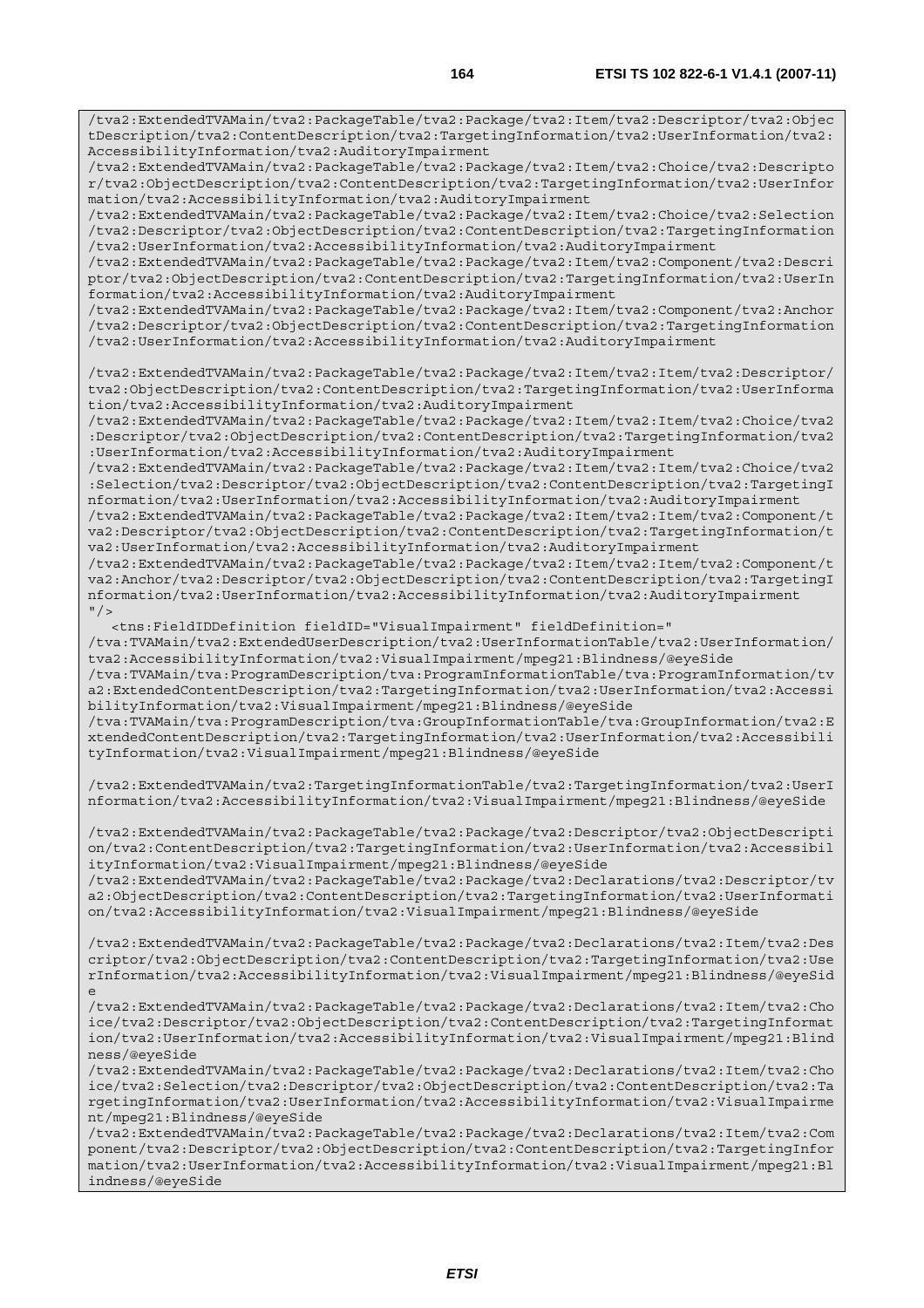/tva2:ExtendedTVAMain/tva2:PackageTable/tva2:Package/tva2:Declarations/tva2:Item/tva2:Com ponent/tva2:Anchor/tva2:Descriptor/tva2:ObjectDescription/tva2:ContentDescription/tva2:Ta rgetingInformation/tva2:UserInformation/tva2:AccessibilityInformation/tva2:VisualImpairme nt/mpeg21:Blindness/@eyeSide

/tva2:ExtendedTVAMain/tva2:PackageTable/tva2:Package/tva2:Declarations/tva2:Item/tva2:Ite m/tva2:Descriptor/tva2:ObjectDescription/tva2:ContentDescription/tva2:TargetingInformatio n/tva2:UserInformation/tva2:AccessibilityInformation/tva2:VisualImpairment/mpeg21:Blindne ss/@eyeSide

/tva2:ExtendedTVAMain/tva2:PackageTable/tva2:Package/tva2:Declarations/tva2:Item/tva2:Ite m/tva2:Choice/tva2:Descriptor/tva2:ObjectDescription/tva2:ContentDescription/tva2:Targeti ngInformation/tva2:UserInformation/tva2:AccessibilityInformation/tva2:VisualImpairment/mp eg21:Blindness/@eyeSide

/tva2:ExtendedTVAMain/tva2:PackageTable/tva2:Package/tva2:Declarations/tva2:Item/tva2:Ite m/tva2:Choice/tva2:Selection/tva2:Descriptor/tva2:ObjectDescription/tva2:ContentDescripti on/tva2:TargetingInformation/tva2:UserInformation/tva2:AccessibilityInformation/tva2:Visu alImpairment/mpeg21:Blindness/@eyeSide

/tva2:ExtendedTVAMain/tva2:PackageTable/tva2:Package/tva2:Declarations/tva2:Item/tva2:Ite m/tva2:Component/tva2:Descriptor/tva2:ObjectDescription/tva2:ContentDescription/tva2:Targ etingInformation/tva2:UserInformation/tva2:AccessibilityInformation/tva2:VisualImpairment /mpeg21:Blindness/@eyeSide

/tva2:ExtendedTVAMain/tva2:PackageTable/tva2:Package/tva2:Declarations/tva2:Item/tva2:Ite m/tva2:Component/tva2:Anchor/tva2:Descriptor/tva2:ObjectDescription/tva2:ContentDescripti on/tva2:TargetingInformation/tva2:UserInformation/tva2:AccessibilityInformation/tva2:Visu alImpairment/mpeg21:Blindness/@eyeSide

/tva2:ExtendedTVAMain/tva2:PackageTable/tva2:Package/tva2:Declarations/tva2:Component/tva 2:Descriptor/tva2:ObjectDescription/tva2:ContentDescription/tva2:TargetingInformation/tva 2:UserInformation/tva2:AccessibilityInformation/tva2:VisualImpairment/mpeg21:Blindness/@e yeSide

/tva2:ExtendedTVAMain/tva2:PackageTable/tva2:Package/tva2:Declarations/tva2:Component/tva 2:Anchor/tva2:Descriptor/tva2:ObjectDescription/tva2:ContentDescription/tva2:TargetingInf ormation/tva2:UserInformation/tva2:AccessibilityInformation/tva2:VisualImpairment/mpeg21: Blindness/@eyeSide

/tva2:ExtendedTVAMain/tva2:PackageTable/tva2:Package/tva2:Declarations/tva2:Anchor/tva2:D escriptor/tva2:ObjectDescription/tva2:ContentDescription/tva2:TargetingInformation/tva2:U serInformation/tva2:AccessibilityInformation/tva2:VisualImpairment/mpeg21:Blindness/@eyeS ide

/tva2:ExtendedTVAMain/tva2:PackageTable/tva2:Package/tva2:Item/tva2:Descriptor/tva2:Objec tDescription/tva2:ContentDescription/tva2:TargetingInformation/tva2:UserInformation/tva2: AccessibilityInformation/tva2:VisualImpairment/mpeg21:Blindness/@eyeSide

/tva2:ExtendedTVAMain/tva2:PackageTable/tva2:Package/tva2:Item/tva2:Choice/tva2:Descripto r/tva2:ObjectDescription/tva2:ContentDescription/tva2:TargetingInformation/tva2:UserInfor mation/tva2:AccessibilityInformation/tva2:VisualImpairment/mpeg21:Blindness/@eyeSide

/tva2:ExtendedTVAMain/tva2:PackageTable/tva2:Package/tva2:Item/tva2:Choice/tva2:Selection /tva2:Descriptor/tva2:ObjectDescription/tva2:ContentDescription/tva2:TargetingInformation /tva2:UserInformation/tva2:AccessibilityInformation/tva2:VisualImpairment/mpeg21:Blindnes s/@eyeSide

/tva2:ExtendedTVAMain/tva2:PackageTable/tva2:Package/tva2:Item/tva2:Component/tva2:Descri ptor/tva2:ObjectDescription/tva2:ContentDescription/tva2:TargetingInformation/tva2:UserIn formation/tva2:AccessibilityInformation/tva2:VisualImpairment/mpeg21:Blindness/@eyeSide /tva2:ExtendedTVAMain/tva2:PackageTable/tva2:Package/tva2:Item/tva2:Component/tva2:Anchor /tva2:Descriptor/tva2:ObjectDescription/tva2:ContentDescription/tva2:TargetingInformation

/tva2:UserInformation/tva2:AccessibilityInformation/tva2:VisualImpairment/mpeg21:Blindnes s/@eyeSide

/tva2:ExtendedTVAMain/tva2:PackageTable/tva2:Package/tva2:Item/tva2:Item/tva2:Descriptor/ tva2:ObjectDescription/tva2:ContentDescription/tva2:TargetingInformation/tva2:UserInforma tion/tva2:AccessibilityInformation/tva2:VisualImpairment/mpeg21:Blindness/@eyeSide /tva2:ExtendedTVAMain/tva2:PackageTable/tva2:Package/tva2:Item/tva2:Item/tva2:Choice/tva2 :Descriptor/tva2:ObjectDescription/tva2:ContentDescription/tva2:TargetingInformation/tva2 :UserInformation/tva2:AccessibilityInformation/tva2:VisualImpairment/mpeg21:Blindness/@ey

eSide /tva2:ExtendedTVAMain/tva2:PackageTable/tva2:Package/tva2:Item/tva2:Item/tva2:Choice/tva2 :Selection/tva2:Descriptor/tva2:ObjectDescription/tva2:ContentDescription/tva2:TargetingI nformation/tva2:UserInformation/tva2:AccessibilityInformation/tva2:VisualImpairment/mpeg2 1:Blindness/@eyeSide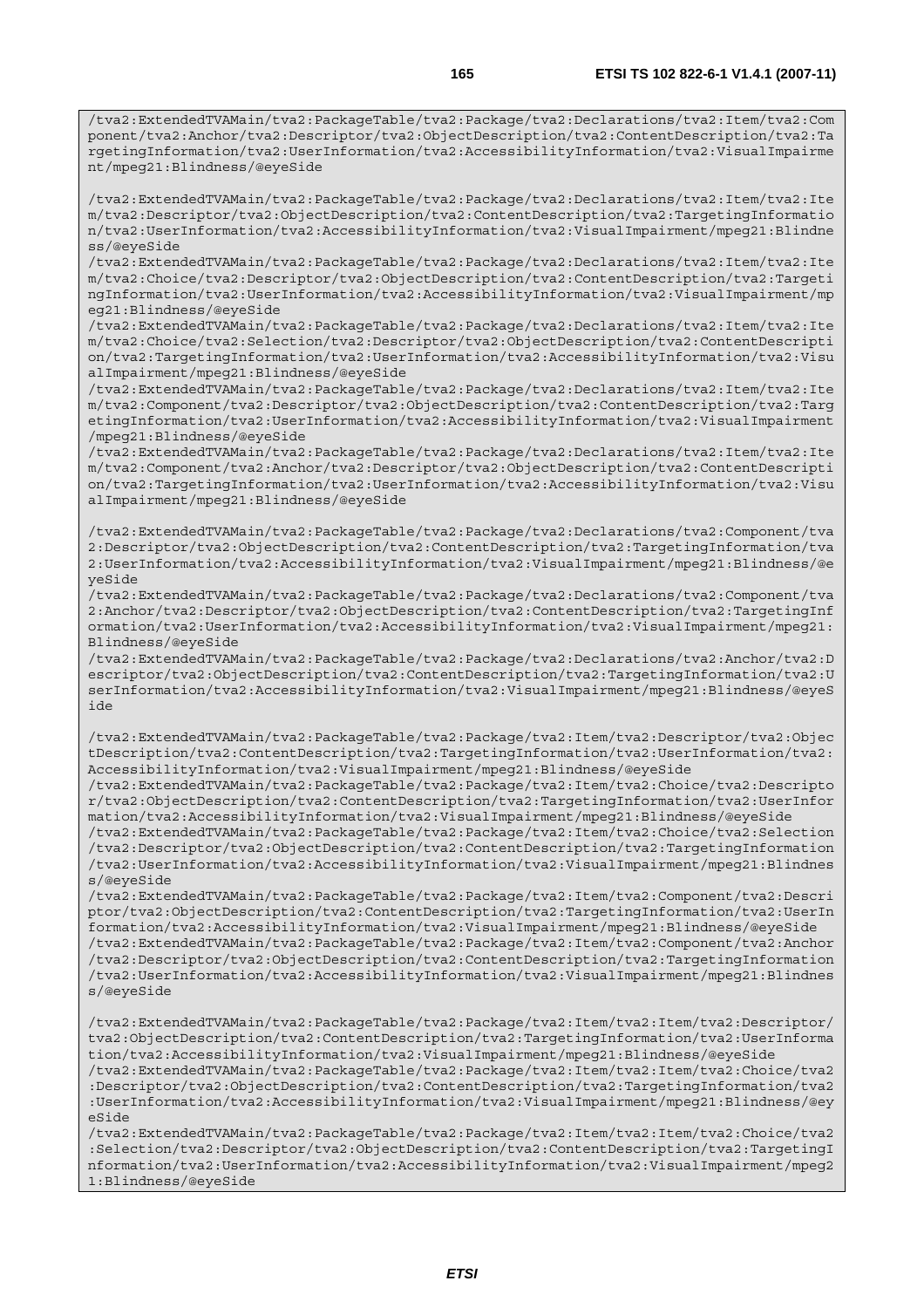va2:Descriptor/tva2:ObjectDescription/tva2:ContentDescription/tva2:TargetingInformation/t va2:UserInformation/tva2:AccessibilityInformation/tva2:VisualImpairment/mpeg21:Blindness/ @eyeSide /tva2:ExtendedTVAMain/tva2:PackageTable/tva2:Package/tva2:Item/tva2:Item/tva2:Component/t va2:Anchor/tva2:Descriptor/tva2:ObjectDescription/tva2:ContentDescription/tva2:TargetingI nformation/tva2:UserInformation/tva2:AccessibilityInformation/tva2:VisualImpairment/mpeg2 1:Blindness/@eyeSide  $"$  />  $\lt$  ! -######################################################################################## --> <!-- fieldID for Terminalnformationin Package --> <!--AudioDecoder, VideoDecoder, MiddleWare-->  $\geq$   $\frac{1}{2}$ . ######################################################################################## --> <tns:FieldIDDefinition fieldID="AudioDecoder" fieldDefinition=" /tva:TVAMain/tva2:ExtendedUserDescription/tva2:UsageEnvironment/tva2:TerminalInformationT able/tva2:TerminalInformation/mpeg21:AudioCapabilities/mpeg21:Format/@href /tva:TVAMain/tva2:ExtendedUserDescription/tva2:UsageEnvironment/tva2:TerminalInformationT able/tva2:TerminalInformation/mpeg21:AudioCapabilities/mpeg21:Format/mpeg7:Name/text() /tva:TVAMain/tva:ProgramDescription/tva:ProgramInformationTable/tva:ProgramInformation/tv a2:ExtendedContentDescription/tva2:TargetingInformation/tva2:TerminalInformation/mpeg21:A udioCapabilities/mpeg21:Format/@href /tva:TVAMain/tva:ProgramDescription/tva:ProgramInformationTable/tva:ProgramInformation/tv a2:ExtendedContentDescription/tva2:TargetingInformation/tva2:TerminalInformation/mpeg21:A udioCapabilities/mpeg21:Format/mpeg7:Name/text() /tva:TVAMain/tva:ProgramDescription/tva:GroupInformationTable/tva:GroupInformation/tva2:E xtendedContentDescription/tva2:TargetingInformation/tva2:TerminalInformation/mpeg21:Audio Capabilities/mpeg21:Format/@href /tva:TVAMain/tva:ProgramDescription/tva:GroupInformationTable/tva:GroupInformation/tva2:E xtendedContentDescription/tva2:TargetingInformation/tva2:TerminalInformation/mpeg21:Audio Capabilities/mpeg21:Format/mpeg7:Name/text() /tva2:ExtendedTVAMain/tva2:TargetingInformationTable/tva2:TargetingInformation/tva2:Termi nalInformation/mpeg21:AudioCapabilities/mpeg21:Format/@href /tva2:ExtendedTVAMain/tva2:TargetingInformationTable/tva2:TargetingInformation/tva2:Termi nalInformation/mpeg21:AudioCapabilities/mpeg21:Format/mpeg7:Name/text() /tva2:ExtendedTVAMain/tva2:PackageTable/tva2:Package/tva2:Descriptor/tva2:ObjectDescripti on/tva2:ContentDescription/tva2:TargetingInformation/tva2:TerminalInformation/mpeg21:Audi oCapabilities/mpeg21:Format/@href /tva2:ExtendedTVAMain/tva2:PackageTable/tva2:Package/tva2:Descriptor/tva2:ObjectDescripti on/tva2:ContentDescription/tva2:TargetingInformation/tva2:TerminalInformation/mpeg21:Audi oCapabilities/mpeg21:Format/mpeg7:Name/text() /tva2:ExtendedTVAMain/tva2:PackageTable/tva2:Package/tva2:Declarations/tva2:Descriptor/tv a2:ObjectDescription/tva2:ContentDescription/tva2:TargetingInformation/tva2:TerminalInfor mation/mpeg21:AudioCapabilities/mpeg21:Format/@href /tva2:ExtendedTVAMain/tva2:PackageTable/tva2:Package/tva2:Declarations/tva2:Descriptor/tv a2:ObjectDescription/tva2:ContentDescription/tva2:TargetingInformation/tva2:TerminalInfor mation/mpeg21:AudioCapabilities/mpeg21:Format/mpeg7:Name/text() /tva2:ExtendedTVAMain/tva2:PackageTable/tva2:Package/tva2:Declarations/tva2:Item/tva2:Des criptor/tva2:ObjectDescription/tva2:ContentDescription/tva2:TargetingInformation/tva2:Ter minalInformation/mpeg21:AudioCapabilities/mpeg21:Format/@href /tva2:ExtendedTVAMain/tva2:PackageTable/tva2:Package/tva2:Declarations/tva2:Item/tva2:Des criptor/tva2:ObjectDescription/tva2:ContentDescription/tva2:TargetingInformation/tva2:Ter minalInformation/mpeg21:AudioCapabilities/mpeg21:Format/mpeg7:Name/text() /tva2:ExtendedTVAMain/tva2:PackageTable/tva2:Package/tva2:Declarations/tva2:Item/tva2:Cho ice/tva2:Descriptor/tva2:ObjectDescription/tva2:ContentDescription/tva2:TargetingInformat

/tva2:ExtendedTVAMain/tva2:PackageTable/tva2:Package/tva2:Item/tva2:Item/tva2:Component/t

ion/tva2:TerminalInformation/mpeg21:AudioCapabilities/mpeg21:Format/@href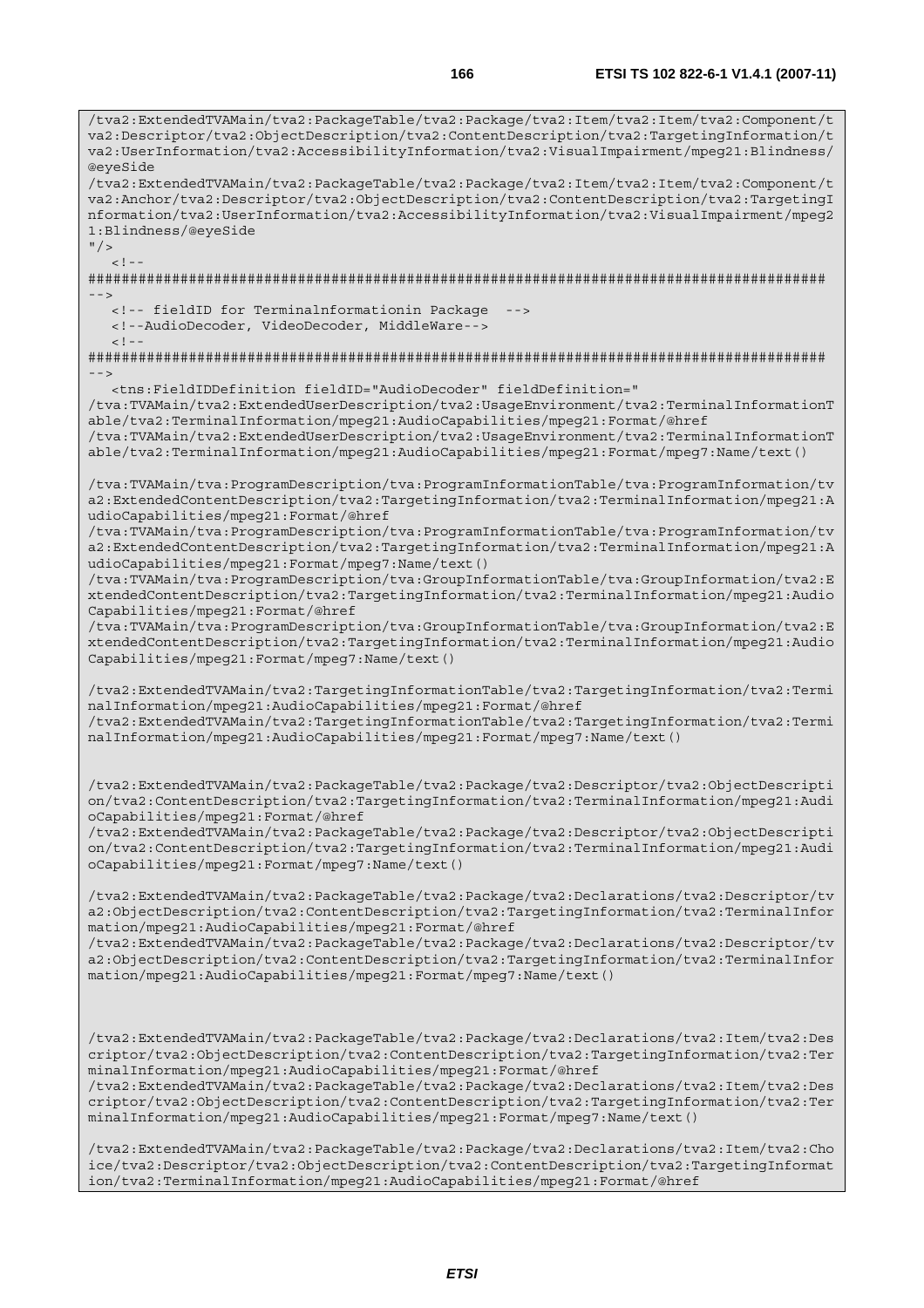/tva2:ExtendedTVAMain/tva2:PackageTable/tva2:Package/tva2:Declarations/tva2:Item/tva2:Cho ice/tva2:Descriptor/tva2:ObjectDescription/tva2:ContentDescription/tva2:TargetingInformat ion/tva2:TerminalInformation/mpeg21:AudioCapabilities/mpeg21:Format/mpeg7:Name/text()

/tva2:ExtendedTVAMain/tva2:PackageTable/tva2:Package/tva2:Declarations/tva2:Item/tva2:Cho ice/tva2:Selection/tva2:Descriptor/tva2:ObjectDescription/tva2:ContentDescription/tva2:Ta rgetingInformation/tva2:TerminalInformation/mpeg21:AudioCapabilities/mpeg21:Format/@href /tva2:ExtendedTVAMain/tva2:PackageTable/tva2:Package/tva2:Declarations/tva2:Item/tva2:Cho ice/tva2:Selection/tva2:Descriptor/tva2:ObjectDescription/tva2:ContentDescription/tva2:Ta rgetingInformation/tva2:TerminalInformation/mpeg21:AudioCapabilities/mpeg21:Format/mpeg7: Name/text()

/tva2:ExtendedTVAMain/tva2:PackageTable/tva2:Package/tva2:Declarations/tva2:Item/tva2:Com ponent/tva2:Descriptor/tva2:ObjectDescription/tva2:ContentDescription/tva2:TargetingInfor mation/tva2:TerminalInformation/mpeg21:AudioCapabilities/mpeg21:Format/@href /tva2:ExtendedTVAMain/tva2:PackageTable/tva2:Package/tva2:Declarations/tva2:Item/tva2:Com ponent/tva2:Descriptor/tva2:ObjectDescription/tva2:ContentDescription/tva2:TargetingInfor mation/tva2:TerminalInformation/mpeg21:AudioCapabilities/mpeg21:Format/mpeg7:Name/text()

/tva2:ExtendedTVAMain/tva2:PackageTable/tva2:Package/tva2:Declarations/tva2:Item/tva2:Com ponent/tva2:Anchor/tva2:Descriptor/tva2:ObjectDescription/tva2:ContentDescription/tva2:Ta rgetingInformation/tva2:TerminalInformation/mpeg21:AudioCapabilities/mpeg21:Format/@href /tva2:ExtendedTVAMain/tva2:PackageTable/tva2:Package/tva2:Declarations/tva2:Item/tva2:Com ponent/tva2:Anchor/tva2:Descriptor/tva2:ObjectDescription/tva2:ContentDescription/tva2:Ta rgetingInformation/tva2:TerminalInformation/mpeg21:AudioCapabilities/mpeg21:Format/mpeg7: Name/text()

/tva2:ExtendedTVAMain/tva2:PackageTable/tva2:Package/tva2:Declarations/tva2:Item/tva2:Ite m/tva2:Descriptor/tva2:ObjectDescription/tva2:ContentDescription/tva2:TargetingInformatio n/tva2:TerminalInformation/mpeg21:AudioCapabilities/mpeg21:Format/@href /tva2:ExtendedTVAMain/tva2:PackageTable/tva2:Package/tva2:Declarations/tva2:Item/tva2:Ite m/tva2:Descriptor/tva2:ObjectDescription/tva2:ContentDescription/tva2:TargetingInformatio n/tva2:TerminalInformation/mpeg21:AudioCapabilities/mpeg21:Format/mpeg7:Name/text()

/tva2:ExtendedTVAMain/tva2:PackageTable/tva2:Package/tva2:Declarations/tva2:Item/tva2:Ite m/tva2:Choice/tva2:Descriptor/tva2:ObjectDescription/tva2:ContentDescription/tva2:Targeti ngInformation/tva2:TerminalInformation/mpeg21:AudioCapabilities/mpeg21:Format/@href /tva2:ExtendedTVAMain/tva2:PackageTable/tva2:Package/tva2:Declarations/tva2:Item/tva2:Ite m/tva2:Choice/tva2:Descriptor/tva2:ObjectDescription/tva2:ContentDescription/tva2:Targeti ngInformation/tva2:TerminalInformation/mpeg21:AudioCapabilities/mpeg21:Format/mpeg7:Name/  $text()$ 

/tva2:ExtendedTVAMain/tva2:PackageTable/tva2:Package/tva2:Declarations/tva2:Item/tva2:Ite m/tva2:Choice/tva2:Selection/tva2:Descriptor/tva2:ObjectDescription/tva2:ContentDescripti on/tva2:TargetingInformation/tva2:TerminalInformation/mpeg21:AudioCapabilities/mpeg21:For mat/@href

/tva2:ExtendedTVAMain/tva2:PackageTable/tva2:Package/tva2:Declarations/tva2:Item/tva2:Ite m/tva2:Choice/tva2:Selection/tva2:Descriptor/tva2:ObjectDescription/tva2:ContentDescripti on/tva2:TargetingInformation/tva2:TerminalInformation/mpeg21:AudioCapabilities/mpeg21:For mat/mpeg7:Name/text()

/tva2:ExtendedTVAMain/tva2:PackageTable/tva2:Package/tva2:Declarations/tva2:Item/tva2:Ite m/tva2:Component/tva2:Descriptor/tva2:ObjectDescription/tva2:ContentDescription/tva2:Targ etingInformation/tva2:TerminalInformation/mpeg21:AudioCapabilities/mpeg21:Format/@href /tva2:ExtendedTVAMain/tva2:PackageTable/tva2:Package/tva2:Declarations/tva2:Item/tva2:Ite m/tva2:Component/tva2:Descriptor/tva2:ObjectDescription/tva2:ContentDescription/tva2:Targ etingInformation/tva2:TerminalInformation/mpeg21:AudioCapabilities/mpeg21:Format/mpeg7:Na me/text()

/tva2:ExtendedTVAMain/tva2:PackageTable/tva2:Package/tva2:Declarations/tva2:Item/tva2:Ite m/tva2:Component/tva2:Anchor/tva2:Descriptor/tva2:ObjectDescription/tva2:ContentDescripti on/tva2:TargetingInformation/tva2:TerminalInformation/mpeg21:AudioCapabilities/mpeg21:For mat/@href

/tva2:ExtendedTVAMain/tva2:PackageTable/tva2:Package/tva2:Declarations/tva2:Item/tva2:Ite m/tva2:Component/tva2:Anchor/tva2:Descriptor/tva2:ObjectDescription/tva2:ContentDescripti on/tva2:TargetingInformation/tva2:TerminalInformation/mpeg21:AudioCapabilities/mpeg21:For mat/mpeg7:Name/text()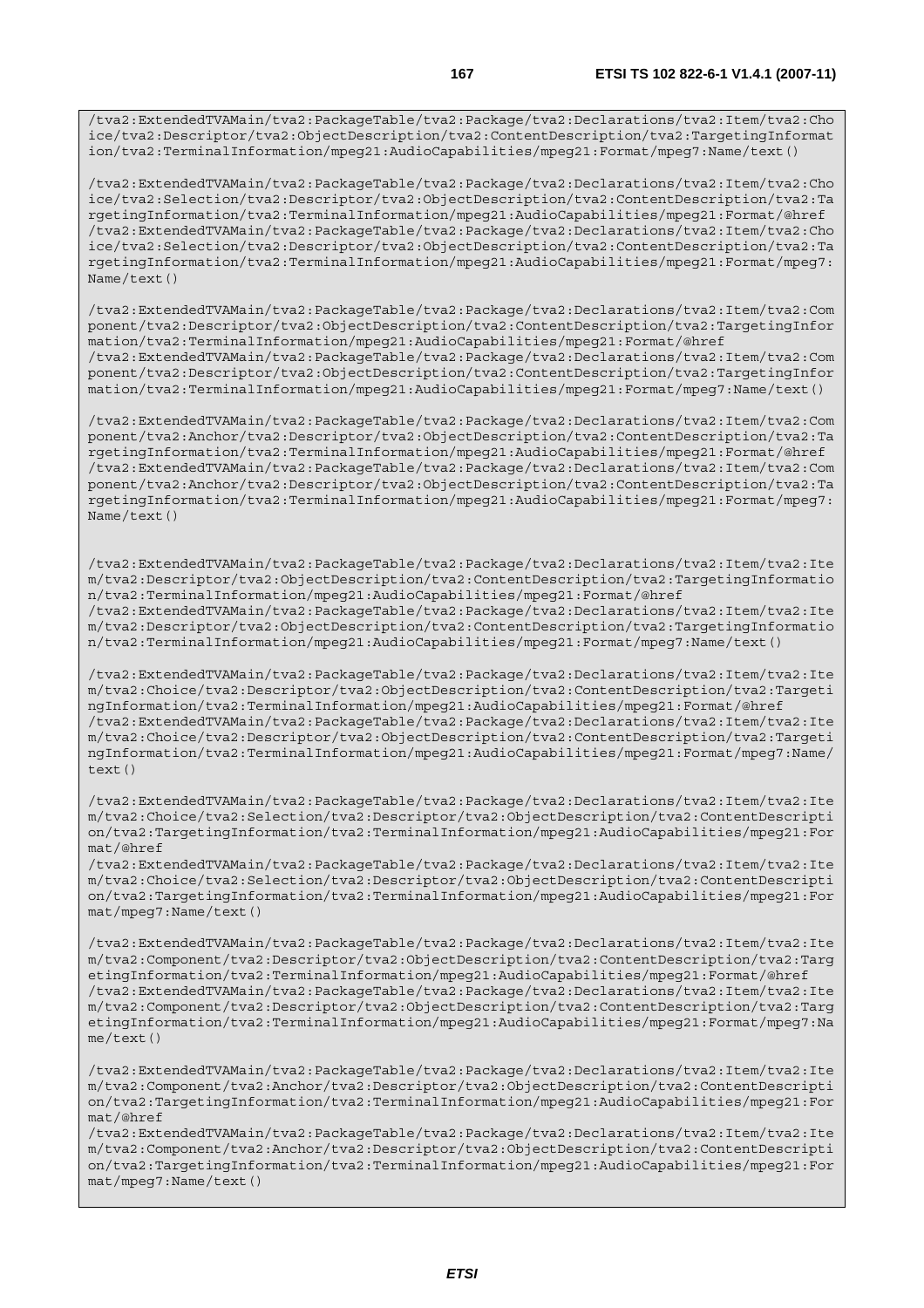2:TerminalInformation/mpeg21:AudioCapabilities/mpeg21:Format/@href /tva2:ExtendedTVAMain/tva2:PackageTable/tva2:Package/tva2:Declarations/tva2:Component/tva 2:Descriptor/tva2:ObjectDescription/tva2:ContentDescription/tva2:TargetingInformation/tva 2:TerminalInformation/mpeg21:AudioCapabilities/mpeg21:Format/mpeg7:Name/text()

/tva2:ExtendedTVAMain/tva2:PackageTable/tva2:Package/tva2:Declarations/tva2:Component/tva 2:Anchor/tva2:Descriptor/tva2:ObjectDescription/tva2:ContentDescription/tva2:TargetingInf ormation/tva2:TerminalInformation/mpeg21:AudioCapabilities/mpeg21:Format/@href /tva2:ExtendedTVAMain/tva2:PackageTable/tva2:Package/tva2:Declarations/tva2:Component/tva

2:Anchor/tva2:Descriptor/tva2:ObjectDescription/tva2:ContentDescription/tva2:TargetingInf ormation/tva2:TerminalInformation/mpeg21:AudioCapabilities/mpeg21:Format/mpeg7:Name/text( )

/tva2:ExtendedTVAMain/tva2:PackageTable/tva2:Package/tva2:Declarations/tva2:Anchor/tva2:D escriptor/tva2:ObjectDescription/tva2:ContentDescription/tva2:TargetingInformation/tva2:T erminalInformation/mpeg21:AudioCapabilities/mpeg21:Format/@href

/tva2:ExtendedTVAMain/tva2:PackageTable/tva2:Package/tva2:Declarations/tva2:Anchor/tva2:D escriptor/tva2:ObjectDescription/tva2:ContentDescription/tva2:TargetingInformation/tva2:T erminalInformation/mpeg21:AudioCapabilities/mpeg21:Format/mpeg7:Name/text()

/tva2:ExtendedTVAMain/tva2:PackageTable/tva2:Package/tva2:Item/tva2:Descriptor/tva2:Objec tDescription/tva2:ContentDescription/tva2:TargetingInformation/tva2:TerminalInformation/m peg21:AudioCapabilities/mpeg21:Format/@href

/tva2:ExtendedTVAMain/tva2:PackageTable/tva2:Package/tva2:Item/tva2:Descriptor/tva2:Objec tDescription/tva2:ContentDescription/tva2:TargetingInformation/tva2:TerminalInformation/m peg21:AudioCapabilities/mpeg21:Format/mpeg7:Name/text()

/tva2:ExtendedTVAMain/tva2:PackageTable/tva2:Package/tva2:Item/tva2:Choice/tva2:Descripto r/tva2:ObjectDescription/tva2:ContentDescription/tva2:TargetingInformation/tva2:TerminalI nformation/mpeg21:AudioCapabilities/mpeg21:Format/@href

/tva2:ExtendedTVAMain/tva2:PackageTable/tva2:Package/tva2:Item/tva2:Choice/tva2:Descripto r/tva2:ObjectDescription/tva2:ContentDescription/tva2:TargetingInformation/tva2:TerminalI nformation/mpeg21:AudioCapabilities/mpeg21:Format/mpeg7:Name/text()

/tva2:ExtendedTVAMain/tva2:PackageTable/tva2:Package/tva2:Item/tva2:Choice/tva2:Selection /tva2:Descriptor/tva2:ObjectDescription/tva2:ContentDescription/tva2:TargetingInformation /tva2:TerminalInformation/mpeg21:AudioCapabilities/mpeg21:Format/@href

/tva2:ExtendedTVAMain/tva2:PackageTable/tva2:Package/tva2:Item/tva2:Choice/tva2:Selection /tva2:Descriptor/tva2:ObjectDescription/tva2:ContentDescription/tva2:TargetingInformation /tva2:TerminalInformation/mpeg21:AudioCapabilities/mpeg21:Format/mpeg7:Name/text()

/tva2:ExtendedTVAMain/tva2:PackageTable/tva2:Package/tva2:Item/tva2:Component/tva2:Descri ptor/tva2:ObjectDescription/tva2:ContentDescription/tva2:TargetingInformation/tva2:Termin alInformation/mpeg21:AudioCapabilities/mpeg21:Format/@href

/tva2:ExtendedTVAMain/tva2:PackageTable/tva2:Package/tva2:Item/tva2:Component/tva2:Descri ptor/tva2:ObjectDescription/tva2:ContentDescription/tva2:TargetingInformation/tva2:Termin alInformation/mpeg21:AudioCapabilities/mpeg21:Format/mpeg7:Name/text()

/tva2:ExtendedTVAMain/tva2:PackageTable/tva2:Package/tva2:Item/tva2:Component/tva2:Anchor /tva2:Descriptor/tva2:ObjectDescription/tva2:ContentDescription/tva2:TargetingInformation /tva2:TerminalInformation/mpeg21:AudioCapabilities/mpeg21:Format/@href

/tva2:ExtendedTVAMain/tva2:PackageTable/tva2:Package/tva2:Item/tva2:Component/tva2:Anchor /tva2:Descriptor/tva2:ObjectDescription/tva2:ContentDescription/tva2:TargetingInformation /tva2:TerminalInformation/mpeg21:AudioCapabilities/mpeg21:Format/mpeg7:Name/text()

/tva2:ExtendedTVAMain/tva2:PackageTable/tva2:Package/tva2:Item/tva2:Item/tva2:Descriptor/ tva2:ObjectDescription/tva2:ContentDescription/tva2:TargetingInformation/tva2:TerminalInf ormation/mpeg21:AudioCapabilities/mpeg21:Format/@href

/tva2:ExtendedTVAMain/tva2:PackageTable/tva2:Package/tva2:Item/tva2:Item/tva2:Descriptor/ tva2:ObjectDescription/tva2:ContentDescription/tva2:TargetingInformation/tva2:TerminalInf ormation/mpeg21:AudioCapabilities/mpeg21:Format/mpeg7:Name/text()

/tva2:ExtendedTVAMain/tva2:PackageTable/tva2:Package/tva2:Item/tva2:Item/tva2:Choice/tva2 :Descriptor/tva2:ObjectDescription/tva2:ContentDescription/tva2:TargetingInformation/tva2 :TerminalInformation/mpeg21:AudioCapabilities/mpeg21:Format/@href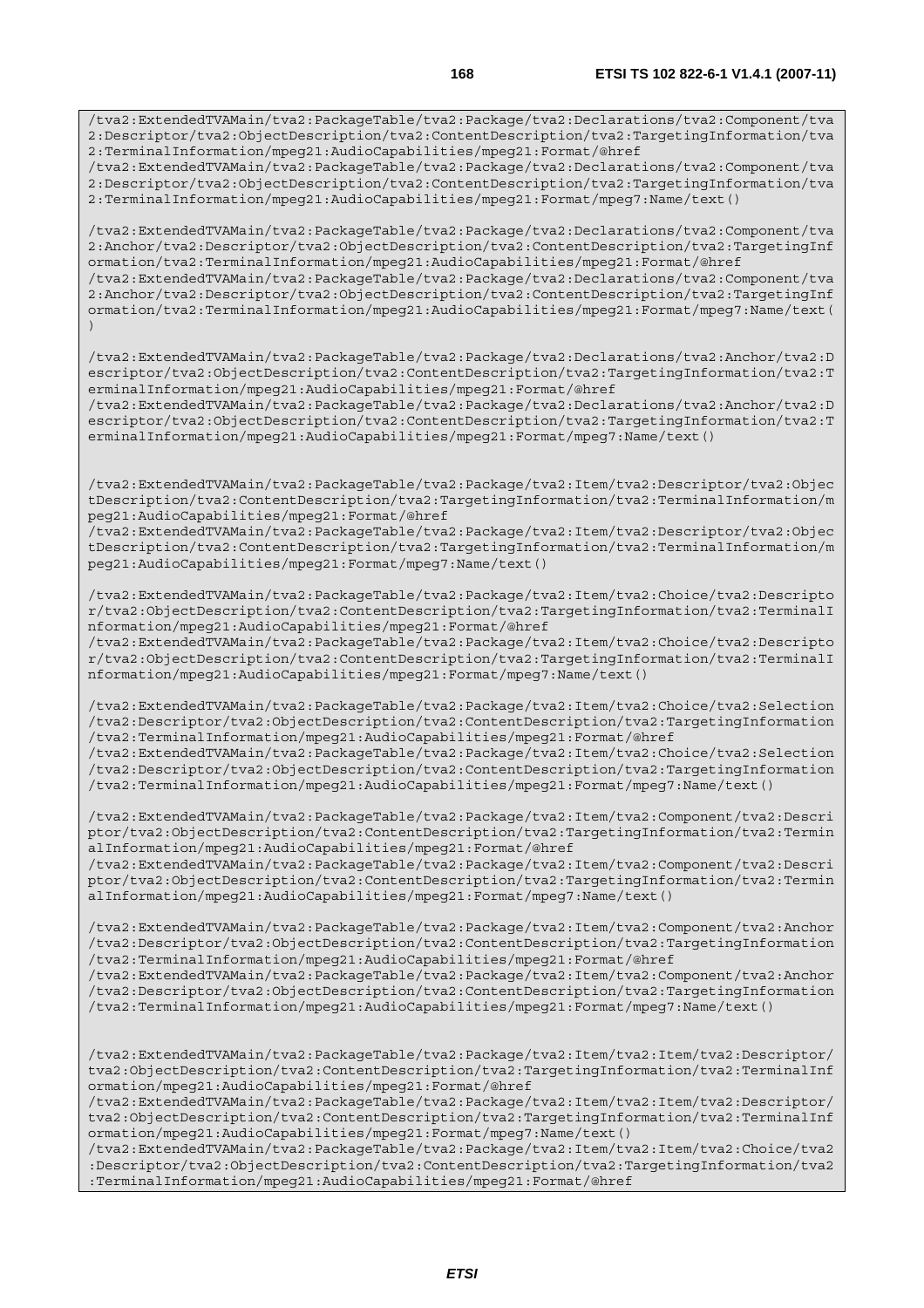/tva2:ExtendedTVAMain/tva2:PackageTable/tva2:Package/tva2:Item/tva2:Item/tva2:Choice/tva2 :Descriptor/tva2:ObjectDescription/tva2:ContentDescription/tva2:TargetingInformation/tva2 :TerminalInformation/mpeg21:AudioCapabilities/mpeg21:Format/mpeg7:Name/text() /tva2:ExtendedTVAMain/tva2:PackageTable/tva2:Package/tva2:Item/tva2:Item/tva2:Choice/tva2 :Selection/tva2:Descriptor/tva2:ObjectDescription/tva2:ContentDescription/tva2:TargetingI nformation/tva2:TerminalInformation/mpeg21:AudioCapabilities/mpeg21:Format/@href /tva2:ExtendedTVAMain/tva2:PackageTable/tva2:Package/tva2:Item/tva2:Item/tva2:Choice/tva2 :Selection/tva2:Descriptor/tva2:ObjectDescription/tva2:ContentDescription/tva2:TargetingI nformation/tva2:TerminalInformation/mpeg21:AudioCapabilities/mpeg21:Format/mpeg7:Name/tex t()

/tva2:ExtendedTVAMain/tva2:PackageTable/tva2:Package/tva2:Item/tva2:Item/tva2:Component/t va2:Descriptor/tva2:ObjectDescription/tva2:ContentDescription/tva2:TargetingInformation/t va2:TerminalInformation/mpeg21:AudioCapabilities/mpeg21:Format/@href /tva2:ExtendedTVAMain/tva2:PackageTable/tva2:Package/tva2:Item/tva2:Item/tva2:Component/t

va2:Descriptor/tva2:ObjectDescription/tva2:ContentDescription/tva2:TargetingInformation/t va2:TerminalInformation/mpeg21:AudioCapabilities/mpeg21:Format/mpeg7:Name/text()

/tva2:ExtendedTVAMain/tva2:PackageTable/tva2:Package/tva2:Item/tva2:Item/tva2:Component/t va2:Anchor/tva2:Descriptor/tva2:ObjectDescription/tva2:ContentDescription/tva2:TargetingI nformation/tva2:TerminalInformation/mpeg21:AudioCapabilities/mpeg21:Format/@href /tva2:ExtendedTVAMain/tva2:PackageTable/tva2:Package/tva2:Item/tva2:Item/tva2:Component/t va2:Anchor/tva2:Descriptor/tva2:ObjectDescription/tva2:ContentDescription/tva2:TargetingI nformation/tva2:TerminalInformation/mpeg21:AudioCapabilities/mpeg21:Format/mpeg7:Name/tex t()

 $''$  / > <tns:FieldIDDefinition fieldID="VideoDecoder" fieldDefinition=" /tva:TVAMain/tva2:ExtendedUserDescription/tva2:UsageEnvironment/tva2:TerminalInformationT able/tva2:TerminalInformation/mpeg21:VideoCapabilities/mpeg21:Format/@href /tva:TVAMain/tva2:ExtendedUserDescription/tva2:UsageEnvironment/tva2:TerminalInformationT able/tva2:TerminalInformation/mpeg21:VideoCapabilities/mpeg21:Format/mpeg7:Name/text()

/tva:TVAMain/tva:ProgramDescription/tva:ProgramInformationTable/tva:ProgramInformation/tv a2:ExtendedContentDescription/tva2:TargetingInformation/tva2:TerminalInformation/mpeg21:V ideoCapabilities/mpeg21:Format/@href

/tva:TVAMain/tva:ProgramDescription/tva:ProgramInformationTable/tva:ProgramInformation/tv a2:ExtendedContentDescription/tva2:TargetingInformation/tva2:TerminalInformation/mpeg21:V ideoCapabilities/mpeg21:Format/mpeg7:Name/text()

/tva:TVAMain/tva:ProgramDescription/tva:GroupInformationTable/tva:GroupInformation/tva2:E xtendedContentDescription/tva2:TargetingInformation/tva2:TerminalInformation/mpeg21:Video Capabilities/mpeg21:Format/@href

/tva:TVAMain/tva:ProgramDescription/tva:GroupInformationTable/tva:GroupInformation/tva2:E xtendedContentDescription/tva2:TargetingInformation/tva2:TerminalInformation/mpeg21:Video Capabilities/mpeg21:Format/mpeg7:Name/text()

/tva2:ExtendedTVAMain/tva2:TargetingInformationTable/tva2:TargetingInformation/tva2:Termi nalInformation/mpeg21:VideoCapabilities/mpeg21:Format/@href /tva2:ExtendedTVAMain/tva2:TargetingInformationTable/tva2:TargetingInformation/tva2:Termi nalInformation/mpeg21:VideoCapabilities/mpeg21:Format/mpeg7:Name/text()

/tva2:ExtendedTVAMain/tva2:PackageTable/tva2:Package/tva2:Descriptor/tva2:ObjectDescripti on/tva2:ContentDescription/tva2:TargetingInformation/tva2:TerminalInformation/mpeg21:Vide oCapabilities/mpeg21:Format/@href

/tva2:ExtendedTVAMain/tva2:PackageTable/tva2:Package/tva2:Descriptor/tva2:ObjectDescripti on/tva2:ContentDescription/tva2:TargetingInformation/tva2:TerminalInformation/mpeg21:Vide oCapabilities/mpeg21:Format/mpeg7:Name/text()

/tva2:ExtendedTVAMain/tva2:PackageTable/tva2:Package/tva2:Declarations/tva2:Descriptor/tv a2:ObjectDescription/tva2:ContentDescription/tva2:TargetingInformation/tva2:TerminalInfor mation/mpeg21:VideoCapabilities/mpeg21:Format/@href

/tva2:ExtendedTVAMain/tva2:PackageTable/tva2:Package/tva2:Declarations/tva2:Descriptor/tv a2:ObjectDescription/tva2:ContentDescription/tva2:TargetingInformation/tva2:TerminalInfor mation/mpeg21:VideoCapabilities/mpeg21:Format/mpeg7:Name/text()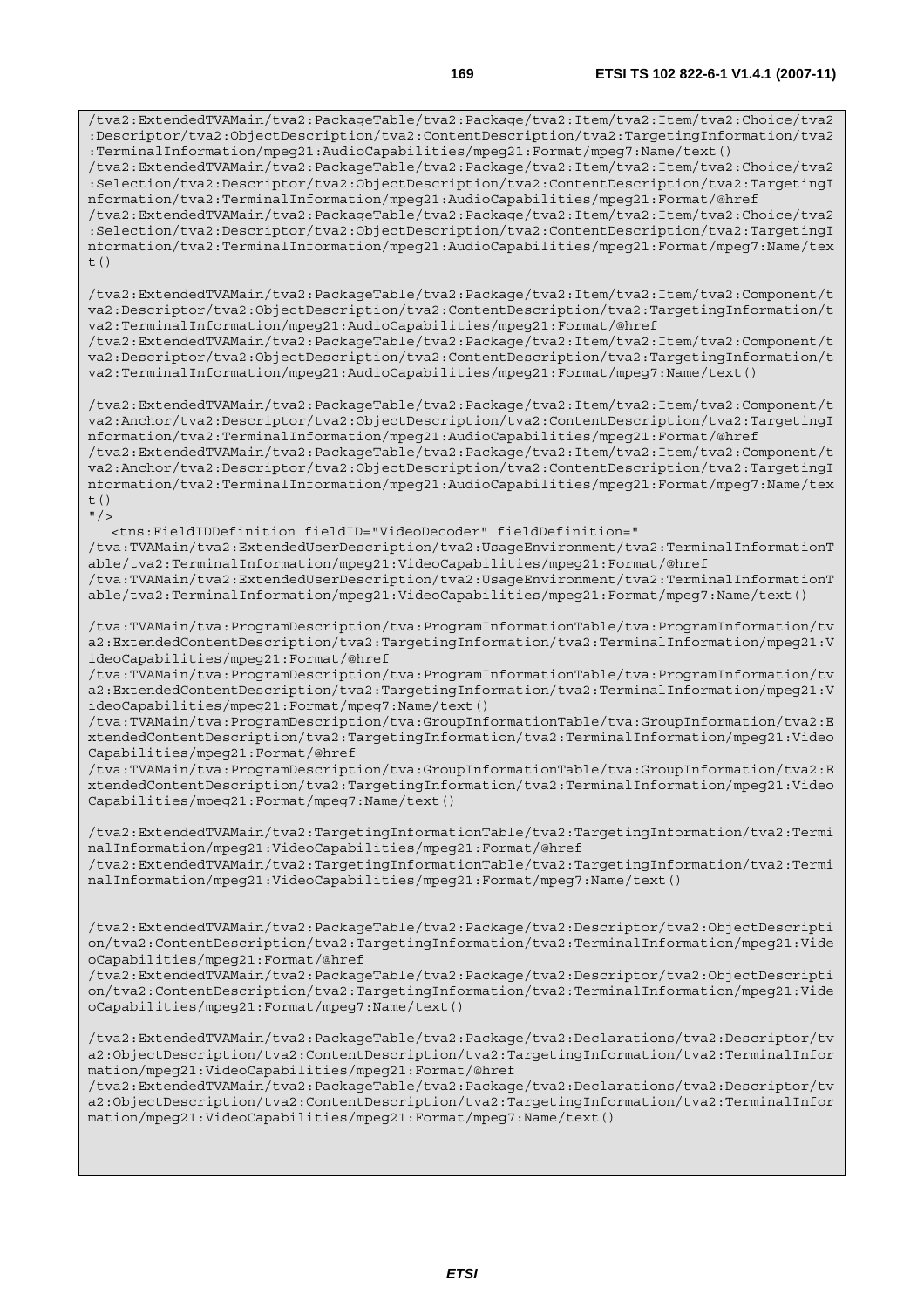/tva2:ExtendedTVAMain/tva2:PackageTable/tva2:Package/tva2:Declarations/tva2:Item/tva2:Des criptor/tva2:ObjectDescription/tva2:ContentDescription/tva2:TargetingInformation/tva2:Ter minalInformation/mpeg21:VideoCapabilities/mpeg21:Format/mpeg7:Name/text()

/tva2:ExtendedTVAMain/tva2:PackageTable/tva2:Package/tva2:Declarations/tva2:Item/tva2:Cho ice/tva2:Descriptor/tva2:ObjectDescription/tva2:ContentDescription/tva2:TargetingInformat ion/tva2:TerminalInformation/mpeg21:VideoCapabilities/mpeg21:Format/@href /tva2:ExtendedTVAMain/tva2:PackageTable/tva2:Package/tva2:Declarations/tva2:Item/tva2:Cho ice/tva2:Descriptor/tva2:ObjectDescription/tva2:ContentDescription/tva2:TargetingInformat ion/tva2:TerminalInformation/mpeg21:VideoCapabilities/mpeg21:Format/mpeg7:Name/text()

/tva2:ExtendedTVAMain/tva2:PackageTable/tva2:Package/tva2:Declarations/tva2:Item/tva2:Cho ice/tva2:Selection/tva2:Descriptor/tva2:ObjectDescription/tva2:ContentDescription/tva2:Ta rgetingInformation/tva2:TerminalInformation/mpeg21:VideoCapabilities/mpeg21:Format/@href /tva2:ExtendedTVAMain/tva2:PackageTable/tva2:Package/tva2:Declarations/tva2:Item/tva2:Cho ice/tva2:Selection/tva2:Descriptor/tva2:ObjectDescription/tva2:ContentDescription/tva2:Ta rgetingInformation/tva2:TerminalInformation/mpeg21:VideoCapabilities/mpeg21:Format/mpeg7: Name/text()

/tva2:ExtendedTVAMain/tva2:PackageTable/tva2:Package/tva2:Declarations/tva2:Item/tva2:Com ponent/tva2:Descriptor/tva2:ObjectDescription/tva2:ContentDescription/tva2:TargetingInfor mation/tva2:TerminalInformation/mpeg21:VideoCapabilities/mpeg21:Format/@href /tva2:ExtendedTVAMain/tva2:PackageTable/tva2:Package/tva2:Declarations/tva2:Item/tva2:Com ponent/tva2:Descriptor/tva2:ObjectDescription/tva2:ContentDescription/tva2:TargetingInfor mation/tva2:TerminalInformation/mpeg21:VideoCapabilities/mpeg21:Format/mpeg7:Name/text()

/tva2:ExtendedTVAMain/tva2:PackageTable/tva2:Package/tva2:Declarations/tva2:Item/tva2:Com ponent/tva2:Anchor/tva2:Descriptor/tva2:ObjectDescription/tva2:ContentDescription/tva2:Ta rgetingInformation/tva2:TerminalInformation/mpeg21:VideoCapabilities/mpeg21:Format/@href /tva2:ExtendedTVAMain/tva2:PackageTable/tva2:Package/tva2:Declarations/tva2:Item/tva2:Com ponent/tva2:Anchor/tva2:Descriptor/tva2:ObjectDescription/tva2:ContentDescription/tva2:Ta rgetingInformation/tva2:TerminalInformation/mpeg21:VideoCapabilities/mpeg21:Format/mpeg7: Name/text()

/tva2:ExtendedTVAMain/tva2:PackageTable/tva2:Package/tva2:Declarations/tva2:Item/tva2:Ite m/tva2:Descriptor/tva2:ObjectDescription/tva2:ContentDescription/tva2:TargetingInformatio n/tva2:TerminalInformation/mpeg21:VideoCapabilities/mpeg21:Format/@href /tva2:ExtendedTVAMain/tva2:PackageTable/tva2:Package/tva2:Declarations/tva2:Item/tva2:Ite m/tva2:Descriptor/tva2:ObjectDescription/tva2:ContentDescription/tva2:TargetingInformatio n/tva2:TerminalInformation/mpeg21:VideoCapabilities/mpeg21:Format/mpeg7:Name/text()

/tva2:ExtendedTVAMain/tva2:PackageTable/tva2:Package/tva2:Declarations/tva2:Item/tva2:Ite m/tva2:Choice/tva2:Descriptor/tva2:ObjectDescription/tva2:ContentDescription/tva2:Targeti ngInformation/tva2:TerminalInformation/mpeg21:VideoCapabilities/mpeg21:Format/@href /tva2:ExtendedTVAMain/tva2:PackageTable/tva2:Package/tva2:Declarations/tva2:Item/tva2:Ite m/tva2:Choice/tva2:Descriptor/tva2:ObjectDescription/tva2:ContentDescription/tva2:Targeti ngInformation/tva2:TerminalInformation/mpeg21:VideoCapabilities/mpeg21:Format/mpeg7:Name/ text()

/tva2:ExtendedTVAMain/tva2:PackageTable/tva2:Package/tva2:Declarations/tva2:Item/tva2:Ite m/tva2:Choice/tva2:Selection/tva2:Descriptor/tva2:ObjectDescription/tva2:ContentDescripti on/tva2:TargetingInformation/tva2:TerminalInformation/mpeg21:VideoCapabilities/mpeg21:For mat/@href

/tva2:ExtendedTVAMain/tva2:PackageTable/tva2:Package/tva2:Declarations/tva2:Item/tva2:Ite m/tva2:Choice/tva2:Selection/tva2:Descriptor/tva2:ObjectDescription/tva2:ContentDescripti on/tva2:TargetingInformation/tva2:TerminalInformation/mpeg21:VideoCapabilities/mpeg21:For mat/mpeg7:Name/text()

/tva2:ExtendedTVAMain/tva2:PackageTable/tva2:Package/tva2:Declarations/tva2:Item/tva2:Ite m/tva2:Component/tva2:Descriptor/tva2:ObjectDescription/tva2:ContentDescription/tva2:Targ etingInformation/tva2:TerminalInformation/mpeg21:VideoCapabilities/mpeg21:Format/@href /tva2:ExtendedTVAMain/tva2:PackageTable/tva2:Package/tva2:Declarations/tva2:Item/tva2:Ite m/tva2:Component/tva2:Descriptor/tva2:ObjectDescription/tva2:ContentDescription/tva2:Targ etingInformation/tva2:TerminalInformation/mpeg21:VideoCapabilities/mpeg21:Format/mpeg7:Na me/text()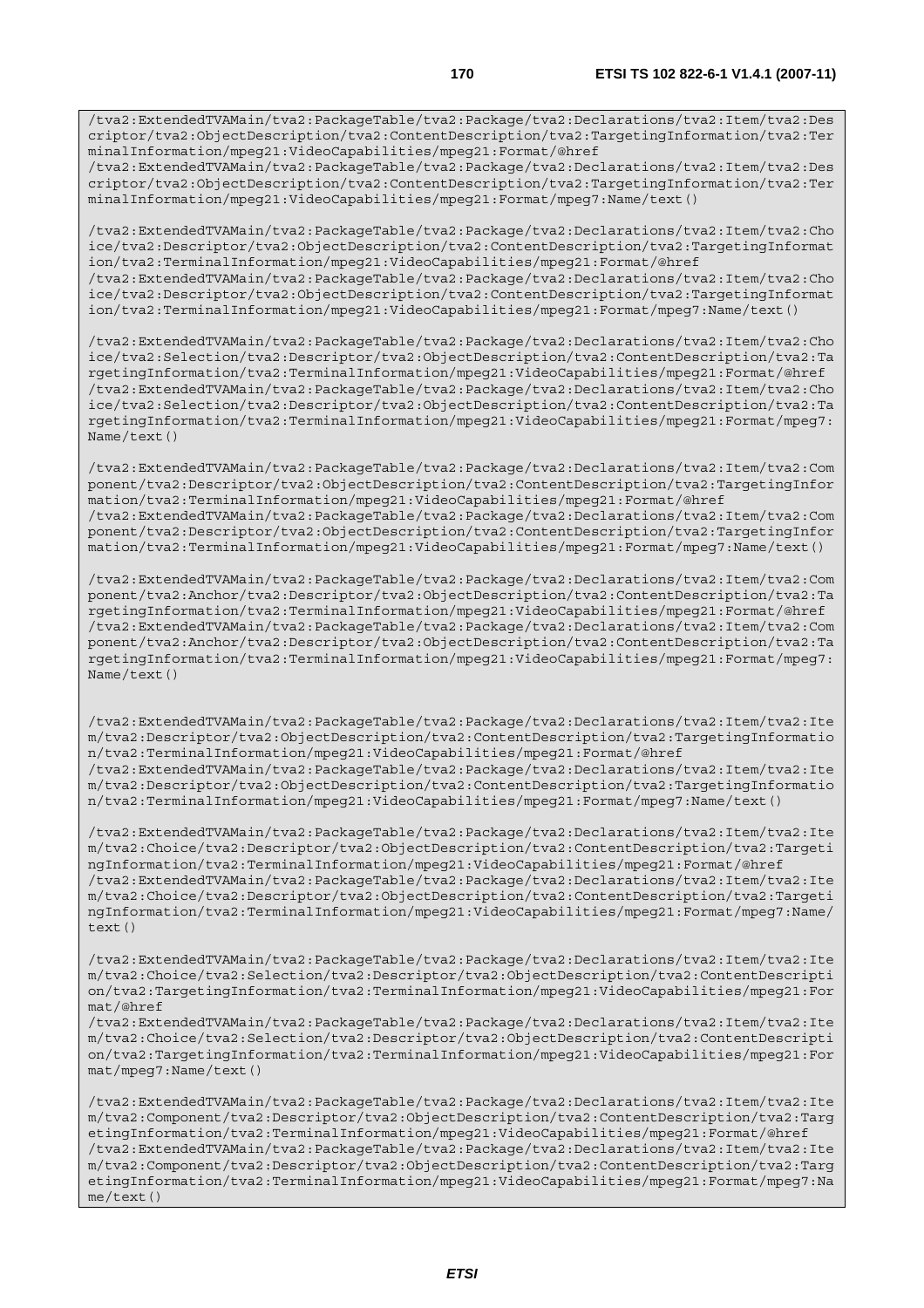/tva2:ExtendedTVAMain/tva2:PackageTable/tva2:Package/tva2:Declarations/tva2:Item/tva2:Ite m/tva2:Component/tva2:Anchor/tva2:Descriptor/tva2:ObjectDescription/tva2:ContentDescripti on/tva2:TargetingInformation/tva2:TerminalInformation/mpeg21:VideoCapabilities/mpeg21:For mat/@href

/tva2:ExtendedTVAMain/tva2:PackageTable/tva2:Package/tva2:Declarations/tva2:Item/tva2:Ite m/tva2:Component/tva2:Anchor/tva2:Descriptor/tva2:ObjectDescription/tva2:ContentDescripti on/tva2:TargetingInformation/tva2:TerminalInformation/mpeg21:VideoCapabilities/mpeg21:For mat/mpeg7:Name/text()

/tva2:ExtendedTVAMain/tva2:PackageTable/tva2:Package/tva2:Declarations/tva2:Component/tva 2:Descriptor/tva2:ObjectDescription/tva2:ContentDescription/tva2:TargetingInformation/tva 2:TerminalInformation/mpeg21:VideoCapabilities/mpeg21:Format/@href

/tva2:ExtendedTVAMain/tva2:PackageTable/tva2:Package/tva2:Declarations/tva2:Component/tva 2:Descriptor/tva2:ObjectDescription/tva2:ContentDescription/tva2:TargetingInformation/tva 2:TerminalInformation/mpeg21:VideoCapabilities/mpeg21:Format/mpeg7:Name/text()

/tva2:ExtendedTVAMain/tva2:PackageTable/tva2:Package/tva2:Declarations/tva2:Component/tva 2:Anchor/tva2:Descriptor/tva2:ObjectDescription/tva2:ContentDescription/tva2:TargetingInf ormation/tva2:TerminalInformation/mpeg21:VideoCapabilities/mpeg21:Format/@href /tva2:ExtendedTVAMain/tva2:PackageTable/tva2:Package/tva2:Declarations/tva2:Component/tva 2:Anchor/tva2:Descriptor/tva2:ObjectDescription/tva2:ContentDescription/tva2:TargetingInf ormation/tva2:TerminalInformation/mpeg21:VideoCapabilities/mpeg21:Format/mpeg7:Name/text(

)

/tva2:ExtendedTVAMain/tva2:PackageTable/tva2:Package/tva2:Declarations/tva2:Anchor/tva2:D escriptor/tva2:ObjectDescription/tva2:ContentDescription/tva2:TargetingInformation/tva2:T erminalInformation/mpeg21:VideoCapabilities/mpeg21:Format/@href /tva2:ExtendedTVAMain/tva2:PackageTable/tva2:Package/tva2:Declarations/tva2:Anchor/tva2:D

escriptor/tva2:ObjectDescription/tva2:ContentDescription/tva2:TargetingInformation/tva2:T erminalInformation/mpeg21:VideoCapabilities/mpeg21:Format/mpeg7:Name/text()

/tva2:ExtendedTVAMain/tva2:PackageTable/tva2:Package/tva2:Item/tva2:Descriptor/tva2:Objec tDescription/tva2:ContentDescription/tva2:TargetingInformation/tva2:TerminalInformation/m peg21:VideoCapabilities/mpeg21:Format/@href

/tva2:ExtendedTVAMain/tva2:PackageTable/tva2:Package/tva2:Item/tva2:Descriptor/tva2:Objec tDescription/tva2:ContentDescription/tva2:TargetingInformation/tva2:TerminalInformation/m peg21:VideoCapabilities/mpeg21:Format/mpeg7:Name/text()

/tva2:ExtendedTVAMain/tva2:PackageTable/tva2:Package/tva2:Item/tva2:Choice/tva2:Descripto r/tva2:ObjectDescription/tva2:ContentDescription/tva2:TargetingInformation/tva2:TerminalI nformation/mpeg21:VideoCapabilities/mpeg21:Format/@href

/tva2:ExtendedTVAMain/tva2:PackageTable/tva2:Package/tva2:Item/tva2:Choice/tva2:Descripto r/tva2:ObjectDescription/tva2:ContentDescription/tva2:TargetingInformation/tva2:TerminalI nformation/mpeg21:VideoCapabilities/mpeg21:Format/mpeg7:Name/text()

/tva2:ExtendedTVAMain/tva2:PackageTable/tva2:Package/tva2:Item/tva2:Choice/tva2:Selection /tva2:Descriptor/tva2:ObjectDescription/tva2:ContentDescription/tva2:TargetingInformation /tva2:TerminalInformation/mpeg21:VideoCapabilities/mpeg21:Format/@href

/tva2:ExtendedTVAMain/tva2:PackageTable/tva2:Package/tva2:Item/tva2:Choice/tva2:Selection /tva2:Descriptor/tva2:ObjectDescription/tva2:ContentDescription/tva2:TargetingInformation /tva2:TerminalInformation/mpeg21:VideoCapabilities/mpeg21:Format/mpeg7:Name/text()

/tva2:ExtendedTVAMain/tva2:PackageTable/tva2:Package/tva2:Item/tva2:Component/tva2:Descri ptor/tva2:ObjectDescription/tva2:ContentDescription/tva2:TargetingInformation/tva2:Termin alInformation/mpeg21:VideoCapabilities/mpeg21:Format/@href

/tva2:ExtendedTVAMain/tva2:PackageTable/tva2:Package/tva2:Item/tva2:Component/tva2:Descri ptor/tva2:ObjectDescription/tva2:ContentDescription/tva2:TargetingInformation/tva2:Termin alInformation/mpeg21:VideoCapabilities/mpeg21:Format/mpeg7:Name/text()

/tva2:ExtendedTVAMain/tva2:PackageTable/tva2:Package/tva2:Item/tva2:Component/tva2:Anchor /tva2:Descriptor/tva2:ObjectDescription/tva2:ContentDescription/tva2:TargetingInformation /tva2:TerminalInformation/mpeg21:VideoCapabilities/mpeg21:Format/@href

/tva2:ExtendedTVAMain/tva2:PackageTable/tva2:Package/tva2:Item/tva2:Component/tva2:Anchor /tva2:Descriptor/tva2:ObjectDescription/tva2:ContentDescription/tva2:TargetingInformation /tva2:TerminalInformation/mpeg21:VideoCapabilities/mpeg21:Format/mpeg7:Name/text()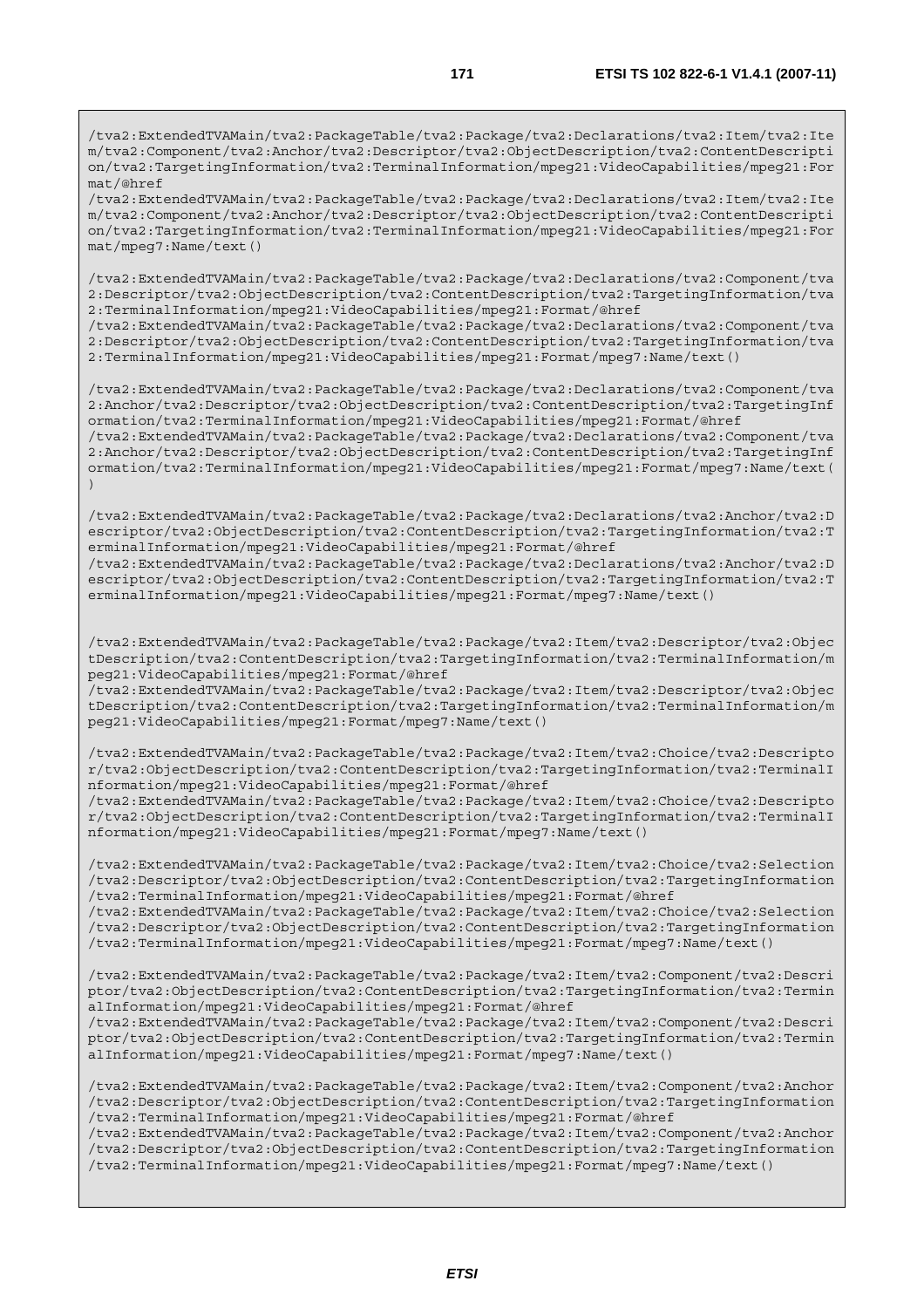/tva2:ExtendedTVAMain/tva2:PackageTable/tva2:Package/tva2:Item/tva2:Item/tva2:Descriptor/ tva2:ObjectDescription/tva2:ContentDescription/tva2:TargetingInformation/tva2:TerminalInf ormation/mpeg21:VideoCapabilities/mpeg21:Format/@href

/tva2:ExtendedTVAMain/tva2:PackageTable/tva2:Package/tva2:Item/tva2:Item/tva2:Descriptor/ tva2:ObjectDescription/tva2:ContentDescription/tva2:TargetingInformation/tva2:TerminalInf ormation/mpeg21:VideoCapabilities/mpeg21:Format/mpeg7:Name/text()

/tva2:ExtendedTVAMain/tva2:PackageTable/tva2:Package/tva2:Item/tva2:Item/tva2:Choice/tva2 :Descriptor/tva2:ObjectDescription/tva2:ContentDescription/tva2:TargetingInformation/tva2 :TerminalInformation/mpeg21:VideoCapabilities/mpeg21:Format/@href

/tva2:ExtendedTVAMain/tva2:PackageTable/tva2:Package/tva2:Item/tva2:Item/tva2:Choice/tva2 :Descriptor/tva2:ObjectDescription/tva2:ContentDescription/tva2:TargetingInformation/tva2 :TerminalInformation/mpeg21:VideoCapabilities/mpeg21:Format/mpeg7:Name/text()

/tva2:ExtendedTVAMain/tva2:PackageTable/tva2:Package/tva2:Item/tva2:Item/tva2:Choice/tva2 :Selection/tva2:Descriptor/tva2:ObjectDescription/tva2:ContentDescription/tva2:TargetingI nformation/tva2:TerminalInformation/mpeg21:VideoCapabilities/mpeg21:Format/@href

/tva2:ExtendedTVAMain/tva2:PackageTable/tva2:Package/tva2:Item/tva2:Item/tva2:Choice/tva2 :Selection/tva2:Descriptor/tva2:ObjectDescription/tva2:ContentDescription/tva2:TargetingI nformation/tva2:TerminalInformation/mpeg21:VideoCapabilities/mpeg21:Format/mpeg7:Name/tex  $t($ )

/tva2:ExtendedTVAMain/tva2:PackageTable/tva2:Package/tva2:Item/tva2:Item/tva2:Component/t va2:Descriptor/tva2:ObjectDescription/tva2:ContentDescription/tva2:TargetingInformation/t va2:TerminalInformation/mpeg21:VideoCapabilities/mpeg21:Format/@href /tva2:ExtendedTVAMain/tva2:PackageTable/tva2:Package/tva2:Item/tva2:Item/tva2:Component/t

va2:Descriptor/tva2:ObjectDescription/tva2:ContentDescription/tva2:TargetingInformation/t va2:TerminalInformation/mpeg21:VideoCapabilities/mpeg21:Format/mpeg7:Name/text()

/tva2:ExtendedTVAMain/tva2:PackageTable/tva2:Package/tva2:Item/tva2:Item/tva2:Component/t va2:Anchor/tva2:Descriptor/tva2:ObjectDescription/tva2:ContentDescription/tva2:TargetingI nformation/tva2:TerminalInformation/mpeg21:VideoCapabilities/mpeg21:Format/@href /tva2:ExtendedTVAMain/tva2:PackageTable/tva2:Package/tva2:Item/tva2:Item/tva2:Component/t va2:Anchor/tva2:Descriptor/tva2:ObjectDescription/tva2:ContentDescription/tva2:TargetingI nformation/tva2:TerminalInformation/mpeg21:VideoCapabilities/mpeg21:Format/mpeg7:Name/tex  $+$  ()

 $"$  />

 <tns:FieldIDDefinition fieldID="SupportingOS" fieldDefinition=" /tva:TVAMain/tva2:ExtendedUserDescription/tva2:UsageEnvironment/tva2:TerminalInformationT able/tva2:TerminalInformation/tva2:SystemInformation/tva2:SupportingOS/@href /tva:TVAMain/tva2:ExtendedUserDescription/tva2:UsageEnvironment/tva2:TerminalInformationT able/tva2:TerminalInformation/tva2:SystemInformation/tva2:SupportingOS/tva:Name/text()

/tva:TVAMain/tva:ProgramDescription/tva:ProgramInformationTable/tva:ProgramInformation/tv a2:ExtendedContentDescription/tva2:TargetingInformation/tva2:TerminalInformation/tva2:Sys temInformation/tva2:SupportingOS/@href

/tva:TVAMain/tva:ProgramDescription/tva:ProgramInformationTable/tva:ProgramInformation/tv a2:ExtendedContentDescription/tva2:TargetingInformation/tva2:TerminalInformation/tva2:Sys temInformation/tva2:SupportingOS/tva:Name/text()

/tva:TVAMain/tva:ProgramDescription/tva:GroupInformationTable/tva:GroupInformation/tva2:E xtendedContentDescription/tva2:TargetingInformation/tva2:TerminalInformation/tva2:SystemI nformation/tva2:SupportingOS/@href

/tva:TVAMain/tva:ProgramDescription/tva:GroupInformationTable/tva:GroupInformation/tva2:E xtendedContentDescription/tva2:TargetingInformation/tva2:TerminalInformation/tva2:SystemI nformation/tva2:SupportingOS/tva:Name/text()

/tva2:ExtendedTVAMain/tva2:TargetingInformationTable/tva2:TargetingInformation/tva2:Termi nalInformation/tva2:SystemInformation/tva2:SupportingOS/@href /tva2:ExtendedTVAMain/tva2:TargetingInformationTable/tva2:TargetingInformation/tva2:Termi nalInformation/tva2:SystemInformation/tva2:SupportingOS/tva:Name/text()

/tva2:ExtendedTVAMain/tva2:PackageTable/tva2:Package/tva2:Descriptor/tva2:ObjectDescripti on/tva2:ContentDescription/tva2:TargetingInformation/tva2:TerminalInformation/tva2:System Information/tva2:SupportingOS/@href

/tva2:ExtendedTVAMain/tva2:PackageTable/tva2:Package/tva2:Descriptor/tva2:ObjectDescripti on/tva2:ContentDescription/tva2:TargetingInformation/tva2:TerminalInformation/tva2:System Information/tva2:SupportingOS/tva:Name/text()

/tva2:ExtendedTVAMain/tva2:PackageTable/tva2:Package/tva2:Declarations/tva2:Descriptor/tv a2:ObjectDescription/tva2:ContentDescription/tva2:TargetingInformation/tva2:TerminalInfor mation/tva2:SystemInformation/tva2:SupportingOS/@href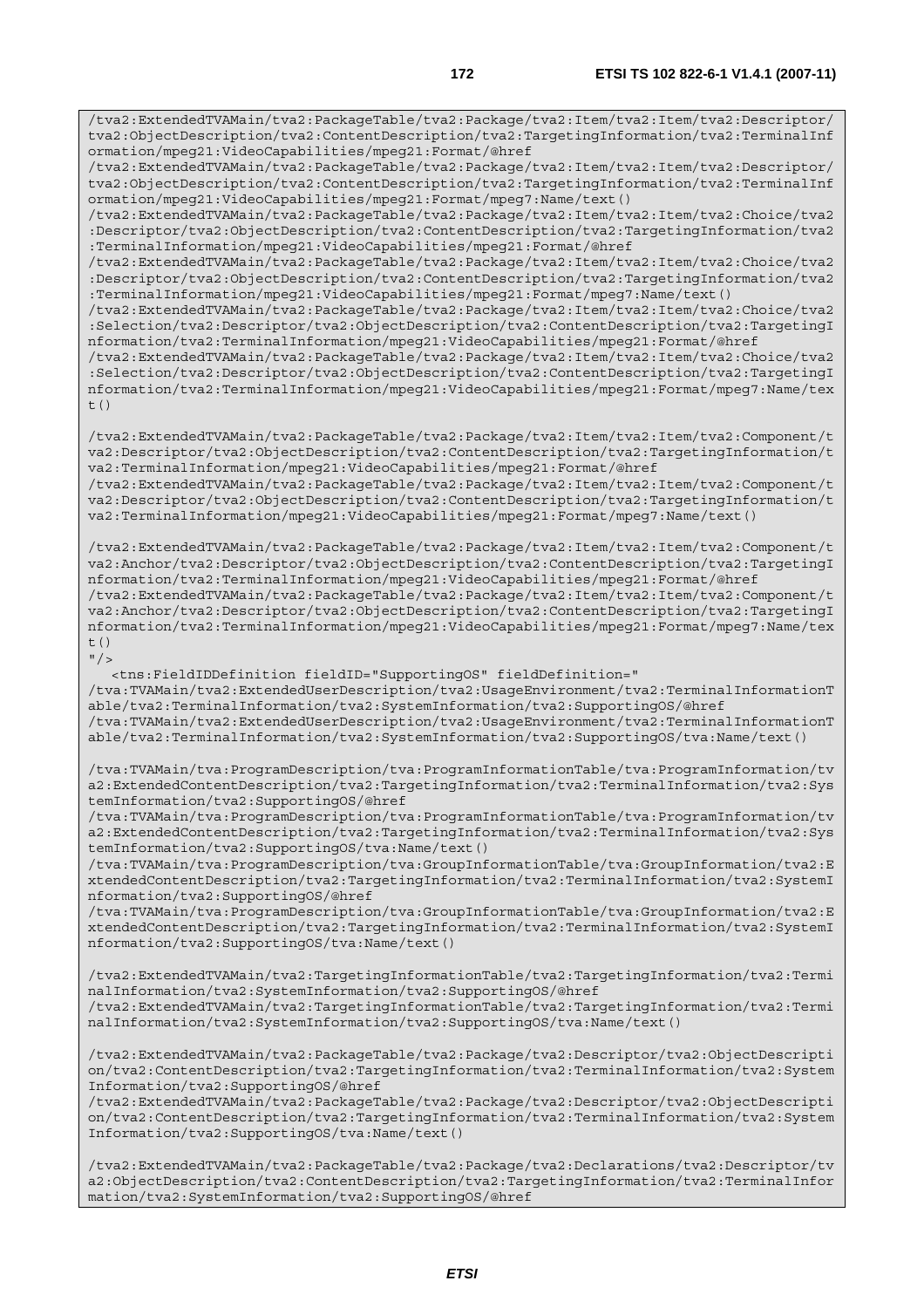/tva2:ExtendedTVAMain/tva2:PackageTable/tva2:Package/tva2:Declarations/tva2:Descriptor/tv a2:ObjectDescription/tva2:ContentDescription/tva2:TargetingInformation/tva2:TerminalInfor mation/tva2:SystemInformation/tva2:SupportingOS/tva:Name/text()

/tva2:ExtendedTVAMain/tva2:PackageTable/tva2:Package/tva2:Declarations/tva2:Item/tva2:Des criptor/tva2:ObjectDescription/tva2:ContentDescription/tva2:TargetingInformation/tva2:Ter minalInformation/tva2:SystemInformation/tva2:SupportingOS/@href /tva2:ExtendedTVAMain/tva2:PackageTable/tva2:Package/tva2:Declarations/tva2:Item/tva2:Des criptor/tva2:ObjectDescription/tva2:ContentDescription/tva2:TargetingInformation/tva2:Ter minalInformation/tva2:SystemInformation/tva2:SupportingOS/tva:Name/text()

/tva2:ExtendedTVAMain/tva2:PackageTable/tva2:Package/tva2:Declarations/tva2:Item/tva2:Cho ice/tva2:Descriptor/tva2:ObjectDescription/tva2:ContentDescription/tva2:TargetingInformat ion/tva2:TerminalInformation/tva2:SystemInformation/tva2:SupportingOS/@href /tva2:ExtendedTVAMain/tva2:PackageTable/tva2:Package/tva2:Declarations/tva2:Item/tva2:Cho ice/tva2:Descriptor/tva2:ObjectDescription/tva2:ContentDescription/tva2:TargetingInformat ion/tva2:TerminalInformation/tva2:SystemInformation/tva2:SupportingOS/tva:Name/text()

/tva2:ExtendedTVAMain/tva2:PackageTable/tva2:Package/tva2:Declarations/tva2:Item/tva2:Cho ice/tva2:Selection/tva2:Descriptor/tva2:ObjectDescription/tva2:ContentDescription/tva2:Ta rgetingInformation/tva2:TerminalInformation/tva2:SystemInformation/tva2:SupportingOS/@hre f

/tva2:ExtendedTVAMain/tva2:PackageTable/tva2:Package/tva2:Declarations/tva2:Item/tva2:Cho ice/tva2:Selection/tva2:Descriptor/tva2:ObjectDescription/tva2:ContentDescription/tva2:Ta rgetingInformation/tva2:TerminalInformation/tva2:SystemInformation/tva2:SupportingOS/tva: Name/text()

/tva2:ExtendedTVAMain/tva2:PackageTable/tva2:Package/tva2:Declarations/tva2:Item/tva2:Com ponent/tva2:Descriptor/tva2:ObjectDescription/tva2:ContentDescription/tva2:TargetingInfor mation/tva2:TerminalInformation/tva2:SystemInformation/tva2:SupportingOS/@href /tva2:ExtendedTVAMain/tva2:PackageTable/tva2:Package/tva2:Declarations/tva2:Item/tva2:Com ponent/tva2:Descriptor/tva2:ObjectDescription/tva2:ContentDescription/tva2:TargetingInfor mation/tva2:TerminalInformation/tva2:SystemInformation/tva2:SupportingOS/tva:Name/text()

/tva2:ExtendedTVAMain/tva2:PackageTable/tva2:Package/tva2:Declarations/tva2:Item/tva2:Com ponent/tva2:Anchor/tva2:Descriptor/tva2:ObjectDescription/tva2:ContentDescription/tva2:Ta rgetingInformation/tva2:TerminalInformation/tva2:SystemInformation/tva2:SupportingOS/@hre f

/tva2:ExtendedTVAMain/tva2:PackageTable/tva2:Package/tva2:Declarations/tva2:Item/tva2:Com ponent/tva2:Anchor/tva2:Descriptor/tva2:ObjectDescription/tva2:ContentDescription/tva2:Ta rgetingInformation/tva2:TerminalInformation/tva2:SystemInformation/tva2:SupportingOS/tva: Name/text()

/tva2:ExtendedTVAMain/tva2:PackageTable/tva2:Package/tva2:Declarations/tva2:Item/tva2:Ite m/tva2:Descriptor/tva2:ObjectDescription/tva2:ContentDescription/tva2:TargetingInformatio n/tva2:TerminalInformation/tva2:SystemInformation/tva2:SupportingOS/@href /tva2:ExtendedTVAMain/tva2:PackageTable/tva2:Package/tva2:Declarations/tva2:Item/tva2:Ite m/tva2:Descriptor/tva2:ObjectDescription/tva2:ContentDescription/tva2:TargetingInformatio n/tva2:TerminalInformation/tva2:SystemInformation/tva2:SupportingOS/tva:Name/text()

/tva2:ExtendedTVAMain/tva2:PackageTable/tva2:Package/tva2:Declarations/tva2:Item/tva2:Ite m/tva2:Choice/tva2:Descriptor/tva2:ObjectDescription/tva2:ContentDescription/tva2:Targeti ngInformation/tva2:TerminalInformation/tva2:SystemInformation/tva2:SupportingOS/@href /tva2:ExtendedTVAMain/tva2:PackageTable/tva2:Package/tva2:Declarations/tva2:Item/tva2:Ite m/tva2:Choice/tva2:Descriptor/tva2:ObjectDescription/tva2:ContentDescription/tva2:Targeti ngInformation/tva2:TerminalInformation/tva2:SystemInformation/tva2:SupportingOS/tva:Name/  $t \in x + (x)$ 

/tva2:ExtendedTVAMain/tva2:PackageTable/tva2:Package/tva2:Declarations/tva2:Item/tva2:Ite m/tva2:Choice/tva2:Selection/tva2:Descriptor/tva2:ObjectDescription/tva2:ContentDescripti on/tva2:TargetingInformation/tva2:TerminalInformation/tva2:SystemInformation/tva2:Support ingOS/@href

/tva2:ExtendedTVAMain/tva2:PackageTable/tva2:Package/tva2:Declarations/tva2:Item/tva2:Ite m/tva2:Choice/tva2:Selection/tva2:Descriptor/tva2:ObjectDescription/tva2:ContentDescripti on/tva2:TargetingInformation/tva2:TerminalInformation/tva2:SystemInformation/tva2:Support ingOS/tva:Name/text()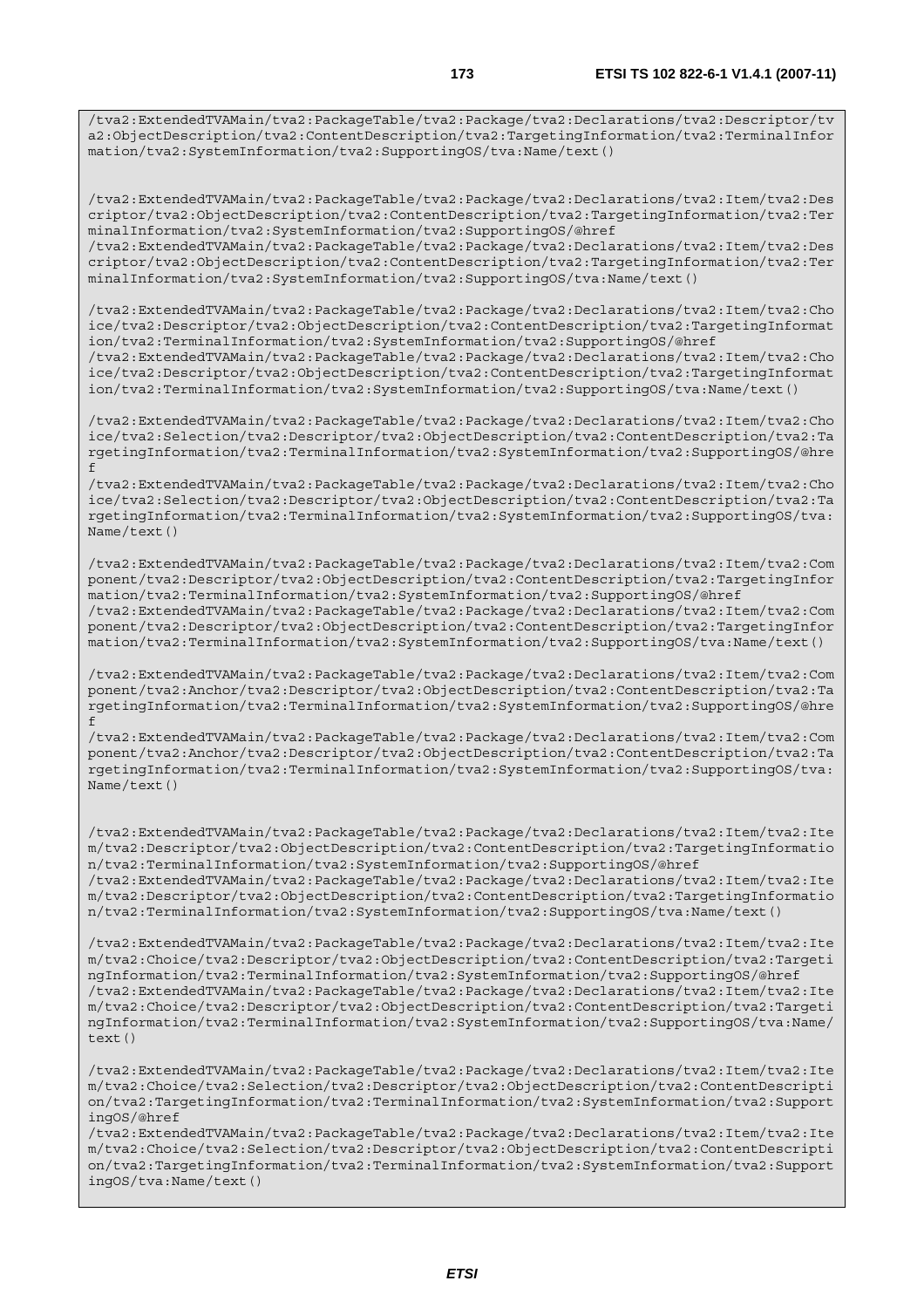/tva2:ExtendedTVAMain/tva2:PackageTable/tva2:Package/tva2:Declarations/tva2:Item/tva2:Ite m/tva2:Component/tva2:Descriptor/tva2:ObjectDescription/tva2:ContentDescription/tva2:Targ etingInformation/tva2:TerminalInformation/tva2:SystemInformation/tva2:SupportingOS/@href /tva2:ExtendedTVAMain/tva2:PackageTable/tva2:Package/tva2:Declarations/tva2:Item/tva2:Ite m/tva2:Component/tva2:Descriptor/tva2:ObjectDescription/tva2:ContentDescription/tva2:Targ etingInformation/tva2:TerminalInformation/tva2:SystemInformation/tva2:SupportingOS/tva:Na me/text()

/tva2:ExtendedTVAMain/tva2:PackageTable/tva2:Package/tva2:Declarations/tva2:Item/tva2:Ite m/tva2:Component/tva2:Anchor/tva2:Descriptor/tva2:ObjectDescription/tva2:ContentDescripti on/tva2:TargetingInformation/tva2:TerminalInformation/tva2:SystemInformation/tva2:Support ingOS/@href

/tva2:ExtendedTVAMain/tva2:PackageTable/tva2:Package/tva2:Declarations/tva2:Item/tva2:Ite m/tva2:Component/tva2:Anchor/tva2:Descriptor/tva2:ObjectDescription/tva2:ContentDescripti on/tva2:TargetingInformation/tva2:TerminalInformation/tva2:SystemInformation/tva2:Support ingOS/tva:Name/text()

/tva2:ExtendedTVAMain/tva2:PackageTable/tva2:Package/tva2:Declarations/tva2:Component/tva 2:Descriptor/tva2:ObjectDescription/tva2:ContentDescription/tva2:TargetingInformation/tva 2:TerminalInformation/tva2:SystemInformation/tva2:SupportingOS/@href

/tva2:ExtendedTVAMain/tva2:PackageTable/tva2:Package/tva2:Declarations/tva2:Component/tva 2:Descriptor/tva2:ObjectDescription/tva2:ContentDescription/tva2:TargetingInformation/tva 2:TerminalInformation/tva2:SystemInformation/tva2:SupportingOS/tva:Name/text()

/tva2:ExtendedTVAMain/tva2:PackageTable/tva2:Package/tva2:Declarations/tva2:Component/tva 2:Anchor/tva2:Descriptor/tva2:ObjectDescription/tva2:ContentDescription/tva2:TargetingInf ormation/tva2:TerminalInformation/tva2:SystemInformation/tva2:SupportingOS/@href /tva2:ExtendedTVAMain/tva2:PackageTable/tva2:Package/tva2:Declarations/tva2:Component/tva 2:Anchor/tva2:Descriptor/tva2:ObjectDescription/tva2:ContentDescription/tva2:TargetingInf ormation/tva2:TerminalInformation/tva2:SystemInformation/tva2:SupportingOS/tva:Name/text(

)

/tva2:ExtendedTVAMain/tva2:PackageTable/tva2:Package/tva2:Declarations/tva2:Anchor/tva2:D escriptor/tva2:ObjectDescription/tva2:ContentDescription/tva2:TargetingInformation/tva2:T erminalInformation/tva2:SystemInformation/tva2:SupportingOS/@href /tva2:ExtendedTVAMain/tva2:PackageTable/tva2:Package/tva2:Declarations/tva2:Anchor/tva2:D escriptor/tva2:ObjectDescription/tva2:ContentDescription/tva2:TargetingInformation/tva2:T erminalInformation/tva2:SystemInformation/tva2:SupportingOS/tva:Name/text()

/tva2:ExtendedTVAMain/tva2:PackageTable/tva2:Package/tva2:Item/tva2:Descriptor/tva2:Objec tDescription/tva2:ContentDescription/tva2:TargetingInformation/tva2:TerminalInformation/t va2:SystemInformation/tva2:SupportingOS/@href

/tva2:ExtendedTVAMain/tva2:PackageTable/tva2:Package/tva2:Item/tva2:Descriptor/tva2:Objec tDescription/tva2:ContentDescription/tva2:TargetingInformation/tva2:TerminalInformation/t va2:SystemInformation/tva2:SupportingOS/tva:Name/text()

/tva2:ExtendedTVAMain/tva2:PackageTable/tva2:Package/tva2:Item/tva2:Choice/tva2:Descripto r/tva2:ObjectDescription/tva2:ContentDescription/tva2:TargetingInformation/tva2:TerminalI nformation/tva2:SystemInformation/tva2:SupportingOS/@href

/tva2:ExtendedTVAMain/tva2:PackageTable/tva2:Package/tva2:Item/tva2:Choice/tva2:Descripto r/tva2:ObjectDescription/tva2:ContentDescription/tva2:TargetingInformation/tva2:TerminalI nformation/tva2:SystemInformation/tva2:SupportingOS/tva:Name/text()

/tva2:ExtendedTVAMain/tva2:PackageTable/tva2:Package/tva2:Item/tva2:Choice/tva2:Selection /tva2:Descriptor/tva2:ObjectDescription/tva2:ContentDescription/tva2:TargetingInformation /tva2:TerminalInformation/tva2:SystemInformation/tva2:SupportingOS/@href

/tva2:ExtendedTVAMain/tva2:PackageTable/tva2:Package/tva2:Item/tva2:Choice/tva2:Selection /tva2:Descriptor/tva2:ObjectDescription/tva2:ContentDescription/tva2:TargetingInformation /tva2:TerminalInformation/tva2:SystemInformation/tva2:SupportingOS/tva:Name/text()

/tva2:ExtendedTVAMain/tva2:PackageTable/tva2:Package/tva2:Item/tva2:Component/tva2:Descri ptor/tva2:ObjectDescription/tva2:ContentDescription/tva2:TargetingInformation/tva2:Termin alInformation/tva2:SystemInformation/tva2:SupportingOS/@href /tva2:ExtendedTVAMain/tva2:PackageTable/tva2:Package/tva2:Item/tva2:Component/tva2:Descri ptor/tva2:ObjectDescription/tva2:ContentDescription/tva2:TargetingInformation/tva2:Termin alInformation/tva2:SystemInformation/tva2:SupportingOS/tva:Name/text()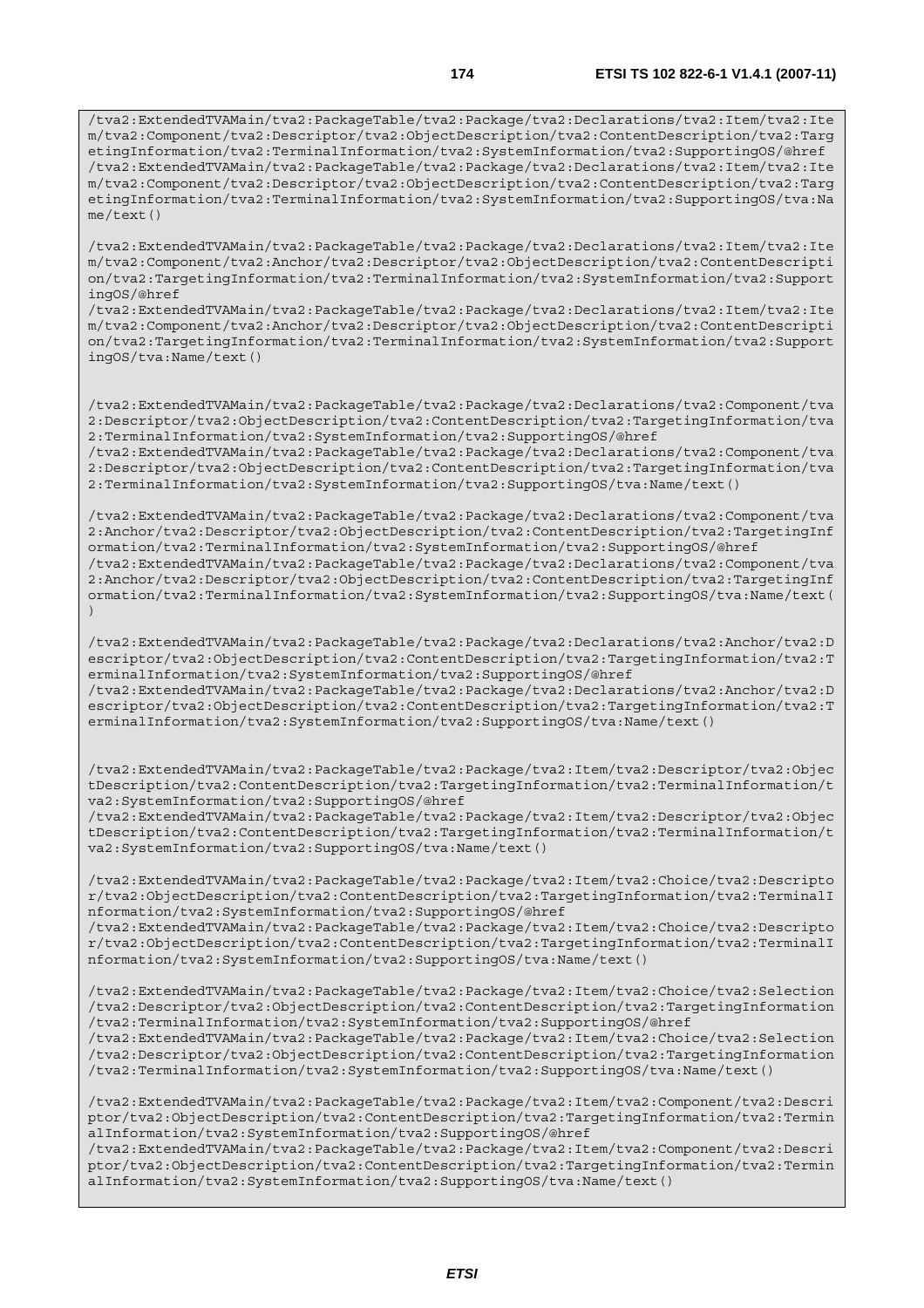/tva2:ExtendedTVAMain/tva2:PackageTable/tva2:Package/tva2:Item/tva2:Component/tva2:Anchor /tva2:Descriptor/tva2:ObjectDescription/tva2:ContentDescription/tva2:TargetingInformation /tva2:TerminalInformation/tva2:SystemInformation/tva2:SupportingOS/@href

/tva2:ExtendedTVAMain/tva2:PackageTable/tva2:Package/tva2:Item/tva2:Component/tva2:Anchor /tva2:Descriptor/tva2:ObjectDescription/tva2:ContentDescription/tva2:TargetingInformation /tva2:TerminalInformation/tva2:SystemInformation/tva2:SupportingOS/tva:Name/text()

/tva2:ExtendedTVAMain/tva2:PackageTable/tva2:Package/tva2:Item/tva2:Item/tva2:Descriptor/ tva2:ObjectDescription/tva2:ContentDescription/tva2:TargetingInformation/tva2:TerminalInf ormation/tva2:SystemInformation/tva2:SupportingOS/@href /tva2:ExtendedTVAMain/tva2:PackageTable/tva2:Package/tva2:Item/tva2:Item/tva2:Descriptor/ tva2:ObjectDescription/tva2:ContentDescription/tva2:TargetingInformation/tva2:TerminalInf ormation/tva2:SystemInformation/tva2:SupportingOS/tva:Name/text()

/tva2:ExtendedTVAMain/tva2:PackageTable/tva2:Package/tva2:Item/tva2:Item/tva2:Choice/tva2 :Descriptor/tva2:ObjectDescription/tva2:ContentDescription/tva2:TargetingInformation/tva2 :TerminalInformation/tva2:SystemInformation/tva2:SupportingOS/@href

/tva2:ExtendedTVAMain/tva2:PackageTable/tva2:Package/tva2:Item/tva2:Item/tva2:Choice/tva2 :Descriptor/tva2:ObjectDescription/tva2:ContentDescription/tva2:TargetingInformation/tva2 :TerminalInformation/tva2:SystemInformation/tva2:SupportingOS/tva:Name/text()

/tva2:ExtendedTVAMain/tva2:PackageTable/tva2:Package/tva2:Item/tva2:Item/tva2:Choice/tva2 :Selection/tva2:Descriptor/tva2:ObjectDescription/tva2:ContentDescription/tva2:TargetingI nformation/tva2:TerminalInformation/tva2:SystemInformation/tva2:SupportingOS/@href /tva2:ExtendedTVAMain/tva2:PackageTable/tva2:Package/tva2:Item/tva2:Item/tva2:Choice/tva2 :Selection/tva2:Descriptor/tva2:ObjectDescription/tva2:ContentDescription/tva2:TargetingI nformation/tva2:TerminalInformation/tva2:SystemInformation/tva2:SupportingOS/tva:Name/tex t $()$ 

/tva2:ExtendedTVAMain/tva2:PackageTable/tva2:Package/tva2:Item/tva2:Item/tva2:Component/t va2:Descriptor/tva2:ObjectDescription/tva2:ContentDescription/tva2:TargetingInformation/t va2:TerminalInformation/tva2:SystemInformation/tva2:SupportingOS/@href /tva2:ExtendedTVAMain/tva2:PackageTable/tva2:Package/tva2:Item/tva2:Item/tva2:Component/t va2:Descriptor/tva2:ObjectDescription/tva2:ContentDescription/tva2:TargetingInformation/t va2:TerminalInformation/tva2:SystemInformation/tva2:SupportingOS/tva:Name/text()

/tva2:ExtendedTVAMain/tva2:PackageTable/tva2:Package/tva2:Item/tva2:Item/tva2:Component/t va2:Anchor/tva2:Descriptor/tva2:ObjectDescription/tva2:ContentDescription/tva2:TargetingI nformation/tva2:TerminalInformation/tva2:SystemInformation/tva2:SupportingOS/@href /tva2:ExtendedTVAMain/tva2:PackageTable/tva2:Package/tva2:Item/tva2:Item/tva2:Component/t va2:Anchor/tva2:Descriptor/tva2:ObjectDescription/tva2:ContentDescription/tva2:TargetingI nformation/tva2:TerminalInformation/tva2:SystemInformation/tva2:SupportingOS/tva:Name/tex t()  $"$  />

 <tns:FieldIDDefinition fieldID="MiddleWare" fieldDefinition=" /tva:TVAMain/tva2:ExtendedUserDescription/tva2:UsageEnvironment/tva2:TerminalInformationT able/tva2:TerminalInformation/tva2:SystemInformation/tva2:MiddleWare/@href /tva:TVAMain/tva2:ExtendedUserDescription/tva2:UsageEnvironment/tva2:TerminalInformationT able/tva2:TerminalInformation/tva2:SystemInformation/tva2:MiddleWare/tva:Name/text()

/tva:TVAMain/tva:ProgramDescription/tva:ProgramInformationTable/tva:ProgramInformation/tv a2:ExtendedContentDescription/tva2:TargetingInformation/tva2:TerminalInformation/tva2:Sys temInformation/tva2:MiddleWare/@href

/tva:TVAMain/tva:ProgramDescription/tva:ProgramInformationTable/tva:ProgramInformation/tv a2:ExtendedContentDescription/tva2:TargetingInformation/tva2:TerminalInformation/tva2:Sys temInformation/tva2:MiddleWare/tva:Name/text()

/tva:TVAMain/tva:ProgramDescription/tva:GroupInformationTable/tva:GroupInformation/tva2:E xtendedContentDescription/tva2:TargetingInformation/tva2:TerminalInformation/tva2:SystemI nformation/tva2:MiddleWare/@href

/tva:TVAMain/tva:ProgramDescription/tva:GroupInformationTable/tva:GroupInformation/tva2:E xtendedContentDescription/tva2:TargetingInformation/tva2:TerminalInformation/tva2:SystemI nformation/tva2:MiddleWare/tva:Name/text()

/tva2:ExtendedTVAMain/tva2:TargetingInformationTable/tva2:TargetingInformation/tva2:Termi nalInformation/tva2:SystemInformation/tva2:MiddleWare/@href /tva2:ExtendedTVAMain/tva2:TargetingInformationTable/tva2:TargetingInformation/tva2:Termi

nalInformation/tva2:SystemInformation/tva2:MiddleWare/tva:Name/text()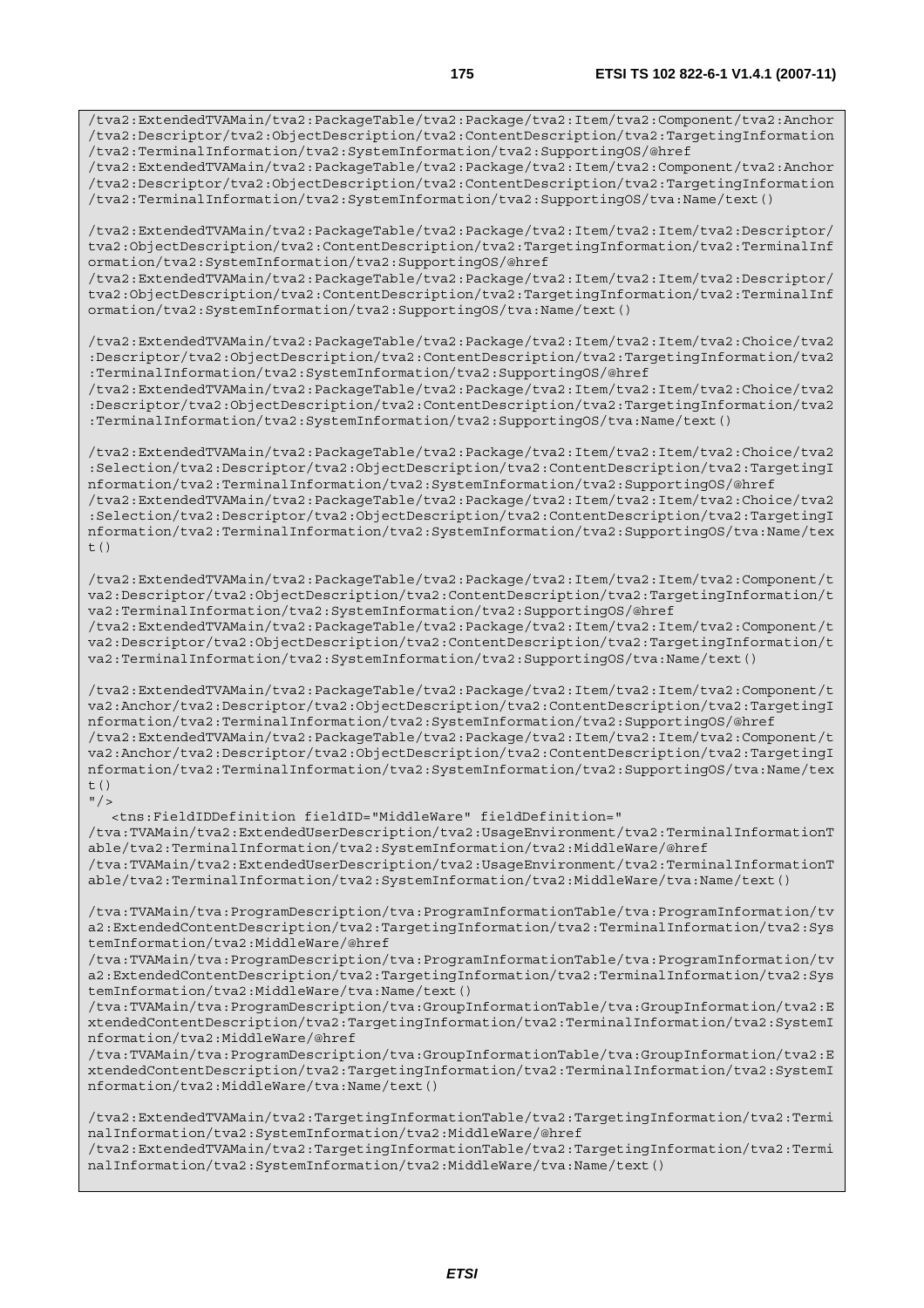/tva2:ExtendedTVAMain/tva2:PackageTable/tva2:Package/tva2:Descriptor/tva2:ObjectDescripti on/tva2:ContentDescription/tva2:TargetingInformation/tva2:TerminalInformation/tva2:System Information/tva2:MiddleWare/tva:Name/text()

/tva2:ExtendedTVAMain/tva2:PackageTable/tva2:Package/tva2:Declarations/tva2:Descriptor/tv a2:ObjectDescription/tva2:ContentDescription/tva2:TargetingInformation/tva2:TerminalInfor mation/tva2:SystemInformation/tva2:MiddleWare/@href

/tva2:ExtendedTVAMain/tva2:PackageTable/tva2:Package/tva2:Declarations/tva2:Descriptor/tv a2:ObjectDescription/tva2:ContentDescription/tva2:TargetingInformation/tva2:TerminalInfor mation/tva2:SystemInformation/tva2:MiddleWare/tva:Name/text()

/tva2:ExtendedTVAMain/tva2:PackageTable/tva2:Package/tva2:Declarations/tva2:Item/tva2:Des criptor/tva2:ObjectDescription/tva2:ContentDescription/tva2:TargetingInformation/tva2:Ter minalInformation/tva2:SystemInformation/tva2:MiddleWare/@href

/tva2:ExtendedTVAMain/tva2:PackageTable/tva2:Package/tva2:Declarations/tva2:Item/tva2:Des criptor/tva2:ObjectDescription/tva2:ContentDescription/tva2:TargetingInformation/tva2:Ter minalInformation/tva2:SystemInformation/tva2:MiddleWare/tva:Name/text()

/tva2:ExtendedTVAMain/tva2:PackageTable/tva2:Package/tva2:Declarations/tva2:Item/tva2:Cho ice/tva2:Descriptor/tva2:ObjectDescription/tva2:ContentDescription/tva2:TargetingInformat ion/tva2:TerminalInformation/tva2:SystemInformation/tva2:MiddleWare/@href /tva2:ExtendedTVAMain/tva2:PackageTable/tva2:Package/tva2:Declarations/tva2:Item/tva2:Cho ice/tva2:Descriptor/tva2:ObjectDescription/tva2:ContentDescription/tva2:TargetingInformat ion/tva2:TerminalInformation/tva2:SystemInformation/tva2:MiddleWare/tva:Name/text()

/tva2:ExtendedTVAMain/tva2:PackageTable/tva2:Package/tva2:Declarations/tva2:Item/tva2:Cho ice/tva2:Selection/tva2:Descriptor/tva2:ObjectDescription/tva2:ContentDescription/tva2:Ta rgetingInformation/tva2:TerminalInformation/tva2:SystemInformation/tva2:MiddleWare/@href /tva2:ExtendedTVAMain/tva2:PackageTable/tva2:Package/tva2:Declarations/tva2:Item/tva2:Cho ice/tva2:Selection/tva2:Descriptor/tva2:ObjectDescription/tva2:ContentDescription/tva2:Ta rgetingInformation/tva2:TerminalInformation/tva2:SystemInformation/tva2:MiddleWare/tva:Na me/text()

/tva2:ExtendedTVAMain/tva2:PackageTable/tva2:Package/tva2:Declarations/tva2:Item/tva2:Com ponent/tva2:Descriptor/tva2:ObjectDescription/tva2:ContentDescription/tva2:TargetingInfor mation/tva2:TerminalInformation/tva2:SystemInformation/tva2:MiddleWare/@href /tva2:ExtendedTVAMain/tva2:PackageTable/tva2:Package/tva2:Declarations/tva2:Item/tva2:Com ponent/tva2:Descriptor/tva2:ObjectDescription/tva2:ContentDescription/tva2:TargetingInfor mation/tva2:TerminalInformation/tva2:SystemInformation/tva2:MiddleWare/tva:Name/text()

/tva2:ExtendedTVAMain/tva2:PackageTable/tva2:Package/tva2:Declarations/tva2:Item/tva2:Com ponent/tva2:Anchor/tva2:Descriptor/tva2:ObjectDescription/tva2:ContentDescription/tva2:Ta rgetingInformation/tva2:TerminalInformation/tva2:SystemInformation/tva2:MiddleWare/@href /tva2:ExtendedTVAMain/tva2:PackageTable/tva2:Package/tva2:Declarations/tva2:Item/tva2:Com ponent/tva2:Anchor/tva2:Descriptor/tva2:ObjectDescription/tva2:ContentDescription/tva2:Ta rgetingInformation/tva2:TerminalInformation/tva2:SystemInformation/tva2:MiddleWare/tva:Na me/text()

/tva2:ExtendedTVAMain/tva2:PackageTable/tva2:Package/tva2:Declarations/tva2:Item/tva2:Ite m/tva2:Descriptor/tva2:ObjectDescription/tva2:ContentDescription/tva2:TargetingInformatio n/tva2:TerminalInformation/tva2:SystemInformation/tva2:MiddleWare/@href /tva2:ExtendedTVAMain/tva2:PackageTable/tva2:Package/tva2:Declarations/tva2:Item/tva2:Ite m/tva2:Descriptor/tva2:ObjectDescription/tva2:ContentDescription/tva2:TargetingInformatio n/tva2:TerminalInformation/tva2:SystemInformation/tva2:MiddleWare/tva:Name/text()

/tva2:ExtendedTVAMain/tva2:PackageTable/tva2:Package/tva2:Declarations/tva2:Item/tva2:Ite m/tva2:Choice/tva2:Descriptor/tva2:ObjectDescription/tva2:ContentDescription/tva2:Targeti ngInformation/tva2:TerminalInformation/tva2:SystemInformation/tva2:MiddleWare/@href /tva2:ExtendedTVAMain/tva2:PackageTable/tva2:Package/tva2:Declarations/tva2:Item/tva2:Ite m/tva2:Choice/tva2:Descriptor/tva2:ObjectDescription/tva2:ContentDescription/tva2:Targeti ngInformation/tva2:TerminalInformation/tva2:SystemInformation/tva2:MiddleWare/tva:Name/te  $xt()$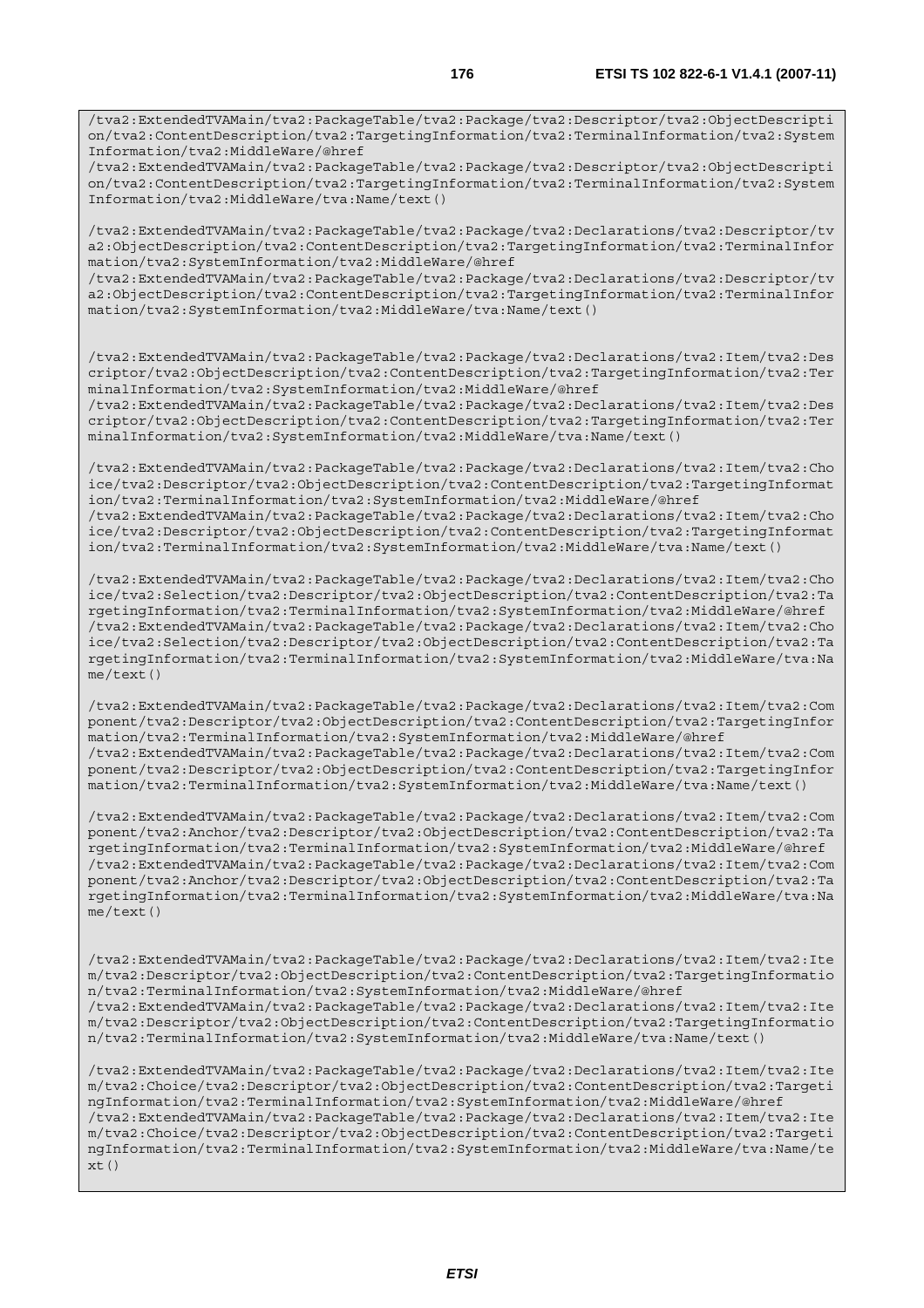/tva2:ExtendedTVAMain/tva2:PackageTable/tva2:Package/tva2:Declarations/tva2:Item/tva2:Ite m/tva2:Choice/tva2:Selection/tva2:Descriptor/tva2:ObjectDescription/tva2:ContentDescripti on/tva2:TargetingInformation/tva2:TerminalInformation/tva2:SystemInformation/tva2:MiddleW are/tva:Name/text()

/tva2:ExtendedTVAMain/tva2:PackageTable/tva2:Package/tva2:Declarations/tva2:Item/tva2:Ite m/tva2:Component/tva2:Descriptor/tva2:ObjectDescription/tva2:ContentDescription/tva2:Targ etingInformation/tva2:TerminalInformation/tva2:SystemInformation/tva2:MiddleWare/@href /tva2:ExtendedTVAMain/tva2:PackageTable/tva2:Package/tva2:Declarations/tva2:Item/tva2:Ite m/tva2:Component/tva2:Descriptor/tva2:ObjectDescription/tva2:ContentDescription/tva2:Targ etingInformation/tva2:TerminalInformation/tva2:SystemInformation/tva2:MiddleWare/tva:Name /text()

/tva2:ExtendedTVAMain/tva2:PackageTable/tva2:Package/tva2:Declarations/tva2:Item/tva2:Ite m/tva2:Component/tva2:Anchor/tva2:Descriptor/tva2:ObjectDescription/tva2:ContentDescripti on/tva2:TargetingInformation/tva2:TerminalInformation/tva2:SystemInformation/tva2:MiddleW are/@href

/tva2:ExtendedTVAMain/tva2:PackageTable/tva2:Package/tva2:Declarations/tva2:Item/tva2:Ite m/tva2:Component/tva2:Anchor/tva2:Descriptor/tva2:ObjectDescription/tva2:ContentDescripti on/tva2:TargetingInformation/tva2:TerminalInformation/tva2:SystemInformation/tva2:MiddleW are/tva:Name/text()

/tva2:ExtendedTVAMain/tva2:PackageTable/tva2:Package/tva2:Declarations/tva2:Component/tva 2:Descriptor/tva2:ObjectDescription/tva2:ContentDescription/tva2:TargetingInformation/tva 2:TerminalInformation/tva2:SystemInformation/tva2:MiddleWare/@href

/tva2:ExtendedTVAMain/tva2:PackageTable/tva2:Package/tva2:Declarations/tva2:Component/tva 2:Descriptor/tva2:ObjectDescription/tva2:ContentDescription/tva2:TargetingInformation/tva 2:TerminalInformation/tva2:SystemInformation/tva2:MiddleWare/tva:Name/text()

/tva2:ExtendedTVAMain/tva2:PackageTable/tva2:Package/tva2:Declarations/tva2:Component/tva 2:Anchor/tva2:Descriptor/tva2:ObjectDescription/tva2:ContentDescription/tva2:TargetingInf ormation/tva2:TerminalInformation/tva2:SystemInformation/tva2:MiddleWare/@href /tva2:ExtendedTVAMain/tva2:PackageTable/tva2:Package/tva2:Declarations/tva2:Component/tva 2:Anchor/tva2:Descriptor/tva2:ObjectDescription/tva2:ContentDescription/tva2:TargetingInf ormation/tva2:TerminalInformation/tva2:SystemInformation/tva2:MiddleWare/tva:Name/text()

/tva2:ExtendedTVAMain/tva2:PackageTable/tva2:Package/tva2:Declarations/tva2:Anchor/tva2:D escriptor/tva2:ObjectDescription/tva2:ContentDescription/tva2:TargetingInformation/tva2:T erminalInformation/tva2:SystemInformation/tva2:MiddleWare/@href /tva2:ExtendedTVAMain/tva2:PackageTable/tva2:Package/tva2:Declarations/tva2:Anchor/tva2:D escriptor/tva2:ObjectDescription/tva2:ContentDescription/tva2:TargetingInformation/tva2:T erminalInformation/tva2:SystemInformation/tva2:MiddleWare/tva:Name/text()

/tva2:ExtendedTVAMain/tva2:PackageTable/tva2:Package/tva2:Item/tva2:Descriptor/tva2:Objec tDescription/tva2:ContentDescription/tva2:TargetingInformation/tva2:TerminalInformation/t va2:SystemInformation/tva2:MiddleWare/@href

/tva2:ExtendedTVAMain/tva2:PackageTable/tva2:Package/tva2:Item/tva2:Descriptor/tva2:Objec tDescription/tva2:ContentDescription/tva2:TargetingInformation/tva2:TerminalInformation/t va2:SystemInformation/tva2:MiddleWare/tva:Name/text()

/tva2:ExtendedTVAMain/tva2:PackageTable/tva2:Package/tva2:Item/tva2:Choice/tva2:Descripto r/tva2:ObjectDescription/tva2:ContentDescription/tva2:TargetingInformation/tva2:TerminalI nformation/tva2:SystemInformation/tva2:MiddleWare/@href

/tva2:ExtendedTVAMain/tva2:PackageTable/tva2:Package/tva2:Item/tva2:Choice/tva2:Descripto r/tva2:ObjectDescription/tva2:ContentDescription/tva2:TargetingInformation/tva2:TerminalI nformation/tva2:SystemInformation/tva2:MiddleWare/tva:Name/text()

/tva2:ExtendedTVAMain/tva2:PackageTable/tva2:Package/tva2:Item/tva2:Choice/tva2:Selection /tva2:Descriptor/tva2:ObjectDescription/tva2:ContentDescription/tva2:TargetingInformation /tva2:TerminalInformation/tva2:SystemInformation/tva2:MiddleWare/@href

/tva2:ExtendedTVAMain/tva2:PackageTable/tva2:Package/tva2:Item/tva2:Choice/tva2:Selection /tva2:Descriptor/tva2:ObjectDescription/tva2:ContentDescription/tva2:TargetingInformation /tva2:TerminalInformation/tva2:SystemInformation/tva2:MiddleWare/tva:Name/text()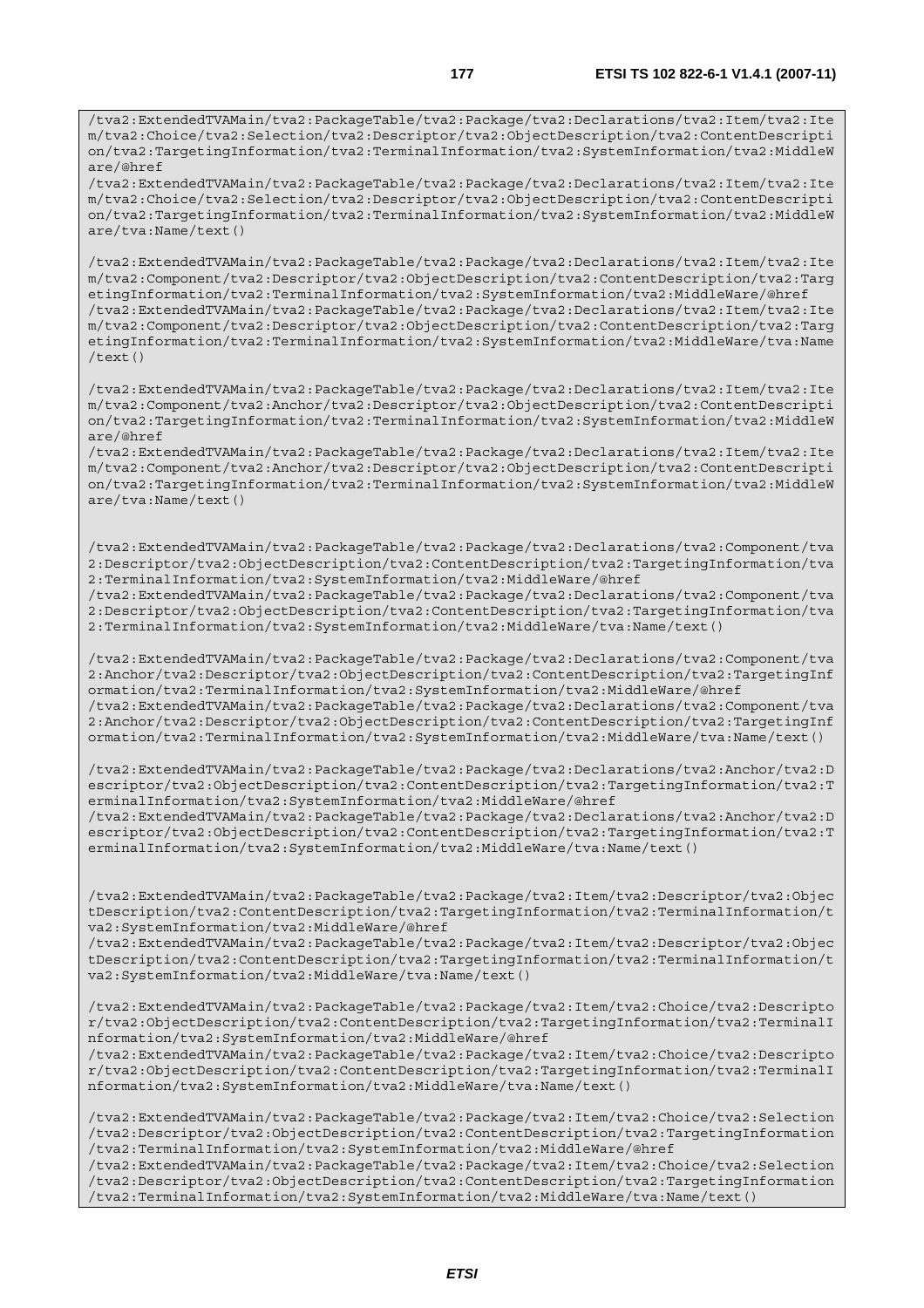/tva2:ExtendedTVAMain/tva2:PackageTable/tva2:Package/tva2:Item/tva2:Component/tva2:Descri ptor/tva2:ObjectDescription/tva2:ContentDescription/tva2:TargetingInformation/tva2:Termin alInformation/tva2:SystemInformation/tva2:MiddleWare/@href

/tva2:ExtendedTVAMain/tva2:PackageTable/tva2:Package/tva2:Item/tva2:Component/tva2:Descri ptor/tva2:ObjectDescription/tva2:ContentDescription/tva2:TargetingInformation/tva2:Termin alInformation/tva2:SystemInformation/tva2:MiddleWare/tva:Name/text()

/tva2:ExtendedTVAMain/tva2:PackageTable/tva2:Package/tva2:Item/tva2:Component/tva2:Anchor /tva2:Descriptor/tva2:ObjectDescription/tva2:ContentDescription/tva2:TargetingInformation /tva2:TerminalInformation/tva2:SystemInformation/tva2:MiddleWare/@href

/tva2:ExtendedTVAMain/tva2:PackageTable/tva2:Package/tva2:Item/tva2:Component/tva2:Anchor /tva2:Descriptor/tva2:ObjectDescription/tva2:ContentDescription/tva2:TargetingInformation /tva2:TerminalInformation/tva2:SystemInformation/tva2:MiddleWare/tva:Name/text()

/tva2:ExtendedTVAMain/tva2:PackageTable/tva2:Package/tva2:Item/tva2:Item/tva2:Descriptor/ tva2:ObjectDescription/tva2:ContentDescription/tva2:TargetingInformation/tva2:TerminalInf ormation/tva2:SystemInformation/tva2:MiddleWare/@href

/tva2:ExtendedTVAMain/tva2:PackageTable/tva2:Package/tva2:Item/tva2:Item/tva2:Descriptor/ tva2:ObjectDescription/tva2:ContentDescription/tva2:TargetingInformation/tva2:TerminalInf ormation/tva2:SystemInformation/tva2:MiddleWare/tva:Name/text()

/tva2:ExtendedTVAMain/tva2:PackageTable/tva2:Package/tva2:Item/tva2:Item/tva2:Choice/tva2 :Descriptor/tva2:ObjectDescription/tva2:ContentDescription/tva2:TargetingInformation/tva2 :TerminalInformation/tva2:SystemInformation/tva2:MiddleWare/@href

/tva2:ExtendedTVAMain/tva2:PackageTable/tva2:Package/tva2:Item/tva2:Item/tva2:Choice/tva2 :Descriptor/tva2:ObjectDescription/tva2:ContentDescription/tva2:TargetingInformation/tva2 :TerminalInformation/tva2:SystemInformation/tva2:MiddleWare/tva:Name/text()

/tva2:ExtendedTVAMain/tva2:PackageTable/tva2:Package/tva2:Item/tva2:Item/tva2:Choice/tva2 :Selection/tva2:Descriptor/tva2:ObjectDescription/tva2:ContentDescription/tva2:TargetingI nformation/tva2:TerminalInformation/tva2:SystemInformation/tva2:MiddleWare/@href /tva2:ExtendedTVAMain/tva2:PackageTable/tva2:Package/tva2:Item/tva2:Item/tva2:Choice/tva2 :Selection/tva2:Descriptor/tva2:ObjectDescription/tva2:ContentDescription/tva2:TargetingI nformation/tva2:TerminalInformation/tva2:SystemInformation/tva2:MiddleWare/tva:Name/text( )

/tva2:ExtendedTVAMain/tva2:PackageTable/tva2:Package/tva2:Item/tva2:Item/tva2:Component/t va2:Descriptor/tva2:ObjectDescription/tva2:ContentDescription/tva2:TargetingInformation/t va2:TerminalInformation/tva2:SystemInformation/tva2:MiddleWare/@href /tva2:ExtendedTVAMain/tva2:PackageTable/tva2:Package/tva2:Item/tva2:Item/tva2:Component/t va2:Descriptor/tva2:ObjectDescription/tva2:ContentDescription/tva2:TargetingInformation/t va2:TerminalInformation/tva2:SystemInformation/tva2:MiddleWare/tva:Name/text()

/tva2:ExtendedTVAMain/tva2:PackageTable/tva2:Package/tva2:Item/tva2:Item/tva2:Component/t va2:Anchor/tva2:Descriptor/tva2:ObjectDescription/tva2:ContentDescription/tva2:TargetingI nformation/tva2:TerminalInformation/tva2:SystemInformation/tva2:MiddleWare/@href /tva2:ExtendedTVAMain/tva2:PackageTable/tva2:Package/tva2:Item/tva2:Item/tva2:Component/t va2:Anchor/tva2:Descriptor/tva2:ObjectDescription/tva2:ContentDescription/tva2:TargetingI nformation/tva2:TerminalInformation/tva2:SystemInformation/tva2:MiddleWare/tva:Name/text( )

 $''/2$ 

 <tns:FieldIDDefinition fieldID="VirtualMachine" fieldDefinition=" /tva:TVAMain/tva2:ExtendedUserDescription/tva2:UsageEnvironment/tva2:TerminalInformationT able/tva2:TerminalInformation/tva2:SystemInformation/tva2:VirtualMachine/@href /tva:TVAMain/tva2:ExtendedUserDescription/tva2:UsageEnvironment/tva2:TerminalInformationT able/tva2:TerminalInformation/tva2:SystemInformation/tva2:VirtualMachine/tva:Name/text()

/tva:TVAMain/tva:ProgramDescription/tva:ProgramInformationTable/tva:ProgramInformation/tv a2:ExtendedContentDescription/tva2:TargetingInformation/tva2:TerminalInformation/tva2:Sys temInformation/tva2:VirtualMachine/@href

/tva:TVAMain/tva:ProgramDescription/tva:ProgramInformationTable/tva:ProgramInformation/tv a2:ExtendedContentDescription/tva2:TargetingInformation/tva2:TerminalInformation/tva2:Sys temInformation/tva2:VirtualMachine/tva:Name/text()

/tva:TVAMain/tva:ProgramDescription/tva:GroupInformationTable/tva:GroupInformation/tva2:E xtendedContentDescription/tva2:TargetingInformation/tva2:TerminalInformation/tva2:SystemI nformation/tva2:VirtualMachine/@href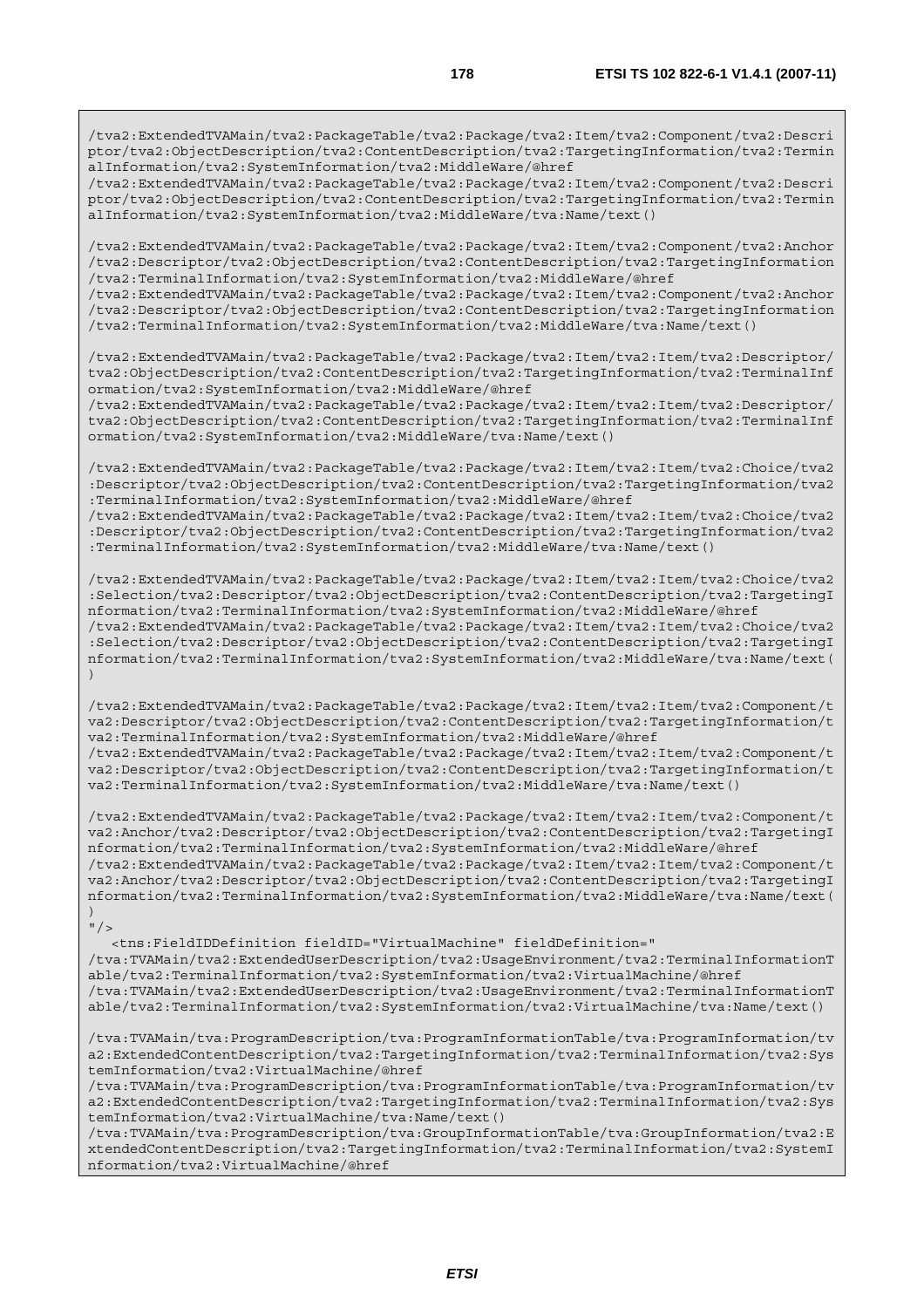/tva:TVAMain/tva:ProgramDescription/tva:GroupInformationTable/tva:GroupInformation/tva2:E xtendedContentDescription/tva2:TargetingInformation/tva2:TerminalInformation/tva2:SystemI nformation/tva2:VirtualMachine/tva:Name/text()

/tva2:ExtendedTVAMain/tva2:TargetingInformationTable/tva2:TargetingInformation/tva2:Termi nalInformation/tva2:SystemInformation/tva2:VirtualMachine/@href /tva2:ExtendedTVAMain/tva2:TargetingInformationTable/tva2:TargetingInformation/tva2:Termi nalInformation/tva2:SystemInformation/tva2:VirtualMachine/tva:Name/text()

/tva2:ExtendedTVAMain/tva2:PackageTable/tva2:Package/tva2:Descriptor/tva2:ObjectDescripti on/tva2:ContentDescription/tva2:TargetingInformation/tva2:TerminalInformation/tva2:System Information/tva2:VirtualMachine/@href

/tva2:ExtendedTVAMain/tva2:PackageTable/tva2:Package/tva2:Descriptor/tva2:ObjectDescripti on/tva2:ContentDescription/tva2:TargetingInformation/tva2:TerminalInformation/tva2:System Information/tva2:VirtualMachine/tva:Name/text()

/tva2:ExtendedTVAMain/tva2:PackageTable/tva2:Package/tva2:Declarations/tva2:Descriptor/tv a2:ObjectDescription/tva2:ContentDescription/tva2:TargetingInformation/tva2:TerminalInfor mation/tva2:SystemInformation/tva2:VirtualMachine/@href

/tva2:ExtendedTVAMain/tva2:PackageTable/tva2:Package/tva2:Declarations/tva2:Descriptor/tv a2:ObjectDescription/tva2:ContentDescription/tva2:TargetingInformation/tva2:TerminalInfor mation/tva2:SystemInformation/tva2:VirtualMachine/tva:Name/text()

/tva2:ExtendedTVAMain/tva2:PackageTable/tva2:Package/tva2:Declarations/tva2:Item/tva2:Des criptor/tva2:ObjectDescription/tva2:ContentDescription/tva2:TargetingInformation/tva2:Ter minalInformation/tva2:SystemInformation/tva2:VirtualMachine/@href /tva2:ExtendedTVAMain/tva2:PackageTable/tva2:Package/tva2:Declarations/tva2:Item/tva2:Des

criptor/tva2:ObjectDescription/tva2:ContentDescription/tva2:TargetingInformation/tva2:Ter minalInformation/tva2:SystemInformation/tva2:VirtualMachine/tva:Name/text()

/tva2:ExtendedTVAMain/tva2:PackageTable/tva2:Package/tva2:Declarations/tva2:Item/tva2:Cho ice/tva2:Descriptor/tva2:ObjectDescription/tva2:ContentDescription/tva2:TargetingInformat ion/tva2:TerminalInformation/tva2:SystemInformation/tva2:VirtualMachine/@href /tva2:ExtendedTVAMain/tva2:PackageTable/tva2:Package/tva2:Declarations/tva2:Item/tva2:Cho ice/tva2:Descriptor/tva2:ObjectDescription/tva2:ContentDescription/tva2:TargetingInformat ion/tva2:TerminalInformation/tva2:SystemInformation/tva2:VirtualMachine/tva:Name/text()

/tva2:ExtendedTVAMain/tva2:PackageTable/tva2:Package/tva2:Declarations/tva2:Item/tva2:Cho ice/tva2:Selection/tva2:Descriptor/tva2:ObjectDescription/tva2:ContentDescription/tva2:Ta rgetingInformation/tva2:TerminalInformation/tva2:SystemInformation/tva2:VirtualMachine/@h ref

/tva2:ExtendedTVAMain/tva2:PackageTable/tva2:Package/tva2:Declarations/tva2:Item/tva2:Cho ice/tva2:Selection/tva2:Descriptor/tva2:ObjectDescription/tva2:ContentDescription/tva2:Ta rgetingInformation/tva2:TerminalInformation/tva2:SystemInformation/tva2:VirtualMachine/tv a:Name/text()

/tva2:ExtendedTVAMain/tva2:PackageTable/tva2:Package/tva2:Declarations/tva2:Item/tva2:Com ponent/tva2:Descriptor/tva2:ObjectDescription/tva2:ContentDescription/tva2:TargetingInfor mation/tva2:TerminalInformation/tva2:SystemInformation/tva2:VirtualMachine/@href /tva2:ExtendedTVAMain/tva2:PackageTable/tva2:Package/tva2:Declarations/tva2:Item/tva2:Com ponent/tva2:Descriptor/tva2:ObjectDescription/tva2:ContentDescription/tva2:TargetingInfor mation/tva2:TerminalInformation/tva2:SystemInformation/tva2:VirtualMachine/tva:Name/text( )

/tva2:ExtendedTVAMain/tva2:PackageTable/tva2:Package/tva2:Declarations/tva2:Item/tva2:Com ponent/tva2:Anchor/tva2:Descriptor/tva2:ObjectDescription/tva2:ContentDescription/tva2:Ta rgetingInformation/tva2:TerminalInformation/tva2:SystemInformation/tva2:VirtualMachine/@h ref

/tva2:ExtendedTVAMain/tva2:PackageTable/tva2:Package/tva2:Declarations/tva2:Item/tva2:Com ponent/tva2:Anchor/tva2:Descriptor/tva2:ObjectDescription/tva2:ContentDescription/tva2:Ta rgetingInformation/tva2:TerminalInformation/tva2:SystemInformation/tva2:VirtualMachine/tv a:Name/text()

/tva2:ExtendedTVAMain/tva2:PackageTable/tva2:Package/tva2:Declarations/tva2:Item/tva2:Ite m/tva2:Descriptor/tva2:ObjectDescription/tva2:ContentDescription/tva2:TargetingInformatio n/tva2:TerminalInformation/tva2:SystemInformation/tva2:VirtualMachine/@href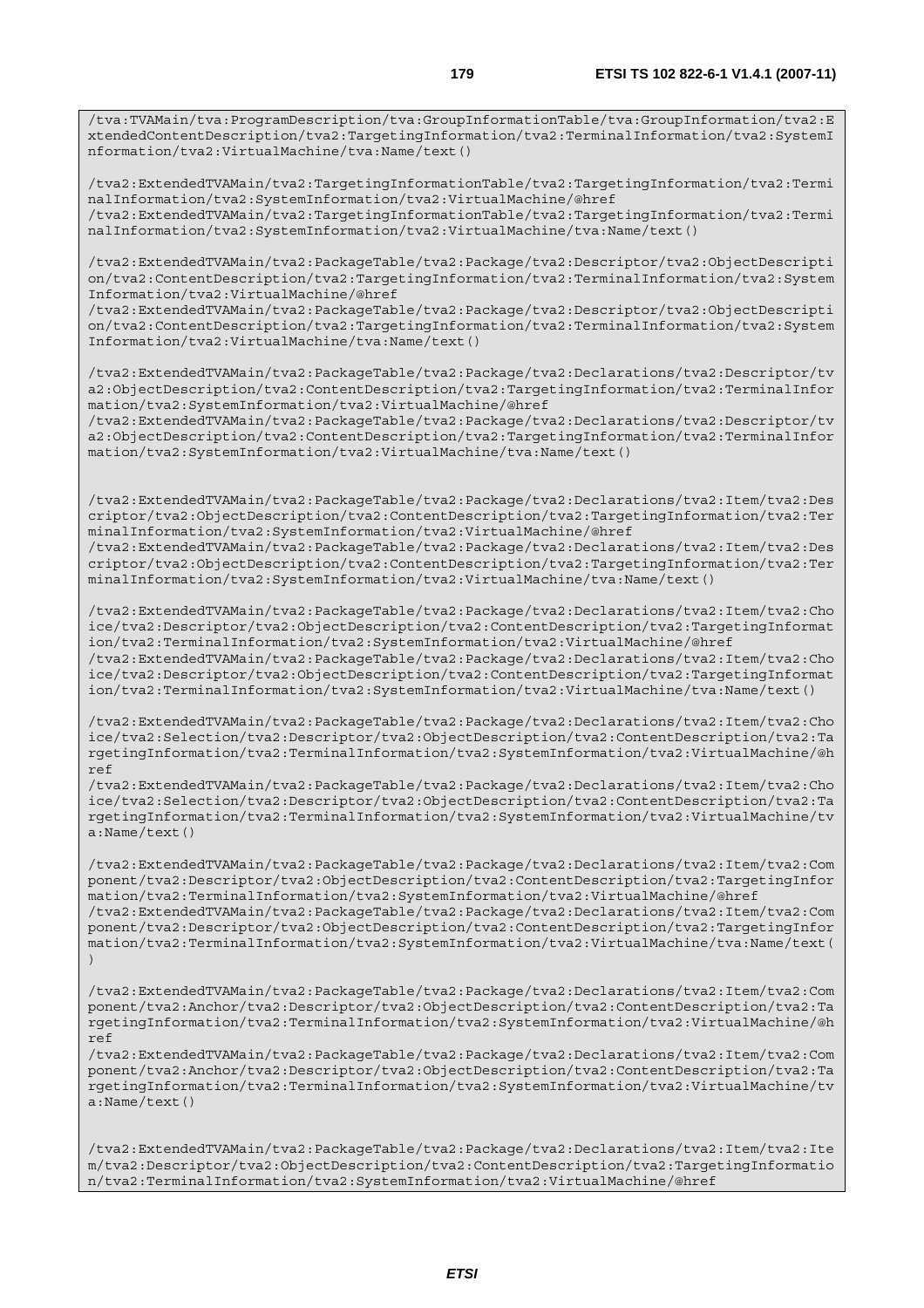/tva2:ExtendedTVAMain/tva2:PackageTable/tva2:Package/tva2:Declarations/tva2:Item/tva2:Ite m/tva2:Choice/tva2:Descriptor/tva2:ObjectDescription/tva2:ContentDescription/tva2:Targeti ngInformation/tva2:TerminalInformation/tva2:SystemInformation/tva2:VirtualMachine/@href /tva2:ExtendedTVAMain/tva2:PackageTable/tva2:Package/tva2:Declarations/tva2:Item/tva2:Ite m/tva2:Choice/tva2:Descriptor/tva2:ObjectDescription/tva2:ContentDescription/tva2:Targeti ngInformation/tva2:TerminalInformation/tva2:SystemInformation/tva2:VirtualMachine/tva:Nam e/text()

/tva2:ExtendedTVAMain/tva2:PackageTable/tva2:Package/tva2:Declarations/tva2:Item/tva2:Ite m/tva2:Choice/tva2:Selection/tva2:Descriptor/tva2:ObjectDescription/tva2:ContentDescripti on/tva2:TargetingInformation/tva2:TerminalInformation/tva2:SystemInformation/tva2:Virtual Machine/@href

/tva2:ExtendedTVAMain/tva2:PackageTable/tva2:Package/tva2:Declarations/tva2:Item/tva2:Ite m/tva2:Choice/tva2:Selection/tva2:Descriptor/tva2:ObjectDescription/tva2:ContentDescripti on/tva2:TargetingInformation/tva2:TerminalInformation/tva2:SystemInformation/tva2:Virtual Machine/tva:Name/text()

/tva2:ExtendedTVAMain/tva2:PackageTable/tva2:Package/tva2:Declarations/tva2:Item/tva2:Ite m/tva2:Component/tva2:Descriptor/tva2:ObjectDescription/tva2:ContentDescription/tva2:Targ etingInformation/tva2:TerminalInformation/tva2:SystemInformation/tva2:VirtualMachine/@hre f

/tva2:ExtendedTVAMain/tva2:PackageTable/tva2:Package/tva2:Declarations/tva2:Item/tva2:Ite m/tva2:Component/tva2:Descriptor/tva2:ObjectDescription/tva2:ContentDescription/tva2:Targ etingInformation/tva2:TerminalInformation/tva2:SystemInformation/tva2:VirtualMachine/tva: Name/text()

/tva2:ExtendedTVAMain/tva2:PackageTable/tva2:Package/tva2:Declarations/tva2:Item/tva2:Ite m/tva2:Component/tva2:Anchor/tva2:Descriptor/tva2:ObjectDescription/tva2:ContentDescripti on/tva2:TargetingInformation/tva2:TerminalInformation/tva2:SystemInformation/tva2:Virtual Machine/@href

/tva2:ExtendedTVAMain/tva2:PackageTable/tva2:Package/tva2:Declarations/tva2:Item/tva2:Ite m/tva2:Component/tva2:Anchor/tva2:Descriptor/tva2:ObjectDescription/tva2:ContentDescripti on/tva2:TargetingInformation/tva2:TerminalInformation/tva2:SystemInformation/tva2:Virtual Machine/tva:Name/text()

/tva2:ExtendedTVAMain/tva2:PackageTable/tva2:Package/tva2:Declarations/tva2:Component/tva 2:Descriptor/tva2:ObjectDescription/tva2:ContentDescription/tva2:TargetingInformation/tva 2:TerminalInformation/tva2:SystemInformation/tva2:VirtualMachine/@href /tva2:ExtendedTVAMain/tva2:PackageTable/tva2:Package/tva2:Declarations/tva2:Component/tva

2:Descriptor/tva2:ObjectDescription/tva2:ContentDescription/tva2:TargetingInformation/tva 2:TerminalInformation/tva2:SystemInformation/tva2:VirtualMachine/tva:Name/text()

/tva2:ExtendedTVAMain/tva2:PackageTable/tva2:Package/tva2:Declarations/tva2:Component/tva 2:Anchor/tva2:Descriptor/tva2:ObjectDescription/tva2:ContentDescription/tva2:TargetingInf ormation/tva2:TerminalInformation/tva2:SystemInformation/tva2:VirtualMachine/@href /tva2:ExtendedTVAMain/tva2:PackageTable/tva2:Package/tva2:Declarations/tva2:Component/tva 2:Anchor/tva2:Descriptor/tva2:ObjectDescription/tva2:ContentDescription/tva2:TargetingInf ormation/tva2:TerminalInformation/tva2:SystemInformation/tva2:VirtualMachine/tva:Name/tex t $($ )

/tva2:ExtendedTVAMain/tva2:PackageTable/tva2:Package/tva2:Declarations/tva2:Anchor/tva2:D escriptor/tva2:ObjectDescription/tva2:ContentDescription/tva2:TargetingInformation/tva2:T erminalInformation/tva2:SystemInformation/tva2:VirtualMachine/@href /tva2:ExtendedTVAMain/tva2:PackageTable/tva2:Package/tva2:Declarations/tva2:Anchor/tva2:D escriptor/tva2:ObjectDescription/tva2:ContentDescription/tva2:TargetingInformation/tva2:T erminalInformation/tva2:SystemInformation/tva2:VirtualMachine/tva:Name/text()

/tva2:ExtendedTVAMain/tva2:PackageTable/tva2:Package/tva2:Item/tva2:Descriptor/tva2:Objec tDescription/tva2:ContentDescription/tva2:TargetingInformation/tva2:TerminalInformation/t va2:SystemInformation/tva2:VirtualMachine/@href

/tva2:ExtendedTVAMain/tva2:PackageTable/tva2:Package/tva2:Item/tva2:Descriptor/tva2:Objec tDescription/tva2:ContentDescription/tva2:TargetingInformation/tva2:TerminalInformation/t va2:SystemInformation/tva2:VirtualMachine/tva:Name/text()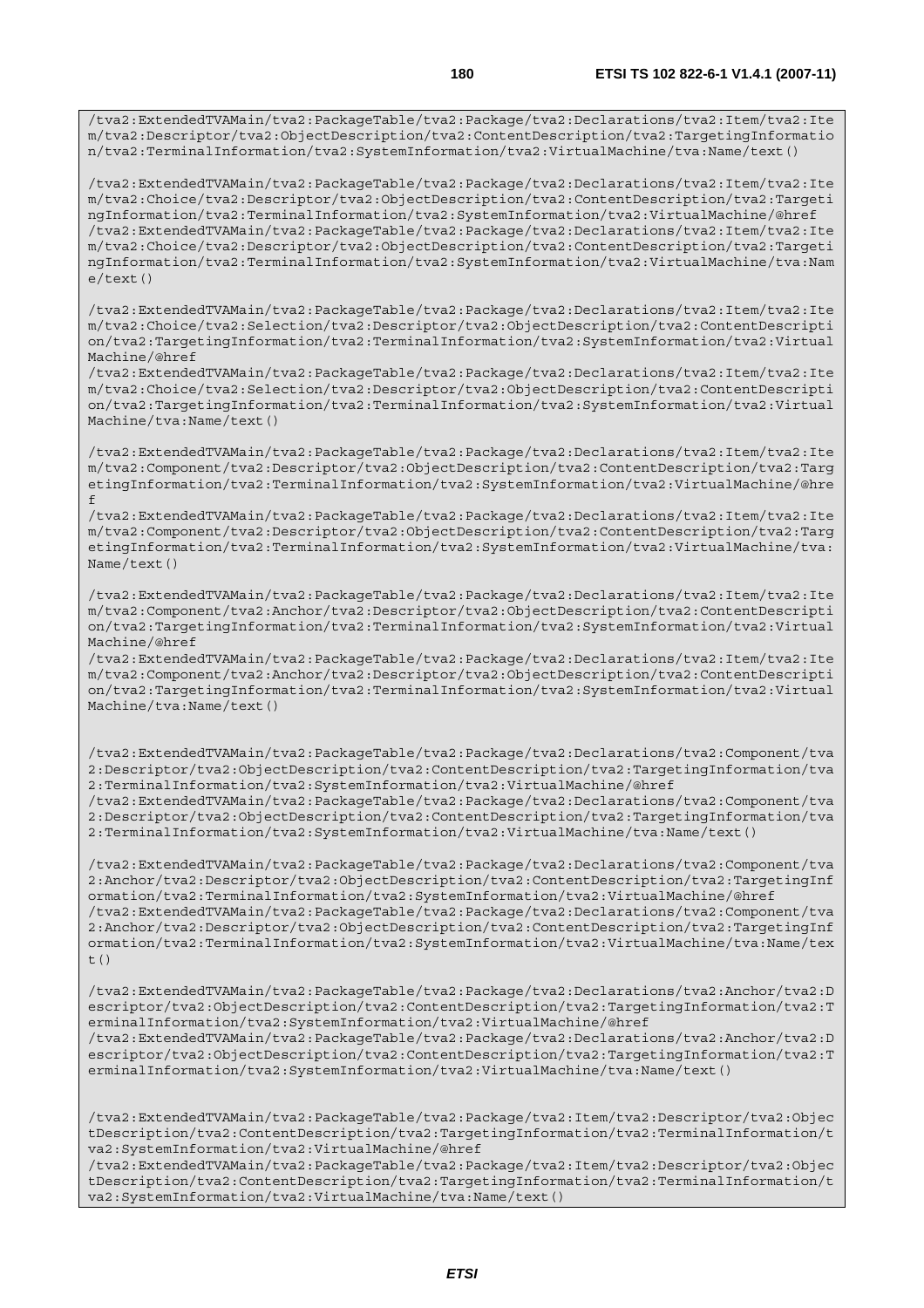/tva2:ExtendedTVAMain/tva2:PackageTable/tva2:Package/tva2:Item/tva2:Choice/tva2:Descripto r/tva2:ObjectDescription/tva2:ContentDescription/tva2:TargetingInformation/tva2:TerminalI nformation/tva2:SystemInformation/tva2:VirtualMachine/@href

/tva2:ExtendedTVAMain/tva2:PackageTable/tva2:Package/tva2:Item/tva2:Choice/tva2:Descripto r/tva2:ObjectDescription/tva2:ContentDescription/tva2:TargetingInformation/tva2:TerminalI nformation/tva2:SystemInformation/tva2:VirtualMachine/tva:Name/text()

/tva2:ExtendedTVAMain/tva2:PackageTable/tva2:Package/tva2:Item/tva2:Choice/tva2:Selection /tva2:Descriptor/tva2:ObjectDescription/tva2:ContentDescription/tva2:TargetingInformation /tva2:TerminalInformation/tva2:SystemInformation/tva2:VirtualMachine/@href

/tva2:ExtendedTVAMain/tva2:PackageTable/tva2:Package/tva2:Item/tva2:Choice/tva2:Selection /tva2:Descriptor/tva2:ObjectDescription/tva2:ContentDescription/tva2:TargetingInformation /tva2:TerminalInformation/tva2:SystemInformation/tva2:VirtualMachine/tva:Name/text()

/tva2:ExtendedTVAMain/tva2:PackageTable/tva2:Package/tva2:Item/tva2:Component/tva2:Descri ptor/tva2:ObjectDescription/tva2:ContentDescription/tva2:TargetingInformation/tva2:Termin alInformation/tva2:SystemInformation/tva2:VirtualMachine/@href

/tva2:ExtendedTVAMain/tva2:PackageTable/tva2:Package/tva2:Item/tva2:Component/tva2:Descri ptor/tva2:ObjectDescription/tva2:ContentDescription/tva2:TargetingInformation/tva2:Termin alInformation/tva2:SystemInformation/tva2:VirtualMachine/tva:Name/text()

/tva2:ExtendedTVAMain/tva2:PackageTable/tva2:Package/tva2:Item/tva2:Component/tva2:Anchor /tva2:Descriptor/tva2:ObjectDescription/tva2:ContentDescription/tva2:TargetingInformation /tva2:TerminalInformation/tva2:SystemInformation/tva2:VirtualMachine/@href /tva2:ExtendedTVAMain/tva2:PackageTable/tva2:Package/tva2:Item/tva2:Component/tva2:Anchor

/tva2:Descriptor/tva2:ObjectDescription/tva2:ContentDescription/tva2:TargetingInformation /tva2:TerminalInformation/tva2:SystemInformation/tva2:VirtualMachine/tva:Name/text()

/tva2:ExtendedTVAMain/tva2:PackageTable/tva2:Package/tva2:Item/tva2:Item/tva2:Descriptor/ tva2:ObjectDescription/tva2:ContentDescription/tva2:TargetingInformation/tva2:TerminalInf ormation/tva2:SystemInformation/tva2:VirtualMachine/@href

/tva2:ExtendedTVAMain/tva2:PackageTable/tva2:Package/tva2:Item/tva2:Item/tva2:Descriptor/ tva2:ObjectDescription/tva2:ContentDescription/tva2:TargetingInformation/tva2:TerminalInf ormation/tva2:SystemInformation/tva2:VirtualMachine/tva:Name/text()

/tva2:ExtendedTVAMain/tva2:PackageTable/tva2:Package/tva2:Item/tva2:Item/tva2:Choice/tva2 :Descriptor/tva2:ObjectDescription/tva2:ContentDescription/tva2:TargetingInformation/tva2 :TerminalInformation/tva2:SystemInformation/tva2:VirtualMachine/@href /tva2:ExtendedTVAMain/tva2:PackageTable/tva2:Package/tva2:Item/tva2:Item/tva2:Choice/tva2 :Descriptor/tva2:ObjectDescription/tva2:ContentDescription/tva2:TargetingInformation/tva2 :TerminalInformation/tva2:SystemInformation/tva2:VirtualMachine/tva:Name/text()

/tva2:ExtendedTVAMain/tva2:PackageTable/tva2:Package/tva2:Item/tva2:Item/tva2:Choice/tva2 :Selection/tva2:Descriptor/tva2:ObjectDescription/tva2:ContentDescription/tva2:TargetingI nformation/tva2:TerminalInformation/tva2:SystemInformation/tva2:VirtualMachine/@href /tva2:ExtendedTVAMain/tva2:PackageTable/tva2:Package/tva2:Item/tva2:Item/tva2:Choice/tva2 :Selection/tva2:Descriptor/tva2:ObjectDescription/tva2:ContentDescription/tva2:TargetingI nformation/tva2:TerminalInformation/tva2:SystemInformation/tva2:VirtualMachine/tva:Name/t  $ext()$ 

/tva2:ExtendedTVAMain/tva2:PackageTable/tva2:Package/tva2:Item/tva2:Item/tva2:Component/t va2:Descriptor/tva2:ObjectDescription/tva2:ContentDescription/tva2:TargetingInformation/t va2:TerminalInformation/tva2:SystemInformation/tva2:VirtualMachine/@href /tva2:ExtendedTVAMain/tva2:PackageTable/tva2:Package/tva2:Item/tva2:Item/tva2:Component/t va2:Descriptor/tva2:ObjectDescription/tva2:ContentDescription/tva2:TargetingInformation/t va2:TerminalInformation/tva2:SystemInformation/tva2:VirtualMachine/tva:Name/text()

/tva2:ExtendedTVAMain/tva2:PackageTable/tva2:Package/tva2:Item/tva2:Item/tva2:Component/t va2:Anchor/tva2:Descriptor/tva2:ObjectDescription/tva2:ContentDescription/tva2:TargetingI nformation/tva2:TerminalInformation/tva2:SystemInformation/tva2:VirtualMachine/@href /tva2:ExtendedTVAMain/tva2:PackageTable/tva2:Package/tva2:Item/tva2:Item/tva2:Component/t va2:Anchor/tva2:Descriptor/tva2:ObjectDescription/tva2:ContentDescription/tva2:TargetingI nformation/tva2:TerminalInformation/tva2:SystemInformation/tva2:VirtualMachine/tva:Name/t ext()  $''$  /  $>$ 

 <tns:FieldIDDefinition fieldID="OtherSystemSW" fieldDefinition=" /tva:TVAMain/tva2:ExtendedUserDescription/tva2:UsageEnvironment/tva2:TerminalInformationT able/tva2:TerminalInformation/tva2:SystemInformation/tva2:OtherSystemSW/@href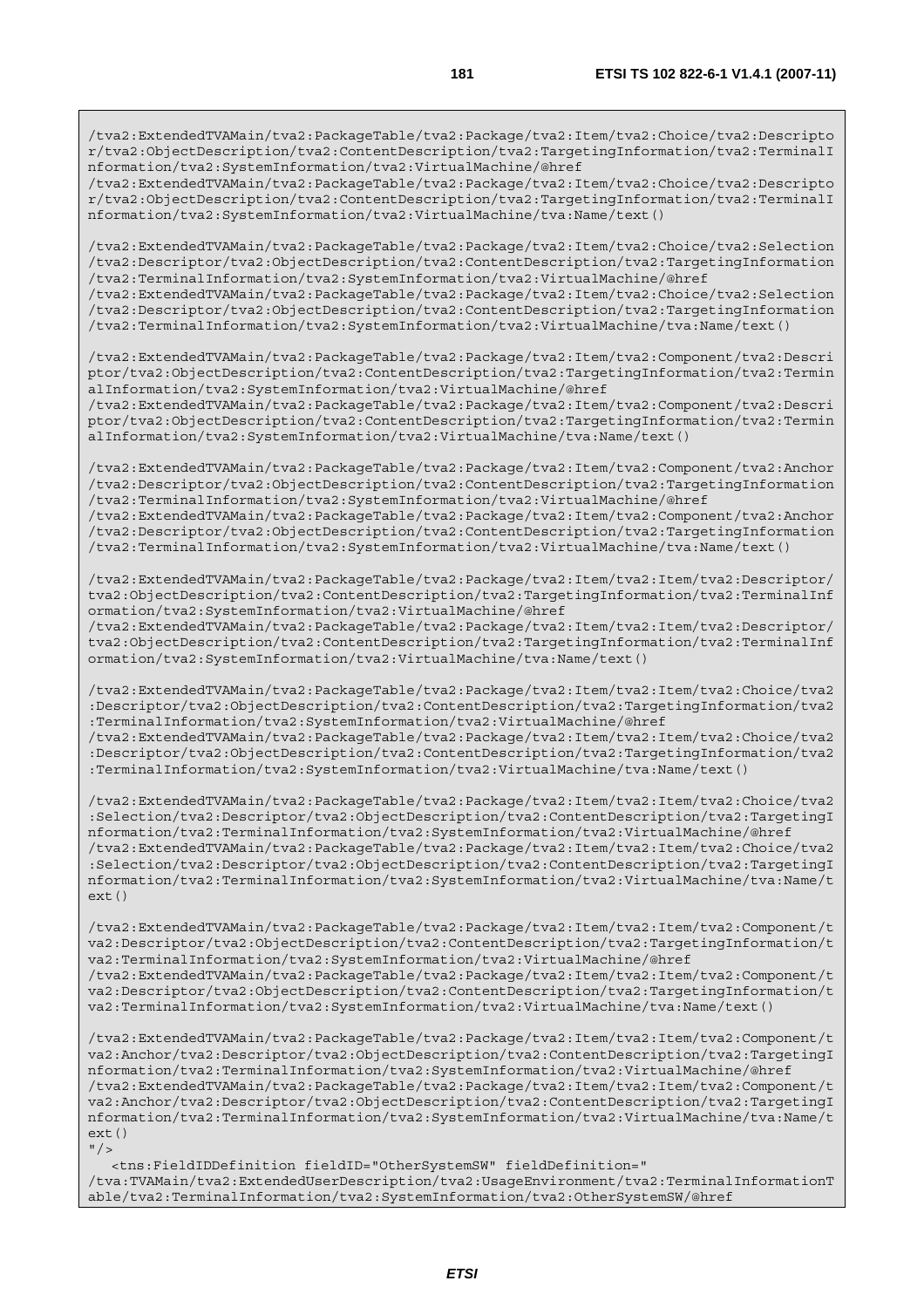/tva:TVAMain/tva2:ExtendedUserDescription/tva2:UsageEnvironment/tva2:TerminalInformationT able/tva2:TerminalInformation/tva2:SystemInformation/tva2:OtherSystemSW/tva:Name/text()

/tva:TVAMain/tva:ProgramDescription/tva:ProgramInformationTable/tva:ProgramInformation/tv a2:ExtendedContentDescription/tva2:TargetingInformation/tva2:TerminalInformation/tva2:Sys temInformation/tva2:OtherSystemSW/@href

/tva:TVAMain/tva:ProgramDescription/tva:ProgramInformationTable/tva:ProgramInformation/tv a2:ExtendedContentDescription/tva2:TargetingInformation/tva2:TerminalInformation/tva2:Sys temInformation/tva2:OtherSystemSW/tva:Name/text()

/tva:TVAMain/tva:ProgramDescription/tva:GroupInformationTable/tva:GroupInformation/tva2:E xtendedContentDescription/tva2:TargetingInformation/tva2:TerminalInformation/tva2:SystemI nformation/tva2:OtherSystemSW/@href

/tva:TVAMain/tva:ProgramDescription/tva:GroupInformationTable/tva:GroupInformation/tva2:E xtendedContentDescription/tva2:TargetingInformation/tva2:TerminalInformation/tva2:SystemI nformation/tva2:OtherSystemSW/tva:Name/text()

/tva2:ExtendedTVAMain/tva2:TargetingInformationTable/tva2:TargetingInformation/tva2:Termi nalInformation/tva2:SystemInformation/tva2:OtherSystemSW/@href /tva2:ExtendedTVAMain/tva2:TargetingInformationTable/tva2:TargetingInformation/tva2:Termi nalInformation/tva2:SystemInformation/tva2:OtherSystemSW/tva:Name/text()

/tva2:ExtendedTVAMain/tva2:PackageTable/tva2:Package/tva2:Descriptor/tva2:ObjectDescripti on/tva2:ContentDescription/tva2:TargetingInformation/tva2:TerminalInformation/tva2:System Information/tva2:OtherSystemSW/@href

/tva2:ExtendedTVAMain/tva2:PackageTable/tva2:Package/tva2:Descriptor/tva2:ObjectDescripti on/tva2:ContentDescription/tva2:TargetingInformation/tva2:TerminalInformation/tva2:System Information/tva2:OtherSystemSW/tva:Name/text()

/tva2:ExtendedTVAMain/tva2:PackageTable/tva2:Package/tva2:Declarations/tva2:Descriptor/tv a2:ObjectDescription/tva2:ContentDescription/tva2:TargetingInformation/tva2:TerminalInfor mation/tva2:SystemInformation/tva2:OtherSystemSW/@href

/tva2:ExtendedTVAMain/tva2:PackageTable/tva2:Package/tva2:Declarations/tva2:Descriptor/tv a2:ObjectDescription/tva2:ContentDescription/tva2:TargetingInformation/tva2:TerminalInfor mation/tva2:SystemInformation/tva2:OtherSystemSW/tva:Name/text()

/tva2:ExtendedTVAMain/tva2:PackageTable/tva2:Package/tva2:Declarations/tva2:Item/tva2:Des criptor/tva2:ObjectDescription/tva2:ContentDescription/tva2:TargetingInformation/tva2:Ter minalInformation/tva2:SystemInformation/tva2:OtherSystemSW/@href

/tva2:ExtendedTVAMain/tva2:PackageTable/tva2:Package/tva2:Declarations/tva2:Item/tva2:Des criptor/tva2:ObjectDescription/tva2:ContentDescription/tva2:TargetingInformation/tva2:Ter minalInformation/tva2:SystemInformation/tva2:OtherSystemSW/tva:Name/text()

/tva2:ExtendedTVAMain/tva2:PackageTable/tva2:Package/tva2:Declarations/tva2:Item/tva2:Cho ice/tva2:Descriptor/tva2:ObjectDescription/tva2:ContentDescription/tva2:TargetingInformat ion/tva2:TerminalInformation/tva2:SystemInformation/tva2:OtherSystemSW/@href /tva2:ExtendedTVAMain/tva2:PackageTable/tva2:Package/tva2:Declarations/tva2:Item/tva2:Cho ice/tva2:Descriptor/tva2:ObjectDescription/tva2:ContentDescription/tva2:TargetingInformat ion/tva2:TerminalInformation/tva2:SystemInformation/tva2:OtherSystemSW/tva:Name/text()

/tva2:ExtendedTVAMain/tva2:PackageTable/tva2:Package/tva2:Declarations/tva2:Item/tva2:Cho ice/tva2:Selection/tva2:Descriptor/tva2:ObjectDescription/tva2:ContentDescription/tva2:Ta rgetingInformation/tva2:TerminalInformation/tva2:SystemInformation/tva2:OtherSystemSW/@hr

ef /tva2:ExtendedTVAMain/tva2:PackageTable/tva2:Package/tva2:Declarations/tva2:Item/tva2:Cho ice/tva2:Selection/tva2:Descriptor/tva2:ObjectDescription/tva2:ContentDescription/tva2:Ta rgetingInformation/tva2:TerminalInformation/tva2:SystemInformation/tva2:OtherSystemSW/tva :Name/text()

/tva2:ExtendedTVAMain/tva2:PackageTable/tva2:Package/tva2:Declarations/tva2:Item/tva2:Com ponent/tva2:Descriptor/tva2:ObjectDescription/tva2:ContentDescription/tva2:TargetingInfor mation/tva2:TerminalInformation/tva2:SystemInformation/tva2:OtherSystemSW/@href /tva2:ExtendedTVAMain/tva2:PackageTable/tva2:Package/tva2:Declarations/tva2:Item/tva2:Com ponent/tva2:Descriptor/tva2:ObjectDescription/tva2:ContentDescription/tva2:TargetingInfor mation/tva2:TerminalInformation/tva2:SystemInformation/tva2:OtherSystemSW/tva:Name/text()

/tva2:ExtendedTVAMain/tva2:PackageTable/tva2:Package/tva2:Declarations/tva2:Item/tva2:Com ponent/tva2:Anchor/tva2:Descriptor/tva2:ObjectDescription/tva2:ContentDescription/tva2:Ta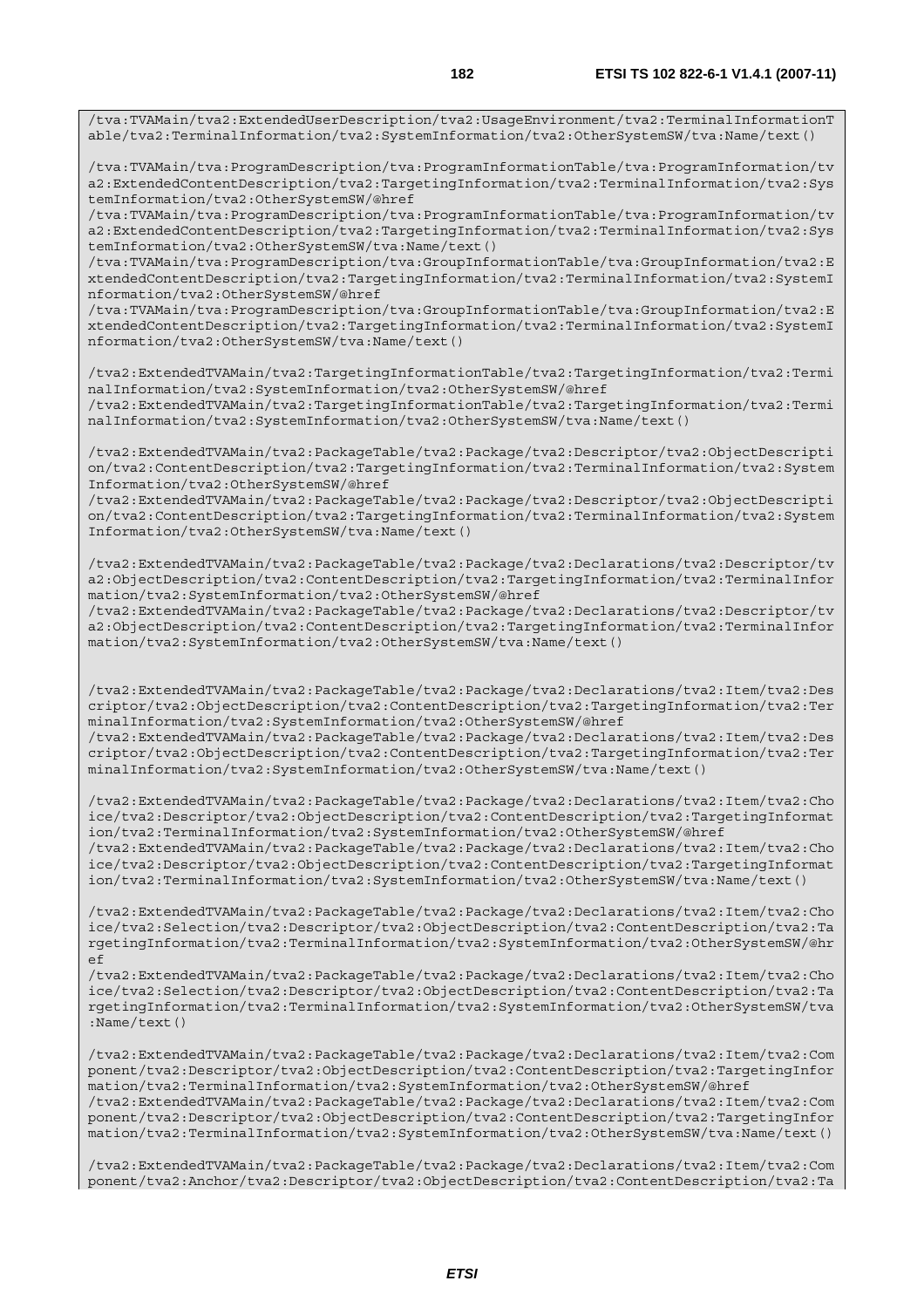rgetingInformation/tva2:TerminalInformation/tva2:SystemInformation/tva2:OtherSystemSW/@hr  $\circ$ 

/tva2:ExtendedTVAMain/tva2:PackageTable/tva2:Package/tva2:Declarations/tva2:Item/tva2:Com ponent/tva2:Anchor/tva2:Descriptor/tva2:ObjectDescription/tva2:ContentDescription/tva2:Ta rgetingInformation/tva2:TerminalInformation/tva2:SystemInformation/tva2:OtherSystemSW/tva :Name/text()

/tva2:ExtendedTVAMain/tva2:PackageTable/tva2:Package/tva2:Declarations/tva2:Item/tva2:Ite m/tva2:Descriptor/tva2:ObjectDescription/tva2:ContentDescription/tva2:TargetingInformatio n/tva2:TerminalInformation/tva2:SystemInformation/tva2:OtherSystemSW/@href /tva2:ExtendedTVAMain/tva2:PackageTable/tva2:Package/tva2:Declarations/tva2:Item/tva2:Ite m/tva2:Descriptor/tva2:ObjectDescription/tva2:ContentDescription/tva2:TargetingInformatio n/tva2:TerminalInformation/tva2:SystemInformation/tva2:OtherSystemSW/tva:Name/text()

/tva2:ExtendedTVAMain/tva2:PackageTable/tva2:Package/tva2:Declarations/tva2:Item/tva2:Ite m/tva2:Choice/tva2:Descriptor/tva2:ObjectDescription/tva2:ContentDescription/tva2:Targeti ngInformation/tva2:TerminalInformation/tva2:SystemInformation/tva2:OtherSystemSW/@href /tva2:ExtendedTVAMain/tva2:PackageTable/tva2:Package/tva2:Declarations/tva2:Item/tva2:Ite m/tva2:Choice/tva2:Descriptor/tva2:ObjectDescription/tva2:ContentDescription/tva2:Targeti ngInformation/tva2:TerminalInformation/tva2:SystemInformation/tva2:OtherSystemSW/tva:Name  $/$ text $()$ 

/tva2:ExtendedTVAMain/tva2:PackageTable/tva2:Package/tva2:Declarations/tva2:Item/tva2:Ite m/tva2:Choice/tva2:Selection/tva2:Descriptor/tva2:ObjectDescription/tva2:ContentDescripti on/tva2:TargetingInformation/tva2:TerminalInformation/tva2:SystemInformation/tva2:OtherSy stemSW/@href

/tva2:ExtendedTVAMain/tva2:PackageTable/tva2:Package/tva2:Declarations/tva2:Item/tva2:Ite m/tva2:Choice/tva2:Selection/tva2:Descriptor/tva2:ObjectDescription/tva2:ContentDescripti on/tva2:TargetingInformation/tva2:TerminalInformation/tva2:SystemInformation/tva2:OtherSy stemSW/tva:Name/text()

/tva2:ExtendedTVAMain/tva2:PackageTable/tva2:Package/tva2:Declarations/tva2:Item/tva2:Ite m/tva2:Component/tva2:Descriptor/tva2:ObjectDescription/tva2:ContentDescription/tva2:Targ etingInformation/tva2:TerminalInformation/tva2:SystemInformation/tva2:OtherSystemSW/@href /tva2:ExtendedTVAMain/tva2:PackageTable/tva2:Package/tva2:Declarations/tva2:Item/tva2:Ite m/tva2:Component/tva2:Descriptor/tva2:ObjectDescription/tva2:ContentDescription/tva2:Targ etingInformation/tva2:TerminalInformation/tva2:SystemInformation/tva2:OtherSystemSW/tva:N ame/text()

/tva2:ExtendedTVAMain/tva2:PackageTable/tva2:Package/tva2:Declarations/tva2:Item/tva2:Ite m/tva2:Component/tva2:Anchor/tva2:Descriptor/tva2:ObjectDescription/tva2:ContentDescripti on/tva2:TargetingInformation/tva2:TerminalInformation/tva2:SystemInformation/tva2:OtherSy stemSW/@href

/tva2:ExtendedTVAMain/tva2:PackageTable/tva2:Package/tva2:Declarations/tva2:Item/tva2:Ite m/tva2:Component/tva2:Anchor/tva2:Descriptor/tva2:ObjectDescription/tva2:ContentDescripti on/tva2:TargetingInformation/tva2:TerminalInformation/tva2:SystemInformation/tva2:OtherSy stemSW/tva:Name/text()

/tva2:ExtendedTVAMain/tva2:PackageTable/tva2:Package/tva2:Declarations/tva2:Component/tva 2:Descriptor/tva2:ObjectDescription/tva2:ContentDescription/tva2:TargetingInformation/tva 2:TerminalInformation/tva2:SystemInformation/tva2:OtherSystemSW/@href

/tva2:ExtendedTVAMain/tva2:PackageTable/tva2:Package/tva2:Declarations/tva2:Component/tva 2:Descriptor/tva2:ObjectDescription/tva2:ContentDescription/tva2:TargetingInformation/tva 2:TerminalInformation/tva2:SystemInformation/tva2:OtherSystemSW/tva:Name/text()

/tva2:ExtendedTVAMain/tva2:PackageTable/tva2:Package/tva2:Declarations/tva2:Component/tva 2:Anchor/tva2:Descriptor/tva2:ObjectDescription/tva2:ContentDescription/tva2:TargetingInf ormation/tva2:TerminalInformation/tva2:SystemInformation/tva2:OtherSystemSW/@href /tva2:ExtendedTVAMain/tva2:PackageTable/tva2:Package/tva2:Declarations/tva2:Component/tva 2:Anchor/tva2:Descriptor/tva2:ObjectDescription/tva2:ContentDescription/tva2:TargetingInf ormation/tva2:TerminalInformation/tva2:SystemInformation/tva2:OtherSystemSW/tva:Name/text ()

/tva2:ExtendedTVAMain/tva2:PackageTable/tva2:Package/tva2:Declarations/tva2:Anchor/tva2:D escriptor/tva2:ObjectDescription/tva2:ContentDescription/tva2:TargetingInformation/tva2:T erminalInformation/tva2:SystemInformation/tva2:OtherSystemSW/@href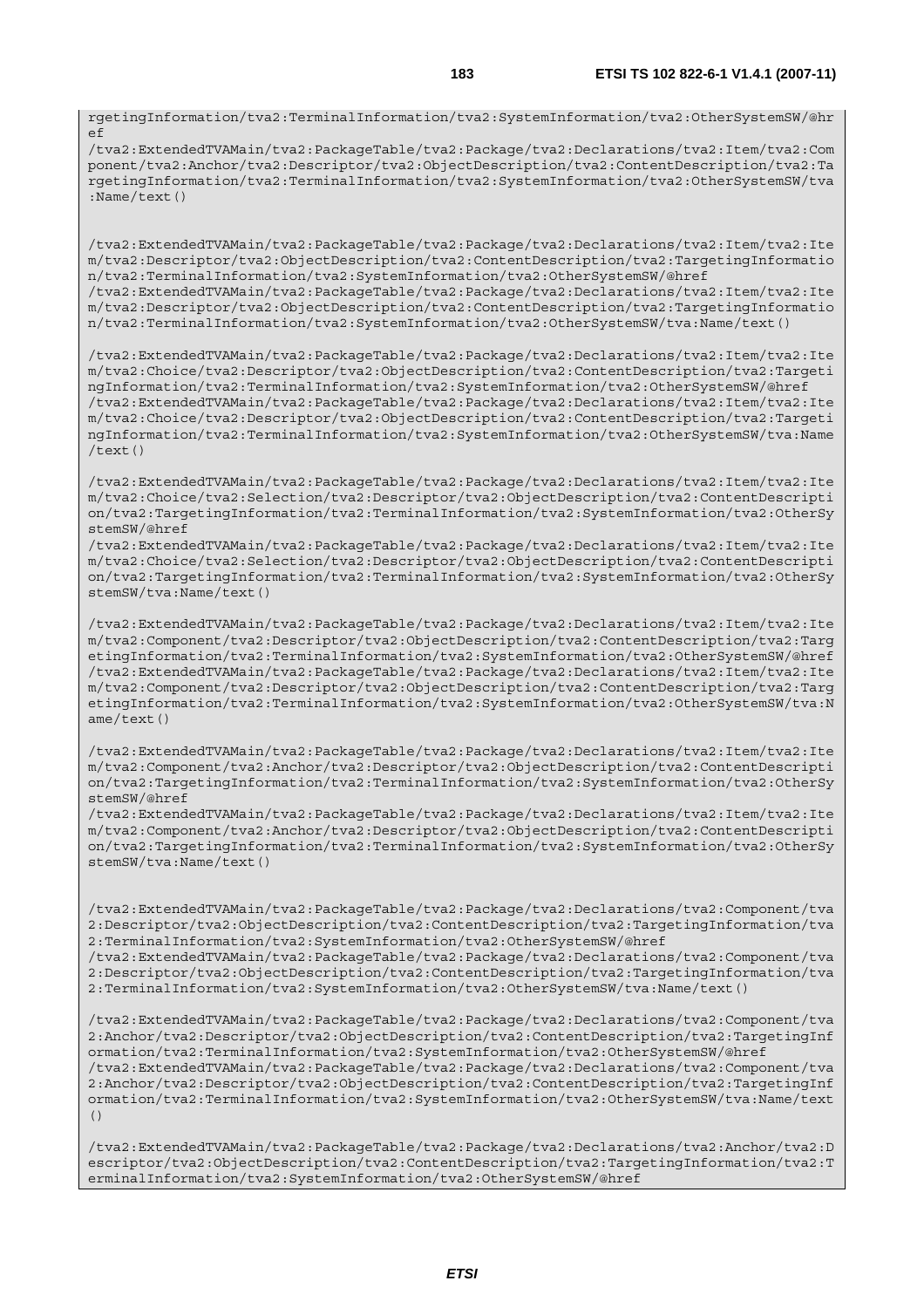/tva2:ExtendedTVAMain/tva2:PackageTable/tva2:Package/tva2:Declarations/tva2:Anchor/tva2:D escriptor/tva2:ObjectDescription/tva2:ContentDescription/tva2:TargetingInformation/tva2:T erminalInformation/tva2:SystemInformation/tva2:OtherSystemSW/tva:Name/text()

/tva2:ExtendedTVAMain/tva2:PackageTable/tva2:Package/tva2:Item/tva2:Descriptor/tva2:Objec tDescription/tva2:ContentDescription/tva2:TargetingInformation/tva2:TerminalInformation/t va2:SystemInformation/tva2:OtherSystemSW/@href

/tva2:ExtendedTVAMain/tva2:PackageTable/tva2:Package/tva2:Item/tva2:Descriptor/tva2:Objec tDescription/tva2:ContentDescription/tva2:TargetingInformation/tva2:TerminalInformation/t va2:SystemInformation/tva2:OtherSystemSW/tva:Name/text()

/tva2:ExtendedTVAMain/tva2:PackageTable/tva2:Package/tva2:Item/tva2:Choice/tva2:Descripto r/tva2:ObjectDescription/tva2:ContentDescription/tva2:TargetingInformation/tva2:TerminalI nformation/tva2:SystemInformation/tva2:OtherSystemSW/@href

/tva2:ExtendedTVAMain/tva2:PackageTable/tva2:Package/tva2:Item/tva2:Choice/tva2:Descripto r/tva2:ObjectDescription/tva2:ContentDescription/tva2:TargetingInformation/tva2:TerminalI nformation/tva2:SystemInformation/tva2:OtherSystemSW/tva:Name/text()

/tva2:ExtendedTVAMain/tva2:PackageTable/tva2:Package/tva2:Item/tva2:Choice/tva2:Selection /tva2:Descriptor/tva2:ObjectDescription/tva2:ContentDescription/tva2:TargetingInformation /tva2:TerminalInformation/tva2:SystemInformation/tva2:OtherSystemSW/@href /tva2:ExtendedTVAMain/tva2:PackageTable/tva2:Package/tva2:Item/tva2:Choice/tva2:Selection

/tva2:Descriptor/tva2:ObjectDescription/tva2:ContentDescription/tva2:TargetingInformation /tva2:TerminalInformation/tva2:SystemInformation/tva2:OtherSystemSW/tva:Name/text()

/tva2:ExtendedTVAMain/tva2:PackageTable/tva2:Package/tva2:Item/tva2:Component/tva2:Descri ptor/tva2:ObjectDescription/tva2:ContentDescription/tva2:TargetingInformation/tva2:Termin alInformation/tva2:SystemInformation/tva2:OtherSystemSW/@href

/tva2:ExtendedTVAMain/tva2:PackageTable/tva2:Package/tva2:Item/tva2:Component/tva2:Descri ptor/tva2:ObjectDescription/tva2:ContentDescription/tva2:TargetingInformation/tva2:Termin alInformation/tva2:SystemInformation/tva2:OtherSystemSW/tva:Name/text()

/tva2:ExtendedTVAMain/tva2:PackageTable/tva2:Package/tva2:Item/tva2:Component/tva2:Anchor /tva2:Descriptor/tva2:ObjectDescription/tva2:ContentDescription/tva2:TargetingInformation /tva2:TerminalInformation/tva2:SystemInformation/tva2:OtherSystemSW/@href /tva2:ExtendedTVAMain/tva2:PackageTable/tva2:Package/tva2:Item/tva2:Component/tva2:Anchor

/tva2:Descriptor/tva2:ObjectDescription/tva2:ContentDescription/tva2:TargetingInformation /tva2:TerminalInformation/tva2:SystemInformation/tva2:OtherSystemSW/tva:Name/text()

/tva2:ExtendedTVAMain/tva2:PackageTable/tva2:Package/tva2:Item/tva2:Item/tva2:Descriptor/ tva2:ObjectDescription/tva2:ContentDescription/tva2:TargetingInformation/tva2:TerminalInf ormation/tva2:SystemInformation/tva2:OtherSystemSW/@href

/tva2:ExtendedTVAMain/tva2:PackageTable/tva2:Package/tva2:Item/tva2:Item/tva2:Descriptor/ tva2:ObjectDescription/tva2:ContentDescription/tva2:TargetingInformation/tva2:TerminalInf ormation/tva2:SystemInformation/tva2:OtherSystemSW/tva:Name/text()

/tva2:ExtendedTVAMain/tva2:PackageTable/tva2:Package/tva2:Item/tva2:Item/tva2:Choice/tva2 :Descriptor/tva2:ObjectDescription/tva2:ContentDescription/tva2:TargetingInformation/tva2 :TerminalInformation/tva2:SystemInformation/tva2:OtherSystemSW/@href

/tva2:ExtendedTVAMain/tva2:PackageTable/tva2:Package/tva2:Item/tva2:Item/tva2:Choice/tva2 :Descriptor/tva2:ObjectDescription/tva2:ContentDescription/tva2:TargetingInformation/tva2 :TerminalInformation/tva2:SystemInformation/tva2:OtherSystemSW/tva:Name/text()

/tva2:ExtendedTVAMain/tva2:PackageTable/tva2:Package/tva2:Item/tva2:Item/tva2:Choice/tva2 :Selection/tva2:Descriptor/tva2:ObjectDescription/tva2:ContentDescription/tva2:TargetingI nformation/tva2:TerminalInformation/tva2:SystemInformation/tva2:OtherSystemSW/@href /tva2:ExtendedTVAMain/tva2:PackageTable/tva2:Package/tva2:Item/tva2:Item/tva2:Choice/tva2 :Selection/tva2:Descriptor/tva2:ObjectDescription/tva2:ContentDescription/tva2:TargetingI nformation/tva2:TerminalInformation/tva2:SystemInformation/tva2:OtherSystemSW/tva:Name/te  $xt()$ 

/tva2:ExtendedTVAMain/tva2:PackageTable/tva2:Package/tva2:Item/tva2:Item/tva2:Component/t va2:Descriptor/tva2:ObjectDescription/tva2:ContentDescription/tva2:TargetingInformation/t va2:TerminalInformation/tva2:SystemInformation/tva2:OtherSystemSW/@href /tva2:ExtendedTVAMain/tva2:PackageTable/tva2:Package/tva2:Item/tva2:Item/tva2:Component/t va2:Descriptor/tva2:ObjectDescription/tva2:ContentDescription/tva2:TargetingInformation/t va2:TerminalInformation/tva2:SystemInformation/tva2:OtherSystemSW/tva:Name/text()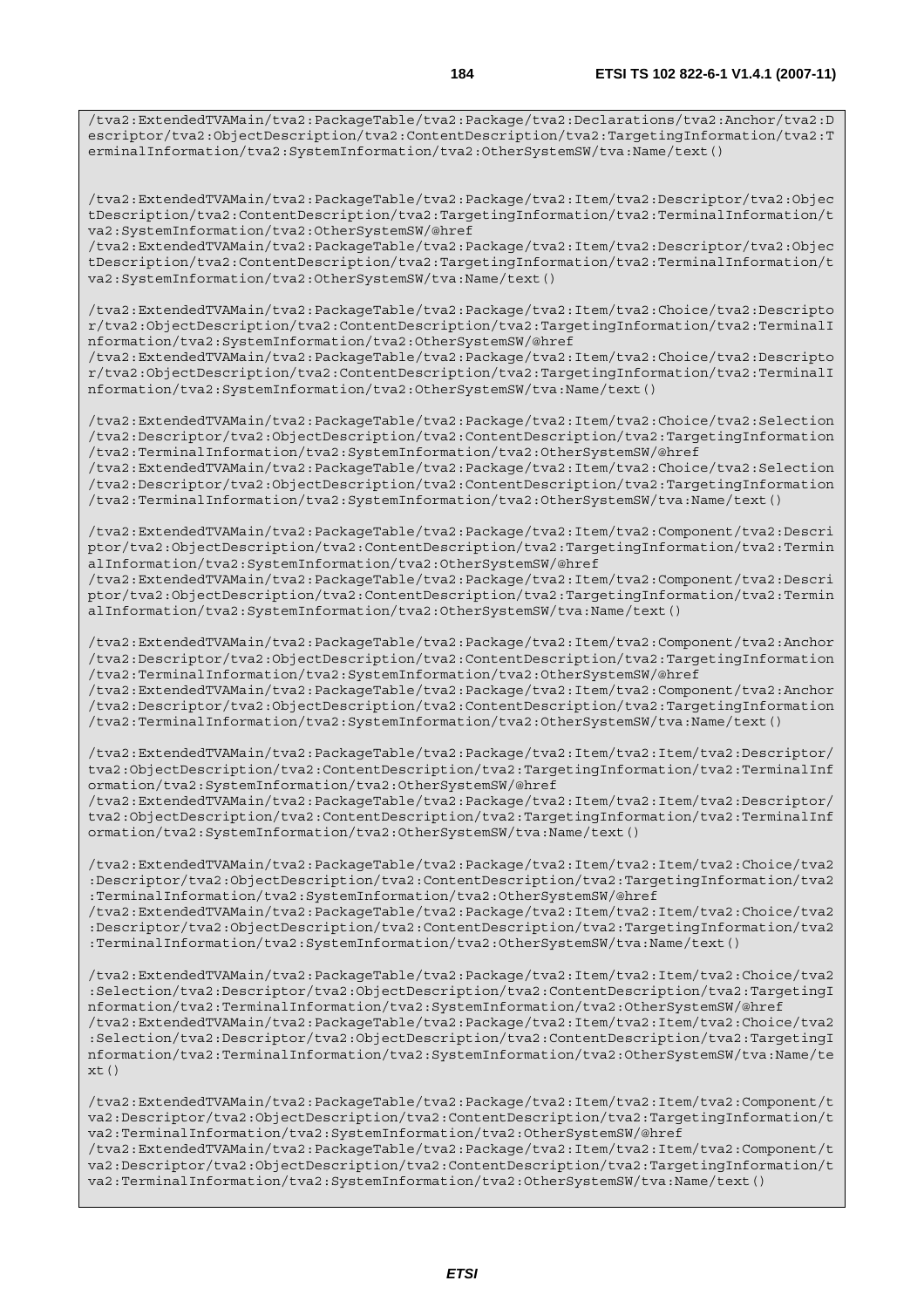/tva2:ExtendedTVAMain/tva2:PackageTable/tva2:Package/tva2:Item/tva2:Item/tva2:Component/t va2:Anchor/tva2:Descriptor/tva2:ObjectDescription/tva2:ContentDescription/tva2:TargetingI nformation/tva2:TerminalInformation/tva2:SystemInformation/tva2:OtherSystemSW/@href /tva2:ExtendedTVAMain/tva2:PackageTable/tva2:Package/tva2:Item/tva2:Item/tva2:Component/t va2:Anchor/tva2:Descriptor/tva2:ObjectDescription/tva2:ContentDescription/tva2:TargetingI nformation/tva2:TerminalInformation/tva2:SystemInformation/tva2:OtherSystemSW/tva:Name/te  $xt()$  $''$  / >

 <tns:FieldIDDefinition fieldID="CPUName" fieldDefinition=" /tva:TVAMain/tva2:ExtendedUserDescription/tva2:UsageEnvironment/tva2:TerminalInformationT able/tva2:TerminalInformation/tva2:SystemInformation/tva2:CPU/@href /tva:TVAMain/tva2:ExtendedUserDescription/tva2:UsageEnvironment/tva2:TerminalInformationT able/tva2:TerminalInformation/tva2:SystemInformation/tva2:CPU/tva:Name/text()

/tva:TVAMain/tva:ProgramDescription/tva:ProgramInformationTable/tva:ProgramInformation/tv a2:ExtendedContentDescription/tva2:TargetingInformation/tva2:TerminalInformation/tva2:Sys temInformation/tva2:CPU/@href

/tva:TVAMain/tva:ProgramDescription/tva:ProgramInformationTable/tva:ProgramInformation/tv a2:ExtendedContentDescription/tva2:TargetingInformation/tva2:TerminalInformation/tva2:Sys temInformation/tva2:CPU/tva:Name/text()

/tva:TVAMain/tva:ProgramDescription/tva:GroupInformationTable/tva:GroupInformation/tva2:E xtendedContentDescription/tva2:TargetingInformation/tva2:TerminalInformation/tva2:SystemI nformation/tva2:CPU/@href

/tva:TVAMain/tva:ProgramDescription/tva:GroupInformationTable/tva:GroupInformation/tva2:E xtendedContentDescription/tva2:TargetingInformation/tva2:TerminalInformation/tva2:SystemI nformation/tva2:CPU/tva:Name/text()

/tva2:ExtendedTVAMain/tva2:TargetingInformationTable/tva2:TargetingInformation/tva2:Termi nalInformation/tva2:SystemInformation/tva2:CPU/@href

/tva2:ExtendedTVAMain/tva2:TargetingInformationTable/tva2:TargetingInformation/tva2:Termi nalInformation/tva2:SystemInformation/tva2:CPU/tva:Name/text()

/tva2:ExtendedTVAMain/tva2:PackageTable/tva2:Package/tva2:Descriptor/tva2:ObjectDescripti on/tva2:ContentDescription/tva2:TargetingInformation/tva2:TerminalInformation/tva2:System Information/tva2:CPU/@href

/tva2:ExtendedTVAMain/tva2:PackageTable/tva2:Package/tva2:Descriptor/tva2:ObjectDescripti on/tva2:ContentDescription/tva2:TargetingInformation/tva2:TerminalInformation/tva2:System Information/tva2:CPU/tva:Name/text()

/tva2:ExtendedTVAMain/tva2:PackageTable/tva2:Package/tva2:Declarations/tva2:Descriptor/tv a2:ObjectDescription/tva2:ContentDescription/tva2:TargetingInformation/tva2:TerminalInfor mation/tva2:SystemInformation/tva2:CPU/@href

/tva2:ExtendedTVAMain/tva2:PackageTable/tva2:Package/tva2:Declarations/tva2:Descriptor/tv a2:ObjectDescription/tva2:ContentDescription/tva2:TargetingInformation/tva2:TerminalInfor mation/tva2:SystemInformation/tva2:CPU/tva:Name/text()

/tva2:ExtendedTVAMain/tva2:PackageTable/tva2:Package/tva2:Declarations/tva2:Item/tva2:Des criptor/tva2:ObjectDescription/tva2:ContentDescription/tva2:TargetingInformation/tva2:Ter minalInformation/tva2:SystemInformation/tva2:CPU/@href

/tva2:ExtendedTVAMain/tva2:PackageTable/tva2:Package/tva2:Declarations/tva2:Item/tva2:Des criptor/tva2:ObjectDescription/tva2:ContentDescription/tva2:TargetingInformation/tva2:Ter minalInformation/tva2:SystemInformation/tva2:CPU/tva:Name/text()

/tva2:ExtendedTVAMain/tva2:PackageTable/tva2:Package/tva2:Declarations/tva2:Item/tva2:Cho ice/tva2:Descriptor/tva2:ObjectDescription/tva2:ContentDescription/tva2:TargetingInformat ion/tva2:TerminalInformation/tva2:SystemInformation/tva2:CPU/@href

/tva2:ExtendedTVAMain/tva2:PackageTable/tva2:Package/tva2:Declarations/tva2:Item/tva2:Cho ice/tva2:Descriptor/tva2:ObjectDescription/tva2:ContentDescription/tva2:TargetingInformat ion/tva2:TerminalInformation/tva2:SystemInformation/tva2:CPU/tva:Name/text()

/tva2:ExtendedTVAMain/tva2:PackageTable/tva2:Package/tva2:Declarations/tva2:Item/tva2:Cho ice/tva2:Selection/tva2:Descriptor/tva2:ObjectDescription/tva2:ContentDescription/tva2:Ta rgetingInformation/tva2:TerminalInformation/tva2:SystemInformation/tva2:CPU/@href /tva2:ExtendedTVAMain/tva2:PackageTable/tva2:Package/tva2:Declarations/tva2:Item/tva2:Cho ice/tva2:Selection/tva2:Descriptor/tva2:ObjectDescription/tva2:ContentDescription/tva2:Ta rgetingInformation/tva2:TerminalInformation/tva2:SystemInformation/tva2:CPU/tva:Name/text ()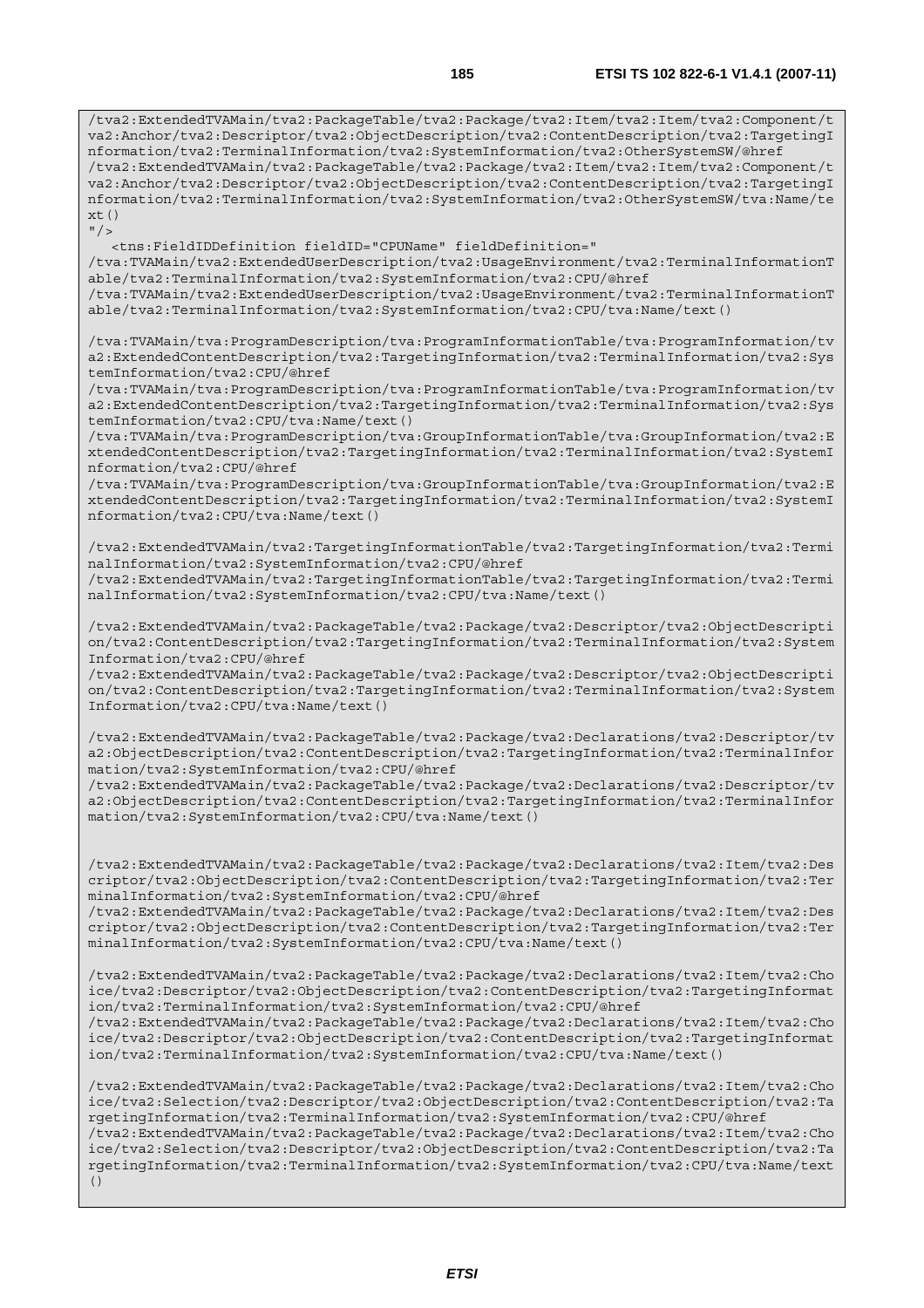/tva2:ExtendedTVAMain/tva2:PackageTable/tva2:Package/tva2:Declarations/tva2:Item/tva2:Com ponent/tva2:Descriptor/tva2:ObjectDescription/tva2:ContentDescription/tva2:TargetingInfor mation/tva2:TerminalInformation/tva2:SystemInformation/tva2:CPU/@href /tva2:ExtendedTVAMain/tva2:PackageTable/tva2:Package/tva2:Declarations/tva2:Item/tva2:Com

ponent/tva2:Descriptor/tva2:ObjectDescription/tva2:ContentDescription/tva2:TargetingInfor mation/tva2:TerminalInformation/tva2:SystemInformation/tva2:CPU/tva:Name/text()

/tva2:ExtendedTVAMain/tva2:PackageTable/tva2:Package/tva2:Declarations/tva2:Item/tva2:Com ponent/tva2:Anchor/tva2:Descriptor/tva2:ObjectDescription/tva2:ContentDescription/tva2:Ta rgetingInformation/tva2:TerminalInformation/tva2:SystemInformation/tva2:CPU/@href /tva2:ExtendedTVAMain/tva2:PackageTable/tva2:Package/tva2:Declarations/tva2:Item/tva2:Com ponent/tva2:Anchor/tva2:Descriptor/tva2:ObjectDescription/tva2:ContentDescription/tva2:Ta rgetingInformation/tva2:TerminalInformation/tva2:SystemInformation/tva2:CPU/tva:Name/text ()

/tva2:ExtendedTVAMain/tva2:PackageTable/tva2:Package/tva2:Declarations/tva2:Item/tva2:Ite m/tva2:Descriptor/tva2:ObjectDescription/tva2:ContentDescription/tva2:TargetingInformatio n/tva2:TerminalInformation/tva2:SystemInformation/tva2:CPU/@href /tva2:ExtendedTVAMain/tva2:PackageTable/tva2:Package/tva2:Declarations/tva2:Item/tva2:Ite

m/tva2:Descriptor/tva2:ObjectDescription/tva2:ContentDescription/tva2:TargetingInformatio n/tva2:TerminalInformation/tva2:SystemInformation/tva2:CPU/tva:Name/text()

/tva2:ExtendedTVAMain/tva2:PackageTable/tva2:Package/tva2:Declarations/tva2:Item/tva2:Ite m/tva2:Choice/tva2:Descriptor/tva2:ObjectDescription/tva2:ContentDescription/tva2:Targeti ngInformation/tva2:TerminalInformation/tva2:SystemInformation/tva2:CPU/@href /tva2:ExtendedTVAMain/tva2:PackageTable/tva2:Package/tva2:Declarations/tva2:Item/tva2:Ite m/tva2:Choice/tva2:Descriptor/tva2:ObjectDescription/tva2:ContentDescription/tva2:Targeti

ngInformation/tva2:TerminalInformation/tva2:SystemInformation/tva2:CPU/tva:Name/text()

/tva2:ExtendedTVAMain/tva2:PackageTable/tva2:Package/tva2:Declarations/tva2:Item/tva2:Ite m/tva2:Choice/tva2:Selection/tva2:Descriptor/tva2:ObjectDescription/tva2:ContentDescripti on/tva2:TargetingInformation/tva2:TerminalInformation/tva2:SystemInformation/tva2:CPU/@hr ef

/tva2:ExtendedTVAMain/tva2:PackageTable/tva2:Package/tva2:Declarations/tva2:Item/tva2:Ite m/tva2:Choice/tva2:Selection/tva2:Descriptor/tva2:ObjectDescription/tva2:ContentDescripti on/tva2:TargetingInformation/tva2:TerminalInformation/tva2:SystemInformation/tva2:CPU/tva :Name/text()

/tva2:ExtendedTVAMain/tva2:PackageTable/tva2:Package/tva2:Declarations/tva2:Item/tva2:Ite m/tva2:Component/tva2:Descriptor/tva2:ObjectDescription/tva2:ContentDescription/tva2:Targ etingInformation/tva2:TerminalInformation/tva2:SystemInformation/tva2:CPU/@href /tva2:ExtendedTVAMain/tva2:PackageTable/tva2:Package/tva2:Declarations/tva2:Item/tva2:Ite m/tva2:Component/tva2:Descriptor/tva2:ObjectDescription/tva2:ContentDescription/tva2:Targ etingInformation/tva2:TerminalInformation/tva2:SystemInformation/tva2:CPU/tva:Name/text()

/tva2:ExtendedTVAMain/tva2:PackageTable/tva2:Package/tva2:Declarations/tva2:Item/tva2:Ite m/tva2:Component/tva2:Anchor/tva2:Descriptor/tva2:ObjectDescription/tva2:ContentDescripti on/tva2:TargetingInformation/tva2:TerminalInformation/tva2:SystemInformation/tva2:CPU/@hr ef

/tva2:ExtendedTVAMain/tva2:PackageTable/tva2:Package/tva2:Declarations/tva2:Item/tva2:Ite m/tva2:Component/tva2:Anchor/tva2:Descriptor/tva2:ObjectDescription/tva2:ContentDescripti on/tva2:TargetingInformation/tva2:TerminalInformation/tva2:SystemInformation/tva2:CPU/tva :Name/text()

/tva2:ExtendedTVAMain/tva2:PackageTable/tva2:Package/tva2:Declarations/tva2:Component/tva 2:Descriptor/tva2:ObjectDescription/tva2:ContentDescription/tva2:TargetingInformation/tva 2:TerminalInformation/tva2:SystemInformation/tva2:CPU/@href

/tva2:ExtendedTVAMain/tva2:PackageTable/tva2:Package/tva2:Declarations/tva2:Component/tva 2:Descriptor/tva2:ObjectDescription/tva2:ContentDescription/tva2:TargetingInformation/tva 2:TerminalInformation/tva2:SystemInformation/tva2:CPU/tva:Name/text()

/tva2:ExtendedTVAMain/tva2:PackageTable/tva2:Package/tva2:Declarations/tva2:Component/tva 2:Anchor/tva2:Descriptor/tva2:ObjectDescription/tva2:ContentDescription/tva2:TargetingInf ormation/tva2:TerminalInformation/tva2:SystemInformation/tva2:CPU/@href

/tva2:ExtendedTVAMain/tva2:PackageTable/tva2:Package/tva2:Declarations/tva2:Component/tva 2:Anchor/tva2:Descriptor/tva2:ObjectDescription/tva2:ContentDescription/tva2:TargetingInf ormation/tva2:TerminalInformation/tva2:SystemInformation/tva2:CPU/tva:Name/text()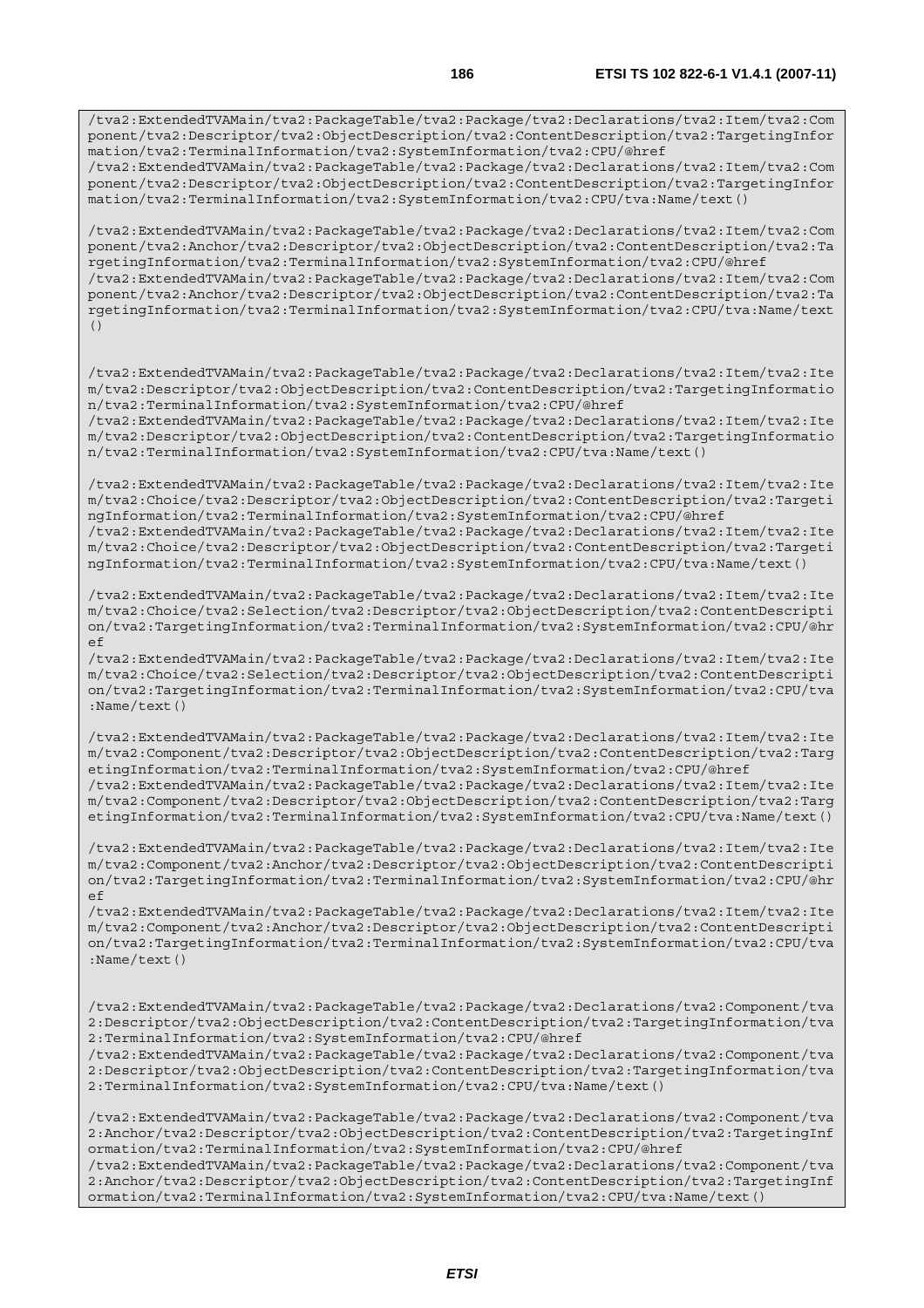/tva2:ExtendedTVAMain/tva2:PackageTable/tva2:Package/tva2:Declarations/tva2:Anchor/tva2:D escriptor/tva2:ObjectDescription/tva2:ContentDescription/tva2:TargetingInformation/tva2:T erminalInformation/tva2:SystemInformation/tva2:CPU/@href

/tva2:ExtendedTVAMain/tva2:PackageTable/tva2:Package/tva2:Declarations/tva2:Anchor/tva2:D escriptor/tva2:ObjectDescription/tva2:ContentDescription/tva2:TargetingInformation/tva2:T erminalInformation/tva2:SystemInformation/tva2:CPU/tva:Name/text()

/tva2:ExtendedTVAMain/tva2:PackageTable/tva2:Package/tva2:Item/tva2:Descriptor/tva2:Objec tDescription/tva2:ContentDescription/tva2:TargetingInformation/tva2:TerminalInformation/t va2:SystemInformation/tva2:CPU/@href

/tva2:ExtendedTVAMain/tva2:PackageTable/tva2:Package/tva2:Item/tva2:Descriptor/tva2:Objec tDescription/tva2:ContentDescription/tva2:TargetingInformation/tva2:TerminalInformation/t va2:SystemInformation/tva2:CPU/tva:Name/text()

/tva2:ExtendedTVAMain/tva2:PackageTable/tva2:Package/tva2:Item/tva2:Choice/tva2:Descripto r/tva2:ObjectDescription/tva2:ContentDescription/tva2:TargetingInformation/tva2:TerminalI nformation/tva2:SystemInformation/tva2:CPU/@href

/tva2:ExtendedTVAMain/tva2:PackageTable/tva2:Package/tva2:Item/tva2:Choice/tva2:Descripto r/tva2:ObjectDescription/tva2:ContentDescription/tva2:TargetingInformation/tva2:TerminalI nformation/tva2:SystemInformation/tva2:CPU/tva:Name/text()

/tva2:ExtendedTVAMain/tva2:PackageTable/tva2:Package/tva2:Item/tva2:Choice/tva2:Selection /tva2:Descriptor/tva2:ObjectDescription/tva2:ContentDescription/tva2:TargetingInformation /tva2:TerminalInformation/tva2:SystemInformation/tva2:CPU/@href

/tva2:ExtendedTVAMain/tva2:PackageTable/tva2:Package/tva2:Item/tva2:Choice/tva2:Selection /tva2:Descriptor/tva2:ObjectDescription/tva2:ContentDescription/tva2:TargetingInformation /tva2:TerminalInformation/tva2:SystemInformation/tva2:CPU/tva:Name/text()

/tva2:ExtendedTVAMain/tva2:PackageTable/tva2:Package/tva2:Item/tva2:Component/tva2:Descri ptor/tva2:ObjectDescription/tva2:ContentDescription/tva2:TargetingInformation/tva2:Termin alInformation/tva2:SystemInformation/tva2:CPU/@href

/tva2:ExtendedTVAMain/tva2:PackageTable/tva2:Package/tva2:Item/tva2:Component/tva2:Descri ptor/tva2:ObjectDescription/tva2:ContentDescription/tva2:TargetingInformation/tva2:Termin alInformation/tva2:SystemInformation/tva2:CPU/tva:Name/text()

/tva2:ExtendedTVAMain/tva2:PackageTable/tva2:Package/tva2:Item/tva2:Component/tva2:Anchor /tva2:Descriptor/tva2:ObjectDescription/tva2:ContentDescription/tva2:TargetingInformation /tva2:TerminalInformation/tva2:SystemInformation/tva2:CPU/@href

/tva2:ExtendedTVAMain/tva2:PackageTable/tva2:Package/tva2:Item/tva2:Component/tva2:Anchor /tva2:Descriptor/tva2:ObjectDescription/tva2:ContentDescription/tva2:TargetingInformation /tva2:TerminalInformation/tva2:SystemInformation/tva2:CPU/tva:Name/text()

/tva2:ExtendedTVAMain/tva2:PackageTable/tva2:Package/tva2:Item/tva2:Item/tva2:Descriptor/ tva2:ObjectDescription/tva2:ContentDescription/tva2:TargetingInformation/tva2:TerminalInf ormation/tva2:SystemInformation/tva2:CPU/@href

/tva2:ExtendedTVAMain/tva2:PackageTable/tva2:Package/tva2:Item/tva2:Item/tva2:Descriptor/ tva2:ObjectDescription/tva2:ContentDescription/tva2:TargetingInformation/tva2:TerminalInf ormation/tva2:SystemInformation/tva2:CPU/tva:Name/text()

/tva2:ExtendedTVAMain/tva2:PackageTable/tva2:Package/tva2:Item/tva2:Item/tva2:Choice/tva2 :Descriptor/tva2:ObjectDescription/tva2:ContentDescription/tva2:TargetingInformation/tva2 :TerminalInformation/tva2:SystemInformation/tva2:CPU/@href

/tva2:ExtendedTVAMain/tva2:PackageTable/tva2:Package/tva2:Item/tva2:Item/tva2:Choice/tva2 :Descriptor/tva2:ObjectDescription/tva2:ContentDescription/tva2:TargetingInformation/tva2 :TerminalInformation/tva2:SystemInformation/tva2:CPU/tva:Name/text()

/tva2:ExtendedTVAMain/tva2:PackageTable/tva2:Package/tva2:Item/tva2:Item/tva2:Choice/tva2 :Selection/tva2:Descriptor/tva2:ObjectDescription/tva2:ContentDescription/tva2:TargetingI nformation/tva2:TerminalInformation/tva2:SystemInformation/tva2:CPU/@href

/tva2:ExtendedTVAMain/tva2:PackageTable/tva2:Package/tva2:Item/tva2:Item/tva2:Choice/tva2 :Selection/tva2:Descriptor/tva2:ObjectDescription/tva2:ContentDescription/tva2:TargetingI nformation/tva2:TerminalInformation/tva2:SystemInformation/tva2:CPU/tva:Name/text()

/tva2:ExtendedTVAMain/tva2:PackageTable/tva2:Package/tva2:Item/tva2:Item/tva2:Component/t va2:Descriptor/tva2:ObjectDescription/tva2:ContentDescription/tva2:TargetingInformation/t va2:TerminalInformation/tva2:SystemInformation/tva2:CPU/@href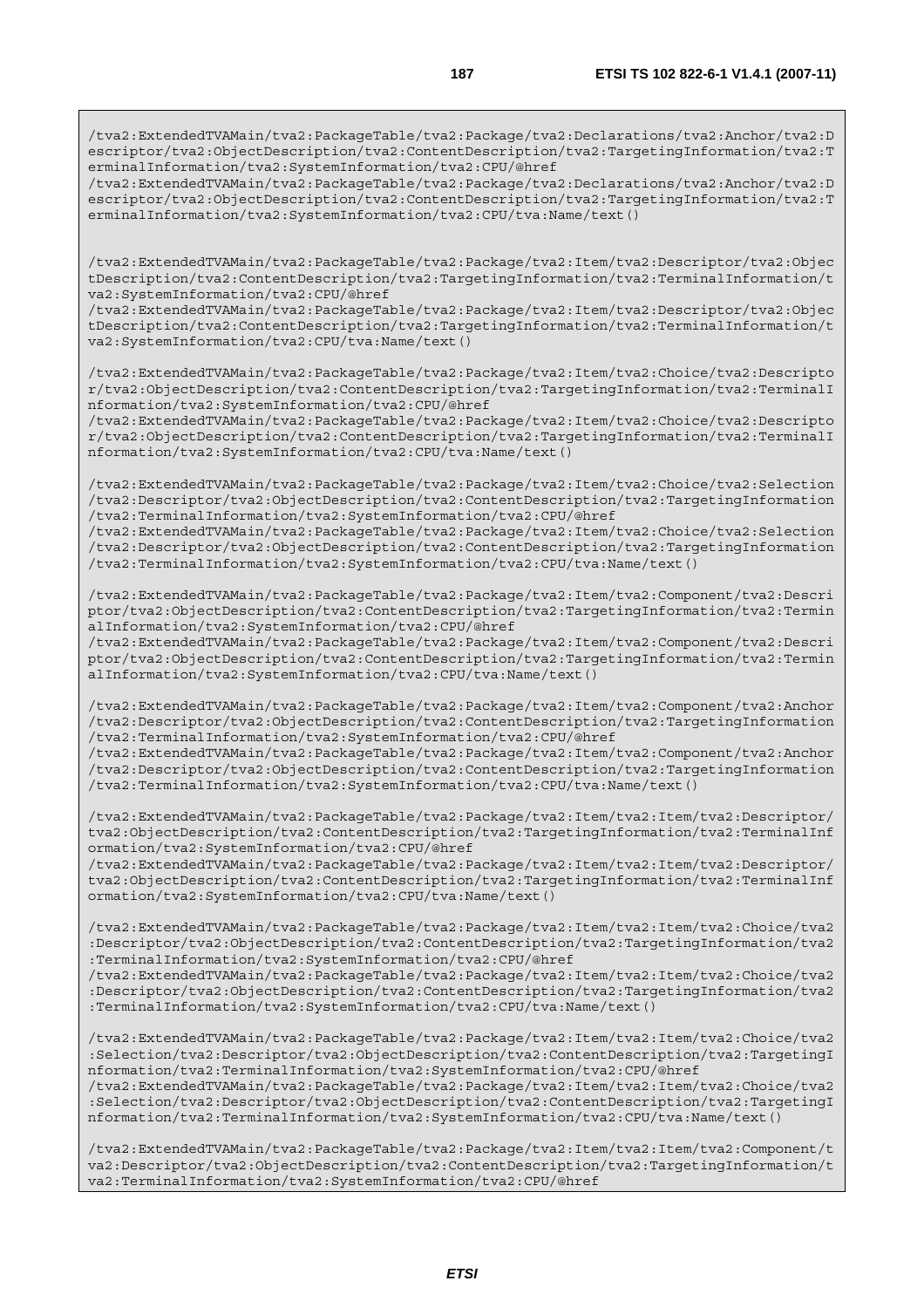/tva2:ExtendedTVAMain/tva2:PackageTable/tva2:Package/tva2:Item/tva2:Item/tva2:Component/t va2:Descriptor/tva2:ObjectDescription/tva2:ContentDescription/tva2:TargetingInformation/t va2:TerminalInformation/tva2:SystemInformation/tva2:CPU/tva:Name/text()

/tva2:ExtendedTVAMain/tva2:PackageTable/tva2:Package/tva2:Item/tva2:Item/tva2:Component/t va2:Anchor/tva2:Descriptor/tva2:ObjectDescription/tva2:ContentDescription/tva2:TargetingI nformation/tva2:TerminalInformation/tva2:SystemInformation/tva2:CPU/@href

/tva2:ExtendedTVAMain/tva2:PackageTable/tva2:Package/tva2:Item/tva2:Item/tva2:Component/t va2:Anchor/tva2:Descriptor/tva2:ObjectDescription/tva2:ContentDescription/tva2:TargetingI nformation/tva2:TerminalInformation/tva2:SystemInformation/tva2:CPU/tva:Name/text()  $"$ />

<tns:FieldIDDefinition fieldID="CPUClock" fieldDefinition="

/tva:TVAMain/tva2:ExtendedUserDescription/tva2:UsageEnvironment/tva2:TerminalInformationT able/tva2:TerminalInformation/tva2:SystemInformation/tva2:CPU/@clockSpeed

/tva:TVAMain/tva:ProgramDescription/tva:ProgramInformationTable/tva:ProgramInformation/tv a2:ExtendedContentDescription/tva2:TargetingInformation/tva2:TerminalInformation/tva2:Sys temInformation/tva2:CPU/@clockSpeed

/tva:TVAMain/tva:ProgramDescription/tva:GroupInformationTable/tva:GroupInformation/tva2:E xtendedContentDescription/tva2:TargetingInformation/tva2:TerminalInformation/tva2:SystemI nformation/tva2:CPU/@clockSpeed

/tva2:ExtendedTVAMain/tva2:TargetingInformationTable/tva2:TargetingInformation/tva2:Termi nalInformation/tva2:SystemInformation/tva2:CPU/@clockSpeed

/tva2:ExtendedTVAMain/tva2:PackageTable/tva2:Package/tva2:Descriptor/tva2:ObjectDescripti on/tva2:ContentDescription/tva2:TargetingInformation/tva2:TerminalInformation/tva2:System Information/tva2:CPU/@clockSpeed

/tva2:ExtendedTVAMain/tva2:PackageTable/tva2:Package/tva2:Declarations/tva2:Descriptor/tv a2:ObjectDescription/tva2:ContentDescription/tva2:TargetingInformation/tva2:TerminalInfor mation/tva2:SystemInformation/tva2:CPU/@clockSpeed

/tva2:ExtendedTVAMain/tva2:PackageTable/tva2:Package/tva2:Declarations/tva2:Item/tva2:Des criptor/tva2:ObjectDescription/tva2:ContentDescription/tva2:TargetingInformation/tva2:Ter minalInformation/tva2:SystemInformation/tva2:CPU/@clockSpeed

/tva2:ExtendedTVAMain/tva2:PackageTable/tva2:Package/tva2:Declarations/tva2:Item/tva2:Cho ice/tva2:Descriptor/tva2:ObjectDescription/tva2:ContentDescription/tva2:TargetingInformat ion/tva2:TerminalInformation/tva2:SystemInformation/tva2:CPU/@clockSpeed

/tva2:ExtendedTVAMain/tva2:PackageTable/tva2:Package/tva2:Declarations/tva2:Item/tva2:Cho ice/tva2:Selection/tva2:Descriptor/tva2:ObjectDescription/tva2:ContentDescription/tva2:Ta rgetingInformation/tva2:TerminalInformation/tva2:SystemInformation/tva2:CPU/@clockSpeed

/tva2:ExtendedTVAMain/tva2:PackageTable/tva2:Package/tva2:Declarations/tva2:Item/tva2:Com ponent/tva2:Descriptor/tva2:ObjectDescription/tva2:ContentDescription/tva2:TargetingInfor mation/tva2:TerminalInformation/tva2:SystemInformation/tva2:CPU/@clockSpeed

/tva2:ExtendedTVAMain/tva2:PackageTable/tva2:Package/tva2:Declarations/tva2:Item/tva2:Com ponent/tva2:Anchor/tva2:Descriptor/tva2:ObjectDescription/tva2:ContentDescription/tva2:Ta rgetingInformation/tva2:TerminalInformation/tva2:SystemInformation/tva2:CPU/@clockSpeed

/tva2:ExtendedTVAMain/tva2:PackageTable/tva2:Package/tva2:Declarations/tva2:Item/tva2:Ite m/tva2:Descriptor/tva2:ObjectDescription/tva2:ContentDescription/tva2:TargetingInformatio n/tva2:TerminalInformation/tva2:SystemInformation/tva2:CPU/@clockSpeed

/tva2:ExtendedTVAMain/tva2:PackageTable/tva2:Package/tva2:Declarations/tva2:Item/tva2:Ite m/tva2:Choice/tva2:Descriptor/tva2:ObjectDescription/tva2:ContentDescription/tva2:Targeti ngInformation/tva2:TerminalInformation/tva2:SystemInformation/tva2:CPU/@clockSpeed

/tva2:ExtendedTVAMain/tva2:PackageTable/tva2:Package/tva2:Declarations/tva2:Item/tva2:Ite m/tva2:Choice/tva2:Selection/tva2:Descriptor/tva2:ObjectDescription/tva2:ContentDescripti on/tva2:TargetingInformation/tva2:TerminalInformation/tva2:SystemInformation/tva2:CPU/@cl ockSpeed

/tva2:ExtendedTVAMain/tva2:PackageTable/tva2:Package/tva2:Declarations/tva2:Item/tva2:Ite m/tva2:Component/tva2:Descriptor/tva2:ObjectDescription/tva2:ContentDescription/tva2:Targ etingInformation/tva2:TerminalInformation/tva2:SystemInformation/tva2:CPU/@clockSpeed

/tva2:ExtendedTVAMain/tva2:PackageTable/tva2:Package/tva2:Declarations/tva2:Item/tva2:Ite m/tva2:Component/tva2:Anchor/tva2:Descriptor/tva2:ObjectDescription/tva2:ContentDescripti on/tva2:TargetingInformation/tva2:TerminalInformation/tva2:SystemInformation/tva2:CPU/@cl ockSpeed

/tva2:ExtendedTVAMain/tva2:PackageTable/tva2:Package/tva2:Declarations/tva2:Component/tva 2:Descriptor/tva2:ObjectDescription/tva2:ContentDescription/tva2:TargetingInformation/tva 2:TerminalInformation/tva2:SystemInformation/tva2:CPU/@clockSpeed

/tva2:ExtendedTVAMain/tva2:PackageTable/tva2:Package/tva2:Declarations/tva2:Component/tva 2:Anchor/tva2:Descriptor/tva2:ObjectDescription/tva2:ContentDescription/tva2:TargetingInf ormation/tva2:TerminalInformation/tva2:SystemInformation/tva2:CPU/@clockSpeed

/tva2:ExtendedTVAMain/tva2:PackageTable/tva2:Package/tva2:Declarations/tva2:Anchor/tva2:D escriptor/tva2:ObjectDescription/tva2:ContentDescription/tva2:TargetingInformation/tva2:T erminalInformation/tva2:SystemInformation/tva2:CPU/@clockSpeed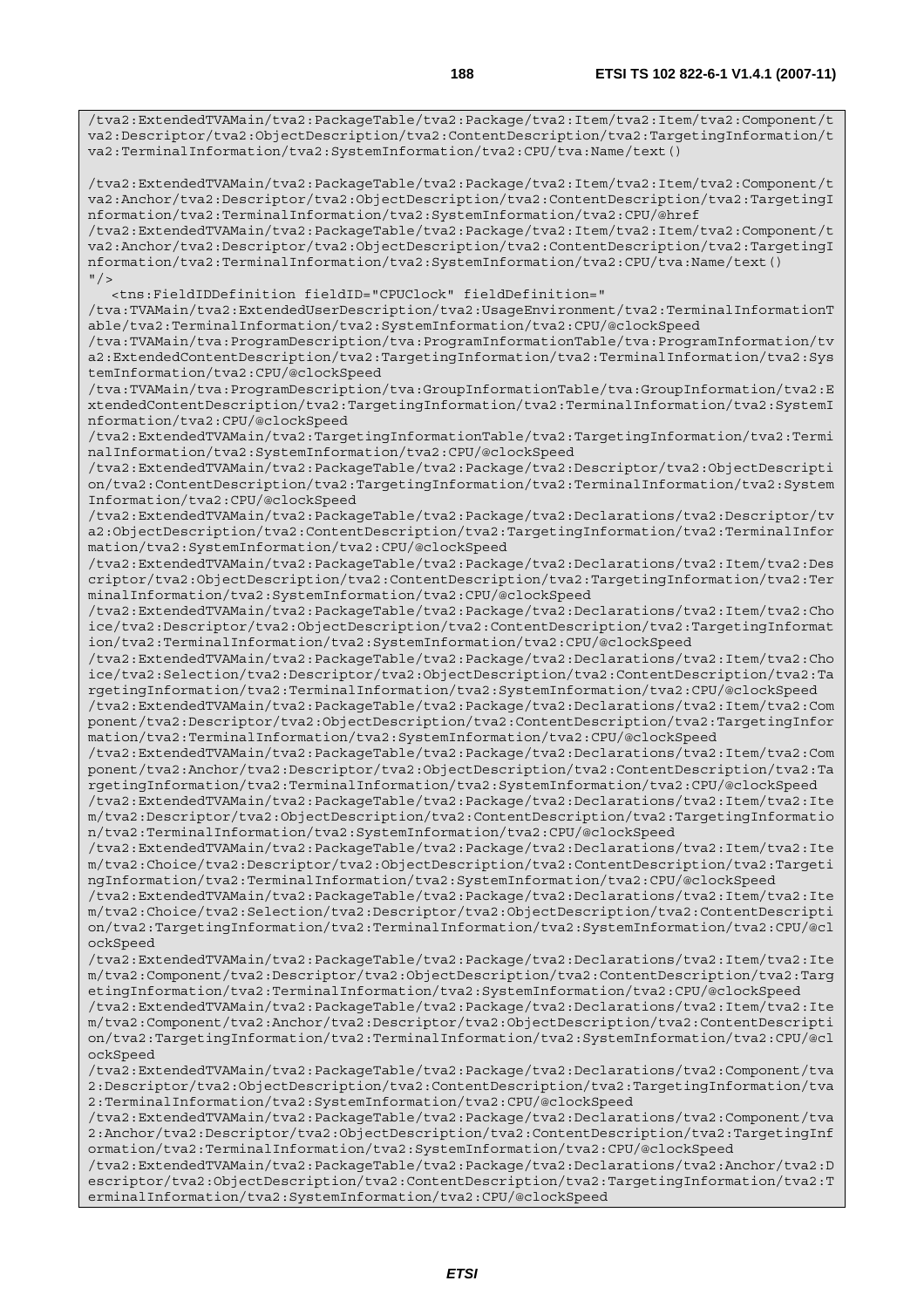/tva2:ExtendedTVAMain/tva2:PackageTable/tva2:Package/tva2:Item/tva2:Descriptor/tva2:Objec tDescription/tva2:ContentDescription/tva2:TargetingInformation/tva2:TerminalInformation/t va2:SystemInformation/tva2:CPU/@clockSpeed

/tva2:ExtendedTVAMain/tva2:PackageTable/tva2:Package/tva2:Item/tva2:Choice/tva2:Descripto r/tva2:ObjectDescription/tva2:ContentDescription/tva2:TargetingInformation/tva2:TerminalI nformation/tva2:SystemInformation/tva2:CPU/@clockSpeed

/tva2:ExtendedTVAMain/tva2:PackageTable/tva2:Package/tva2:Item/tva2:Choice/tva2:Selection /tva2:Descriptor/tva2:ObjectDescription/tva2:ContentDescription/tva2:TargetingInformation /tva2:TerminalInformation/tva2:SystemInformation/tva2:CPU/@clockSpeed

/tva2:ExtendedTVAMain/tva2:PackageTable/tva2:Package/tva2:Item/tva2:Component/tva2:Descri ptor/tva2:ObjectDescription/tva2:ContentDescription/tva2:TargetingInformation/tva2:Termin alInformation/tva2:SystemInformation/tva2:CPU/@clockSpeed

/tva2:ExtendedTVAMain/tva2:PackageTable/tva2:Package/tva2:Item/tva2:Component/tva2:Anchor /tva2:Descriptor/tva2:ObjectDescription/tva2:ContentDescription/tva2:TargetingInformation /tva2:TerminalInformation/tva2:SystemInformation/tva2:CPU/@clockSpeed

/tva2:ExtendedTVAMain/tva2:PackageTable/tva2:Package/tva2:Item/tva2:Item/tva2:Descriptor/ tva2:ObjectDescription/tva2:ContentDescription/tva2:TargetingInformation/tva2:TerminalInf ormation/tva2:SystemInformation/tva2:CPU/@clockSpeed

/tva2:ExtendedTVAMain/tva2:PackageTable/tva2:Package/tva2:Item/tva2:Item/tva2:Choice/tva2 :Descriptor/tva2:ObjectDescription/tva2:ContentDescription/tva2:TargetingInformation/tva2 :TerminalInformation/tva2:SystemInformation/tva2:CPU/@clockSpeed

/tva2:ExtendedTVAMain/tva2:PackageTable/tva2:Package/tva2:Item/tva2:Item/tva2:Choice/tva2 :Selection/tva2:Descriptor/tva2:ObjectDescription/tva2:ContentDescription/tva2:TargetingI nformation/tva2:TerminalInformation/tva2:SystemInformation/tva2:CPU/@clockSpeed

/tva2:ExtendedTVAMain/tva2:PackageTable/tva2:Package/tva2:Item/tva2:Item/tva2:Component/t va2:Descriptor/tva2:ObjectDescription/tva2:ContentDescription/tva2:TargetingInformation/t va2:TerminalInformation/tva2:SystemInformation/tva2:CPU/@clockSpeed

/tva2:ExtendedTVAMain/tva2:PackageTable/tva2:Package/tva2:Item/tva2:Item/tva2:Component/t va2:Anchor/tva2:Descriptor/tva2:ObjectDescription/tva2:ContentDescription/tva2:TargetingI nformation/tva2:TerminalInformation/tva2:SystemInformation/tva2:CPU/@clockSpeed  $''$  />

<tns:FieldIDDefinition fieldID="CPUUnit" fieldDefinition="

/tva:TVAMain/tva2:ExtendedUserDescription/tva2:UsageEnvironment/tva2:TerminalInformationT able/tva2:TerminalInformation/tva2:SystemInformation/tva2:CPU/@unit

/tva:TVAMain/tva:ProgramDescription/tva:ProgramInformationTable/tva:ProgramInformation/tv a2:ExtendedContentDescription/tva2:TargetingInformation/tva2:TerminalInformation/tva2:Sys temInformation/tva2:CPU/@unit

/tva:TVAMain/tva:ProgramDescription/tva:GroupInformationTable/tva:GroupInformation/tva2:E xtendedContentDescription/tva2:TargetingInformation/tva2:TerminalInformation/tva2:SystemI nformation/tva2:CPU/@unit

/tva2:ExtendedTVAMain/tva2:TargetingInformationTable/tva2:TargetingInformation/tva2:Termi nalInformation/tva2:SystemInformation/tva2:CPU/@unit

/tva2:ExtendedTVAMain/tva2:PackageTable/tva2:Package/tva2:Descriptor/tva2:ObjectDescripti on/tva2:ContentDescription/tva2:TargetingInformation/tva2:TerminalInformation/tva2:System Information/tva2:CPU/@unit

/tva2:ExtendedTVAMain/tva2:PackageTable/tva2:Package/tva2:Declarations/tva2:Descriptor/tv a2:ObjectDescription/tva2:ContentDescription/tva2:TargetingInformation/tva2:TerminalInfor mation/tva2:SystemInformation/tva2:CPU/@unit

/tva2:ExtendedTVAMain/tva2:PackageTable/tva2:Package/tva2:Declarations/tva2:Item/tva2:Des criptor/tva2:ObjectDescription/tva2:ContentDescription/tva2:TargetingInformation/tva2:Ter minalInformation/tva2:SystemInformation/tva2:CPU/@unit

/tva2:ExtendedTVAMain/tva2:PackageTable/tva2:Package/tva2:Declarations/tva2:Item/tva2:Cho ice/tva2:Descriptor/tva2:ObjectDescription/tva2:ContentDescription/tva2:TargetingInformat ion/tva2:TerminalInformation/tva2:SystemInformation/tva2:CPU/@unit

/tva2:ExtendedTVAMain/tva2:PackageTable/tva2:Package/tva2:Declarations/tva2:Item/tva2:Cho ice/tva2:Selection/tva2:Descriptor/tva2:ObjectDescription/tva2:ContentDescription/tva2:Ta rgetingInformation/tva2:TerminalInformation/tva2:SystemInformation/tva2:CPU/@unit

/tva2:ExtendedTVAMain/tva2:PackageTable/tva2:Package/tva2:Declarations/tva2:Item/tva2:Com ponent/tva2:Descriptor/tva2:ObjectDescription/tva2:ContentDescription/tva2:TargetingInfor mation/tva2:TerminalInformation/tva2:SystemInformation/tva2:CPU/@unit

/tva2:ExtendedTVAMain/tva2:PackageTable/tva2:Package/tva2:Declarations/tva2:Item/tva2:Com ponent/tva2:Anchor/tva2:Descriptor/tva2:ObjectDescription/tva2:ContentDescription/tva2:Ta rgetingInformation/tva2:TerminalInformation/tva2:SystemInformation/tva2:CPU/@unit

/tva2:ExtendedTVAMain/tva2:PackageTable/tva2:Package/tva2:Declarations/tva2:Item/tva2:Ite m/tva2:Descriptor/tva2:ObjectDescription/tva2:ContentDescription/tva2:TargetingInformatio n/tva2:TerminalInformation/tva2:SystemInformation/tva2:CPU/@unit

/tva2:ExtendedTVAMain/tva2:PackageTable/tva2:Package/tva2:Declarations/tva2:Item/tva2:Ite m/tva2:Choice/tva2:Descriptor/tva2:ObjectDescription/tva2:ContentDescription/tva2:Targeti ngInformation/tva2:TerminalInformation/tva2:SystemInformation/tva2:CPU/@unit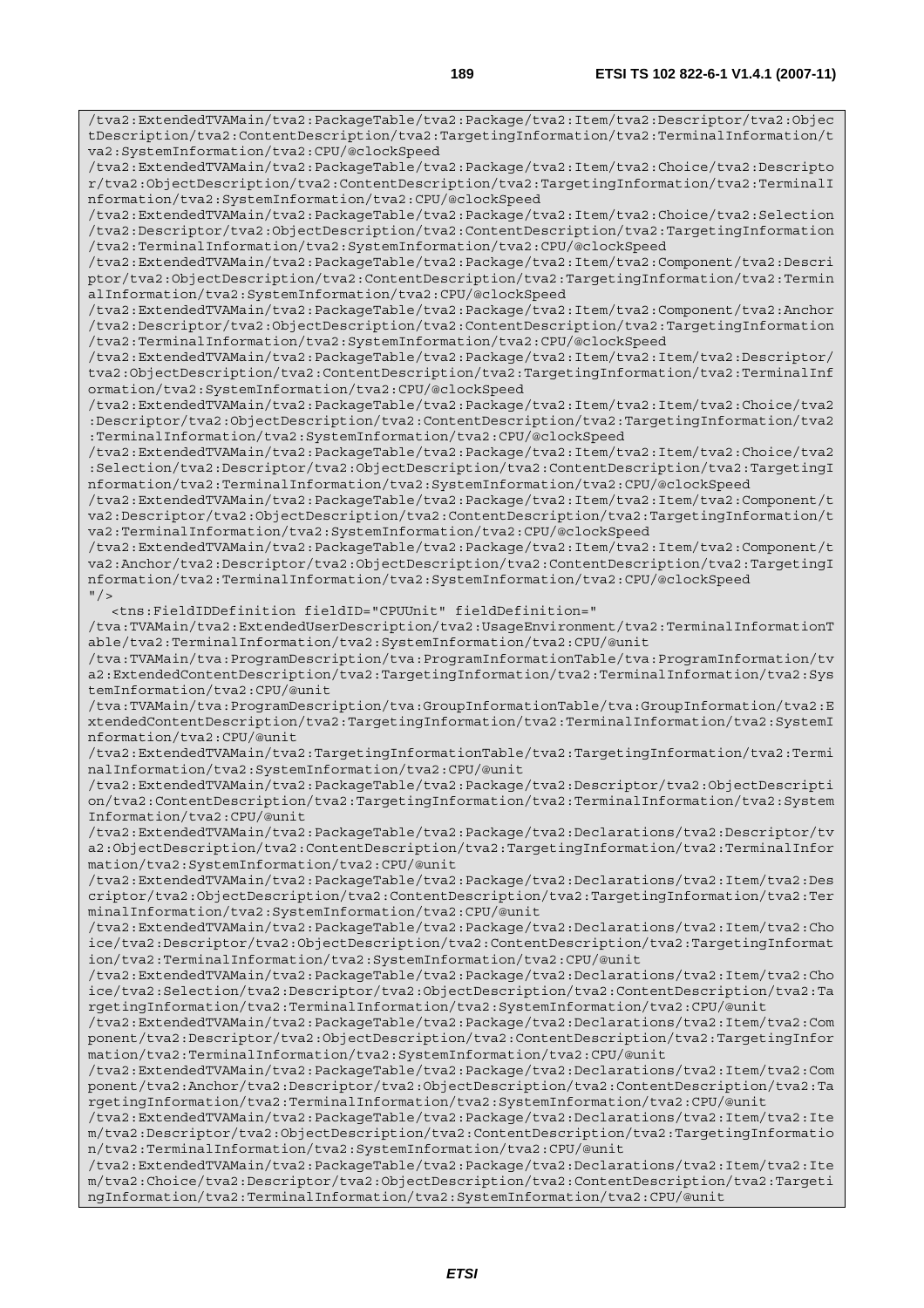/tva2:ExtendedTVAMain/tva2:PackageTable/tva2:Package/tva2:Declarations/tva2:Item/tva2:Ite m/tva2:Choice/tva2:Selection/tva2:Descriptor/tva2:ObjectDescription/tva2:ContentDescripti on/tva2:TargetingInformation/tva2:TerminalInformation/tva2:SystemInformation/tva2:CPU/@un  $i +$ 

/tva2:ExtendedTVAMain/tva2:PackageTable/tva2:Package/tva2:Declarations/tva2:Item/tva2:Ite m/tva2:Component/tva2:Descriptor/tva2:ObjectDescription/tva2:ContentDescription/tva2:Targ etingInformation/tva2:TerminalInformation/tva2:SystemInformation/tva2:CPU/@unit

/tva2:ExtendedTVAMain/tva2:PackageTable/tva2:Package/tva2:Declarations/tva2:Item/tva2:Ite m/tva2:Component/tva2:Anchor/tva2:Descriptor/tva2:ObjectDescription/tva2:ContentDescripti on/tva2:TargetingInformation/tva2:TerminalInformation/tva2:SystemInformation/tva2:CPU/@un it

/tva2:ExtendedTVAMain/tva2:PackageTable/tva2:Package/tva2:Declarations/tva2:Component/tva 2:Descriptor/tva2:ObjectDescription/tva2:ContentDescription/tva2:TargetingInformation/tva 2:TerminalInformation/tva2:SystemInformation/tva2:CPU/@unit

/tva2:ExtendedTVAMain/tva2:PackageTable/tva2:Package/tva2:Declarations/tva2:Component/tva 2:Anchor/tva2:Descriptor/tva2:ObjectDescription/tva2:ContentDescription/tva2:TargetingInf ormation/tva2:TerminalInformation/tva2:SystemInformation/tva2:CPU/@unit

/tva2:ExtendedTVAMain/tva2:PackageTable/tva2:Package/tva2:Declarations/tva2:Anchor/tva2:D escriptor/tva2:ObjectDescription/tva2:ContentDescription/tva2:TargetingInformation/tva2:T erminalInformation/tva2:SystemInformation/tva2:CPU/@unit

/tva2:ExtendedTVAMain/tva2:PackageTable/tva2:Package/tva2:Item/tva2:Descriptor/tva2:Objec tDescription/tva2:ContentDescription/tva2:TargetingInformation/tva2:TerminalInformation/t va2:SystemInformation/tva2:CPU/@unit

/tva2:ExtendedTVAMain/tva2:PackageTable/tva2:Package/tva2:Item/tva2:Choice/tva2:Descripto r/tva2:ObjectDescription/tva2:ContentDescription/tva2:TargetingInformation/tva2:TerminalI nformation/tva2:SystemInformation/tva2:CPU/@unit

/tva2:ExtendedTVAMain/tva2:PackageTable/tva2:Package/tva2:Item/tva2:Choice/tva2:Selection /tva2:Descriptor/tva2:ObjectDescription/tva2:ContentDescription/tva2:TargetingInformation /tva2:TerminalInformation/tva2:SystemInformation/tva2:CPU/@unit

/tva2:ExtendedTVAMain/tva2:PackageTable/tva2:Package/tva2:Item/tva2:Component/tva2:Descri ptor/tva2:ObjectDescription/tva2:ContentDescription/tva2:TargetingInformation/tva2:Termin alInformation/tva2:SystemInformation/tva2:CPU/@unit

/tva2:ExtendedTVAMain/tva2:PackageTable/tva2:Package/tva2:Item/tva2:Component/tva2:Anchor /tva2:Descriptor/tva2:ObjectDescription/tva2:ContentDescription/tva2:TargetingInformation /tva2:TerminalInformation/tva2:SystemInformation/tva2:CPU/@unit

/tva2:ExtendedTVAMain/tva2:PackageTable/tva2:Package/tva2:Item/tva2:Item/tva2:Descriptor/ tva2:ObjectDescription/tva2:ContentDescription/tva2:TargetingInformation/tva2:TerminalInf ormation/tva2:SystemInformation/tva2:CPU/@unit

/tva2:ExtendedTVAMain/tva2:PackageTable/tva2:Package/tva2:Item/tva2:Item/tva2:Choice/tva2 :Descriptor/tva2:ObjectDescription/tva2:ContentDescription/tva2:TargetingInformation/tva2 :TerminalInformation/tva2:SystemInformation/tva2:CPU/@unit

/tva2:ExtendedTVAMain/tva2:PackageTable/tva2:Package/tva2:Item/tva2:Item/tva2:Choice/tva2 :Selection/tva2:Descriptor/tva2:ObjectDescription/tva2:ContentDescription/tva2:TargetingI nformation/tva2:TerminalInformation/tva2:SystemInformation/tva2:CPU/@unit

/tva2:ExtendedTVAMain/tva2:PackageTable/tva2:Package/tva2:Item/tva2:Item/tva2:Component/t va2:Descriptor/tva2:ObjectDescription/tva2:ContentDescription/tva2:TargetingInformation/t va2:TerminalInformation/tva2:SystemInformation/tva2:CPU/@unit

/tva2:ExtendedTVAMain/tva2:PackageTable/tva2:Package/tva2:Item/tva2:Item/tva2:Component/t va2:Anchor/tva2:Descriptor/tva2:ObjectDescription/tva2:ContentDescription/tva2:TargetingI nformation/tva2:TerminalInformation/tva2:SystemInformation/tva2:CPU/@unit  $"$  / >

<tns:FieldIDDefinition fieldID="RAMSize" fieldDefinition="

/tva:TVAMain/tva2:ExtendedUserDescription/tva2:UsageEnvironment/tva2:TerminalInformationT able/tva2:TerminalInformation/tva2:SystemInformation/tva2:RAM/@size

/tva:TVAMain/tva:ProgramDescription/tva:ProgramInformationTable/tva:ProgramInformation/tv a2:ExtendedContentDescription/tva2:TargetingInformation/tva2:TerminalInformation/tva2:Sys temInformation/tva2:RAM/@size

/tva:TVAMain/tva:ProgramDescription/tva:GroupInformationTable/tva:GroupInformation/tva2:E xtendedContentDescription/tva2:TargetingInformation/tva2:TerminalInformation/tva2:SystemI nformation/tva2:RAM/@size

/tva2:ExtendedTVAMain/tva2:TargetingInformationTable/tva2:TargetingInformation/tva2:Termi nalInformation/tva2:SystemInformation/tva2:RAM/@size

/tva2:ExtendedTVAMain/tva2:PackageTable/tva2:Package/tva2:Descriptor/tva2:ObjectDescripti on/tva2:ContentDescription/tva2:TargetingInformation/tva2:TerminalInformation/tva2:System Information/tva2:RAM/@size

/tva2:ExtendedTVAMain/tva2:PackageTable/tva2:Package/tva2:Declarations/tva2:Descriptor/tv a2:ObjectDescription/tva2:ContentDescription/tva2:TargetingInformation/tva2:TerminalInfor mation/tva2:SystemInformation/tva2:RAM/@size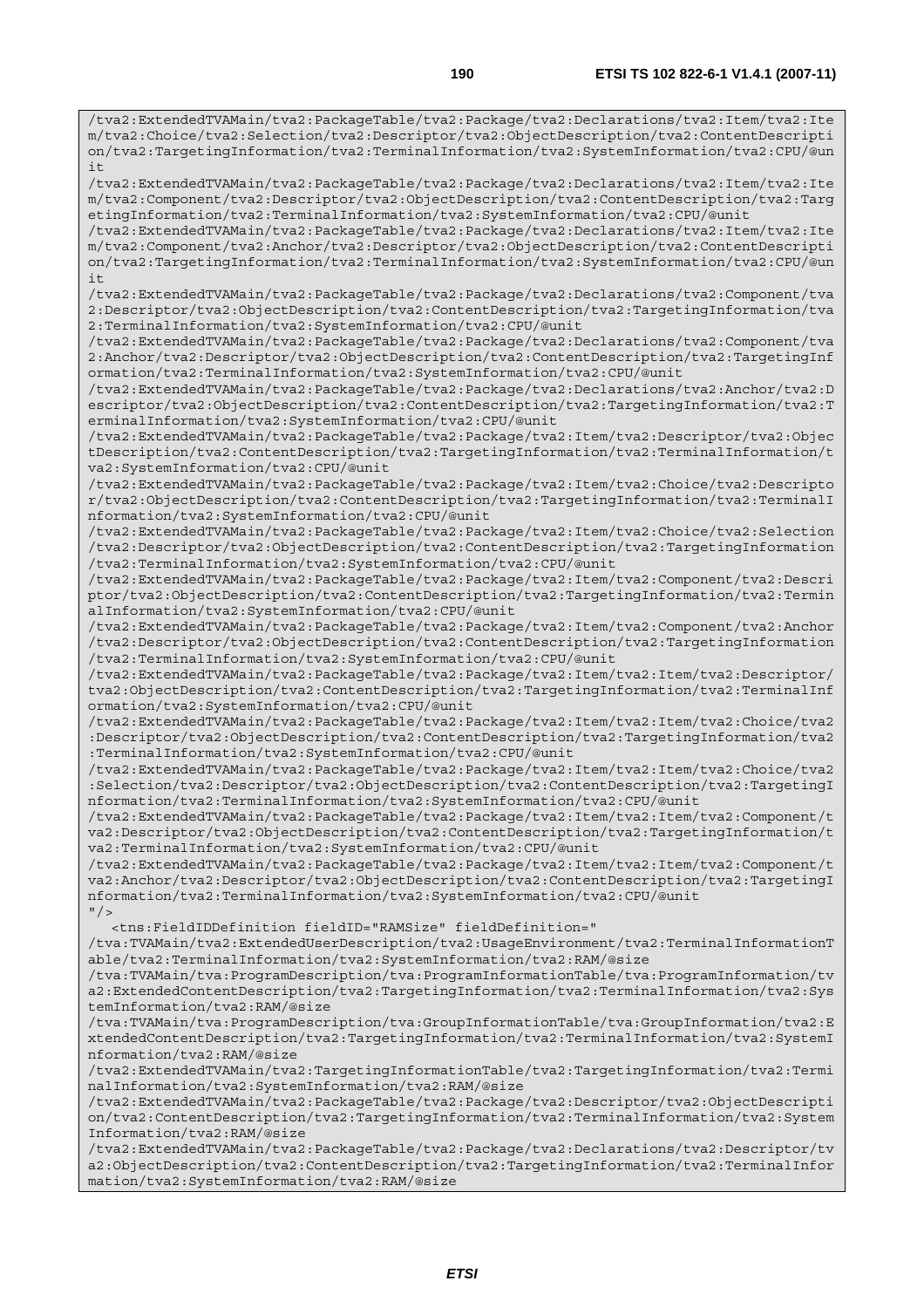/tva2:ExtendedTVAMain/tva2:PackageTable/tva2:Package/tva2:Declarations/tva2:Item/tva2:Des criptor/tva2:ObjectDescription/tva2:ContentDescription/tva2:TargetingInformation/tva2:Ter minalInformation/tva2:SystemInformation/tva2:RAM/@size /tva2:ExtendedTVAMain/tva2:PackageTable/tva2:Package/tva2:Declarations/tva2:Item/tva2:Cho ice/tva2:Descriptor/tva2:ObjectDescription/tva2:ContentDescription/tva2:TargetingInformat ion/tva2:TerminalInformation/tva2:SystemInformation/tva2:RAM/@size /tva2:ExtendedTVAMain/tva2:PackageTable/tva2:Package/tva2:Declarations/tva2:Item/tva2:Cho ice/tva2:Selection/tva2:Descriptor/tva2:ObjectDescription/tva2:ContentDescription/tva2:Ta rgetingInformation/tva2:TerminalInformation/tva2:SystemInformation/tva2:RAM/@size /tva2:ExtendedTVAMain/tva2:PackageTable/tva2:Package/tva2:Declarations/tva2:Item/tva2:Com ponent/tva2:Descriptor/tva2:ObjectDescription/tva2:ContentDescription/tva2:TargetingInfor mation/tva2:TerminalInformation/tva2:SystemInformation/tva2:RAM/@size /tva2:ExtendedTVAMain/tva2:PackageTable/tva2:Package/tva2:Declarations/tva2:Item/tva2:Com ponent/tva2:Anchor/tva2:Descriptor/tva2:ObjectDescription/tva2:ContentDescription/tva2:Ta rgetingInformation/tva2:TerminalInformation/tva2:SystemInformation/tva2:RAM/@size /tva2:ExtendedTVAMain/tva2:PackageTable/tva2:Package/tva2:Declarations/tva2:Item/tva2:Ite m/tva2:Descriptor/tva2:ObjectDescription/tva2:ContentDescription/tva2:TargetingInformatio n/tva2:TerminalInformation/tva2:SystemInformation/tva2:RAM/@size /tva2:ExtendedTVAMain/tva2:PackageTable/tva2:Package/tva2:Declarations/tva2:Item/tva2:Ite m/tva2:Choice/tva2:Descriptor/tva2:ObjectDescription/tva2:ContentDescription/tva2:Targeti ngInformation/tva2:TerminalInformation/tva2:SystemInformation/tva2:RAM/@size /tva2:ExtendedTVAMain/tva2:PackageTable/tva2:Package/tva2:Declarations/tva2:Item/tva2:Ite m/tva2:Choice/tva2:Selection/tva2:Descriptor/tva2:ObjectDescription/tva2:ContentDescripti on/tva2:TargetingInformation/tva2:TerminalInformation/tva2:SystemInformation/tva2:RAM/@si ze /tva2:ExtendedTVAMain/tva2:PackageTable/tva2:Package/tva2:Declarations/tva2:Item/tva2:Ite m/tva2:Component/tva2:Descriptor/tva2:ObjectDescription/tva2:ContentDescription/tva2:Targ etingInformation/tva2:TerminalInformation/tva2:SystemInformation/tva2:RAM/@size /tva2:ExtendedTVAMain/tva2:PackageTable/tva2:Package/tva2:Declarations/tva2:Item/tva2:Ite m/tva2:Component/tva2:Anchor/tva2:Descriptor/tva2:ObjectDescription/tva2:ContentDescripti on/tva2:TargetingInformation/tva2:TerminalInformation/tva2:SystemInformation/tva2:RAM/@si ze /tva2:ExtendedTVAMain/tva2:PackageTable/tva2:Package/tva2:Declarations/tva2:Component/tva 2:Descriptor/tva2:ObjectDescription/tva2:ContentDescription/tva2:TargetingInformation/tva 2:TerminalInformation/tva2:SystemInformation/tva2:RAM/@size /tva2:ExtendedTVAMain/tva2:PackageTable/tva2:Package/tva2:Declarations/tva2:Component/tva 2:Anchor/tva2:Descriptor/tva2:ObjectDescription/tva2:ContentDescription/tva2:TargetingInf ormation/tva2:TerminalInformation/tva2:SystemInformation/tva2:RAM/@size /tva2:ExtendedTVAMain/tva2:PackageTable/tva2:Package/tva2:Declarations/tva2:Anchor/tva2:D escriptor/tva2:ObjectDescription/tva2:ContentDescription/tva2:TargetingInformation/tva2:T erminalInformation/tva2:SystemInformation/tva2:RAM/@size /tva2:ExtendedTVAMain/tva2:PackageTable/tva2:Package/tva2:Item/tva2:Descriptor/tva2:Objec tDescription/tva2:ContentDescription/tva2:TargetingInformation/tva2:TerminalInformation/t va2:SystemInformation/tva2:RAM/@size /tva2:ExtendedTVAMain/tva2:PackageTable/tva2:Package/tva2:Item/tva2:Choice/tva2:Descripto r/tva2:ObjectDescription/tva2:ContentDescription/tva2:TargetingInformation/tva2:TerminalI nformation/tva2:SystemInformation/tva2:RAM/@size /tva2:ExtendedTVAMain/tva2:PackageTable/tva2:Package/tva2:Item/tva2:Choice/tva2:Selection /tva2:Descriptor/tva2:ObjectDescription/tva2:ContentDescription/tva2:TargetingInformation /tva2:TerminalInformation/tva2:SystemInformation/tva2:RAM/@size /tva2:ExtendedTVAMain/tva2:PackageTable/tva2:Package/tva2:Item/tva2:Component/tva2:Descri ptor/tva2:ObjectDescription/tva2:ContentDescription/tva2:TargetingInformation/tva2:Termin alInformation/tva2:SystemInformation/tva2:RAM/@size /tva2:ExtendedTVAMain/tva2:PackageTable/tva2:Package/tva2:Item/tva2:Component/tva2:Anchor /tva2:Descriptor/tva2:ObjectDescription/tva2:ContentDescription/tva2:TargetingInformation /tva2:TerminalInformation/tva2:SystemInformation/tva2:RAM/@size /tva2:ExtendedTVAMain/tva2:PackageTable/tva2:Package/tva2:Item/tva2:Item/tva2:Descriptor/ tva2:ObjectDescription/tva2:ContentDescription/tva2:TargetingInformation/tva2:TerminalInf ormation/tva2:SystemInformation/tva2:RAM/@size /tva2:ExtendedTVAMain/tva2:PackageTable/tva2:Package/tva2:Item/tva2:Item/tva2:Choice/tva2 :Descriptor/tva2:ObjectDescription/tva2:ContentDescription/tva2:TargetingInformation/tva2 :TerminalInformation/tva2:SystemInformation/tva2:RAM/@size /tva2:ExtendedTVAMain/tva2:PackageTable/tva2:Package/tva2:Item/tva2:Item/tva2:Choice/tva2 :Selection/tva2:Descriptor/tva2:ObjectDescription/tva2:ContentDescription/tva2:TargetingI nformation/tva2:TerminalInformation/tva2:SystemInformation/tva2:RAM/@size /tva2:ExtendedTVAMain/tva2:PackageTable/tva2:Package/tva2:Item/tva2:Item/tva2:Component/t va2:Descriptor/tva2:ObjectDescription/tva2:ContentDescription/tva2:TargetingInformation/t va2:TerminalInformation/tva2:SystemInformation/tva2:RAM/@size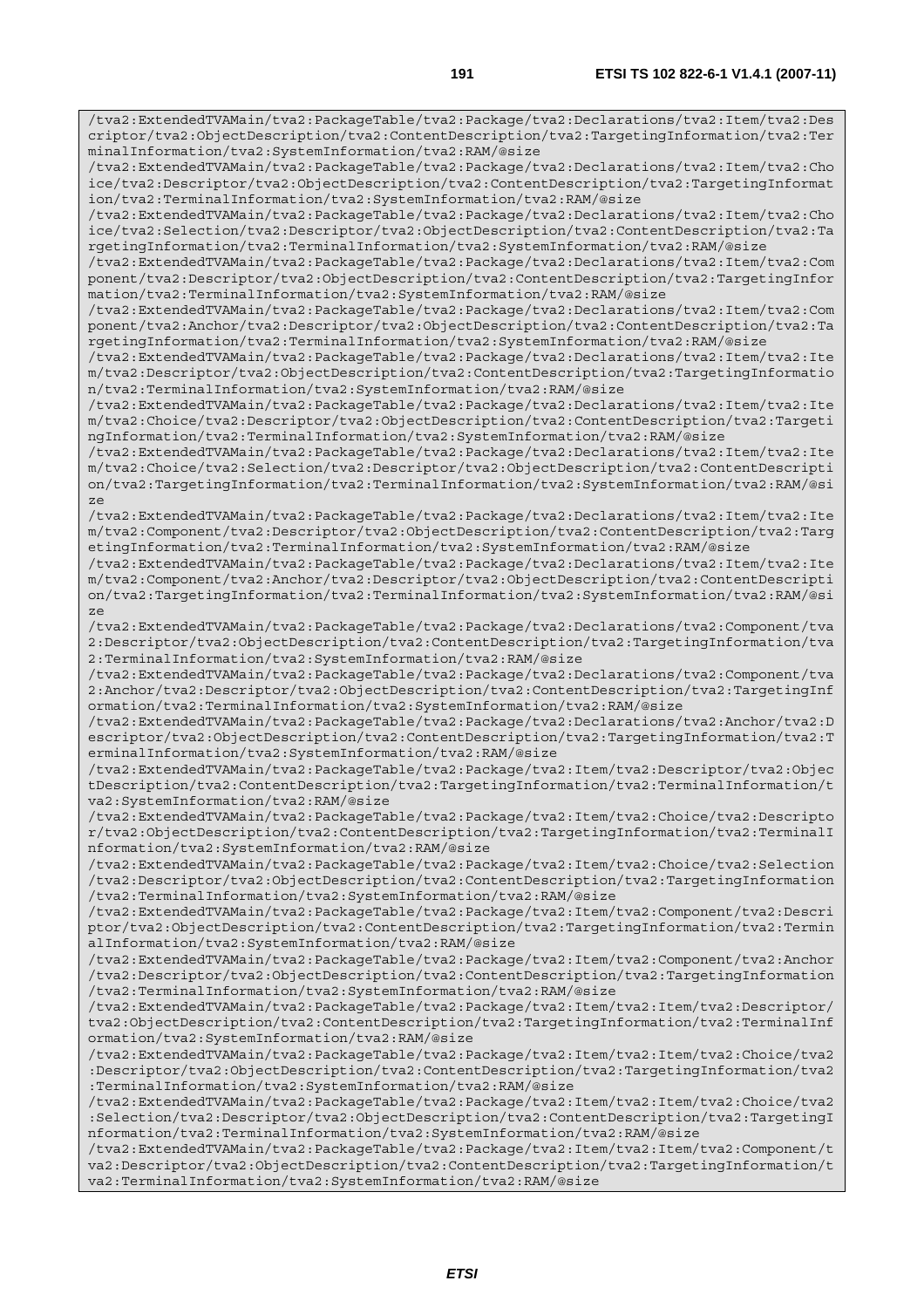/tva2:ExtendedTVAMain/tva2:PackageTable/tva2:Package/tva2:Item/tva2:Item/tva2:Component/t va2:Anchor/tva2:Descriptor/tva2:ObjectDescription/tva2:ContentDescription/tva2:TargetingI nformation/tva2:TerminalInformation/tva2:SystemInformation/tva2:RAM/@size  $^{\prime\prime}$  / > <tns:FieldIDDefinition fieldID="RAMUnit" fieldDefinition=" /tva:TVAMain/tva2:ExtendedUserDescription/tva2:UsageEnvironment/tva2:TerminalInformationT able/tva2:TerminalInformation/tva2:SystemInformation/tva2:RAM/@unit /tva:TVAMain/tva:ProgramDescription/tva:ProgramInformationTable/tva:ProgramInformation/tv a2:ExtendedContentDescription/tva2:TargetingInformation/tva2:TerminalInformation/tva2:Sys temInformation/tva2:RAM/@unit /tva:TVAMain/tva:ProgramDescription/tva:GroupInformationTable/tva:GroupInformation/tva2:E xtendedContentDescription/tva2:TargetingInformation/tva2:TerminalInformation/tva2:SystemI nformation/tva2:RAM/@unit /tva2:ExtendedTVAMain/tva2:TargetingInformationTable/tva2:TargetingInformation/tva2:Termi nalInformation/tva2:SystemInformation/tva2:RAM/@unit /tva2:ExtendedTVAMain/tva2:PackageTable/tva2:Package/tva2:Descriptor/tva2:ObjectDescripti on/tva2:ContentDescription/tva2:TargetingInformation/tva2:TerminalInformation/tva2:System Information/tva2:RAM/@unit /tva2:ExtendedTVAMain/tva2:PackageTable/tva2:Package/tva2:Declarations/tva2:Descriptor/tv a2:ObjectDescription/tva2:ContentDescription/tva2:TargetingInformation/tva2:TerminalInfor mation/tva2:SystemInformation/tva2:RAM/@unit /tva2:ExtendedTVAMain/tva2:PackageTable/tva2:Package/tva2:Declarations/tva2:Item/tva2:Des criptor/tva2:ObjectDescription/tva2:ContentDescription/tva2:TargetingInformation/tva2:Ter minalInformation/tva2:SystemInformation/tva2:RAM/@unit /tva2:ExtendedTVAMain/tva2:PackageTable/tva2:Package/tva2:Declarations/tva2:Item/tva2:Cho ice/tva2:Descriptor/tva2:ObjectDescription/tva2:ContentDescription/tva2:TargetingInformat ion/tva2:TerminalInformation/tva2:SystemInformation/tva2:RAM/@unit /tva2:ExtendedTVAMain/tva2:PackageTable/tva2:Package/tva2:Declarations/tva2:Item/tva2:Cho ice/tva2:Selection/tva2:Descriptor/tva2:ObjectDescription/tva2:ContentDescription/tva2:Ta rgetingInformation/tva2:TerminalInformation/tva2:SystemInformation/tva2:RAM/@unit /tva2:ExtendedTVAMain/tva2:PackageTable/tva2:Package/tva2:Declarations/tva2:Item/tva2:Com ponent/tva2:Descriptor/tva2:ObjectDescription/tva2:ContentDescription/tva2:TargetingInfor mation/tva2:TerminalInformation/tva2:SystemInformation/tva2:RAM/@unit /tva2:ExtendedTVAMain/tva2:PackageTable/tva2:Package/tva2:Declarations/tva2:Item/tva2:Com ponent/tva2:Anchor/tva2:Descriptor/tva2:ObjectDescription/tva2:ContentDescription/tva2:Ta rgetingInformation/tva2:TerminalInformation/tva2:SystemInformation/tva2:RAM/@unit /tva2:ExtendedTVAMain/tva2:PackageTable/tva2:Package/tva2:Declarations/tva2:Item/tva2:Ite m/tva2:Descriptor/tva2:ObjectDescription/tva2:ContentDescription/tva2:TargetingInformatio n/tva2:TerminalInformation/tva2:SystemInformation/tva2:RAM/@unit /tva2:ExtendedTVAMain/tva2:PackageTable/tva2:Package/tva2:Declarations/tva2:Item/tva2:Ite m/tva2:Choice/tva2:Descriptor/tva2:ObjectDescription/tva2:ContentDescription/tva2:Targeti ngInformation/tva2:TerminalInformation/tva2:SystemInformation/tva2:RAM/@unit /tva2:ExtendedTVAMain/tva2:PackageTable/tva2:Package/tva2:Declarations/tva2:Item/tva2:Ite m/tva2:Choice/tva2:Selection/tva2:Descriptor/tva2:ObjectDescription/tva2:ContentDescripti on/tva2:TargetingInformation/tva2:TerminalInformation/tva2:SystemInformation/tva2:RAM/@un it /tva2:ExtendedTVAMain/tva2:PackageTable/tva2:Package/tva2:Declarations/tva2:Item/tva2:Ite m/tva2:Component/tva2:Descriptor/tva2:ObjectDescription/tva2:ContentDescription/tva2:Targ etingInformation/tva2:TerminalInformation/tva2:SystemInformation/tva2:RAM/@unit /tva2:ExtendedTVAMain/tva2:PackageTable/tva2:Package/tva2:Declarations/tva2:Item/tva2:Ite m/tva2:Component/tva2:Anchor/tva2:Descriptor/tva2:ObjectDescription/tva2:ContentDescripti on/tva2:TargetingInformation/tva2:TerminalInformation/tva2:SystemInformation/tva2:RAM/@un it /tva2:ExtendedTVAMain/tva2:PackageTable/tva2:Package/tva2:Declarations/tva2:Component/tva 2:Descriptor/tva2:ObjectDescription/tva2:ContentDescription/tva2:TargetingInformation/tva 2:TerminalInformation/tva2:SystemInformation/tva2:RAM/@unit /tva2:ExtendedTVAMain/tva2:PackageTable/tva2:Package/tva2:Declarations/tva2:Component/tva 2:Anchor/tva2:Descriptor/tva2:ObjectDescription/tva2:ContentDescription/tva2:TargetingInf ormation/tva2:TerminalInformation/tva2:SystemInformation/tva2:RAM/@unit /tva2:ExtendedTVAMain/tva2:PackageTable/tva2:Package/tva2:Declarations/tva2:Anchor/tva2:D escriptor/tva2:ObjectDescription/tva2:ContentDescription/tva2:TargetingInformation/tva2:T erminalInformation/tva2:SystemInformation/tva2:RAM/@unit /tva2:ExtendedTVAMain/tva2:PackageTable/tva2:Package/tva2:Item/tva2:Descriptor/tva2:Objec tDescription/tva2:ContentDescription/tva2:TargetingInformation/tva2:TerminalInformation/t va2:SystemInformation/tva2:RAM/@unit /tva2:ExtendedTVAMain/tva2:PackageTable/tva2:Package/tva2:Item/tva2:Choice/tva2:Descripto r/tva2:ObjectDescription/tva2:ContentDescription/tva2:TargetingInformation/tva2:TerminalI nformation/tva2:SystemInformation/tva2:RAM/@unit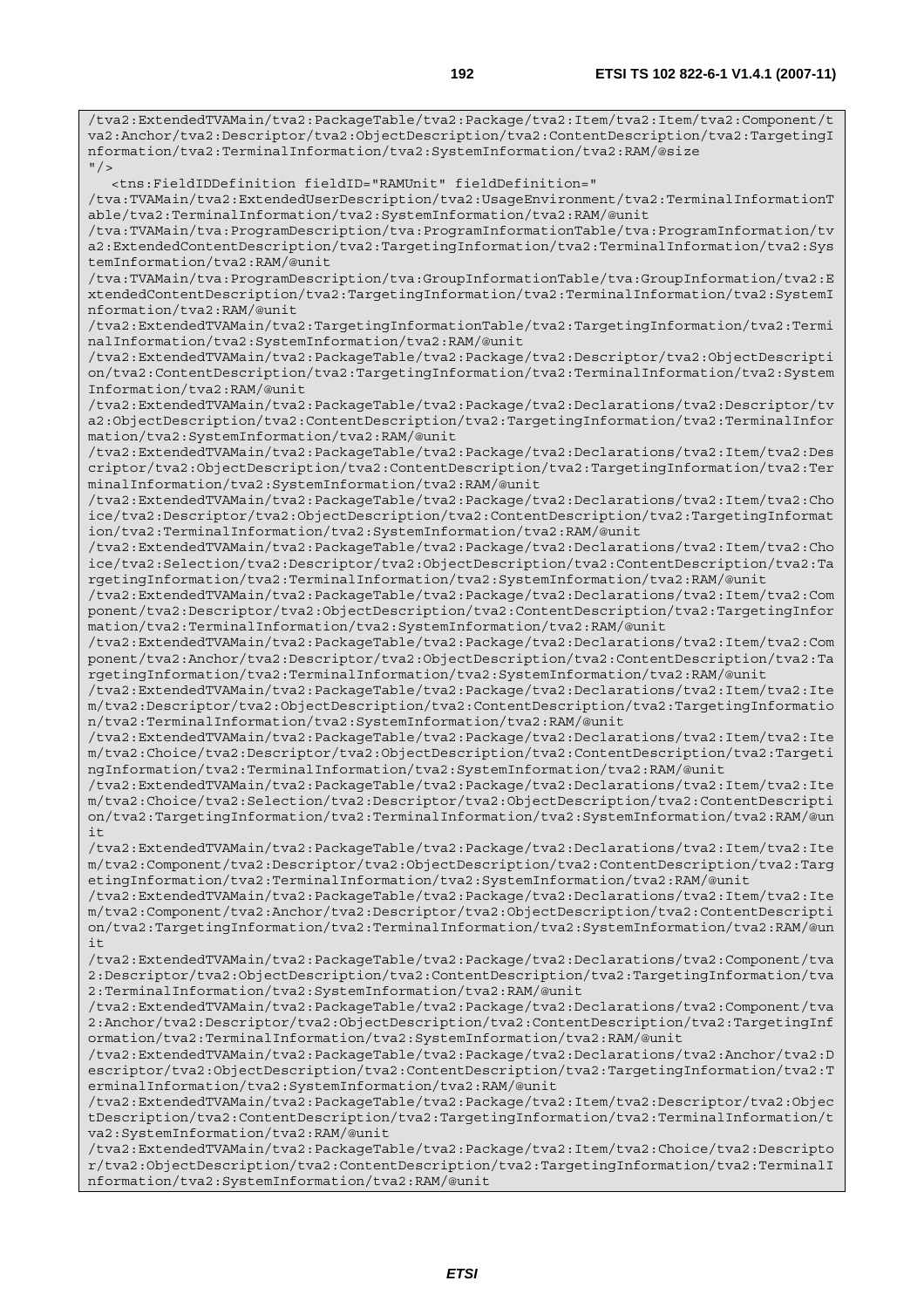/tva2:ExtendedTVAMain/tva2:PackageTable/tva2:Package/tva2:Item/tva2:Choice/tva2:Selection /tva2:Descriptor/tva2:ObjectDescription/tva2:ContentDescription/tva2:TargetingInformation

/tva2:ExtendedTVAMain/tva2:PackageTable/tva2:Package/tva2:Item/tva2:Component/tva2:Descri ptor/tva2:ObjectDescription/tva2:ContentDescription/tva2:TargetingInformation/tva2:Termin

/tva2:TerminalInformation/tva2:SystemInformation/tva2:RAM/@unit

alInformation/tva2:SystemInformation/tva2:RAM/@unit /tva2:ExtendedTVAMain/tva2:PackageTable/tva2:Package/tva2:Item/tva2:Component/tva2:Anchor /tva2:Descriptor/tva2:ObjectDescription/tva2:ContentDescription/tva2:TargetingInformation /tva2:TerminalInformation/tva2:SystemInformation/tva2:RAM/@unit /tva2:ExtendedTVAMain/tva2:PackageTable/tva2:Package/tva2:Item/tva2:Item/tva2:Descriptor/ tva2:ObjectDescription/tva2:ContentDescription/tva2:TargetingInformation/tva2:TerminalInf ormation/tva2:SystemInformation/tva2:RAM/@unit /tva2:ExtendedTVAMain/tva2:PackageTable/tva2:Package/tva2:Item/tva2:Item/tva2:Choice/tva2 :Descriptor/tva2:ObjectDescription/tva2:ContentDescription/tva2:TargetingInformation/tva2 :TerminalInformation/tva2:SystemInformation/tva2:RAM/@unit /tva2:ExtendedTVAMain/tva2:PackageTable/tva2:Package/tva2:Item/tva2:Item/tva2:Choice/tva2 :Selection/tva2:Descriptor/tva2:ObjectDescription/tva2:ContentDescription/tva2:TargetingI nformation/tva2:TerminalInformation/tva2:SystemInformation/tva2:RAM/@unit /tva2:ExtendedTVAMain/tva2:PackageTable/tva2:Package/tva2:Item/tva2:Item/tva2:Component/t va2:Descriptor/tva2:ObjectDescription/tva2:ContentDescription/tva2:TargetingInformation/t va2:TerminalInformation/tva2:SystemInformation/tva2:RAM/@unit /tva2:ExtendedTVAMain/tva2:PackageTable/tva2:Package/tva2:Item/tva2:Item/tva2:Component/t va2:Anchor/tva2:Descriptor/tva2:ObjectDescription/tva2:ContentDescription/tva2:TargetingI nformation/tva2:TerminalInformation/tva2:SystemInformation/tva2:RAM/@unit  $"$  />  $\lt$  ! -######################################################################################## --> <!-- fieldID for NetworkInformation Package --> <!--NetworkInformationId-->  $<$ ! --######################################################################################## --> <tns:FieldIDDefinition fieldID="NetworkInformationId" fieldDefinition=" /tva:TVAMain/tva2:ExtendedUserDescription/tva2:UsageEnvironment/tva2:NetworkInformationTa ble/tva2:NetworkInformation/@networkInformationId /tva:TVAMain/tva:ProgramDescription/tva:ProgramInformationTable/tva:ProgramInformation/tv a2:ExtendedContentDescription/tva2:TargetingInformation/tva2:NetworkInformation/@networkI nformationId /tva:TVAMain/tva:ProgramDescription/tva:GroupInformationTable/tva:GroupInformation/tva2:E xtendedContentDescription/tva2:TargetingInformation/tva2:NetworkInformation/@networkInfor mationId /tva2:ExtendedTVAMain/tva2:TargetingInformationTable/tva2:TargetingInformation/tva2:Netwo rkInformation/@networkInformationId /tva2:ExtendedTVAMain/tva2:PackageTable/tva2:Package/tva2:Descriptor/tva2:ObjectDescripti on/tva2:ContentDescription/tva2:TargetingInformation/tva2:NetworkInformation/@networkInfo rmationId /tva2:ExtendedTVAMain/tva2:PackageTable/tva2:Package/tva2:Declarations/tva2:Descriptor/tv a2:ObjectDescription/tva2:ContentDescription/tva2:TargetingInformation/tva2:NetworkInform ation/@networkInformationId /tva2:ExtendedTVAMain/tva2:PackageTable/tva2:Package/tva2:Declarations/tva2:Item/tva2:Des criptor/tva2:ObjectDescription/tva2:ContentDescription/tva2:TargetingInformation/tva2:Net workInformation/@networkInformationId /tva2:ExtendedTVAMain/tva2:PackageTable/tva2:Package/tva2:Declarations/tva2:Item/tva2:Cho ice/tva2:Descriptor/tva2:ObjectDescription/tva2:ContentDescription/tva2:TargetingInformat ion/tva2:NetworkInformation/@networkInformationId /tva2:ExtendedTVAMain/tva2:PackageTable/tva2:Package/tva2:Declarations/tva2:Item/tva2:Cho ice/tva2:Selection/tva2:Descriptor/tva2:ObjectDescription/tva2:ContentDescription/tva2:Ta rgetingInformation/tva2:NetworkInformation/@networkInformationId /tva2:ExtendedTVAMain/tva2:PackageTable/tva2:Package/tva2:Declarations/tva2:Item/tva2:Com ponent/tva2:Descriptor/tva2:ObjectDescription/tva2:ContentDescription/tva2:TargetingInfor

mation/tva2:NetworkInformation/@networkInformationId /tva2:ExtendedTVAMain/tva2:PackageTable/tva2:Package/tva2:Declarations/tva2:Item/tva2:Com ponent/tva2:Anchor/tva2:Descriptor/tva2:ObjectDescription/tva2:ContentDescription/tva2:Ta rgetingInformation/tva2:NetworkInformation/@networkInformationId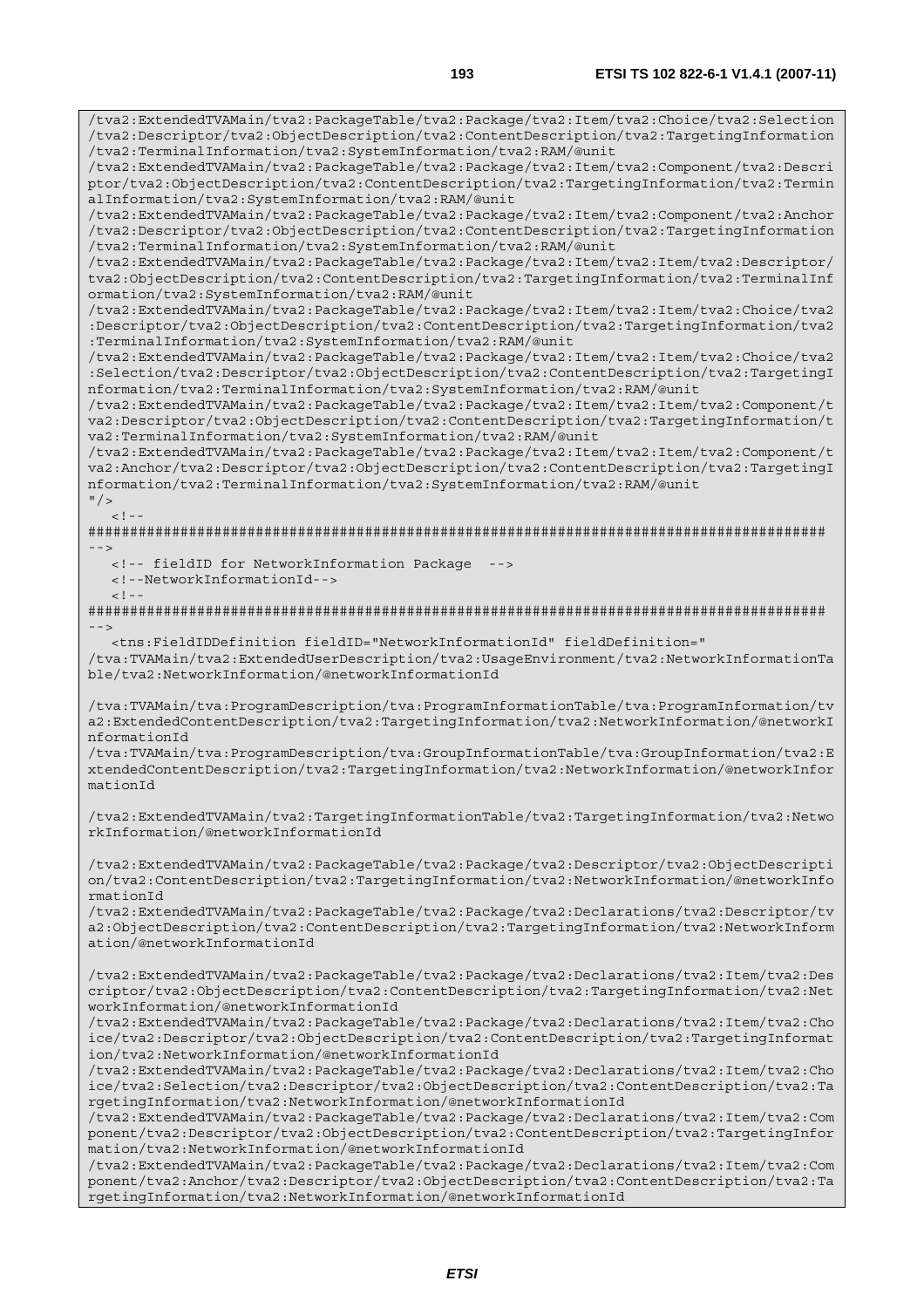/tva2:ExtendedTVAMain/tva2:PackageTable/tva2:Package/tva2:Declarations/tva2:Item/tva2:Ite m/tva2:Descriptor/tva2:ObjectDescription/tva2:ContentDescription/tva2:TargetingInformatio n/tva2:NetworkInformation/@networkInformationId

/tva2:ExtendedTVAMain/tva2:PackageTable/tva2:Package/tva2:Declarations/tva2:Item/tva2:Ite m/tva2:Choice/tva2:Descriptor/tva2:ObjectDescription/tva2:ContentDescription/tva2:Targeti ngInformation/tva2:NetworkInformation/@networkInformationId

/tva2:ExtendedTVAMain/tva2:PackageTable/tva2:Package/tva2:Declarations/tva2:Item/tva2:Ite m/tva2:Choice/tva2:Selection/tva2:Descriptor/tva2:ObjectDescription/tva2:ContentDescripti on/tva2:TargetingInformation/tva2:NetworkInformation/@networkInformationId

/tva2:ExtendedTVAMain/tva2:PackageTable/tva2:Package/tva2:Declarations/tva2:Item/tva2:Ite m/tva2:Component/tva2:Descriptor/tva2:ObjectDescription/tva2:ContentDescription/tva2:Targ etingInformation/tva2:NetworkInformation/@networkInformationId

/tva2:ExtendedTVAMain/tva2:PackageTable/tva2:Package/tva2:Declarations/tva2:Item/tva2:Ite m/tva2:Component/tva2:Anchor/tva2:Descriptor/tva2:ObjectDescription/tva2:ContentDescripti on/tva2:TargetingInformation/tva2:NetworkInformation/@networkInformationId

/tva2:ExtendedTVAMain/tva2:PackageTable/tva2:Package/tva2:Declarations/tva2:Component/tva 2:Descriptor/tva2:ObjectDescription/tva2:ContentDescription/tva2:TargetingInformation/tva 2:NetworkInformation/@networkInformationId

/tva2:ExtendedTVAMain/tva2:PackageTable/tva2:Package/tva2:Declarations/tva2:Component/tva 2:Anchor/tva2:Descriptor/tva2:ObjectDescription/tva2:ContentDescription/tva2:TargetingInf ormation/tva2:NetworkInformation/@networkInformationId

/tva2:ExtendedTVAMain/tva2:PackageTable/tva2:Package/tva2:Declarations/tva2:Anchor/tva2:D escriptor/tva2:ObjectDescription/tva2:ContentDescription/tva2:TargetingInformation/tva2:N etworkInformation/@networkInformationId

/tva2:ExtendedTVAMain/tva2:PackageTable/tva2:Package/tva2:Item/tva2:Descriptor/tva2:Objec tDescription/tva2:ContentDescription/tva2:TargetingInformation/tva2:NetworkInformation/@n etworkInformationId

/tva2:ExtendedTVAMain/tva2:PackageTable/tva2:Package/tva2:Item/tva2:Choice/tva2:Descripto r/tva2:ObjectDescription/tva2:ContentDescription/tva2:TargetingInformation/tva2:NetworkIn formation/@networkInformationId

/tva2:ExtendedTVAMain/tva2:PackageTable/tva2:Package/tva2:Item/tva2:Choice/tva2:Selection /tva2:Descriptor/tva2:ObjectDescription/tva2:ContentDescription/tva2:TargetingInformation /tva2:NetworkInformation/@networkInformationId

/tva2:ExtendedTVAMain/tva2:PackageTable/tva2:Package/tva2:Item/tva2:Component/tva2:Descri ptor/tva2:ObjectDescription/tva2:ContentDescription/tva2:TargetingInformation/tva2:Networ kInformation/@networkInformationId

/tva2:ExtendedTVAMain/tva2:PackageTable/tva2:Package/tva2:Item/tva2:Component/tva2:Anchor /tva2:Descriptor/tva2:ObjectDescription/tva2:ContentDescription/tva2:TargetingInformation /tva2:NetworkInformation/@networkInformationId

/tva2:ExtendedTVAMain/tva2:PackageTable/tva2:Package/tva2:Item/tva2:Item/tva2:Descriptor/ tva2:ObjectDescription/tva2:ContentDescription/tva2:TargetingInformation/tva2:NetworkInfo rmation/@networkInformationId

/tva2:ExtendedTVAMain/tva2:PackageTable/tva2:Package/tva2:Item/tva2:Item/tva2:Choice/tva2 :Descriptor/tva2:ObjectDescription/tva2:ContentDescription/tva2:TargetingInformation/tva2 :NetworkInformation/@networkInformationId

/tva2:ExtendedTVAMain/tva2:PackageTable/tva2:Package/tva2:Item/tva2:Item/tva2:Choice/tva2 :Selection/tva2:Descriptor/tva2:ObjectDescription/tva2:ContentDescription/tva2:TargetingI nformation/tva2:NetworkInformation/@networkInformationId

/tva2:ExtendedTVAMain/tva2:PackageTable/tva2:Package/tva2:Item/tva2:Item/tva2:Component/t va2:Descriptor/tva2:ObjectDescription/tva2:ContentDescription/tva2:TargetingInformation/t va2:NetworkInformation/@networkInformationId

/tva2:ExtendedTVAMain/tva2:PackageTable/tva2:Package/tva2:Item/tva2:Item/tva2:Component/t va2:Anchor/tva2:Descriptor/tva2:ObjectDescription/tva2:ContentDescription/tva2:TargetingI nformation/tva2:NetworkInformation/@networkInformationId  $"$  />

```
<! --
```
######################################################################################## -->

<!-- fieldID for NaturalEnvironmentInformation Package -->

<!--NaturalLocation-->

 $\lt$  ! -

######################################################################################## -->

<tns:FieldIDDefinition fieldID="NaturalLocation" fieldDefinition="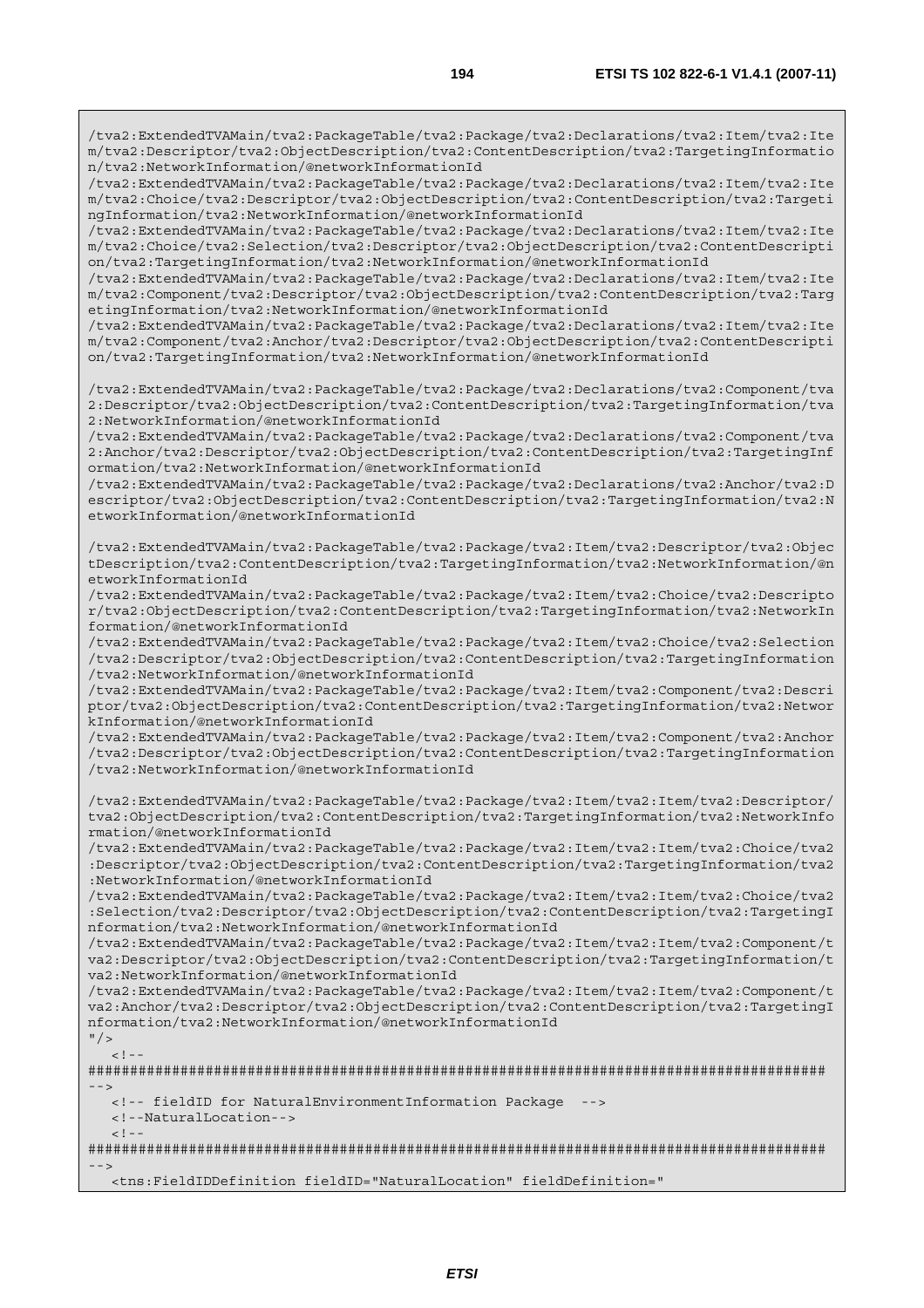/tva:TVAMain/tva2:ExtendedUserDescription/tva2:UsageEnvironment/tva2:NaturalEnvironmentIn formationTable/tva2:NaturalEnvironmentInformation/tva2:Location/mpeg7:Name/text()

/tva:TVAMain/tva:ProgramDescription/tva:ProgramInformationTable/tva:ProgramInformation/tv a2:ExtendedContentDescription/tva2:TargetingInformation/tva2:NaturalEnvironment/tva2:Loca tion/mpeg7:Name/text()

/tva:TVAMain/tva:ProgramDescription/tva:GroupInformationTable/tva:GroupInformation/tva2:E xtendedContentDescription/tva2:TargetingInformation/tva2:NaturalEnvironment/tva2:Location /mpeg7:Name/text()

/tva2:ExtendedTVAMain/tva2:TargetingInformationTable/tva2:TargetingInformation/va2:Natura lEnvironment/tva2:Location/mpeg7:Name/text()

/tva2:ExtendedTVAMain/tva2:PackageTable/tva2:Package/tva2:Descriptor/tva2:ObjectDescripti on/tva2:ContentDescription/tva2:TargetingInformation/tva2:NaturalEnvironment/tva2:Locatio n/mpeg7:Name/text()

/tva2:ExtendedTVAMain/tva2:PackageTable/tva2:Package/tva2:Declarations/tva2:Descriptor/tv a2:ObjectDescription/tva2:ContentDescription/tva2:TargetingInformation/tva2:NaturalEnviro nment/tva2:Location/mpeg7:Name/text()

/tva2:ExtendedTVAMain/tva2:PackageTable/tva2:Package/tva2:Declarations/tva2:Item/tva2:Des criptor/tva2:ObjectDescription/tva2:ContentDescription/tva2:TargetingInformation/tva2:Nat uralEnvironment/tva2:Location/mpeg7:Name/text()

/tva2:ExtendedTVAMain/tva2:PackageTable/tva2:Package/tva2:Declarations/tva2:Item/tva2:Cho ice/tva2:Descriptor/tva2:ObjectDescription/tva2:ContentDescription/tva2:TargetingInformat ion/tva2:NaturalEnvironment/tva2:Location/mpeg7:Name/text()

/tva2:ExtendedTVAMain/tva2:PackageTable/tva2:Package/tva2:Declarations/tva2:Item/tva2:Cho ice/tva2:Selection/tva2:Descriptor/tva2:ObjectDescription/tva2:ContentDescription/tva2:Ta rgetingInformation/tva2:NaturalEnvironment/tva2:Location/mpeg7:Name/text()

/tva2:ExtendedTVAMain/tva2:PackageTable/tva2:Package/tva2:Declarations/tva2:Item/tva2:Com ponent/tva2:Descriptor/tva2:ObjectDescription/tva2:ContentDescription/tva2:TargetingInfor mation/tva2:NaturalEnvironment/tva2:Location/mpeg7:Name/text()

/tva2:ExtendedTVAMain/tva2:PackageTable/tva2:Package/tva2:Declarations/tva2:Item/tva2:Com ponent/tva2:Anchor/tva2:Descriptor/tva2:ObjectDescription/tva2:ContentDescription/tva2:Ta rgetingInformation/tva2:NaturalEnvironment/tva2:Location/mpeg7:Name/text()

/tva2:ExtendedTVAMain/tva2:PackageTable/tva2:Package/tva2:Declarations/tva2:Item/tva2:Ite m/tva2:Descriptor/tva2:ObjectDescription/tva2:ContentDescription/tva2:TargetingInformatio n/tva2:NaturalEnvironment/tva2:Location/mpeg7:Name/text()

/tva2:ExtendedTVAMain/tva2:PackageTable/tva2:Package/tva2:Declarations/tva2:Item/tva2:Ite m/tva2:Choice/tva2:Descriptor/tva2:ObjectDescription/tva2:ContentDescription/tva2:Targeti ngInformation/tva2:NaturalEnvironment/tva2:Location/mpeg7:Name/text()

/tva2:ExtendedTVAMain/tva2:PackageTable/tva2:Package/tva2:Declarations/tva2:Item/tva2:Ite m/tva2:Choice/tva2:Selection/tva2:Descriptor/tva2:ObjectDescription/tva2:ContentDescripti on/tva2:TargetingInformation/tva2:NaturalEnvironment/tva2:Location/mpeg7:Name/text()

/tva2:ExtendedTVAMain/tva2:PackageTable/tva2:Package/tva2:Declarations/tva2:Item/tva2:Ite m/tva2:Component/tva2:Descriptor/tva2:ObjectDescription/tva2:ContentDescription/tva2:Targ etingInformation/tva2:NaturalEnvironment/tva2:Location/mpeg7:Name/text()

/tva2:ExtendedTVAMain/tva2:PackageTable/tva2:Package/tva2:Declarations/tva2:Item/tva2:Ite m/tva2:Component/tva2:Anchor/tva2:Descriptor/tva2:ObjectDescription/tva2:ContentDescripti on/tva2:TargetingInformation/tva2:NaturalEnvironment/tva2:Location/mpeg7:Name/text()

/tva2:ExtendedTVAMain/tva2:PackageTable/tva2:Package/tva2:Declarations/tva2:Component/tva 2:Descriptor/tva2:ObjectDescription/tva2:ContentDescription/tva2:TargetingInformation/tva 2:NaturalEnvironment/tva2:Location/mpeg7:Name/text()

/tva2:ExtendedTVAMain/tva2:PackageTable/tva2:Package/tva2:Declarations/tva2:Component/tva 2:Anchor/tva2:Descriptor/tva2:ObjectDescription/tva2:ContentDescription/tva2:TargetingInf ormation/tva2:NaturalEnvironment/tva2:Location/mpeg7:Name/text()

/tva2:ExtendedTVAMain/tva2:PackageTable/tva2:Package/tva2:Declarations/tva2:Anchor/tva2:D escriptor/tva2:ObjectDescription/tva2:ContentDescription/tva2:TargetingInformation/tva2:N aturalEnvironment/tva2:Location/mpeg7:Name/text()

/tva2:ExtendedTVAMain/tva2:PackageTable/tva2:Package/tva2:Item/tva2:Descriptor/tva2:Objec tDescription/tva2:ContentDescription/tva2:TargetingInformation/tva2:NaturalEnvironment/tv a2:Location/mpeg7:Name/text()

/tva2:ExtendedTVAMain/tva2:PackageTable/tva2:Package/tva2:Item/tva2:Choice/tva2:Descripto r/tva2:ObjectDescription/tva2:ContentDescription/tva2:TargetingInformation/tva2:NaturalEn vironment/tva2:Location/mpeg7:Name/text()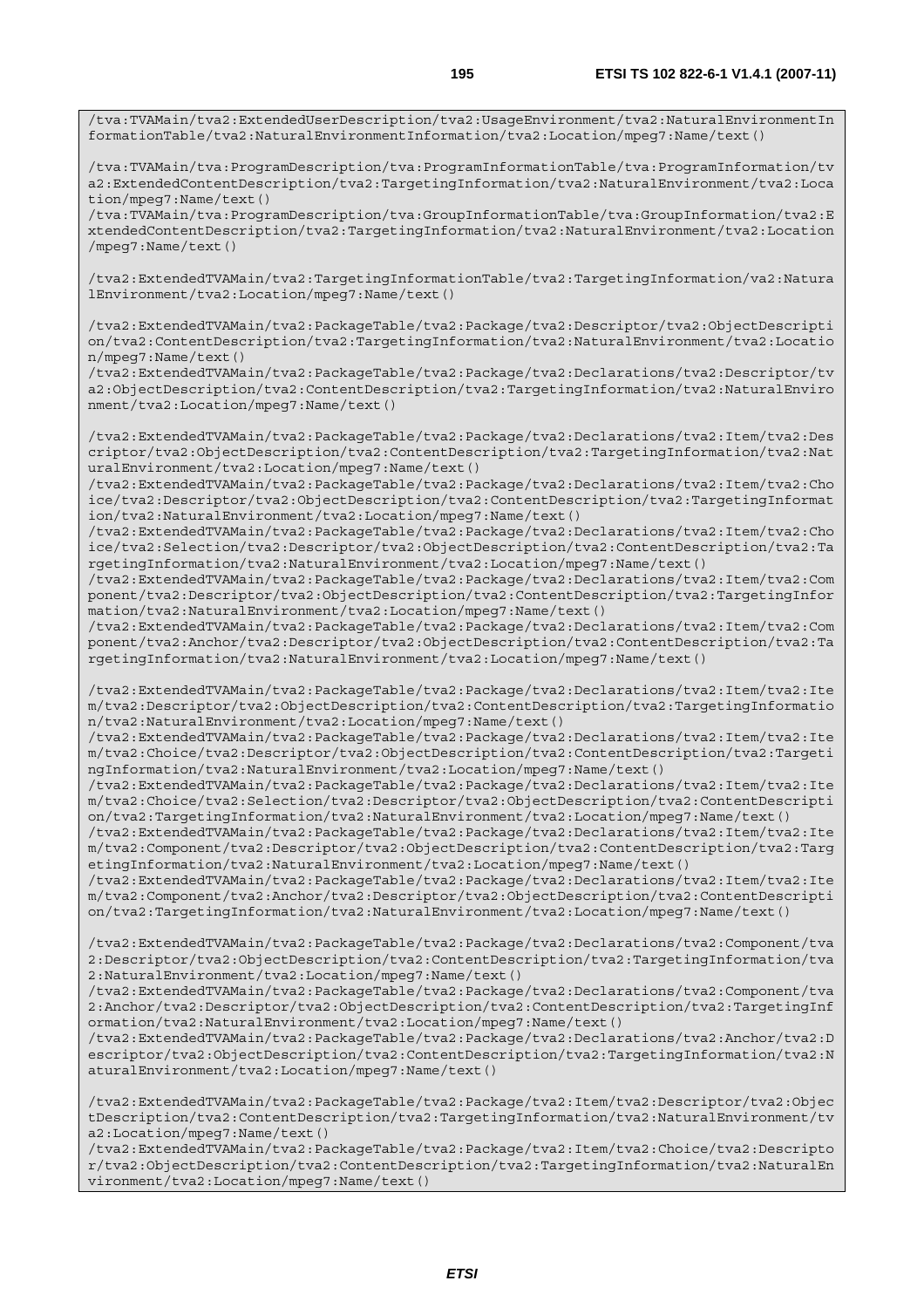/tva2:ExtendedTVAMain/tva2:PackageTable/tva2:Package/tva2:Item/tva2:Choice/tva2:Selection /tva2:Descriptor/tva2:ObjectDescription/tva2:ContentDescription/tva2:TargetingInformation /tva2:NaturalEnvironment/tva2:Location/mpeg7:Name/text() /tva2:ExtendedTVAMain/tva2:PackageTable/tva2:Package/tva2:Item/tva2:Component/tva2:Descri ptor/tva2:ObjectDescription/tva2:ContentDescription/tva2:TargetingInformation/tva2:Natura lEnvironment/tva2:Location/mpeg7:Name/text() /tva2:ExtendedTVAMain/tva2:PackageTable/tva2:Package/tva2:Item/tva2:Component/tva2:Anchor /tva2:Descriptor/tva2:ObjectDescription/tva2:ContentDescription/tva2:TargetingInformation /tva2:NaturalEnvironment/tva2:Location/mpeg7:Name/text() /tva2:ExtendedTVAMain/tva2:PackageTable/tva2:Package/tva2:Item/tva2:Item/tva2:Descriptor/ tva2:ObjectDescription/tva2:ContentDescription/tva2:TargetingInformation/tva2:NaturalEnvi ronment/tva2:Location/mpeg7:Name/text() /tva2:ExtendedTVAMain/tva2:PackageTable/tva2:Package/tva2:Item/tva2:Item/tva2:Choice/tva2 :Descriptor/tva2:ObjectDescription/tva2:ContentDescription/tva2:TargetingInformation/tva2 :NaturalEnvironment/tva2:Location/mpeg7:Name/text() /tva2:ExtendedTVAMain/tva2:PackageTable/tva2:Package/tva2:Item/tva2:Item/tva2:Choice/tva2 :Selection/tva2:Descriptor/tva2:ObjectDescription/tva2:ContentDescription/tva2:TargetingI nformation/tva2:NaturalEnvironment/tva2:Location/mpeg7:Name/text() /tva2:ExtendedTVAMain/tva2:PackageTable/tva2:Package/tva2:Item/tva2:Item/tva2:Component/t va2:Descriptor/tva2:ObjectDescription/tva2:ContentDescription/tva2:TargetingInformation/t va2:NaturalEnvironment/tva2:Location/mpeg7:Name/text() /tva2:ExtendedTVAMain/tva2:PackageTable/tva2:Package/tva2:Item/tva2:Item/tva2:Component/t va2:Anchor/tva2:Descriptor/tva2:ObjectDescription/tva2:ContentDescription/tva2:TargetingI

```
nformation/tva2:NaturalEnvironment/tva2:Location/mpeg7:Name/text()
```

```
'' / >
```
</tns:FieldIDDefinitionList>

## B.3 ContextNodeID definition list

The *TV-Anytime* contextNodeID definition list which is defined by the schema in clause 5.1.1.1.1 is included here:

```
<?xml version="1.0" encoding="UTF-8"?> 
<tns:ContextNodeIDDefinitionList targetNamespace="urn:tva:transport:contextNodeIDs:2007" 
xmlns:tns="urn:tva:transport:2007" xmlns:tva="urn:tva:metadata:2007" 
xmlns:tva2="urn:tva:metadata:extended:2007" xmlns:mpeg7="urn:tva:mpeg7:2005" 
xmlns:cr="urn:tva:ContentReferencing:2007" xmlns:xsi="http://www.w3.org/2001/XMLSchema-
instance" xsi:schemaLocation="urn:tva:transport:2007 tva_transport_6-1_v141.xsd"> 
  \lt ! -
######################################################################################## 
 --> 
   <!-- ContextNodeIDs with multiple xPath 
--> 
  <! --
######################################################################################## 
--> 
   <tns:ContextNodeIDDefinition contextNodeID="CreditsItem" 
contextNodeDefinition="/tva:TVAMain/tva:ProgramDescription/tva:ProgramInformationTable/tv
a:ProgramInformation/tva:BasicDescription/tva:CreditsList/tva:CreditsItem 
/tva:TVAMain/tva:ProgramDescription/tva:GroupInformationTable/tva:GroupInformation/tva:Ba
sicDescription/tva:CreditsList/tva:CreditsItem 
/tva2:ExtendedTVAMain/tva2:PackageTable/tva2:Package/tva2:Descriptor/tva2:ObjectDescripti
on/tva2:ContentDescription/tva:CreditsList/tva:CreditsItem 
/tva2:ExtendedTVAMain/tva2:PackageTable/tva2:Package/tva2:Declarations/tva2:Descriptor/tv
a2:ObjectDescription/tva2:ContentDescription/tva:CreditsList/tva:CreditsItem 
/tva2:ExtendedTVAMain/tva2:PackageTable/tva2:Package/tva2:Declarations/tva2:Item/tva2:Des
criptor/tva2:ObjectDescription/tva2:ContentDescription/tva:CreditsList/tva:CreditsItem 
/tva2:ExtendedTVAMain/tva2:PackageTable/tva2:Package/tva2:Declarations/tva2:Item/tva2:Cho
ice/tva2:Descriptor/tva2:ObjectDescription/tva2:ContentDescription/tva:CreditsList/tva:Cr
editsItem 
/tva2:ExtendedTVAMain/tva2:PackageTable/tva2:Package/tva2:Declarations/tva2:Item/tva2:Cho
ice/tva2:Selection/tva2:Descriptor/tva2:ObjectDescription/tva2:ContentDescription/tva:Cre
ditsList/tva:CreditsItem
```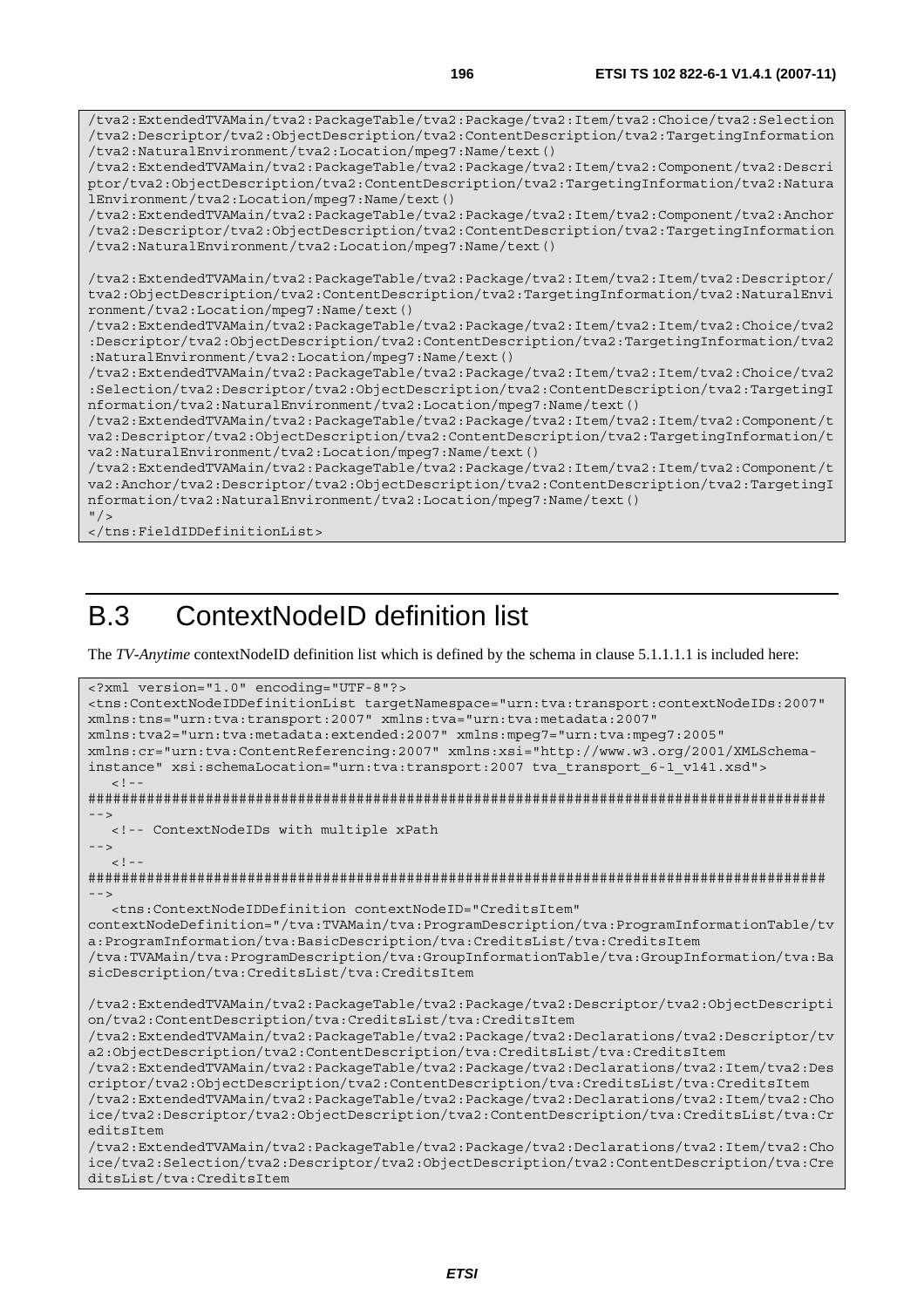/tva2:ExtendedTVAMain/tva2:PackageTable/tva2:Package/tva2:Declarations/tva2:Item/tva2:Com ponent/tva2:Descriptor/tva2:ObjectDescription/tva2:ContentDescription/tva:CreditsList/tva :CreditsItem /tva2:ExtendedTVAMain/tva2:PackageTable/tva2:Package/tva2:Declarations/tva2:Item/tva2:Com ponent/tva2:Anchor/tva2:Descriptor/tva2:ObjectDescription/tva2:ContentDescription/tva:Cre ditsList/tva:CreditsItem /tva2:ExtendedTVAMain/tva2:PackageTable/tva2:Package/tva2:Declarations/tva2:Item/tva2:Ite m/tva2:Descriptor/tva2:ObjectDescription/tva2:ContentDescription/tva:CreditsList/tva:Cred itsItem /tva2:ExtendedTVAMain/tva2:PackageTable/tva2:Package/tva2:Declarations/tva2:Item/tva2:Ite m/tva2:Choice/tva2:Descriptor/tva2:ObjectDescription/tva2:ContentDescription/tva:CreditsL ist/tva:CreditsItem /tva2:ExtendedTVAMain/tva2:PackageTable/tva2:Package/tva2:Declarations/tva2:Item/tva2:Ite m/tva2:Choice/tva2:Selection/tva2:Descriptor/tva2:ObjectDescription/tva2:ContentDescripti on/tva:CreditsList/tva:CreditsItem /tva2:ExtendedTVAMain/tva2:PackageTable/tva2:Package/tva2:Declarations/tva2:Item/tva2:Ite m/tva2:Component/tva2:Descriptor/tva2:ObjectDescription/tva2:ContentDescription/tva:Credi tsList/tva:CreditsItem /tva2:ExtendedTVAMain/tva2:PackageTable/tva2:Package/tva2:Declarations/tva2:Item/tva2:Ite m/tva2:Component/tva2:Anchor/tva2:Descriptor/tva2:ObjectDescription/tva2:ContentDescripti on/tva:CreditsList/tva:CreditsItem /tva2:ExtendedTVAMain/tva2:PackageTable/tva2:Package/tva2:Declarations/tva2:Component/tva 2:Descriptor/tva2:ObjectDescription/tva2:ContentDescription/tva:CreditsList/tva:CreditsIt em /tva2:ExtendedTVAMain/tva2:PackageTable/tva2:Package/tva2:Declarations/tva2:Component/tva 2:Anchor/tva2:Descriptor/tva2:ObjectDescription/tva2:ContentDescription/tva:CreditsList/t va:CreditsItem /tva2:ExtendedTVAMain/tva2:PackageTable/tva2:Package/tva2:Declarations/tva2:Anchor/tva2:D escriptor/tva2:ObjectDescription/tva2:ContentDescription/tva:CreditsList/tva:CreditsItem /tva2:ExtendedTVAMain/tva2:PackageTable/tva2:Package/tva2:Item/tva2:Descriptor/tva2:Objec tDescription/tva2:ContentDescription/tva:CreditsList/tva:CreditsItem /tva2:ExtendedTVAMain/tva2:PackageTable/tva2:Package/tva2:Item/tva2:Choice/tva2:Descripto r/tva2:ObjectDescription/tva2:ContentDescription/tva:CreditsList/tva:CreditsItem /tva2:ExtendedTVAMain/tva2:PackageTable/tva2:Package/tva2:Item/tva2:Choice/tva2:Selection /tva2:Descriptor/tva2:ObjectDescription/tva2:ContentDescription/tva:CreditsList/tva:Credi tsItem /tva2:ExtendedTVAMain/tva2:PackageTable/tva2:Package/tva2:Item/tva2:Component/tva2:Descri ptor/tva2:ObjectDescription/tva2:ContentDescription/tva:CreditsList/tva:CreditsItem /tva2:ExtendedTVAMain/tva2:PackageTable/tva2:Package/tva2:Item/tva2:Component/tva2:Anchor /tva2:Descriptor/tva2:ObjectDescription/tva2:ContentDescription/tva:CreditsList/tva:Credi tsItem /tva2:ExtendedTVAMain/tva2:PackageTable/tva2:Package/tva2:Item/tva2:Item/tva2:Descriptor/ tva2:ObjectDescription/tva2:ContentDescription/tva:CreditsList/tva:CreditsItem /tva2:ExtendedTVAMain/tva2:PackageTable/tva2:Package/tva2:Item/tva2:Item/tva2:Choice/tva2 :Descriptor/tva2:ObjectDescription/tva2:ContentDescription/tva:CreditsList/tva:CreditsIte m /tva2:ExtendedTVAMain/tva2:PackageTable/tva2:Package/tva2:Item/tva2:Item/tva2:Choice/tva2 :Selection/tva2:Descriptor/tva2:ObjectDescription/tva2:ContentDescription/tva:CreditsList /tva:CreditsItem /tva2:ExtendedTVAMain/tva2:PackageTable/tva2:Package/tva2:Item/tva2:Item/tva2:Component/t va2:Descriptor/tva2:ObjectDescription/tva2:ContentDescription/tva:CreditsList/tva:Credits Item /tva2:ExtendedTVAMain/tva2:PackageTable/tva2:Package/tva2:Item/tva2:Item/tva2:Component/t va2:Anchor/tva2:Descriptor/tva2:ObjectDescription/tva2:ContentDescription/tva:CreditsList /tva:CreditsItem  $"$  /> <tns:ContextNodeIDDefinition contextNodeID="AudioAttributes" contextNodeDefinition="/tva:TVAMain/tva:ProgramDescription/tva:ProgramInformationTable/tv a:ProgramInformation/tva:AVAttributes/tva:AudioAttributes /tva:TVAMain/tva:ProgramDescription/tva:ProgramLocationTable/tva:BroadcastEvent/tva:Insta nceDescription/tva:AVAttributes/tva:AudioAttributes /tva:TVAMain/tva:ProgramDescription/tva:ProgramLocationTable/tva:Schedule/tva:ScheduleEve nt/tva:InstanceDescription/tva:AVAttributes/tva:AudioAttributes /tva:TVAMain/tva:ProgramDescription/tva:ProgramLocationTable/tva:OnDemandProgram/tva:Inst anceDescription/tva:AVAttributes/tva:AudioAttributes /tva:TVAMain/tva:ProgramDescription/tva:ProgramLocationTable/tva:OnDemandService/tva:OnDe mandProgram/tva:InstanceDescription/tva:AVAttributes/tva:AudioAttributes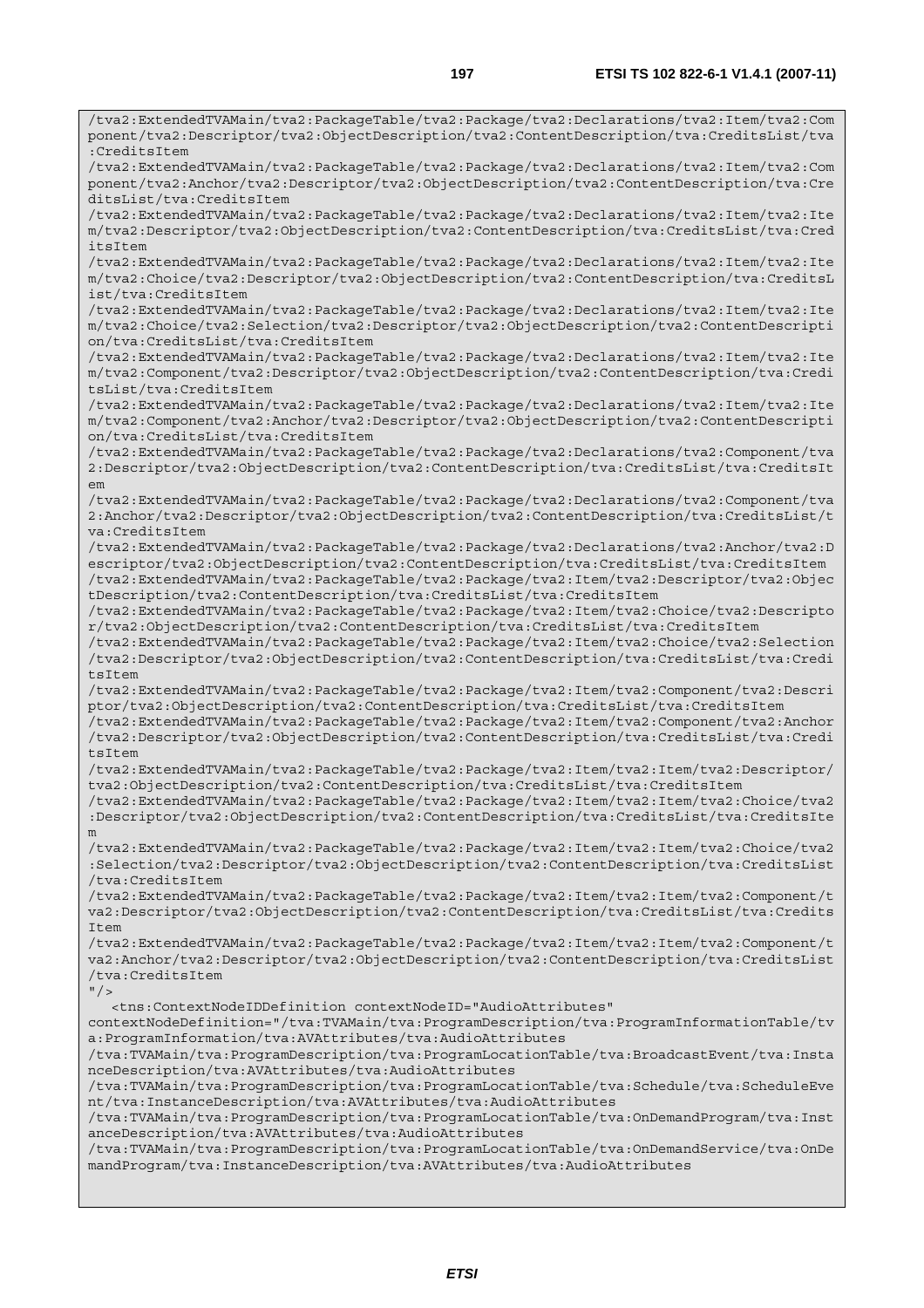/tva:TVAMain/tva:ProgramDescription/tva:ProgramInformationTable/tva:ProgramInformation/tv a2:ExtendedContentDescription/tva2:ContentProperties/tva2:AudioAttributes /tva:TVAMain/tva:ProgramDescription/tva:GroupInformationTable/tva:GroupInformation/tva2:E xtendedContentDescription/tva2:ContentProperties/tva2:AudioAttributes /tva2:ExtendedTVAMain/tva2:PackageTable/tva2:Package/tva2:Descriptor/tva2:ObjectDescripti on/tva2:ContentDescription/tva2:ContentProperties/tva2:AudioAttributes /tva2:ExtendedTVAMain/tva2:PackageTable/tva2:Package/tva2:Declarations/tva2:Descriptor/tv a2:ObjectDescription/tva2:ContentDescription/tva2:ContentProperties/tva2:AudioAttributes /tva2:ExtendedTVAMain/tva2:PackageTable/tva2:Package/tva2:Declarations/tva2:Item/tva2:Des criptor/tva2:ObjectDescription/tva2:ContentDescription/tva2:ContentProperties/tva2:AudioA ttributes /tva2:ExtendedTVAMain/tva2:PackageTable/tva2:Package/tva2:Declarations/tva2:Item/tva2:Cho ice/tva2:Descriptor/tva2:ObjectDescription/tva2:ContentDescription/tva2:ContentProperties /tva2:AudioAttributes /tva2:ExtendedTVAMain/tva2:PackageTable/tva2:Package/tva2:Declarations/tva2:Item/tva2:Cho ice/tva2:Selection/tva2:Descriptor/tva2:ObjectDescription/tva2:ContentDescription/tva2:Co ntentProperties/tva2:AudioAttributes /tva2:ExtendedTVAMain/tva2:PackageTable/tva2:Package/tva2:Declarations/tva2:Item/tva2:Com ponent/tva2:Descriptor/tva2:ObjectDescription/tva2:ContentDescription/tva2:ContentPropert ies/tva2:AudioAttributes /tva2:ExtendedTVAMain/tva2:PackageTable/tva2:Package/tva2:Declarations/tva2:Item/tva2:Com ponent/tva2:Anchor/tva2:Descriptor/tva2:ObjectDescription/tva2:ContentDescription/tva2:Co ntentProperties/tva2:AudioAttributes /tva2:ExtendedTVAMain/tva2:PackageTable/tva2:Package/tva2:Declarations/tva2:Item/tva2:Ite m/tva2:Descriptor/tva2:ObjectDescription/tva2:ContentDescription/tva2:ContentProperties/t va2:AudioAttributes /tva2:ExtendedTVAMain/tva2:PackageTable/tva2:Package/tva2:Declarations/tva2:Item/tva2:Ite m/tva2:Choice/tva2:Descriptor/tva2:ObjectDescription/tva2:ContentDescription/tva2:Content Properties/tva2:AudioAttributes /tva2:ExtendedTVAMain/tva2:PackageTable/tva2:Package/tva2:Declarations/tva2:Item/tva2:Ite m/tva2:Choice/tva2:Selection/tva2:Descriptor/tva2:ObjectDescription/tva2:ContentDescripti on/tva2:ContentProperties/tva2:AudioAttributes /tva2:ExtendedTVAMain/tva2:PackageTable/tva2:Package/tva2:Declarations/tva2:Item/tva2:Ite m/tva2:Component/tva2:Descriptor/tva2:ObjectDescription/tva2:ContentDescription/tva2:Cont entProperties/tva2:AudioAttributes /tva2:ExtendedTVAMain/tva2:PackageTable/tva2:Package/tva2:Declarations/tva2:Item/tva2:Ite m/tva2:Component/tva2:Anchor/tva2:Descriptor/tva2:ObjectDescription/tva2:ContentDescripti on/tva2:ContentProperties/tva2:AudioAttributes /tva2:ExtendedTVAMain/tva2:PackageTable/tva2:Package/tva2:Declarations/tva2:Component/tva 2:Descriptor/tva2:ObjectDescription/tva2:ContentDescription/tva2:ContentProperties/tva2:A udioAttributes /tva2:ExtendedTVAMain/tva2:PackageTable/tva2:Package/tva2:Declarations/tva2:Component/tva 2:Anchor/tva2:Descriptor/tva2:ObjectDescription/tva2:ContentDescription/tva2:ContentPrope rties/tva2:AudioAttributes /tva2:ExtendedTVAMain/tva2:PackageTable/tva2:Package/tva2:Declarations/tva2:Anchor/tva2:D escriptor/tva2:ObjectDescription/tva2:ContentDescription/tva2:ContentProperties/tva2:Audi oAttributes /tva2:ExtendedTVAMain/tva2:PackageTable/tva2:Package/tva2:Item/tva2:Descriptor/tva2:Objec tDescription/tva2:ContentDescription/tva2:ContentProperties/tva2:AudioAttributes /tva2:ExtendedTVAMain/tva2:PackageTable/tva2:Package/tva2:Item/tva2:Choice/tva2:Descripto r/tva2:ObjectDescription/tva2:ContentDescription/tva2:ContentProperties/tva2:AudioAttribu tes /tva2:ExtendedTVAMain/tva2:PackageTable/tva2:Package/tva2:Item/tva2:Choice/tva2:Selection /tva2:Descriptor/tva2:ObjectDescription/tva2:ContentDescription/tva2:ContentProperties/tv a2:AudioAttributes /tva2:ExtendedTVAMain/tva2:PackageTable/tva2:Package/tva2:Item/tva2:Component/tva2:Descri ptor/tva2:ObjectDescription/tva2:ContentDescription/tva2:ContentProperties/tva2:AudioAttr ibutes /tva2:ExtendedTVAMain/tva2:PackageTable/tva2:Package/tva2:Item/tva2:Component/tva2:Anchor /tva2:Descriptor/tva2:ObjectDescription/tva2:ContentDescription/tva2:ContentProperties/tv a2:AudioAttributes /tva2:ExtendedTVAMain/tva2:PackageTable/tva2:Package/tva2:Item/tva2:Item/tva2:Descriptor/ tva2:ObjectDescription/tva2:ContentDescription/tva2:ContentProperties/tva2:AudioAttribute s /tva2:ExtendedTVAMain/tva2:PackageTable/tva2:Package/tva2:Item/tva2:Item/tva2:Choice/tva2 :Descriptor/tva2:ObjectDescription/tva2:ContentDescription/tva2:ContentProperties/tva2:Au dioAttributes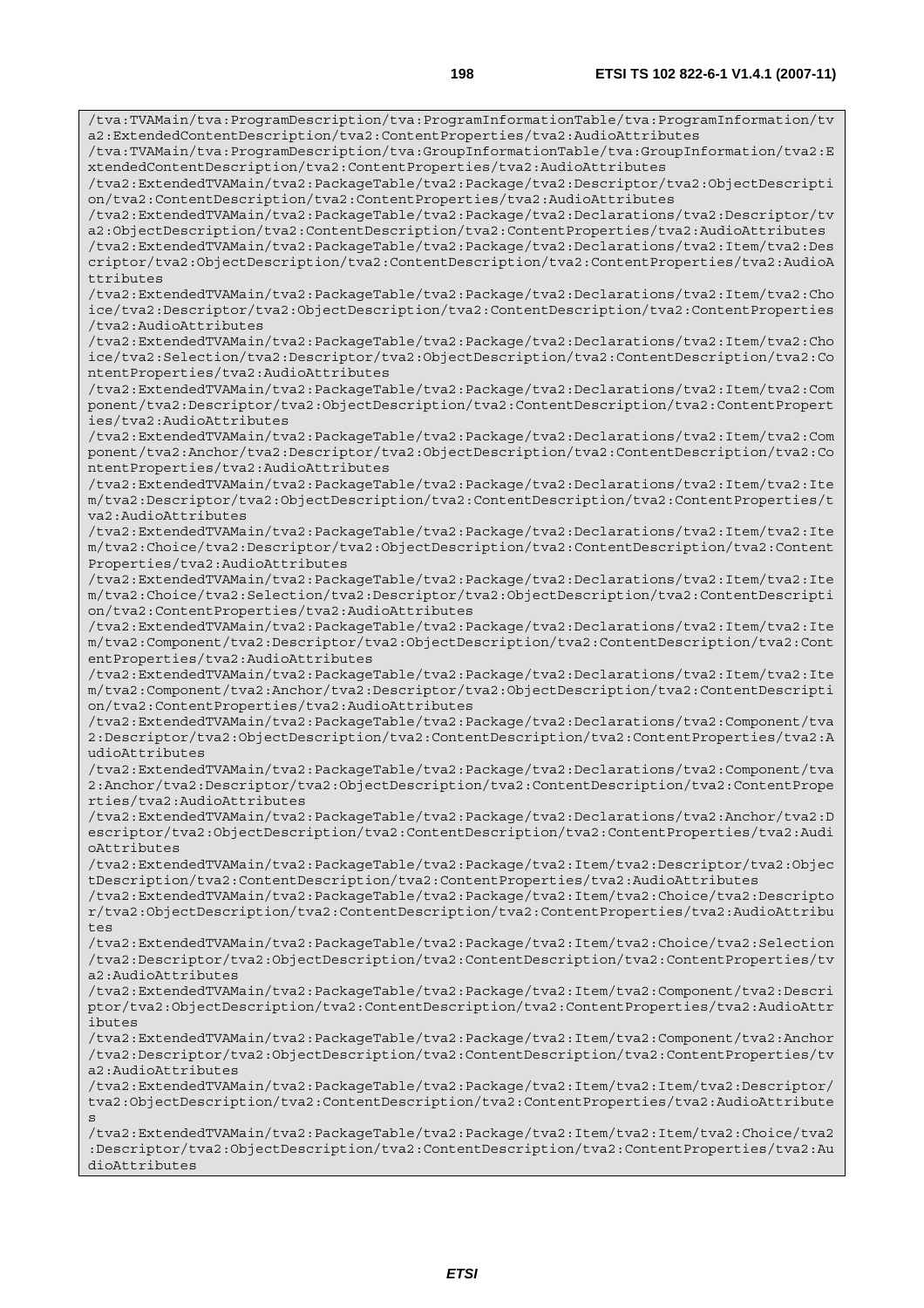/tva2:ExtendedTVAMain/tva2:PackageTable/tva2:Package/tva2:Item/tva2:Item/tva2:Choice/tva2 :Selection/tva2:Descriptor/tva2:ObjectDescription/tva2:ContentDescription/tva2:ContentPro perties/tva2:AudioAttributes /tva2:ExtendedTVAMain/tva2:PackageTable/tva2:Package/tva2:Item/tva2:Item/tva2:Component/t va2:Descriptor/tva2:ObjectDescription/tva2:ContentDescription/tva2:ContentProperties/tva2 :AudioAttributes /tva2:ExtendedTVAMain/tva2:PackageTable/tva2:Package/tva2:Item/tva2:Item/tva2:Component/t va2:Anchor/tva2:Descriptor/tva2:ObjectDescription/tva2:ContentDescription/tva2:ContentPro perties/tva2:AudioAttributes  $''$ /> <tns:ContextNodeIDDefinition contextNodeID="VideoAttributes" contextNodeDefinition="/tva:TVAMain/tva:ProgramDescription/tva:ProgramInformationTable/tv a:ProgramInformation/tva:AVAttributes/tva:VideoAttributes /tva:TVAMain/tva:ProgramDescription/tva:ProgramLocationTable/tva:BroadcastEvent/tva:Insta nceDescription/tva:AVAttributes/tva:VideoAttributes /tva:TVAMain/tva:ProgramDescription/tva:ProgramLocationTable/tva:Schedule/tva:ScheduleEve nt/tva:InstanceDescription/tva:AVAttributes/tva:VideoAttributes /tva:TVAMain/tva:ProgramDescription/tva:ProgramLocationTable/tva:OnDemandProgram/tva:Inst anceDescription/tva:AVAttributes/tva:VideoAttributes /tva:TVAMain/tva:ProgramDescription/tva:ProgramLocationTable/tva:OnDemandService/tva:OnDe mandProgram/tva:InstanceDescription/tva:AVAttributes/tva:VideoAttributes /tva:TVAMain/tva:ProgramDescription/tva:ProgramInformationTable/tva:ProgramInformation/tv a2:ExtendedContentDescription/tva2:ContentProperties/tva2:VideoAttributes /tva:TVAMain/tva:ProgramDescription/tva:GroupInformationTable/tva:GroupInformation/tva2:E xtendedContentDescription/tva2:ContentProperties/tva2:VideoAttributes /tva2:ExtendedTVAMain/tva2:PackageTable/tva2:Package/tva2:Descriptor/tva2:ObjectDescripti on/tva2:ContentDescription/tva2:ContentProperties/tva2:VideoAttributes /tva2:ExtendedTVAMain/tva2:PackageTable/tva2:Package/tva2:Declarations/tva2:Descriptor/tv a2:ObjectDescription/tva2:ContentDescription/tva2:ContentProperties/tva2:VideoAttributes /tva2:ExtendedTVAMain/tva2:PackageTable/tva2:Package/tva2:Declarations/tva2:Item/tva2:Des criptor/tva2:ObjectDescription/tva2:ContentDescription/tva2:ContentProperties/tva2:VideoA ttributes /tva2:ExtendedTVAMain/tva2:PackageTable/tva2:Package/tva2:Declarations/tva2:Item/tva2:Cho ice/tva2:Descriptor/tva2:ObjectDescription/tva2:ContentDescription/tva2:ContentProperties /tva2:VideoAttributes /tva2:ExtendedTVAMain/tva2:PackageTable/tva2:Package/tva2:Declarations/tva2:Item/tva2:Cho ice/tva2:Selection/tva2:Descriptor/tva2:ObjectDescription/tva2:ContentDescription/tva2:Co ntentProperties/tva2:VideoAttributes /tva2:ExtendedTVAMain/tva2:PackageTable/tva2:Package/tva2:Declarations/tva2:Item/tva2:Com ponent/tva2:Descriptor/tva2:ObjectDescription/tva2:ContentDescription/tva2:ContentPropert ies/tva2:VideoAttributes /tva2:ExtendedTVAMain/tva2:PackageTable/tva2:Package/tva2:Declarations/tva2:Item/tva2:Com ponent/tva2:Anchor/tva2:Descriptor/tva2:ObjectDescription/tva2:ContentDescription/tva2:Co ntentProperties/tva2:VideoAttributes /tva2:ExtendedTVAMain/tva2:PackageTable/tva2:Package/tva2:Declarations/tva2:Item/tva2:Ite m/tva2:Descriptor/tva2:ObjectDescription/tva2:ContentDescription/tva2:ContentProperties/t va2:VideoAttributes /tva2:ExtendedTVAMain/tva2:PackageTable/tva2:Package/tva2:Declarations/tva2:Item/tva2:Ite m/tva2:Choice/tva2:Descriptor/tva2:ObjectDescription/tva2:ContentDescription/tva2:Content Properties/tva2:VideoAttributes /tva2:ExtendedTVAMain/tva2:PackageTable/tva2:Package/tva2:Declarations/tva2:Item/tva2:Ite m/tva2:Choice/tva2:Selection/tva2:Descriptor/tva2:ObjectDescription/tva2:ContentDescripti on/tva2:ContentProperties/tva2:VideoAttributes /tva2:ExtendedTVAMain/tva2:PackageTable/tva2:Package/tva2:Declarations/tva2:Item/tva2:Ite m/tva2:Component/tva2:Descriptor/tva2:ObjectDescription/tva2:ContentDescription/tva2:Cont entProperties/tva2:VideoAttributes /tva2:ExtendedTVAMain/tva2:PackageTable/tva2:Package/tva2:Declarations/tva2:Item/tva2:Ite m/tva2:Component/tva2:Anchor/tva2:Descriptor/tva2:ObjectDescription/tva2:ContentDescripti on/tva2:ContentProperties/tva2:VideoAttributes /tva2:ExtendedTVAMain/tva2:PackageTable/tva2:Package/tva2:Declarations/tva2:Component/tva 2:Descriptor/tva2:ObjectDescription/tva2:ContentDescription/tva2:ContentProperties/tva2:V ideoAttributes /tva2:ExtendedTVAMain/tva2:PackageTable/tva2:Package/tva2:Declarations/tva2:Component/tva 2:Anchor/tva2:Descriptor/tva2:ObjectDescription/tva2:ContentDescription/tva2:ContentPrope rties/tva2:VideoAttributes /tva2:ExtendedTVAMain/tva2:PackageTable/tva2:Package/tva2:Declarations/tva2:Anchor/tva2:D escriptor/tva2:ObjectDescription/tva2:ContentDescription/tva2:ContentProperties/tva2:Vide oAttributes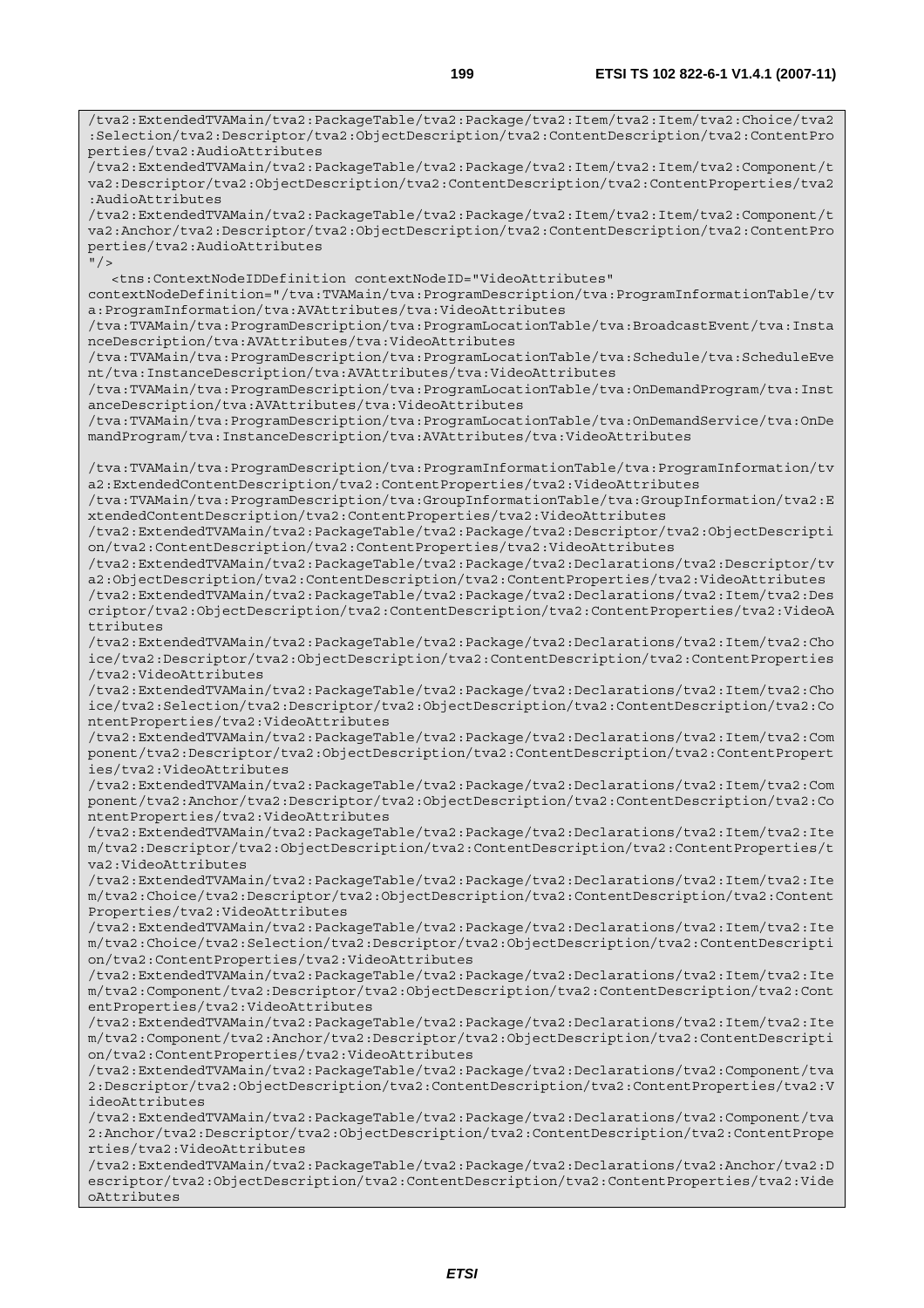/tva2:ExtendedTVAMain/tva2:PackageTable/tva2:Package/tva2:Item/tva2:Descriptor/tva2:Objec tDescription/tva2:ContentDescription/tva2:ContentProperties/tva2:VideoAttributes /tva2:ExtendedTVAMain/tva2:PackageTable/tva2:Package/tva2:Item/tva2:Choice/tva2:Descripto r/tva2:ObjectDescription/tva2:ContentDescription/tva2:ContentProperties/tva2:VideoAttribu tes /tva2:ExtendedTVAMain/tva2:PackageTable/tva2:Package/tva2:Item/tva2:Choice/tva2:Selection /tva2:Descriptor/tva2:ObjectDescription/tva2:ContentDescription/tva2:ContentProperties/tv a2:VideoAttributes /tva2:ExtendedTVAMain/tva2:PackageTable/tva2:Package/tva2:Item/tva2:Component/tva2:Descri ptor/tva2:ObjectDescription/tva2:ContentDescription/tva2:ContentProperties/tva2:VideoAttr ibutes /tva2:ExtendedTVAMain/tva2:PackageTable/tva2:Package/tva2:Item/tva2:Component/tva2:Anchor /tva2:Descriptor/tva2:ObjectDescription/tva2:ContentDescription/tva2:ContentProperties/tv a2:VideoAttributes /tva2:ExtendedTVAMain/tva2:PackageTable/tva2:Package/tva2:Item/tva2:Item/tva2:Descriptor/ tva2:ObjectDescription/tva2:ContentDescription/tva2:ContentProperties/tva2:VideoAttribute s /tva2:ExtendedTVAMain/tva2:PackageTable/tva2:Package/tva2:Item/tva2:Item/tva2:Choice/tva2 :Descriptor/tva2:ObjectDescription/tva2:ContentDescription/tva2:ContentProperties/tva2:Vi deoAttributes /tva2:ExtendedTVAMain/tva2:PackageTable/tva2:Package/tva2:Item/tva2:Item/tva2:Choice/tva2 :Selection/tva2:Descriptor/tva2:ObjectDescription/tva2:ContentDescription/tva2:ContentPro perties/tva2:VideoAttributes /tva2:ExtendedTVAMain/tva2:PackageTable/tva2:Package/tva2:Item/tva2:Item/tva2:Component/t va2:Descriptor/tva2:ObjectDescription/tva2:ContentDescription/tva2:ContentProperties/tva2 :VideoAttributes /tva2:ExtendedTVAMain/tva2:PackageTable/tva2:Package/tva2:Item/tva2:Item/tva2:Component/t va2:Anchor/tva2:Descriptor/tva2:ObjectDescription/tva2:ContentDescription/tva2:ContentPro perties/tva2:VideoAttributes  $''$  / > <tns:ContextNodeIDDefinition contextNodeID="AwardsListItem" contextNodeDefinition="/tva:TVAMain/tva:ProgramDescription/tva:ProgramInformationTable/tv a:ProgramInformation/tva:BasicDescription/tva:AwardsList/tva:AwardsListItem /tva:TVAMain/tva:ProgramDescription/tva:GroupInformationTable/tva:GroupInformation/tva:Ba sicDescription/tva:AwardsList/tva:AwardsListItem /tva2:ExtendedTVAMain/tva2:PackageTable/tva2:Package/tva2:Descriptor/tva2:ObjectDescripti on/tva2:ContentDescription/tva:AwardsList/tva:AwardsListItem /tva2:ExtendedTVAMain/tva2:PackageTable/tva2:Package/tva2:Declarations/tva2:Descriptor/tv a2:ObjectDescription/tva2:ContentDescription/tva:AwardsList/tva:AwardsListItem /tva2:ExtendedTVAMain/tva2:PackageTable/tva2:Package/tva2:Declarations/tva2:Item/tva2:Des criptor/tva2:ObjectDescription/tva2:ContentDescription/tva:AwardsList/tva:AwardsListItem /tva2:ExtendedTVAMain/tva2:PackageTable/tva2:Package/tva2:Declarations/tva2:Item/tva2:Cho ice/tva2:Descriptor/tva2:ObjectDescription/tva2:ContentDescription/tva:AwardsList/tva:Awa rdsListItem /tva2:ExtendedTVAMain/tva2:PackageTable/tva2:Package/tva2:Declarations/tva2:Item/tva2:Cho ice/tva2:Selection/tva2:Descriptor/tva2:ObjectDescription/tva2:ContentDescription/tva:Awa rdsList/tva:AwardsListItem /tva2:ExtendedTVAMain/tva2:PackageTable/tva2:Package/tva2:Declarations/tva2:Item/tva2:Com ponent/tva2:Descriptor/tva2:ObjectDescription/tva2:ContentDescription/tva:AwardsList/tva: AwardsListItem /tva2:ExtendedTVAMain/tva2:PackageTable/tva2:Package/tva2:Declarations/tva2:Item/tva2:Com ponent/tva2:Anchor/tva2:Descriptor/tva2:ObjectDescription/tva2:ContentDescription/tva:Awa rdsList/tva:AwardsListItem /tva2:ExtendedTVAMain/tva2:PackageTable/tva2:Package/tva2:Declarations/tva2:Item/tva2:Ite m/tva2:Descriptor/tva2:ObjectDescription/tva2:ContentDescription/tva:AwardsList/tva:Award sListItem /tva2:ExtendedTVAMain/tva2:PackageTable/tva2:Package/tva2:Declarations/tva2:Item/tva2:Ite m/tva2:Choice/tva2:Descriptor/tva2:ObjectDescription/tva2:ContentDescription/tva:AwardsLi st/tva:AwardsListItem /tva2:ExtendedTVAMain/tva2:PackageTable/tva2:Package/tva2:Declarations/tva2:Item/tva2:Ite m/tva2:Choice/tva2:Selection/tva2:Descriptor/tva2:ObjectDescription/tva2:ContentDescripti on/tva:AwardsList/tva:AwardsListItem /tva2:ExtendedTVAMain/tva2:PackageTable/tva2:Package/tva2:Declarations/tva2:Item/tva2:Ite m/tva2:Component/tva2:Descriptor/tva2:ObjectDescription/tva2:ContentDescription/tva:Award sList/tva:AwardsListItem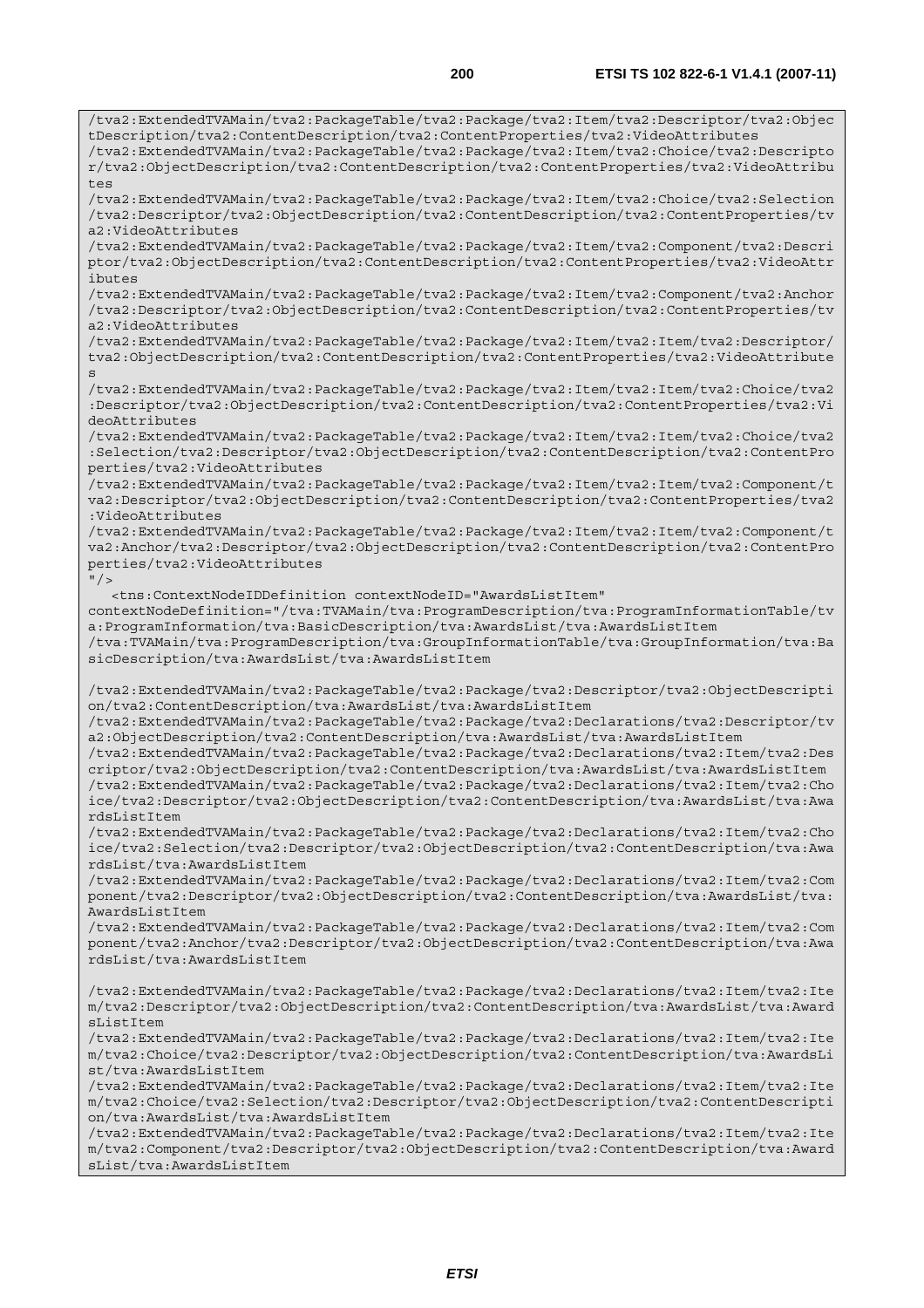/tva2:ExtendedTVAMain/tva2:PackageTable/tva2:Package/tva2:Declarations/tva2:Item/tva2:Ite m/tva2:Component/tva2:Anchor/tva2:Descriptor/tva2:ObjectDescription/tva2:ContentDescripti on/tva:AwardsList/tva:AwardsListItem /tva2:ExtendedTVAMain/tva2:PackageTable/tva2:Package/tva2:Declarations/tva2:Component/tva 2:Descriptor/tva2:ObjectDescription/tva2:ContentDescription/tva:AwardsList/tva:AwardsList Item /tva2:ExtendedTVAMain/tva2:PackageTable/tva2:Package/tva2:Declarations/tva2:Component/tva 2:Anchor/tva2:Descriptor/tva2:ObjectDescription/tva2:ContentDescription/tva:AwardsList/tv a:AwardsListItem /tva2:ExtendedTVAMain/tva2:PackageTable/tva2:Package/tva2:Declarations/tva2:Anchor/tva2:D escriptor/tva2:ObjectDescription/tva2:ContentDescription/tva:AwardsList/tva:AwardsListIte m /tva2:ExtendedTVAMain/tva2:PackageTable/tva2:Package/tva2:Item/tva2:Descriptor/tva2:Objec tDescription/tva2:ContentDescription/tva:AwardsList/tva:AwardsListItem /tva2:ExtendedTVAMain/tva2:PackageTable/tva2:Package/tva2:Item/tva2:Choice/tva2:Descripto r/tva2:ObjectDescription/tva2:ContentDescription/tva:AwardsList/tva:AwardsListItem /tva2:ExtendedTVAMain/tva2:PackageTable/tva2:Package/tva2:Item/tva2:Choice/tva2:Selection /tva2:Descriptor/tva2:ObjectDescription/tva2:ContentDescription/tva:AwardsList/tva:Awards ListItem /tva2:ExtendedTVAMain/tva2:PackageTable/tva2:Package/tva2:Item/tva2:Component/tva2:Descri ptor/tva2:ObjectDescription/tva2:ContentDescription/tva:AwardsList/tva:AwardsListItem /tva2:ExtendedTVAMain/tva2:PackageTable/tva2:Package/tva2:Item/tva2:Component/tva2:Anchor /tva2:Descriptor/tva2:ObjectDescription/tva2:ContentDescription/tva:AwardsList/tva:Awards ListItem /tva2:ExtendedTVAMain/tva2:PackageTable/tva2:Package/tva2:Item/tva2:Item/tva2:Descriptor/ tva2:ObjectDescription/tva2:ContentDescription/tva:AwardsList/tva:AwardsListItem /tva2:ExtendedTVAMain/tva2:PackageTable/tva2:Package/tva2:Item/tva2:Item/tva2:Choice/tva2 :Descriptor/tva2:ObjectDescription/tva2:ContentDescription/tva:AwardsList/tva:AwardsListI  $t$ em /tva2:ExtendedTVAMain/tva2:PackageTable/tva2:Package/tva2:Item/tva2:Item/tva2:Choice/tva2 :Selection/tva2:Descriptor/tva2:ObjectDescription/tva2:ContentDescription/tva:AwardsList/ tva:AwardsListItem /tva2:ExtendedTVAMain/tva2:PackageTable/tva2:Package/tva2:Item/tva2:Item/tva2:Component/t va2:Descriptor/tva2:ObjectDescription/tva2:ContentDescription/tva:AwardsList/tva:AwardsLi stItem /tva2:ExtendedTVAMain/tva2:PackageTable/tva2:Package/tva2:Item/tva2:Item/tva2:Component/t va2:Anchor/tva2:Descriptor/tva2:ObjectDescription/tva2:ContentDescription/tva:AwardsList/ tva:AwardsListItem  $''$  / > <tns:ContextNodeIDDefinition contextNodeID="Price" contextNodeDefinition="/tva:TVAMain/tva:ProgramDescription/tva:ProgramInformationTable/tv a:ProgramInformation/tva:BasicDescription/tva:PurchaseList/tva:PurchaseItem/tva:Price /tva:TVAMain/tva:ProgramDescription/tva:GroupInformationTable/tva:GroupInformation/tva:Ba sicDescription/tva:PurchaseList/tva:PurchaseItem/tva:Price /tva:TVAMain/tva:ProgramDescription/tva:ProgramLocationTable/tva:BroadcastEvent/tva:Insta nceDescription/tva:PurchaseList/tva:PurchaseItem/tva:Price /tva:TVAMain/tva:ProgramDescription/tva:ProgramLocationTable/tva:Schedule/tva:ScheduleEve nt/tva:PurchaseList/tva:PurchaseItem/tva:Price /tva:TVAMain/tva:ProgramDescription/tva:ProgramLocationTable/tva:OnDemandProgram/tva:Inst anceDescription/tva:PurchaseList/tva:PurchaseItem/tva:Price /tva:TVAMain/tva:ProgramDescription/tva:ProgramLocationTable/tva:OnDemandService/tva:OnDe mandProgram/tva:InstanceDescription/tva:PurchaseList/tva:PurchaseItem/tva:Price /tva:TVAMain/tva:ProgramDescription/tva:PurchaseInformationTable/tva:PurchaseInformation/ tva:Price /tva2:ExtendedTVAMain/tva2:PackageTable/tva2:Package/tva2:Descriptor/tva2:ObjectDescripti on/tva2:ContentDescription/tva:PurchaseList/tva:PurchaseItem/tva:Price /tva2:ExtendedTVAMain/tva2:PackageTable/tva2:Package/tva2:Declarations/tva2:Descriptor/tv a2:ObjectDescription/tva2:ContentDescription/tva:PurchaseList/tva:PurchaseItem/tva:Price /tva2:ExtendedTVAMain/tva2:PackageTable/tva2:Package/tva2:Declarations/tva2:Item/tva2:Des criptor/tva2:ObjectDescription/tva2:ContentDescription/tva:PurchaseList/tva:PurchaseItem/ tva:Price

/tva2:ExtendedTVAMain/tva2:PackageTable/tva2:Package/tva2:Declarations/tva2:Item/tva2:Cho ice/tva2:Descriptor/tva2:ObjectDescription/tva2:ContentDescription/tva:PurchaseList/tva:P urchaseItem/tva:Price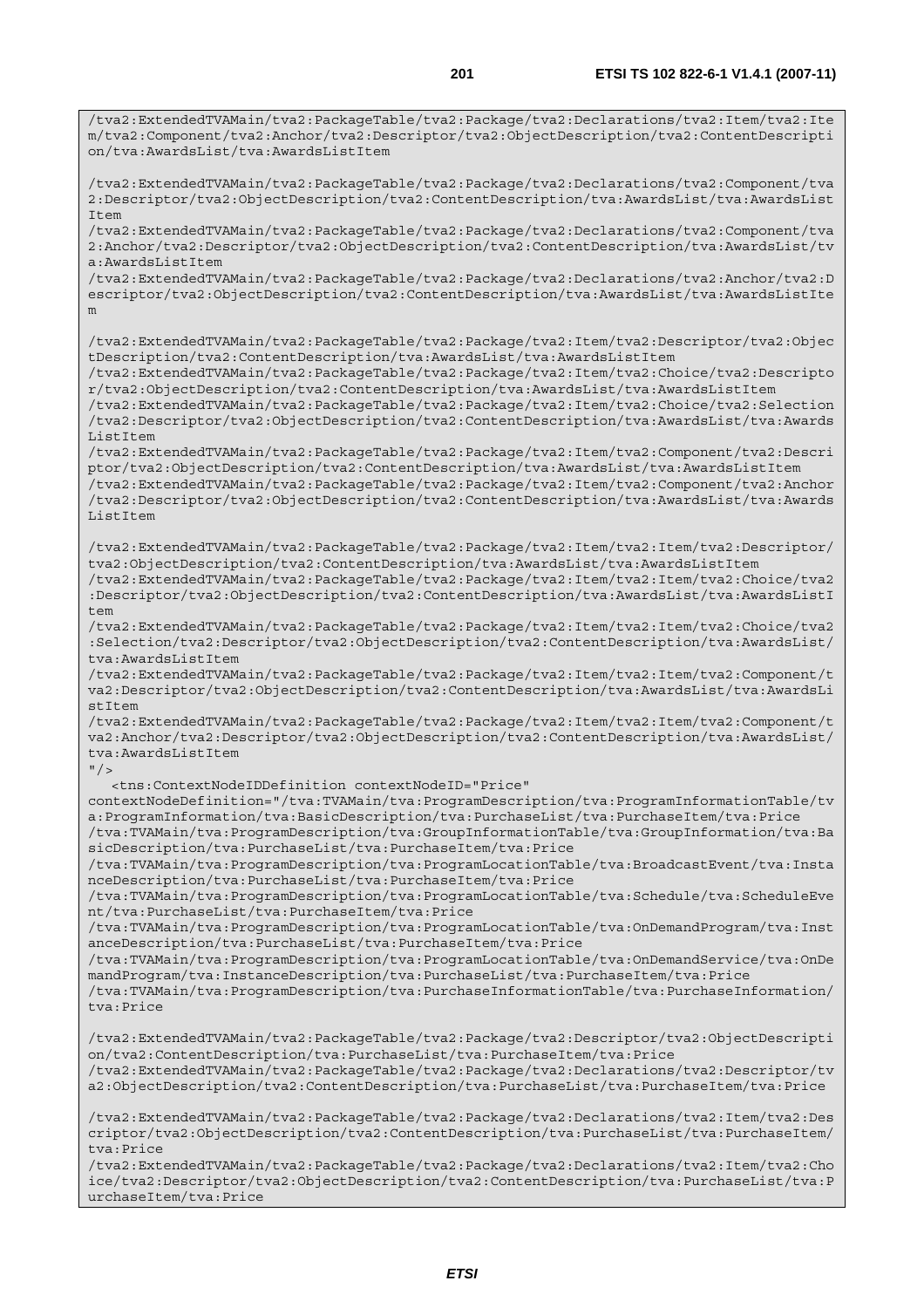/tva2:ExtendedTVAMain/tva2:PackageTable/tva2:Package/tva2:Declarations/tva2:Item/tva2:Cho ice/tva2:Selection/tva2:Descriptor/tva2:ObjectDescription/tva2:ContentDescription/tva:Pur chaseList/tva:PurchaseItem/tva:Price /tva2:ExtendedTVAMain/tva2:PackageTable/tva2:Package/tva2:Declarations/tva2:Item/tva2:Com ponent/tva2:Descriptor/tva2:ObjectDescription/tva2:ContentDescription/tva:PurchaseList/tv

a:PurchaseItem/tva:Price /tva2:ExtendedTVAMain/tva2:PackageTable/tva2:Package/tva2:Declarations/tva2:Item/tva2:Com ponent/tva2:Anchor/tva2:Descriptor/tva2:ObjectDescription/tva2:ContentDescription/tva:Pur chaseList/tva:PurchaseItem/tva:Price

/tva2:ExtendedTVAMain/tva2:PackageTable/tva2:Package/tva2:Declarations/tva2:Item/tva2:Ite m/tva2:Descriptor/tva2:ObjectDescription/tva2:ContentDescription/tva:PurchaseList/tva:Pur chaseItem/tva:Price

/tva2:ExtendedTVAMain/tva2:PackageTable/tva2:Package/tva2:Declarations/tva2:Item/tva2:Ite m/tva2:Choice/tva2:Descriptor/tva2:ObjectDescription/tva2:ContentDescription/tva:Purchase List/tva:PurchaseItem/tva:Price

/tva2:ExtendedTVAMain/tva2:PackageTable/tva2:Package/tva2:Declarations/tva2:Item/tva2:Ite m/tva2:Choice/tva2:Selection/tva2:Descriptor/tva2:ObjectDescription/tva2:ContentDescripti on/tva:PurchaseList/tva:PurchaseItem/tva:Price

/tva2:ExtendedTVAMain/tva2:PackageTable/tva2:Package/tva2:Declarations/tva2:Item/tva2:Ite m/tva2:Component/tva2:Descriptor/tva2:ObjectDescription/tva2:ContentDescription/tva:Purch aseList/tva:PurchaseItem/tva:Price

/tva2:ExtendedTVAMain/tva2:PackageTable/tva2:Package/tva2:Declarations/tva2:Item/tva2:Ite m/tva2:Component/tva2:Anchor/tva2:Descriptor/tva2:ObjectDescription/tva2:ContentDescripti on/tva:PurchaseList/tva:PurchaseItem/tva:Price

/tva2:ExtendedTVAMain/tva2:PackageTable/tva2:Package/tva2:Declarations/tva2:Component/tva 2:Descriptor/tva2:ObjectDescription/tva2:ContentDescription/tva:PurchaseList/tva:Purchase Item/tva:Price

/tva2:ExtendedTVAMain/tva2:PackageTable/tva2:Package/tva2:Declarations/tva2:Component/tva 2:Anchor/tva2:Descriptor/tva2:ObjectDescription/tva2:ContentDescription/tva:PurchaseList/ tva:PurchaseItem/tva:Price

/tva2:ExtendedTVAMain/tva2:PackageTable/tva2:Package/tva2:Declarations/tva2:Anchor/tva2:D escriptor/tva2:ObjectDescription/tva2:ContentDescription/tva:PurchaseList/tva:PurchaseIte m/tva:Price

/tva2:ExtendedTVAMain/tva2:PackageTable/tva2:Package/tva2:Item/tva2:Descriptor/tva2:Objec tDescription/tva2:ContentDescription/tva:PurchaseList/tva:PurchaseItem/tva:Price

/tva2:ExtendedTVAMain/tva2:PackageTable/tva2:Package/tva2:Item/tva2:Choice/tva2:Descripto r/tva2:ObjectDescription/tva2:ContentDescription/tva:PurchaseList/tva:PurchaseItem/tva:Pr ice

/tva2:ExtendedTVAMain/tva2:PackageTable/tva2:Package/tva2:Item/tva2:Choice/tva2:Selection /tva2:Descriptor/tva2:ObjectDescription/tva2:ContentDescription/tva:PurchaseList/tva:Purc haseItem/tva:Price

/tva2:ExtendedTVAMain/tva2:PackageTable/tva2:Package/tva2:Item/tva2:Component/tva2:Descri ptor/tva2:ObjectDescription/tva2:ContentDescription/tva:PurchaseList/tva:PurchaseItem/tva :Price

/tva2:ExtendedTVAMain/tva2:PackageTable/tva2:Package/tva2:Item/tva2:Component/tva2:Anchor /tva2:Descriptor/tva2:ObjectDescription/tva2:ContentDescription/tva:PurchaseList/tva:Purc haseItem/tva:Price

/tva2:ExtendedTVAMain/tva2:PackageTable/tva2:Package/tva2:Item/tva2:Item/tva2:Descriptor/ tva2:ObjectDescription/tva2:ContentDescription/tva:PurchaseList/tva:PurchaseItem/tva:Pric e

/tva2:ExtendedTVAMain/tva2:PackageTable/tva2:Package/tva2:Item/tva2:Item/tva2:Choice/tva2 :Descriptor/tva2:ObjectDescription/tva2:ContentDescription/tva:PurchaseList/tva:PurchaseI tem/tva:Price

/tva2:ExtendedTVAMain/tva2:PackageTable/tva2:Package/tva2:Item/tva2:Item/tva2:Choice/tva2 :Selection/tva2:Descriptor/tva2:ObjectDescription/tva2:ContentDescription/tva:PurchaseLis t/tva:PurchaseItem/tva:Price

/tva2:ExtendedTVAMain/tva2:PackageTable/tva2:Package/tva2:Item/tva2:Item/tva2:Component/t va2:Descriptor/tva2:ObjectDescription/tva2:ContentDescription/tva:PurchaseList/tva:Purcha seItem/tva:Price

/tva2:ExtendedTVAMain/tva2:PackageTable/tva2:Package/tva2:Item/tva2:Item/tva2:Component/t va2:Anchor/tva2:Descriptor/tva2:ObjectDescription/tva2:ContentDescription/tva:PurchaseLis t/tva:PurchaseItem/tva:Price

 $''$  /  $>$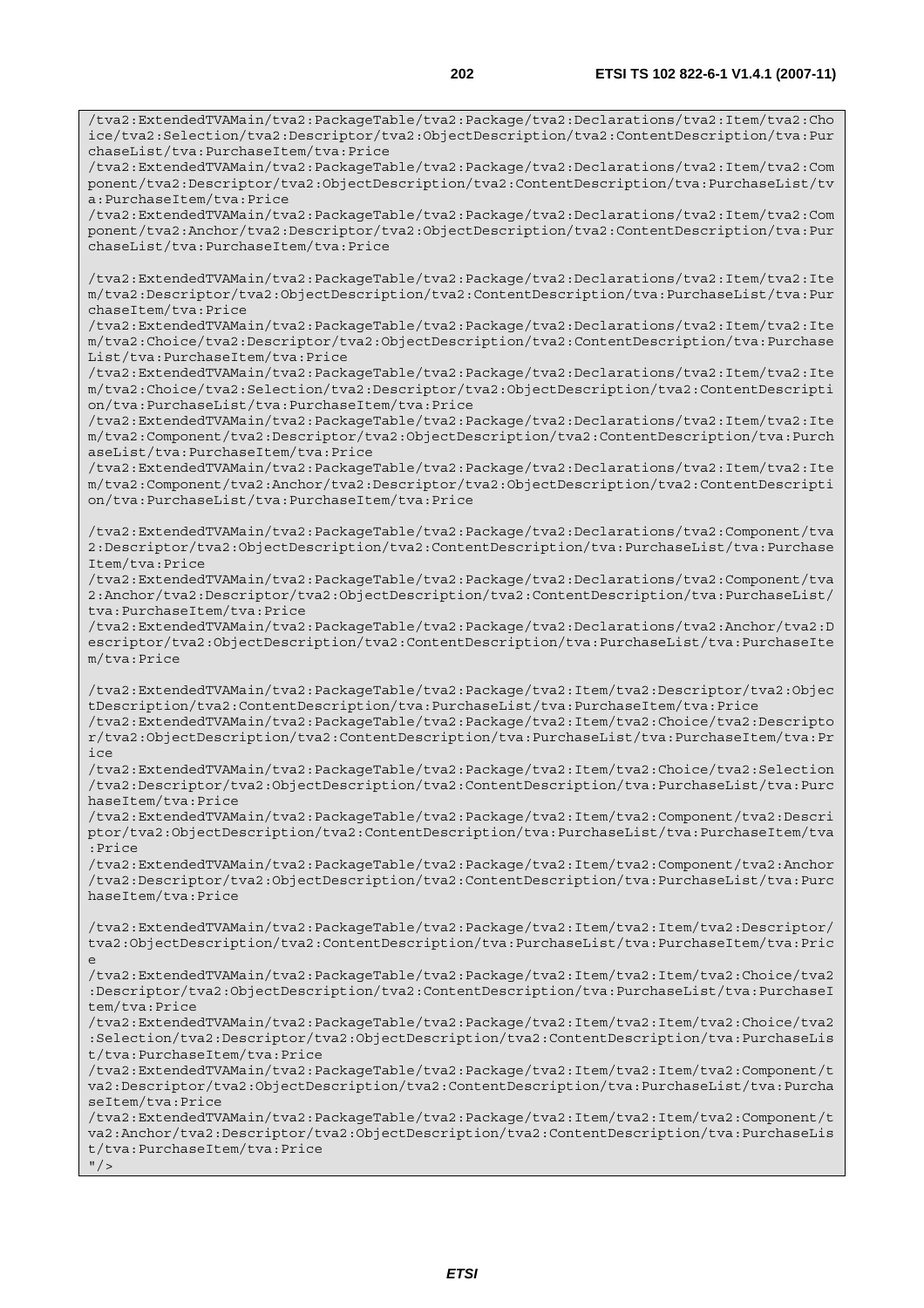$\leq$   $1 - \frac{1}{2}$ ######################################################################################## --> <!-- ContextNodeIDs with multiple xPath for RMPI -->  $<$ ! --######################################################################################## --> <tns:ContextNodeIDDefinition contextNodeID="ExtendRights" contextNodeDefinition="/tva:TVAMain/tva:ProgramDescription/tva:ProgramInformationTable/tv a:ProgramInformation/tva:BasicDescription/tva:PurchaseList/tva2:ExtendedPurchaseItem/tva2 :RMPIDescription/tva2:ExtendRights /tva:TVAMain/tva:ProgramDescription/tva:GroupInformationTable/tva:GroupInformation/tva:Ba sicDescription/tva:PurchaseList/tva2:ExtendedPurchaseItem/tva2:RMPIDescription/tva2:Exten dRights /tva:TVAMain/tva:ProgramDescription/tva:ProgramLocationTable/tva:BroadcastEvent/tva:Insta nceDescription/tva:PurchaseList/tva2:ExtendedPurchaseItem/tva2:RMPIDescription/tva2:Exten dRights /tva:TVAMain/tva:ProgramDescription/tva:ProgramLocationTable/tva:Schedule/tva:ScheduleEve nt/tva:PurchaseList/tva2:ExtendedPurchaseItem/tva2:RMPIDescription/tva2:ExtendRights /tva:TVAMain/tva:ProgramDescription/tva:ProgramLocationTable/tva:OnDemandProgram/tva:Inst anceDescription/tva2:ExtendedPurchaseItem/tva2:RMPIDescription/tva2:ExtendRights /tva:TVAMain/tva:ProgramDescription/tva:ProgramLocationTable/tva:OnDemandService/tva:OnDe mandProgram/tva:InstanceDescription/tva2:ExtendedPurchaseItem/tva2:RMPIDescription/tva2:E xtendRights /tva2:ExtendedTVAMain/tva2:RMPITable/tva2:RMPIDescription/tva2:ExtendRights"/> <tns:ContextNodeIDDefinition contextNodeID="AnyDomainRights" contextNodeDefinition="/tva:TVAMain/tva:ProgramDescription/tva:ProgramInformationTable/tv a:ProgramInformation/tva:BasicDescription/tva:PurchaseList/tva2:ExtendedPurchaseItem/tva2 :RMPIDescription/tva2:AnyDomainRights /tva:TVAMain/tva:ProgramDescription/tva:GroupInformationTable/tva:GroupInformation/tva:Ba sicDescription/tva:PurchaseList/tva2:ExtendedPurchaseItem/tva2:RMPIDescription/tva2:AnyDo mainRights /tva:TVAMain/tva:ProgramDescription/tva:ProgramLocationTable/tva:BroadcastEvent/tva:Insta nceDescription/tva:PurchaseList/tva2:ExtendedPurchaseItem/tva2:RMPIDescription/tva2:AnyDo mainRights /tva:TVAMain/tva:ProgramDescription/tva:ProgramLocationTable/tva:Schedule/tva:ScheduleEve nt/tva:PurchaseList/tva2:ExtendedPurchaseItem/tva2:RMPIDescription/tva2:AnyDomainRights /tva:TVAMain/tva:ProgramDescription/tva:ProgramLocationTable/tva:OnDemandProgram/tva:Inst anceDescription/tva2:ExtendedPurchaseItem/tva2:RMPIDescription/tva2:AnyDomainRights /tva:TVAMain/tva:ProgramDescription/tva:ProgramLocationTable/tva:OnDemandService/tva:OnDe mandProgram/tva:InstanceDescription/tva2:ExtendedPurchaseItem/tva2:RMPIDescription/tva2:A nyDomainRights /tva2:ExtendedTVAMain/tva2:RMPITable/tva2:RMPIDescription/tva2:AnyDomainRights"/> <tns:ContextNodeIDDefinition contextNodeID="ReceivingDomainRights" contextNodeDefinition="/tva:TVAMain/tva:ProgramDescription/tva:ProgramInformationTable/tv a:ProgramInformation/tva:BasicDescription/tva:PurchaseList/tva2:ExtendedPurchaseItem/tva2 :RMPIDescription/tva2:ReceivingDomainRights /tva:TVAMain/tva:ProgramDescription/tva:GroupInformationTable/tva:GroupInformation/tva:Ba sicDescription/tva:PurchaseList/tva2:ExtendedPurchaseItem/tva2:RMPIDescription/tva2:Recei vingDomainRights /tva:TVAMain/tva:ProgramDescription/tva:ProgramLocationTable/tva:BroadcastEvent/tva:Insta nceDescription/tva:PurchaseList/tva2:ExtendedPurchaseItem/tva2:RMPIDescription/tva2:Recei vingDomainRights /tva:TVAMain/tva:ProgramDescription/tva:ProgramLocationTable/tva:Schedule/tva:ScheduleEve nt/tva:PurchaseList/tva2:ExtendedPurchaseItem/tva2:RMPIDescription/tva2:ReceivingDomainRi ghts /tva:TVAMain/tva:ProgramDescription/tva:ProgramLocationTable/tva:OnDemandProgram/tva:Inst anceDescription/tva2:ExtendedPurchaseItem/tva2:RMPIDescription/tva2:ReceivingDomainRights /tva:TVAMain/tva:ProgramDescription/tva:ProgramLocationTable/tva:OnDemandService/tva:OnDe mandProgram/tva:InstanceDescription/tva2:ExtendedPurchaseItem/tva2:RMPIDescription/tva2:R eceivingDomainRights /tva2:ExtendedTVAMain/tva2:RMPITable/tva2:RMPIDescription/tva2:ReceivingDomainRights"/>  $\geq$   $\perp$   $\perp$ ######################################################################################## --> <!-- ContextNodeIDs for Package  $-$  -  $>$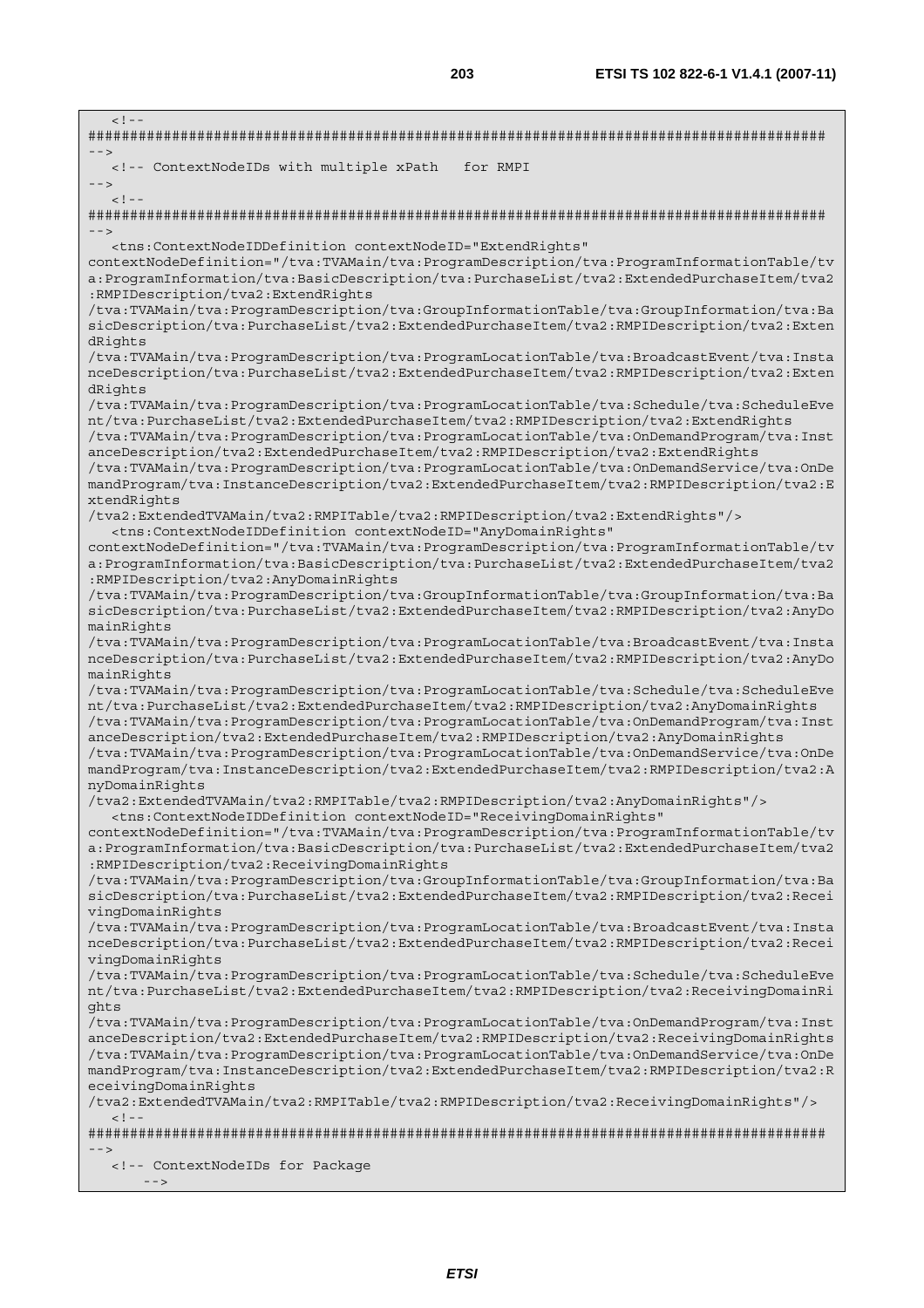$\lt$  !  $-$ ######################################################################################## --> <tns:ContextNodeIDDefinition contextNodeID="Package" contextNodeDefinition="/tva2:ExtendedTVAMain/tva2:PackageTable/tva2:Package"/> <tns:ContextNodeIDDefinition contextNodeID="ContentProperties" contextNodeDefinition=" /tva:TVAMain/tva:ProgramDescription/tva:ProgramInformationTable/tva:ProgramInformation/tv a2:ExtendedContentDescription/tva2:ContentProperties /tva:TVAMain/tva:ProgramDescription/tva:GroupInformationTable/tva:GroupInformation/tva2:E xtendedContentDescription/tva2:ContentProperties /tva2:ExtendedTVAMain/tva2:PackageTable/tva2:Package/tva2:Descriptor/tva2:ObjectDescripti on/tva2:ContentDescription/tva2:ContentProperties /tva2:ExtendedTVAMain/tva2:PackageTable/tva2:Package/tva2:Declarations/tva2:Descriptor/tv a2:ObjectDescription/tva2:ContentDescription/tva2:ContentProperties /tva2:ExtendedTVAMain/tva2:PackageTable/tva2:Package/tva2:Declarations/tva2:Item/tva2:Des criptor/tva2:ObjectDescription/tva2:ContentDescription/tva2:ContentProperties /tva2:ExtendedTVAMain/tva2:PackageTable/tva2:Package/tva2:Declarations/tva2:Item/tva2:Cho ice/tva2:Descriptor/tva2:ObjectDescription/tva2:ContentDescription/tva2:ContentProperties /tva2:ExtendedTVAMain/tva2:PackageTable/tva2:Package/tva2:Declarations/tva2:Item/tva2:Cho ice/tva2:Selection/tva2:Descriptor/tva2:ObjectDescription/tva2:ContentDescription/tva2:Co ntentProperties /tva2:ExtendedTVAMain/tva2:PackageTable/tva2:Package/tva2:Declarations/tva2:Item/tva2:Com ponent/tva2:Descriptor/tva2:ObjectDescription/tva2:ContentDescription/tva2:ContentPropert ies /tva2:ExtendedTVAMain/tva2:PackageTable/tva2:Package/tva2:Declarations/tva2:Item/tva2:Com ponent/tva2:Anchor/tva2:Descriptor/tva2:ObjectDescription/tva2:ContentDescription/tva2:Co ntentProperties /tva2:ExtendedTVAMain/tva2:PackageTable/tva2:Package/tva2:Declarations/tva2:Item/tva2:Ite m/tva2:Descriptor/tva2:ObjectDescription/tva2:ContentDescription/tva2:ContentProperties /tva2:ExtendedTVAMain/tva2:PackageTable/tva2:Package/tva2:Declarations/tva2:Item/tva2:Ite m/tva2:Choice/tva2:Descriptor/tva2:ObjectDescription/tva2:ContentDescription/tva2:Content Properties /tva2:ExtendedTVAMain/tva2:PackageTable/tva2:Package/tva2:Declarations/tva2:Item/tva2:Ite m/tva2:Choice/tva2:Selection/tva2:Descriptor/tva2:ObjectDescription/tva2:ContentDescripti on/tva2:ContentProperties /tva2:ExtendedTVAMain/tva2:PackageTable/tva2:Package/tva2:Declarations/tva2:Item/tva2:Ite m/tva2:Component/tva2:Descriptor/tva2:ObjectDescription/tva2:ContentDescription/tva2:Cont entProperties /tva2:ExtendedTVAMain/tva2:PackageTable/tva2:Package/tva2:Declarations/tva2:Item/tva2:Ite m/tva2:Component/tva2:Anchor/tva2:Descriptor/tva2:ObjectDescription/tva2:ContentDescripti on/tva2:ContentProperties /tva2:ExtendedTVAMain/tva2:PackageTable/tva2:Package/tva2:Declarations/tva2:Component/tva 2:Descriptor/tva2:ObjectDescription/tva2:ContentDescription/tva2:ContentProperties /tva2:ExtendedTVAMain/tva2:PackageTable/tva2:Package/tva2:Declarations/tva2:Component/tva 2:Anchor/tva2:Descriptor/tva2:ObjectDescription/tva2:ContentDescription/tva2:ContentPrope rties /tva2:ExtendedTVAMain/tva2:PackageTable/tva2:Package/tva2:Declarations/tva2:Anchor/tva2:D escriptor/tva2:ObjectDescription/tva2:ContentDescription/tva2:ContentProperties /tva2:ExtendedTVAMain/tva2:PackageTable/tva2:Package/tva2:Item/tva2:Descriptor/tva2:Objec tDescription/tva2:ContentDescription/tva2:ContentProperties /tva2:ExtendedTVAMain/tva2:PackageTable/tva2:Package/tva2:Item/tva2:Choice/tva2:Descripto r/tva2:ObjectDescription/tva2:ContentDescription/tva2:ContentProperties /tva2:ExtendedTVAMain/tva2:PackageTable/tva2:Package/tva2:Item/tva2:Choice/tva2:Selection /tva2:Descriptor/tva2:ObjectDescription/tva2:ContentDescription/tva2:ContentProperties /tva2:ExtendedTVAMain/tva2:PackageTable/tva2:Package/tva2:Item/tva2:Component/tva2:Descri ptor/tva2:ObjectDescription/tva2:ContentDescription/tva2:ContentProperties /tva2:ExtendedTVAMain/tva2:PackageTable/tva2:Package/tva2:Item/tva2:Component/tva2:Anchor /tva2:Descriptor/tva2:ObjectDescription/tva2:ContentDescription/tva2:ContentProperties /tva2:ExtendedTVAMain/tva2:PackageTable/tva2:Package/tva2:Item/tva2:Item/tva2:Descriptor/ tva2:ObjectDescription/tva2:ContentDescription/tva2:ContentProperties /tva2:ExtendedTVAMain/tva2:PackageTable/tva2:Package/tva2:Item/tva2:Item/tva2:Choice/tva2 :Descriptor/tva2:ObjectDescription/tva2:ContentDescription/tva2:ContentProperties /tva2:ExtendedTVAMain/tva2:PackageTable/tva2:Package/tva2:Item/tva2:Item/tva2:Choice/tva2 :Selection/tva2:Descriptor/tva2:ObjectDescription/tva2:ContentDescription/tva2:ContentPro perties /tva2:ExtendedTVAMain/tva2:PackageTable/tva2:Package/tva2:Item/tva2:Item/tva2:Component/t va2:Descriptor/tva2:ObjectDescription/tva2:ContentDescription/tva2:ContentProperties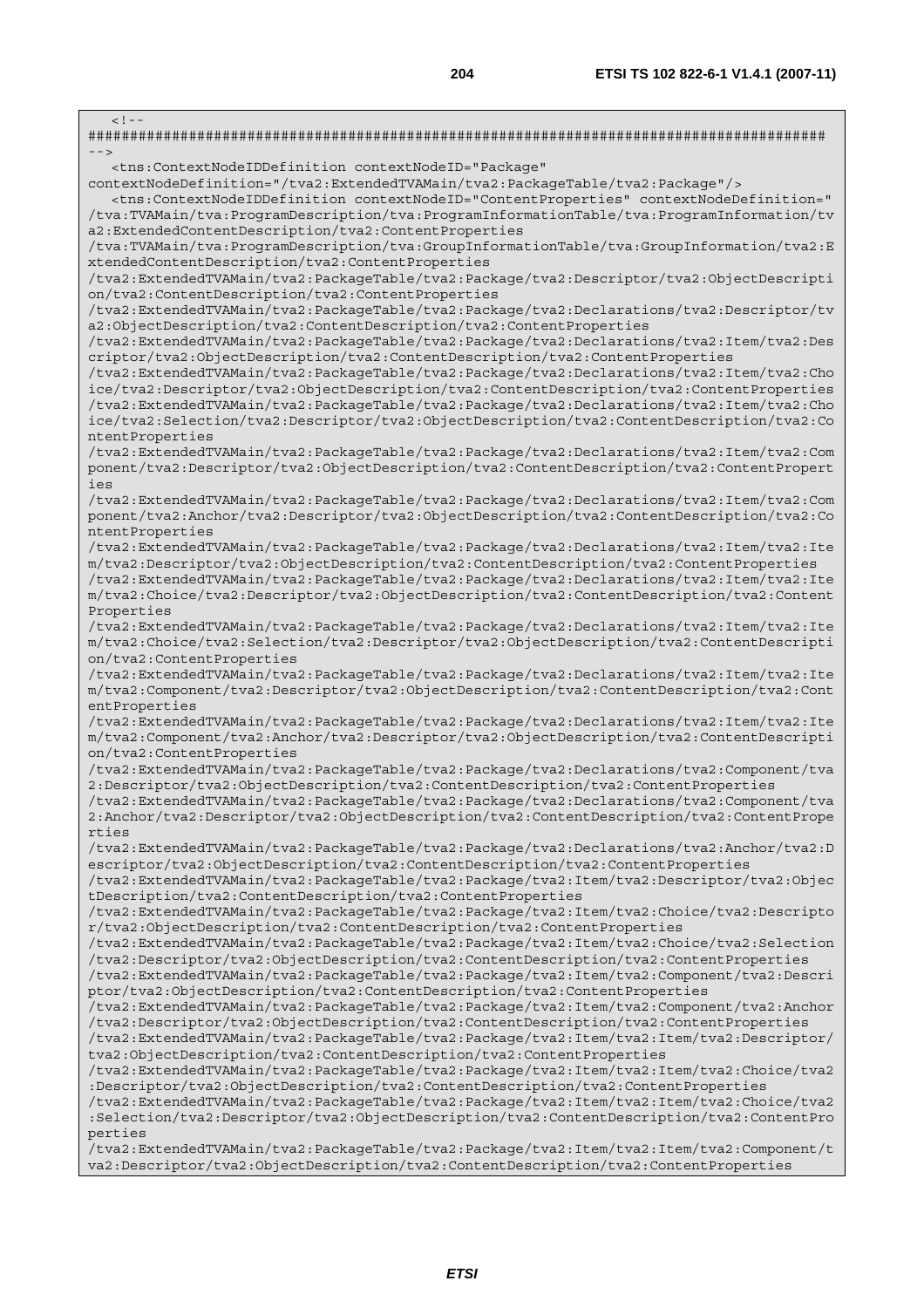/tva2:ExtendedTVAMain/tva2:PackageTable/tva2:Package/tva2:Item/tva2:Item/tva2:Component/t va2:Anchor/tva2:Descriptor/tva2:ObjectDescription/tva2:ContentDescription/tva2:ContentPro perties  $\mathsf{H}/\mathsf{S}$  $\geq$  1  $-$ ######################################################################################## --> <!-- ContextNodeIDs for Various types of Contents -->  $<$ ! - -######################################################################################## -->  $\langle$ ! -######################################################################################## --> <!-- ContextNodeID for AudioContent in Package -->  $<$ ! --######################################################################################## --> <tns:ContextNodeIDDefinition contextNodeID="AudioContent" contextNodeDefinition=" /tva:TVAMain/tva:ProgramDescription/tva:ProgramInformationTable/tva:ProgramInformation/tv a2:ExtendedContentDescription/tva2:ContentProperties/tva2:AudioAttributes /tva:TVAMain/tva:ProgramDescription/tva:GroupInformationTable/tva:GroupInformation/tva2:E xtendedContentDescription/tva2:ContentProperties/tva2:AudioAttributes /tva2:ExtendedTVAMain/tva2:PackageTable/tva2:Package/tva2:Descriptor/tva2:ObjectDescripti on/tva2:ContentDescription/tva2:ContentProperties/tva2:AudioAttributes /tva2:ExtendedTVAMain/tva2:PackageTable/tva2:Package/tva2:Declarations/tva2:Descriptor/tv a2:ObjectDescription/tva2:ContentDescription/tva2:ContentProperties/tva2:AudioAttributes /tva2:ExtendedTVAMain/tva2:PackageTable/tva2:Package/tva2:Declarations/tva2:Item/tva2:Des criptor/tva2:ObjectDescription/tva2:ContentDescription/tva2:ContentProperties/tva2:AudioA ttributes /tva2:ExtendedTVAMain/tva2:PackageTable/tva2:Package/tva2:Declarations/tva2:Item/tva2:Cho ice/tva2:Descriptor/tva2:ObjectDescription/tva2:ContentDescription/tva2:ContentProperties /tva2:AudioAttributes /tva2:ExtendedTVAMain/tva2:PackageTable/tva2:Package/tva2:Declarations/tva2:Item/tva2:Cho ice/tva2:Selection/tva2:Descriptor/tva2:ObjectDescription/tva2:ContentDescription/tva2:Co ntentProperties/tva2:AudioAttributes /tva2:ExtendedTVAMain/tva2:PackageTable/tva2:Package/tva2:Declarations/tva2:Item/tva2:Com ponent/tva2:Descriptor/tva2:ObjectDescription/tva2:ContentDescription/tva2:ContentPropert ies/tva2:AudioAttributes /tva2:ExtendedTVAMain/tva2:PackageTable/tva2:Package/tva2:Declarations/tva2:Item/tva2:Com ponent/tva2:Anchor/tva2:Descriptor/tva2:ObjectDescription/tva2:ContentDescription/tva2:Co ntentProperties/tva2:AudioAttributes /tva2:ExtendedTVAMain/tva2:PackageTable/tva2:Package/tva2:Declarations/tva2:Item/tva2:Ite m/tva2:Descriptor/tva2:ObjectDescription/tva2:ContentDescription/tva2:ContentProperties/t va2:AudioAttributes /tva2:ExtendedTVAMain/tva2:PackageTable/tva2:Package/tva2:Declarations/tva2:Item/tva2:Ite m/tva2:Choice/tva2:Descriptor/tva2:ObjectDescription/tva2:ContentDescription/tva2:Content Properties/tva2:AudioAttributes /tva2:ExtendedTVAMain/tva2:PackageTable/tva2:Package/tva2:Declarations/tva2:Item/tva2:Ite m/tva2:Choice/tva2:Selection/tva2:Descriptor/tva2:ObjectDescription/tva2:ContentDescripti on/tva2:ContentProperties/tva2:AudioAttributes /tva2:ExtendedTVAMain/tva2:PackageTable/tva2:Package/tva2:Declarations/tva2:Item/tva2:Ite m/tva2:Component/tva2:Descriptor/tva2:ObjectDescription/tva2:ContentDescription/tva2:Cont entProperties/tva2:AudioAttributes /tva2:ExtendedTVAMain/tva2:PackageTable/tva2:Package/tva2:Declarations/tva2:Item/tva2:Ite m/tva2:Component/tva2:Anchor/tva2:Descriptor/tva2:ObjectDescription/tva2:ContentDescripti on/tva2:ContentProperties/tva2:AudioAttributes /tva2:ExtendedTVAMain/tva2:PackageTable/tva2:Package/tva2:Declarations/tva2:Component/tva 2:Descriptor/tva2:ObjectDescription/tva2:ContentDescription/tva2:ContentProperties/tva2:A udioAttributes /tva2:ExtendedTVAMain/tva2:PackageTable/tva2:Package/tva2:Declarations/tva2:Component/tva 2:Anchor/tva2:Descriptor/tva2:ObjectDescription/tva2:ContentDescription/tva2:ContentPrope rties/tva2:AudioAttributes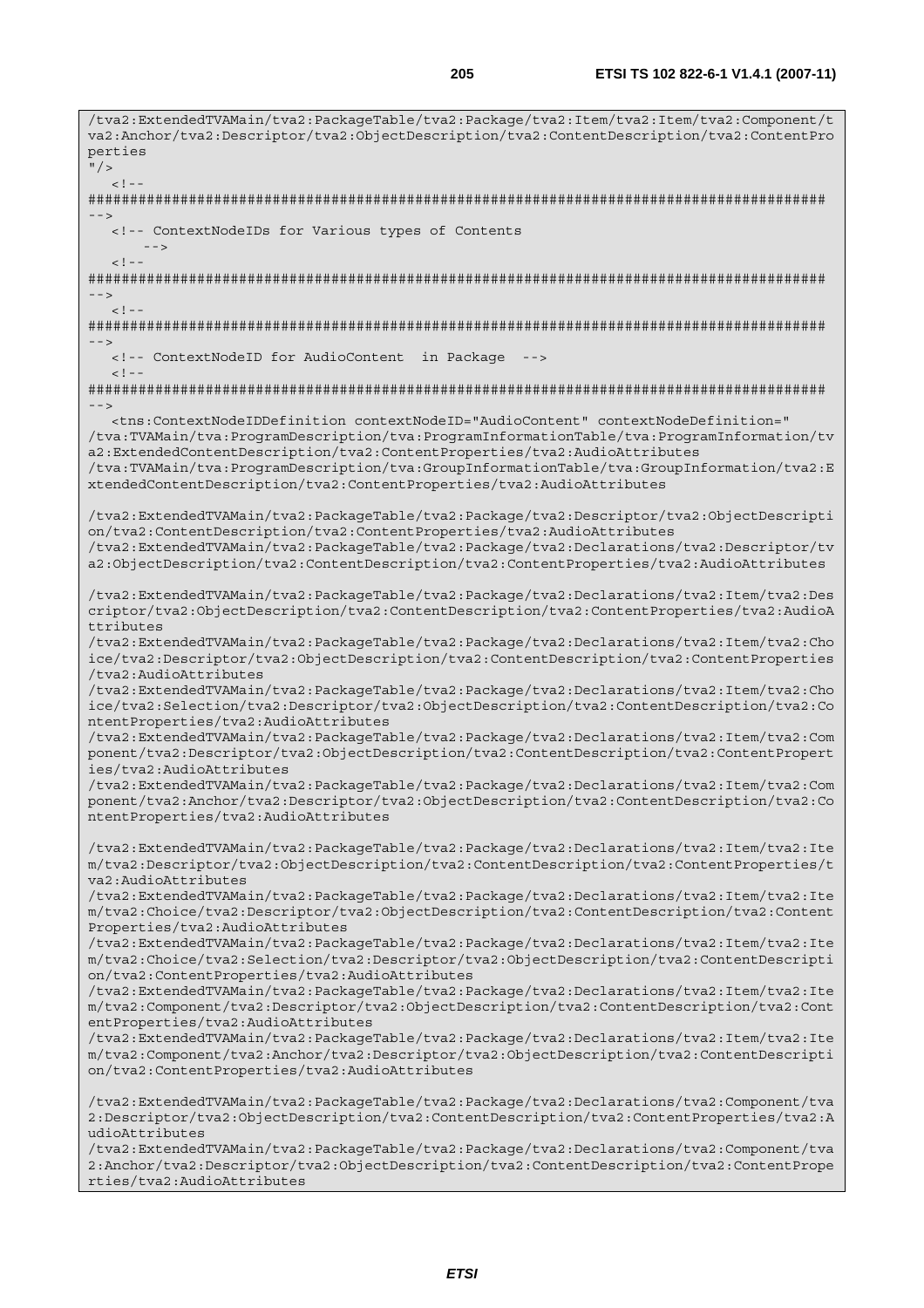/tva2:ExtendedTVAMain/tva2:PackageTable/tva2:Package/tva2:Declarations/tva2:Anchor/tva2:D

escriptor/tva2:ObjectDescription/tva2:ContentDescription/tva2:ContentProperties/tva2:Audi oAttributes /tva2:ExtendedTVAMain/tva2:PackageTable/tva2:Package/tva2:Item/tva2:Descriptor/tva2:Objec tDescription/tva2:ContentDescription/tva2:ContentProperties/tva2:AudioAttributes /tva2:ExtendedTVAMain/tva2:PackageTable/tva2:Package/tva2:Item/tva2:Choice/tva2:Descripto r/tva2:ObjectDescription/tva2:ContentDescription/tva2:ContentProperties/tva2:AudioAttribu  $t \geq t$ /tva2:ExtendedTVAMain/tva2:PackageTable/tva2:Package/tva2:Item/tva2:Choice/tva2:Selection /tva2:Descriptor/tva2:ObjectDescription/tva2:ContentDescription/tva2:ContentProperties/tv a2:AudioAttributes /tva2:ExtendedTVAMain/tva2:PackageTable/tva2:Package/tva2:Item/tva2:Component/tva2:Descri ptor/tva2:ObjectDescription/tva2:ContentDescription/tva2:ContentProperties/tva2:AudioAttr ibutes /tva2:ExtendedTVAMain/tva2:PackageTable/tva2:Package/tva2:Item/tva2:Component/tva2:Anchor /tva2:Descriptor/tva2:ObjectDescription/tva2:ContentDescription/tva2:ContentProperties/tv a2:AudioAttributes /tva2:ExtendedTVAMain/tva2:PackageTable/tva2:Package/tva2:Item/tva2:Item/tva2:Descriptor/ tva2:ObjectDescription/tva2:ContentDescription/tva2:ContentProperties/tva2:AudioAttribute s /tva2:ExtendedTVAMain/tva2:PackageTable/tva2:Package/tva2:Item/tva2:Item/tva2:Choice/tva2 :Descriptor/tva2:ObjectDescription/tva2:ContentDescription/tva2:ContentProperties/tva2:Au dioAttributes /tva2:ExtendedTVAMain/tva2:PackageTable/tva2:Package/tva2:Item/tva2:Item/tva2:Choice/tva2 :Selection/tva2:Descriptor/tva2:ObjectDescription/tva2:ContentDescription/tva2:ContentPro perties/tva2:AudioAttributes /tva2:ExtendedTVAMain/tva2:PackageTable/tva2:Package/tva2:Item/tva2:Item/tva2:Component/t va2:Descriptor/tva2:ObjectDescription/tva2:ContentDescription/tva2:ContentProperties/tva2 :AudioAttributes /tva2:ExtendedTVAMain/tva2:PackageTable/tva2:Package/tva2:Item/tva2:Item/tva2:Component/t va2:Anchor/tva2:Descriptor/tva2:ObjectDescription/tva2:ContentDescription/tva2:ContentPro perties/tva2:AudioAttributes  $"$  / >  $< ! - -$ ######################################################################################## --> <!-- ContextNodeID for VideoContent in Package -->  $<$ ! - -######################################################################################## --> <tns:ContextNodeIDDefinition contextNodeID="VideoContent" contextNodeDefinition=" /tva:TVAMain/tva:ProgramDescription/tva:ProgramInformationTable/tva:ProgramInformation/tv a2:ExtendedContentDescription/tva2:ContentProperties/tva2:VideoAttributes /tva:TVAMain/tva:ProgramDescription/tva:GroupInformationTable/tva:GroupInformation/tva2:E xtendedContentDescription/tva2:ContentProperties/tva2:VideoAttributes /tva2:ExtendedTVAMain/tva2:PackageTable/tva2:Package/tva2:Descriptor/tva2:ObjectDescripti on/tva2:ContentDescription/tva2:ContentProperties/tva2:VideoAttributes /tva2:ExtendedTVAMain/tva2:PackageTable/tva2:Package/tva2:Declarations/tva2:Descriptor/tv a2:ObjectDescription/tva2:ContentDescription/tva2:ContentProperties/tva2:VideoAttributes /tva2:ExtendedTVAMain/tva2:PackageTable/tva2:Package/tva2:Declarations/tva2:Item/tva2:Des criptor/tva2:ObjectDescription/tva2:ContentDescription/tva2:ContentProperties/tva2:VideoA ttributes /tva2:ExtendedTVAMain/tva2:PackageTable/tva2:Package/tva2:Declarations/tva2:Item/tva2:Cho ice/tva2:Descriptor/tva2:ObjectDescription/tva2:ContentDescription/tva2:ContentProperties /tva2:VideoAttributes /tva2:ExtendedTVAMain/tva2:PackageTable/tva2:Package/tva2:Declarations/tva2:Item/tva2:Cho ice/tva2:Selection/tva2:Descriptor/tva2:ObjectDescription/tva2:ContentDescription/tva2:Co ntentProperties/tva2:VideoAttributes /tva2:ExtendedTVAMain/tva2:PackageTable/tva2:Package/tva2:Declarations/tva2:Item/tva2:Com ponent/tva2:Descriptor/tva2:ObjectDescription/tva2:ContentDescription/tva2:ContentPropert ies/tva2:VideoAttributes /tva2:ExtendedTVAMain/tva2:PackageTable/tva2:Package/tva2:Declarations/tva2:Item/tva2:Com ponent/tva2:Anchor/tva2:Descriptor/tva2:ObjectDescription/tva2:ContentDescription/tva2:Co ntentProperties/tva2:VideoAttributes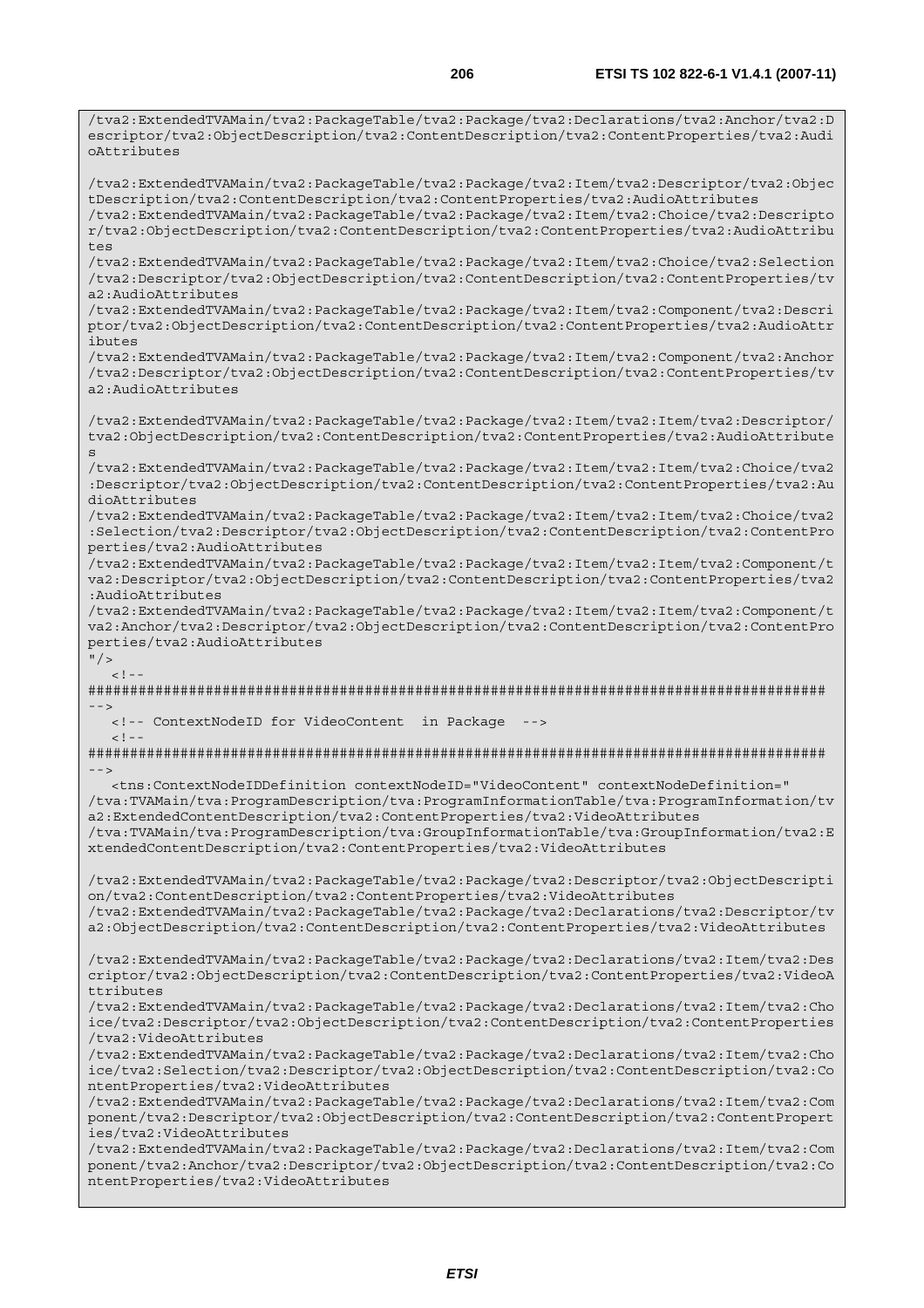/tva2:ExtendedTVAMain/tva2:PackageTable/tva2:Package/tva2:Declarations/tva2:Item/tva2:Ite

m/tva2:Descriptor/tva2:ObjectDescription/tva2:ContentDescription/tva2:ContentProperties/t va2:VideoAttributes /tva2:ExtendedTVAMain/tva2:PackageTable/tva2:Package/tva2:Declarations/tva2:Item/tva2:Ite m/tva2:Choice/tva2:Descriptor/tva2:ObjectDescription/tva2:ContentDescription/tva2:Content Properties/tva2:VideoAttributes /tva2:ExtendedTVAMain/tva2:PackageTable/tva2:Package/tva2:Declarations/tva2:Item/tva2:Ite m/tva2:Choice/tva2:Selection/tva2:Descriptor/tva2:ObjectDescription/tva2:ContentDescripti on/tva2:ContentProperties/tva2:VideoAttributes /tva2:ExtendedTVAMain/tva2:PackageTable/tva2:Package/tva2:Declarations/tva2:Item/tva2:Ite m/tva2:Component/tva2:Descriptor/tva2:ObjectDescription/tva2:ContentDescription/tva2:Cont entProperties/tva2:VideoAttributes /tva2:ExtendedTVAMain/tva2:PackageTable/tva2:Package/tva2:Declarations/tva2:Item/tva2:Ite m/tva2:Component/tva2:Anchor/tva2:Descriptor/tva2:ObjectDescription/tva2:ContentDescripti on/tva2:ContentProperties/tva2:VideoAttributes /tva2:ExtendedTVAMain/tva2:PackageTable/tva2:Package/tva2:Declarations/tva2:Component/tva 2:Descriptor/tva2:ObjectDescription/tva2:ContentDescription/tva2:ContentProperties/tva2:V ideoAttributes /tva2:ExtendedTVAMain/tva2:PackageTable/tva2:Package/tva2:Declarations/tva2:Component/tva 2:Anchor/tva2:Descriptor/tva2:ObjectDescription/tva2:ContentDescription/tva2:ContentPrope rties/tva2:VideoAttributes /tva2:ExtendedTVAMain/tva2:PackageTable/tva2:Package/tva2:Declarations/tva2:Anchor/tva2:D escriptor/tva2:ObjectDescription/tva2:ContentDescription/tva2:ContentProperties/tva2:Vide oAttributes /tva2:ExtendedTVAMain/tva2:PackageTable/tva2:Package/tva2:Item/tva2:Descriptor/tva2:Objec tDescription/tva2:ContentDescription/tva2:ContentProperties/tva2:VideoAttributes /tva2:ExtendedTVAMain/tva2:PackageTable/tva2:Package/tva2:Item/tva2:Choice/tva2:Descripto r/tva2:ObjectDescription/tva2:ContentDescription/tva2:ContentProperties/tva2:VideoAttribu tes /tva2:ExtendedTVAMain/tva2:PackageTable/tva2:Package/tva2:Item/tva2:Choice/tva2:Selection /tva2:Descriptor/tva2:ObjectDescription/tva2:ContentDescription/tva2:ContentProperties/tv a2:VideoAttributes /tva2:ExtendedTVAMain/tva2:PackageTable/tva2:Package/tva2:Item/tva2:Component/tva2:Descri ptor/tva2:ObjectDescription/tva2:ContentDescription/tva2:ContentProperties/tva2:VideoAttr ibutes /tva2:ExtendedTVAMain/tva2:PackageTable/tva2:Package/tva2:Item/tva2:Component/tva2:Anchor /tva2:Descriptor/tva2:ObjectDescription/tva2:ContentDescription/tva2:ContentProperties/tv a2:VideoAttributes /tva2:ExtendedTVAMain/tva2:PackageTable/tva2:Package/tva2:Item/tva2:Item/tva2:Descriptor/ tva2:ObjectDescription/tva2:ContentDescription/tva2:ContentProperties/tva2:VideoAttribute /tva2:ExtendedTVAMain/tva2:PackageTable/tva2:Package/tva2:Item/tva2:Item/tva2:Choice/tva2 :Descriptor/tva2:ObjectDescription/tva2:ContentDescription/tva2:ContentProperties/tva2:Vi deoAttributes /tva2:ExtendedTVAMain/tva2:PackageTable/tva2:Package/tva2:Item/tva2:Item/tva2:Choice/tva2 :Selection/tva2:Descriptor/tva2:ObjectDescription/tva2:ContentDescription/tva2:ContentPro perties/tva2:VideoAttributes /tva2:ExtendedTVAMain/tva2:PackageTable/tva2:Package/tva2:Item/tva2:Item/tva2:Component/t va2:Descriptor/tva2:ObjectDescription/tva2:ContentDescription/tva2:ContentProperties/tva2 :VideoAttributes /tva2:ExtendedTVAMain/tva2:PackageTable/tva2:Package/tva2:Item/tva2:Item/tva2:Component/t va2:Anchor/tva2:Descriptor/tva2:ObjectDescription/tva2:ContentDescription/tva2:ContentPro perties/tva2:VideoAttributes  $"$  / >  $\geq$   $\frac{1}{2}$ . ######################################################################################## --> <!-- ContextNodeID for StillImageContent in Package -->  $\lt$  ! - -######################################################################################## --> <tns:ContextNodeIDDefinition contextNodeID="StillImageContent" contextNodeDefinition=" /tva:TVAMain/tva:ProgramDescription/tva:ProgramInformationTable/tva:ProgramInformation/tv a2:ExtendedContentDescription/tva2:ContentProperties/tva2:StillImageContentAttributes /tva:TVAMain/tva:ProgramDescription/tva:GroupInformationTable/tva:GroupInformation/tva2:E

s

xtendedContentDescription/tva2:ContentProperties/tva2:StillImageContentAttributes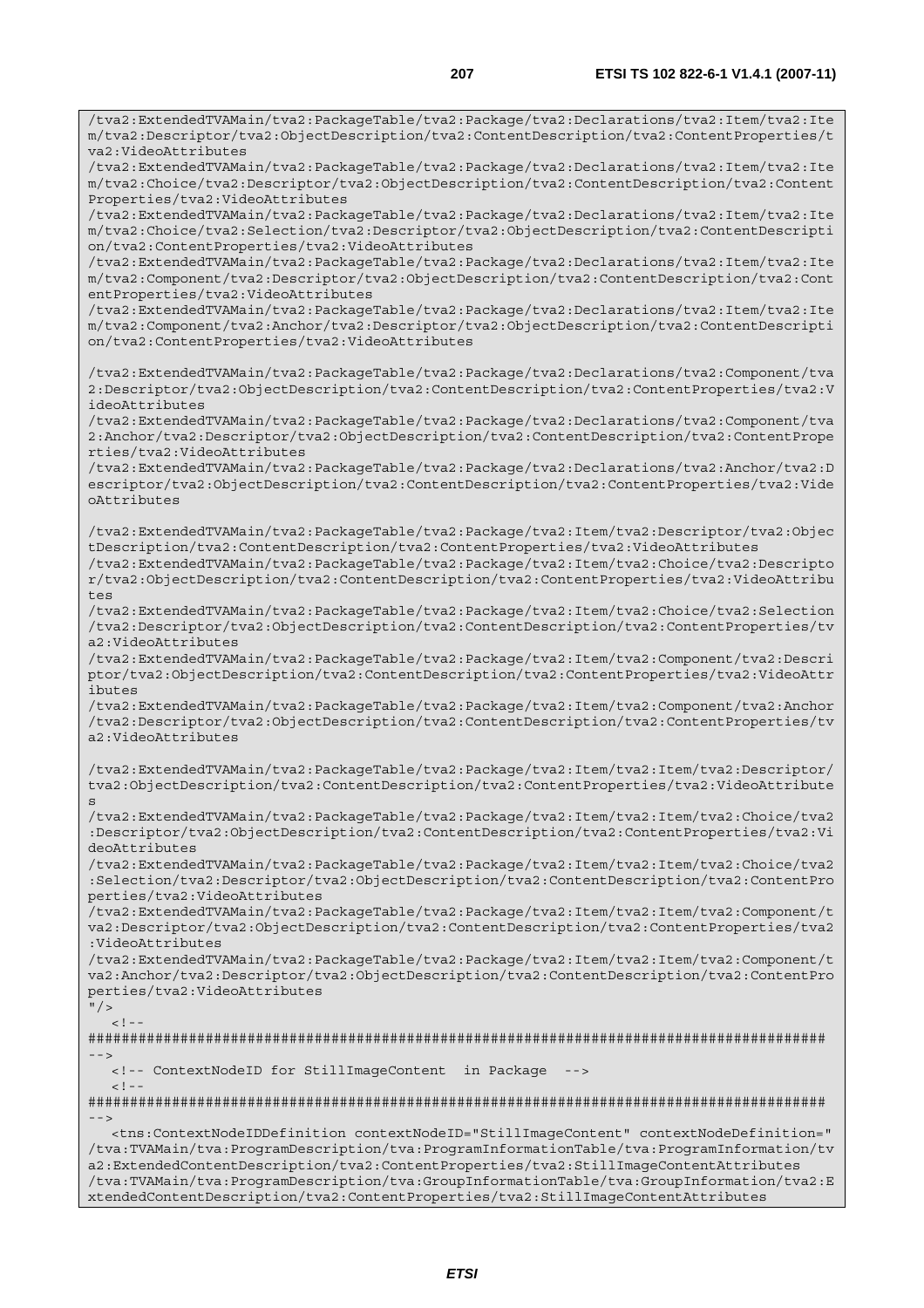/tva2:ExtendedTVAMain/tva2:PackageTable/tva2:Package/tva2:Descriptor/tva2:ObjectDescripti on/tva2:ContentDescription/tva2:ContentProperties/tva2:StillImageContentAttributes /tva2:ExtendedTVAMain/tva2:PackageTable/tva2:Package/tva2:Declarations/tva2:Descriptor/tv a2:ObjectDescription/tva2:ContentDescription/tva2:ContentProperties/tva2:StillImageConten tAttributes

/tva2:ExtendedTVAMain/tva2:PackageTable/tva2:Package/tva2:Declarations/tva2:Item/tva2:Des criptor/tva2:ObjectDescription/tva2:ContentDescription/tva2:ContentProperties/tva2:StillI mageContentAttributes

/tva2:ExtendedTVAMain/tva2:PackageTable/tva2:Package/tva2:Declarations/tva2:Item/tva2:Cho ice/tva2:Descriptor/tva2:ObjectDescription/tva2:ContentDescription/tva2:ContentProperties /tva2:StillImageContentAttributes

/tva2:ExtendedTVAMain/tva2:PackageTable/tva2:Package/tva2:Declarations/tva2:Item/tva2:Cho ice/tva2:Selection/tva2:Descriptor/tva2:ObjectDescription/tva2:ContentDescription/tva2:Co ntentProperties/tva2:StillImageContentAttributes

/tva2:ExtendedTVAMain/tva2:PackageTable/tva2:Package/tva2:Declarations/tva2:Item/tva2:Com ponent/tva2:Descriptor/tva2:ObjectDescription/tva2:ContentDescription/tva2:ContentPropert ies/tva2:StillImageContentAttributes

/tva2:ExtendedTVAMain/tva2:PackageTable/tva2:Package/tva2:Declarations/tva2:Item/tva2:Com ponent/tva2:Anchor/tva2:Descriptor/tva2:ObjectDescription/tva2:ContentDescription/tva2:Co ntentProperties/tva2:StillImageContentAttributes

/tva2:ExtendedTVAMain/tva2:PackageTable/tva2:Package/tva2:Declarations/tva2:Item/tva2:Ite m/tva2:Descriptor/tva2:ObjectDescription/tva2:ContentDescription/tva2:ContentProperties/t va2:StillImageContentAttributes

/tva2:ExtendedTVAMain/tva2:PackageTable/tva2:Package/tva2:Declarations/tva2:Item/tva2:Ite m/tva2:Choice/tva2:Descriptor/tva2:ObjectDescription/tva2:ContentDescription/tva2:Content Properties/tva2:StillImageContentAttributes

/tva2:ExtendedTVAMain/tva2:PackageTable/tva2:Package/tva2:Declarations/tva2:Item/tva2:Ite m/tva2:Choice/tva2:Selection/tva2:Descriptor/tva2:ObjectDescription/tva2:ContentDescripti on/tva2:ContentProperties/tva2:StillImageContentAttributes

/tva2:ExtendedTVAMain/tva2:PackageTable/tva2:Package/tva2:Declarations/tva2:Item/tva2:Ite m/tva2:Component/tva2:Descriptor/tva2:ObjectDescription/tva2:ContentDescription/tva2:Cont entProperties/tva2:StillImageContentAttributes

/tva2:ExtendedTVAMain/tva2:PackageTable/tva2:Package/tva2:Declarations/tva2:Item/tva2:Ite m/tva2:Component/tva2:Anchor/tva2:Descriptor/tva2:ObjectDescription/tva2:ContentDescripti on/tva2:ContentProperties/tva2:StillImageContentAttributes

/tva2:ExtendedTVAMain/tva2:PackageTable/tva2:Package/tva2:Declarations/tva2:Component/tva 2:Descriptor/tva2:ObjectDescription/tva2:ContentDescription/tva2:ContentProperties/tva2:S tillImageContentAttributes

/tva2:ExtendedTVAMain/tva2:PackageTable/tva2:Package/tva2:Declarations/tva2:Component/tva 2:Anchor/tva2:Descriptor/tva2:ObjectDescription/tva2:ContentDescription/tva2:ContentPrope rties/tva2:StillImageContentAttributes

/tva2:ExtendedTVAMain/tva2:PackageTable/tva2:Package/tva2:Declarations/tva2:Anchor/tva2:D escriptor/tva2:ObjectDescription/tva2:ContentDescription/tva2:ContentProperties/tva2:Stil lImageContentAttributes

/tva2:ExtendedTVAMain/tva2:PackageTable/tva2:Package/tva2:Item/tva2:Descriptor/tva2:Objec tDescription/tva2:ContentDescription/tva2:ContentProperties/tva2:StillImageContentAttribu tes

/tva2:ExtendedTVAMain/tva2:PackageTable/tva2:Package/tva2:Item/tva2:Choice/tva2:Descripto r/tva2:ObjectDescription/tva2:ContentDescription/tva2:ContentProperties/tva2:StillImageCo ntentAttributes

/tva2:ExtendedTVAMain/tva2:PackageTable/tva2:Package/tva2:Item/tva2:Choice/tva2:Selection /tva2:Descriptor/tva2:ObjectDescription/tva2:ContentDescription/tva2:ContentProperties/tv a2:StillImageContentAttributes

/tva2:ExtendedTVAMain/tva2:PackageTable/tva2:Package/tva2:Item/tva2:Component/tva2:Descri ptor/tva2:ObjectDescription/tva2:ContentDescription/tva2:ContentProperties/tva2:StillImag eContentAttributes

/tva2:ExtendedTVAMain/tva2:PackageTable/tva2:Package/tva2:Item/tva2:Component/tva2:Anchor /tva2:Descriptor/tva2:ObjectDescription/tva2:ContentDescription/tva2:ContentProperties/tv a2:StillImageContentAttributes

/tva2:ExtendedTVAMain/tva2:PackageTable/tva2:Package/tva2:Item/tva2:Item/tva2:Descriptor/ tva2:ObjectDescription/tva2:ContentDescription/tva2:ContentProperties/tva2:StillImageCont entAttributes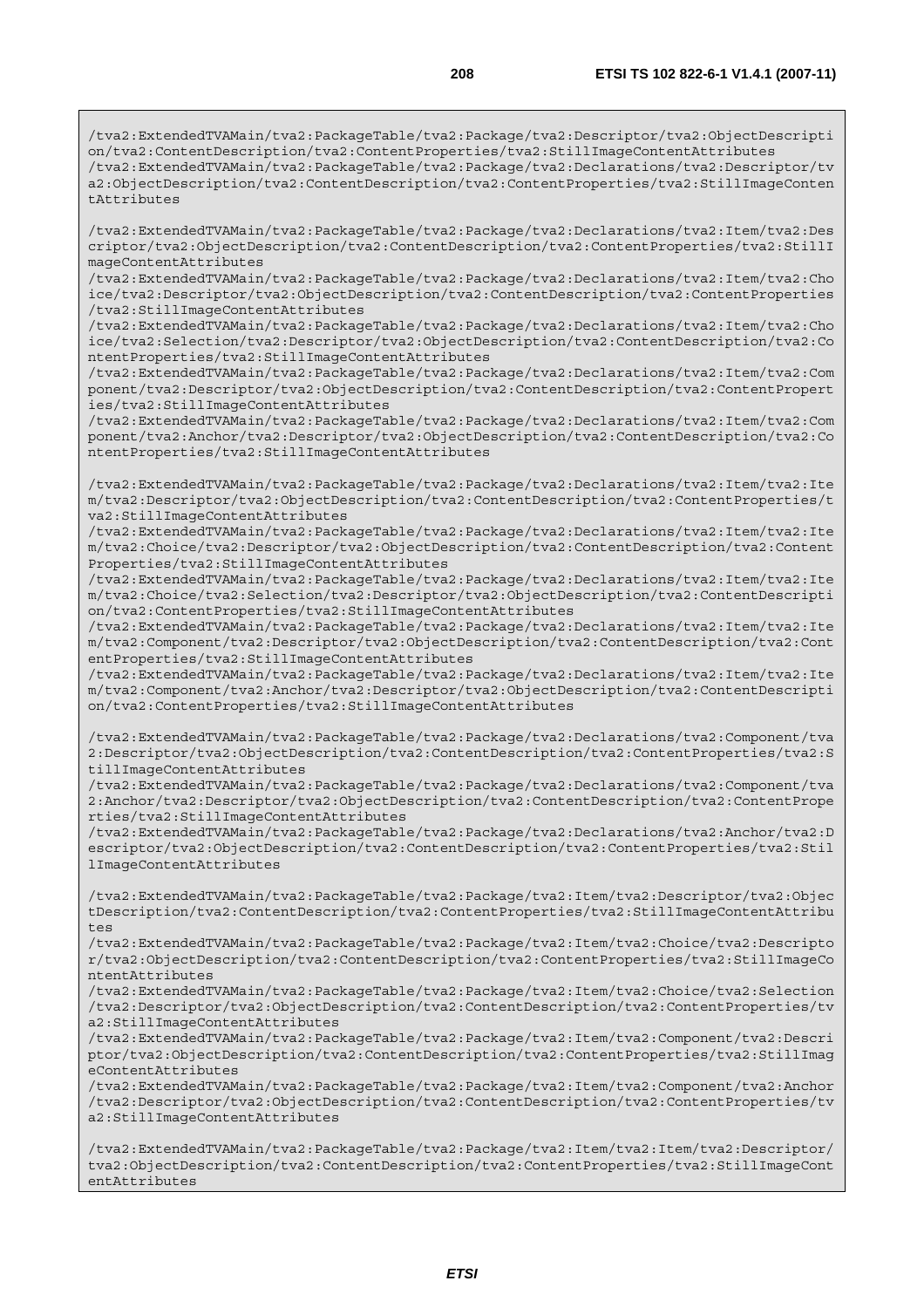/tva2:ExtendedTVAMain/tva2:PackageTable/tva2:Package/tva2:Item/tva2:Item/tva2:Choice/tva2 :Descriptor/tva2:ObjectDescription/tva2:ContentDescription/tva2:ContentProperties/tva2:St illImageContentAttributes /tva2:ExtendedTVAMain/tva2:PackageTable/tva2:Package/tva2:Item/tva2:Item/tva2:Choice/tva2 :Selection/tva2:Descriptor/tva2:ObjectDescription/tva2:ContentDescription/tva2:ContentPro perties/tva2:StillImageContentAttributes /tva2:ExtendedTVAMain/tva2:PackageTable/tva2:Package/tva2:Item/tva2:Item/tva2:Component/t va2:Descriptor/tva2:ObjectDescription/tva2:ContentDescription/tva2:ContentProperties/tva2 :StillImageContentAttributes /tva2:ExtendedTVAMain/tva2:PackageTable/tva2:Package/tva2:Item/tva2:Item/tva2:Component/t va2:Anchor/tva2:Descriptor/tva2:ObjectDescription/tva2:ContentDescription/tva2:ContentPro perties/tva2:StillImageContentAttributes  $\frac{1}{2}$  $\geq$  1 ######################################################################################## --> <!-- ContextNodeID for TextContent in Package -->  $<$ ! --######################################################################################## --> <tns:ContextNodeIDDefinition contextNodeID="TextContent" contextNodeDefinition=" /tva:TVAMain/tva:ProgramDescription/tva:ProgramInformationTable/tva:ProgramInformation/tv a2:ExtendedContentDescription/tva2:ContentProperties/tva2:TextContentAttributes /tva:TVAMain/tva:ProgramDescription/tva:GroupInformationTable/tva:GroupInformation/tva2:E xtendedContentDescription/tva2:ContentProperties/tva2:TextContentAttributes /tva2:ExtendedTVAMain/tva2:PackageTable/tva2:Package/tva2:Descriptor/tva2:ObjectDescripti on/tva2:ContentDescription/tva2:ContentProperties/tva2:TextContentAttributes /tva2:ExtendedTVAMain/tva2:PackageTable/tva2:Package/tva2:Declarations/tva2:Descriptor/tv a2:ObjectDescription/tva2:ContentDescription/tva2:ContentProperties/tva2:TextContentAttri butes /tva2:ExtendedTVAMain/tva2:PackageTable/tva2:Package/tva2:Declarations/tva2:Item/tva2:Des criptor/tva2:ObjectDescription/tva2:ContentDescription/tva2:ContentProperties/tva2:TextCo ntentAttributes /tva2:ExtendedTVAMain/tva2:PackageTable/tva2:Package/tva2:Declarations/tva2:Item/tva2:Cho ice/tva2:Descriptor/tva2:ObjectDescription/tva2:ContentDescription/tva2:ContentProperties /tva2:TextContentAttributes /tva2:ExtendedTVAMain/tva2:PackageTable/tva2:Package/tva2:Declarations/tva2:Item/tva2:Cho ice/tva2:Selection/tva2:Descriptor/tva2:ObjectDescription/tva2:ContentDescription/tva2:Co ntentProperties/tva2:TextContentAttributes /tva2:ExtendedTVAMain/tva2:PackageTable/tva2:Package/tva2:Declarations/tva2:Item/tva2:Com ponent/tva2:Descriptor/tva2:ObjectDescription/tva2:ContentDescription/tva2:ContentPropert ies/tva2:TextContentAttributes /tva2:ExtendedTVAMain/tva2:PackageTable/tva2:Package/tva2:Declarations/tva2:Item/tva2:Com ponent/tva2:Anchor/tva2:Descriptor/tva2:ObjectDescription/tva2:ContentDescription/tva2:Co ntentProperties/tva2:TextContentAttributes /tva2:ExtendedTVAMain/tva2:PackageTable/tva2:Package/tva2:Declarations/tva2:Item/tva2:Ite m/tva2:Descriptor/tva2:ObjectDescription/tva2:ContentDescription/tva2:ContentProperties/t va2:TextContentAttributes /tva2:ExtendedTVAMain/tva2:PackageTable/tva2:Package/tva2:Declarations/tva2:Item/tva2:Ite m/tva2:Choice/tva2:Descriptor/tva2:ObjectDescription/tva2:ContentDescription/tva2:Content Properties/tva2:TextContentAttributes /tva2:ExtendedTVAMain/tva2:PackageTable/tva2:Package/tva2:Declarations/tva2:Item/tva2:Ite m/tva2:Choice/tva2:Selection/tva2:Descriptor/tva2:ObjectDescription/tva2:ContentDescripti on/tva2:ContentProperties/tva2:TextContentAttributes /tva2:ExtendedTVAMain/tva2:PackageTable/tva2:Package/tva2:Declarations/tva2:Item/tva2:Ite m/tva2:Component/tva2:Descriptor/tva2:ObjectDescription/tva2:ContentDescription/tva2:Cont entProperties/tva2:TextContentAttributes /tva2:ExtendedTVAMain/tva2:PackageTable/tva2:Package/tva2:Declarations/tva2:Item/tva2:Ite m/tva2:Component/tva2:Anchor/tva2:Descriptor/tva2:ObjectDescription/tva2:ContentDescripti on/tva2:ContentProperties/tva2:TextContentAttributes

/tva2:ExtendedTVAMain/tva2:PackageTable/tva2:Package/tva2:Declarations/tva2:Component/tva 2:Descriptor/tva2:ObjectDescription/tva2:ContentDescription/tva2:ContentProperties/tva2:T extContentAttributes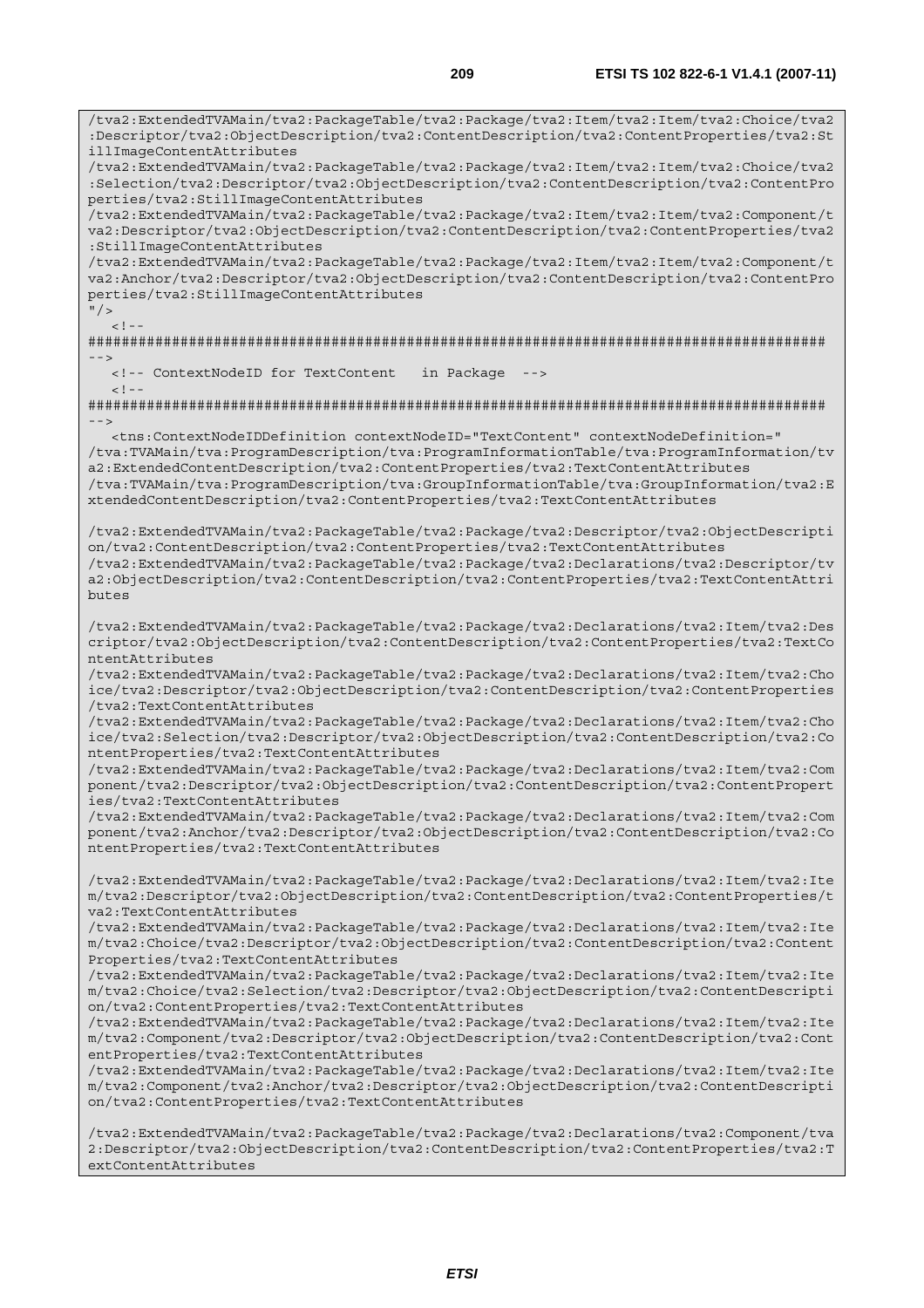/tva2:ExtendedTVAMain/tva2:PackageTable/tva2:Package/tva2:Declarations/tva2:Component/tva 2:Anchor/tva2:Descriptor/tva2:ObjectDescription/tva2:ContentDescription/tva2:ContentPrope rties/tva2:TextContentAttributes /tva2:ExtendedTVAMain/tva2:PackageTable/tva2:Package/tva2:Declarations/tva2:Anchor/tva2:D escriptor/tva2:ObjectDescription/tva2:ContentDescription/tva2:ContentProperties/tva2:Text ContentAttributes /tva2:ExtendedTVAMain/tva2:PackageTable/tva2:Package/tva2:Item/tva2:Descriptor/tva2:Objec tDescription/tva2:ContentDescription/tva2:ContentProperties/tva2:TextContentAttributes /tva2:ExtendedTVAMain/tva2:PackageTable/tva2:Package/tva2:Item/tva2:Choice/tva2:Descripto r/tva2:ObjectDescription/tva2:ContentDescription/tva2:ContentProperties/tva2:TextContentA ttributes /tva2:ExtendedTVAMain/tva2:PackageTable/tva2:Package/tva2:Item/tva2:Choice/tva2:Selection /tva2:Descriptor/tva2:ObjectDescription/tva2:ContentDescription/tva2:ContentProperties/tv a2:TextContentAttributes /tva2:ExtendedTVAMain/tva2:PackageTable/tva2:Package/tva2:Item/tva2:Component/tva2:Descri ptor/tva2:ObjectDescription/tva2:ContentDescription/tva2:ContentProperties/tva2:TextConte ntAttributes /tva2:ExtendedTVAMain/tva2:PackageTable/tva2:Package/tva2:Item/tva2:Component/tva2:Anchor /tva2:Descriptor/tva2:ObjectDescription/tva2:ContentDescription/tva2:ContentProperties/tv a2:TextContentAttributes /tva2:ExtendedTVAMain/tva2:PackageTable/tva2:Package/tva2:Item/tva2:Item/tva2:Descriptor/ tva2:ObjectDescription/tva2:ContentDescription/tva2:ContentProperties/tva2:TextContentAtt ributes /tva2:ExtendedTVAMain/tva2:PackageTable/tva2:Package/tva2:Item/tva2:Item/tva2:Choice/tva2 :Descriptor/tva2:ObjectDescription/tva2:ContentDescription/tva2:ContentProperties/tva2:Te xtContentAttributes /tva2:ExtendedTVAMain/tva2:PackageTable/tva2:Package/tva2:Item/tva2:Item/tva2:Choice/tva2 :Selection/tva2:Descriptor/tva2:ObjectDescription/tva2:ContentDescription/tva2:ContentPro perties/tva2:TextContentAttributes /tva2:ExtendedTVAMain/tva2:PackageTable/tva2:Package/tva2:Item/tva2:Item/tva2:Component/t va2:Descriptor/tva2:ObjectDescription/tva2:ContentDescription/tva2:ContentProperties/tva2 :TextContentAttributes /tva2:ExtendedTVAMain/tva2:PackageTable/tva2:Package/tva2:Item/tva2:Item/tva2:Component/t va2:Anchor/tva2:Descriptor/tva2:ObjectDescription/tva2:ContentDescription/tva2:ContentPro perties/tva2:TextContentAttributes  $"$  / >  $\geq 1$   $-$ ######################################################################################## --> <!-- ContextNodeID for DataBroadcastingContent in Package -->  $<$ ! --######################################################################################## --> <tns:ContextNodeIDDefinition contextNodeID="DataBroadcastingContent" contextNodeDefinition=" /tva:TVAMain/tva:ProgramDescription/tva:ProgramInformationTable/tva:ProgramInformation/tv a2:ExtendedContentDescription/tva2:ContentProperties/tva2:DataBroadcastingContextAttribut es /tva:TVAMain/tva:ProgramDescription/tva:GroupInformationTable/tva:GroupInformation/tva2:E xtendedContentDescription/tva2:ContentProperties/tva2:DataBroadcastingContextAttributes /tva2:ExtendedTVAMain/tva2:PackageTable/tva2:Package/tva2:Descriptor/tva2:ObjectDescripti on/tva2:ContentDescription/tva2:ContentProperties/tva2:DataBroadcastingContextAttributes /tva2:ExtendedTVAMain/tva2:PackageTable/tva2:Package/tva2:Declarations/tva2:Descriptor/tv a2:ObjectDescription/tva2:ContentDescription/tva2:ContentProperties/tva2:DataBroadcasting ContextAttributes /tva2:ExtendedTVAMain/tva2:PackageTable/tva2:Package/tva2:Declarations/tva2:Item/tva2:Des criptor/tva2:ObjectDescription/tva2:ContentDescription/tva2:ContentProperties/tva2:DataBr oadcastingContextAttributes /tva2:ExtendedTVAMain/tva2:PackageTable/tva2:Package/tva2:Declarations/tva2:Item/tva2:Cho ice/tva2:Descriptor/tva2:ObjectDescription/tva2:ContentDescription/tva2:ContentProperties /tva2:DataBroadcastingContextAttributes /tva2:ExtendedTVAMain/tva2:PackageTable/tva2:Package/tva2:Declarations/tva2:Item/tva2:Cho

ice/tva2:Selection/tva2:Descriptor/tva2:ObjectDescription/tva2:ContentDescription/tva2:Co ntentProperties/tva2:DataBroadcastingContextAttributes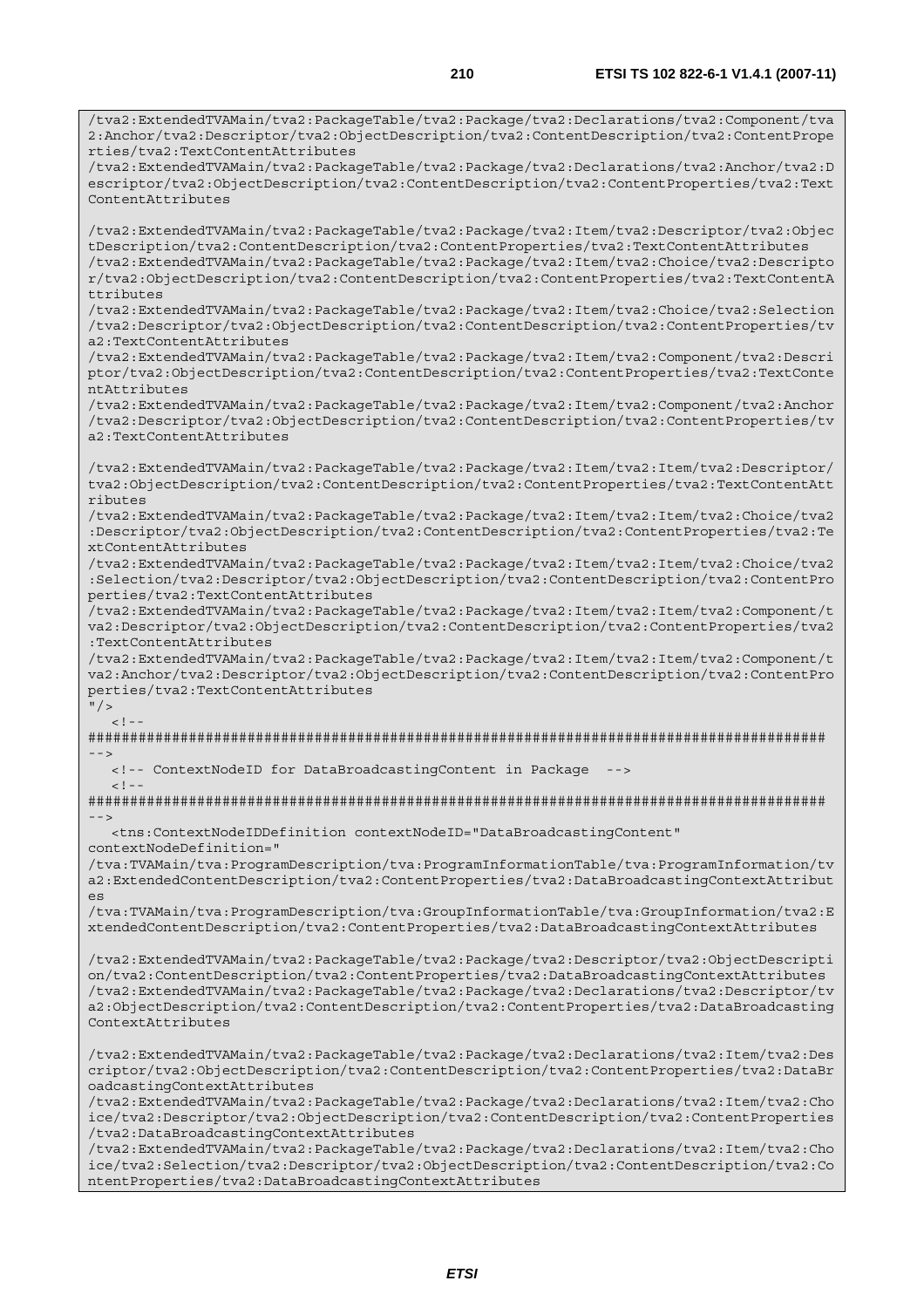/tva2:ExtendedTVAMain/tva2:PackageTable/tva2:Package/tva2:Declarations/tva2:Item/tva2:Com ponent/tva2:Descriptor/tva2:ObjectDescription/tva2:ContentDescription/tva2:ContentPropert ies/tva2:DataBroadcastingContextAttributes

/tva2:ExtendedTVAMain/tva2:PackageTable/tva2:Package/tva2:Declarations/tva2:Item/tva2:Com ponent/tva2:Anchor/tva2:Descriptor/tva2:ObjectDescription/tva2:ContentDescription/tva2:Co ntentProperties/tva2:DataBroadcastingContextAttributes

/tva2:ExtendedTVAMain/tva2:PackageTable/tva2:Package/tva2:Declarations/tva2:Item/tva2:Ite m/tva2:Descriptor/tva2:ObjectDescription/tva2:ContentDescription/tva2:ContentProperties/t va2:DataBroadcastingContextAttributes

/tva2:ExtendedTVAMain/tva2:PackageTable/tva2:Package/tva2:Declarations/tva2:Item/tva2:Ite m/tva2:Choice/tva2:Descriptor/tva2:ObjectDescription/tva2:ContentDescription/tva2:Content Properties/tva2:DataBroadcastingContextAttributes

/tva2:ExtendedTVAMain/tva2:PackageTable/tva2:Package/tva2:Declarations/tva2:Item/tva2:Ite m/tva2:Choice/tva2:Selection/tva2:Descriptor/tva2:ObjectDescription/tva2:ContentDescripti on/tva2:ContentProperties/tva2:DataBroadcastingContextAttributes

/tva2:ExtendedTVAMain/tva2:PackageTable/tva2:Package/tva2:Declarations/tva2:Item/tva2:Ite m/tva2:Component/tva2:Descriptor/tva2:ObjectDescription/tva2:ContentDescription/tva2:Cont entProperties/tva2:DataBroadcastingContextAttributes

/tva2:ExtendedTVAMain/tva2:PackageTable/tva2:Package/tva2:Declarations/tva2:Item/tva2:Ite m/tva2:Component/tva2:Anchor/tva2:Descriptor/tva2:ObjectDescription/tva2:ContentDescripti on/tva2:ContentProperties/tva2:DataBroadcastingContextAttributes

/tva2:ExtendedTVAMain/tva2:PackageTable/tva2:Package/tva2:Declarations/tva2:Component/tva 2:Descriptor/tva2:ObjectDescription/tva2:ContentDescription/tva2:ContentProperties/tva2:D ataBroadcastingContextAttributes

/tva2:ExtendedTVAMain/tva2:PackageTable/tva2:Package/tva2:Declarations/tva2:Component/tva 2:Anchor/tva2:Descriptor/tva2:ObjectDescription/tva2:ContentDescription/tva2:ContentPrope rties/tva2:DataBroadcastingContextAttributes

/tva2:ExtendedTVAMain/tva2:PackageTable/tva2:Package/tva2:Declarations/tva2:Anchor/tva2:D escriptor/tva2:ObjectDescription/tva2:ContentDescription/tva2:ContentProperties/tva2:Data BroadcastingContextAttributes

/tva2:ExtendedTVAMain/tva2:PackageTable/tva2:Package/tva2:Item/tva2:Descriptor/tva2:Objec tDescription/tva2:ContentDescription/tva2:ContentProperties/tva2:DataBroadcastingContextA ttributes

/tva2:ExtendedTVAMain/tva2:PackageTable/tva2:Package/tva2:Item/tva2:Choice/tva2:Descripto r/tva2:ObjectDescription/tva2:ContentDescription/tva2:ContentProperties/tva2:DataBroadcas tingContextAttributes

/tva2:ExtendedTVAMain/tva2:PackageTable/tva2:Package/tva2:Item/tva2:Choice/tva2:Selection /tva2:Descriptor/tva2:ObjectDescription/tva2:ContentDescription/tva2:ContentProperties/tv a2:DataBroadcastingContextAttributes

/tva2:ExtendedTVAMain/tva2:PackageTable/tva2:Package/tva2:Item/tva2:Component/tva2:Descri ptor/tva2:ObjectDescription/tva2:ContentDescription/tva2:ContentProperties/tva2:DataBroad castingContextAttributes

/tva2:ExtendedTVAMain/tva2:PackageTable/tva2:Package/tva2:Item/tva2:Component/tva2:Anchor /tva2:Descriptor/tva2:ObjectDescription/tva2:ContentDescription/tva2:ContentProperties/tv a2:DataBroadcastingContextAttributes

/tva2:ExtendedTVAMain/tva2:PackageTable/tva2:Package/tva2:Item/tva2:Item/tva2:Descriptor/ tva2:ObjectDescription/tva2:ContentDescription/tva2:ContentProperties/tva2:DataBroadcasti ngContextAttributes

/tva2:ExtendedTVAMain/tva2:PackageTable/tva2:Package/tva2:Item/tva2:Item/tva2:Choice/tva2 :Descriptor/tva2:ObjectDescription/tva2:ContentDescription/tva2:ContentProperties/tva2:Da taBroadcastingContextAttributes

/tva2:ExtendedTVAMain/tva2:PackageTable/tva2:Package/tva2:Item/tva2:Item/tva2:Choice/tva2 :Selection/tva2:Descriptor/tva2:ObjectDescription/tva2:ContentDescription/tva2:ContentPro perties/tva2:DataBroadcastingContextAttributes

/tva2:ExtendedTVAMain/tva2:PackageTable/tva2:Package/tva2:Item/tva2:Item/tva2:Component/t va2:Descriptor/tva2:ObjectDescription/tva2:ContentDescription/tva2:ContentProperties/tva2 :DataBroadcastingContextAttributes

/tva2:ExtendedTVAMain/tva2:PackageTable/tva2:Package/tva2:Item/tva2:Item/tva2:Component/t va2:Anchor/tva2:Descriptor/tva2:ObjectDescription/tva2:ContentDescription/tva2:ContentPro perties/tva2:DataBroadcastingContextAttributes

 $''$  / >  $\geq$  1

######################################################################################## -->

<!-- ContextNodeID for InterstitialContent in Package -->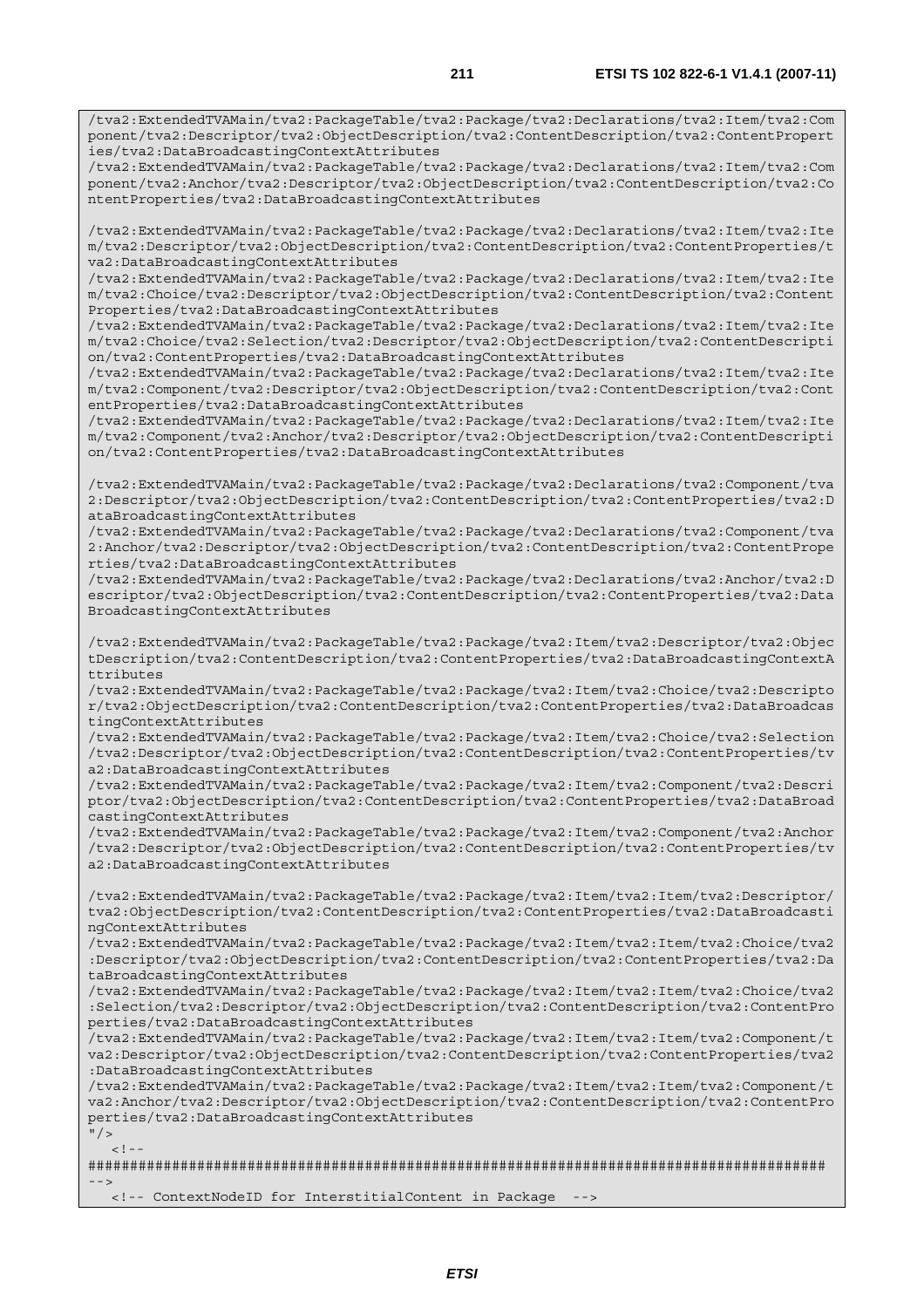| $\lt$ ! - -<br>$- - >$                                                                                                                                                                                                                                                                                                                                                                       |
|----------------------------------------------------------------------------------------------------------------------------------------------------------------------------------------------------------------------------------------------------------------------------------------------------------------------------------------------------------------------------------------------|
| <tns:contextnodeiddefinition <br="" contextnodeid="InterstitialContent">contextNodeDefinition="</tns:contextnodeiddefinition>                                                                                                                                                                                                                                                                |
| /tva:TVAMain/tva:ProgramDescription/tva:ProgramInformationTable/tva:ProgramInformation/tv<br>a2:ExtendedContentDescription/tva2:ContentProperties/tva2:InterstitialContextAttributes<br>/tva:TVAMain/tva:ProgramDescription/tva:GroupInformationTable/tva:GroupInformation/tva2:E<br>xtendedContentDescription/tva2:ContentProperties/tva2:InterstitialContextAttributes                     |
| /tva2:ExtendedTVAMain/tva2:PackageTable/tva2:Package/tva2:Descriptor/tva2:ObjectDescripti<br>on/tva2:ContentDescription/tva2:ContentProperties/tva2:InterstitialContextAttributes<br>tva2:ExtendedTVAMain/tva2:PackageTable/tva2:Package/tva2:Declarations/tva2:Descriptor/tv/<br>a2:ObjectDescription/tva2:ContentDescription/tva2:ContentProperties/tva2:InterstitialCont<br>extAttributes |
| /tva2:ExtendedTVAMain/tva2:PackageTable/tva2:Package/tva2:Declarations/tva2:Item/tva2:Des<br>criptor/tva2:ObjectDescription/tva2:ContentDescription/tva2:ContentProperties/tva2:Inters<br>titialContextAttributes                                                                                                                                                                            |
| /tva2:ExtendedTVAMain/tva2:PackageTable/tva2:Package/tva2:Declarations/tva2:Item/tva2:Cho<br>ice/tva2:Descriptor/tva2:ObjectDescription/tva2:ContentDescription/tva2:ContentProperties<br>/tva2:InterstitialContextAttributes                                                                                                                                                                |
| tva2:ExtendedTVAMain/tva2:PackageTable/tva2:Package/tva2:Declarations/tva2:Item/tva2:Cho/<br>ice/tva2:Selection/tva2:Descriptor/tva2:ObjectDescription/tva2:ContentDescription/tva2:Co<br>ntentProperties/tva2:InterstitialContextAttributes                                                                                                                                                 |
| /tva2:ExtendedTVAMain/tva2:PackageTable/tva2:Package/tva2:Declarations/tva2:Item/tva2:Com<br>ponent/tva2:Descriptor/tva2:ObjectDescription/tva2:ContentDescription/tva2:ContentPropert<br>ies/tva2:InterstitialContextAttributes                                                                                                                                                             |
| /tva2:ExtendedTVAMain/tva2:PackageTable/tva2:Package/tva2:Declarations/tva2:Item/tva2:Com<br>ponent/tva2:Anchor/tva2:Descriptor/tva2:ObjectDescription/tva2:ContentDescription/tva2:Co<br>ntentProperties/tva2:InterstitialContextAttributes                                                                                                                                                 |
| /tva2:ExtendedTVAMain/tva2:PackageTable/tva2:Package/tva2:Declarations/tva2:Item/tva2:Ite<br>m/tva2:Descriptor/tva2:ObjectDescription/tva2:ContentDescription/tva2:ContentProperties/t<br>va2:InterstitialContextAttributes                                                                                                                                                                  |
| /tva2:ExtendedTVAMain/tva2:PackageTable/tva2:Package/tva2:Declarations/tva2:Item/tva2:Ite<br>m/tva2:Choice/tva2:Descriptor/tva2:ObjectDescription/tva2:ContentDescription/tva2:Content<br>Properties/tva2:InterstitialContextAttributes                                                                                                                                                      |
| /tva2:ExtendedTVAMain/tva2:PackageTable/tva2:Package/tva2:Declarations/tva2:Item/tva2:Ite<br>m/tva2:Choice/tva2:Selection/tva2:Descriptor/tva2:ObjectDescription/tva2:ContentDescripti<br>on/tva2:ContentProperties/tva2:InterstitialContextAttributes                                                                                                                                       |
| /tva2:ExtendedTVAMain/tva2:PackageTable/tva2:Package/tva2:Declarations/tva2:Item/tva2:Ite<br>m/tva2:Component/tva2:Descriptor/tva2:ObjectDescription/tva2:ContentDescription/tva2:Cont<br>entProperties/tva2:InterstitialContextAttributes                                                                                                                                                   |
| /tva2:ExtendedTVAMain/tva2:PackageTable/tva2:Package/tva2:Declarations/tva2:Item/tva2:Ite<br>m/tva2:Component/tva2:Anchor/tva2:Descriptor/tva2:ObjectDescription/tva2:ContentDescripti<br>on/tva2:ContentProperties/tva2:InterstitialContextAttributes                                                                                                                                       |
| /tva2:ExtendedTVAMain/tva2:PackageTable/tva2:Package/tva2:Declarations/tva2:Component/tva<br>2:Descriptor/tva2:ObjectDescription/tva2:ContentDescription/tva2:ContentProperties/tva2:I<br>nterstitialContextAttributes                                                                                                                                                                       |
| /tva2:ExtendedTVAMain/tva2:PackageTable/tva2:Package/tva2:Declarations/tva2:Component/tva<br>2:Anchor/tva2:Descriptor/tva2:ObjectDescription/tva2:ContentDescription/tva2:ContentPrope<br>rties/tva2:InterstitialContextAttributes                                                                                                                                                           |
| /tva2:ExtendedTVAMain/tva2:PackageTable/tva2:Package/tva2:Declarations/tva2:Anchor/tva2:D<br>escriptor/tva2:ObjectDescription/tva2:ContentDescription/tva2:ContentProperties/tva2:Inte<br>rstitialContextAttributes                                                                                                                                                                          |
| /tva2:ExtendedTVAMain/tva2:PackageTable/tva2:Package/tva2:Item/tva2:Descriptor/tva2:Objec<br>tDescription/tva2:ContentDescription/tva2:ContentProperties/tva2:InterstitialContextAttri<br>butes                                                                                                                                                                                              |
| tva2:ExtendedTVAMain/tva2:PackageTable/tva2:Package/tva2:Item/tva2:Choice/tva2:Descripto/<br>r/tva2:ObjectDescription/tva2:ContentDescription/tva2:ContentProperties/tva2:Interstitial<br>ContextAttributes                                                                                                                                                                                  |

/tva2:ExtendedTVAMain/tva2:PackageTable/tva2:Package/tva2:Item/tva2:Choice/tva2:Selection /tva2:Descriptor/tva2:ObjectDescription/tva2:ContentDescription/tva2:ContentProperties/tv a2:InterstitialContextAttributes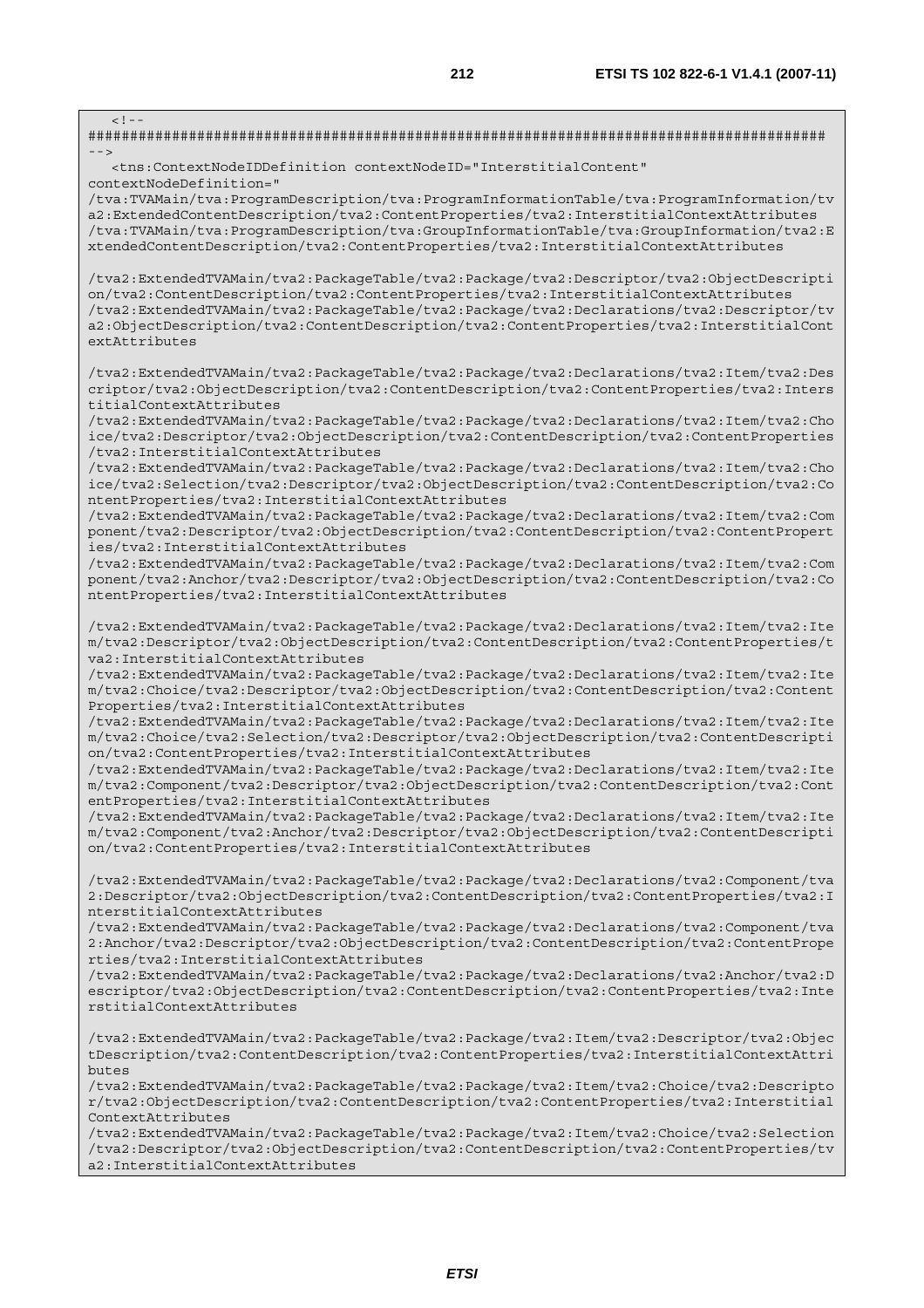/tva2:ExtendedTVAMain/tva2:PackageTable/tva2:Package/tva2:Item/tva2:Component/tva2:Descri ptor/tva2:ObjectDescription/tva2:ContentDescription/tva2:ContentProperties/tva2:Interstit ialContextAttributes

/tva2:ExtendedTVAMain/tva2:PackageTable/tva2:Package/tva2:Item/tva2:Component/tva2:Anchor /tva2:Descriptor/tva2:ObjectDescription/tva2:ContentDescription/tva2:ContentProperties/tv a2:InterstitialContextAttributes

/tva2:ExtendedTVAMain/tva2:PackageTable/tva2:Package/tva2:Item/tva2:Item/tva2:Descriptor/ tva2:ObjectDescription/tva2:ContentDescription/tva2:ContentProperties/tva2:InterstitialCo ntextAttributes

/tva2:ExtendedTVAMain/tva2:PackageTable/tva2:Package/tva2:Item/tva2:Item/tva2:Choice/tva2 :Descriptor/tva2:ObjectDescription/tva2:ContentDescription/tva2:ContentProperties/tva2:In terstitialContextAttributes

/tva2:ExtendedTVAMain/tva2:PackageTable/tva2:Package/tva2:Item/tva2:Item/tva2:Choice/tva2 :Selection/tva2:Descriptor/tva2:ObjectDescription/tva2:ContentDescription/tva2:ContentPro perties/tva2:InterstitialContextAttributes

/tva2:ExtendedTVAMain/tva2:PackageTable/tva2:Package/tva2:Item/tva2:Item/tva2:Component/t va2:Descriptor/tva2:ObjectDescription/tva2:ContentDescription/tva2:ContentProperties/tva2 :InterstitialContextAttributes

/tva2:ExtendedTVAMain/tva2:PackageTable/tva2:Package/tva2:Item/tva2:Item/tva2:Component/t va2:Anchor/tva2:Descriptor/tva2:ObjectDescription/tva2:ContentDescription/tva2:ContentPro perties/tva2:InterstitialContextAttributes

 $"$  />  $\langle$ !--

 $<$ ! --

######################################################################################## -->

<!-- ContextNodeID for EducationalContent in Package -->

######################################################################################## -->

 <tns:ContextNodeIDDefinition contextNodeID="EducationalContent" contextNodeDefinition="

/tva:TVAMain/tva:ProgramDescription/tva:ProgramInformationTable/tva:ProgramInformation/tv a2:ExtendedContentDescription/tva2:ContentProperties/tva2:EducationalContextAttributes /tva:TVAMain/tva:ProgramDescription/tva:GroupInformationTable/tva:GroupInformation/tva2:E xtendedContentDescription/tva2:ContentProperties/tva2:EducationalContextAttributes

/tva2:ExtendedTVAMain/tva2:PackageTable/tva2:Package/tva2:Descriptor/tva2:ObjectDescripti on/tva2:ContentDescription/tva2:ContentProperties/tva2:EducationalContextAttributes /tva2:ExtendedTVAMain/tva2:PackageTable/tva2:Package/tva2:Declarations/tva2:Descriptor/tv a2:ObjectDescription/tva2:ContentDescription/tva2:ContentProperties/tva2:EducationalConte xtAttributes

/tva2:ExtendedTVAMain/tva2:PackageTable/tva2:Package/tva2:Declarations/tva2:Item/tva2:Des criptor/tva2:ObjectDescription/tva2:ContentDescription/tva2:ContentProperties/tva2:Educat ionalContextAttributes

/tva2:ExtendedTVAMain/tva2:PackageTable/tva2:Package/tva2:Declarations/tva2:Item/tva2:Cho ice/tva2:Descriptor/tva2:ObjectDescription/tva2:ContentDescription/tva2:ContentProperties /tva2:EducationalContextAttributes

/tva2:ExtendedTVAMain/tva2:PackageTable/tva2:Package/tva2:Declarations/tva2:Item/tva2:Cho ice/tva2:Selection/tva2:Descriptor/tva2:ObjectDescription/tva2:ContentDescription/tva2:Co ntentProperties/tva2:EducationalContextAttributes

/tva2:ExtendedTVAMain/tva2:PackageTable/tva2:Package/tva2:Declarations/tva2:Item/tva2:Com ponent/tva2:Descriptor/tva2:ObjectDescription/tva2:ContentDescription/tva2:ContentPropert ies/tva2:EducationalContextAttributes

/tva2:ExtendedTVAMain/tva2:PackageTable/tva2:Package/tva2:Declarations/tva2:Item/tva2:Com ponent/tva2:Anchor/tva2:Descriptor/tva2:ObjectDescription/tva2:ContentDescription/tva2:Co ntentProperties/tva2:EducationalContextAttributes

/tva2:ExtendedTVAMain/tva2:PackageTable/tva2:Package/tva2:Declarations/tva2:Item/tva2:Ite m/tva2:Descriptor/tva2:ObjectDescription/tva2:ContentDescription/tva2:ContentProperties/t va2:EducationalContextAttributes

/tva2:ExtendedTVAMain/tva2:PackageTable/tva2:Package/tva2:Declarations/tva2:Item/tva2:Ite m/tva2:Choice/tva2:Descriptor/tva2:ObjectDescription/tva2:ContentDescription/tva2:Content Properties/tva2:EducationalContextAttributes

/tva2:ExtendedTVAMain/tva2:PackageTable/tva2:Package/tva2:Declarations/tva2:Item/tva2:Ite m/tva2:Choice/tva2:Selection/tva2:Descriptor/tva2:ObjectDescription/tva2:ContentDescripti on/tva2:ContentProperties/tva2:EducationalContextAttributes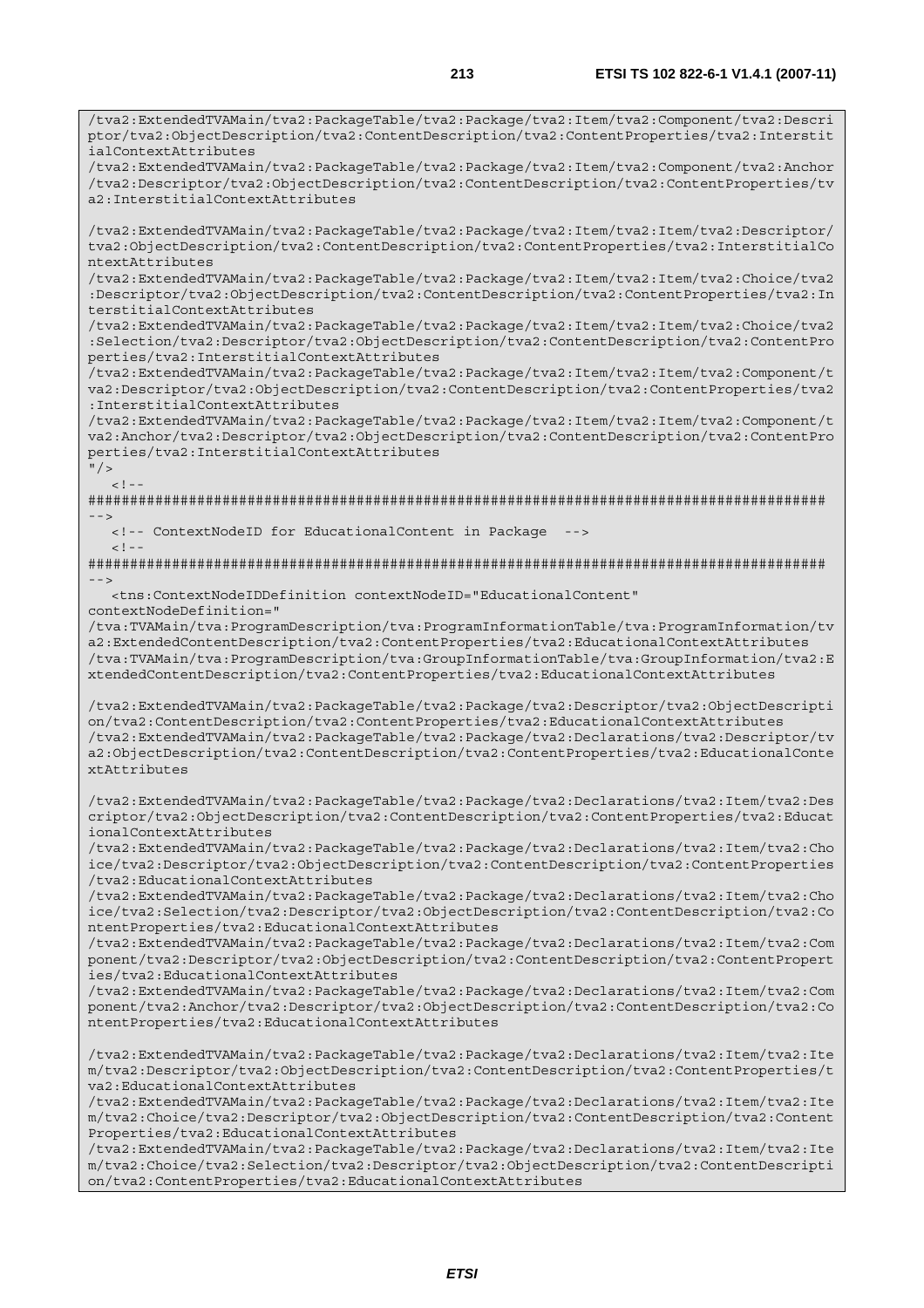/tva2:ExtendedTVAMain/tva2:PackageTable/tva2:Package/tva2:Declarations/tva2:Item/tva2:Ite m/tva2:Component/tva2:Descriptor/tva2:ObjectDescription/tva2:ContentDescription/tva2:Cont entProperties/tva2:EducationalContextAttributes

/tva2:ExtendedTVAMain/tva2:PackageTable/tva2:Package/tva2:Declarations/tva2:Item/tva2:Ite m/tva2:Component/tva2:Anchor/tva2:Descriptor/tva2:ObjectDescription/tva2:ContentDescripti on/tva2:ContentProperties/tva2:EducationalContextAttributes

/tva2:ExtendedTVAMain/tva2:PackageTable/tva2:Package/tva2:Declarations/tva2:Component/tva 2:Descriptor/tva2:ObjectDescription/tva2:ContentDescription/tva2:ContentProperties/tva2:E ducationalContextAttributes

/tva2:ExtendedTVAMain/tva2:PackageTable/tva2:Package/tva2:Declarations/tva2:Component/tva 2:Anchor/tva2:Descriptor/tva2:ObjectDescription/tva2:ContentDescription/tva2:ContentPrope rties/tva2:EducationalContextAttributes

/tva2:ExtendedTVAMain/tva2:PackageTable/tva2:Package/tva2:Declarations/tva2:Anchor/tva2:D escriptor/tva2:ObjectDescription/tva2:ContentDescription/tva2:ContentProperties/tva2:Educ ationalContextAttributes

/tva2:ExtendedTVAMain/tva2:PackageTable/tva2:Package/tva2:Item/tva2:Descriptor/tva2:Objec tDescription/tva2:ContentDescription/tva2:ContentProperties/tva2:EducationalContextAttrib  $u$ tes

/tva2:ExtendedTVAMain/tva2:PackageTable/tva2:Package/tva2:Item/tva2:Choice/tva2:Descripto r/tva2:ObjectDescription/tva2:ContentDescription/tva2:ContentProperties/tva2:EducationalC ontextAttributes

/tva2:ExtendedTVAMain/tva2:PackageTable/tva2:Package/tva2:Item/tva2:Choice/tva2:Selection /tva2:Descriptor/tva2:ObjectDescription/tva2:ContentDescription/tva2:ContentProperties/tv a2:EducationalContextAttributes

/tva2:ExtendedTVAMain/tva2:PackageTable/tva2:Package/tva2:Item/tva2:Component/tva2:Descri ptor/tva2:ObjectDescription/tva2:ContentDescription/tva2:ContentProperties/tva2:Education alContextAttributes

/tva2:ExtendedTVAMain/tva2:PackageTable/tva2:Package/tva2:Item/tva2:Component/tva2:Anchor /tva2:Descriptor/tva2:ObjectDescription/tva2:ContentDescription/tva2:ContentProperties/tv a2:EducationalContextAttributes

/tva2:ExtendedTVAMain/tva2:PackageTable/tva2:Package/tva2:Item/tva2:Item/tva2:Descriptor/ tva2:ObjectDescription/tva2:ContentDescription/tva2:ContentProperties/tva2:EducationalCon textAttributes

/tva2:ExtendedTVAMain/tva2:PackageTable/tva2:Package/tva2:Item/tva2:Item/tva2:Choice/tva2 :Descriptor/tva2:ObjectDescription/tva2:ContentDescription/tva2:ContentProperties/tva2:Ed ucationalContextAttributes

/tva2:ExtendedTVAMain/tva2:PackageTable/tva2:Package/tva2:Item/tva2:Item/tva2:Choice/tva2 :Selection/tva2:Descriptor/tva2:ObjectDescription/tva2:ContentDescription/tva2:ContentPro perties/tva2:EducationalContextAttributes

/tva2:ExtendedTVAMain/tva2:PackageTable/tva2:Package/tva2:Item/tva2:Item/tva2:Component/t va2:Descriptor/tva2:ObjectDescription/tva2:ContentDescription/tva2:ContentProperties/tva2 :EducationalContextAttributes

/tva2:ExtendedTVAMain/tva2:PackageTable/tva2:Package/tva2:Item/tva2:Item/tva2:Component/t va2:Anchor/tva2:Descriptor/tva2:ObjectDescription/tva2:ContentDescription/tva2:ContentPro perties/tva2:EducationalContextAttributes

 $''$ />  $\leq$  !  $-$ 

######################################################################################## -->

 <!-- ContextNodeID for ApplicationContent in Package -->  $\leq$  !  $-$ 

######################################################################################## -->

<tns:ContextNodeIDDefinition contextNodeID="ApplicationContent"

contextNodeDefinition="

/tva:TVAMain/tva:ProgramDescription/tva:ProgramInformationTable/tva:ProgramInformation/tv a2:ExtendedContentDescription/tva2:ContentProperties/tva2:ApplicationContextAttributes /tva:TVAMain/tva:ProgramDescription/tva:GroupInformationTable/tva:GroupInformation/tva2:E xtendedContentDescription/tva2:ContentProperties/tva2:ApplicationContextAttributes

/tva2:ExtendedTVAMain/tva2:PackageTable/tva2:Package/tva2:Descriptor/tva2:ObjectDescripti on/tva2:ContentDescription/tva2:ContentProperties/tva2:ApplicationContextAttributes /tva2:ExtendedTVAMain/tva2:PackageTable/tva2:Package/tva2:Declarations/tva2:Descriptor/tv a2:ObjectDescription/tva2:ContentDescription/tva2:ContentProperties/tva2:ApplicationConte xtAttributes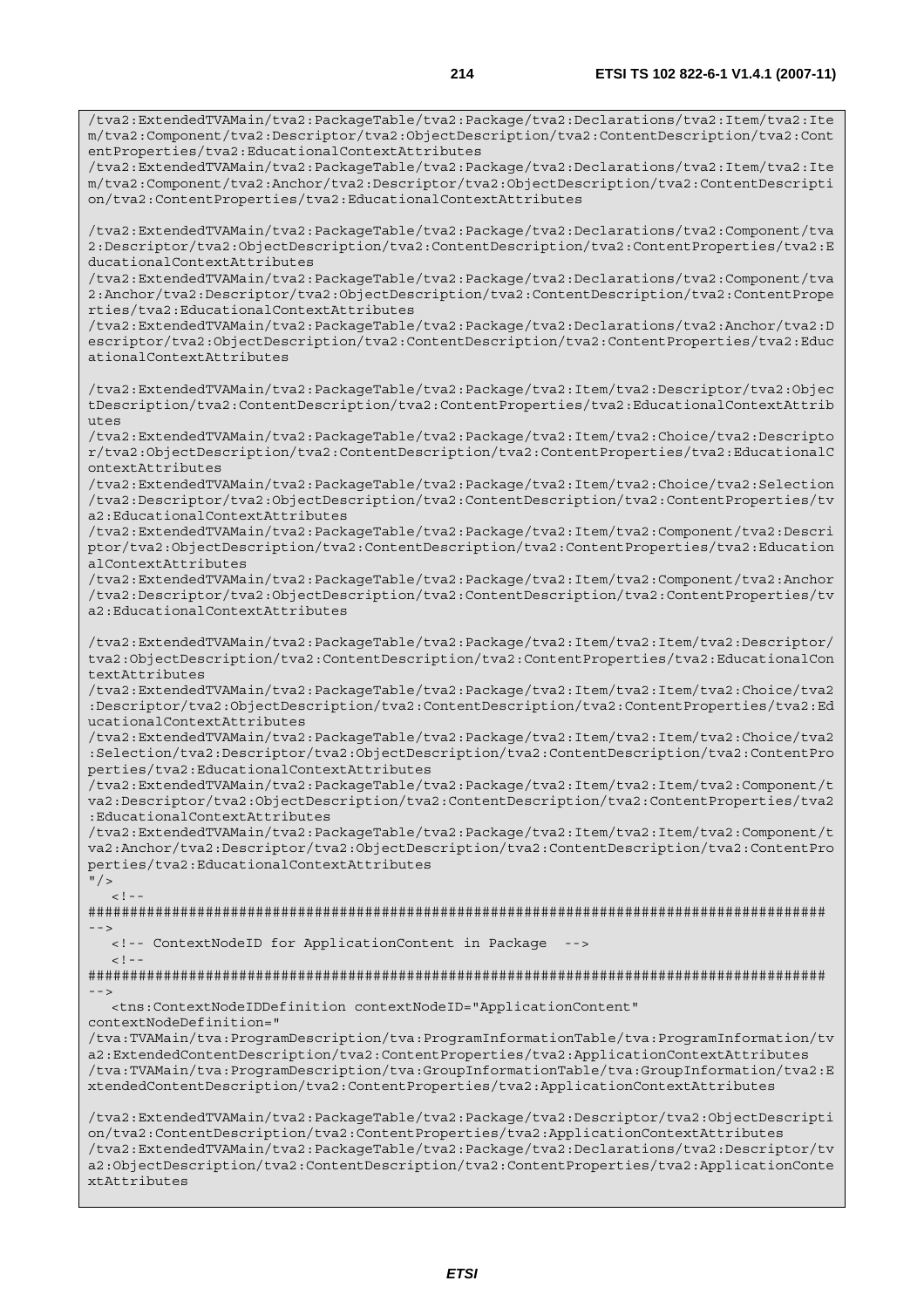/tva2:ExtendedTVAMain/tva2:PackageTable/tva2:Package/tva2:Declarations/tva2:Item/tva2:Des criptor/tva2:ObjectDescription/tva2:ContentDescription/tva2:ContentProperties/tva2:Applic ationContextAttributes

/tva2:ExtendedTVAMain/tva2:PackageTable/tva2:Package/tva2:Declarations/tva2:Item/tva2:Cho ice/tva2:Descriptor/tva2:ObjectDescription/tva2:ContentDescription/tva2:ContentProperties /tva2:ApplicationContextAttributes

/tva2:ExtendedTVAMain/tva2:PackageTable/tva2:Package/tva2:Declarations/tva2:Item/tva2:Cho ice/tva2:Selection/tva2:Descriptor/tva2:ObjectDescription/tva2:ContentDescription/tva2:Co ntentProperties/tva2:ApplicationContextAttributes

/tva2:ExtendedTVAMain/tva2:PackageTable/tva2:Package/tva2:Declarations/tva2:Item/tva2:Com ponent/tva2:Descriptor/tva2:ObjectDescription/tva2:ContentDescription/tva2:ContentPropert ies/tva2:ApplicationContextAttributes

/tva2:ExtendedTVAMain/tva2:PackageTable/tva2:Package/tva2:Declarations/tva2:Item/tva2:Com ponent/tva2:Anchor/tva2:Descriptor/tva2:ObjectDescription/tva2:ContentDescription/tva2:Co ntentProperties/tva2:ApplicationContextAttributes

/tva2:ExtendedTVAMain/tva2:PackageTable/tva2:Package/tva2:Declarations/tva2:Item/tva2:Ite m/tva2:Descriptor/tva2:ObjectDescription/tva2:ContentDescription/tva2:ContentProperties/t va2:ApplicationContextAttributes

/tva2:ExtendedTVAMain/tva2:PackageTable/tva2:Package/tva2:Declarations/tva2:Item/tva2:Ite m/tva2:Choice/tva2:Descriptor/tva2:ObjectDescription/tva2:ContentDescription/tva2:Content Properties/tva2:ApplicationContextAttributes

/tva2:ExtendedTVAMain/tva2:PackageTable/tva2:Package/tva2:Declarations/tva2:Item/tva2:Ite m/tva2:Choice/tva2:Selection/tva2:Descriptor/tva2:ObjectDescription/tva2:ContentDescripti on/tva2:ContentProperties/tva2:ApplicationContextAttributes

/tva2:ExtendedTVAMain/tva2:PackageTable/tva2:Package/tva2:Declarations/tva2:Item/tva2:Ite m/tva2:Component/tva2:Descriptor/tva2:ObjectDescription/tva2:ContentDescription/tva2:Cont entProperties/tva2:ApplicationContextAttributes

/tva2:ExtendedTVAMain/tva2:PackageTable/tva2:Package/tva2:Declarations/tva2:Item/tva2:Ite m/tva2:Component/tva2:Anchor/tva2:Descriptor/tva2:ObjectDescription/tva2:ContentDescripti on/tva2:ContentProperties/tva2:ApplicationContextAttributes

/tva2:ExtendedTVAMain/tva2:PackageTable/tva2:Package/tva2:Declarations/tva2:Component/tva 2:Descriptor/tva2:ObjectDescription/tva2:ContentDescription/tva2:ContentProperties/tva2:A pplicationContextAttributes

/tva2:ExtendedTVAMain/tva2:PackageTable/tva2:Package/tva2:Declarations/tva2:Component/tva 2:Anchor/tva2:Descriptor/tva2:ObjectDescription/tva2:ContentDescription/tva2:ContentPrope rties/tva2:ApplicationContextAttributes

/tva2:ExtendedTVAMain/tva2:PackageTable/tva2:Package/tva2:Declarations/tva2:Anchor/tva2:D escriptor/tva2:ObjectDescription/tva2:ContentDescription/tva2:ContentProperties/tva2:Appl icationContextAttributes

/tva2:ExtendedTVAMain/tva2:PackageTable/tva2:Package/tva2:Item/tva2:Descriptor/tva2:Objec tDescription/tva2:ContentDescription/tva2:ContentProperties/tva2:ApplicationContextAttrib utes

/tva2:ExtendedTVAMain/tva2:PackageTable/tva2:Package/tva2:Item/tva2:Choice/tva2:Descripto r/tva2:ObjectDescription/tva2:ContentDescription/tva2:ContentProperties/tva2:ApplicationC ontextAttributes

/tva2:ExtendedTVAMain/tva2:PackageTable/tva2:Package/tva2:Item/tva2:Choice/tva2:Selection /tva2:Descriptor/tva2:ObjectDescription/tva2:ContentDescription/tva2:ContentProperties/tv a2:ApplicationContextAttributes

/tva2:ExtendedTVAMain/tva2:PackageTable/tva2:Package/tva2:Item/tva2:Component/tva2:Descri ptor/tva2:ObjectDescription/tva2:ContentDescription/tva2:ContentProperties/tva2:Applicati onContextAttributes

/tva2:ExtendedTVAMain/tva2:PackageTable/tva2:Package/tva2:Item/tva2:Component/tva2:Anchor /tva2:Descriptor/tva2:ObjectDescription/tva2:ContentDescription/tva2:ContentProperties/tv a2:ApplicationContextAttributes

/tva2:ExtendedTVAMain/tva2:PackageTable/tva2:Package/tva2:Item/tva2:Item/tva2:Descriptor/ tva2:ObjectDescription/tva2:ContentDescription/tva2:ContentProperties/tva2:ApplicationCon textAttributes

/tva2:ExtendedTVAMain/tva2:PackageTable/tva2:Package/tva2:Item/tva2:Item/tva2:Choice/tva2 :Descriptor/tva2:ObjectDescription/tva2:ContentDescription/tva2:ContentProperties/tva2:Ap plicationContextAttributes

/tva2:ExtendedTVAMain/tva2:PackageTable/tva2:Package/tva2:Item/tva2:Item/tva2:Choice/tva2 :Selection/tva2:Descriptor/tva2:ObjectDescription/tva2:ContentDescription/tva2:ContentPro perties/tva2:ApplicationContextAttributes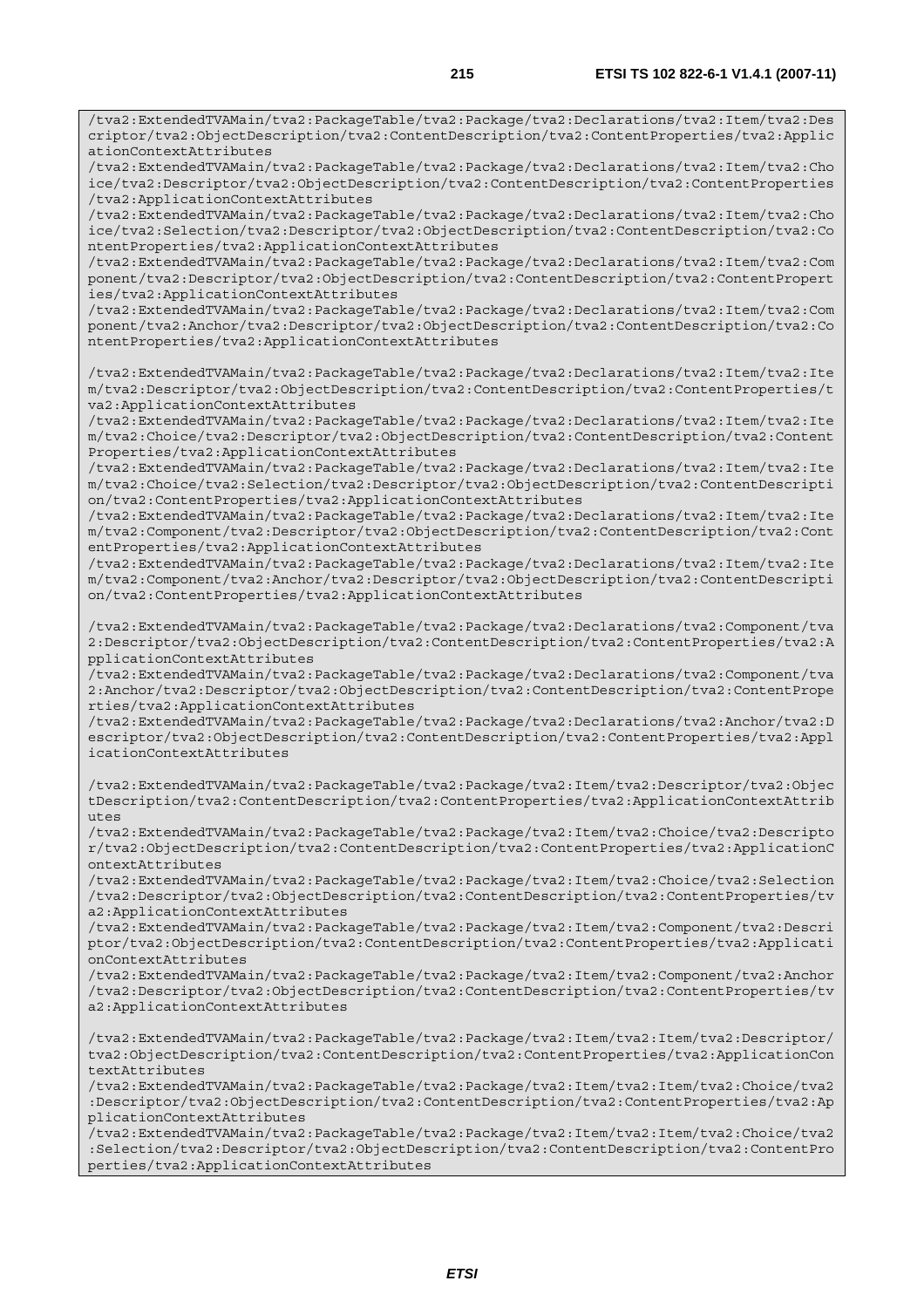/tva2:ExtendedTVAMain/tva2:PackageTable/tva2:Package/tva2:Item/tva2:Item/tva2:Component/t va2:Descriptor/tva2:ObjectDescription/tva2:ContentDescription/tva2:ContentProperties/tva2 :ApplicationContextAttributes /tva2:ExtendedTVAMain/tva2:PackageTable/tva2:Package/tva2:Item/tva2:Item/tva2:Component/t va2:Anchor/tva2:Descriptor/tva2:ObjectDescription/tva2:ContentDescription/tva2:ContentPro perties/tva2:ApplicationContextAttributes  $''$  /  $>$  $\lt$  ! -######################################################################################## --> <!-- ContextNodeID for GameContent in Package  $< ! - -$ ######################################################################################## --> <tns:ContextNodeIDDefinition contextNodeID="GameContent" contextNodeDefinition=" /tva:TVAMain/tva:ProgramDescription/tva:ProgramInformationTable/tva:ProgramInformation/tv a2:ExtendedContentDescription/tva2:ContentProperties/tva2:GameContextAttributes /tva:TVAMain/tva:ProgramDescription/tva:GroupInformationTable/tva:GroupInformation/tva2:E xtendedContentDescription/tva2:ContentProperties/tva2:GameContextAttributes /tva2:ExtendedTVAMain/tva2:PackageTable/tva2:Package/tva2:Descriptor/tva2:ObjectDescripti on/tva2:ContentDescription/tva2:ContentProperties/tva2:GameContextAttributes /tva2:ExtendedTVAMain/tva2:PackageTable/tva2:Package/tva2:Declarations/tva2:Descriptor/tv a2:ObjectDescription/tva2:ContentDescription/tva2:ContentProperties/tva2:GameContextAttri butes /tva2:ExtendedTVAMain/tva2:PackageTable/tva2:Package/tva2:Declarations/tva2:Item/tva2:Des criptor/tva2:ObjectDescription/tva2:ContentDescription/tva2:ContentProperties/tva2:GameCo ntextAttributes /tva2:ExtendedTVAMain/tva2:PackageTable/tva2:Package/tva2:Declarations/tva2:Item/tva2:Cho ice/tva2:Descriptor/tva2:ObjectDescription/tva2:ContentDescription/tva2:ContentProperties /tva2:GameContextAttributes /tva2:ExtendedTVAMain/tva2:PackageTable/tva2:Package/tva2:Declarations/tva2:Item/tva2:Cho ice/tva2:Selection/tva2:Descriptor/tva2:ObjectDescription/tva2:ContentDescription/tva2:Co ntentProperties/tva2:GameContextAttributes /tva2:ExtendedTVAMain/tva2:PackageTable/tva2:Package/tva2:Declarations/tva2:Item/tva2:Com ponent/tva2:Descriptor/tva2:ObjectDescription/tva2:ContentDescription/tva2:ContentPropert ies/tva2:GameContextAttributes /tva2:ExtendedTVAMain/tva2:PackageTable/tva2:Package/tva2:Declarations/tva2:Item/tva2:Com ponent/tva2:Anchor/tva2:Descriptor/tva2:ObjectDescription/tva2:ContentDescription/tva2:Co ntentProperties/tva2:GameContextAttributes /tva2:ExtendedTVAMain/tva2:PackageTable/tva2:Package/tva2:Declarations/tva2:Item/tva2:Ite m/tva2:Descriptor/tva2:ObjectDescription/tva2:ContentDescription/tva2:ContentProperties/t va2:GameContextAttributes /tva2:ExtendedTVAMain/tva2:PackageTable/tva2:Package/tva2:Declarations/tva2:Item/tva2:Ite m/tva2:Choice/tva2:Descriptor/tva2:ObjectDescription/tva2:ContentDescription/tva2:Content Properties/tva2:GameContextAttributes /tva2:ExtendedTVAMain/tva2:PackageTable/tva2:Package/tva2:Declarations/tva2:Item/tva2:Ite m/tva2:Choice/tva2:Selection/tva2:Descriptor/tva2:ObjectDescription/tva2:ContentDescripti on/tva2:ContentProperties/tva2:GameContextAttributes /tva2:ExtendedTVAMain/tva2:PackageTable/tva2:Package/tva2:Declarations/tva2:Item/tva2:Ite m/tva2:Component/tva2:Descriptor/tva2:ObjectDescription/tva2:ContentDescription/tva2:Cont entProperties/tva2:GameContextAttributes /tva2:ExtendedTVAMain/tva2:PackageTable/tva2:Package/tva2:Declarations/tva2:Item/tva2:Ite m/tva2:Component/tva2:Anchor/tva2:Descriptor/tva2:ObjectDescription/tva2:ContentDescripti on/tva2:ContentProperties/tva2:GameContextAttributes /tva2:ExtendedTVAMain/tva2:PackageTable/tva2:Package/tva2:Declarations/tva2:Component/tva 2:Descriptor/tva2:ObjectDescription/tva2:ContentDescription/tva2:ContentProperties/tva2:G ameContextAttributes /tva2:ExtendedTVAMain/tva2:PackageTable/tva2:Package/tva2:Declarations/tva2:Component/tva 2:Anchor/tva2:Descriptor/tva2:ObjectDescription/tva2:ContentDescription/tva2:ContentPrope rties/tva2:GameContextAttributes /tva2:ExtendedTVAMain/tva2:PackageTable/tva2:Package/tva2:Declarations/tva2:Anchor/tva2:D escriptor/tva2:ObjectDescription/tva2:ContentDescription/tva2:ContentProperties/tva2:Game ContextAttributes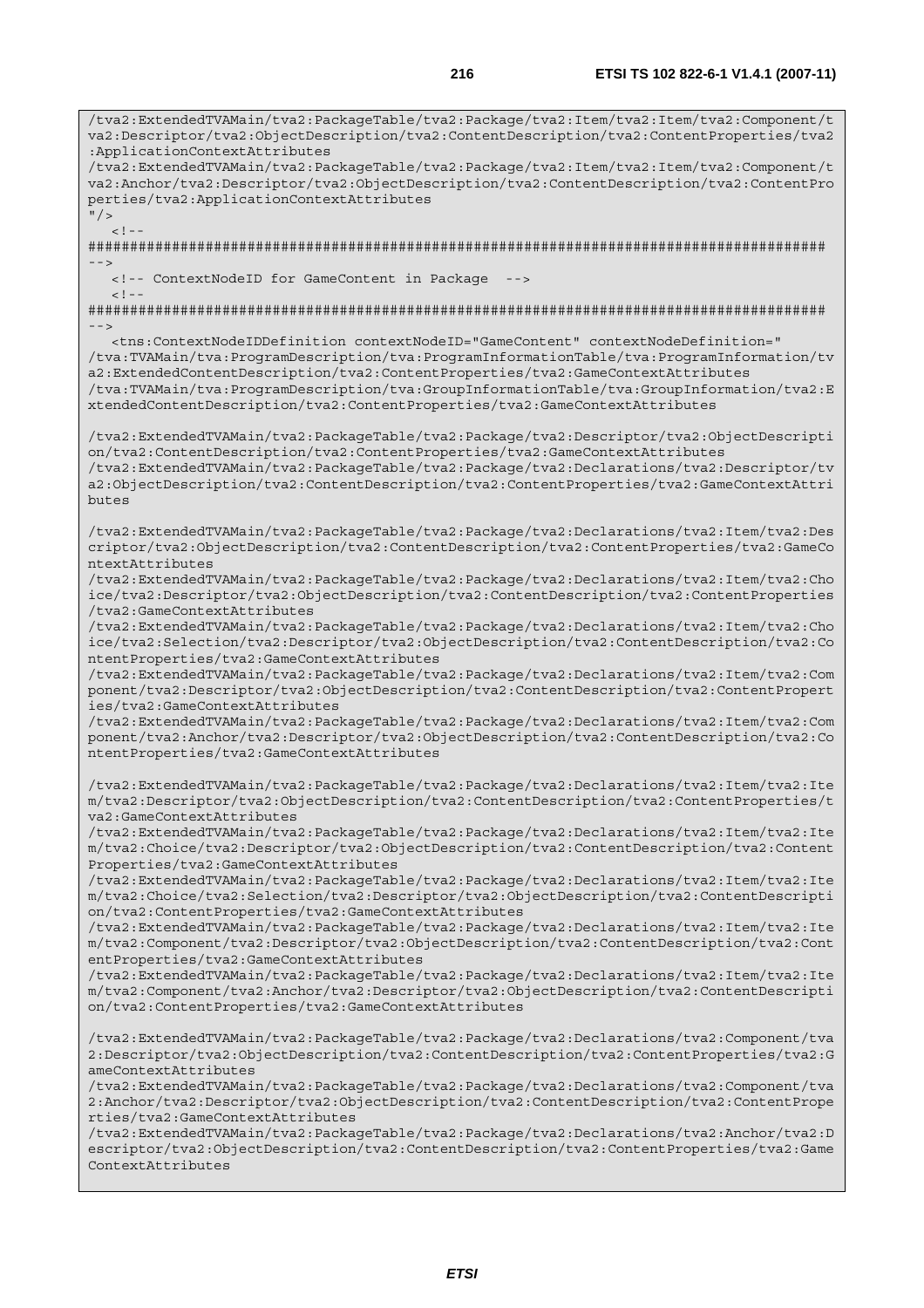/tva2:ExtendedTVAMain/tva2:PackageTable/tva2:Package/tva2:Item/tva2:Descriptor/tva2:Objec tDescription/tva2:ContentDescription/tva2:ContentProperties/tva2:GameContextAttributes /tva2:ExtendedTVAMain/tva2:PackageTable/tva2:Package/tva2:Item/tva2:Choice/tva2:Descripto r/tva2:ObjectDescription/tva2:ContentDescription/tva2:ContentProperties/tva2:GameContextA ttributes /tva2:ExtendedTVAMain/tva2:PackageTable/tva2:Package/tva2:Item/tva2:Choice/tva2:Selection /tva2:Descriptor/tva2:ObjectDescription/tva2:ContentDescription/tva2:ContentProperties/tv a2:GameContextAttributes /tva2:ExtendedTVAMain/tva2:PackageTable/tva2:Package/tva2:Item/tva2:Component/tva2:Descri ptor/tva2:ObjectDescription/tva2:ContentDescription/tva2:ContentProperties/tva2:GameConte xtAttributes /tva2:ExtendedTVAMain/tva2:PackageTable/tva2:Package/tva2:Item/tva2:Component/tva2:Anchor /tva2:Descriptor/tva2:ObjectDescription/tva2:ContentDescription/tva2:ContentProperties/tv a2:GameContextAttributes /tva2:ExtendedTVAMain/tva2:PackageTable/tva2:Package/tva2:Item/tva2:Item/tva2:Descriptor/ tva2:ObjectDescription/tva2:ContentDescription/tva2:ContentProperties/tva2:GameContextAtt ributes /tva2:ExtendedTVAMain/tva2:PackageTable/tva2:Package/tva2:Item/tva2:Item/tva2:Choice/tva2 :Descriptor/tva2:ObjectDescription/tva2:ContentDescription/tva2:ContentProperties/tva2:Ga meContextAttributes /tva2:ExtendedTVAMain/tva2:PackageTable/tva2:Package/tva2:Item/tva2:Item/tva2:Choice/tva2 :Selection/tva2:Descriptor/tva2:ObjectDescription/tva2:ContentDescription/tva2:ContentPro perties/tva2:GameContextAttributes /tva2:ExtendedTVAMain/tva2:PackageTable/tva2:Package/tva2:Item/tva2:Item/tva2:Component/t va2:Descriptor/tva2:ObjectDescription/tva2:ContentDescription/tva2:ContentProperties/tva2 :GameContextAttributes /tva2:ExtendedTVAMain/tva2:PackageTable/tva2:Package/tva2:Item/tva2:Item/tva2:Component/t va2:Anchor/tva2:Descriptor/tva2:ObjectDescription/tva2:ContentDescription/tva2:ContentPro perties/tva2:GameContextAttributes  $"$  / >  $\leq$ ######################################################################################## --> <!-- ContextNodeIDs for Targeting  $--&>$  $< ! - -$ ######################################################################################## --> <tns:ContextNodeIDDefinition contextNodeID="UserInformation" contextNodeDefinition=" /tva:TVAMain/tva2:ExtendedUserDescription/tva2:UserInformationTable/tva2:UserInformation/ tva2:AccessibilityInformation/tva2:AuditoryImpairment /tva:TVAMain/tva:ProgramDescription/tva:ProgramInformationTable/tva:ProgramInformation/tv a2:ExtendedContentDescription/tva2:TargetingInformation/tva2:UserInformation /tva:TVAMain/tva:ProgramDescription/tva:GroupInformationTable/tva:GroupInformation/tva2:E xtendedContentDescription/tva2:TargetingInformation/tva2:UserInformation /tva2:ExtendedTVAMain/tva2:TargetingInformationTable/tva2:TargetingInformation/tva2:UserI nformation /tva2:ExtendedTVAMain/tva2:PackageTable/tva2:Package/tva2:Descriptor/tva2:ObjectDescripti on/tva2:ContentDescription/tva2:TargetingInformation/tva2:UserInformation /tva2:ExtendedTVAMain/tva2:PackageTable/tva2:Package/tva2:Declarations/tva2:Descriptor/tv a2:ObjectDescription/tva2:ContentDescription/tva2:TargetingInformation/tva2:UserInformati on /tva2:ExtendedTVAMain/tva2:PackageTable/tva2:Package/tva2:Declarations/tva2:Item/tva2:Des criptor/tva2:ObjectDescription/tva2:ContentDescription/tva2:TargetingInformation/tva2:Use rInformation /tva2:ExtendedTVAMain/tva2:PackageTable/tva2:Package/tva2:Declarations/tva2:Item/tva2:Cho ice/tva2:Descriptor/tva2:ObjectDescription/tva2:ContentDescription/tva2:TargetingInformat ion/tva2:UserInformation /tva2:ExtendedTVAMain/tva2:PackageTable/tva2:Package/tva2:Declarations/tva2:Item/tva2:Cho ice/tva2:Selection/tva2:Descriptor/tva2:ObjectDescription/tva2:ContentDescription/tva2:Ta rgetingInformation/tva2:UserInformation /tva2:ExtendedTVAMain/tva2:PackageTable/tva2:Package/tva2:Declarations/tva2:Item/tva2:Com ponent/tva2:Descriptor/tva2:ObjectDescription/tva2:ContentDescription/tva2:TargetingInfor mation/tva2:UserInformation /tva2:ExtendedTVAMain/tva2:PackageTable/tva2:Package/tva2:Declarations/tva2:Item/tva2:Com ponent/tva2:Anchor/tva2:Descriptor/tva2:ObjectDescription/tva2:ContentDescription/tva2:Ta rgetingInformation/tva2:UserInformation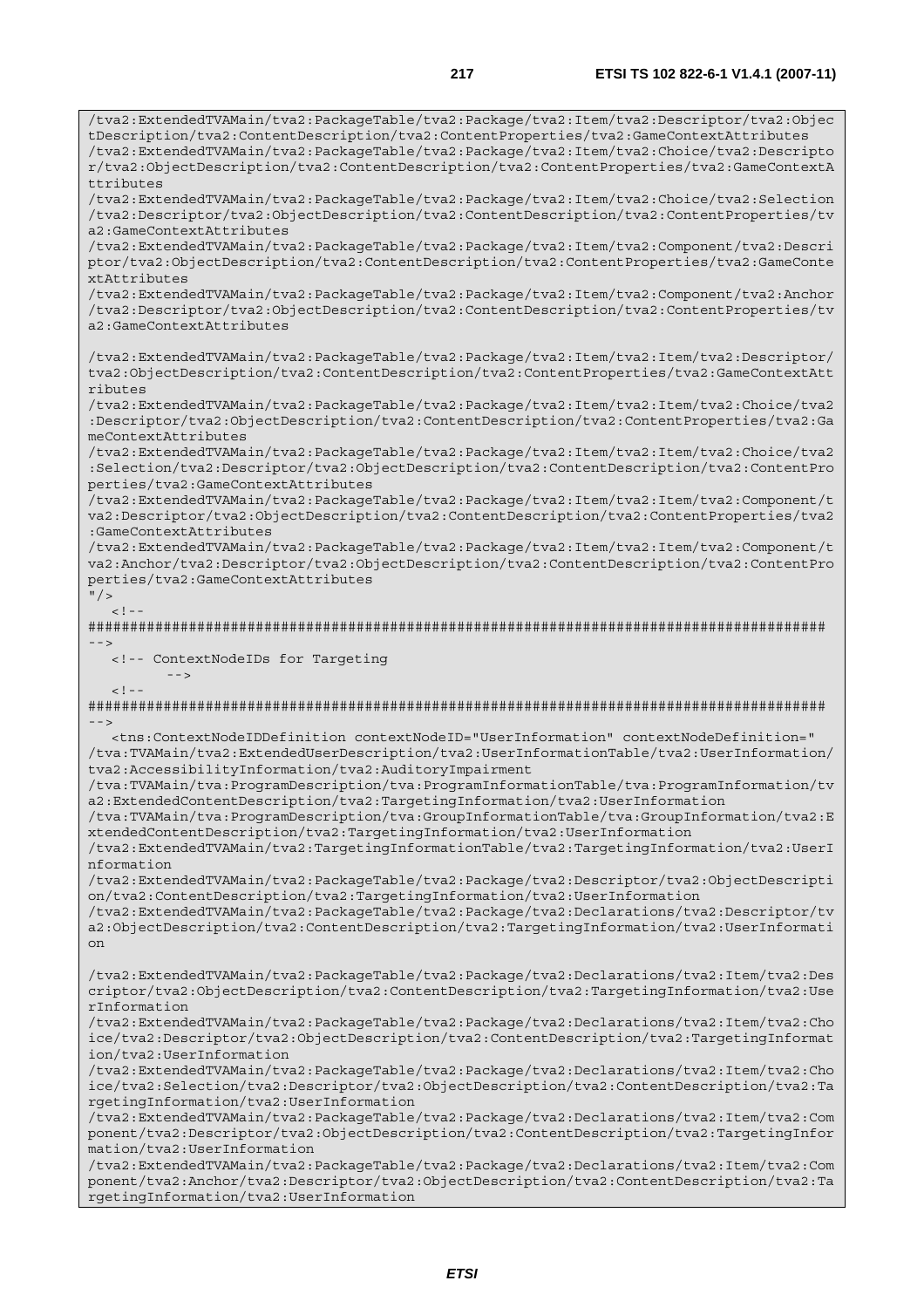/tva2:ExtendedTVAMain/tva2:PackageTable/tva2:Package/tva2:Declarations/tva2:Item/tva2:Ite m/tva2:Descriptor/tva2:ObjectDescription/tva2:ContentDescription/tva2:TargetingInformatio n/tva2:UserInformation /tva2:ExtendedTVAMain/tva2:PackageTable/tva2:Package/tva2:Declarations/tva2:Item/tva2:Ite m/tva2:Choice/tva2:Descriptor/tva2:ObjectDescription/tva2:ContentDescription/tva2:Targeti ngInformation/tva2:UserInformation /tva2:ExtendedTVAMain/tva2:PackageTable/tva2:Package/tva2:Declarations/tva2:Item/tva2:Ite m/tva2:Choice/tva2:Selection/tva2:Descriptor/tva2:ObjectDescription/tva2:ContentDescripti on/tva2:TargetingInformation/tva2:UserInformation /tva2:ExtendedTVAMain/tva2:PackageTable/tva2:Package/tva2:Declarations/tva2:Item/tva2:Ite m/tva2:Component/tva2:Descriptor/tva2:ObjectDescription/tva2:ContentDescription/tva2:Targ etingInformation/tva2:UserInformation /tva2:ExtendedTVAMain/tva2:PackageTable/tva2:Package/tva2:Declarations/tva2:Item/tva2:Ite m/tva2:Component/tva2:Anchor/tva2:Descriptor/tva2:ObjectDescription/tva2:ContentDescripti on/tva2:TargetingInformation/tva2:UserInformation /tva2:ExtendedTVAMain/tva2:PackageTable/tva2:Package/tva2:Declarations/tva2:Component/tva 2:Descriptor/tva2:ObjectDescription/tva2:ContentDescription/tva2:TargetingInformation/tva 2:UserInformation /tva2:ExtendedTVAMain/tva2:PackageTable/tva2:Package/tva2:Declarations/tva2:Component/tva 2:Anchor/tva2:Descriptor/tva2:ObjectDescription/tva2:ContentDescription/tva2:TargetingInf ormation/tva2:UserInformation /tva2:ExtendedTVAMain/tva2:PackageTable/tva2:Package/tva2:Declarations/tva2:Anchor/tva2:D escriptor/tva2:ObjectDescription/tva2:ContentDescription/tva2:TargetingInformation/tva2:U serInformation /tva2:ExtendedTVAMain/tva2:PackageTable/tva2:Package/tva2:Item/tva2:Descriptor/tva2:Objec tDescription/tva2:ContentDescription/tva2:TargetingInformation/tva2:UserInformation /tva2:ExtendedTVAMain/tva2:PackageTable/tva2:Package/tva2:Item/tva2:Choice/tva2:Descripto r/tva2:ObjectDescription/tva2:ContentDescription/tva2:TargetingInformation/tva2:UserInfor mation /tva2:ExtendedTVAMain/tva2:PackageTable/tva2:Package/tva2:Item/tva2:Choice/tva2:Selection /tva2:Descriptor/tva2:ObjectDescription/tva2:ContentDescription/tva2:TargetingInformation /tva2:UserInformation /tva2:ExtendedTVAMain/tva2:PackageTable/tva2:Package/tva2:Item/tva2:Component/tva2:Descri ptor/tva2:ObjectDescription/tva2:ContentDescription/tva2:TargetingInformation/tva2:UserIn formation /tva2:ExtendedTVAMain/tva2:PackageTable/tva2:Package/tva2:Item/tva2:Component/tva2:Anchor /tva2:Descriptor/tva2:ObjectDescription/tva2:ContentDescription/tva2:TargetingInformation /tva2:UserInformation /tva2:ExtendedTVAMain/tva2:PackageTable/tva2:Package/tva2:Item/tva2:Item/tva2:Descriptor/ tva2:ObjectDescription/tva2:ContentDescription/tva2:TargetingInformation/tva2:UserInforma tion /tva2:ExtendedTVAMain/tva2:PackageTable/tva2:Package/tva2:Item/tva2:Item/tva2:Choice/tva2 :Descriptor/tva2:ObjectDescription/tva2:ContentDescription/tva2:TargetingInformation/tva2 :UserInformation /tva2:ExtendedTVAMain/tva2:PackageTable/tva2:Package/tva2:Item/tva2:Item/tva2:Choice/tva2 :Selection/tva2:Descriptor/tva2:ObjectDescription/tva2:ContentDescription/tva2:TargetingI nformation/tva2:UserInformation /tva2:ExtendedTVAMain/tva2:PackageTable/tva2:Package/tva2:Item/tva2:Item/tva2:Component/t va2:Descriptor/tva2:ObjectDescription/tva2:ContentDescription/tva2:TargetingInformation/t va2:UserInformation /tva2:ExtendedTVAMain/tva2:PackageTable/tva2:Package/tva2:Item/tva2:Item/tva2:Component/t va2:Anchor/tva2:Descriptor/tva2:ObjectDescription/tva2:ContentDescription/tva2:TargetingI nformation/tva2:UserInformation  $''$  /> <tns:ContextNodeIDDefinition contextNodeID="TerminalInformation" contextNodeDefinition=" /tva:TVAMain/tva2:ExtendedUserDescription/tva2:UsageEnvironment/tva2:TerminalInformationT able/tva2:TerminalInformation /tva:TVAMain/tva:ProgramDescription/tva:ProgramInformationTable/tva:ProgramInformation/tv a2:ExtendedContentDescription/tva2:TargetingInformation/tva2:TerminalInformation /tva:TVAMain/tva:ProgramDescription/tva:GroupInformationTable/tva:GroupInformation/tva2:E xtendedContentDescription/tva2:TargetingInformation/tva2:TerminalInformation /tva2:ExtendedTVAMain/tva2:TargetingInformationTable/tva2:TargetingInformation/tva2:Termi

nalInformation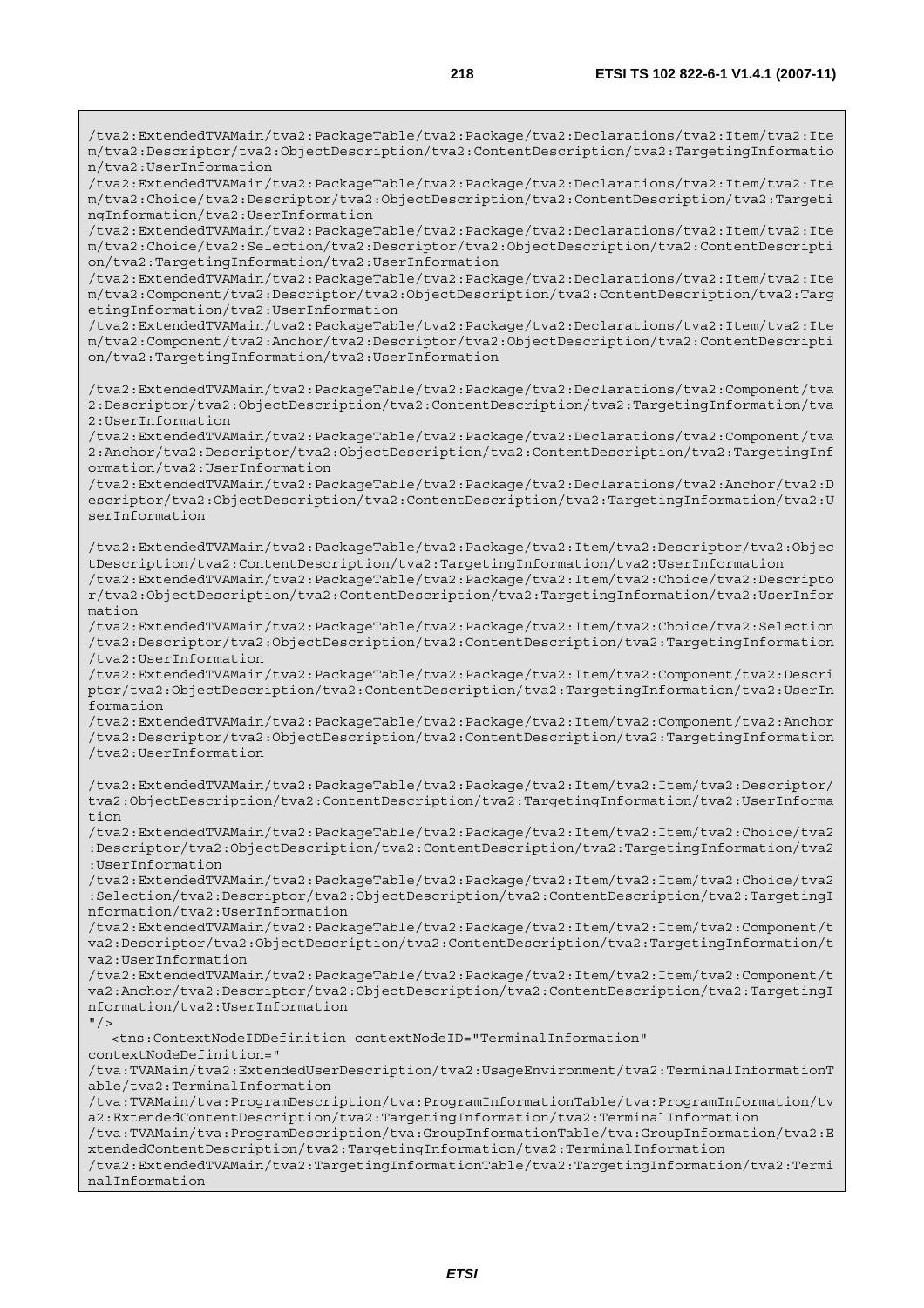/tva2:ExtendedTVAMain/tva2:PackageTable/tva2:Package/tva2:Descriptor/tva2:ObjectDescripti on/tva2:ContentDescription/tva2:TargetingInformation/tva2:TerminalInformation /tva2:ExtendedTVAMain/tva2:PackageTable/tva2:Package/tva2:Declarations/tva2:Descriptor/tv a2:ObjectDescription/tva2:ContentDescription/tva2:TargetingInformation/tva2:TerminalInfor mation

/tva2:ExtendedTVAMain/tva2:PackageTable/tva2:Package/tva2:Declarations/tva2:Item/tva2:Des criptor/tva2:ObjectDescription/tva2:ContentDescription/tva2:TargetingInformation/tva2:Ter minalInformation

/tva2:ExtendedTVAMain/tva2:PackageTable/tva2:Package/tva2:Declarations/tva2:Item/tva2:Cho ice/tva2:Descriptor/tva2:ObjectDescription/tva2:ContentDescription/tva2:TargetingInformat ion/tva2:TerminalInformation

/tva2:ExtendedTVAMain/tva2:PackageTable/tva2:Package/tva2:Declarations/tva2:Item/tva2:Cho ice/tva2:Selection/tva2:Descriptor/tva2:ObjectDescription/tva2:ContentDescription/tva2:Ta rgetingInformation/tva2:TerminalInformation

/tva2:ExtendedTVAMain/tva2:PackageTable/tva2:Package/tva2:Declarations/tva2:Item/tva2:Com ponent/tva2:Descriptor/tva2:ObjectDescription/tva2:ContentDescription/tva2:TargetingInfor mation/tva2:TerminalInformation

/tva2:ExtendedTVAMain/tva2:PackageTable/tva2:Package/tva2:Declarations/tva2:Item/tva2:Com ponent/tva2:Anchor/tva2:Descriptor/tva2:ObjectDescription/tva2:ContentDescription/tva2:Ta rgetingInformation/tva2:TerminalInformation

/tva2:ExtendedTVAMain/tva2:PackageTable/tva2:Package/tva2:Declarations/tva2:Item/tva2:Ite m/tva2:Descriptor/tva2:ObjectDescription/tva2:ContentDescription/tva2:TargetingInformatio n/tva2:TerminalInformation

/tva2:ExtendedTVAMain/tva2:PackageTable/tva2:Package/tva2:Declarations/tva2:Item/tva2:Ite m/tva2:Choice/tva2:Descriptor/tva2:ObjectDescription/tva2:ContentDescription/tva2:Targeti ngInformation/tva2:TerminalInformation

/tva2:ExtendedTVAMain/tva2:PackageTable/tva2:Package/tva2:Declarations/tva2:Item/tva2:Ite m/tva2:Choice/tva2:Selection/tva2:Descriptor/tva2:ObjectDescription/tva2:ContentDescripti on/tva2:TargetingInformation/tva2:TerminalInformation

/tva2:ExtendedTVAMain/tva2:PackageTable/tva2:Package/tva2:Declarations/tva2:Item/tva2:Ite m/tva2:Component/tva2:Descriptor/tva2:ObjectDescription/tva2:ContentDescription/tva2:Targ etingInformation/tva2:TerminalInformation

/tva2:ExtendedTVAMain/tva2:PackageTable/tva2:Package/tva2:Declarations/tva2:Item/tva2:Ite m/tva2:Component/tva2:Anchor/tva2:Descriptor/tva2:ObjectDescription/tva2:ContentDescripti on/tva2:TargetingInformation/tva2:TerminalInformation

/tva2:ExtendedTVAMain/tva2:PackageTable/tva2:Package/tva2:Declarations/tva2:Component/tva 2:Descriptor/tva2:ObjectDescription/tva2:ContentDescription/tva2:TargetingInformation/tva 2:TerminalInformation

/tva2:ExtendedTVAMain/tva2:PackageTable/tva2:Package/tva2:Declarations/tva2:Component/tva 2:Anchor/tva2:Descriptor/tva2:ObjectDescription/tva2:ContentDescription/tva2:TargetingInf ormation/tva2:TerminalInformation

/tva2:ExtendedTVAMain/tva2:PackageTable/tva2:Package/tva2:Declarations/tva2:Anchor/tva2:D escriptor/tva2:ObjectDescription/tva2:ContentDescription/tva2:TargetingInformation/tva2:T erminalInformation

/tva2:ExtendedTVAMain/tva2:PackageTable/tva2:Package/tva2:Item/tva2:Descriptor/tva2:Objec tDescription/tva2:ContentDescription/tva2:TargetingInformation/tva2:TerminalInformation /tva2:ExtendedTVAMain/tva2:PackageTable/tva2:Package/tva2:Item/tva2:Choice/tva2:Descripto r/tva2:ObjectDescription/tva2:ContentDescription/tva2:TargetingInformation/tva2:TerminalI nformation

/tva2:ExtendedTVAMain/tva2:PackageTable/tva2:Package/tva2:Item/tva2:Choice/tva2:Selection /tva2:Descriptor/tva2:ObjectDescription/tva2:ContentDescription/tva2:TargetingInformation /tva2:TerminalInformation

/tva2:ExtendedTVAMain/tva2:PackageTable/tva2:Package/tva2:Item/tva2:Component/tva2:Descri ptor/tva2:ObjectDescription/tva2:ContentDescription/tva2:TargetingInformation/tva2:Termin alInformation

/tva2:ExtendedTVAMain/tva2:PackageTable/tva2:Package/tva2:Item/tva2:Component/tva2:Anchor /tva2:Descriptor/tva2:ObjectDescription/tva2:ContentDescription/tva2:TargetingInformation /tva2:TerminalInformation

/tva2:ExtendedTVAMain/tva2:PackageTable/tva2:Package/tva2:Item/tva2:Item/tva2:Descriptor/ tva2:ObjectDescription/tva2:ContentDescription/tva2:TargetingInformation/tva2:TerminalInf ormation

/tva2:ExtendedTVAMain/tva2:PackageTable/tva2:Package/tva2:Item/tva2:Item/tva2:Choice/tva2 :Descriptor/tva2:ObjectDescription/tva2:ContentDescription/tva2:TargetingInformation/tva2 :TerminalInformation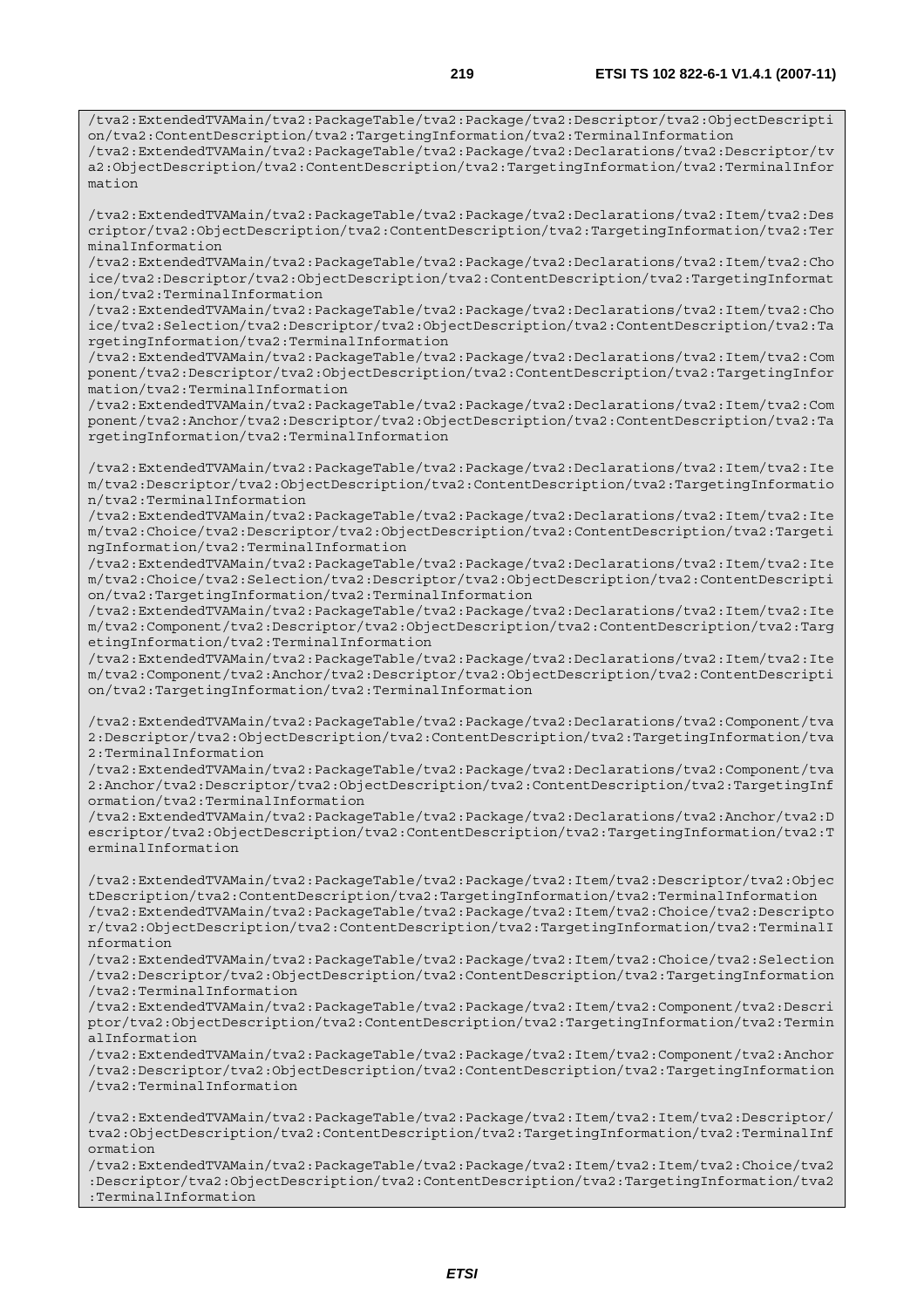/tva2:ExtendedTVAMain/tva2:PackageTable/tva2:Package/tva2:Item/tva2:Item/tva2:Choice/tva2 :Selection/tva2:Descriptor/tva2:ObjectDescription/tva2:ContentDescription/tva2:TargetingI nformation/tva2:TerminalInformation /tva2:ExtendedTVAMain/tva2:PackageTable/tva2:Package/tva2:Item/tva2:Item/tva2:Component/t va2:Descriptor/tva2:ObjectDescription/tva2:ContentDescription/tva2:TargetingInformation/t va2:TerminalInformation /tva2:ExtendedTVAMain/tva2:PackageTable/tva2:Package/tva2:Item/tva2:Item/tva2:Component/t va2:Anchor/tva2:Descriptor/tva2:ObjectDescription/tva2:ContentDescription/tva2:TargetingI nformation/tva2:TerminalInformation  $''$  / > <tns:ContextNodeIDDefinition contextNodeID="NetworkInformation" contextNodeDefinition=" /tva:TVAMain/tva2:ExtendedUserDescription/tva2:UsageEnvironment/tva2:NetworkInformationTa ble/tva2:NetworkInformation /tva:TVAMain/tva:ProgramDescription/tva:ProgramInformationTable/tva:ProgramInformation/tv a2:ExtendedContentDescription/tva2:TargetingInformation/tva2:NetworkInformation /tva:TVAMain/tva:ProgramDescription/tva:GroupInformationTable/tva:GroupInformation/tva2:E xtendedContentDescription/tva2:TargetingInformation/tva2:NetworkInformation /tva2:ExtendedTVAMain/tva2:TargetingInformationTable/tva2:TargetingInformation/tva2:Netwo rkInformation /tva2:ExtendedTVAMain/tva2:PackageTable/tva2:Package/tva2:Descriptor/tva2:ObjectDescripti on/tva2:ContentDescription/tva2:TargetingInformation/tva2:NetworkInformation /tva2:ExtendedTVAMain/tva2:PackageTable/tva2:Package/tva2:Declarations/tva2:Descriptor/tv a2:ObjectDescription/tva2:ContentDescription/tva2:TargetingInformation/tva2:NetworkInform ation /tva2:ExtendedTVAMain/tva2:PackageTable/tva2:Package/tva2:Declarations/tva2:Item/tva2:Des criptor/tva2:ObjectDescription/tva2:ContentDescription/tva2:TargetingInformation/tva2:Net workInformation /tva2:ExtendedTVAMain/tva2:PackageTable/tva2:Package/tva2:Declarations/tva2:Item/tva2:Cho ice/tva2:Descriptor/tva2:ObjectDescription/tva2:ContentDescription/tva2:TargetingInformat ion/tva2:NetworkInformation /tva2:ExtendedTVAMain/tva2:PackageTable/tva2:Package/tva2:Declarations/tva2:Item/tva2:Cho ice/tva2:Selection/tva2:Descriptor/tva2:ObjectDescription/tva2:ContentDescription/tva2:Ta rgetingInformation/tva2:NetworkInformation /tva2:ExtendedTVAMain/tva2:PackageTable/tva2:Package/tva2:Declarations/tva2:Item/tva2:Com ponent/tva2:Descriptor/tva2:ObjectDescription/tva2:ContentDescription/tva2:TargetingInfor mation/tva2:NetworkInformation /tva2:ExtendedTVAMain/tva2:PackageTable/tva2:Package/tva2:Declarations/tva2:Item/tva2:Com ponent/tva2:Anchor/tva2:Descriptor/tva2:ObjectDescription/tva2:ContentDescription/tva2:Ta rgetingInformation/tva2:NetworkInformation /tva2:ExtendedTVAMain/tva2:PackageTable/tva2:Package/tva2:Declarations/tva2:Item/tva2:Ite m/tva2:Descriptor/tva2:ObjectDescription/tva2:ContentDescription/tva2:TargetingInformatio n/tva2:NetworkInformation /tva2:ExtendedTVAMain/tva2:PackageTable/tva2:Package/tva2:Declarations/tva2:Item/tva2:Ite m/tva2:Choice/tva2:Descriptor/tva2:ObjectDescription/tva2:ContentDescription/tva2:Targeti ngInformation/tva2:NetworkInformation /tva2:ExtendedTVAMain/tva2:PackageTable/tva2:Package/tva2:Declarations/tva2:Item/tva2:Ite m/tva2:Choice/tva2:Selection/tva2:Descriptor/tva2:ObjectDescription/tva2:ContentDescripti on/tva2:TargetingInformation/tva2:NetworkInformation /tva2:ExtendedTVAMain/tva2:PackageTable/tva2:Package/tva2:Declarations/tva2:Item/tva2:Ite m/tva2:Component/tva2:Descriptor/tva2:ObjectDescription/tva2:ContentDescription/tva2:Targ etingInformation/tva2:NetworkInformation /tva2:ExtendedTVAMain/tva2:PackageTable/tva2:Package/tva2:Declarations/tva2:Item/tva2:Ite m/tva2:Component/tva2:Anchor/tva2:Descriptor/tva2:ObjectDescription/tva2:ContentDescripti on/tva2:TargetingInformation/tva2:NetworkInformation /tva2:ExtendedTVAMain/tva2:PackageTable/tva2:Package/tva2:Declarations/tva2:Component/tva 2:Descriptor/tva2:ObjectDescription/tva2:ContentDescription/tva2:TargetingInformation/tva 2:NetworkInformation /tva2:ExtendedTVAMain/tva2:PackageTable/tva2:Package/tva2:Declarations/tva2:Component/tva 2:Anchor/tva2:Descriptor/tva2:ObjectDescription/tva2:ContentDescription/tva2:TargetingInf ormation/tva2:NetworkInformation /tva2:ExtendedTVAMain/tva2:PackageTable/tva2:Package/tva2:Declarations/tva2:Anchor/tva2:D escriptor/tva2:ObjectDescription/tva2:ContentDescription/tva2:TargetingInformation/tva2:N etworkInformation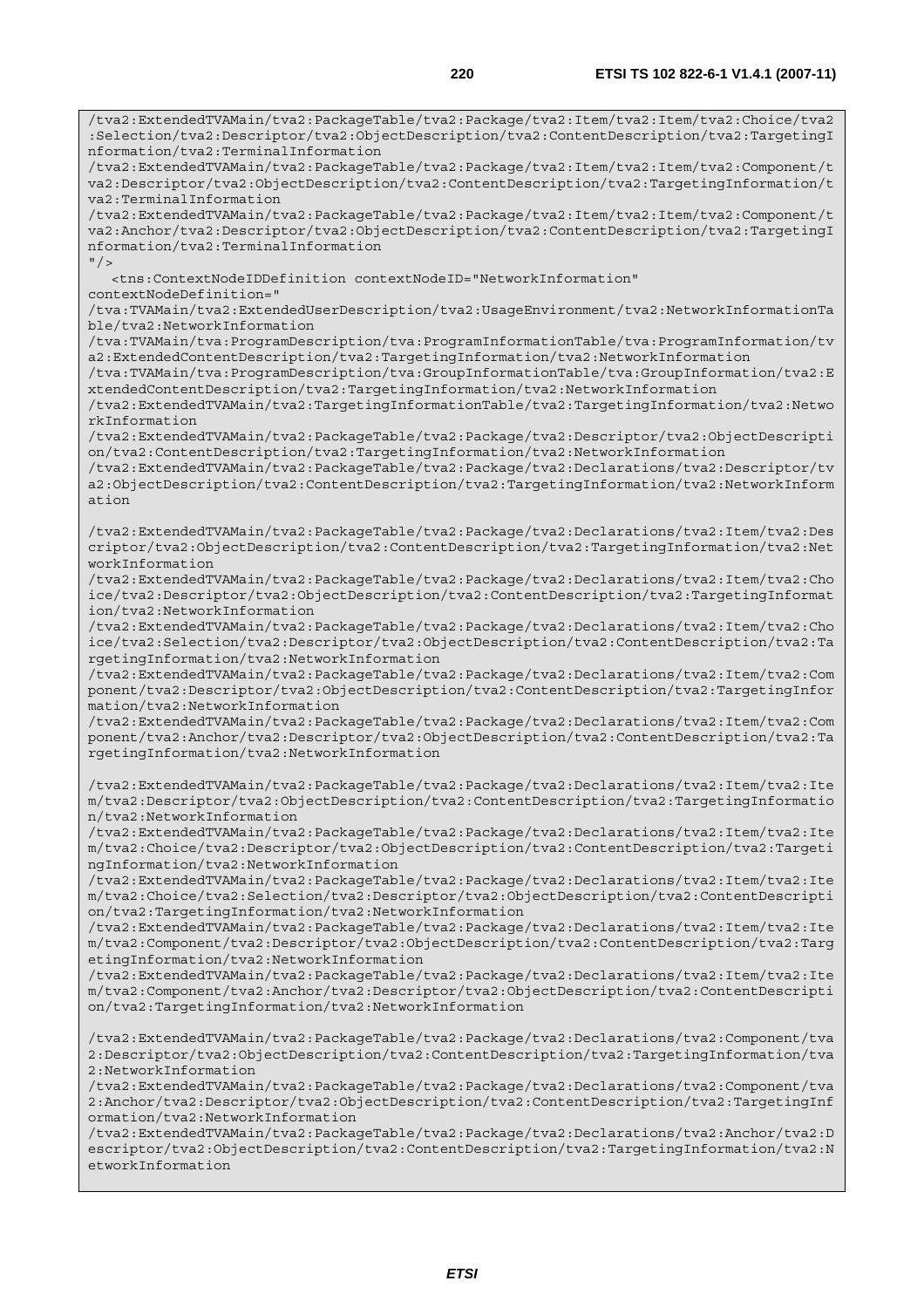/tva2:ExtendedTVAMain/tva2:PackageTable/tva2:Package/tva2:Item/tva2:Descriptor/tva2:Objec tDescription/tva2:ContentDescription/tva2:TargetingInformation/tva2:NetworkInformation /tva2:ExtendedTVAMain/tva2:PackageTable/tva2:Package/tva2:Item/tva2:Choice/tva2:Descripto

r/tva2:ObjectDescription/tva2:ContentDescription/tva2:TargetingInformation/tva2:NetworkIn formation /tva2:ExtendedTVAMain/tva2:PackageTable/tva2:Package/tva2:Item/tva2:Choice/tva2:Selection /tva2:Descriptor/tva2:ObjectDescription/tva2:ContentDescription/tva2:TargetingInformation /tva2:NetworkInformation /tva2:ExtendedTVAMain/tva2:PackageTable/tva2:Package/tva2:Item/tva2:Component/tva2:Descri ptor/tva2:ObjectDescription/tva2:ContentDescription/tva2:TargetingInformation/tva2:Networ kInformation /tva2:ExtendedTVAMain/tva2:PackageTable/tva2:Package/tva2:Item/tva2:Component/tva2:Anchor /tva2:Descriptor/tva2:ObjectDescription/tva2:ContentDescription/tva2:TargetingInformation /tva2:NetworkInformation /tva2:ExtendedTVAMain/tva2:PackageTable/tva2:Package/tva2:Item/tva2:Item/tva2:Descriptor/ tva2:ObjectDescription/tva2:ContentDescription/tva2:TargetingInformation/tva2:NetworkInfo rmation /tva2:ExtendedTVAMain/tva2:PackageTable/tva2:Package/tva2:Item/tva2:Item/tva2:Choice/tva2 :Descriptor/tva2:ObjectDescription/tva2:ContentDescription/tva2:TargetingInformation/tva2 :NetworkInformation /tva2:ExtendedTVAMain/tva2:PackageTable/tva2:Package/tva2:Item/tva2:Item/tva2:Choice/tva2 :Selection/tva2:Descriptor/tva2:ObjectDescription/tva2:ContentDescription/tva2:TargetingI nformation/tva2:NetworkInformation /tva2:ExtendedTVAMain/tva2:PackageTable/tva2:Package/tva2:Item/tva2:Item/tva2:Component/t va2:Descriptor/tva2:ObjectDescription/tva2:ContentDescription/tva2:TargetingInformation/t va2:NetworkInformation /tva2:ExtendedTVAMain/tva2:PackageTable/tva2:Package/tva2:Item/tva2:Item/tva2:Component/t va2:Anchor/tva2:Descriptor/tva2:ObjectDescription/tva2:ContentDescription/tva2:TargetingI nformation/tva2:NetworkInformation  $''$  /> <tns:ContextNodeIDDefinition contextNodeID="NaturalEnvironment" contextNodeDefinition=" /tva:TVAMain/tva2:ExtendedUserDescription/tva2:UsageEnvironment/tva2:NaturalEnvironmentIn formationTable/tva2:NaturalEnvironmentInformation /tva:TVAMain/tva:ProgramDescription/tva:ProgramInformationTable/tva:ProgramInformation/tv a2:ExtendedContentDescription/tva2:TargetingInformation/tva2:NaturalEnvironment /tva:TVAMain/tva:ProgramDescription/tva:GroupInformationTable/tva:GroupInformation/tva2:E xtendedContentDescription/tva2:TargetingInformation/tva2:NaturalEnvironment /tva2:ExtendedTVAMain/tva2:TargetingInformationTable/tva2:TargetingInformation/tva2:Natur alEnvironment /tva2:ExtendedTVAMain/tva2:PackageTable/tva2:Package/tva2:Descriptor/tva2:ObjectDescripti on/tva2:ContentDescription/tva2:TargetingInformation/tva2:NaturalEnvironment /tva2:ExtendedTVAMain/tva2:PackageTable/tva2:Package/tva2:Declarations/tva2:Descriptor/tv a2:ObjectDescription/tva2:ContentDescription/tva2:TargetingInformation/tva2:NaturalEnviro nment /tva2:ExtendedTVAMain/tva2:PackageTable/tva2:Package/tva2:Declarations/tva2:Item/tva2:Des criptor/tva2:ObjectDescription/tva2:ContentDescription/tva2:TargetingInformation/tva2:Nat uralEnvironment /tva2:ExtendedTVAMain/tva2:PackageTable/tva2:Package/tva2:Declarations/tva2:Item/tva2:Cho ice/tva2:Descriptor/tva2:ObjectDescription/tva2:ContentDescription/tva2:TargetingInformat ion/tva2:NaturalEnvironment /tva2:ExtendedTVAMain/tva2:PackageTable/tva2:Package/tva2:Declarations/tva2:Item/tva2:Cho ice/tva2:Selection/tva2:Descriptor/tva2:ObjectDescription/tva2:ContentDescription/tva2:Ta rgetingInformation/tva2:NaturalEnvironment /tva2:ExtendedTVAMain/tva2:PackageTable/tva2:Package/tva2:Declarations/tva2:Item/tva2:Com ponent/tva2:Descriptor/tva2:ObjectDescription/tva2:ContentDescription/tva2:TargetingInfor mation/tva2:NaturalEnvironment /tva2:ExtendedTVAMain/tva2:PackageTable/tva2:Package/tva2:Declarations/tva2:Item/tva2:Com ponent/tva2:Anchor/tva2:Descriptor/tva2:ObjectDescription/tva2:ContentDescription/tva2:Ta rgetingInformation/tva2:NaturalEnvironment /tva2:ExtendedTVAMain/tva2:PackageTable/tva2:Package/tva2:Declarations/tva2:Item/tva2:Ite m/tva2:Descriptor/tva2:ObjectDescription/tva2:ContentDescription/tva2:TargetingInformatio n/tva2:NaturalEnvironment /tva2:ExtendedTVAMain/tva2:PackageTable/tva2:Package/tva2:Declarations/tva2:Item/tva2:Ite m/tva2:Choice/tva2:Descriptor/tva2:ObjectDescription/tva2:ContentDescription/tva2:Targeti ngInformation/tva2:NaturalEnvironment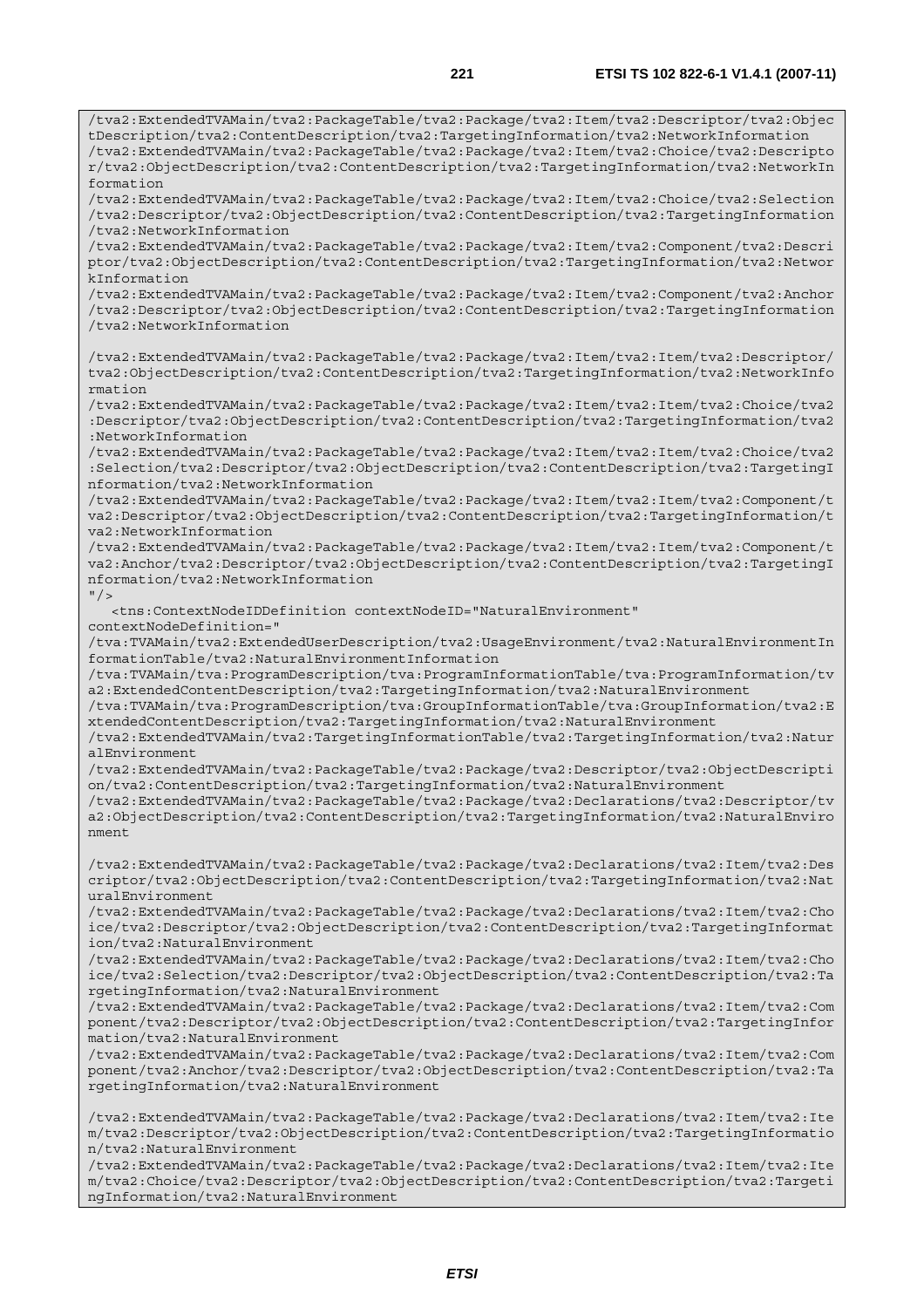/tva2:ExtendedTVAMain/tva2:PackageTable/tva2:Package/tva2:Declarations/tva2:Item/tva2:Ite

m/tva2:Choice/tva2:Selection/tva2:Descriptor/tva2:ObjectDescription/tva2:ContentDescripti on/tva2:TargetingInformation/tva2:NaturalEnvironment /tva2:ExtendedTVAMain/tva2:PackageTable/tva2:Package/tva2:Declarations/tva2:Item/tva2:Ite m/tva2:Component/tva2:Descriptor/tva2:ObjectDescription/tva2:ContentDescription/tva2:Targ etingInformation/tva2:NaturalEnvironment /tva2:ExtendedTVAMain/tva2:PackageTable/tva2:Package/tva2:Declarations/tva2:Item/tva2:Ite m/tva2:Component/tva2:Anchor/tva2:Descriptor/tva2:ObjectDescription/tva2:ContentDescripti on/tva2:TargetingInformation/tva2:NaturalEnvironment /tva2:ExtendedTVAMain/tva2:PackageTable/tva2:Package/tva2:Declarations/tva2:Component/tva 2:Descriptor/tva2:ObjectDescription/tva2:ContentDescription/tva2:TargetingInformation/tva 2:NaturalEnvironment /tva2:ExtendedTVAMain/tva2:PackageTable/tva2:Package/tva2:Declarations/tva2:Component/tva 2:Anchor/tva2:Descriptor/tva2:ObjectDescription/tva2:ContentDescription/tva2:TargetingInf ormation/tva2:NaturalEnvironment /tva2:ExtendedTVAMain/tva2:PackageTable/tva2:Package/tva2:Declarations/tva2:Anchor/tva2:D escriptor/tva2:ObjectDescription/tva2:ContentDescription/tva2:TargetingInformation/tva2:N aturalEnvironment /tva2:ExtendedTVAMain/tva2:PackageTable/tva2:Package/tva2:Item/tva2:Descriptor/tva2:Objec tDescription/tva2:ContentDescription/tva2:TargetingInformation/tva2:NaturalEnvironment /tva2:ExtendedTVAMain/tva2:PackageTable/tva2:Package/tva2:Item/tva2:Choice/tva2:Descripto r/tva2:ObjectDescription/tva2:ContentDescription/tva2:TargetingInformation/tva2:NaturalEn vironment /tva2:ExtendedTVAMain/tva2:PackageTable/tva2:Package/tva2:Item/tva2:Choice/tva2:Selection /tva2:Descriptor/tva2:ObjectDescription/tva2:ContentDescription/tva2:TargetingInformation /tva2:NaturalEnvironment /tva2:ExtendedTVAMain/tva2:PackageTable/tva2:Package/tva2:Item/tva2:Component/tva2:Descri ptor/tva2:ObjectDescription/tva2:ContentDescription/tva2:TargetingInformation/tva2:Natura lEnvironment /tva2:ExtendedTVAMain/tva2:PackageTable/tva2:Package/tva2:Item/tva2:Component/tva2:Anchor /tva2:Descriptor/tva2:ObjectDescription/tva2:ContentDescription/tva2:TargetingInformation /tva2:NaturalEnvironment /tva2:ExtendedTVAMain/tva2:PackageTable/tva2:Package/tva2:Item/tva2:Item/tva2:Descriptor/ tva2:ObjectDescription/tva2:ContentDescription/tva2:TargetingInformation/tva2:NaturalEnvi ronment /tva2:ExtendedTVAMain/tva2:PackageTable/tva2:Package/tva2:Item/tva2:Item/tva2:Choice/tva2 :Descriptor/tva2:ObjectDescription/tva2:ContentDescription/tva2:TargetingInformation/tva2 :NaturalEnvironment /tva2:ExtendedTVAMain/tva2:PackageTable/tva2:Package/tva2:Item/tva2:Item/tva2:Choice/tva2 :Selection/tva2:Descriptor/tva2:ObjectDescription/tva2:ContentDescription/tva2:TargetingI nformation/tva2:NaturalEnvironment /tva2:ExtendedTVAMain/tva2:PackageTable/tva2:Package/tva2:Item/tva2:Item/tva2:Component/t va2:Descriptor/tva2:ObjectDescription/tva2:ContentDescription/tva2:TargetingInformation/t va2:NaturalEnvironment /tva2:ExtendedTVAMain/tva2:PackageTable/tva2:Package/tva2:Item/tva2:Item/tva2:Component/t va2:Anchor/tva2:Descriptor/tva2:ObjectDescription/tva2:ContentDescription/tva2:TargetingI nformation/tva2:NaturalEnvironment  $"$  />  $\langle$ ! --######################################################################################## --> <!-- ContextNodeIDs with single xPath -->  $\lt$  !  $-$ ######################################################################################## --> <tns:ContextNodeIDDefinition contextNodeID="ProgramInformation" contextNodeDefinition="/tva:TVAMain/tva:ProgramDescription/tva:ProgramInformationTable/tv a:ProgramInformation"/> <tns:ContextNodeIDDefinition contextNodeID="GroupInformation" contextNodeDefinition="/tva:TVAMain/tva:ProgramDescription/tva:GroupInformationTable/tva: GroupInformation"/> <tns:ContextNodeIDDefinition contextNodeID="BroadcastEvent" contextNodeDefinition="/tva:TVAMain/tva:ProgramDescription/tva:ProgramLocationTable/tva:B roadcastEvent"/>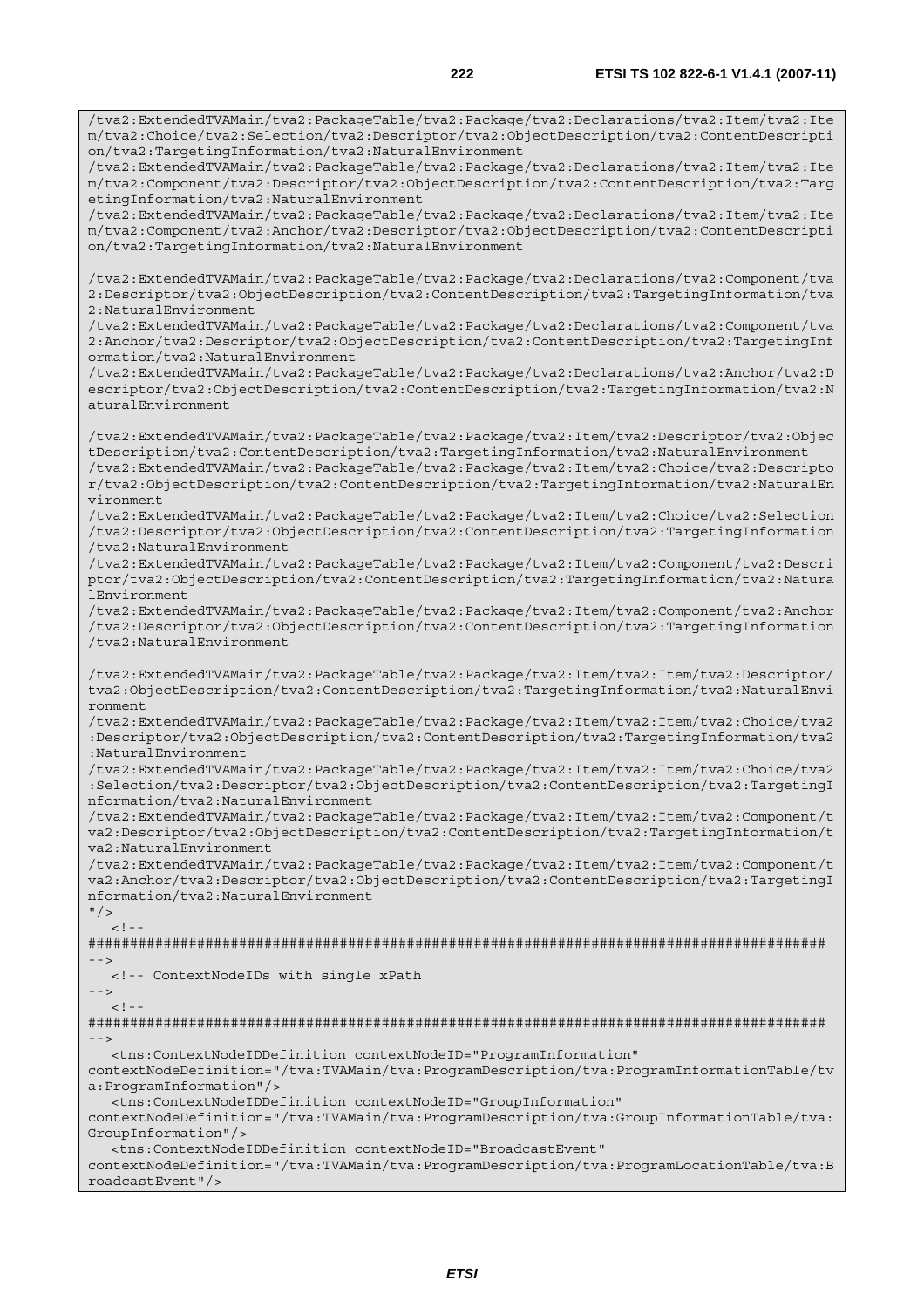<tns:ContextNodeIDDefinition contextNodeID="Schedule" contextNodeDefinition="/tva:TVAMain/tva:ProgramDescription/tva:ProgramLocationTable/tva:S chedule"/> <tns:ContextNodeIDDefinition contextNodeID="OnDemandProgram" contextNodeDefinition="/tva:TVAMain/tva:ProgramDescription/tva:ProgramLocationTable/tva:O nDemandProgram"/> <tns:ContextNodeIDDefinition contextNodeID="OnDemandService" contextNodeDefinition="/tva:TVAMain/tva:ProgramDescription/tva:ServiceInformationTable/tv a:ServiceInformation"/> <tns:ContextNodeIDDefinition contextNodeID="PersonName" contextNodeDefinition="/tva:TVAMain/tva:ProgramDescription/tva:CreditsInformationTable/tv a:PersonName"/> <tns:ContextNodeIDDefinition contextNodeID="OrganizationName" contextNodeDefinition="/tva:TVAMain/tva:ProgramDescription/tva:CreditsInformationTable/tv a:OrganizationName"/> <tns:ContextNodeIDDefinition contextNodeID="SegmentInformation" contextNodeDefinition="/tva:TVAMain/tva:ProgramDescription/tva:SegmentInformationTable/tv a:SegmentInformation"/> <tns:ContextNodeIDDefinition contextNodeID="SegmentGroupInformation" contextNodeDefinition="/tva:TVAMain/tva:ProgramDescription/tva:SegmentInformationTable/tv a:SegmentGroupInformation"/> <tns:ContextNodeIDDefinition contextNodeID="Review" contextNodeDefinition="/tva:TVAMain/tva:ProgramDescription/tva:ProgramReviewTable/tva:Rev iew"/> <tns:ContextNodeIDDefinition contextNodeID="CSAlias" contextNodeDefinition="/tva:TVAMain/tva:ClassificationSchemeTable/tva:CSAlias"/> <tns:ContextNodeIDDefinition contextNodeID="ClassificationScheme" contextNodeDefinition="/tva:TVAMain/tva:ClassificationSchemeTable/tva:ClassificationSchem e"/>

</tns:ContextNodeIDDefinitionList>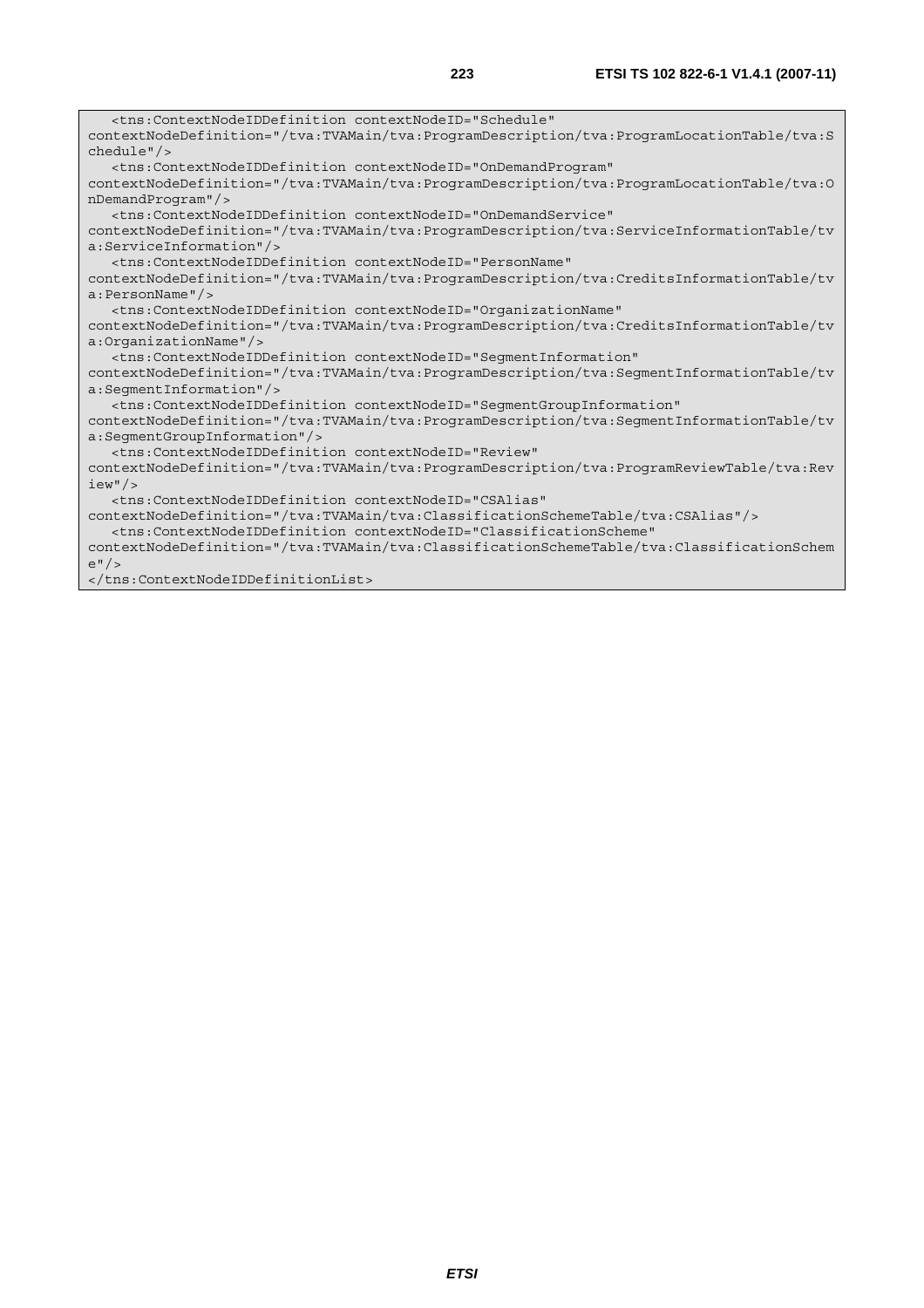#### Annex C (informative): Examples of get\_Data requests

This annex gives some simple examples of how a PredicateBag element can be used to represent different types of queries. By combining these PredicateBag elements more refined queries can be built up.

#### C.1 Requesting data on specific CRIDs

To retrieve metadata on a particular set of CRIDs, the following query type is used. The type of data returned will depend upon the RequestedTables parameter.

```
 <PredicateBag type="OR"> 
   <BinaryPredicate fieldID="tvaf:CRID" fieldValue="crid://example.com/foo"/> 
   <BinaryPredicate fieldID="tvaf:CRID" fieldValue="crid://example.com/bar"/> 
 </PredicateBag>
```
# C.2 Requesting specific fragments

To obtain a particular set of fragments, the query takes the following form.

```
 <PredicateBag type="OR"> 
   <BinaryPredicate fieldID="tvaf:fragmentID" fieldValue="34567"/> 
   <BinaryPredicate fieldID="tvaf:fragmentID" fieldValue="12344"/> 
 </PredicateBag>
```
The RequestedTable parameter can still be used to sort fragments retrieved in this fashion, but it has no effect on the fragments returned (i.e. it does not cause fragments from other tables to be returned also).

# C.3 Searching for the film "Titanic"

The following search would return any programme with "Titanic" in the title.

<BinaryPredicate fieldID="tvaf:Title" fieldValue="Titanic" test="contains"/>

To refine the query to find a specific "Titanic" programme the following query could be used. The following will only return matches that were directed by James Cameron.

```
 <QueryConstraints> 
   <PredicateBag type="AND"> 
     <BinaryPredicate fieldID="tvaf:Title" fieldValue="Titanic"/> 
     <PredicateBag type="AND" contextNode="tvac:CreditsItem"> 
       <BinaryPredicate fieldID="tvaf:Role" fieldValue=":role:V83"/> 
       <BinaryPredicate fieldID="tvaf:GivenName" fieldValue="James"/> 
       <BinaryPredicate fieldID="tvaf:FamilyName" fieldValue="Cameron"/> 
     </PredicateBag> 
   </PredicateBag> 
 </QueryConstraints> 
 <RequestedTables> 
   <Table type="ProgramInformationTable"> 
     <SortCriteria fieldID="tvaf:CRID" order="ascending"/> 
   </Table> 
   <Table type="GroupInformationTable"> 
     <SortCriteria fieldID="tvaf:CRID" order="ascending"/> 
   </Table>
```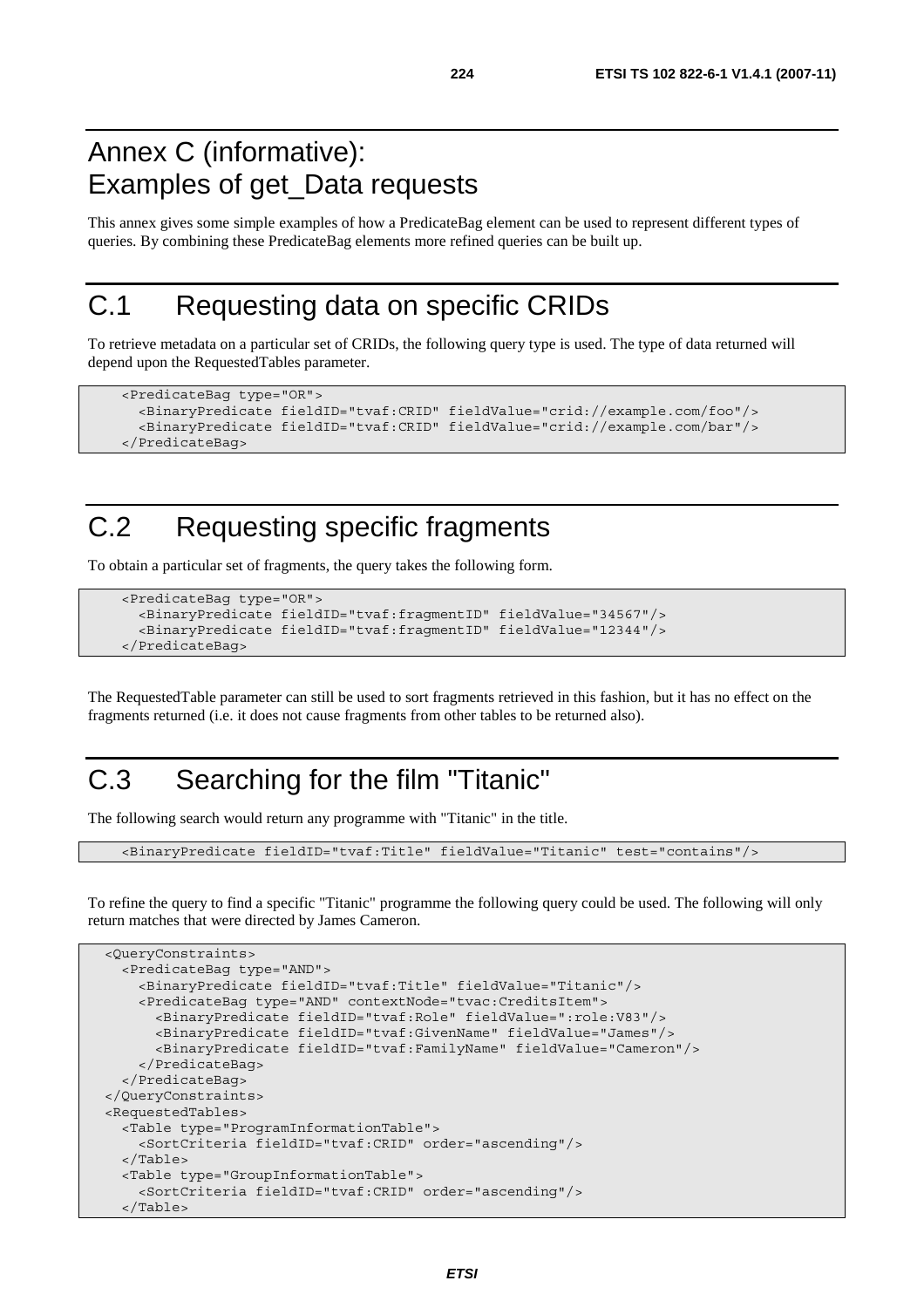## C.4 Searching for a comedy drama that does not star Jim **Carey**

The following search will find comedy dramas, but only those that do not involve Jim Carrey as a key character.

```
 <PredicateBag type="AND"> 
   <BinaryPredicate fieldID="tvaf:Genre" fieldValue=":content:3.4.11"/> 
   <PredicateBag negate="true" type="AND" contextNode="tvac:CreditsItem"> 
     <BinaryPredicate fieldID="tvaf:Role" fieldValue=":role:V709"/> 
     <BinaryPredicate fieldID="tvaf:GivenName" fieldValue="Jim"/> 
     <BinaryPredicate fieldID="tvaf:FamilyName" fieldValue="Carey"/> 
   </PredicateBag> 
 </PredicateBag>
```
#### C.5 Searching for a programme with a rating of more than 8

The following predicate will find only programmes that have been assigned review ratings of more than 8 by the user's favourite reviewer, John Green.

```
 <PredicateBag type="AND" contextNode="tvac:Review"> 
   <BinaryPredicate fieldID="tva:ReviewerGivenName" fieldValue="John"/> 
   <BinaryPredicate fieldID="tvaf:ReviewerFamilyName" fieldValue="Green"/> 
   <BinaryPredicate fieldID="tvaf:RatingValue" test="greater_than_or_equals" 
              fieldValue="8"/> 
 </PredicateBag>
```
#### C.6 Searching for a ClassificationScheme table

The following predicate will find the ClassificationScheme Uri equals "urn:tva:metadata:cs:TVARoleCS:2002" or the CSAlias equals "TVARoleCS".

```
<get Data xmlns=urn:tva:transport:2007 ...>
<QueryConstraints> 
     <PredicateBag type="OR"> 
       <BinaryPredicate fieldID="CSUri" 
              fieldValue="urn:tva:metadata:cs:TVARoleCS:2005" /> 
       <BinaryPredicate fieldID="CSAlias" fieldValue="TVARoleCS" /> 
    </PredicateBag> 
   </QueryConstraints> 
   <RequestedTables> 
     <Table type="ClassificationScheme"/> 
   </RequestedTables> 
</get_Data>
```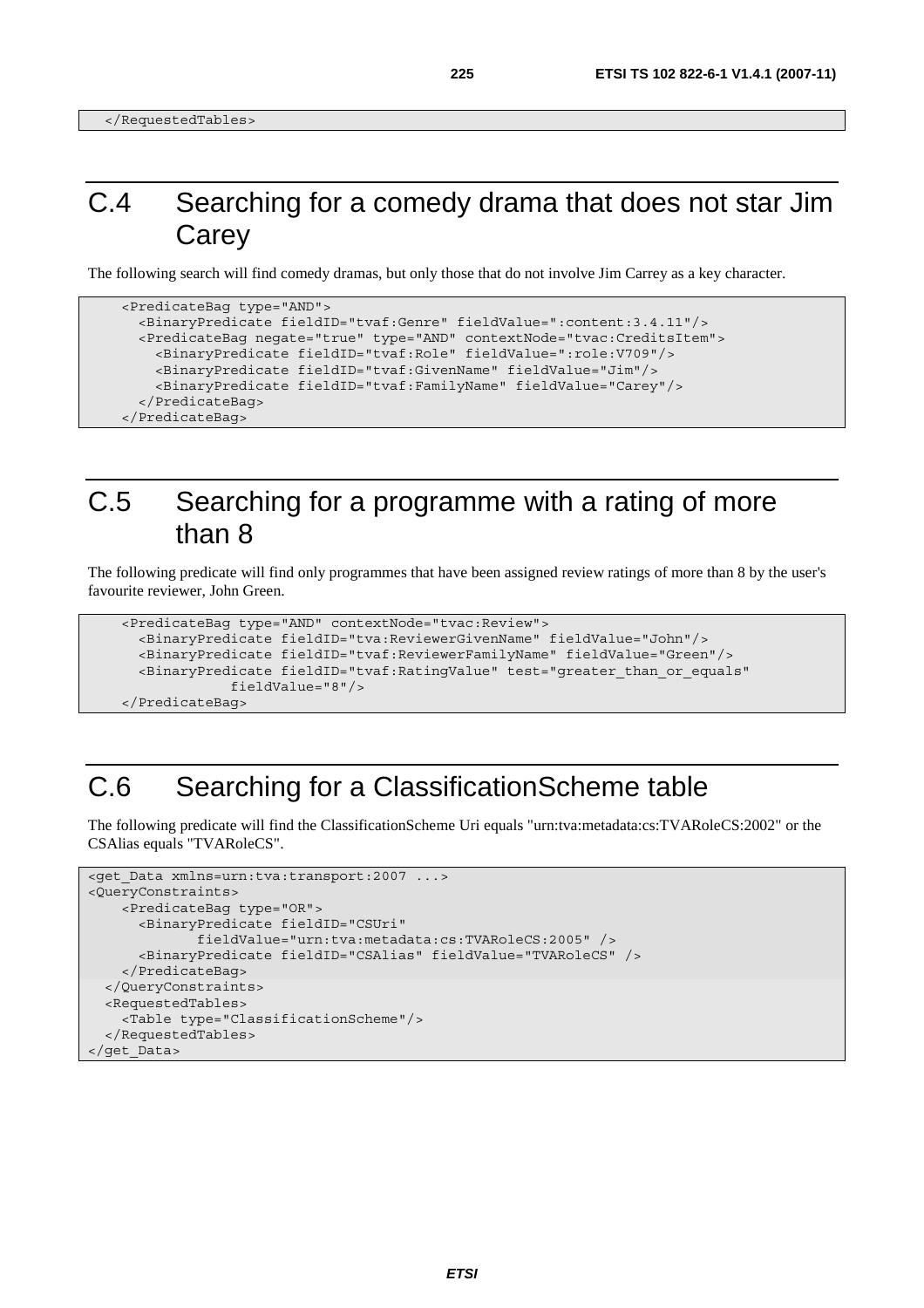The response including the ClassificationSchemeTable would be as below:

```
<get_Data_Result ...> 
   <TVAMain version="20020928" publisher="TVA-Metadata-Service" ...> 
     <ClassificationSchemeTable> 
       <ClassificationScheme uri="urn:tva:metadata:cs:TVARoleCS:2005"> 
         <Import href="urn:mpeg:mpeg7:cs:RoleCS:2001"/> 
         <mpeg7:Term termID="V708"> 
           <mpeg7:Name xml:lang="en">Dubber</mpeg7:Name> 
         </mpeg7:Term> 
 ... 
       </ClassificationScheme> 
     </ClassificationSchemeTable> 
   </TVAMain> 
</get_Data_Result>
```
### C.7 Creating an EPG

The following search retrieves all the broadcast programmes on three specific channels over a two-day period.

```
 <PredicateBag type="AND"> 
   <BinaryPredicate fieldID="tvaf:PublishedTime" 
        fieldValue="2002-09-26T00:00:00Z" test="greater_than_or_equals"/> 
   <BinaryPredicate fieldID="tvaf:PublishedTime" 
           fieldValue="2002-09-27T23:59:59Z" test="less_than_or_equals"/> 
   <PredicateBag type="OR"> 
    <BinaryPredicate fieldID="tvaf:ServiceURL" fieldValue="dvb://1.2.1"/> 
    <BinaryPredicate fieldID="tvaf:ServiceURL" fieldValue="dvb://1.2.2"/> 
    <BinaryPredicate fieldID="tvaf:ServiceURL" fieldValue="dvb://1.2.3"/> 
   </PredicateBag> 
 </PredicateBag>
```
#### C.8 Searching for programmes with a review

This query searches for programmes being shown tonight that have a review. This is an example of when an "exists" test might be useful.

```
 <PredicateBag type="AND"> 
   <BinaryPredicate fieldID="tvaf:PublishedTime" 
        fieldValue="2002-09-26T00:00:00Z" test="greater_than_or_equals"/> 
   <BinaryPredicate fieldID="tvaf:PublishedTime" 
        fieldValue="2002-09-27T23:59:59Z" test="less_than_or_equals"/> 
   <UnaryPredicate fieldID="tvaf:Review" test="exists"/> 
 </PredicateBag>
```
The query below requests programme reviews of programmes with "Titanic" in the title:

```
 <QueryConstraints> 
   <BinaryPredicate fieldID="tvaf:Title" fieldValue="Titanic" test="contains"/> 
 </QueryConstraints> 
 <RequestedTables> 
   <Table type="ProgramReviewTable"/> 
 </RequestedTables>
```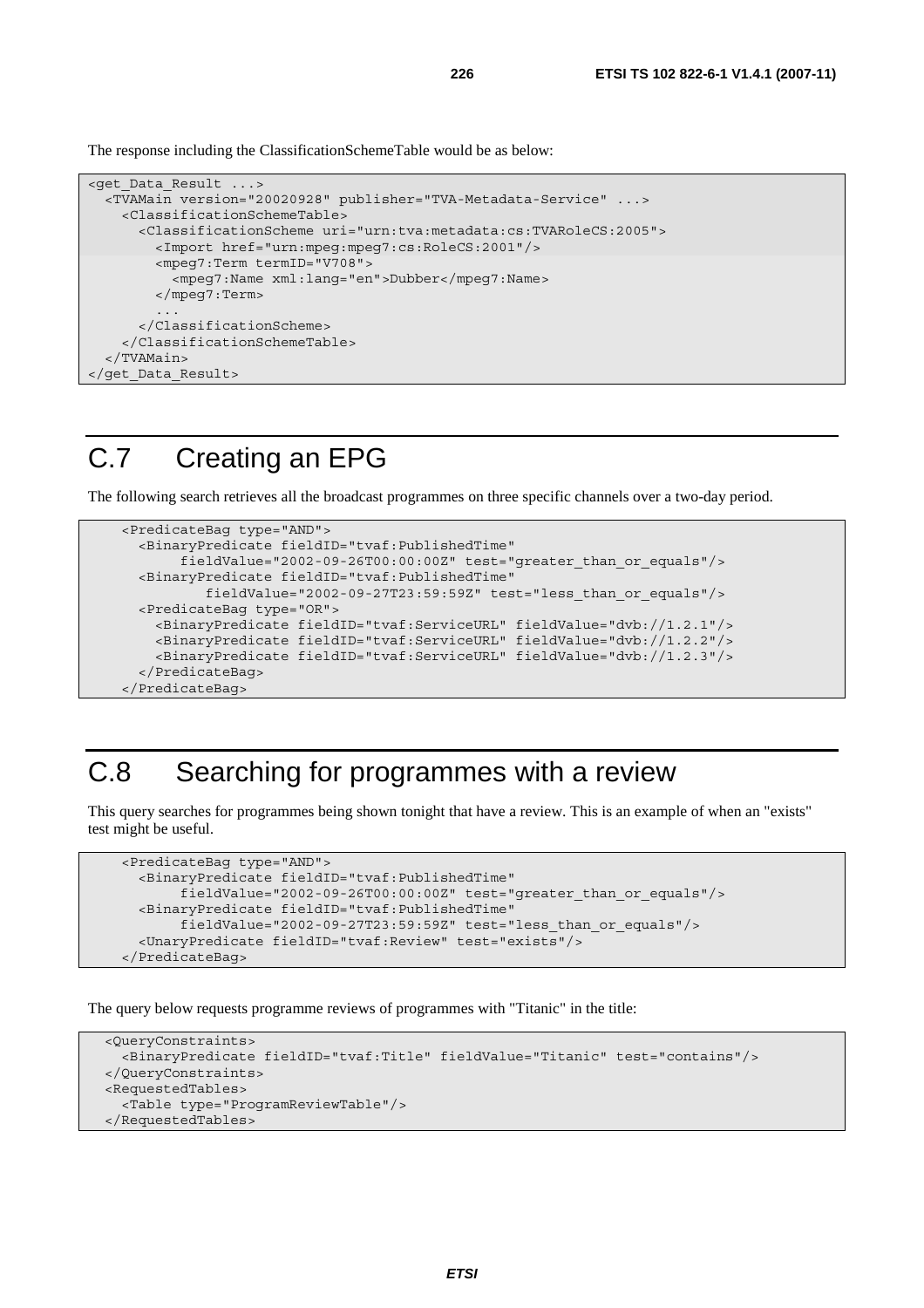If we now request for programme reviews of programmes with either "Titanic" or "Star Wars" in the title, it is not clear in the result which review corresponds to which part of the request.

```
 <QueryConstraints> 
   <PredicateBag type="OR"> 
     <BinaryPredicate fieldID="tvaf:Title" fieldValue="Titanic" test="contains"/> 
     <BinaryPredicate fieldID="tvaf:Title" fieldValue="Star Wars" test="contains"/> 
   </PredicateBag> 
 </QueryConstraints> 
 <RequestedTables> 
   <Table type="ProgramReviewTable"/> 
 </RequestedTables>
```
A solution to remove the ambiguity is to not use the disjunctive condition in this case and to issue separate requests.

Another solution to remove the ambiguity is to add the following tables "ProgramInformationTable" and "GroupInformationTable" to the request or to issue a second request for "ProgramInformationTable" and "GroupInformationTable" using CRIDs returned within the first response.

#### C.9 Updating a fragment

The following query will check to see if a metadata service has a later version of a fragment than the version cached by the receiver.

```
 <PredicateBag type="AND"> 
   <Predicate fieldID="tvaf:fragmentID" fieldValue="34567"/> 
   <Predicate fieldID="tvaf:fragmentVersion" 
               test="greater_than" fieldValue="20020925"/> 
 </PredicateBag>
```
### C.10 Requesting update fragments

Following is an example of a query to retrieve fragments which are updated after the given date, i.e. 25 September 2002, using the service described in clause C.5.

```
<BinaryPredicate fieldID="tvaf:fragmentVersion" test="greater_than" 
                fieldValue="20020925"/>
```
As a response to the previous example query, a metadata of following format can be received. In this response, it notifies the client system that the fragment with fragmentID "11" published before 30 September 2002 and the fragment with fragmentID "15" published before 27 September 2002 are no longer valid in addition to the updated fragments of programme information table and programme location table.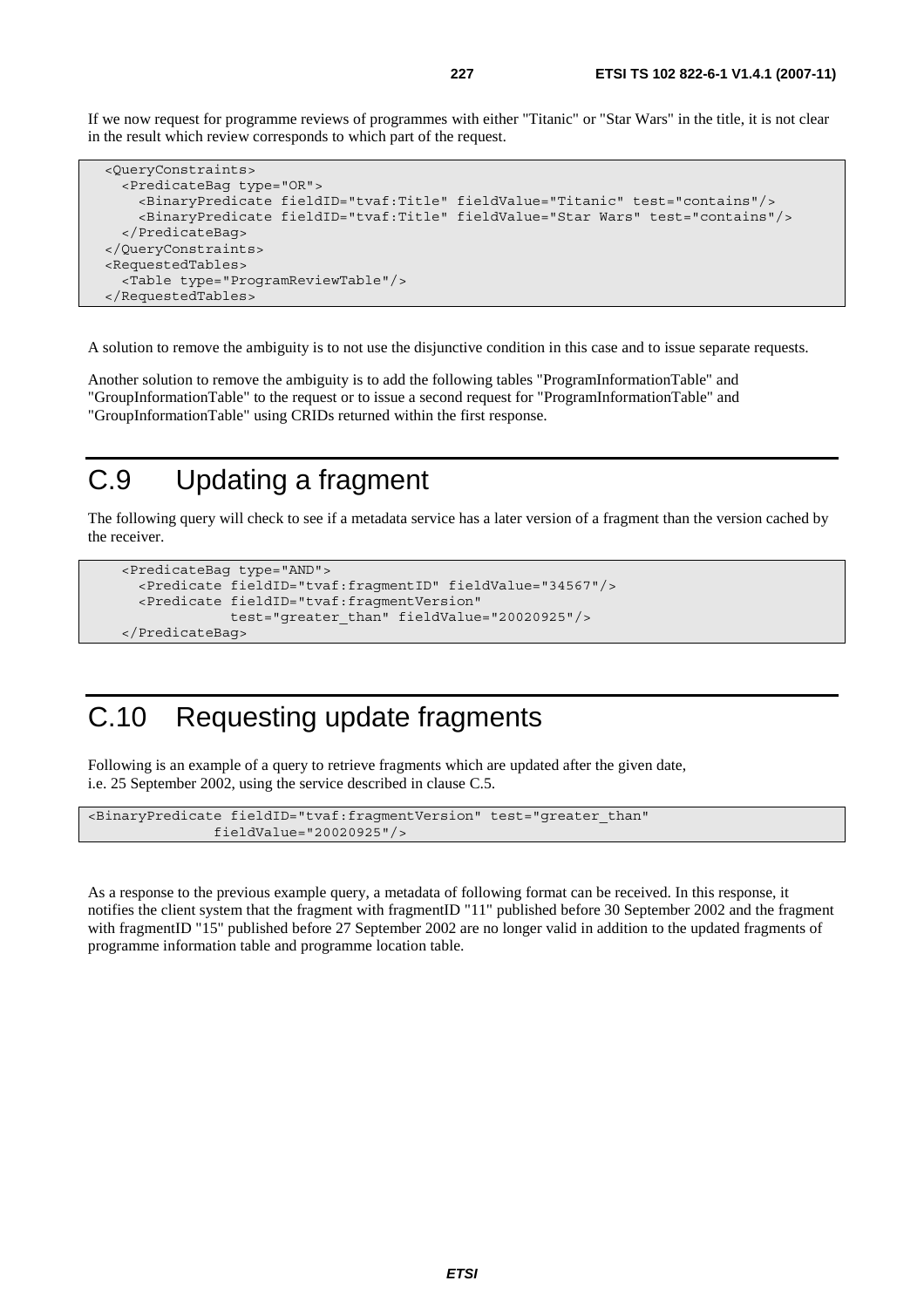```
<get_Data_Result ...> 
   <Invalid> 
     <Fragment fragmentID="11" fragmentVersion="20020930"/> 
     <Fragment fragmentID="15" fragmentVersion="20020927"/> 
   </Invalid> 
   <TVAMain version="20020928" publisher="TVA-Metadata-Service" ...> 
    <ProgramDescription> 
       <ProgramInformationTable> 
         <ProgramInformation fragmentID="040" fragmentVersion="20021001"> 
            <!--..: etc. --> 
         </ProgramInformation> 
       </ProgramInformationTable> 
       <ProgramLocationTable> 
         <Schedule fragmentID="023" fragmentVersion="20020928"> 
 ... 
         </Schedule> 
       </ProgramLocationTable> 
     </ProgramDescription> 
   </TVAMain> 
</get_Data_Result>
```
#### C.11 Requesting customized tables

The following query will retrieve program information and location tables for programs to be broadcast on two channels and returns customized tables, this means tables with the mandatory elements and attributes and the requested optional elements and attributes.

```
<tns:get_Data> 
  <tns:QueryConstraints> 
   <tns:PredicateBag type="OR"> 
    <tns:BinaryPredicate fieldID="tvaf:ServiceURL" fieldValue="tv://7"/> 
    <tns:BinaryPredicate fieldID="tvaf:ServiceURL" fieldValue="tv://9"/> 
   </tns:PredicateBag> 
  </tns:QueryConstraints> 
  <tns:RequestedTables> 
   <tns:Table type="GroupInformationTable"/> 
   <tns:Table type="ProgramInformationTable"> 
    <tns:RequestedFields> 
     <tns:IdentificationByFieldId fieldID="tvaf:Title"/> 
     <tns:IdentificationByFieldId fieldID="tvaf:Genre"/> 
     <tns:IdentificationByFieldId fieldID="tvaf:Synopsis"/> 
    </tns:RequestedFields> 
   </tns:Table> 
   <tns:Table type="ProgramLocationTable"> 
    <tns:RequestedFields> 
     <tns:IdentificationByFieldId fieldID="tvaf:Genre"/> 
     <tns:IdentificationByFieldId fieldID="tvaf:Title"/> 
     <tns:IdentificationByFieldId fieldID="tvaf:ProgramURL"/> 
     <tns:IdentificationByFieldId fieldID="tvaf:PublishedStart"/> 
     <tns:IdentificationByFieldId fieldID="tvaf:PublishedDuration"/> 
    </tns:RequestedFields> 
    <SortCriteria fieldID="tvaf:ServiceURL" order="descending"/> 
    <SortCriteria fieldID="tvaf:PublishedStart"/> 
   </tns:Table> 
   <tns:Table type="ProgramReviewTable"> 
   <tns:IdentificationByXPath 
XPath="/TVAMain/ProgramDescription/ProgramReviewTable/Review/FreeTextReview/text()"/> 
   </tns:Table> 
  </tns:RequestedTables> 
</tns:get_Data>
```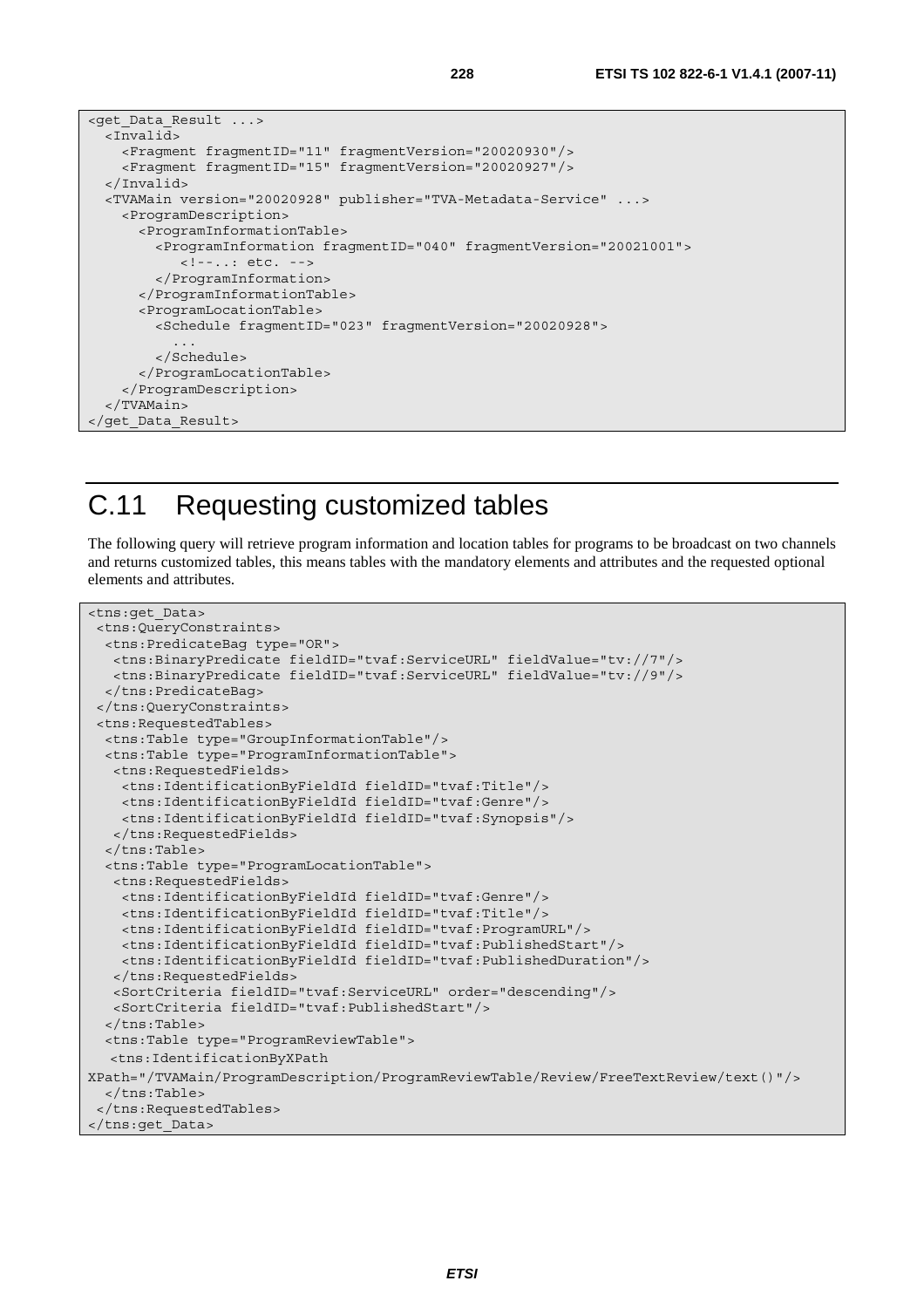Here is a possible response to the above request:

```
<?xml version="1.0" encoding="UTF-8"?> 
<tns:get_Data_Result serviceVersion="1" truncated="false"> 
<tns:TableSortingInformation> 
<tns:Table type="ProgramLocationTable"> 
       <tns:SortCriteria fieldID="tvaf:ServiceURL"/> 
       <tns:SortCriteria fieldID="tvaf:PublishedStart"/> 
</tns:Table> 
</tns:TableSortingInformation> 
<tva:TVAMain> 
<tva:ProgramDescription> 
<tva:ProgramInformationTable> 
<tva:ProgramInformation programId="CRID://www.kbs.co.kr:cultural/specialreport_7"> 
<tva:BasicDescription> 
    <tva:Title> KBS Culture News </tva:Title> 
    <tva:Genre href="urn:tva:metadata:cs:ContentCS:2007" type="main"> 
       <tva:Name>News</tva:Name> 
    </tva:Genre> 
    <tva:Genre href="urn:tva:metadata:cs:ContentCS:2007" type="secondary"> 
       <tva:Name> Cultural </tva:Name> 
    </tva:Genre> 
</tva:BasicDescription> 
</tva:ProgramInformation> 
<tva:ProgramInformation 
programId="CRID://www.keti.re.kr:drama/Toegye"> 
<tva:BasicDescription> 
    <tva:Title> Special Feature Documentary Toegye In Celebration of 500th 
Birthday of Toegye </tva:Title>
   <tva:Genre href="urn:tva:metadata:cs:ContentCS:2007" type="main"> 
    <tva:Name>FICTION</tva:Name> 
    </tva:Genre> 
    <tva:Genre href="urn:tva:metadata:cs:ContentCS:2007" type="secondary"> 
    <tva:Name>HISTORICAL/EPIC</tva:Name> 
</tva:Genre> 
</tva:BasicDescription> 
</tva:ProgramInformation> 
</tva:ProgramInformationTable> 
<tva:ProgramLocationTable> 
<tva:BroadcastEvent serviceIDRef="9"> 
    <tva:Program crid="CRID://www.kbs.co.kr:cultural/specialreport_7"/> 
<tva:ProgramURL>ftp://203.253.130.21/images/230x158/news9.tar</tva:ProgramURL> 
    <tva:PublishedStartTime>2004-09-07T11:00:00.00+09:00 
</tva:PublishedStartTime> 
    <tva:PublishedDuration>PT55M</tva:PublishedDuration> 
</tva:BroadcastEvent> 
<tva:BroadcastEvent serviceIDRef="9"> 
    <tva:Program crid="CRID://www.keti.re.kr:drama/ Toegye"/> 
<tva:ProgramURL>ftp://203.253.130.21/images/230x158/ Toegye.tar 
</tva:ProgramURL> 
    <tva:PublishedStartTime>2003-10-20T21:00:00.00+09:00 
</tva:PublishedStartTime> 
    <tva:PublishedDuration>PT9M23S</tva:PublishedDuration> 
</tva:BroadcastEvent> 
</tva:ProgramLocationTable> 
<tva:ServiceInformationTable> 
<ServiceInformation serviceId="9"> 
   <Name>KBS Channel 1</Name> 
   <Owner>KBS</Owner> 
  </ServiceInformation> 
</tva:ServiceInformationTable> 
<tva:ProgramReviewTable> 
   <tva:Review programId="CRID://www.keti.re.kr:drama/Toegye"> 
   <tva:FreeTextReview> n the mid 16th century, based on the I-gi-i-won-ron, he brought 
the theory of human mind and heart, which is at the heart of the Korea"s Seongrihak, one 
step further via the "Four-Seven Debate" with Gi Dae-seung. He also defined the ways to 
implement the mind cultivating theory called "Suyangron", playing a critical role in 
laying down the framework of Neo-Confucianism in the Joseon Dynasty </tva:FreeTextReview>
```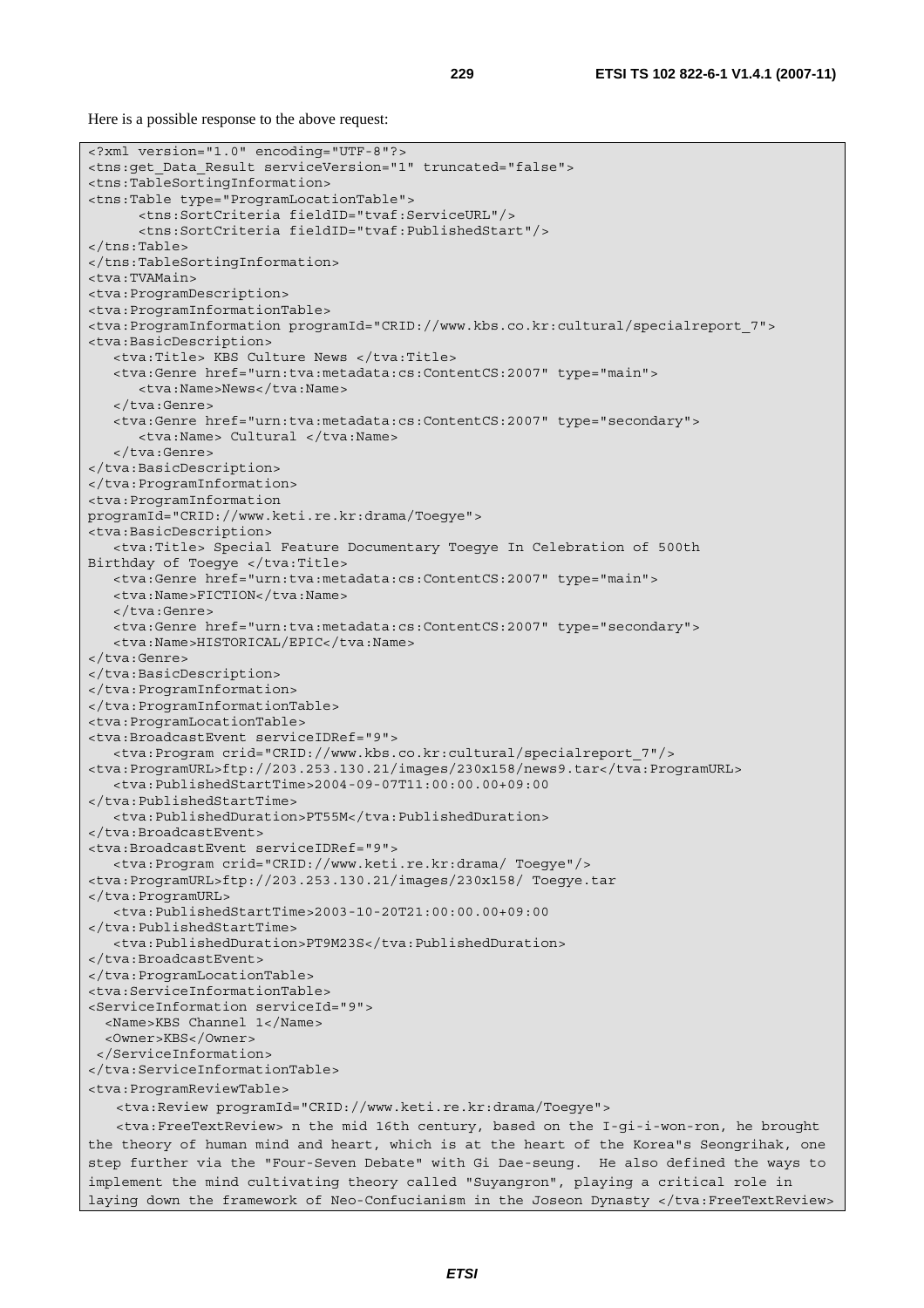</tva:Review> </tva:ProgramReviewTable> </tva:ProgramDescription> </tva:TVAMain> <tns:InvalidFragments/> </tns:get\_Data\_Result>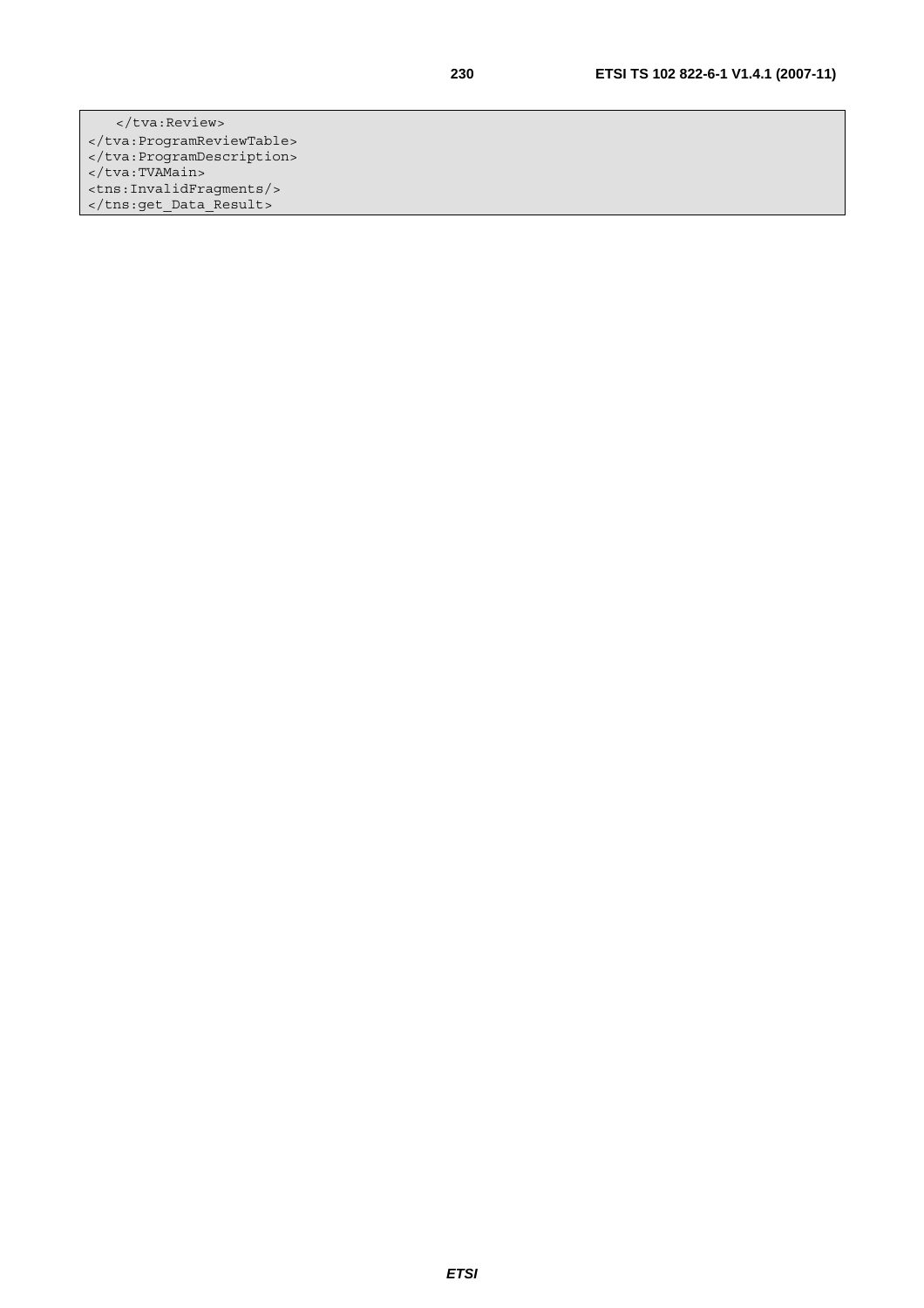## Annex D (informative): Examples of get\_Data Operation's capability description

This annex gives some examples of the different types of functionality a get\_Data operation might offer in real-life *TV-Anytime* metadata service deployments.

### D.1 Pure location resolution service

A broadcaster provides a location resolution service over IP as an alternative to its unidirectional location resolution service. No other data is provided by the web service, which only offers a get Data operation that is capable of returning a ContentReferencingTable and no other table types. Only CRIDs from the autnam.com authority can be resolved using this operation.

```
<describe_get_Data_Result serviceVersion="3" 
        xmlns="urn:tva:transport:2007"> 
   <AvailableTables> 
     <Table xsi:type="ContentReferencingTable"> 
       <ResolvingAuthorityRecordTable 
             xmlns="urn:tva:ResolvingAuthority:2007"> 
         <ResolvingAuthorityRecord> 
           <ResolutionProvider>autnam.com</ResolutionProvider> 
           <AuthorityName>autnam.com</AuthorityName> 
           <Class>primary</Class> 
           <VersionNumber>1000</VersionNumber> 
           <URL>http://www.autnam.com/lr/</URL> 
           <FirstValidDate>2000-09-06T09:30:00Z</FirstValidDate> 
           <LastValidDate>2000-09-28T18:00:00Z</LastValidDate> 
           <Weighting>1</Weighting> 
         </ResolvingAuthorityRecord> 
       </ResolvingAuthorityRecordTable> 
     </Table> 
   </AvailableTables> 
</describe_get_Data_Result>
```
# D.2 Pure metadata retrieval service for broadcast enhancement

A broadcaster chooses to deliver enhanced metadata (critical reviews and segmentation data) using the bi-directional channel. All other data (including scheduling and content referencing information) is delivered by means of the unidirectional channel. The broadcaster offers a get\_Data operation that is able to provide a ProgramInformationTable, GroupInformationTable, ProgramReviewTable and SegmentInformationTable in its responses. All of these tables can be queried using the fragmentId and fragmentVersion to allow integration with, and updating of, unidirectionally delivered metadata. This is indicated using the UpdateCapability element appropriately. In addition, the ProgramInformationTable and GroupInformationTable can be sorted according to Title and Genre fields. Queries based upon metadata constraints are not supported by this metadata service.

```
<describe_get_Data_Result serviceVersion="3" 
             xmlns="urn:tva:transport:2007"> 
  <AuthorityList> 
    <Authority>broadcaster.com</Authority> 
  </AuthorityList> 
  <AvailableTables 
      xmlns:tvaf="urn:tva:transport:fieldIDs:2007"> 
    <Table xsi:type="ProgramInformationTable" canQuery="tvaf:fragmentID 
            tvaf:fragmentVersion" canSort="tvaf:Title tvaf:Genre"/> 
    <Table xsi:type="GroupInformationTable" canQuery="tvaf:fragmentID 
            tvaf:fragmentVersion" canSort="tvaf:Title tvaf:Genre"/>
```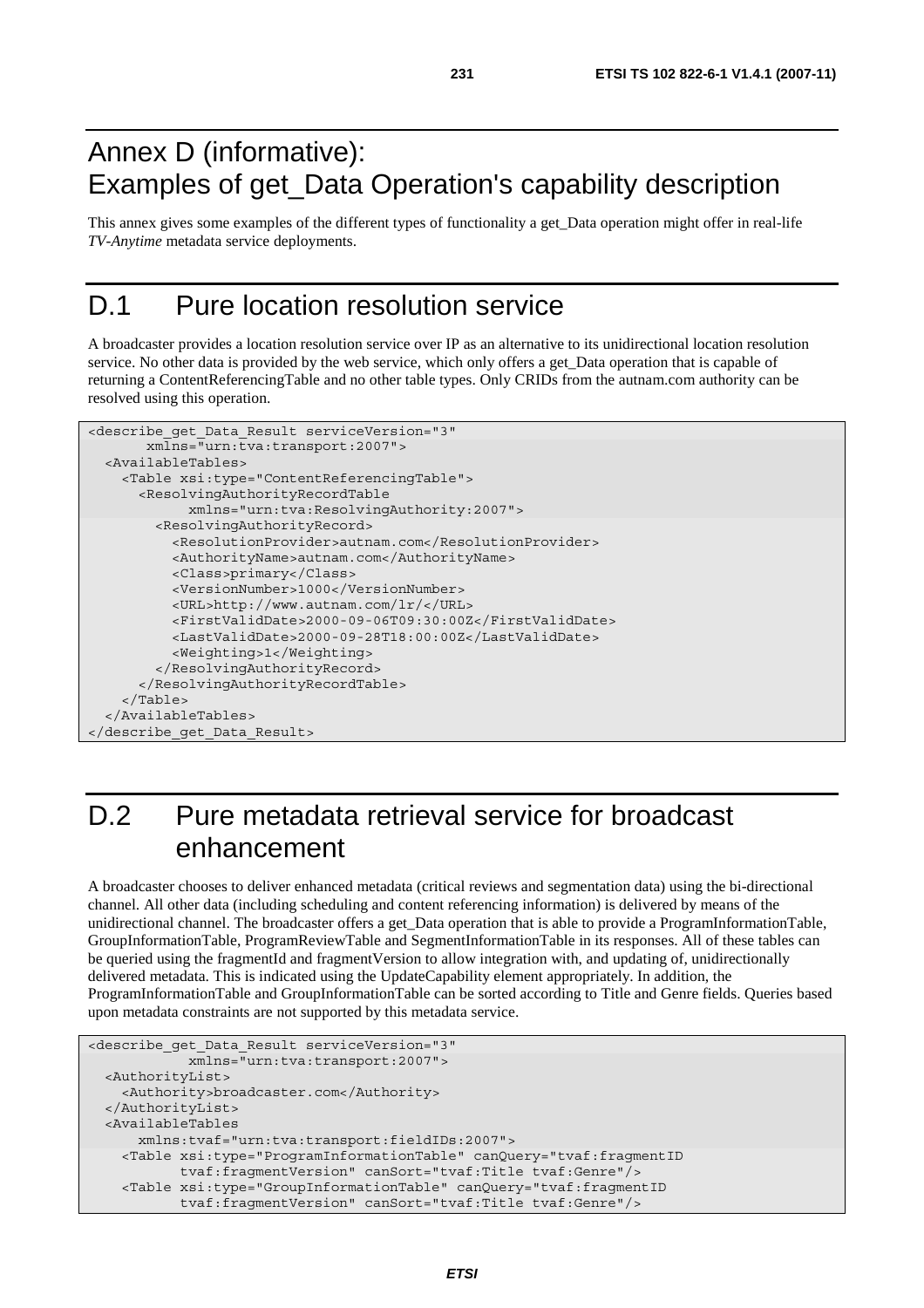```
 <Table xsi:type="ProgramReviewTable" canQuery="tvaf:fragmentID 
            tvaf:fragmentVersion"/> 
    <Table xsi:type="SegmentInformationTable" canQuery="tvaf:fragmentID 
            tvaf:fragmentVersion"/> 
  </AvailableTables> 
  <UpdateCapability versionRequest="true" invalidResponse="false"/> 
</describe_get_Data_Result>
```
# D.3 A rich metadata service that allows users to search for movies

The operation could be provided by a third party (e.g. IMDB.com) who creates its own CRIDs that can be resolved into creator CRIDs. This would require the web server to provide a get\_Data operation that supports searches for movies based on Title, Keywords, Genre and Actors/Directors. The operation also allows searches on an extended field: colour. The operation is able to return a ContentReferencingTable, ProgramInformationTable and ProgramReviewTable.

```
<describe_get_Data_Result serviceVersion="3" 
             xmlns="urn:tva:transport:2007"> 
   <Name>Barry Norman's Movie Recommendations</Name> 
   <Description>For dedicated movie fans. Find the latest reviews and 
ratings</Description> 
   <ExtendedFieldList 
          targetNamespace=http://www.barry-norman.com/tva-fields 
          xmlns:tva="urn:tva:metadata:2007"> 
     <FieldIDDefinition fieldID="Color" 
fieldDefinition="/tva:TVAMain/tva:ProgramDescription/tva:ProgramInformationTable/tva:Prog
ramInformation/tva:AVAttributes/tva:VideoAttributes/tva:Color/@type"/> 
   </ExtendedFieldList> 
   <AuthorityList> 
     <Authority>barry-norman.com</Authority> 
   </AuthorityList> 
   <AvailableTables> 
     <Table xsi:type="ContentReferencingTable"> 
       <ResolvingAuthorityRecordTable 
          xmlns="urn:tva:ResolvingAuthority:2007"> 
         <ResolvingAuthorityRecord> 
           <ResolutionProvider>barry-norman.com</ResolutionProvider> 
           <AuthorityName>barry-norman.com</AuthorityName> 
           <Class>primary</Class> 
           <VersionNumber>1000</VersionNumber> 
           <URL>http://www.barry-norman.com/tva</URL> 
           <FirstValidDate>2000-09-06T09:30:00Z</FirstValidDate> 
           <LastValidDate>2000-09-28T18:00:00Z</LastValidDate> 
           <Weighting>1</Weighting> 
         </ResolvingAuthorityRecord> 
       </ResolvingAuthorityRecordTable> 
     </Table> 
     <Table xsi:type="ProgramInformationTable" 
         xmlns:tvaf=urn:tva:transport:fieldIDs:2007 
         xmlns:ef=http://www.barry-norman.com/tva-fields 
         canQuery="tvaf:Title tvaf:Keyword tvaf:Genre tvaf:Role 
                    tvaf:GivenName tvaf:FamilyName ef:Color"/> 
     <Table xsi:type="ProgramReviewTable"/> 
   </AvailableTables> 
</describe_get_Data_Result>
```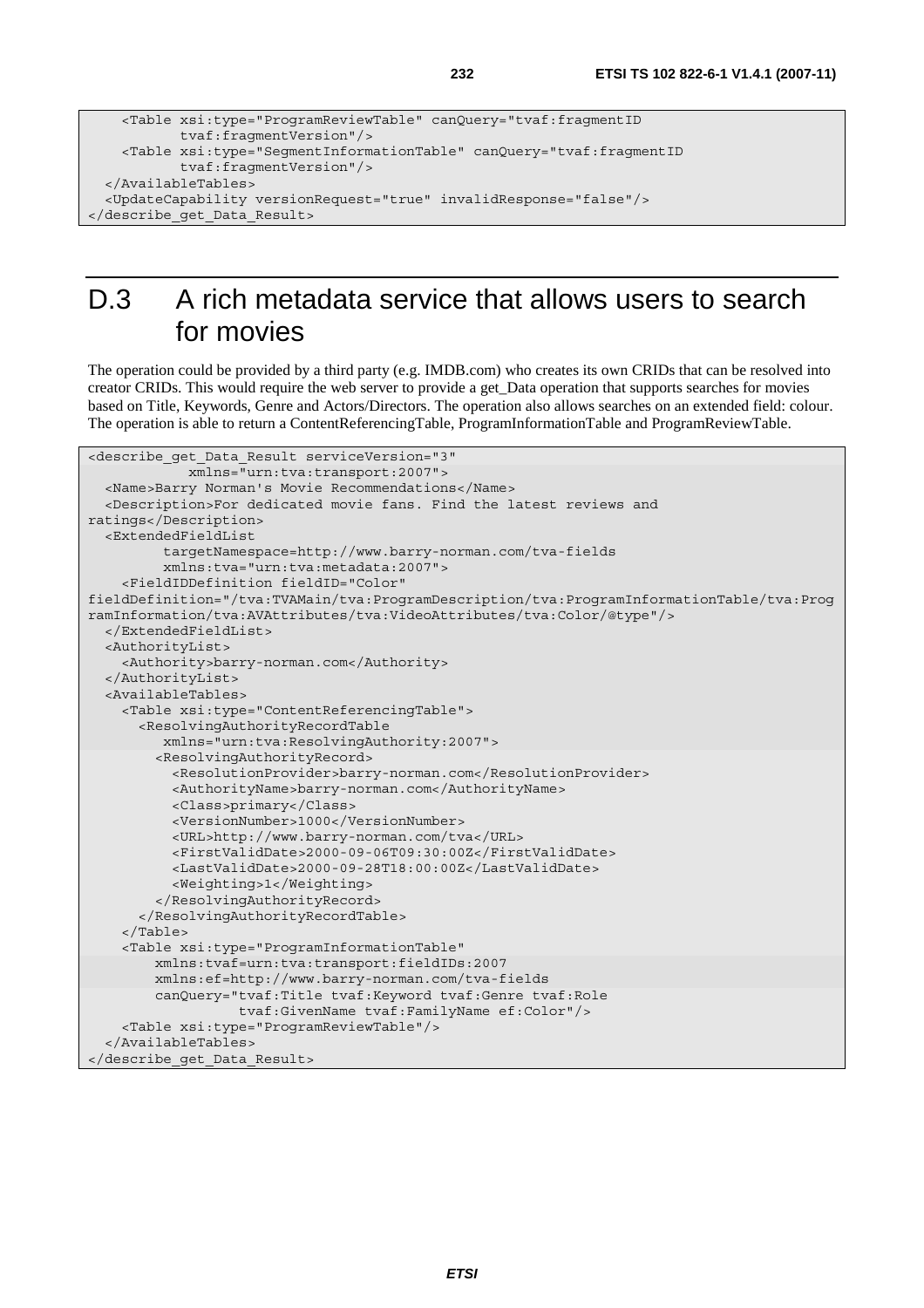### D.4 Broadcaster provided metadata service used for constructing traditional EPGs

The metadata service allows querying for scheduling information, based upon the start time and content service of the programmes. The resulting ProgramLocationTable can be sorted according to the start time and channel of the programmes. Using the associated ProgramInformationTable a receiver can efficiently construct an EPG.

```
<describe_get_Data_Result serviceVersion="3" 
             xmlns="urn:tva:transport:2007"> 
   <AuthorityList> 
     <Authority>broadcaster.com</Authority> 
   </AuthorityList> 
   <AvailableTables 
        xmlns:tvaf="urn:tva:transport:fieldIDs:2007"> 
     <Table xsi:type="ProgramInformationTable"/> 
     <Table xsi:type="ProgramLocationTable" canQuery="tvaf:ServiceURL 
           tvaf:PublishedTime" canSort="tvaf:ServiceURL tvaf:PublishedTime"> 
       <AvailableLocations> 
         <Availability>P7D</Availability> 
         <ServiceURL>dvb://2.7d1.13</ServiceURL> 
         <ServiceURL>dvb://2.7d1.14</ServiceURL> 
       </AvailableLocations> 
     </Table> 
   </AvailableTables> 
</describe_get_Data_Result>
```
# D.5 Pure metadata retrieval service for bi-directional channel

A third party or a broadcaster could deliver metadata using the bi-directional channel. The third party or the broadcaster offers a get\_Data operation that is able to provide a ProgramInformationTable, GroupInformationTable, ProgramReviewTable ProgramLocationTable, and SegmentInformationTable in its responses. The metadata service allows querying for scheduling information, based upon the start time, end time. The resulting ProgramLocationTable can be sorted according to the start time and channel of the programmes. All of these tables can be queried using the fragmentId and fragmentVersion to allow updating of the previously delivered metadata. This is indicated using the UpdateCapability element appropriately.

```
<describe get Data Result serviceVersion="3" xmlns="urn:tva:transport:2007">
   <AuthorityList> 
     <Authority>broadcaster.com</Authority> 
   </AuthorityList> 
   <AvailableTables xmlns:tvaf="urn:tva:transport:fieldIDs:2007"> 
     <Table xsi:type="ProgramInformationTable" 
         canQuery="tvaf:fragmentID tvaf:fragmentVersion" 
         canSort="tvaf:Title tvaf:Genre"/> 
     <Table xsi:type="GroupInformationTable" 
         canQuery="tvaf:fragmentID tvaf:fragmentVersion" 
         canSort="tvaf:Title tvaf:Genre"/> 
     <Table xsi:type="ProgramReviewTable" 
         canQuery="tvaf:fragmentID tvaf:fragmentVersion"/> 
     <Table xsi:type="SegmentInformationTable" 
         canQuery="tvaf:fragmentID tvaf:fragmentVersion"/> 
     <Table xsi:type="ProgramLocationTable" 
         canQuery=" tvaf:fragmentID tvaf:fragmentVersion tvaf:PublishedTime" 
         canSort="tvaf:ServiceURL tvaf:PublishedTime"> 
       <AvailableLocations> 
         <Availability>P7D</Availability> 
         <ServiceURL>dvb://2.7d1.13</ServiceURL> 
         <ServiceURL>dvb://2.7d1.14</ServiceURL> 
       </AvailableLocations> 
     </Table>
```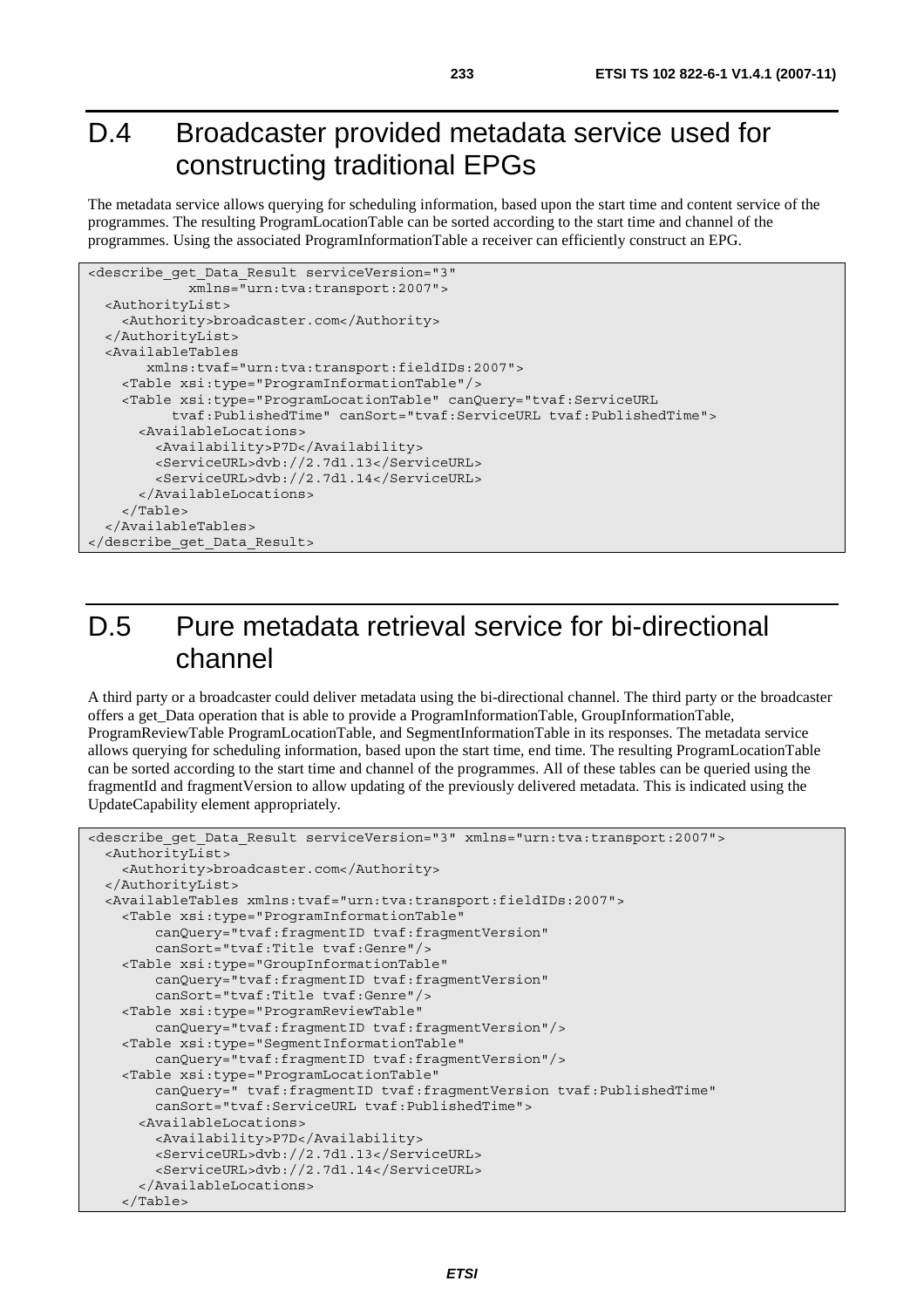</AvailableTables> <UpdateCapability versionRequest="true" invalidResponse="true"/> </describe\_get\_Data\_Result>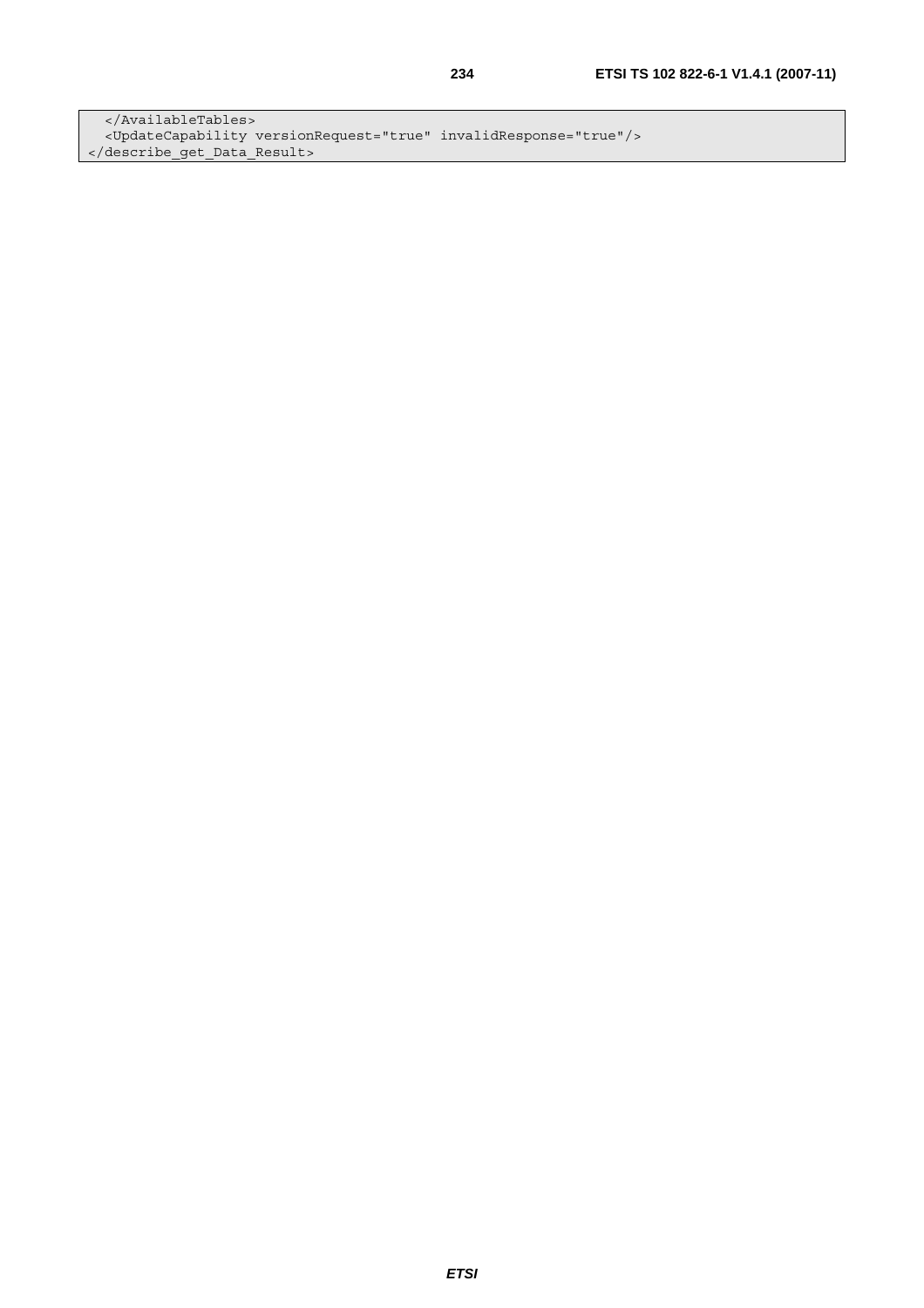### Annex E (informative): Use of BiM encoded metadata in bi-directional transport

This annex provides a framework for the optional usage of BiM encoding of SOAP, within the context of *TV-Anytime* delivery of metadata over a bi-directional network. It ensures encodability of SOAP messages and interoperability between applications within that context.

# E.1 Applying BiM encoding

In order to apply BiM encoding to a SOAP message, one needs to have an XML Schema describing it. Given the constraints expressed in the present document and the schema it contains, a schema describing a complete SOAP message is produced to provide the SOAP specific parts that are missing. Once such a schema is obtained, BiM encoding functionality can be added in a non-intrusive manner as it is solely concerned with encoding and Content Negotiation (described in clause 6.3).

Similarly, additional SOAP headers may be defined using locally added schema definitions, but will be discarded otherwise, taking into account limitations imposed on SOAP listed in clause 6.1. Future versions of the present document may define SOAP headers either directly or by reference, in which case they will be added to the schema describing the complete SOAP messages.

# E.2 Negotiation of BiM Encoding

The HTTP 1.0 specification defines a mechanism allowing a user agent to reach an agreement with the server with which it is communicating based on the Accept-Encoding and Content-Encoding headers. This process is known as Content Negotiation. Clause 6.3 of the present document requires that clients and servers support the Accept-Encoding header, and that Content Negotiation take place between them so as to determine the best encoding.

In addition to this, clients and servers that choose to transfer data in a BiM encoded form shall flag BiM encoded content with a proper Content-Encoding header upon transmission, and shall NOT change the Content-Type corresponding to their content.

The content coding token corresponding to the BiM encoding is x-bim.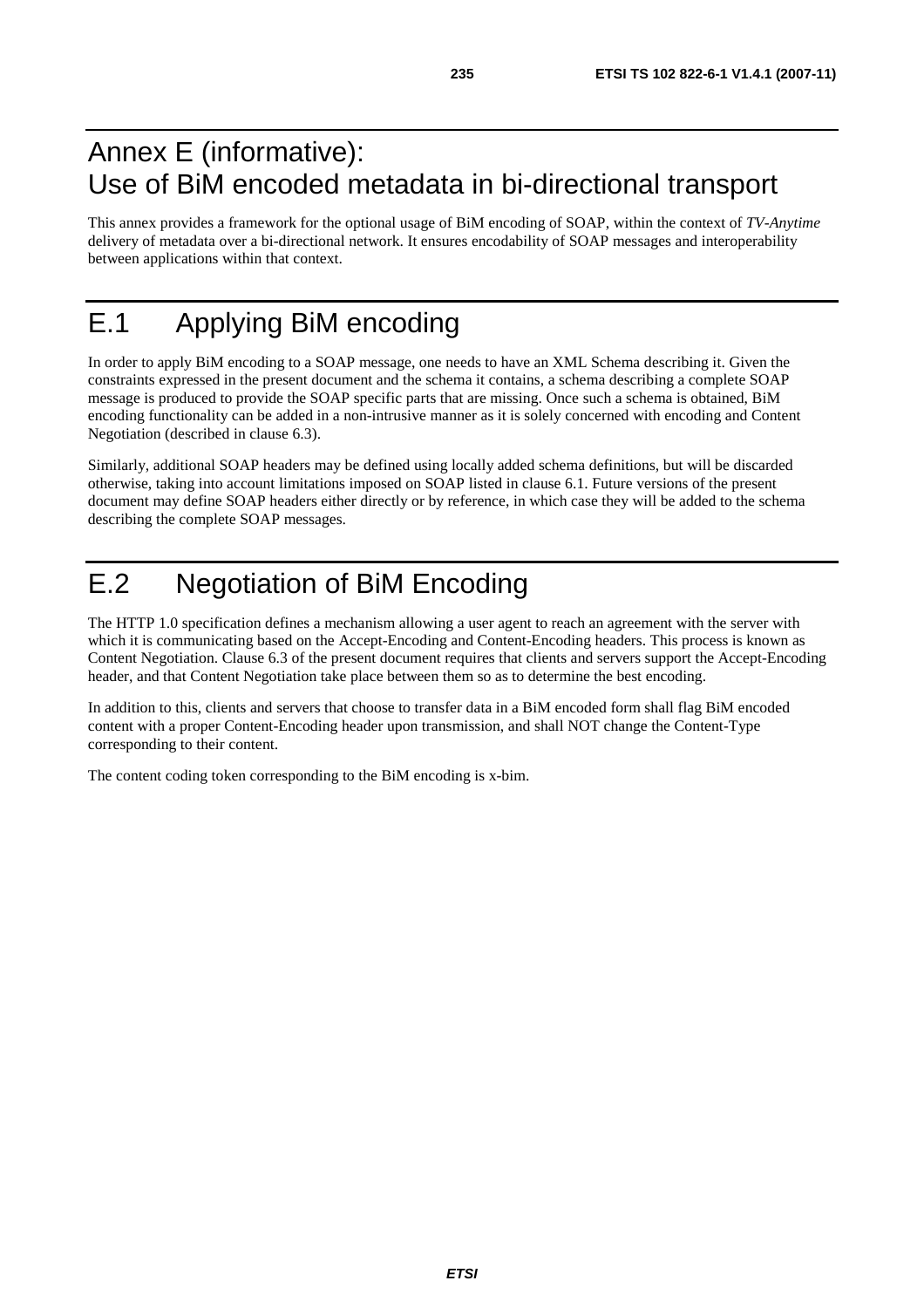# Annex F (normative): *TV-Anytime* description schemes and classification schemes

The *TV-Anytime* DSs listed in the present document have been aggregated into several **xsd files identified by the Description Schemes' names**, forming the reference documentation, contained in archive ts\_1028220601v010401p0.zip which accompanies the present document.

The transport schema defined in annex B-1 of the present document is provided in the file named tva\_transport\_6-1\_v141.xsd.

To validate tva\_transport\_6-1\_v141.xsd imports several other schemas:

- tva\_metadata\_3-1\_v141.xsd and tva\_mpeg7.xsd and can be found in ts\_1028220301v010401p0.zip, which is a file attached to TS\_1028220301v010401.
- tva2\_metadata\_3-3\_v121.xsd can be found in ts\_1028220303v010201p0.zip, which is a file attached to TS\_1028220303v010201.
- tva\_content\_referencing\_4\_v131.xsd and tva\_resolving\_authority\_4\_v131.xsd can be found in ts\_10282204v010301p0.zip, which is a file attached to TS\_10282204v010301.
- p3pv1.xsd can be found in the zip archive attached to the present document.

The zip archive attached to the present document also contains:

- An xml file with the WSDL interface defined in annex A of the present document
- An instance document with a list of Field IDs as defined in annex B-2 of the present document.
- An instance document with a list of Context Node IDs as defined in annex B-3 of the present document.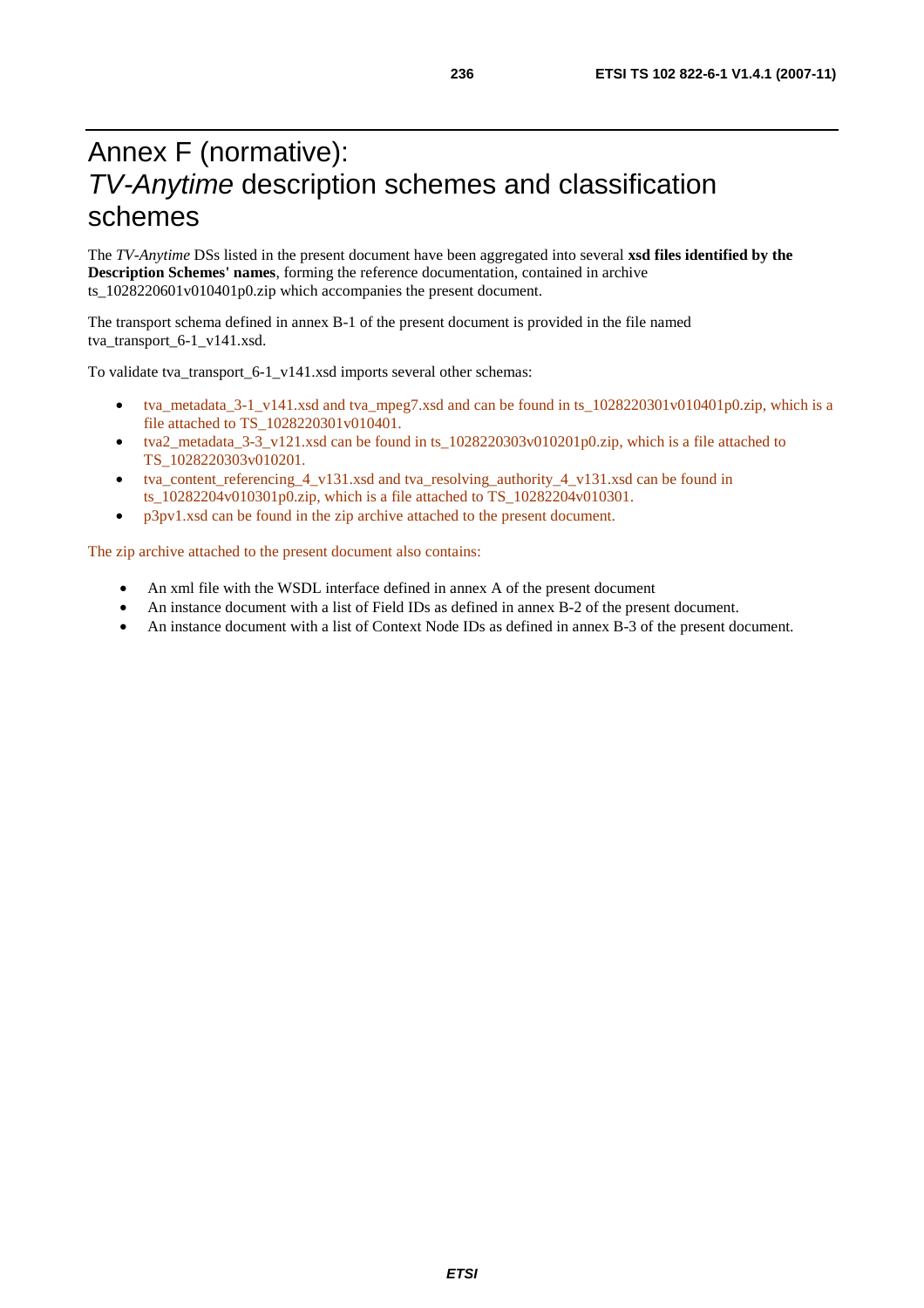# Annex G (informative): Bibliography

- Documents are available from the *TV-Anytime* web site [http://www.](http://www.tv-anytime.org/)*TV-Anytime*.org.
- IETF RFC 1591: "Domain Name System Structure and Delegation", J. Postel.
- IETF RFC 2396: "Uniform Resource Identifiers (URI): Generic Syntax", T. Berners-Lee, R. Fielding, L. Masinter.
- The WS-Inspection and UDDI Relationship, W. A. Nagy, K. Ballinger. Available at: <http://www-106.ibm.com/developerworks/webservices/library/ws-wsiluddi.html>.
- IETF RFC 2119: "Key words for use in RFCs to Indicate Requirement Levels".

NOTE: Available at:<http://www.ietf.org/rfc/rfc2119.txt>.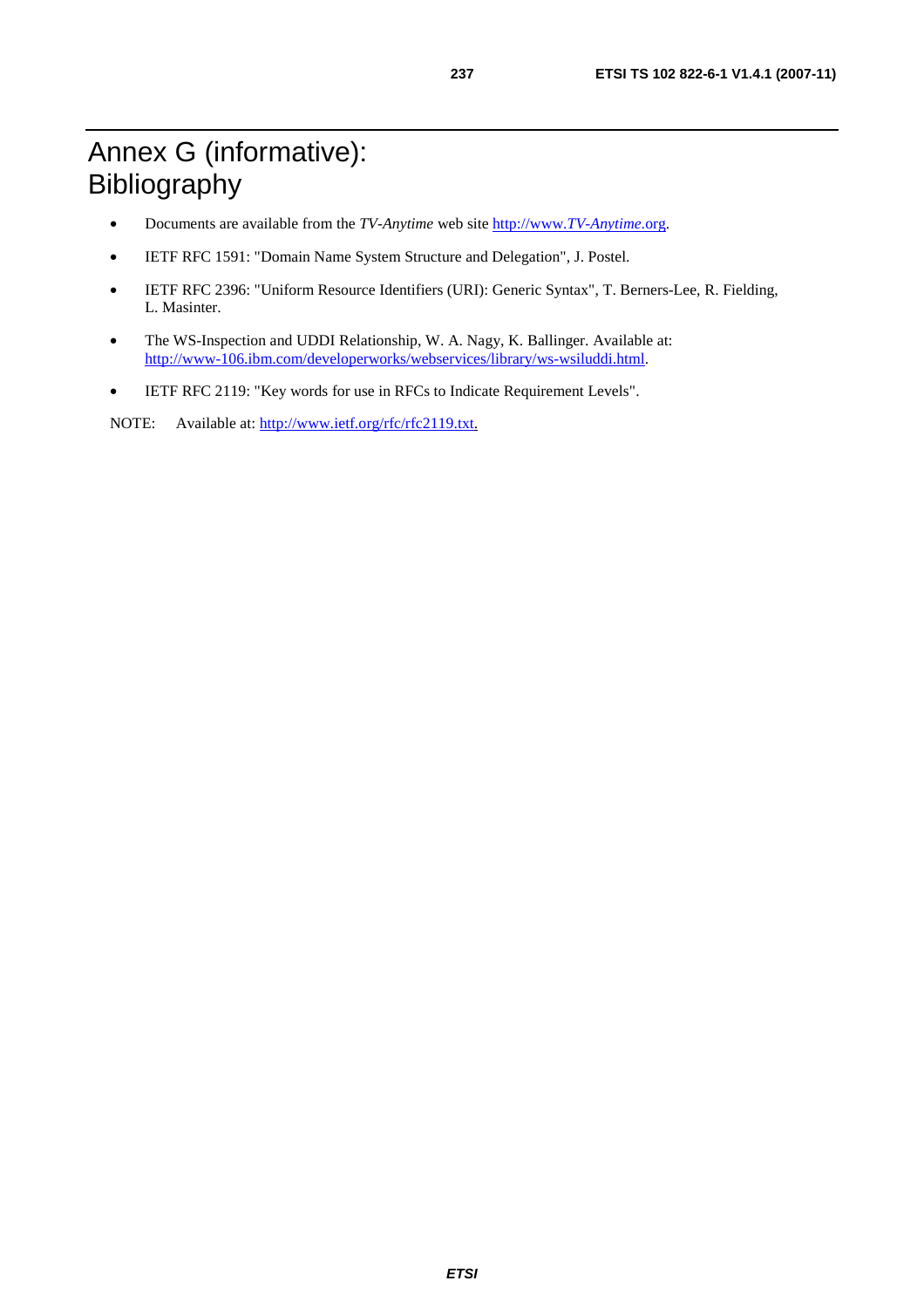# List of figures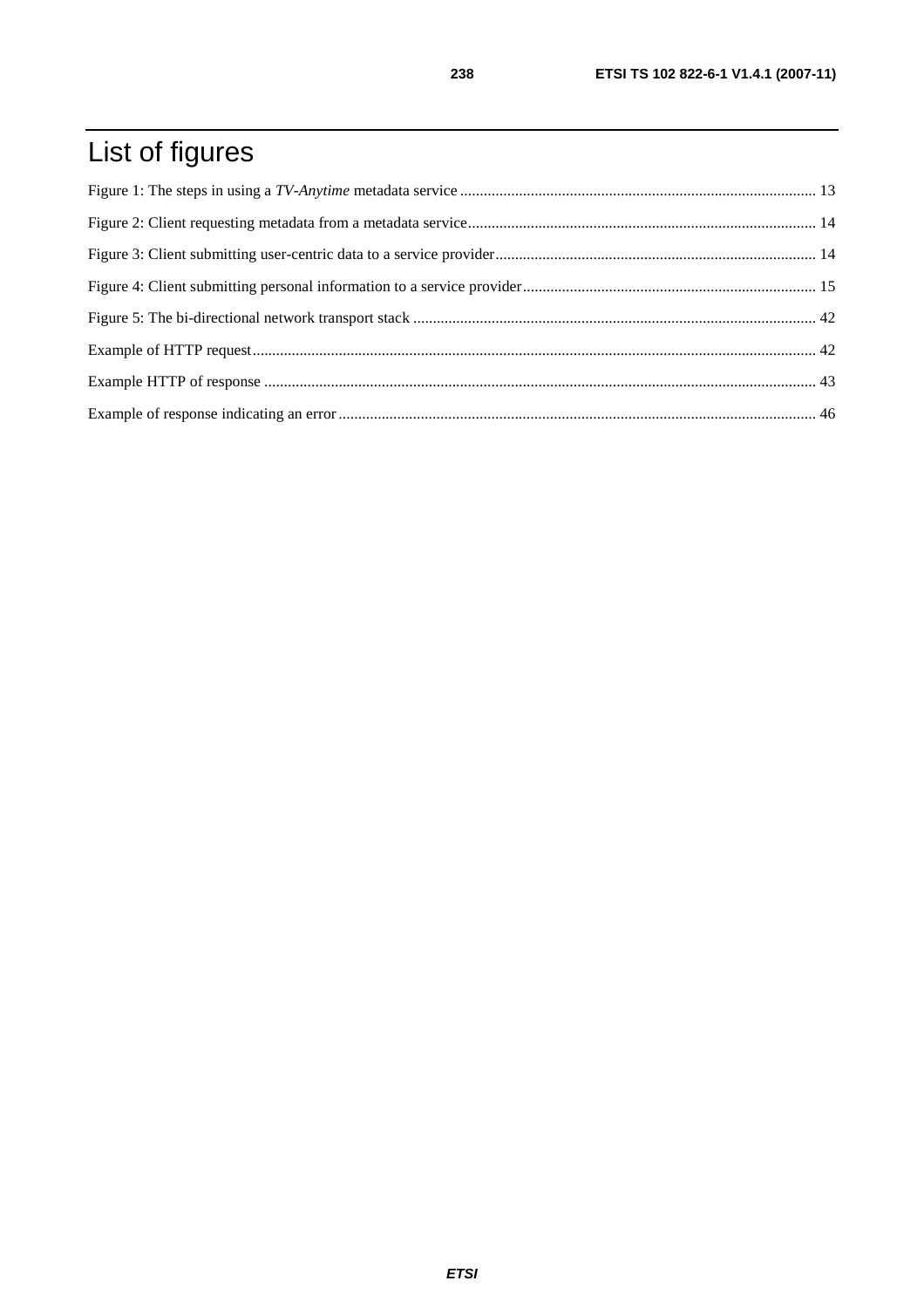# List of tables